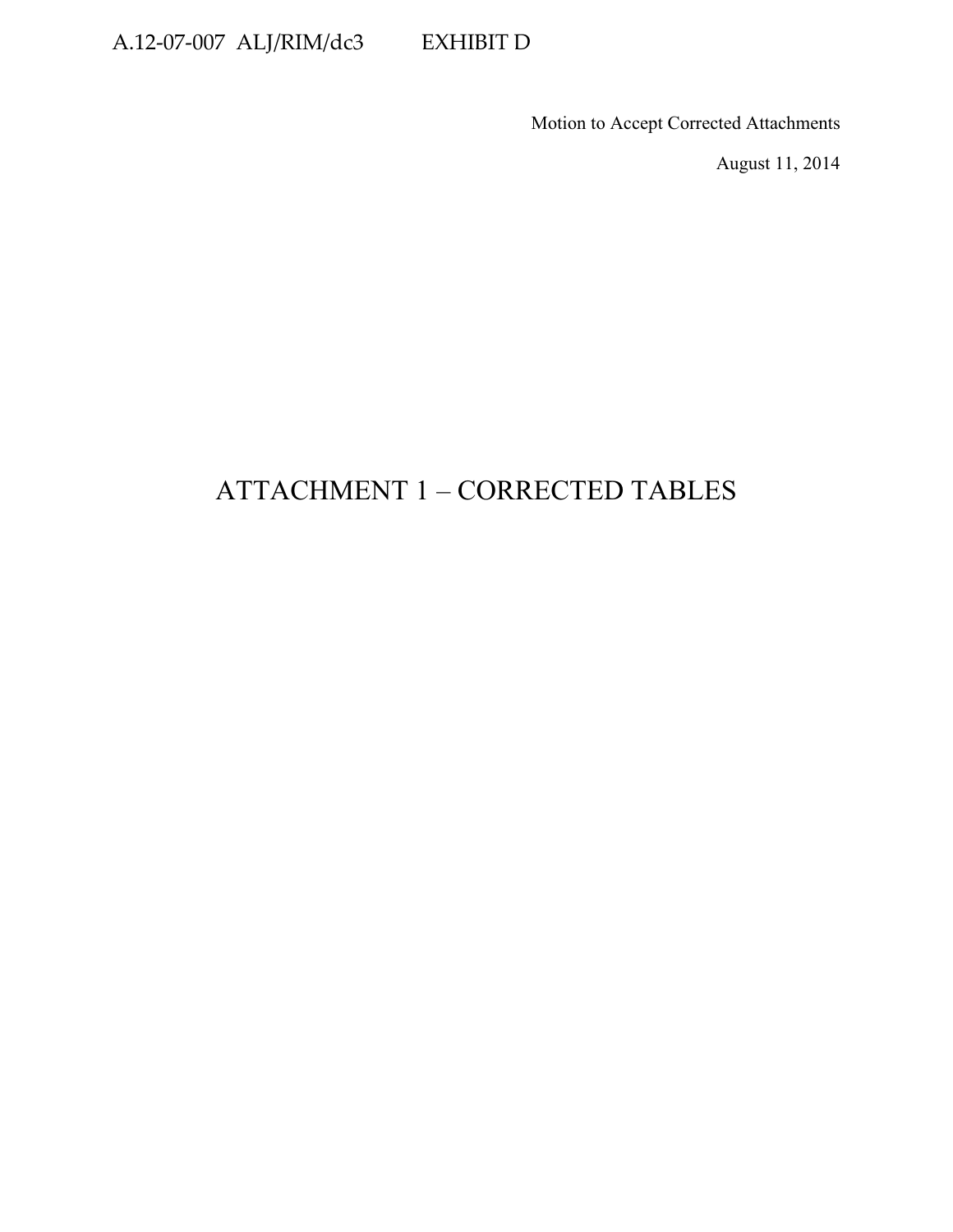#### CALIFORNIA WATER SERVICE COMPANY GENERAL OFFICE (DOLLARS IN THOUSANDS)

| ADOPTED QUANTITIES                             | <b>FOUR-FACTOR</b><br><b>PERCENTAGE</b> |          | 2014 ADOPTED<br><b>EXCLUDING</b> | GO EXPENSES 2014 ADOPTED GO EXPENSES<br>GO<br>DEPRECIATION DEPRECIATION DEPRECIATION |      | 2014 ADOPTED<br><b>INCLUDING</b> |    | 2014 ADOPTED GO<br>RATE BASE |      |           |
|------------------------------------------------|-----------------------------------------|----------|----------------------------------|--------------------------------------------------------------------------------------|------|----------------------------------|----|------------------------------|------|-----------|
| <b>TOTAL</b>                                   |                                         | \$       | 67,529.3                         | \$<br>6,497.3                                                                        | \$   | 74,026.6                         | \$ | 57,443.7                     |      |           |
| OUT OF STATE ALLOCATIONS<br>SYNERGY ADJUSTMENT |                                         | \$<br>\$ | $(797.2)$ \$<br>(3,054.3)        | $(76.7)$ \$                                                                          | \$   | (873.9)<br>(3,054.3)             | \$ | 727.5                        |      |           |
| ALLOCATED TO DISTRICT OPERATIONS               | 100.00 \$                               |          | 63,677.7 \$                      | 6,420.6 \$                                                                           |      | 70,098.3                         | \$ | 58,171.2                     |      |           |
| <b>DISTRICT</b>                                |                                         |          |                                  |                                                                                      |      |                                  |    |                              |      |           |
| <b>BAKERSFIELD</b>                             | 15.32 \$                                |          | 10,223.4 \$                      | 983.6                                                                                | - \$ | 11,207.0                         | \$ | 8,911.8                      |      |           |
| <b>BAYSHORE</b>                                | 10.04                                   | \$       | 6,699.9                          | \$<br>644.6                                                                          | \$   | 7,344.5                          | \$ | 5,840.4                      |      |           |
| <b>BEAR GULCH</b>                              | 5.61                                    | \$       | 3,743.7                          | \$<br>360.2                                                                          | -\$  | 4,103.9                          | \$ | 3,263.4                      |      |           |
| CHICO                                          | 5.55                                    | \$       | 3,703.6                          | \$<br>356.3                                                                          | \$   | 4,060.0                          | \$ | 3,228.5                      |      |           |
| <b>DIXON</b>                                   | 0.57                                    | \$       | 380.4                            | \$<br>36.6                                                                           | \$   | 417.0                            | \$ | 331.6                        |      |           |
| <b>EAST LOS ANGELES</b>                        | 6.18                                    | \$       | 4,124.0                          | \$<br>396.8                                                                          | \$   | 4,520.8                          | \$ | 3,595.0                      |      |           |
| <b>HERMOSA REDONDO</b>                         | 5.12                                    | \$       | 3,416.7                          | \$<br>328.7                                                                          | \$   | 3,745.4                          | \$ | 2,978.4                      |      |           |
| <b>KING CITY</b>                               | 0.64                                    | \$       | 427.1                            | \$<br>41.1                                                                           | \$   | 468.2                            | \$ | 372.3                        |      |           |
| <b>LIVERMORE</b>                               | 3.51                                    | \$       | 2,342.3                          | \$<br>225.4                                                                          | \$   | 2,567.7                          | \$ | 2,041.8                      |      |           |
| <b>LOS ALTOS</b>                               | 4.21                                    | \$       | 2,809.4                          | \$<br>270.3                                                                          | \$   | 3,079.7                          | \$ | 2,449.0                      |      |           |
| <b>MARYSVILLE</b>                              | 0.78                                    | \$       | 520.5                            | \$<br>50.1                                                                           | \$   | 570.6                            | \$ | 453.7                        |      |           |
| <b>OROVILLE</b>                                | 1.03                                    | \$       | 687.3                            | \$<br>66.1                                                                           | \$   | 753.5                            | \$ | 599.2                        |      |           |
| <b>PALOS VERDES</b>                            | 5.98                                    | \$       | 3,990.6                          | \$<br>384.0                                                                          | \$   | 4,374.5                          | \$ | 3,478.6                      |      |           |
| <b>SALINAS</b>                                 | 6.06                                    | \$       | 4,044.0                          | \$<br>389.1                                                                          | -\$  | 4,433.1                          | \$ | 3,525.2                      |      |           |
| <b>SELMA</b>                                   | 1.17                                    | \$       | 780.8                            | \$<br>75.1                                                                           | -\$  | 855.9                            | \$ | 680.6                        |      |           |
| <b>STOCKTON</b>                                | 7.83                                    | \$       | 5,225.1                          | \$<br>502.7                                                                          | \$   | 5,727.9                          | \$ | 4,554.8                      |      |           |
| <b>VISALIA</b>                                 | 6.97                                    | \$       | 4,651.2                          | \$<br>447.5                                                                          | \$   | 5,098.7                          | \$ | 4,054.5                      |      |           |
| <b>WESTLAKE</b>                                | 2.37                                    | \$       | 1,581.6                          | \$<br>152.2                                                                          | \$   | 1,733.7                          | \$ | 1,378.7                      |      |           |
| <b>WILLOWS</b>                                 | 0.49                                    | \$       | 327.0                            | \$<br>31.5                                                                           | \$   | 358.4                            | \$ | 285.0                        |      |           |
| ANTELOPE VALLEY                                | 0.36                                    | \$       | 174.2                            | \$<br>23.1                                                                           | \$   | 197.3 1/                         | \$ | $209.4$ \$                   |      | (66.0)    |
| DOMINGUEZ-SOUTH BAY                            | 8.28                                    | \$       | 2,635.5                          | \$<br>531.6                                                                          | \$   | $3,167.1$ 2/                     | \$ | 4,816.6                      | \$   | (2,889.9) |
| <b>KERN RIVER</b>                              | 1.24                                    | \$       | 729.1                            | \$<br>79.6                                                                           | \$   | 808.7 3/                         | \$ | 721.3                        | - \$ | (98.4)    |
| REDWOOD VALLEY- LUCERNE                        | 0.43                                    | \$       | 286.9                            | \$<br>27.6                                                                           | \$   | 314.6                            | \$ | 250.1                        |      |           |
| REDWOOD VALLEY- COAST SPRINGS                  | 0.10                                    | \$       | 66.7                             | \$<br>6.4                                                                            | \$   | 73.2                             | \$ | 58.2                         |      |           |
| REDWOOD VALLEY- UNIFIED                        | 0.14                                    | \$       | 93.4                             | \$<br>9.0                                                                            | \$   | 102.4                            | \$ | 81.4                         |      |           |
| <b>GRAND OAKS (CLASS D)</b>                    | $0.02$ \$                               |          | 13.3                             | \$<br>1.3                                                                            | \$   | 14.6                             | \$ | 11.6                         |      |           |

1/ ANTELOPE VALLEY EXPENSE ALLOCATION REDUCED TO REFLECT SYNERGY BENEFIT 2/ DOMINGUEZ-SOUTH BAY EXPENSE ALLOCATION REDUCED TO REFLECT SYNERGY BENEFIT

3/ KERN RIVER VALLEY EXPENSE ALLOCATION REDUCED TO REFLECT SYNERGY BENEFIT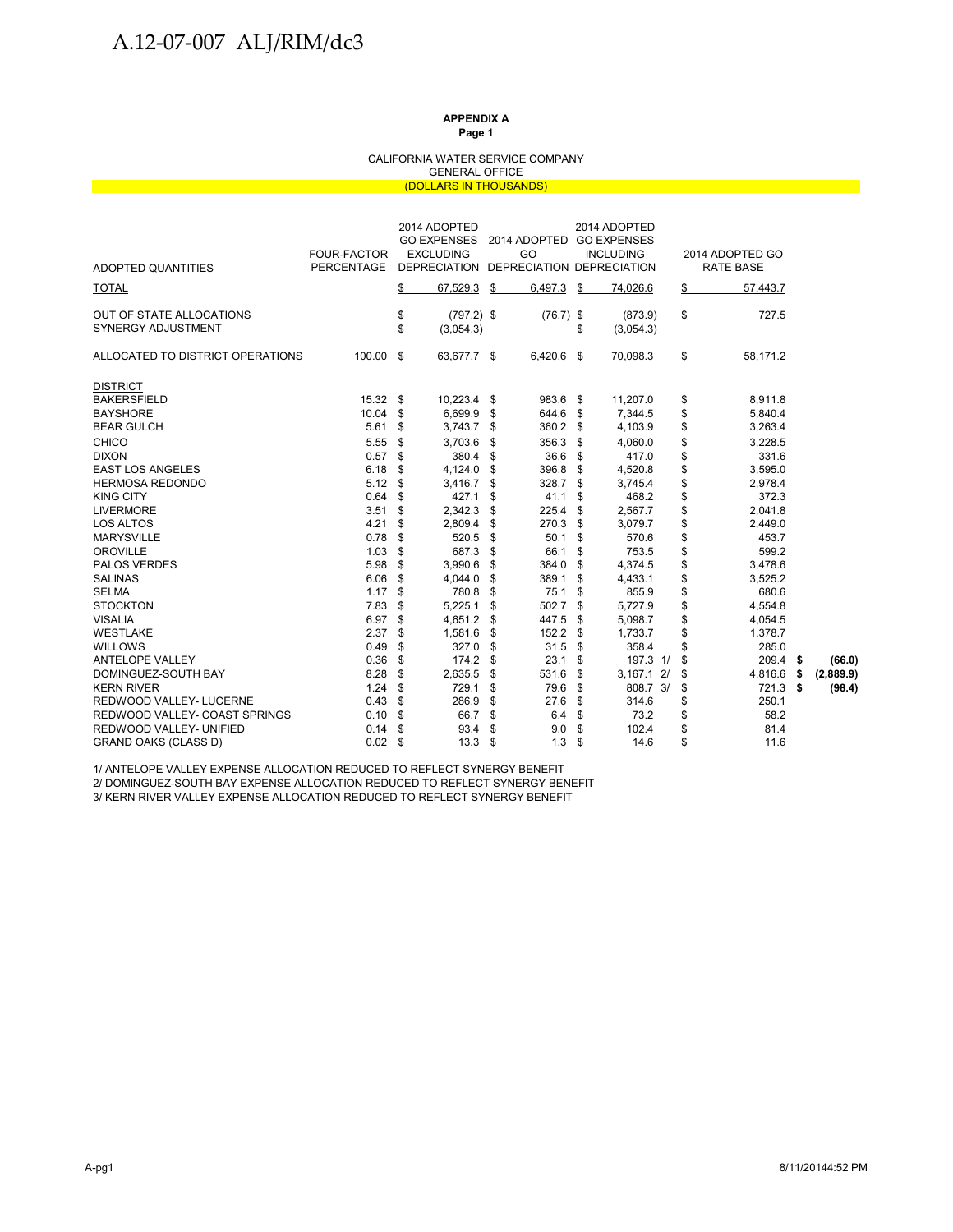# **APPENDIX A**

### **Page 2**

### CALIFORNIA WATER SERVICE COMPANY GENERAL OFFICE

### ADOPTED RATE BASE (DOLLARS IN THOUSANDS)

|                                  | 2014               |     | 2015         |    | 2016       |
|----------------------------------|--------------------|-----|--------------|----|------------|
| RATE BASE                        |                    |     |              |    |            |
| WTD. AVG. PLANT IN SERVICE       | \$<br>92,851.3     | S   | 103,878.6    | S  | 114,906.0  |
| WTD. AVG. DEPRECIATION RESERVE   | \$<br>(26,334.2)   | \$  | (28, 167.2)  | S  | (30,000.3) |
| <b>MATERIALS AND SUPPLIES</b>    | \$<br>47.6         | \$  | 47.6         | S  | 47.6       |
| <b>WORKING CASH - LEAD - LAG</b> | \$<br>202.5        | \$  | 202.5        | S  | 202.5      |
| WORKING CASH - W / H EMPLOYEES   |                    |     |              |    |            |
| ADVANCES FOR CONSTRUCTION        | \$                 |     |              |    |            |
| <b>CONTRIBUTIONS</b>             |                    |     |              |    |            |
| AMORTIZATION OF INTANG.          | $(322.6)$ \$       |     | (342.1)      | \$ | (361.5)    |
| DEFERRED TAXES                   | (8,447.0)          | \$  | (10, 270.3)  | S. | (12,093.6) |
| UNAMORT. I.T.C.                  | \$<br>$(553.8)$ \$ |     | $(314.6)$ \$ |    | (75.4)     |
| PRORATED G.O. RATE BASE          | \$                 |     |              |    |            |
| <b>TAXES ON ADVANCES</b>         | \$                 |     |              |    |            |
| TAXES ON C.I.A.C.                |                    |     |              |    |            |
| WTG. AVG. RATE BASE              | 57.443.7           | \$. | 65.034.5     | S  | 72,625.3   |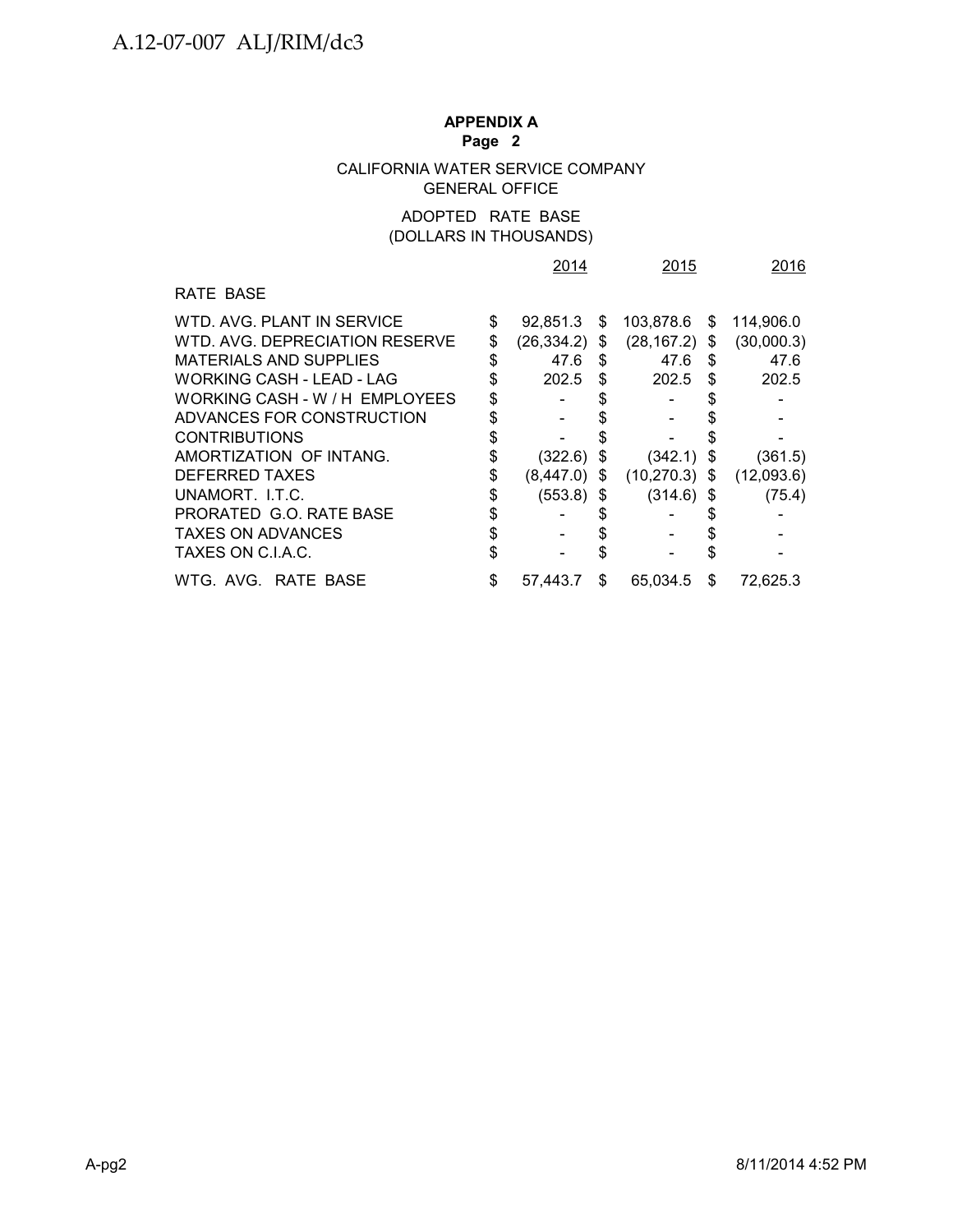#### CALIFORNIA WATER SERVICE CO. GENERAL OFFICE

### Rate Base Offset

| District          | PID#     | Description                                     | Amount      | Expected<br>Filing Year | Authority | Expected<br>Revenue<br>Requirement |
|-------------------|----------|-------------------------------------------------|-------------|-------------------------|-----------|------------------------------------|
| General<br>Office | 00064294 | Office - Replace SCADA Hardware and<br>Software | \$5.104.536 | 2015                    | 2012 GRC  | 991.250                            |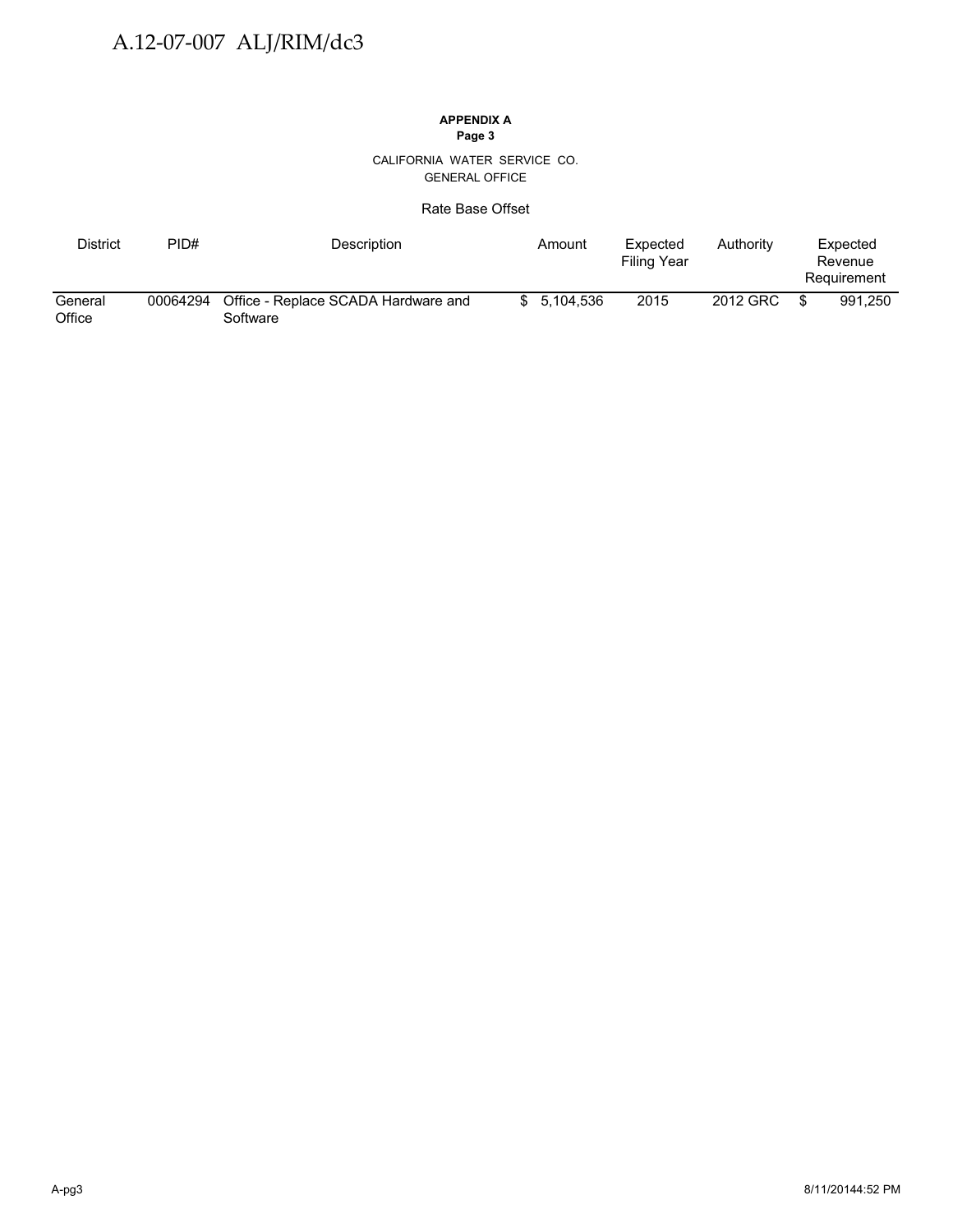### CALIFORNIA WATER SERVICE COMPANY GENERAL OFFICE

### GENERAL OPERATIONS OPERATIONS & MAINTENANCE EXPENSES (DOLLARS IN THOUSANDS)

|                               |                 |         |                         | Allocated to      |    | Allocated to     |
|-------------------------------|-----------------|---------|-------------------------|-------------------|----|------------------|
|                               |                 | 2014    |                         | <b>Affiliates</b> |    | <b>Districts</b> |
| <b>OPERATION EXPENSES</b>     |                 |         |                         |                   |    |                  |
| <b>PAYROLL</b>                | \$              | 3,154.1 | \$                      | 37.2              | \$ | 3,116.9          |
| <b>TRANSPORTATION</b>         | \$              | 243.3   | $\mathfrak{S}$          | 2.9               | \$ | 240.4            |
| <b>PURCHASED SERVICES</b>     |                 |         |                         |                   |    |                  |
| SOURCE OF SUPPLY              | \$              | 1.1     | \$                      | 0.0               | \$ | 1.1              |
| <b>PUMPING</b>                |                 | 15.3    | \$                      | 0.2               | \$ | 15.1             |
| <b>WATER TREATMENT</b>        |                 | 405.2   | \$                      | 4.8               | \$ | 400.4            |
| T&D                           | \$\$            | 157.3   | \$                      | 1.9               | \$ | 155.4            |
| <b>CUSTOMER ACCTG</b>         | \$              | 690.6   | \$                      | 8.2               | \$ | 682.5            |
| -CONSERVATION                 | \$              |         | $\frac{1}{2}$           |                   | \$ |                  |
| <b>TOTAL</b>                  | $\overline{\$}$ | 4,666.9 | $\overline{\$}$         | 55.1              | \$ | 4,611.8          |
| <b>MAINTENANCE EXPENSES</b>   |                 |         |                         |                   |    |                  |
| <b>PAYROLL</b>                | \$              | 315.5   | \$                      | 3.7               | \$ | 311.8            |
| <b>TRANSPORTATION</b>         | \$              | 32.1    | \$                      | 0.4               | \$ | 31.8             |
| <b>STORES</b>                 | \$              | 0.1     | \$                      | 0.0               | \$ | 0.1              |
| PURCHASED SERVICES            | \$              | 64.9    | $\frac{1}{2}$           | 0.8               | \$ | 64.1             |
| <b>TOTAL</b>                  | $\overline{\$}$ | 412.6   | $\overline{\mathbb{S}}$ | 4.9               | \$ | 407.7            |
| <b>TOTAL O&amp;M EXPENSES</b> |                 |         |                         |                   |    |                  |
| <b>PAYROLL</b>                | \$              | 3,469.6 | \$                      | 41.0              | \$ | 3,428.6          |
| <b>TRANSPORTATION</b>         | \$              | 275.4   | \$                      | 3.3               | \$ | 272.2            |
| <b>OTHER</b>                  | \$              | 1,334.5 | \$                      | 15.8              | \$ | 1,318.7          |
| <b>TOTAL O&amp;M EXPENSES</b> | $\overline{\$}$ | 5,079.5 | $\overline{\$}$         | 60.0              | \$ | 5,019.5          |

**\***EXCLUSIVE OF ADMINISTRATIVE AND GENERAL EXPENSES, MISCELLANEOUS EXPENSES, DEPRECIATION AND TAXES.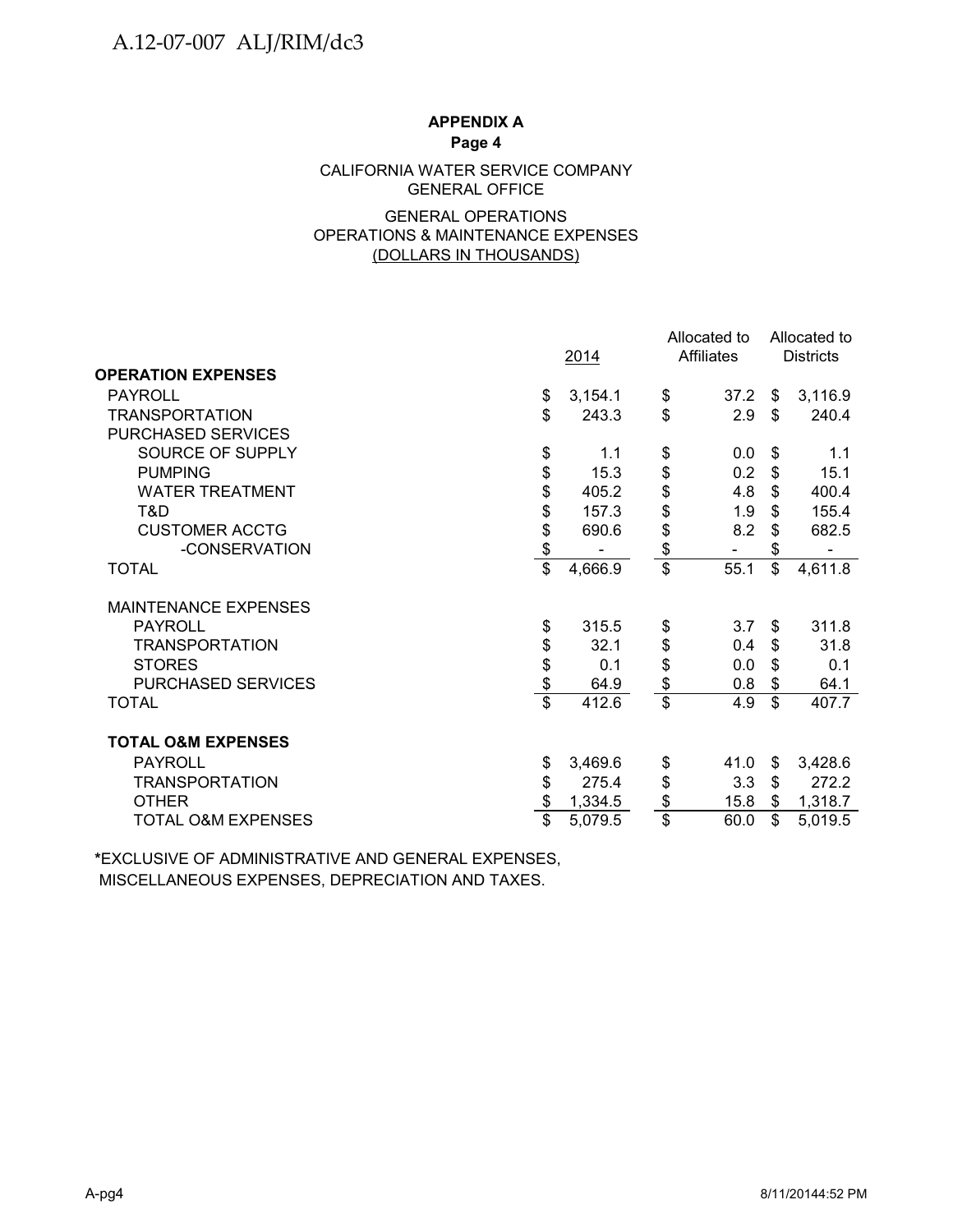### CALIFORNIA WATER SERVICE COMPANY GENERAL OFFICE

### GENERAL OPERATIONS ADMINISTRATIVE AND GENERAL EXPENSES & MISCELLANEOUS EXPENSES (DOLLARS IN THOUSANDS)

|                                    |    |          |                           | Allocated to      |                           | Allocated to     |  |  |
|------------------------------------|----|----------|---------------------------|-------------------|---------------------------|------------------|--|--|
|                                    |    | 2014     |                           | <b>Affiliates</b> |                           | <b>Districts</b> |  |  |
| <b>A&amp;G AND MISC. EXPENSES</b>  |    |          |                           |                   |                           |                  |  |  |
| <b>PAYROLL</b>                     | \$ | 18,201.1 | \$                        | 214.8             | \$                        | 17,986.3         |  |  |
| <b>TRANSPORTATION</b>              | \$ | 421.4    | $\mathfrak{L}$            | 5.0               | \$                        | 416.4            |  |  |
| <b>EXP EXCL P/R &amp; TRANS</b>    |    |          |                           |                   |                           |                  |  |  |
| 791 A&G SALARIES                   | \$ | 1,067.4  | \$                        | 12.6              | \$                        | 1,054.8          |  |  |
| <b>792 OFFICE SUPPLIES</b>         | \$ | 4,108.9  | \$                        | 48.5              | \$                        | 4,060.4          |  |  |
| 793 PROPERTY INSURANCE             | \$ | 297.9    | \$                        | 3.5               | \$                        | 294.4            |  |  |
| 794 INJURIES AND DAMAGES           |    | 3,306.0  | \$                        | 39.0              | \$                        | 3,267.0          |  |  |
| 795 PENSIONS AND BENEFITS          | \$ | 16,940.3 | \$                        | 200.0             | \$                        | 16,740.3         |  |  |
| <b>796 FRANCHISE REQUIREMENTS</b>  | \$ |          | \$                        |                   | \$                        |                  |  |  |
| 797 REGULATORY COM EXP             | \$ | 261.9    | \$                        | 3.1               | \$                        | 258.8            |  |  |
| <b>798 OUTSIDE SERVICES</b>        | \$ | 6,044.0  | \$                        | 71.3              | $\mathcal{L}$             | 5,972.6          |  |  |
| 799 MISC. GENERAL EXPENSES         | \$ | 2,432.6  | \$                        | 28.7              | $\mathfrak{S}$            | 2,403.9          |  |  |
| 805 MAINT OF GENERAL PLANT         | \$ | 245.7    | \$                        | 2.9               | \$                        | 242.8            |  |  |
| <b>811 RENT</b>                    | \$ | 161.6    | \$                        | 1.9               | $\mathbb{S}$              | 159.7            |  |  |
| <b>812 ADMIN CHARGES</b>           | \$ | (38.9)   | \$                        | (0.5)             | \$                        | (38.4)           |  |  |
| 504 AMORT OF LIMITED TERM INVEST   | \$ | 18.7     | \$                        | 0.2               | \$                        | 18.5             |  |  |
| DUES AND DONATIONS ADJUST          | \$ | (149.1)  | \$                        | (1.8)             | $\boldsymbol{\mathsf{S}}$ | (147.3)          |  |  |
| <b>SYNERGY ADJUSTMENTS</b>         |    |          |                           |                   |                           |                  |  |  |
| Cost of Financing                  | \$ | (87.0)   | \$                        | $(1.0)$ \$        |                           | (85.9)           |  |  |
| 10% excess of \$3M synergy savings | \$ | (361.4)  | \$                        | $(4.3)$ \$        |                           | (357.1)          |  |  |
| <b>TOTAL A&amp;G EXPENSES</b>      |    | 52,871.2 | $\boldsymbol{\mathsf{S}}$ | 624.1             | \$                        | 52,247.1         |  |  |
|                                    |    |          |                           |                   |                           |                  |  |  |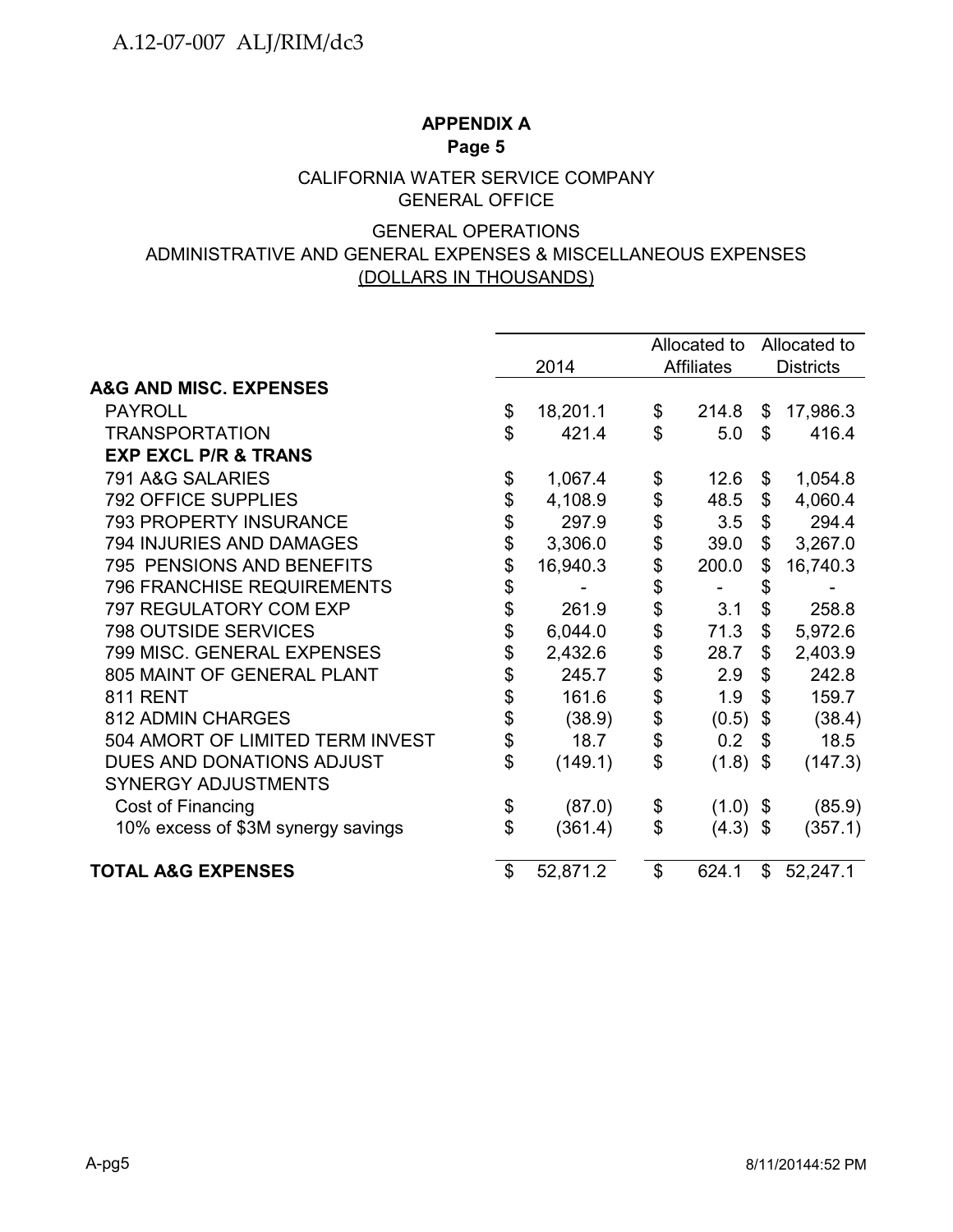### CALIFORNIA WATER SERVICE COMPANY GENERAL OFFICE

### ( DOLLARS IN THOUSANDS ) TAXES OTHER THAN INCOME

|                                                                                                         |          | 2014               |            | <b>Affiliates</b> | Allocated to Allocated to<br><b>Districts</b> |                    |  |
|---------------------------------------------------------------------------------------------------------|----------|--------------------|------------|-------------------|-----------------------------------------------|--------------------|--|
| ASSET TAXES<br>AD VALOREM                                                                               | \$       | 687.5 \$           |            | 8.1 \$            |                                               | 679.4              |  |
| INCOME-RELATED TAXES<br><b>BUSINESS LICENSE-PRESENT RATES</b><br><b>BUSINESS LICENSE-PROPOSED RATES</b> | \$<br>\$ | 5.7<br>5.7         | S.<br>- \$ | 0.1<br>0.1        | -S<br>\$                                      | 5.6<br>5.6         |  |
| LOCAL FRANCHISE-PRESENT RATES<br>LOCAL FRANCHISE-PROPOSED RATES                                         | \$<br>\$ |                    | \$<br>\$   |                   | \$<br>\$                                      |                    |  |
| EMPLOYER'S PORTION OF PAYROLL TAXES                                                                     | \$       | $2,388.1$ \$       |            | 28.2 <sup>5</sup> |                                               | 2,359.9            |  |
| TOTAL TAXES OTHER THAN INCOME<br><b>PRESENT</b><br><b>RATES:</b><br><b>PROPOSED RATES:</b>              | \$<br>\$ | 3,081.3<br>3.081.3 | S.<br>\$   | 36.4<br>36.4      | \$<br>S                                       | 3,045.0<br>3,045.0 |  |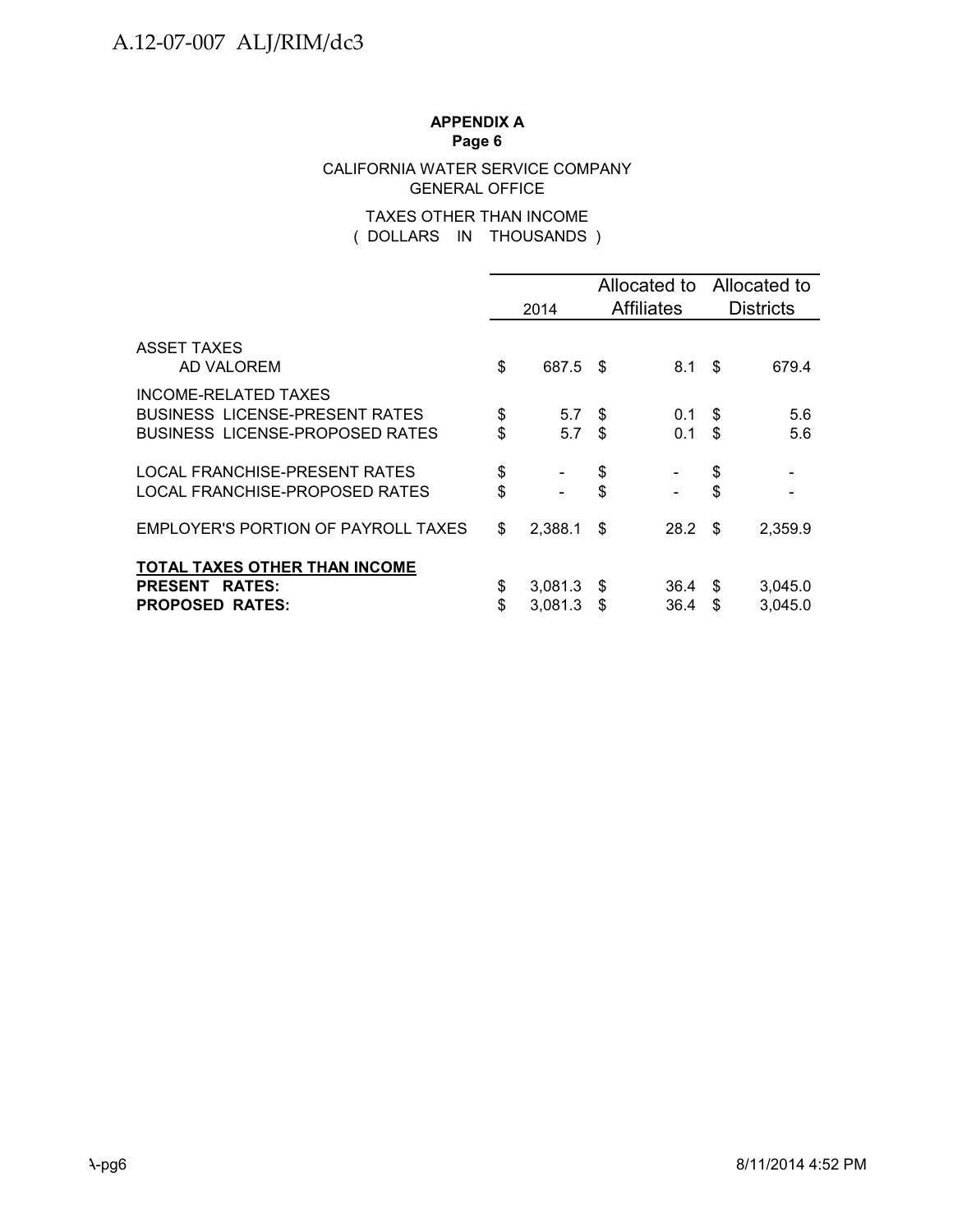### CALIFORNIA WATER SERVICE COMPANY GENERAL OFFICE

### ( NEW CPUC STAFF APPROVED METHOD ) NET TO GROSS MULTIPLIER

### 2014

|                |                                             |             | <b>NORMAL</b><br>W/0 INCOME<br><b>TAXES</b> |
|----------------|---------------------------------------------|-------------|---------------------------------------------|
| $\mathbf{1}$   | <b>UNCOLLECTIBLES</b>                       | 0.00000%    | 0.00000%                                    |
| 2              | 1 - UNCOLLECTIBES (100% - LINE 1)           | 100.00000%  | 100.00000%                                  |
|                | <b>FRANCHISE TAX RATE</b>                   | $0.00000\%$ | 0.00000%                                    |
| 3 <sup>1</sup> | LOCAL FRANCHISE (% * LINE 2)                | 0.00000%    | 0.00000%                                    |
|                | <b>BUSINESS LICENSE RATE</b>                | $0.00000\%$ | 0.00000%                                    |
| 4              | BUSINESS LICENSE (% * LINE 2)               | $0.00000\%$ | 0.00000%                                    |
| 5              | SUBTOTAL (LINE 1 + LINE 3 + LINE 4)         | $0.00000\%$ | 0.00000%                                    |
| 6              | 1 - SUBTOTAL (100% - LINE 5)                | 100.00000%  | 100.00000%                                  |
| 7              | CCFT (LINE 6 * 8.84%)                       | 8.84000%    |                                             |
| 8              | AMERICAN JOB CREATION ACT (N/A TO GO)       | $0.00000\%$ |                                             |
| 8              | FIT (LINE 6 * 35 %)                         | 31.90600%   |                                             |
| 9              | TOTAL TAXES PAID (LINE 5 + LINE 7 + LINE 8) | 40.74600%   | 0.00000%                                    |
| 10             | NET AFTER TAXES (1-LINE 9)                  | 59.25400%   | 100.00000%                                  |
|                |                                             |             |                                             |

| NET-TO-GROSS MULTIPLIER (1/LINE 10) | 1.68765 | 1.00000 |
|-------------------------------------|---------|---------|
|-------------------------------------|---------|---------|

| <b>ADOPTED</b><br>RATIO'S |         |                      |         |             |         |
|---------------------------|---------|----------------------|---------|-------------|---------|
| <b>DEBT</b>               | 46.60%  | Without income Taxes | 1.00000 |             | 0.46600 |
| <b>EQUITY</b>             | 53.40%  | With income Taxes    | 1.68765 |             | 0.90120 |
|                           |         |                      |         | Adj. Net to |         |
| TOTAL                     | 100.00% |                      |         | Gross       | 1.36720 |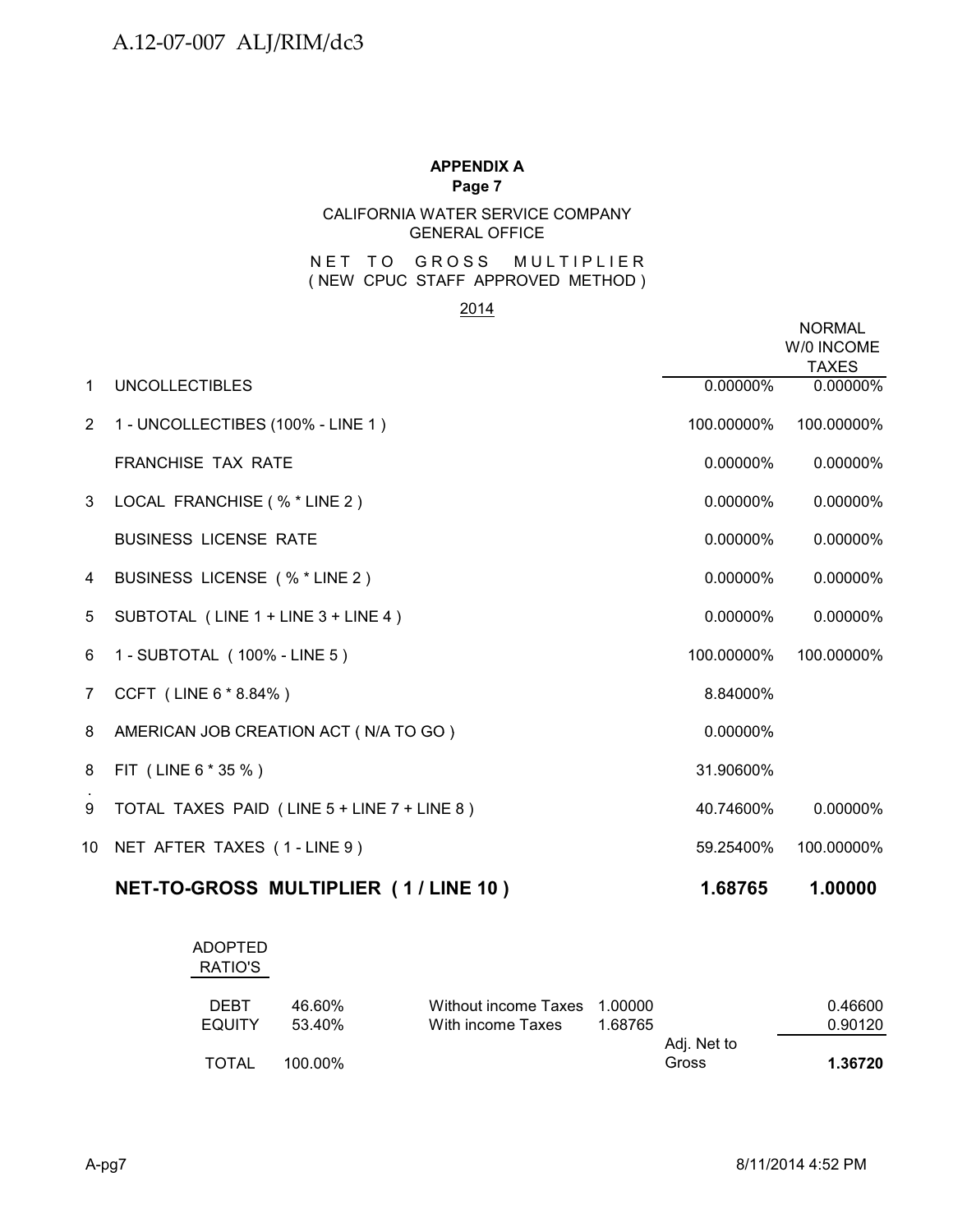### ANTELOPE VALLEY DISTRICT CALIFORNIA WATER SERVICE CO.

### (DOLLARS IN THOUSANDS) SUMMARY OF EARNINGS AND RATE OF RETURN

|                                                                                                                                                                                                                                                                                  |                                                                | <b>PRESENT</b><br><b>RATES</b>                                                                    |                                                                | <b>PROPOSED</b><br><b>RATES</b>                                                 |                                                                | <b>RATES</b>                                                                    |                                                                | <b>ESTIMATED ESTIMATED</b><br><b>RATES</b>                                                        |  |
|----------------------------------------------------------------------------------------------------------------------------------------------------------------------------------------------------------------------------------------------------------------------------------|----------------------------------------------------------------|---------------------------------------------------------------------------------------------------|----------------------------------------------------------------|---------------------------------------------------------------------------------|----------------------------------------------------------------|---------------------------------------------------------------------------------|----------------------------------------------------------------|---------------------------------------------------------------------------------------------------|--|
|                                                                                                                                                                                                                                                                                  |                                                                |                                                                                                   |                                                                |                                                                                 |                                                                |                                                                                 |                                                                |                                                                                                   |  |
|                                                                                                                                                                                                                                                                                  |                                                                | 2014                                                                                              |                                                                | 2014                                                                            |                                                                | 2015                                                                            |                                                                | 2016                                                                                              |  |
| OPERATING REVENUES<br>% Rate Increase<br>OPERATING EXPENSES                                                                                                                                                                                                                      | \$                                                             | 1,694.9                                                                                           | \$                                                             | 2,332.1<br>37.6%                                                                | \$                                                             | $2,416.4$ \$<br>3.6%                                                            |                                                                | 2,500.8<br>3.5%                                                                                   |  |
| PURCHASED WATER<br><b>PUMP TAXES</b><br>PURCHASED POWER<br>PURCHASED CHEMICALS<br>PAYROLL -- DISTRICT<br><b>UNCOLLECTIBLES</b><br><b>CONSERVATION</b><br>OTHER OPERATION AND MAINTENANCE<br><b>BENEFITS</b><br>OTHER ADMIN AND GEN. EXP.<br>TOTAL O. & M., A. & G., & MISC. EXP. | \$<br>\$<br>\$<br>\$<br>\$<br>\$<br>\$<br>\$<br>\$<br>\$<br>\$ | 30.2<br>$\blacksquare$<br>49.0<br>0.7<br>313.6<br>12.8<br>20.5<br>337.4<br>115.8<br>24.9<br>904.9 | \$<br>\$<br>\$<br>\$<br>\$<br>\$<br>\$<br>\$<br>\$<br>\$<br>\$ | 30.2<br>49.0<br>0.7<br>313.6<br>17.6<br>20.5<br>337.4<br>115.8<br>24.9<br>909.7 | \$<br>\$<br>\$<br>\$<br>\$<br>\$<br>\$<br>\$<br>\$<br>\$<br>\$ | 30.3<br>49.1<br>0.7<br>317.2<br>17.8<br>20.5<br>341.2<br>117.1<br>25.2<br>919.1 | \$<br>\$<br>\$<br>\$<br>\$<br>\$<br>\$<br>\$<br>\$<br>\$<br>\$ | 30.3<br>$\blacksquare$<br>49.2<br>0.7<br>320.8<br>18.0<br>20.5<br>345.1<br>118.3<br>25.5<br>928.4 |  |
| TAXES OTHER THAN INCOME<br>AD VALOREM TAXES<br><b>BUSINESS LICENSE FEES</b><br>LOCAL FRANCHISE TAXES<br>PAYROLL TAXES                                                                                                                                                            | \$<br>\$<br>\$<br>\$                                           | 88.8<br>$\blacksquare$<br>1.6<br>12.4                                                             | \$<br>\$<br>$\boldsymbol{\mathsf{S}}$<br>\$                    | 88.8<br>$\sim$<br>2.2<br>12.4                                                   | \$<br>\$<br>\$<br>\$                                           | 96.8<br>$\blacksquare$<br>2.2<br>12.5                                           | \$<br>\$<br>$\boldsymbol{\mathsf{S}}$<br>\$                    | 104.7<br>$\overline{\phantom{a}}$<br>2.2<br>12.7                                                  |  |
| TOTAL GENERAL TAXES                                                                                                                                                                                                                                                              | \$                                                             | 102.8                                                                                             | \$                                                             | 103.4                                                                           | \$                                                             | 111.5                                                                           | \$                                                             | 119.6                                                                                             |  |
| <b>DEPRECIATION</b>                                                                                                                                                                                                                                                              | \$                                                             | 364.2                                                                                             | -\$                                                            | 364.2                                                                           | \$                                                             | 388.7                                                                           | -\$                                                            | 413.2                                                                                             |  |
| G.O. PRORATED<br><b>EXPENSES:</b><br>PAYROLL AND BENEFITS<br>AD VALOREM, BUSINESS LICENSE, FRANCHISES<br>PAYROLL TAXES<br>OTHER PRORATED EXPENSES                                                                                                                                | \$<br>\$<br>\$<br>\$                                           | 137.4<br>2.5<br>8.5<br>25.9                                                                       | \$<br>\$<br>\$<br>\$                                           | 137.4<br>2.5<br>8.5<br>25.9                                                     | \$<br>\$<br>\$<br>\$                                           | 139.0<br>2.5<br>8.6<br>26.2                                                     | \$<br>\$<br>\$<br>\$                                           | 140.5<br>2.5<br>8.7<br>26.5                                                                       |  |
| TOTAL G.O. PRORATED EXPENSES                                                                                                                                                                                                                                                     | \$                                                             | 174.3                                                                                             | $\boldsymbol{\mathsf{s}}$                                      | 174.3                                                                           | \$                                                             | 176.2                                                                           | $\mathfrak{F}$                                                 | 178.2                                                                                             |  |
| SUB -- TOTAL -- OPERATING EXPENSES                                                                                                                                                                                                                                               | \$                                                             | $1,546.2$ \$                                                                                      |                                                                | 1,551.6                                                                         | \$                                                             | 1,595.5                                                                         | - \$                                                           | 1,639.4                                                                                           |  |
| <b>INCOME TAXES:</b><br><b>TOTAL</b>                                                                                                                                                                                                                                             | \$                                                             | $(21.1)$ \$                                                                                       |                                                                | 228.5                                                                           | \$                                                             | 245.1                                                                           | \$                                                             | 261.8                                                                                             |  |
| TOTAL OPERATING EXPENSES                                                                                                                                                                                                                                                         | \$                                                             | 1,525.1                                                                                           | \$                                                             | 1,780.1                                                                         | \$                                                             | 1,840.7                                                                         | S.                                                             | 1,901.2                                                                                           |  |
| NET OPERATING REVENUE                                                                                                                                                                                                                                                            | \$                                                             | 169.8                                                                                             | -\$                                                            | 552.0                                                                           | \$                                                             | 575.8                                                                           | - \$                                                           | 599.6                                                                                             |  |
| DEPRECIATED RATE BASE                                                                                                                                                                                                                                                            | \$                                                             | $6,951.0$ \$                                                                                      |                                                                | 6,951.0                                                                         | \$                                                             | 7,251.3                                                                         | \$                                                             | 7,551.6                                                                                           |  |
| RATE OF RETURN                                                                                                                                                                                                                                                                   |                                                                | 2.44%                                                                                             |                                                                | 7.94%                                                                           |                                                                | 7.94%                                                                           |                                                                | 7.94%                                                                                             |  |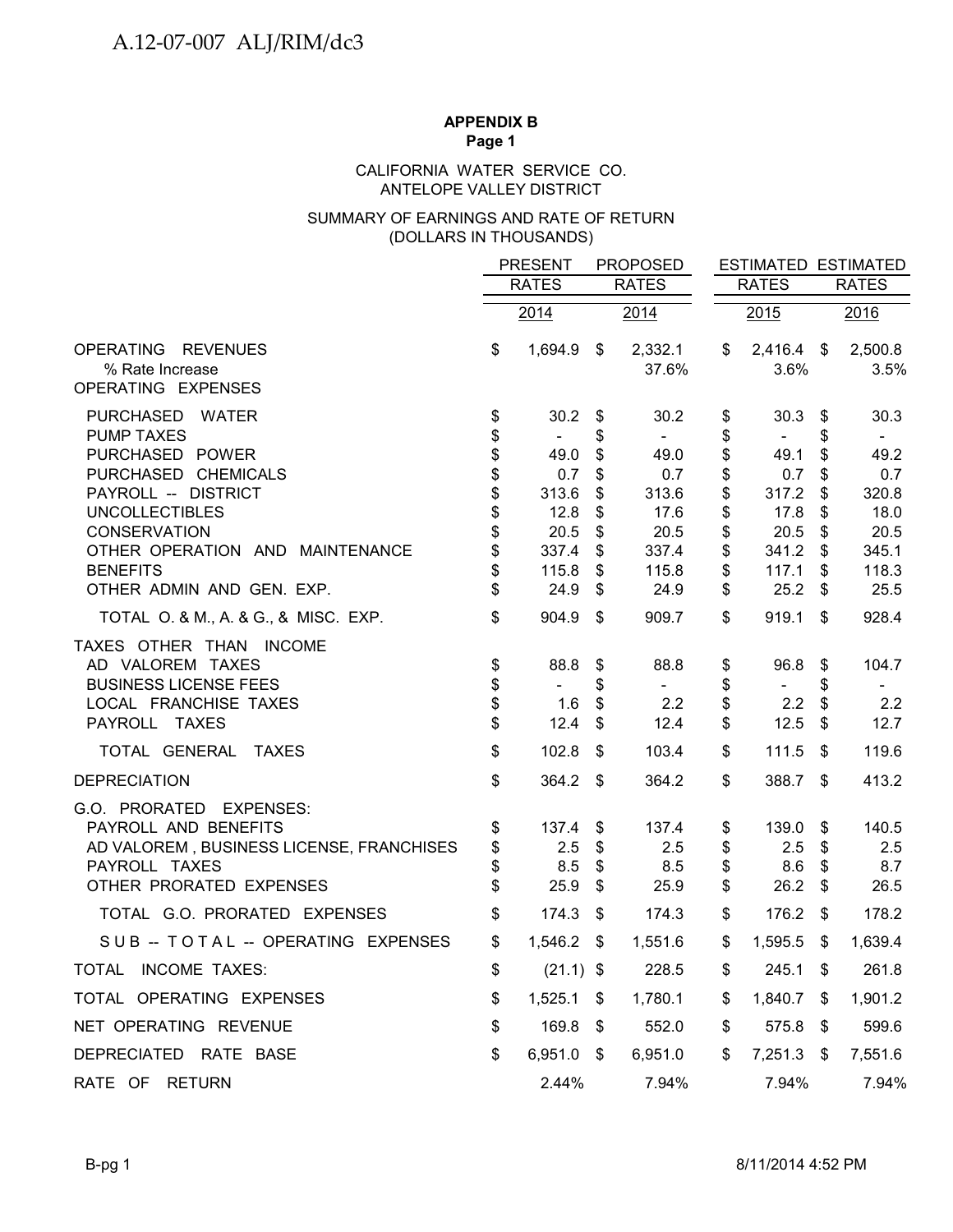### CALIFORNIA WATER SERVICE CO. ANTELOPE VALLEY DISTRICT

### (DOLLARS IN THOUSANDS) ADOPTED RATE BASE

|                                                 |    | 2014           |      | 2015           |      | 2016      |  |
|-------------------------------------------------|----|----------------|------|----------------|------|-----------|--|
| <b>RATE BASE</b>                                |    |                |      |                |      |           |  |
| WTD. AVG. PLANT IN SERVICE                      | \$ | 11,089.2 \$    |      | $11,578.4$ \$  |      | 12,067.7  |  |
| WTD. AVG. DEPRECIATION RESERVE                  | \$ | $(3,287.0)$ \$ |      | $(3,627.3)$ \$ |      | (3,967.5) |  |
| <b>MATERIALS AND SUPPLIES</b>                   | \$ | 9.6            | - \$ | 9.6            | - \$ | 9.6       |  |
| <b>TANK PAINTING</b>                            | \$ | -              | \$   | 88.2           | \$   | 176.4     |  |
| <b>WORKING CASH - LEAD - LAG</b>                | \$ | 91.5           | \$   | 95.7           | \$.  | 99.8      |  |
| WORKING CASH - W / H EMPLOYEES                  | \$ | $(0.6)$ \$     |      | $(0.6)$ \$     |      | (0.6)     |  |
| ADVANCES FOR CONSTRUCTION                       | \$ | $(313.1)$ \$   |      | $(293.8)$ \$   |      | (274.4)   |  |
| <b>CONTRIBUTIONS</b>                            | \$ | $(340.2)$ \$   |      | $(333.4)$ \$   |      | (326.5)   |  |
| AMORTIZATION OF INTANG.                         | \$ | $(23.8)$ \$    |      | $(28.9)$ \$    |      | (34.0)    |  |
| <b>DEFERRED TAXES</b>                           | \$ | $(504.9)$ \$   |      | $(493.9)$ \$   |      | (482.8)   |  |
| UNAMORT. I.T.C.                                 | \$ | $(2.6)$ \$     |      | $(2.0)$ \$     |      | (1.3)     |  |
| PRORATED G.O. RATE BASE                         | \$ | 204.2          | - \$ | $231.2$ \$     |      | 258.2     |  |
| <b>TAXES ON ADVANCES</b>                        | \$ | 3.5            | -\$  | 3.4            | \$   | 3.3       |  |
| TAXES ON C.I.A.C.                               | \$ | 25.2           | \$.  | 24.5           | \$   | 23.8      |  |
| WTG. AVG. RATE BASE                             | \$ | 6,951.0        | -\$  | 7,251.3        | \$   | 7,551.6   |  |
| RATE BASE ASSOCIATED ITEMS                      |    |                |      |                |      |           |  |
| DEPRECIATION EXPENSE                            | \$ | 364.2          | \$   | 388.7          | \$   | 413.2     |  |
| AD VALOREM TAXES                                | \$ | 88.8           | \$   | 96.8           | \$   | 104.7     |  |
| TOTAL INCOME TAXES AT AUTHORIZED RATE OF RETURN | \$ | 228.5          | \$   | 245.1          | \$   | 261.8     |  |
| NET OPERATING REVENUE                           | \$ | 552.0          | \$   | 575.8          | \$   | 599.7     |  |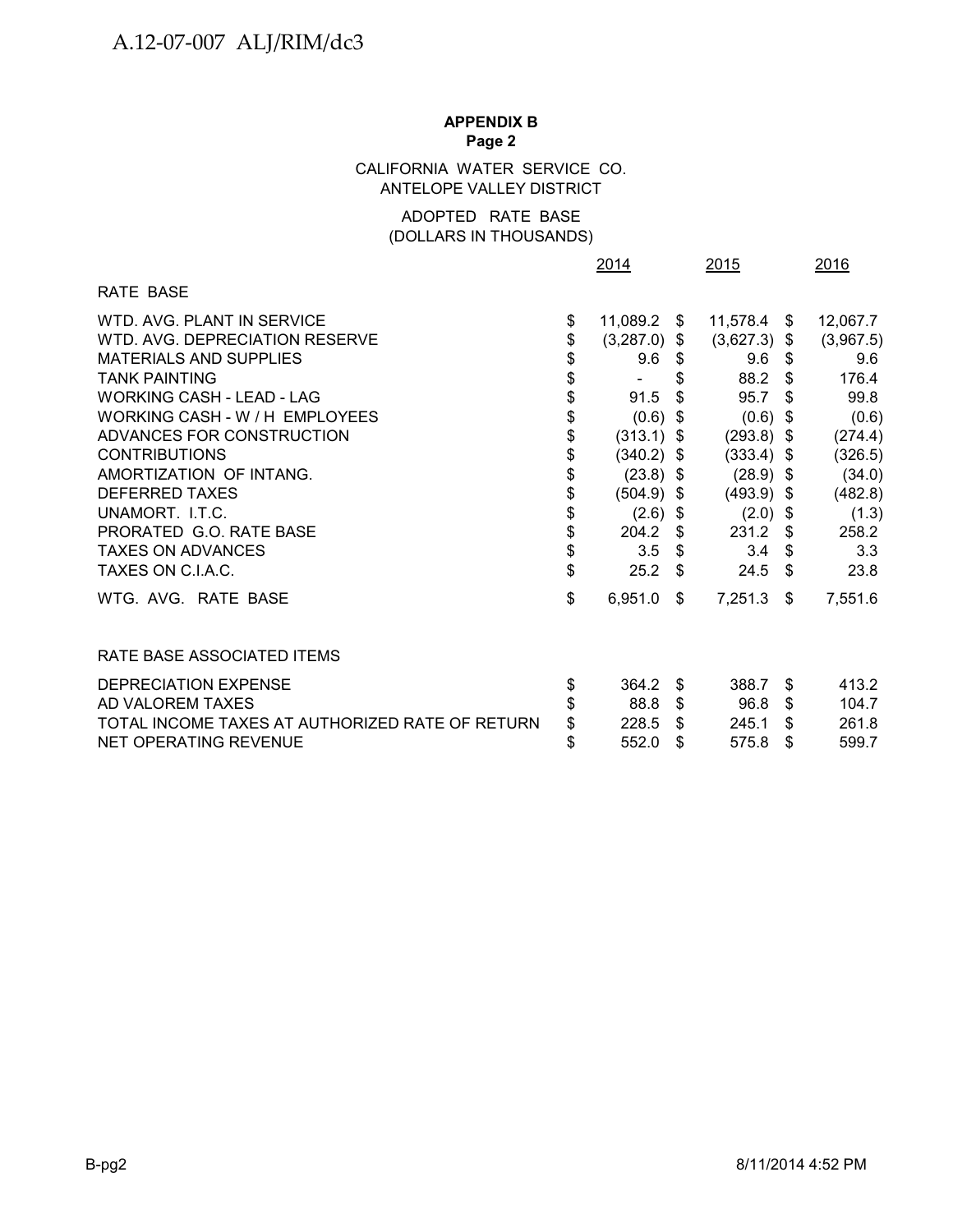#### CALIFORNIA WATER SERVICE CO. ANTELOPE VALLEY DISTRICT

#### **Rate Base Offset**

| <b>District</b>    | PID#     | <b>Description</b>                                                                   | Amount        | <b>Expected</b><br><b>Filing Year</b> | <b>Authority</b> | <b>Expected</b><br><b>Revenue</b><br>Requirement |
|--------------------|----------|--------------------------------------------------------------------------------------|---------------|---------------------------------------|------------------|--------------------------------------------------|
| Antelope<br>Valley | 00010391 | <b>AVEK System Interconnection - Lancaster</b>                                       | \$<br>726,000 | 2014                                  | 2005 GRC         | \$<br>113,772                                    |
|                    | 00020701 | 150,000 Gallon Bolted Steel Tank - Sta. 4 -<br>Lake Hughes - 250' 8" PVC             | \$<br>397.984 | 2014                                  | 2009 GRC         | \$<br>62,368                                     |
|                    | 00021110 | Elizabeth Lake Road - Bay Trail A & B -<br>1,615' 6" PVC; 23 1" Services; 4 Hydrants | \$<br>258.300 | 2014                                  | 2009 GRC         | \$<br>40,478                                     |
|                    | 00021119 | 1,500' 6" PVC; 10 1" Services; 4 Hydrants - \$<br>Elizabeth Lake Road                | 218,900       | 2014                                  | 2009 GRC         | \$<br>34,304                                     |
|                    | 00063018 | Pump Replacement - Sta. 01-01 Lancaster                                              | \$<br>162.000 | 2015                                  | 2012 GRC         | \$<br>25,387                                     |
|                    | 00066846 | 1500' 6"PVC; 20 Services; 4 Hydrants -<br>Elizabeth Lake Road                        | \$<br>285,600 | 2014                                  | 2012 GRC         | \$<br>44,756                                     |
|                    | 00079955 | Cal Water RAMCAP Vulnerability<br>Assessments                                        | \$<br>51,017  | 2015                                  | 2012 GRC         | \$<br>7,995                                      |
|                    |          |                                                                                      | 2,099,801     |                                       |                  | 329,061                                          |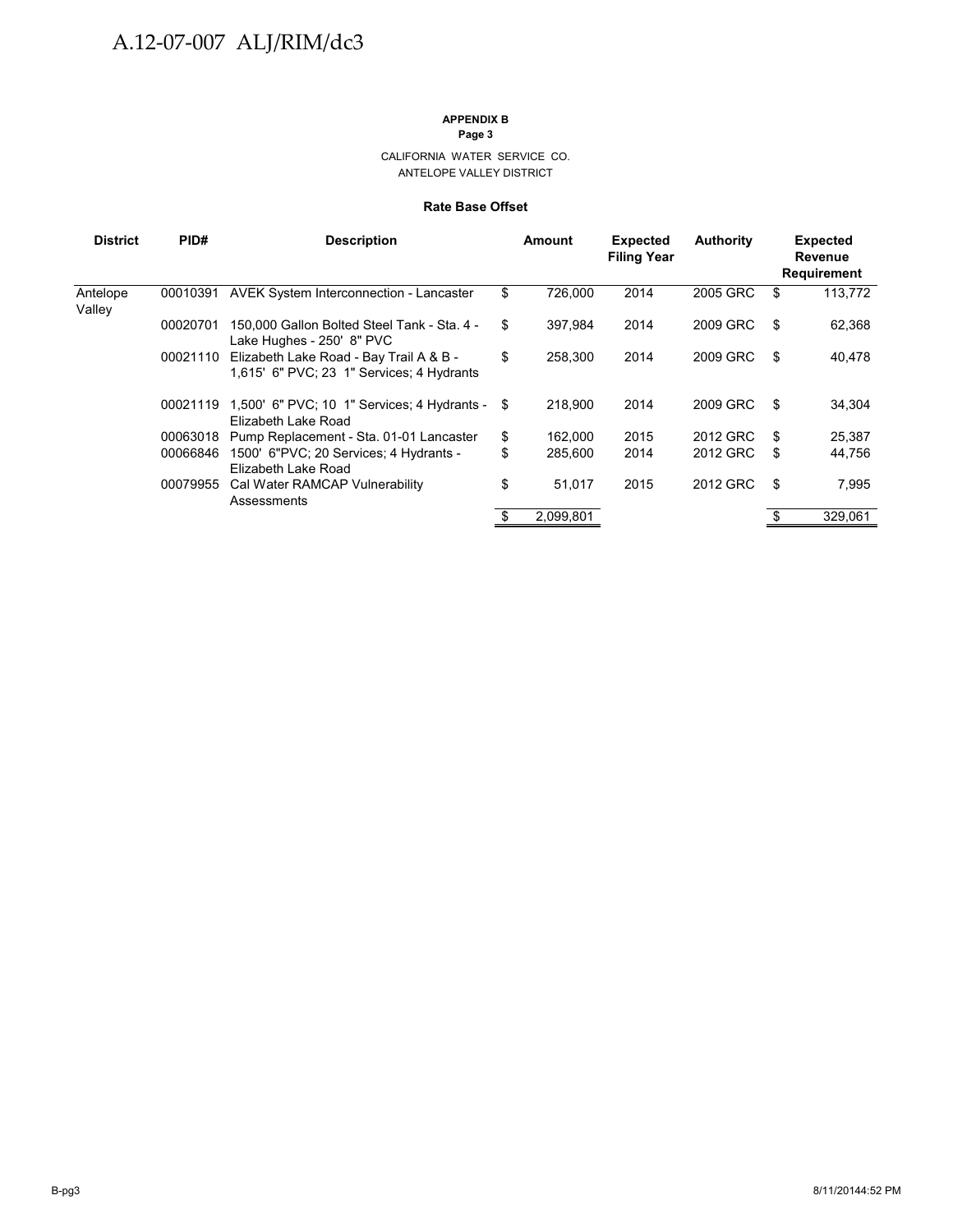### CALIFORNIA WATER SERVICE CO. ANTELOPE VALLEY DISTRICT

### INCOME TAX CALCULATION (DOLLARS IN THOUSANDS)

|                                           |                            | <b>PRESENT</b><br><b>RATES</b><br>2014 | <b>PROPOSED</b><br><b>RATES</b><br>2014 |
|-------------------------------------------|----------------------------|----------------------------------------|-----------------------------------------|
| OPERATING REVENUE (PRESENT RATES)         | \$                         | 1,694.9 \$                             | 2,332.1                                 |
| <b>EXPENSES</b>                           |                            |                                        |                                         |
| PURCHASED WATER                           | \$                         | $30.2 \quad$ \$                        | 30.2                                    |
| <b>PURCHASED POWER</b>                    |                            | 49.0                                   | \$<br>49.0                              |
| <b>PUMP TAXES</b>                         |                            | $\sim 10$                              | \$<br>$\overline{\phantom{a}}$          |
| <b>CHEMICALS</b>                          | \$\$\$\$\$\$\$\$\$\$\$\$\$ | 0.7                                    | \$<br>0.7                               |
| <b>PAYROLL</b>                            |                            | 313.6                                  | \$<br>313.6                             |
| OTHER O & M                               |                            | 357.8                                  | \$<br>357.8                             |
| OTHER A & G                               |                            | 140.7                                  | \$<br>140.7                             |
| G.O. PRORATIONS                           |                            | 151.2                                  | \$<br>151.2                             |
| PAYROLL TAXES                             |                            | 12.4                                   | \$<br>12.4                              |
| AD VALOREM TAXES                          |                            | 88.8                                   | \$<br>88.8                              |
| <b>UNCOLLECTIBLES</b>                     |                            | 12.8                                   | \$<br>17.6                              |
| <b>FRANCHISE TAX &amp; BUS LIC. FEES</b>  |                            | 1.6                                    | \$<br>2.2                               |
| TRANSPORTATION DEPRECIATION ADJUSTMENT    |                            | $(0.8)$ \$                             | (0.8)                                   |
| <b>INTEREST EXPENSE</b>                   | \$<br>\$                   | 199.2 \$                               | 199.2                                   |
| TOTAL DEDUCTIONS                          |                            | $1,357.3$ \$                           | 1,362.7                                 |
| <b>STATE INCOME TAX</b>                   |                            |                                        |                                         |
| STATE TAX DEPRECIATION                    | \$                         | 417.7 \$                               | 417.7                                   |
| NET STATE TAXABLE INCOME                  | $\mathfrak{S}$             | $(80.1)$ \$                            | 551.6                                   |
| STATE CORP. FRANCHISE TAX @ 8.84%         | \$                         | $(7.1)$ \$                             | 48.8                                    |
| <b>FEDERAL INCOME TAX</b>                 |                            |                                        |                                         |
| FEDERAL TAX DEPRECIATION                  | \$                         | 386.1                                  | \$<br>386.1                             |
| STATE INCOME TAX                          |                            | $(7.1)$ \$                             | 48.8                                    |
| LESS AMERICAN JOBS CREATION ACT DEDUCTION | \$\$                       | $(1.5)$ \$                             | 21.0                                    |
| NET FEDERAL TAXABLE INCOME                |                            | $(40.0)$ \$                            | 513.5                                   |
| FEDERAL INCOME TAX @ 35.00%               | \$                         | $(14.0)$ \$                            | 179.7                                   |
| TOTAL FEDERAL INCOME TAX                  | \$                         | $(14.0)$ \$                            | 179.7                                   |
| TOTAL INCOME TAXES                        | \$                         | $(21.1)$ \$                            | 228.5                                   |
|                                           |                            |                                        |                                         |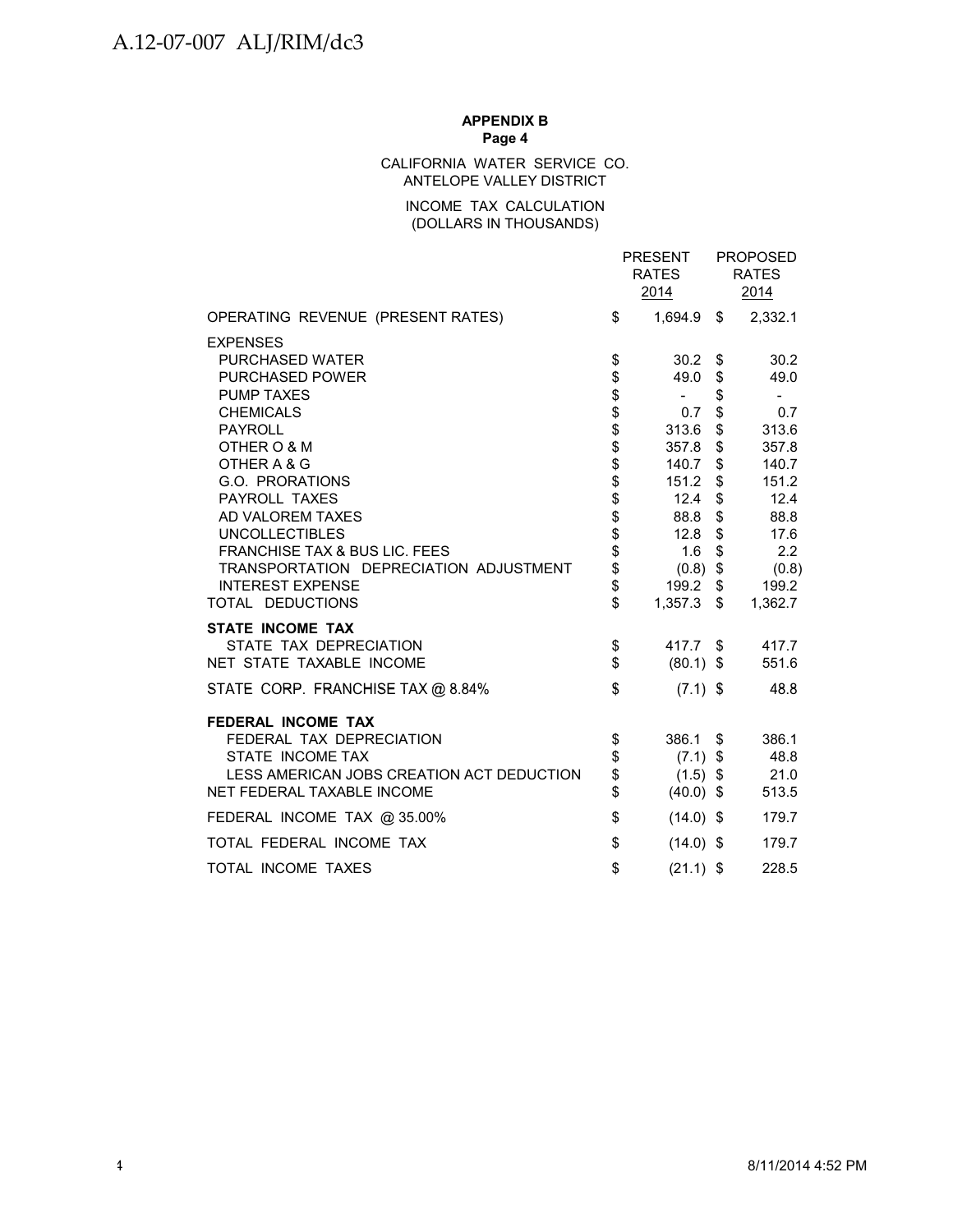### CALIFORNIA WATER SERVICE CO. ANTELOPE VALLEY DISTRICT

### Adopted Quantities

|                                  |                  | 2014  | 2015  |
|----------------------------------|------------------|-------|-------|
| Number of Services by meter size | $5/8 \times 3/4$ | 1,136 | 1,137 |
|                                  | 3/4              | 40    | 40    |
|                                  |                  | 179   | 179   |
|                                  | 11/2             | 4     | 4     |
|                                  | 2                | 9     | 9     |
|                                  | 3                | 0     | 0     |
|                                  | 4                | 0     | 0     |
|                                  | 6                | 0     | 0     |
|                                  | 8                | U     | 0     |
|                                  | 10               | ი     | ი     |
|                                  | 12               | O     | O     |
|                                  | 14               |       | O     |
|                                  | <b>TOTAL</b>     | 1,368 | 1,369 |
| Metered Sales, KCcf              |                  |       |       |
| All Water                        |                  | 317.1 | 317.4 |

Number of Services and Use:

|                          |       | <b>Avg Services</b>      |       | Use, KCcf |       | Avg Use, Ccf/Sv/Mo |                              |  |
|--------------------------|-------|--------------------------|-------|-----------|-------|--------------------|------------------------------|--|
|                          |       | 2014                     | 2015  | 2014      | 2015  | 2014               | 2015                         |  |
| <b>RESIDENTIAL</b>       |       | 1,314                    | 1,315 | 285.3     | 285.6 | 18.1               | 18.1                         |  |
| <b>BUSINESS</b>          |       | 35                       | 35    | 17.7      | 17.7  | 42.1               | 42.1                         |  |
| <b>MULTIPLE FAMILY</b>   |       | 5                        | 5     | 0.5       | 0.5   | 8.6                | 8.6                          |  |
| <b>INDUSTRIAL</b>        |       |                          |       |           |       |                    | $\qquad \qquad \blacksquare$ |  |
| PUBLIC AUTHORITY         |       | 14                       | 14    | 13.6      | 13.6  | 80.9               | 80.9                         |  |
| <b>OTHER</b>             |       |                          |       |           |       |                    |                              |  |
| <b>IRRIGATION</b>        |       |                          |       |           |       |                    |                              |  |
| <b>RECLAIMED</b>         |       | $\overline{\phantom{a}}$ |       |           |       |                    |                              |  |
| <b>SUBTOTAL</b>          |       | 1,368                    | 1,369 | 317.1     | 317.4 |                    |                              |  |
| <b>RESIDENTIAL FLAT</b>  |       |                          |       |           |       |                    |                              |  |
| <b>PRIVATE FIRE PROT</b> |       |                          |       |           |       |                    |                              |  |
| <b>PUBLIC FIRE PROT</b>  |       |                          |       |           |       |                    |                              |  |
| <b>TOTAL</b>             |       | 1,368                    | 1,369 | 317.1     | 317.4 |                    |                              |  |
| Unaccounted-for water    | 5.54% |                          |       | 18.6      | 18.6  |                    |                              |  |
| Total Production         |       |                          |       | 335.7     | 336.0 |                    |                              |  |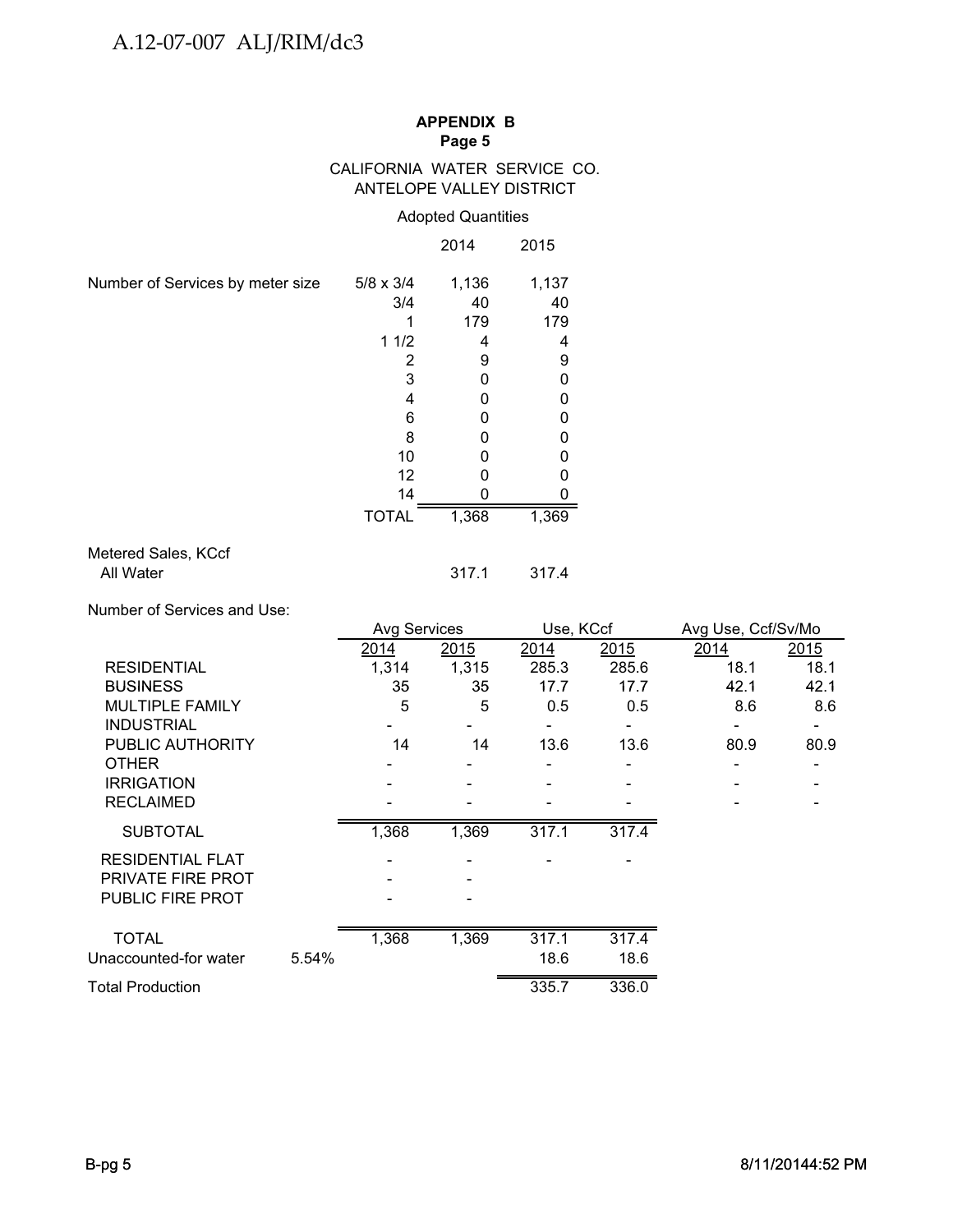#### CALIFORNIA WATER SERVICE CO. ANTELOPE VALLEY DISTRICT

### Adopted Quantities

### **2014 Test Year**

| <b>Metered Sales</b> | <b>Public</b>      |                 |              |                   |                  |              |              |  |  |  |  |
|----------------------|--------------------|-----------------|--------------|-------------------|------------------|--------------|--------------|--|--|--|--|
| (Kccf)               | <b>Residential</b> | <b>Business</b> | Multi-Family | <b>Industrial</b> | <b>Authority</b> | <b>Other</b> | <b>Total</b> |  |  |  |  |
| Month                |                    |                 |              |                   |                  |              |              |  |  |  |  |
| January              | 9.9                | 0.9             | 0.1          | 0.0               | 0.5              | 0.0          | 11.4         |  |  |  |  |
| February             | 10.1               | 1.0             | 0.0          | 0.0               | 0.5              | 0.0          | 11.6         |  |  |  |  |
| March                | 9.2                | 0.9             | 0.1          | 0.0               | 0.6              | 0.0          | 10.7         |  |  |  |  |
| April                | 15.0               | 1.0             | 0.0          | 0.0               | 0.6              | 0.0          | 16.6         |  |  |  |  |
| May                  | 22.5               | 1.5             | 0.1          | 0.0               | 1.0              | 0.0          | 25.1         |  |  |  |  |
| June                 | 30.3               | 1.8             | 0.0          | 0.0               | 1.2              | 0.0          | 33.3         |  |  |  |  |
| July                 | 39.4               | 2.3             | 0.1          | 0.0               | 1.8              | 0.0          | 43.7         |  |  |  |  |
| August               | 39.4               | 2.0             | 0.0          | 0.0               | 1.8              | 0.0          | 43.2         |  |  |  |  |
| September            | 41.6               | 2.1             | 0.1          | 0.0               | 2.5              | 0.0          | 46.4         |  |  |  |  |
| October              | 31.6               | 1.7             | 0.0          | 0.0               | 1.6              | 0.0          | 35.0         |  |  |  |  |
| November             | 22.0               | 1.4             | 0.1          | 0.0               | 1.1              | 0.0          | 24.6         |  |  |  |  |
| December             | 14.3               | 0.9             | 0.0          | 0.0               | 0.4              | 0.0          | 15.7         |  |  |  |  |
|                      | 285.3              | 17.7            | 0.5          | 0.0               | 13.6             | 0.0          | 317.1        |  |  |  |  |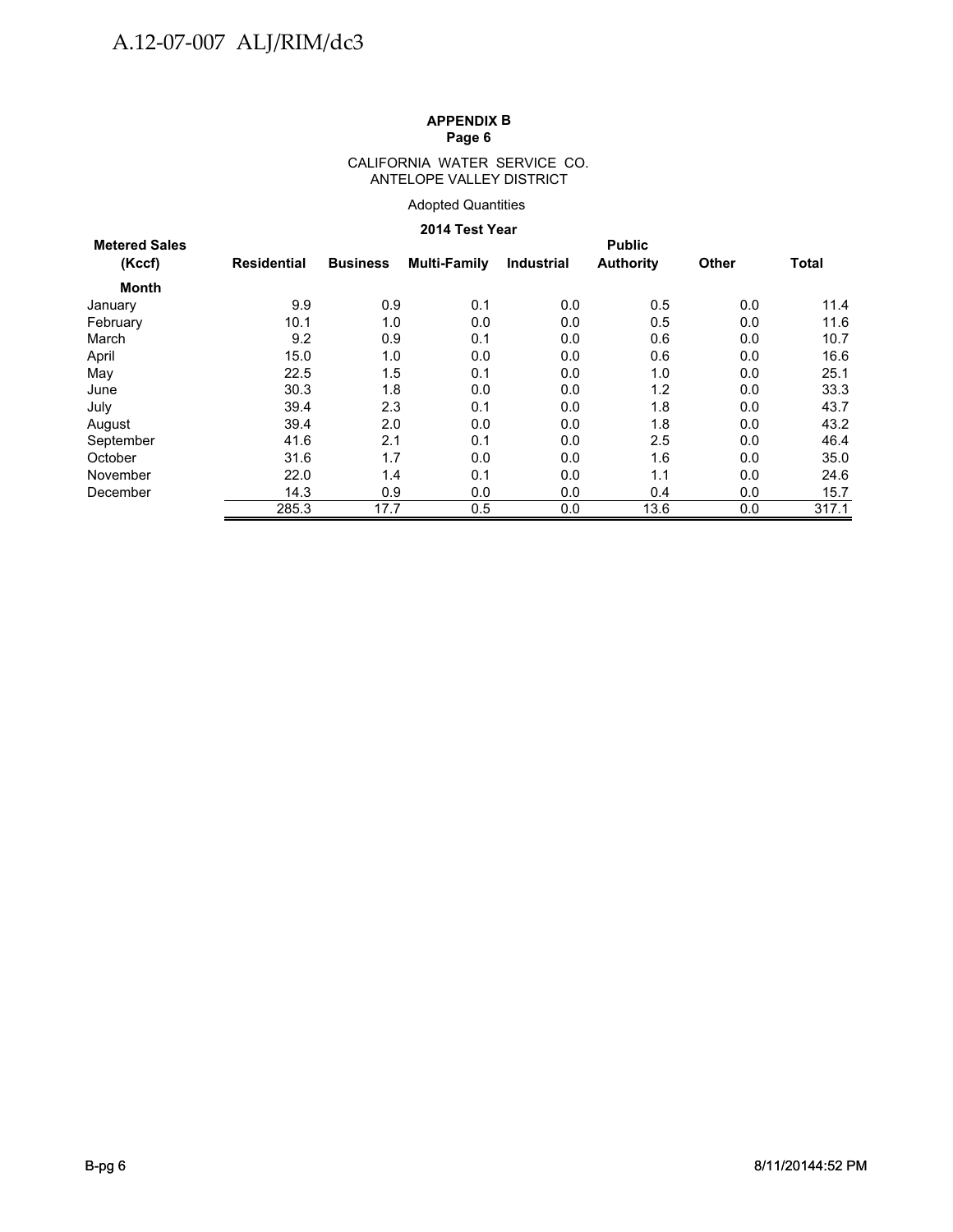### CALIFORNIA WATER SERVICE CO. ANTELOPE VALLEY DISTRICT

### Adopted Quantities

### **2014 Test Year**

|                   |                     |                  |                     | <b>Purchased</b> |                                    |         |      |  |
|-------------------|---------------------|------------------|---------------------|------------------|------------------------------------|---------|------|--|
|                   | Company             | <b>Purchases</b> |                     | Water<br>(In     | <b>Pump Taxes Power</b>            |         | (In  |  |
| <b>Production</b> | <b>Wells (Kccf)</b> | (Kccf)           | <b>Total (Kccf)</b> | \$1,000          | (ln \$1,000)                       | \$1,000 |      |  |
| <b>Month</b>      |                     |                  |                     |                  |                                    |         |      |  |
| January           | 6.8                 | 5.1              | 12.0                | \$<br>0.8        | \$                                 | \$      | 1.7  |  |
| February          | 6.4                 | 2.8              | 9.3                 | \$<br>0.5        | \$                                 | \$      | 1.4  |  |
| March             | 8.7                 | 6.5              | 15.1                | \$<br>1.0        | \$                                 | \$      | 2.2  |  |
| April             | 10.7                | 9.8              | 20.5                | \$<br>1.6        | \$                                 | \$      | 3.0  |  |
| May               | 13.0                | 19.9             | 32.9                | \$<br>3.2        | \$<br>$\overline{\phantom{0}}$     | \$      | 4.8  |  |
| June              | 15.5                | 27.7             | 43.2                | \$<br>4.4        | \$<br>$\qquad \qquad \blacksquare$ | \$      | 6.3  |  |
| July              | 19.3                | 31.5             | 50.9                | \$<br>5.0        | \$<br>$\blacksquare$               | \$      | 7.4  |  |
| August            | 20.2                | 32.3             | 52.5                | \$<br>5.1        | \$<br>Ξ.                           | \$      | 7.7  |  |
| September         | 15.2                | 25.6             | 40.8                | \$<br>4.1        | \$                                 | \$      | 6.0  |  |
| October           | 12.8                | 14.4             | 27.2                | \$<br>2.3        | \$                                 | \$      | 4.0  |  |
| November          | 10.2                | 10.6             | 20.7                | \$<br>1.7        | \$                                 | \$      | 3.0  |  |
| December          | 6.7                 | 3.9              | 10.6                | \$<br>0.6        | \$                                 | \$      | 1.5  |  |
|                   | 145.5               | 190.2            | 335.7               | \$<br>30.2       | \$                                 | \$      | 49.0 |  |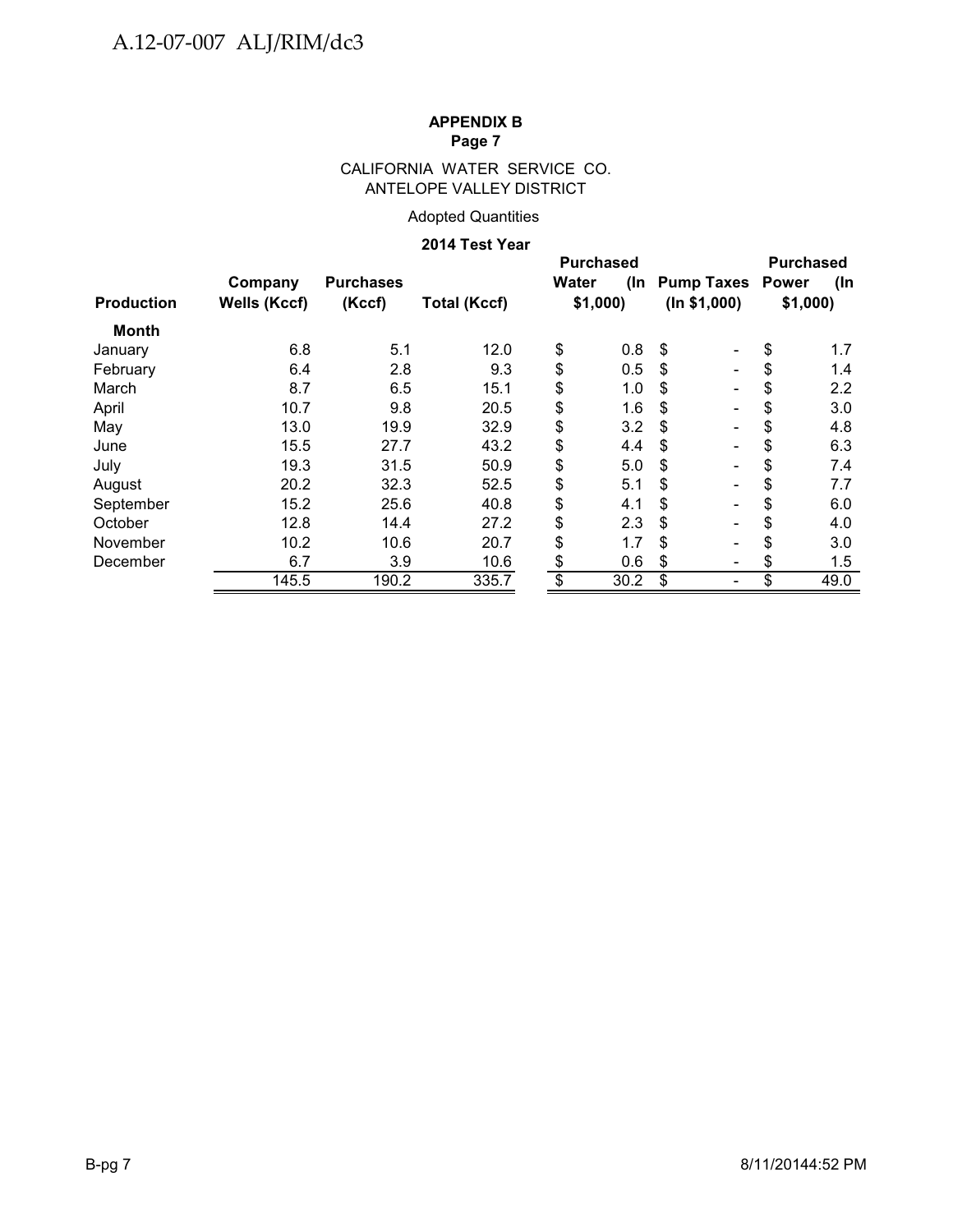### Monthly Revenue Summary (in \$1,000) CALIFORNIA WATER SERVICE CO. ANTELOPE VALLEY DISTRICT 2014

### TEST-YEAR ADOPTED REVENUE AT PRESENT RATES

|              | WRAM        |    | NON-WRAM |    | TOTAL   |
|--------------|-------------|----|----------|----|---------|
| January      | \$<br>29.5  | \$ | 69.8     | \$ | 99.3    |
| February     | \$<br>30.0  | \$ | 69.8     | \$ | 99.8    |
| March        | \$<br>27.6  | \$ | 69.8     | S  | 97.4    |
| April        | \$<br>43.3  | \$ | 69.8     | \$ | 113.1   |
| May          | \$<br>67.0  | \$ | 69.8     | \$ | 136.8   |
| June         | \$<br>90.1  | \$ | 69.8     | \$ | 159.9   |
| July         | \$<br>120.4 | \$ | 69.8     | \$ | 190.2   |
| August       | \$<br>118.9 | \$ | 69.8     | \$ | 188.7   |
| September    | \$<br>128.8 | \$ | 69.8     | \$ | 198.6   |
| October      | \$<br>95.3  | \$ | 69.8     | \$ | 165.1   |
| November     | \$<br>65.7  | \$ | 69.8     | \$ | 135.5   |
| December     | \$<br>40.9  | \$ | 69.8     | \$ | 110.7   |
| <b>TOTAL</b> | \$<br>857.5 | \$ | 837.5    | \$ | 1.694.9 |

### TEST-YEAR ADOPTED REVENUE AT PROPOSED RATES

|           | <b>WRAM</b>   | NON-WRAM      |    | <b>TOTAL</b> |
|-----------|---------------|---------------|----|--------------|
| January   | \$<br>68.9    | \$<br>88.8    | \$ | 157.7        |
| February  | \$<br>40.0    | \$<br>88.8    | \$ | 128.8        |
| March     | \$<br>56.9    | \$<br>88.8    | \$ | 145.6        |
| April     | \$<br>51.0    | \$<br>88.8    | \$ | 139.8        |
| May       | \$<br>90.5    | \$<br>86.9    | \$ | 177.3        |
| June      | \$<br>121.7   | \$<br>88.8    | \$ | 210.5        |
| July      | \$<br>181.5   | \$<br>88.8    | \$ | 270.3        |
| August    | \$<br>144.3   | \$<br>88.8    | \$ | 233.1        |
| September | \$<br>216.5   | \$<br>88.8    | \$ | 305.3        |
| October   | \$<br>114.4   | \$<br>88.8    | \$ | 203.2        |
| November  | \$<br>114.4   | \$<br>88.8    | \$ | 203.2        |
| December  | \$<br>68.5    | \$<br>88.8    | \$ | 157.3        |
| TOTAL     | \$<br>1,268.7 | \$<br>1.063.4 | \$ | 2,332.1      |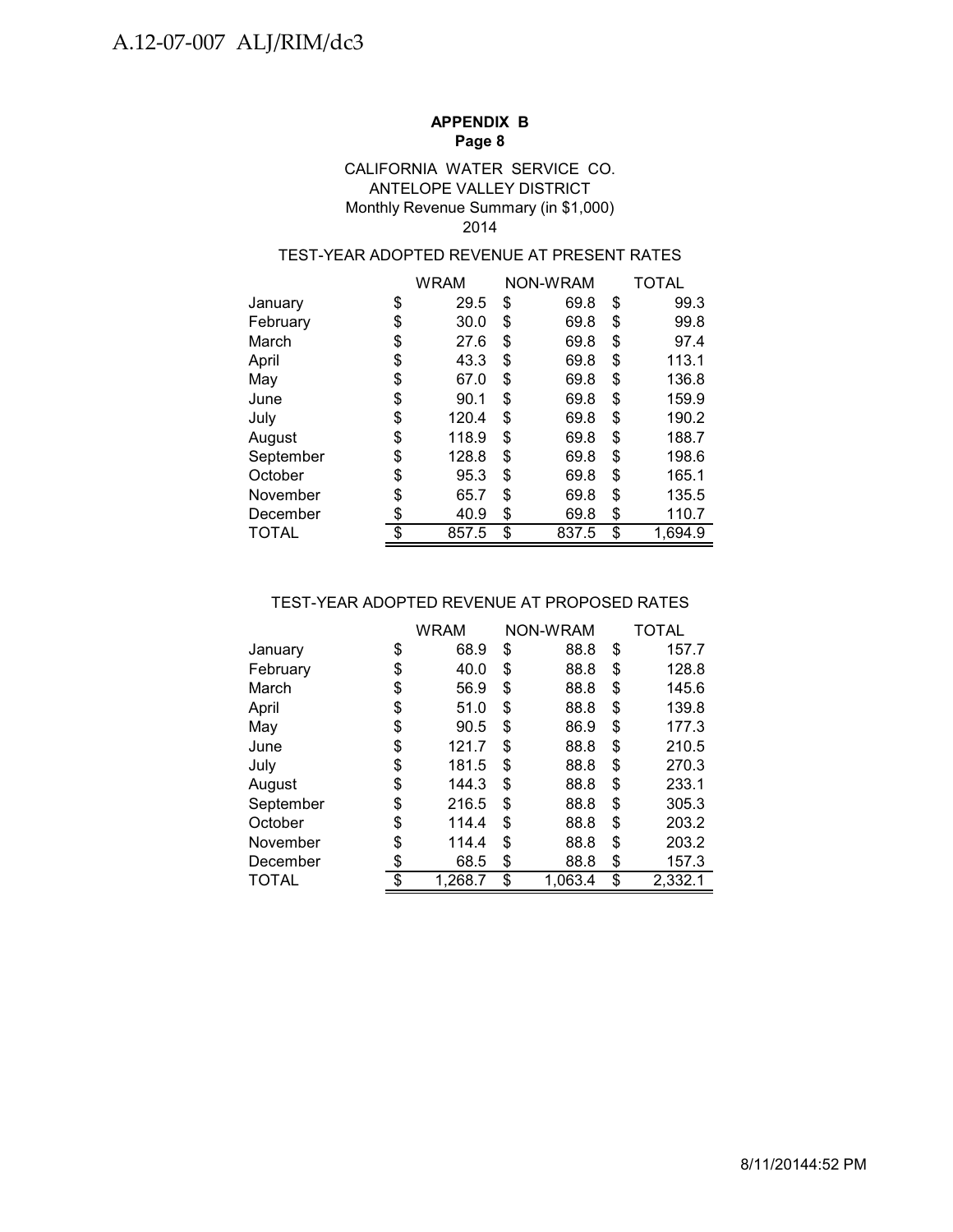### ANTELOPE VALLEY DISTRICT CALIFORNIA WATER SERVICE CO.

### Adopted Quantities

|                                                                                                                              |          | 2014                                             |
|------------------------------------------------------------------------------------------------------------------------------|----------|--------------------------------------------------|
| PURCHASED POWER<br>SUPPLIER - SCE                                                                                            |          |                                                  |
| Total Production (kccf)<br>Kwh $/$ ccf<br>Total calculated KWH<br>Unit Cost per KWH<br>Power Cost                            | \$<br>\$ | 335.7<br>2,255.9<br>757,279<br>0.065<br>49,045.4 |
| TOTAL PURCHASED POWER (in \$1,000)                                                                                           | \$       | 49.0                                             |
| PURCHASED WATER ( CENTRAL & WEST BASIN W.D. )<br>PURCHASED WATER PRODUCTION - KCCF<br>PURCHASED WATER PRODUCTION - ACRE FEET |          | 190.2<br>82.9                                    |
| QUANTITY RATE PER ACRE FEET                                                                                                  | \$       | 365.0                                            |
| TOTAL PURCHASED WATER COST (in \$1,000)                                                                                      | \$       | 30.2                                             |
|                                                                                                                              |          |                                                  |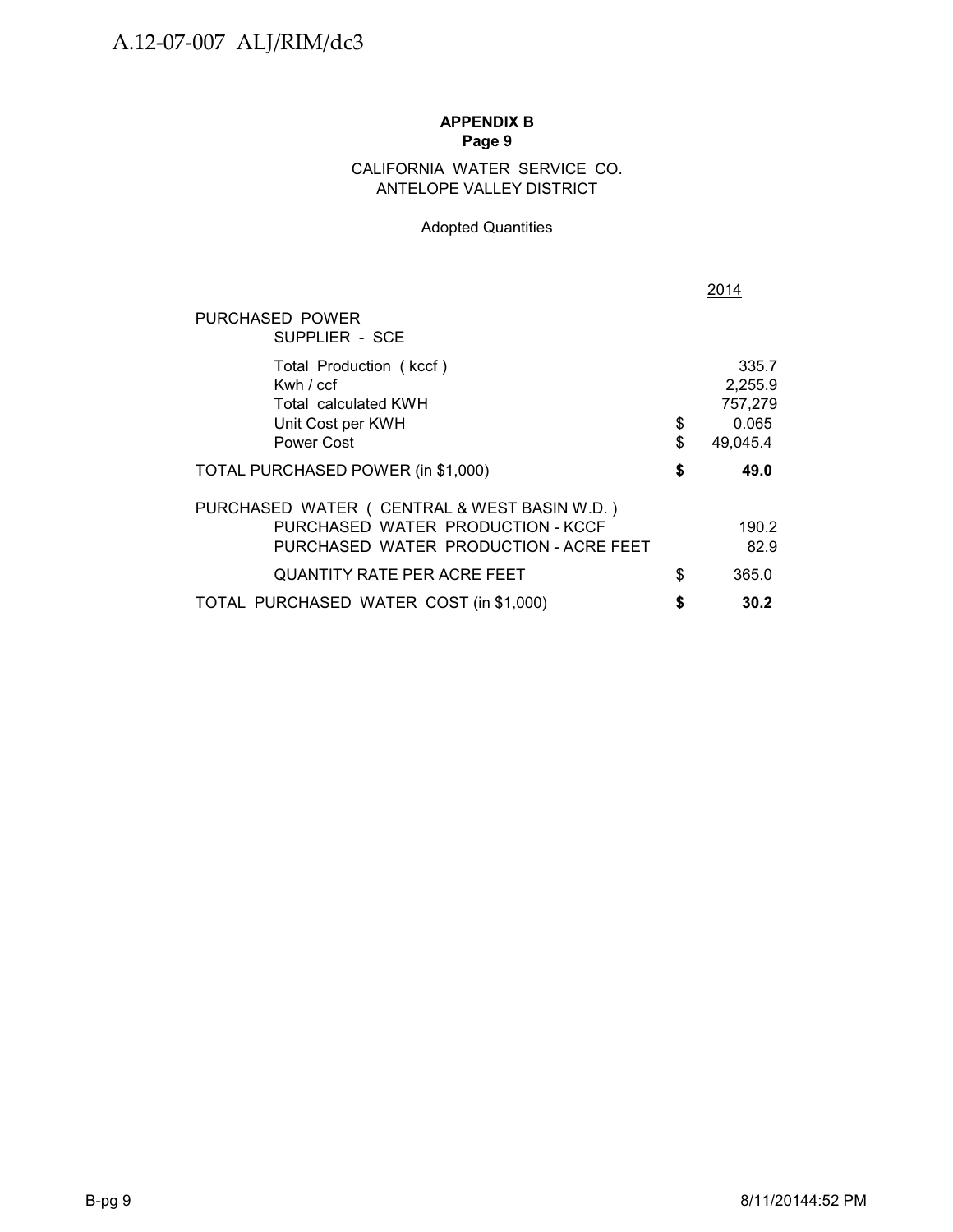#### CALIFORNIA WATER SERVICE CO. ANTELOPE VALLEY DISTRICT

#### Adopted Quantities

|                                           | 2014<br><b>IN THOUSANDS</b> |
|-------------------------------------------|-----------------------------|
| <b>CHEMICALS</b>                          |                             |
| Total Production (kccf)                   | 145.5                       |
| ADOPTED CHEMICAL DOLLARS (IN \$1,000)     | \$<br>0.685                 |
| ADOPTED \$ per KCCF                       | \$<br>0.005                 |
| PUMP TAXES (WATER REPLENISHMENT DISTRICT) |                             |
| WELL WATER PRODUCTION - ACRE FEET         | 0.0                         |
| UNIT COST - ACRE FEET                     | \$                          |
| TOTAL GROUNDWATER CHARGES                 | \$                          |
| ANNUAL WATERMASTER SERVICE                | \$                          |
| TOTAL PUMP TAX EXPENSE                    | \$                          |
| UNCOLLECTIBLES RATE                       | 0.75%                       |
| <b>FRANCHISE TAX RATE</b>                 | 0.52%                       |
| <b>BUSINESS LICENSE FEE</b>               | \$0.00                      |
| FFDFRAI TAX RATF                          | 35.00%                      |
| STATE CORP. FRANCHISE TAX                 | 8.84%                       |
| NET TO GROSS MULTIPLIER                   | 1.67413                     |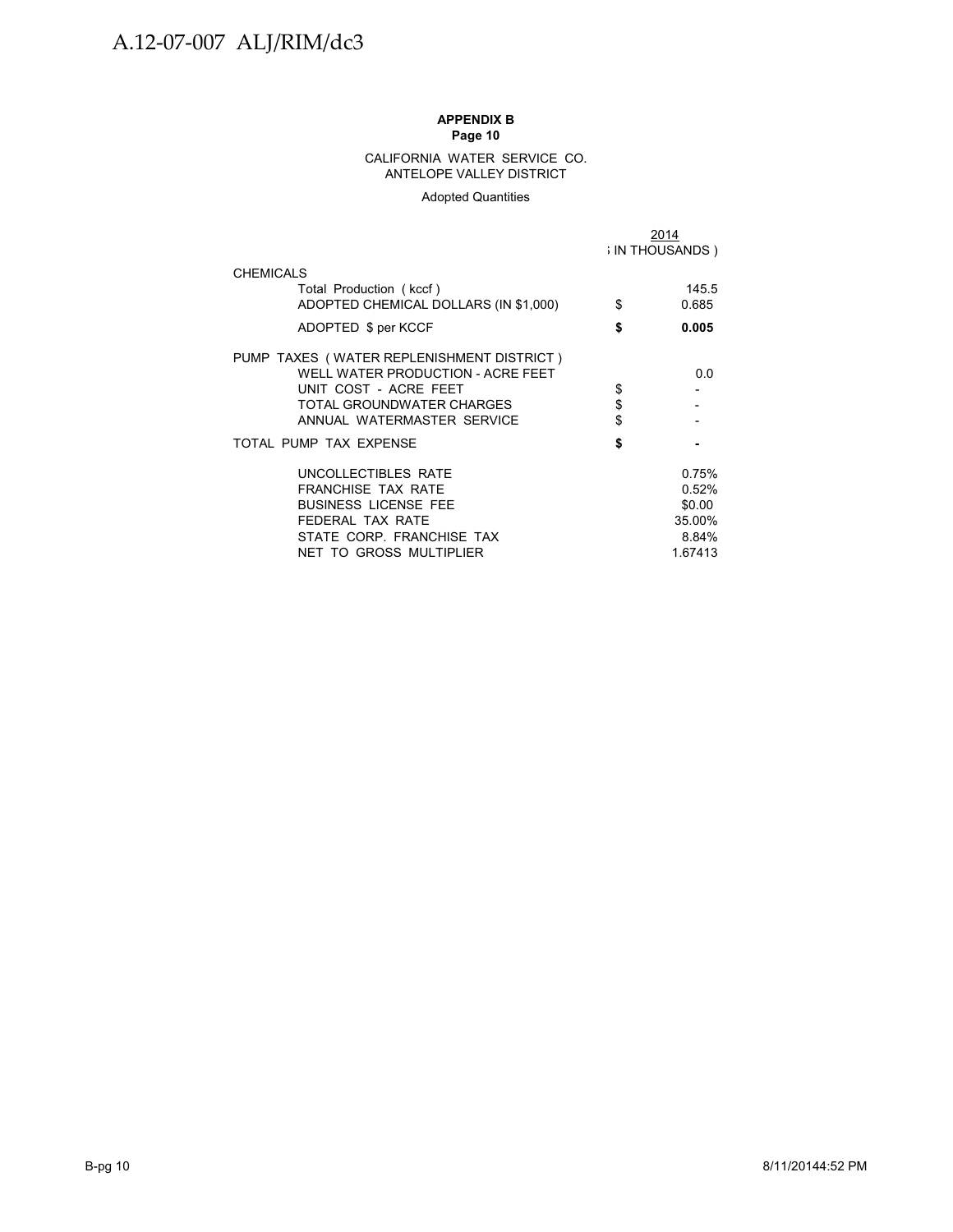### CALIFORNIA WATER SERVICE CO. ANTELOPE VALLEY DISTRICT

### **NET TO GROSS MULTIPLIER ( NEW CPUC STAFF APPROVED METHOD )**

### **2014**

|                |                                             |             | <b>NORMAL</b><br>W/0 INCOME<br><b>TAXES</b> |
|----------------|---------------------------------------------|-------------|---------------------------------------------|
| $\mathbf{1}$   | <b>UNCOLLECTIBLES</b>                       | 0.75494%    | 0.75494%                                    |
| $\overline{2}$ | 1 - UNCOLLECTIBES (100% - LINE 1)           | 99.24506%   | 99.24506%                                   |
|                | <b>FRANCHISE TAX RATE</b>                   | 0.51532%    | 0.51532%                                    |
| 3 <sup>1</sup> | LOCAL FRANCHISE (% * LINE 2)                | 0.51143%    | 0.51143%                                    |
|                | <b>BUSINESS LICENSE RATE</b>                | 0.00000%    | 0.00000%                                    |
| 4              | BUSINESS LICENSE (% * LINE 2)               | $0.00000\%$ | 0.00000%                                    |
| 5              | SUBTOTAL (LINE 1 + LINE 3 + LINE 4)         | 1.26637%    | 1.26637%                                    |
| 6              | 1 - SUBTOTAL (100% - LINE 5)                | 98.73363%   | 98.73363%                                   |
| $\overline{7}$ | CCFT (LINE 6 * 8.84%)                       | 8.72805%    |                                             |
| 8              | AMERICAN JOB CREATION ACT (LINE 6 * 9%)     | 3.51076%    |                                             |
| 9              | FIT (LINE 6 $*(35\% - [8.84\% + 9\%])$      | 30.27319%   |                                             |
| 10             | TOTAL TAXES PAID (LINE 5 + LINE 7 + LINE 8) | 40.26761%   | 1.26637%                                    |
| 11             | NET AFTER TAXES (1-LINE 9)                  | 59.73239%   | 98.73363%                                   |
|                | NET-TO-GROSS MULTIPLIER (1/LINE 10)         | 1.67413     | 1.01283                                     |

### ADOPTED RATIO'S

| <b>DEBT</b>   | 46.60%  | Without income Taxes 1.01283 |                   | 0.47198 |
|---------------|---------|------------------------------|-------------------|---------|
| <b>EQUITY</b> | .53.40% | With income Taxes            | 1.67413           | 0.89399 |
| TOTAL         | 100.00% |                              | Adj. Net to Gross | 1.36596 |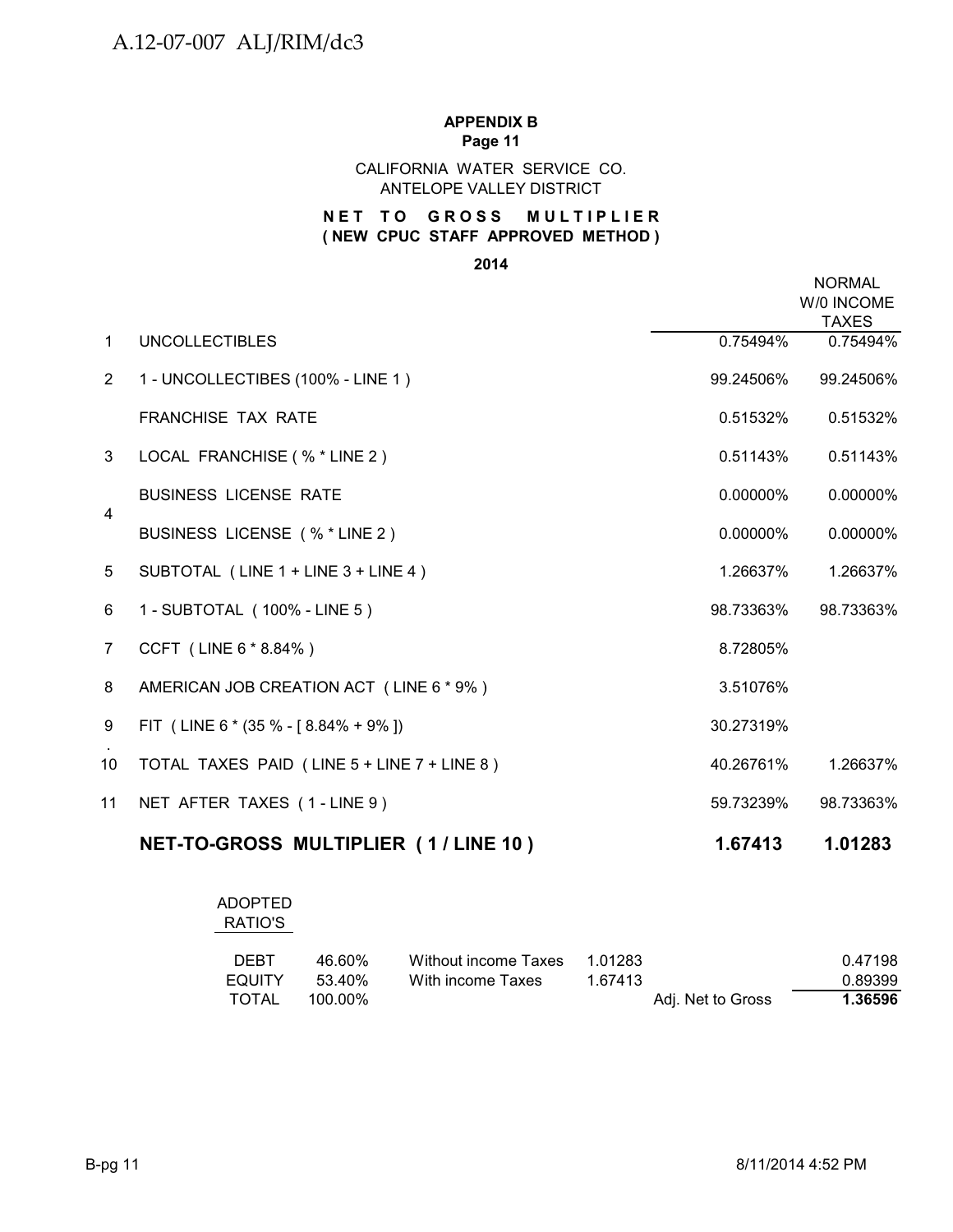### **APPENDIX B**

### **Page 12**

California Water Service Company

Antelope Valley Leona Valley Service Area Bill Comparison w/ Applicable RSF Discounts

|                                |                 |                  |             | <b>Typical Monthly Residential Bill for Metered Customers for 2014</b> |                     |
|--------------------------------|-----------------|------------------|-------------|------------------------------------------------------------------------|---------------------|
| Usage:<br>Ccf                  | Present<br>Bill | Proposed<br>Bill | Change      | Percent<br>Change                                                      | <b>Notes</b><br>(1) |
| 0                              | \$<br>42.14     | \$<br>52.68      | \$<br>10.54 | 25.00%                                                                 | (7)                 |
| 5                              | \$<br>58.28     | \$<br>75.28      | \$<br>17.00 | 29.16%                                                                 | (7)                 |
| 11                             | \$<br>77.65     | \$<br>104.61     | \$<br>26.96 | 34.72%                                                                 | (2)                 |
| 15                             | \$<br>91.99     | \$<br>125.59     | \$<br>33.60 | 36.52%                                                                 |                     |
| 16                             | \$<br>95.58     | \$<br>130.83     | \$<br>35.26 | 36.89%                                                                 | (3)                 |
| 20                             | \$<br>109.92    | \$<br>151.81     | \$<br>41.89 | 38.11%                                                                 |                     |
| 25                             | \$<br>127.85    | \$<br>178.04     | \$<br>50.19 | 39.25%                                                                 |                     |
| 30                             | \$<br>145.78    | \$<br>204.27     | \$<br>58.48 | 40.12%                                                                 |                     |
| 33                             | \$<br>156.54    | \$<br>220.00     | \$<br>63.46 | 40.54%                                                                 | (4)                 |
| 35                             | \$<br>163.72    | \$<br>230.49     | \$<br>66.78 | 40.79%                                                                 |                     |
| 40                             | \$<br>181.65    | \$<br>256.72     | \$<br>75.07 | 41.33%                                                                 |                     |
| <b>Metered Quantity Rates:</b> |                 |                  |             |                                                                        | (5)(6)              |
| Tier 1                         | \$<br>3.2276    | \$<br>4.7208     | \$<br>1.49  | 46.26%                                                                 |                     |
| Tier <sub>2</sub>              | \$<br>3.5862    | \$<br>5.2453     | \$<br>1.66  | 46.26%                                                                 |                     |
| Tier 3                         | \$<br>4.3035    | \$<br>6.2944     | \$<br>1.99  | 46.26%                                                                 |                     |
| <b>Service Charge:</b>         | \$<br>42.14     | \$<br>52.68      | \$<br>10.54 | 25.00%                                                                 | (5)(6)              |

### **Notes:**

(1) 1 Ccf or 100 cubic feet of water is equal to 748 gallons of water

(2) Typical winter monthly average usage of 11 Ccf

(3) Monthly average usage of 16 Ccf

(4) Typical summer monthly average usage of 33 Ccf

(5) Metered comparison based on 5/8 x 3/4 inch service

(6) Rates do not include CPUC fees or other surcharges that may appear on customers bills

(7) Proposed bills reflect quantity rates having been reduced to \$4.52/Ccf (up to 10 Ccf) on account of RSF disco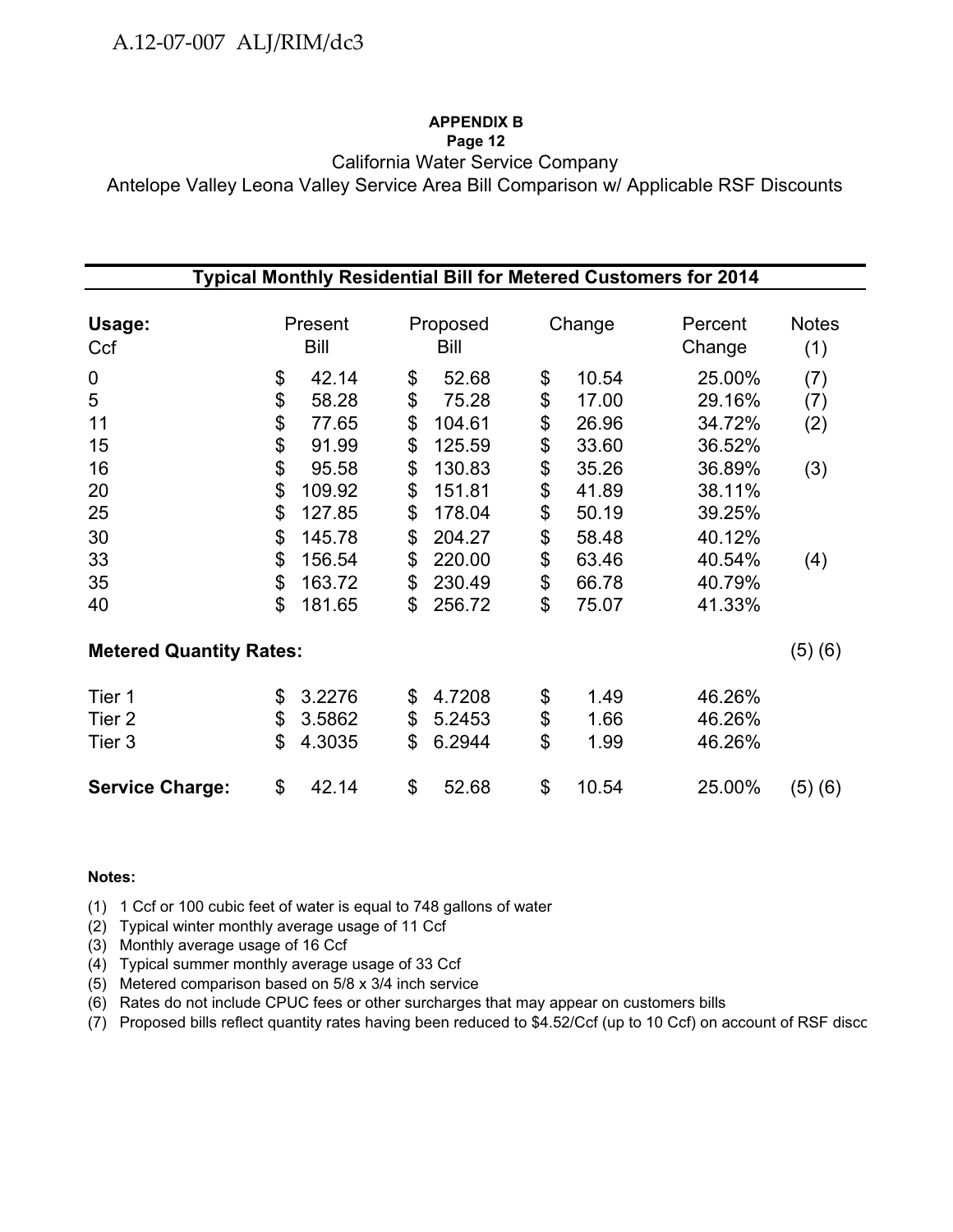### **APPENDIX B Page 13** California Water Service Company Antelope Valley Lancaster Service Area Bill Comparison

| Typical Monthly Residential Bill for Metered Customers for 2014 |    |         |    |          |    |        |         |              |  |  |
|-----------------------------------------------------------------|----|---------|----|----------|----|--------|---------|--------------|--|--|
|                                                                 |    |         |    |          |    |        |         |              |  |  |
| Usage:                                                          |    | Present |    | Proposed |    | Change | Percent | <b>Notes</b> |  |  |
| Ccf                                                             |    | Bill    |    | Bill     |    |        | Change  | (1)          |  |  |
| $\boldsymbol{0}$                                                | \$ | 41.36   | \$ | 52.11    | \$ | 10.75  | 26.00%  |              |  |  |
| 5                                                               | \$ | 51.25   | \$ | 66.47    | \$ | 15.22  | 29.69%  |              |  |  |
| 10                                                              | \$ | 61.15   | \$ | 80.84    | \$ | 19.68  | 32.19%  |              |  |  |
| 13                                                              | \$ | 67.09   | \$ | 89.45    | \$ | 22.36  | 33.33%  | (2)          |  |  |
| 20                                                              | \$ | 81.84   | \$ | 110.86   | \$ | 29.02  | 35.46%  |              |  |  |
| 24                                                              | \$ | 90.35   | \$ | 123.22   | \$ | 32.86  | 36.37%  | (3)          |  |  |
| 30                                                              | \$ | 103.13  | \$ | 141.75   | \$ | 38.62  | 37.45%  |              |  |  |
| 35                                                              | \$ | 113.77  | \$ | 157.19   | \$ | 43.43  | 38.17%  |              |  |  |
| 40                                                              | \$ | 124.41  | \$ | 172.64   | \$ | 48.23  | 38.77%  |              |  |  |
| 45                                                              | \$ | 135.05  | \$ | 188.08   | \$ | 53.03  | 39.27%  |              |  |  |
| 47                                                              | \$ | 139.31  | \$ | 194.26   | \$ | 54.95  | 39.44%  | (4)          |  |  |
| <b>Metered Quantity Rates:</b>                                  |    |         |    |          |    |        |         | (5)(6)       |  |  |
|                                                                 |    |         |    |          |    |        |         |              |  |  |
| Tier 1                                                          | \$ | 1.9795  | \$ | 2.8727   | \$ | 0.89   | 45.12%  |              |  |  |
| Tier <sub>2</sub>                                               | \$ | 2.1285  | \$ | 3.0889   | \$ | 0.96   | 45.12%  |              |  |  |
| Tier 3                                                          | \$ | 2.5542  | \$ | 3.7067   | \$ | 1.15   | 45.12%  |              |  |  |
| <b>Service Charge:</b>                                          | \$ | 41.36   | \$ | 52.11    | \$ | 10.75  | 26.00%  | (5)(6)       |  |  |

### **Notes:**

(1) 1 Ccf or 100 cubic feet of water is equal to 748 gallons of water

(2) Typical winter monthly average usage of 13 Ccf

- (3) Monthly average usage of 24 Ccf
- (4) Typical summer monthly average usage of 47 Ccf
- (5) Metered comparison based on 5/8 x 3/4 inch service

(6) Rates do not include CPUC fees or other surcharges that may appear on customers bills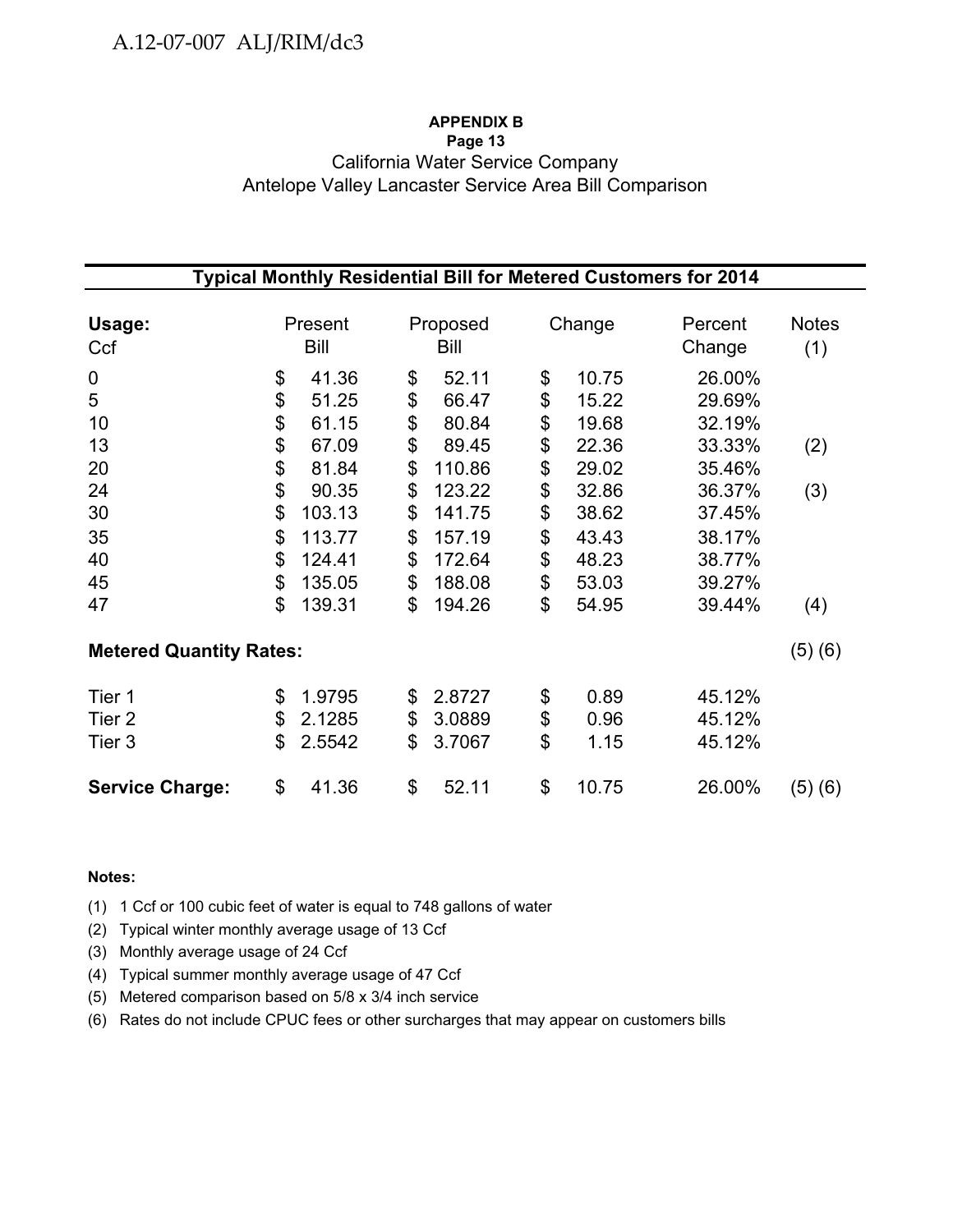### **APPENDIX B**

### **Page 14**

California Water Service Company

Antelope Valley Fremont Valley Service Area Bill Comparison w/ Applicable RSF Discounts

| Typical Monthly Residential Bill for Metered Customers for 2014 |    |                 |    |                  |    |        |                   |                     |  |  |  |
|-----------------------------------------------------------------|----|-----------------|----|------------------|----|--------|-------------------|---------------------|--|--|--|
| Usage:<br>Ccf                                                   |    | Present<br>Bill |    | Proposed<br>Bill |    | Change | Percent<br>Change | <b>Notes</b><br>(1) |  |  |  |
| 0                                                               | \$ | 24.12           | \$ | 48.17            | \$ | 24.05  | 99.73%            | (7)                 |  |  |  |
| 5                                                               | \$ | 43.95           | \$ | 70.77            | \$ | 26.82  | 61.03%            | $(2)$ $(7)$ $(8)$   |  |  |  |
| $\overline{7}$                                                  | \$ | 51.88           | \$ | 79.81            | \$ | 27.93  | 53.84%            | (3)(7)(8)           |  |  |  |
| 9                                                               | \$ | 59.81           | \$ | 88.85            | \$ | 29.04  | 48.55%            | $(4)$ $(7)$ $(8)$   |  |  |  |
| 10                                                              | \$ | 63.78           | \$ | 93.37            | \$ | 29.59  | 46.40%            | (7)(8)              |  |  |  |
| 15                                                              | \$ | 83.60           | \$ | 147.43           | \$ | 63.82  | 76.34%            | (7)                 |  |  |  |
| 20                                                              | \$ | 103.43          | \$ | 180.51           | \$ | 77.08  | 74.52%            | (7)                 |  |  |  |
| 25                                                              | \$ | 123.26          | \$ | 213.60           | \$ | 90.34  | 73.29%            | (7)                 |  |  |  |
| 30                                                              | \$ | 143.09          | \$ | 246.68           | \$ | 103.59 | 72.40%            | (7)                 |  |  |  |
| 35                                                              | \$ | 162.92          | \$ | 279.77           | \$ | 116.85 | 71.72%            | (7)                 |  |  |  |
| 40                                                              | \$ | 182.75          | \$ | 312.86           | \$ | 130.11 | 71.19%            | (7)                 |  |  |  |
| <b>Metered Quantity Rates:</b>                                  |    |                 |    |                  |    |        |                   | (5)(6)              |  |  |  |
| Tier 1                                                          | \$ | 3.9658          | \$ | 6.6172           | \$ | 2.65   | 66.85%            |                     |  |  |  |
| Tier <sub>2</sub>                                               | \$ | 3.9658          | \$ | 6.6172           | \$ | 2.65   | 66.85%            |                     |  |  |  |
| Tier 3                                                          | \$ | 3.9658          | \$ | 6.6172           | \$ | 2.65   | 66.85%            |                     |  |  |  |
| <b>Service Charge:</b>                                          | \$ | 36.22           | \$ | 48.17            | \$ | 11.95  | 33.00%            | (5)(6)              |  |  |  |

### **Notes:**

(1) 1 Ccf or 100 cubic feet of water is equal to 748 gallons of water

(2) Typical winter monthly average usage of 5 Ccf

(3) Monthly average usage of 7 Ccf

(4) Typical summer monthly average usage of 9 Ccf

(5) Metered comparison based on 5/8 x 3/4 inch service

(6) Rates do not include CPUC fees or other surcharges that may appear on customers bills

(7) RSF discount (\$12.10/month) reflected in current bill amount

(8) Proposed bills reflect quantity rates having been reduced to \$4.52/Ccf (up to 10 Ccf) on account of RSF disco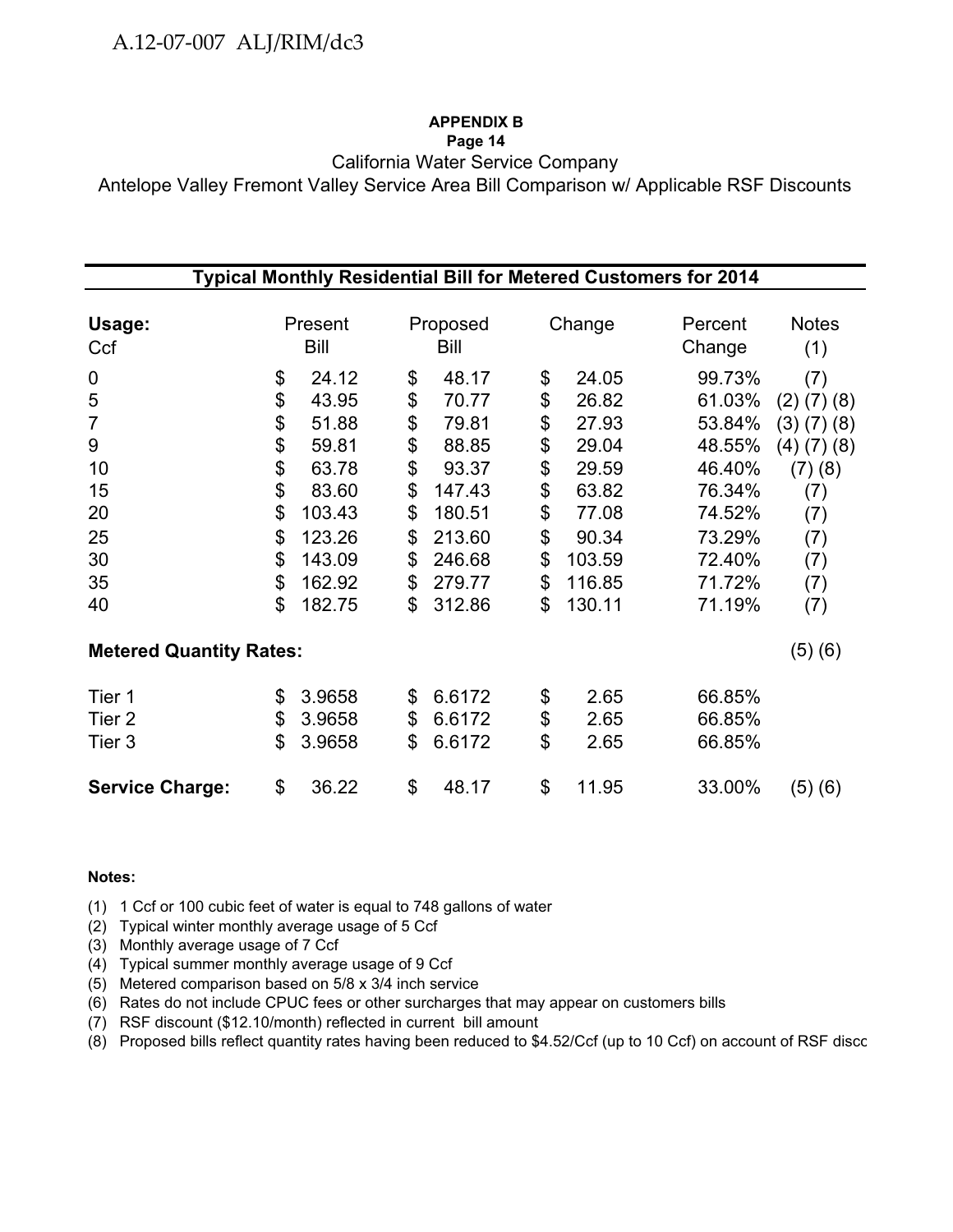### **APPENDIX B**

### **Page 15**

California Water Service Company

Antelope Valley Lake Hughes Service Area Bill Comparison w/ Applicable RSF Discounts

| Typical Monthly Residential Bill for Metered Customers for 2014 |    |             |    |          |    |        |         |              |  |  |  |
|-----------------------------------------------------------------|----|-------------|----|----------|----|--------|---------|--------------|--|--|--|
|                                                                 |    |             |    |          |    |        |         |              |  |  |  |
| Usage:                                                          |    | Present     |    | Proposed |    | Change | Percent | <b>Notes</b> |  |  |  |
| Ccf                                                             |    | <b>Bill</b> |    | Bill     |    |        | Change  | (1)          |  |  |  |
| 0                                                               | \$ | 36.22       | \$ | 48.17    | \$ | 11.95  | 33.00%  | (7)          |  |  |  |
| 5                                                               | \$ | 56.05       | \$ | 70.77    | \$ | 14.72  | 26.27%  | $(2)$ $(7)$  |  |  |  |
| $\overline{7}$                                                  | \$ | 63.98       | \$ | 79.81    | \$ | 15.83  | 24.74%  | (3)(7)       |  |  |  |
| 9                                                               | \$ | 71.91       | \$ | 88.85    | \$ | 16.94  | 23.56%  | (4)(7)       |  |  |  |
| 10                                                              | \$ | 75.88       | \$ | 93.37    | \$ | 17.49  | 23.06%  | (7)          |  |  |  |
| 15                                                              | \$ | 95.70       | \$ | 147.43   | \$ | 51.72  | 54.04%  |              |  |  |  |
| 20                                                              | \$ | 115.53      | \$ | 180.51   | \$ | 64.98  | 56.24%  |              |  |  |  |
| 25                                                              | \$ | 135.36      | \$ | 213.60   | \$ | 78.24  | 57.80%  |              |  |  |  |
| 30                                                              | \$ | 155.19      | \$ | 246.68   | \$ | 91.49  | 58.95%  |              |  |  |  |
| 35                                                              | \$ | 175.02      | \$ | 279.77   | \$ | 104.75 | 59.85%  |              |  |  |  |
| 40                                                              | \$ | 194.85      | \$ | 312.86   | \$ | 118.01 | 60.56%  |              |  |  |  |
| <b>Metered Quantity Rates:</b>                                  |    |             |    |          |    |        |         | (5)(6)       |  |  |  |
| Tier 1                                                          | \$ | 3.9658      | \$ | 6.6172   | \$ | 2.65   | 66.85%  |              |  |  |  |
| Tier 2                                                          | \$ | 3.9658      | \$ | 6.6172   | \$ | 2.65   | 66.85%  |              |  |  |  |
| Tier 3                                                          | \$ | 3.9658      | \$ | 6.6172   | \$ | 2.65   | 66.85%  |              |  |  |  |
| <b>Service Charge:</b>                                          | \$ | 36.22       | \$ | 48.17    | \$ | 11.95  | 33.00%  | (5)(6)       |  |  |  |

### **Notes:**

(1) 1 Ccf or 100 cubic feet of water is equal to 748 gallons of water

(2) Typical winter monthly average usage of 5 Ccf

(3) Monthly average usage of 7 Ccf

(4) Typical summer monthly average usage of 9 Ccf

(5) Metered comparison based on 5/8 x 3/4 inch service

(6) Rates do not include CPUC fees or other surcharges that may appear on customers bills

(7) Proposed bills reflect quantity rates having been reduced to \$4.52/Ccf (up to 10 Ccf) on account of RSF disco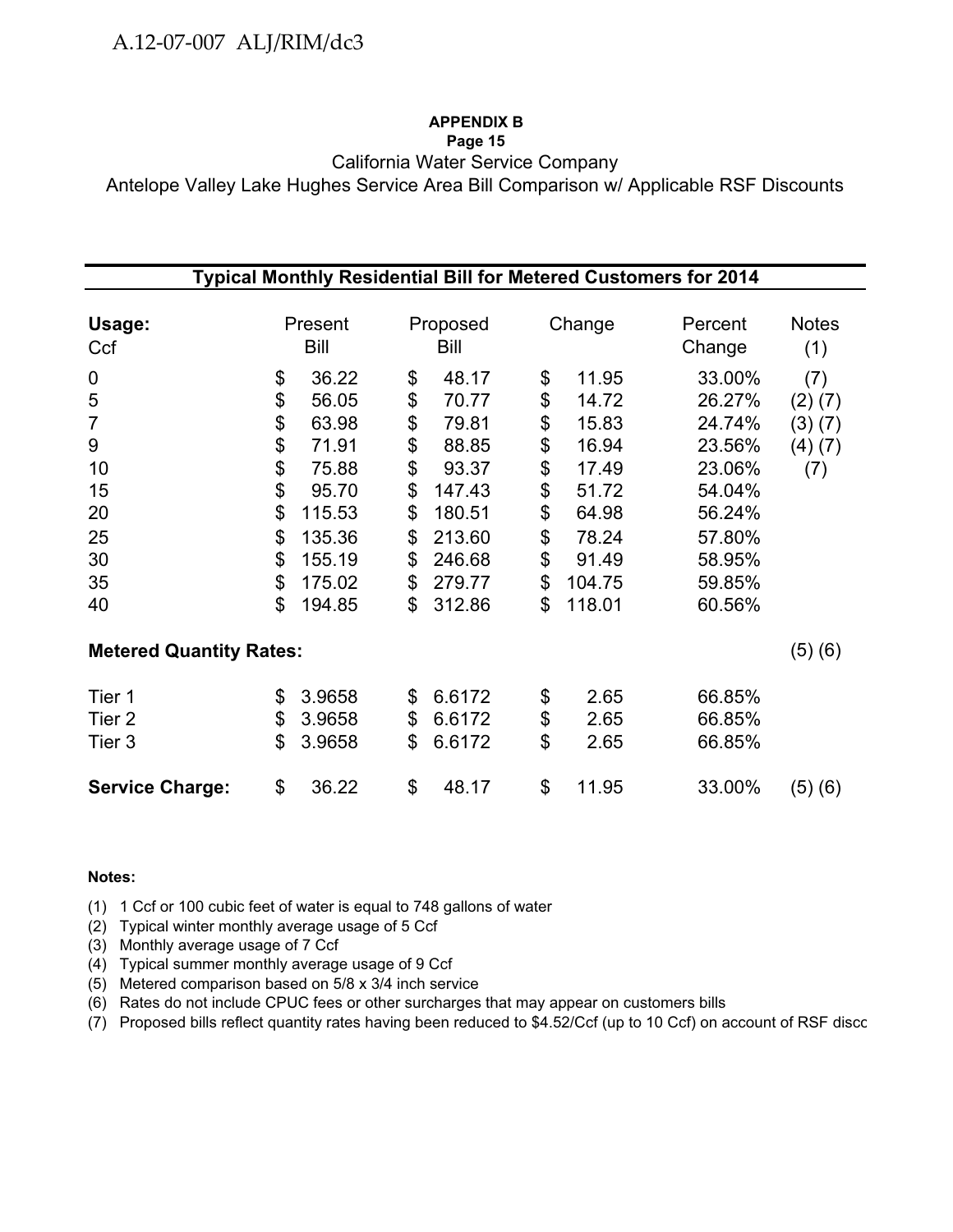### BAYSHORE DISTRICT CALIFORNIA WATER SERVICE CO.

### (DOLLARS IN THOUSANDS) SUMMARY OF EARNINGS AND RATE OF RETURN

|                                                                                                                                                                                                                                                              |                                                          | <b>PRESENT</b><br><b>RATES</b>                                                         | <b>PROPOSED</b><br><b>RATES</b>                          |                                                                                        |                                                          | <b>ESTIMATED</b><br><b>RATES</b>                                                       |                                                          | <b>ESTIMATED</b><br><b>RATES</b>                                                       |
|--------------------------------------------------------------------------------------------------------------------------------------------------------------------------------------------------------------------------------------------------------------|----------------------------------------------------------|----------------------------------------------------------------------------------------|----------------------------------------------------------|----------------------------------------------------------------------------------------|----------------------------------------------------------|----------------------------------------------------------------------------------------|----------------------------------------------------------|----------------------------------------------------------------------------------------|
|                                                                                                                                                                                                                                                              |                                                          | 2014                                                                                   |                                                          | 2014                                                                                   |                                                          | 2015                                                                                   |                                                          | 2016                                                                                   |
| <b>OPERATING</b><br><b>REVENUES</b><br>% Increase<br>OPERATING EXPENSES                                                                                                                                                                                      | \$                                                       | 61,273.4                                                                               | \$                                                       | 62,989.3<br>2.8%                                                                       | \$                                                       | 64,014.3<br>1.6%                                                                       | -\$                                                      | 65,038.5<br>1.6%                                                                       |
| PURCHASED WATER<br><b>GROUNDWATER EXTRACTION CHARGES</b><br>PURCHASED POWER<br>PURCHASED CHEMICALS<br>PAYROLL -- DISTRICT<br><b>UNCOLLECTIBLES</b><br><b>CONSERVATION</b><br>OTHER OPERATION AND MAINTENANCE<br><b>BENEFITS</b><br>OTHER ADMIN AND GEN. EXP. | \$<br>\$<br>\$<br>\$<br>\$<br>\$<br>\$<br>\$<br>\$<br>\$ | 33,766.4<br>833.9<br>44.9<br>3,065.4<br>81.3<br>1,035.2<br>2,677.2<br>1,959.1<br>157.1 | \$<br>\$<br>\$<br>\$<br>\$<br>\$<br>\$<br>\$<br>\$<br>\$ | 33,766.4<br>833.9<br>44.9<br>3,065.4<br>83.6<br>1,035.2<br>2,677.2<br>1,959.1<br>157.1 | \$<br>\$<br>\$<br>\$<br>\$<br>\$<br>\$<br>\$<br>\$<br>\$ | 33,812.0<br>835.0<br>45.5<br>3,100.7<br>84.6<br>1,035.2<br>2,708.3<br>1,981.6<br>158.9 | \$<br>\$<br>\$<br>\$<br>\$<br>\$<br>\$<br>\$<br>\$<br>\$ | 33,857.7<br>836.2<br>46.0<br>3,136.4<br>85.5<br>1,035.2<br>2,739.6<br>2,001.8<br>160.8 |
| TOTAL O. & M., A. & G., & MISC. EXP.<br>TAXES OTHER THAN INCOME<br>AD VALOREM TAXES<br><b>BUSINESS LICENSE FEES</b><br>LOCAL FRANCHISE TAXES<br>PAYROLL TAXES                                                                                                | \$<br>\$<br>\$<br>\$<br>\$                               | 43,620.7<br>730.5<br>$\overline{\phantom{a}}$<br>234.9                                 | \$<br>\$<br>\$<br>\$                                     | 43,623.0<br>730.5<br>$\overline{\phantom{m}}$<br>234.9                                 | \$<br>\$<br>\$<br>\$<br>\$                               | 43,761.9<br>730.5<br>$\overline{\phantom{a}}$<br>237.6                                 | \$<br>\$<br>\$<br>\$                                     | 43,899.1<br>730.5<br>$\overline{\phantom{a}}$<br>240.4                                 |
| TOTAL GENERAL TAXES                                                                                                                                                                                                                                          | \$                                                       | 965.4                                                                                  | \$                                                       | 965.4                                                                                  | \$                                                       | 968.1                                                                                  | \$                                                       | 970.9                                                                                  |
| <b>DEPRECIATION</b><br>G.O. PRORATED EXPENSES:<br>PAYROLL AND BENEFITS<br>AD VALOREM, BUSINESS LICENSE, FRANCHISES<br>PAYROLL TAXES<br>OTHER PRORATED EXPENSES                                                                                               | \$<br>\$<br>\$<br>\$<br>\$                               | 2,986.2<br>3,830.8<br>68.8<br>236.9<br>2,563.4                                         | \$<br>\$<br>\$<br>\$<br>\$                               | 2,986.2<br>3,830.8<br>68.8<br>236.9<br>2,563.4                                         | \$<br>\$<br>\$<br>\$<br>\$                               | 3,166.3<br>3,874.9<br>68.9<br>239.6<br>2,593.1                                         | \$<br>\$<br>\$<br>\$<br>\$                               | 3,346.3<br>3,919.5<br>69.0<br>242.4<br>2,623.1                                         |
| TOTAL G.O. PRORATED EXPENSES                                                                                                                                                                                                                                 | \$                                                       | 6,699.9                                                                                | -\$                                                      | 6,699.9                                                                                | \$                                                       | 6,776.5                                                                                | - \$                                                     | 6,854.0                                                                                |
| SUB -- TOTAL -- OPERATING EXPENSES                                                                                                                                                                                                                           | \$                                                       | 54,272.2                                                                               | \$                                                       | 54,274.5                                                                               | \$                                                       | 54,672.8                                                                               | \$                                                       | 55,070.4                                                                               |
| TOTAL INCOME TAXES:                                                                                                                                                                                                                                          | \$                                                       | 1,665.7 \$                                                                             |                                                          | 2,363.0                                                                                | \$                                                       | 2,495.2 \$                                                                             |                                                          | 2,627.5                                                                                |
| TOTAL OPERATING EXPENSES                                                                                                                                                                                                                                     | \$                                                       | 55,937.9                                                                               | S.                                                       | 56,637.5                                                                               | \$                                                       | 57,168.1                                                                               | \$                                                       | 57,697.9                                                                               |
| NET OPERATING REVENUE                                                                                                                                                                                                                                        | \$                                                       | 5,335.4                                                                                | - \$                                                     | 6,351.8                                                                                | \$                                                       | 6,846.2                                                                                | - \$                                                     | 7,340.6                                                                                |
| DEPRECIATED RATE BASE                                                                                                                                                                                                                                        | \$                                                       | 79,997.0                                                                               | - \$                                                     | 79,997.0                                                                               | \$                                                       | 86,224.0                                                                               | \$                                                       | 92,451.0                                                                               |
| RATE OF RETURN                                                                                                                                                                                                                                               |                                                          | 6.67%                                                                                  |                                                          | 7.94%                                                                                  |                                                          | 7.94%                                                                                  |                                                          | 7.94%                                                                                  |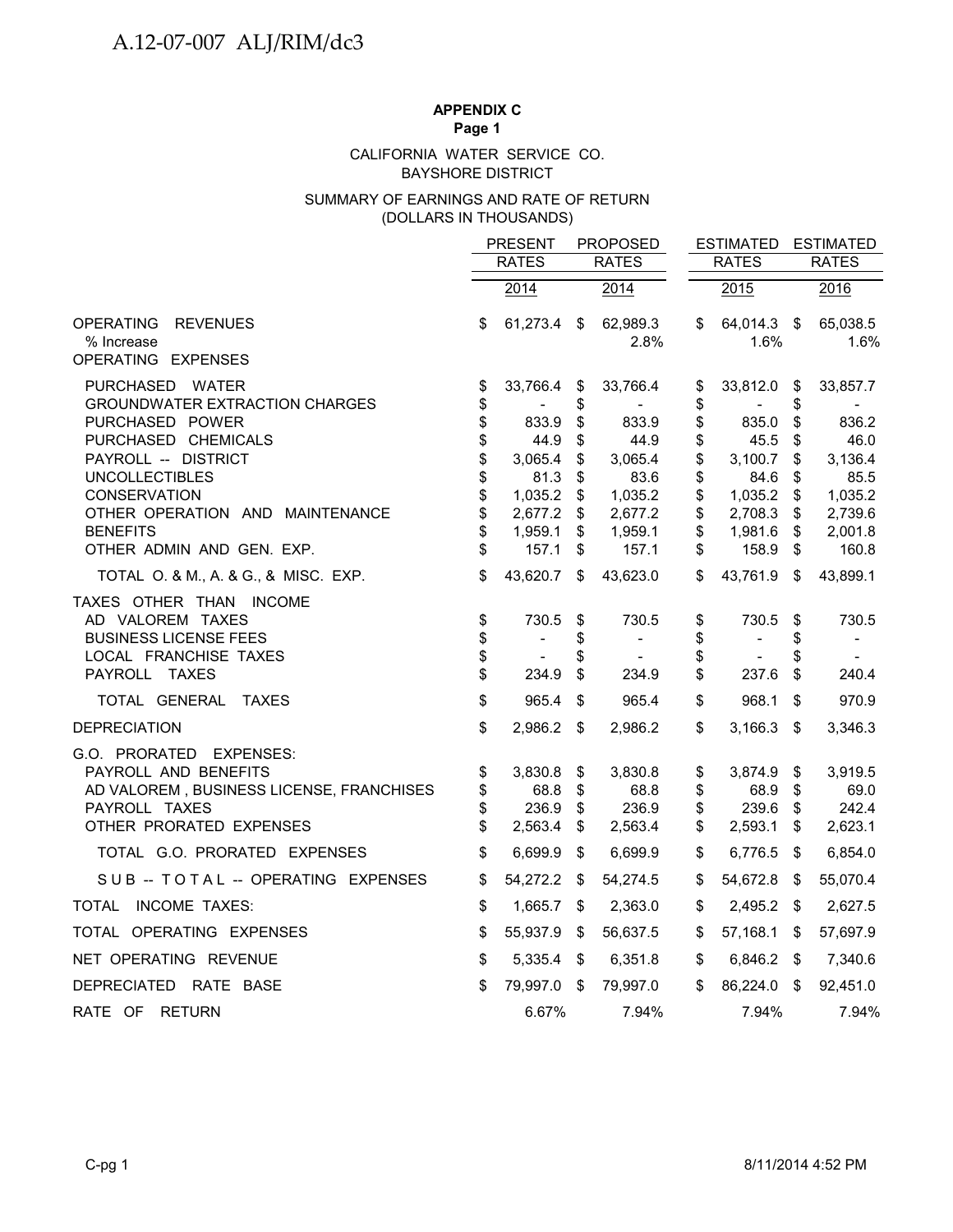CALIFORNIA WATER SERVICE CO. BAYSHORE DISTRICT

### ADOPTED RATE BASE (DOLLARS IN THOUSANDS)

|                                                 | 2014                   |     | 2015              | 2016           |
|-------------------------------------------------|------------------------|-----|-------------------|----------------|
| RATE BASE                                       |                        |     |                   |                |
| WTD, AVG, PLANT IN SERVICE                      | \$<br>169,751.9 \$     |     | 179,304.1 \$      | 188,856.3      |
| WTD, AVG, DEPRECIATION RESERVE                  | \$<br>$(60, 834.9)$ \$ |     | $(63,524.6)$ \$   | (66, 214.2)    |
| <b>MATERIALS AND SUPPLIES</b>                   | \$<br>282.6            | S.  | 282.6 \$          | 282.6          |
| <b>TANK PAINTING</b>                            | \$<br>$246.5$ \$       |     | 612.3 \$          | 978.1          |
| <b>WORKING CASH - LEAD - LAG</b>                | \$<br>1,120.7          | S.  | $1,110.4$ \$      | 1,100.2        |
| WORKING CASH - W / H EMPLOYEES                  | \$<br>$(16.7)$ \$      |     | $(16.7)$ \$       | (16.7)         |
| ADVANCES FOR CONSTRUCTION                       | \$<br>$(5,469.7)$ \$   |     | $(5,203.7)$ \$    | (4,937.8)      |
| <b>CONTRIBUTIONS</b>                            | \$<br>$(12,555.8)$ \$  |     | $(12,771.7)$ \$   | (12, 987.5)    |
| AMORTIZATION OF INTANG.                         | \$<br>$(727.5)$ \$     |     | $(841.1)$ \$      | (954.7)        |
| <b>DEFERRED TAXES</b>                           | \$<br>$(17, 772.1)$ \$ |     | $(19, 468.1)$ \$  | (21, 164.1)    |
| UNAMORT. I.T.C.                                 | \$<br>$(208.2)$ \$     |     | $(197.1)$ \$      | (185.9)        |
| PRORATED G.O. RATE BASE                         | \$<br>5,694.3          | S.  | $6,446.7$ \$      | 7,199.1        |
| <b>TAXES ON ADVANCES</b>                        | \$<br>32.3 $$$         |     | $31.0 \text{ } $$ | 29.6           |
| TAXES ON C.I.A.C.                               | \$<br>453.7            | \$  | 459.7 \$          | 465.8          |
| WTG. AVG. RATE BASE                             | \$<br>79,997.0         | \$  | 86,224.0          | \$<br>92,451.0 |
| RATE BASE ASSOCIATED ITEMS                      |                        |     |                   |                |
| <b>DEPRECIATION EXPENSE</b>                     | \$<br>2,986.2          | S.  | $3,166.3$ \$      | 3,346.3        |
| AD VALOREM TAXES                                | \$<br>730.5            | \$  | 730.5 \$          | 730.5          |
| TOTAL INCOME TAXES AT AUTHORIZED RATE OF RETURN | \$<br>2,363.0          | \$  | $2,495.2$ \$      | 2,627.5        |
| NET OPERATING REVENUE                           | \$<br>6,351.8          | \$. | 6,846.2           | \$<br>7,340.6  |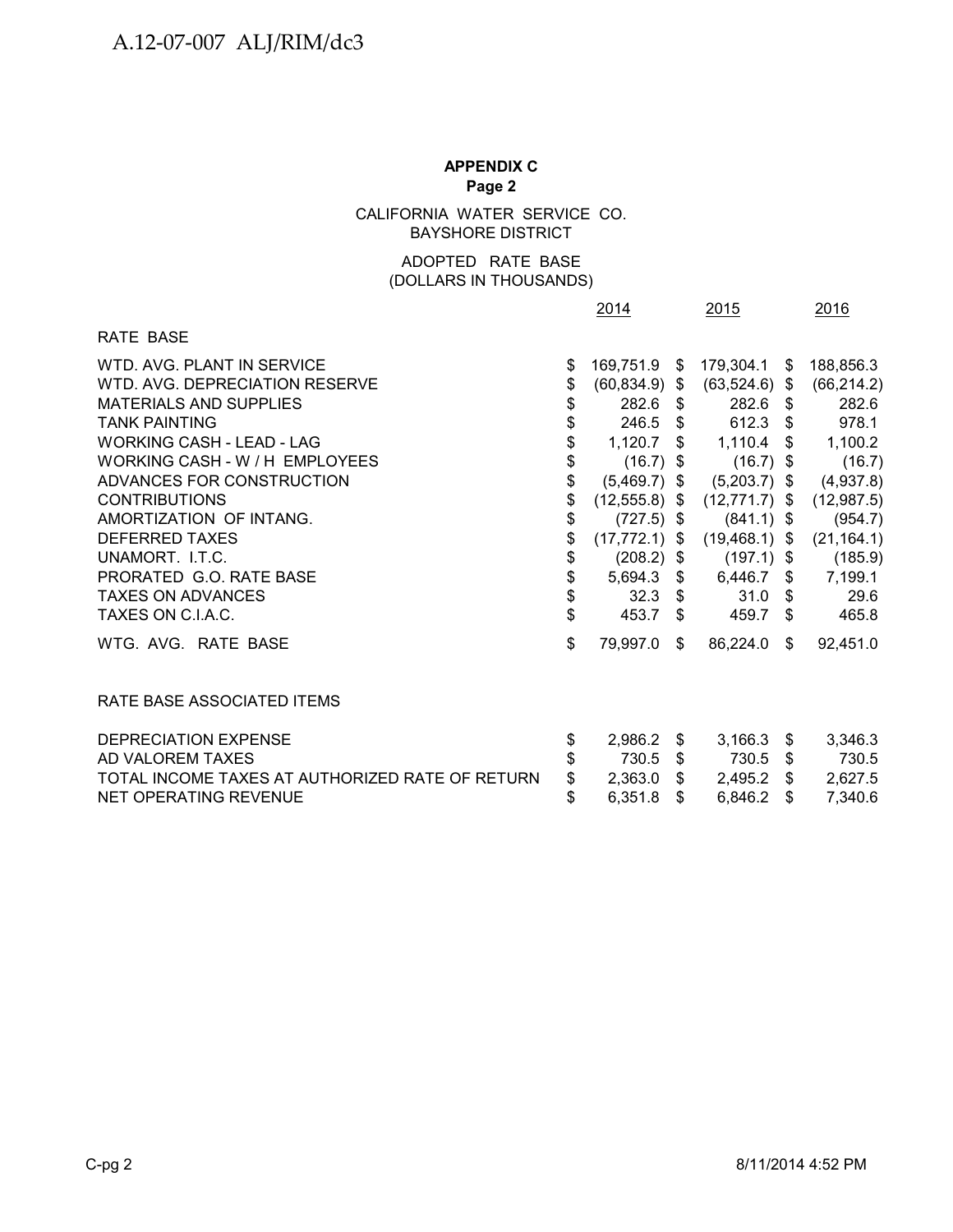#### CALIFORNIA WATER SERVICE CO. BAYSHORE DISTRICT

#### **Rate Base Offset**

| <b>District</b> | PID#     | <b>Description</b>                                                   | <b>Amount</b>    | <b>Expected</b><br><b>Filing Year</b> | <b>Authority</b> | <b>Expected</b><br>Revenue<br><b>Requirement</b> |
|-----------------|----------|----------------------------------------------------------------------|------------------|---------------------------------------|------------------|--------------------------------------------------|
| <b>Bayshore</b> | 00020141 | Design & Equip 4MG Storage Tanks - Sta. 27,<br>Beresford - San Mateo | \$<br>2.403.200  | 2014                                  | 2009 GRC         | \$<br>337.916                                    |
|                 | 00020315 | Energy Monitoring Program - 15 Various<br>Stations                   | \$<br>458.200    | 2014                                  | 2009 GRC         | \$<br>64,428                                     |
|                 | 00061336 | Drill, Develop and Equip - SM Well                                   | \$<br>1.348.941  | 2014                                  | 2012 GRC         | \$<br>189,676                                    |
|                 | 00061972 | Land - SM Well                                                       | \$<br>921.000    | 2015                                  | 2012 GRC         | \$<br>129,503                                    |
|                 | 00063397 | <b>Operations/Customer Service Center</b>                            | \$<br>10.200.000 | 2014                                  | 2012 GRC         | \$<br>1,434,231                                  |
|                 | 00063402 | Office Furniture - Operations Center                                 | \$<br>204.000    | 2014                                  | 2012 GRC         | \$<br>28,685                                     |
|                 | 00063772 | Tank Replacement - Sta. 6 - San Mateo                                | \$<br>6,020,000  | 2015                                  | 2012 GRC         | \$<br>846,478                                    |
|                 | 00079999 | Cal Water RAMCAP Vulnerability<br>Assessments                        | \$<br>68.567     | 2015                                  | 2012 GRC         | \$<br>9.641                                      |
|                 | 00080002 | Cal Water RAMCAP Vulnerability<br>Assessments                        | \$<br>152.162    | 2015                                  | 2012 GRC         | \$<br>21,396                                     |
|                 |          |                                                                      | 21,776,070       |                                       |                  | 3,061,953                                        |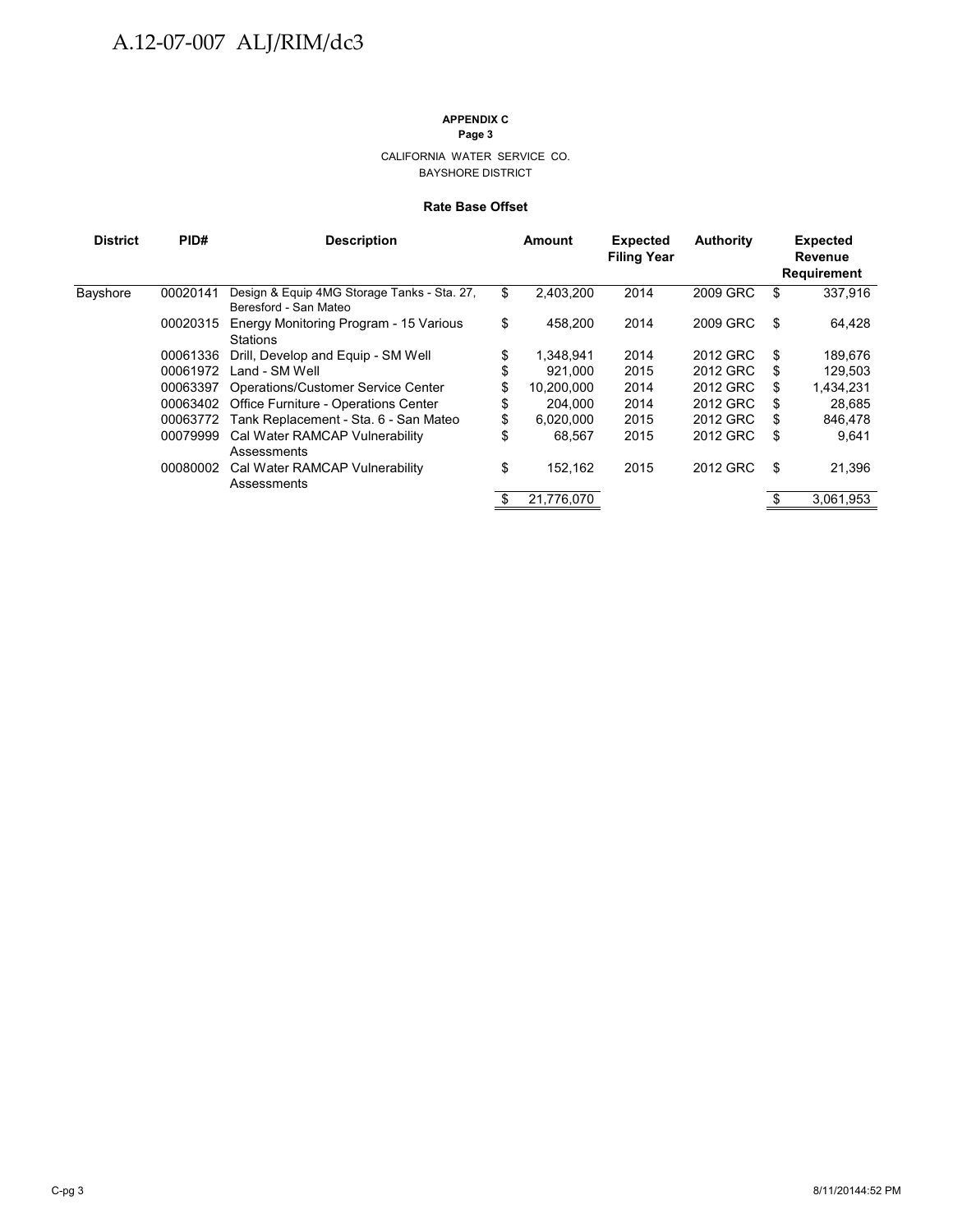### CALIFORNIA WATER SERVICE CO. BAYSHORE DISTRICT

### INCOME TAX CALCULATION (DOLLARS IN THOUSANDS)

|                                           |                    | <b>PRESENT</b><br><b>RATES</b><br>2014 |          | <b>PROPOSED</b><br><b>RATES</b><br>2014 |
|-------------------------------------------|--------------------|----------------------------------------|----------|-----------------------------------------|
| OPERATING REVENUE (PRESENT RATES)         | \$                 | 61,273.4                               | \$       | 62,989.3                                |
| <b>EXPENSES</b>                           |                    |                                        |          |                                         |
| PURCHASED WATER                           | \$                 | 33,766.4                               | \$       | 33,766.4                                |
| <b>PURCHASED POWER</b>                    |                    | 833.9                                  | \$       | 833.9                                   |
| <b>PUMP TAXES</b>                         | <b>88888888888</b> |                                        | \$       |                                         |
| <b>CHEMICALS</b>                          |                    | 44.9                                   | \$       | 44.9                                    |
| <b>PAYROLL</b>                            |                    | 3,065.4                                | \$       | 3,065.4                                 |
| OTHER O & M                               |                    | 3,712.5                                | \$       | 3,712.5                                 |
| OTHER A & G                               |                    | 2,116.2                                |          | 2,116.2                                 |
| G.O. PRORATIONS                           |                    | 6,055.3                                | \$       | 6,055.3                                 |
| PAYROLL TAXES                             |                    | 234.9                                  | \$       | 234.9                                   |
| AD VALOREM TAXES                          |                    | 730.5                                  | \$       | 730.5                                   |
| <b>UNCOLLECTIBLES</b>                     |                    | 81.3                                   | \$       | 83.6                                    |
| FRANCHISE TAX & BUS LIC. FEES             |                    | $\blacksquare$                         |          | $\blacksquare$                          |
| TRANSPORTATION DEPRECIATION ADJUSTMENT    | \$                 | (27.0)                                 | \$       | (27.0)                                  |
| <b>INTEREST EXPENSE</b>                   | \$<br>\$           | 2,278.7                                | \$<br>\$ | 2,278.7                                 |
| TOTAL DEDUCTIONS                          |                    | 52,893.1                               |          | 52,895.4                                |
| <b>STATE INCOME TAX</b>                   |                    |                                        |          |                                         |
| STATE TAX DEPRECIATION                    | \$                 | 8,407.4                                | \$       | 8,407.4                                 |
| NET STATE TAXABLE INCOME                  | \$                 | (27.1)                                 | \$       | 1,686.5                                 |
| STATE CORP. FRANCHISE TAX @ 8.84%         | \$                 | (2.4)                                  | \$       | 149.1                                   |
| <b>FEDERAL INCOME TAX</b>                 |                    |                                        |          |                                         |
| FEDERAL TAX DEPRECIATION                  | \$                 | 3,368.7                                | \$       | 3,368.7                                 |
| STATE INCOME TAX                          | \$                 | (2.4)                                  | \$       | 149.1                                   |
| LESS AMERICAN JOBS CREATION ACT DEDUCTION | \$                 | 1.1                                    | \$       | 3.9                                     |
| NET FEDERAL TAXABLE INCOME                | \$                 | 5,012.9                                | \$       | 6,572.3                                 |
| FEDERAL INCOME TAX @ 35.00%               | \$                 | 1,754.5                                | \$       | 2,300.3                                 |
| TOTAL FEDERAL INCOME TAX                  | \$                 | 1,754.5                                | \$       | 2,300.3                                 |
| ADJUSTMENT FOR REGULATORY LIABILITY       | \$                 | (86.4)                                 | \$       | (86.4)                                  |
| TOTAL INCOME TAXES                        | \$                 | 1,665.7                                | \$       | 2,363.0                                 |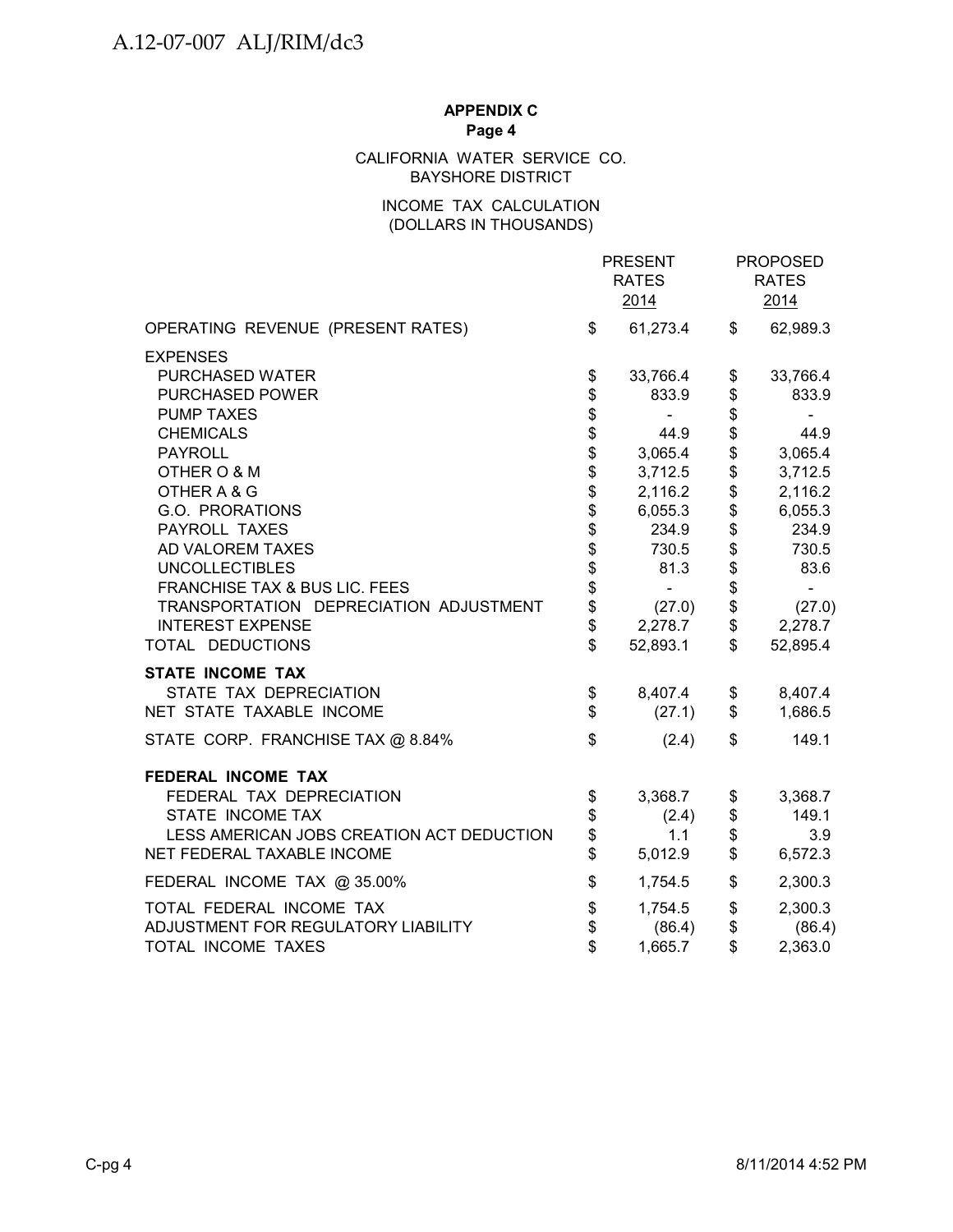### CALIFORNIA WATER SERVICE CO. BAYSHORE DISTRICT

### Adopted Quantities

|                                           | 2014       | 2015   |
|-------------------------------------------|------------|--------|
| Number of Services by meter siz 5/8 x 3/4 | 40,172     | 40,187 |
| 3/4                                       | 12         | 12     |
|                                           | 8,977      | 8,985  |
| 11/2                                      | 1,020      | 1,028  |
|                                           | 1,413<br>2 | 1,425  |
|                                           | 3<br>261   | 264    |
| 4                                         | 114        | 115    |
|                                           | 29<br>6    | 29     |
|                                           | 8<br>4     | 4      |
| 10                                        | O          | 0      |
| 12                                        | O          | 0      |
| 14                                        |            |        |
| TOTAL                                     | 52,002     | 52,050 |

# Metered Sales, KCcf<br>All Water

10,885.0 10,919.6

Number of Services and Use:

|                          |        | <b>Avg Services</b> |          | Use, KCcf             |       | Avg Use, Ccf/Sv/Mo |
|--------------------------|--------|---------------------|----------|-----------------------|-------|--------------------|
|                          | 2014   | 2015                | 2014     | 2015                  | 2014  | 2015               |
| <b>RESIDENTIAL</b>       | 45,052 | 45,061              | 5,694.6  | 5,695.7               | 10.5  | 10.5               |
| <b>BUSINESS</b>          | 5,350  | 5,367               | 3,024.4  | 3,034.0               | 47.1  | 47.1               |
| <b>MULTIPLE FAMILY</b>   | 840    | 856                 | 1,251.9  | 1,275.7               | 124.2 | 124.2              |
| <b>INDUSTRIAL</b>        | 149    | 147                 | 357.0    | 357.0                 | 199.7 | 202.4              |
| PUBLIC AUTHORITY         | 571    | 580                 | 483.2    | 483.2                 | 70.5  | 69.4               |
| <b>OTHER</b>             | 40     | 39                  | 74.0     | 74.0                  | 154   | 158                |
| <b>IRRIGATION</b>        |        |                     |          |                       | 0     | 0                  |
| <b>RECLAIMED</b>         |        |                     |          |                       | 0     | 0                  |
|                          |        |                     |          |                       |       |                    |
| <b>SUBTOTAL</b>          | 52,002 | 52,050              | 10,885.0 | $10,9\overline{19.6}$ |       |                    |
| <b>RESIDENTIAL FLAT</b>  |        |                     |          |                       |       |                    |
| <b>PRIVATE FIRE PROT</b> | 1,372  | 1,389               |          |                       |       |                    |
| <b>PUBLIC FIRE PROT</b>  | 69     | 73                  |          |                       |       |                    |
| <b>TOTAL</b>             | 53,443 | 53,512              | 10,885.0 | 10,919.6              |       |                    |
| Unaccounted-for water    | 4.68%  |                     | 534.8    | 536.5                 |       |                    |
| Total Production         |        |                     | 11,419.7 | 11,456.0              |       |                    |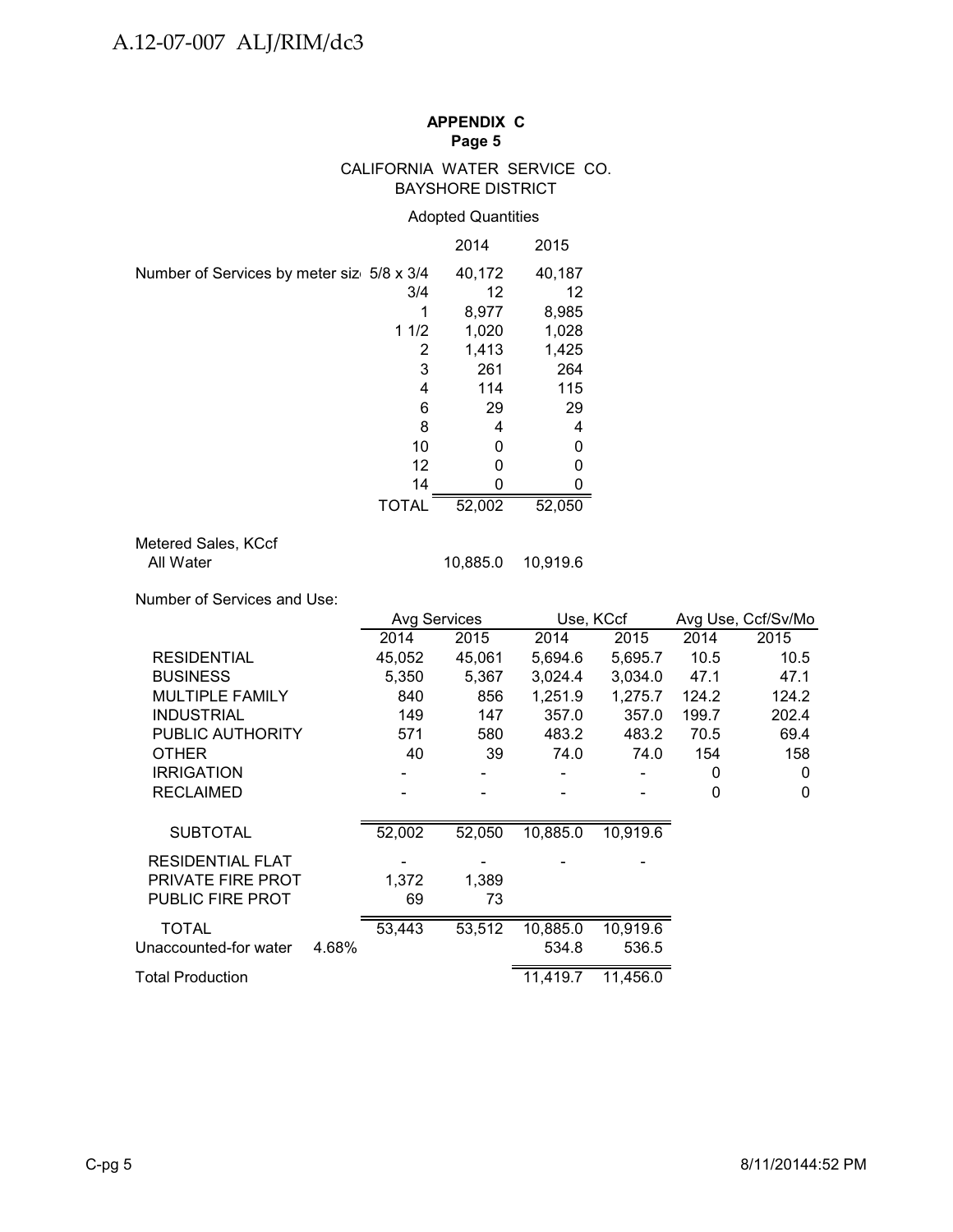#### CALIFORNIA WATER SERVICE CO. BAYSHORE DISTRICT

### Adopted Quantities

### **2014 Test Year**

| <b>Metered Sales</b> |             |                 |              |                   | <b>Public</b>    |              |              |
|----------------------|-------------|-----------------|--------------|-------------------|------------------|--------------|--------------|
| (Kccf)               | Residential | <b>Business</b> | Multi-Family | <b>Industrial</b> | <b>Authority</b> | <b>Other</b> | <b>Total</b> |
| Month                |             |                 |              |                   |                  |              |              |
| January              | 349.8       | 195.0           | 97.3         | 26.9              | 18.7             | 4.8          | 692.5        |
| February             | 332.8       | 194.0           | 93.2         | 19.7              | 21.1             | 4.7          | 665.5        |
| March                | 314.6       | 191.3           | 91.3         | 32.8              | 18.3             | 4.7          | 653.0        |
| April                | 374.9       | 216.8           | 96.1         | 28.7              | 23.3             | 5.3          | 745.1        |
| May                  | 477.5       | 259.5           | 103.2        | 31.5              | 31.5             | 6.3          | 909.6        |
| June                 | 536.1       | 285.5           | 109.7        | 32.0              | 60.5             | 7.0          | 1,030.7      |
| July                 | 657.1       | 313.1           | 118.7        | 32.5              | 56.1             | 7.7          | 1.185.1      |
| August               | 613.0       | 307.9           | 111.9        | 29.9              | 72.8             | 7.5          | 1,143.1      |
| September            | 655.7       | 311.0           | 120.2        | 31.7              | 61.7             | 7.6          | 1,187.9      |
| October              | 556.9       | 293.2           | 108.1        | 32.4              | 59.0             | 7.2          | 1,056.8      |
| November             | 441.1       | 239.5           | 101.4        | 22.5              | 36.2             | 5.9          | 846.6        |
| December             | 385.1       | 217.6           | 100.8        | 36.2              | 24.1             | 5.3          | 769.1        |
|                      | 5.694.6     | 3.024.4         | 1.251.9      | 357.0             | 483.2            | 74.0         | 10.885.0     |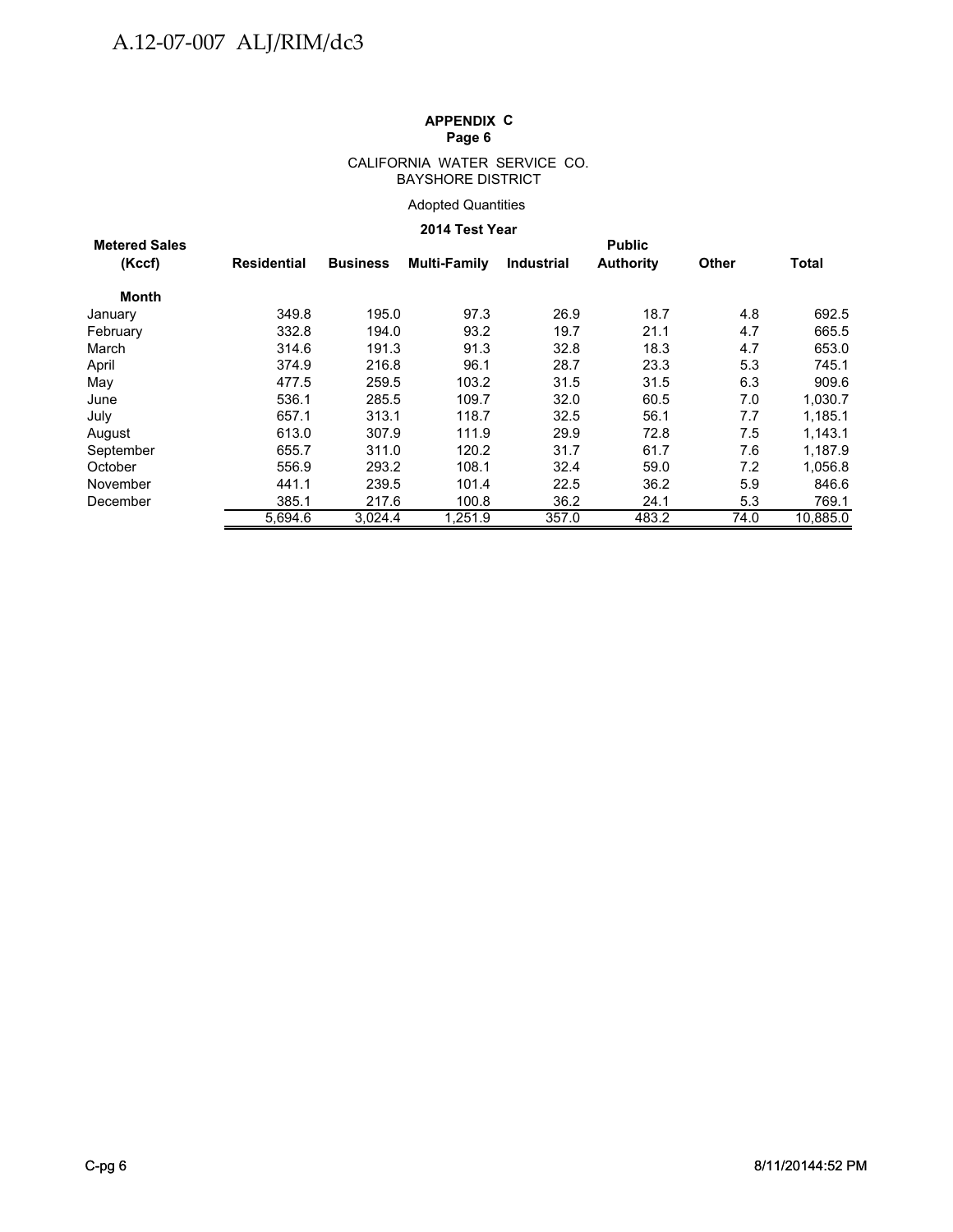### CALIFORNIA WATER SERVICE CO. BAYSHORE DISTRICT

### Adopted Quantities

### **2014 Test Year**

| <b>Production</b> | Company<br><b>Wells (Kccf)</b> | <b>Purchases</b><br>(Kccf) | <b>Total (Kccf)</b> |                          | <b>Purchased</b><br><b>Water</b><br>(ln \$1,000) |     | <b>Pump Taxes</b><br>(ln \$1,000) | <b>Purchased</b><br><b>Power</b><br>(ln \$1,000) |       |
|-------------------|--------------------------------|----------------------------|---------------------|--------------------------|--------------------------------------------------|-----|-----------------------------------|--------------------------------------------------|-------|
| Month             |                                |                            |                     |                          |                                                  |     |                                   |                                                  |       |
| January           | 13.6                           | 726.8                      | 740.4               | \$                       | 2,192.2                                          | S   | $\overline{\phantom{a}}$          | \$                                               | 54.1  |
| February          | 13.3                           | 647.5                      | 660.8               | \$                       | 1,953.0                                          | S   | $\overline{\phantom{a}}$          | S                                                | 48.3  |
| March             | 20.7                           | 738.9                      | 759.6               | \$                       | 2,228.5                                          | S   | $\overline{\phantom{a}}$          | S                                                | 55.5  |
| April             | 17.9                           | 852.9                      | 870.8               | \$                       | 2,572.4                                          | \$. | $\blacksquare$                    | S                                                | 63.6  |
| May               | 28.0                           | 1.034.1                    | 1,062.1             | \$                       | 3,119.0                                          | S   | $\overline{\phantom{a}}$          | S                                                | 77.6  |
| June              | 34.0                           | 1,101.6                    | 1,135.7             | \$                       | 3,322.7                                          | S   | $\overline{\phantom{a}}$          |                                                  | 82.9  |
| July              | 27.1                           | 1,226.2                    | 1,253.3             | \$                       | 3,698.4                                          | S   | $\overline{\phantom{a}}$          | S                                                | 91.5  |
| August            | 10.4                           | 1,221.6                    | 1,231.9             | \$                       | 3,684.4                                          | S   | $\overline{\phantom{a}}$          | S                                                | 90.0  |
| September         | 15.4                           | 1,146.5                    | 1,161.9             | \$                       | 3,458.1                                          | S   | $\overline{\phantom{a}}$          |                                                  | 84.8  |
| October           | 16.6                           | 977.5                      | 994.1               | \$                       | 2,948.3                                          | \$  | $\overline{\phantom{a}}$          |                                                  | 72.6  |
| November          | 13.4                           | 787.4                      | 800.8               | \$                       | 2,374.8                                          | S   | $\overline{\phantom{a}}$          | S                                                | 58.5  |
| December          | 13.9                           | 734.3                      | 748.2               | \$                       | 2,214.6                                          | \$  | $\overline{\phantom{a}}$          | \$                                               | 54.6  |
|                   | 224.5                          | 11,195.3                   | 11,419.8            | $\overline{\mathcal{S}}$ | 33,766.4                                         | \$  | $\overline{\phantom{a}}$          | \$                                               | 833.9 |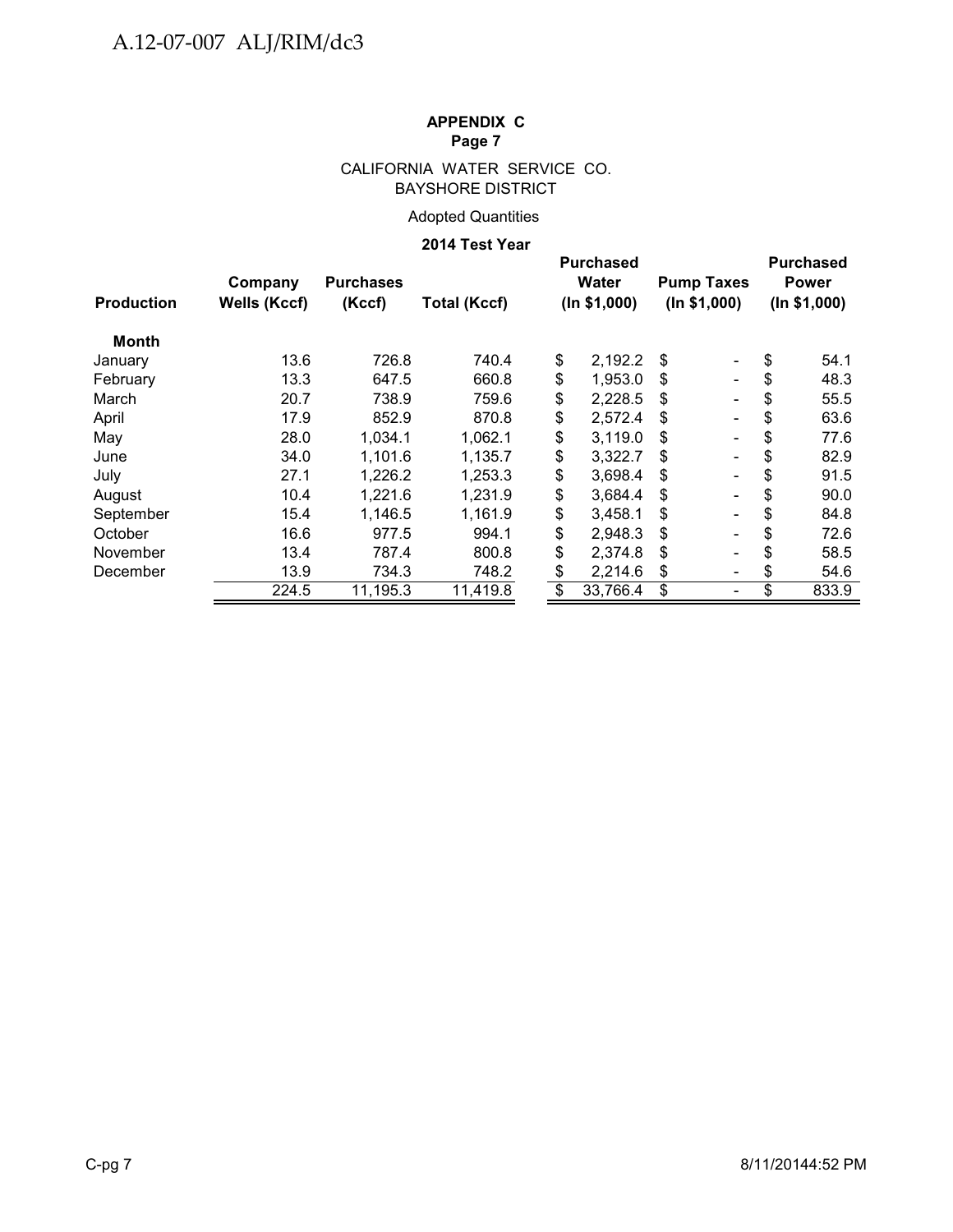### **APPENDIX C**

### **Page 8**

### BAYSHORE DISTRICT Monthly Revenue Summary (\$1,000) CALIFORNIA WATER SERVICE CO.

### 2014

### TEST YEAR ADOPTED REVENUE AT PRESENT RATES

|           | WRAM           | NON-WRAM       | <b>TOTAL</b>   |
|-----------|----------------|----------------|----------------|
| January   | \$<br>3,172.1  | \$<br>870.8    | \$<br>4,042.8  |
| February  | \$<br>3,058.3  | \$<br>870.8    | \$<br>3,929.1  |
| March     | \$<br>3,002.8  | \$<br>870.8    | \$<br>3,873.6  |
| April     | \$<br>3,432.4  | \$<br>870.8    | \$<br>4,303.2  |
| May       | \$<br>4,232.5  | \$<br>870.8    | \$<br>5,103.3  |
| June      | \$<br>4,834.3  | \$<br>870.8    | \$<br>5,705.1  |
| July      | \$<br>5,606.6  | \$<br>870.8    | \$<br>6,477.4  |
| August    | \$<br>5,390.1  | \$<br>870.8    | \$<br>6,260.8  |
| September | \$<br>5,645.6  | \$<br>870.8    | \$<br>6,516.3  |
| October   | \$<br>4,954.3  | \$<br>870.8    | \$<br>5,825.0  |
| November  | \$<br>3,922.8  | \$<br>870.8    | \$<br>4,793.6  |
| December  | \$<br>3,572.5  | \$<br>870.8    | \$<br>4,443.3  |
| TOTAL     | \$<br>50,824.2 | \$<br>10,449.2 | \$<br>61,273.4 |

### TEST YEAR ADOPTED REVENUE AT PROPOSED RATES

|              | <b>WRAM</b>    | NON-WRAM |          |    | TOTAL    |  |  |
|--------------|----------------|----------|----------|----|----------|--|--|
| January      | \$<br>3,011.7  | \$       | 1,345.4  | \$ | 4,357.1  |  |  |
| February     | \$<br>2,680.5  | \$       | 1,345.4  | \$ | 4,025.9  |  |  |
| March        | \$<br>3,010.1  | \$       | 1,345.4  | \$ | 4,355.5  |  |  |
| April        | \$<br>3,217.5  | \$       | 1,345.4  | \$ | 4,562.9  |  |  |
| May          | \$<br>3,699.6  | \$       | 1,132.3  | \$ | 4,831.8  |  |  |
| June         | \$<br>5,037.3  | \$       | 1,345.4  | \$ | 6,382.7  |  |  |
| July         | \$<br>5,164.0  | \$       | 1,345.4  | \$ | 6,509.4  |  |  |
| August       | \$<br>4,949.1  | \$       | 1,345.4  | \$ | 6,294.5  |  |  |
| September    | \$<br>5,094.1  | \$       | 1,345.4  | \$ | 6,439.6  |  |  |
| October      | \$<br>4,362.5  | \$       | 1,345.4  | \$ | 5,707.9  |  |  |
| November     | \$<br>3,613.1  | \$       | 1,345.4  | \$ | 4,958.5  |  |  |
| December     | \$<br>3,218.0  | \$       | 1,345.4  | \$ | 4,563.4  |  |  |
| <b>TOTAL</b> | \$<br>47,057.6 | \$       | 15,931.7 | \$ | 62,989.3 |  |  |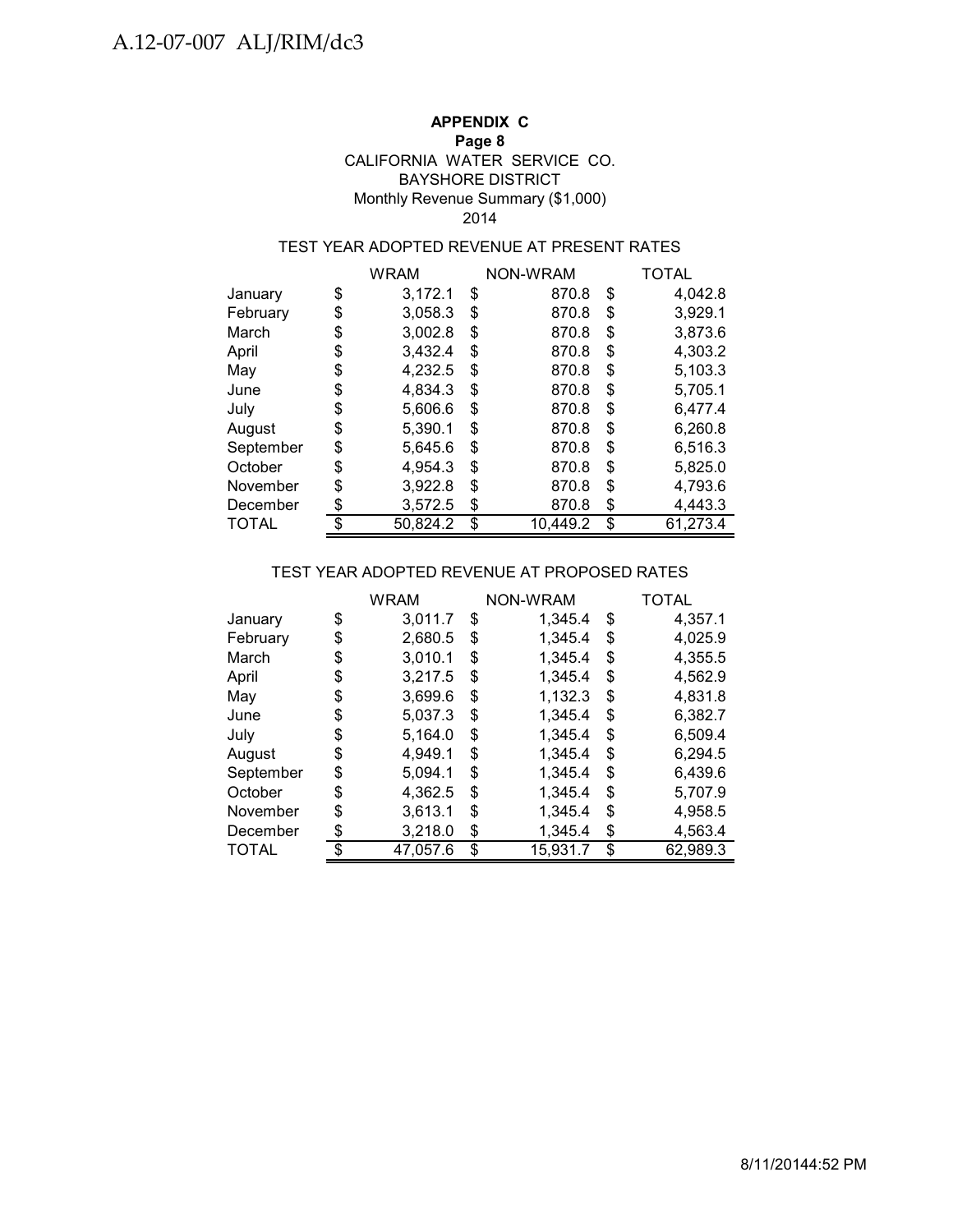#### BAYSHORE DISTRICT CALIFORNIA WATER SERVICE CO.

### Adopted Quantities

|                                                                                                                                                                                                                                                    |                            | 2014                                                        |
|----------------------------------------------------------------------------------------------------------------------------------------------------------------------------------------------------------------------------------------------------|----------------------------|-------------------------------------------------------------|
|                                                                                                                                                                                                                                                    |                            | (DOLLARS IN                                                 |
|                                                                                                                                                                                                                                                    |                            | THOUSANDS)                                                  |
| PURCHASED POWER<br>SUPPLIER - PG&E                                                                                                                                                                                                                 |                            |                                                             |
| Total Production (kccf)<br>Kwh / ccf<br>Total calculated KWH<br>Unit Cost per KWH<br>Power Cost                                                                                                                                                    | \$<br>\$                   | 11,419.8<br>composite<br>4,190,959.2<br>0.0002<br>833.9     |
| <b>TOTAL PURCHASED POWER</b>                                                                                                                                                                                                                       | \$                         | 833.9                                                       |
| PURCHASED WATER<br>TOTAL WATER PURCHASED -KCCF (TBL 4-D7)<br>SFWD SERVICE CHARGES - MONTHLY (WP5-B10)<br>-ANNUAL \$-THOUS<br>RATE FOR WATER DELIVERED PER KCCF (SEE WP5-B10)<br>CHARGES FOR WATER DELIVERED - \$-THOUS.<br><b>BAWSCA Surcharge</b> | \$<br>\$<br>\$<br>\$<br>\$ | 11,195.27<br>49,594.0<br>595.1<br>2.93<br>32,802.0<br>369.3 |
| TOTAL PURCHASED WATER COST                                                                                                                                                                                                                         | \$                         | 33,766.4                                                    |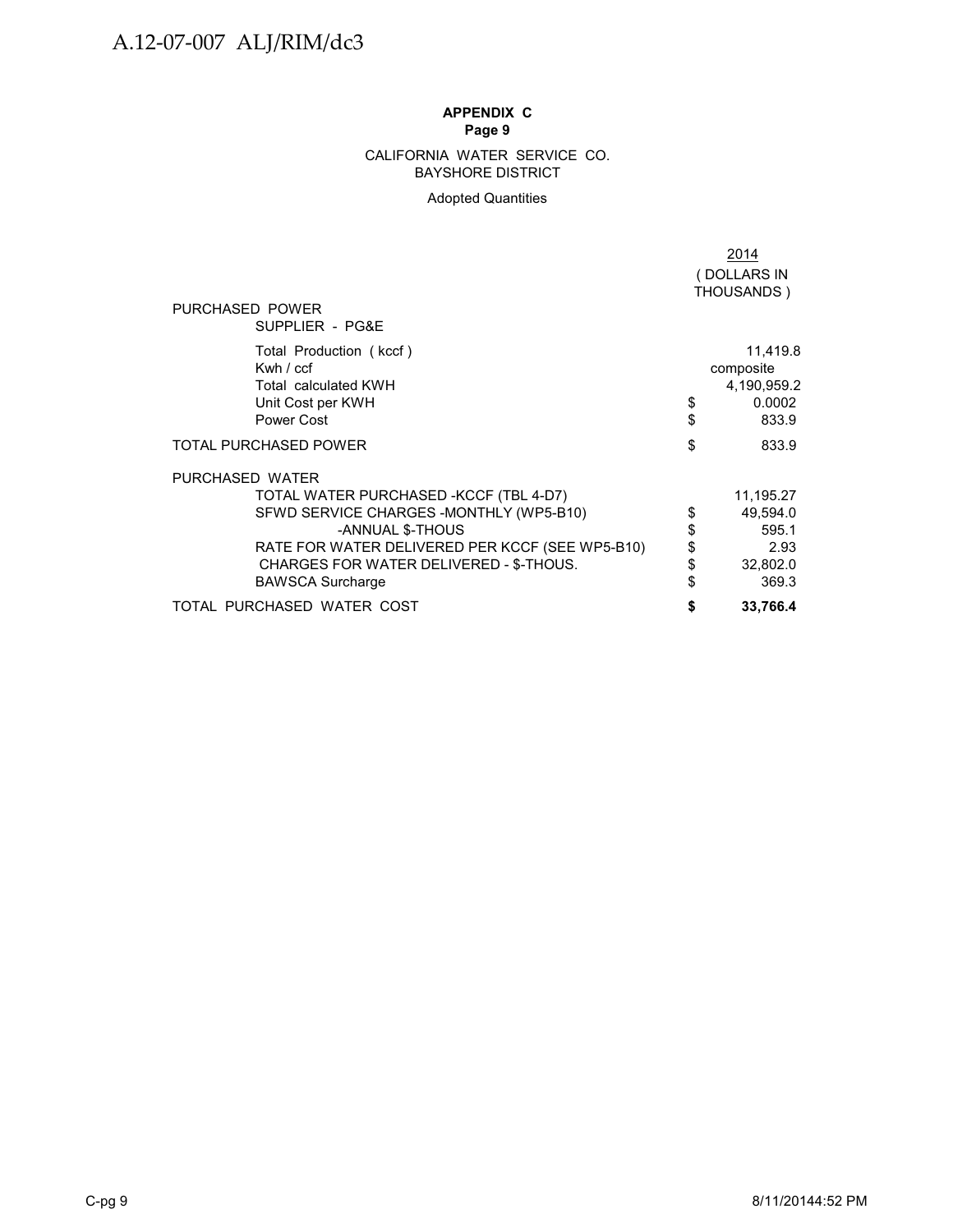#### CALIFORNIA WATER SERVICE CO. BAYSHORE DISTRICT

Adopted Quantities

2014

| <b>CHEMICALS</b><br>Total Production (kccf)<br>ADOPTED CHEMICAL DOLLARS (IN \$1,000)<br>ADOPTED \$ per KCCF                                                        | \$<br>\$       | 11,420<br>44.94<br>0.003935                     |
|--------------------------------------------------------------------------------------------------------------------------------------------------------------------|----------------|-------------------------------------------------|
| PUMP TAXES (WATER REPLENISHMENT DISTRICT)<br>WELL WATER PRODUCTION - ACRE FEET<br>UNIT COST - ACRE FEET<br>TOTAL GROUNDWATER CHARGES<br>ANNUAL WATERMASTER SERVICE | \$<br>\$<br>\$ | 0.0                                             |
| TOTAL PUMP TAX EXPENSE                                                                                                                                             | \$             |                                                 |
| UNCOLLECTIBLES RATE<br><b>FRANCHISE TAX RATE</b><br><b>BUSINESS LICENSE FEE</b><br>FEDERAL TAX RATE<br>STATE CORP. FRANCHISE TAX<br>NET TO GROSS MULTIPLIER        | \$             | 0.13%<br>$0.00\%$<br>35.00%<br>8.84%<br>1.68828 |

C-pg 10 8/11/20144:52 PM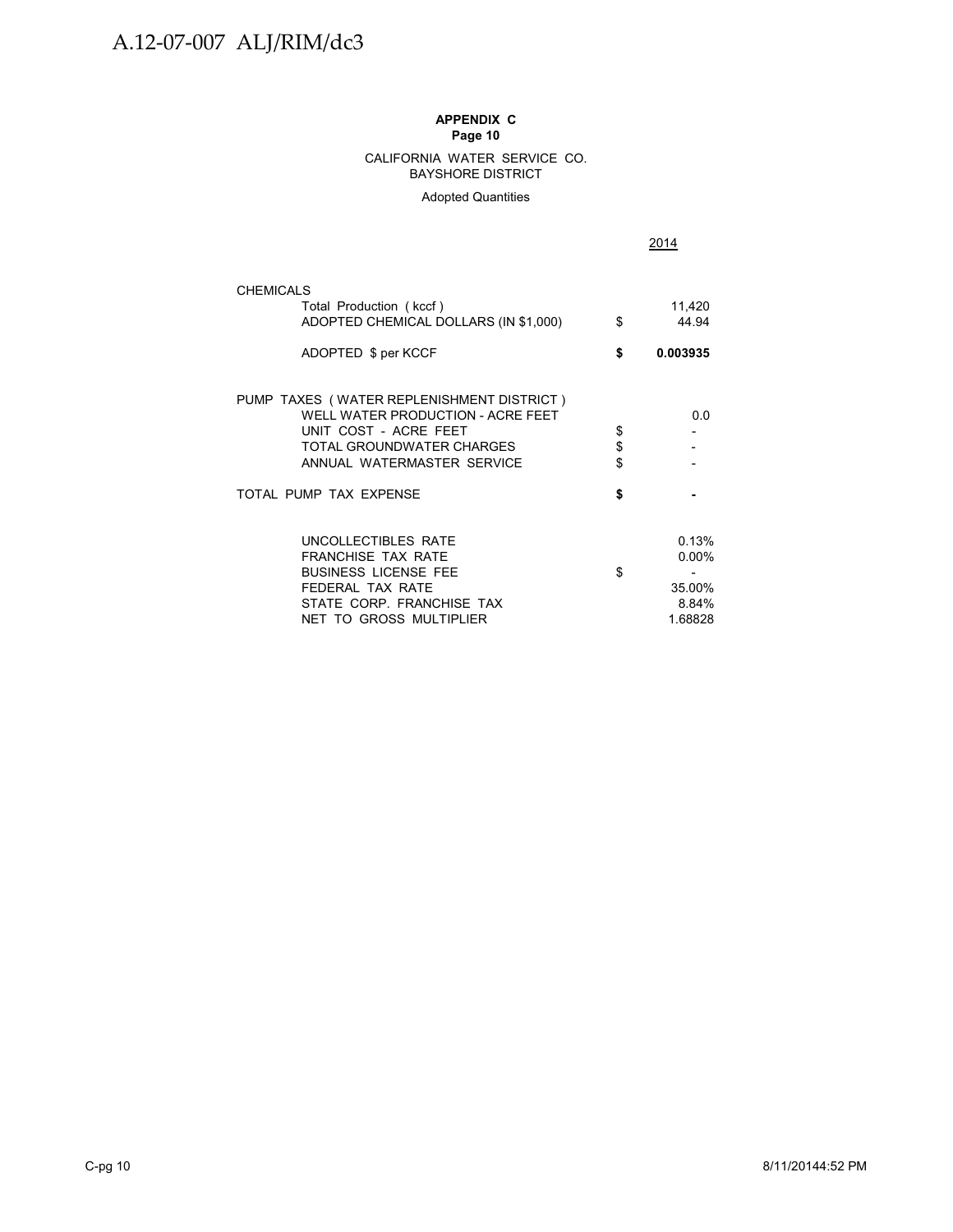CALIFORNIA WATER SERVICE CO. BAYSHORE DISTRICT

### **NET TO GROSS MULTIPLIER ( NEW CPUC STAFF APPROVED METHOD )**

**2014**

|                |                                             |           | <b>NORMAL</b><br>W/0 INCOME<br><b>TAXES</b> |
|----------------|---------------------------------------------|-----------|---------------------------------------------|
| $\mathbf{1}$   | <b>UNCOLLECTIBLES</b>                       | 0.13276%  | 0.13276%                                    |
| $\overline{2}$ | 1 - UNCOLLECTIBES (100% - LINE 1)           | 99.86724% | 99.86724%                                   |
|                | <b>FRANCHISE TAX RATE</b>                   | 0.00000%  | 0.00000%                                    |
| 3              | LOCAL FRANCHISE (% * LINE 2)                | 0.00000%  | 0.00000%                                    |
|                | <b>BUSINESS LICENSE RATE</b>                | 0.00000%  | 0.00000%                                    |
| 4              | BUSINESS LICENSE (% * LINE 2)               | 0.00000%  | 0.00000%                                    |
| 5              | SUBTOTAL (LINE 1 + LINE 3 + LINE 4)         | 0.13276%  | 0.13276%                                    |
| 6              | 1 - SUBTOTAL (100% - LINE 5)                | 99.86724% | 99.86724%                                   |
| $\overline{7}$ | CCFT (LINE 6 * 8.84%)                       | 8.82826%  |                                             |
| 8              | AMERICAN JOB CREATION ACT (LINE 6 * 9%)     | 0.16108%  |                                             |
| 9              | FIT (LINE 6 * 35 %)                         | 31.80727% |                                             |
| 10             | TOTAL TAXES PAID (LINE 5 + LINE 7 + LINE 8) | 40.76829% | 0.13276%                                    |
| 11             | NET AFTER TAXES (1-LINE 9)                  | 59.23171% | 99.86724%                                   |
|                | NET-TO-GROSS MULTIPLIER (1/LINE 10)         | 1.68828   | 1.00133                                     |

ADOPTED RATIO'S

| <b>DEBT</b> | 46.6%  | Without income Taxes 1.00133 |         |                   | 0.46662 |
|-------------|--------|------------------------------|---------|-------------------|---------|
| EQUITY      | 53.4%  | With income Taxes            | 1.68828 |                   | 0.90154 |
| TOTAL       | 100.0% |                              |         | Adj. Net to Gros: | 1.36816 |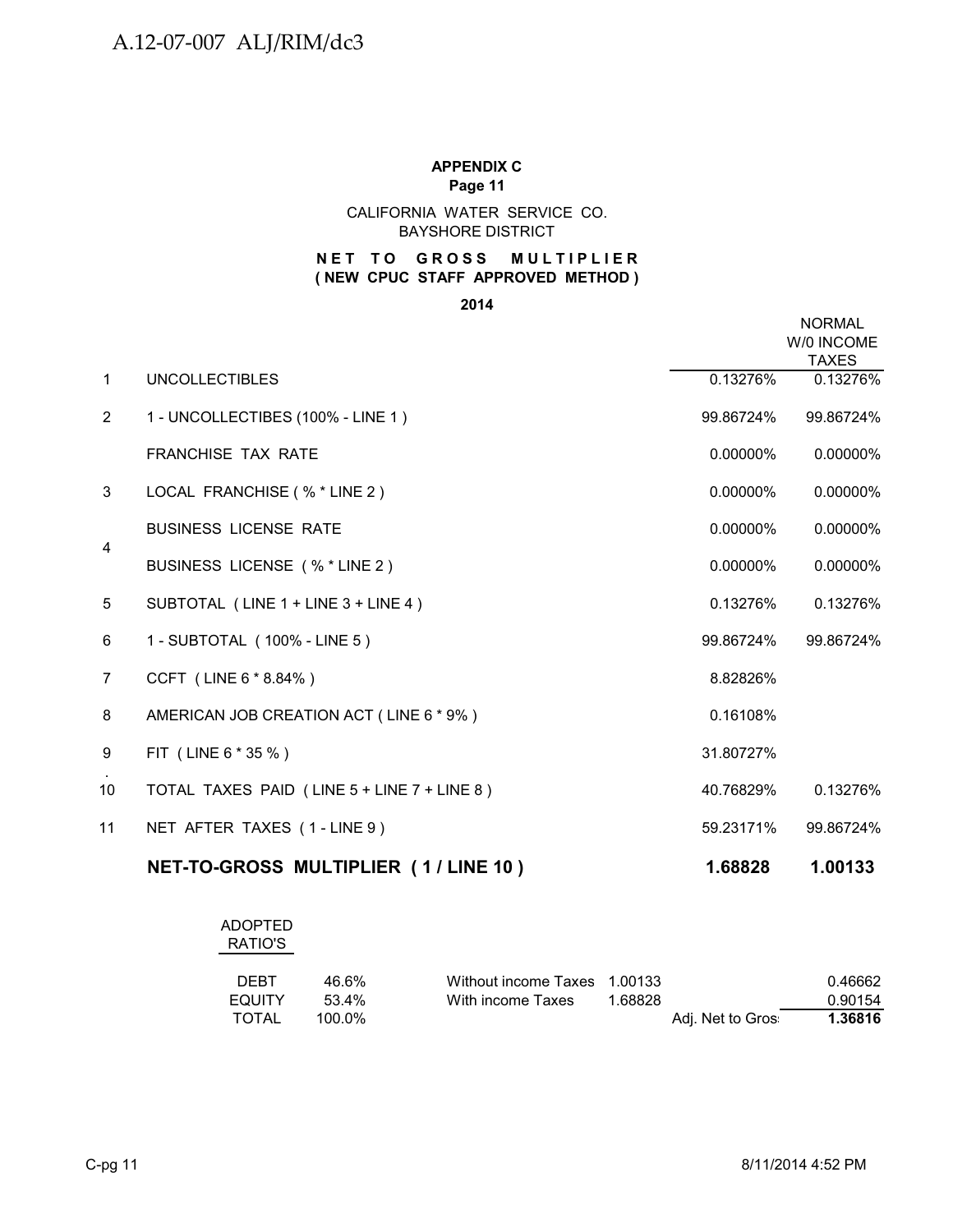# A.12-07-007 ALJ/RIM/dc3

### **APPENDIX C**

**Page 12** California Water Service Company Bayshore District Bill Comparison

| Typical Monthly Residential Bill for Metered Customers for 2014 |    |                     |    |                            |    |                   |              |         |  |
|-----------------------------------------------------------------|----|---------------------|----|----------------------------|----|-------------------|--------------|---------|--|
| Usage:<br>Ccf                                                   |    | <b>Present Bill</b> |    | Proposed<br>Change<br>Bill |    | Percent<br>Change | Notes<br>(1) |         |  |
| 0                                                               | \$ | 10.50               | \$ | 14.44                      | \$ | 3.94              | 37.50%       |         |  |
| 5                                                               | \$ | 31.81               | \$ | 34.17                      | \$ | 2.36              | 7.41%        |         |  |
| 8                                                               | \$ | 45.11               | \$ | 46.48                      | \$ | 1.37              | 3.04%        | (2)     |  |
| 11                                                              | \$ | 59.42               | \$ | 59.73                      | \$ | 0.31              | 0.52%        | (3)     |  |
| 13                                                              | \$ | 70.09               | \$ | 69.61                      | \$ | $-0.48$           | $-0.68%$     | (4)     |  |
| 15                                                              | \$ | 81.89               | \$ | 80.54                      | \$ | $-1.35$           | $-1.65%$     |         |  |
| 20                                                              | \$ | 111.40              | \$ | 107.86                     | \$ | $-3.54$           | $-3.18%$     |         |  |
| 25                                                              | \$ | 140.90              | \$ | 135.18                     | \$ | $-5.73$           | $-4.06%$     |         |  |
| 30                                                              | \$ | 170.41              | \$ | 162.49                     | \$ | $-7.91$           | $-4.64%$     |         |  |
| 35                                                              | \$ | 199.91              | \$ | 189.81                     | \$ | $-10.10$          | $-5.05%$     |         |  |
| 40                                                              | \$ | 229.42              | \$ | 217.13                     | \$ | $-12.29$          | $-5.36%$     |         |  |
| <b>Metered Quantity Rates:</b>                                  |    |                     |    |                            |    |                   |              | (5)(6)  |  |
| Tier 1                                                          | \$ | 4.2627              | \$ | 3.9467                     | \$ | $-0.32$           | $-7.41%$     |         |  |
| Tier 2                                                          | \$ | 4.7710              | \$ | 4.4174                     | \$ | $-0.35$           | $-7.41%$     |         |  |
| Tier 3                                                          | \$ | 5.9008              | \$ | 5.4635                     | \$ | $-0.44$           | -7.41%       |         |  |
| <b>Service Charge:</b>                                          | \$ | 10.50               | \$ | 14.44                      | \$ | 3.94              | 37.50%       | (5) (6) |  |

#### **Notes:**

(1) 1 Ccf or 100 cubic feet of water is equal to 748 gallons of water

(2) Typical winter monthly average usage of 8 Ccf

(3) Monthly average usage of 11 Ccf (3) Monthly average usage of 11

(4) Typical summer monthly average usage of 13 Ccf

(5) Metered comparison based on 5/8 x 3/4 inch service

(6) Rates do not include CPUC fees or other surcharges that may appear on customers bills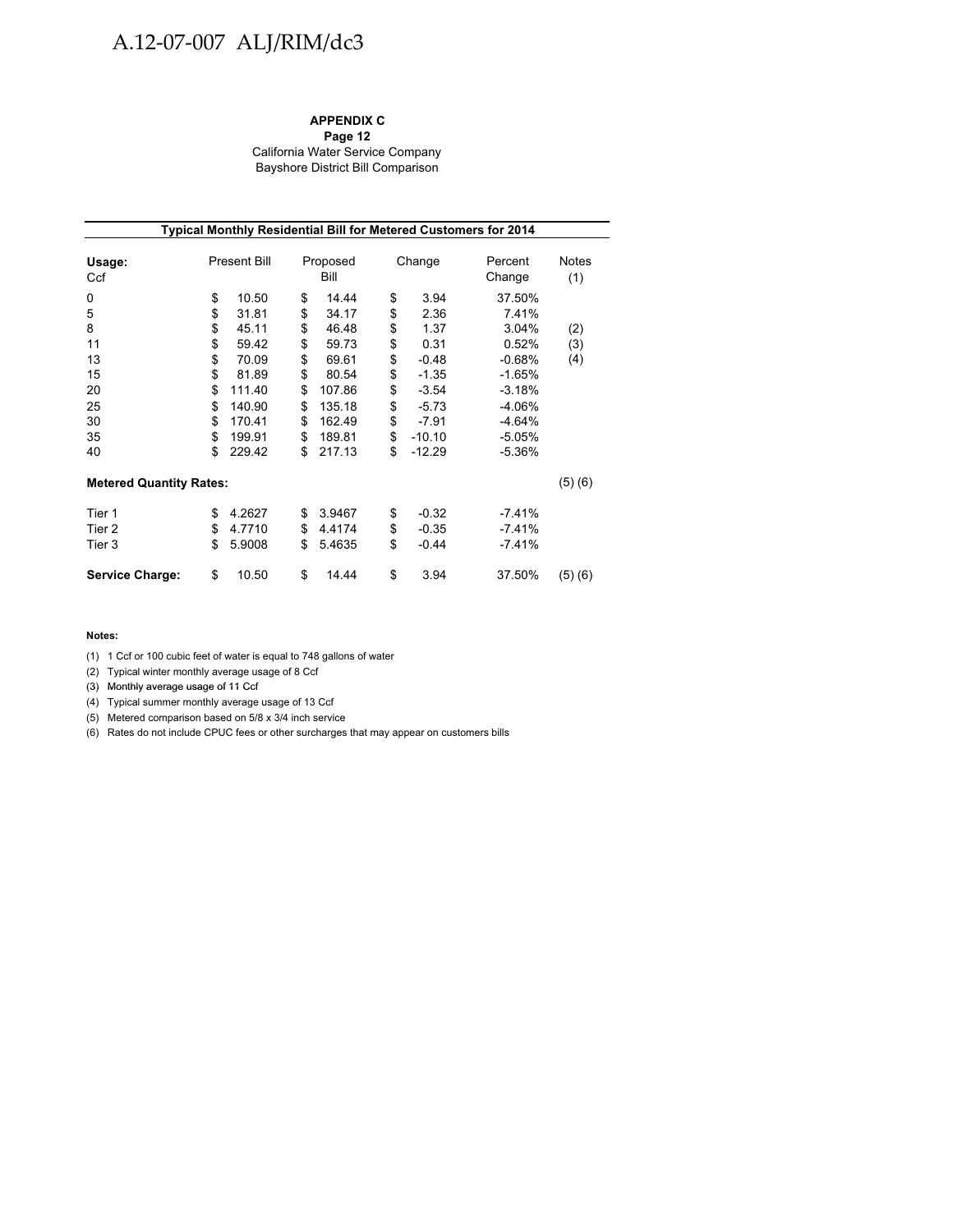CALIFORNIA WATER SERVICE CO. BAKERSFIELD DISTRICT

### (DOLLARS IN THOUSANDS) SUMMARY OF EARNINGS AND RATE OF RETURN

|                                                        |                | <b>PRESENT</b>   |          | <b>PROPOSED</b>   |          |                         |                           | <b>ESTIMATED ESTIMATED</b> |  |
|--------------------------------------------------------|----------------|------------------|----------|-------------------|----------|-------------------------|---------------------------|----------------------------|--|
|                                                        | <b>RATES</b>   |                  |          | <b>RATES</b>      |          | <b>RATES</b>            |                           | <b>RATES</b>               |  |
|                                                        |                | 2014             |          | 2014              |          | 2015                    |                           | 2016                       |  |
| <b>OPERATING</b><br><b>REVENUES</b><br>% Increase      | \$             | 63,120.6         | \$       | 71,127.9<br>12.7% | \$       | 72,770.2<br>2.3%        |                           | \$74,342.8<br>2.2%         |  |
| OPERATING EXPENSES                                     |                |                  |          |                   |          |                         |                           |                            |  |
| <b>PURCHASED</b><br>WATER                              | \$             | 8,122.4          | \$       | 8,122.4           | \$       | 8,217.4                 | \$                        | 8,313.5                    |  |
| <b>PUMP TAXES</b>                                      | \$             | 1,669.7          | \$       | 1,669.7           | \$       | 1,689.2                 | \$                        | 1,709.0                    |  |
| PURCHASED POWER                                        | \$             | 6,072.5          | \$       | 6,072.5           | \$       | 6,143.6                 | \$                        | 6,215.4                    |  |
| PURCHASED CHEMICALS                                    | \$             | 1,040.5          | \$       | 1,040.5           | \$       | 1,063.4                 | \$                        | 1,086.9                    |  |
| PAYROLL -- DISTRICT                                    | \$             | 6,705.1          | \$       | 6,705.1           | \$       | 6,852.4                 | \$                        | 7,002.9                    |  |
| <b>UNCOLLECTIBLES</b>                                  | \$             | 653.3            | \$       | 736.2             | \$       | 752.4                   | \$                        | 760.1                      |  |
| <b>CONSERVATION</b><br>OTHER OPERATION AND MAINTENANCE | \$<br>\$       | 572.6<br>4,790.0 | \$       | 572.6<br>4,790.0  | \$       | 572.6<br>4,895.6        | \$<br>\$                  | 572.6<br>5,003.4           |  |
| <b>BENEFITS</b>                                        | \$             | 5,665.2          | \$<br>\$ | 5,665.2           | \$<br>\$ | 5,789.6                 | \$                        | 5,848.4                    |  |
| OTHER ADMIN AND GEN. EXP.                              | \$             | $(244.7)$ \$     |          | (244.7)           | \$       | $(197.6)$ \$            |                           | (159.5)                    |  |
| TOTAL O. & M., A. & G., & MISC. EXP.                   | \$             | 35,046.6         | \$       | 35,129.5          | \$       | 35,778.6                | \$                        | 36,352.6                   |  |
|                                                        |                |                  |          |                   |          |                         |                           |                            |  |
| TAXES OTHER THAN INCOME                                |                |                  |          |                   |          |                         |                           |                            |  |
| AD VALOREM TAXES                                       | \$             | 1,379.6          | \$       | 1,379.6           | \$       | 1,403.4                 | \$                        | 1,427.2                    |  |
| <b>BUSINESS LICENSE FEES</b><br>LOCAL FRANCHISE TAXES  | \$<br>\$       | 701.6            | \$<br>\$ | 790.6             | \$<br>\$ | $\blacksquare$<br>799.9 | \$<br>\$                  | 809.2                      |  |
| PAYROLL TAXES                                          | \$             | 364.0            | \$       | 364.0             | \$       | 371.9                   | \$                        | 380.1                      |  |
|                                                        |                |                  |          |                   |          |                         |                           |                            |  |
| TOTAL GENERAL TAXES                                    | $\mathfrak{S}$ | 2,445.1          | \$       | 2,534.1           | \$       | 2,575.2                 | \$                        | 2,616.5                    |  |
| <b>DEPRECIATION</b>                                    | \$             | 8,979.7          | \$       | 8,979.7           | \$       | 9,355.6                 | \$                        | 9,731.6                    |  |
| G.O. PRORATED EXPENSES:                                |                |                  |          |                   |          |                         |                           |                            |  |
| PAYROLL AND BENEFITS                                   | \$             | 5,845.4          | \$       | 5,845.4           | \$       | 5,973.8                 | \$                        | 6,105.0                    |  |
| AD VALOREM, BUSINESS LICENSE, FRANCHISES               | \$             | 104.9            | \$       | 104.9             | \$       | 106.1                   | \$                        | 107.4                      |  |
| PAYROLL TAXES                                          | \$             | 361.5            | \$       | 361.5             | \$       | 369.4                   | \$                        | 377.6                      |  |
| OTHER PRORATED EXPENSES                                | \$             | 3,911.5          | \$       | 3,911.5           | \$       | 3,997.7                 | \$                        | 4,085.8                    |  |
| TOTAL G.O. PRORATED EXPENSES                           | \$             | 10,223.3         | \$       | 10,223.3          | \$       | 10,447.0                | \$                        | 10,675.7                   |  |
| SUB -- TOTAL -- OPERATING EXPENSES                     | \$             | 56,694.7         | \$       | 56,866.6          | \$       | 58,156.4                | \$                        | 59,376.4                   |  |
| TOTAL INCOME TAXES:                                    | \$             | 1,082.9          | \$       | 4,090.2           | \$       | 4,263.4                 | $\boldsymbol{\mathsf{S}}$ | 4,436.6                    |  |
| TOTAL OPERATING EXPENSES                               | \$             | 57,777.6         | \$       | 60,956.8          |          | \$62,419.8              | $\frac{1}{2}$             | 63,813.0                   |  |
| NET OPERATING REVENUE                                  | \$             | 5,343.0          | \$       | 10,171.1          | S        | 10,350.4                | \$                        | 10,529.8                   |  |
| DEPRECIATED RATE BASE                                  | \$             | 128,099.1        |          | \$128,099.1       |          | \$130,358.3             |                           | \$132,617.4                |  |
| RATE OF RETURN                                         |                | 4.17%            |          | 7.94%             |          | 7.94%                   |                           | 7.94%                      |  |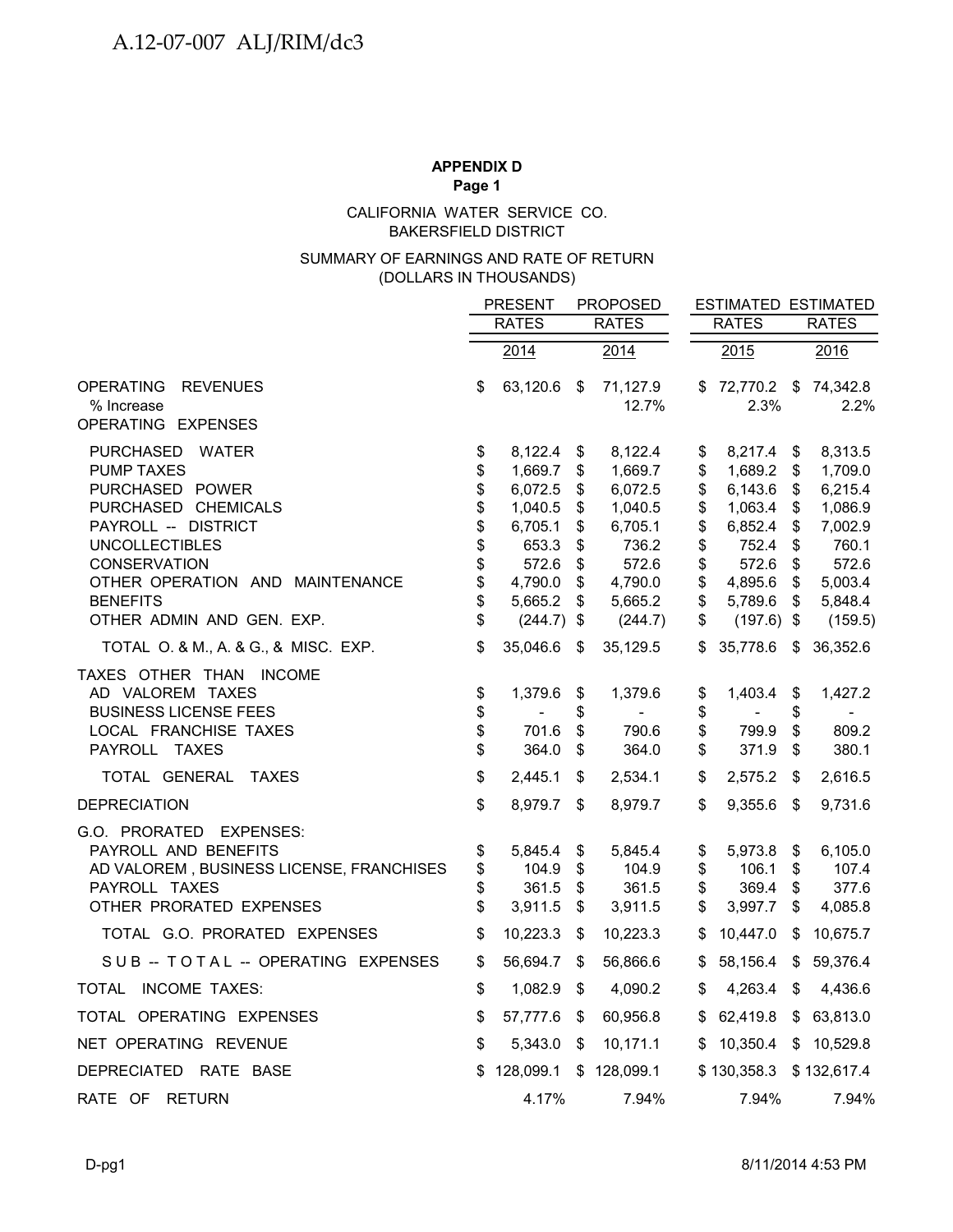CALIFORNIA WATER SERVICE CO. BAKERSFIELD DISTRICT

# (DOLLARS IN THOUSANDS) ADOPTED RATE BASE

|                                                 | 2014                   | 2015                                            | 2016            |
|-------------------------------------------------|------------------------|-------------------------------------------------|-----------------|
| RATE BASE                                       |                        |                                                 |                 |
| WTD. AVG. PLANT IN SERVICE                      | \$<br>325,887.1        | $$338,162.6$ \$                                 | 350,438.2       |
| WTD. AVG. DEPRECIATION RESERVE                  | \$                     | $(101,813.7)$ \$ $(109,999.5)$ \$ $(118,185.3)$ |                 |
| MATERIALS AND SUPPLIES                          | \$<br>578.0 \$         | 578.0 \$                                        | 578.0           |
| <b>TANK PAINTING</b>                            | \$                     | 1,052.8 \$ 1,405.1 \$ 1,757.4                   |                 |
| <b>WORKING CASH - LEAD - LAG</b>                | \$                     | $3,154.5$ \$ $3,104.5$ \$                       | 3,054.5         |
| WORKING CASH - W / H EMPLOYEES                  | \$<br>$(25.4)$ \$      | $(25.4)$ \$                                     | (25.4)          |
| ADVANCES FOR CONSTRUCTION                       | \$<br>$(60, 707.8)$ \$ | $(63, 147.0)$ \$                                | (65, 586.1)     |
| <b>CONTRIBUTIONS</b>                            | \$<br>$(20, 199.6)$ \$ | $(20,581.5)$ \$                                 | (20, 963.4)     |
| AMORTIZATION OF INTANG.                         | \$<br>$(381.3)$ \$     | $(453.7)$ \$                                    | (526.0)         |
| <b>DEFERRED TAXES</b>                           | \$<br>$(30,213.0)$ \$  | $(30,674.9)$ \$                                 | (31, 136.7)     |
| UNAMORT. I.T.C.                                 | \$<br>$(285.5)$ \$     | $(279.0)$ \$                                    | (272.6)         |
| PRORATED G.O. RATE BASE                         | \$<br>8,688.9 \$       | $9,837.0$ \$                                    | 10,985.1        |
| <b>TAXES ON ADVANCES</b>                        | \$                     | $1,819.7$ \$ $1,882.5$ \$                       | 1,945.2         |
| TAXES ON C.I.A.C.                               | \$<br>544.7 \$         | 549.7 \$                                        | 554.7           |
| WTG. AVG. RATE BASE                             | \$<br>128,099.1        | \$<br>130,358.3                                 | \$<br>132,617.4 |
| RATE BASE ASSOCIATED ITEMS                      |                        |                                                 |                 |
| DEPRECIATION EXPENSE                            | \$<br>8,979.7          | \$<br>$9,355.6$ \$                              | 9,731.6         |
| AD VALOREM TAXES                                | \$<br>$1,379.6$ \$     | $1,403.4$ \$                                    | 1,427.2         |
| TOTAL INCOME TAXES AT AUTHORIZED RATE OF RETURN | \$<br>4,090.2 $$$      | $4,263.4$ \$                                    | 4,436.6         |
| NET OPERATING REVENUE                           | \$<br>10,171.1         | \$<br>$10,350.5$ \$                             | 10,529.8        |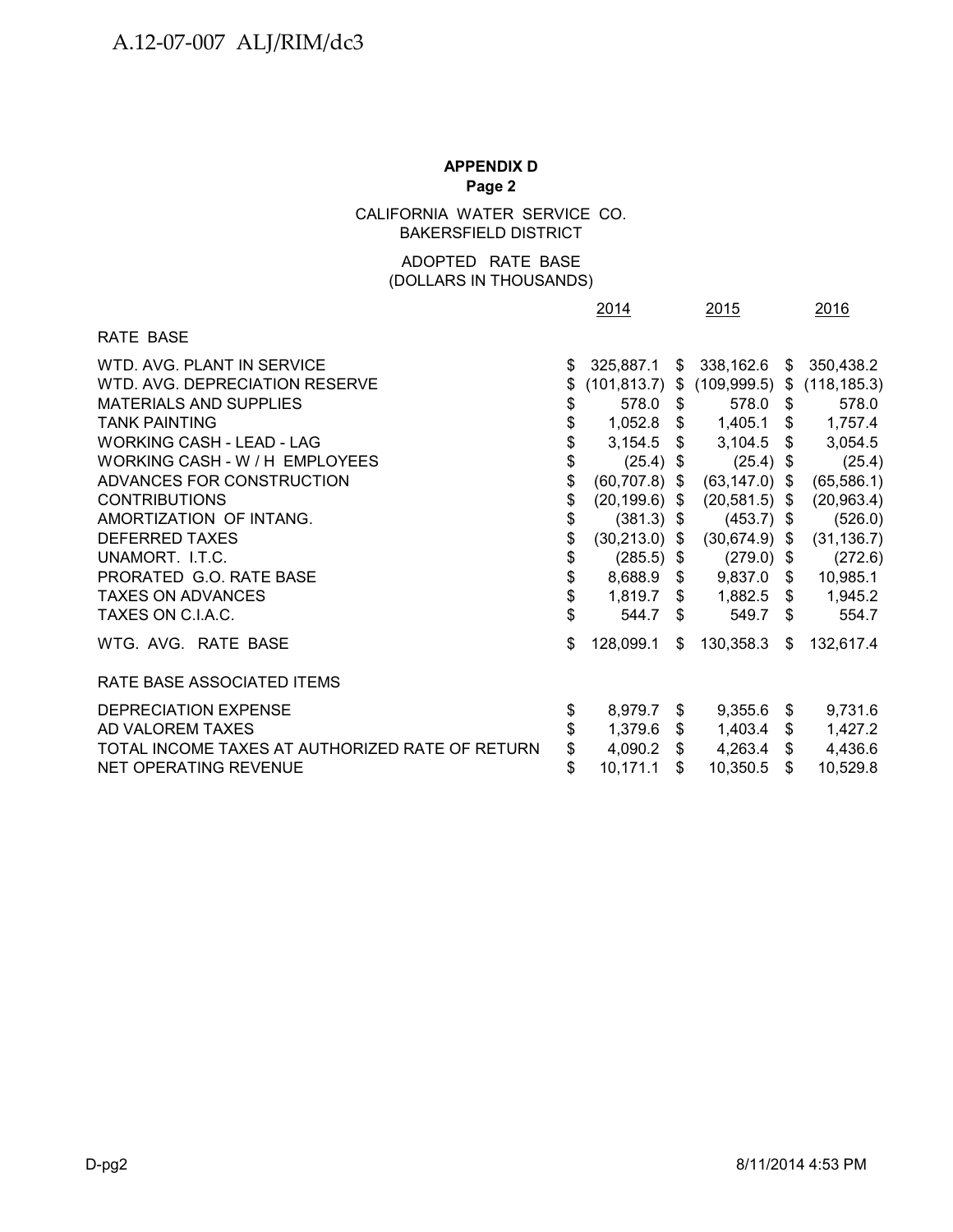# **APPENDIX D**

**Page 3**

#### CALIFORNIA WATER SERVICE CO. BAKERSFIELD DISTRICT

#### **Rate Base Offset**

| <b>District</b>    | PID#     | <b>Description</b>                                              | Amount           | <b>Expected</b><br><b>Filing Year</b> | <b>Authority</b> |    | <b>Expected</b><br>Revenue<br><b>Requirement</b> |
|--------------------|----------|-----------------------------------------------------------------|------------------|---------------------------------------|------------------|----|--------------------------------------------------|
| <b>Bakersfield</b> | 00065469 | Conversion of Flat Rate Services to Metered<br>Services         | \$<br>2,698,486  | 2014                                  | 2012 GRC         | \$ | 379.437                                          |
|                    | 00065509 | Conversion of Flat Rate Services to Metered<br>Services         | \$<br>2,779,440  | 2015                                  | 2012 GRC         | \$ | 390,820                                          |
|                    | 00065547 | Conversion of Flat Rate Services to Metered<br>Services         | \$<br>2,862,823  | 2016                                  | 2012 GRC         | \$ | 402,544                                          |
|                    | 00076395 | NW Bakersfield Treatment Plant<br>Enhancements                  | \$<br>2,852,112  | 2014                                  | 2012 GRC         | S  | 401,038                                          |
|                    | 00079957 | Cal Water RAMCAP Vulnerability<br>Assessments                   | \$<br>396,506    | 2015                                  | 2012 GRC         | \$ | 55.753                                           |
|                    | 00036947 | Install variable frequency drive and power<br>meter at Sta. 176 | \$<br>61.434     | 2014                                  | OEEP MA          | \$ | 8,638                                            |
|                    |          |                                                                 | \$<br>11,650,801 |                                       |                  | \$ | 1,638,230                                        |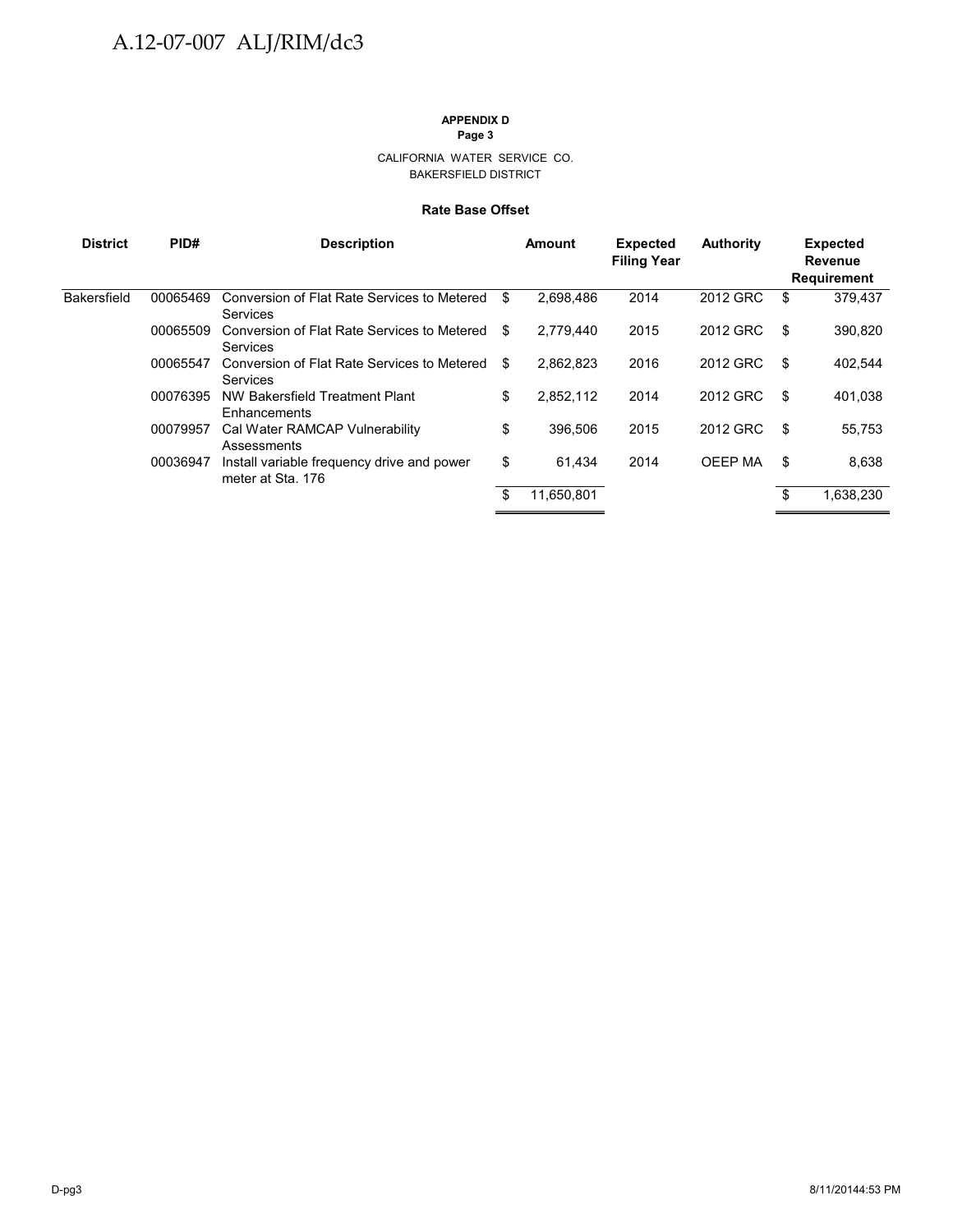# CALIFORNIA WATER SERVICE CO. BAKERSFIELD DISTRICT

# (DOLLARS IN THOUSANDS) INCOME TAX CALCULATION

|                                           |                                  | PRESENT RATES<br>2014 |              | PROPOSED RATES<br>2014 |
|-------------------------------------------|----------------------------------|-----------------------|--------------|------------------------|
| <b>OPERATING REVENUE</b>                  | \$                               | 63,120.6              | \$           | 71,127.9               |
| <b>EXPENSES</b>                           |                                  |                       |              |                        |
| PURCHASED WATER                           | \$                               | 8,122.4               | \$           | 8,122.4                |
| <b>PURCHASED POWER</b>                    |                                  | 6,072.5               | \$           | 6,072.5                |
| <b>PUMP TAXES</b>                         |                                  | 1,669.7               | \$           | 1,669.7                |
| <b>CHEMICALS</b>                          | \$\$\$\$\$\$\$\$\$\$\$\$\$\$\$\$ | 1,040.5               |              | 1,040.5                |
| <b>PAYROLL</b>                            |                                  | 6,705.1               | \$\$\$\$\$\$ | 6,705.1                |
| OTHER O & M                               |                                  | 5,362.6               |              | 5,362.6                |
| OTHER A & G                               |                                  | 5,420.5               |              | 5,420.5                |
| G.O. PRORATIONS                           |                                  | 9,239.7               |              | 9,239.7                |
| PAYROLL TAXES                             |                                  | 364.0                 |              | 364.0                  |
| AD VALOREM TAXES                          |                                  | 1,379.6               |              | 1,379.6                |
| <b>UNCOLLECTIBLES</b>                     |                                  | 653.3                 |              | 736.2                  |
| FRANCHISE TAX & BUS LIC. FEES             |                                  | 701.6                 | \$\$         | 790.6                  |
| TRANSPORTATION DEPRECIATION ADJUSTMENT    |                                  | (256.2)               | \$           | (256.2)                |
| <b>INTEREST EXPENSE</b>                   |                                  | 3,586.5               | \$           | 3,586.5                |
| TOTAL DEDUCTIONS                          | \$                               | 50,061.8              | \$           | 50,233.6               |
| <b>STATE INCOME TAX</b>                   |                                  |                       |              |                        |
| STATE TAX DEPRECIATION                    | \$                               | 12,983.4              | \$           | 12,983.4               |
| NET STATE TAXABLE INCOME                  | \$                               | 75.4                  | \$           | 7,910.8                |
| STATE CORP. FRANCHISE TAX @ 8.84%         | \$                               | 6.7                   | \$           | 699.3                  |
| FEDERAL INCOME TAX                        |                                  |                       |              |                        |
| FEDERAL TAX DEPRECIATION                  | \$                               | 9,518.1               | \$           | 9,518.1                |
| STATE INCOME TAX                          |                                  | 6.7                   |              | 699.3                  |
| LESS AMERICAN JOBS CREATION ACT DEDUCTION | \$<br>\$                         | 82.4                  | \$<br>\$     | 611.9                  |
| NET FEDERAL TAXABLE INCOME                | \$                               | 3,451.6               | \$           | 10,064.9               |
| FEDERAL INCOME TAX @ 35.00%               | \$                               | 1,208.1               | \$           | 3,522.7                |
| TOTAL FEDERAL INCOME TAX                  | \$                               | 1,208.1               | \$           | 3,522.7                |
| ADJUSTMENT FOR REGULATORY LIABILITY       | \$                               | (131.9)               | \$           | (131.9)                |
| TOTAL INCOME TAXES                        | \$                               | 1,082.8               | \$           | 4,090.1                |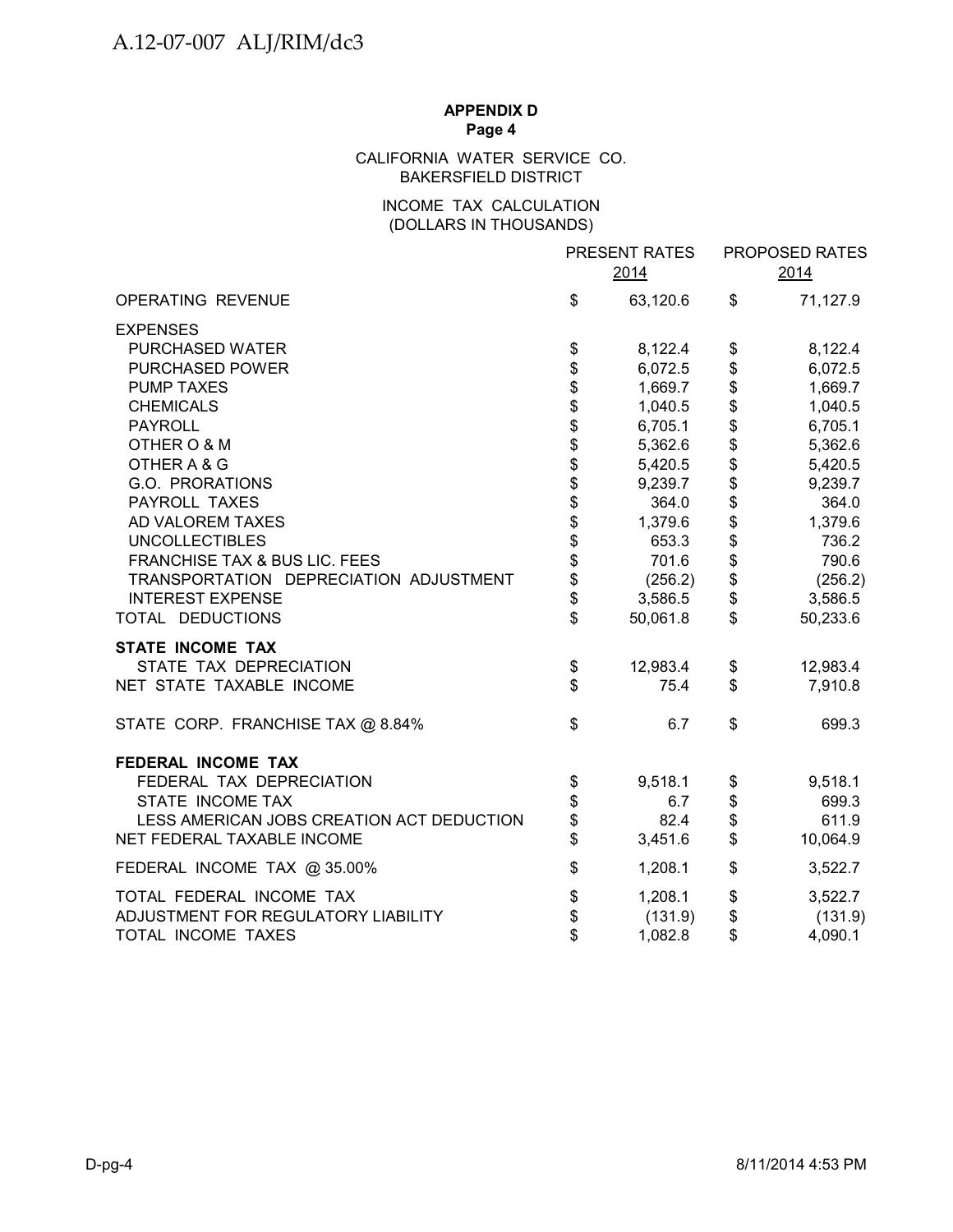#### CALIFORNIA WATER SERVICE CO. BAKERSFIELD DISTRICT

# Adopted Quantities

|                                  |                  | 2014   | 2015           |
|----------------------------------|------------------|--------|----------------|
| Number of Services by meter size | $5/8 \times 3/4$ | 30,525 | 32,251         |
|                                  | 3/4              |        |                |
|                                  |                  | 12,479 | 13,091         |
|                                  | 11/2             | 816    | 831            |
|                                  | 2                | 1,700  | 1,725          |
|                                  | 3                | 294    | 300            |
|                                  | 4                | 131    | 134            |
|                                  | 6                | 48     | 48             |
|                                  | 8                | 2      | $\overline{2}$ |
|                                  | 10               | 0      | 0              |
|                                  | 12               |        | O              |
|                                  | 14               |        |                |
|                                  | TOTAL            | 45,996 | 48,383         |

# Metered Sales, KCcf All Water 19,883.4 20,568.2

Number of Services and Use:

|                          |       | <b>Avg Services</b> |        |          | Use, KCcf | Avg Use, Ccf/Sv/Mo |              |  |
|--------------------------|-------|---------------------|--------|----------|-----------|--------------------|--------------|--|
|                          |       | 2014                | 2015   | 2014     | 2015      | 2014               | 2015         |  |
| <b>RESIDENTIAL</b>       |       | 37,565              | 39,864 | 9,673.0  | 10,265.0  | 21.5               | 21.5         |  |
| <b>BUSINESS</b>          |       | 6,316               | 6,337  | 5,541.7  | 5,560.1   | 73.1               | 73.1         |  |
| <b>MULTIPLE FAMILY</b>   |       | 1,316               | 1,367  | 1,921.4  | 1,995.8   | 121.7              | 121.7        |  |
| <b>INDUSTRIAL</b>        |       | 30                  | 29     | 22.3     | 22.3      | 61.9               | 64.0         |  |
| PUBLIC AUTHORITY         |       | 726                 | 746    | 2,670.1  | 2,670.1   | 306.5              | 298.3        |  |
| <b>OTHER</b>             |       | 43                  | 40     | 55.0     | 55.0      | 107                | 115          |  |
| <b>IRRIGATION</b>        |       |                     |        |          |           | 0                  | $\mathbf 0$  |  |
| <b>RECLAIMED</b>         |       |                     |        |          |           | 0                  | $\mathbf{0}$ |  |
| <b>SUBTOTAL</b>          |       | 45,996              | 48,383 | 19,883.4 | 20,568.2  |                    |              |  |
| <b>RESIDENTIAL FLAT</b>  |       | 22,111              | 19,906 | 10,449.6 | 9,407.5   |                    |              |  |
| <b>PRIVATE FIRE PROT</b> |       | 830                 | 847    |          |           |                    |              |  |
| <b>PUBLIC FIRE PROT</b>  |       | 92                  | 94     |          |           |                    |              |  |
| <b>TOTAL</b>             |       | 69,029              | 69,230 | 30,332.9 | 29,975.7  |                    |              |  |
| Unaccounted-for water    | 7.00% |                     |        | 2,283.1  | 2,256.2   |                    |              |  |
| Total Production         |       |                     |        | 32,616.1 | 32,232.0  |                    |              |  |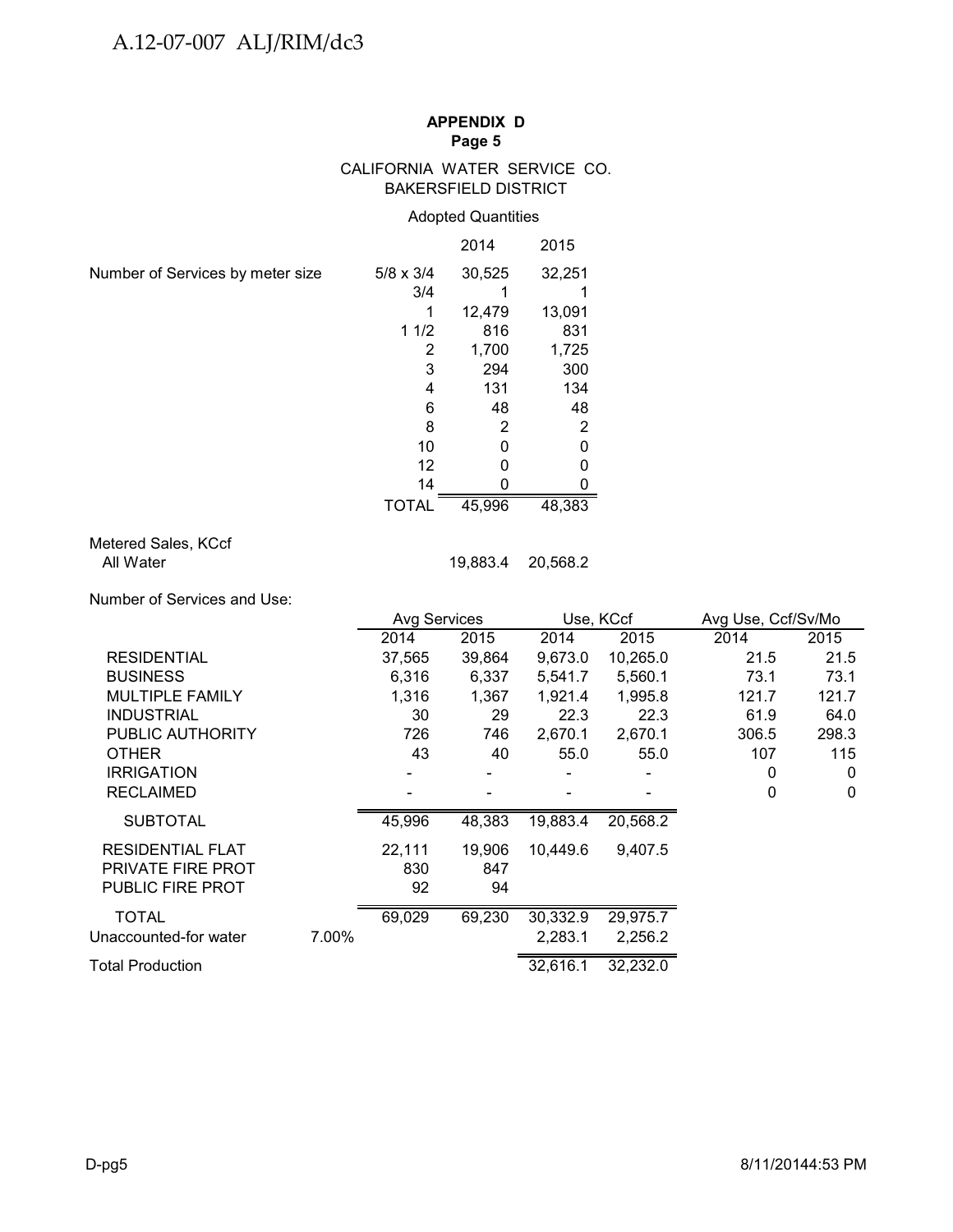#### CALIFORNIA WATER SERVICE CO. BAKERSFIELD DISTRICT

## Adopted Quantities

# **2014 Test Year**

| <b>Metered Sales</b> |             |                 |              |                   | <b>Public</b>    |       |              |
|----------------------|-------------|-----------------|--------------|-------------------|------------------|-------|--------------|
| (Kccf)               | Residential | <b>Business</b> | Multi-Family | <b>Industrial</b> | <b>Authority</b> | Other | <b>Total</b> |
| Month                |             |                 |              |                   |                  |       |              |
| January              | 431.4       | 320.2           | 126.0        | 1.4               | 64.6             | 3.2   | 946.9        |
| February             | 393.1       | 292.9           | 113.4        | 1.3               | 37.7             | 2.9   | 841.2        |
| March                | 430.7       | 305.6           | 121.7        | 1.3               | 77.3             | 3.0   | 939.6        |
| April                | 569.1       | 368.1           | 128.1        | 1.2               | 130.7            | 3.7   | 1,200.8      |
| May                  | 786.4       | 426.8           | 151.7        | 1.4               | 217.4            | 4.2   | 1,588.0      |
| June                 | 991.0       | 530.8           | 172.0        | 1.9               | 291.6            | 5.3   | 1,992.5      |
| July                 | 1.280.4     | 632.1           | 211.2        | 2.8               | 379.4            | 6.3   | 2.512.1      |
| August               | 1.223.6     | 627.4           | 202.4        | 2.6               | 405.0            | 6.2   | 2,467.2      |
| September            | 1.258.7     | 677.2           | 215.4        | 2.8               | 424.5            | 6.7   | 2,585.3      |
| October              | 969.9       | 536.3           | 179.3        | $2.2\,$           | 328.4            | 5.3   | 2,021.4      |
| November             | 756.4       | 443.5           | 156.9        | 1.9               | 187.2            | 4.4   | 1,550.4      |
| December             | 582.4       | 380.5           | 143.5        | 1.5               | 126.2            | 3.8   | 1,237.9      |
|                      | 9.673.0     | 5,541.7         | 1,921.4      | 22.3              | 2.670.1          | 55.0  | 19,883.4     |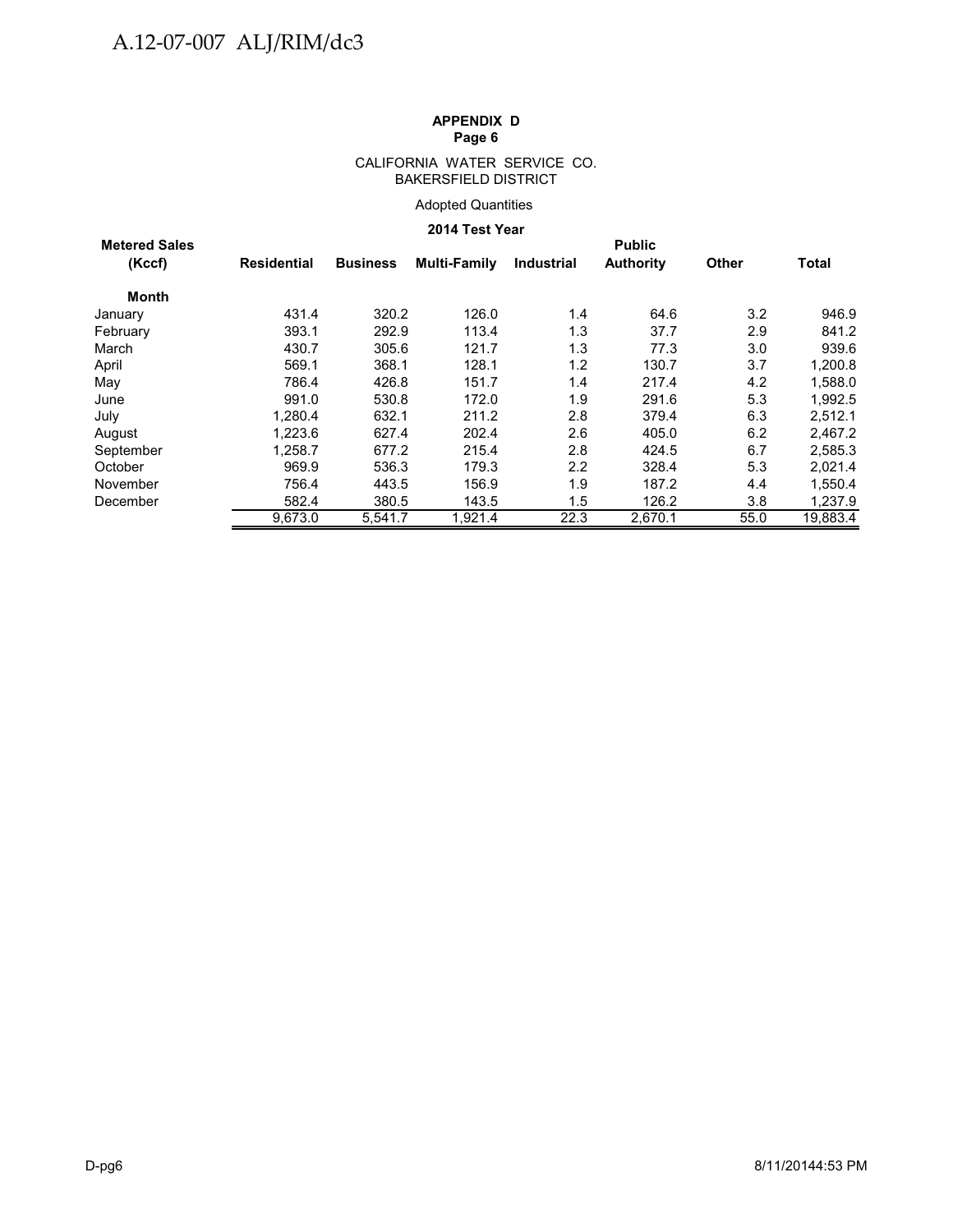# CALIFORNIA WATER SERVICE CO. BAKERSFIELD DISTRICT

# Adopted Quantities

## **2014 Test Year**

|                   | Company      | <b>Purchases</b> |                     |                         | <b>Purchased</b><br><b>Water</b> | <b>Pump Taxes</b> |              | <b>Purchased</b><br><b>Power</b> |
|-------------------|--------------|------------------|---------------------|-------------------------|----------------------------------|-------------------|--------------|----------------------------------|
| <b>Production</b> | Wells (Kccf) | (Kccf)           | <b>Total (Kccf)</b> | (ln \$1,000)            |                                  | (ln \$1,000)      | (ln \$1,000) |                                  |
| Month             |              |                  |                     |                         |                                  |                   |              |                                  |
| January           | 656.0        | 851.7            | 1,507.7             | \$                      | 436.4                            | \$<br>65.3        | \$           | 280.7                            |
| February          | 619.1        | 843.1            | 1,462.2             | \$                      | 431.9                            | \$<br>61.7        | \$           | 272.2                            |
| March             | 782.7        | 1,170.1          | 1,952.8             | \$                      | 599.5                            | \$<br>78.0        | \$           | 363.6                            |
| April             | 1,135.4      | 1,170.9          | 2,306.3             | \$                      | 599.9                            | \$<br>113.1       | \$           | 429.4                            |
| May               | 1,595.8      | 1,463.1          | 3,059.0             | \$                      | 749.6                            | \$<br>159.0       | \$           | 569.5                            |
| June              | 2,069.4      | 1,572.6          | 3,642.0             | \$                      | 805.7                            | \$<br>206.1       | \$           | 678.1                            |
| July              | 2,390.1      | 1,820.5          | 4.210.7             | \$                      | 932.7                            | \$<br>238.1       | S            | 784.0                            |
| August            | 2,466.1      | 1,775.5          | 4,241.6             | \$                      | 909.6                            | \$<br>245.7       | \$           | 789.7                            |
| September         | 1,962.7      | 1,599.5          | 3,562.2             | \$                      | 819.5                            | \$<br>195.5       | \$           | 663.2                            |
| October           | 1,414.1      | 1,370.2          | 2,784.3             | \$                      | 702.0                            | \$<br>140.9       | \$           | 518.4                            |
| November          | 955.2        | 1,213.0          | 2,168.1             | \$                      | 621.4                            | \$<br>95.1        | \$           | 403.7                            |
| December          | 715.5        | 1,003.7          | 1,719.3             | \$                      | 514.2                            | \$<br>71.3        | \$           | 320.1                            |
|                   | 16,762.3     | 15,853.8         | 32,616.1            | $\overline{\mathbf{e}}$ | 8,122.4                          | \$<br>1,669.7     | \$           | 6,072.5                          |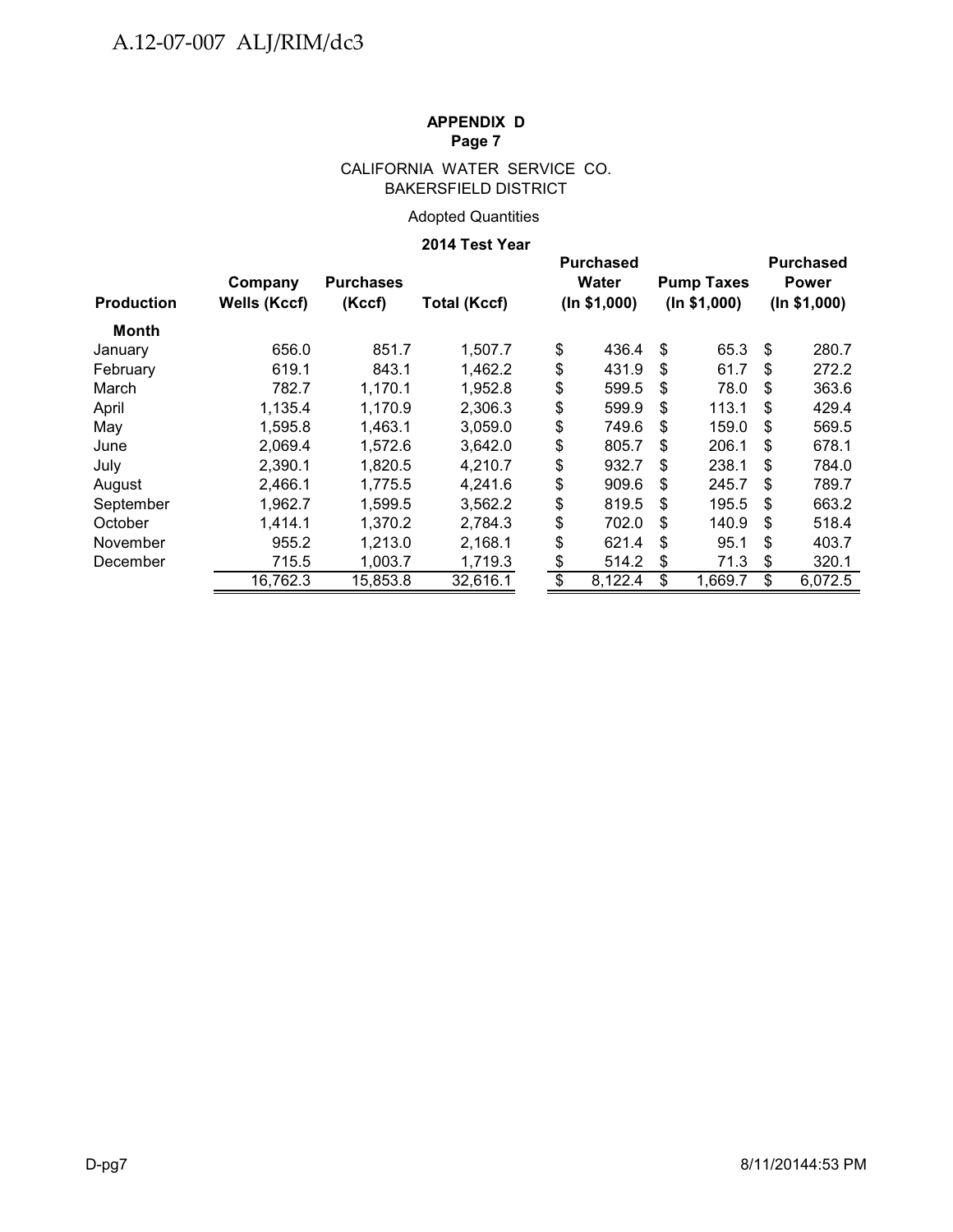## BAKERSFIELD DISTRICT Monthly Revenue Summary (In \$1,000) CALIFORNIA WATER SERVICE CO. 2014

# TEST-YEAR ADOPTED REVENUE AT PRESENT RATES

|           | WRAM           | NON-WRAM |          | TOTAL          |
|-----------|----------------|----------|----------|----------------|
| January   | \$<br>1.444.8  | \$       | 2,682.7  | \$<br>4,127.5  |
| February  | \$<br>1,281.7  | \$       | 2,682.7  | \$<br>3,964.4  |
| March     | \$<br>1,431.9  | \$       | 2,682.7  | \$<br>4,114.6  |
| April     | \$<br>1,843.5  | \$       | 2,682.7  | \$<br>4,526.3  |
| May       | \$<br>2,460.0  | \$       | 2,682.7  | \$<br>5,142.7  |
| June      | \$<br>3,113.5  | \$       | 2,682.7  | \$<br>5,796.3  |
| July      | \$<br>3,965.6  | \$       | 2,682.7  | \$<br>6,648.4  |
| August    | \$<br>3,882.8  | \$       | 2,682.7  | \$<br>6,565.5  |
| September | \$<br>4.071.4  | \$       | 2,682.7  | \$<br>6,754.1  |
| October   | \$<br>3,143.7  | S        | 2,682.7  | \$<br>5,826.4  |
| November  | \$<br>2,392.4  | \$       | 2,682.7  | \$<br>5,075.1  |
| December  | \$<br>1,896.6  | \$       | 2,682.7  | \$<br>4,579.3  |
| TOTAL     | \$<br>30,927.7 | \$       | 32,192.9 | \$<br>63,120.6 |

#### TEST-YEAR ADOPTED REVENUE AT PROPOSED RATES

|              |     | WRAM     | <b>NON-WRAM</b> |          | <b>TOTAL</b>   |
|--------------|-----|----------|-----------------|----------|----------------|
| January      | \$  | 1,724.3  | \$              | 3,075.5  | \$<br>4,799.8  |
| February     | \$  | 1,605.8  | \$              | 3,075.5  | \$<br>4,681.4  |
| March        | \$  | 1,888.9  | \$              | 3,075.5  | \$<br>4,964.4  |
| April        | \$  | 2,042.1  | \$              | 3,075.5  | \$<br>5,117.6  |
| May          | \$  | 2,639.9  | \$              | 2.945.4  | \$<br>5,585.3  |
| June         | \$  | 3,779.5  | \$              | 3,075.5  | \$<br>6,855.0  |
| July         | \$  | 4,296.5  | \$              | 3,075.5  | \$<br>7,372.0  |
| August       | \$  | 4,083.9  | \$              | 3,075.5  | \$<br>7,159.4  |
| September    | \$  | 4,220.6  | S               | 3,075.5  | \$<br>7,296.2  |
| October      | \$  | 3,319.5  | \$              | 3,075.5  | \$<br>6,395.0  |
| November     | \$  | 2,576.8  | \$              | 3,075.5  | \$<br>5,652.3  |
| December     | S   | 2,174.1  | \$              | 3,075.5  | \$<br>5,249.6  |
| <b>TOTAL</b> | \$. | 34,351.7 | \$              | 36,776.3 | \$<br>71,128.0 |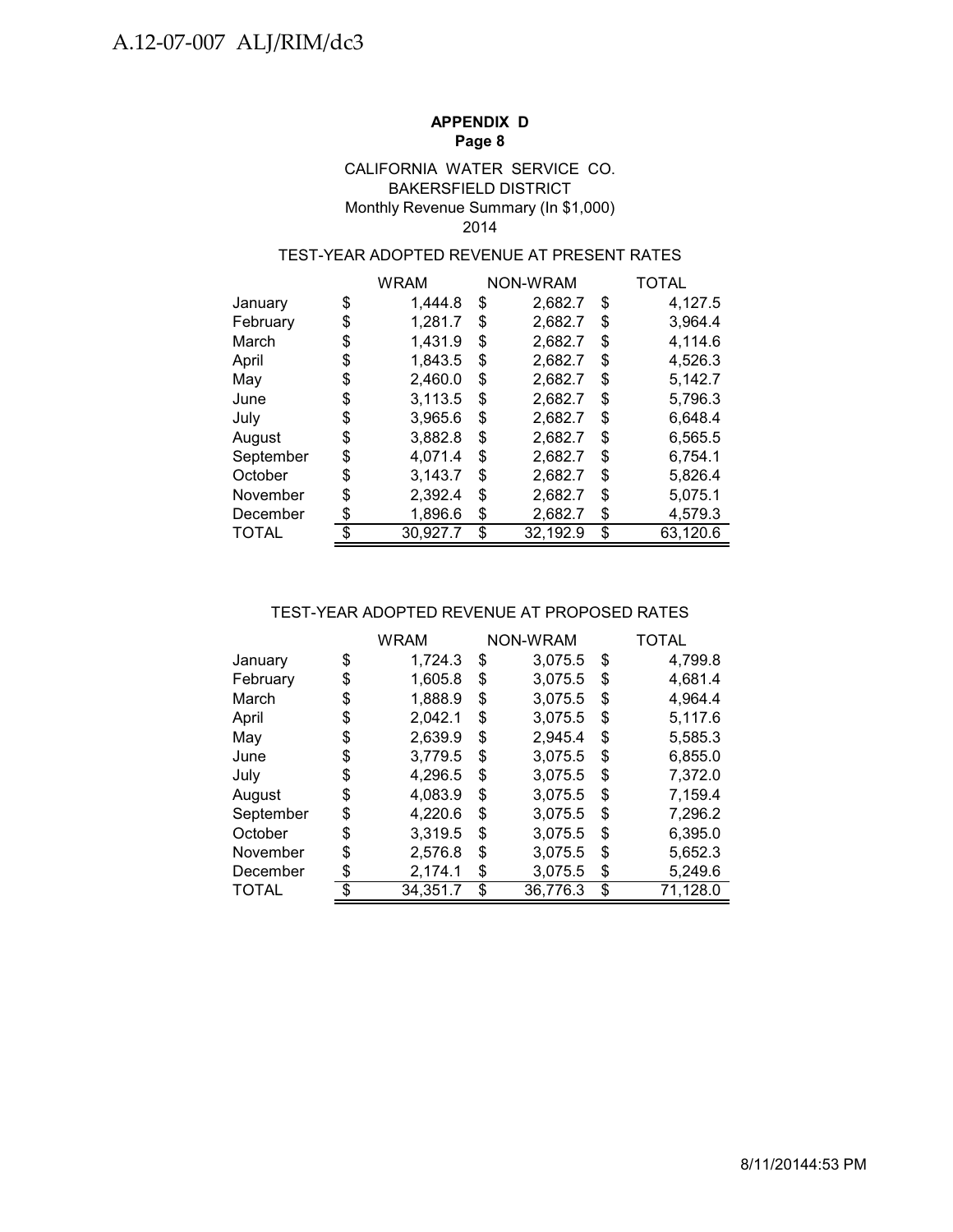#### BAKERSFIELD DISTRICT CALIFORNIA WATER SERVICE CO.

Adopted Quantities

|                                                                                                                                                                                                                                                                            |        |                                 |             |                | 2014                                                         |
|----------------------------------------------------------------------------------------------------------------------------------------------------------------------------------------------------------------------------------------------------------------------------|--------|---------------------------------|-------------|----------------|--------------------------------------------------------------|
| PURCHASED POWER<br>SUPPLIER - SCE                                                                                                                                                                                                                                          |        |                                 |             |                |                                                              |
| Total Production (kccf)<br>Kwh / ccf<br><b>Total calculated KWH</b><br>Unit Cost<br>Power Cost                                                                                                                                                                             |        |                                 |             | \$             | 32,616.1<br>various<br>45,427,653<br>\$0.1337<br>6,072,546.1 |
| TOTAL PURCHASED POWER (In \$1,000)                                                                                                                                                                                                                                         |        |                                 |             | \$             | 6,072.5                                                      |
| PURCHASED WATER<br><b>KERN COUNTY WATER AGENCY</b><br><b>Purchased Water Production - KCCF</b><br>Purchased Water Production - Acre Feet<br><b>Quantity Rate</b>                                                                                                           |        |                                 |             | \$             | 11,709.3<br>5,100.6<br>11,709.3<br>154.0                     |
| <b>IMPROVEMENT DISTRICT NO. 4</b><br>Quarterly payments<br><b>KCWA</b> facilities charge                                                                                                                                                                                   | 4<br>4 | - \$<br>$\sqrt[6]{\frac{1}{2}}$ | 37.1<br>3.8 | \$<br>\$<br>\$ | 148.5<br>15.2<br>3,536.9                                     |
| ANNUAL ENTITLEMENT<br>Acre Feet<br>Mil. Gal<br>KWH'S per MIL GALS.<br>Computed KwH<br>Average cost per KwH<br>Pumping Cost \$ - Thousands                                                                                                                                  |        |                                 |             | \$<br>\$       | 11,709<br>3,816<br>1,353.2<br>5,163,237<br>0.1259<br>649.8   |
| Dry-year Fee                                                                                                                                                                                                                                                               | 7,040  |                                 | \$75        |                | \$528                                                        |
| <b>CITY OF BAKERSFIELD</b><br>River Water to Supply NE Treatment Plant - Acre Feet<br>River Water to Supply NW Treatment Plant -- Acre Feet<br><b>Total River Water</b><br>Cost Per Acre Feet<br>Sub-total (In \$1,000)<br>Adjustment for CBK's share at 50% (See WP5-B1a) |        |                                 |             | \$<br>\$<br>\$ | 14,962<br>2,685<br>17,646<br>81.7<br>1,440.8                 |
| TOTAL PURCHASED WATER COST (In \$1,000)                                                                                                                                                                                                                                    |        |                                 |             | \$             | 8,122.4                                                      |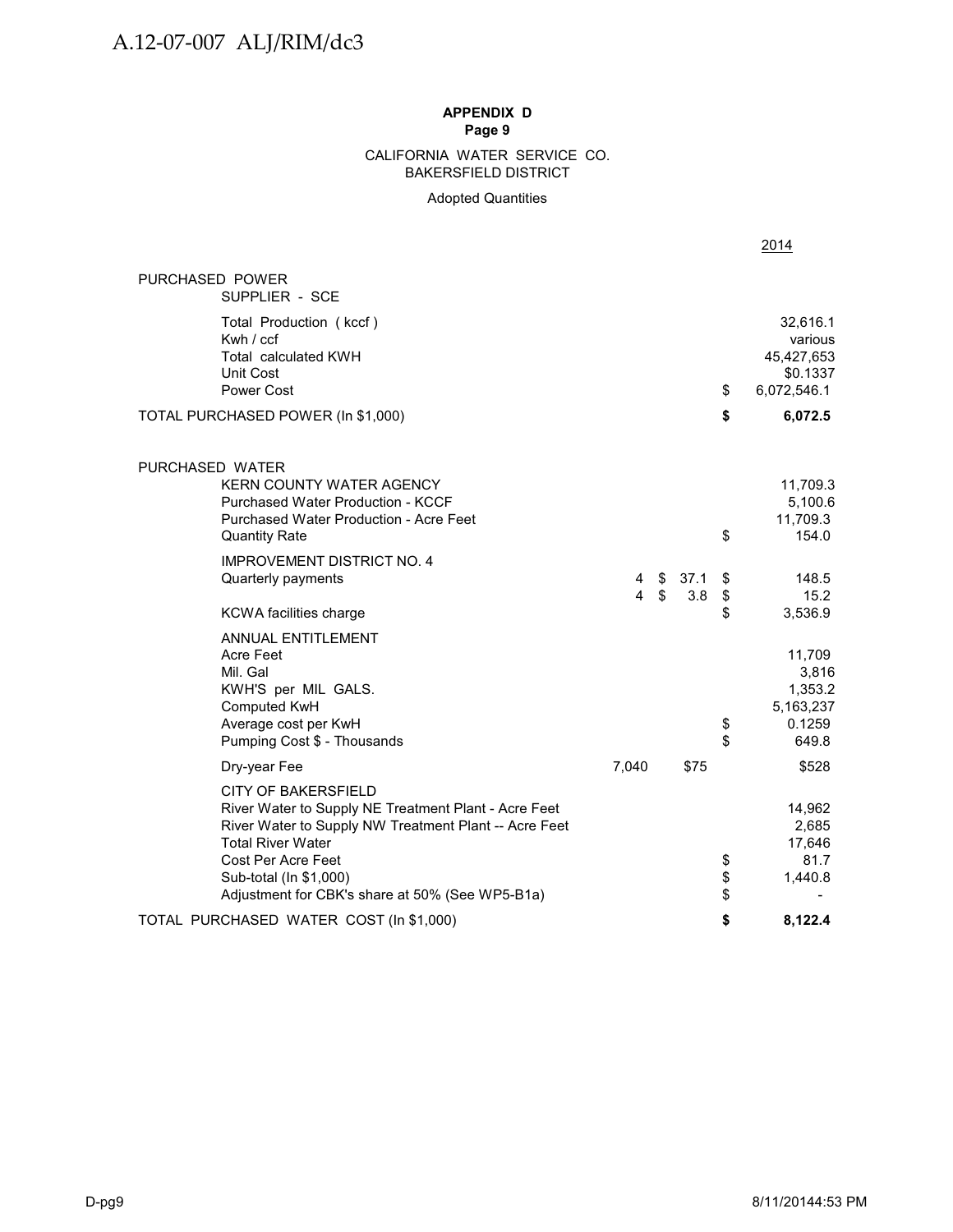# CALIFORNIA WATER SERVICE CO. BAKERSFIELD DISTRICT

# Adopted Quantities

|           |                                                                                                                                                                                                           |                              | 2014                                                           |                  |
|-----------|-----------------------------------------------------------------------------------------------------------------------------------------------------------------------------------------------------------|------------------------------|----------------------------------------------------------------|------------------|
|           | <b>CHEMICALS</b>                                                                                                                                                                                          |                              |                                                                |                  |
|           | Total Production (kccf)<br>ADOPTED CHEMICAL DOLLARS (IN \$1,000)                                                                                                                                          | \$                           | 24,448.9<br>1,040.5                                            |                  |
|           | ADOPTED \$ per KCCF                                                                                                                                                                                       | \$                           | 0.042559                                                       |                  |
|           | PUMP TAXES (WATER REPLENISHMENT DISTRICT)<br>WELL WATER PRODUCTION - ACRE FEET<br>UNIT COST - ACRE FEET<br>TOTAL GROUNDWATER CHARGES<br>ANNUAL WATERMASTER SERVICE<br>TOTAL PUMP TAX EXPENSE (In \$1,000) | \$<br>$\, \, \$$<br>\$<br>\$ | 38,481.2<br>34.0<br>1,308,361.1<br>361,300.0<br>1,669.7        |                  |
|           | UNCOLLECTIBLES RATE<br>FRANCHISE TAX RATE<br><b>BUSINESS LICENSE FEE</b><br>FEDERAL TAX RATE<br>STATE CORP. FRANCHISE TAX<br>NET TO GROSS MULTIPLIER                                                      | \$                           | 1.03%<br>1.11%<br>$\blacksquare$<br>35.00%<br>8.84%<br>1.65718 |                  |
| $D$ -pg10 |                                                                                                                                                                                                           |                              |                                                                | 8/11/20144:53 PM |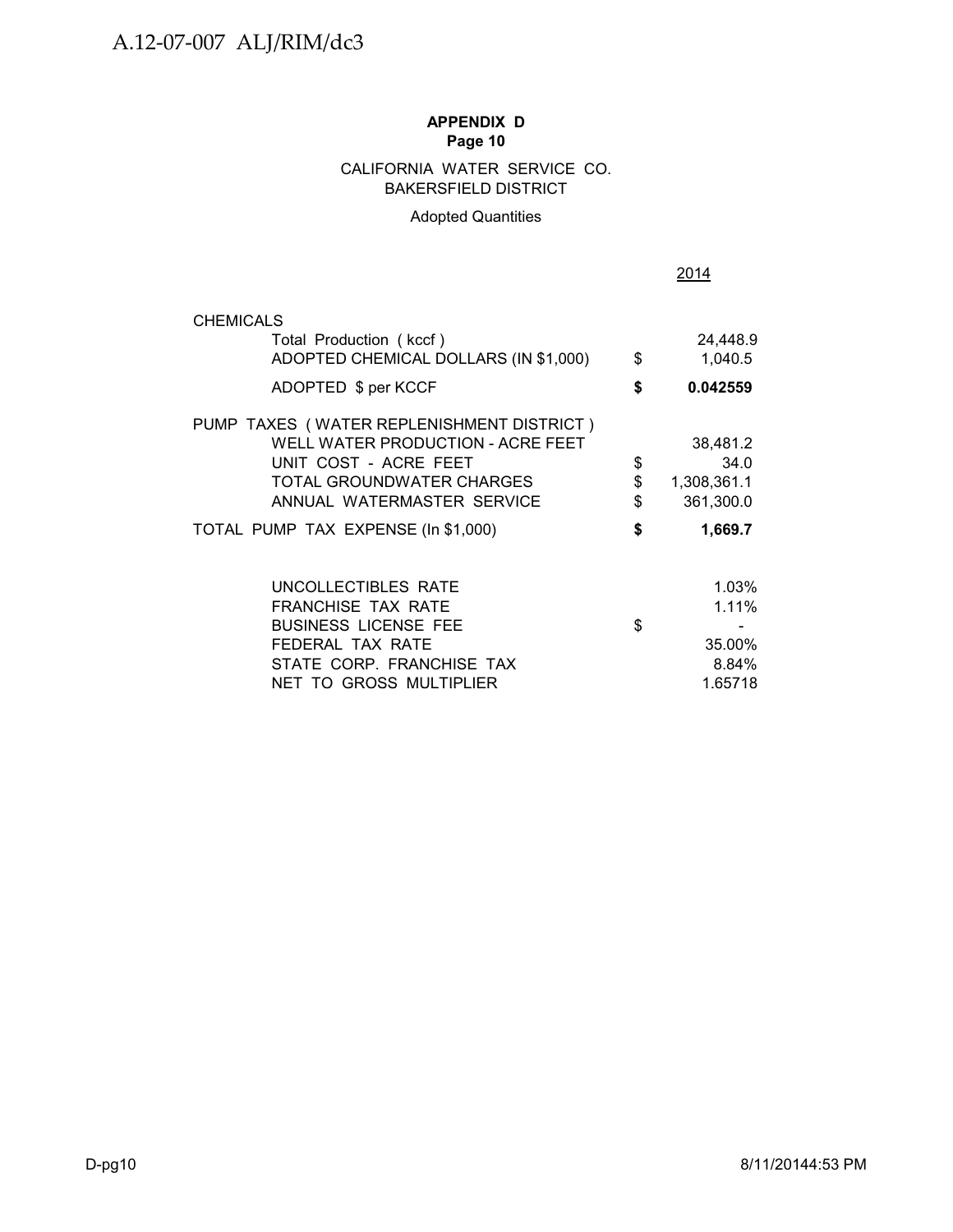# CALIFORNIA WATER SERVICE CO. BAKERSFIELD DISTRICT

#### N ET TO GROSS MULTIPLIER ( NEW CPUC STAFF APPROVED METHOD )

2014

|                |                                             |             | <b>NORMAL</b><br>W/0 INCOME<br><b>TAXES</b> |
|----------------|---------------------------------------------|-------------|---------------------------------------------|
| $\mathbf{1}$   | <b>UNCOLLECTIBLES</b>                       | 1.03499%    | 1.03499%                                    |
| $\overline{2}$ | 1 - UNCOLLECTIBES (100% - LINE 1)           | 98.96501%   | 98.96501%                                   |
|                | <b>FRANCHISE TAX RATE</b>                   | 1.11153%    | 1.11153%                                    |
| 3              | LOCAL FRANCHISE (% * LINE 2)                | 1.10003%    | 1.10003%                                    |
| 4              | <b>BUSINESS LICENSE RATE</b>                | $0.00000\%$ | 0.00000%                                    |
|                | BUSINESS LICENSE (% * LINE 2)               | 0.00000%    | 0.00000%                                    |
| 5              | SUBTOTAL (LINE 1 + LINE 3 + LINE 4)         | 2.13502%    | 2.13502%                                    |
| 6              | 1 - SUBTOTAL (100% - LINE 5)                | 97.86498%   | 97.86498%                                   |
| $\overline{7}$ | CCFT (LINE 6 * 8.84%)                       | 8.65126%    |                                             |
| 8              | AMERICAN JOBS CREATION ACT (LINE 6 * 9%)    | 6.72691%    |                                             |
| 9              | FIT (LINE 6 * 35 %)                         | 28.87038%   |                                             |
| 10             | TOTAL TAXES PAID (LINE 5 + LINE 7 + LINE 8) | 39.65666%   | 2.13502%                                    |
| 11             | NET AFTER TAXES (1-LINE 9)                  | 60.34334%   | 97.86498%                                   |
|                | NET-TO-GROSS MULTIPLIER (1/LINE 10)         | 1.65718     | 1.02182                                     |

| ADOPTED<br>RATIO'S |         |                      |                   |         |
|--------------------|---------|----------------------|-------------------|---------|
| <b>DEBT</b>        | 46.60%  | Without income Taxes | 1.02182           | 0.47617 |
| <b>EQUITY</b>      | 53.40%  | With income Taxes    | 1.65718           | 0.88494 |
| <b>TOTAL</b>       | 100.00% |                      | Adj. Net to Gross | 1.36110 |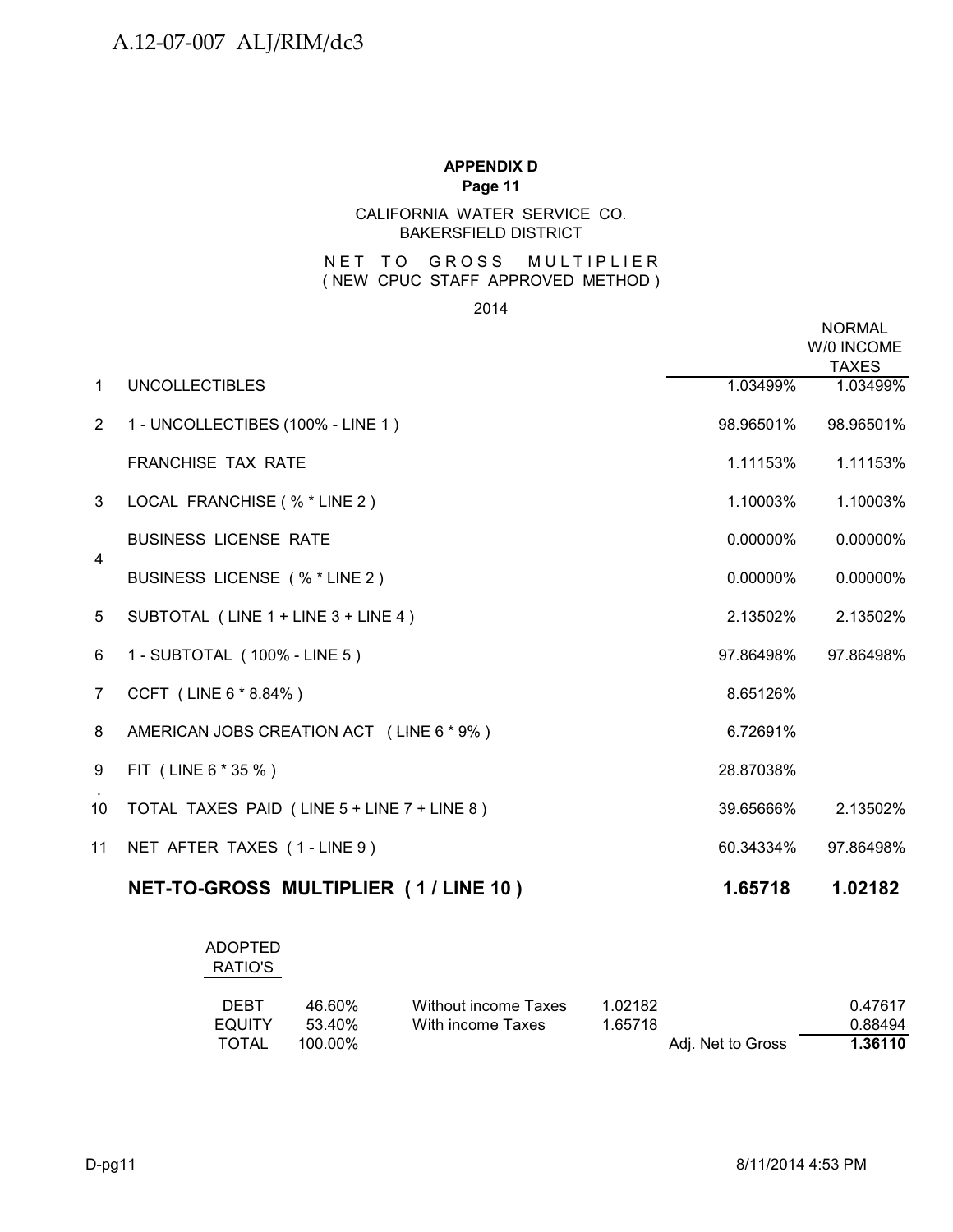#### **APPENDIX D Page 12** CALIFORNIA WATER SERVICE CO. BAKERSFIELD DISTRICT

| Typical Monthly Residential Bill for Metered Customers for 2014 |                |                            |                |                            |                |                      |                            |                     |  |  |  |  |
|-----------------------------------------------------------------|----------------|----------------------------|----------------|----------------------------|----------------|----------------------|----------------------------|---------------------|--|--|--|--|
| Usage:<br>Ccf                                                   |                | <b>Present Bill</b>        |                | Proposed<br>Bill           |                | Change               | Percent<br>Change          | <b>Notes</b><br>(1) |  |  |  |  |
| 0<br>5<br>10                                                    | \$<br>\$<br>\$ | 13.40<br>20.86             | \$<br>\$<br>\$ | 14.65<br>22.94<br>31.22    | \$<br>\$<br>\$ | 1.25<br>2.07<br>2.90 | 9.30%<br>9.93%             |                     |  |  |  |  |
| 13<br>15                                                        | \$\$           | 28.33<br>32.80<br>36.04    | \$<br>\$       | 36.20<br>39.79             | \$<br>\$       | 3.39<br>3.75         | 10.23%<br>10.35%<br>10.41% | (2)                 |  |  |  |  |
| 20<br>21<br>24                                                  | \$<br>\$       | 44.13<br>45.74<br>50.60    | \$<br>\$<br>\$ | 48.77<br>50.57<br>55.96    | \$<br>\$<br>\$ | 4.65<br>4.83<br>5.36 | 10.53%<br>10.55%<br>10.60% | (3)                 |  |  |  |  |
| 25<br>30<br>34                                                  | \$<br>\$<br>\$ | 52.21<br>60.30<br>66.77    | \$<br>\$<br>\$ | 57.76<br>66.74<br>73.93    | \$<br>\$<br>\$ | 5.54<br>6.44<br>7.16 | 10.62%<br>10.68%<br>10.72% |                     |  |  |  |  |
| <b>Metered Quantity Rates:</b>                                  |                |                            |                |                            |                |                      |                            | (4)<br>(5)(6)       |  |  |  |  |
| Tier 1<br>Tier 2<br>Tier 3                                      | \$<br>\$<br>\$ | 1.4921<br>1.6178<br>1.8847 | \$<br>\$<br>\$ | 1.6573<br>1.7969<br>2.0934 | \$<br>\$<br>\$ | 0.17<br>0.18<br>0.21 | 11.07%<br>11.07%<br>11.07% |                     |  |  |  |  |
| <b>Service Charge:</b>                                          | \$             | 13.40                      | \$             | 14.65                      | \$             | 1.25                 | 9.30%                      | (5)(6)              |  |  |  |  |

## **Monthly Residential Bill for Flat-rate Customers for 2014**

| Lot size:                       |  |  |  |          |  |         |        |  |  |
|---------------------------------|--|--|--|----------|--|---------|--------|--|--|
| 6,000 sq. ft. or less \$ 59.67  |  |  |  | \$69.76  |  | \$10.08 | 16.90% |  |  |
| $6,001-10,000$ sq. ft. $$68.71$ |  |  |  | \$ 80.32 |  | \$11.61 | 16.90% |  |  |

#### **Notes:**

(1) 1 Ccf or 100 cubic feet of water is equal to 748 gallons of water

(2) Typical winter monthly average usage of 13 Ccf

(3) Monthly average usage of 21 Ccf

(4) Typical summer monthly average usage of 34 Ccf

(5) Metered comparison based on 5/8 x 3/4 inch service

(6) Rates do not include CPUC fees or other surcharges that may appear on customers bills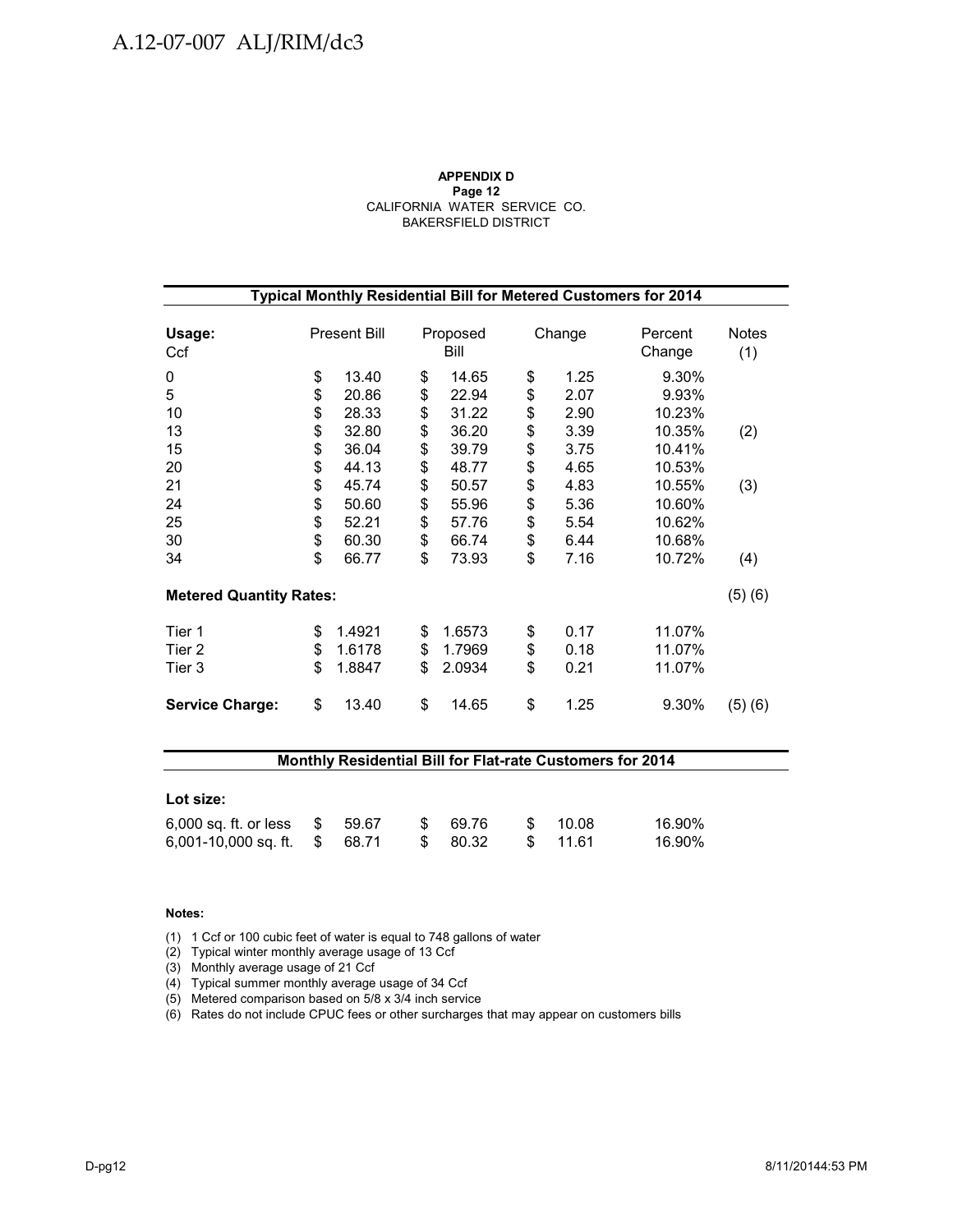#### **APPENDIX E**

#### **Page 1**

BEAR GULCH DISTRICT CALIFORNIA WATER SERVICE CO.

### (DOLLARS IN THOUSANDS) SUMMARY OF EARNINGS AND RATE OF RETURN

|                                                                                                                                                                                                                                                              |                                                    | <b>PRESENT</b>                                                                       | <b>PROPOSED</b>                                          |                                                                                      |                                                          | <b>ESTIMATED ESTIMATED</b>                                                           |                                                    |                                                                                      |
|--------------------------------------------------------------------------------------------------------------------------------------------------------------------------------------------------------------------------------------------------------------|----------------------------------------------------|--------------------------------------------------------------------------------------|----------------------------------------------------------|--------------------------------------------------------------------------------------|----------------------------------------------------------|--------------------------------------------------------------------------------------|----------------------------------------------------|--------------------------------------------------------------------------------------|
|                                                                                                                                                                                                                                                              |                                                    | <b>RATES</b>                                                                         |                                                          | <b>RATES</b>                                                                         |                                                          | <b>RATES</b>                                                                         |                                                    | <b>RATES</b>                                                                         |
|                                                                                                                                                                                                                                                              |                                                    | 2014                                                                                 |                                                          | 2014                                                                                 |                                                          | 2015                                                                                 |                                                    | 2016                                                                                 |
| <b>OPERATING</b><br><b>REVENUES</b>                                                                                                                                                                                                                          | \$                                                 | 36,798.3 \$                                                                          |                                                          | 39,305.9<br>6.8%                                                                     | S                                                        | 39,618.6<br>0.8%                                                                     | \$                                                 | 39,924.7<br>0.8%                                                                     |
| OPERATING EXPENSES                                                                                                                                                                                                                                           |                                                    |                                                                                      |                                                          |                                                                                      |                                                          |                                                                                      |                                                    |                                                                                      |
| PURCHASED WATER<br><b>GROUNDWATER EXTRACTION CHARGES</b><br>PURCHASED POWER<br>PURCHASED CHEMICALS<br>PAYROLL -- DISTRICT<br><b>UNCOLLECTIBLES</b><br><b>CONSERVATION</b><br>OTHER OPERATION AND MAINTENANCE<br><b>BENEFITS</b><br>OTHER ADMIN AND GEN. EXP. | \$<br>\$<br>\$<br>\$<br>\$<br>\$<br>\$<br>\$<br>\$ | 17,121.8<br>836.2<br>83.3<br>2,215.9<br>31.0<br>540.9<br>2,165.0<br>1,275.1<br>339.7 | \$<br>\$<br>\$<br>\$<br>\$<br>\$<br>\$<br>\$<br>\$<br>\$ | 17,121.8<br>836.2<br>83.3<br>2,215.9<br>33.1<br>540.9<br>2,165.0<br>1,275.1<br>339.7 | \$<br>\$<br>\$<br>\$<br>\$<br>\$<br>\$<br>\$<br>\$<br>\$ | 17,269.9<br>843.4<br>84.8<br>2,257.7<br>33.7<br>540.9<br>2,206.0<br>1,299.2<br>346.1 | \$<br>\$<br>\$<br>\$<br>\$<br>\$<br>\$<br>\$<br>\$ | 17,419.2<br>850.7<br>86.4<br>2,300.4<br>34.0<br>540.9<br>2,247.9<br>1,312.3<br>352.7 |
| TOTAL O. & M., A. & G., & MISC. EXP.                                                                                                                                                                                                                         |                                                    | \$24,608.9                                                                           |                                                          | \$24,611.0                                                                           |                                                          | \$24,881.8                                                                           |                                                    | \$25,144.6                                                                           |
| TAXES OTHER THAN INCOME<br>AD VALOREM TAXES<br><b>BUSINESS LICENSE FEES</b><br>LOCAL FRANCHISE TAXES<br>PAYROLL TAXES                                                                                                                                        | \$<br>\$<br>\$<br>\$                               | 640.9<br>26.5<br>290.4<br>156.7                                                      | \$<br>\$<br>\$<br>\$                                     | 640.9<br>28.1<br>310.2<br>156.7                                                      | \$<br>\$<br>\$<br>\$                                     | 689.4<br>28.3<br>312.9<br>159.6                                                      | \$<br>\$<br>\$<br>\$                               | 738.0<br>28.6<br>315.6<br>162.6                                                      |
| TOTAL GENERAL TAXES                                                                                                                                                                                                                                          | \$                                                 | 1,114.5                                                                              | \$                                                       | 1,135.9                                                                              | \$                                                       | 1,190.3                                                                              | \$                                                 | 1,244.9                                                                              |
| <b>DEPRECIATION</b><br>G.O. PRORATED EXPENSES:<br>PAYROLL AND BENEFITS<br>AD VALOREM, BUSINESS LICENSE, FRANCHISES                                                                                                                                           | \$<br>\$<br>\$                                     | $2,840.1$ \$<br>2,140.5<br>38.4                                                      | \$<br>\$                                                 | 2,840.1<br>2,140.5<br>38.4                                                           | \$<br>\$<br>\$                                           | 2,923.5<br>2,180.9<br>38.7                                                           | $\sqrt[6]{\frac{1}{2}}$<br>\$<br>\$                | 3,006.9<br>2,222.1<br>39.1                                                           |
| PAYROLL TAXES<br>OTHER PRORATED EXPENSES                                                                                                                                                                                                                     | \$<br>\$                                           | 132.4<br>1,432.3                                                                     | \$<br>\$                                                 | 132.4<br>1,432.3                                                                     | \$<br>\$                                                 | 134.9<br>1,459.5                                                                     | \$<br>\$                                           | 137.4<br>1,487.1                                                                     |
| TOTAL G.O. PRORATED EXPENSES                                                                                                                                                                                                                                 | \$                                                 | 3,743.6                                                                              | \$                                                       | 3,743.6                                                                              | \$                                                       | 3,814.0                                                                              | \$                                                 | 3,885.7                                                                              |
| SUB -- TOTAL -- OPERATING EXPENSES                                                                                                                                                                                                                           | \$                                                 | 32,307.1                                                                             | \$                                                       | 32,330.6                                                                             | \$                                                       | 32,809.6                                                                             | \$                                                 | 33,282.0                                                                             |
| TOTAL INCOME TAXES:                                                                                                                                                                                                                                          | \$                                                 | 1,070.9                                                                              | -\$                                                      | 2,078.6                                                                              | \$                                                       | 1,779.0                                                                              | \$                                                 | 1,479.3                                                                              |
| TOTAL OPERATING EXPENSES                                                                                                                                                                                                                                     | \$                                                 | 33,378.0                                                                             | - \$                                                     | 34,409.1                                                                             | \$                                                       | 34,588.6                                                                             | \$                                                 | 34,761.4                                                                             |
| NET OPERATING REVENUE                                                                                                                                                                                                                                        | \$                                                 | 3,420.3                                                                              | -\$                                                      | 4,896.8                                                                              | \$                                                       | 5,030.0                                                                              | \$                                                 | 5,163.3                                                                              |
| DEPRECIATED RATE BASE                                                                                                                                                                                                                                        | \$                                                 | 61,672.0                                                                             | - \$                                                     | 61,672.0                                                                             | \$                                                       | 63,350.5                                                                             | \$                                                 | 65,029.0                                                                             |
| RATE OF RETURN                                                                                                                                                                                                                                               |                                                    | 5.55%                                                                                |                                                          | 7.94%                                                                                |                                                          | 7.94%                                                                                |                                                    | 7.94%                                                                                |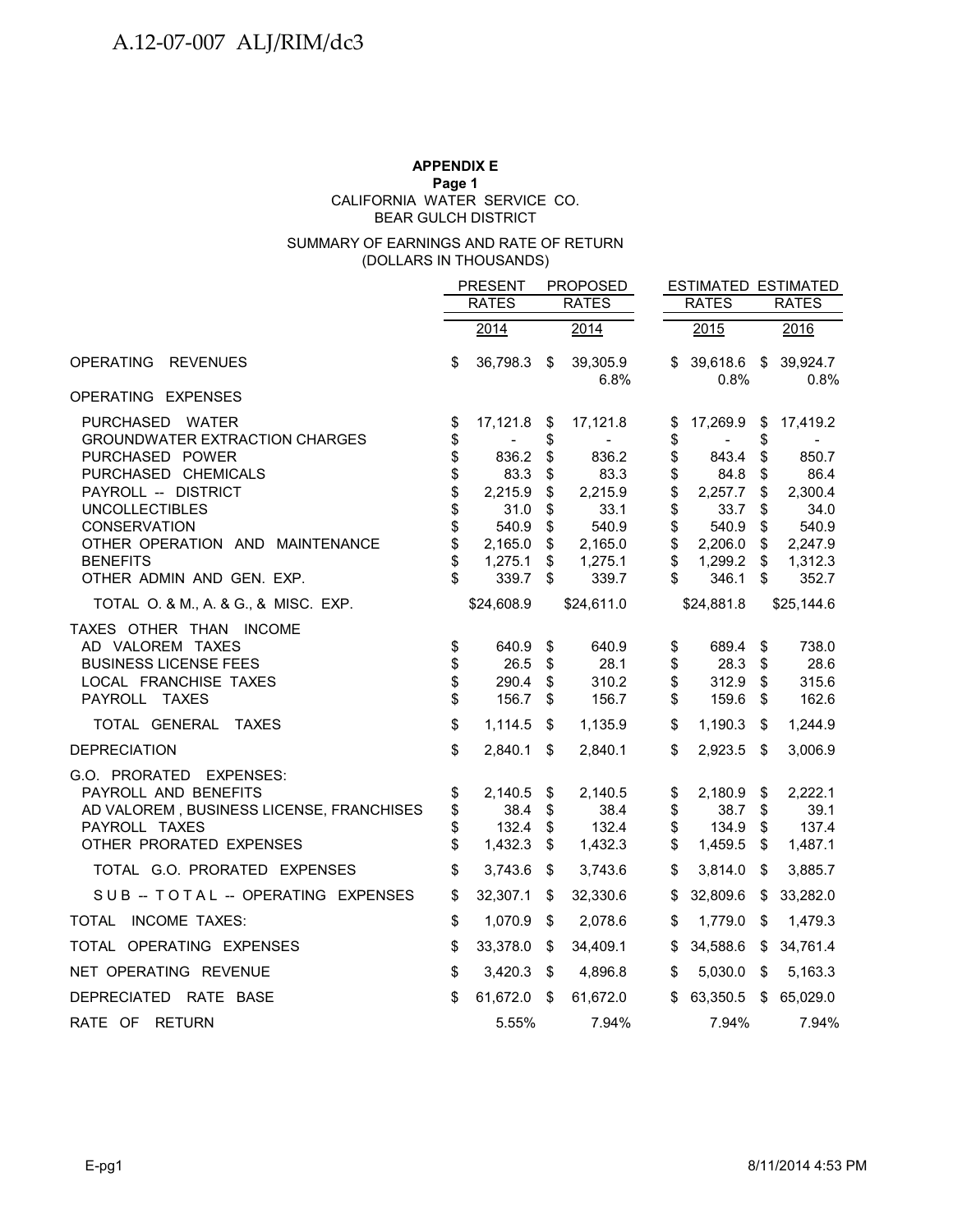# CALIFORNIA WATER SERVICE CO. **BEAR GULCH DISTRICT**

# (DOLLARS IN THOUSANDS) ADOPTED RATE BASE

|                                                                                                                                                                                                                                                                                                                                                                                                     |                                                                                           | 2014                                                                                                                                           |                                                                                  | 2015                                                                                                                                                    | 2016                                                                             |                                                                                                                                                          |  |
|-----------------------------------------------------------------------------------------------------------------------------------------------------------------------------------------------------------------------------------------------------------------------------------------------------------------------------------------------------------------------------------------------------|-------------------------------------------------------------------------------------------|------------------------------------------------------------------------------------------------------------------------------------------------|----------------------------------------------------------------------------------|---------------------------------------------------------------------------------------------------------------------------------------------------------|----------------------------------------------------------------------------------|----------------------------------------------------------------------------------------------------------------------------------------------------------|--|
| RATE BASE                                                                                                                                                                                                                                                                                                                                                                                           |                                                                                           |                                                                                                                                                |                                                                                  |                                                                                                                                                         |                                                                                  |                                                                                                                                                          |  |
| WTD. AVG. PLANT IN SERVICE<br>WTD. AVG. DEPRECIATION RESERVE<br><b>MATERIALS AND SUPPLIES</b><br><b>TANK PAINTING</b><br><b>WORKING CASH - LEAD - LAG</b><br>WORKING CASH - W / H EMPLOYEES<br>ADVANCES FOR CONSTRUCTION<br><b>CONTRIBUTIONS</b><br>AMORTIZATION OF INTANG.<br><b>DEFERRED TAXES</b><br>UNAMORT. I.T.C.<br>PRORATED G.O. RATE BASE<br><b>TAXES ON ADVANCES</b><br>TAXES ON C.I.A.C. | \$<br>\$<br>\$<br>\$<br>$\ddot{\$}$<br>\$<br>\$<br>\$<br>\$<br>\$<br>\$<br>\$<br>\$<br>\$ | 120,209.2<br>(37, 330.4)<br>321.6<br>268.6<br>(9.3)<br>(1,331.4)<br>(7, 487.1)<br>(463.2)<br>(15,991.9)<br>(112.5)<br>3,181.8<br>62.0<br>354.6 | \$<br>\$<br>\$<br>\$<br>\$<br>\$<br>\$<br>\$<br>\$<br>\$<br>\$<br>\$<br>\$<br>\$ | 125,722.9<br>(40, 032.5)<br>321.6<br>162.0<br>289.1<br>(9.3)<br>(1,261.1)<br>(7,927.8)<br>(564.3)<br>(17, 281.3)<br>(106.8)<br>3,602.2<br>60.2<br>375.5 | \$<br>\$<br>\$<br>\$<br>\$<br>\$<br>\$<br>\$<br>\$<br>\$<br>\$<br>\$<br>\$<br>\$ | 131,236.6<br>(42, 734.6)<br>321.6<br>324.1<br>309.7<br>(9.3)<br>(1, 190.7)<br>(8,368.5)<br>(665.3)<br>(18, 570.6)<br>(101.2)<br>4,022.6<br>58.3<br>396.3 |  |
| WTG. AVG. RATE BASE                                                                                                                                                                                                                                                                                                                                                                                 | \$                                                                                        | 61,672.0                                                                                                                                       | \$                                                                               | 63,350.5                                                                                                                                                | \$                                                                               | 65,029.0                                                                                                                                                 |  |
| RATE BASE ASSOCIATED ITEMS                                                                                                                                                                                                                                                                                                                                                                          |                                                                                           |                                                                                                                                                |                                                                                  |                                                                                                                                                         |                                                                                  |                                                                                                                                                          |  |
| <b>DEPRECIATION EXPENSE</b><br>AD VALOREM TAXES<br>TOTAL INCOME TAXES AT AUTHORIZED                                                                                                                                                                                                                                                                                                                 | \$<br>\$<br>\$                                                                            | 2,840.1<br>640.9<br>2,078.6                                                                                                                    | \$<br>\$<br>\$                                                                   | 2,923.5<br>689.4<br>1,779.0                                                                                                                             | \$<br>\$<br>\$                                                                   | 3,006.9<br>738.0<br>1,479.3                                                                                                                              |  |
| NET OPERATING REVENUE                                                                                                                                                                                                                                                                                                                                                                               | \$                                                                                        | 4,896.8                                                                                                                                        | \$                                                                               | 5,030.0                                                                                                                                                 | \$                                                                               | 5,163.3                                                                                                                                                  |  |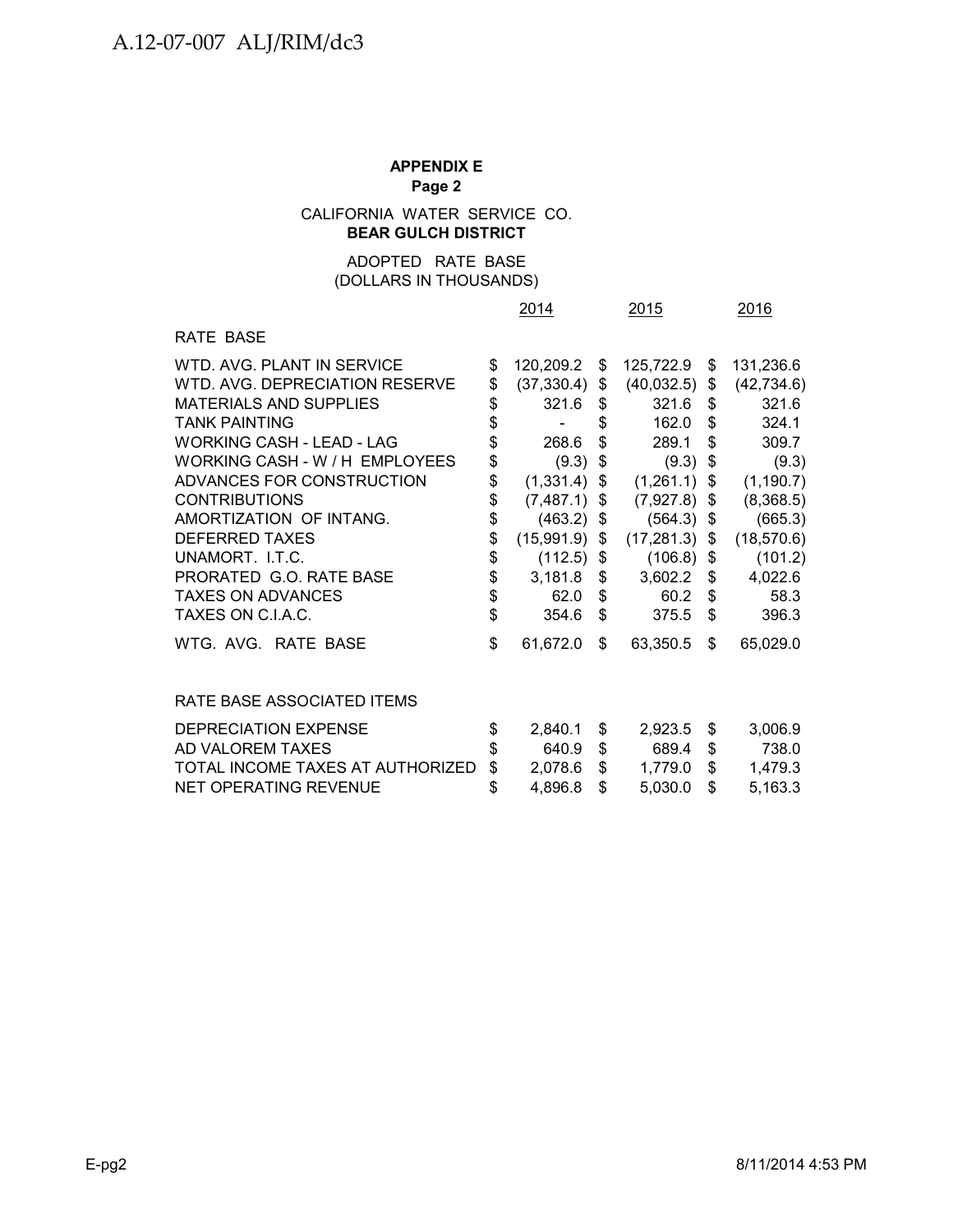#### **APPENDIX D**

**Page 3**

CALIFORNIA WATER SERVICE CO. BEAR GULCH DISTRICT

#### **Rate Base Offset**

| <b>District</b> | PID#<br><b>Description</b> |                                                                                                                                                                                                                                                                                   | Amount |           | <b>Expected</b><br><b>Filing Year</b> | <b>Authority</b> |    | <b>Expected</b><br><b>Revenue</b><br>Requirement |  |  |
|-----------------|----------------------------|-----------------------------------------------------------------------------------------------------------------------------------------------------------------------------------------------------------------------------------------------------------------------------------|--------|-----------|---------------------------------------|------------------|----|--------------------------------------------------|--|--|
| Bear Gulch      | 00012922                   | Diversion Dam Fish Passage IMP                                                                                                                                                                                                                                                    |        | 400,000   | 2014                                  | 2005 GRC         | \$ | 59,288                                           |  |  |
|                 | 00018979                   | Sta. 3 Bypass Flow Monitoring                                                                                                                                                                                                                                                     |        | 666,600   | 2014                                  | 2007 GRC         | \$ | 98,803                                           |  |  |
|                 | 00020196                   | Fish Passage Facility - Upper Division Dam                                                                                                                                                                                                                                        | S      | 1,315,000 | 2014                                  | 2009 GRC         | \$ | 194,908                                          |  |  |
|                 | 00064059                   | 16" and 20" pipe - Portola Rd. - (1)<br>replacement of existing 8" STL pipe with<br>2,400 ft of 16" DI from near Talin Lane to<br>Station 8 and 1,200 ft of 20" DI from Station<br>8 to capped end and (2) extension of 4,500 ft<br>of 20" DI pipeline from capped end to Sta .13 | \$     | 3,168,364 | 2014                                  | 2012 GRC         | \$ | 469,612                                          |  |  |
|                 | 00064060                   | Combine Stations 8 and 13 pumping facilities \$<br>at Station 13 site.                                                                                                                                                                                                            |        | 1,310,000 | 2014                                  | 2012 GRC         | S  | 194,167                                          |  |  |
|                 | 00065249                   | Design of Dam Modifications                                                                                                                                                                                                                                                       | \$     | 540,000   | 2015                                  | 2012 GRC         | \$ | 80,038                                           |  |  |
|                 | 00079915                   | Cal Water RAMCAP Vulnerability<br>Assessments                                                                                                                                                                                                                                     |        | 122,120   | 2015                                  | 2012 GRC         | S  | 18,101                                           |  |  |
|                 |                            |                                                                                                                                                                                                                                                                                   |        | 7,522,084 |                                       |                  |    | 1,114,916                                        |  |  |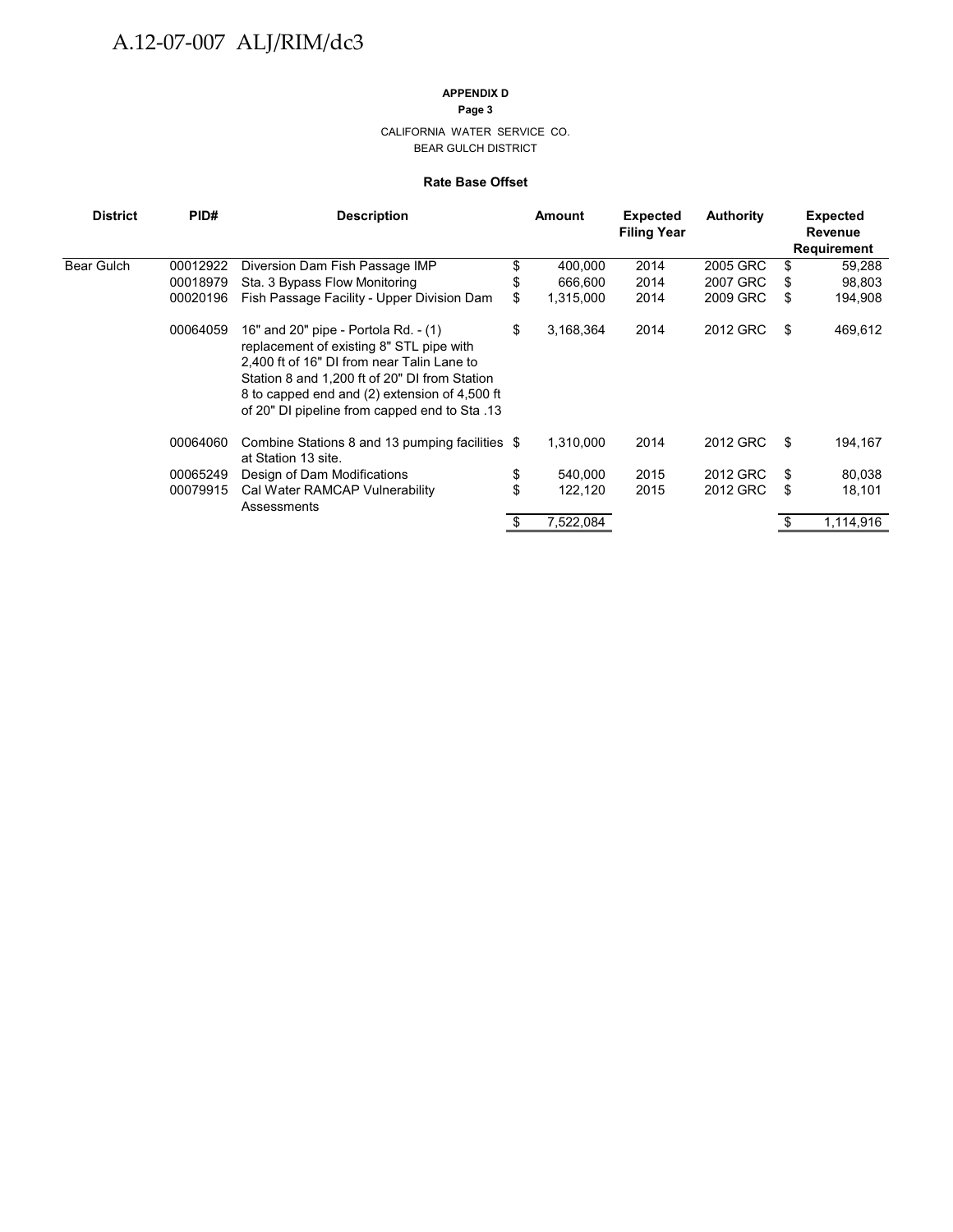CALIFORNIA WATER SERVICE CO. **BEAR GULCH DISTRICT**

> INCOME TAX CALCULATION (DOLLARS IN THOUSANDS)

|                                           | <b>PRESENT</b><br><b>RATES</b> |             |                | <b>PROPOSED</b><br><b>RATES</b> |
|-------------------------------------------|--------------------------------|-------------|----------------|---------------------------------|
|                                           |                                | 2014        |                | 2014                            |
| OPERATING REVENUE (PRESENT RATES)         | \$                             | 36,798.3 \$ |                | 39,305.9                        |
| <b>EXPENSES</b>                           |                                |             |                |                                 |
| PURCHASED WATER                           | \$                             | 17,121.8 \$ |                | 17,121.8                        |
| PURCHASED POWER                           |                                | 836.2       | \$             | 836.2                           |
| <b>PUMP TAXES</b>                         | \$\$\$\$\$\$\$\$\$\$\$\$\$\$\$ | $\sim$      | \$             | $\qquad \qquad \blacksquare$    |
| <b>CHEMICALS</b>                          |                                | 83.3 \$     |                | 83.3                            |
| <b>PAYROLL</b>                            |                                | 2,215.9     | \$             | 2,215.9                         |
| OTHER O & M                               |                                | 2,706.0     | \$             | 2,706.0                         |
| OTHER A & G                               |                                | 1,614.8     | \$             | 1,614.8                         |
| G.O. PRORATIONS                           |                                | 3,383.4     | \$             | 3,383.4                         |
| PAYROLL TAXES                             |                                | 156.7       | \$             | 156.7                           |
| AD VALOREM TAXES                          |                                | 640.9       | \$             | 640.9                           |
| <b>UNCOLLECTIBLES</b>                     |                                | 31.0        | \$             | 33.1                            |
| FRANCHISE TAX & BUS LIC. FEES             |                                | 316.9 \$    |                | 338.3                           |
| TRANSPORTATION DEPRECIATION ADJUSTMENT    |                                | $(76.5)$ \$ |                | (76.5)                          |
| <b>INTEREST EXPENSE</b>                   |                                | 1,776.4     | $\frac{1}{2}$  | 1,776.4                         |
| TOTAL DEDUCTIONS                          | $\mathfrak{S}$                 | 30,806.7    | $\mathbb{S}$   | 30,830.2                        |
| <b>STATE INCOME TAX</b>                   |                                |             |                |                                 |
| STATE TAX DEPRECIATION                    | \$                             | 4,702.7 \$  |                | 4,702.7                         |
| NET STATE TAXABLE INCOME                  | \$                             | 1,288.9     | $\mathsf{\$}$  | 3,773.1                         |
| STATE CORP. FRANCHISE TAX @ 8.84%         | $\mathfrak{S}$                 | 113.9       | $\mathfrak{S}$ | 333.5                           |
| FEDERAL INCOME TAX                        |                                |             |                |                                 |
| FEDERAL TAX DEPRECIATION                  | \$                             | 2,995.9 \$  |                | 2,995.9                         |
| STATE INCOME TAX                          | \$                             | $113.9$ \$  |                | 333.5                           |
| LESS AMERICAN JOBS CREATION ACT DEDUCTION | \$                             | 9.7         | \$             | 22.5                            |
| NET FEDERAL TAXABLE INCOME                | \$                             | 2,872.1     | \$             | 5,123.8                         |
| FEDERAL INCOME TAX @ 35.00%               | \$                             | 1,005.2     | \$             | 1,793.3                         |
| TOTAL FEDERAL INCOME TAX                  | \$                             | 1,005.2     | \$             | 1,793.3                         |
| ADJUSTMENT FOR REGULATORY LIABILITY       |                                | $(48.3)$ \$ |                | (48.3)                          |
| TOTAL INCOME TAXES                        | \$<br>\$                       | 1,070.9     | \$             | 2,078.6                         |
|                                           |                                |             |                |                                 |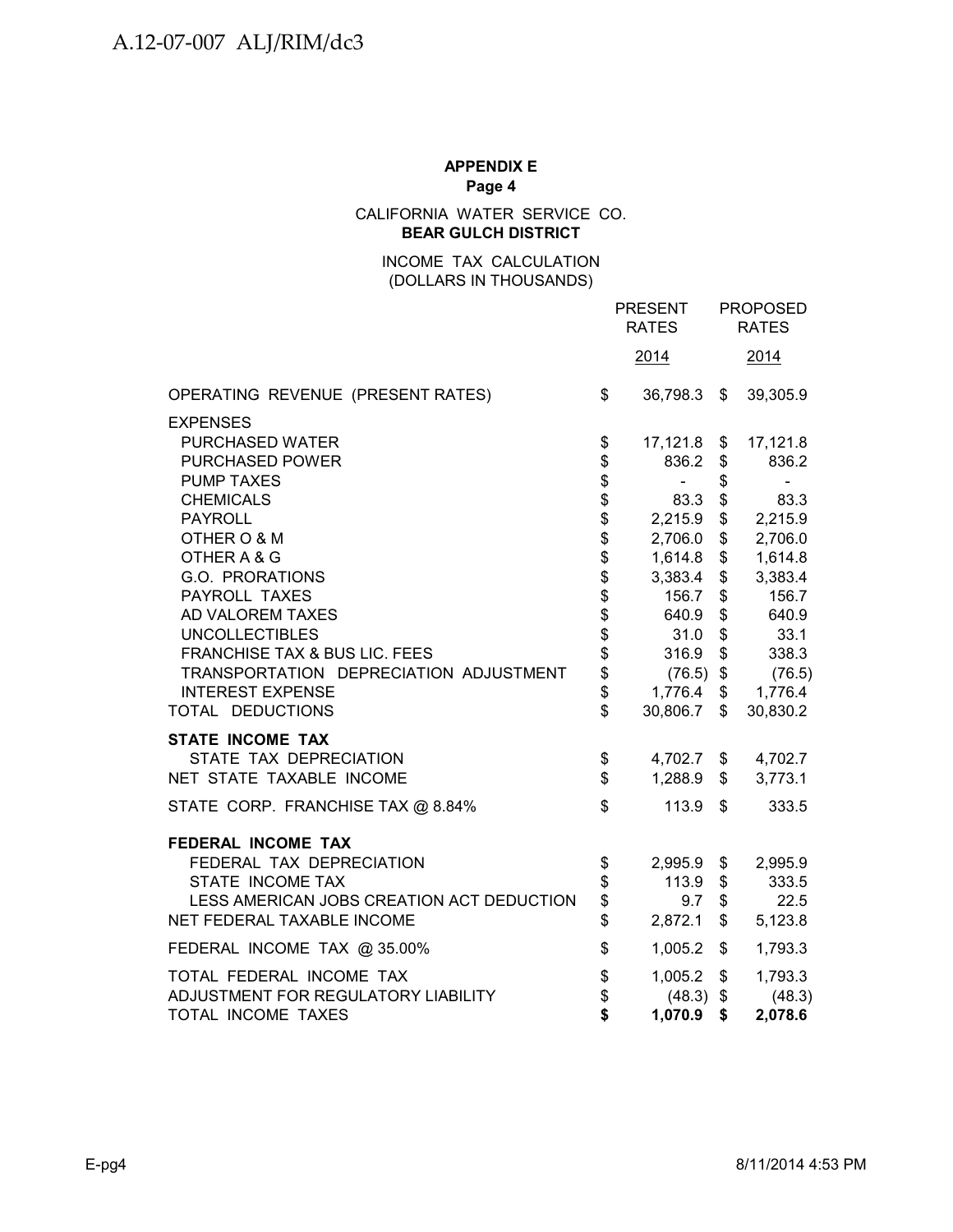# CALIFORNIA WATER SERVICE CO. BEAR GULCH DISTRICT

# Adopted Quantities

|                                  |                  | 2014   | 2015   |
|----------------------------------|------------------|--------|--------|
| Number of Services by meter size | $5/8 \times 3/4$ | 11,187 | 11,272 |
|                                  | 3/4              | 229    | 231    |
|                                  |                  | 4,888  | 4,925  |
|                                  | 11/2             | 1,738  | 1,753  |
|                                  | 2                | 712    | 719    |
|                                  | 3                | 50     | 51     |
|                                  | 4                | 15     | 15     |
|                                  | 6                | 10     | 11     |
|                                  | 8                | 0      | 0      |
|                                  | 10               | 0      | 0      |
|                                  | 12               |        |        |
|                                  | 14               |        |        |
|                                  | <b>TOTAL</b>     | 18,830 | 18,976 |

# Metered Sales, KCcf All Water 5,790.1 5,838.5

Number of Services and Use:

|                          |       | <b>Avg Services</b> |        | Use, KCcf |         | Avg Use, Ccf/Sv/Mo |             |
|--------------------------|-------|---------------------|--------|-----------|---------|--------------------|-------------|
|                          |       | 2014                | 2015   | 2014      | 2015    | 2014               | 2015        |
| <b>RESIDENTIAL</b>       |       | 17,184              | 17,307 | 4,864.8   | 4,899.6 | 23.6               | 23.6        |
| <b>BUSINESS</b>          |       | 1,401               | 1,417  | 629.7     | 636.9   | 37.5               | 37.5        |
| <b>MULTIPLE FAMILY</b>   |       | 95                  | 99     | 151.5     | 157.8   | 132.9              | 132.9       |
| <b>INDUSTRIAL</b>        |       |                     |        | 1.8       | 1.8     | 147.8              | 147.8       |
| PUBLIC AUTHORITY         |       | 128                 | 132    | 133.8     | 133.8   | 87.1               | 84.5        |
| <b>OTHER</b>             |       | 21                  | 20     | 8.5       | 8.5     | 34                 | 36          |
| <b>IRRIGATION</b>        |       |                     |        |           |         | 0                  | $\mathbf 0$ |
| <b>RECLAIMED</b>         |       |                     |        |           |         | 0                  | $\mathbf 0$ |
| <b>SUBTOTAL</b>          |       | 18,830              | 18,976 | 5,790.1   | 5,838.5 |                    |             |
| <b>RESIDENTIAL FLAT</b>  |       |                     |        |           |         |                    |             |
| <b>PRIVATE FIRE PROT</b> |       | 339                 | 351    |           |         |                    |             |
| <b>PUBLIC FIRE PROT</b>  |       | 25                  | 27     |           |         |                    |             |
| <b>TOTAL</b>             |       | 19,194              | 19,354 | 5,790.1   | 5,838.5 |                    |             |
| Unaccounted-for water    | 5.03% |                     |        | 306.7     | 309.2   |                    |             |
| Total Production         |       |                     |        | 6,096.8   | 6,147.7 |                    |             |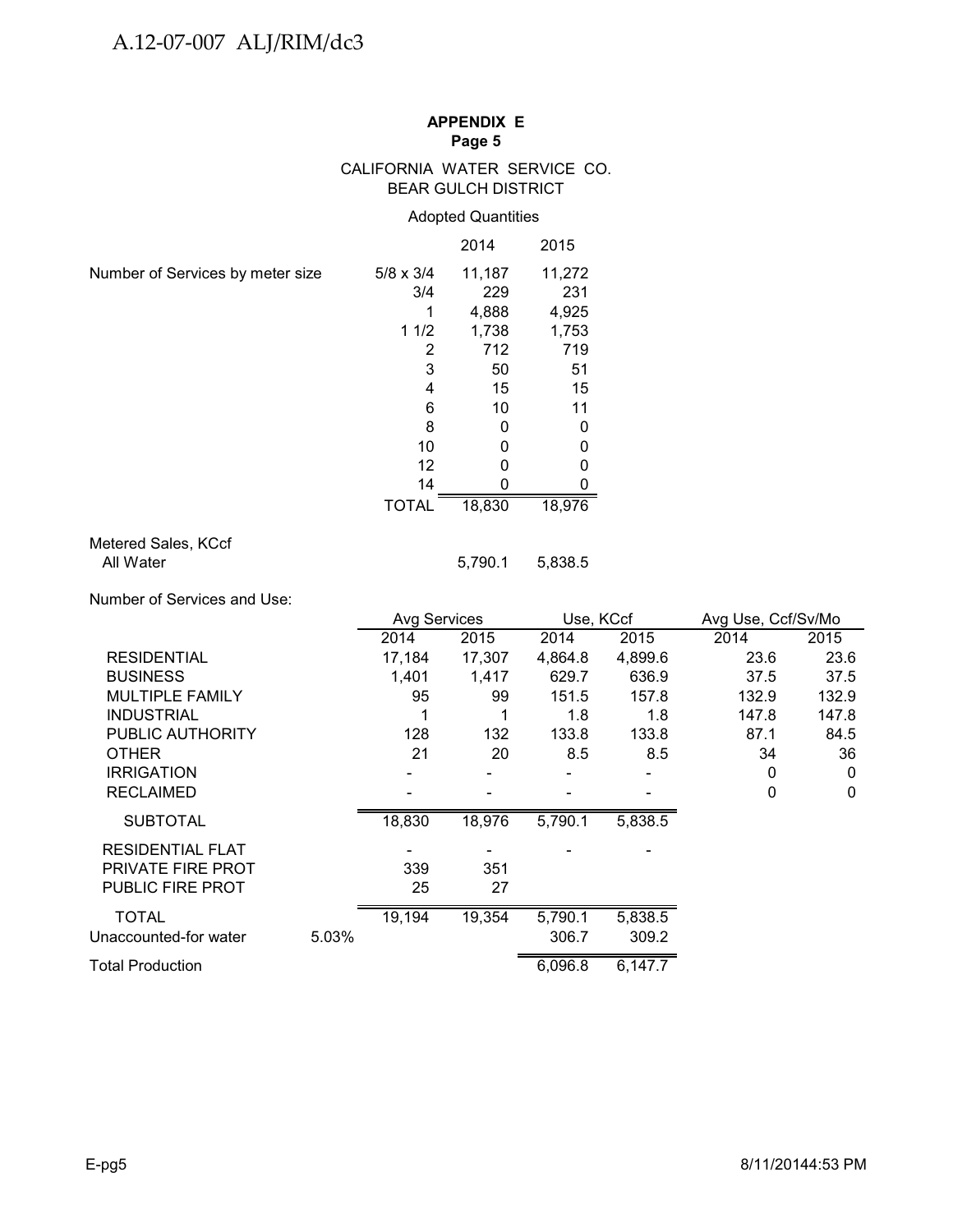#### CALIFORNIA WATER SERVICE CO. BEAR GULCH DISTRICT

## Adopted Quantities

## **2014 Test Year**

| <b>Metered Sales</b> |             | <b>Public</b>   |              |            |                  |       |         |  |  |  |  |  |
|----------------------|-------------|-----------------|--------------|------------|------------------|-------|---------|--|--|--|--|--|
| (Kccf)               | Residential | <b>Business</b> | Multi-Family | Industrial | <b>Authority</b> | Other | Total   |  |  |  |  |  |
| Month                |             |                 |              |            |                  |       |         |  |  |  |  |  |
| January              | 174.1       | 38.1            | 10.5         | 0.0        | 4.0              | 0.5   | 227.2   |  |  |  |  |  |
| February             | 168.6       | 38.6            | 10.7         | 0.1        | 4.6              | 0.5   | 223.2   |  |  |  |  |  |
| March                | 156.9       | 37.0            | 10.1         | 0.0        | 4.3              | 0.5   | 208.8   |  |  |  |  |  |
| April                | 219.5       | 43.8            | 10.8         | 0.2        | 6.0              | 0.6   | 280.9   |  |  |  |  |  |
| May                  | 377.2       | 52.8            | 12.8         | 0.2        | 11.4             | 0.7   | 455.2   |  |  |  |  |  |
| June                 | 524.5       | 59.1            | 13.4         | 0.1        | 15.6             | 0.8   | 613.5   |  |  |  |  |  |
| July                 | 659.6       | 69.9            | 15.7         | 0.2        | 18.8             | 0.9   | 765.2   |  |  |  |  |  |
| August               | 691.2       | 65.3            | 14.4         | 0.2        | 19.3             | 0.9   | 791.3   |  |  |  |  |  |
| September            | 680.8       | 67.8            | 15.7         | 0.2        | 18.9             | 0.9   | 784.3   |  |  |  |  |  |
| October              | 555.3       | 62.3            | 14.0         | 0.2        | 15.1             | 0.8   | 647.6   |  |  |  |  |  |
| November             | 389.5       | 49.7            | 11.9         | 0.2        | 9.4              | 0.7   | 461.5   |  |  |  |  |  |
| December             | 267.6       | 45.3            | 11.5         | 0.1        | 6.4              | 0.6   | 331.4   |  |  |  |  |  |
|                      | 4.864.8     | 629.7           | 151.5        | 1.8        | 133.8            | 8.5   | 5.790.1 |  |  |  |  |  |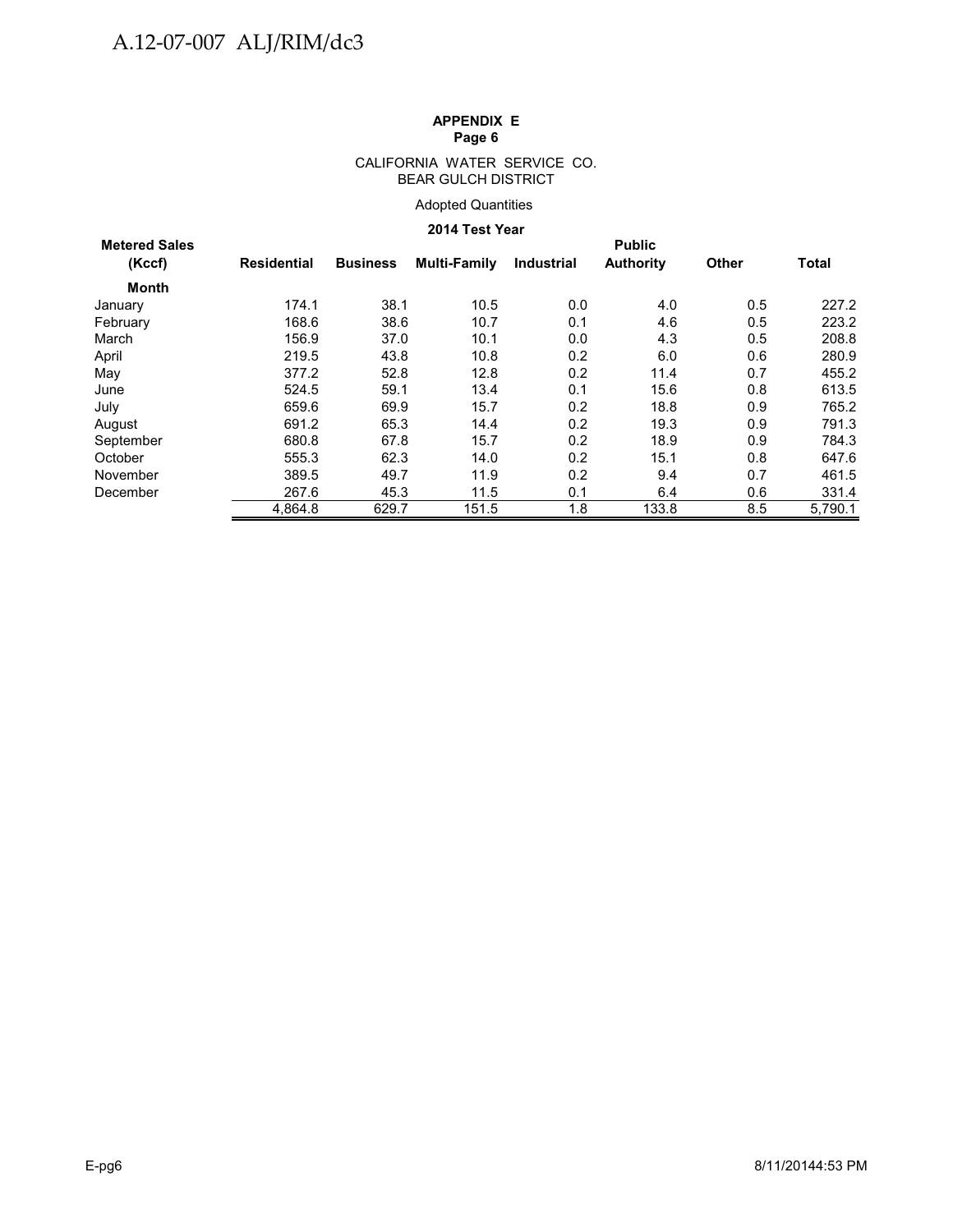# CALIFORNIA WATER SERVICE CO. BEAR GULCH DISTRICT

# Adopted Quantities

## **2014 Test Year**

| <b>Production</b> | Company<br><b>Wells (Kccf)</b> | <b>Purchases</b><br>(Kccf) | <b>Total (Kccf)</b> | <b>Purchased</b><br><b>Water</b><br>(ln \$1,000) | <b>Pump Taxes</b><br>(ln \$1,000) |                          | <b>Purchased</b><br><b>Power</b><br>(ln \$1,000) |       |
|-------------------|--------------------------------|----------------------------|---------------------|--------------------------------------------------|-----------------------------------|--------------------------|--------------------------------------------------|-------|
|                   |                                |                            |                     |                                                  |                                   |                          |                                                  |       |
| Month             |                                |                            |                     |                                                  |                                   |                          |                                                  |       |
| January           | 0.0                            | 247.2                      | 247.2               | \$<br>694.2                                      | \$                                | $\overline{\phantom{a}}$ | \$                                               | 33.9  |
| February          | 0.0                            | 218.8                      | 218.8               | \$<br>614.5                                      | -S                                | Ξ.                       | \$                                               | 30.0  |
| March             | 0.0                            | 271.2                      | 271.2               | \$<br>761.6                                      | \$.                               |                          | \$                                               | 37.2  |
| April             | 0.0                            | 425.5                      | 425.5               | \$<br>1,195.0                                    | \$                                | $\blacksquare$           | \$                                               | 58.4  |
| May               | 0.0                            | 625.0                      | 625.0               | \$<br>1,755.2                                    | \$                                |                          | \$                                               | 85.7  |
| June              | 0.0                            | 721.5                      | 721.5               | \$<br>2,026.2                                    | \$                                |                          | \$                                               | 99.0  |
| July              | 0.0                            | 810.4                      | 810.4               | \$<br>2,275.8                                    | \$                                |                          | \$                                               | 111.1 |
| August            | 0.0                            | 824.0                      | 824.0               | \$<br>2,314.0                                    | \$                                |                          | \$                                               | 113.0 |
| September         | 0.0                            | 751.0                      | 751.0               | \$<br>2,108.9                                    | \$                                |                          | \$                                               | 103.0 |
| October           | 0.0                            | 552.2                      | 552.2               | \$<br>1,550.6                                    | \$                                |                          | \$                                               | 75.7  |
| November          | 0.0                            | 364.4                      | 364.4               | \$<br>1,023.4                                    | \$                                |                          | \$                                               | 50.0  |
| December          | 0.0                            | 285.7                      | 285.7               | \$<br>802.3                                      | \$                                | $\overline{\phantom{a}}$ | \$                                               | 39.2  |
|                   | 0.0                            | 6,096.8                    | 6,096.8             | \$<br>17,121.8                                   | \$                                |                          | \$                                               | 836.2 |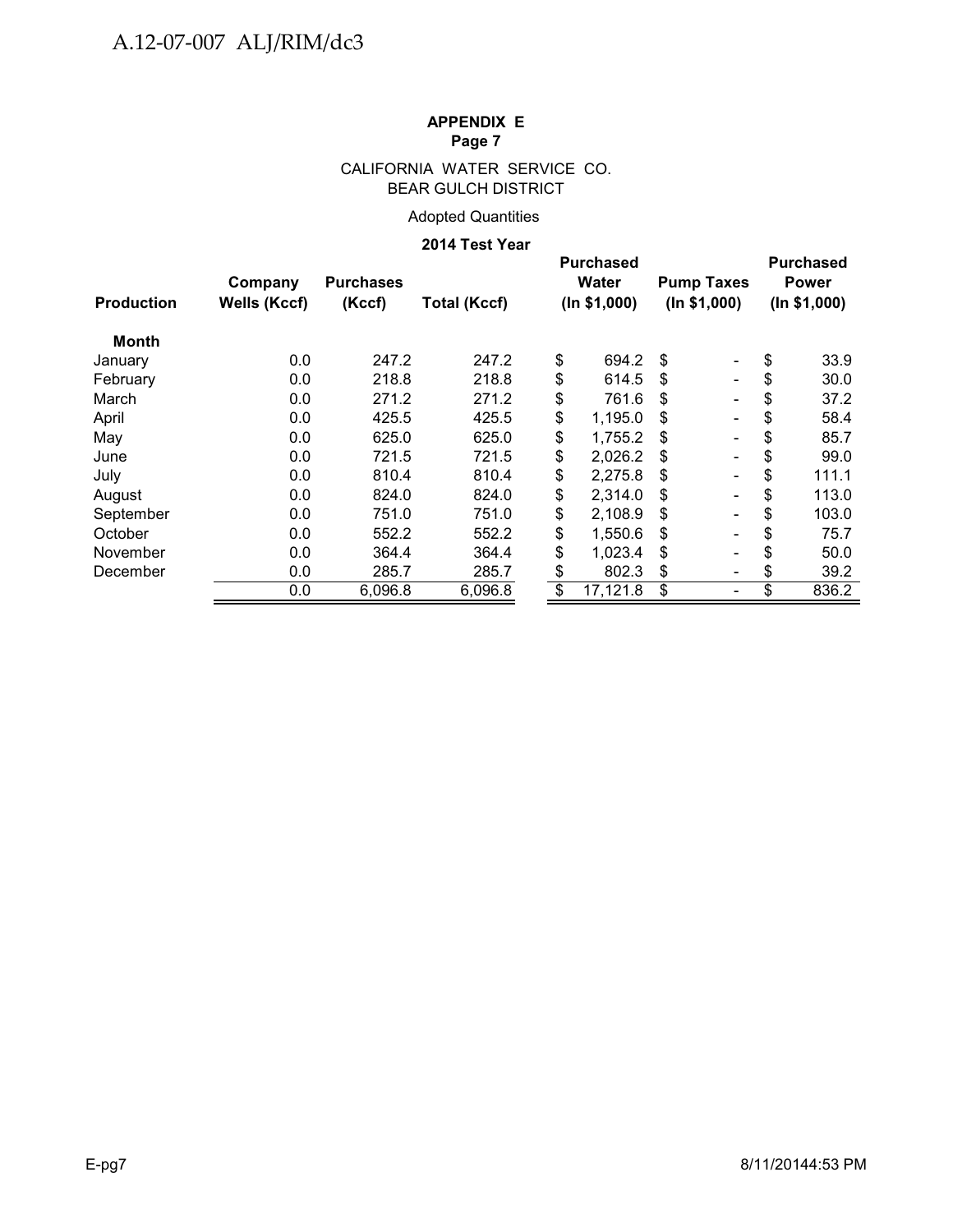# **APPENDIX E**

## **Page 8**

# CALIFORNIA WATER SERVICE CO. BEAR GULCH DISTRICT Monthly Revenue Summary (In \$1,000) 2014

# TEST-YEAR ADOPTED REVENUE AT PRESENT RATES

|              | WRAM           | NON-WRAM      | TOTAL          |
|--------------|----------------|---------------|----------------|
| January      | \$<br>1,142.8  | \$<br>494.2   | \$<br>1,637.0  |
| February     | \$<br>1,122.7  | \$<br>494.2   | \$<br>1,616.9  |
| March        | \$<br>1,050.3  | \$<br>494.2   | \$<br>1,544.5  |
| April        | \$<br>1,425.4  | \$<br>494.2   | \$<br>1,919.6  |
| May          | \$<br>2,389.7  | \$<br>494.2   | \$<br>2,883.9  |
| June         | \$<br>3,296.3  | \$<br>494.2   | \$<br>3,790.5  |
| July         | \$<br>4,163.0  | \$<br>494.2   | \$<br>4,657.2  |
| August       | \$<br>4,335.4  | \$<br>494.2   | \$<br>4,829.6  |
| September    | \$<br>4,301.6  | \$<br>494.2   | \$<br>4,795.8  |
| October      | \$<br>3,497.9  | \$<br>494.2   | \$<br>3,992.1  |
| November     | \$<br>2,434.9  | \$<br>494.2   | \$<br>2,929.1  |
| December     | \$<br>1,708.0  | \$<br>494.2   | \$<br>2,202.2  |
| <b>TOTAL</b> | \$<br>30.867.9 | \$<br>5,930.4 | \$<br>36,798.3 |

# TEST-YEAR ADOPTED REVENUE AT PROPOSED RATES

|              | WRAM           | NON-WRAM      | TOTAL          |
|--------------|----------------|---------------|----------------|
| January      | \$<br>1,176.5  | \$<br>798.8   | \$<br>1,975.3  |
| February     | \$<br>1,106.8  | \$<br>798.8   | \$<br>1,905.6  |
| March        | \$<br>1,158.8  | \$<br>798.8   | \$<br>1,957.7  |
| April        | \$<br>1,587.8  | \$<br>798.8   | \$<br>2,386.6  |
| May          | \$<br>2,061.5  | \$<br>795.8   | \$<br>2,857.3  |
| June         | \$<br>3,422.8  | \$<br>798.8   | \$<br>4,221.6  |
| July         | \$<br>4,025.2  | \$<br>798.8   | \$<br>4,824.1  |
| August       | \$<br>3,957.6  | \$<br>798.8   | \$<br>4,756.4  |
| September    | \$<br>4,099.2  | \$<br>798.8   | \$<br>4,898.1  |
| October      | \$<br>3,273.8  | \$<br>798.8   | \$<br>4,072.7  |
| November     | \$<br>2,242.4  | \$<br>798.8   | \$<br>3,041.2  |
| December     | \$<br>1,610.5  | \$<br>798.8   | \$<br>2,409.3  |
| <b>TOTAL</b> | \$<br>29,723.1 | \$<br>9,582.8 | \$<br>39,305.9 |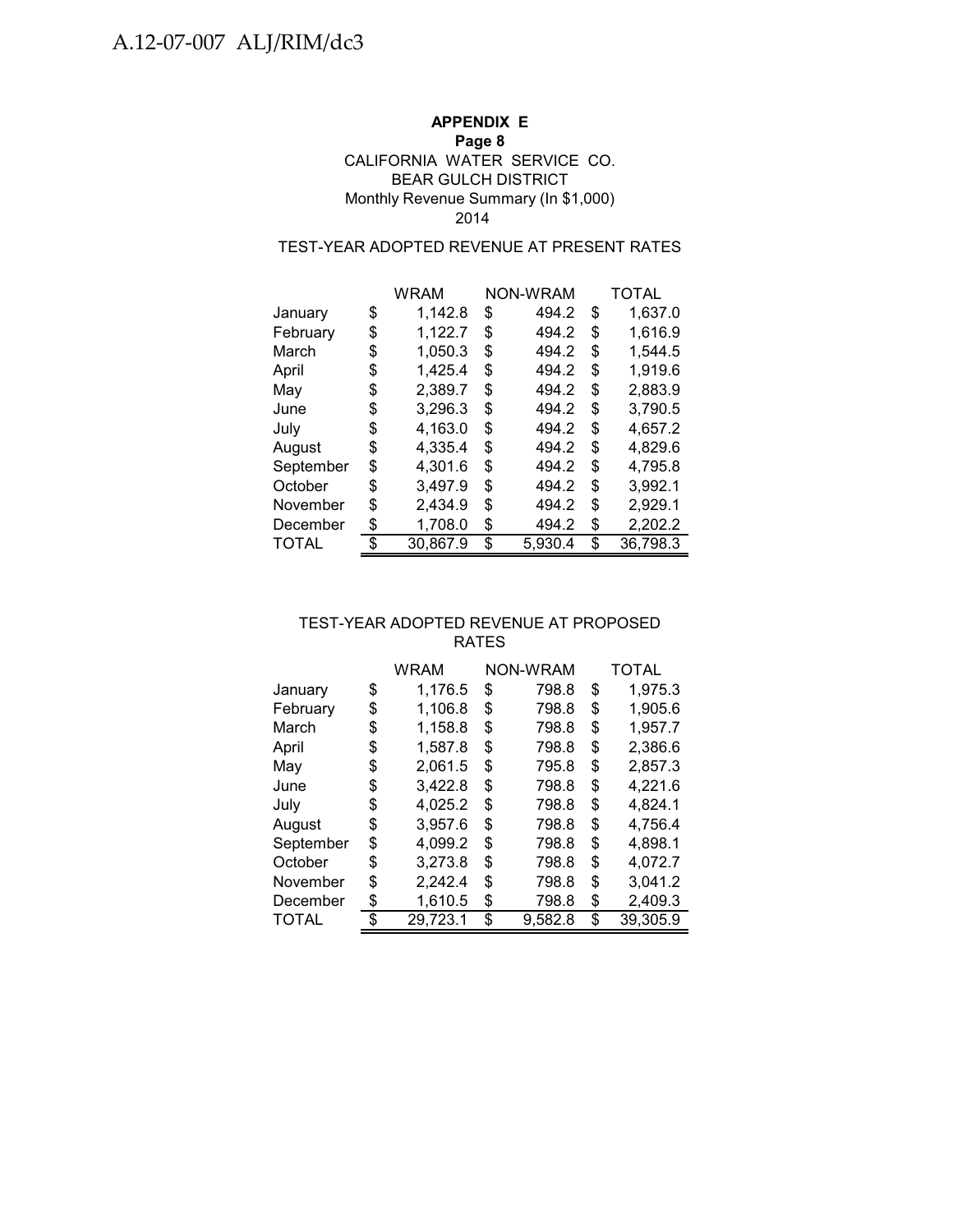# BEAR GULCH DISTRICT CALIFORNIA WATER SERVICE CO.

# Adopted Quantities

| PURCHASED POWER                                                                   |          | 2014<br>(DOLLARS IN<br>THOUSANDS)         |
|-----------------------------------------------------------------------------------|----------|-------------------------------------------|
| SUPPLIER - PG&E                                                                   |          |                                           |
| Total Production (kccf)<br>Kwh / ccf<br>Total calculated KWH<br>Unit Cost per KWH | \$       | 6,096.8<br>873.3<br>5,324,084.8<br>0.0002 |
| <b>TOTAL PURCHASED POWER</b>                                                      | \$       | 836.2                                     |
| PURCHASED WATER<br>SAN FRANCISCO PUBLIC UTILITIES COMMISSION                      |          |                                           |
| <b>Purchased Water Production - KCCF</b>                                          |          | 5,712.7                                   |
| <b>Quantity Rate per KCCF</b>                                                     | \$       | 2.93                                      |
| <b>Monthly Service Charge</b><br><b>BAWSCA Surcharge</b>                          | \$<br>\$ | 17.36<br>175.50                           |
| TOTAL PURCHASED WATER COST                                                        | S        | 17,121.9                                  |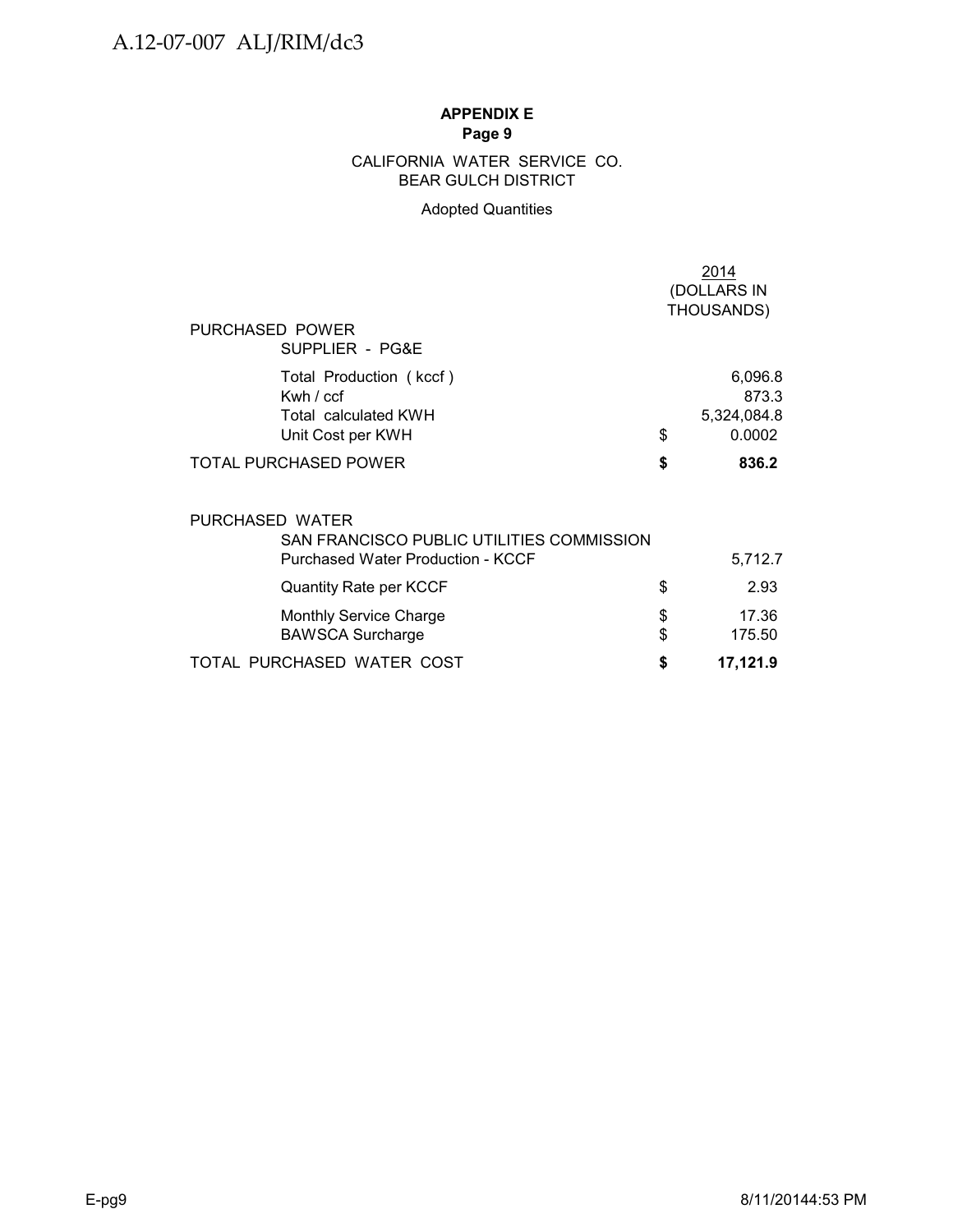#### CALIFORNIA WATER SERVICE CO. BEAR GULCH DISTRICT

Adopted Quantities

2014

| <b>CHEMICALS</b>                                   |          |          |
|----------------------------------------------------|----------|----------|
| Total Production (kccf)                            |          | 384.1    |
| ADOPTED CHEMICAL DOLLARS                           | \$       | 83.3     |
| ADOPTED \$ per KCCF                                | \$       | 0.216748 |
| PUMP TAXES (WATER REPLENISHMENT DISTRICT)          |          |          |
| WELL WATER PRODUCTION - ACRE FEET                  |          | 0.0      |
| UNIT COST - ACRE FEET<br>TOTAL GROUNDWATER CHARGES | \$<br>\$ |          |
| ANNUAL WATERMASTER SERVICE                         | \$       |          |
| TOTAL PUMP TAX EXPENSE                             | \$       |          |
| UNCOLLECTABLES RATE                                |          | 0.08%    |
| <b>FRANCHISE TAX RATE</b>                          |          | 0.79%    |
| BUSINESS LICENSE FEE (in \$1,000)                  |          | \$28.1   |
| FEDERAL TAX RATE                                   |          | 35.00%   |
| STATE CORP. FRANCHISE TAX                          |          | 8.84%    |
| NET TO GROSS MULTIPLIER                            |          | 1.69854  |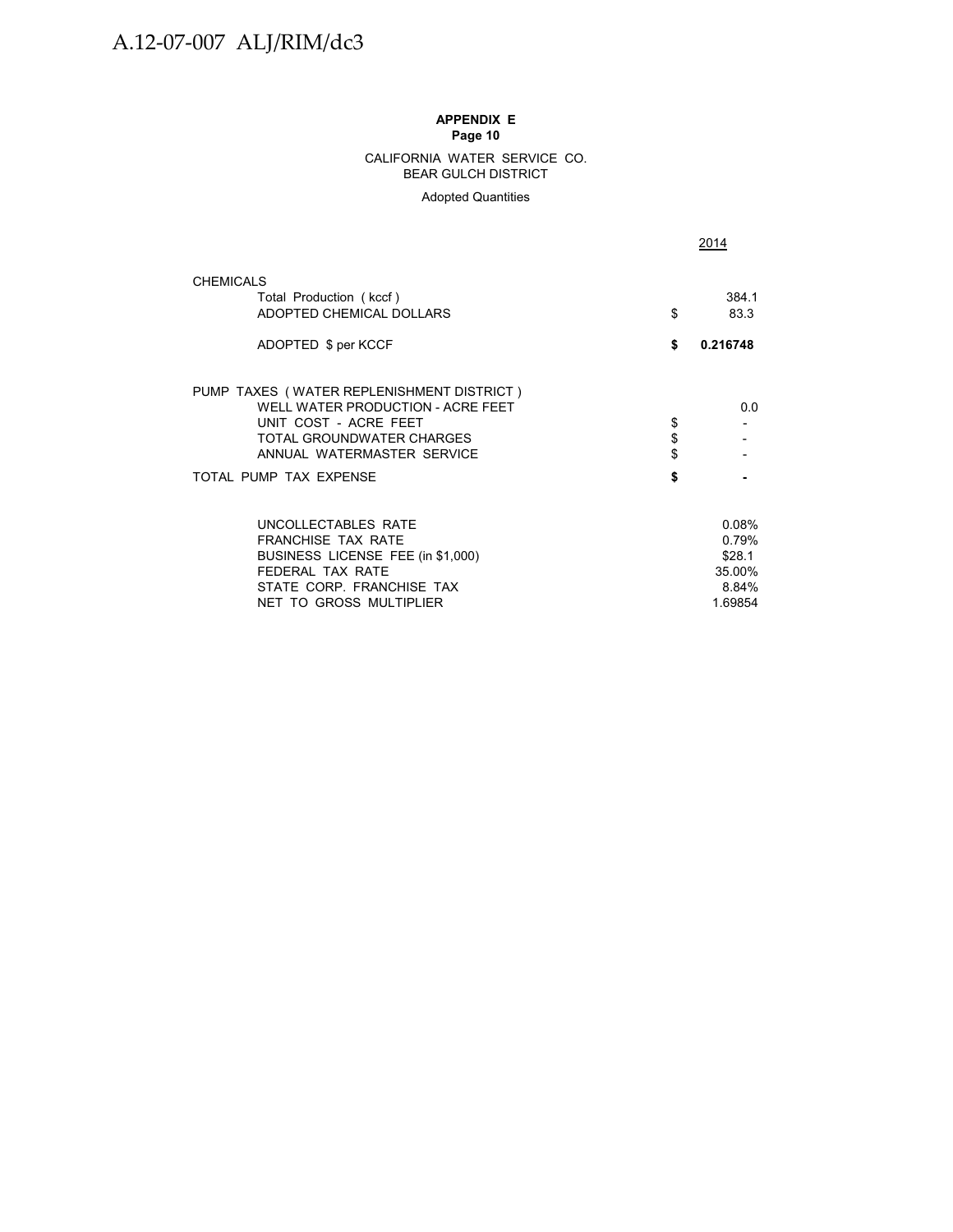# **APPENDIX E Page 11** CALIFORNIA WATER SERVICE CO. BEAR GULCH DISTRICT

# NET TO GROSS MULTIPLIER ( NEW CPUC STAFF APPROVED METHOD )

2014

|                |                                             |           | <b>NORMAL</b><br>W/0 INCOME<br><b>TAXES</b> |
|----------------|---------------------------------------------|-----------|---------------------------------------------|
| $\mathbf{1}$   | <b>UNCOLLECTIBLES</b>                       | 0.08413%  | 0.08413%                                    |
| 2              | 1 - UNCOLLECTIBES (100% - LINE 1)           | 99.91587% | 99.91587%                                   |
|                | <b>FRANCHISE TAX RATE</b>                   | 0.78924%  | 0.78924%                                    |
| 3              | LOCAL FRANCHISE (% * LINE 2)                | 0.78857%  | 0.78857%                                    |
|                | <b>BUSINESS LICENSE RATE</b>                | 0.07104%  | 0.07104%                                    |
| 4              | BUSINESS LICENSE (% * LINE 2)               | 0.07099%  | 0.07099%                                    |
| 5              | SUBTOTAL (LINE 1 + LINE 3 + LINE 4)         | 0.94369%  | 0.94369%                                    |
| 6              | 1 - SUBTOTAL (100% - LINE 5)                | 99.05631% | 99.05631%                                   |
| $\overline{7}$ | CCFT (LINE 6 * 8.84%)                       | 8.75658%  |                                             |
| 8              | AMERICAN JOB CREATION ACT (LINE 6 * 9%)     | 0.51202%  |                                             |
| 9              | FIT (LINE 6 * 35 %)                         | 31.42570% |                                             |
| 10             | TOTAL TAXES PAID (LINE 5 + LINE 7 + LINE 8) | 41.12596% | 0.94369%                                    |
| 11             | NET AFTER TAXES (1-LINE 9)                  | 58.87404% | 99.05631%                                   |
|                | NET-TO-GROSS MULTIPLIER (1/LINE 10)         | 1.69854   | 1.00953                                     |

| <b>ADOPTED</b><br>RATIO'S             |                                |                                           |                    |                   |                               |
|---------------------------------------|--------------------------------|-------------------------------------------|--------------------|-------------------|-------------------------------|
| <b>DEBT</b><br><b>EQUITY</b><br>TOTAL | 46.60%<br>53.40%<br>$100.00\%$ | Without income Taxes<br>With income Taxes | 1.00953<br>1.69854 | Adj. Net to Gros: | 0.47044<br>0.90702<br>1.37746 |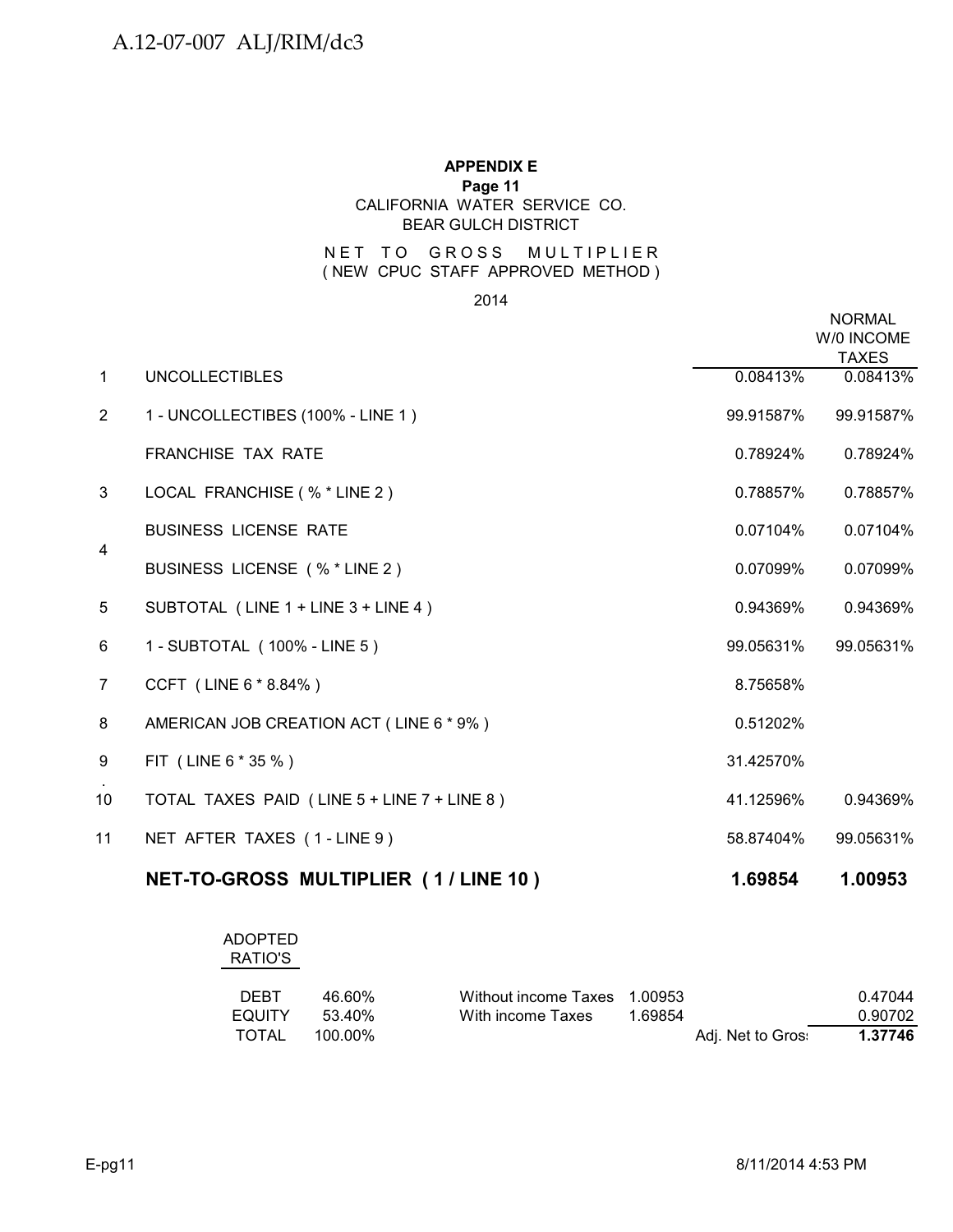# APPENDIX E Page 12 California Water Service Company Bear Gulch District Bill Comparison

| Typical Monthly Residential Bill for Metered Customers for 2014 |                |                            |                |                            |                |                               |                                  |                     |  |  |  |
|-----------------------------------------------------------------|----------------|----------------------------|----------------|----------------------------|----------------|-------------------------------|----------------------------------|---------------------|--|--|--|
| Usage:<br>Ccf                                                   |                | <b>Present Bill</b>        |                | Proposed<br>Bill           |                | Change                        | Percent<br>Change                | <b>Notes</b><br>(1) |  |  |  |
| 0<br>5<br>10                                                    | \$<br>\$<br>\$ | 14.20<br>38.24<br>62.28    | \$<br>\$<br>\$ | 19.60<br>42.75<br>65.90    | \$<br>\$       | 5.40<br>4.51<br>3.61          | 38.00%<br>11.78%<br>5.80%        |                     |  |  |  |
| 15<br>16<br>20                                                  | \$<br>\$<br>\$ | 87.83<br>92.94<br>113.38   | \$<br>\$<br>\$ | 90.50<br>95.42<br>115.10   | \$<br>\$<br>\$ | 2.67<br>2.48<br>1.72          | 3.04%<br>2.66%<br>1.52%          | (2)                 |  |  |  |
| 24<br>25<br>30                                                  | \$<br>\$<br>\$ | 133.82<br>138.92<br>164.47 | \$<br>\$<br>\$ | 134.78<br>139.70<br>164.30 | \$<br>\$       | 0.96<br>0.77<br>$-0.18$       | 0.72%<br>0.55%<br>$-0.11%$       | (3)                 |  |  |  |
| 35<br>39                                                        | \$<br>\$       | 190.02<br>214.45           | \$<br>\$       | 188.89<br>212.42           | \$<br>\$       | $-1.12$<br>$-2.03$            | $-0.59%$<br>$-0.95%$             | (4)                 |  |  |  |
| <b>Metered Quantity Rates:</b>                                  |                |                            |                |                            |                |                               |                                  | (5)(6)              |  |  |  |
| Tier 1<br>Tier <sub>2</sub><br>Tier 3                           | \$<br>\$<br>\$ | 4.8081<br>5.1094<br>6.1082 | \$<br>\$<br>\$ | 4.6298<br>4.9199<br>5.8816 | \$<br>\$<br>\$ | $-0.18$<br>$-0.19$<br>$-0.23$ | $-3.71%$<br>$-3.71%$<br>$-3.71%$ |                     |  |  |  |
| <b>Service Charge:</b>                                          | \$             | 14.20                      | \$             | 19.60                      | \$             | 5.40                          | 38.00%                           | (5)(6)              |  |  |  |

#### **Notes:**

(1) 1 Ccf or 100 cubic feet of water is equal to 748 gallons of water

(2) Typical winter monthly average usage of 16 Ccf

(3) Monthly average usage of 24 Ccf

(4) Typical summer monthly average usage of 39 Ccf

(5) Metered comparison based on 5/8 x 3/4 inch service

(6) Rates do not include CPUC fees or other surcharges that may appear on customers bills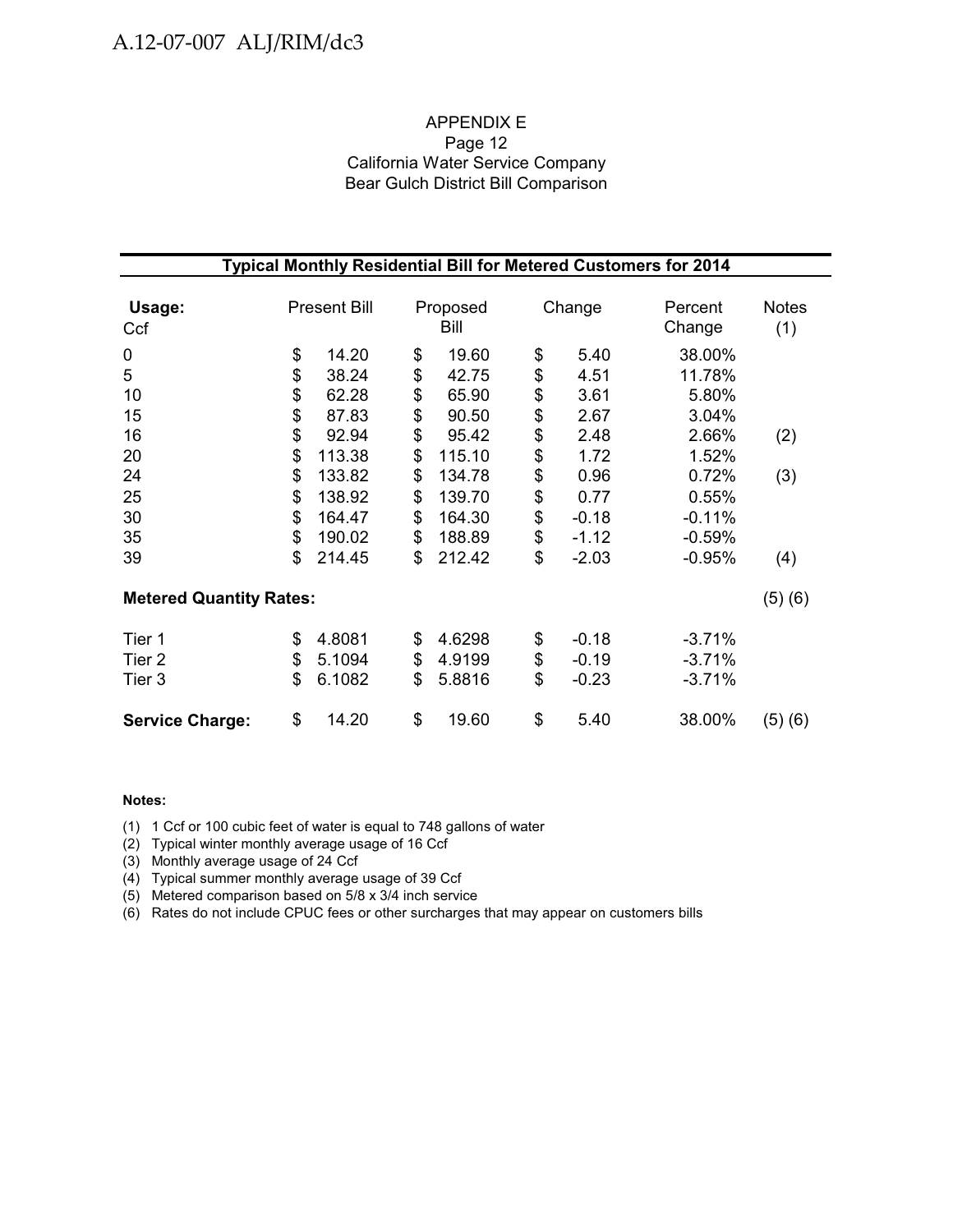#### **APPENDIX F Page 1 CHICO DISTRICT CALIFORNIA WATER SERVICE CO.**

#### (DOLLARS IN THOUSANDS) SUMMARY OF EARNINGS AND RATE OF RETURN

|                                                                                                                                                                                                                                                              |                                                          | <b>PRESENT</b>                                                              |                                                          | <b>PROPOSED</b>                                                             |                                                          | <b>ESTIMATED ESTIMATED</b>                                                  |                                                         |                                                                             |  |
|--------------------------------------------------------------------------------------------------------------------------------------------------------------------------------------------------------------------------------------------------------------|----------------------------------------------------------|-----------------------------------------------------------------------------|----------------------------------------------------------|-----------------------------------------------------------------------------|----------------------------------------------------------|-----------------------------------------------------------------------------|---------------------------------------------------------|-----------------------------------------------------------------------------|--|
|                                                                                                                                                                                                                                                              |                                                          | <b>RATES</b>                                                                |                                                          | <b>RATES</b>                                                                |                                                          | <b>RATES</b>                                                                |                                                         | <b>RATES</b>                                                                |  |
|                                                                                                                                                                                                                                                              |                                                          | 2014                                                                        |                                                          | 2014                                                                        |                                                          | 2015                                                                        |                                                         | 2016                                                                        |  |
| <b>OPERATING</b><br><b>REVENUES</b>                                                                                                                                                                                                                          | \$                                                       | 17,745.3 \$                                                                 |                                                          | 21,305.3<br>20.1%                                                           | \$                                                       | 1.2%                                                                        |                                                         | 21,561.2 \$ 21,801.5<br>1.1%                                                |  |
| OPERATING EXPENSES                                                                                                                                                                                                                                           |                                                          |                                                                             |                                                          |                                                                             |                                                          |                                                                             |                                                         |                                                                             |  |
| PURCHASED WATER<br><b>GROUNDWATER EXTRACTION CHARGES</b><br>PURCHASED POWER<br>PURCHASED CHEMICALS<br>PAYROLL -- DISTRICT<br><b>UNCOLLECTIBLES</b><br><b>CONSERVATION</b><br>OTHER OPERATION AND MAINTENANCE<br><b>BENEFITS</b><br>OTHER ADMIN AND GEN. EXP. | \$<br>\$<br>\$<br>\$<br>\$<br>\$<br>\$<br>\$<br>\$<br>\$ | 1,666.0<br>174.1<br>2,724.0<br>39.8<br>219.0<br>1,502.0<br>1,989.8<br>100.7 | \$<br>\$<br>\$<br>\$<br>\$<br>\$<br>\$<br>\$<br>\$<br>\$ | 1,666.0<br>174.1<br>2,724.0<br>47.8<br>219.0<br>1,502.0<br>1,989.8<br>100.7 | \$<br>\$<br>\$<br>\$<br>\$<br>\$<br>\$<br>\$<br>\$<br>\$ | 1,681.7<br>177.5<br>2,777.6<br>48.7<br>219.0<br>1,531.6<br>2,028.9<br>102.7 | \$<br>\$<br>\$<br>S<br>\$<br>\$<br>\$<br>\$<br>\$<br>\$ | 1,697.6<br>181.0<br>2,832.2<br>49.2<br>219.0<br>1,561.9<br>2,049.5<br>104.8 |  |
| TOTAL O. & M., A. & G., & MISC. EXP.                                                                                                                                                                                                                         | \$                                                       | 8,415.4 \$                                                                  |                                                          | 8,423.4                                                                     | \$                                                       | 8,567.8                                                                     | \$                                                      | 8,695.1                                                                     |  |
| TAXES OTHER THAN INCOME<br>AD VALOREM TAXES<br><b>BUSINESS LICENSE FEES</b><br>LOCAL FRANCHISE TAXES<br>PAYROLL TAXES                                                                                                                                        | \$<br>\$<br>\$<br>\$                                     | 510.2<br>28.2<br>$\overline{\phantom{a}}$<br>225.0                          | \$<br>\$<br>\$<br>\$                                     | 510.2<br>28.2<br>$\overline{\phantom{a}}$<br>225.0                          | \$<br>\$<br>\$<br>\$                                     | 535.9<br>28.5<br>$\overline{\phantom{a}}$<br>229.5                          | \$<br>\$<br>\$<br>\$                                    | 561.6<br>28.7<br>$\sim$<br>234.0                                            |  |
| TOTAL GENERAL TAXES                                                                                                                                                                                                                                          | \$                                                       | 763.5                                                                       | \$                                                       | 763.5                                                                       | \$                                                       | 793.8                                                                       | \$                                                      | 824.3                                                                       |  |
| <b>DEPRECIATION</b>                                                                                                                                                                                                                                          | \$                                                       | 3,360.5                                                                     | - \$                                                     | 3,360.5                                                                     | \$                                                       | 3,224.4                                                                     | $\sqrt[6]{3}$                                           | 3,088.3                                                                     |  |
| G.O. PRORATED EXPENSES:<br>PAYROLL AND BENEFITS<br>AD VALOREM, BUSINESS LICENSE, FRANCHISES<br>PAYROLL TAXES<br>OTHER PRORATED EXPENSES                                                                                                                      | \$<br>\$<br>\$<br>\$                                     | 2,117.6<br>38.0<br>131.0<br>1,417.0                                         | \$<br>\$<br>\$<br>\$                                     | 2,117.6<br>38.0<br>131.0<br>1,417.0                                         | \$<br>\$<br>\$<br>\$                                     | 2,159.2<br>38.4<br>133.6<br>1,445.0                                         | \$<br>\$<br>\$<br>\$                                    | 2,201.7<br>38.7<br>136.2<br>1,473.5                                         |  |
| TOTAL G.O. PRORATED EXPENSES                                                                                                                                                                                                                                 | \$                                                       | 3,703.6                                                                     | \$                                                       | 3,703.6                                                                     | \$                                                       | 3,776.1                                                                     | \$                                                      | 3,850.1                                                                     |  |
| SUB -- TOTAL -- OPERATING EXPENSES                                                                                                                                                                                                                           | \$                                                       | 16,243.0                                                                    | - \$                                                     | 16,250.9                                                                    | \$                                                       | 16,362.1                                                                    | \$                                                      | 16,457.7                                                                    |  |
| TOTAL INCOME TAXES:                                                                                                                                                                                                                                          | \$                                                       | $(3.7)$ \$                                                                  |                                                          | 1,345.2                                                                     | \$                                                       | 1,378.7 \$                                                                  |                                                         | 1,412.2                                                                     |  |
| TOTAL OPERATING EXPENSES                                                                                                                                                                                                                                     | \$                                                       | 16,239.3                                                                    | - \$                                                     | 17,596.1                                                                    | \$                                                       | 17,740.8                                                                    | \$                                                      | 17,869.9                                                                    |  |
| NET OPERATING REVENUE                                                                                                                                                                                                                                        | \$                                                       | 1,506.0                                                                     | - \$                                                     | 3,709.3                                                                     | \$                                                       | 3,820.4                                                                     | \$                                                      | 3,931.6                                                                     |  |
| DEPRECIATED RATE BASE                                                                                                                                                                                                                                        | \$                                                       | 46,716.1                                                                    | \$                                                       | 46,716.1                                                                    | \$                                                       | 48,116.0                                                                    |                                                         | \$49,516.0                                                                  |  |
| RATE OF RETURN                                                                                                                                                                                                                                               |                                                          | 3.22%                                                                       |                                                          | 7.94%                                                                       |                                                          | 7.94%                                                                       |                                                         | 7.94%                                                                       |  |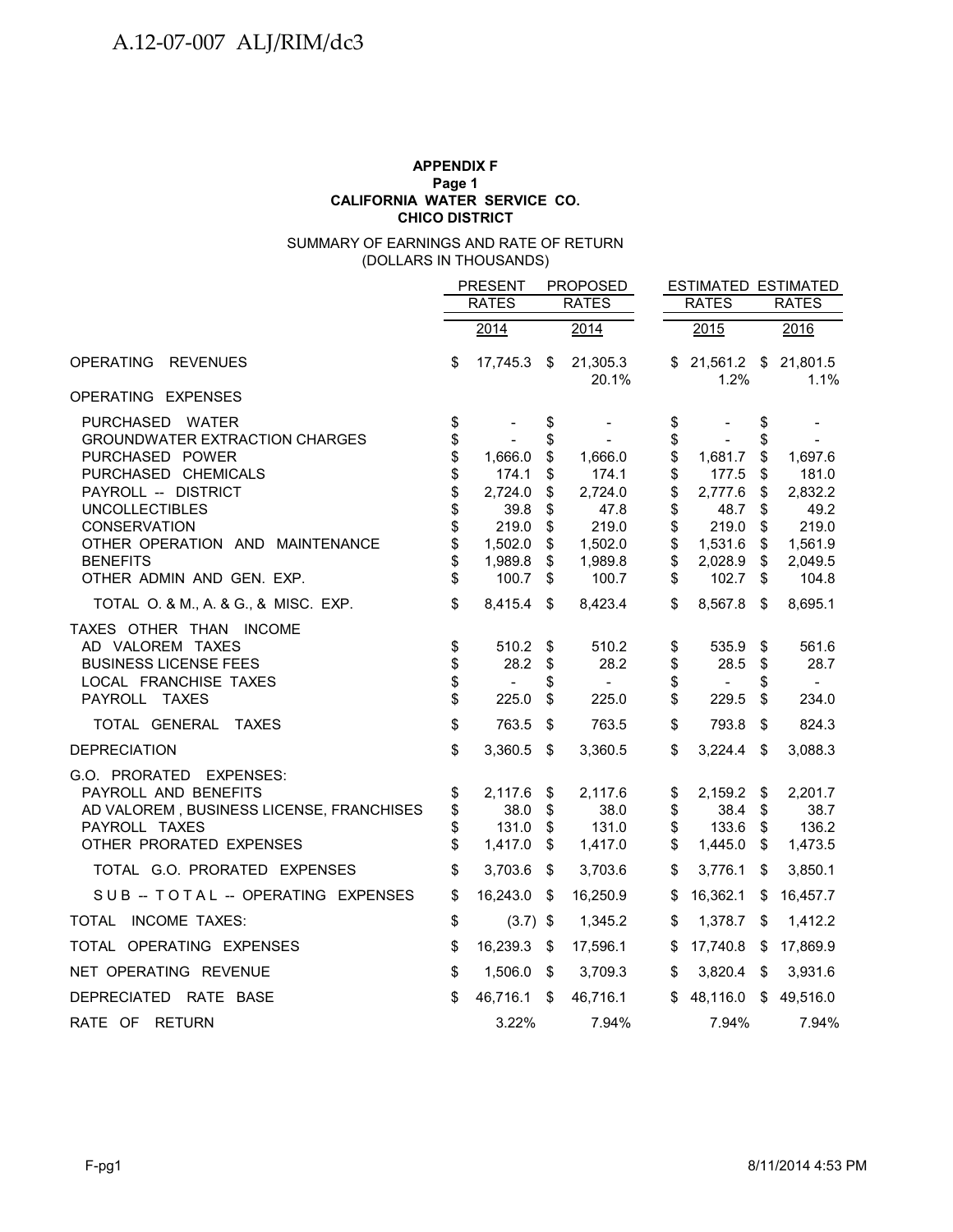CHICO DISTRICT CALIFORNIA WATER SERVICE CO.

# (DOLLARS IN THOUSANDS) ADOPTED RATE BASE

|                                  |          | 2014             |               | 2015                            |      | 2016        |
|----------------------------------|----------|------------------|---------------|---------------------------------|------|-------------|
| RATE BASE                        |          |                  |               |                                 |      |             |
| WTD. AVG. PLANT IN SERVICE       | \$       | 131,477.1        | \$            | 135,238.4                       | \$   | 138,999.8   |
| WTD. AVG. DEPRECIATION RESERVE   | \$       | $(41, 415.2)$ \$ |               | $(44, 427.5)$ \$                |      | (47, 439.7) |
| <b>MATERIALS AND SUPPLIES</b>    | \$       | 234.9            | \$            | 234.9                           | \$   | 234.9       |
| <b>TANK PAINTING</b>             | \$       |                  | \$            |                                 | \$   |             |
| WORKING CASH - LEAD - LAG        | \$       | 348.0            | \$            | 343.9                           | \$   | 339.8       |
| WORKING CASH - W / H EMPLOYEES   | \$       | (9.2)            | \$            | (9.2)                           | \$   | (9.2)       |
| ADVANCES FOR CONSTRUCTION        | \$       | (25, 636.6)      | $\frac{1}{2}$ | (24, 865.8)                     | \$   | (24, 095.1) |
| <b>CONTRIBUTIONS</b>             | \$       | $(10,357.2)$ \$  |               | (10, 525.1)                     | - \$ | (10,693.0)  |
| AMORTIZATION OF INTANG.          | \$       | $(264.9)$ \$     |               | (290.8)                         | - \$ | (316.7)     |
| <b>DEFERRED TAXES</b>            | \$       |                  |               | $(11,858.0)$ \$ $(12,161.6)$ \$ |      | (12, 465.3) |
| UNAMORT. I.T.C.                  | \$<br>\$ | $(117.3)$ \$     |               | $(115.8)$ \$                    |      | (114.4)     |
| PRORATED G.O. RATE BASE          |          | $3,147.8$ \$     |               | 3,563.6                         | \$   | 3,979.4     |
| <b>TAXES ON ADVANCES</b>         | \$       | 920.7            | \$            | 881.0                           | \$   | 841.2       |
| TAXES ON C.I.A.C.                | \$       | 246.0            | \$            | 250.1                           | \$   | 254.2       |
| WTG. AVG. RATE BASE              | \$       | 46,716.1         | \$            | 48,116.0                        | \$   | 49,516.0    |
| RATE BASE ASSOCIATED ITEMS       |          |                  |               |                                 |      |             |
| DEPRECIATION EXPENSE             | \$       | 3,360.5          | \$            | 3,224.4                         | \$   | 3,088.3     |
| AD VALOREM TAXES                 | \$       | 510.2            | \$            | 535.9                           | \$   | 561.6       |
| TOTAL INCOME TAXES AT AUTHORIZED | \$       | 1,345.2          | \$            | 1,378.7                         | \$   | 1,412.2     |
| NET OPERATING REVENUE            | \$       | 3,709.3          | \$            | 3,820.4                         | \$   | 3,931.6     |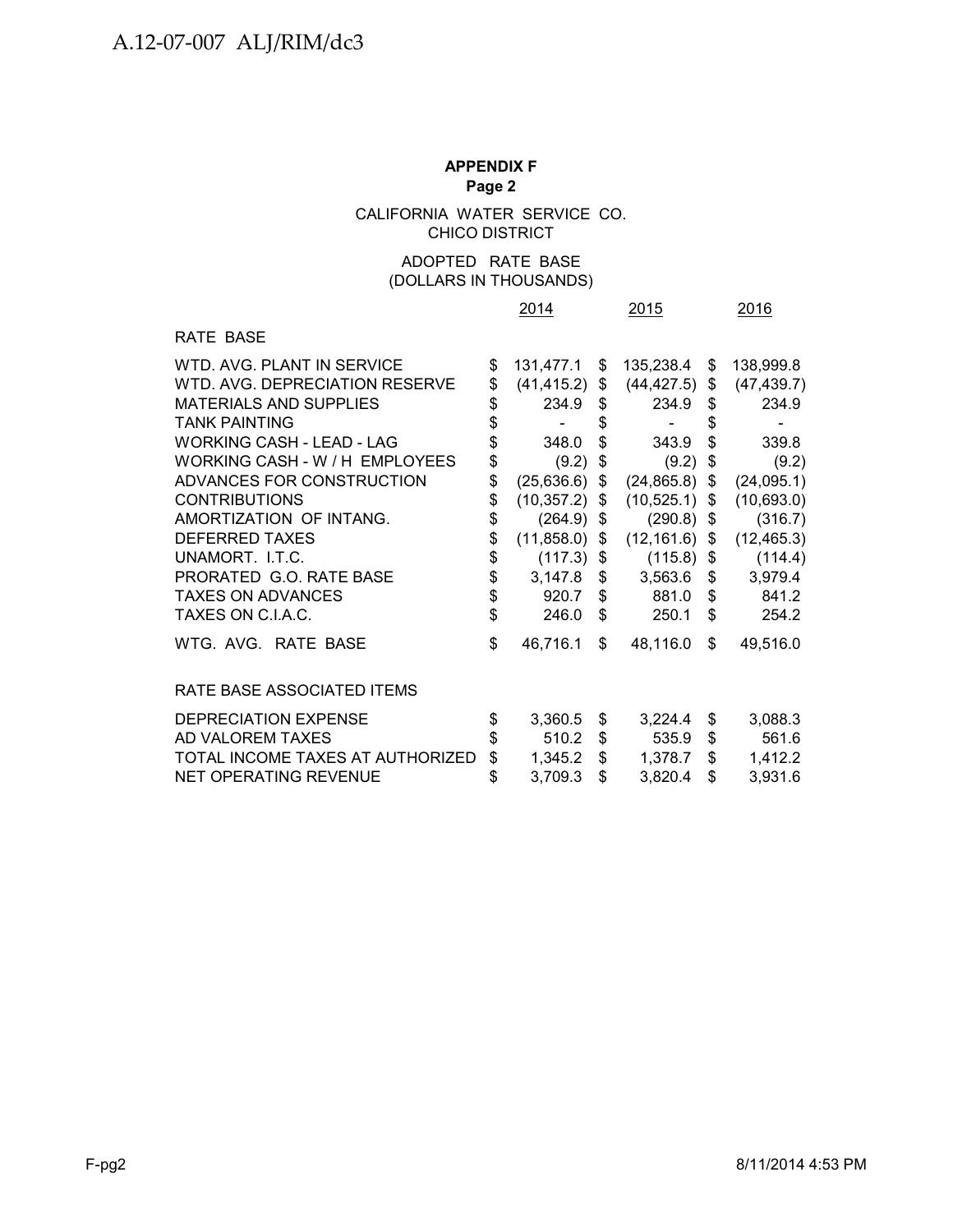#### CALIFORNIA WATER SERVICE CO. CHICO DISTRICT

#### **Rate Base Offset**

| <b>District</b> | PID#     | <b>Description</b>                                                 | Amount        | <b>Expected</b><br><b>Filing Year</b> | <b>Authority</b> |    | <b>Expected</b><br><b>Revenue</b><br><b>Requirement</b> |
|-----------------|----------|--------------------------------------------------------------------|---------------|---------------------------------------|------------------|----|---------------------------------------------------------|
| Chico           | 00016952 | Central Plume Remediation 3 - Phase II                             | \$1,020,662   | 2014                                  | 2009 GRC         | \$ | 150,818                                                 |
|                 | 00020515 | 1.5 MG Tank Site - Sta. 79                                         | \$2,618,225   | 2014                                  | 2012 GRC         | S  | 386,881                                                 |
|                 |          | 00079956 Cal Water RAMCAP Vulnerability<br>Assessments             | \$<br>123.848 | 2015                                  | 2012 GRC         | S  | 18,300                                                  |
|                 | 00010950 | Install variable frequency drive and replace<br>pump at Sta. 64-01 | \$<br>143.561 | 2014                                  | OEEP MA          | S  | 21,213                                                  |
|                 |          |                                                                    | \$3,906,296   |                                       |                  | \$ | 577,213                                                 |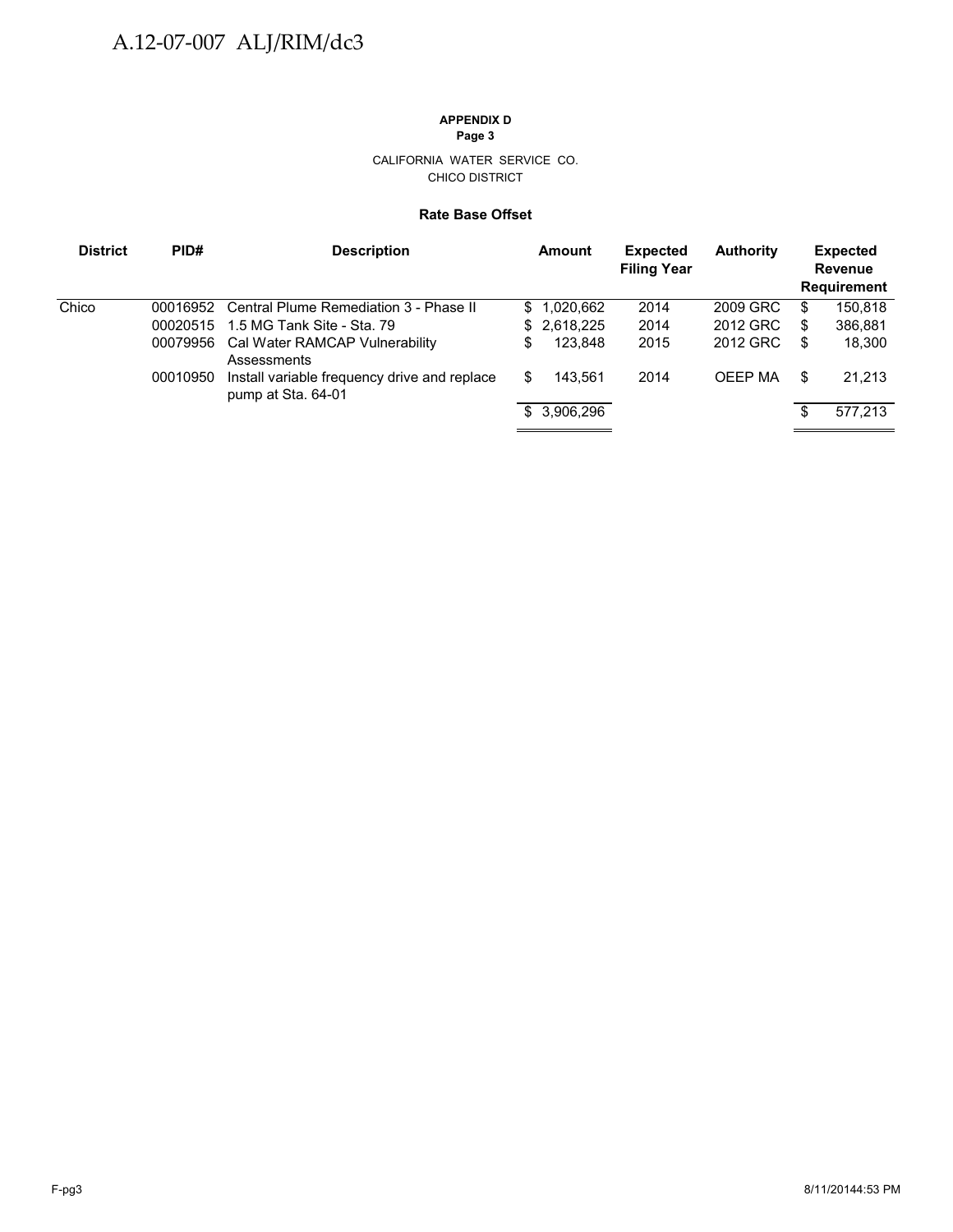CALIFORNIA WATER SERVICE CO. CHICO DISTRICT

# INCOME TAX CALCULATION (DOLLARS IN THOUSANDS)

|                                           |                              | <b>PRESENT</b><br><b>RATES</b><br>2014 |            | <b>PROPOSED</b><br><b>RATES</b><br>2014 |
|-------------------------------------------|------------------------------|----------------------------------------|------------|-----------------------------------------|
| OPERATING REVENUE (PRESENT RATES)         | \$                           | $17,745.3$ \$                          |            | 21,305.3                                |
| <b>EXPENSES</b>                           |                              |                                        |            |                                         |
| PURCHASED WATER                           | \$                           |                                        | \$         |                                         |
| <b>PURCHASED POWER</b>                    | \$                           | 1,666.0                                | \$         | 1,666.0                                 |
| <b>PUMP TAXES</b>                         |                              |                                        | \$         |                                         |
| <b>CHEMICALS</b>                          | \$\$\$\$\$\$\$\$\$\$\$\$\$\$ | 174.1                                  | \$         | 174.1                                   |
| <b>PAYROLL</b>                            |                              | 2,724.0                                | \$         | 2,724.0                                 |
| OTHER O & M                               |                              | 1,721.0                                | \$         | 1,721.0                                 |
| OTHER A & G                               |                              | 2,090.5                                | \$         | 2,090.5                                 |
| G.O. PRORATIONS                           |                              | 3,347.3                                | \$         | 3,347.3                                 |
| PAYROLL TAXES                             |                              | 225.0                                  | \$         | 225.0                                   |
| AD VALOREM TAXES                          |                              | 510.2                                  | \$         | 510.2                                   |
| <b>UNCOLLECTIBLES</b>                     |                              | 39.8                                   | \$         | 47.8                                    |
| FRANCHISE TAX & BUS LIC. FEES             |                              | 28.2                                   | \$         | 28.2                                    |
| TRANSPORTATION DEPRECIATION ADJUSTMENT    |                              | (25.1)                                 | \$         | (25.1)                                  |
| <b>INTEREST EXPENSE</b>                   |                              | 1,341.7                                | \$         | 1,341.7                                 |
| TOTAL DEDUCTIONS                          | \$                           | 13,842.8                               | \$         | 13,850.8                                |
| <b>STATE INCOME TAX</b>                   |                              |                                        |            |                                         |
| STATE TAX DEPRECIATION                    | \$                           | $5,252.9$ \$                           |            | 5,252.9                                 |
| NET STATE TAXABLE INCOME                  | \$                           | $(1,350.4)$ \$                         |            | 2,201.7                                 |
| STATE CORP. FRANCHISE TAX @ 8.84%         | \$                           | $(119.4)$ \$                           |            | 194.6                                   |
| FEDERAL INCOME TAX                        |                              |                                        |            |                                         |
| FEDERAL TAX DEPRECIATION                  | \$                           | 3,607.1                                | \$         | 3,607.1                                 |
| STATE INCOME TAX                          | \$<br>\$                     | $(119.4)$ \$                           |            | 194.6                                   |
| LESS AMERICAN JOBS CREATION ACT DEDUCTION |                              | $(52.3)$ \$                            |            | 229.1                                   |
| NET FEDERAL TAXABLE INCOME                | \$                           | 467.0                                  | $\sqrt{3}$ | 3,423.7                                 |
| FEDERAL INCOME TAX @ 35.00%               | \$                           | 163.4                                  | \$         | 1,198.3                                 |
| TOTAL FEDERAL INCOME TAX                  | \$                           | 163.4                                  | \$         | 1,198.3                                 |
| ADJUSTMENT FOR REGULATORY LIABILITY       | \$                           | $(47.8)$ \$                            |            | (47.8)                                  |
| <b>TOTAL INCOME TAXES</b>                 | \$                           | $(3.7)$ \$                             |            | 1,345.2                                 |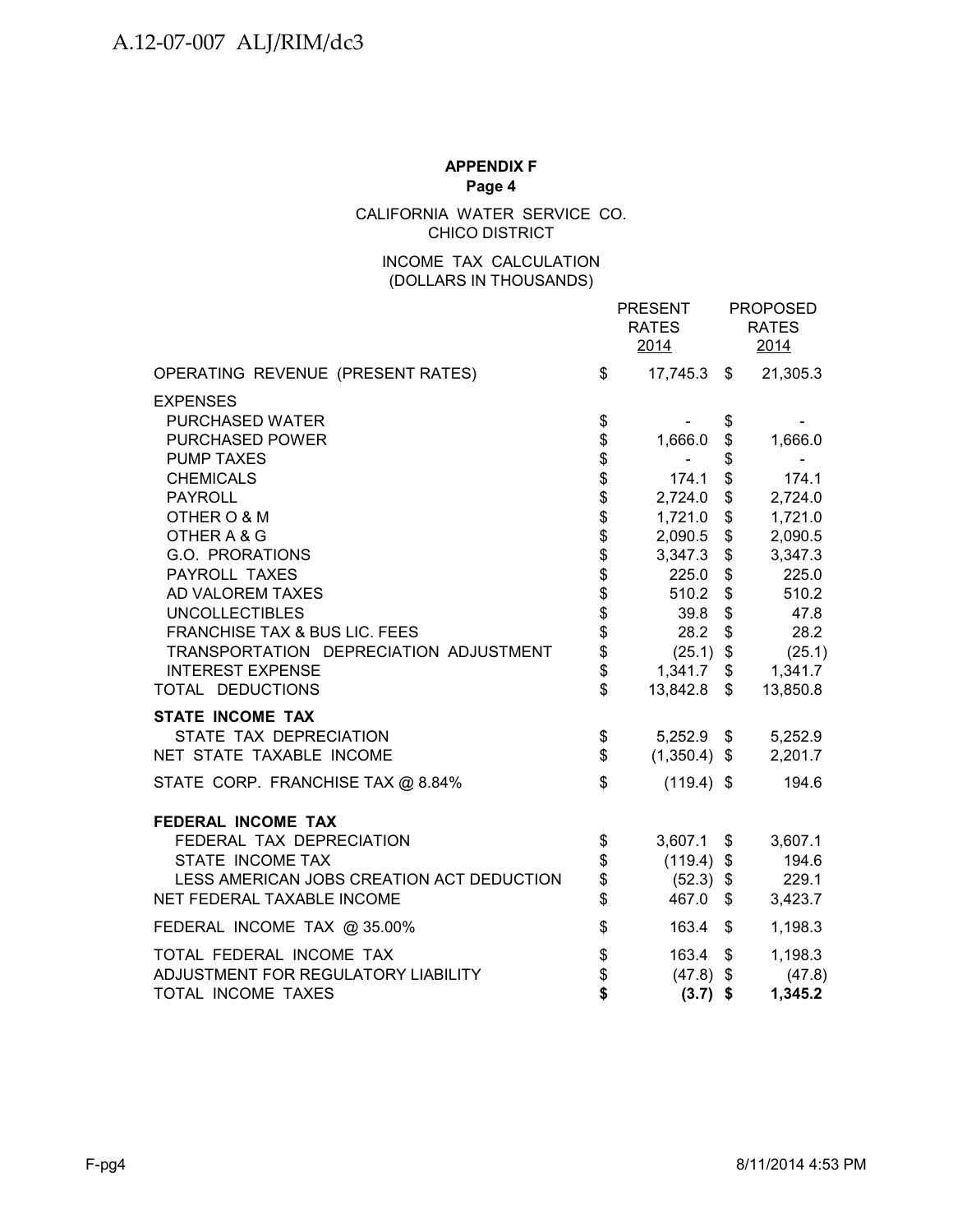#### CALIFORNIA WATER SERVICE CO. CHICO DISTRICT

# Adopted Quantities

|                                  |                  | 2014   | 2015   |
|----------------------------------|------------------|--------|--------|
| Number of Services by meter size | $5/8 \times 3/4$ | 19,840 | 21,141 |
|                                  | 3/4              | 9      | 10     |
|                                  |                  | 3,550  | 3,710  |
|                                  | 11/2             | 392    | 396    |
|                                  | 2                | 1,013  | 1,024  |
|                                  | 3                | 122    | 123    |
|                                  | 4                | 39     | 39     |
|                                  | 6                | 10     | 10     |
|                                  | 8                | 0      | 0      |
|                                  | 10               | 0      | 0      |
|                                  | 12               |        |        |
|                                  | 14               |        |        |
|                                  | <b>TOTAL</b>     | 24,974 | 26,454 |

# Metered Sales, KCcf<br>All Water

Number of Services and Use:

|                                                                         |       | <b>Avg Services</b> |                          | Use, KCcf        |                  | Avg Use, Ccf/Sv/Mo |              |
|-------------------------------------------------------------------------|-------|---------------------|--------------------------|------------------|------------------|--------------------|--------------|
|                                                                         |       | 2014                | 2015                     | 2014             | 2015             | 2014               | 2015         |
| <b>RESIDENTIAL</b>                                                      |       | 20,507              | 21,952                   | 4,940.1          | 5,288.2          | 20.1               | 20.1         |
| <b>BUSINESS</b>                                                         |       | 3,029               | 3,041                    | 1,914.5          | 1,922.1          | 52.7               | 52.7         |
| <b>MULTIPLE FAMILY</b>                                                  |       | 937                 | 962                      | 1,466.9          | 1,506.0          | 130.5              | 130.5        |
| <b>INDUSTRIAL</b>                                                       |       | 19                  | 17                       | 183.4            | 183.4            | 804.5              | 899.2        |
| PUBLIC AUTHORITY                                                        |       | 468                 | 470                      | 436.7            | 436.7            | 77.8               | 77.4         |
| <b>OTHER</b>                                                            |       | 14                  | 12                       | 11.9             | 11.9             | 71                 | 83           |
| <b>IRRIGATION</b>                                                       |       |                     | $\overline{\phantom{a}}$ |                  |                  | 0                  | $\mathbf{0}$ |
| <b>RECLAIMED</b>                                                        |       |                     |                          |                  |                  | 0                  | $\mathbf{0}$ |
| <b>SUBTOTAL</b>                                                         |       | 24,974              | 26,454                   | 8,953.6          | 9,348.4          |                    |              |
| <b>RESIDENTIAL FLAT</b><br><b>PRIVATE FIRE PROT</b><br>PUBLIC FIRE PROT |       | 2,460<br>406<br>45  | 1,015<br>416<br>47       | 930.5            | 383.9            |                    |              |
| <b>TOTAL</b><br>Unaccounted-for water                                   | 7.00% | 27,885              | 27,932                   | 9,884.1<br>744.0 | 9,732.3<br>732.5 |                    |              |
| Total Production                                                        |       |                     |                          | 10,628.1         | 10,464.9         |                    |              |

8,953.6 9,348.4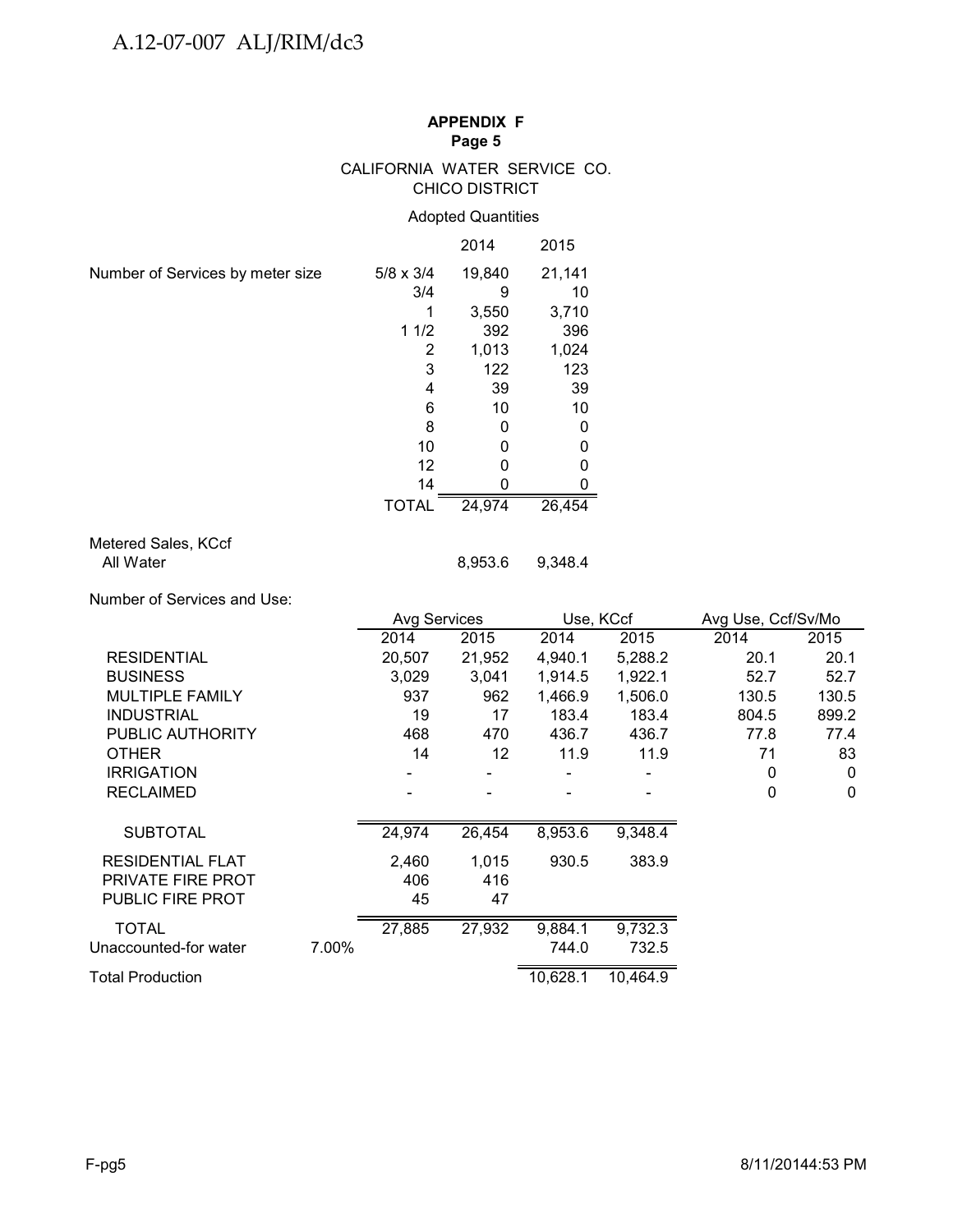#### CALIFORNIA WATER SERVICE CO. CHICO DISTRICT

# Adopted Quantities

#### **2014 Test Year**

| <b>Metered Sales</b> |             |                 |              |                   | <b>Public</b>    |              |              |
|----------------------|-------------|-----------------|--------------|-------------------|------------------|--------------|--------------|
| (Kccf)               | Residential | <b>Business</b> | Multi-Family | <b>Industrial</b> | <b>Authority</b> | <b>Other</b> | <b>Total</b> |
| Month                |             |                 |              |                   |                  |              |              |
| January              | 186.7       | 84.3            | 83.9         | 13.7              | 11.7             | 0.5          | 380.9        |
| February             | 183.1       | 82.5            | 83.0         | 13.1              | 14.8             | 0.5          | 376.9        |
| March                | 171.2       | 82.3            | 83.3         | 13.2              | 17.2             | 0.5          | 367.8        |
| April                | 264.5       | 115.1           | 98.0         | 15.7              | 21.9             | 0.7          | 515.9        |
| May                  | 394.9       | 159.9           | 121.6        | 16.9              | 35.9             | 1.0          | 730.2        |
| June                 | 474.7       | 187.2           | 134.8        | 16.2              | 42.4             | 1.2          | 856.4        |
| July                 | 699.8       | 242.5           | 163.6        | 18.3              | 61.7             | 1.5          | 1.187.5      |
| August               | 709.9       | 248.5           | 165.1        | 16.7              | 61.4             | 1.5          | 1,203.1      |
| September            | 726.8       | 258.1           | 181.1        | 16.7              | 71.1             | 1.6          | 1,255.3      |
| October              | 545.2       | 208.8           | 147.0        | 15.2              | 54.2             | 1.3          | 971.6        |
| November             | 337.6       | 141.9           | 111.4        | 14.8              | 27.2             | 0.9          | 633.8        |
| December             | 245.7       | 103.4           | 94.1         | 13.0              | 17.4             | 0.6          | 474.2        |
|                      | 4.940.1     | 1.914.5         | 1.466.9      | 183.4             | 436.7            | 11.9         | 8,953.6      |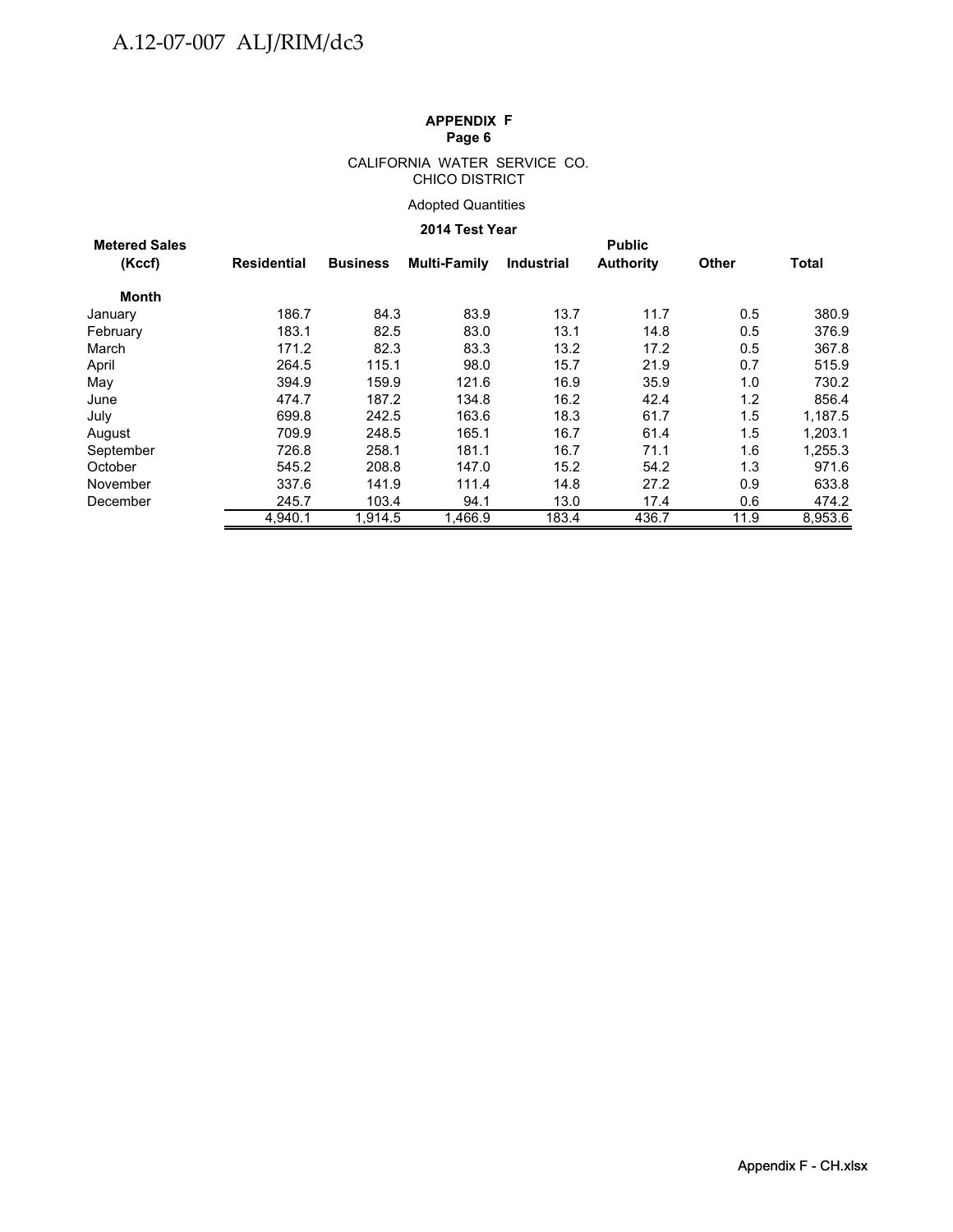# CALIFORNIA WATER SERVICE CO. CHICO DISTRICT

# Adopted Quantities

# **2014 Test Year**

|                                |                            | ZU 14 Test Tear     |                                |                                      |                                    |                      |
|--------------------------------|----------------------------|---------------------|--------------------------------|--------------------------------------|------------------------------------|----------------------|
| Company<br><b>Wells (Kccf)</b> | <b>Purchases</b><br>(Kccf) | <b>Total (Kccf)</b> |                                |                                      | <b>Purchased</b><br>(In<br>\$1,000 |                      |
|                                |                            |                     |                                |                                      |                                    |                      |
| 473.0                          | 0.0                        | 473.0               | \$                             | \$                                   | \$                                 | 74.1                 |
| 427.5                          | 0.0                        | 427.5               | \$                             | \$                                   | \$                                 | 67.0                 |
| 529.8                          | 0.0                        | 529.8               | \$                             | \$                                   | \$                                 | 83.0                 |
| 757.9                          | 0.0                        | 757.9               | \$<br>$\overline{a}$           |                                      | \$                                 | 118.8                |
| 1,001.2                        | 0.0                        | 1,001.2             | \$<br>$\overline{a}$           | \$                                   | \$                                 | 156.9                |
| 1,191.7                        | 0.0                        | 1,191.7             | \$<br>$\blacksquare$           | \$                                   | \$                                 | 186.8                |
| 1,513.7                        | 0.0                        | 1,513.7             | \$<br>$\overline{a}$           | \$                                   | \$                                 | 237.3                |
| 1,474.8                        | 0.0                        | 1,474.8             | \$<br>$\overline{a}$           | S                                    | \$                                 | 231.2                |
| 1,268.6                        | 0.0                        | 1,268.6             | \$<br>$\overline{a}$           | S                                    | \$                                 | 198.9                |
| 878.1                          | 0.0                        | 878.1               | \$<br>$\blacksquare$           |                                      |                                    | 137.6                |
| 602.8                          | 0.0                        | 602.8               | \$                             |                                      |                                    | 94.5                 |
| 509.1                          | 0.0                        | 509.1               | \$<br>$\overline{\phantom{0}}$ |                                      |                                    | 79.8                 |
| 10,628.1                       | 0.0                        | 10,628.1            | \$                             |                                      | \$                                 | 1,666.0              |
|                                |                            |                     |                                | <b>Purchased</b><br>Water<br>\$1,000 | (ln \$1,000)                       | (In Pump Taxes Power |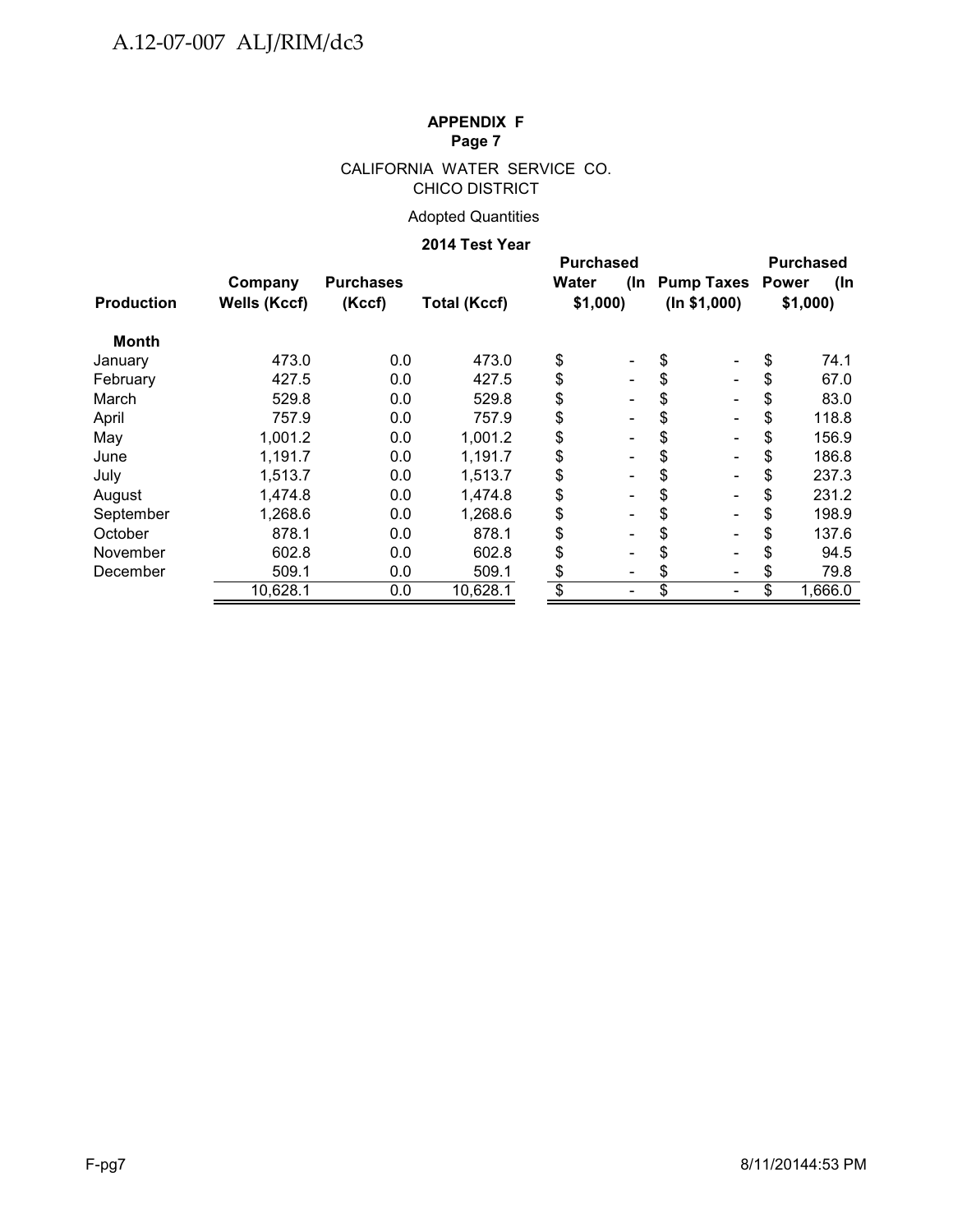# **APPENDIX F**

## **Page 8**

# CALIFORNIA WATER SERVICE CO. CHICO DISTRICT Monthly Revenue Summary (In \$1,000) 2014

# TEST-YEAR ADOPTED REVENUE AT PRESENT RATES

|           | <b>WRAM</b>   | NON-WRAM      | <b>TOTAL</b>   |  |  |  |
|-----------|---------------|---------------|----------------|--|--|--|
| January   | \$<br>374.4   | \$<br>731.9   | \$<br>1,106.3  |  |  |  |
| February  | \$<br>370.8   | \$<br>731.9   | \$<br>1,102.7  |  |  |  |
| March     | \$<br>361.6   | \$<br>731.9   | \$<br>1,093.5  |  |  |  |
| April     | \$<br>510.2   | \$<br>731.9   | \$<br>1,242.1  |  |  |  |
| May       | \$<br>728.0   | \$<br>731.9   | \$<br>1,459.9  |  |  |  |
| June      | \$<br>857.7   | \$<br>731.9   | \$<br>1,589.6  |  |  |  |
| July      | \$<br>1,198.9 | \$<br>731.9   | \$<br>1,930.8  |  |  |  |
| August    | \$<br>1,216.1 | \$<br>731.9   | \$<br>1,948.0  |  |  |  |
| September | \$<br>1,268.7 | \$<br>731.9   | \$<br>2,000.6  |  |  |  |
| October   | \$<br>976.8   | \$<br>731.9   | \$<br>1,708.7  |  |  |  |
| November  | \$<br>631.6   | \$<br>731.9   | \$<br>1,363.5  |  |  |  |
| December  | \$<br>467.7   | \$<br>731.9   | \$<br>1,199.6  |  |  |  |
| TOTAL     | \$<br>8,962.5 | \$<br>8,782.8 | \$<br>17,745.3 |  |  |  |

# TEST-YEAR ADOPTED REVENUE AT PROPOSED RATES

|              | WRAM           | NON-WRAM      | TOTAL          |  |  |
|--------------|----------------|---------------|----------------|--|--|
| January      | \$<br>535.9    | \$<br>754.7   | \$<br>1,290.5  |  |  |
| February     | \$<br>518.3    | \$<br>754.7   | \$<br>1,272.9  |  |  |
| March        | \$<br>611.1    | \$<br>754.7   | \$<br>1,365.8  |  |  |
| April        | \$<br>726.8    | \$<br>754.7   | \$<br>1,481.4  |  |  |
| May          | \$<br>957.7    | \$<br>634.4   | \$<br>1,592.1  |  |  |
| June         | \$<br>1,384.0  | \$<br>754.7   | \$<br>2,138.7  |  |  |
| July         | \$<br>1,602.7  | \$<br>754.7   | \$<br>2,357.4  |  |  |
| August       | \$<br>1,563.8  | \$<br>754.7   | \$<br>2,318.5  |  |  |
| September    | \$<br>1,668.7  | \$<br>754.7   | \$<br>2,423.3  |  |  |
| October      | \$<br>1,271.7  | \$<br>754.7   | \$<br>2,026.4  |  |  |
| November     | \$<br>876.0    | \$<br>754.7   | \$<br>1,630.7  |  |  |
| December     | \$<br>652.9    | \$<br>754.7   | \$<br>1,407.6  |  |  |
| <b>TOTAL</b> | \$<br>12,369.7 | \$<br>8.935.7 | \$<br>21,305.3 |  |  |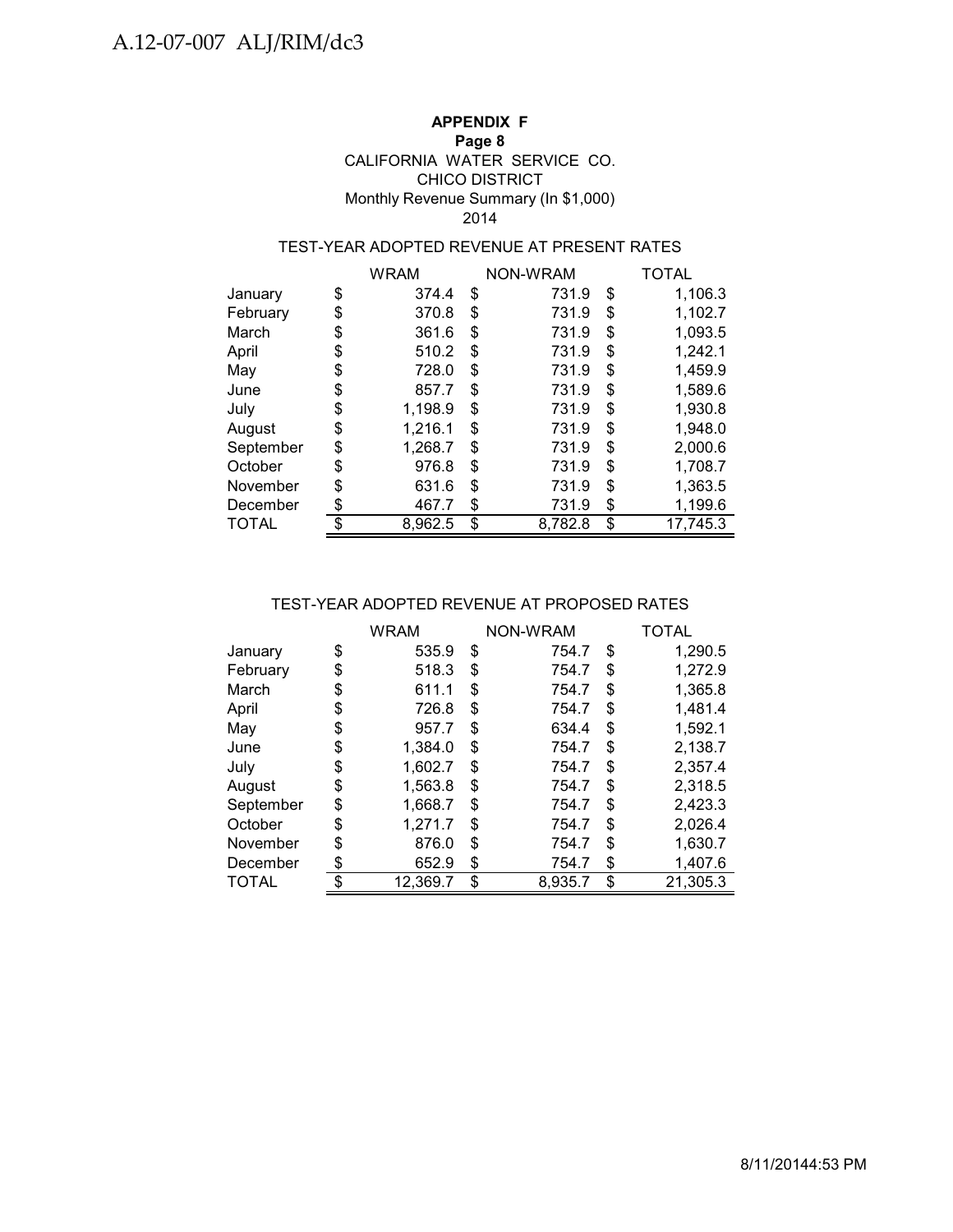CHICO DISTRICT CALIFORNIA WATER SERVICE CO.

# Adopted Quantities

2014

| PURCHASED POWER<br>SUPPLIER - PG&E                                                                   |          |                                                         |
|------------------------------------------------------------------------------------------------------|----------|---------------------------------------------------------|
| Total Production (kccf)<br>Kwh / ccf<br>Total calculated KWH<br>Unit Cost<br>Power Cost (In \$1,000) | \$<br>\$ | 10,628.1<br>various<br>10.816.688<br>0.15402<br>1,666.0 |
| TOTAL PURCHASED POWER (In \$1,000)                                                                   | \$       | 1,666.0                                                 |
| PURCHASED WATER                                                                                      |          |                                                         |
| TOTAL PURCHASED WATER COST                                                                           | S        |                                                         |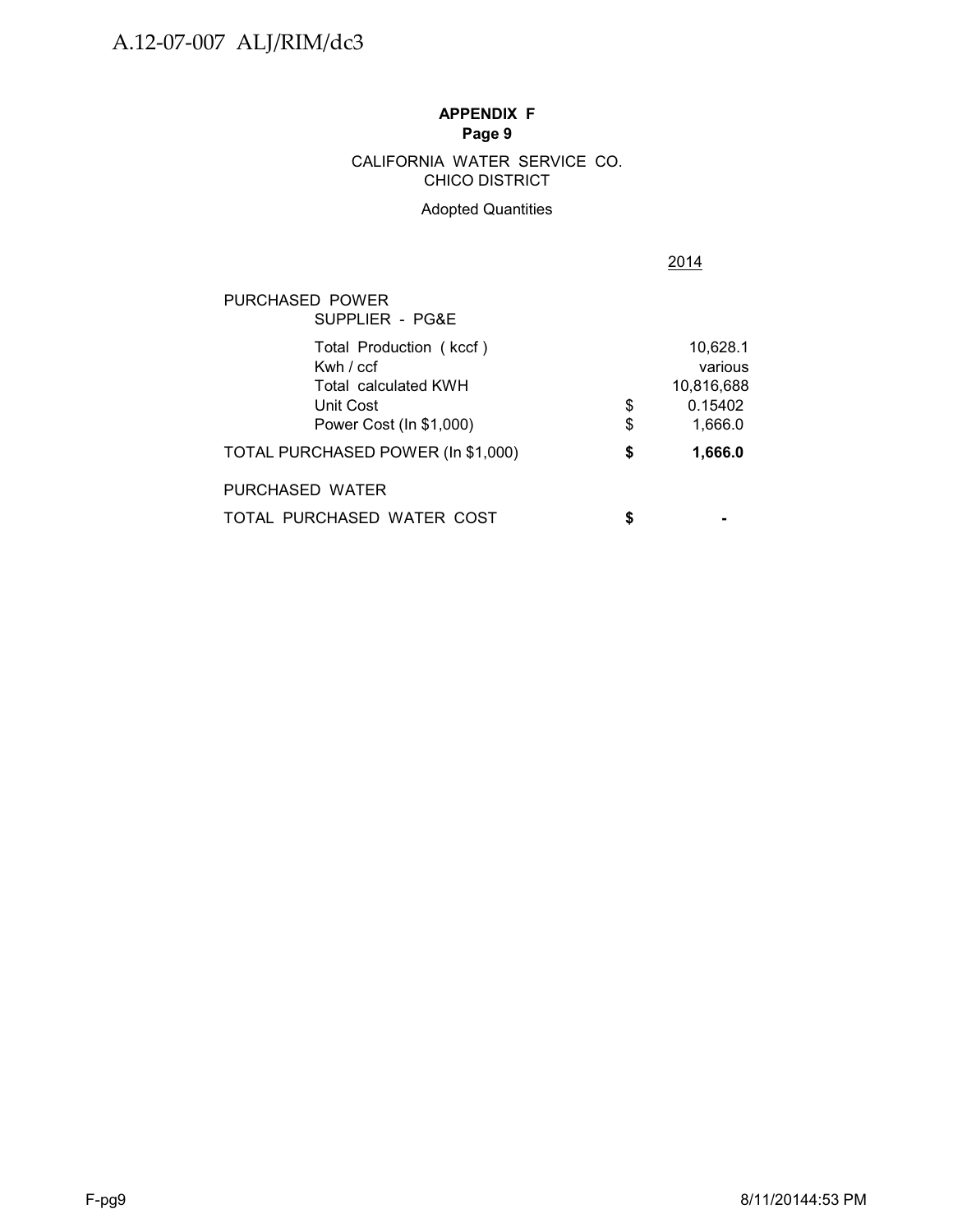# CALIFORNIA WATER SERVICE CO. CHICO DISTRICT

# Adopted Quantities

|                                                                                                                                                                    |                | 2014                                            |
|--------------------------------------------------------------------------------------------------------------------------------------------------------------------|----------------|-------------------------------------------------|
| <b>CHEMICALS</b>                                                                                                                                                   |                |                                                 |
| Total Production (kccf)<br>ADOPTED CHEMICAL DOLLARS (in \$1000)                                                                                                    | \$             | 10,628.1<br>174.1                               |
| ADOPTED \$ per KCCF                                                                                                                                                | \$             | 0.016381                                        |
| PUMP TAXES (WATER REPLENISHMENT DISTRICT)<br>WELL WATER PRODUCTION - ACRE FEET<br>UNIT COST - ACRE FEET<br>TOTAL GROUNDWATER CHARGES<br>ANNUAL WATERMASTER SERVICE | \$<br>\$<br>\$ | 0.0                                             |
| TOTAL PUMP TAX EXPENSE                                                                                                                                             | \$             |                                                 |
| UNCOLLECTABLES RATE<br><b>FRANCHISE TAX RATE</b><br>BUSINESS LICENSE FEE (in \$1000)<br>FEDERAL TAX RATE<br>STATE CORP. FRANCHISE TAX                              |                | 0.22%<br>$0.00\%$<br>\$28.20<br>35.00%<br>8.84% |
| NET TO GROSS MULTIPLIER                                                                                                                                            |                | 1.61326                                         |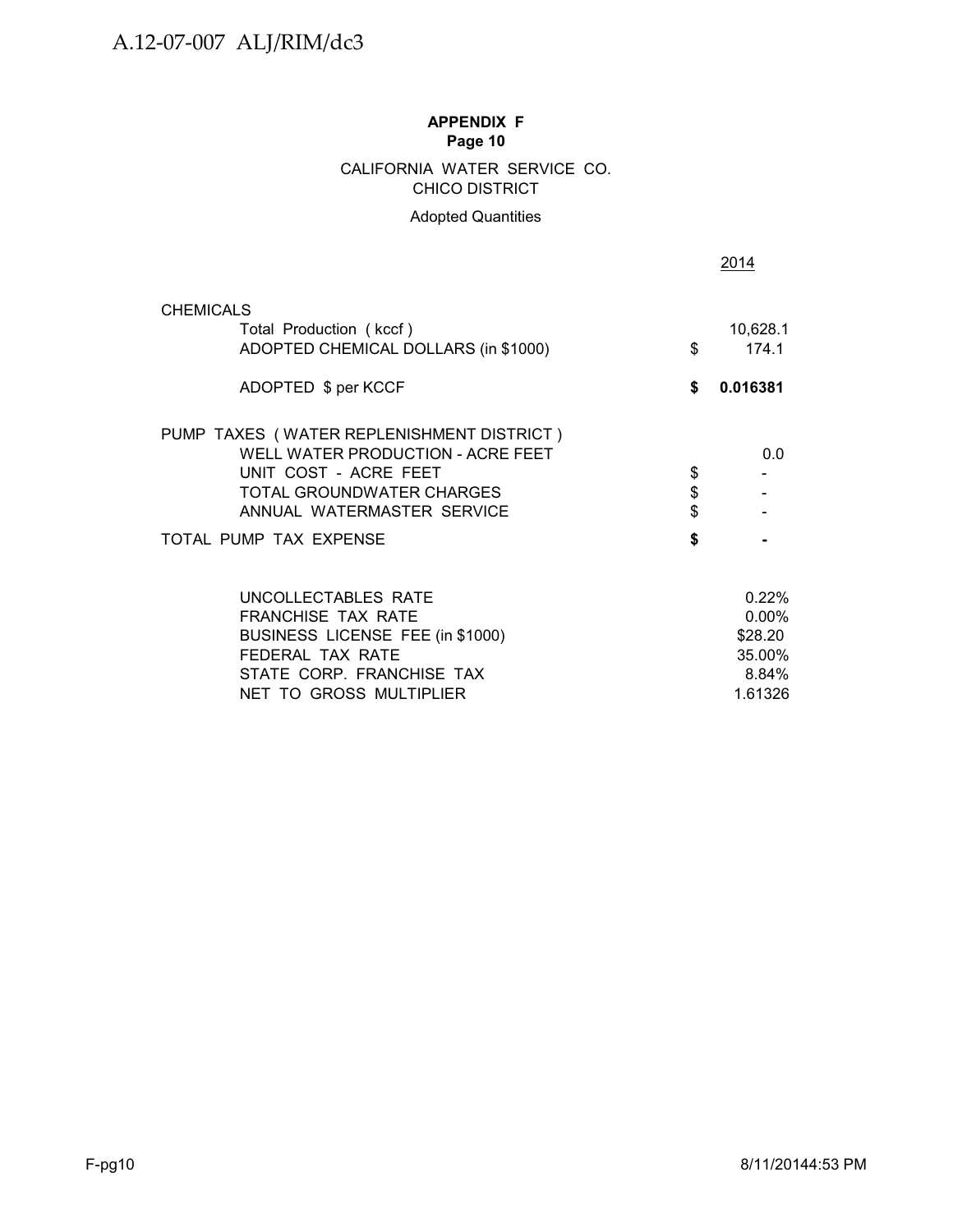# CALIFORNIA WATER SERVICE CO. CHICO DISTRICT

# NET TO GROSS MULTIPLIER ( NEW CPUC STAFF APPROVED METHOD )

2014

|                |                                             |             | <b>NORMAL</b><br>W/0 INCOME<br><b>TAXES</b> |
|----------------|---------------------------------------------|-------------|---------------------------------------------|
| $\mathbf{1}$   | <b>UNCOLLECTIBLES</b>                       | 0.22417%    | 0.22417%                                    |
| $\overline{2}$ | 1 - UNCOLLECTIBES (100% - LINE 1)           | 99.77583%   | 99.77583%                                   |
|                | FRANCHISE TAX RATE                          | 0.00000%    | 0.00000%                                    |
| 3              | LOCAL FRANCHISE (% * LINE 2)                | $0.00000\%$ | 0.00000%                                    |
|                | <b>BUSINESS LICENSE RATE</b>                | 0.00000%    | 0.00000%                                    |
| $\overline{4}$ | BUSINESS LICENSE (% * LINE 2)               | 0.00000%    | 0.00000%                                    |
| 5              | SUBTOTAL (LINE 1 + LINE 3 + LINE 4)         | 0.22417%    | 0.22417%                                    |
| 6              | 1 - SUBTOTAL (100% - LINE 5)                | 99.77583%   | 99.77583%                                   |
| 7              | CCFT (LINE 6 * 8.84%)                       | 8.82018%    |                                             |
| 8              | AMERICAN JOB CREATION ACT (LINE 6 * 9%)     | 8.18601%    |                                             |
| 9              | FIT (LINE 6 $*(35\%-(35\%*8.84\%))$         | 28.96937%   |                                             |
| 10             | TOTAL TAXES PAID (LINE 5 + LINE 7 + LINE 8) | 38.01373%   | 0.22417%                                    |
| 11             | NET AFTER TAXES (1-LINE 9)                  | 61.98627%   | 99.77583%                                   |
|                | NET-TO-GROSS MULTIPLIER (1/LINE 10)         | 1.61326     | 1.00225                                     |

# ADOPTED

|  | ×<br>×<br>٧ |
|--|-------------|
|  |             |

| DEBT   | 46.60%    | Without income Taxes | 1.00225 |                   | 0.46705 |
|--------|-----------|----------------------|---------|-------------------|---------|
| EQUITY | $53,40\%$ | With income Taxes    | 1.61326 |                   | 0.86148 |
| TOTAL  | 100.00%   |                      |         | Adi. Net to Gross | 1.32853 |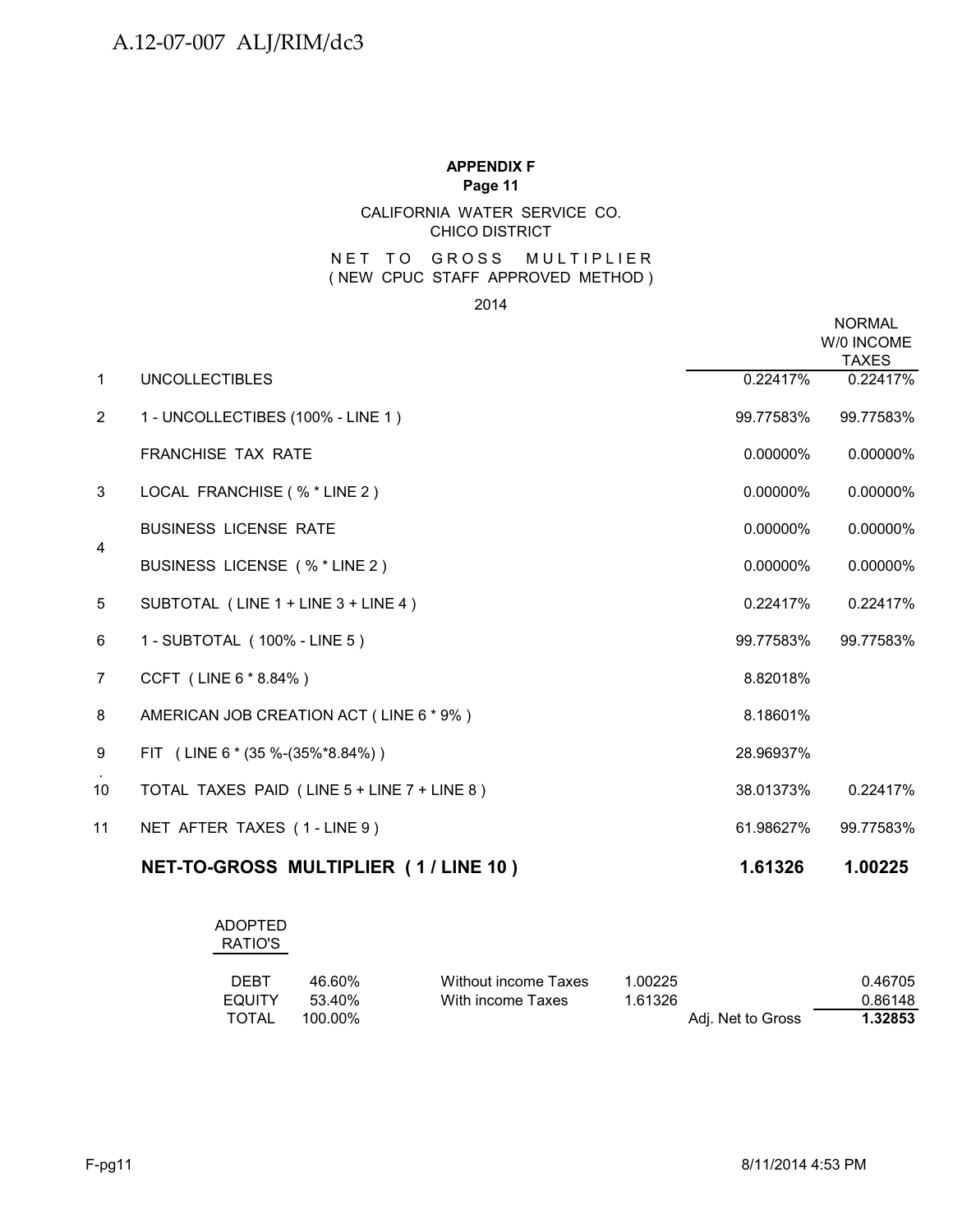# **APPENDIX F Page 12** California Water Service Company Chico District Bill Comparison

| Typical Monthly Residential Bill for Metered Customers for 2014    |                                  |                                                    |                                  |                                                    |                                  |                                                 |                                                          |                     |  |  |  |
|--------------------------------------------------------------------|----------------------------------|----------------------------------------------------|----------------------------------|----------------------------------------------------|----------------------------------|-------------------------------------------------|----------------------------------------------------------|---------------------|--|--|--|
| Usage:<br>Ccf                                                      |                                  | Present<br>Bill                                    |                                  | Proposed<br>Bill                                   |                                  | Change                                          | Percent<br>Change                                        | <b>Notes</b><br>(1) |  |  |  |
| 0<br>5<br>10<br>11                                                 | \$<br>\$<br>\$<br>\$             | 14.55<br>19.16<br>23.76<br>24.75                   | \$<br>\$<br>\$<br>\$             | 14.61<br>20.96<br>27.32<br>28.68                   | \$<br>\$<br>\$<br>\$             | 0.06<br>1.81<br>3.56<br>3.93                    | 0.40%<br>9.44%<br>14.98%<br>15.90%                       | (2)                 |  |  |  |
| 15<br>20<br>25<br>30<br>33<br>35                                   | \$<br>\$<br>\$<br>\$<br>\$<br>\$ | 28.69<br>33.63<br>38.56<br>43.49<br>46.59<br>48.69 | \$<br>\$<br>\$<br>\$<br>\$<br>\$ | 34.13<br>40.94<br>47.75<br>54.56<br>58.82<br>61.73 | \$<br>\$<br>\$<br>\$<br>\$<br>\$ | 5.43<br>7.31<br>9.19<br>11.06<br>12.24<br>13.04 | 18.94%<br>21.74%<br>23.82%<br>25.43%<br>26.27%<br>26.78% | (3)<br>(4)          |  |  |  |
| 40<br><b>Metered Quantity Rates:</b><br>Tier 1<br>Tier 2<br>Tier 3 | \$<br>\$<br>\$<br>\$             | 53.95<br>0.9209<br>0.9868<br>1.0525                | \$<br>\$<br>\$<br>\$             | 68.99<br>1.2710<br>1.3619<br>1.4526                | \$<br>\$<br>\$<br>\$             | 15.04<br>0.35<br>0.38<br>0.40                   | 27.87%<br>38.02%<br>38.02%<br>38.02%                     | (5)(6)              |  |  |  |
| <b>Service Charge:</b>                                             | \$                               | 14.55                                              | \$                               | 14.61                                              | \$                               | 0.06                                            | 0.40%                                                    | (5)(6)              |  |  |  |

## **Monthly Residential Bill for Flat-rate Customers for 2014**

| Lot size:                     |  |          |                |       |       |
|-------------------------------|--|----------|----------------|-------|-------|
| 6,000 sq. ft. or less \$46.06 |  | \$49.52  | $\mathbb{S}$   | - 347 | 7.53% |
| 6,001-10,000 sq. ft. $$5.61$  |  | \$ 59.79 | $\mathbb{S}$ . | -4.18 | 7.53% |

#### **Notes:**

- (1) 1 Ccf or 100 cubic feet of water is equal to 748 gallons of water
- (2) Typical winter monthly average usage of 11 Ccf
- (3) Monthly average usage of 20 Ccf
- (4) Typical summer monthly average usage of 33 Ccf
- (5) Metered comparison based on 5/8 x 3/4 inch service
- (6) Rates do not include CPUC fees or other surcharges that may appear on customers bills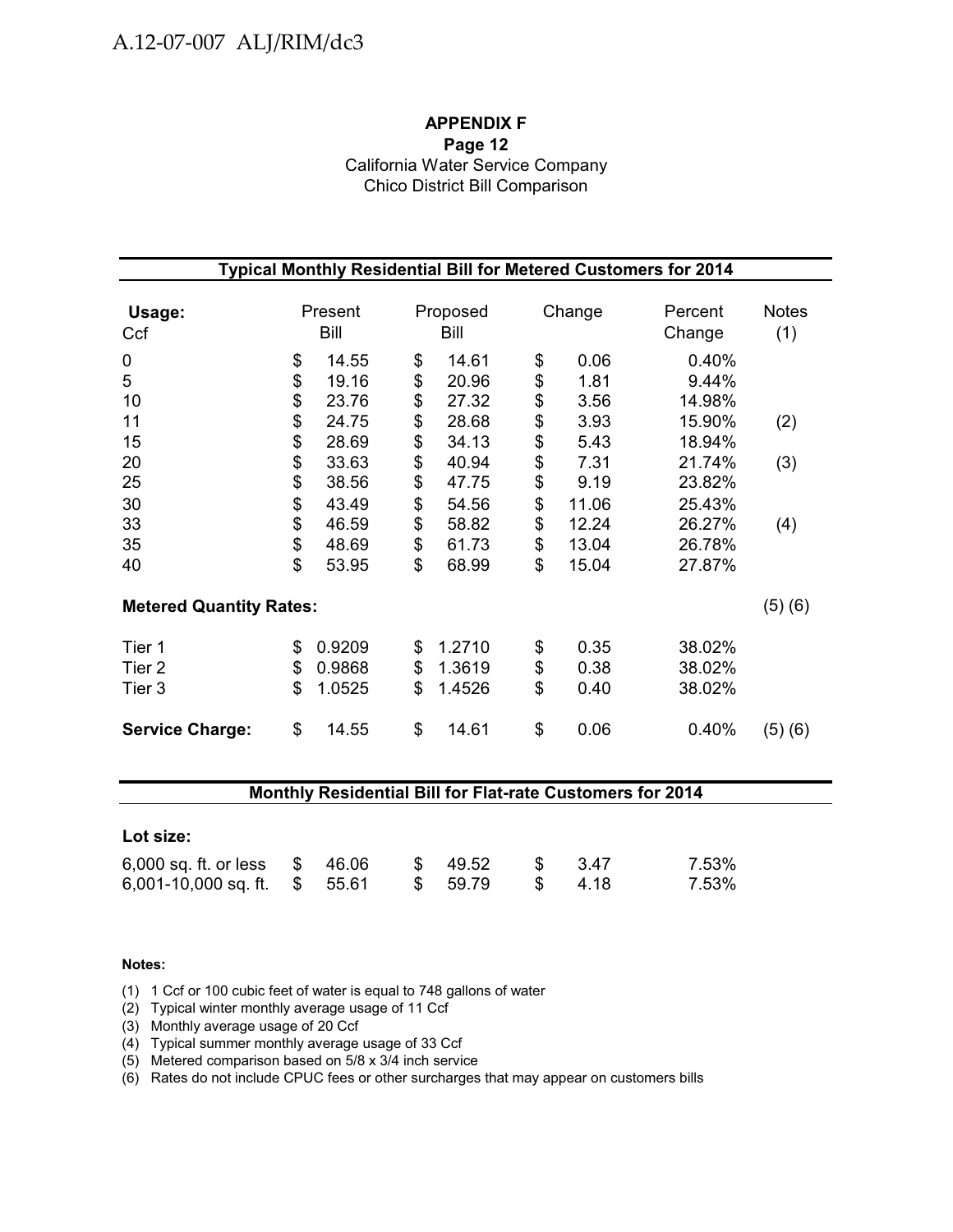# **APPENDIX G Page 1** DIXON DISTRICT CALIFORNIA WATER SERVICE CO.

# (DOLLARS IN THOUSANDS) SUMMARY OF EARNINGS AND RATE OF RETURN

|                                            | <b>PRESENT</b> |               |          | <b>PROPOSED</b>  |              |                      | <b>ESTIMATED ESTIMATED</b> |                 |
|--------------------------------------------|----------------|---------------|----------|------------------|--------------|----------------------|----------------------------|-----------------|
|                                            |                | <b>RATES</b>  |          | <b>RATES</b>     | <b>RATES</b> |                      |                            | <b>RATES</b>    |
|                                            |                | 2014          |          | 2014             |              | 2015                 |                            | 2016            |
| OPERATING<br><b>REVENUES</b><br>% Increase | \$             | $2,154.2$ \$  |          | 3,031.3<br>40.7% | \$           | $3,048.5$ \$<br>0.6% |                            | 3,065.8<br>0.6% |
| OPERATING EXPENSES                         |                |               |          |                  |              |                      |                            |                 |
| PURCHASED WATER                            | \$             |               | \$       |                  | \$           |                      | \$                         |                 |
| <b>GROUNDWATER EXTRACTION CHARGES</b>      | \$             |               | \$       |                  | \$           |                      | \$                         |                 |
| PURCHASED POWER                            | \$             | 154.5         | \$       | 154.5            | \$           | 154.5                | \$                         | 154.5           |
| PURCHASED CHEMICALS<br>PAYROLL -- DISTRICT | \$<br>\$       | 12.0<br>290.5 | \$       | 12.0             | \$           | 12.1<br>293.4        | \$                         | 12.2<br>296.4   |
| <b>UNCOLLECTIBLES</b>                      | \$             | 10.0          | \$<br>\$ | 290.5<br>14.0    | \$<br>\$     | 14.2                 | \$<br>\$                   | 14.3            |
| <b>CONSERVATION</b>                        | \$             | 11.6          | \$       | 11.6             | \$           | 11.6                 | \$                         | 11.6            |
| OTHER OPERATION AND MAINTENANCE            | \$             | 319.0         | \$       | 319.0            | \$           | 322.3                | \$                         | 325.6           |
| <b>BENEFITS</b>                            | \$             | 181.0         | \$       | 181.0            | \$           | 182.8                | \$                         | 184.7           |
| OTHER ADMIN AND GEN. EXP.                  | \$             | 44.3          | \$       | 44.3             | \$           | 44.8                 | \$                         | 45.2            |
| TOTAL O. & M., A. & G., & MISC. EXP.       | \$             | 1,022.9       | \$       | 1,026.9          | \$           | 1,035.7              | \$                         | 1,044.5         |
| TAXES OTHER THAN INCOME                    |                |               |          |                  |              |                      |                            |                 |
| AD VALOREM TAXES                           | \$             | 125.7         | S        | 125.7            | \$           | 125.5                | S.                         | 125.4           |
| <b>BUSINESS LICENSE FEES</b>               | \$             | 0.1           | \$       | 0.1              | \$           | 0.1                  | \$                         | 0.1             |
| LOCAL FRANCHISE TAXES                      | \$             |               | \$       |                  | \$           |                      | S                          |                 |
| PAYROLL TAXES                              | \$             | 18.9          | \$       | 18.9             | \$           | 19.0                 | \$                         | 19.2            |
| TOTAL GENERAL<br>TAXES                     | \$             | 144.6         | \$       | 144.6            | \$           | 144.7                | \$                         | 144.7           |
| <b>DEPRECIATION</b>                        | \$             | 370.4         | -\$      | 370.4            | \$           | 375.7                | \$                         | 381.0           |
| G.O. PRORATED EXPENSES:                    |                |               |          |                  |              |                      |                            |                 |
| PAYROLL AND BENEFITS                       | \$             | 217.5         | \$       | 217.5            | \$           | 219.7                | \$                         | 221.9           |
| AD VALOREM, BUSINESS LICENSE, FRANCHISES   | \$             | 3.9           | \$       | 3.9              | \$           | 3.9                  | \$                         | 3.9             |
| PAYROLL TAXES                              | \$             | 13.5          | \$       | 13.5             | \$           | 13.6                 | \$                         | 13.8            |
| OTHER PRORATED EXPENSES                    | \$             | 145.5         | \$       | 145.5            | \$           | 147.0                | \$                         | 148.5           |
| TOTAL G.O. PRORATED EXPENSES               | \$             | 380.4         | \$       | 380.4            | \$           | 384.2                | \$                         | 388.1           |
| SUB -- TOTAL -- OPERATING EXPENSES         | \$             | $1,918.3$ \$  |          | 1,922.3          | \$           | 1,940.3              | \$                         | 1,958.4         |
| <b>INCOME TAXES:</b><br>TOTAL              | \$             | $(3.2)$ \$    |          | 327.5            | \$           | 327.6                | \$                         | 327.8           |
| TOTAL OPERATING EXPENSES                   | \$             | $1,915.1$ \$  |          | 2,249.9          | \$           | 2,267.9              | \$                         | 2,286.2         |
| NET OPERATING REVENUE                      | \$             | $239.1$ \$    |          | 781.5            | \$           | 780.6                | \$                         | 779.6           |
| DEPRECIATED RATE BASE                      | \$             | 9,842.5 \$    |          | 9,842.5          | \$           | 9,830.8              | - \$                       | 9,819.2         |
| RATE OF RETURN                             |                | 2.43%         |          | 7.94%            |              | 7.94%                |                            | 7.94%           |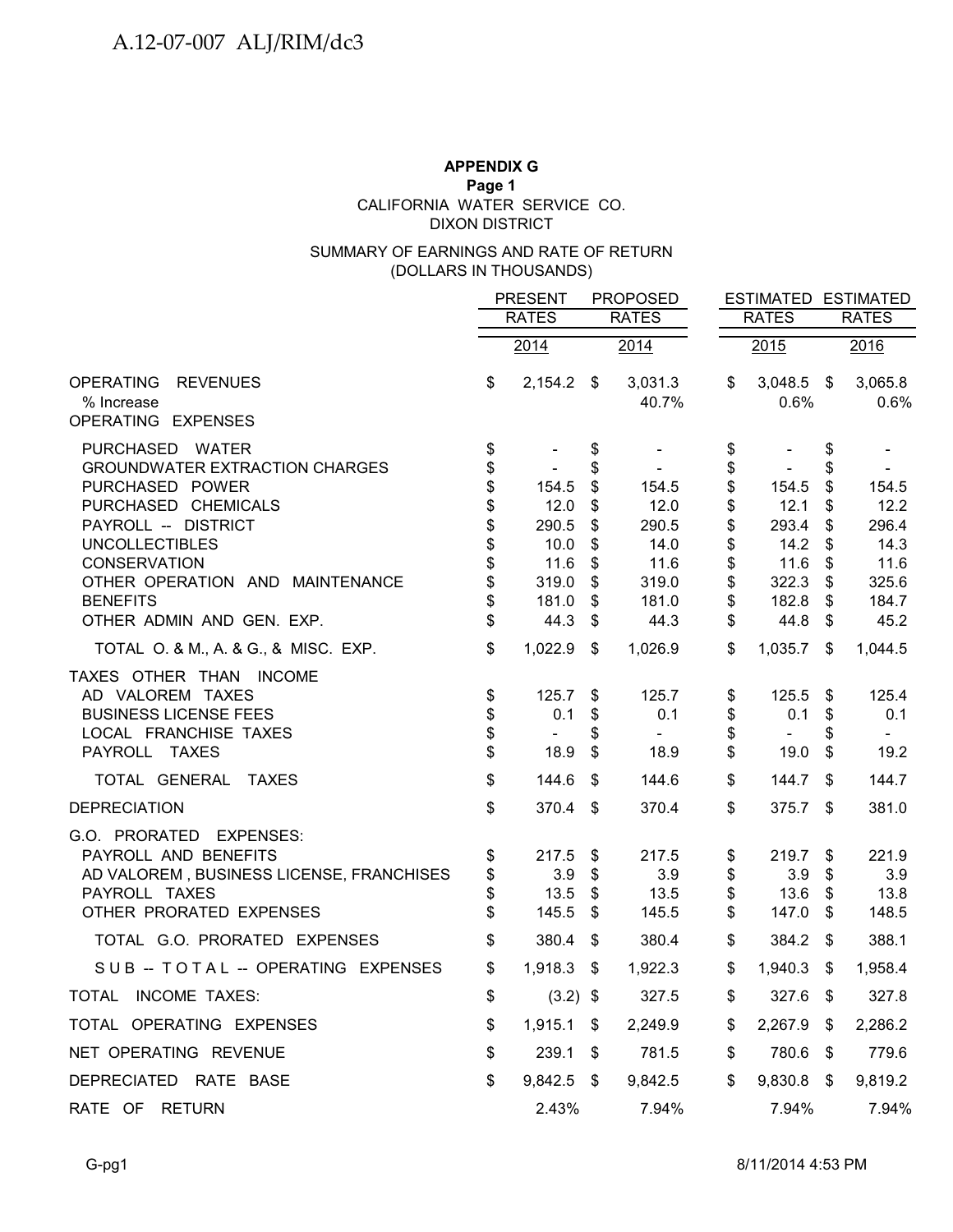CALIFORNIA WATER SERVICE CO. DIXON DISTRICT

#### (DOLLARS IN THOUSANDS) ADOPTED RATE BASE

|                                  | 2014       |           |    | 2015      | 2016 |           |
|----------------------------------|------------|-----------|----|-----------|------|-----------|
| RATE BASE                        |            |           |    |           |      |           |
| WTD, AVG, PLANT IN SERVICE       | \$         | 14,983.3  | \$ | 15,180.9  | \$   | 15,378.6  |
| WTD, AVG, DEPRECIATION RESERVE   | \$         | (3,324.4) | \$ | (3,676.1) | \$   | (4,027.8) |
| <b>MATERIALS AND SUPPLIES</b>    | \$         | 59.1      | \$ | 59.1      | \$   | 59.1      |
| <b>TANK PAINTING</b>             | \$         |           | \$ | 130.4     | \$   | 260.9     |
| <b>WORKING CASH - LEAD - LAG</b> | \$         | 129.7     | \$ | 131.2     | \$   | 132.7     |
| WORKING CASH - W / H EMPLOYEES   | \$         | (0.9)     | \$ | (0.9)     | \$   | (0.9)     |
| ADVANCES FOR CONSTRUCTION        | \$         | (370.9)   | \$ | (357.0)   | \$   | (343.1)   |
| <b>CONTRIBUTIONS</b>             | \$         | (385.8)   | \$ | (382.9)   | \$   | (379.9)   |
| AMORTIZATION OF INTANG.          | \$         | (186.1)   | \$ | (217.3)   | \$   | (248.4)   |
| <b>DEFERRED TAXES</b>            | $\dot{\$}$ | (1,391.3) | \$ | (1,401.2) | \$   | (1,411.0) |
| UNAMORT. LT.C.                   | \$         | (8.9)     | \$ | (8.4)     | \$   | (7.8)     |
| PRORATED G.O. RATE BASE          | \$         | 323.2     | \$ | 366.0     | \$   | 408.8     |
| <b>TAXES ON ADVANCES</b>         | \$         | 6.7       | \$ | 0.5       | \$   | (5.7)     |
| TAXES ON C.I.A.C.                | \$         | 8.8       | \$ | 6.3       | \$   | 3.8       |
| WTG. AVG. RATE BASE              | \$         | 9,842.5   | \$ | 9,830.8   | \$   | 9,819.2   |
| RATE BASE ASSOCIATED ITEMS       |            |           |    |           |      |           |
| <b>DEPRECIATION EXPENSE</b>      | \$         | 370.4     | \$ | 375.7     | \$   | 381.0     |
| AD VALOREM TAXES                 | \$         | 125.7     | \$ | 125.5     | \$   | 125.4     |
| TOTAL INCOME TAXES AT AUTHORIZED | \$         | 327.5     | \$ | 327.6     | \$   | 327.8     |
| <b>NET OPERATING REVENUE</b>     | \$         | 781.5     | \$ | 780.6     | \$   | 779.6     |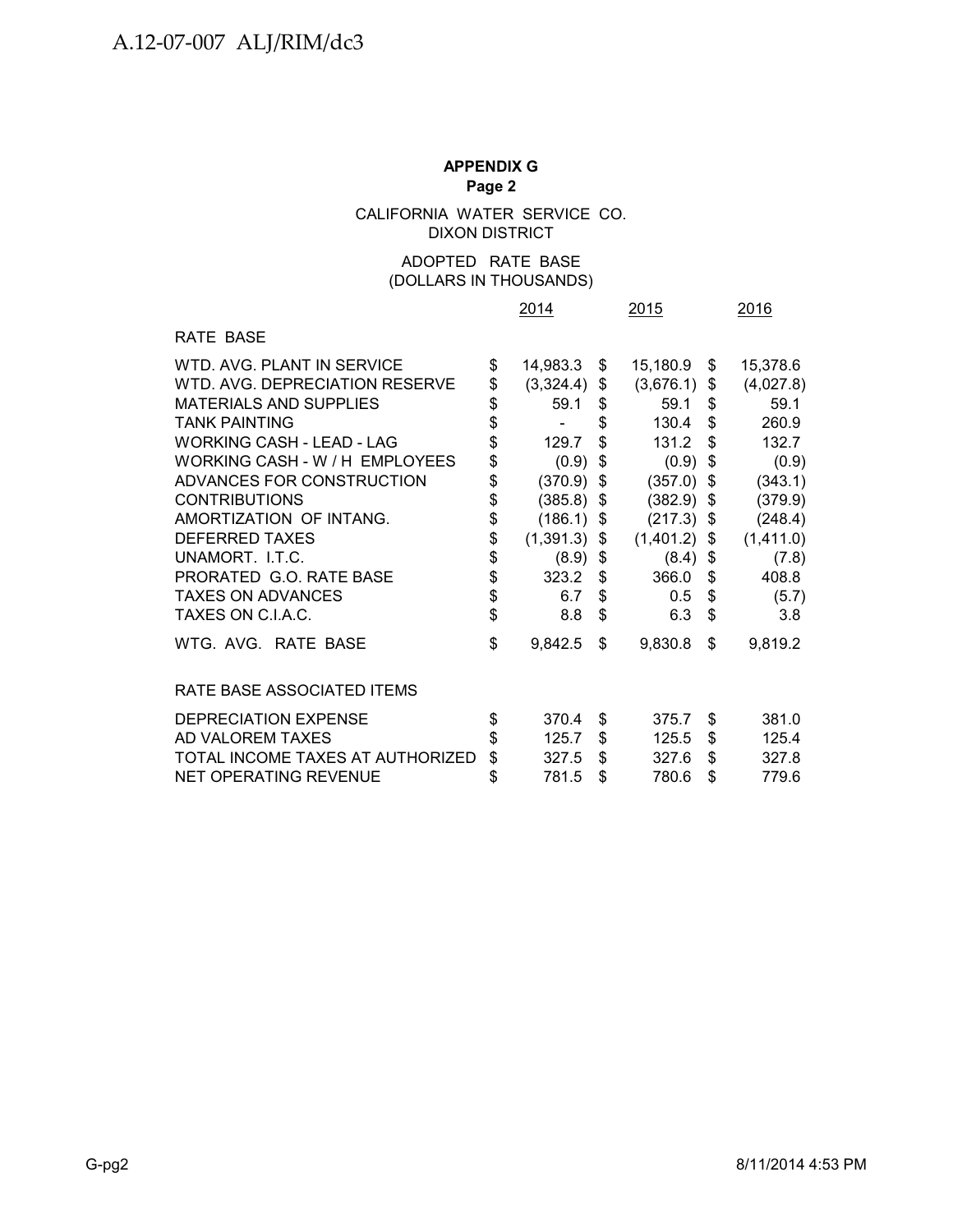#### CALIFORNIA WATER SERVICE CO. DIXON DISTRICT

#### **Rate Base Offset**

| <b>District</b> | PID#                             | <b>Description</b>                                                                           |               | <b>Amount</b>                  | <b>Expected</b><br><b>Filing Year</b> | <b>Authority</b>                 |              | <b>Expected</b><br><b>Revenue</b><br><b>Requirement</b> |
|-----------------|----------------------------------|----------------------------------------------------------------------------------------------|---------------|--------------------------------|---------------------------------------|----------------------------------|--------------|---------------------------------------------------------|
| Dixon           | 00019807<br>00061955<br>00079958 | New Generator - Sta. 4<br>New Well - Sta, 4<br>Cal Water RAMCAP Vulnerability<br>Assessments | S<br>S.<br>\$ | 146.667<br>2,602,060<br>51.017 | 2014<br>2015<br>2015                  | 2012 GRC<br>2012 GRC<br>2012 GRC | S<br>S<br>\$ | 21,845<br>387,555<br>7,599                              |
|                 |                                  |                                                                                              | S.            | 2,799,744                      |                                       |                                  | S            | 416,999                                                 |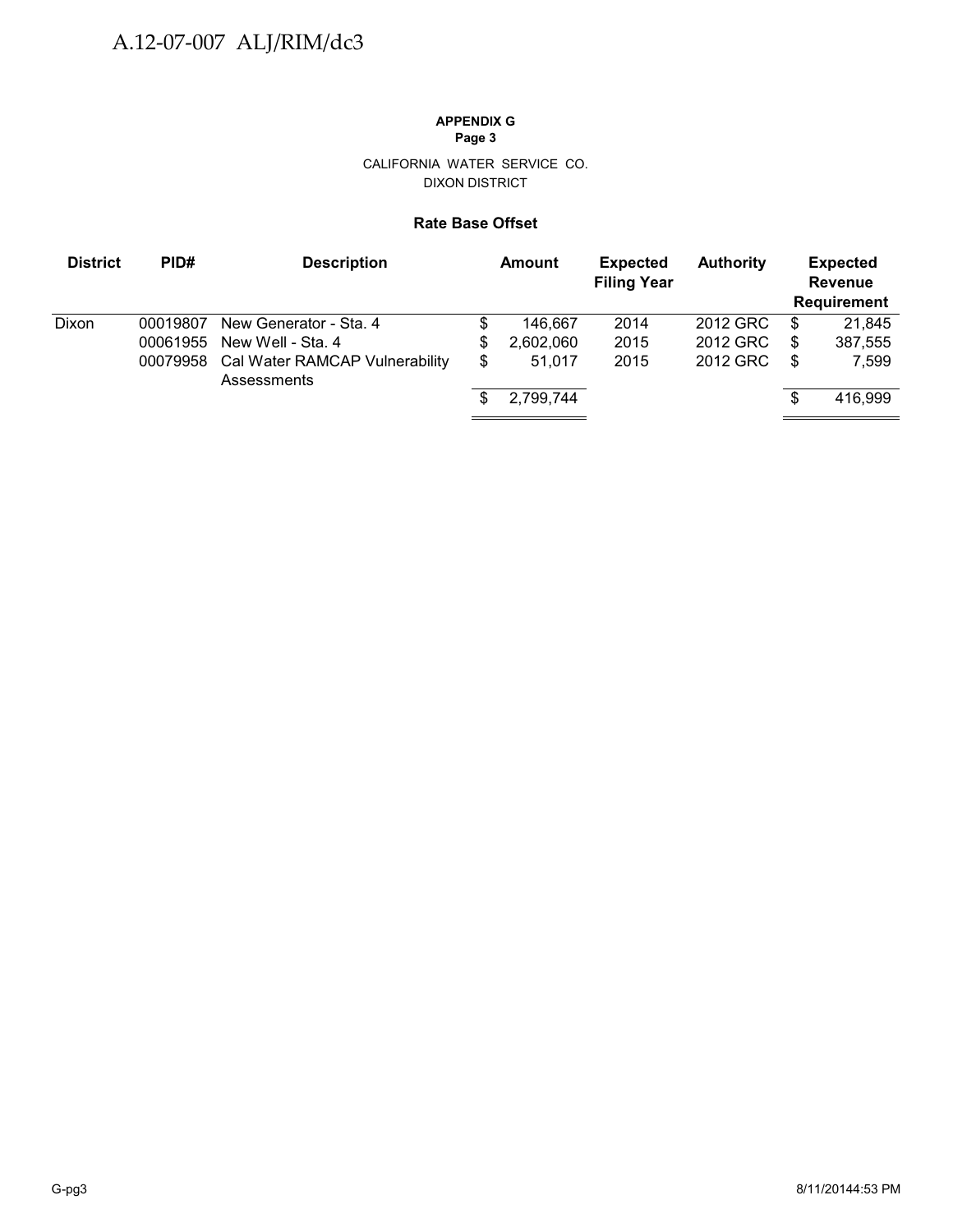#### CALIFORNIA WATER SERVICE CO. DIXON DISTRICT

### INCOME TAX CALCULATION (DOLLARS IN THOUSANDS)

|                                                                   |                                | <b>PRESENT</b><br><b>RATES</b><br>2014 |               | <b>PROPOSED</b><br><b>RATES</b><br>2014 |
|-------------------------------------------------------------------|--------------------------------|----------------------------------------|---------------|-----------------------------------------|
| OPERATING REVENUE (PRESENT RATES)                                 | \$                             | $2,154.2$ \$                           |               | 3,031.3                                 |
| <b>EXPENSES</b>                                                   |                                |                                        |               |                                         |
| <b>PURCHASED WATER</b>                                            | \$                             |                                        | \$            |                                         |
| <b>PURCHASED POWER</b>                                            |                                | 154.5                                  | \$            | 154.5                                   |
| <b>PUMP TAXES</b>                                                 | <b>88888888888888888888888</b> | $\sim$                                 | \$            |                                         |
| <b>CHEMICALS</b>                                                  |                                | 12.0                                   | \$            | 12.0                                    |
| <b>PAYROLL</b>                                                    |                                | 290.5                                  | \$            | 290.5                                   |
| OTHER O & M                                                       |                                | 330.6                                  | \$            | 330.6                                   |
| OTHER A & G                                                       |                                | 225.3                                  | \$            | 225.3                                   |
| G.O. PRORATIONS                                                   |                                | 343.8                                  | \$            | 343.8                                   |
| PAYROLL TAXES                                                     |                                | 18.9                                   | \$            | 18.9                                    |
| AD VALOREM TAXES                                                  |                                | 125.7                                  | \$            | 125.7                                   |
| <b>UNCOLLECTIBLES</b>                                             |                                | 10.0                                   | \$            | 14.0                                    |
| <b>FRANCHISE TAX &amp; BUS LIC. FEES</b>                          |                                | 0.1                                    | \$            | 0.1                                     |
| TRANSPORTATION DEPRECIATION ADJUSTMENT<br><b>INTEREST EXPENSE</b> |                                | $(25.3)$ \$<br>280.7 \$                |               | (25.3)<br>280.7                         |
| TOTAL DEDUCTIONS                                                  | \$                             | 1,766.7 \$                             |               | 1,770.7                                 |
| <b>STATE INCOME TAX</b>                                           |                                |                                        |               |                                         |
| STATE TAX DEPRECIATION                                            | \$                             | 541.0 \$                               |               | 541.0                                   |
| NET STATE TAXABLE INCOME                                          | \$                             | $(153.4)$ \$                           |               | 719.7                                   |
| STATE CORP. FRANCHISE TAX @ 8.84%                                 | \$                             | $(13.6)$ \$                            |               | 63.6                                    |
| FEDERAL INCOME TAX                                                |                                |                                        |               |                                         |
| FEDERAL TAX DEPRECIATION                                          | \$                             | 359.8 \$                               |               | 359.8                                   |
| STATE INCOME TAX                                                  | \$                             | $(13.6)$ \$                            |               | 63.6                                    |
| LESS AMERICAN JOBS CREATION ACT DEDUCTION                         | \$                             | $(2.4)$ \$                             |               | 69.2                                    |
| NET FEDERAL TAXABLE INCOME                                        | \$                             | 43.7                                   | $\sqrt[6]{3}$ | 768.0                                   |
| FEDERAL INCOME TAX @ 35.00%                                       | \$                             | 15.3                                   | \$            | 268.8                                   |
| TOTAL FEDERAL INCOME TAX                                          | \$                             | 15.3                                   | \$            | 268.8                                   |
| ADJUSTMENT FOR REGULATORY LIABILITY                               | \$                             | $(4.9)$ \$                             |               | (4.9)                                   |
| TOTAL INCOME TAXES                                                | \$                             | $(3.2)$ \$                             |               | 327.5                                   |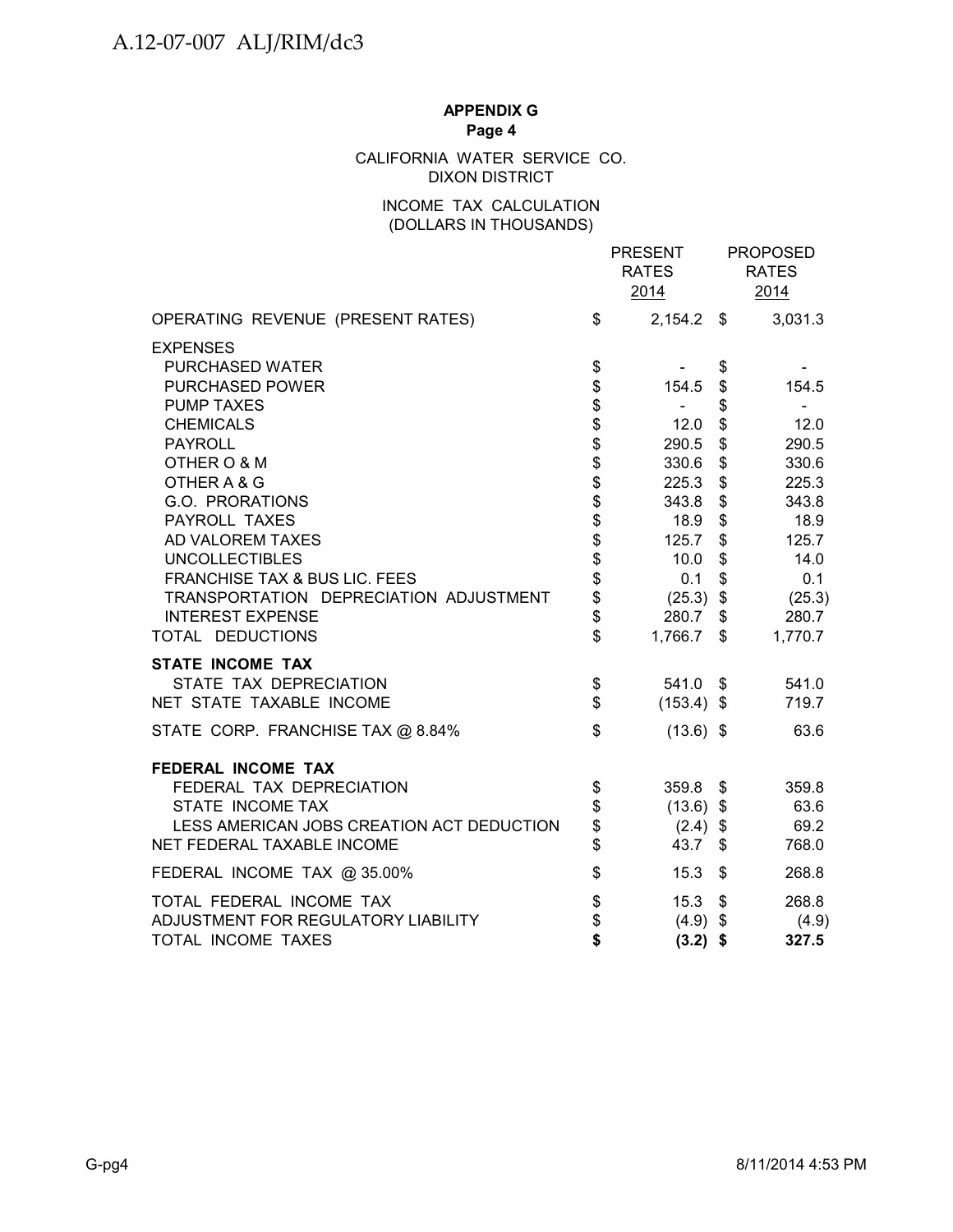### CALIFORNIA WATER SERVICE CO. DIXON DISTRICT

#### Adopted Quantities

|                                  |                  | 2014         | 2015           |
|----------------------------------|------------------|--------------|----------------|
| Number of Services by meter size | $5/8 \times 3/4$ | 2,318        | 2,313          |
|                                  | 3/4              |              | 0              |
|                                  |                  | 444          | 444            |
|                                  | 11/2             | 23           | 23             |
|                                  | 2                | 41           | 43             |
|                                  | 3                | 8            | 8              |
|                                  | 4                | 2            | $\overline{2}$ |
|                                  | 6                | 0            | 0              |
|                                  | 8                | 0            | 0              |
|                                  | 10               | O            | o              |
|                                  | 12               | $\mathbf{0}$ | o              |
|                                  | 14               |              |                |
|                                  | <b>TOTAL</b>     | 2,836        | 2,834          |
| Metered Sales, KCcf              |                  |              |                |

#### Metered Sales, KCcf All Water 536.3 537.5

Number of Services and Use:

|                         |       | Avg Services |       | Use, KCcf |       | Avg Use, Ccf/Sv/Mo |              |  |
|-------------------------|-------|--------------|-------|-----------|-------|--------------------|--------------|--|
|                         |       | 2014         | 2015  | 2014      | 2015  | 2014               | 2015         |  |
| <b>RESIDENTIAL</b>      |       | 2,594        | 2,585 | 408.6     | 407.1 | 13.1               | 13.1         |  |
| <b>BUSINESS</b>         |       | 172          | 176   | 42.1      | 43.0  | 20.4               | 20.4         |  |
| <b>MULTIPLE FAMILY</b>  |       | 26           | 27    | 42.5      | 44.2  | 136.4              | 136.4        |  |
| <b>INDUSTRIAL</b>       |       | 3            | 3     | 0.1       | 0.1   | 2.8                | 2.8          |  |
| PUBLIC AUTHORITY        |       | 41           | 43    | 42.8      | 42.8  | 87.0               | 83.0         |  |
| <b>OTHER</b>            |       |              |       | 0.2       | 0.2   | 0                  | 0            |  |
| <b>IRRIGATION</b>       |       |              |       |           |       | 0                  | 0            |  |
| <b>RECLAIMED</b>        |       |              |       |           |       | 0                  | $\mathbf{0}$ |  |
| <b>SUBTOTAL</b>         |       | 2,836        | 2,834 | 536.3     | 537.5 |                    |              |  |
| <b>RESIDENTIAL FLAT</b> |       |              |       |           |       |                    |              |  |
| PRIVATE FIRE PROT       |       | 26           | 26    |           |       |                    |              |  |
| <b>PUBLIC FIRE PROT</b> |       | 10           | 11    |           |       |                    |              |  |
| <b>TOTAL</b>            |       | 2,872        | 2,871 | 536.3     | 537.5 |                    |              |  |
| Unaccounted-for water   | 7.86% |              |       | 45.7      | 45.8  |                    |              |  |
| Total Production        |       |              |       | 582.0     | 583.3 |                    |              |  |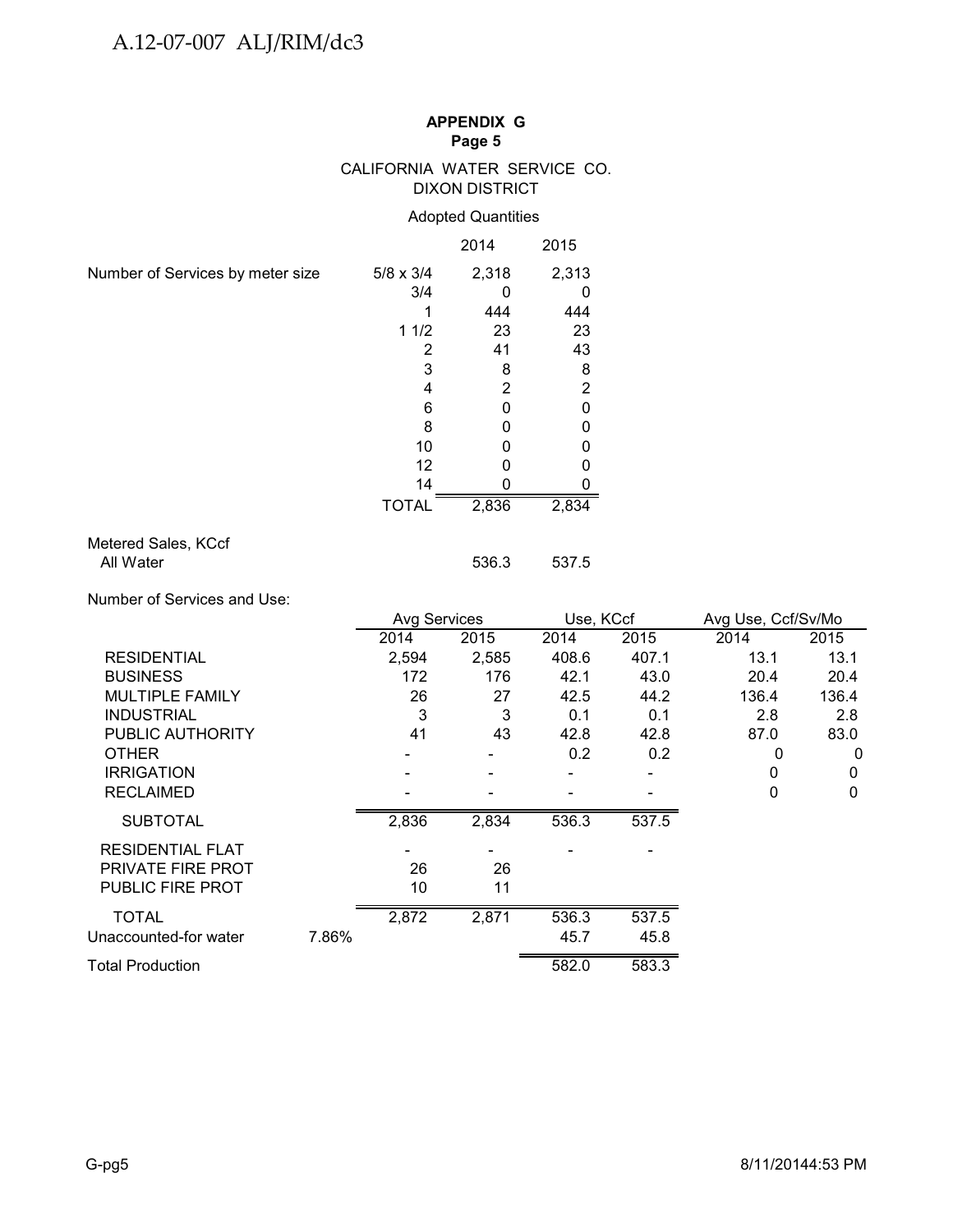#### CALIFORNIA WATER SERVICE CO. DIXON DISTRICT

### Adopted Quantities

#### **2014 Calendar Year**

| <b>Metered Sales</b> |                    |                 |              |                   | <b>Public</b>    |              |              |
|----------------------|--------------------|-----------------|--------------|-------------------|------------------|--------------|--------------|
| (Kccf)               | <b>Residential</b> | <b>Business</b> | Multi-Family | <b>Industrial</b> | <b>Authority</b> | <b>Other</b> | <b>Total</b> |
| Month                |                    |                 |              |                   |                  |              |              |
| January              | 20.9               | 2.0             | 2.6          | 0.0               | 0.8              | 0.0          | 26.3         |
| February             | 19.1               | 2.0             | 2.8          | 0.0               | $-1.0$           | 0.0          | 22.9         |
| March                | 18.1               | 1.9             | 2.3          | 0.0               | 0.6              | 0.0          | 23.0         |
| April                | 24.5               | 2.5             | 2.9          | 0.0               | 1.0              | 0.0          | 31.0         |
| May                  | 35.0               | 3.5             | 3.8          | 0.0               | 3.3              | 0.0          | 45.6         |
| June                 | 40.0               | 4.1             | 4.0          | 0.0               | 5.4              | 0.0          | 53.6         |
| July                 | 55.8               | 5.6             | 4.4          | 0.0               | 5.4              | 0.2          | 71.3         |
| August               | 52.5               | 5.4             | 4.3          | 0.0               | 9.0              | 0.0          | 71.2         |
| September            | 53.8               | 5.6             | 4.9          | 0.0               | 6.1              | 0.0          | 70.5         |
| October              | 39.2               | 3.9             | 3.9          | 0.0               | 5.7              | 0.0          | 52.6         |
| November             | 27.7               | 3.1             | 3.6          | 0.0               | 3.1              | 0.0          | 37.5         |
| December             | 22.0               | 2.4             | 3.0          | 0.0               | 3.5              | 0.0          | 30.9         |
|                      | 408.6              | 42.1            | 42.5         | 0.1               | 42.8             | 0.2          | 536.3        |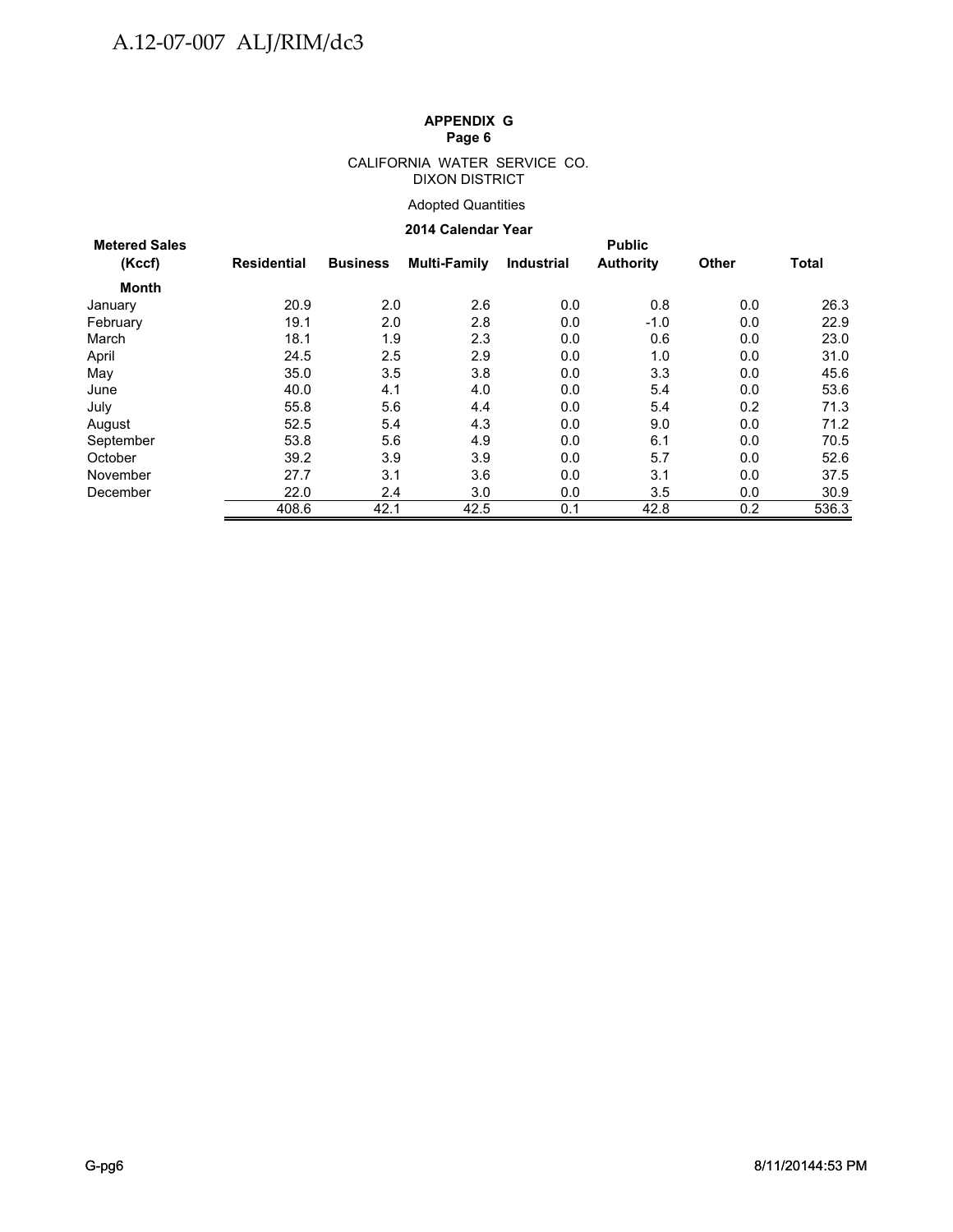#### CALIFORNIA WATER SERVICE CO. DIXON DISTRICT

### Adopted Quantities

### **2014 Calendar Year**

|                   |                     |                  |                     | <b>Purchased</b> |                              |                                | <b>Purchased</b> |         |  |
|-------------------|---------------------|------------------|---------------------|------------------|------------------------------|--------------------------------|------------------|---------|--|
|                   | Company             | <b>Purchases</b> |                     | Water            | (In                          | <b>Pump Taxes</b>              | <b>Power</b>     | (In     |  |
| <b>Production</b> | <b>Wells (Kccf)</b> | (Kccf)           | <b>Total (Kccf)</b> | \$1,000          |                              | (ln \$1,000)                   |                  | \$1,000 |  |
| <b>Month</b>      |                     |                  |                     |                  |                              |                                |                  |         |  |
| January           | 29.6                | 0.0              | 29.6                | \$               | $\overline{\phantom{a}}$     | \$<br>$\overline{\phantom{a}}$ | \$               | 7.8     |  |
| February          | 26.9                | 0.0              | 26.9                | \$               |                              | \$<br>$\blacksquare$           | \$               | 7.1     |  |
| March             | 31.4                | 0.0              | 31.4                | \$               |                              | \$<br>$\blacksquare$           | \$               | 8.3     |  |
| April             | 41.4                | 0.0              | 41.4                | \$               | $\overline{\phantom{0}}$     | \$<br>$\blacksquare$           | \$               | 11.0    |  |
| May               | 58.7                | 0.0              | 58.7                | \$               | $\qquad \qquad \blacksquare$ | \$<br>$\overline{\phantom{a}}$ |                  | 15.6    |  |
| June              | 65.0                | 0.0              | 65.0                | \$               | Ξ.                           | \$<br>$\blacksquare$           | \$               | 17.2    |  |
| July              | 76.7                | 0.0              | 76.7                | \$               | $\overline{\phantom{0}}$     | \$<br>$\blacksquare$           | \$               | 20.3    |  |
| August            | 75.2                | 0.0              | 75.2                | \$               |                              | \$<br>$\blacksquare$           | \$               | 20.0    |  |
| September         | 65.0                | 0.0              | 65.0                | \$               |                              | \$<br>$\overline{\phantom{a}}$ | S                | 17.3    |  |
| October           | 46.6                | 0.0              | 46.6                | \$               |                              | \$<br>$\blacksquare$           | S                | 12.4    |  |
| November          | 33.5                | 0.0              | 33.5                | \$               | $\qquad \qquad \blacksquare$ | \$<br>$\overline{\phantom{a}}$ |                  | 8.9     |  |
| December          | 32.0                | 0.0              | 32.0                | \$               | -                            | \$<br>$\blacksquare$           |                  | 8.5     |  |
|                   | 582.0               | 0.0              | 582.0               | \$               | -                            | \$<br>$\blacksquare$           | \$               | 154.5   |  |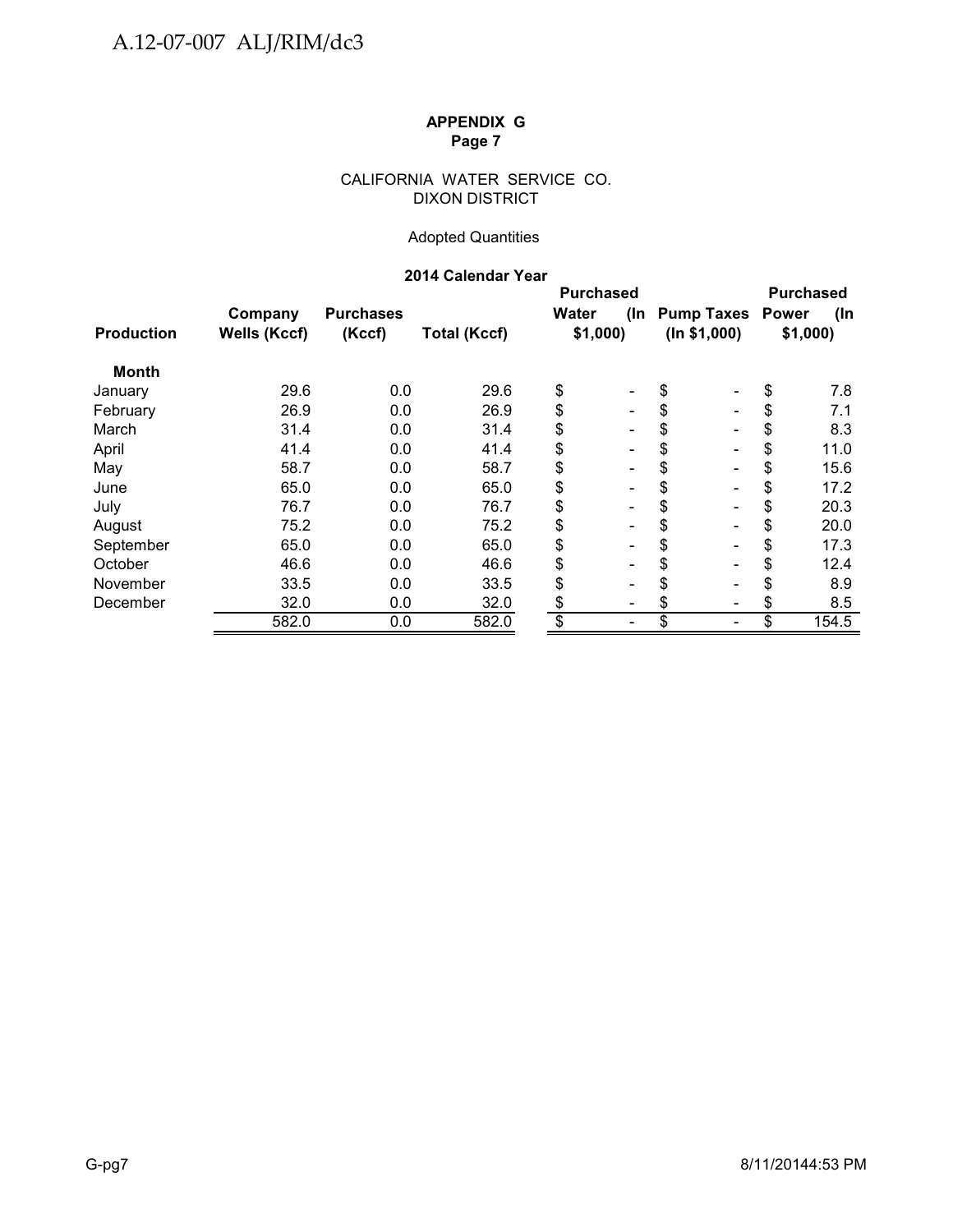#### **APPENDIX G Page 8** DIXON DISTRICT Monthly Revenue Summary (In \$1,000) CALIFORNIA WATER SERVICE CO. 2014

### TEST-YEAR ADOPTED REVENUE AT PRESENT RATES

|           | WRAM          | NON-WRAM      | TOTAL         |
|-----------|---------------|---------------|---------------|
| January   | \$<br>53.1    | \$<br>86.0    | \$<br>139.2   |
| February  | \$<br>45.2    | \$<br>86.0    | \$<br>131.3   |
| March     | \$<br>46.1    | \$<br>86.0    | \$<br>132.1   |
| April     | \$<br>62.9    | \$<br>86.0    | \$<br>148.9   |
| May       | \$<br>94.8    | \$<br>86.0    | \$<br>180.8   |
| June      | \$<br>112.8   | \$<br>86.0    | \$<br>198.9   |
| July      | \$<br>152.1   | \$<br>86.0    | \$<br>238.1   |
| August    | \$<br>152.8   | \$<br>86.0    | \$<br>238.8   |
| September | \$<br>150.4   | \$<br>86.0    | \$<br>236.4   |
| October   | \$<br>110.8   | \$<br>86.0    | \$<br>196.8   |
| November  | \$<br>77.2    | \$<br>86.0    | \$<br>163.2   |
| December  | \$<br>63.7    | \$<br>86.0    | \$<br>149.7   |
| TOTAL     | \$<br>1.121.9 | \$<br>1.032.3 | \$<br>2,154.2 |

#### TEST-YEAR ADOPTED REVENUE AT PROPOSED RATES

|           | <b>WRAM</b> | NON-WRAM      | <b>TOTAL</b>  |  |
|-----------|-------------|---------------|---------------|--|
| January   | \$<br>90.0  | \$<br>97.4    | \$<br>187.4   |  |
| February  | \$<br>84.2  | \$<br>97.4    | \$<br>181.5   |  |
| March     | \$<br>86.3  | \$<br>97.4    | \$<br>183.7   |  |
| April     | \$<br>108.2 | \$<br>97.4    | \$<br>205.5   |  |
| May       | \$<br>152.4 | \$<br>66.6    | \$<br>219.0   |  |
| June      | \$<br>212.4 | \$<br>97.4    | \$<br>309.8   |  |
| July      | \$<br>250.2 | \$<br>97.4    | \$<br>347.6   |  |
| August    | \$<br>231.7 | \$<br>97.4    | \$<br>329.1   |  |
| September | \$<br>248.5 | \$<br>97.4    | \$<br>345.9   |  |
| October   | \$<br>186.1 | \$<br>97.4    | \$<br>283.5   |  |
| November  | \$<br>136.4 | \$<br>97.4    | \$<br>233.8   |  |
| December  | \$<br>107.3 | \$<br>97.4    | \$<br>204.6   |  |
| TOTAL     | 1,893.7     | \$<br>1,137.7 | \$<br>3,031.3 |  |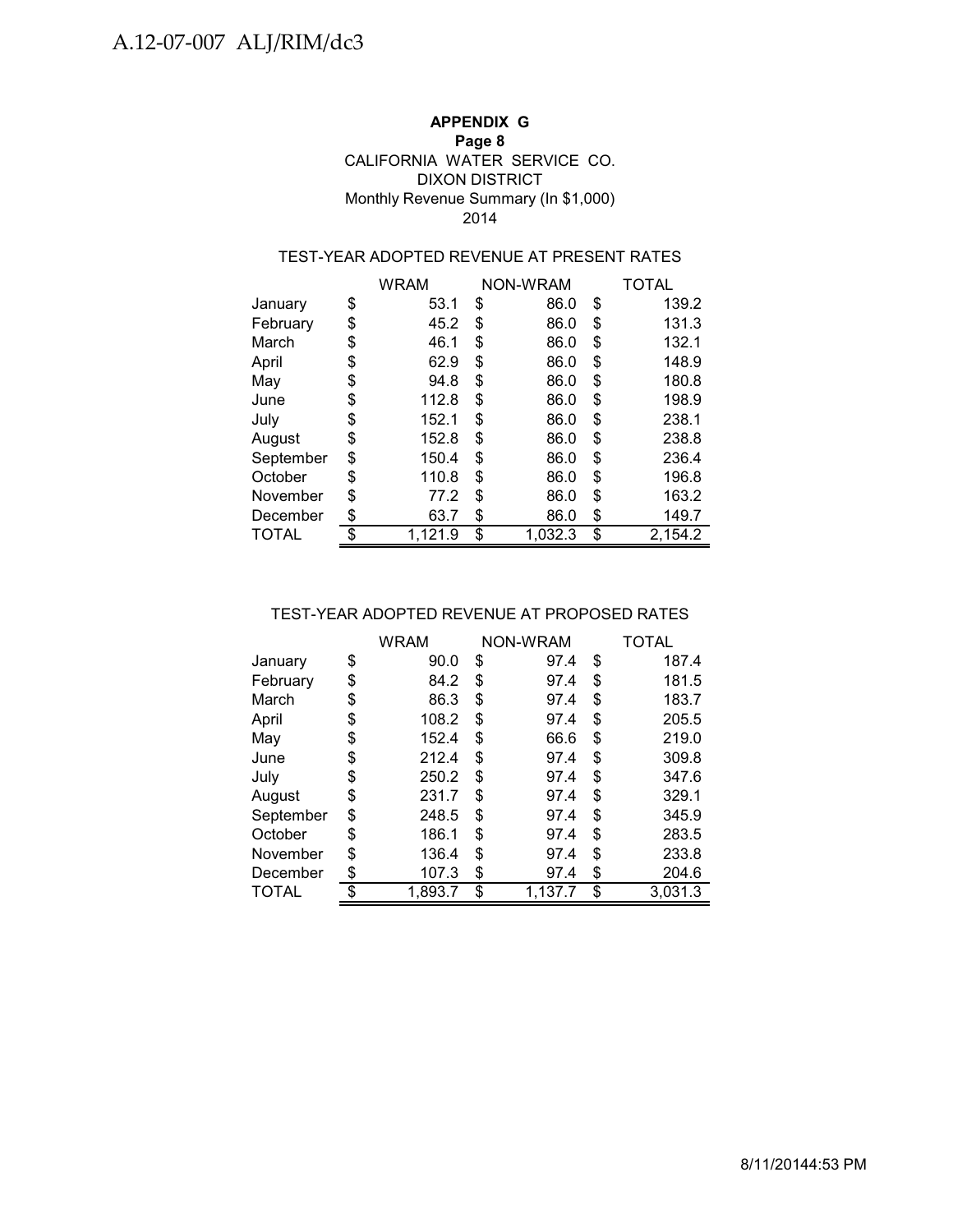## DIXON DISTRICT CALIFORNIA WATER SERVICE CO.

#### Adopted Quantities

2014

### PURCHASED POWER SUPPLIER - PG&E

| Total Production (kccf)<br>Kwh $/$ ccf |   | 582.0<br>1.499.7 |
|----------------------------------------|---|------------------|
| Total calculated KWH                   |   | 872,915.0        |
| Unit Cost                              |   | 0.176946         |
| Power Cost                             |   | 154.458.7        |
| TOTAL PURCHASED POWER (In \$1,000)     | S | 154.5            |

### PURCHASED WATER

| TOTAL PURCHASED WATER COST |  |  |  |
|----------------------------|--|--|--|
|                            |  |  |  |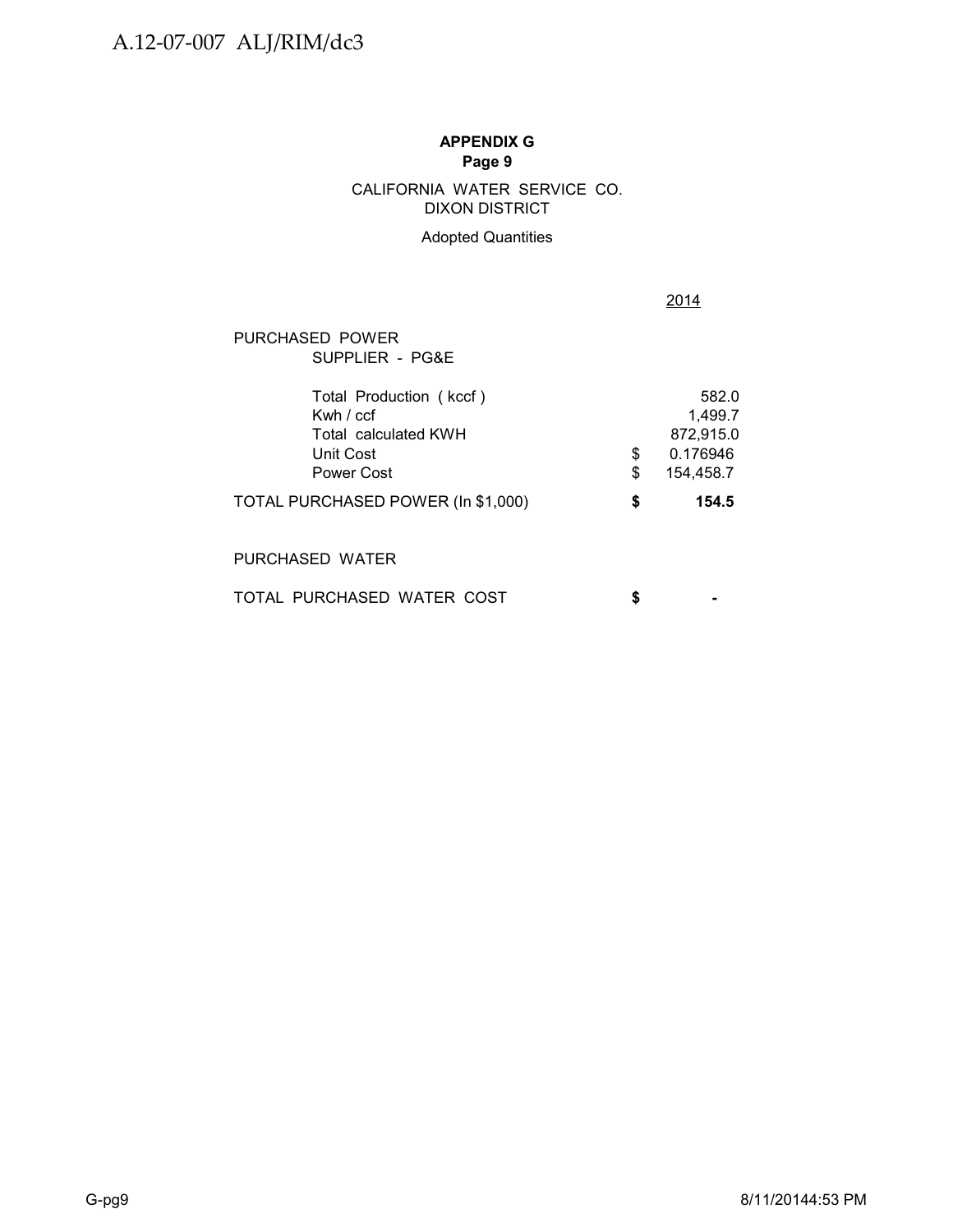### CALIFORNIA WATER SERVICE CO. DIXON DISTRICT

### Adopted Quantities

|                | 2014                                                         |
|----------------|--------------------------------------------------------------|
|                |                                                              |
| \$             | 582<br>12.0                                                  |
| \$             | 0.020604                                                     |
| \$<br>\$<br>\$ | 0.0                                                          |
| \$             |                                                              |
|                | $0.46\%$<br>$0.00\%$<br>\$0.10<br>35.00%<br>8.84%<br>1.61713 |
|                |                                                              |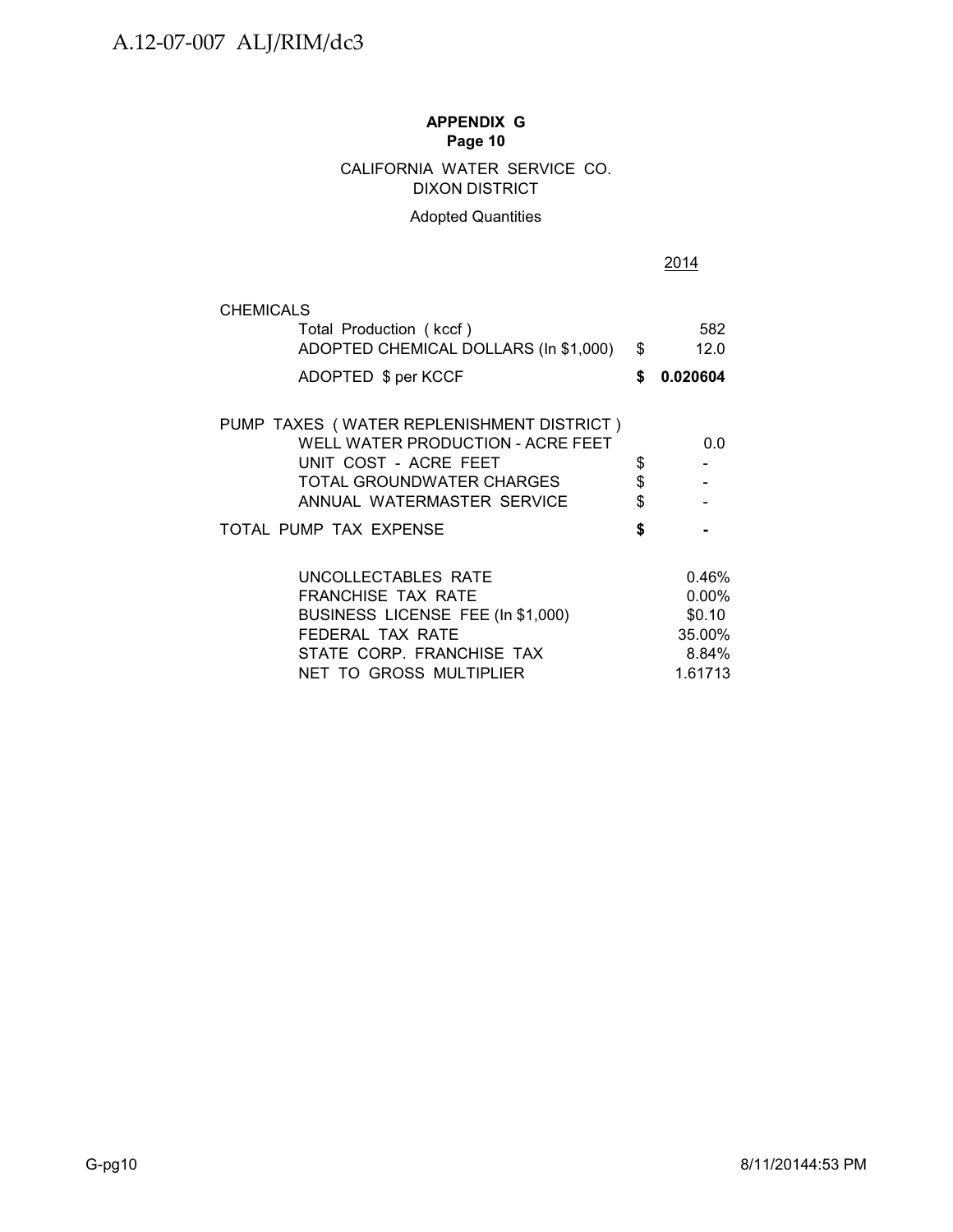CALIFORNIA WATER SERVICE CO. DIXON DISTRICT

#### **NET TO GROSS MULTIPLIER ( NEW CPUC STAFF APPROVED METHOD )**

**2014**

|                |                                             |           | <b>NORMAL</b><br>W/0 INCOME<br><b>TAXES</b> |
|----------------|---------------------------------------------|-----------|---------------------------------------------|
| $\mathbf{1}$   | <b>UNCOLLECTIBLES</b>                       | 0.46283%  | 0.46283%                                    |
| $\overline{2}$ | 1 - UNCOLLECTIBES (100% - LINE 1)           | 99.53717% | 99.53717%                                   |
|                | <b>FRANCHISE TAX RATE</b>                   | 0.00000%  | 0.00000%                                    |
| 3              | LOCAL FRANCHISE (% * LINE 2)                | 0.00000%  | 0.00000%                                    |
|                | <b>BUSINESS LICENSE RATE</b>                | 0.00000%  | 0.00000%                                    |
| $\overline{4}$ | BUSINESS LICENSE (% * LINE 2)               | 0.00000%  | 0.00000%                                    |
| 5              | SUBTOTAL (LINE 1 + LINE 3 + LINE 4)         | 0.46283%  | 0.46283%                                    |
| 6              | 1 - SUBTOTAL (100% - LINE 5)                | 99.53717% | 99.53717%                                   |
| $\overline{7}$ | CCFT (LINE 6 * 8.84%)                       | 8.79909%  |                                             |
| 8              | AMERICAN JOB CREATION ACT (LINE 6 * 9%)     | 8.16643%  |                                             |
| 9              | FIT (LINE 6 * 35 %)                         | 28.90008% |                                             |
| 10             | TOTAL TAXES PAID (LINE 5 + LINE 7 + LINE 8) | 38.16200% | 0.46283%                                    |
| 11             | NET AFTER TAXES (1-LINE 9)                  | 61.83800% | 99.53717%                                   |
|                | NET-TO-GROSS MULTIPLIER (1/LINE 10)         | 1.61713   | 1.00465                                     |

| <b>ADOPTED</b><br>RATIO'S |         |                              |         |                 |         |
|---------------------------|---------|------------------------------|---------|-----------------|---------|
| <b>DEBT</b>               | 46.60%  | Without income Taxes 1.00465 |         |                 | 0.46817 |
| <b>EQUITY</b>             | 53.40%  | With income Taxes            | 1.61713 |                 | 0.86355 |
| TOTAL                     | 100.00% |                              |         | Adj. Net to Gro | 1.33171 |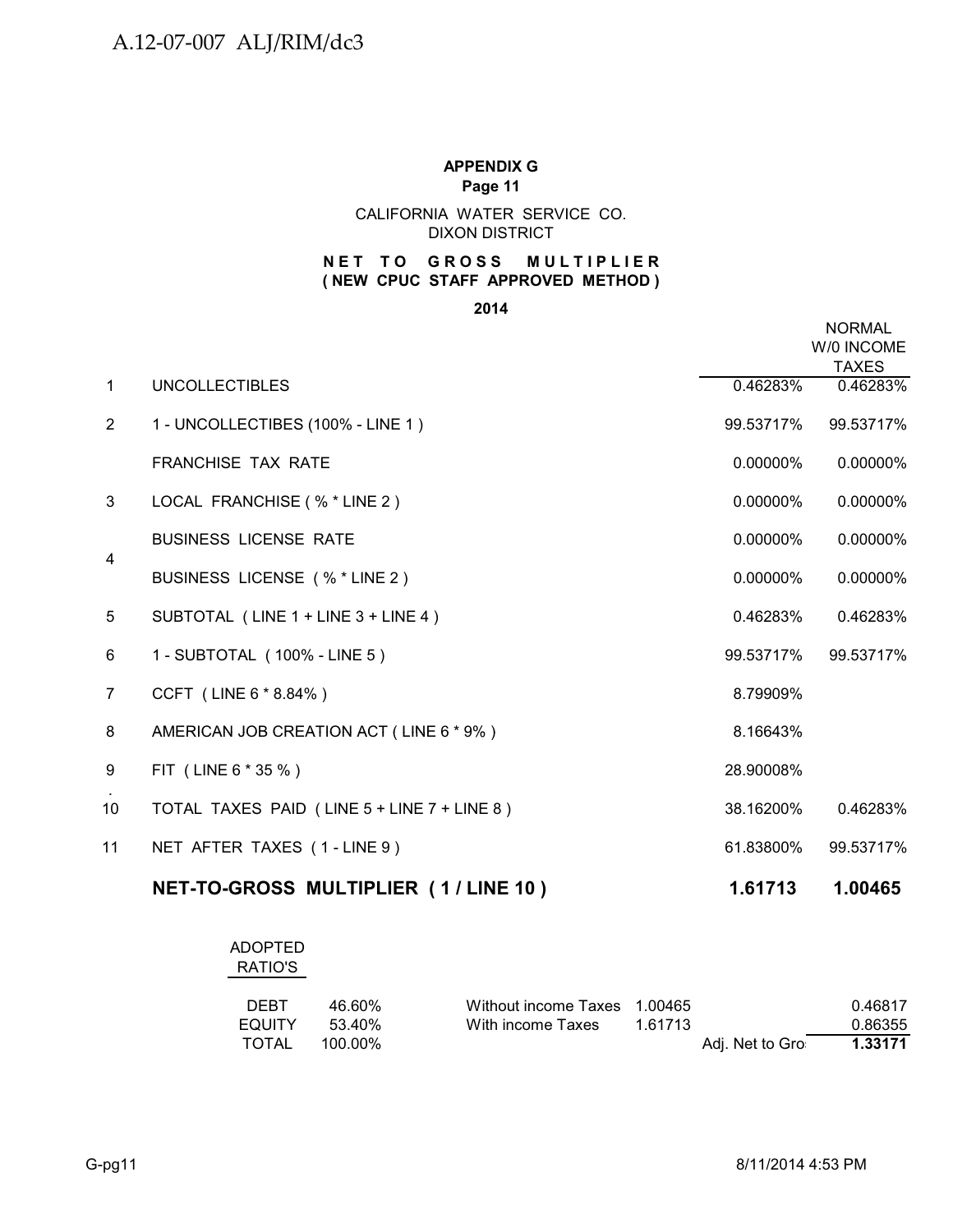### **APPENDIX G Page 12** California Water Service Company Dixon District Bill Comparison

| Typical Monthly Residential Bill for Metered Customers for 2014 |                     |        |    |                  |    |        |                   |                     |  |  |  |  |
|-----------------------------------------------------------------|---------------------|--------|----|------------------|----|--------|-------------------|---------------------|--|--|--|--|
| Usage:<br>Ccf                                                   | <b>Present Bill</b> |        |    | Proposed<br>Bill |    | Change | Percent<br>Change | <b>Notes</b><br>(1) |  |  |  |  |
| $\mathbf 0$                                                     | \$                  | 21.51  | \$ | 23.70            | \$ | 2.19   | 10.20%            |                     |  |  |  |  |
| 5                                                               | \$                  | 31.14  | \$ | 39.96            | \$ | 8.82   | 28.32%            |                     |  |  |  |  |
| 9                                                               | \$                  | 38.84  | \$ | 52.96            | \$ | 14.12  | 36.35%            | (2)                 |  |  |  |  |
| 10                                                              |                     | 40.77  | \$ | 56.21            | \$ | 15.44  | 37.88%            |                     |  |  |  |  |
| 13                                                              | \$                  | 47.25  | \$ | 67.16            | \$ | 19.90  | 42.12%            | (3)                 |  |  |  |  |
| 15                                                              | \$                  | 51.58  | \$ | 74.45            | \$ | 22.88  | 44.36%            |                     |  |  |  |  |
| 20                                                              | \$                  | 62.38  | \$ | 92.69            | \$ | 30.31  | 48.59%            |                     |  |  |  |  |
| 21                                                              | \$                  | 64.54  | \$ | 96.34            | \$ | 31.80  | 49.26%            | (4)                 |  |  |  |  |
| 25                                                              | \$                  | 73.19  | \$ | 110.93           | \$ | 37.74  | 51.57%            |                     |  |  |  |  |
| 30                                                              |                     | 84.51  | \$ | 130.04           | \$ | 45.53  | 53.88%            |                     |  |  |  |  |
| 35                                                              | \$<br>\$            | 96.17  | \$ | 149.72           | \$ | 53.55  | 55.69%            |                     |  |  |  |  |
| <b>Metered Quantity Rates:</b>                                  |                     |        |    |                  |    |        |                   | (5)(6)              |  |  |  |  |
| Tier 1                                                          | \$                  | 1.9259 | \$ | 3.2507           | \$ | 1.32   | 68.79%            |                     |  |  |  |  |
| Tier <sub>2</sub>                                               | \$                  | 2.1614 | \$ | 3.6482           | \$ | 1.49   | 68.79%            |                     |  |  |  |  |
| Tier 3                                                          | \$                  | 2.3323 | \$ | 3.9367           | \$ | 1.60   | 68.79%            |                     |  |  |  |  |
| <b>Service Charge:</b>                                          | \$                  | 21.51  | \$ | 23.70            | \$ | 2.19   | 10.20%            | (5) (6)             |  |  |  |  |

#### **Notes:**

(1) 1 Ccf or 100 cubic feet of water is equal to 748 gallons of water

(2) Typical winter monthly average usage of 9 Ccf

(3) Monthly average usage of 13 Ccf

(4) Typical summer monthly average usage of 21 Ccf

(5) Metered comparison based on 5/8 x 3/4 inch service

(6) Rates do not include CPUC fees or other surcharges that may appear on customers bills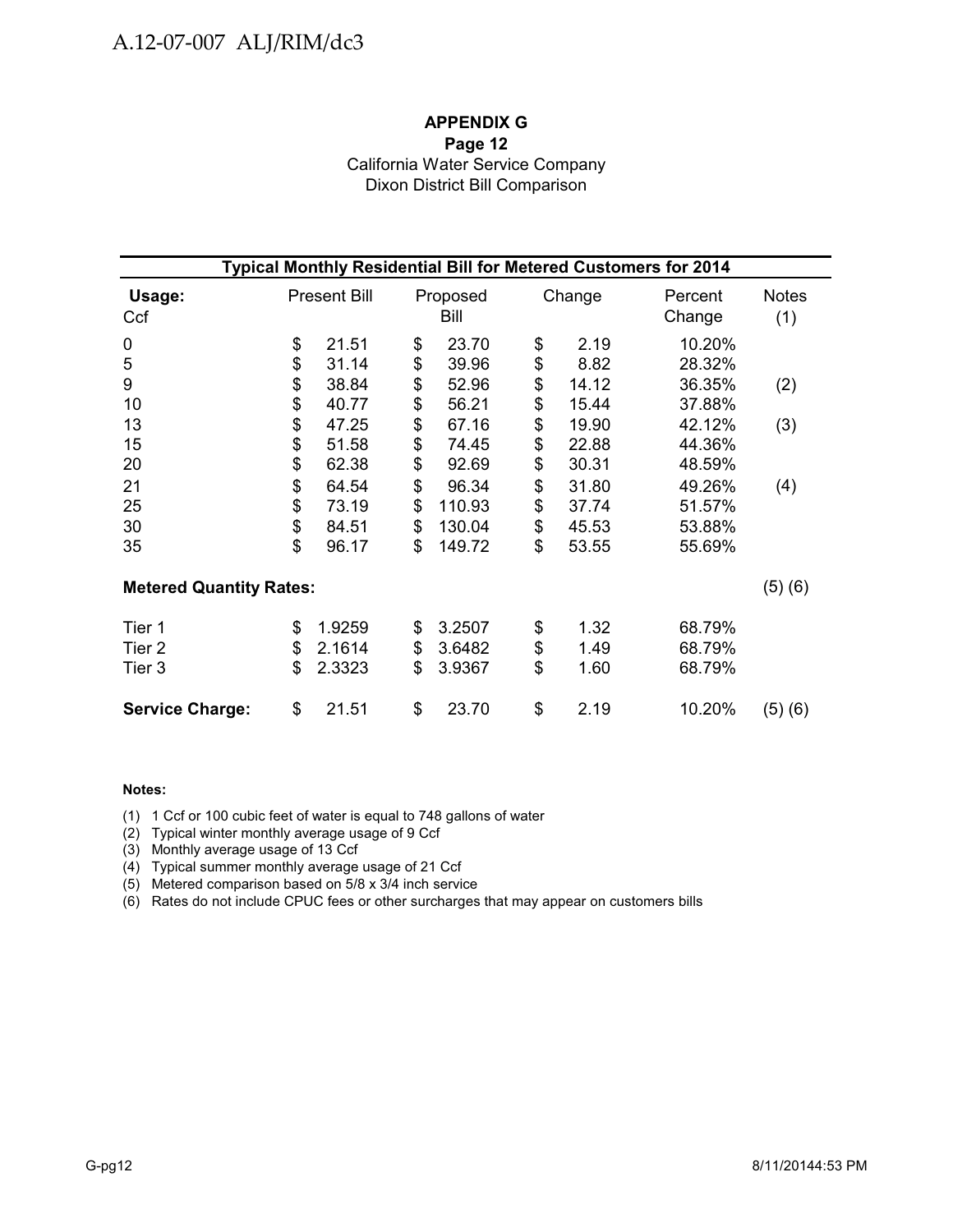#### **APPENDIX H Page 1** DOMINGUEZ SOUTH-BAY DISTRICT CALIFORNIA WATER SERVICE CO.

#### (DOLLARS IN THOUSANDS) SUMMARY OF EARNINGS AND RATE OF RETURN

|                                                                                                                                                                                                                                                                                                      |                                                                | <b>PRESENT</b>                                                                                                  | <b>PROPOSED</b>                                                |                                                                                                                 |                                                                |                                                                                                                 | <b>ESTIMATED ESTIMATED</b>                                     |                                                                                                                 |
|------------------------------------------------------------------------------------------------------------------------------------------------------------------------------------------------------------------------------------------------------------------------------------------------------|----------------------------------------------------------------|-----------------------------------------------------------------------------------------------------------------|----------------------------------------------------------------|-----------------------------------------------------------------------------------------------------------------|----------------------------------------------------------------|-----------------------------------------------------------------------------------------------------------------|----------------------------------------------------------------|-----------------------------------------------------------------------------------------------------------------|
|                                                                                                                                                                                                                                                                                                      |                                                                | <b>RATES</b>                                                                                                    |                                                                | <b>RATES</b>                                                                                                    |                                                                | <b>RATES</b>                                                                                                    |                                                                | <b>RATES</b>                                                                                                    |
|                                                                                                                                                                                                                                                                                                      |                                                                | 2014                                                                                                            |                                                                | 2014                                                                                                            |                                                                | $\overline{2015}$                                                                                               |                                                                | 2016                                                                                                            |
| <b>OPERATING</b><br><b>REVENUES</b><br>% Increase<br>OPERATING EXPENSES                                                                                                                                                                                                                              | \$                                                             | 54,731.6                                                                                                        | $\sqrt[6]{3}$                                                  | 56,532.3<br>$3.3\%$                                                                                             |                                                                | \$57,190.7<br>1.2%                                                                                              | $\frac{1}{2}$                                                  | 57,848.7<br>1.2%                                                                                                |
| PURCHASED WATER<br><b>GROUNDWATER EXTRACTION CHARGES</b><br>PURCHASED POWER<br>PURCHASED CHEMICALS<br>PAYROLL -- DISTRICT<br><b>UNCOLLECTIBLES</b><br><b>CONSERVATION</b><br>OTHER OPERATION AND MAINTENANCE<br><b>BENEFITS</b><br>OTHER ADMIN AND GEN. EXP.<br>TOTAL O. & M., A. & G., & MISC. EXP. | \$<br>\$<br>\$<br>\$<br>\$<br>\$<br>\$<br>\$<br>\$<br>\$<br>\$ | 27,359.9<br>3,872.3<br>1,210.2<br>458.9<br>3,607.9<br>128.8<br>797.7<br>2,183.5<br>1,988.5<br>937.0<br>42,544.7 | \$<br>\$<br>\$<br>\$<br>\$<br>\$<br>\$<br>\$<br>\$<br>\$<br>\$ | 27,359.9<br>3,872.3<br>1,210.2<br>458.9<br>3,607.9<br>133.1<br>797.7<br>2,183.5<br>1,988.5<br>937.0<br>42,549.0 | \$<br>\$<br>\$<br>\$<br>\$<br>\$<br>\$<br>\$<br>\$<br>\$<br>\$ | 27,385.8<br>3,876.0<br>1,211.4<br>464.0<br>3,648.0<br>134.6<br>797.7<br>2,207.9<br>2,010.6<br>947.5<br>42,683.4 | \$<br>\$<br>\$<br>\$<br>\$<br>\$<br>\$<br>\$<br>\$<br>\$<br>\$ | 27,411.8<br>3,879.7<br>1,212.5<br>469.2<br>3,688.5<br>135.9<br>797.7<br>2,232.6<br>2,031.0<br>958.1<br>42,817.0 |
| TAXES OTHER THAN INCOME<br>AD VALOREM TAXES<br><b>BUSINESS LICENSE FEES</b><br>LOCAL FRANCHISE TAXES<br>PAYROLL TAXES                                                                                                                                                                                | \$<br>\$<br>\$<br>\$                                           | 386.7<br>0.5<br>$\blacksquare$<br>243.1                                                                         | \$<br>\$<br>\$<br>\$                                           | 386.7<br>0.5<br>$\sim$<br>243.1                                                                                 | \$<br>\$<br>\$<br>\$                                           | 433.2<br>0.5<br>245.8                                                                                           | \$<br>\$<br>S<br>\$                                            | 479.8<br>0.5<br>$\overline{\phantom{0}}$<br>248.6                                                               |
| TOTAL GENERAL TAXES                                                                                                                                                                                                                                                                                  | \$                                                             | 630.3                                                                                                           | \$                                                             | 630.3                                                                                                           | \$                                                             | 679.6                                                                                                           | \$                                                             | 728.9                                                                                                           |
| <b>DEPRECIATION</b>                                                                                                                                                                                                                                                                                  | \$                                                             | 3,471.9                                                                                                         | $\boldsymbol{\mathsf{S}}$                                      | 3,471.9                                                                                                         | \$                                                             | 3,676.4                                                                                                         | - \$                                                           | 3,880.9                                                                                                         |
| G.O. PRORATED EXPENSES:<br>PAYROLL AND BENEFITS<br>AD VALOREM, BUSINESS LICENSE, FRANCHISES<br>PAYROLL TAXES<br>OTHER PRORATED EXPENSES                                                                                                                                                              | \$<br>\$<br>\$<br>\$                                           | 3,159.3<br>56.7<br>195.4<br>(775.9)                                                                             | \$<br>\$<br>\$<br>\$                                           | 3,159.3<br>56.7<br>195.4<br>(775.9)                                                                             | \$<br>\$<br>\$<br>\$                                           | 3,194.4<br>56.8<br>197.6<br>$(784.6)$ \$                                                                        | \$<br>$\sqrt[6]{\frac{1}{2}}$<br>\$                            | 3,229.9<br>56.8<br>199.8<br>(793.4)                                                                             |
| TOTAL G.O. PRORATED EXPENSES                                                                                                                                                                                                                                                                         | \$                                                             | 2,635.5                                                                                                         | \$                                                             | 2,635.5                                                                                                         | \$                                                             | 2,664.1                                                                                                         | \$                                                             | 2,693.1                                                                                                         |
| SUB-TOTAL-OPERATING EXPENSES                                                                                                                                                                                                                                                                         | \$                                                             | 49,282.5                                                                                                        | S                                                              | 49,286.7                                                                                                        | \$                                                             | 49,703.6                                                                                                        | \$                                                             | 50,119.9                                                                                                        |
| TOTAL INCOME TAXES:                                                                                                                                                                                                                                                                                  | \$                                                             | 1,062.4                                                                                                         | \$                                                             | 1,806.5                                                                                                         | \$                                                             | 1,860.0                                                                                                         | \$                                                             | 1,913.6                                                                                                         |
| TOTAL OPERATING EXPENSES                                                                                                                                                                                                                                                                             | \$                                                             | 50,344.9                                                                                                        | \$                                                             | 51,093.2                                                                                                        | \$                                                             | 51,563.6                                                                                                        | \$                                                             | 52,033.5                                                                                                        |
| NET OPERATING REVENUE                                                                                                                                                                                                                                                                                | \$                                                             | 4,386.7                                                                                                         | \$                                                             | 5,439.1                                                                                                         | \$                                                             | 5,627.1                                                                                                         | \$                                                             | 5,815.2                                                                                                         |
| DEPRECIATED RATE BASE                                                                                                                                                                                                                                                                                | \$                                                             | 68,502.3                                                                                                        | \$                                                             | 68,502.3                                                                                                        | \$                                                             | 70,870.7                                                                                                        | \$                                                             | 73,239.1                                                                                                        |
| RATE OF RETURN                                                                                                                                                                                                                                                                                       |                                                                | 6.40%                                                                                                           |                                                                | 7.94%                                                                                                           |                                                                | 7.94%                                                                                                           |                                                                | 7.94%                                                                                                           |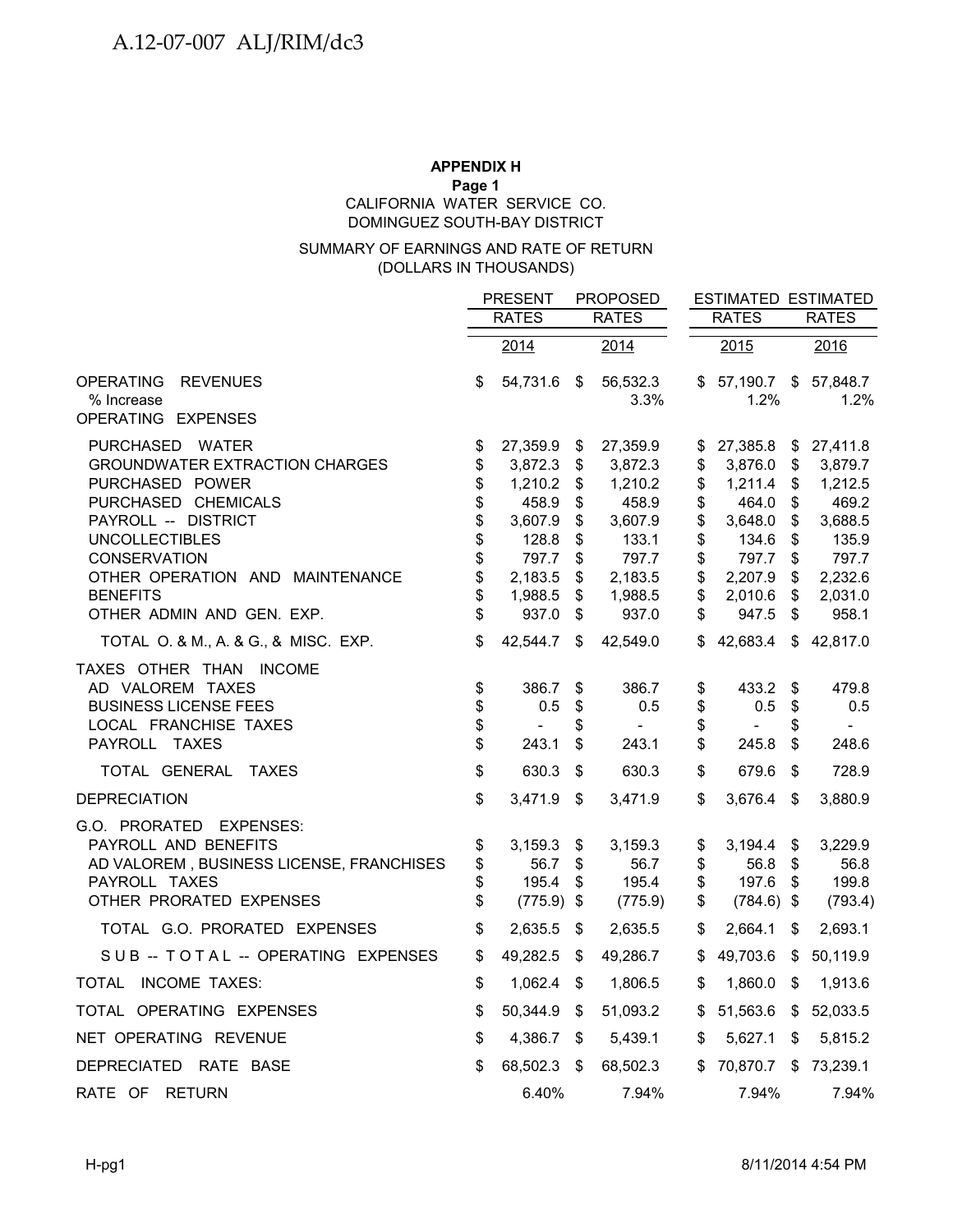CALIFORNIA WATER SERVICE CO. DOMINGUEZ SOUTH-BAY DISTRICT

#### (DOLLARS IN THOUSANDS) ADOPTED RATE BASE

|                                                 |                                           | 2014            |                | 2015            | 2016          |
|-------------------------------------------------|-------------------------------------------|-----------------|----------------|-----------------|---------------|
| RATE BASE                                       |                                           |                 |                |                 |               |
| WTD. AVG. PLANT IN SERVICE                      | \$                                        | 136,514.2 \$    |                | 143,841.6 \$    | 151,169.1     |
| WTD, AVG, DEPRECIATION RESERVE                  | \$                                        | $(49,982.0)$ \$ |                | $(53,659.8)$ \$ | (57, 337.7)   |
| <b>MATERIALS AND SUPPLIES</b>                   | \$                                        | $240.5$ \$      |                | $240.5$ \$      | 240.5         |
| <b>TANK PAINTING</b>                            | \$                                        | $98.4 \quad $$  |                | 622.3 \$        | 1,146.1       |
| <b>WORKING CASH - LEAD - LAG</b>                | \$                                        | 201.1           | \$.            | $231.8$ \$      | 262.4         |
| WORKING CASH - W / H EMPLOYEES                  | \$                                        | $(13.7)$ \$     |                | $(13.7)$ \$     | (13.7)        |
| ADVANCES FOR CONSTRUCTION                       | \$                                        | $(2,847.1)$ \$  |                | $(2,694.5)$ \$  | (2,542.0)     |
| <b>CONTRIBUTIONS</b>                            | \$                                        | $(17,226.4)$ \$ |                | $(19,544.2)$ \$ | (21, 862.0)   |
| AMORTIZATION OF INTANG.                         | $\, \, \raisebox{12pt}{$\scriptstyle \$}$ | $(231.2)$ \$    |                | $(285.2)$ \$    | (339.3)       |
| DEFERRED TAXES                                  | \$                                        | $(3,756.6)$ \$  |                | $(3,922.7)$ \$  | (4,088.9)     |
| UNAMORT. I.T.C.                                 | \$                                        | $(138.8)$ \$    |                | $(130.6)$ \$    | (122.4)       |
| PRORATED G.O. RATE BASE                         | \$                                        | 4,696.0         | \$             | $5,316.6$ \$    | 5,937.2       |
| PRORATED RANCHO DOMINGUEZ. RATE BASE            | \$                                        | 404.3 $$$       |                | $242.5$ \$      | 80.7          |
| <b>TAXES ON ADVANCES</b>                        | \$                                        | $24.0\quad$ \$  |                | $23.2$ \$       | 22.5          |
| TAXES ON C.I.A.C.                               | \$                                        | 519.6           | \$             | 603.0 \$        | 686.5         |
| WTG. AVG. RATE BASE                             | \$                                        | 68,502.3        | $\mathfrak{S}$ | 70,870.7 \$     | 73,239.1      |
| RATE BASE ASSOCIATED ITEMS                      |                                           |                 |                |                 |               |
| <b>DEPRECIATION EXPENSE</b>                     | \$                                        | 3,471.9         | \$             | 3,676.4         | \$<br>3,880.9 |
| AD VALOREM TAXES                                |                                           | 386.7           | \$             | 433.2 \$        | 479.8         |
| TOTAL INCOME TAXES AT AUTHORIZED RATE OF RETURN | \$                                        | 1,806.5         | \$             | $1,860.0$ \$    | 1,913.6       |
| NET OPERATING REVENUE                           | \$                                        | 5,439.1         | \$             | 5,627.1         | \$<br>5,815.2 |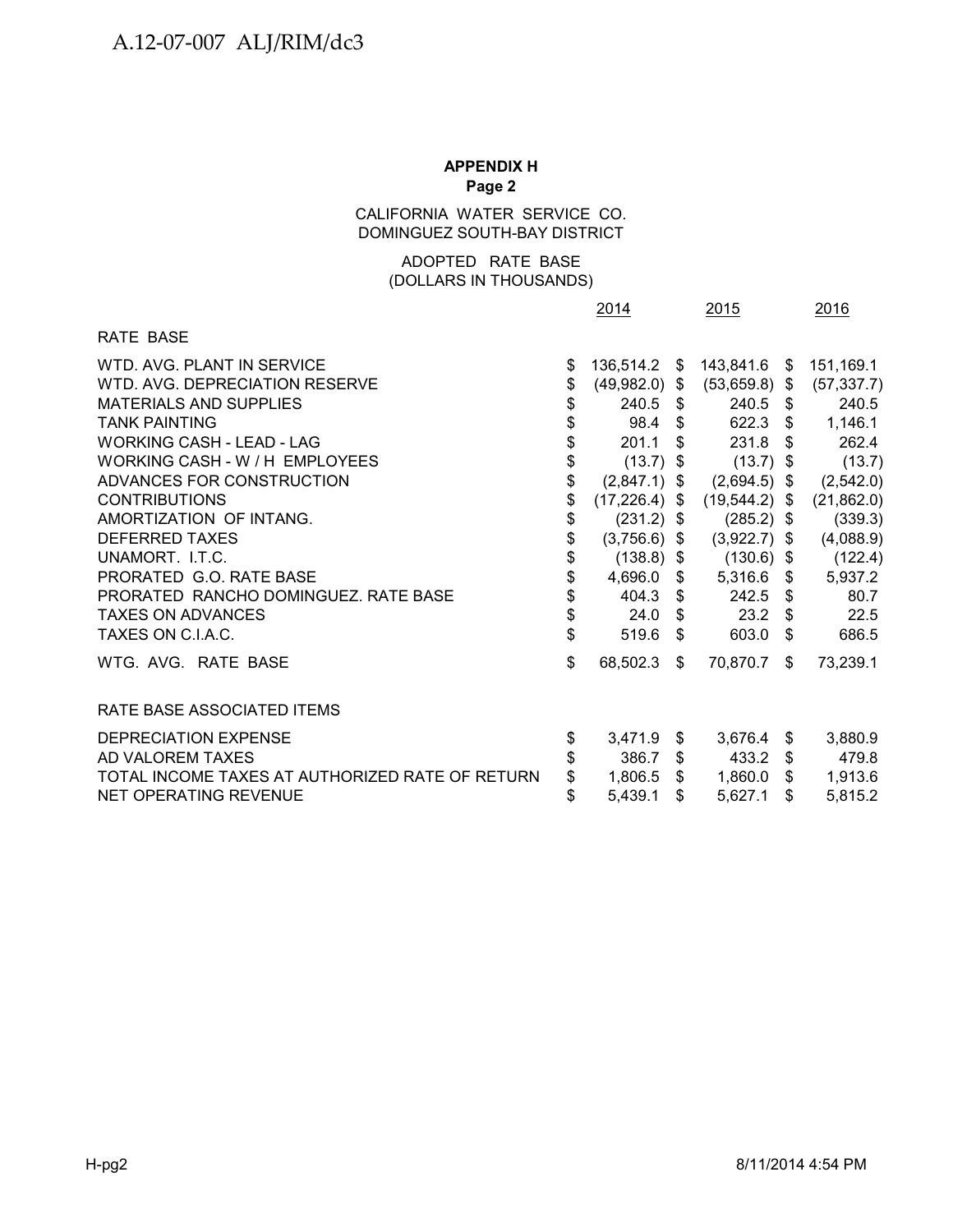#### CALIFORNIA WATER SERVICE CO. DOMINGUEZ SO. BAY DISTRICT

#### **Rate Base Offset**

| <b>District</b> | PID#     | <b>Description</b>                                  |      | Amount     | <b>Expected</b><br><b>Filing Year</b> | <b>Authority</b> |   | <b>Expected</b><br>Revenue<br><b>Requirement</b> |
|-----------------|----------|-----------------------------------------------------|------|------------|---------------------------------------|------------------|---|--------------------------------------------------|
| Dominguez       | 00020768 | GAC Treatment - Sta. 275-01                         | \$   | 4.793.000  | 2014                                  | 2009 GRC         | S | 707.741                                          |
|                 | 00020772 | Well Head Treatment - Sta. 294-01                   | S    | 4,964,000  | 2014                                  | 2009 GRC         | S | 732,991                                          |
|                 | 00020775 | Drill, Develop, and Equip New Well - Central Basin  | - \$ | 6.617.000  | 2015                                  | 2009 GRC         | S | 977,075                                          |
|                 |          | 00020838 Construct and Equip Well                   | \$   | 6.617.000  | 2015                                  | 2009 GRC         | S | 977,075                                          |
|                 | 00063837 | <b>Nitrification Control</b>                        | J    | 200.000    | 2014                                  | 2012 GRC         | S | 29,532                                           |
|                 |          | 00076394 BP Carson Refinery Recycled Water Pipeline | \$   | 4,000,000  | 2015                                  | 2012 GRC         | S | 590,645                                          |
|                 |          | 00079995 Cal Water RAMCAP Vulnerability Assessments | S    | 51.394     | 2015                                  | 2012 GRC         | S | 7.589                                            |
|                 | 00030287 | Enhance Central Basin Water Rights                  |      | 225,000    | 2014                                  | 2009 GRC         | S | 33,224                                           |
|                 |          |                                                     |      | 27,467,394 |                                       |                  |   | 4,055,871                                        |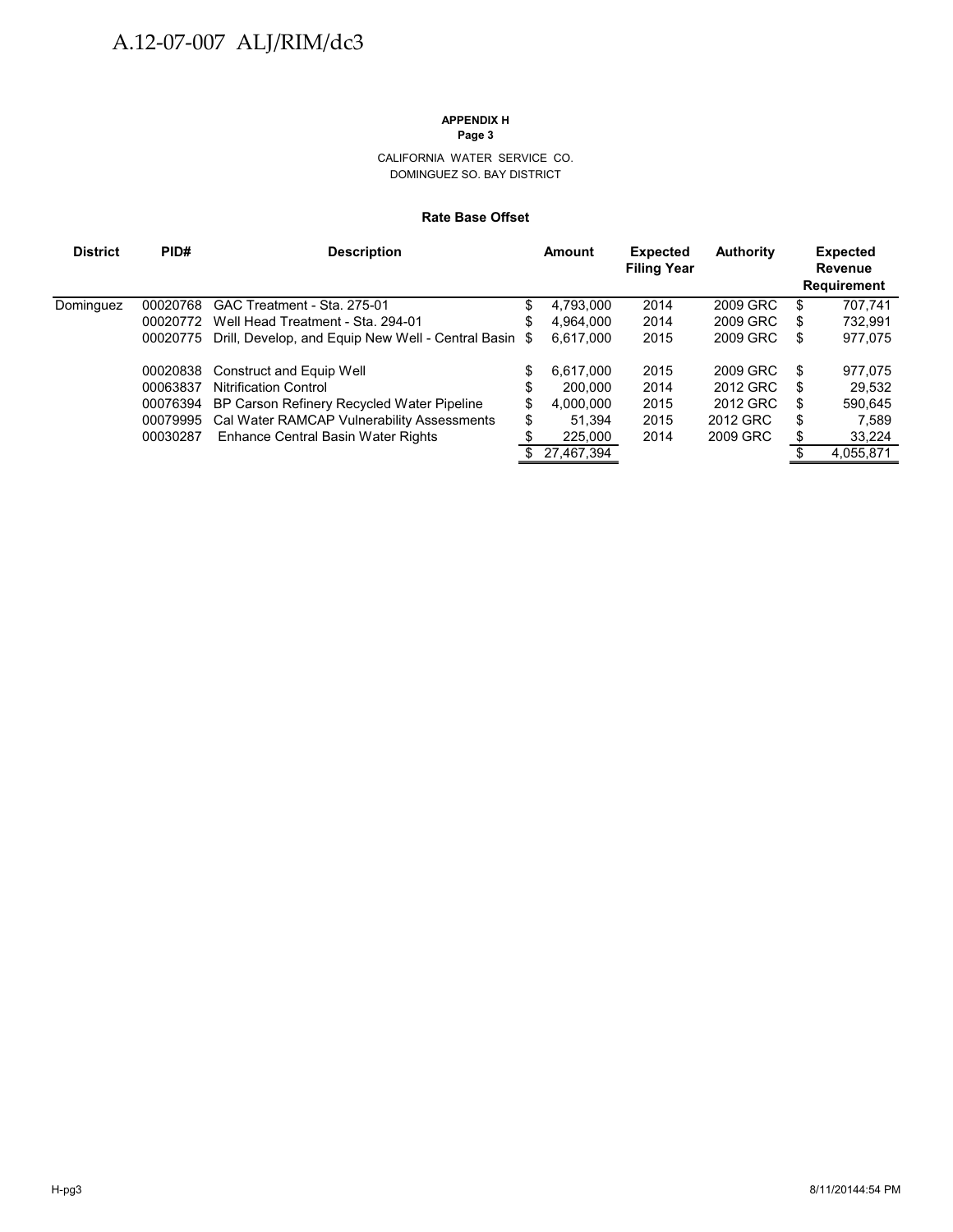#### CALIFORNIA WATER SERVICE CO. DOMINGUEZ SOUTH-BAY DISTRICT

#### INCOME TAX CALCULATION (DOLLARS IN THOUSANDS)

|                                                                   |                          | <b>PRESENT</b><br><b>RATES</b><br>2014 |                           | <b>PROPOSED</b><br><b>RATES</b><br>2014 |
|-------------------------------------------------------------------|--------------------------|----------------------------------------|---------------------------|-----------------------------------------|
| OPERATING REVENUE (PRESENT RATES)                                 | \$                       | 54,731.6 \$                            |                           | 56,532.3                                |
| <b>EXPENSES</b>                                                   |                          |                                        |                           |                                         |
| PURCHASED WATER                                                   | \$                       | 27,359.9 \$                            |                           | 27,359.9                                |
| <b>PURCHASED POWER</b>                                            | \$                       | 1,210.2                                | \$                        | 1,210.2                                 |
| <b>PUMP TAXES</b>                                                 | \$\$\$\$\$\$\$\$\$\$\$\$ | 3,872.3                                | \$                        | 3,872.3                                 |
| <b>CHEMICALS</b>                                                  |                          | 458.9                                  | \$                        | 458.9                                   |
| <b>PAYROLL</b>                                                    |                          | 3,607.9                                | \$                        | 3,607.9                                 |
| OTHER O & M                                                       |                          | 2,981.2                                | \$                        | 2,981.2                                 |
| OTHER A & G                                                       |                          | 2,925.5                                | \$                        | 2,925.5                                 |
| G.O. PRORATIONS                                                   |                          | 2,103.9                                | \$                        | 2,103.9                                 |
| PAYROLL TAXES                                                     |                          | 243.1                                  | \$                        | 243.1                                   |
| AD VALOREM TAXES                                                  |                          | 386.7                                  | \$                        | 386.7                                   |
| <b>UNCOLLECTIBLES</b><br><b>FRANCHISE TAX &amp; BUS LIC. FEES</b> |                          | 128.8                                  | $\$\$                     | 133.1                                   |
| TRANSPORTATION DEPRECIATION ADJUSTMENT                            | \$                       | 0.5<br>$(17.9)$ \$                     | $\boldsymbol{\mathsf{S}}$ | 0.5                                     |
| <b>INTEREST EXPENSE</b>                                           | \$                       | 1,976.6                                | \$                        | (17.9)<br>1,976.6                       |
| TOTAL DEDUCTIONS                                                  | \$                       | 47,237.7                               | \$                        | 47,242.0                                |
| <b>STATE INCOME TAX</b>                                           |                          |                                        |                           |                                         |
| STATE TAX DEPRECIATION                                            | \$                       | 5,987.9                                | \$                        | 5,987.9                                 |
| NET STATE TAXABLE INCOME                                          | \$                       | 1,506.0                                | $\mathfrak{S}$            | 3,302.4                                 |
| STATE CORP. FRANCHISE TAX @ 8.84%                                 | \$                       | 133.1                                  | \$                        | 291.9                                   |
| <b>FEDERAL INCOME TAX</b>                                         |                          |                                        |                           |                                         |
| FEDERAL TAX DEPRECIATION                                          | \$                       | 4,558.5 \$                             |                           | 4,558.5                                 |
| STATE INCOME TAX                                                  | \$                       | 133.1                                  | \$                        | 291.9                                   |
| LESS AMERICAN JOBS CREATION ACT DEDUCTION                         | \$<br>\$                 | 147.0                                  | \$                        | 112.6                                   |
| NET FEDERAL TAXABLE INCOME                                        |                          | 2,655.2                                | \$                        | 4,327.3                                 |
| FEDERAL INCOME TAX @ 35.00%                                       | \$                       | 929.3                                  | \$                        | 1,514.5                                 |
| TOTAL FEDERAL INCOME TAX                                          | \$                       | 929.3                                  | \$                        | 1,514.5                                 |
| TOTAL INCOME TAXES                                                | \$                       | 1,062.4                                | \$                        | 1,806.5                                 |
|                                                                   |                          |                                        |                           |                                         |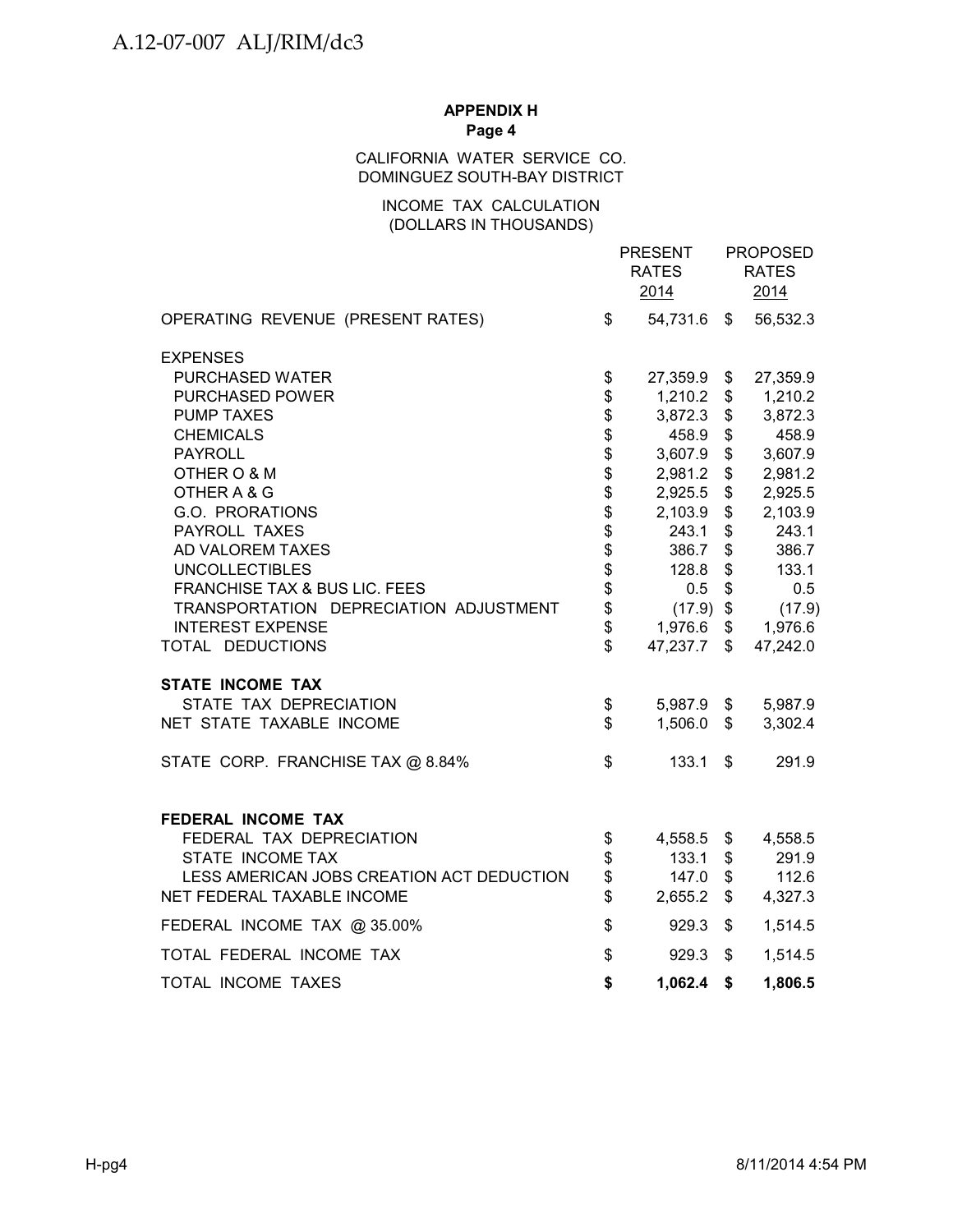# A.12-07-007 ALJ/RIM/dc3

**APPENDIX H Page 5**

CALIFORNIA WATER SERVICE CO. DOMINGUEZ SOUTH-BAY DISTRICT

|                                  | <b>Adopted Quantities</b> |        |        |  |  |  |  |  |  |
|----------------------------------|---------------------------|--------|--------|--|--|--|--|--|--|
|                                  |                           | 2014   | 2015   |  |  |  |  |  |  |
| Number of Services by meter size | $5/8 \times 3/4$          | 28,693 | 28,703 |  |  |  |  |  |  |
|                                  | 3/4                       | o      | 0      |  |  |  |  |  |  |
|                                  |                           | 1,371  | 1,372  |  |  |  |  |  |  |
|                                  | 11/2                      | 873    | 874    |  |  |  |  |  |  |
|                                  | 2                         | 1,552  | 1,553  |  |  |  |  |  |  |
|                                  | 3                         | 136    | 136    |  |  |  |  |  |  |
|                                  | 4                         | 40     | 40     |  |  |  |  |  |  |
|                                  | 6                         | 32     | 32     |  |  |  |  |  |  |
|                                  | 8                         | 23     | 23     |  |  |  |  |  |  |
|                                  | 10                        | 26     | 26     |  |  |  |  |  |  |
|                                  | 12                        |        |        |  |  |  |  |  |  |
|                                  | 14                        | 2      |        |  |  |  |  |  |  |
|                                  | <b>TOTAL</b>              | 32,748 | 32,761 |  |  |  |  |  |  |

Metered Sales, KCcf<br>All Water

15,856.5 15,864.5

Number of Services and Use:

|                         |       | <b>Avg Services</b> |        | Use, KCcf |          | Avg Use, Ccf/Sv/Mo |          |
|-------------------------|-------|---------------------|--------|-----------|----------|--------------------|----------|
|                         |       | 2014                | 2015   | 2014      | 2015     | 2014               | 2015     |
| <b>RESIDENTIAL</b>      |       | 28,653              | 28,664 | 4,077.3   | 4,078.9  | 11.9               | 11.9     |
| <b>BUSINESS</b>         |       | 2,848               | 2,839  | 3,192.6   | 3,182.5  | 93.4               | 93.4     |
| MULTIPLE FAMILY         |       | 761                 | 771    | 1,257.8   | 1.274.3  | 137.7              | 137.7    |
| <b>INDUSTRIAL</b>       |       | 157                 | 156    | 4.541.5   | 4.541.5  | 2.410.5            | 2.426.0  |
| PUBLIC AUTHORITY        |       | 294                 | 297    | 617.1     | 617.1    | 174.9              | 173.2    |
| <b>OTHER</b>            |       | 24                  | 23     | 30.0      | 30.0     | 104.1              | 108.6    |
| <b>IRRIGATION</b>       |       |                     |        |           |          |                    |          |
| <b>RECLAIMED</b>        |       | 11                  | 11     | 2,140.2   | 2,140.2  | 16,213.4           | 16,213.4 |
| <b>SUBTOTAL</b>         |       | 32,748              | 32,761 | 15,856.5  | 15,864.5 |                    |          |
| <b>RESIDENTIAL FLAT</b> |       |                     |        |           |          |                    |          |
| PRIVATE FIRE PROT       |       | 1,152               | 1,160  |           |          |                    |          |
| PUBLIC FIRE PROT        |       |                     |        |           |          |                    |          |
| <b>TOTAL</b>            |       | 33,901              | 33,922 | 15,856.5  | 15,864.5 |                    |          |
| Unaccounted-for water   | 1.99% |                     |        | 322.0     | 322.1    |                    |          |
| <b>Total Production</b> |       |                     |        | 16,178.4  | 16.186.6 |                    |          |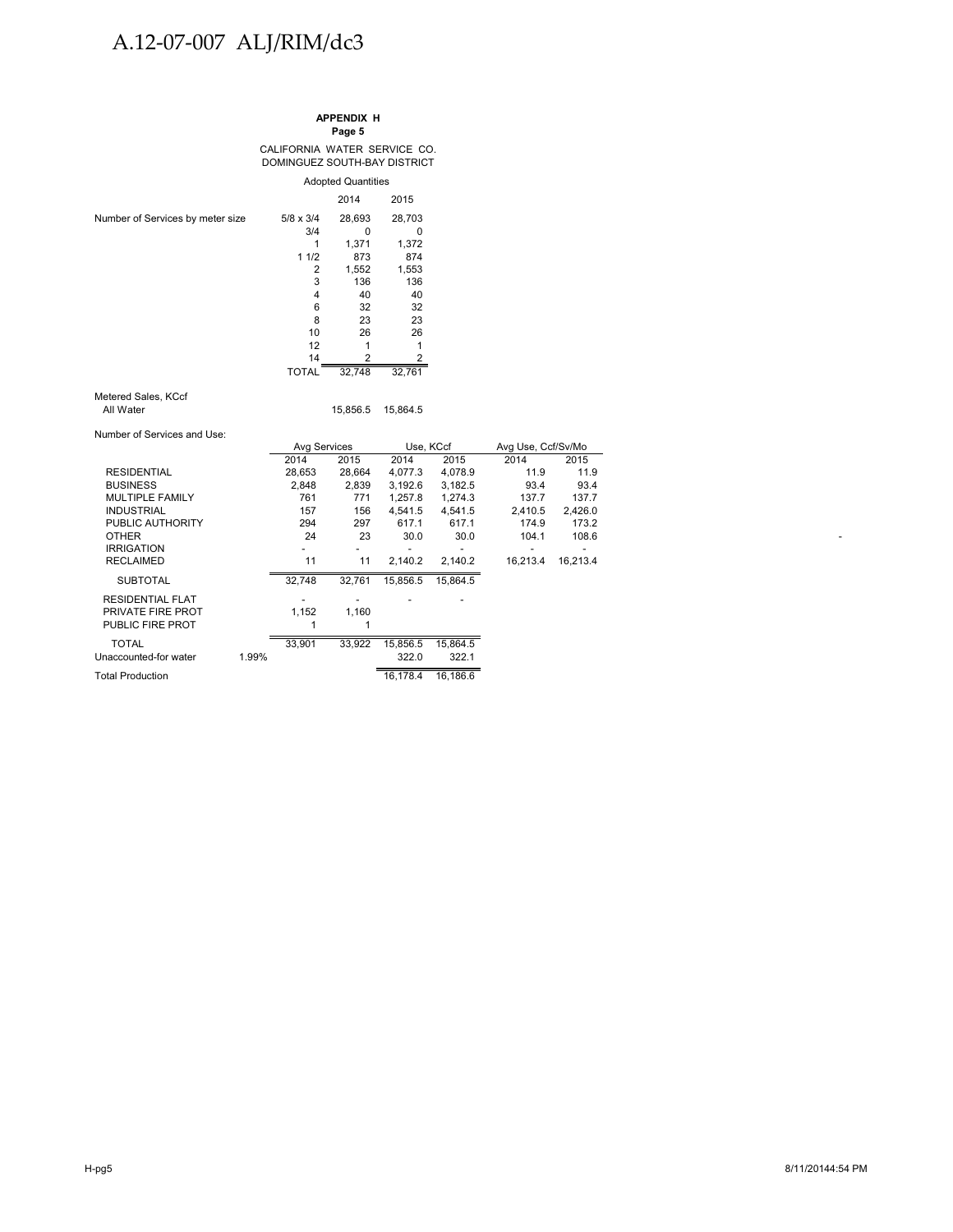#### CALIFORNIA WATER SERVICE CO. DOMINGUEZ SOUTH-BAY DISTRICT

Adopted Quantities

#### **2014 Test Year**

| <b>Metered Sales</b> |             |                 |              |            | <b>Public</b>    |         |          |              |
|----------------------|-------------|-----------------|--------------|------------|------------------|---------|----------|--------------|
| (Kccf)               | Residential | <b>Business</b> | Multi-Family | Industrial | <b>Authority</b> | Other   | Recycled | <b>Total</b> |
| Month                |             |                 |              |            |                  |         |          |              |
| January              | 298.6       | 208.5           | 98.6         | 390.8      | 44.6             | 2.0     | 184.1    | 1,227.1      |
| February             | 280.1       | 214.6           | 100.0        | 326.5      | 50.5             | 2.0     | 153.9    | 1,127.5      |
| March                | 270.6       | 209.1           | 93.7         | 331.2      | 47.5             | 2.0     | 156.1    | 1,110.1      |
| April                | 315.4       | 230.5           | 94.1         | 358.9      | 37.8             | 2.2     | 169.2    | 1,208.1      |
| May                  | 358.8       | 259.2           | 95.2         | 401.4      | 47.6             | 2.4     | 189.1    | 1.353.7      |
| June                 | 363.1       | 315.9           | 128.0        | 382.4      | 62.9             | 3.0     | 180.2    | 1,435.5      |
| July                 | 415.4       | 308.6           | 103.6        | 404.5      | 52.9             | 2.9     | 190.6    | 1,478.5      |
| August               | 387.7       | 314.9           | 105.0        | 367.8      | 51.1             | 3.0     | 173.3    | 1,402.6      |
| September            | 412.0       | 318.9           | 114.2        | 415.5      | 56.1             | 3.0     | 195.8    | 1,515.5      |
| October              | 352.7       | 319.4           | 113.9        | 409.1      | 59.6             | 3.0     | 192.8    | 1,450.5      |
| November             | 320.0       | 257.3           | 105.7        | 278.0      | 53.1             | 2.4     | 131.0    | 1,147.5      |
| December             | 303.1       | 235.8           | 105.8        | 475.5      | 53.6             | $2.2\,$ | 224.1    | 1,400.0      |
|                      | 4.077.3     | 3.192.6         | 1.257.8      | 4.541.5    | 617.1            | 30.0    | 2.140.2  | 15.856.5     |
|                      |             |                 |              |            |                  |         |          |              |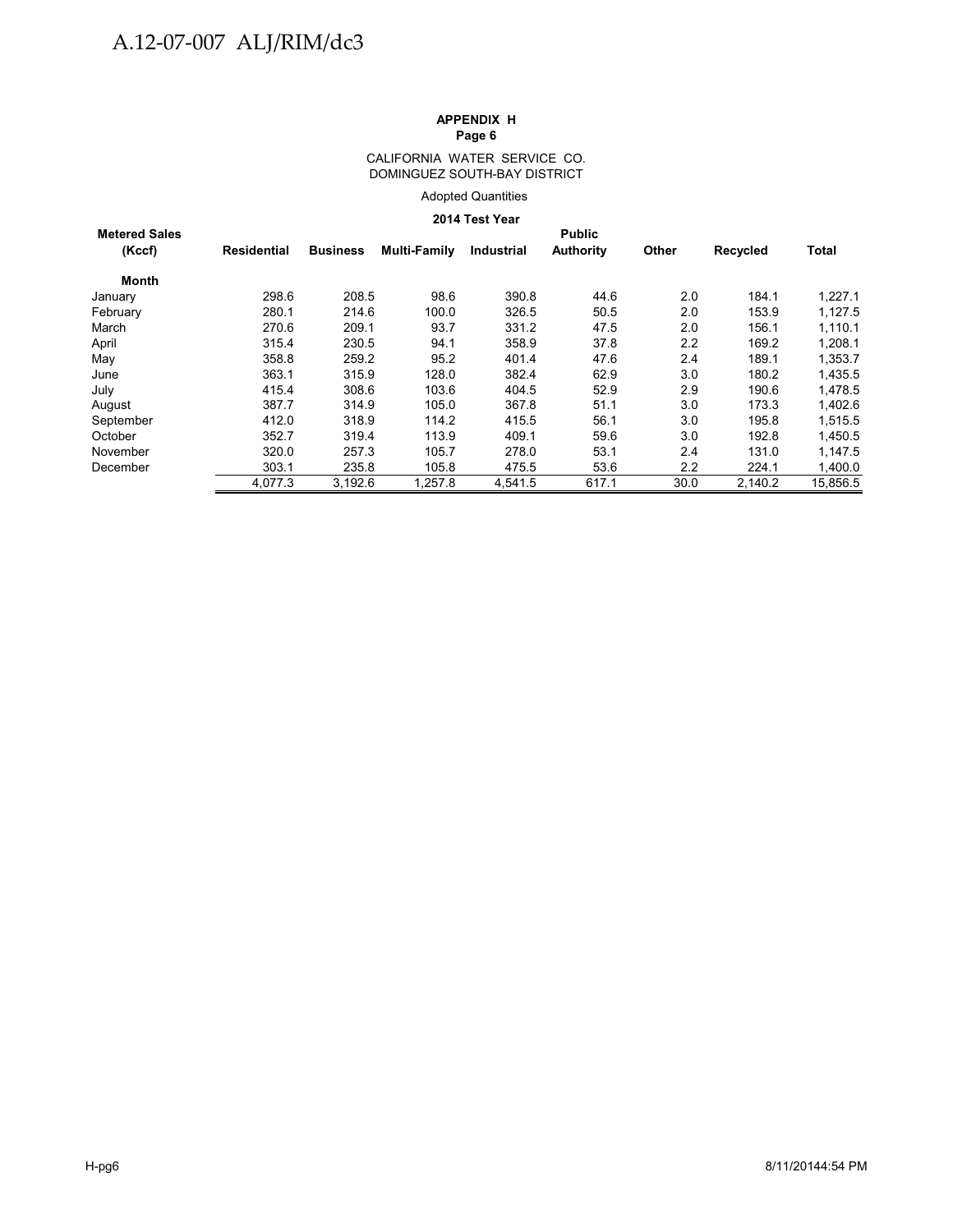### CALIFORNIA WATER SERVICE CO. DOMINGUEZ SOUTH-BAY DISTRICT

### Adopted Quantities

#### **2014 Test Year**

|                   |                         |                            | 471 - 1531 I 541    |                         |                                             |    |                                   |                                                    |
|-------------------|-------------------------|----------------------------|---------------------|-------------------------|---------------------------------------------|----|-----------------------------------|----------------------------------------------------|
| <b>Production</b> | Company<br>Wells (Kccf) | <b>Purchases</b><br>(Kccf) | <b>Total (Kccf)</b> |                         | <b>Purchased</b><br>Water<br>(In<br>\$1,000 |    | <b>Pump Taxes</b><br>(ln \$1,000) | <b>Purchased</b><br><b>Power</b><br>(In<br>\$1,000 |
| <b>Month</b>      |                         |                            |                     |                         |                                             |    |                                   |                                                    |
| January           | 512.9                   | 780.7                      | 1,293.6             | \$                      | 2,137.6                                     | \$ | 321.1                             | \$<br>96.8                                         |
| February          | 463.1                   | 680.5                      | 1,143.6             | \$                      | 1,863.2                                     | S  | 289.9                             | \$<br>85.5                                         |
| March             | 454.4                   | 734.3                      | 1,188.7             | \$                      | 2,010.5                                     | \$ | 284.5                             | \$<br>88.9                                         |
| April             | 543.3                   | 772.7                      | 1,316.0             | \$                      | 2,115.7                                     | \$ | 340.1                             | \$<br>98.4                                         |
| May               | 529.6                   | 891.8                      | 1,421.4             | \$                      | 2,441.6                                     | \$ | 331.6                             | \$<br>106.3                                        |
| June              | 549.1                   | 892.3                      | 1,441.5             | \$                      | 2,443.1                                     | \$ | 343.8                             | \$<br>107.8                                        |
| July              | 515.5                   | 991.0                      | 1,506.5             | \$                      | 2,713.3                                     | \$ | 322.7                             | \$<br>112.7                                        |
| August            | 532.0                   | 943.7                      | 1,475.7             | \$                      | 2,583.7                                     | \$ | 333.0                             | \$<br>110.4                                        |
| September         | 509.7                   | 988.2                      | 1,497.9             | \$                      | 2,705.5                                     | \$ | 319.1                             | \$<br>112.0                                        |
| October           | 545.4                   | 824.9                      | 1,370.3             | \$                      | 2,258.5                                     | \$ | 341.5                             | \$<br>102.5                                        |
| November          | 544.1                   | 775.2                      | 1,319.4             | \$                      | 2,122.5                                     | S  | 340.7                             | \$<br>98.7                                         |
| December          | 486.4                   | 717.5                      | 1,203.9             | \$                      | 1,964.5                                     | \$ | 304.5                             | \$<br>90.1                                         |
|                   | 6,185.5                 | 9,992.9                    | 16,178.5            | $\overline{\mathbf{e}}$ | 27,359.9                                    | \$ | 3,872.3                           | \$<br>1,210.2                                      |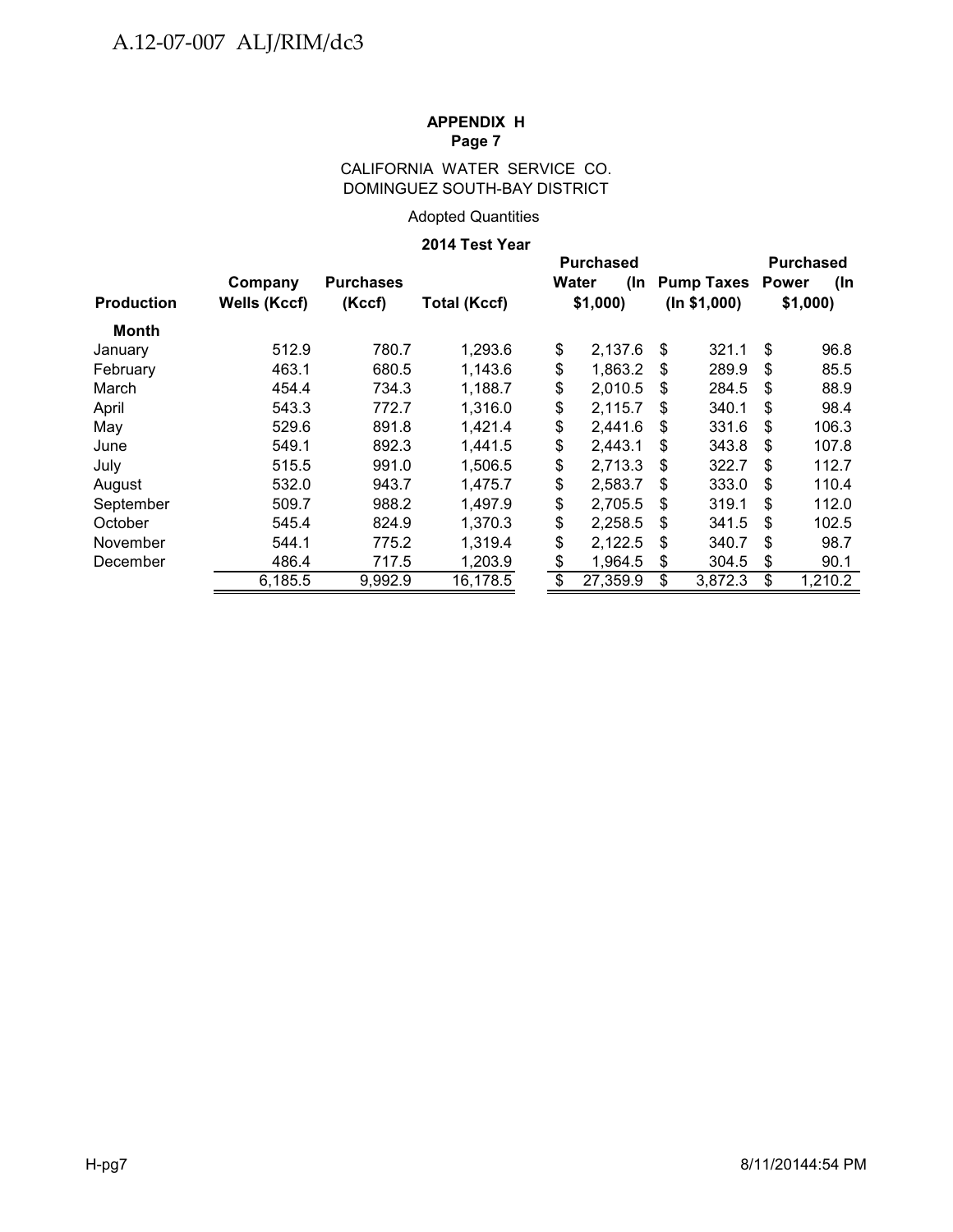#### DOMINGUEZ SOUTH-BAY DISTRICT Monthly Revenue Summary 2014

### TEST-YEAR ADOPTED REVENUE AT PRESENT RATES

|              | WRAM           |    | <b>NON-WRAM</b> | TOTAL |          |  |
|--------------|----------------|----|-----------------|-------|----------|--|
| January      | \$<br>3,154.2  | \$ | 1,089.7         | \$    | 4,243.9  |  |
| February     | \$<br>2,945.4  | \$ | 1,089.7         | \$    | 4,035.0  |  |
| March        | \$<br>2,887.0  | \$ | 1,089.7         | \$    | 3,976.7  |  |
| April        | \$<br>3,153.1  | \$ | 1,089.7         | \$    | 4,242.8  |  |
| May          | \$<br>3,534.4  | \$ | 1,089.7         | \$    | 4,624.1  |  |
| June         | \$<br>3,817.2  | \$ | 1,089.7         | \$    | 4,906.8  |  |
| July         | \$<br>3,927.7  | S  | 1,089.7         | \$    | 5,017.4  |  |
| August       | \$<br>3,742.5  | \$ | 1,089.7         | \$    | 4,832.2  |  |
| September    | \$<br>4,018.2  | \$ | 1,089.7         | \$    | 5,107.9  |  |
| October      | \$<br>3,826.5  | \$ | 1,089.7         | \$    | 4,916.2  |  |
| November     | \$<br>3,078.7  | \$ | 1,089.7         | \$    | 4,168.4  |  |
| December     | \$<br>3,570.3  | \$ | 1,089.7         | \$    | 4,660.0  |  |
| <b>TOTAL</b> | \$<br>41,655.3 | \$ | 13,076.3        | \$    | 54,731.6 |  |

#### TEST-YEAR ADOPTED REVENUE AT PROPOSED RATES

|              | <b>WRAM</b>    | NON-WRAM       | TOTAL          |
|--------------|----------------|----------------|----------------|
| January      | \$<br>3,294.0  | \$<br>965.2    | \$<br>4,259.2  |
| February     | \$<br>2,649.9  | \$<br>965.2    | \$<br>3.615.0  |
| March        | \$<br>3.636.1  | \$<br>965.2    | \$<br>4,601.3  |
| April        | \$<br>3,307.7  | \$<br>965.2    | \$<br>4,272.9  |
| May          | \$<br>3,547.8  | \$<br>916.1    | \$<br>4,463.8  |
| June         | \$<br>4,163.0  | \$<br>965.2    | \$<br>5,128.1  |
| July         | \$<br>4,410.2  | \$<br>965.2    | \$<br>5,375.3  |
| August       | \$<br>4,393.8  | \$<br>965.2    | \$<br>5,358.9  |
| September    | \$<br>4,293.8  | \$<br>965.2    | \$<br>5,259.0  |
| October      | \$<br>4,200.3  | \$<br>965.2    | \$<br>5,165.5  |
| November     | \$<br>3,674.0  | \$<br>965.2    | \$<br>4,639.2  |
| December     | \$<br>3,428.9  | \$<br>965.2    | \$<br>4,394.1  |
| <b>TOTAL</b> | \$<br>44,999.6 | \$<br>11,532.7 | \$<br>56,532.3 |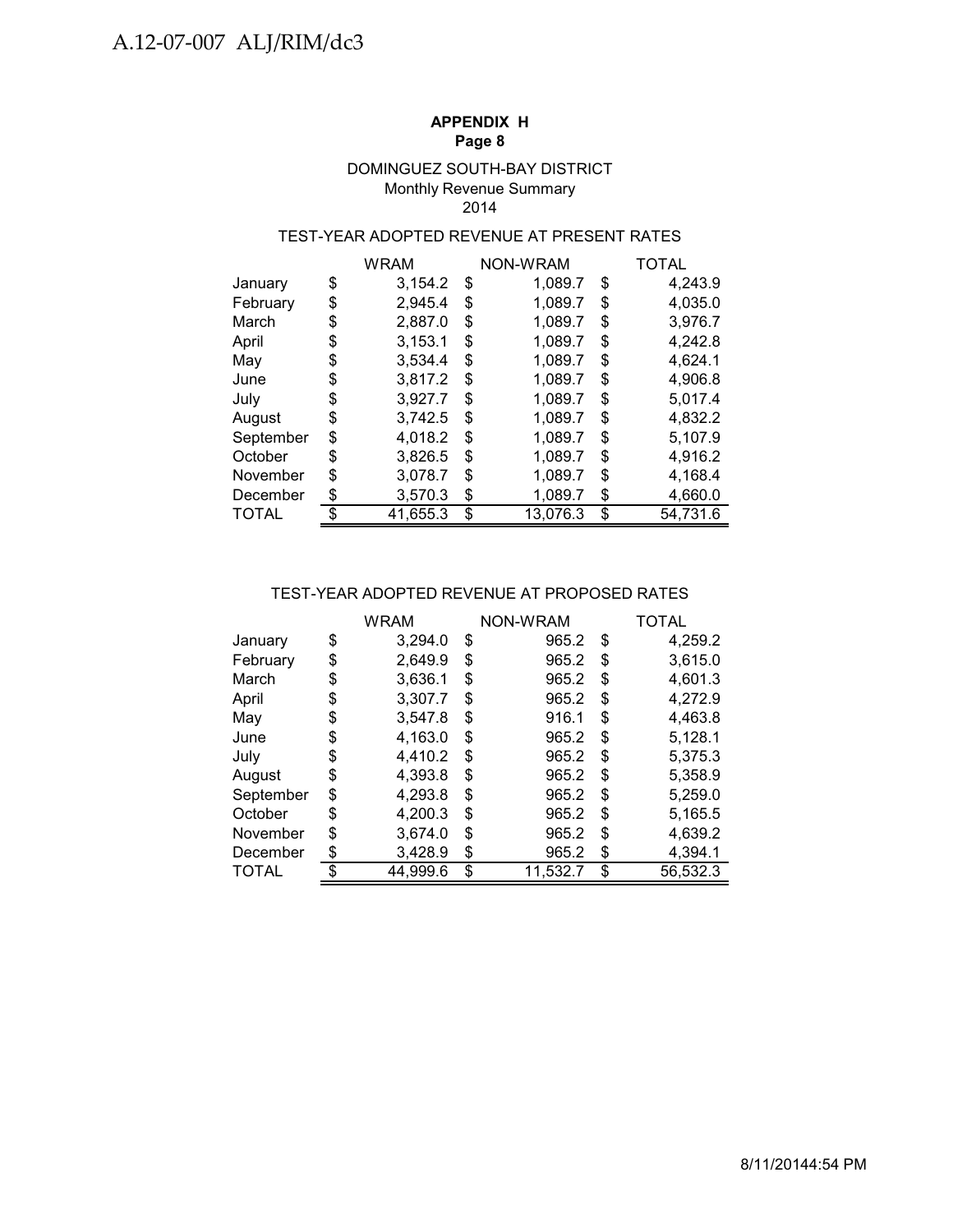DOMINGUEZ SOUTH-BAY DISTRICT CALIFORNIA WATER SERVICE CO.

Adopted Quantities

|                                                                                                                                                                                                                                                                                         |                                  | 2014                                                                       |
|-----------------------------------------------------------------------------------------------------------------------------------------------------------------------------------------------------------------------------------------------------------------------------------------|----------------------------------|----------------------------------------------------------------------------|
| PURCHASED POWER<br>SUPPLIER - SCE                                                                                                                                                                                                                                                       |                                  |                                                                            |
| Total Production (kccf)<br>Kwh / ccf<br>Total calculated KWH<br>Unit Cost<br>Power Cost                                                                                                                                                                                                 | \$<br>\$                         | 16,178.5<br>various<br>50,296,247<br>0.0241<br>1,210,208.1                 |
| TOTAL PURCHASED POWER (in \$1,000)                                                                                                                                                                                                                                                      | \$                               | 1,210.2                                                                    |
|                                                                                                                                                                                                                                                                                         |                                  |                                                                            |
| PURCHASED WATER<br>West Basin - Tier 1 (WP4D7)<br>West Basin - Tier 2<br>City of Torrance<br><b>Desalter</b><br>Transfer from Hermosa (From West Basin)<br>West Basin - Tier 1<br>West Basin - Tier 2<br>City of Torrance<br><b>Desalter</b><br>Transfer from Hermosa (From West Basin) |                                  | 16,610<br>0<br>1,000<br>1,500<br>750<br>18,371<br>0<br>854<br>1,293<br>646 |
| Recycled Water - Reverse Osmosis<br>Recycled Water - Nitrified<br>Recycled Water - Title 22<br>Recycled Water - Reverse Osmosis<br>Recycled Water - Nitrified<br>Recycled Water - Title 22                                                                                              | \$<br>\$<br>\$<br>\$<br>\$<br>\$ | 4,075.1<br>903.3<br>602.4<br>4,629.4<br>802.1<br>547.0                     |
| Capacity Charges @ \$6,000/cfs<br><b>City of Torrance Meter Charges</b><br>West Basin Water Service Charge                                                                                                                                                                              | \$<br>\$<br>\$                   | 286.6<br>4.5<br>88.3                                                       |
| Known Leases - WP4D7<br>Sativa<br>Park Water Co.<br>Cerritos<br><b>West Basin</b><br>Known Leases (\$/AF)                                                                                                                                                                               | \$<br>\$<br>\$<br>\$             | 750.0                                                                      |
| Sativa<br>Park Water Co.<br>Cerritos<br><b>West Basin</b><br>Unpumped rights -- Central Basin                                                                                                                                                                                           | \$<br>\$<br>\$<br>\$<br>\$       | 140.0<br>215.0<br>80.0<br>161.3                                            |
| Unpumped rights -- West Basin<br>TOTAL PURCHASED WATER COST (in \$1,000)                                                                                                                                                                                                                | \$<br>\$                         | 27,359.9                                                                   |
|                                                                                                                                                                                                                                                                                         |                                  |                                                                            |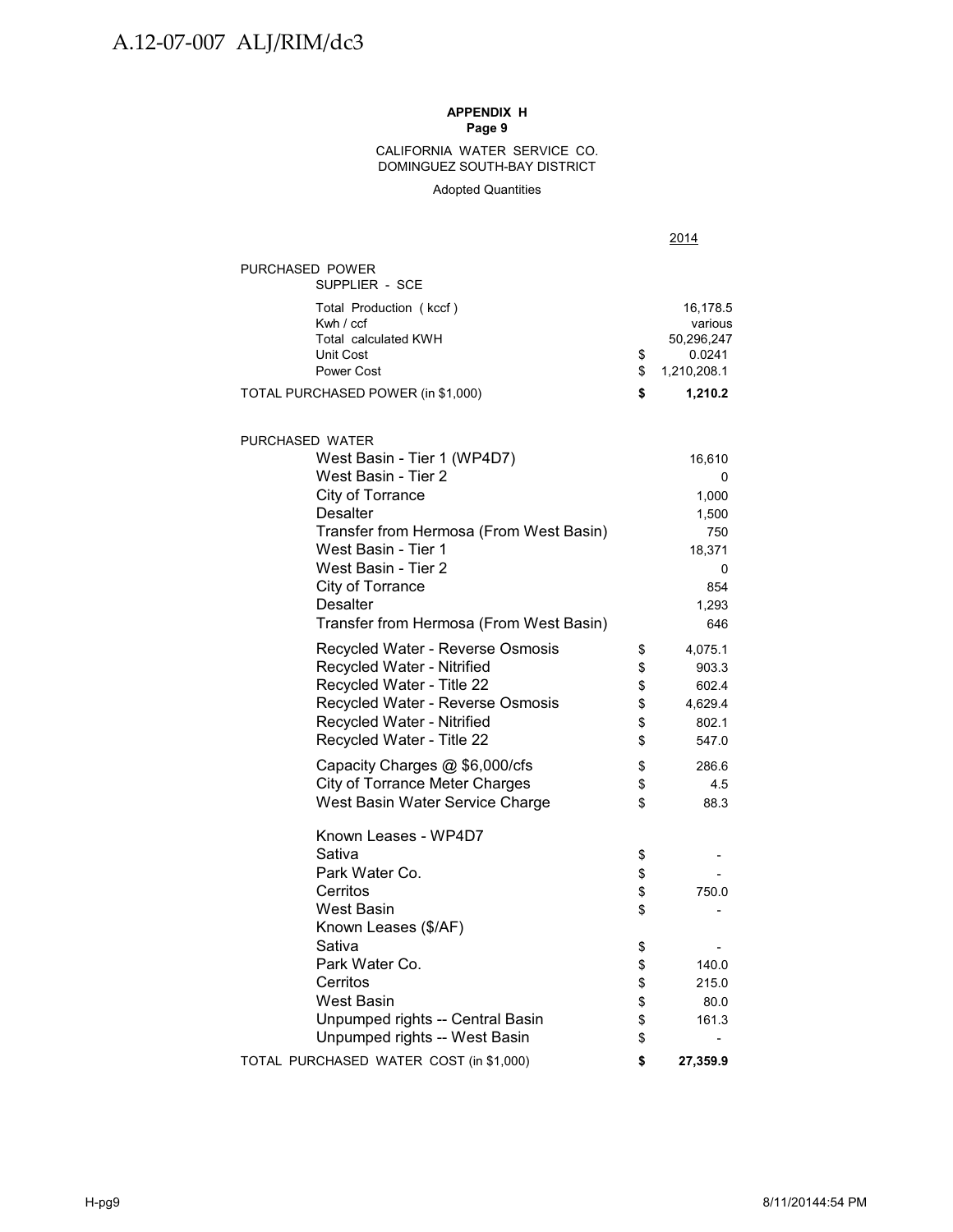### CALIFORNIA WATER SERVICE CO. DOMINGUEZ SOUTH-BAY DISTRICT

### Adopted Quantities

| <b>CHEMICALS</b><br>Total Production (kccf)<br>ADOPTED CHEMICAL DOLLARS<br>ADOPTED \$ per KCCF<br>PUMP TAXES (WATER REPLENISHMENT DISTRICT)<br>WELL WATER PRODUCTION - ACRE FEET<br>UNIT COST - ACRE FEET<br>Service Charge<br>Pump Tax Expense<br>TOTAL PUMP TAX EXPENSE (in \$1,000)<br>UNCOLLECTABLES RATE<br>FRANCHISE TAX RATE<br><b>BUSINESS LICENSE FEE</b><br>FEDERAL TAX RATE<br>STATE CORP. FRANCHISE TAX<br>NET TO GROSS MULTIPLIER | 6,186<br>\$458.9<br>\$0.074190<br>14,200.0<br>\$268<br>\$66,733<br>\$3,872,333.4<br>\$3,872.3<br>0.24% |  |
|------------------------------------------------------------------------------------------------------------------------------------------------------------------------------------------------------------------------------------------------------------------------------------------------------------------------------------------------------------------------------------------------------------------------------------------------|--------------------------------------------------------------------------------------------------------|--|
|                                                                                                                                                                                                                                                                                                                                                                                                                                                |                                                                                                        |  |
|                                                                                                                                                                                                                                                                                                                                                                                                                                                |                                                                                                        |  |
|                                                                                                                                                                                                                                                                                                                                                                                                                                                |                                                                                                        |  |
|                                                                                                                                                                                                                                                                                                                                                                                                                                                |                                                                                                        |  |
|                                                                                                                                                                                                                                                                                                                                                                                                                                                |                                                                                                        |  |
|                                                                                                                                                                                                                                                                                                                                                                                                                                                |                                                                                                        |  |
|                                                                                                                                                                                                                                                                                                                                                                                                                                                |                                                                                                        |  |
|                                                                                                                                                                                                                                                                                                                                                                                                                                                |                                                                                                        |  |
|                                                                                                                                                                                                                                                                                                                                                                                                                                                |                                                                                                        |  |
|                                                                                                                                                                                                                                                                                                                                                                                                                                                |                                                                                                        |  |
|                                                                                                                                                                                                                                                                                                                                                                                                                                                | 0.00%                                                                                                  |  |
|                                                                                                                                                                                                                                                                                                                                                                                                                                                | \$0.50                                                                                                 |  |
|                                                                                                                                                                                                                                                                                                                                                                                                                                                | 35.00%                                                                                                 |  |
|                                                                                                                                                                                                                                                                                                                                                                                                                                                | 8.84%                                                                                                  |  |
|                                                                                                                                                                                                                                                                                                                                                                                                                                                | 1.66086                                                                                                |  |
|                                                                                                                                                                                                                                                                                                                                                                                                                                                |                                                                                                        |  |
|                                                                                                                                                                                                                                                                                                                                                                                                                                                |                                                                                                        |  |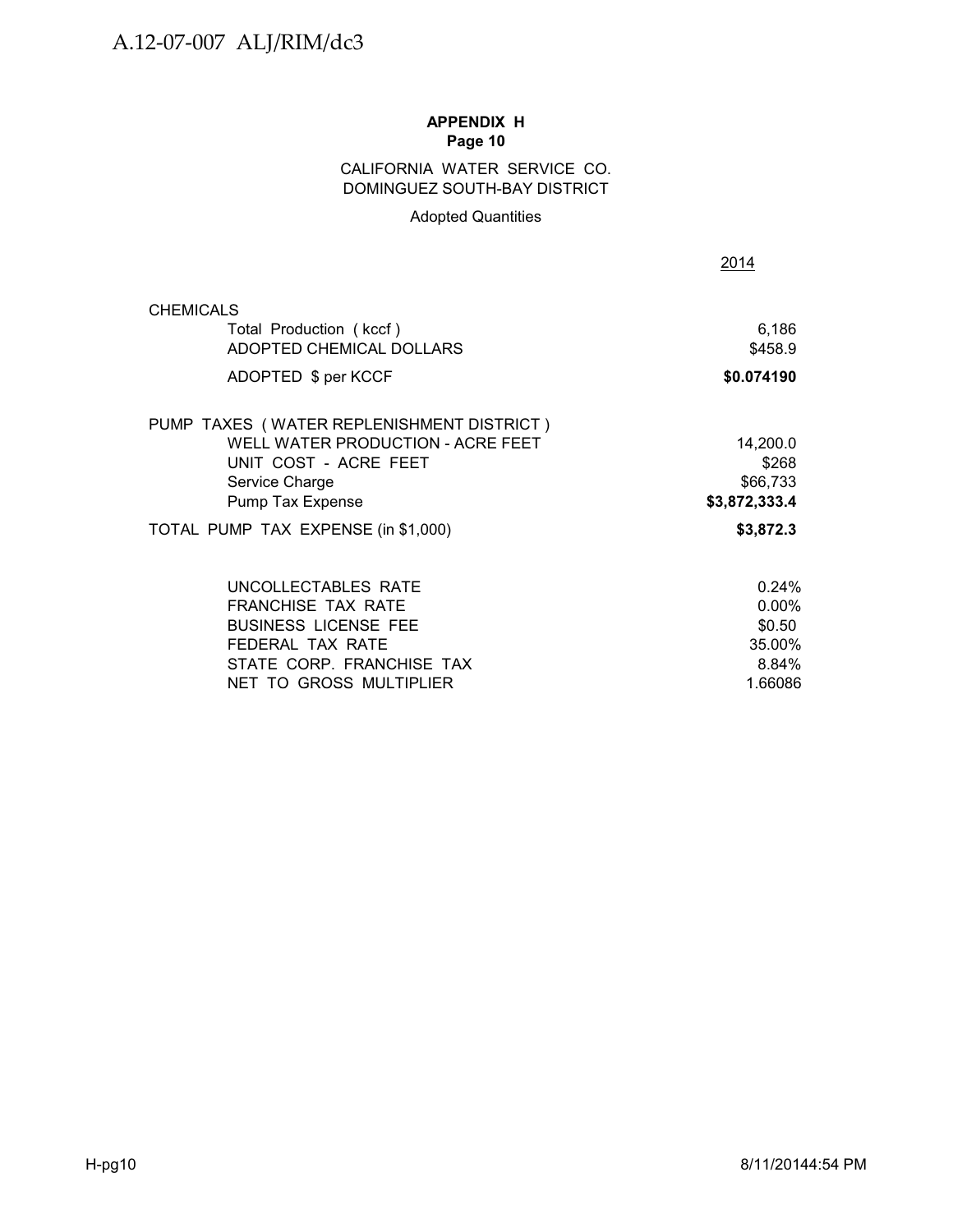#### CALIFORNIA WATER SERVICE CO. DOMINGUEZ SOUTH-BAY DISTRICT

### **NET TO GROSS MULTIPLIER ( NEW CPUC STAFF APPROVED METHOD )**

**2014**

|                |                                             |             | <b>NORMAL</b><br>W/0 INCOME<br><b>TAXES</b> |
|----------------|---------------------------------------------|-------------|---------------------------------------------|
| $\mathbf{1}$   | <b>UNCOLLECTIBLES</b>                       | 0.23538%    | 0.23538%                                    |
| $\overline{2}$ | 1 - UNCOLLECTIBES (100% - LINE 1)           | 99.76462%   | 99.76462%                                   |
|                | <b>FRANCHISE TAX RATE</b>                   | $0.00000\%$ | 0.00000%                                    |
| 3              | LOCAL FRANCHISE (% * LINE 2)                | 0.00000%    | 0.00000%                                    |
| 4              | <b>BUSINESS LICENSE RATE</b>                | 0.00000%    | 0.00000%                                    |
|                | BUSINESS LICENSE (% * LINE 2)               | 0.00000%    | 0.00000%                                    |
| 5              | SUBTOTAL (LINE 1 + LINE 3 + LINE 4)         | 0.23538%    | 0.23538%                                    |
| 6              | 1 - SUBTOTAL (100% - LINE 5)                | 99.76462%   | 99.76462%                                   |
| $\overline{7}$ | CCFT (LINE 6 * 8.84%)                       | 8.81919%    |                                             |
| 8              | AMERICAN JOB CREATION ACT (LINE 6 * 9%)     | 3.12941%    |                                             |
| 9              | FIT (LINE 6 * 35 %)                         | 30.73560%   |                                             |
| 10             | TOTAL TAXES PAID (LINE 5 + LINE 7 + LINE 8) | 39.79018%   | 0.23538%                                    |
| 11             | NET AFTER TAXES (1-LINE 9)                  | 60.20982%   | 99.76462%                                   |
|                | NET-TO-GROSS MULTIPLIER (1/LINE 10)         | 1.66086     | 1.00236                                     |

| <b>ADOPTED</b><br>RATIO'S |         |                      |           |                   |         |
|---------------------------|---------|----------------------|-----------|-------------------|---------|
| <b>DEBT</b>               | 46.60%  | Without income Taxes | - 1.00236 |                   | 0.46710 |
| <b>EQUITY</b>             | 53.40%  | With income Taxes    | 1.66086   |                   | 0.88690 |
| TOTAL                     | 100.00% |                      |           | Adj. Net to Gros: | 1.35400 |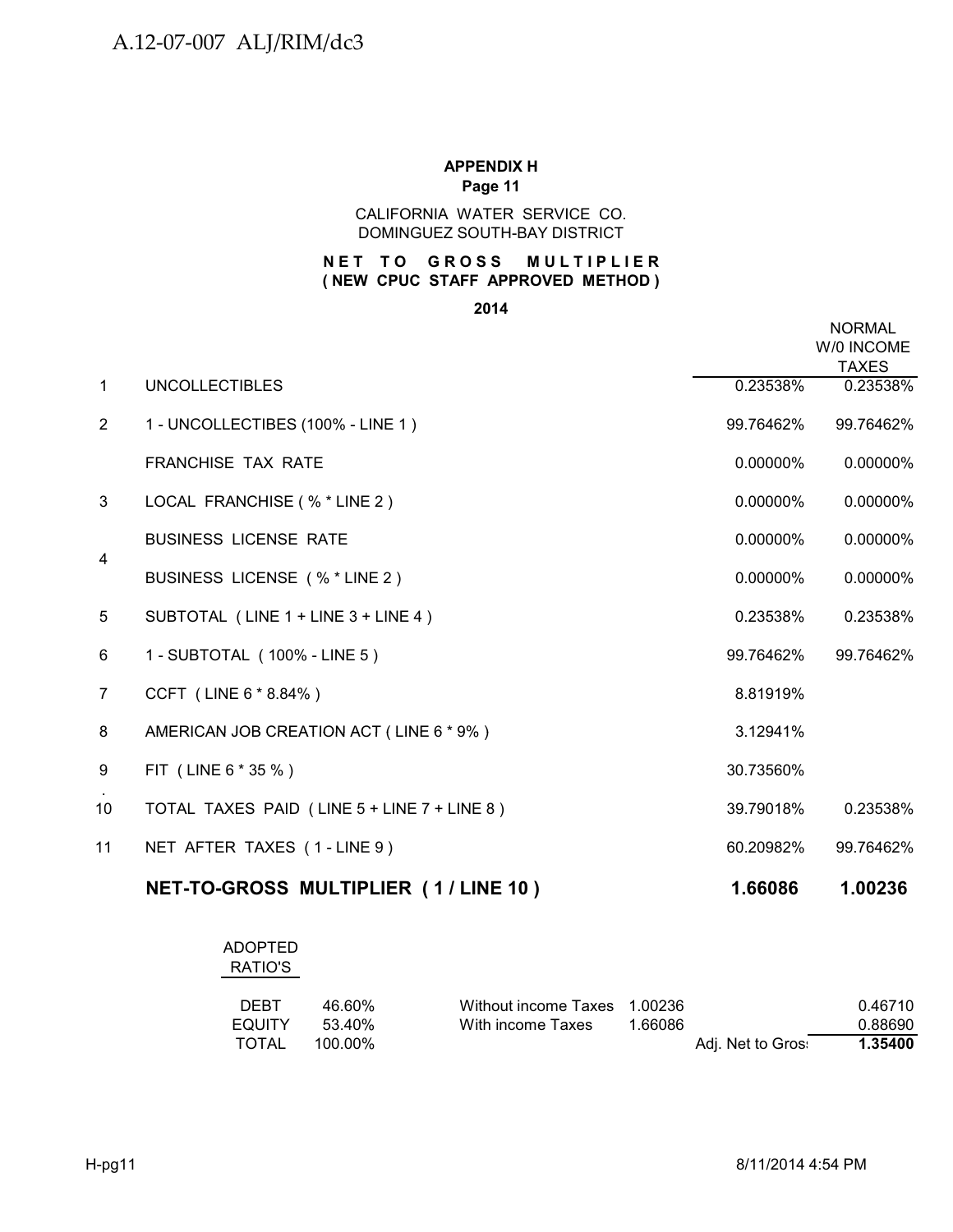# A.12-07-007 ALJ/RIM/dc3

#### **APPENDIX H**

#### **Page 12** California Water Service Company Dominguez District Bill Comparison

|                                                              | Typical Monthly Residential Bill for Metered Customers for 2014 |                                                                                                     |                                                                |                                                                                                      |                                                                |                                                                                               |                                                                                                              |                      |  |  |  |  |
|--------------------------------------------------------------|-----------------------------------------------------------------|-----------------------------------------------------------------------------------------------------|----------------------------------------------------------------|------------------------------------------------------------------------------------------------------|----------------------------------------------------------------|-----------------------------------------------------------------------------------------------|--------------------------------------------------------------------------------------------------------------|----------------------|--|--|--|--|
| Usage:<br>Ccf                                                |                                                                 | <b>Present Bill</b>                                                                                 |                                                                | Proposed<br>Bill                                                                                     |                                                                | Change                                                                                        | Percent<br>Change                                                                                            | Notes<br>(1)         |  |  |  |  |
| 0<br>5<br>10<br>12<br>20<br>25<br>30<br>35<br>40<br>45<br>50 | \$<br>\$<br>\$<br>\$<br>\$<br>\$<br>\$<br>\$<br>\$<br>\$<br>\$  | 9.03<br>23.19<br>37.34<br>43.25<br>69.32<br>87.21<br>105.09<br>122.97<br>140.85<br>158.74<br>176.62 | \$<br>\$<br>\$<br>\$<br>\$<br>\$<br>\$<br>\$<br>\$<br>\$<br>\$ | 15.35<br>28.72<br>42.10<br>47.68<br>72.32<br>89.21<br>106.11<br>123.00<br>139.90<br>156.79<br>173.69 | \$<br>\$<br>\$<br>\$<br>\$<br>\$<br>\$<br>\$<br>\$<br>\$<br>\$ | 6.32<br>5.54<br>4.76<br>4.43<br>2.99<br>2.00<br>1.02<br>0.03<br>$-0.96$<br>$-1.94$<br>$-2.93$ | 70.00%<br>23.89%<br>12.74%<br>10.25%<br>4.32%<br>2.30%<br>0.97%<br>0.02%<br>$-0.68%$<br>$-1.22%$<br>$-1.66%$ | (2)<br>(3)(7)<br>(4) |  |  |  |  |
| <b>Metered Quantity Rates:</b><br>Tier 1<br>Tier 2<br>Tier 3 | \$<br>\$<br>\$                                                  | 2.8315<br>3.0699<br>3.5765                                                                          | \$<br>\$<br>\$                                                 | 2.6752<br>2.9005<br>3.3790                                                                           | \$<br>\$<br>\$                                                 | $-0.16$<br>$-0.17$<br>$-0.20$                                                                 | $-5.52%$<br>$-5.52%$<br>$-5.52%$                                                                             | (5)(6)               |  |  |  |  |
| <b>Service Charge:</b>                                       | \$                                                              | 9.03                                                                                                | \$                                                             | 15.35                                                                                                | \$                                                             | 6.32                                                                                          | 70.00%                                                                                                       | (5)(6)               |  |  |  |  |

#### **Notes:**

(1) 1 Ccf or 100 cubic feet of water is equal to 748 gallons of water

(2) Typical winter monthly average usage of 10 Ccf

(3) Monthly average usage of 12 Ccf

- (4) Typical summer monthly average usage of 20 Ccf
- (5) Metered comparison based on 5/8 x 3/4 inch service
- (6) Rates do not include CPUC fees or other surcharges that may appear on customers bills
- (7) Dominguez rate change subsequently modified reducing customers' typical monthly proposed bills from \$47.96 to \$47.68 for 12 Ccf (as represented by Table 3 of the comparison filed with the Comission on April 25, 2014) per month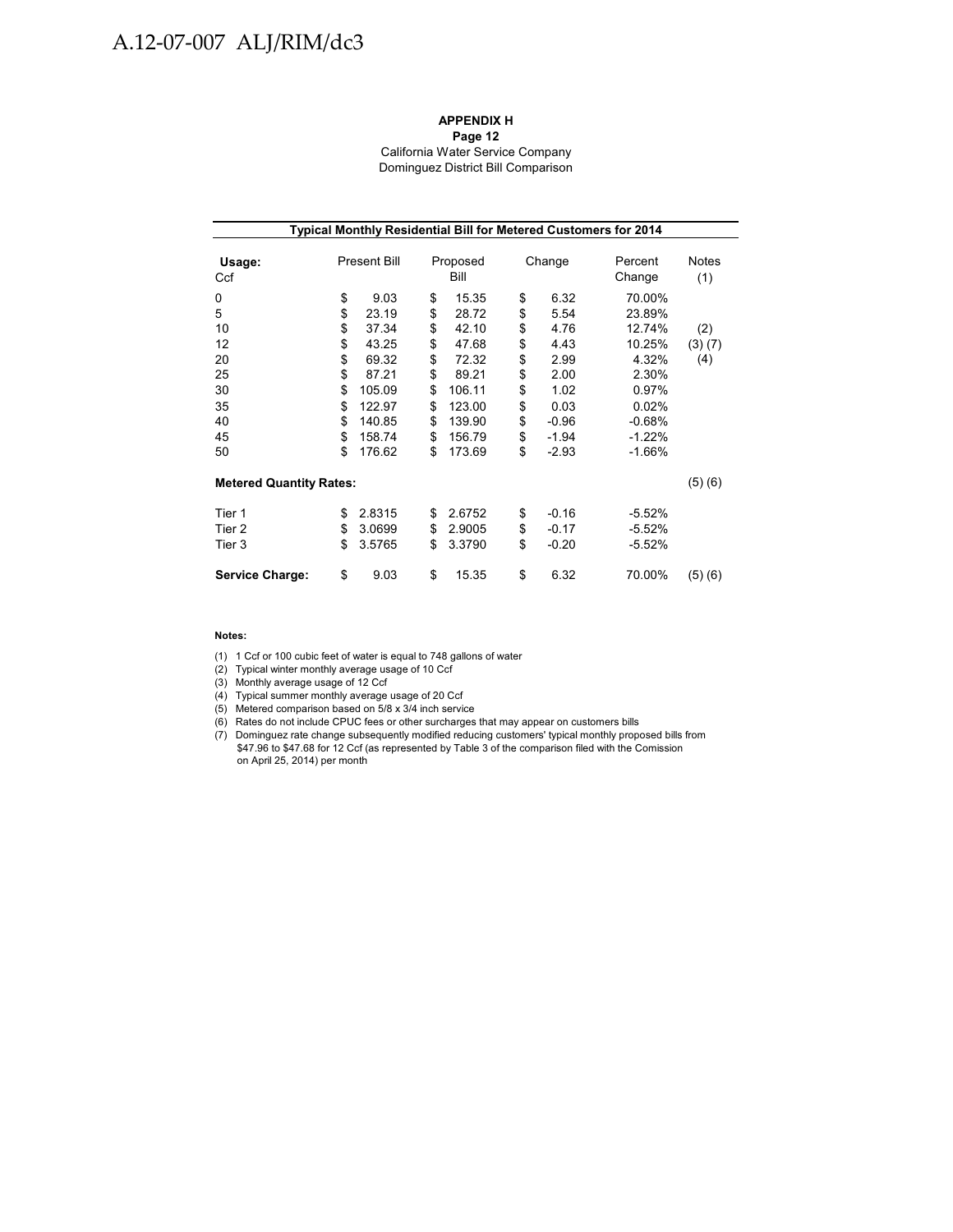#### EAST LOS ANGELES DISTRICT CALIFORNIA WATER SERVICE CO.

#### (DOLLARS IN THOUSANDS) SUMMARY OF EARNINGS AND RATE OF RETURN

|                                                                                                                                         |                      | <b>PRESENT</b>                      |                         | <b>PROPOSED</b>                     |                                                             |                         | <b>ESTIMATED ESTIMATED</b>          |
|-----------------------------------------------------------------------------------------------------------------------------------------|----------------------|-------------------------------------|-------------------------|-------------------------------------|-------------------------------------------------------------|-------------------------|-------------------------------------|
|                                                                                                                                         |                      | <b>RATES</b>                        |                         | <b>RATES</b>                        | <b>RATES</b>                                                |                         | <b>RATES</b>                        |
|                                                                                                                                         |                      | $\frac{2014}{ }$                    |                         | $\sqrt{2014}$                       | 2015                                                        |                         | 2016                                |
| <b>OPERATING</b><br><b>REVENUES</b><br>% Increase                                                                                       | \$                   | 30,149.6                            | $\sqrt[6]{\frac{1}{2}}$ | 30,915.0<br>2.5%                    | 32,377.3 \$<br>\$<br>4.7%                                   |                         | 33,839.8<br>4.5%                    |
| OPERATING EXPENSES                                                                                                                      |                      |                                     |                         |                                     |                                                             |                         |                                     |
| PURCHASED WATER<br><b>GROUNDWATER EXTRACTION CHARGES</b><br>PURCHASED POWER                                                             | \$<br>\$<br>\$       | 7,697.5<br>2,150.0<br>695.3         | \$<br>\$<br>\$          | 7,697.5<br>2,150.0<br>695.3         | 7,700.8<br>\$<br>\$<br>2,150.9<br>\$<br>695.6               | \$<br>\$<br>\$          | 7,704.1<br>2,151.8<br>695.8         |
| PURCHASED CHEMICALS<br>PAYROLL -- DISTRICT<br><b>UNCOLLECTIBLES</b><br>CONSERVATION                                                     | \$<br>\$<br>\$<br>\$ | 268.3<br>3,046.5<br>68.7<br>395.3   | \$<br>\$<br>\$<br>\$    | 268.3<br>3,046.5<br>70.4<br>395.3   | \$<br>271.2<br>\$<br>3,078.7<br>\$<br>71.1<br>\$<br>395.3   | \$<br>\$<br>\$<br>\$    | 274.1<br>3,111.3<br>71.9<br>395.3   |
| OTHER OPERATION AND MAINTENANCE<br><b>BENEFITS</b><br>OTHER ADMIN AND GEN. EXP.                                                         | \$<br>\$<br>\$       | 1,589.5<br>2,159.6<br>116.1         | \$<br>\$<br>\$          | 1,589.5<br>2,159.6<br>116.1         | \$<br>1,606.5<br>\$<br>2,182.4<br>\$<br>117.4               | \$<br>\$<br>\$          | 1,623.6<br>2,204.6<br>118.6         |
| TOTAL O. & M., A. & G., & MISC. EXP.                                                                                                    | \$                   | 18,186.8                            | \$                      | 18,188.5                            | 18,269.8<br>\$                                              | \$                      | 18,351.1                            |
| TAXES OTHER THAN INCOME<br>AD VALOREM TAXES<br><b>BUSINESS LICENSE FEES</b><br>LOCAL FRANCHISE TAXES<br>PAYROLL TAXES                   | \$<br>\$<br>\$<br>\$ | 521.6<br>3.8<br>458.1<br>225.2      | \$<br>\$<br>\$<br>\$    | 521.6<br>3.8<br>469.7<br>225.2      | 608.4<br>\$<br>\$<br>3.8<br>\$<br>469.9<br>\$<br>227.6      | \$<br>\$<br>\$<br>\$    | 695.1<br>3.8<br>470.1<br>230.0      |
| TOTAL GENERAL TAXES                                                                                                                     | \$                   | 1,208.8                             | \$                      | 1,220.4                             | \$<br>1,309.7                                               | \$                      | 1,399.1                             |
| <b>DEPRECIATION</b>                                                                                                                     | \$                   | 1,800.7 \$                          |                         | 1,800.7                             | \$<br>2,050.9                                               | \$                      | 2,301.0                             |
| G.O. PRORATED EXPENSES:<br>PAYROLL AND BENEFITS<br>AD VALOREM, BUSINESS LICENSE, FRANCHISES<br>PAYROLL TAXES<br>OTHER PRORATED EXPENSES | \$<br>\$<br>\$<br>\$ | 2,358.0<br>42.3<br>145.8<br>1,577.9 | \$<br>\$<br>\$<br>\$    | 2,358.0<br>42.3<br>145.8<br>1,577.9 | \$<br>2,383.0<br>\$<br>42.3<br>\$<br>147.3<br>\$<br>1,594.7 | \$<br>\$<br>\$<br>S     | 2,408.2<br>42.3<br>148.9<br>1,611.7 |
| TOTAL G.O. PRORATED EXPENSES                                                                                                            | \$                   | 4,124.0                             | - \$                    | 4,124.0                             | \$<br>4,167.3                                               | \$                      | 4,211.1                             |
| SUB -- TOTAL -- OPERATING EXPENSES                                                                                                      | \$                   | 25,320.2 \$                         |                         | 25,333.6                            | 25,797.8<br>\$                                              | \$                      | 26,262.3                            |
| TOTAL INCOME TAXES:                                                                                                                     | \$                   | $1,111.7$ \$                        |                         | 1,407.6                             | \$<br>1,662.6                                               | \$                      | 1,917.5                             |
| TOTAL OPERATING EXPENSES                                                                                                                | \$                   | 26,431.9 \$                         |                         | 26,741.2                            | 27,460.3<br>\$                                              | $\sqrt[6]{\frac{1}{2}}$ | 28,179.8                            |
| NET OPERATING REVENUE                                                                                                                   | \$                   | $3,717.7$ \$                        |                         | 4,173.8                             | \$<br>4,916.9                                               | \$                      | 5,660.0                             |
| DEPRECIATED RATE BASE                                                                                                                   | \$                   | 52,567.1                            | \$                      | 52,567.1                            | 61,926.0<br>\$                                              | \$                      | 71,284.9                            |
| RATE OF RETURN                                                                                                                          |                      | 7.07%                               |                         | 7.94%                               | 7.94%                                                       |                         | 7.94%                               |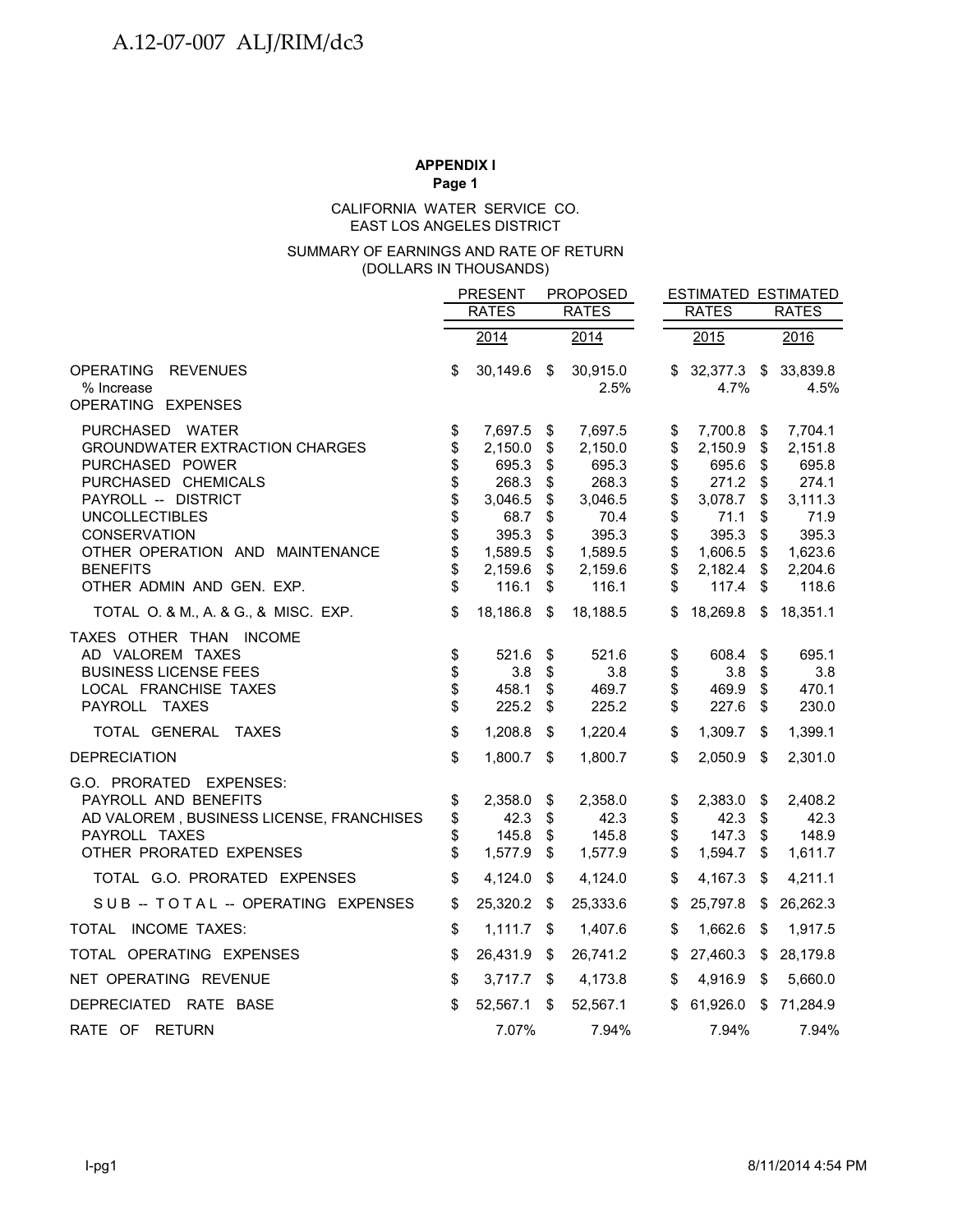### CALIFORNIA WATER SERVICE CO. EAST LOS ANGELES DISTRICT

#### (DOLLARS IN THOUSANDS) ADOPTED RATE BASE

|                                  | 2014                  |    | 2015            |    | 2016        |
|----------------------------------|-----------------------|----|-----------------|----|-------------|
| RATE BASE                        |                       |    |                 |    |             |
| WTD, AVG, PLANT IN SERVICE       | \$<br>98,265.0        | \$ | 107,870.4 \$    |    | 117,475.8   |
| WTD. AVG. DEPRECIATION RESERVE   | \$<br>$(35,084.8)$ \$ |    | $(36,715.8)$ \$ |    | (38, 346.7) |
| <b>MATERIALS AND SUPPLIES</b>    | \$<br>314.1           | S  | 314.1           | \$ | 314.1       |
| <b>TANK PAINTING</b>             | \$<br>787.2           | \$ | 1,665.0         | \$ | 2,542.8     |
| WORKING CASH - LEAD - LAG        | \$<br>340.5           | \$ | 421.3           | \$ | 502.1       |
| WORKING CASH - W / H EMPLOYEES   | \$<br>(10.3)          | \$ | (10.3)          | \$ | (10.3)      |
| ADVANCES FOR CONSTRUCTION        | \$<br>(86.4)          | \$ | (78.7)          | \$ | (71.1)      |
| <b>CONTRIBUTIONS</b>             | \$<br>(8,787.7)       | \$ | (9,221.2)       | S. | (9,654.7)   |
| AMORTIZATION OF INTANG.          | \$<br>(300.8)         | \$ | (344.4)         | \$ | (388.0)     |
| <b>DEFERRED TAXES</b>            | \$<br>$(6,581.7)$ \$  |    | (6, 169.2)      | \$ | (5,756.7)   |
| UNAMORT. I.T.C.                  | \$<br>$(85.3)$ \$     |    | (79.5)          | \$ | (73.7)      |
| PRORATED G.O. RATE BASE          | \$<br>3,505.1         | \$ | 3,968.3         | \$ | 4,431.5     |
| <b>TAXES ON ADVANCES</b>         | \$                    | \$ |                 | \$ |             |
| TAXES ON C.I.A.C.                | \$<br>292.2           | \$ | 306.0           | \$ | 319.8       |
| WTG. AVG. RATE BASE              | \$<br>52,567.1        | \$ | 61,926.0        | \$ | 71,284.9    |
| RATE BASE ASSOCIATED ITEMS       |                       |    |                 |    |             |
| <b>DEPRECIATION EXPENSE</b>      | \$<br>1,800.7         | \$ | 2,050.9         | \$ | 2,301.0     |
| AD VALOREM TAXES                 | \$<br>521.6           | \$ | 608.4           | \$ | 695.1       |
| TOTAL INCOME TAXES AT AUTHORIZED | \$<br>1,407.6         | \$ | 1,662.6         | \$ | 1,917.5     |
| <b>NET OPERATING REVENUE</b>     | \$<br>4,173.8         | \$ | 4,916.9         | \$ | 5,660.0     |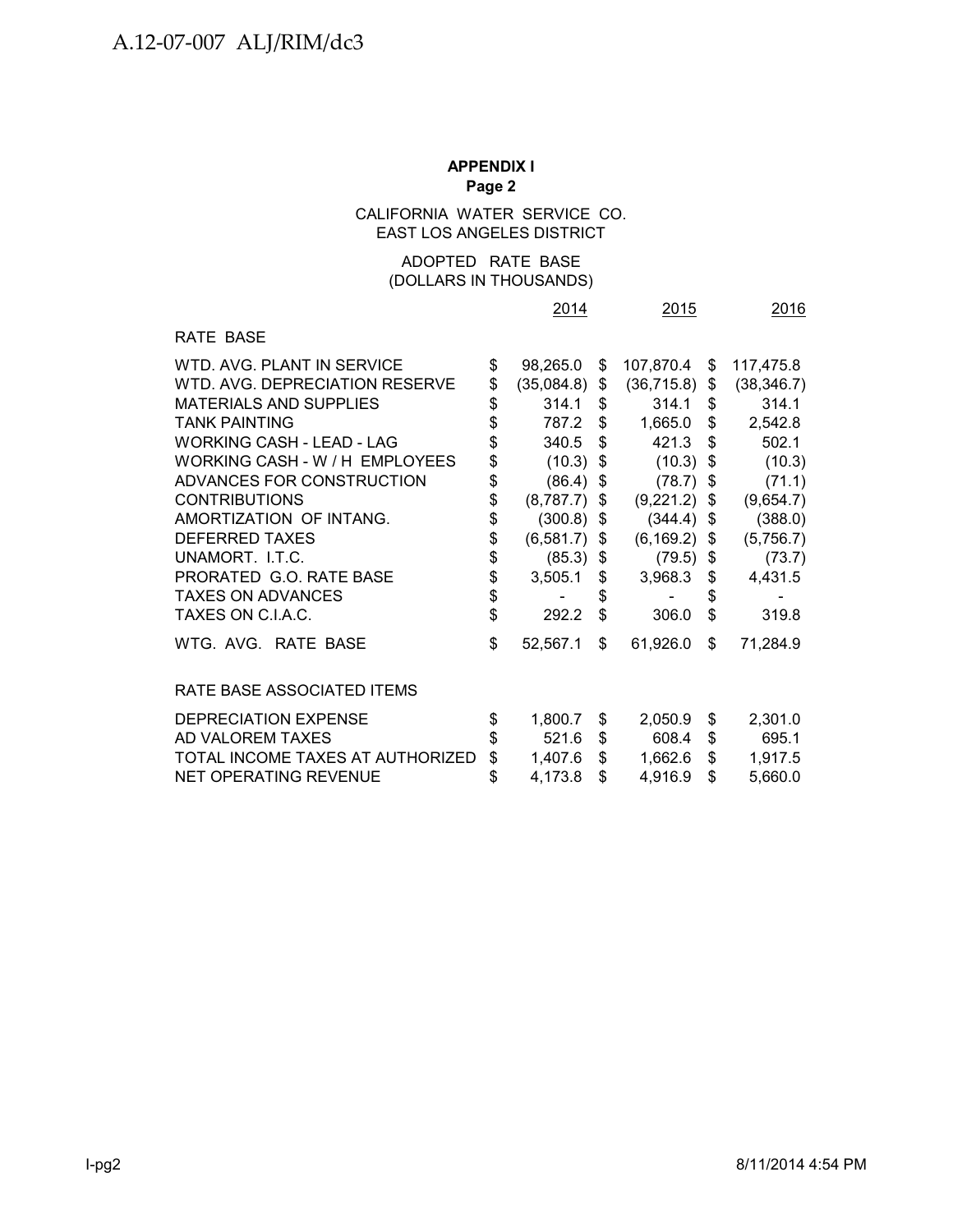# CALIFORNIA WATER SERVICE CO.

EAST LOS ANGELES DISTRICT

#### **Rate Base Offset**

| <b>District</b> | PID#     | <b>Description</b>                         |     | Amount     | <b>Expected</b><br><b>Filing Year</b> | Authority |    | <b>Expected</b><br>Revenue<br><b>Requirement</b> |
|-----------------|----------|--------------------------------------------|-----|------------|---------------------------------------|-----------|----|--------------------------------------------------|
| East Los        | 00016074 | Construct, Develop and Equip New Well      | \$  | 8,240,000  | 2014                                  | 2007 GRC  | \$ | 1,195,600                                        |
| Angeles         |          |                                            |     |            |                                       |           |    |                                                  |
|                 | 00020583 | Drill, Develop and Equip New Well          | \$  | 1.943.782  | 2014                                  | 2009 GRC  | S  | 282,037                                          |
|                 | 00020670 | <b>Construct Tank</b>                      | S   | 3,777,023  | 2014                                  | 2009 GRC  | S  | 548,035                                          |
|                 | 00020763 | <b>Construct Well with Treatment</b>       | \$. | 2.400,000  | 2014                                  | 2009 GRC  | S  | 348.233                                          |
|                 | 00030309 | Enhance Central Basin Water Rights         |     | 90.660     | 2014                                  | 2009 GRC  | S  | 13.154                                           |
|                 | 00057409 | Purchase Property - Carob Way              | \$  | 452.136    | 2014                                  | 2009 GRC  | S  | 65,604                                           |
|                 | 00058775 | 12" Main - New Well                        | \$  | 1,570,593  | 2014                                  | 2009 GRC  | \$ | 227,888                                          |
|                 | 00079961 | Cal Water RAMCAP Vulnerability Assessments |     | 125,249    | 2015                                  | 2012 GRC  | S  | 18,173                                           |
|                 |          |                                            |     | 18.599.442 |                                       |           |    | 2.698.724                                        |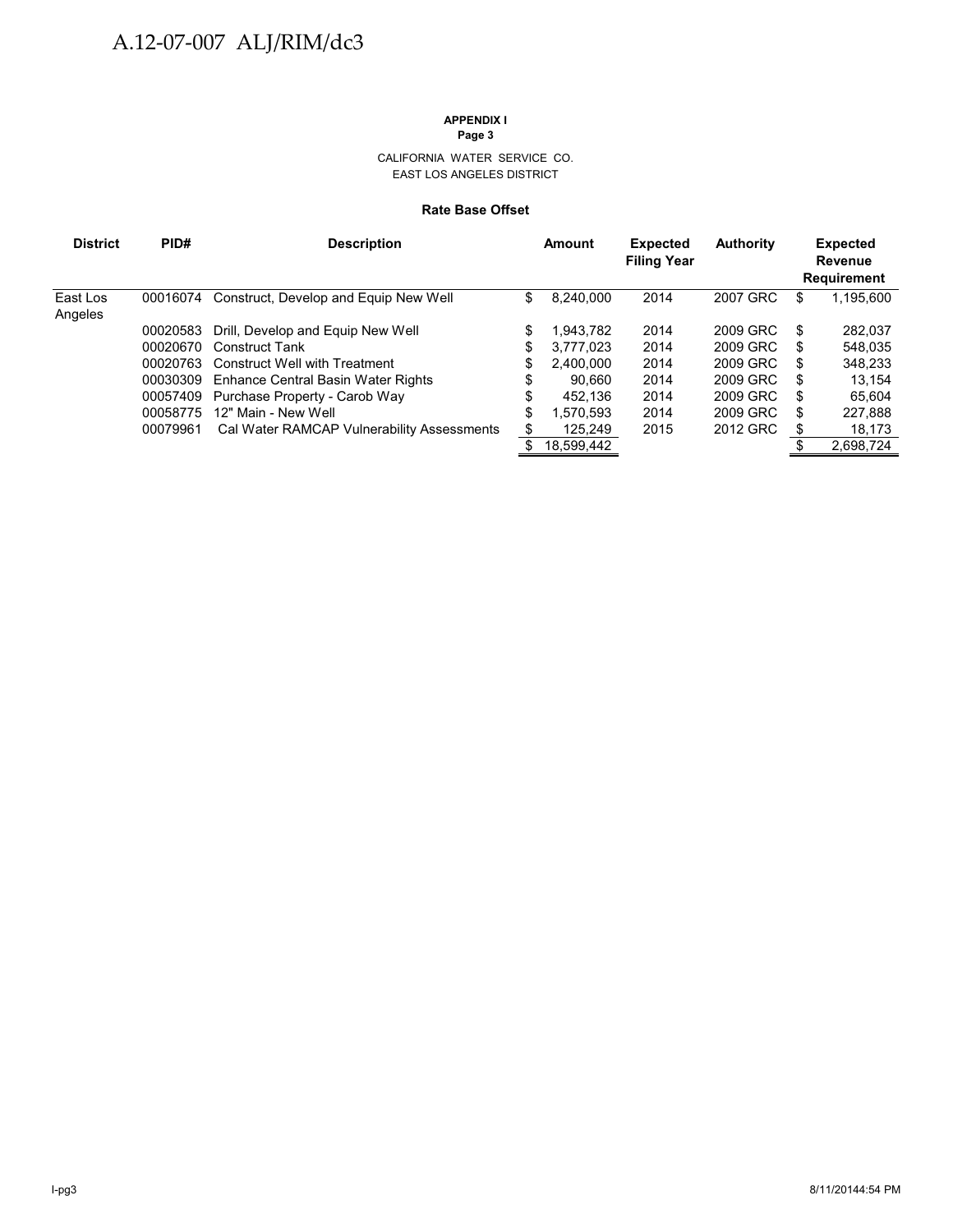#### CALIFORNIA WATER SERVICE CO. EAST LOS ANGELES DISTRICT

#### INCOME TAX CALCULATION (DOLLARS IN THOUSANDS)

|                                           |                | <b>PRESENT</b><br><b>RATES</b> | <b>PROPOSED</b><br><b>RATES</b> |
|-------------------------------------------|----------------|--------------------------------|---------------------------------|
|                                           |                | 2014                           | 2014                            |
| OPERATING REVENUE (PRESENT RATES)         | \$             | 30,149.6 \$                    | 30,915.0                        |
| <b>EXPENSES</b>                           |                |                                |                                 |
| PURCHASED WATER                           | \$             | 7,697.5                        | \$<br>7,697.5                   |
| PURCHASED POWER                           | \$             | 695.3                          | \$<br>695.3                     |
| <b>PUMP TAXES</b>                         | \$\$\$\$\$\$\$ | 2,150.0                        | \$<br>2,150.0                   |
| <b>CHEMICALS</b>                          |                | 268.3                          | \$<br>268.3                     |
| <b>PAYROLL</b>                            |                | 3,046.5                        | \$<br>3,046.5                   |
| OTHER O & M                               |                | 1,984.8                        | \$<br>1,984.8                   |
| OTHER A & G                               |                | 2,275.7                        | \$<br>2,275.7                   |
| G.O. PRORATIONS                           |                | 3,727.2                        | \$<br>3,727.2                   |
| PAYROLL TAXES                             |                | 225.2                          | \$<br>225.2                     |
| AD VALOREM TAXES                          | \$\$           | 521.6                          | \$<br>521.6                     |
| <b>UNCOLLECTIBLES</b>                     |                | 68.7                           | \$<br>70.4                      |
| FRANCHISE TAX & BUS LIC. FEES             |                | 461.9                          | \$<br>473.5                     |
| TRANSPORTATION DEPRECIATION ADJUSTMENT    | \$             | $(13.5)$ \$                    | (13.5)                          |
| <b>INTEREST EXPENSE</b>                   | \$             | 1,486.9                        | \$<br>1,486.9                   |
| TOTAL DEDUCTIONS                          | \$             | 24,596.1                       | \$<br>24,609.4                  |
| <b>STATE INCOME TAX</b>                   |                |                                |                                 |
| STATE TAX DEPRECIATION                    | \$             | $6,005.9$ \$                   | 6,005.9                         |
| NET STATE TAXABLE INCOME                  | \$             | $(452.3)$ \$                   | 299.7                           |
| STATE CORP. FRANCHISE TAX @ 8.84%         | \$             | $(40.0)$ \$                    | 26.5                            |
| FEDERAL INCOME TAX                        |                |                                |                                 |
| FEDERAL TAX DEPRECIATION                  | \$             | 1,955.2                        | \$<br>1,955.2                   |
| STATE INCOME TAX                          | \$             | (40.0)                         | \$<br>26.5                      |
| LESS AMERICAN JOBS CREATION ACT DEDUCTION | \$             | 195.8                          | \$<br>225.8                     |
| NET FEDERAL TAXABLE INCOME                | \$             | 3,442.5                        | \$<br>4,098.0                   |
| FEDERAL INCOME TAX @ 35.00%               | \$             | 1,204.9                        | \$<br>1,434.3                   |
| TOTAL FEDERAL INCOME TAX                  | \$             | 1,204.9                        | \$<br>1,434.3                   |
| ADJUSTMENT FOR REGULATORY LIABILITY       | \$             | $(53.2)$ \$                    | (53.2)                          |
| TOTAL INCOME TAXES                        | \$             | 1,111.7                        | \$<br>1,407.6                   |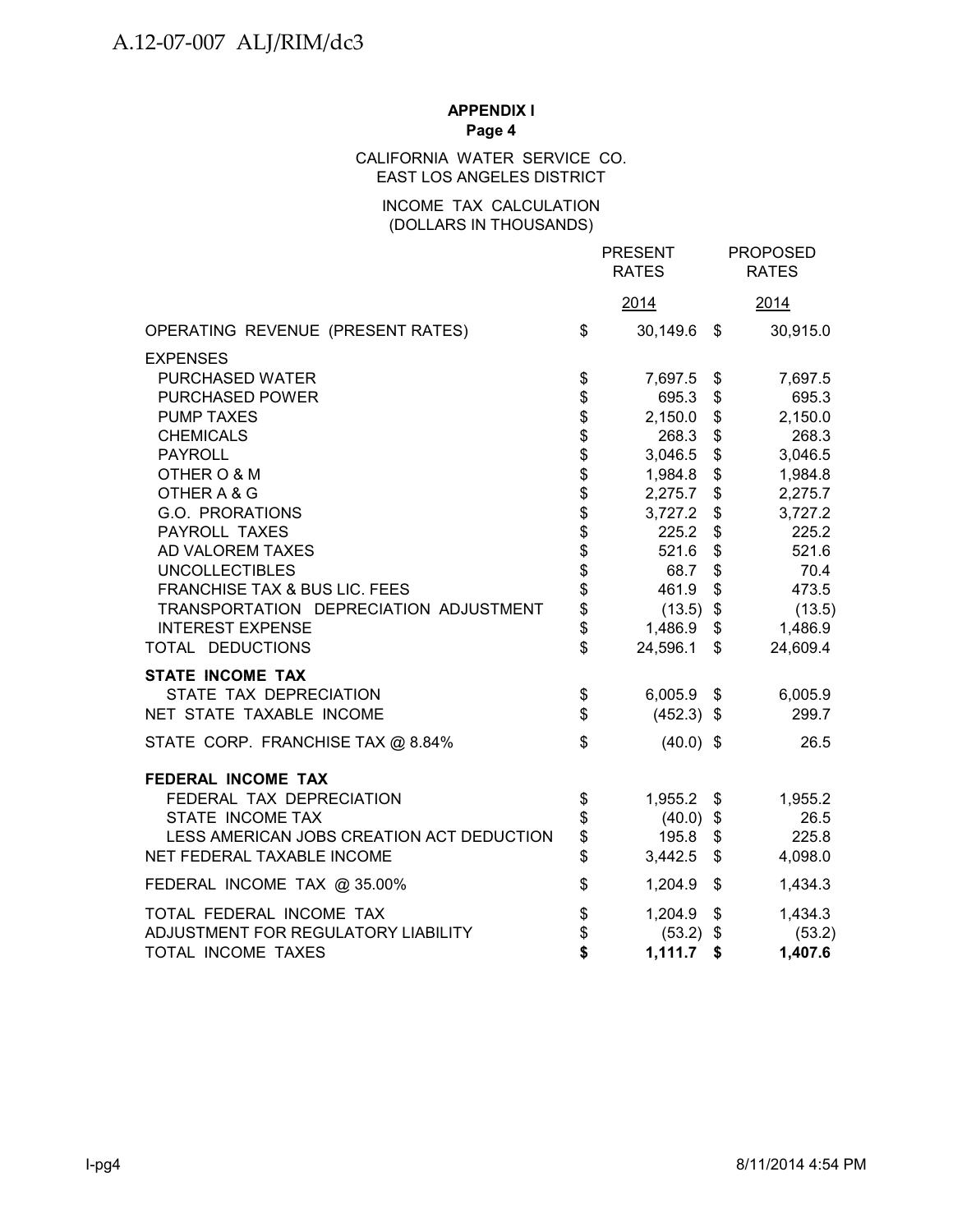#### CALIFORNIA WATER SERVICE CO. EAST LOS ANGELES DISTRICT

### Adopted Quantities

|                                  |                  | 2014   | 2015   |
|----------------------------------|------------------|--------|--------|
| Number of Services by meter size | $5/8 \times 3/4$ | 22,031 | 22,041 |
|                                  | 3/4              |        |        |
|                                  |                  | 2,848  | 2,849  |
|                                  | 11/2             | 351    | 351    |
|                                  | 2                | 644    | 645    |
|                                  | 3                | 110    | 110    |
|                                  | 4                | 43     | 43     |
|                                  | 6                | 25     | 25     |
|                                  | 8                |        |        |
|                                  | 10               | 3      | 3      |
|                                  | 12               |        |        |
|                                  | 14               |        |        |
|                                  | <b>TOTAL</b>     | 26,056 | 26,068 |

### Metered Sales, KCcf All Water 6,843.6 6,846.3

Number of Services and Use:

| 2014   | 2015   | 2014                | 2015    | 2014        | 2015               |
|--------|--------|---------------------|---------|-------------|--------------------|
| 20,298 | 20,307 | 3,211.1             | 3,212.6 | 13.2        | 13.2               |
| 4,815  | 4,818  | 2,052.6             | 2,053.9 | 35.5        | 35.5               |
| 465    | 465    | 351.9               | 351.9   | 63.1        | 63.1               |
| 107    | 105    | 585.6               | 585.6   | 456.1       | 464.8              |
| 361    | 364    | 638.6               | 638.6   | 147.4       | 146.2              |
| 10     | 9      | 3.8                 | 3.8     | 31          | 35                 |
|        |        |                     |         | 0           | 0                  |
|        |        |                     |         | $\mathbf 0$ | $\mathbf{0}$       |
| 26,056 | 26,068 | 6,843.6             | 6,846.3 |             |                    |
|        |        |                     |         |             |                    |
| 631    | 637    |                     |         |             |                    |
| 35     | 34     |                     |         |             |                    |
| 26,722 | 26,739 | 6,843.6             | 6,846.3 |             |                    |
|        |        | 224.0               | 224.0   |             |                    |
|        |        | 7,067.6             | 7,070.4 |             |                    |
|        |        | <b>Avg Services</b> |         | Use, KCcf   | Avg Use, Ccf/Sv/Mo |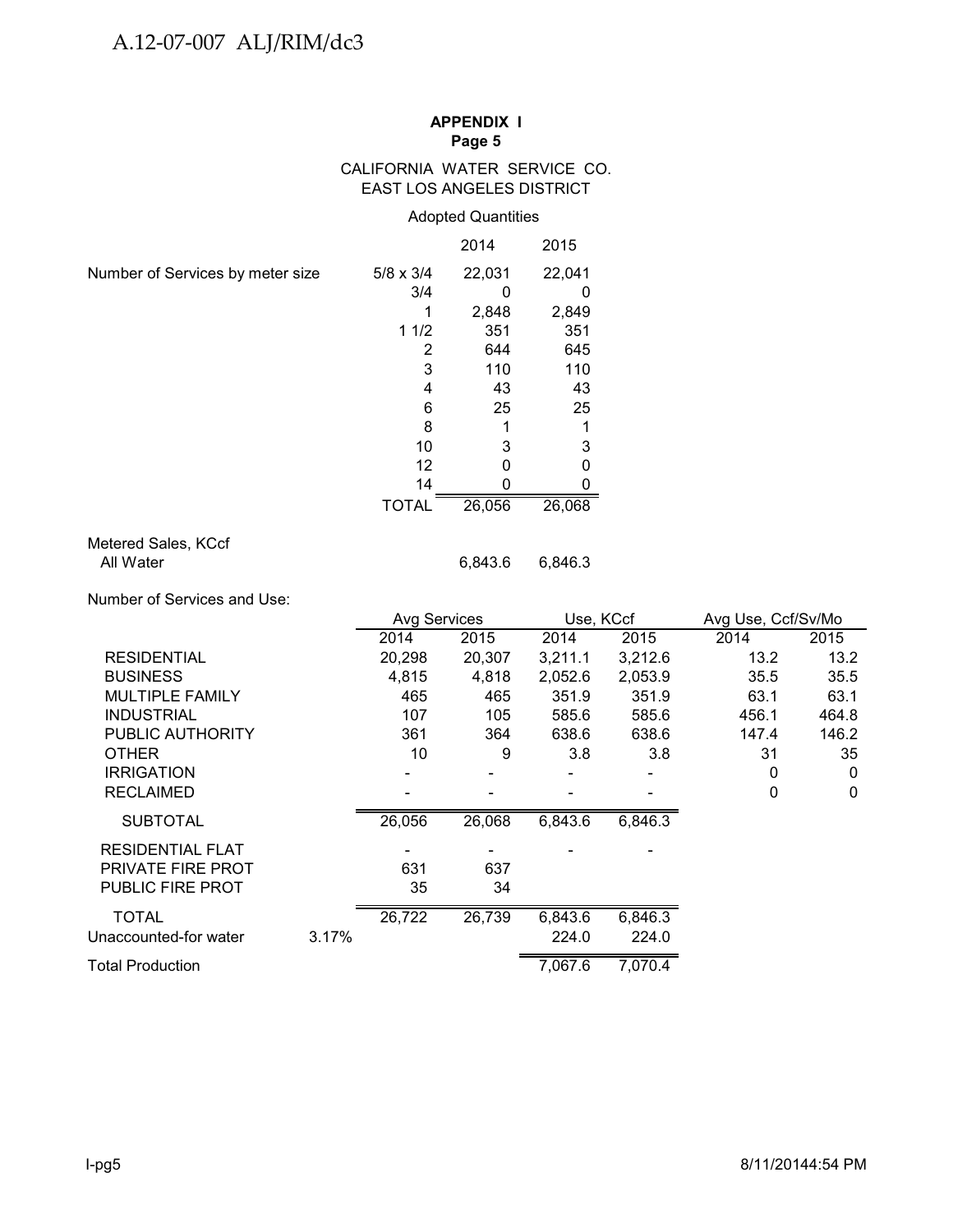#### CALIFORNIA WATER SERVICE CO. EAST LOS ANGELES DISTRICT

#### Adopted Quantities

#### **2014 Test Year**

| <b>Metered Sales</b> | <b>Public</b>      |                 |              |            |                  |              |              |  |  |  |  |  |
|----------------------|--------------------|-----------------|--------------|------------|------------------|--------------|--------------|--|--|--|--|--|
| (Kccf)               | <b>Residential</b> | <b>Business</b> | Multi-Family | Industrial | <b>Authority</b> | <b>Other</b> | <b>Total</b> |  |  |  |  |  |
| <b>Month</b>         |                    |                 |              |            |                  |              |              |  |  |  |  |  |
| January              | 251.5              | 162.3           | 24.5         | 44.1       | 47.8             | 0.3          | 530.5        |  |  |  |  |  |
| February             | 232.5              | 151.3           | 27.8         | 44.0       | 41.6             | 0.3          | 497.5        |  |  |  |  |  |
| March                | 227.2              | 153.0           | 28.9         | 49.4       | 50.7             | 0.3          | 509.6        |  |  |  |  |  |
| April                | 246.4              | 160.0           | 28.9         | 52.7       | 46.8             | 0.3          | 535.2        |  |  |  |  |  |
| May                  | 270.6              | 174.2           | 29.1         | 51.4       | 49.3             | 0.3          | 574.9        |  |  |  |  |  |
| June                 | 272.1              | 172.0           | 29.7         | 52.8       | 58.1             | 0.3          | 585.0        |  |  |  |  |  |
| July                 | 310.4              | 190.1           | 31.2         | 48.9       | 58.0             | 0.3          | 639.0        |  |  |  |  |  |
| August               | 297.2              | 184.9           | 29.1         | 49.1       | 60.4             | 0.3          | 621.0        |  |  |  |  |  |
| September            | 315.8              | 194.5           | 31.9         | 51.8       | 61.9             | 0.4          | 656.2        |  |  |  |  |  |
| October              | 281.9              | 177.6           | 30.4         | 49.2       | 56.4             | 0.3          | 595.9        |  |  |  |  |  |
| November             | 252.7              | 164.1           | 29.4         | 42.2       | 46.1             | 0.3          | 534.8        |  |  |  |  |  |
| December             | 252.8              | 168.6           | 30.9         | 50.0       | 61.6             | 0.3          | 564.1        |  |  |  |  |  |
|                      | 3,211.1            | 2,052.6         | 351.9        | 585.6      | 638.6            | 3.8          | 6.843.6      |  |  |  |  |  |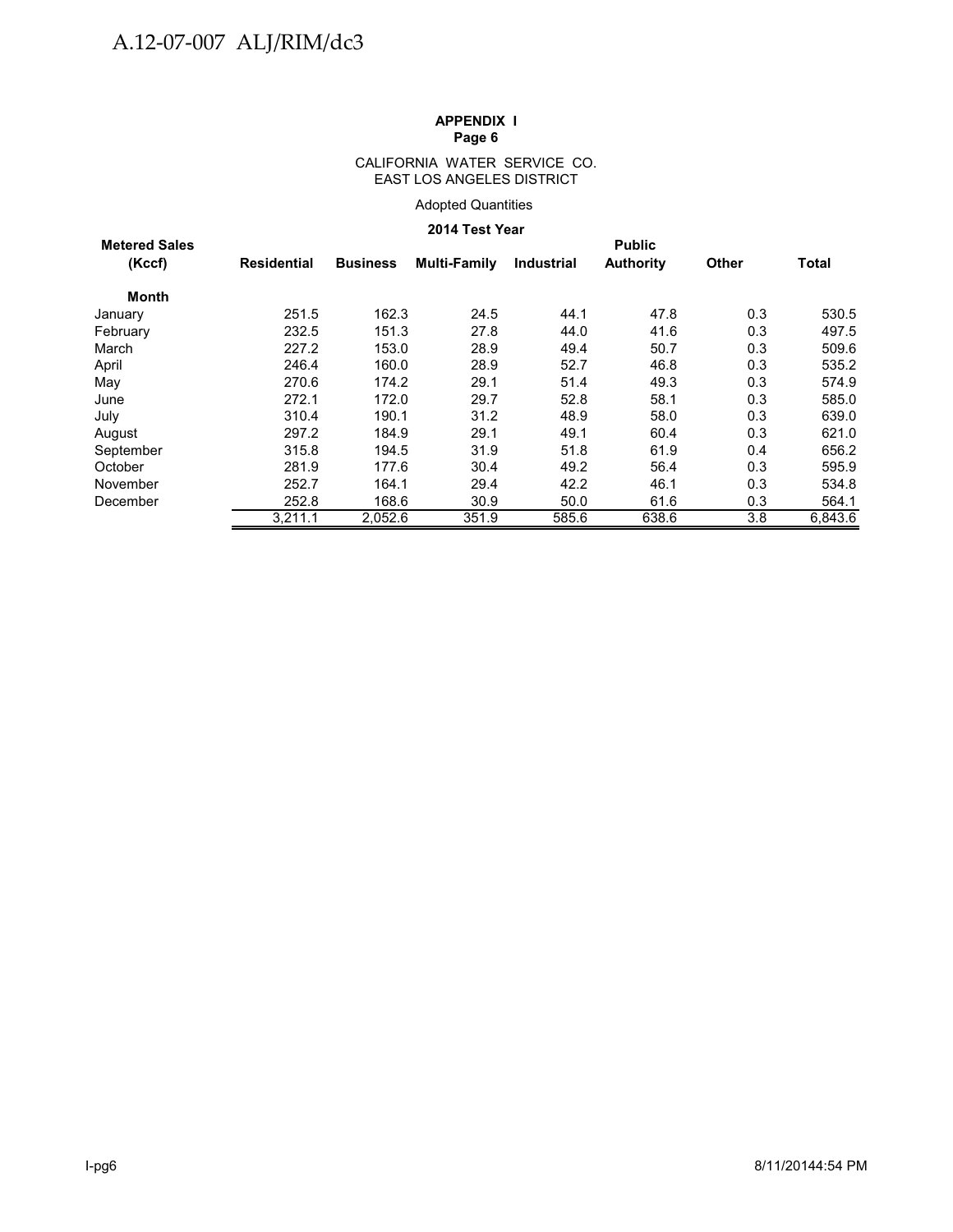### CALIFORNIA WATER SERVICE CO. EAST LOS ANGELES DISTRICT

### Adopted Quantities

#### **2014 Test Year**

|                   |              |                  |                     |       | <b>Purchased</b> |     | <b>Purchased</b>  |              |         |  |
|-------------------|--------------|------------------|---------------------|-------|------------------|-----|-------------------|--------------|---------|--|
|                   | Company      | <b>Purchases</b> |                     | Water | (In              |     | <b>Pump Taxes</b> | <b>Power</b> | (In     |  |
| <b>Production</b> | Wells (Kccf) | (Kccf)           | <b>Total (Kccf)</b> |       | \$1,000          |     | (ln \$1,000)      |              | \$1,000 |  |
| <b>Month</b>      |              |                  |                     |       |                  |     |                   |              |         |  |
| January           | 289.3        | 270.6            | 559.9               | \$    | 574.4            | \$. | 180.8             | \$           | 55.1    |  |
| February          | 252.6        | 239.5            | 492.2               | \$    | 508.4            | \$. | 157.8             | \$           | 48.4    |  |
| March             | 262.8        | 289.0            | 551.8               | \$    | 613.4            | \$  | 164.2             | - \$         | 54.3    |  |
| April             | 259.9        | 302.4            | 562.4               | \$    | 642.0            | \$  | 162.4             | \$           | 55.3    |  |
| May               | 272.6        | 336.2            | 608.9               | \$    | 713.7            | \$  | 170.3             | \$           | 59.9    |  |
| June              | 269.4        | 334.7            | 604.1               | \$    | 710.5            | \$  | 168.3             | \$           | 59.4    |  |
| July              | 270.7        | 370.8            | 641.5               | \$    | 787.0            | S   | 169.1             | S            | 63.1    |  |
| August            | 276.9        | 370.3            | 647.3               | \$    | 786.1            | \$  | 173.0             | \$           | 63.7    |  |
| September         | 309.9        | 331.3            | 641.2               | \$    | 703.3            | \$. | 193.6             | \$           | 63.1    |  |
| October           | 328.8        | 281.6            | 610.3               | \$    | 597.6            | \$  | 205.4             | \$           | 60.0    |  |
| November          | 317.1        | 257.7            | 574.8               | \$    | 547.0            | \$  | 198.1             | \$           | 56.5    |  |
| December          | 331.2        | 242.2            | 573.3               | \$    | 514.0            | \$  | 206.9             | \$           | 56.4    |  |
|                   | 3,441.2      | 3,626.3          | 7,067.6             | \$    | 7.697.5          | \$  | 2,150.0           | \$           | 695.3   |  |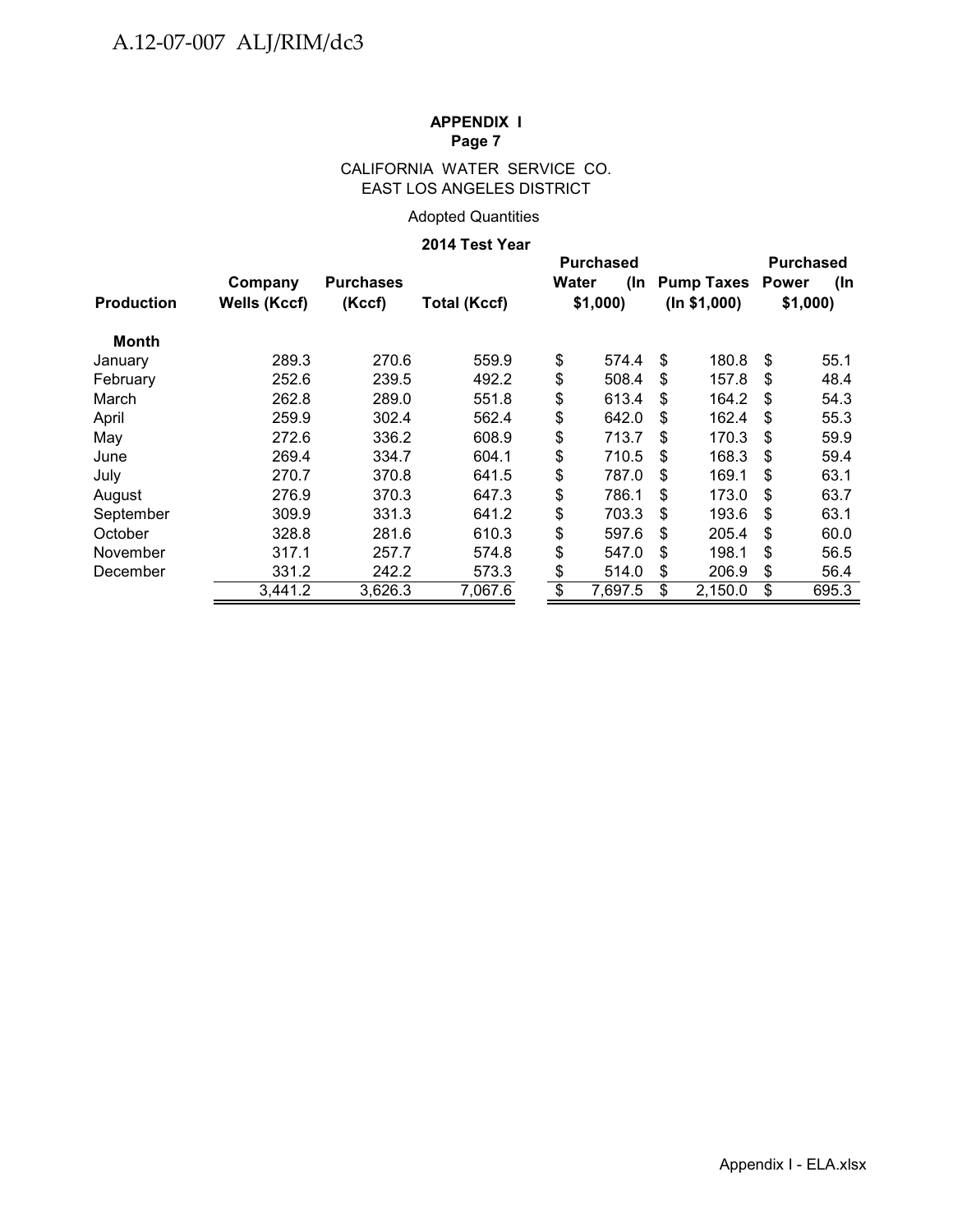#### EAST LOS ANGELES DISTRICT Monthly Revenue Summary (In \$1,000) CALIFORNIA WATER SERVICE CO. 2014

#### TEST YEAR ADOPTED REVENUE AT PRESENT RATES

|              | WRAM           |    | NON-WRAM | TOTAL          |
|--------------|----------------|----|----------|----------------|
| January      | \$<br>1,787.7  | \$ | 592.7    | \$<br>2,380.4  |
| February     | \$<br>1,662.7  | S  | 592.7    | \$<br>2,255.4  |
| March        | \$<br>1,701.8  | \$ | 592.7    | \$<br>2,294.6  |
| April        | \$<br>1,793.9  | \$ | 592.7    | \$<br>2,386.7  |
| May          | \$<br>1,936.9  | \$ | 592.7    | \$<br>2,529.7  |
| June         | \$<br>1,970.0  | \$ | 592.7    | \$<br>2,562.7  |
| July         | \$<br>2,163.7  | \$ | 592.7    | \$<br>2,756.5  |
| August       | \$<br>2,101.8  | \$ | 592.7    | \$<br>2,694.6  |
| September    | \$<br>2,222.9  | \$ | 592.7    | \$<br>2,815.6  |
| October      | \$<br>2,007.8  | \$ | 592.7    | \$<br>2,600.5  |
| November     | \$<br>1,794.7  | S  | 592.7    | \$<br>2,387.5  |
| December     | \$<br>1,892.8  | \$ | 592.7    | \$<br>2,485.5  |
| <b>TOTAL</b> | \$<br>23,036.8 | \$ | 7.112.9  | \$<br>30,149.6 |

#### TEST YEAR ADOPTED REVENUE AT PROPOSED RATES

|           |     | WRAM     |    | NON-WRAM | <b>TOTAL</b> |          |  |
|-----------|-----|----------|----|----------|--------------|----------|--|
| January   | \$  | 1.707.7  | \$ | 739.2    | \$           | 2,446.9  |  |
| February  | \$  | 1,634.4  | \$ | 739.2    | \$           | 2,373.6  |  |
| March     | \$  | 1,576.1  | \$ | 739.2    | \$           | 2,315.3  |  |
| April     | \$  | 1,633.3  | \$ | 739.2    | \$           | 2,372.5  |  |
| May       | \$  | 1,650.8  | \$ | 620.4    | \$           | 2,271.2  |  |
| June      | \$  | 1,985.3  | \$ | 739.2    | \$           | 2,724.5  |  |
| July      | \$  | 2,226.7  | \$ | 739.2    | \$           | 2,965.9  |  |
| August    | \$  | 2,051.6  | \$ | 739.2    | \$           | 2,790.8  |  |
| September | \$  | 2,340.8  | \$ | 739.2    | \$           | 3,080.0  |  |
| October   | \$  | 1,873.5  | \$ | 739.2    | \$           | 2,612.7  |  |
| November  | \$  | 1,833.8  | \$ | 739.2    | \$           | 2,573.0  |  |
| December  | \$  | 1,649.3  | \$ | 739.2    | \$           | 2,388.5  |  |
| TOTAL     | \$. | 22,163.3 | \$ | 8,751.7  | \$           | 30,915.0 |  |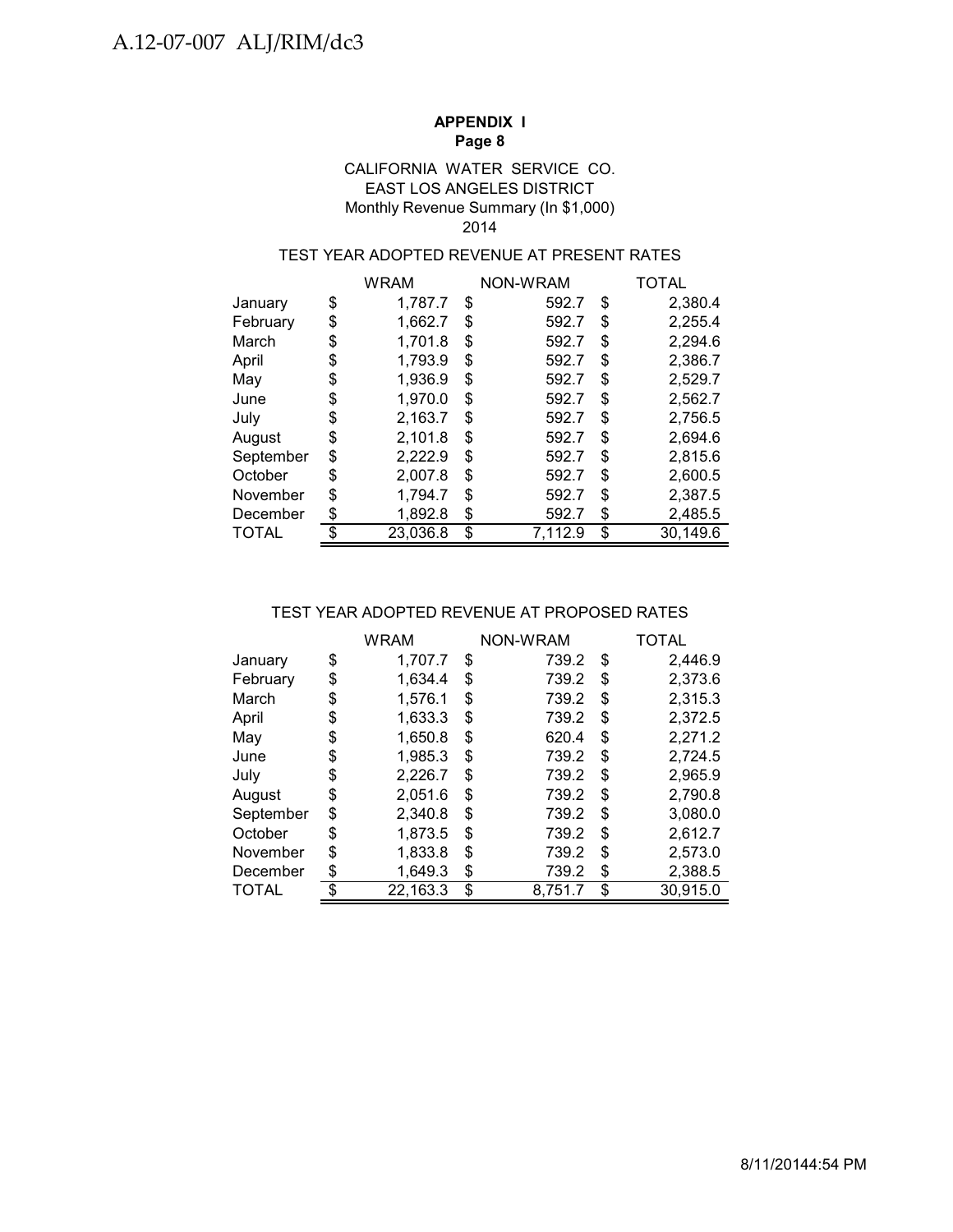# A.12-07-007 ALJ/RIM/dc3

#### **APPENDIX I Page 9**

### EAST LOS ANGELES DISTRICT CALIFORNIA WATER SERVICE CO.

#### Adopted Quantities

|                                                                                                                                                    |                      | 2014                                                    |
|----------------------------------------------------------------------------------------------------------------------------------------------------|----------------------|---------------------------------------------------------|
| PURCHASED POWER<br>SUPPLIER - SCE                                                                                                                  |                      |                                                         |
| Total Production (kccf)<br>Kwh $/$ ccf<br>Total calculated KWH<br><b>Unit Cost</b><br>Power Cost                                                   | \$<br>\$             | 7,067.6<br>various<br>13,432,558<br>0.0518<br>695,252.4 |
| TOTAL PURCHASED POWER (In \$1,000)                                                                                                                 | \$                   | 695.3                                                   |
| PURCHASED WATER<br>CENTRAL BASIN MUNICIPAL WATER DISTRICT<br>PURCHASES - KCCF (TABLE 4-D)<br>- ACRE FEET (KCCF x 2.2957)                           |                      | 3,626<br>8,325                                          |
| NON-INTERUPTIBLE CAL YR - ACRE FEET -- TIER 1 LIMIT 17300 A.F.<br>NON-INTERUPTIBLE CAL YR - ACRE FEET -- TIER 2                                    |                      | 8,325<br>$\Omega$                                       |
| NON-INTERUPIBLE RATE/A.F. (WP5-B10a2) 1/1/07 RATES -- TIER 1<br>NON-INTERUPIBLE RATE/A.F.(WP5-B10a2) 1/1/07 RATES -- TIER 2                        |                      | \$987<br>\$1,137                                        |
| NON-INTERUPTIBLE QUANITY CHARGES -- TIER 1<br>NON-INTERUPTIBLE QUANITY CHARGES -- TIER 2                                                           | \$<br>\$             | 8,216,775.0                                             |
| <b>TOTAL QUANTITY CHARGES</b>                                                                                                                      | \$                   | 8,216,775.0                                             |
| ADD METER CHARGES CHRG. @ 3412 MONTH<br>ADD CBMWD CAPACITY RESERVATION CHARGES @ \$14,772 /Mo                                                      | \$<br>\$             | 40,950.0<br>114,750.0                                   |
| Unpumped Rights Leased: Central Basin - Cerritos (WP4D7)<br>Cost per AF<br>Unpumped Rights Leased: Central Basin - Montebello Land & Water (WP4D7) | \$                   | 1,500<br>210.0<br>2,000                                 |
| Cost per AF<br>CREDIT TO PURCHASED WATER FROM LEASING UNUSED WATER RIGHTS                                                                          | \$<br>$\mathfrak{S}$ | 180.0<br>(675,000.0)                                    |
| TOTAL PURCHASED WATER COST (In \$1,000)                                                                                                            | \$                   | 7,697.5                                                 |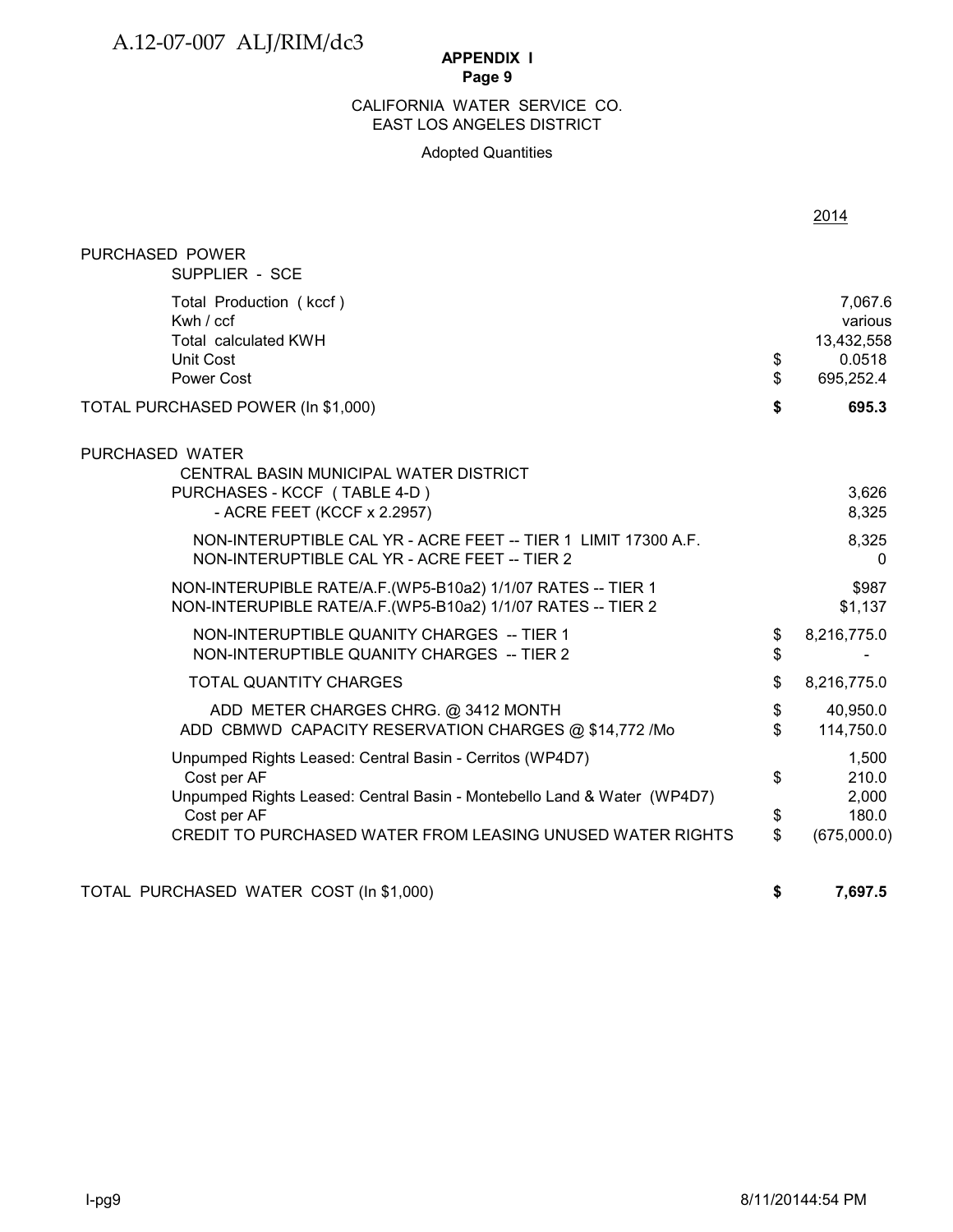#### CALIFORNIA WATER SERVICE CO. EAST LOS ANGELES DISTRICT

Adopted Quantities

|                                           | 2014              |  |  |
|-------------------------------------------|-------------------|--|--|
| <b>CHEMICALS</b>                          |                   |  |  |
| Total Production (kccf)                   | 3,441             |  |  |
| ADOPTED CHEMICAL DOLLARS                  | \$<br>268.3       |  |  |
| ADOPTED \$ per KCCF                       | \$<br>0.077975    |  |  |
| PUMP TAXES (WATER REPLENISHMENT DISTRICT) |                   |  |  |
| WELL WATER PRODUCTION - ACRE FEET         | 7,900.0           |  |  |
| UNIT COST - ACRE FEET                     | \$<br>268.0       |  |  |
| TOTAL GROUNDWATER CHARGES                 | \$<br>2,117,200.0 |  |  |
| ANNUAL WATERMASTER SERVICE                | \$<br>32,838.8    |  |  |
| TOTAL PUMP TAX EXPENSE (In \$1,000)       | \$<br>2,150.0     |  |  |
| UNCOLLECTABLES RATE                       | 0.23%             |  |  |
| <b>FRANCHISE TAX RATE</b>                 | 1.52%             |  |  |
| <b>BUSINESS LICENSE FEE</b>               | \$3.80            |  |  |
| FEDERAL TAX RATE                          | 35.00%            |  |  |
| STATE CORP. FRANCHISE TAX                 | 8.84%             |  |  |
| NET TO GROSS MULTIPLIER                   | 1.67801           |  |  |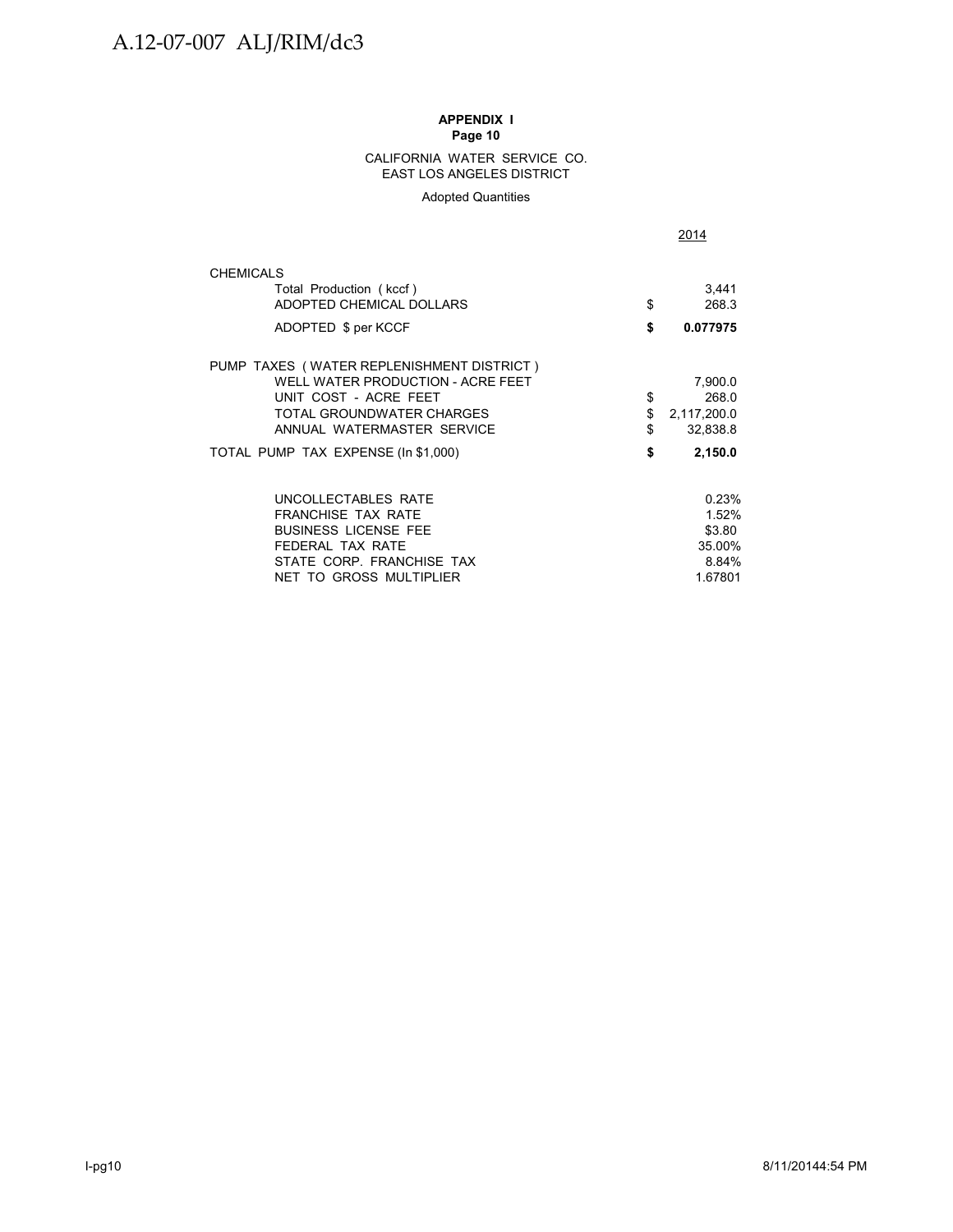#### **CALIFORNIA WATER SERVICE CO. EAST LOS ANGELES DISTRICT**

#### **NET TO GROSS MULTIPLIER ( NEW CPUC STAFF APPROVED METHOD )**

2014

|                |                                             |           | <b>NORMAL</b><br>W/0 INCOME<br><b>TAXES</b> |
|----------------|---------------------------------------------|-----------|---------------------------------------------|
| $\mathbf{1}$   | <b>UNCOLLECTIBLES</b>                       | 0.22770%  | 0.22770%                                    |
| $\overline{2}$ | 1 - UNCOLLECTIBES (100% - LINE 1)           | 99.77230% | 99.77230%                                   |
|                | FRANCHISE TAX RATE                          | 1.51947%  | 1.51947%                                    |
| 3              | LOCAL FRANCHISE (% * LINE 2)                | 1.51601%  | 1.51601%                                    |
| 4              | <b>BUSINESS LICENSE RATE</b>                | 0.00000%  | 0.00000%                                    |
|                | BUSINESS LICENSE (% * LINE 2)               | 0.00000%  | 0.00000%                                    |
| 5              | SUBTOTAL (LINE 1 + LINE 3 + LINE 4)         | 1.74371%  | 1.74371%                                    |
| 6              | 1 - SUBTOTAL (100% - LINE 5)                | 98.25629% | 98.25629%                                   |
| $\overline{7}$ | CCFT (LINE 6 * 8.84%)                       | 8.68586%  |                                             |
| 8              | AMERICAN JOB CREATION ACT (LINE 6 * 9%)     | 3.92512%  |                                             |
| 9              | FIT (LINE 6 * 35 %)                         | 29.97586% |                                             |
| 10             | TOTAL TAXES PAID (LINE 5 + LINE 7 + LINE 8) | 40.40543% | 1.74371%                                    |
| 11             | NET AFTER TAXES (1-LINE 9)                  | 59.59457% | 98.25629%                                   |
|                | NET-TO-GROSS MULTIPLIER (1/LINE 10)         | 1.67801   | 1.01775                                     |

| <b>ADOPTED</b><br>RATIO'S |         |                              |         |                   |         |
|---------------------------|---------|------------------------------|---------|-------------------|---------|
| <b>DEBT</b>               | 46.60%  | Without income Taxes 1.01775 |         |                   | 0.47427 |
| <b>EQUITY</b>             | 53.40%  | With income Taxes            | 1.67801 |                   | 0.89605 |
| TOTAL                     | 100.00% |                              |         | Adj. Net to Gros: | 1.37032 |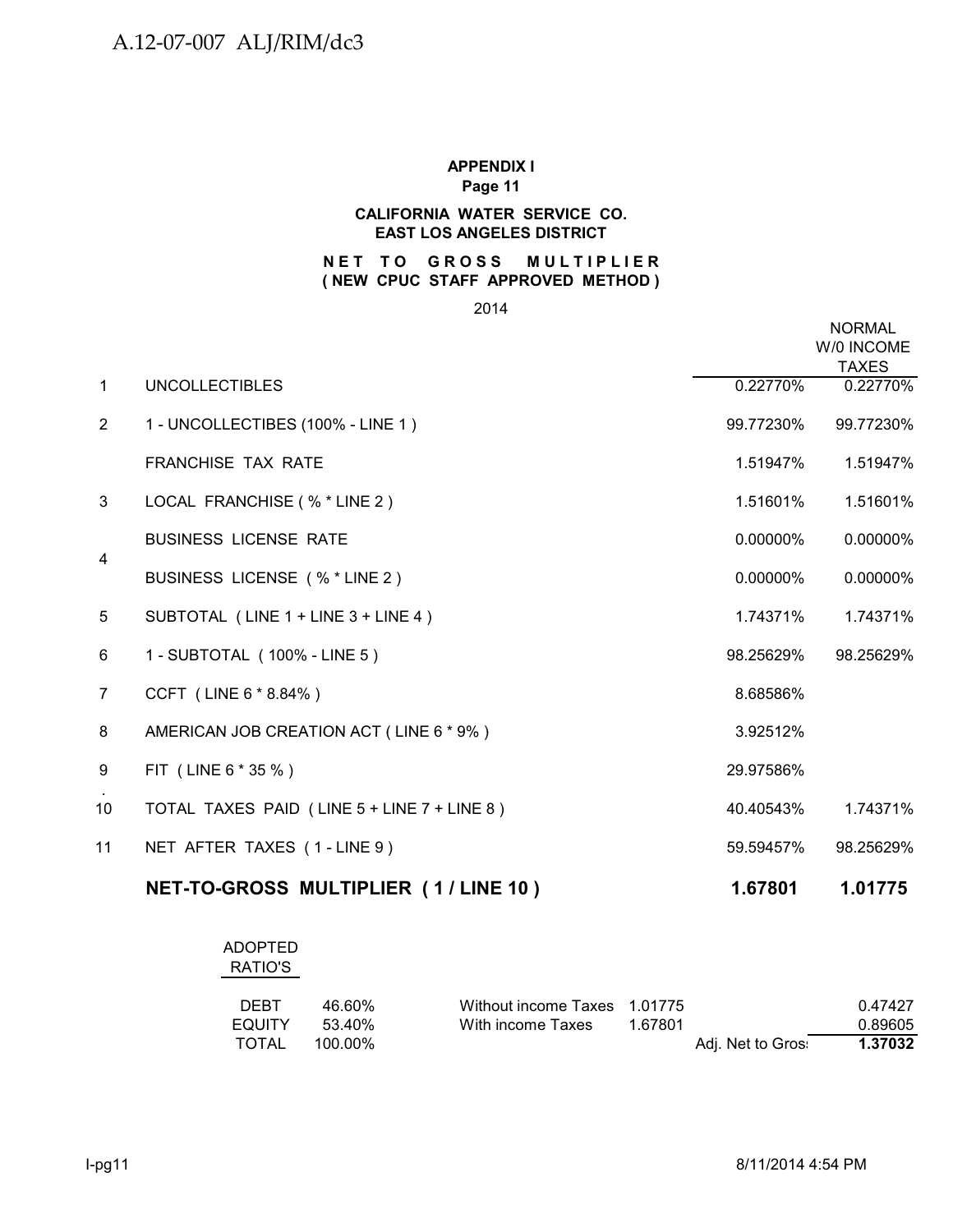# A.12-07-007 ALJ/RIM/dc3

#### **APPENDIX I**

**Page 12** California Water Service Company East Los Angeles District Bill Comparison

| Typical Monthly Residential Bill for Metered Customers for 2014 |          |                     |          |                  |          |                    |                      |              |  |  |
|-----------------------------------------------------------------|----------|---------------------|----------|------------------|----------|--------------------|----------------------|--------------|--|--|
| Usage:<br>Ccf                                                   |          | <b>Present Bill</b> |          | Proposed<br>Bill |          | Change             | Percent<br>Change    | Notes<br>(1) |  |  |
| 0<br>5                                                          | \$<br>\$ | 14.48<br>29.71      | \$<br>\$ | 17.52<br>32.17   | \$<br>\$ | 3.04<br>2.46       | 21.00%<br>8.29%      |              |  |  |
| 10                                                              | \$       | 46.28               | \$       | 48.11            | \$       | 1.83               | 3.96%                |              |  |  |
| 13<br>16                                                        | \$<br>\$ | 57.43<br>68.58      | \$<br>\$ | 58.84<br>69.57   | \$<br>\$ | 1.41<br>0.99       | 2.46%<br>1.44%       | (3)          |  |  |
| 19<br>20                                                        | \$<br>\$ | 79.73<br>83.45      | \$<br>\$ | 80.29<br>83.87   | \$<br>\$ | 0.57<br>0.43       | 0.71%<br>0.51%       | (4)          |  |  |
| 25<br>30                                                        | \$<br>\$ | 102.03<br>120.61    | \$<br>\$ | 101.75<br>119.63 | \$<br>\$ | $-0.28$<br>$-0.98$ | $-0.27%$<br>$-0.82%$ |              |  |  |
| 35                                                              | \$       | 139.19              | \$       | 137.51           | \$       | $-1.69$            | $-1.21%$             |              |  |  |
| 40                                                              | \$       | 157.78              | \$       | 155.38           | \$       | $-2.39$            | $-1.52%$             |              |  |  |
| <b>Metered Quantity Rates:</b>                                  |          |                     |          |                  |          |                    |                      | (5)(6)       |  |  |
| Tier 1                                                          | \$       | 3.0463              | \$       | 2.9309           | \$       | $-0.12$            | $-3.79%$             |              |  |  |
| Tier 2<br>Tier 3                                                | \$<br>\$ | 3.7166<br>3.7166    | \$<br>\$ | 3.5757<br>3.5757 | \$<br>\$ | $-0.14$<br>$-0.14$ | $-3.79%$<br>-3.79%   |              |  |  |
| <b>Service Charge:</b>                                          | \$       | 14.48               | \$       | 17.52            | \$       | 3.04               | 21.00%               | (5)(6)       |  |  |

#### **Notes:**

(1) 1 Ccf or 100 cubic feet of water is equal to 748 gallons of water

(2) Typical winter monthly average usage of 11 Ccf

(3) Monthly average usage of 13 Ccf

(4) Typical summer monthly average usage of 16 Ccf

(5) Metered comparison based on 5/8 x 3/4 inch service

(6) Rates do not include CPUC fees or other surcharges that may appear on customers bills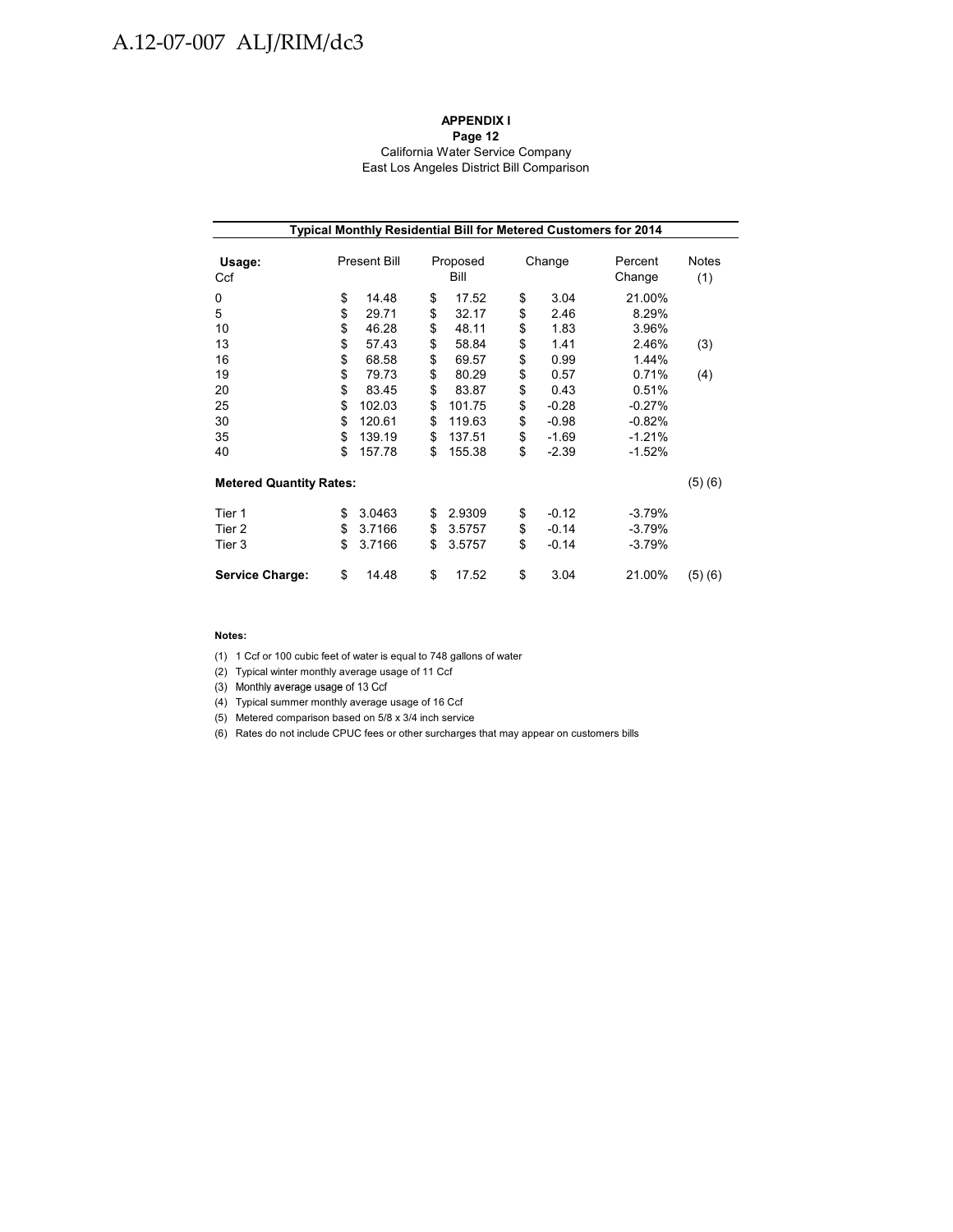HERMOSA REDONDO CALIFORNIA WATER SERVICE CO.

#### (DOLLARS IN THOUSANDS) SUMMARY OF EARNINGS AND RATE OF RETURN

|                                                                                                                                         |                      | <b>PRESENT</b>                      |                      | <b>PROPOSED</b>                     |                      |                                     | <b>ESTIMATED ESTIMATED</b> |                                     |  |
|-----------------------------------------------------------------------------------------------------------------------------------------|----------------------|-------------------------------------|----------------------|-------------------------------------|----------------------|-------------------------------------|----------------------------|-------------------------------------|--|
|                                                                                                                                         |                      | <b>RATES</b>                        |                      | <b>RATES</b>                        |                      | <b>RATES</b>                        | <b>RATES</b>               |                                     |  |
|                                                                                                                                         |                      | 2014                                |                      | 2014                                |                      | 2015                                |                            | 2016                                |  |
| <b>OPERATING</b><br><b>REVENUES</b><br>% Increase                                                                                       | \$                   | 25,142.6 \$                         |                      | 27,736.3<br>10.3%                   | S                    | 28,172.4<br>1.6%                    | \$                         | 28,604.8<br>1.5%                    |  |
| OPERATING EXPENSES                                                                                                                      |                      |                                     |                      |                                     |                      |                                     |                            |                                     |  |
| PURCHASED WATER<br><b>GROUNDWATER EXTRACTION CHARGES</b><br>PURCHASED POWER                                                             | \$<br>\$<br>\$       | 11,178.3<br>517.1<br>321.5          | \$<br>\$<br>\$       | 11,178.3<br>517.1<br>321.5          | \$<br>\$<br>\$       | 11,214.8<br>518.8<br>322.5          | \$<br>\$<br>\$             | 11,251.5<br>520.5<br>323.6          |  |
| PURCHASED CHEMICALS<br>PAYROLL -- DISTRICT<br><b>UNCOLLECTIBLES</b>                                                                     | \$<br>\$<br>\$       | 129.0<br>2,194.0<br>25.6            | \$<br>\$<br>\$       | 129.0<br>2,194.0<br>28.2            | \$<br>\$<br>\$       | 130.7<br>2,223.5<br>28.6            | \$<br>\$<br>\$             | 132.5<br>2,253.4<br>28.9            |  |
| <b>CONSERVATION</b><br>OTHER OPERATION AND MAINTENANCE                                                                                  | \$<br>\$             | 600.0<br>1,044.0                    | \$<br>\$             | 600.0<br>1,044.0                    | \$<br>\$             | 600.0<br>1,058.2                    | \$<br>\$                   | 600.0<br>1,072.5                    |  |
| <b>BENEFITS</b><br>OTHER ADMIN AND GEN. EXP.                                                                                            | \$<br>\$             | 1,588.5<br>153.9                    | \$<br>\$             | 1,588.5<br>153.9                    | \$<br>\$             | 1,609.9<br>156.0                    | \$<br>\$                   | 1,626.2<br>158.1                    |  |
| TOTAL O. & M., A. & G., & MISC. EXP.                                                                                                    | \$                   | 17,752.0                            | \$                   | 17,754.6                            | \$                   | 17,863.1                            | \$                         | 17,967.2                            |  |
| TAXES OTHER THAN INCOME<br>AD VALOREM TAXES<br><b>BUSINESS LICENSE FEES</b><br>LOCAL FRANCHISE TAXES<br>PAYROLL TAXES                   | \$<br>\$<br>\$<br>\$ | 339.7<br>27.6<br>11.8<br>182.9      | \$<br>\$<br>\$<br>\$ | 339.7<br>27.6<br>13.0<br>182.9      | \$<br>\$<br>\$<br>\$ | 368.3<br>27.7<br>13.1<br>185.4      | \$<br>\$<br>\$<br>S        | 396.9<br>27.8<br>13.1<br>187.9      |  |
| TOTAL GENERAL<br>TAXES                                                                                                                  | \$                   | 562.0                               | \$                   | 563.2                               | \$                   | 594.5                               | S.                         | 625.7                               |  |
| <b>DEPRECIATION</b>                                                                                                                     | \$                   | 1,951.9 \$                          |                      | 1,951.9                             | \$                   | 2,014.3                             | $\sqrt[6]{\frac{1}{2}}$    | 2,076.7                             |  |
| G.O. PRORATED EXPENSES:<br>PAYROLL AND BENEFITS<br>AD VALOREM, BUSINESS LICENSE, FRANCHISES<br>PAYROLL TAXES<br>OTHER PRORATED EXPENSES | \$<br>\$<br>\$<br>\$ | 1,953.5<br>35.1<br>120.8<br>1,307.2 | \$<br>\$<br>\$<br>\$ | 1,953.5<br>35.1<br>120.8<br>1,307.2 | \$<br>\$<br>\$<br>\$ | 1,979.8<br>35.2<br>122.4<br>1,324.9 | \$<br>\$<br>\$<br>\$       | 2,006.4<br>35.3<br>124.1<br>1,342.8 |  |
| TOTAL G.O. PRORATED EXPENSES                                                                                                            | \$                   | 3,416.6                             | \$                   | 3,416.6                             | \$                   | 3,462.3                             | \$                         | 3,508.6                             |  |
| SUB -- TOTAL -- OPERATING EXPENSES                                                                                                      | \$                   | 23,682.6                            | \$                   | 23,686.4                            | \$                   | 23,934.2                            | \$                         | 24,178.2                            |  |
| TOTAL INCOME TAXES:                                                                                                                     | \$                   | 6.9                                 | \$                   | 1,049.9                             | \$                   | 1,104.0                             | \$                         | 1,158.1                             |  |
| TOTAL OPERATING EXPENSES                                                                                                                | \$                   | 23,689.4                            | \$                   | 24,736.4                            | \$                   | 25,038.2                            | \$                         | 25,336.4                            |  |
| NET OPERATING REVENUE                                                                                                                   | \$                   | 1,453.2                             | - \$                 | 2,999.9                             | \$                   | 3,134.2                             | \$                         | 3,268.4                             |  |
| DEPRECIATED RATE BASE                                                                                                                   | \$                   | 37,782.2                            | \$                   | 37,782.2                            | \$                   | 39,473.0                            | \$                         | 41,163.8                            |  |
| RATE OF RETURN                                                                                                                          |                      | $3.85\%$                            |                      | 7.94%                               |                      | 7.94%                               |                            | 7.94%                               |  |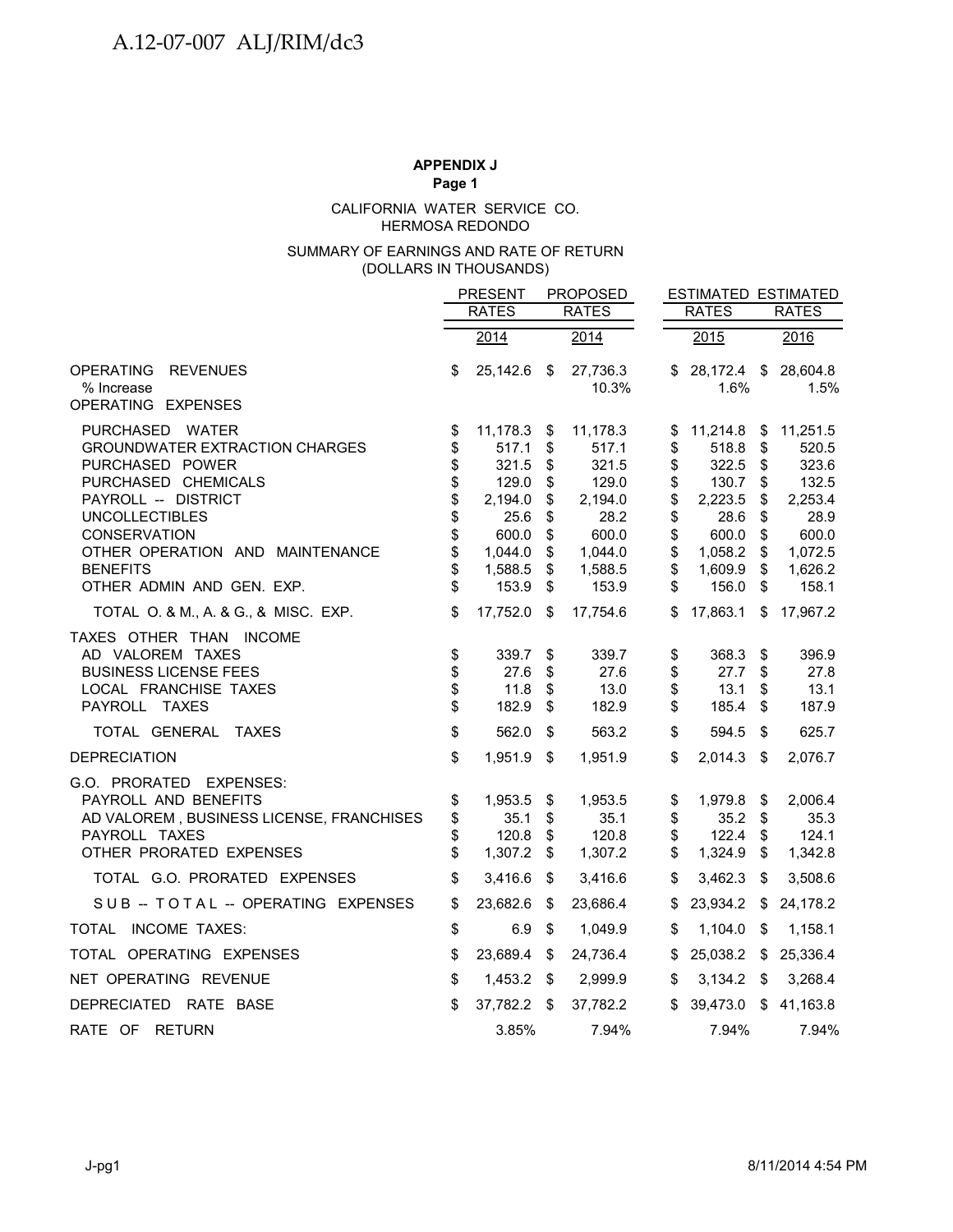# **APPENDIX J Page 2** CALIFORNIA WATER SERVICE CO. HERMOSA REDONDO ADOPTED RATE BASE

(DOLLARS IN THOUSANDS)

|                                                 | 2014                   |      | 2015                     |                           | 2016        |
|-------------------------------------------------|------------------------|------|--------------------------|---------------------------|-------------|
| RATE BASE                                       |                        |      |                          |                           |             |
| WTD. AVG. PLANT IN SERVICE                      | \$<br>73,110.8 \$      |      | 76,596.4 \$              |                           | 80,081.9    |
| WTD. AVG. DEPRECIATION RESERVE                  | \$<br>$(28, 295.3)$ \$ |      | $(29, 777.2)$ \$         |                           | (31, 259.1) |
| <b>MATERIALS AND SUPPLIES</b>                   | \$<br>$148.7$ \$       |      | 148.7                    | S.                        | 148.7       |
| <b>TANK PAINTING</b>                            | \$<br>$\blacksquare$   | \$   | $\overline{\phantom{a}}$ |                           |             |
| <b>WORKING CASH - LEAD - LAG</b>                | \$<br>354.7            | \$   | 365.4                    | \$                        | 376.0       |
| WORKING CASH - W / H EMPLOYEES                  | \$<br>$(8.5)$ \$       |      | (8.5)                    | \$                        | (8.5)       |
| ADVANCES FOR CONSTRUCTION                       | \$<br>$(297.5)$ \$     |      | $(282.8)$ \$             |                           | (268.2)     |
| <b>CONTRIBUTIONS</b>                            | \$<br>$(2, 183.5)$ \$  |      | $(2,246.7)$ \$           |                           | (2,309.9)   |
| AMORTIZATION OF INTANG.                         | \$<br>$(164.5)$ \$     |      | $(201.8)$ \$             |                           | (239.2)     |
| <b>DEFERRED TAXES</b>                           | \$<br>$(8, 127.0)$ \$  |      | $(8,660.6)$ \$           |                           | (9, 194.2)  |
| UNAMORT. I.T.C.                                 | \$<br>$(76.5)$ \$      |      | $(71.6)$ \$              |                           | (66.7)      |
| PRORATED G.O. RATE BASE                         | \$<br>2,903.9          | \$   | $3,287.5$ \$             |                           | 3,671.1     |
| PRORATED RANCHO DOMINGUEZ RATE BASE             | \$<br>250.0            | \$   | 149.9                    | \$                        | 49.9        |
| <b>TAXES ON ADVANCES</b>                        | \$<br>9.0              | \$   | 11.4                     | \$                        | 13.8        |
| TAXES ON C.I.A.C.                               | \$<br>157.8            | \$   | 163.0                    | $\boldsymbol{\mathsf{s}}$ | 168.1       |
| WTG. AVG. RATE BASE                             | \$<br>37,782.2         | - \$ | 39,473.0                 | \$                        | 41,163.8    |
| RATE BASE ASSOCIATED ITEMS                      |                        |      |                          |                           |             |
| DEPRECIATION EXPENSE                            | \$<br>1,951.9          | \$   | 2,014.3                  | \$                        | 2,076.7     |
| AD VALOREM TAXES                                | 339.7                  | \$   | 368.3                    | \$                        | 396.9       |
| TOTAL INCOME TAXES AT AUTHORIZED RATE OF RETURN | 1,049.9                | \$   | 1,104.0                  | $\$\$                     | 1,158.1     |
| NET OPERATING REVENUE                           | \$<br>2,999.9          | \$   | 3,134.1                  | \$                        | 3,268.4     |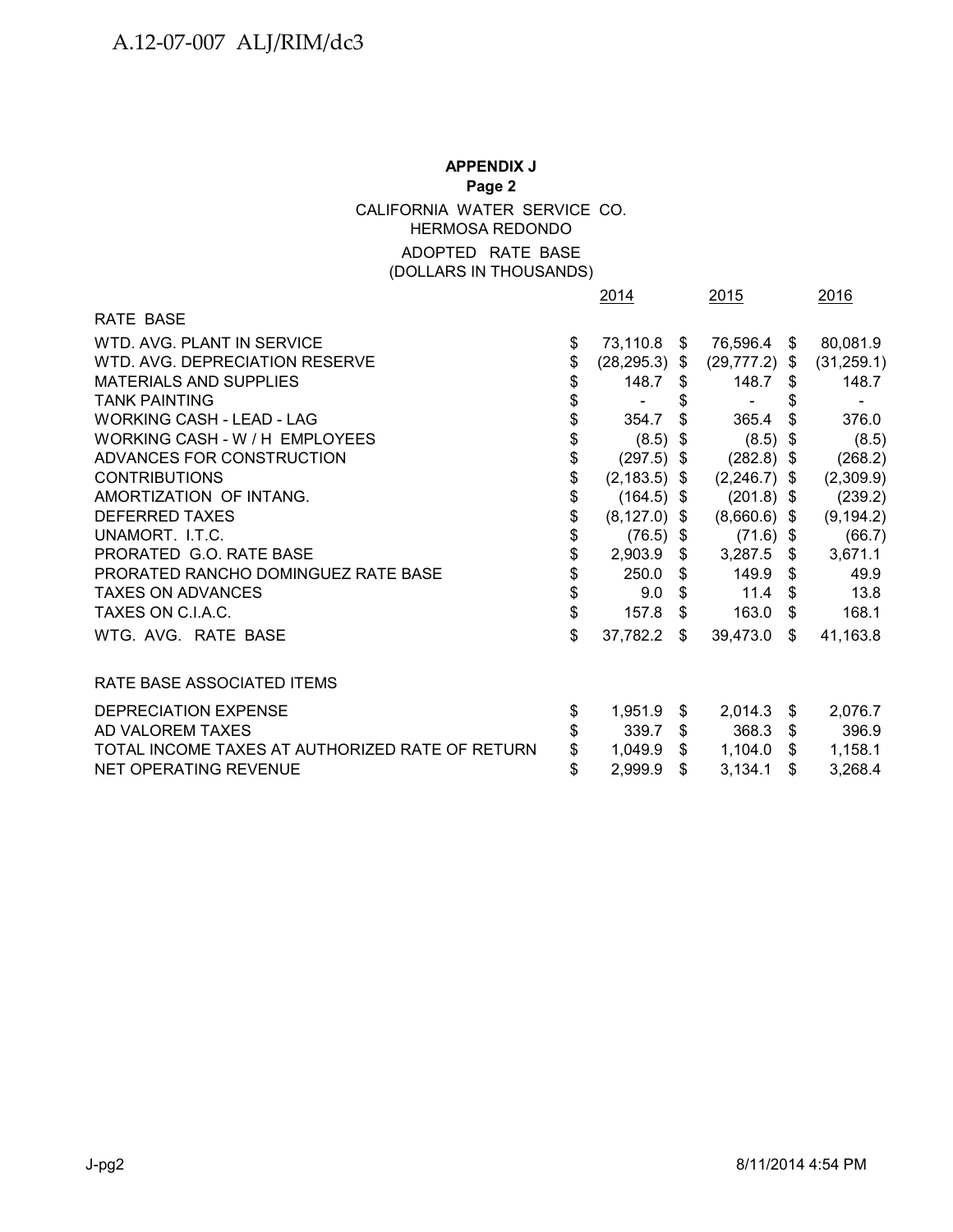# **APPENDIX J**

**Page 3**

#### CALIFORNIA WATER SERVICE CO. HERMOSA REDONDO

#### **Rate Base Offset**

| <b>District</b>    | PID#     | <b>Description</b>                                                  |    | Amount    | <b>Expected</b><br><b>Filing Year</b> | <b>Authority</b> |    | <b>Expected</b><br><b>Revenue</b><br><b>Requirement</b> |
|--------------------|----------|---------------------------------------------------------------------|----|-----------|---------------------------------------|------------------|----|---------------------------------------------------------|
| Hermosa<br>Redondo |          | 00051932 Enhance Central Basin Water Rights                         | \$ | 90.000    | 2014                                  | 2009 GRC         | \$ | 13.098                                                  |
|                    | 00064502 | Blending Facility or Nano Filtration Facility - Sta. 8 \$<br>Well 2 |    | 4.080.000 | 2014                                  | 2012 GRC         | S  | 593,777                                                 |
|                    |          | 00079974 Cal Water RAMCAP Vulnerability Assessments                 |    | 72,770    | 2015                                  | 2012 GRC         |    | 10.591                                                  |
|                    |          |                                                                     |    | 4,242,770 |                                       |                  |    | 617,466                                                 |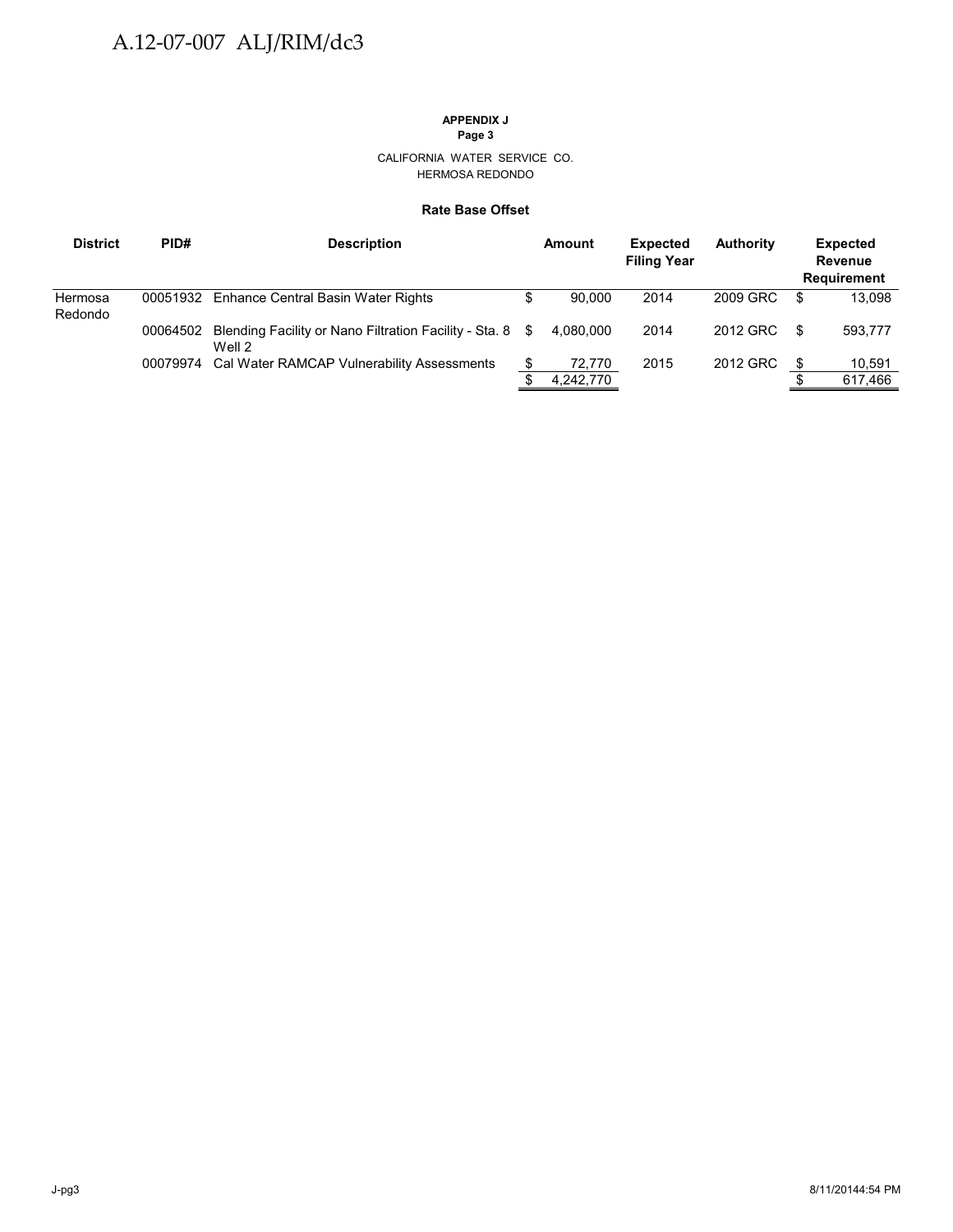# CALIFORNIA WATER SERVICE CO. HERMOSA REDONDO

# INCOME TAX CALCULATION (DOLLARS IN THOUSANDS)

|                                           |                                  | PRESENT RATES<br>2014 | PROPOSED RATES<br>2014 |
|-------------------------------------------|----------------------------------|-----------------------|------------------------|
| OPERATING REVENUE (PRESENT RATES)         | \$                               | 25,142.6 \$           | 27,736.3               |
| <b>EXPENSES</b>                           |                                  |                       |                        |
| PURCHASED WATER                           |                                  | 11,178.3              | \$<br>11,178.3         |
| PURCHASED POWER                           |                                  | 321.5                 | \$<br>321.5            |
| <b>PUMP TAXES</b>                         |                                  | 517.1                 | \$<br>517.1            |
| <b>CHEMICALS</b>                          | \$\$\$\$\$\$\$\$\$\$\$\$\$\$\$\$ | 129.0                 | \$<br>129.0            |
| <b>PAYROLL</b>                            |                                  | 2,194.0               | \$<br>2,194.0          |
| OTHER O & M                               |                                  | 1,644.1               | \$<br>1,644.1          |
| OTHER A & G                               |                                  | 1,742.5               | \$<br>1,742.5          |
| G.O. PRORATIONS                           |                                  | 3,087.9               | \$<br>3,087.9          |
| PAYROLL TAXES                             |                                  | 182.9                 | \$<br>182.9            |
| AD VALOREM TAXES                          |                                  | 339.7                 | \$<br>339.7            |
| <b>UNCOLLECTIBLES</b>                     |                                  | 25.6                  | \$<br>28.2             |
| FRANCHISE TAX & BUS LIC. FEES             |                                  | 39.4                  | \$<br>40.6             |
| TRANSPORTATION DEPRECIATION ADJUSTMENT    |                                  | 213.1                 | \$<br>213.1            |
| <b>INTEREST EXPENSE</b>                   | \$                               | 1,084.3               | \$<br>1,084.3          |
| TOTAL DEDUCTIONS                          | \$                               | 22,699.3              | \$<br>22,703.1         |
| <b>STATE INCOME TAX</b>                   |                                  |                       |                        |
| STATE TAX DEPRECIATION                    |                                  | $3,642.7$ \$          | 3,642.7                |
| NET STATE TAXABLE INCOME                  | \$                               | $(1, 199.4)$ \$       | 1,390.4                |
| STATE CORP. FRANCHISE TAX @ 8.84%         | \$                               | $(106.0)$ \$          | 122.9                  |
| <b>FEDERAL INCOME TAX</b>                 |                                  |                       |                        |
| FEDERAL TAX DEPRECIATION                  | \$                               | $2,116.4$ \$          | 2,116.4                |
| STATE INCOME TAX                          | \$                               | $(106.0)$ \$          | 122.9                  |
| LESS AMERICAN JOBS CREATION ACT DEDUCTION | $\mathfrak{S}$                   | $(15.5)$ \$           | 19.2                   |
| NET FEDERAL TAXABLE INCOME                | \$                               | 448.4                 | \$<br>2,774.5          |
| FEDERAL INCOME TAX @ 35.00%               | \$                               | 157.0                 | \$<br>971.1            |
| TOTAL FEDERAL INCOME TAX                  |                                  | 157.0                 | \$<br>971.1            |
| ADJUSTMENT FOR REGULATORY LIABILITY       | \$<br>\$                         | $(44.1)$ \$           | (44.1)                 |
| TOTAL INCOME TAXES                        |                                  | 6.9                   | \$<br>1,049.9          |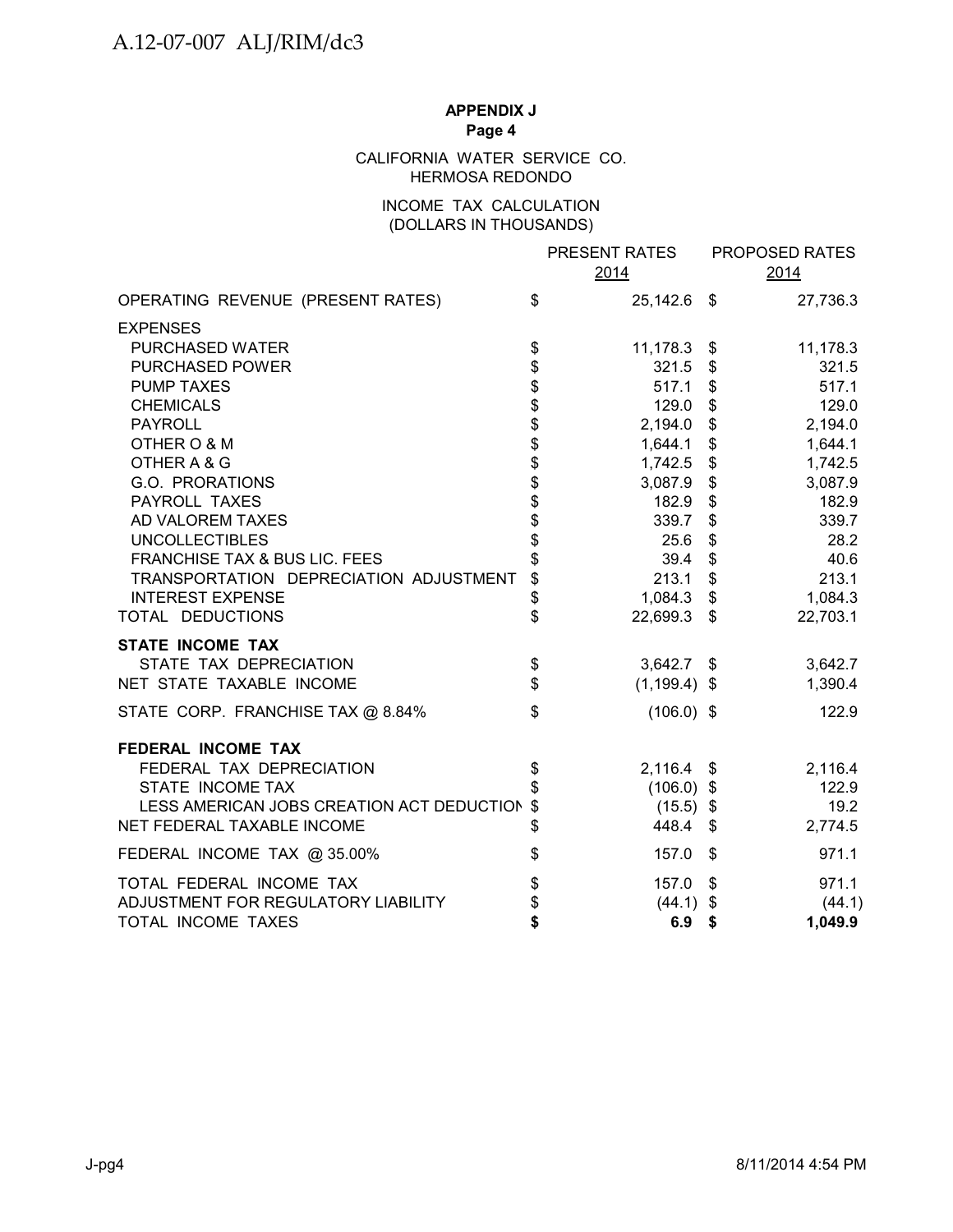# CALIFORNIA WATER SERVICE CO. HERMOSA REDONDO DISTRICT

# Adopted Quantities

|                                  |                  | 2014   | 2015   |
|----------------------------------|------------------|--------|--------|
| Number of Services by meter size | $5/8 \times 3/4$ | 15,173 | 15,208 |
|                                  | 3/4              |        |        |
|                                  |                  | 8,786  | 8,805  |
|                                  | 11/2             | 1,426  | 1,430  |
|                                  | 2                | 891    | 893    |
|                                  | 3                | 95     | 95     |
|                                  | 4                | 30     | 30     |
|                                  | 6                | 12     | 12     |
|                                  | 8                | 4      | 4      |
|                                  | 10               | U      | 0      |
|                                  | 12               |        | O      |
|                                  | 14               |        |        |
|                                  | <b>TOTAL</b>     | 26,417 | 26,477 |

# Metered Sales, KCcf All Water 5,214.4 5,225.0

Number of Services and Use:

|                         |       |        | <b>Avg Services</b><br>Use, KCcf |         |         | Avg Use, Ccf/Sv/Mo |       |  |
|-------------------------|-------|--------|----------------------------------|---------|---------|--------------------|-------|--|
|                         |       | 2014   | 2015                             | 2014    | 2015    | 2014               | 2015  |  |
| <b>RESIDENTIAL</b>      |       | 22,320 | 22,378                           | 2,892.7 | 2,900.2 | 10.8               | 10.8  |  |
| <b>BUSINESS</b>         |       | 1,841  | 1,836                            | 636.8   | 635.1   | 28.8               | 28.8  |  |
| <b>MULTIPLE FAMILY</b>  |       | 1,862  | 1,870                            | 1,116.3 | 1,121.1 | 50.0               | 50.0  |  |
| <b>INDUSTRIAL</b>       |       | 26     | 26                               | 274.2   | 274.2   | 878.8              | 878.8 |  |
| PUBLIC AUTHORITY        |       | 364    | 364                              | 228.9   | 228.9   | 52.4               | 52.4  |  |
| <b>OTHER</b>            |       | 4      | 3                                | 2.5     | 2.5     | 52                 | 69    |  |
| <b>IRRIGATION</b>       |       |        |                                  |         |         |                    |       |  |
| <b>RECLAIMED</b>        |       | 24     | 25                               | 63.1    | 63.1    | 219                | 210   |  |
| <b>SUBTOTAL</b>         |       | 26,441 | 26,502                           | 5,214.4 | 5,225.0 |                    |       |  |
| <b>RESIDENTIAL FLAT</b> |       |        |                                  |         |         |                    |       |  |
| PRIVATE FIRE PROT       |       | 333    | 340                              |         |         |                    |       |  |
| <b>PUBLIC FIRE PROT</b> |       | 38     | 41                               |         |         |                    |       |  |
| <b>TOTAL</b>            |       | 26,812 | 26,883                           | 5,214.4 | 5,225.0 |                    |       |  |
| Unaccounted-for water   | 4.12% |        |                                  | 224.0   | 224.5   |                    |       |  |
| <b>Total Production</b> |       |        |                                  | 5,438.4 | 5,449.5 |                    |       |  |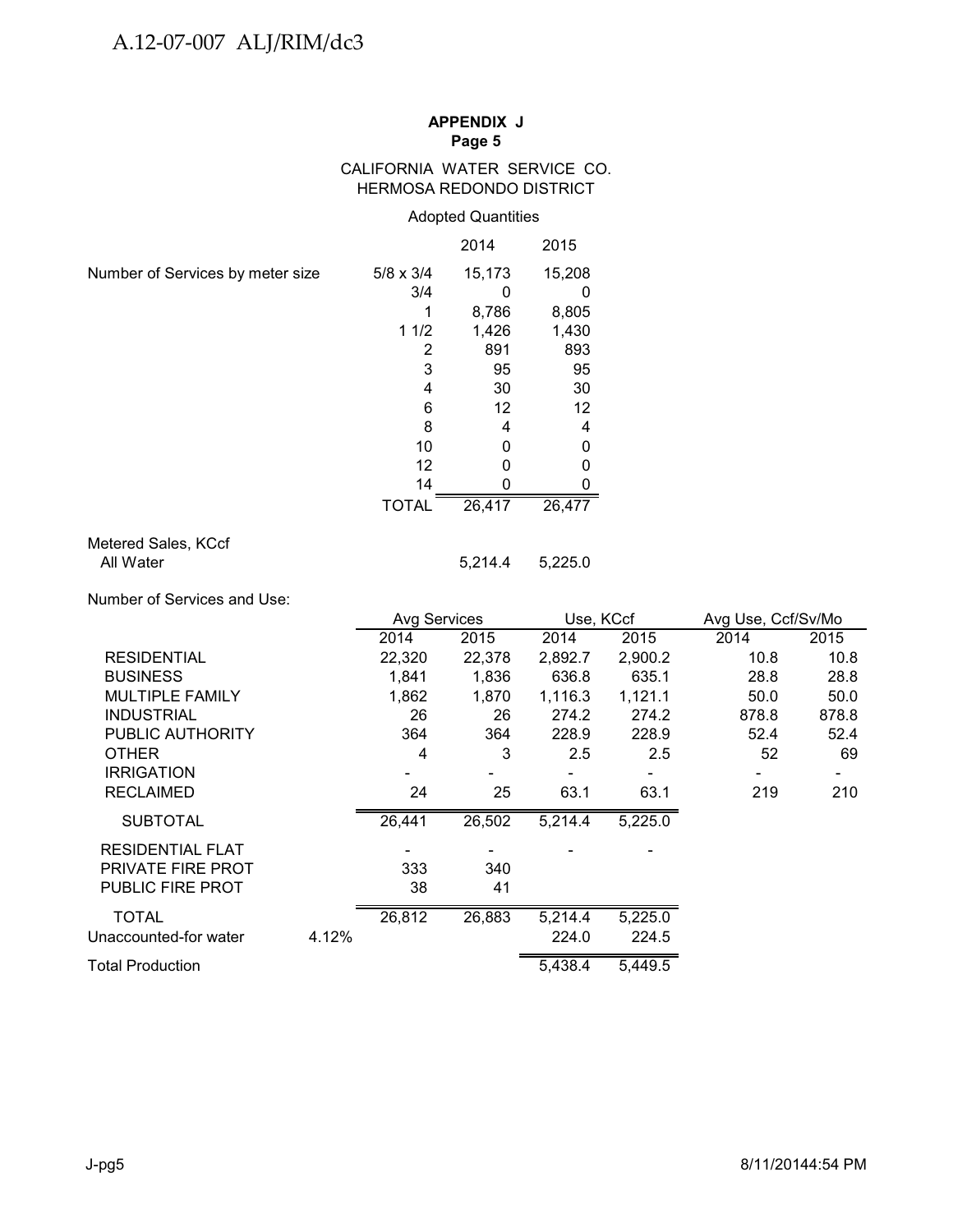#### CALIFORNIA WATER SERVICE CO. HERMOSA REDONDO DISTRICT

Adopted Quantities

#### **2014 Calendar Year**

| <b>Metered Sales</b> |                    |                 |                     |            | <b>Public</b>    |       |          |              |
|----------------------|--------------------|-----------------|---------------------|------------|------------------|-------|----------|--------------|
| (Kccf)               | <b>Residential</b> | <b>Business</b> | <b>Multi-Family</b> | Industrial | <b>Authority</b> | Other | Recycled | <b>Total</b> |
| Month                |                    |                 |                     |            |                  |       |          |              |
| January              | 212.1              | 46.8            | 91.7                | 21.7       | 8.3              | 0.2   | 5.0      | 385.6        |
| February             | 200.8              | 46.9            | 71.4                | 22.4       | 7.8              | 0.2   | 5.1      | 354.7        |
| March                | 193.3              | 45.7            | 84.1                | 16.6       | 8.5              | 0.2   | 3.8      | 352.2        |
| April                | 223.3              | 50.9            | 89.1                | 19.5       | 14.0             | 0.2   | 4.5      | 401.4        |
| May                  | 252.2              | 56.1            | 95.0                | 25.9       | 19.6             | 0.2   | 6.0      | 454.9        |
| June                 | 266.6              | 53.5            | 93.5                | 28.5       | 24.7             | 0.2   | 6.5      | 473.5        |
| July                 | 285.7              | 63.1            | 105.0               | 28.4       | 30.0             | 0.2   | 6.5      | 518.9        |
| August               | 267.1              | 57.1            | 94.3                | 19.4       | 30.8             | 0.2   | 4.5      | 473.3        |
| September            | 283.9              | 60.2            | 102.4               | 27.3       | 26.9             | 0.2   | 6.3      | 507.3        |
| October              | 252.0              | 54.1            | 93.2                | 20.2       | 26.6             | 0.2   | 4.7      | 450.9        |
| November             | 232.3              | 50.9            | 92.0                | 31.0       | 18.0             | 0.2   | 7.1      | 431.6        |
| December             | 223.5              | 51.7            | 104.6               | 13.4       | 13.6             | 0.2   | 3.1      | 410.1        |
|                      | 2.892.7            | 636.8           | 1,116.3             | 274.2      | 228.9            | 2.5   | 63.1     | 5,214.4      |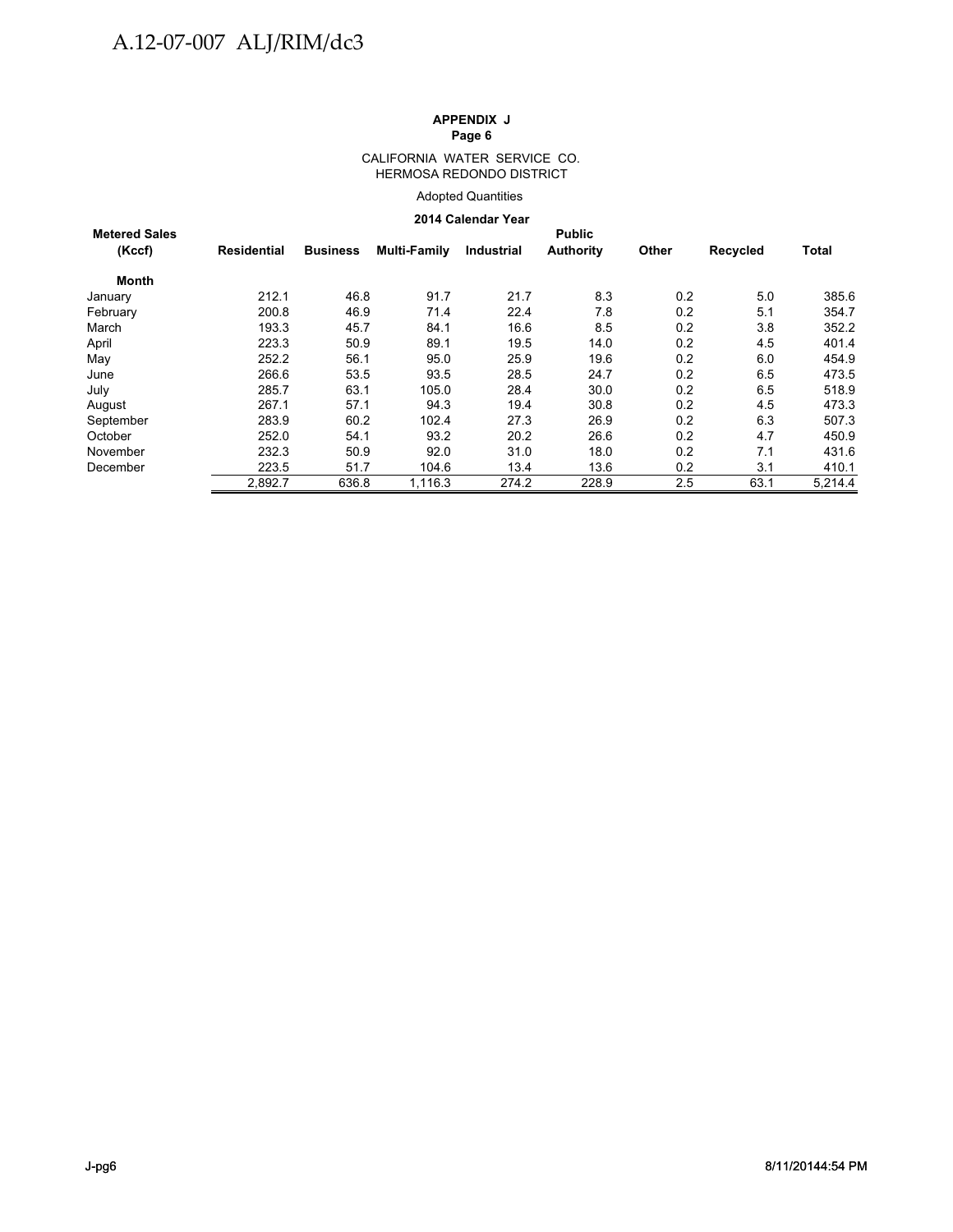# CALIFORNIA WATER SERVICE CO. HERMOSA REDONDO DISTRICT

# Adopted Quantities

#### **2014 Calendar Year**

|                   |                     |                  | LU IT VAIGHUAI TGAI |                 |                                  |    |                   |    |                                         |  |         |
|-------------------|---------------------|------------------|---------------------|-----------------|----------------------------------|----|-------------------|----|-----------------------------------------|--|---------|
|                   | Company             | <b>Purchases</b> |                     |                 | <b>Purchased</b><br>Water<br>(In |    | <b>Pump Taxes</b> |    | <b>Purchased</b><br><b>Power</b><br>(In |  |         |
| <b>Production</b> | <b>Wells (Kccf)</b> | (Kccf)           | <b>Total (Kccf)</b> |                 | \$1,000                          |    | (ln \$1,000)      |    |                                         |  | \$1,000 |
| Month             |                     |                  |                     |                 |                                  |    |                   |    |                                         |  |         |
| January           | 46.0                | 349.8            | 395.8               | \$              | 859.6                            | \$ | 26.7              | \$ | 23.4                                    |  |         |
| February          | 51.6                | 298.3            | 349.8               | \$              | 732.9                            | \$ | 30.0              | \$ | 20.7                                    |  |         |
| March             | 66.6                | 357.7            | 424.4               | \$              | 879.0                            | \$ | 38.8              | \$ | 25.1                                    |  |         |
| April             | 69.1                | 377.5            | 446.5               | \$              | 927.5                            | \$ | 40.2              | \$ | 26.4                                    |  |         |
| May               | 73.4                | 420.4            | 493.8               | \$              | 1,032.9                          | \$ | 42.7              | \$ | 29.2                                    |  |         |
| June              | 80.5                | 432.8            | 513.2               | \$              | 1,063.4                          | \$ | 46.8              | \$ | 30.3                                    |  |         |
| July              | 94.4                | 424.4            | 518.9               | \$              | 1,042.9                          | \$ | 54.9              | \$ | 30.7                                    |  |         |
| August            | 95.0                | 435.4            | 530.4               | \$              | 1,069.9                          | \$ | 55.2              | \$ | 31.4                                    |  |         |
| September         | 89.9                | 410.6            | 500.5               | \$              | 1,008.8                          | \$ | 52.3              | \$ | 29.6                                    |  |         |
| October           | 78.3                | 376.5            | 454.8               | \$              | 925.0                            | \$ | 45.5              | \$ | 26.9                                    |  |         |
| November          | 72.2                | 344.8            | 417.0               | \$              | 847.4                            | \$ | 42.0              | \$ | 24.7                                    |  |         |
| December          | 72.3                | 321.1            | 393.3               | \$              | 788.9                            | \$ | 42.0              | \$ | 23.2                                    |  |         |
|                   | 889.2               | 4,549.2          | 5,438.4             | $\overline{\$}$ | 11,178.3                         | \$ | 517.1             | \$ | 321.5                                   |  |         |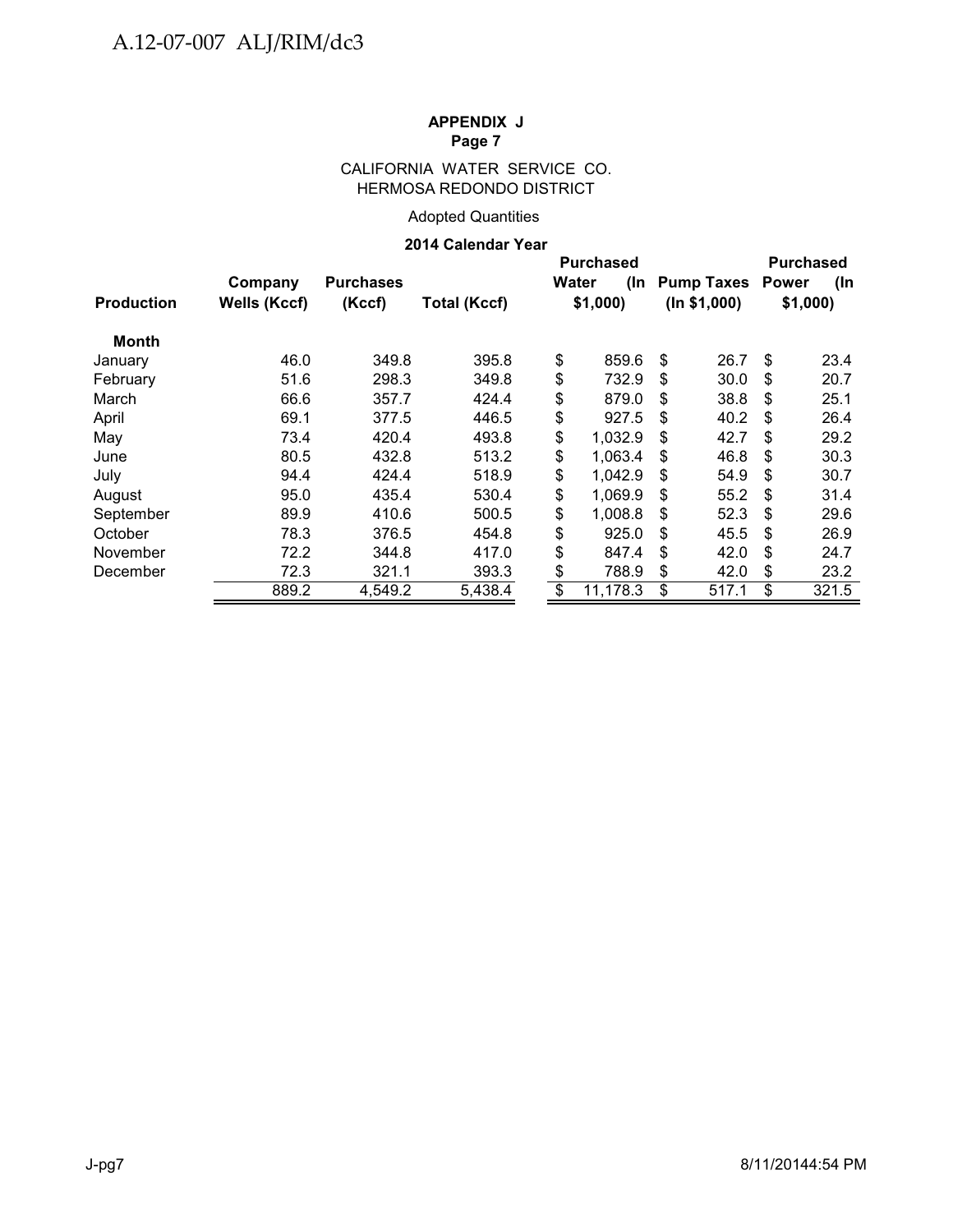#### HERMOSA REDONDO DISTRICT Monthly Revenue Summary (In \$1,000) CALIFORNIA WATER SERVICE CO. 2014

# TEST-YEAR ADOPTED REVENUE AT PRESENT RATES

|              | <b>WRAM</b>    | NON-WRAM      | TOTAL          |
|--------------|----------------|---------------|----------------|
| January      | \$<br>1,416.1  | \$<br>488.3   | \$<br>1,904.4  |
| February     | \$<br>1,298.6  | \$<br>488.3   | \$<br>1,786.9  |
| March        | \$<br>1,292.8  | \$<br>488.3   | \$<br>1,781.1  |
| April        | \$<br>1,478.7  | \$<br>488.3   | \$<br>1,967.0  |
| May          | \$<br>1,683.4  | \$<br>488.3   | \$<br>2,171.7  |
| June         | \$<br>1,752.3  | \$<br>488.3   | \$<br>2,240.6  |
| July         | \$<br>1,932.1  | \$<br>488.3   | \$<br>2,420.4  |
| August       | \$<br>1,761.3  | \$<br>488.3   | \$<br>2,249.6  |
| September    | \$<br>1,887.7  | \$<br>488.3   | \$<br>2,376.0  |
| October      | \$<br>1,672.5  | \$<br>488.3   | \$<br>2,160.8  |
| November     | \$<br>1,588.1  | \$<br>488.3   | \$<br>2,076.3  |
| December     | \$<br>1,519.6  | \$<br>488.3   | \$<br>2,007.9  |
| <b>TOTAL</b> | \$<br>19,283.1 | \$<br>5,859.5 | \$<br>25,142.6 |

#### TEST-YEAR ADOPTED REVENUE AT PROPOSED RATES

|              | <b>WRAM</b>   |    | NON-WRAM | TOTAL |          |  |
|--------------|---------------|----|----------|-------|----------|--|
| January      | \$<br>1,558.7 | \$ | 622.7    | \$    | 2,181.4  |  |
| February     | \$<br>1,440.3 | \$ | 622.7    | \$    | 2,063.0  |  |
| March        | \$<br>1,484.0 | \$ | 622.7    | \$    | 2,106.6  |  |
| April        | \$<br>1,487.2 | \$ | 622.7    | \$    | 2,109.9  |  |
| May          | \$<br>1,574.2 | S  | 402.6    | \$    | 1,976.8  |  |
| June         | \$<br>1,872.5 | \$ | 622.7    | \$    | 2,495.2  |  |
| July         | \$<br>1,942.8 | \$ | 622.7    | \$    | 2,565.5  |  |
| August       | \$<br>1,948.4 | \$ | 622.7    | \$    | 2,571.1  |  |
| September    | \$<br>2,136.1 | S  | 622.7    | \$    | 2,758.8  |  |
| October      | \$<br>1,757.9 | \$ | 622.7    | \$    | 2,380.6  |  |
| November     | \$<br>1,687.6 | \$ | 622.7    | \$    | 2,310.3  |  |
| December     | \$<br>1,594.0 | \$ | 622.7    | \$    | 2,216.7  |  |
| <b>TOTAL</b> | 20,484.0      | \$ | 7,252.2  | \$    | 27,736.3 |  |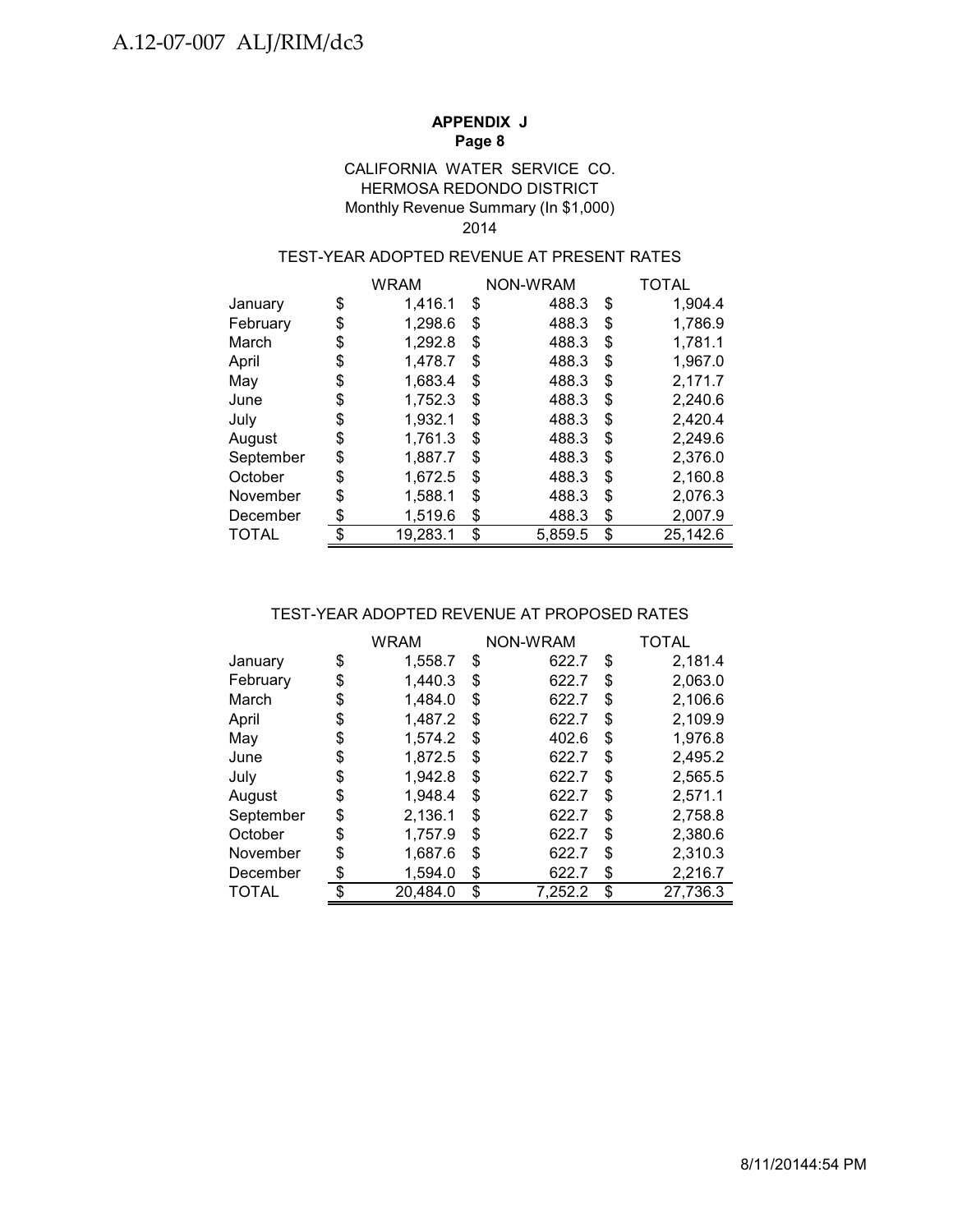#### HERMOSA REDONDO DISTRICT CALIFORNIA WATER SERVICE CO.

# Adopted Quantities

|                                                                                                             |          | 2014                                                   |
|-------------------------------------------------------------------------------------------------------------|----------|--------------------------------------------------------|
| PURCHASED POWER<br>SUPPLIER - SCE                                                                           |          |                                                        |
| Total Production (kccf)<br>Kwh / ccf<br><b>Total calculated KWH</b><br><b>Unit Cost</b><br>Power Cost       | \$<br>\$ | 5,438.4<br>various<br>2,932,743<br>0.1096<br>321,452.5 |
| TOTAL PURCHASED POWER (In \$1,000)                                                                          | \$       | 321.5                                                  |
| PURCHASED WATER<br>West Basin - Tier 1<br>West Basin - Tier 2<br>West Basin - Tier 1<br>West Basin - Tier 2 |          | 10,309<br>0<br>11,402<br>0                             |
| <b>Recycled Water</b><br>Recycled Water                                                                     | \$<br>\$ | 134.8<br>122.4                                         |
| West Basin Capacity Charges @ \$6,000/cfs<br>West Basin Water Service Charge<br><b>Standby Meter Charge</b> | \$<br>\$ | 128.7<br>33.1<br>3.7                                   |
| Transfer of Water Rights From P.V. to H.R.<br>Transfer of Water Rights from HR to DOM                       | \$<br>\$ | 134.5<br>(645.8)                                       |
| TOTAL PURCHASED WATER COST (In \$1,000)                                                                     | \$       | 11,178.3                                               |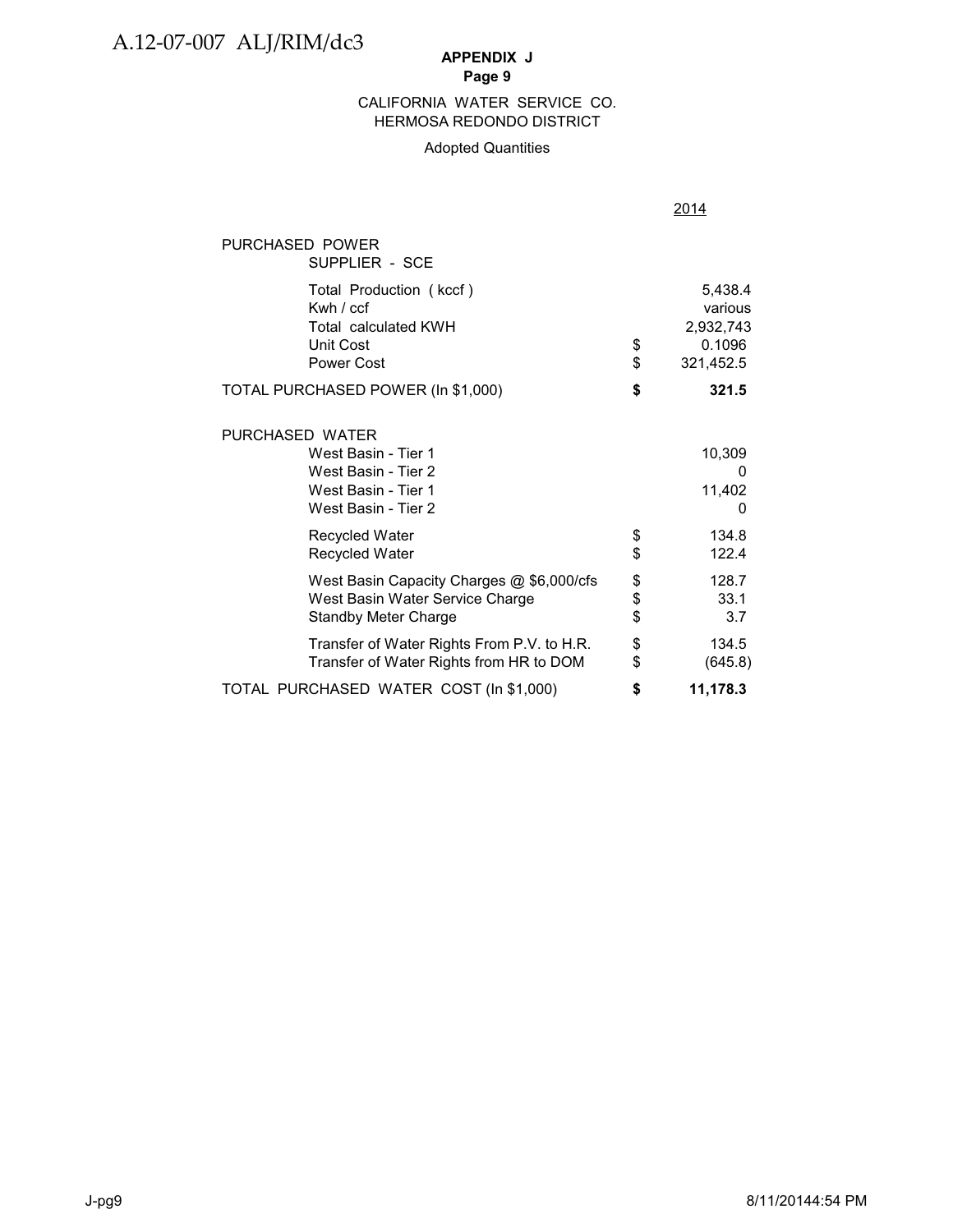# CALIFORNIA WATER SERVICE CO. HERMOSA REDONDO DISTRICT

# Adopted Quantities

| CHEMICALS                                                                    |                    |
|------------------------------------------------------------------------------|--------------------|
| Total Production (kccf)<br>ADOPTED CHEMICAL DOLLARS (adjusted for CBK share) | \$<br>889<br>129.0 |
| ADOPTED \$ per KCCF                                                          | \$<br>0.14508      |
| PUMP_TAXES_( WATER REPLENISHMENT DISTRICT )                                  |                    |
| WELL WATER PRODUCTION - ACRE FEET<br>UNIT COST - ACRE FEET                   | 2,041.3<br>\$244   |
| ANNUAL WATERMASTER SERVICE                                                   | \$19,011           |
| TOTAL PUMP TAX EXPENSE (In \$1,000)                                          | \$517.1            |
| UNCOLLECTABLES RATE                                                          | 0.10%              |
| <b>FRANCHISE TAX RATE</b>                                                    | 0.05%              |
| <b>BUSINESS LICENSE FEE</b>                                                  | \$27.60            |
| FEDERAL TAX RATE                                                             | 35.00%             |
| STATE CORP. FRANCHISE TAX                                                    | 8.90%              |
| NET TO GROSS MULTIPLIER                                                      | 1.67688            |

2014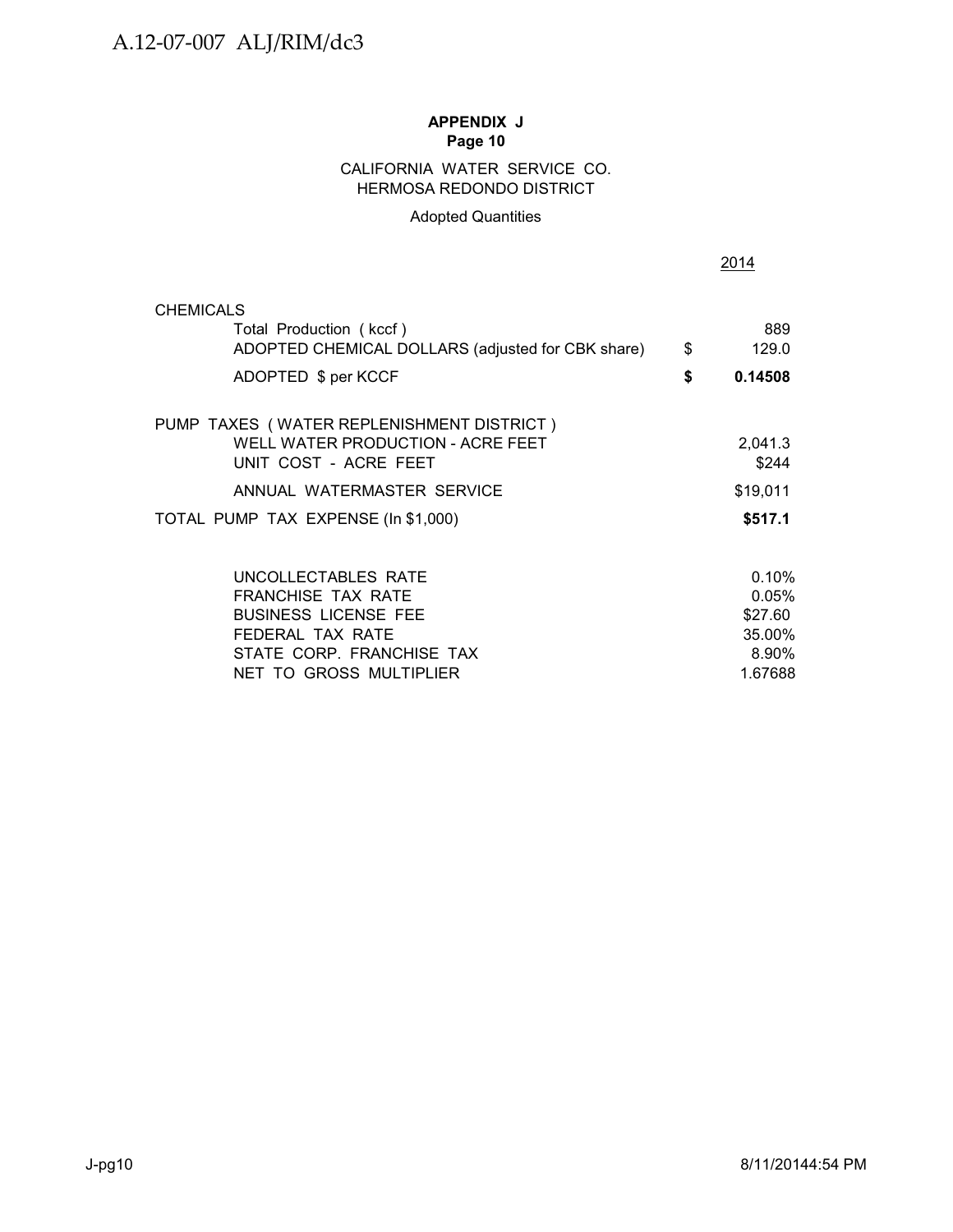#### HERMOSA REDONDO DISTRICT CALIFORNIA WATER SERVICE CO.

# **NET TO GROSS MULTIPLIER ( NEW CPUC STAFF APPROVED METHOD )**

#### **2014**

|                |                                             |           | <b>NORMAL</b><br>W/0 INCOME<br><b>TAXES</b> |
|----------------|---------------------------------------------|-----------|---------------------------------------------|
| $\mathbf{1}$   | <b>UNCOLLECTIBLES</b>                       | 0.10178%  | 0.10178%                                    |
| $\overline{2}$ | 1 - UNCOLLECTIBES (100% - LINE 1)           | 99.89822% | 99.89822%                                   |
|                | <b>FRANCHISE TAX RATE</b>                   | 0.04696%  | 0.04696%                                    |
| 3              | LOCAL FRANCHISE (% * LINE 2)                | 0.04691%  | 0.04691%                                    |
|                | <b>BUSINESS LICENSE RATE</b>                | 0.00000%  | 0.00000%                                    |
| $\overline{4}$ | BUSINESS LICENSE (% * LINE 2)               | 0.00000%  | 0.00000%                                    |
| 5              | SUBTOTAL (LINE 1 + LINE 3 + LINE 4)         | 0.14869%  | 0.14869%                                    |
| 6              | 1 - SUBTOTAL (100% - LINE 5)                | 99.85131% | 99.85131%                                   |
| $\overline{7}$ | CCFT (LINE 6 * 8.84%)                       | 8.82686%  |                                             |
| 8              | AMERICAN JOB CREATION ACT (LINE 6 * 9%)     | 1.33943%  |                                             |
| 9              | FIT (LINE 6 * 35 %)                         | 31.38976% |                                             |
| 10             | TOTAL TAXES PAID (LINE 5 + LINE 7 + LINE 8) | 40.36530% | 0.14869%                                    |
| 11             | NET AFTER TAXES (1-LINE 9)                  | 59.63470% | 99.85131%                                   |
|                | NET-TO-GROSS MULTIPLIER (1/LINE 10)         | 1.67688   | 1.00149                                     |

| <b>ADOPTED</b> |  |
|----------------|--|
| RATIO'S        |  |
|                |  |

| <b>DEBT</b>   | 46.60%  | Without income Taxes 1.00149 |         |                   | 0.46669 |
|---------------|---------|------------------------------|---------|-------------------|---------|
| <b>EQUITY</b> | 53.40%  | With income Taxes            | 1.67688 |                   | 0.89545 |
| TOTAL         | 100.00% |                              |         | Adj. Net to Gross | 1.36215 |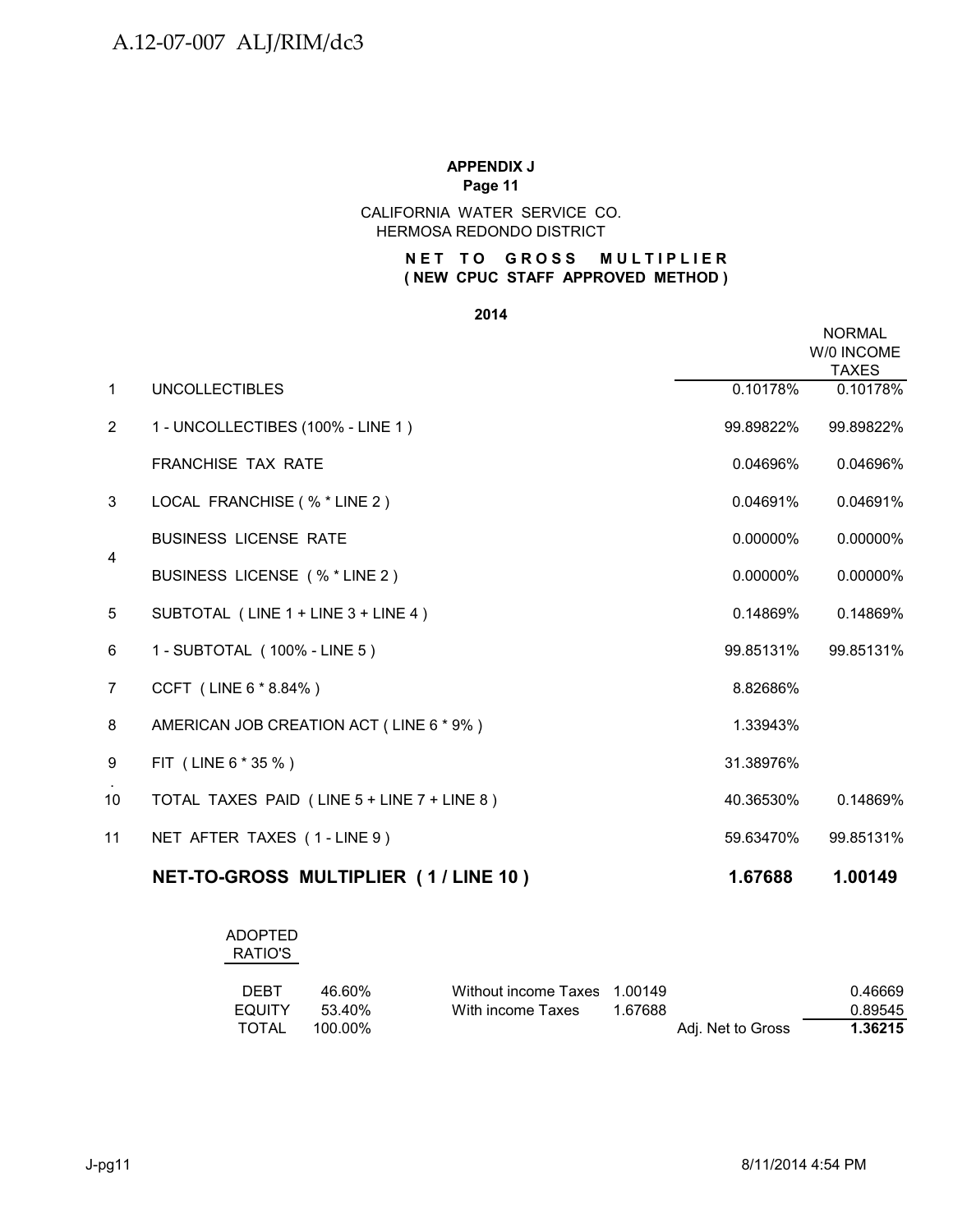# A.12-07-007 ALJ/RIM/dc3

# **APPENDIX J**

# **Page 12**

# California Water Service Company Hermosa Redondo District Bill Comparison

| Typical Monthly Residential Bill for Metered Customers for 2014 |    |         |    |          |                           |        |         |              |  |  |
|-----------------------------------------------------------------|----|---------|----|----------|---------------------------|--------|---------|--------------|--|--|
| Usage:                                                          |    | Present |    | Proposed |                           | Change | Percent | <b>Notes</b> |  |  |
| Ccf                                                             |    | Bill    |    | Bill     |                           |        | Change  | (1)          |  |  |
| 0                                                               | \$ | 9.02    | \$ | 11.54    | \$                        | 2.52   | 28.00%  |              |  |  |
| 5                                                               | \$ | 26.08   | \$ | 29.48    | \$                        | 3.40   | 13.05%  |              |  |  |
| 10                                                              | \$ | 43.14   | \$ | 47.41    | \$                        | 4.28   | 9.92%   | (2)          |  |  |
| 11                                                              | \$ | 46.84   | \$ | 51.31    | \$                        | 4.47   | 9.54%   | (3)          |  |  |
| 13                                                              | \$ | 54.24   | \$ | 59.09    | \$                        | 4.85   | 8.94%   | (4)          |  |  |
| 15                                                              | \$ | 61.65   | \$ | 66.88    | \$                        | 5.23   | 8.49%   |              |  |  |
| 20                                                              | \$ | 83.42   | \$ | 89.77    | \$                        | 6.35   | 7.61%   |              |  |  |
| 25                                                              | \$ | 105.20  | \$ | 112.67   | \$                        | 7.47   | 7.10%   |              |  |  |
| 30                                                              | \$ | 126.98  | \$ | 135.57   | \$                        | 8.59   | 6.76%   |              |  |  |
| 35                                                              | \$ | 148.75  | \$ | 158.46   | \$                        | 9.71   | 6.53%   |              |  |  |
| 40                                                              | \$ | 170.53  | \$ | 181.36   | \$                        | 10.83  | 6.35%   |              |  |  |
| <b>Metered Quantity Rates:</b>                                  |    |         |    |          |                           |        |         | (5)(6)       |  |  |
| Tier 1                                                          | \$ | 3.4118  | \$ | 3.5872   | \$                        | 0.18   | 5.14%   |              |  |  |
| Tier <sub>2</sub>                                               | \$ | 3.7021  | \$ | 3.8924   | \$                        | 0.19   | 5.14%   |              |  |  |
| Tier 3                                                          | \$ | 4.3554  | \$ | 4.5793   | $\boldsymbol{\mathsf{S}}$ | 0.22   | 5.14%   |              |  |  |
| <b>Service Charge:</b>                                          | \$ | 9.02    | \$ | 11.54    | \$                        | 2.52   | 28.00%  | (5)(6)       |  |  |

#### **Notes:**

(1) 1 Ccf or 100 cubic feet of water is equal to 748 gallons of water

(2) Typical winter monthly average usage of 10 Ccf

(3) Monthly average usage of 11 Ccf

(4) Typical summer monthly average usage of 13 Ccf

(5) Metered comparison based on 5/8 x 3/4 inch service

(6) Rates do not include CPUC fees or other surcharges that may appear on customers bills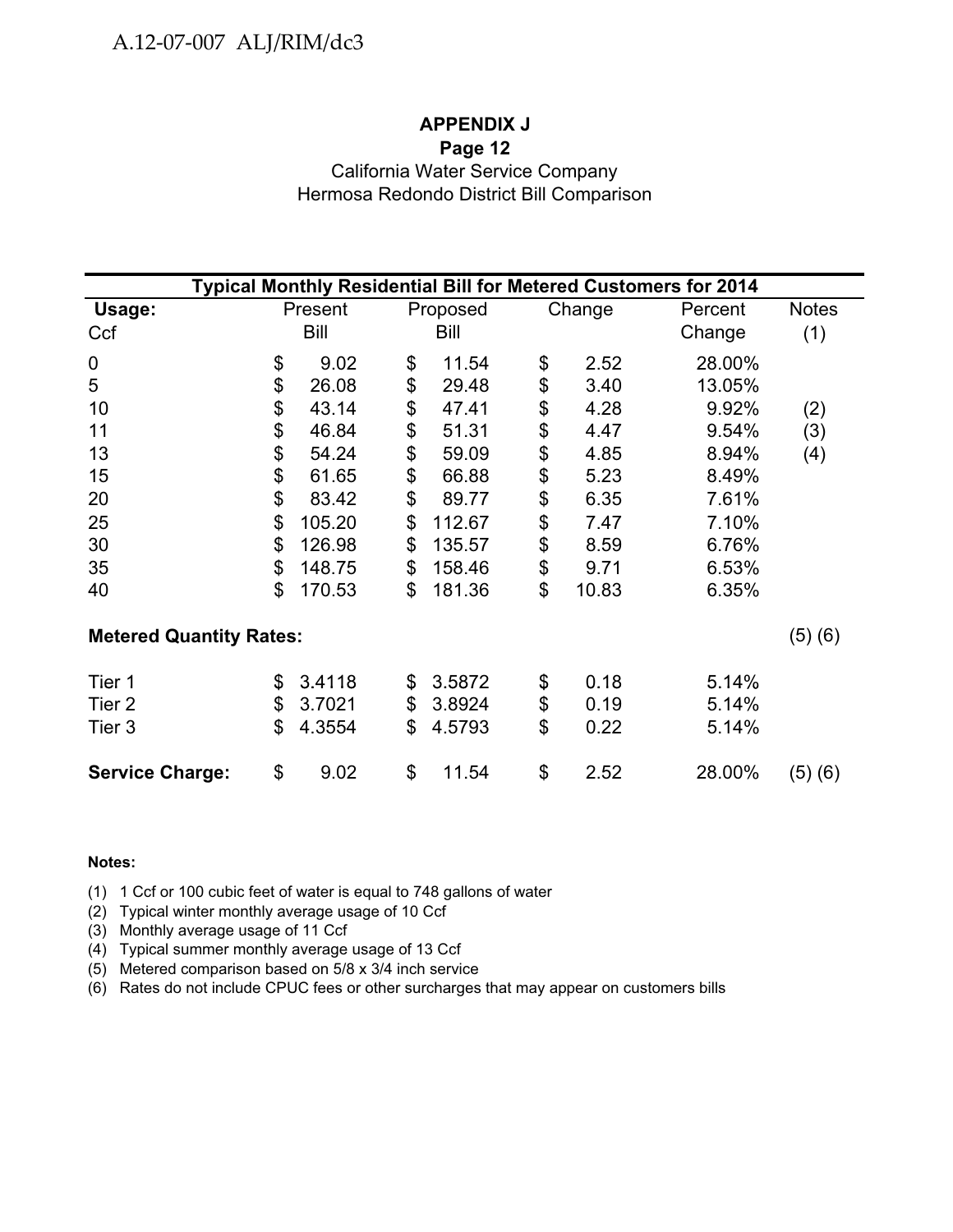# **APPENDIX K**

**Page 1**

CALIFORNIA WATER SERVICE CO.

KERN RIVER VALLEY DISTRICT

#### (DOLLARS IN THOUSANDS) SUMMARY OF EARNINGS AND RATE OF RETURN

|                                                                                                                                                   |                      | <b>PRESENT</b>                          | <b>PROPOSED</b>      |                                           | <b>ESTIMATED</b>     |                                         | <b>ESTIMATED</b>     |                                         |
|---------------------------------------------------------------------------------------------------------------------------------------------------|----------------------|-----------------------------------------|----------------------|-------------------------------------------|----------------------|-----------------------------------------|----------------------|-----------------------------------------|
|                                                                                                                                                   |                      | <b>RATES</b>                            |                      | <b>RATES</b>                              |                      | <b>RATES</b>                            |                      | <b>RATES</b>                            |
|                                                                                                                                                   |                      | 2014                                    |                      | 2014                                      |                      | 2015                                    |                      | 2016                                    |
| OPERATING REVENUES<br>% Increase<br>OPERATING EXPENSES                                                                                            | \$                   | 4,920.9 \$                              |                      | 6,248.6<br>27.0%                          | \$                   | 6,360.2 \$<br>1.8%                      |                      | 6,472.2<br>1.8%                         |
| PURCHASED WATER<br><b>GROUNDWATER EXTRACTION CHARGES</b><br>PURCHASED POWER                                                                       | \$<br>\$<br>\$       | 24.2<br>223.9                           | \$<br>\$<br>\$       | 24.2<br>$\overline{\phantom{a}}$<br>223.9 | \$<br>\$<br>\$       | 24.2<br>223.9                           | \$<br>\$<br>\$       | 24.2<br>223.9                           |
| PURCHASED CHEMICALS<br>PAYROLL -- DISTRICT<br><b>UNCOLLECTIBLES</b><br><b>CONSERVATION</b>                                                        | \$<br>\$<br>\$<br>\$ | 30.7<br>708.3<br>30.9<br>17.7           | \$<br>\$<br>\$<br>\$ | 30.7<br>708.3<br>39.2<br>17.7             | \$<br>\$<br>\$<br>\$ | 31.0<br>715.5<br>39.6<br>17.7           | \$<br>\$<br>\$<br>\$ | 31.3<br>722.8<br>40.0<br>17.7           |
| OTHER OPERATION AND MAINTENANCE<br><b>BENEFITS</b><br>OTHER ADMIN AND GEN. EXP.                                                                   | \$                   | 813.4<br>453.0<br>41.2                  | \$<br>\$<br>\$       | 813.4<br>453.0<br>41.2                    | \$<br>\$<br>\$       | 821.7<br>457.6<br>41.6                  | \$<br>\$<br>\$       | 830.1<br>462.2<br>42.0                  |
| TOTAL O. & M., A. & G., & MISC. EXP.                                                                                                              | \$                   | 2,343.3                                 | \$                   | 2,351.6                                   | \$                   | 2,372.9                                 | - \$                 | 2,394.3                                 |
| TAXES OTHER THAN INCOME<br>AD VALOREM TAXES<br><b>BUSINESS LICENSE FEES</b><br>LOCAL FRANCHISE TAXES<br>PAYROLL TAXES                             | \$<br>\$<br>\$<br>\$ | 196.4<br>$\blacksquare$<br>39.6<br>51.5 | \$<br>\$<br>\$<br>\$ | 196.4<br>$\sim$<br>50.2<br>51.5           | \$<br>\$<br>\$<br>\$ | 197.4<br>$\blacksquare$<br>50.2<br>52.0 | \$<br>\$<br>\$<br>\$ | 198.4<br>$\blacksquare$<br>50.2<br>52.5 |
| TOTAL GENERAL TAXES                                                                                                                               | \$                   | 287.5                                   | \$                   | 298.1                                     | \$                   | 299.6                                   | \$                   | 301.1                                   |
| <b>DEPRECIATION</b>                                                                                                                               | \$                   | 879.3                                   | \$                   | 879.3                                     | \$                   | $914.2$ \$                              |                      | 949.2                                   |
| G.O. PRORATED<br><b>EXPENSES:</b><br>PAYROLL AND BENEFITS<br>AD VALOREM, BUSINESS LICENSE, FRANCHISES<br>PAYROLL TAXES<br>OTHER PRORATED EXPENSES | \$<br>\$<br>\$<br>\$ | 473.1<br>8.5<br>29.3<br>218.2           | \$<br>\$<br>\$<br>\$ | 473.1<br>8.5<br>29.3<br>218.2             | \$<br>\$<br>\$<br>\$ | 477.9<br>8.5<br>29.6<br>220.4           | \$<br>\$<br>\$<br>\$ | 482.8<br>8.5<br>29.9<br>222.7           |
| TOTAL G.O. PRORATED EXPENSES                                                                                                                      | \$                   | 729.1                                   | \$                   | 729.1                                     | \$                   | 736.4                                   | \$                   | 743.8                                   |
| SUB -- TOTAL -- OPERATING EXPENSES                                                                                                                | \$                   | 4,239.1                                 | \$                   | 4,258.1                                   | \$                   | 4,323.2                                 | - \$                 | 4,388.5                                 |
| TOTAL INCOME TAXES:                                                                                                                               | \$                   | 17.9                                    | \$                   | 525.6                                     | \$                   | 544.9                                   | -\$                  | 564.1                                   |
| TOTAL OPERATING EXPENSES                                                                                                                          | \$                   | 4,257.0                                 | \$                   | 4,783.7                                   | \$                   | 4,868.0                                 | \$                   | 4,952.6                                 |
| NET OPERATING REVENUE                                                                                                                             | \$                   | 663.9                                   | \$                   | 1,464.9                                   | \$                   | 1,492.2 \$                              |                      | 1,519.5                                 |
| DEPRECIATED RATE BASE                                                                                                                             | \$                   | 18,449.2                                | \$                   | 18,449.2                                  | \$                   | 18,793.4 \$                             |                      | 19,137.7                                |
| RATE OF RETURN                                                                                                                                    |                      | 3.60%                                   |                      | 7.94%                                     |                      | 7.94%                                   |                      | 7.94%                                   |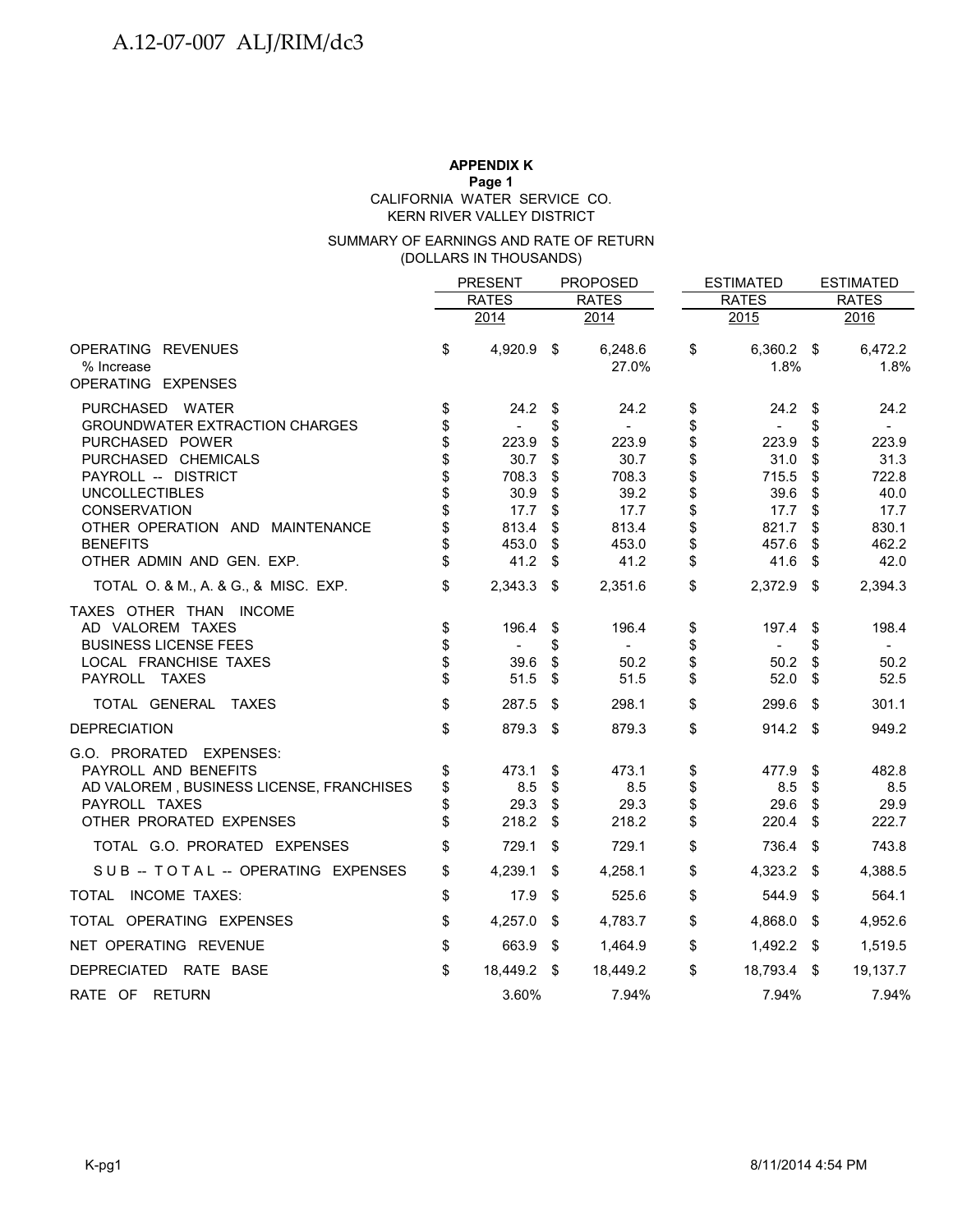# CALIFORNIA WATER SERVICE CO. KERN RIVER VALLEY DISTRICT

# (DOLLARS IN THOUSANDS) ADOPTED RATE BASE

|                                  |            | 2014           |    | 2015           |    | 2016      |
|----------------------------------|------------|----------------|----|----------------|----|-----------|
| <b>RATE BASE</b>                 |            |                |    |                |    |           |
| WTD, AVG, PLANT IN SERVICE       | \$         | 27,413.7       | S. | 28,543.7       | S. | 29,673.7  |
| WTD, AVG, DEPRECIATION RESERVE   | \$         | (7,721.6)      | \$ | (8,594.9)      | \$ | (9,468.1) |
| <b>MATERIALS AND SUPPLIES</b>    | \$         | 9.8            | \$ | 9.8            | \$ | 9.8       |
| <b>TANK PAINTING</b>             | \$         | 106.3          | \$ | 198.2          | \$ | 290.1     |
| <b>WORKING CASH - LEAD - LAG</b> | \$         | 278.5          | \$ | 281.8          | \$ | 285.1     |
| WORKING CASH - W / H EMPLOYEES   | \$         | (2.1)          | \$ | (2.1)          | \$ | (2.1)     |
| ADVANCES FOR CONSTRUCTION        | \$         | (16.2)         | \$ | (15.8)         | \$ | (15.4)    |
| <b>CONTRIBUTIONS</b>             | \$         | $(685.3)$ \$   |    | (708.7)        | \$ | (732.2)   |
| AMORTIZATION OF INTANG.          | \$         | $(40.5)$ \$    |    | (48.5)         | \$ | (56.4)    |
| <b>DEFERRED TAXES</b>            | $\dot{\$}$ | $(1,638.7)$ \$ |    | $(1,707.0)$ \$ |    | (1,775.4) |
| UNAMORT. I.T.C.                  | \$         | $(4.5)$ \$     |    | (4.0)          | \$ | (3.5)     |
| PRORATED G.O. RATE BASE          | \$         | 703.4          | \$ | 796.3          | \$ | 889.2     |
| <b>TAXES ON ADVANCES</b>         | \$<br>\$   |                | \$ |                | \$ |           |
| TAXES ON C.I.A.C.                |            | 46.2           | \$ | 44.6           | \$ | 43.0      |
| WTG. AVG. RATE BASE              | \$         | 18,449.2       | \$ | 18,793.4       | \$ | 19,137.7  |
| RATE BASE ASSOCIATED ITEMS       |            |                |    |                |    |           |
| <b>DEPRECIATION EXPENSE</b>      | \$         | 879.3          | \$ | 914.2          | \$ | 949.2     |
| AD VALOREM TAXES                 | \$         | 196.4          | \$ | 197.4          | \$ | 198.4     |
| TOTAL INCOME TAXES AT AUTHORIZED | \$         | 525.6          | \$ | 544.9          | \$ | 564.1     |
| <b>NET OPERATING REVENUE</b>     | \$         | 1,464.9        | \$ | 1,492.2        | \$ | 1,519.5   |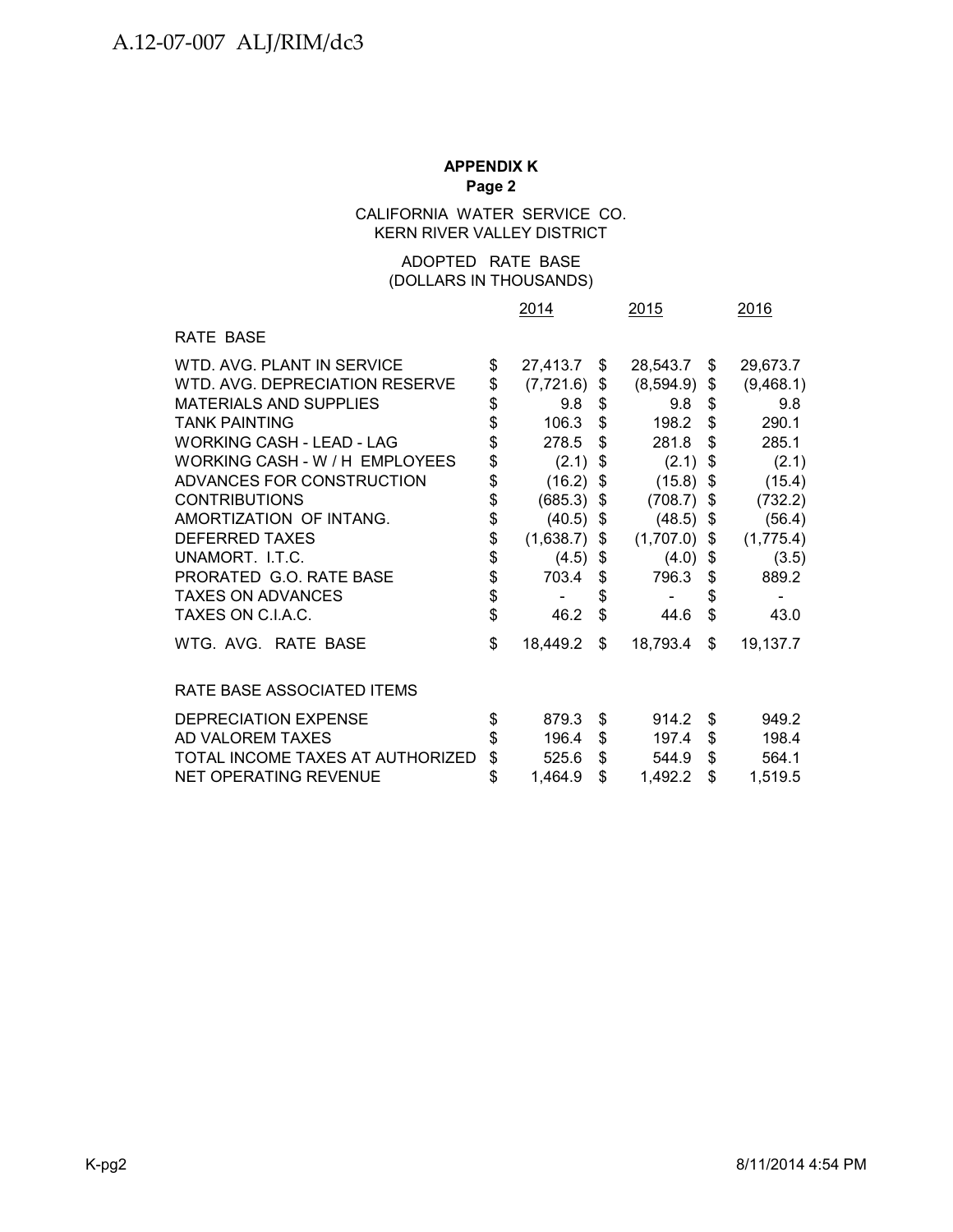# **APPENDIX K**

**Page 3**

CALIFORNIA WATER SERVICE CO. KERN RIVER VALLEY DISTRICT

#### **Rate Base Offset**

| <b>District</b>      | PID#     | <b>Description</b>                                  | Amount  | <b>Expected</b><br><b>Filing Year</b> | <b>Authority</b> |     | <b>Expected</b><br>Revenue<br><b>Requirement</b> |
|----------------------|----------|-----------------------------------------------------|---------|---------------------------------------|------------------|-----|--------------------------------------------------|
| Kern River<br>Valley | 00066170 | New Well - Lakeland                                 | 666.202 | 2015                                  | 2012 GRC         | \$. | 102.257                                          |
|                      |          | 00079962 Cal Water RAMCAP Vulnerability Assessments | 141,984 | 2015                                  | 2012 GRC         |     | 21,794                                           |
|                      |          |                                                     | 808,186 |                                       |                  |     | 124.051                                          |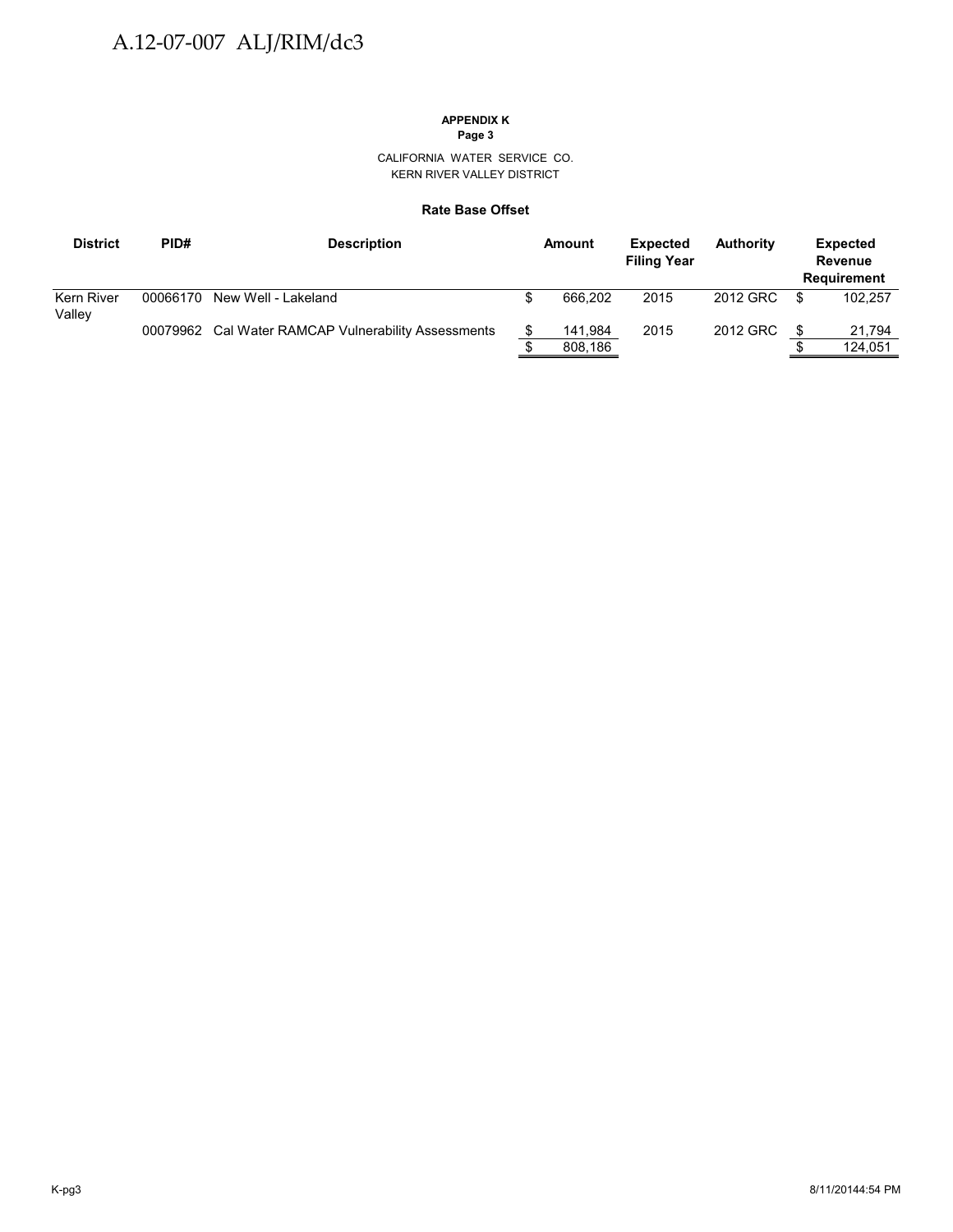# CALIFORNIA WATER SERVICE CO. KERN RIVER VALLEY DISTRICT

# INCOME TAX CALCULATION (DOLLARS IN THOUSANDS)

|                                           |                     | PRESENT RATES<br>2014 |                | <b>PROPOSED</b><br><b>RATES</b><br>2014 |
|-------------------------------------------|---------------------|-----------------------|----------------|-----------------------------------------|
| OPERATING REVENUE (PRESENT RATES)         | \$                  | 4,920.9 \$            |                | 6,248.6                                 |
| <b>EXPENSES</b>                           |                     |                       |                |                                         |
| PURCHASED WATER                           | \$                  | 24.2                  | \$             | 24.2                                    |
| <b>PURCHASED POWER</b>                    |                     | 223.9                 | \$             | 223.9                                   |
| <b>PUMP TAXES</b>                         | <b>888888888888</b> | $\sim 100$            | \$             |                                         |
| <b>CHEMICALS</b>                          |                     | 30.7                  | \$             | 30.7                                    |
| <b>PAYROLL</b>                            |                     | 708.3                 | \$             | 708.3                                   |
| OTHER O & M                               |                     | 831.1                 | \$             | 831.1                                   |
| OTHER A & G                               |                     | 494.1                 | \$             | 494.1                                   |
| G.O. PRORATIONS                           |                     | 649.5                 | \$             | 649.5                                   |
| PAYROLL TAXES                             |                     | 51.5                  | \$             | 51.5                                    |
| AD VALOREM TAXES                          |                     | 196.4                 | \$             | 196.4                                   |
| <b>UNCOLLECTIBLES</b>                     |                     | 30.9                  | \$             | 39.2                                    |
| <b>FRANCHISE TAX &amp; BUS LIC. FEES</b>  |                     | 39.6                  | \$             | 50.2                                    |
| TRANSPORTATION DEPRECIATION ADJUSTMENT    | \$                  | $(2.7)$ \$            |                | (2.7)                                   |
| <b>INTEREST EXPENSE</b>                   | \$                  | 525.1                 | \$             | 525.1                                   |
| TOTAL DEDUCTIONS                          | \$                  | 3,802.6               | $\mathfrak{S}$ | 3,821.6                                 |
| <b>STATE INCOME TAX</b>                   |                     |                       |                |                                         |
| STATE TAX DEPRECIATION                    | \$                  | $1,204.9$ \$          |                | 1,204.9                                 |
| NET STATE TAXABLE INCOME                  | \$                  | $(86.6)$ \$           |                | 1,222.1                                 |
| STATE CORP. FRANCHISE TAX @ 8.84%         | \$                  | $(7.7)$ \$            |                | 108.0                                   |
| <b>FEDERAL INCOME TAX</b>                 |                     |                       |                |                                         |
| FEDERAL TAX DEPRECIATION                  | \$                  | 1,058.1               | \$             | 1,058.1                                 |
| STATE INCOME TAX                          | \$                  | $(7.7)$ \$            |                | 108.0                                   |
| LESS AMERICAN JOBS CREATION ACT DEDUCTION | \$                  | $(5.2)$ \$            |                | 67.7                                    |
| NET FEDERAL TAXABLE INCOME                | \$                  | 72.9                  | \$             | 1,193.0                                 |
| FEDERAL INCOME TAX @ 35.00%               | \$                  | 25.5                  | \$             | 417.6                                   |
| <b>INVESTMENT TAX CREDIT</b>              |                     | $\blacksquare$        | \$             |                                         |
| TOTAL FEDERAL INCOME TAX                  | \$                  | 25.5                  | \$             | 417.6                                   |
| TOTAL INCOME TAXES                        | \$                  | 17.9                  | \$             | 525.6                                   |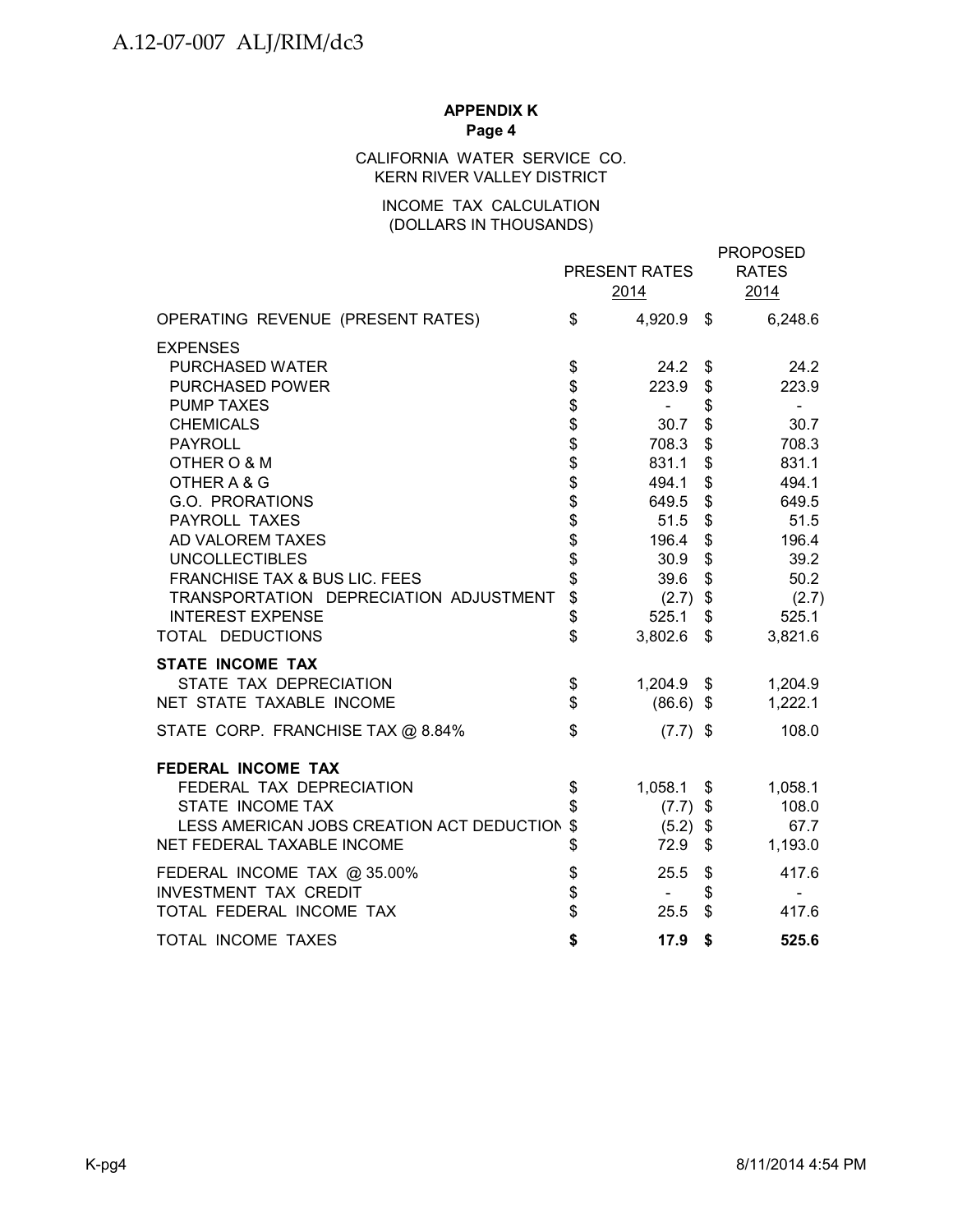# CALIFORNIA WATER SERVICE CO. KERN RIVER VALLEY DISTRICT

# Adopted Quantities

|                                  |                  | 2014  | 2015  |
|----------------------------------|------------------|-------|-------|
| Number of Services by meter size | $5/8 \times 3/4$ | 4,156 | 4,156 |
|                                  | 3/4              | 4     | 4     |
|                                  |                  | 18    | 18    |
|                                  | 11/2             | 10    | 10    |
|                                  | 2                | 10    | 10    |
|                                  | 3                | 0     | 0     |
|                                  | 4                | 0     | 0     |
|                                  | 6                | 0     | 0     |
|                                  | 8                | 0     | 0     |
|                                  | 10               | 0     | o     |
|                                  | 12               | O     | ი     |
|                                  | 14               |       |       |
|                                  | <b>TOTAL</b>     | 4,198 | 4,198 |
| Metered Sales, KCcf              |                  |       |       |

#### es, KCc All Water 358.2 358.2

Number of Services and Use:

|                         |        | <b>Avg Services</b> |       | Use, KCcf |       | Avg Use, Ccf/Sv/Mo |      |  |
|-------------------------|--------|---------------------|-------|-----------|-------|--------------------|------|--|
|                         |        | 2014                | 2015  | 2014      | 2015  | 2014               | 2015 |  |
| <b>RESIDENTIAL</b>      |        | 4,071               | 4,071 | 323.6     | 323.6 | 6.6                | 6.6  |  |
| <b>BUSINESS</b>         |        | 103                 | 103   | 20.6      | 20.6  | 16.7               | 16.7 |  |
| <b>MULTIPLE FAMILY</b>  |        |                     |       | 4.6       | 4.6   | 54.3               | 54.3 |  |
| <b>INDUSTRIAL</b>       |        |                     |       |           |       | 0                  | 0    |  |
| PUBLIC AUTHORITY        |        | 17                  | 17    | 9.4       | 9.4   | 45.9               | 45.9 |  |
| <b>OTHER</b>            |        |                     |       |           |       | 0                  | 0    |  |
| <b>IRRIGATION</b>       |        |                     |       |           |       | 0                  | 0    |  |
| <b>RECLAIMED</b>        |        |                     |       |           |       | 0                  | 0    |  |
| <b>SUBTOTAL</b>         |        | 4,198               | 4,198 | 358.2     | 358.2 |                    |      |  |
| <b>RESIDENTIAL FLAT</b> |        |                     |       |           |       |                    |      |  |
| PRIVATE FIRE PROT       |        |                     |       |           |       |                    |      |  |
| PUBLIC FIRE PROT        |        |                     |       |           |       |                    |      |  |
| <b>TOTAL</b>            |        | 4,199               | 4,199 | 358.2     | 358.2 |                    |      |  |
| Unaccounted-for water   | 12.00% |                     |       | 48.8      | 48.8  |                    |      |  |
| Total Production        |        |                     |       | 407.0     | 407.0 |                    |      |  |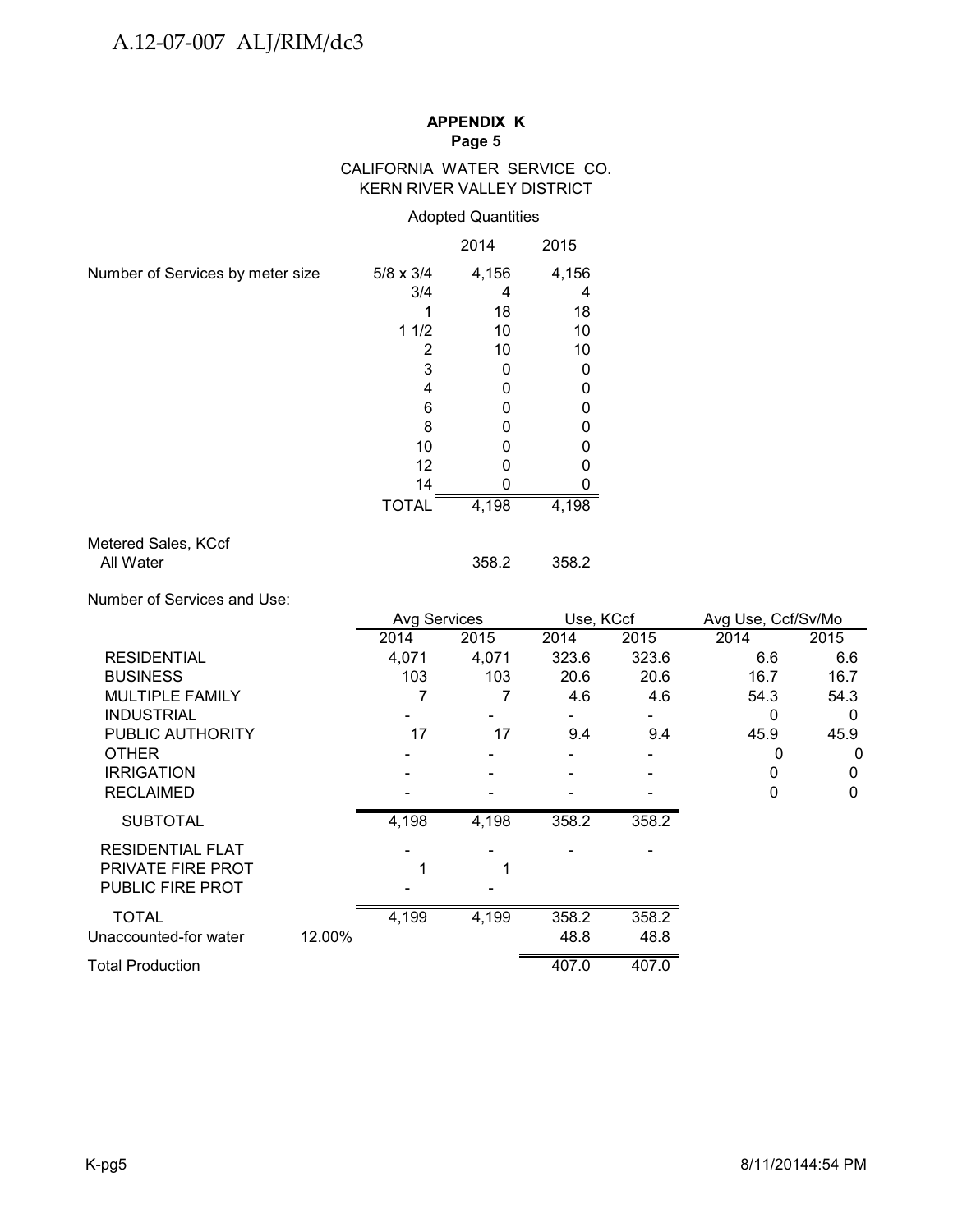#### CALIFORNIA WATER SERVICE CO. KERN RIVER VALLEY DISTRICT

#### Adopted Quantities

### **2014 Test Year**

| <b>Metered Sales</b> | <b>Public</b> |                 |                     |                   |                  |       |              |  |  |  |
|----------------------|---------------|-----------------|---------------------|-------------------|------------------|-------|--------------|--|--|--|
| (Kccf)               | Residential   | <b>Business</b> | <b>Multi-Family</b> | <b>Industrial</b> | <b>Authority</b> | Other | <b>Total</b> |  |  |  |
| Month                |               |                 |                     |                   |                  |       |              |  |  |  |
| January              | 17.9          | 1.2             | 0.3                 | 0.0               | 0.2              | 0.0   | 19.5         |  |  |  |
| February             | 16.2          | 1.0             | 0.2                 | 0.0               | 0.1              | 0.0   | 17.4         |  |  |  |
| March                | 15.0          | 1.1             | 0.2                 | 0.0               | 0.1              | 0.0   | 16.4         |  |  |  |
| April                | 18.2          | 1.2             | 0.4                 | 0.0               | 0.3              | 0.0   | 20.1         |  |  |  |
| May                  | 25.6          | 1.6             | 0.3                 | 0.0               | 0.7              | 0.0   | 28.1         |  |  |  |
| June                 | 30.4          | 1.8             | 0.5                 | 0.0               | 0.9              | 0.0   | 33.5         |  |  |  |
| July                 | 41.6          | 2.5             | 0.6                 | 0.0               | 1.7              | 0.0   | 46.4         |  |  |  |
| August               | 42.1          | 2.5             | 0.6                 | 0.0               | 1.6              | 0.0   | 46.8         |  |  |  |
| September            | 42.2          | 2.7             | 0.6                 | 0.0               | 1.7              | 0.0   | 47.2         |  |  |  |
| October              | 32.6          | 2.1             | 0.5                 | 0.0               | 1.1              | 0.0   | 36.3         |  |  |  |
| November             | 24.2          | 1.6             | 0.3                 | 0.0               | 0.6              | 0.0   | 26.7         |  |  |  |
| December             | 17.7          | 1.3             | 0.2                 | 0.0               | 0.5              | 0.0   | 19.7         |  |  |  |
|                      | 323.6         | 20.6            | 4.6                 | 0.0               | 9.4              | 0.0   | 358.2        |  |  |  |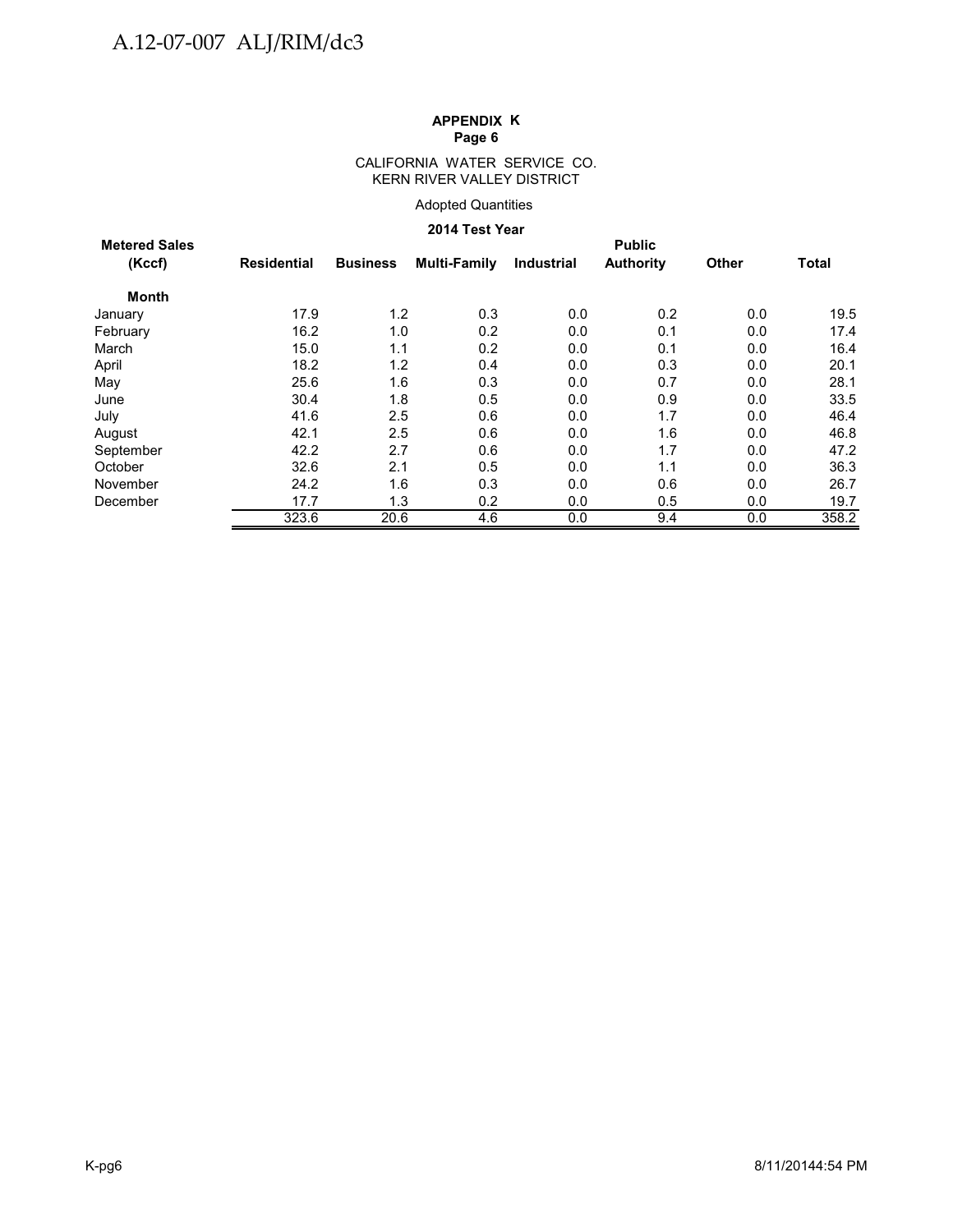# CALIFORNIA WATER SERVICE CO. KERN RIVER VALLEY DISTRICT

# Adopted Quantities

#### **2014 Test Year**

|                   |              | <b>Purchased</b> |                     |       |         |                                | <b>Purchased</b> |       |  |
|-------------------|--------------|------------------|---------------------|-------|---------|--------------------------------|------------------|-------|--|
|                   | Company      | <b>Purchases</b> |                     | Water |         | (In Pump Taxes Power           |                  | (In   |  |
| <b>Production</b> | Wells (Kccf) | (Kccf)           | <b>Total (Kccf)</b> |       | \$1,000 | (ln \$1,000)                   | \$1,000          |       |  |
| <b>Month</b>      |              |                  |                     |       |         |                                |                  |       |  |
| January           | 12.5         | 7.3              | 19.8                | \$    | 1.4     | \$                             | \$               | 10.9  |  |
| February          | 13.9         | 4.8              | 18.7                | \$    | 0.9     | \$<br>$\overline{\phantom{a}}$ | \$               | 10.3  |  |
| March             | 16.4         | 3.9              | 20.3                | \$    | 0.7     | \$                             | \$               | 11.2  |  |
| April             | 18.8         | 8.2              | 27.0                | \$    | 1.5     | \$                             | \$               | 14.9  |  |
| May               | 23.7         | 12.8             | 36.5                | \$    | 2.4     | \$                             | \$               | 20.1  |  |
| June              | 30.9         | 14.7             | 45.6                | \$    | 2.7     | \$                             | \$               | 25.1  |  |
| July              | 34.8         | 19.9             | 54.7                | \$    | 3.7     | \$                             | \$               | 30.1  |  |
| August            | 33.5         | 18.7             | 52.2                | \$    | 3.5     | \$                             | \$               | 28.7  |  |
| September         | 29.3         | 16.0             | 45.3                | \$    | 3.0     | \$                             | \$               | 24.9  |  |
| October           | 25.9         | 11.1             | 37.0                | \$    | 2.0     | \$                             | \$               | 20.3  |  |
| November          | 17.4         | 6.6              | 24.0                | \$    | 1.2     | \$                             | \$               | 13.2  |  |
| December          | 19.2         | 6.8              | 26.0                | \$    | 1.3     | \$                             | \$               | 14.3  |  |
|                   | 276.4        | 130.7            | 407.0               | \$    | 24.2    | \$                             | \$               | 223.9 |  |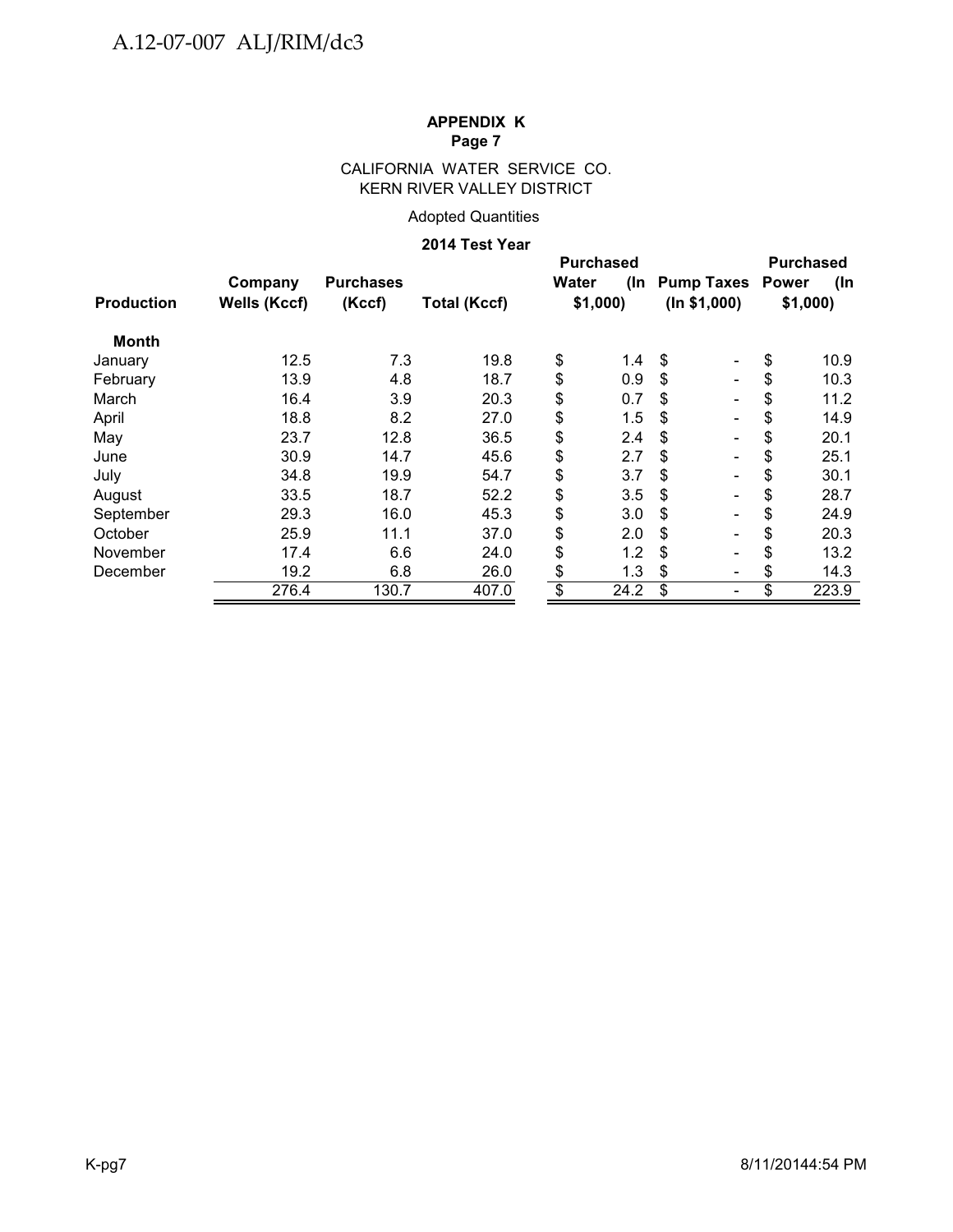# KERN RIVER VALLEY DISTRICT Monthly Revenue Summary (In \$1,000) CALIFORNIA WATER SERVICE CO. 2014

# TEST YEAR ADOPTED REVENUE AT PRESENT RATES

|           | <b>WRAM</b>   | NON-WRAM      | TOTAL         |  |  |
|-----------|---------------|---------------|---------------|--|--|
| January   | \$<br>100.4   | \$<br>256.4   | \$<br>356.8   |  |  |
| February  | \$<br>89.9    | \$<br>256.4   | \$<br>346.3   |  |  |
| March     | \$<br>84.7    | \$<br>256.4   | \$<br>341.1   |  |  |
| April     | \$<br>103.8   | \$<br>256.4   | \$<br>360.2   |  |  |
| May       | \$<br>144.9   | \$<br>256.4   | \$<br>401.3   |  |  |
| June      | \$<br>172.7   | \$<br>256.4   | \$<br>429.1   |  |  |
| July      | \$<br>238.4   | \$<br>256.4   | \$<br>494.8   |  |  |
| August    | \$<br>240.7   | \$<br>256.4   | \$<br>497.1   |  |  |
| September | \$<br>242.6   | \$<br>256.4   | \$<br>499.0   |  |  |
| October   | \$<br>186.6   | \$<br>256.4   | \$<br>443.0   |  |  |
| November  | \$<br>137.5   | \$<br>256.4   | \$<br>393.9   |  |  |
| December  | \$<br>101.6   | \$<br>256.4   | \$<br>358.0   |  |  |
| TOTAL     | \$<br>1.843.5 | \$<br>3,077.4 | \$<br>4.920.9 |  |  |

# TEST YEAR ADOPTED REVENUE AT PROPOSED RATES

|           | <b>WRAM</b>   |    | NON-WRAM | TOTAL         |
|-----------|---------------|----|----------|---------------|
| January   | \$<br>143.9   | \$ | 277.3    | \$<br>421.2   |
| February  | \$<br>91.0    | S  | 277.3    | \$<br>368.2   |
| March     | \$<br>117.2   | \$ | 277.3    | \$<br>394.5   |
| April     | \$<br>118.0   | \$ | 277.3    | \$<br>395.3   |
| May       | \$<br>206.1   | \$ | 299.1    | \$<br>505.3   |
| June      | \$<br>280.8   | \$ | 277.3    | \$<br>558.1   |
| July      | \$<br>422.7   | \$ | 277.3    | \$<br>700.0   |
| August    | \$<br>360.5   | \$ | 277.3    | \$<br>637.8   |
| September | \$<br>486.8   | \$ | 277.3    | \$<br>764.1   |
| October   | \$<br>278.8   | \$ | 277.3    | \$<br>556.1   |
| November  | \$<br>246.0   | \$ | 277.3    | \$<br>523.3   |
| December  | \$<br>147.4   | \$ | 277.3    | \$<br>424.6   |
| TOTAL     | \$<br>2,899.3 | \$ | 3,349.2  | \$<br>6.248.6 |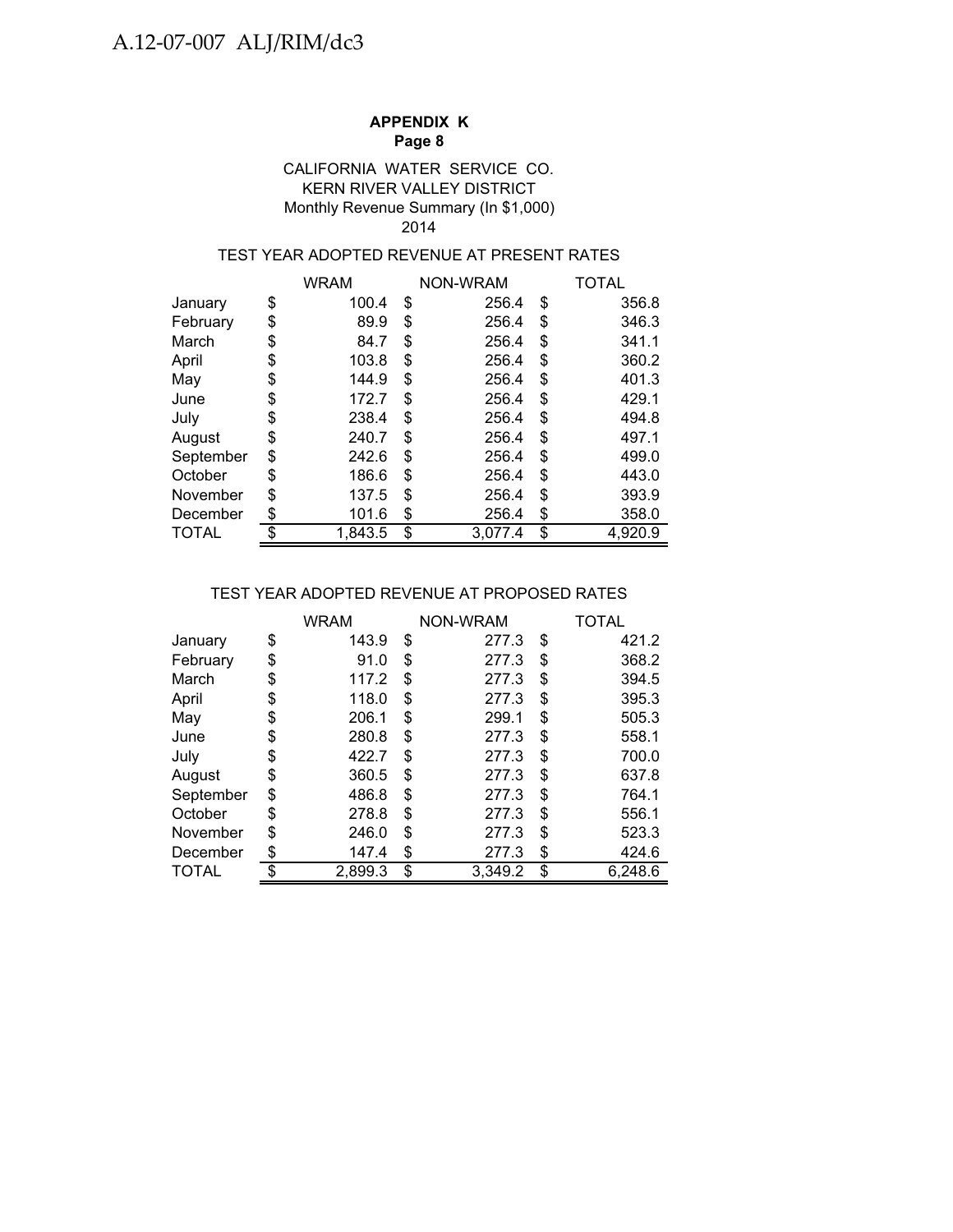# **APPENDIX K**

# **Page 9**

#### KERN RIVER VALLEY DISTRICT CALIFORNIA WATER SERVICE CO.

#### Adopted Quantities

|                                                                                           |          | 2014                                                   |
|-------------------------------------------------------------------------------------------|----------|--------------------------------------------------------|
| PURCHASED POWER<br>SUPPLIER - SCE                                                         |          |                                                        |
| Total Production (kccf)<br>Kwh $/$ ccf<br>Total calculated KWH<br>Unit Cost<br>Power Cost | \$<br>\$ | 407.0<br>7,124.7<br>2,900,067.5<br>0.0772<br>223,898.2 |
| TOTAL PURCHASED POWER (In \$1,000)                                                        | \$       | 223.9                                                  |
| PURCHASED WATER<br>PURCHASED WATER - ACRE FEET<br>UNIT COST PER ACRE FOOT                 | \$       | 300<br>80.7                                            |
| TOTAL PURCHASED WATER COST (In \$1,000)                                                   | \$       | 24.2                                                   |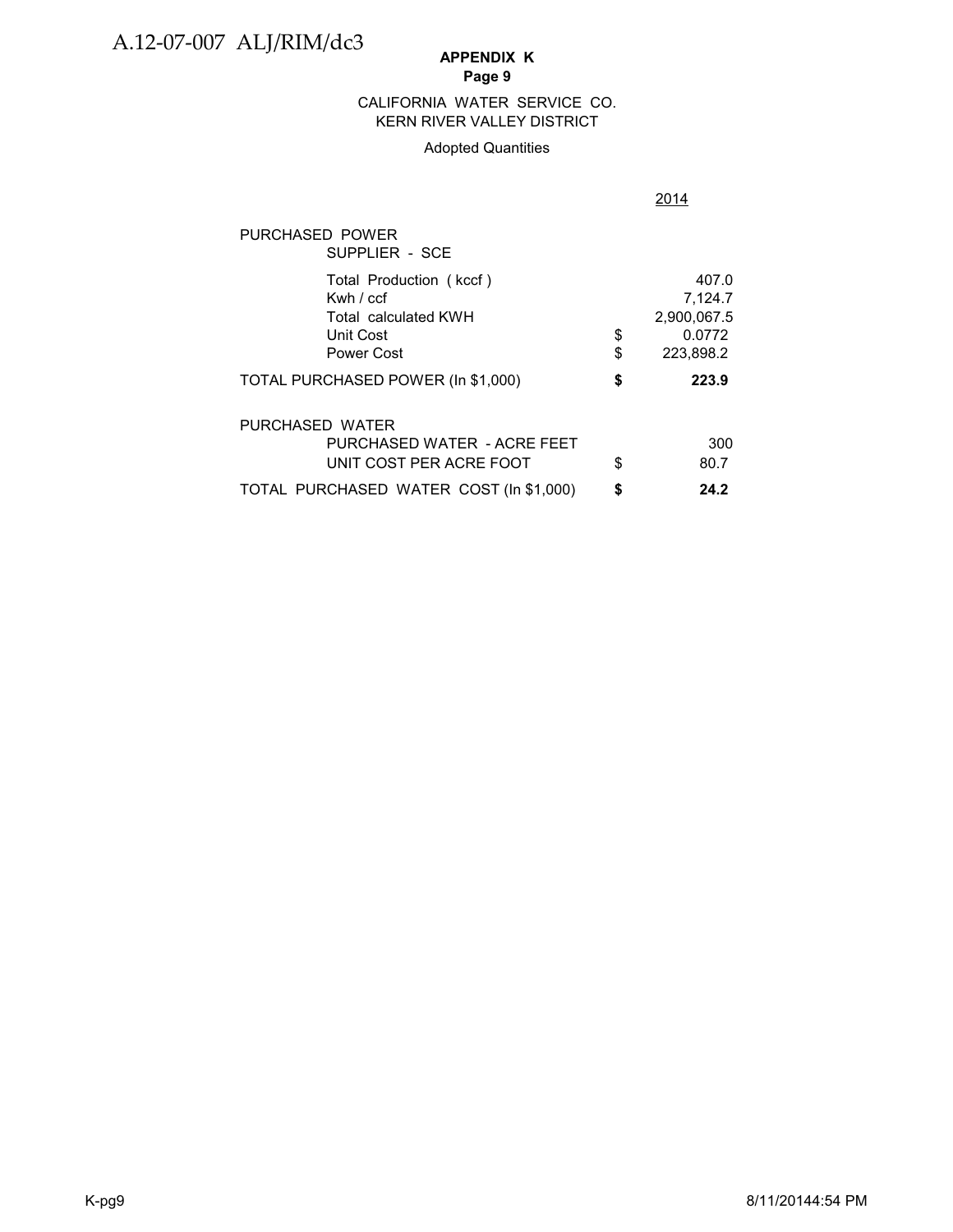#### CALIFORNIA WATER SERVICE CO. KERN RIVER VALLEY DISTRICT

#### Adopted Quantities

2014

| <b>CHEMICALS</b><br>Total Production (kccf)<br>ADOPTED CHEMICAL DOLLARS<br>ADOPTED \$ per KCCF                                                                     | \$<br>\$       | 276<br>30.7<br>0.111085                                |
|--------------------------------------------------------------------------------------------------------------------------------------------------------------------|----------------|--------------------------------------------------------|
| PUMP TAXES (WATER REPLENISHMENT DISTRICT)<br>WELL WATER PRODUCTION - ACRE FEET<br>UNIT COST - ACRE FEET<br>TOTAL GROUNDWATER CHARGES<br>ANNUAL WATERMASTER SERVICE | \$<br>\$<br>\$ | 0.0                                                    |
| TOTAL PUMP TAX EXPENSE                                                                                                                                             | \$             |                                                        |
| UNCOLLECTIBLES RATE<br><b>FRANCHISE TAX RATE</b><br><b>BUSINESS LICENSE FEE</b><br>FEDERAL TAX RATE<br>STATE CORP. FRANCHISE TAX<br>NET TO GROSS MULTIPLIER        |                | 0.63%<br>0.80%<br>\$0.00<br>35.00%<br>8.84%<br>1.65754 |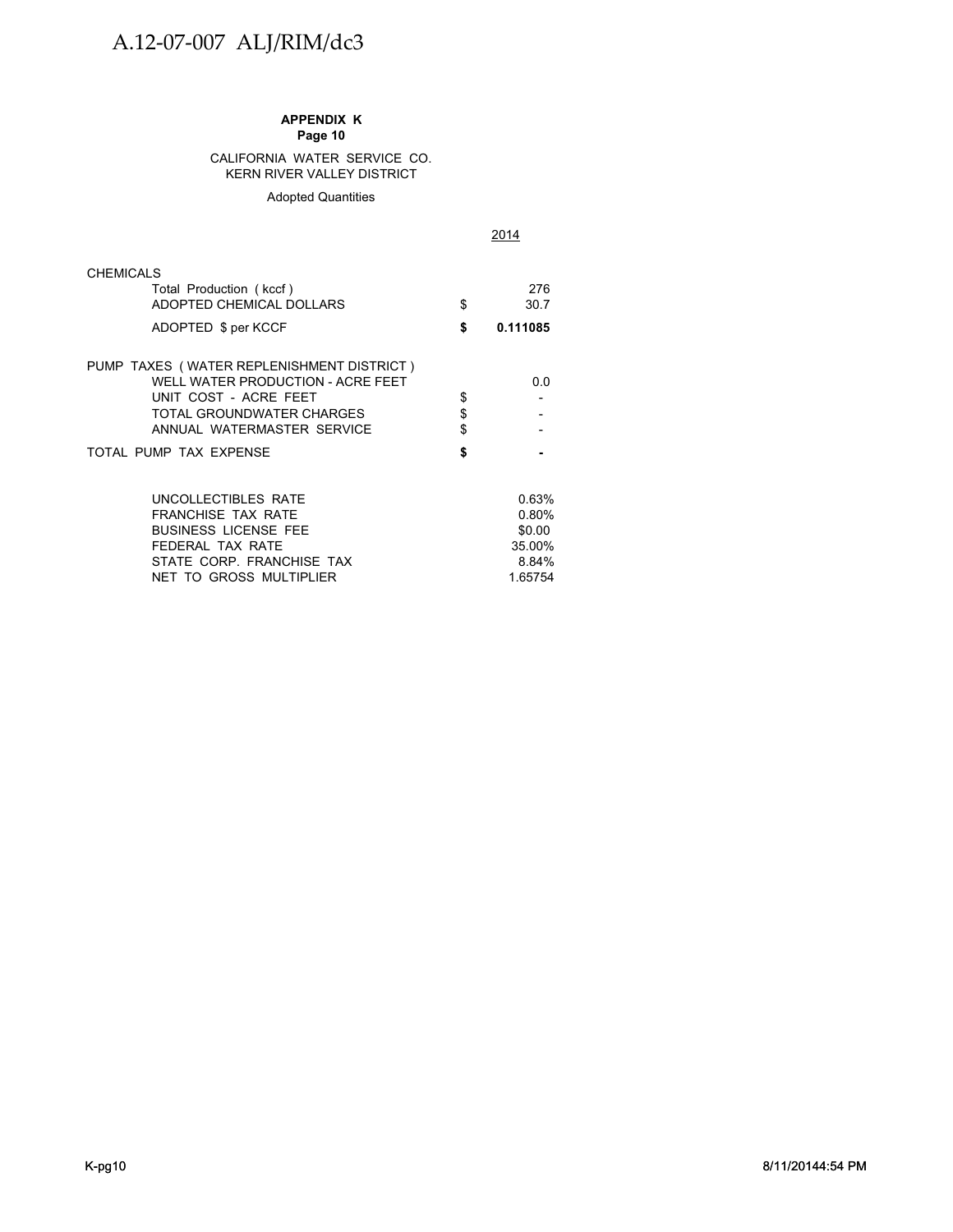# CALIFORNIA WATER SERVICE CO. KERN RIVER VALLEY DISTRICT

# NET TO GROSS MULTIPLIER ( NEW CPUC STAFF APPROVED METHOD )

#### **2014**

|                |                                             |           | <b>NORMAL</b><br>W/0 INCOME<br><b>TAXES</b> |
|----------------|---------------------------------------------|-----------|---------------------------------------------|
| $\mathbf{1}$   | <b>UNCOLLECTIBLES</b>                       | 0.62791%  | 0.62791%                                    |
| $\overline{2}$ | 1 - UNCOLLECTIBES (100% - LINE 1)           | 99.37209% | 99.37209%                                   |
|                | <b>FRANCHISE TAX RATE</b>                   | 0.80407%  | 0.80407%                                    |
| 3              | LOCAL FRANCHISE (% * LINE 2)                | 0.79902%  | 0.79902%                                    |
|                | <b>BUSINESS LICENSE RATE</b>                | 0.00000%  | 0.00000%                                    |
| $\overline{4}$ | BUSINESS LICENSE (% * LINE 2)               | 0.00000%  | 0.00000%                                    |
| 5              | SUBTOTAL (LINE 1 + LINE 3 + LINE 4)         | 1.42693%  | 1.42693%                                    |
| 6              | 1 - SUBTOTAL (100% - LINE 5)                | 98.57307% | 98.57307%                                   |
| $\overline{7}$ | CCFT (LINE 6 * 8.84%)                       | 8.71386%  |                                             |
| 8              | AMERICAN JOB CREATION ACT (LINE 6 * 9%)     | 5.49093%  |                                             |
| 9              | FIT (LINE 6 * 35 %)                         | 29.52890% |                                             |
| 10             | TOTAL TAXES PAID (LINE 5 + LINE 7 + LINE 8) | 39.66969% | 1.42693%                                    |
| 11             | NET AFTER TAXES (1-LINE 9)                  | 60.33031% | 98.57307%                                   |
|                | NET-TO-GROSS MULTIPLIER (1/LINE 10)         | 1.65754   | 1.01448                                     |

| ADOPTED<br>RATIO'S |         |                              |         |                   |         |
|--------------------|---------|------------------------------|---------|-------------------|---------|
| DEBT               | 46.60%  | Without income Taxes 1.01448 |         |                   | 0.47275 |
| <b>EQUITY</b>      | 53.40%  | With income Taxes            | 1.65754 |                   | 0.88513 |
| TOTAL              | 100.00% |                              |         | Adj. Net to Gros: | 1.35787 |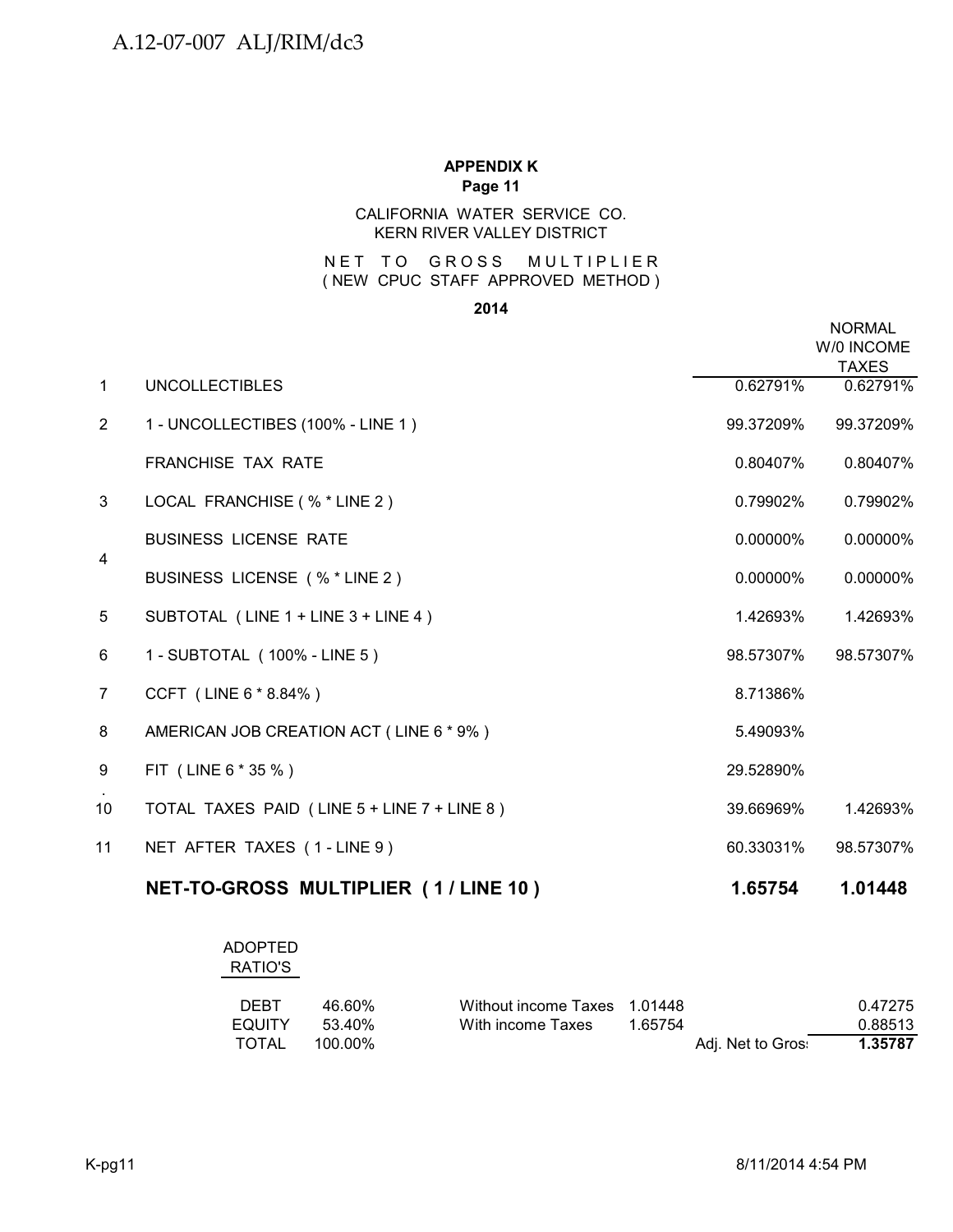# **APPENDIX K**

# **Page 12**

California Water Service Company Kern River Valley District Bill Comparison w/ Applicable RSF Discounts

| Typical Monthly Residential Bill for Metered Customers for 2014 |    |                     |    |                  |        |        |                   |                     |  |  |  |
|-----------------------------------------------------------------|----|---------------------|----|------------------|--------|--------|-------------------|---------------------|--|--|--|
| Usage:<br>Ccf                                                   |    | <b>Present Bill</b> |    | Proposed<br>Bill | Change |        | Percent<br>Change | <b>Notes</b><br>(1) |  |  |  |
| $\mathbf 0$                                                     | \$ | 34.14               | \$ | 64.34            | \$     | 30.20  | 88.48%            | (8)                 |  |  |  |
| 5                                                               | \$ | 59.87               | \$ | 86.94            | \$     | 27.07  | 45.21%            | $(2)$ $(8)$ $(9)$   |  |  |  |
| $\overline{7}$                                                  | \$ | 70.17               | \$ | 95.98            | \$     | 25.82  | 36.79%            | (3)(8)(9)           |  |  |  |
| 10                                                              | \$ | 85.61               | \$ | 109.54           | \$     | 23.93  | 27.96%            | $(4)$ $(8)$ $(9)$   |  |  |  |
| 15                                                              | \$ | 111.34              | \$ | 185.76           | \$     | 74.42  | 66.84%            | (8)                 |  |  |  |
| 20                                                              | \$ | 137.08              | \$ | 226.24           | \$     | 89.16  | 65.04%            | (8)                 |  |  |  |
| 25                                                              | \$ | 162.81              | \$ | 266.71           | \$     | 103.90 | 63.81%            | (8)                 |  |  |  |
| 30                                                              | \$ | 188.55              | \$ | 307.18           | \$     | 118.63 | 62.92%            | (8)                 |  |  |  |
| 35                                                              | \$ | 214.28              | \$ | 347.66           | \$     | 133.37 | 62.24%            | (8)                 |  |  |  |
| 40                                                              | \$ | 240.02              | \$ | 388.13           | \$     | 148.11 | 61.71%            | (8)                 |  |  |  |
| 45                                                              | \$ | 265.75              | \$ | 428.60           | \$     | 162.85 | 61.28%            | (8)                 |  |  |  |
| <b>Metered Quantity Rates:</b>                                  |    |                     |    |                  |        |        |                   | (5)(6)              |  |  |  |
| Tier 1                                                          | \$ | 5.1470              | \$ | 8.0947           | \$     | 2.95   | 57.27%            |                     |  |  |  |
| Tier 2                                                          | \$ | 5.1470              | \$ | 8.0947           | \$     | 2.95   | 57.27%            |                     |  |  |  |
| Tier 3                                                          | \$ | 5.1470              | \$ | 8.0947           | \$     | 2.95   | 57.27%            |                     |  |  |  |
| <b>Service Charge:</b>                                          | \$ | 59.14               | \$ | 64.34            | \$     | 5.20   | 8.80%             | (5)(6)              |  |  |  |

# **District Revenue Requirement Increase:** 14.52% (7)

# **Notes:**

- (1) 1 Ccf or 100 cubic feet of water is equal to 748 gallons of water
- (2) Typical winter monthly average usage of 5 Ccf
- (3) Monthly average usage of 7 Ccf
- (4) Typical summer monthly average usage of 10 Ccf
- (5) Metered comparison based on 5/8 x 3/4 inch service
- (6) Rates do not include CPUC fees or other surcharges that may appear on customers bills
- (7) Change in revenue requirement necessitating a change in rates so as to cover operating costs
- (8) RSF discount (\$25.00/month) reflected in present bill amount
- (9) Proposed bills reflect quantity rates having been reduced to \$4.52/Ccf (up to 10 Ccf) on account of RSF discounts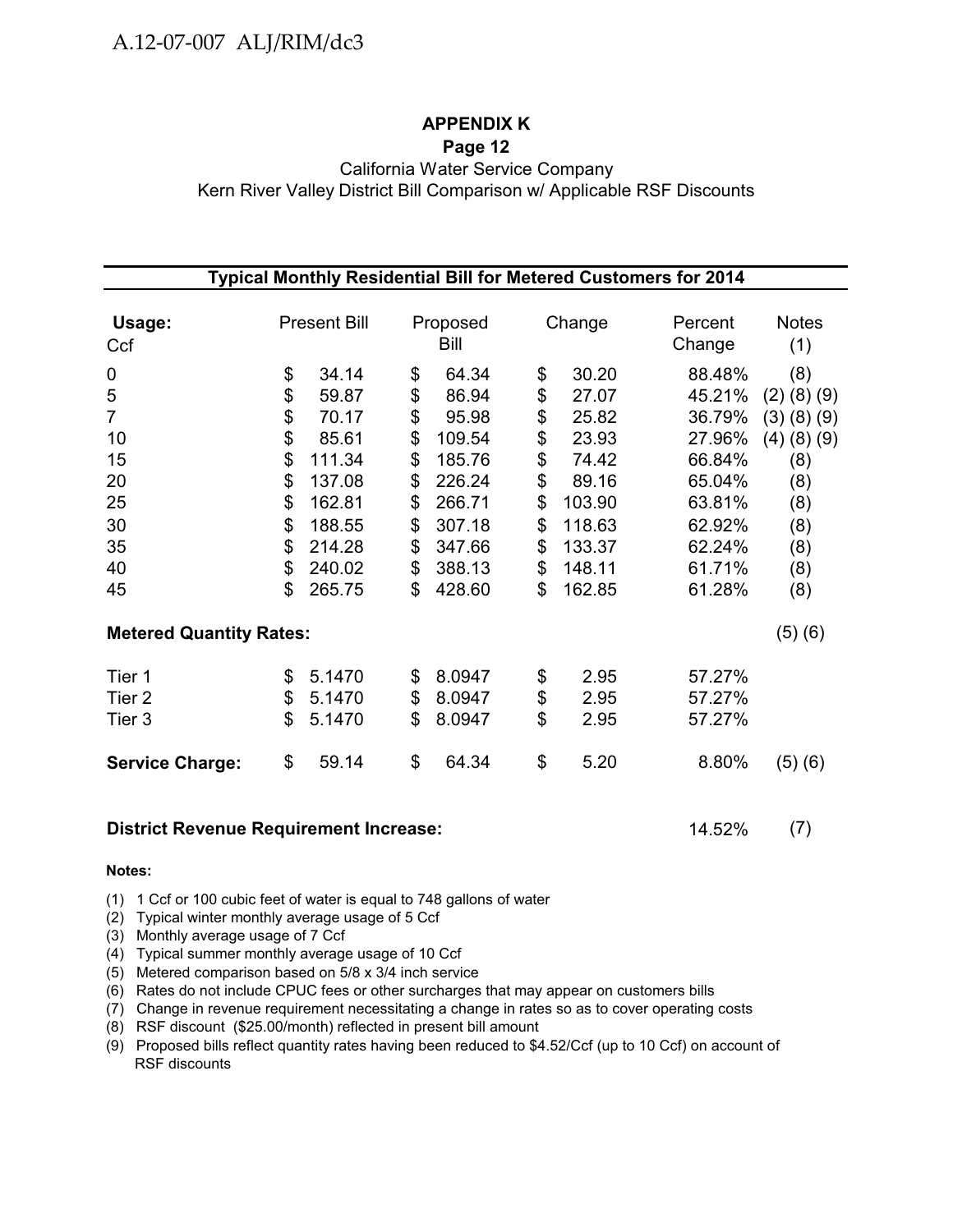### KING CITY DISTRICT CALIFORNIA WATER SERVICE CO.

#### (DOLLARS IN THOUSANDS) SUMMARY OF EARNINGS AND RATE OF RETURN

|                                                                                                                                                                                                                                                                                                      |                                                                | <b>PRESENT</b>                                                              |                                                                | <b>PROPOSED</b>                                                             |                                                                | <b>ESTIMATED ESTIMATED</b>                                                  |                                                                |                                                                             |
|------------------------------------------------------------------------------------------------------------------------------------------------------------------------------------------------------------------------------------------------------------------------------------------------------|----------------------------------------------------------------|-----------------------------------------------------------------------------|----------------------------------------------------------------|-----------------------------------------------------------------------------|----------------------------------------------------------------|-----------------------------------------------------------------------------|----------------------------------------------------------------|-----------------------------------------------------------------------------|
|                                                                                                                                                                                                                                                                                                      |                                                                | <b>RATES</b>                                                                |                                                                | <b>RATES</b>                                                                |                                                                | <b>RATES</b>                                                                |                                                                | <b>RATES</b>                                                                |
|                                                                                                                                                                                                                                                                                                      |                                                                | 2014                                                                        |                                                                | 2014                                                                        |                                                                | 2015                                                                        |                                                                | 2016                                                                        |
| <b>OPERATING</b><br><b>REVENUES</b><br>% Increase<br>OPERATING EXPENSES                                                                                                                                                                                                                              | \$                                                             | 2,647.5 \$                                                                  |                                                                | 3,158.5<br>19.3%                                                            | \$                                                             | 3,279.8<br>3.8%                                                             | $\sqrt[6]{3}$                                                  | 3,398.3<br>3.6%                                                             |
| PURCHASED WATER<br><b>GROUNDWATER EXTRACTION CHARGES</b><br>PURCHASED POWER<br>PURCHASED CHEMICALS<br>PAYROLL -- DISTRICT<br><b>UNCOLLECTIBLES</b><br><b>CONSERVATION</b><br>OTHER OPERATION AND MAINTENANCE<br><b>BENEFITS</b><br>OTHER ADMIN AND GEN. EXP.<br>TOTAL O. & M., A. & G., & MISC. EXP. | \$<br>\$<br>\$<br>\$<br>\$<br>\$<br>\$<br>\$<br>\$<br>\$<br>\$ | 103.7<br>56.1<br>343.7<br>23.4<br>19.3<br>222.1<br>228.4<br>83.3<br>1,080.0 | \$<br>\$<br>\$<br>\$<br>\$<br>\$<br>\$<br>\$<br>\$<br>\$<br>\$ | 103.7<br>56.1<br>343.7<br>27.9<br>19.3<br>222.1<br>228.4<br>83.3<br>1,084.5 | \$<br>\$<br>\$<br>\$<br>\$<br>\$<br>\$<br>\$<br>\$<br>\$<br>\$ | 105.1<br>57.5<br>352.0<br>28.6<br>19.3<br>227.5<br>233.9<br>85.3<br>1,109.1 | \$<br>\$<br>\$<br>\$<br>\$<br>\$<br>\$<br>\$<br>\$<br>\$<br>\$ | 106.6<br>58.8<br>360.5<br>28.9<br>19.3<br>233.0<br>236.2<br>87.3<br>1,130.7 |
| TAXES OTHER THAN INCOME<br>AD VALOREM TAXES<br><b>BUSINESS LICENSE FEES</b><br>LOCAL FRANCHISE TAXES<br>PAYROLL TAXES                                                                                                                                                                                | \$<br>\$<br>\$<br>\$                                           | 114.5<br>$\overline{\phantom{a}}$<br>17.7<br>25.1                           | \$<br>\$<br>\$<br>\$                                           | 114.5<br>$\blacksquare$<br>21.1<br>25.1                                     | \$<br>\$<br>\$<br>\$                                           | 117.0<br>$\blacksquare$<br>21.4<br>25.7                                     | \$<br>S<br>\$<br>\$                                            | 119.5<br>$\overline{\phantom{0}}$<br>21.7<br>26.4                           |
| TOTAL GENERAL<br>TAXES                                                                                                                                                                                                                                                                               | \$                                                             | 157.3                                                                       | \$                                                             | 160.7                                                                       | \$                                                             | 164.1                                                                       | \$                                                             | 167.5                                                                       |
| <b>DEPRECIATION</b>                                                                                                                                                                                                                                                                                  | \$                                                             | 436.2                                                                       | \$                                                             | 436.2                                                                       | \$                                                             | 464.8                                                                       | -\$                                                            | 493.3                                                                       |
| G.O. PRORATED<br><b>EXPENSES:</b><br>PAYROLL AND BENEFITS<br>AD VALOREM, BUSINESS LICENSE, FRANCHISES<br>PAYROLL TAXES<br>OTHER PRORATED EXPENSES                                                                                                                                                    | \$<br>\$<br>\$<br>\$                                           | 244.2<br>4.4<br>15.1<br>163.4                                               | \$<br>\$<br>\$<br>\$                                           | 244.2<br>4.4<br>15.1<br>163.4                                               | \$<br>\$<br>\$<br>\$                                           | 250.1<br>4.5<br>15.5<br>167.3                                               | \$<br>\$<br>\$<br>\$                                           | 256.1<br>4.5<br>15.8<br>171.4                                               |
| TOTAL G.O. PRORATED EXPENSES                                                                                                                                                                                                                                                                         | \$                                                             | 427.1                                                                       | \$                                                             | 427.1                                                                       | \$                                                             | 437.4                                                                       | \$                                                             | 447.9                                                                       |
| SUB -- TOTAL -- OPERATING EXPENSES                                                                                                                                                                                                                                                                   | \$                                                             | 2,100.6                                                                     | \$                                                             | 2,108.5                                                                     | \$                                                             | 2,175.3                                                                     | \$                                                             | 2,239.3                                                                     |
| TOTAL INCOME TAXES:                                                                                                                                                                                                                                                                                  | \$                                                             | 91.7                                                                        | \$                                                             | 282.2                                                                       | \$                                                             | 302.5                                                                       | \$                                                             | 322.7                                                                       |
| TOTAL OPERATING EXPENSES                                                                                                                                                                                                                                                                             | \$                                                             | 2,192.3                                                                     | - \$                                                           | 2,390.8                                                                     | \$                                                             | 2,477.8                                                                     | \$                                                             | 2,562.1                                                                     |
| NET OPERATING REVENUE                                                                                                                                                                                                                                                                                | \$                                                             | 455.2                                                                       | - \$                                                           | 767.7                                                                       | \$                                                             | 802.0                                                                       | $\sqrt[6]{3}$                                                  | 836.3                                                                       |
| DEPRECIATED RATE BASE                                                                                                                                                                                                                                                                                | $\mathbb{S}$                                                   | 9,668.9                                                                     | $\sqrt{3}$                                                     | 9,668.9                                                                     | \$                                                             | 10,100.7                                                                    | \$                                                             | 10,532.5                                                                    |
| RATE OF RETURN                                                                                                                                                                                                                                                                                       |                                                                | 4.71%                                                                       |                                                                | 7.94%                                                                       |                                                                | 7.94%                                                                       |                                                                | 7.94%                                                                       |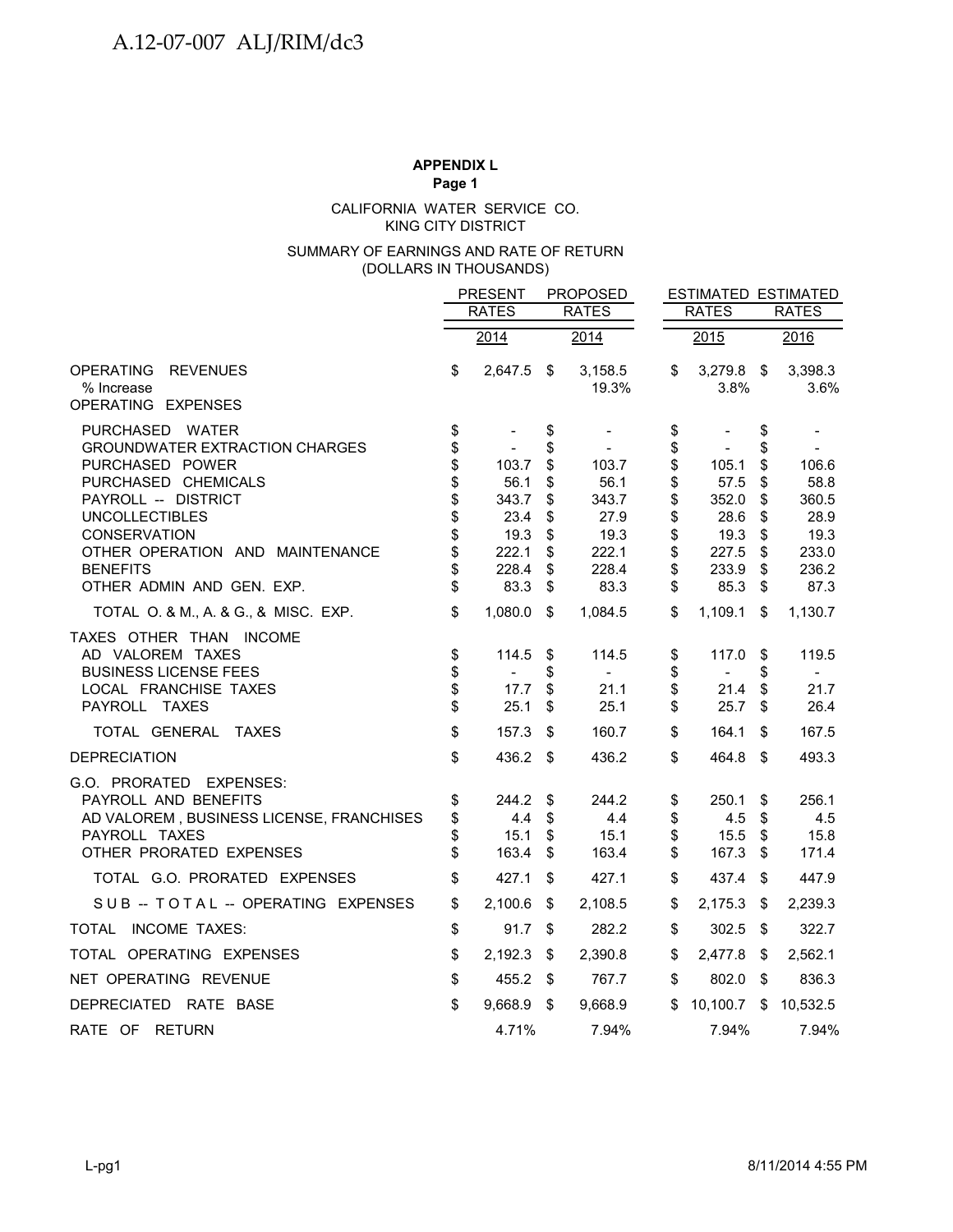CALIFORNIA WATER SERVICE CO. KING CITY DISTRICT

# (DOLLARS IN THOUSANDS) ADOPTED RATE BASE

|                                  |          | 2014      | 2015             |    | 2016       |
|----------------------------------|----------|-----------|------------------|----|------------|
| RATE BASE                        |          |           |                  |    |            |
| WTD. AVG. PLANT IN SERVICE       | \$       | 15,927.6  | \$<br>16,711.2   | S. | 17,494.8   |
| WTD, AVG, DEPRECIATION RESERVE   | \$       | (3,765.9) | \$<br>(4, 111.4) | \$ | (4, 456.9) |
| <b>MATERIALS AND SUPPLIES</b>    | \$       | 40.0      | \$<br>40.0       | \$ | 40.0       |
| <b>TANK PAINTING</b>             | \$       |           | \$<br>150.7      | \$ | 301.5      |
| WORKING CASH - LEAD - LAG        | \$       | 106.0     | \$<br>110.6      | \$ | 115.3      |
| WORKING CASH - W / H EMPLOYEES   | \$       | (1.1)     | \$<br>(1.1)      | \$ | (1.1)      |
| ADVANCES FOR CONSTRUCTION        | \$       | (1,338.8) | \$<br>(1,323.4)  | \$ | (1,308.0)  |
| <b>CONTRIBUTIONS</b>             | \$       | (445.3)   | \$<br>(418.8)    | \$ | (392.3)    |
| AMORTIZATION OF INTANG.          | \$       | (151.7)   | \$<br>(187.4)    | \$ | (223.1)    |
| <b>DEFERRED TAXES</b>            | \$       | (1,210.1) | \$<br>(1,342.2)  | \$ | (1,474.4)  |
| UNAMORT. I.T.C.                  | \$<br>\$ | (7.9)     | \$<br>(7.8)      | \$ | (7.7)      |
| PRORATED G.O. RATE BASE          | \$       | 363.0     | \$<br>411.0      | \$ | 459.0      |
| <b>TAXES ON ADVANCES</b>         | \$       | 143.0     | \$<br>61.2       | \$ | (20.7)     |
| TAXES ON C.I.A.C.                | \$       | 10.1      | \$<br>8.1        | \$ | 6.1        |
| WTG. AVG. RATE BASE              |          | 9,668.9   | \$<br>10,100.7   | \$ | 10,532.5   |
| RATE BASE ASSOCIATED ITEMS       |          |           |                  |    |            |
| DEPRECIATION EXPENSE             | \$       | 436.2     | \$<br>464.8      | \$ | 493.3      |
| AD VALOREM TAXES                 | \$       | 114.5     | \$<br>117.0      | \$ | 119.5      |
| TOTAL INCOME TAXES AT AUTHORIZED | \$       | 282.2     | \$<br>302.5      | \$ | 322.7      |
| <b>NET OPERATING REVENUE</b>     | \$       | 767.7     | \$<br>802.0      | \$ | 836.3      |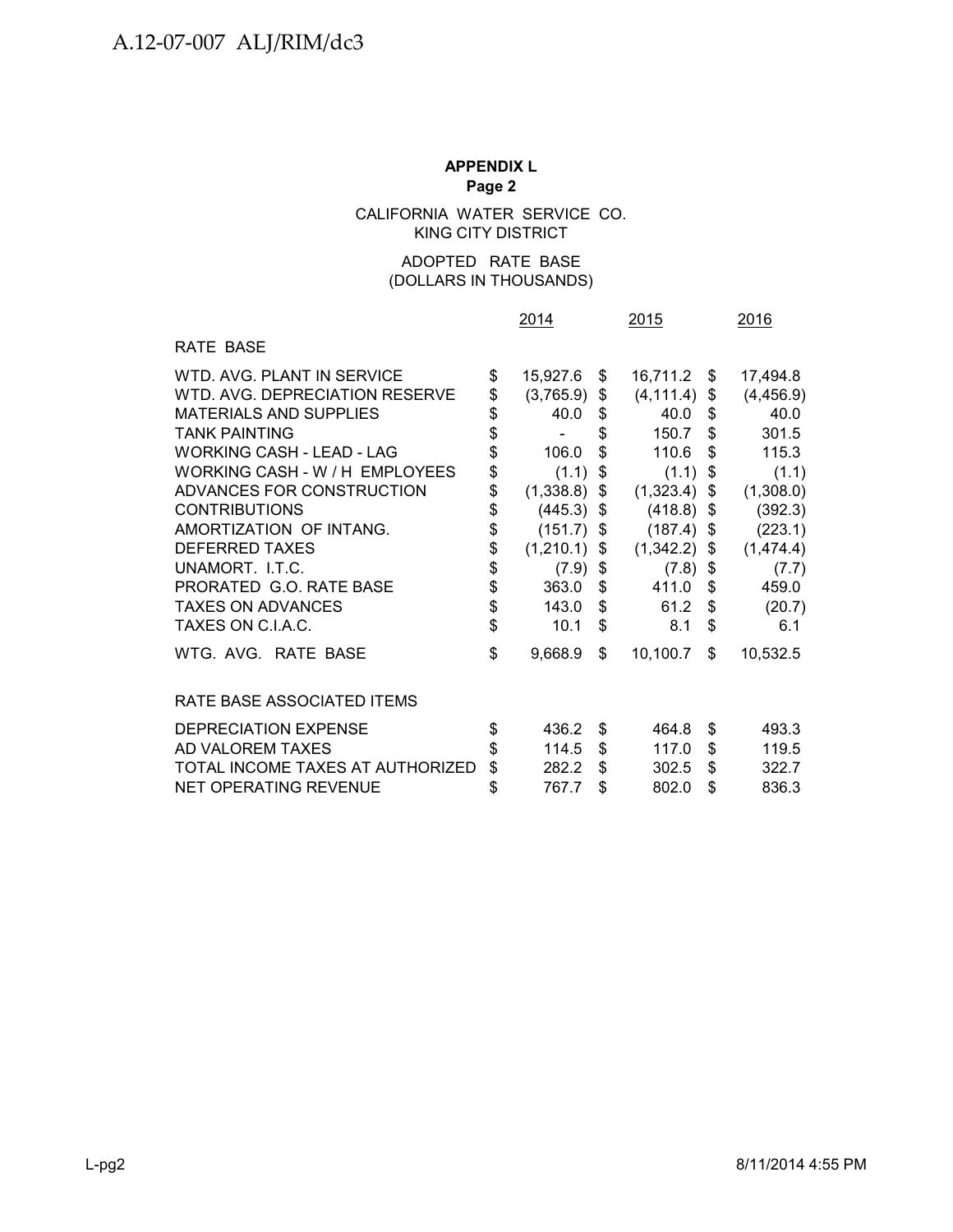# **APPENDIX L**

**Page 3**

CALIFORNIA WATER SERVICE CO. KING CITY DISTRICT

#### **Rate Base Offset**

| <b>District</b> | PID# | <b>Description</b>                                  | Amount | <b>Expected</b><br><b>Filing Year</b> | <b>Authority</b> | <b>Expected</b><br>Revenue<br>Requirement |
|-----------------|------|-----------------------------------------------------|--------|---------------------------------------|------------------|-------------------------------------------|
| King City       |      | 00079966 Cal Water RAMCAP Vulnerability Assessments | 55.152 | 2015                                  | 2012 GRC         | 8.345                                     |
|                 |      |                                                     | 55,152 |                                       |                  | 8.345                                     |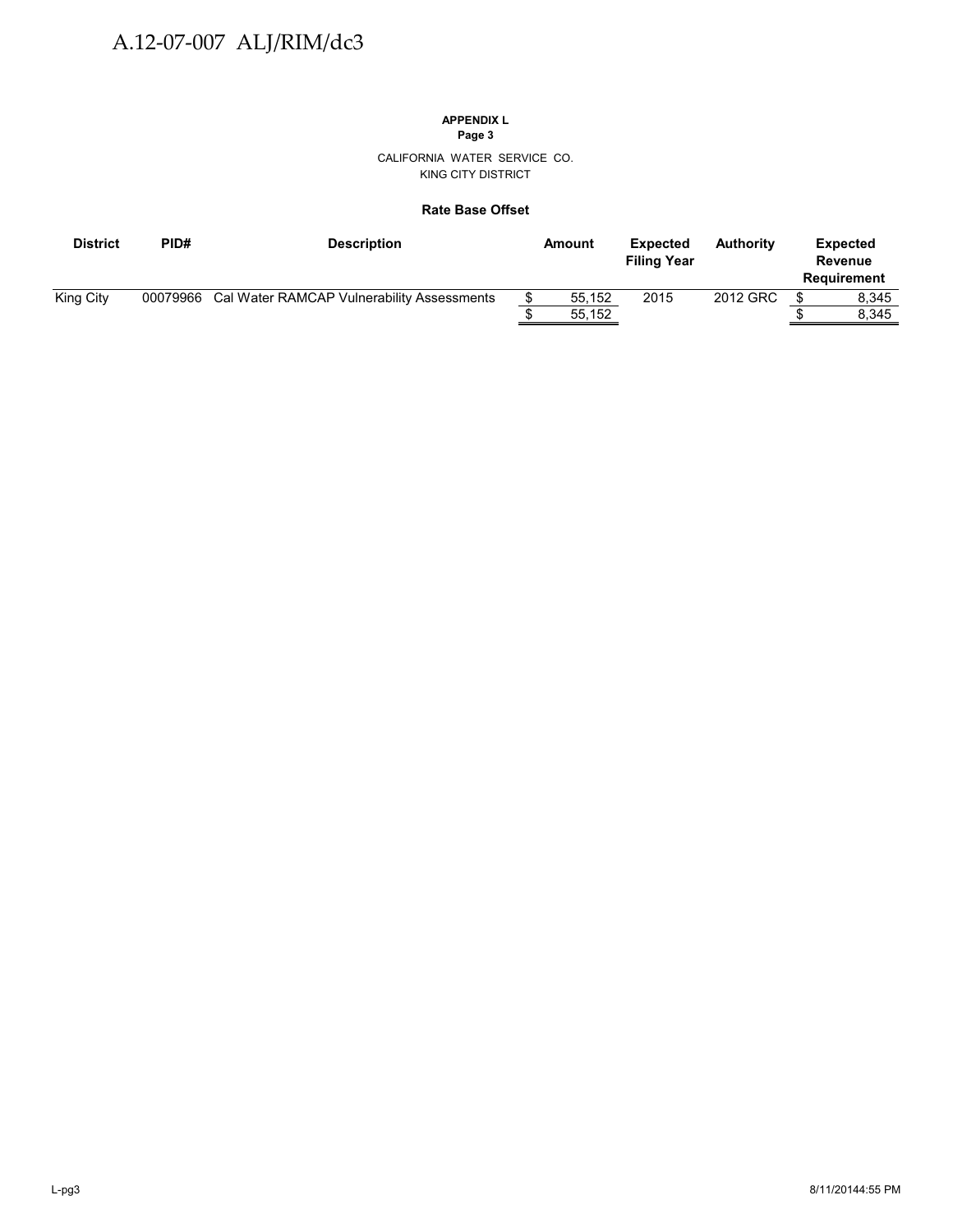CALIFORNIA WATER SERVICE CO. KING CITY DISTRICT

# INCOME TAX CALCULATION (DOLLARS IN THOUSANDS)

|                                           |                          | PRESENT RATES<br>2014 | <b>PROPOSED</b><br><b>RATES</b><br>2014 |
|-------------------------------------------|--------------------------|-----------------------|-----------------------------------------|
| OPERATING REVENUE (PRESENT RATES)         | \$                       | 2,647.5 \$            | 3,158.5                                 |
| <b>EXPENSES</b>                           |                          |                       |                                         |
| PURCHASED WATER                           | \$                       |                       | \$                                      |
| <b>PURCHASED POWER</b>                    |                          | 103.7                 | \$<br>103.7                             |
| <b>PUMP TAXES</b>                         |                          | $\sim$                | \$                                      |
| <b>CHEMICALS</b>                          | \$\$\$\$\$\$\$\$\$\$\$\$ | 56.1                  | \$<br>56.1                              |
| <b>PAYROLL</b>                            |                          | 343.7                 | \$<br>343.7                             |
| OTHER O & M                               |                          | 241.4                 | \$<br>241.4                             |
| OTHER A & G                               |                          | 311.6                 | \$<br>311.6                             |
| G.O. PRORATIONS                           |                          | 386.0                 | \$<br>386.0                             |
| <b>PAYROLL TAXES</b>                      |                          | 25.1                  | \$<br>25.1                              |
| AD VALOREM TAXES                          |                          | 114.5                 | \$<br>114.5                             |
| <b>UNCOLLECTIBLES</b>                     |                          | 23.4                  | \$<br>27.9                              |
| FRANCHISE TAX & BUS LIC. FEES             |                          | 17.7                  | \$<br>21.1                              |
| TRANSPORTATION DEPRECIATION ADJUSTMENT    | \$                       | (13.1)                | \$<br>(13.1)                            |
| <b>INTEREST EXPENSE</b>                   | \$                       | 276.9                 | \$<br>276.9                             |
| TOTAL DEDUCTIONS                          | \$                       | 1,887.1               | \$<br>1,895.1                           |
| <b>STATE INCOME TAX</b>                   |                          |                       |                                         |
| STATE TAX DEPRECIATION                    | \$                       | 947.7 \$              | 947.7                                   |
| NET STATE TAXABLE INCOME                  | \$                       | $(187.3)$ \$          | 315.7                                   |
| STATE CORP. FRANCHISE TAX @ 8.84%         | \$                       | $(16.6)$ \$           | 27.9                                    |
| FEDERAL INCOME TAX                        |                          |                       |                                         |
| FEDERAL TAX DEPRECIATION                  | \$                       | 464.4                 | \$<br>464.4                             |
| STATE INCOME TAX                          |                          | $(16.6)$ \$           | 27.9                                    |
| LESS AMERICAN JOBS CREATION ACT DEDUCTION | \$                       | $(12.5)$ \$           | 28.8                                    |
| NET FEDERAL TAXABLE INCOME                | \$                       | 325.1                 | \$<br>742.3                             |
| FEDERAL INCOME TAX @ 35.00%               | \$                       | 113.8                 | \$<br>259.8                             |
| TOTAL FEDERAL INCOME TAX                  | \$                       | 113.8                 | \$<br>259.8                             |
| ADJUSTMENT FOR REGULATORY LIABILITY       | \$                       | (5.5)                 | \$<br>(5.5)                             |
| TOTAL INCOME TAXES                        | \$                       | 91.7                  | \$<br>282.2                             |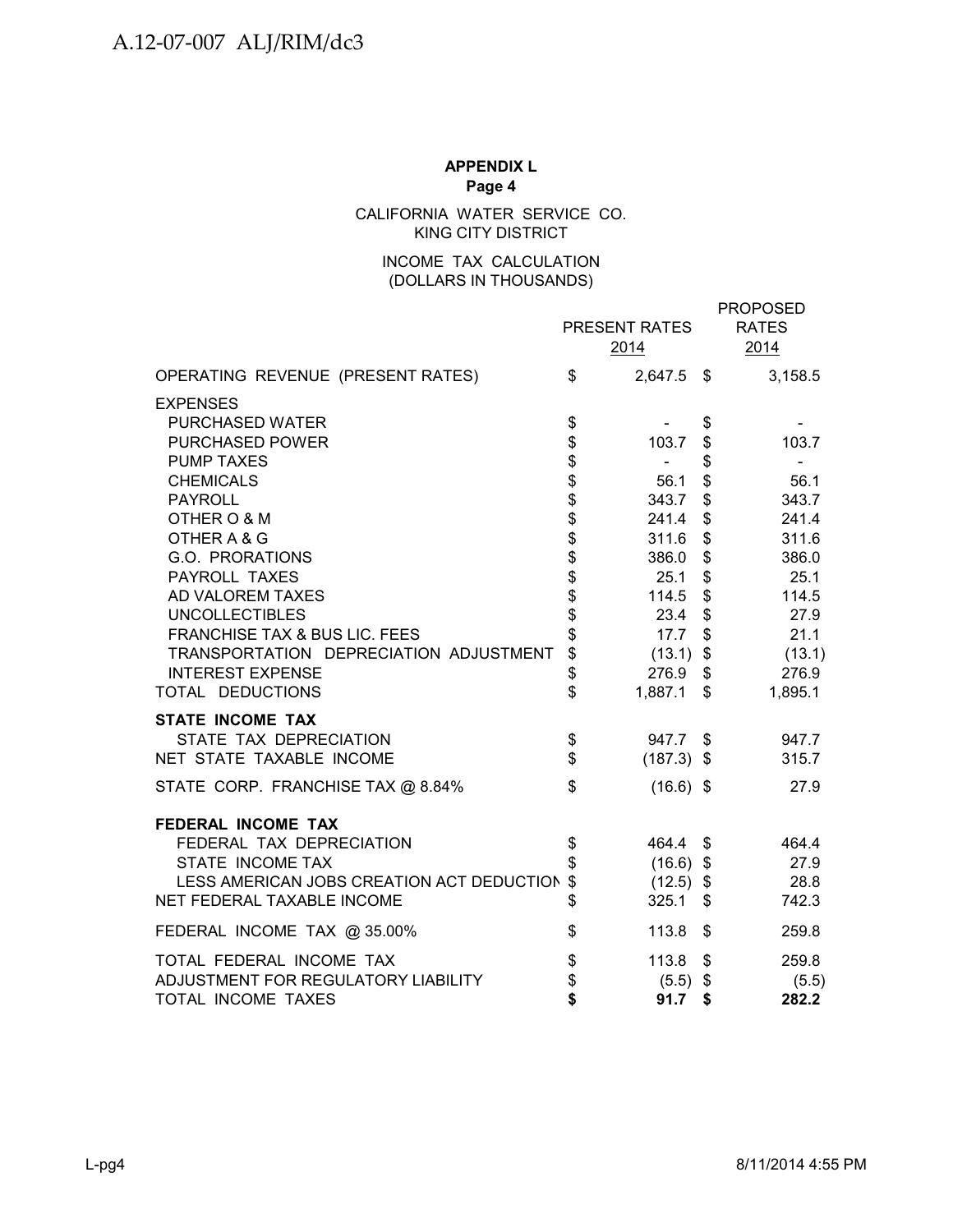# CALIFORNIA WATER SERVICE CO. KING CITY DISTRICT

# Adopted Quantities

|                                  |                  | 2014  | 2015           |
|----------------------------------|------------------|-------|----------------|
| Number of Services by meter size | $5/8 \times 3/4$ | 1,834 | 1,855          |
|                                  | 3/4              | 3     | 3              |
|                                  |                  | 586   | 593            |
|                                  | 11/2             | 46    | 48             |
|                                  | 2                | 96    | 99             |
|                                  | 3                | 13    | 13             |
|                                  | 4                | 13    | 13             |
|                                  | 6                | 2     | $\overline{2}$ |
|                                  | 8                | 0     | 0              |
|                                  | 10               | O     | 0              |
|                                  | 12               |       |                |
|                                  | 14               |       |                |
|                                  | <b>TOTAL</b>     | 2,594 | 2,626          |
| Matered Sales, KCof              |                  |       |                |

#### Metered Sales, KCcf All Water 714.0 723.1

Number of Services and Use:

|                         |       | Avg Services |       | Use, KCcf |       | Avg Use, Ccf/Sv/Mo |              |
|-------------------------|-------|--------------|-------|-----------|-------|--------------------|--------------|
|                         |       | 2014         | 2015  | 2014      | 2015  | 2014               | 2015         |
| <b>RESIDENTIAL</b>      |       | 2,138        | 2,161 | 341.0     | 344.7 | 13.3               | 13.3         |
| <b>BUSINESS</b>         |       | 329          | 332   | 226.8     | 228.8 | 57.4               | 57.4         |
| <b>MULTIPLE FAMILY</b>  |       | 34           | 37    | 37.4      | 40.7  | 91.6               | 91.6         |
| <b>INDUSTRIAL</b>       |       | 19           | 19    | 32.4      | 32.4  | 141.9              | 141.9        |
| PUBLIC AUTHORITY        |       | 68           | 71    | 70.5      | 70.5  | 86.4               | 82.7         |
| <b>OTHER</b>            |       | 6            | 6     | 6.0       | 6.0   | 84                 | 84           |
| <b>IRRIGATION</b>       |       |              |       |           |       | 0                  | $\mathbf{0}$ |
| <b>RECLAIMED</b>        |       |              |       |           |       | 0                  | 0            |
| <b>SUBTOTAL</b>         |       | 2,594        | 2,626 | 714.0     | 723.1 |                    |              |
| <b>RESIDENTIAL FLAT</b> |       |              |       |           |       |                    |              |
| PRIVATE FIRE PROT       |       | 44           | 44    |           |       |                    |              |
| <b>PUBLIC FIRE PROT</b> |       | 3            | 3     |           |       |                    |              |
| <b>TOTAL</b>            |       | 2,641        | 2,673 | 714.0     | 723.1 |                    |              |
| Unaccounted-for water   | 7.42% |              |       | 57.2      | 58.0  |                    |              |
|                         |       |              |       |           |       |                    |              |
| Total Production        |       |              |       | 771.3     | 781.0 |                    |              |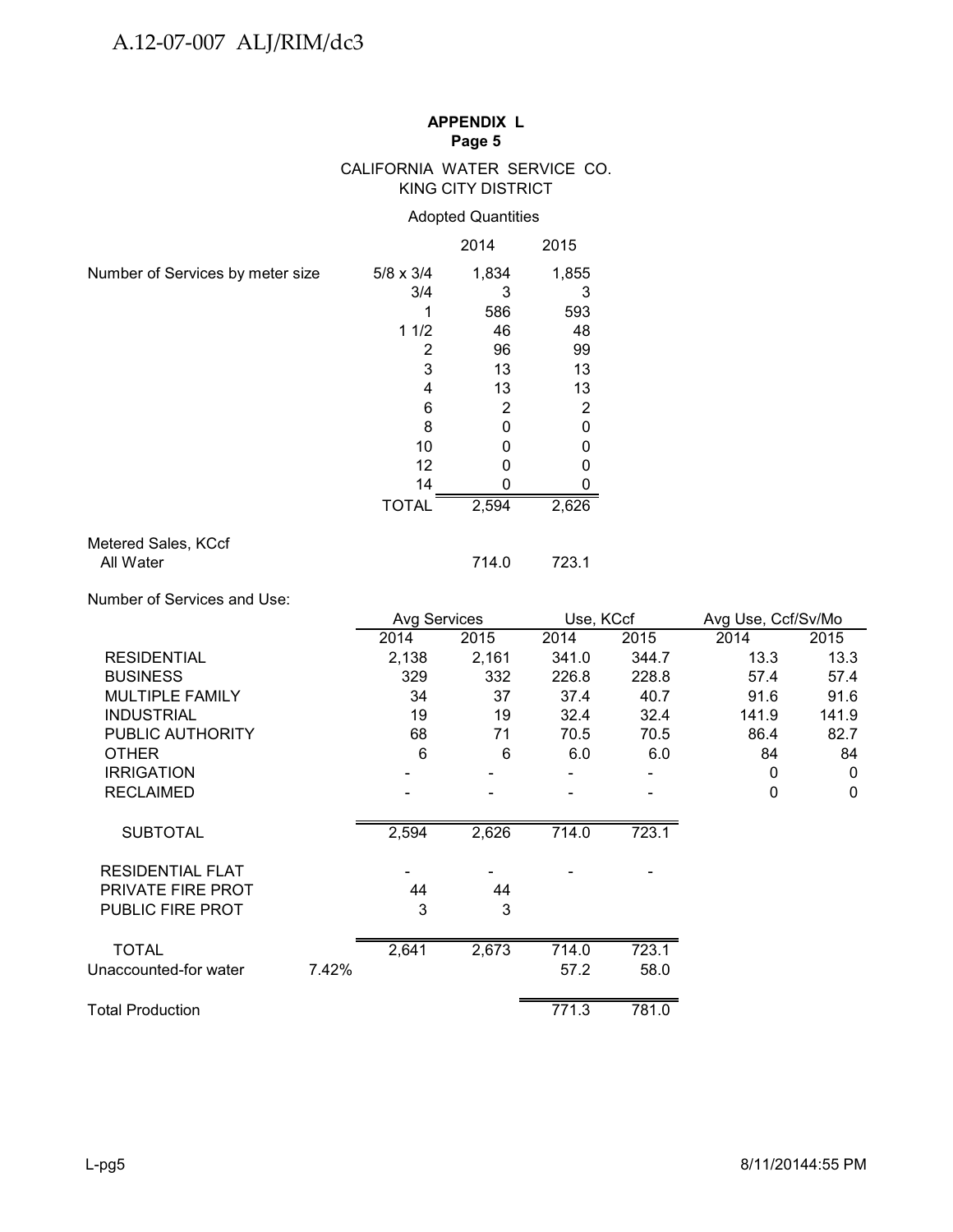#### CALIFORNIA WATER SERVICE CO. KING CITY DISTRICT

# Adopted Quantities

# **2014 TEST YEAR**

| <b>Metered Sales</b> | <b>Public</b> |                 |              |            |                  |              |              |  |  |  |  |
|----------------------|---------------|-----------------|--------------|------------|------------------|--------------|--------------|--|--|--|--|
| (Kccf)               | Residential   | <b>Business</b> | Multi-Family | Industrial | <b>Authority</b> | <b>Other</b> | <b>Total</b> |  |  |  |  |
| Month                |               |                 |              |            |                  |              |              |  |  |  |  |
| January              | 19.8          | 14.0            | 2.6          | 1.1        | 1.4              | 0.4          | 39.2         |  |  |  |  |
| February             | 20.1          | 13.5            | 2.7          | 1.4        | 2.3              | 0.4          | 40.4         |  |  |  |  |
| March                | 19.5          | 14.7            | 2.8          | 1.3        | $2.2\phantom{0}$ | 0.4          | 40.8         |  |  |  |  |
| April                | 24.1          | 16.0            | 3.0          | 1.8        | 3.6              | 0.4          | 48.8         |  |  |  |  |
| May                  | 31.1          | 20.4            | 3.1          | 2.3        | 5.9              | 0.5          | 63.4         |  |  |  |  |
| June                 | 34.4          | 20.8            | 3.5          | 2.3        | 7.8              | 0.6          | 69.4         |  |  |  |  |
| July                 | 39.9          | 23.5            | 4.0          | 3.3        | 9.2              | 0.6          | 80.5         |  |  |  |  |
| August               | 36.9          | 22.6            | 3.1          | 2.7        | 12.3             | 0.6          | 78.2         |  |  |  |  |
| September            | 37.1          | 23.1            | 3.8          | 3.5        | 8.3              | 0.6          | 76.5         |  |  |  |  |
| October              | 32.0          | 23.1            | 3.3          | 5.3        | 10.1             | 0.6          | 74.3         |  |  |  |  |
| November             | 24.1          | 18.1            | 2.9          | 5.0        | 4.8              | 0.5          | 55.4         |  |  |  |  |
| December             | 22.0          | 17.0            | 2.8          | 2.3        | 2.6              | 0.5          | 47.0         |  |  |  |  |
|                      | 341.0         | 226.8           | 37.4         | 32.4       | 70.5             | 6.0          | 714.0        |  |  |  |  |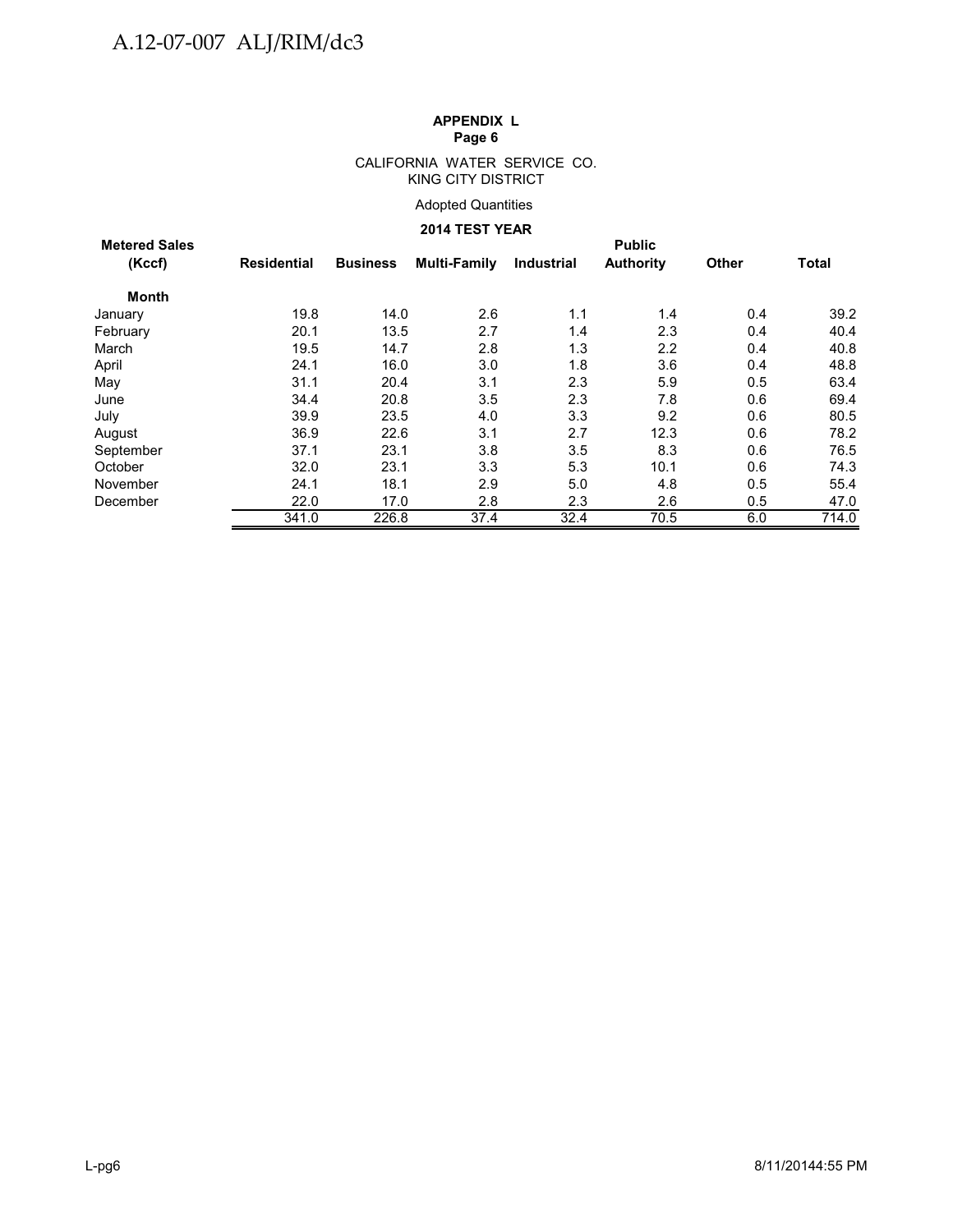# CALIFORNIA WATER SERVICE CO. KING CITY DISTRICT

# Adopted Quantities

#### **2014 TEST YEAR**

|                   |              |                  |                     | <b>Purchased</b> |                          |                      |            |
|-------------------|--------------|------------------|---------------------|------------------|--------------------------|----------------------|------------|
|                   | Company      | <b>Purchases</b> |                     | Water            |                          | (In Pump Taxes Power | (In        |
| <b>Production</b> | Wells (Kccf) | (Kccf)           | <b>Total (Kccf)</b> |                  | \$1,000<br>(ln \$1,000)  |                      | \$1,000    |
| <b>Month</b>      |              |                  |                     |                  |                          |                      |            |
| January           | 45.1         | 0.0              | 45.1                | \$               |                          | \$                   | \$<br>6.1  |
| February          | 40.1         | 0.0              | 40.1                | \$               | $\overline{\phantom{0}}$ | \$                   | \$<br>5.4  |
| March             | 50.5         | 0.0              | 50.5                | \$               | $\overline{\phantom{0}}$ | \$                   | \$<br>6.8  |
| April             | 60.6         | 0.0              | 60.6                | \$               | $\overline{a}$           | \$                   | \$<br>8.2  |
| May               | 76.4         | 0.0              | 76.4                | \$               | $\blacksquare$           |                      | \$<br>10.3 |
| June              | 79.5         | 0.0              | 79.5                | \$               | $\blacksquare$           |                      | \$<br>10.7 |
| July              | 86.7         | 0.0              | 86.7                | \$               |                          |                      | \$<br>11.7 |
| August            | 85.0         | 0.0              | 85.0                | \$               |                          | \$                   | \$<br>11.4 |
| September         | 80.1         | 0.0              | 80.1                | \$               |                          | \$                   | \$<br>10.8 |
| October           | 68.2         | 0.0              | 68.2                | \$               |                          | S                    | \$<br>9.2  |
| November          | 52.7         | 0.0              | 52.7                | \$               |                          |                      | \$<br>7.1  |
| December          | 46.1         | 0.0              | 46.1                | \$               |                          |                      | 6.2        |
|                   | 771.0        | 0.0              | 771.0               | \$               |                          | \$                   | 103.7      |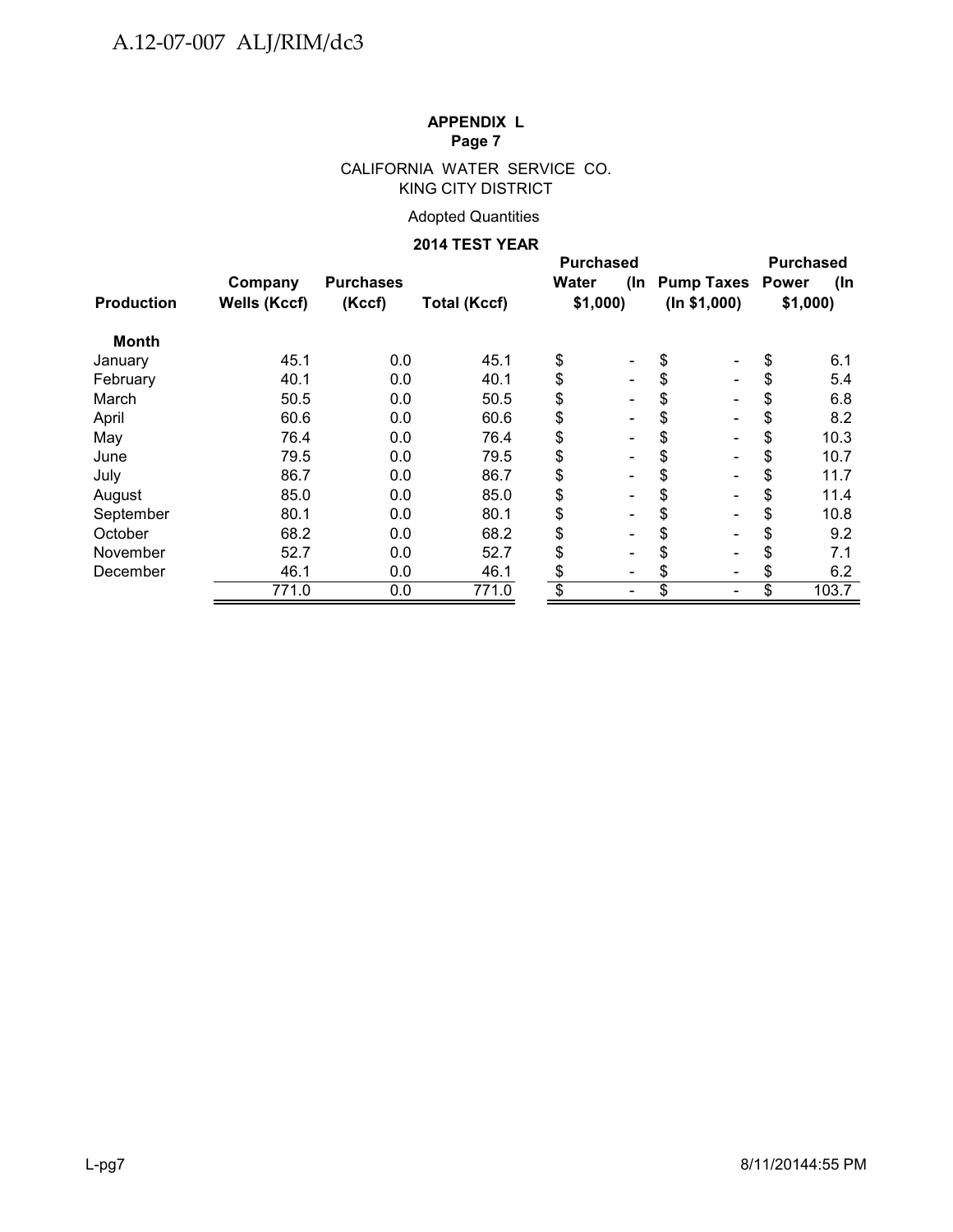### KING CITY DISTRICT Monthly Revenue Summary (In \$1,000) CALIFORNIA WATER SERVICE CO. 2014

# TEST YEAR ADOPTED REVENUE AT PRESENT RATES

|           |                 | <b>WRAM</b> |    | NON-WRAM | TOTAL         |
|-----------|-----------------|-------------|----|----------|---------------|
| January   | \$              | 76.7        | \$ | 100.9    | \$<br>177.6   |
| February  | \$              | 78.7        | \$ | 100.9    | \$<br>179.6   |
| March     | \$              | 79.8        | \$ | 100.9    | \$<br>180.6   |
| April     | \$              | 96.4        | \$ | 100.9    | \$<br>197.3   |
| May       | \$              | 128.9       | \$ | 100.9    | \$<br>229.8   |
| June      | \$              | 141.0       | \$ | 100.9    | \$<br>241.9   |
| July      | \$              | 164.2       | S  | 100.9    | \$<br>265.1   |
| August    | \$              | 159.5       | \$ | 100.9    | \$<br>260.4   |
| September | \$              | 155.5       | \$ | 100.9    | \$<br>256.4   |
| October   | \$              | 151.6       | \$ | 100.9    | \$<br>252.5   |
| November  | \$              | 111.7       | \$ | 100.9    | \$<br>212.6   |
| December  | \$              | 93.1        | \$ | 100.9    | \$<br>193.9   |
| TOTAL     | $\overline{\$}$ | 1,437.0     | \$ | 1,210.5  | \$<br>2,647.5 |

#### TEST YEAR ADOPTED REVENUE AT PROPOSED RATES

|              | <b>WRAM</b>   | NON-WRAM      |    | <b>TOTAL</b> |
|--------------|---------------|---------------|----|--------------|
| January      | \$<br>116.6   | \$<br>99.4    | \$ | 216.0        |
| February     | \$<br>112.6   | \$<br>99.4    | \$ | 212.0        |
| March        | \$<br>121.1   | \$<br>99.4    | S  | 220.5        |
| April        | \$<br>138.9   | \$<br>99.4    | \$ | 238.3        |
| May          | \$<br>163.2   | \$<br>67.1    | \$ | 230.3        |
| June         | \$<br>210.2   | \$<br>99.4    | \$ | 309.6        |
| July         | \$<br>221.9   | \$<br>99.4    | \$ | 321.3        |
| August       | \$<br>205.6   | \$<br>99.4    | \$ | 305.0        |
| September    | \$<br>222.8   | \$<br>99.4    | \$ | 322.2        |
| October      | \$<br>188.3   | \$<br>99.4    | \$ | 287.7        |
| November     | \$<br>160.6   | \$<br>99.4    | \$ | 260.0        |
| December     | \$<br>136.2   | \$<br>99.4    | \$ | 235.6        |
| <b>TOTAL</b> | \$<br>1,998.0 | \$<br>1,160.5 | \$ | 3,158.5      |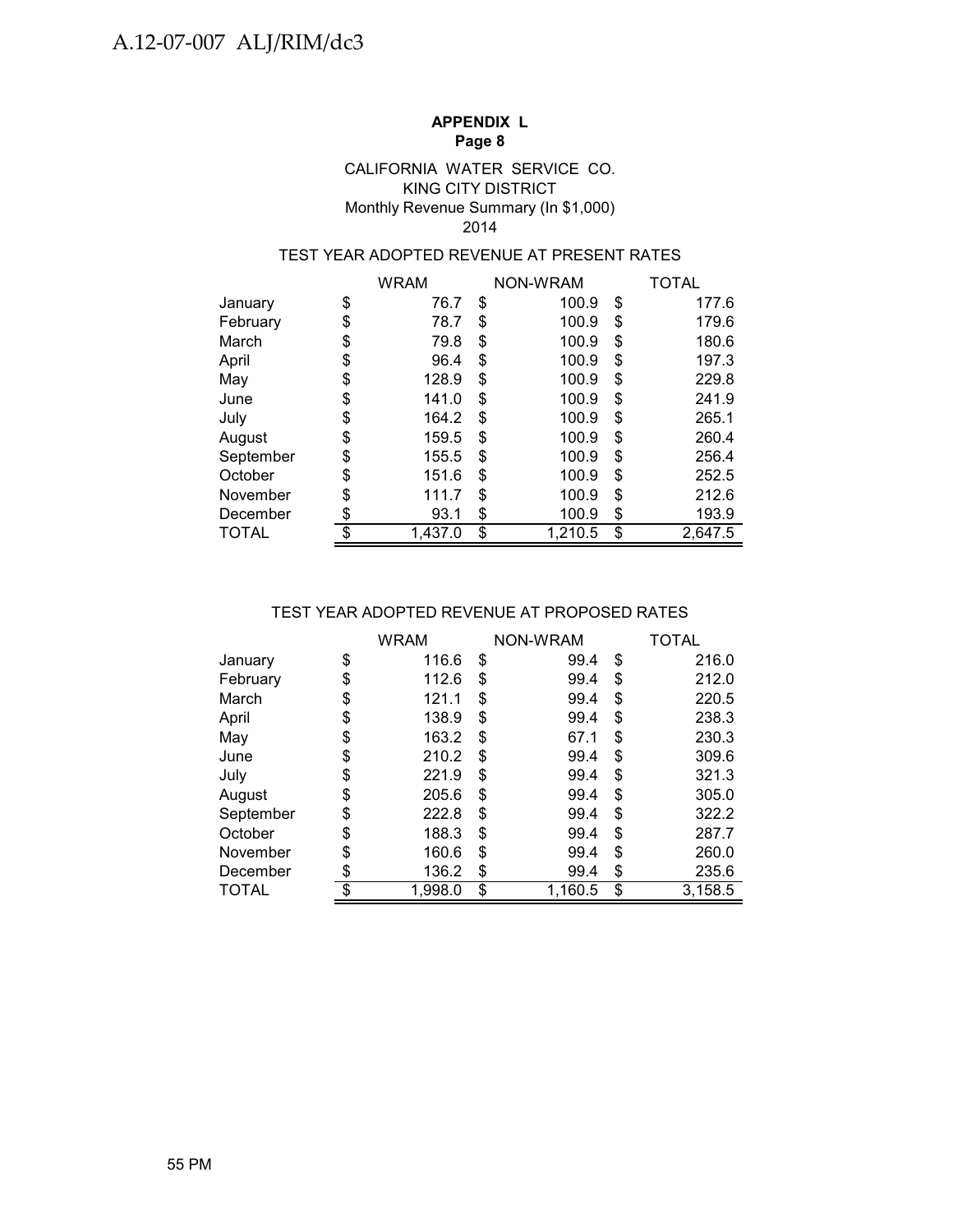# KING CITY DISTRICT CALIFORNIA WATER SERVICE CO.

# Adopted Quantities

# 2014

# PURCHASED POWER

| Total Production (kccf)            |    | 771.0     |
|------------------------------------|----|-----------|
| Kwh $/$ ccf                        |    | 712.2     |
| Total calculated KWH               |    | 549,120.0 |
| Unit Cost                          | \$ | 0.189     |
| Power Cost                         | \$ | 103,705.3 |
| TOTAL PURCHASED POWER (In \$1,000) | \$ | 103.7     |
| PURCHASED WATER                    | S  |           |
| TOTAL PURCHASED WATER COST         |    |           |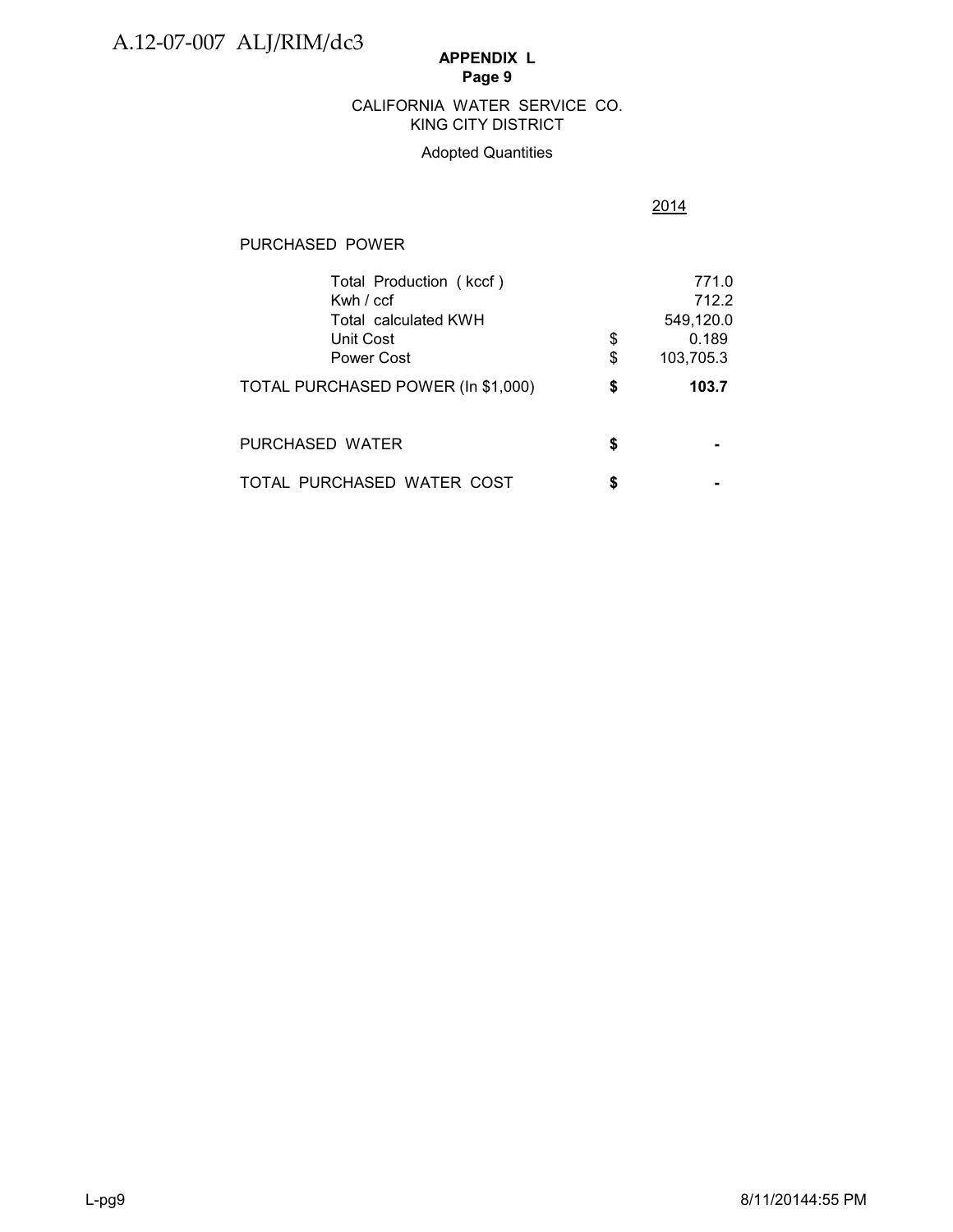# CALIFORNIA WATER SERVICE CO. KING CITY DISTRICT

# Adopted Quantities

|                                                   | 2014           |
|---------------------------------------------------|----------------|
| <b>CHEMICALS</b>                                  |                |
| Total Production (kccf)                           | 771            |
| ADOPTED CHEMICAL DOLLARS (adjusted for CBK share) | \$<br>56.1     |
| ADOPTED \$ per KCCF                               | \$<br>0.072763 |
| PUMP TAXES (WATER REPLENISHMENT DISTRICT)         |                |
| WELL WATER PRODUCTION - ACRE FEET                 | 0.0            |
| UNIT COST - ACRE FEET                             | \$             |
| TOTAL GROUNDWATER CHARGES                         | \$             |
| ANNUAL WATERMASTER SERVICE                        |                |
| TOTAL PUMP TAX EXPENSE                            | \$             |
| UNCOLLECTABLES RATE                               | 0.88%          |
| <b>FRANCHISE TAX RATE</b>                         | 0.67%          |
| <b>BUSINESS LICENSE FEE</b>                       | \$0.00         |
| FEDERAL TAX RATE                                  | 35.00%         |
| STATE CORP. FRANCHISE TAX                         | 8.84%          |
| NET TO GROSS MULTIPLIER                           | 1.63494        |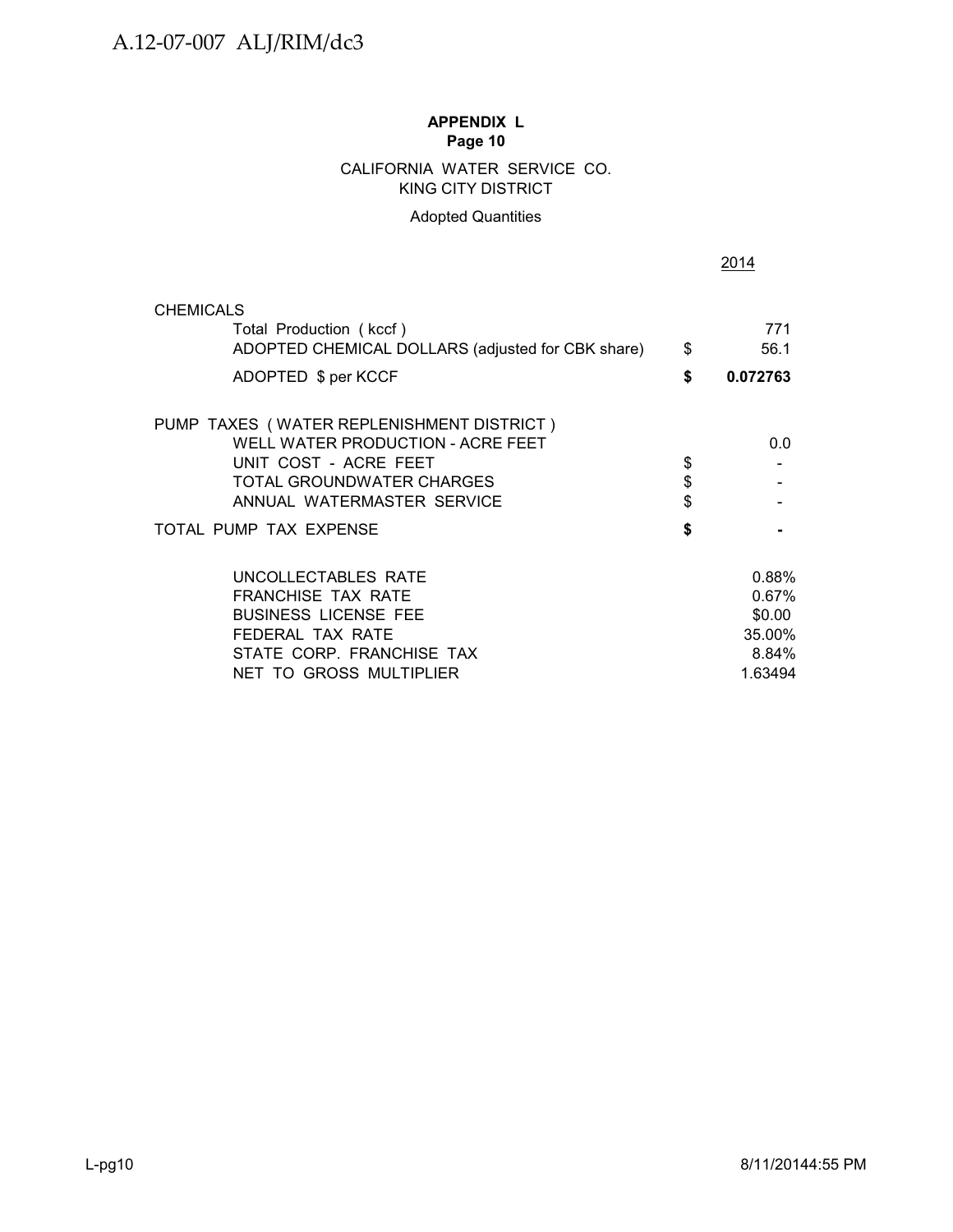# CALIFORNIA WATER SERVICE CO. KING CITY DISTRICT

#### N ET TO GROSS MULTIPLIER ( NEW CPUC STAFF APPROVED METHOD )

2014

|                |                                             |             | <b>NORMAL</b><br>W/0 INCOME<br><b>TAXES</b> |
|----------------|---------------------------------------------|-------------|---------------------------------------------|
| $\mathbf{1}$   | <b>UNCOLLECTIBLES</b>                       | 0.88432%    | 0.88432%                                    |
| $\overline{2}$ | 1 - UNCOLLECTIBES (100% - LINE 1)           | 99.11568%   | 99.11568%                                   |
|                | <b>FRANCHISE TAX RATE</b>                   | 0.66852%    | 0.66852%                                    |
| 3              | LOCAL FRANCHISE (% * LINE 2)                | 0.66261%    | 0.66261%                                    |
|                | <b>BUSINESS LICENSE RATE</b>                | $0.00000\%$ | 0.00000%                                    |
| $\overline{4}$ | BUSINESS LICENSE (% * LINE 2)               | 0.00000%    | 0.00000%                                    |
| 5              | SUBTOTAL (LINE 1 + LINE 3 + LINE 4)         | 1.54692%    | 1.54692%                                    |
| 6              | 1 - SUBTOTAL (100% - LINE 5)                | 98.45308%   | 98.45308%                                   |
| 7              | CCFT (LINE 6 * 8.84%)                       | 8.70325%    |                                             |
| 8              | AMERICAN JOB CREATION ACT (LINE 6 * 9%)     | 8.07748%    |                                             |
| 9              | FIT (LINE 6 * 35 %)                         | 28.58532%   |                                             |
| 10             | TOTAL TAXES PAID (LINE 5 + LINE 7 + LINE 8) | 38.83550%   | 1.54692%                                    |
| 11             | NET AFTER TAXES (1-LINE 9)                  | 61.16450%   | 98.45308%                                   |
|                |                                             |             |                                             |

| NET-TO-GROSS MULTIPLIER (1/LINE 10) |  | 1.63494 | 1.01571 |
|-------------------------------------|--|---------|---------|
|-------------------------------------|--|---------|---------|

| <b>ADOPTED</b><br>RATIO'S |            |                              |         |                   |         |
|---------------------------|------------|------------------------------|---------|-------------------|---------|
| <b>DEBT</b>               | 46.60%     | Without income Taxes 1.01571 |         |                   | 0.47332 |
| <b>EQUITY</b>             | 53.40%     | With income Taxes            | 1.63494 |                   | 0.87306 |
| TOTAL                     | $100.00\%$ |                              |         | Adj. Net to Gros: | 1.34638 |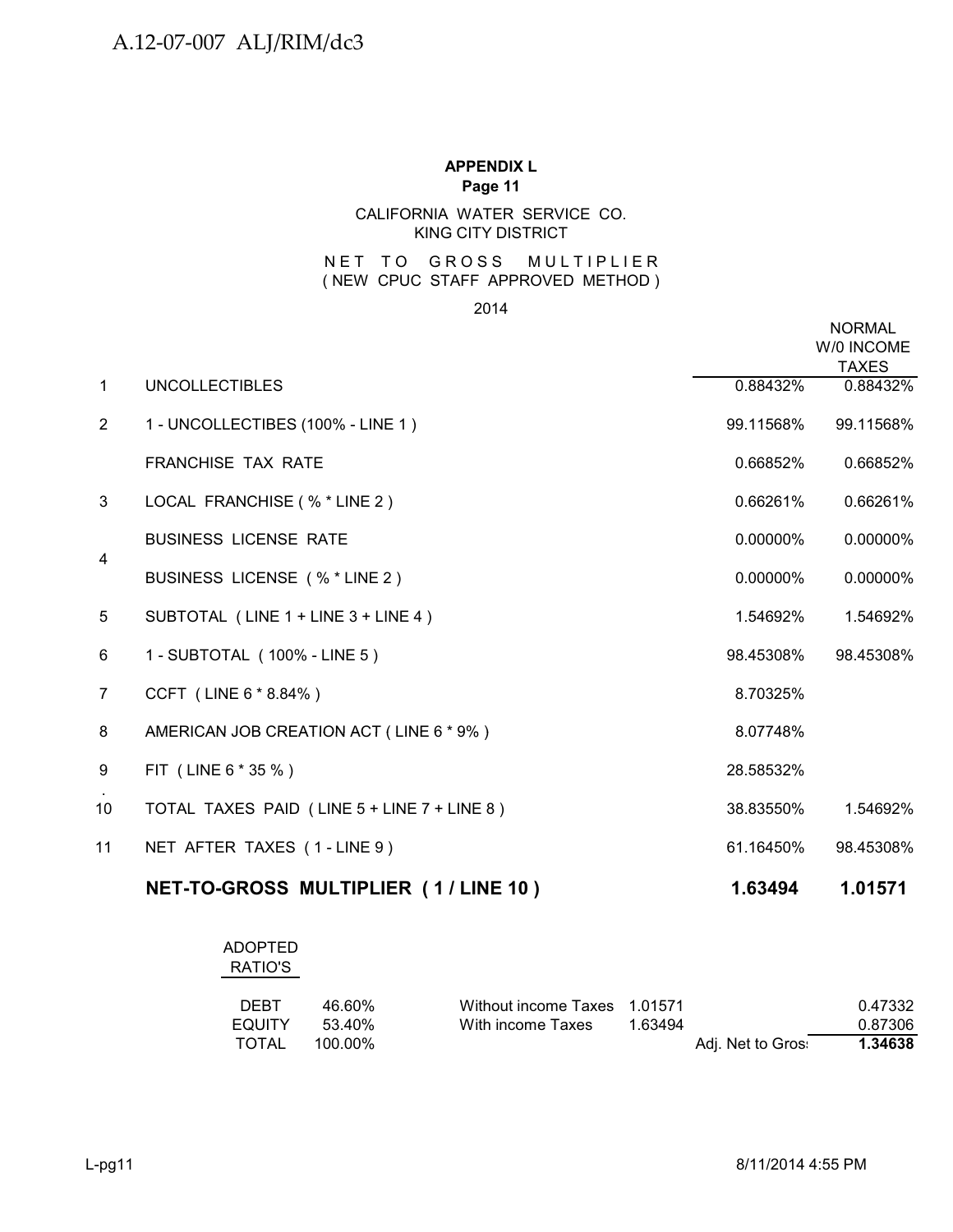# **APPENDIX L Page 12** California Water Service Company King City District Bill Comparison

| Typical Monthly Residential Bill for Metered Customers for 2014 |    |                     |    |                  |    |         |                   |                     |  |
|-----------------------------------------------------------------|----|---------------------|----|------------------|----|---------|-------------------|---------------------|--|
| Usage:<br>Ccf                                                   |    | <b>Present Bill</b> |    | Proposed<br>Bill |    | Change  | Percent<br>Change | <b>Notes</b><br>(1) |  |
| $\pmb{0}$                                                       | \$ | 20.99               | \$ | 20.11            | \$ | $-0.88$ | $-4.20%$          |                     |  |
| 5                                                               | \$ | 30.04               | \$ | 32.69            | \$ | 2.65    | 8.83%             |                     |  |
| 10                                                              | \$ | 39.09               | \$ | 45.27            | \$ | 6.19    | 15.82%            | (2)                 |  |
| 13                                                              | \$ | 44.87               | \$ | 53.31            | \$ | 8.44    | 18.81%            | (3)                 |  |
| 15                                                              | \$ | 48.84               | \$ | 58.83            | \$ | 9.99    | 20.46%            |                     |  |
| 19                                                              | \$ | 56.78               | \$ | 69.87            | \$ | 13.09   | 23.06%            | (4)                 |  |
| 20                                                              | \$ | 58.77               | \$ | 72.63            | \$ | 13.87   | 23.60%            |                     |  |
| 25                                                              | \$ | 70.10               | \$ | 88.39            | \$ | 18.29   | 26.09%            |                     |  |
| 30                                                              | \$ | 81.78               | \$ | 104.62           | \$ | 22.85   | 27.94%            |                     |  |
| 35                                                              | \$ | 93.45               | \$ | 120.86           | \$ | 27.41   | 29.33%            |                     |  |
| 40                                                              | \$ | 105.13              | \$ | 137.10           | \$ | 31.97   | 30.41%            |                     |  |
| <b>Metered Quantity Rates:</b>                                  |    |                     |    |                  |    |         |                   | (5)(6)              |  |
| Tier 1                                                          | \$ | 1.8102              | \$ | 2.5169           | \$ | 0.71    | 39.04%            |                     |  |
| Tier <sub>2</sub>                                               | \$ | 1.9854              | \$ | 2.7604           | \$ | 0.78    | 39.04%            |                     |  |
| Tier 3                                                          | \$ | 2.3358              | \$ | 3.2476           | \$ | 0.91    | 39.04%            |                     |  |
| <b>Service Charge:</b>                                          | \$ | 20.99               | \$ | 20.11            | \$ | $-0.88$ | $-4.20%$          | (5)(6)              |  |

#### **Notes:**

(1) 1 Ccf or 100 cubic feet of water is equal to 748 gallons of water

(2) Typical winter monthly average usage of 10 Ccf

(3) Monthly average usage of 13 Ccf

(4) Typical summer monthly average usage of 19 Ccf

(5) Metered comparison based on 5/8 x 3/4 inch service

(6) Rates do not include CPUC fees or other surcharges that may appear on customers bills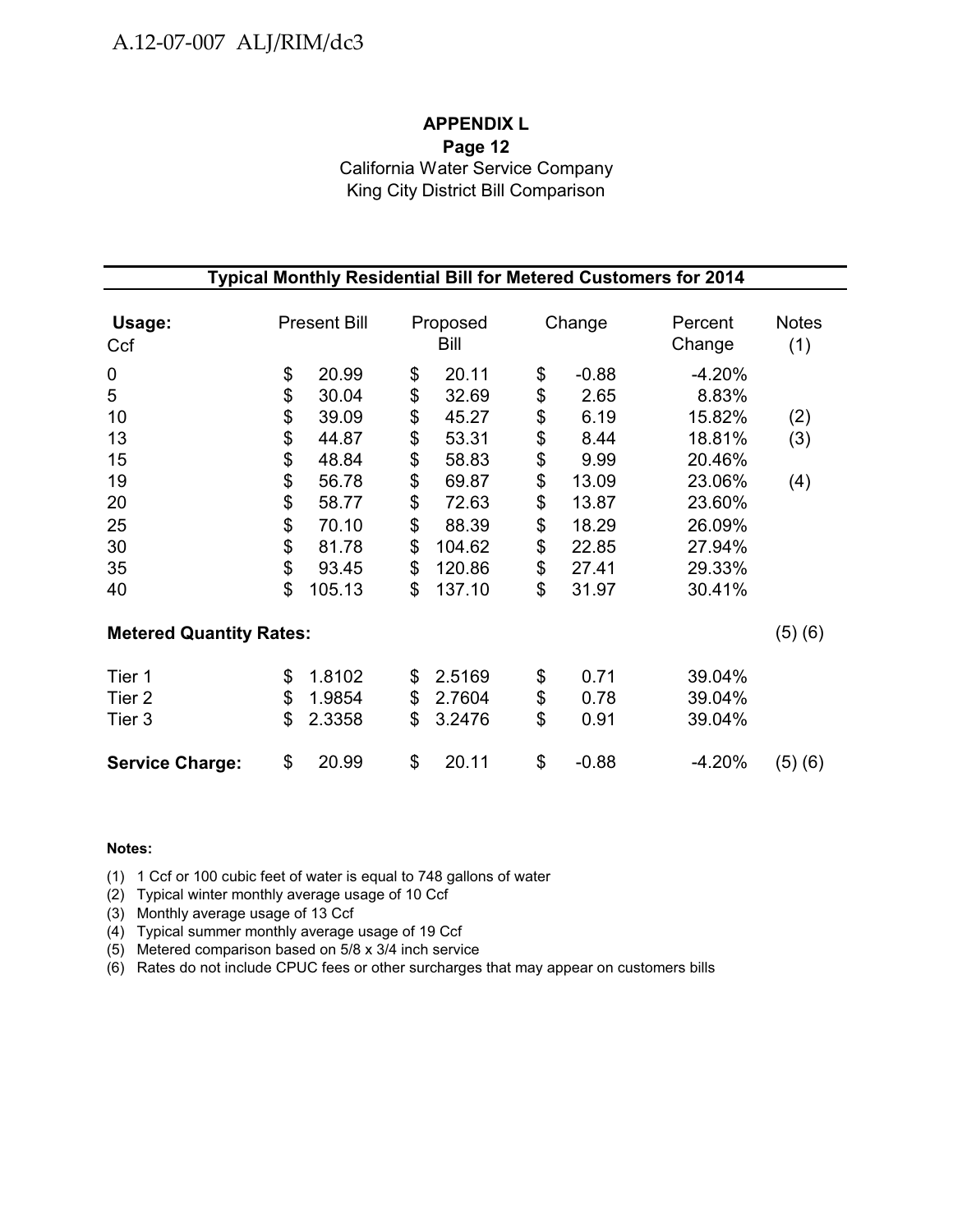# **APPENDIX M**

**Page 1**

#### LIVERMORE DISTRICT CALIFORNIA WATER SERVICE CO.

#### (DOLLARS IN THOUSANDS) SUMMARY OF EARNINGS AND RATE OF RETURN

|                                                                                                                                                                                                                                                                                               |                                                                | <b>PRESENT</b>                                                                                 |                                                                | <b>PROPOSED</b>                                                                                | ESTIMATED ESTIMATED                                            |                                                                                                |                                                                |                                                                                                |
|-----------------------------------------------------------------------------------------------------------------------------------------------------------------------------------------------------------------------------------------------------------------------------------------------|----------------------------------------------------------------|------------------------------------------------------------------------------------------------|----------------------------------------------------------------|------------------------------------------------------------------------------------------------|----------------------------------------------------------------|------------------------------------------------------------------------------------------------|----------------------------------------------------------------|------------------------------------------------------------------------------------------------|
|                                                                                                                                                                                                                                                                                               |                                                                | <b>RATES</b>                                                                                   |                                                                | <b>RATES</b>                                                                                   |                                                                | <b>RATES</b>                                                                                   |                                                                | <b>RATES</b>                                                                                   |
|                                                                                                                                                                                                                                                                                               |                                                                | 2014                                                                                           |                                                                | 2014                                                                                           |                                                                | 2015                                                                                           |                                                                | 2016                                                                                           |
| <b>OPERATING</b><br><b>REVENUES</b><br>% Increase<br>OPERATING EXPENSES                                                                                                                                                                                                                       | \$                                                             | 18,275.5                                                                                       | \$                                                             | 19,491.3<br>6.7%                                                                               | S.                                                             | 19,887.5<br>2.0%                                                                               |                                                                | \$20,282.8<br>2.0%                                                                             |
| PURCHASED WATER<br><b>GROUNDWATER EXTRACTION CHARGES</b><br>PURCHASED POWER<br>PURCHASED CHEMICALS<br>PAYROLL -- DISTRICT<br><b>UNCOLLECTIBLES</b><br>CONSERVATION<br>OTHER OPERATION AND MAINTENANCE<br><b>BENEFITS</b><br>OTHER ADMIN AND GEN. EXP.<br>TOTAL O. & M., A. & G., & MISC. EXP. | \$<br>\$<br>\$<br>\$<br>\$<br>\$<br>\$<br>\$<br>\$<br>\$<br>\$ | 7,109.7<br>555.6<br>94.9<br>1,155.1<br>32.8<br>381.4<br>1,032.2<br>770.4<br>(19.8)<br>11,112.4 | \$<br>\$<br>\$<br>\$<br>\$<br>\$<br>\$<br>\$<br>\$<br>\$<br>\$ | 7,109.7<br>555.6<br>94.9<br>1,155.1<br>35.0<br>381.4<br>1,032.2<br>770.4<br>(19.8)<br>11,114.7 | \$<br>\$<br>\$<br>\$<br>\$<br>\$<br>\$<br>\$<br>\$<br>\$<br>\$ | 7,125.4<br>556.8<br>96.1<br>1,169.4<br>35.5<br>381.4<br>1,045.1<br>779.9<br>(20.0)<br>11,169.6 | \$<br>\$<br>\$<br>\$<br>\$<br>\$<br>\$<br>\$<br>\$<br>\$<br>\$ | 7,141.1<br>558.0<br>97.3<br>1,183.9<br>35.8<br>381.4<br>1,058.1<br>787.8<br>(20.3)<br>11,223.3 |
| TAXES OTHER THAN INCOME<br>AD VALOREM TAXES<br><b>BUSINESS LICENSE FEES</b><br>LOCAL FRANCHISE TAXES<br>PAYROLL TAXES                                                                                                                                                                         | \$<br>\$<br>\$<br>\$                                           | 332.9<br>171.0<br>$\overline{\phantom{a}}$<br>88.4                                             | \$<br>\$<br>\$<br>\$                                           | 332.9<br>182.4<br>$\blacksquare$<br>88.4                                                       | \$<br>\$<br>\$<br>\$                                           | 364.5<br>182.8<br>$\blacksquare$<br>89.5                                                       | \$<br>\$<br>S<br>\$                                            | 396.1<br>183.2<br>$\overline{\phantom{0}}$<br>90.6                                             |
| TOTAL GENERAL TAXES                                                                                                                                                                                                                                                                           | \$                                                             | 592.3                                                                                          | \$                                                             | 603.7                                                                                          | \$                                                             | 636.8                                                                                          | \$                                                             | 669.9                                                                                          |
| <b>DEPRECIATION</b>                                                                                                                                                                                                                                                                           | \$                                                             | 1,991.9                                                                                        | \$                                                             | 1,991.9                                                                                        | \$                                                             | 2,042.3                                                                                        | \$                                                             | 2,092.6                                                                                        |
| G.O. PRORATED EXPENSES:<br>PAYROLL AND BENEFITS<br>AD VALOREM, BUSINESS LICENSE, FRANCHISES<br>PAYROLL TAXES<br>OTHER PRORATED EXPENSES                                                                                                                                                       | \$<br>\$<br>\$<br>\$                                           | 1,339.3<br>24.0<br>82.8<br>896.2                                                               | \$<br>\$<br>\$<br>\$                                           | 1,339.3<br>24.0<br>82.8<br>896.2                                                               | \$<br>\$<br>\$<br>\$                                           | 1,355.9<br>24.1<br>83.8<br>907.4                                                               | \$<br>\$<br>\$<br>\$                                           | 1,372.7<br>24.1<br>84.9<br>918.7                                                               |
| TOTAL G.O. PRORATED EXPENSES                                                                                                                                                                                                                                                                  | \$                                                             | 2,342.3                                                                                        | \$                                                             | 2,342.3                                                                                        | \$                                                             | 2,371.1                                                                                        | \$                                                             | 2,400.3                                                                                        |
| SUB -- TOTAL -- OPERATING EXPENSES                                                                                                                                                                                                                                                            | \$                                                             | 16,038.9                                                                                       | \$                                                             | 16,052.5                                                                                       | \$                                                             | 16,219.8                                                                                       | \$                                                             | 16,386.1                                                                                       |
| TOTAL INCOME TAXES:                                                                                                                                                                                                                                                                           | \$                                                             | 484.2                                                                                          | - \$                                                           | 973.0                                                                                          | \$                                                             | 1,095.9                                                                                        | - \$                                                           | 1,218.7                                                                                        |
| TOTAL OPERATING EXPENSES                                                                                                                                                                                                                                                                      | \$                                                             | 16,523.2                                                                                       | \$                                                             | 17,025.6                                                                                       | \$                                                             | 17,315.7                                                                                       | \$                                                             | 17,604.9                                                                                       |
| NET OPERATING REVENUE                                                                                                                                                                                                                                                                         | \$                                                             | 1,752.4                                                                                        | \$                                                             | 2,465.7                                                                                        | \$                                                             | 2,571.8                                                                                        | \$                                                             | 2,677.9                                                                                        |
| DEPRECIATED RATE BASE                                                                                                                                                                                                                                                                         | \$                                                             | 31,054.2                                                                                       | \$                                                             | 31,054.2                                                                                       |                                                                | \$32,390.7                                                                                     | \$                                                             | 33,727.2                                                                                       |
| RATE OF RETURN                                                                                                                                                                                                                                                                                |                                                                | 5.64%                                                                                          |                                                                | 7.94%                                                                                          |                                                                | 7.94%                                                                                          |                                                                | 7.94%                                                                                          |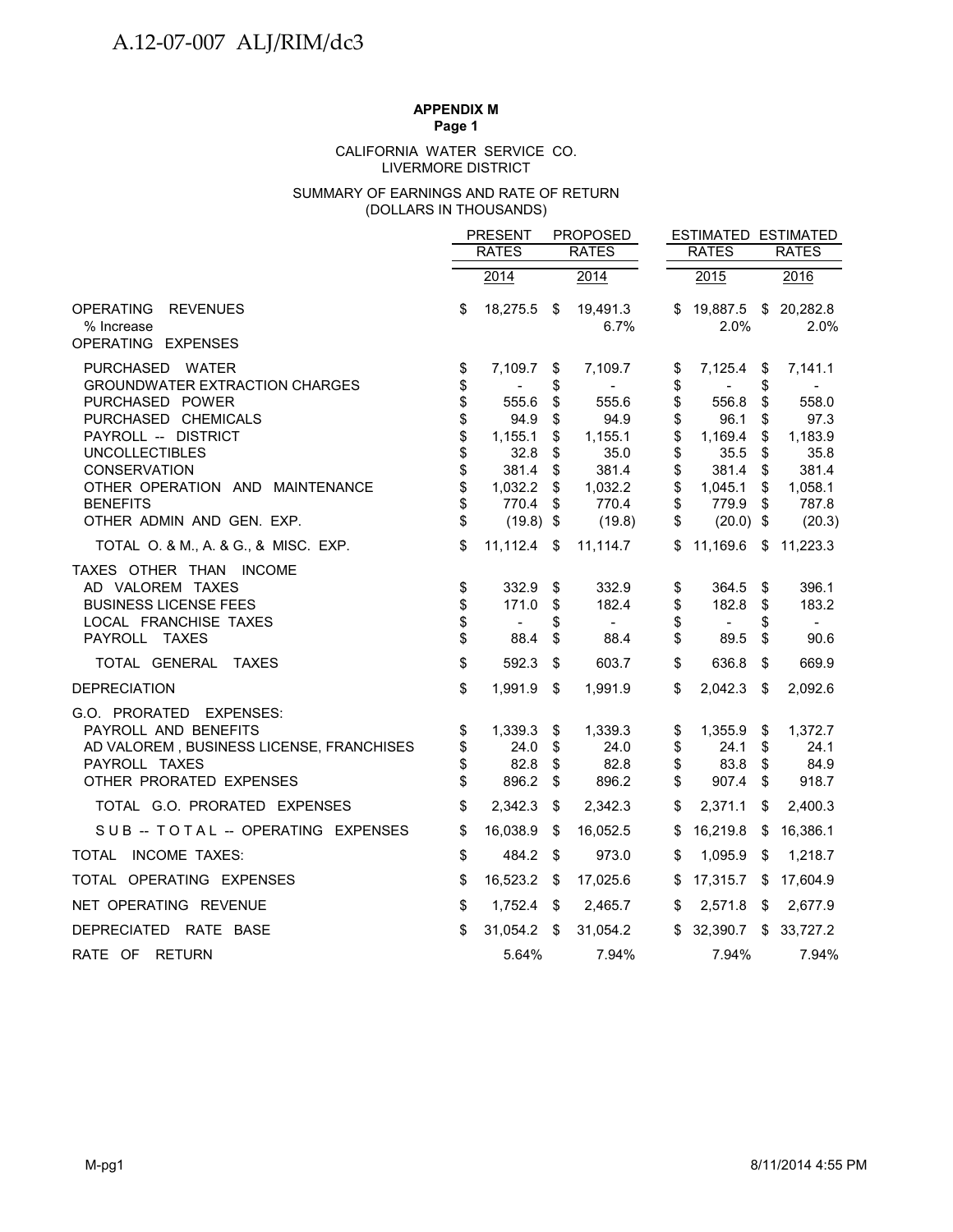CALIFORNIA WATER SERVICE CO. LIVERMORE DISTRICT

## (DOLLARS IN THOUSANDS) ADOPTED RATE BASE

|                                  | 2014                 | 2015             | 2016              |
|----------------------------------|----------------------|------------------|-------------------|
| RATE BASE                        |                      |                  |                   |
| WTD, AVG, PLANT IN SERVICE       | \$<br>69,144.7       | \$<br>72,596.0   | \$<br>76,047.3    |
| WTD. AVG. DEPRECIATION RESERVE   | \$<br>(22, 238.0)    | \$<br>(24,001.3) | \$<br>(25, 764.6) |
| <b>MATERIALS AND SUPPLIES</b>    | \$<br>100.6          | \$<br>100.6      | \$<br>100.6       |
| <b>TANK PAINTING</b>             | \$<br>377.4          | \$<br>339.6      | \$<br>301.9       |
| <b>WORKING CASH - LEAD - LAG</b> | \$<br>680.8          | \$<br>725.4      | \$<br>770.0       |
| WORKING CASH - W / H EMPLOYEES   | \$<br>(5.8)          | \$<br>(5.8)      | \$<br>(5.8)       |
| ADVANCES FOR CONSTRUCTION        | \$<br>(9, 190.6)     | \$<br>(9, 244.5) | \$<br>(9, 298.4)  |
| <b>CONTRIBUTIONS</b>             | \$<br>$(3,554.3)$ \$ | (3,693.7)        | \$<br>(3,833.2)   |
| AMORTIZATION OF INTANG.          | \$<br>$(97.2)$ \$    | (113.3)          | \$<br>(129.5)     |
| <b>DEFERRED TAXES</b>            | \$<br>$(6,942.9)$ \$ | (7,229.7)        | \$<br>(7, 516.6)  |
| UNAMORT. I.T.C.                  | \$<br>$(88.6)$ \$    | (87.1)           | \$<br>(85.7)      |
| PRORATED G.O. RATE BASE          | \$<br>1,990.8        | \$<br>2,253.9    | \$<br>2,517.0     |
| <b>TAXES ON ADVANCES</b>         | \$<br>674.1          | \$<br>549.6      | \$<br>425.1       |
| TAXES ON C.I.A.C.                | \$<br>203.0          | \$<br>201.0      | \$<br>199.0       |
| WTG. AVG. RATE BASE              | \$<br>31,054.2       | \$<br>32,390.7   | \$<br>33,727.2    |
| RATE BASE ASSOCIATED ITEMS       |                      |                  |                   |
| <b>DEPRECIATION EXPENSE</b>      | \$<br>1,991.9        | \$<br>2,042.3    | \$<br>2,092.6     |
| AD VALOREM TAXES                 | \$<br>332.9          | \$<br>364.5      | \$<br>396.1       |
| TOTAL INCOME TAXES AT AUTHORIZED | \$<br>973.0          | \$<br>1,095.9    | \$<br>1,218.7     |
| <b>NET OPERATING REVENUE</b>     | \$<br>2,465.7        | \$<br>2,571.8    | \$<br>2,677.9     |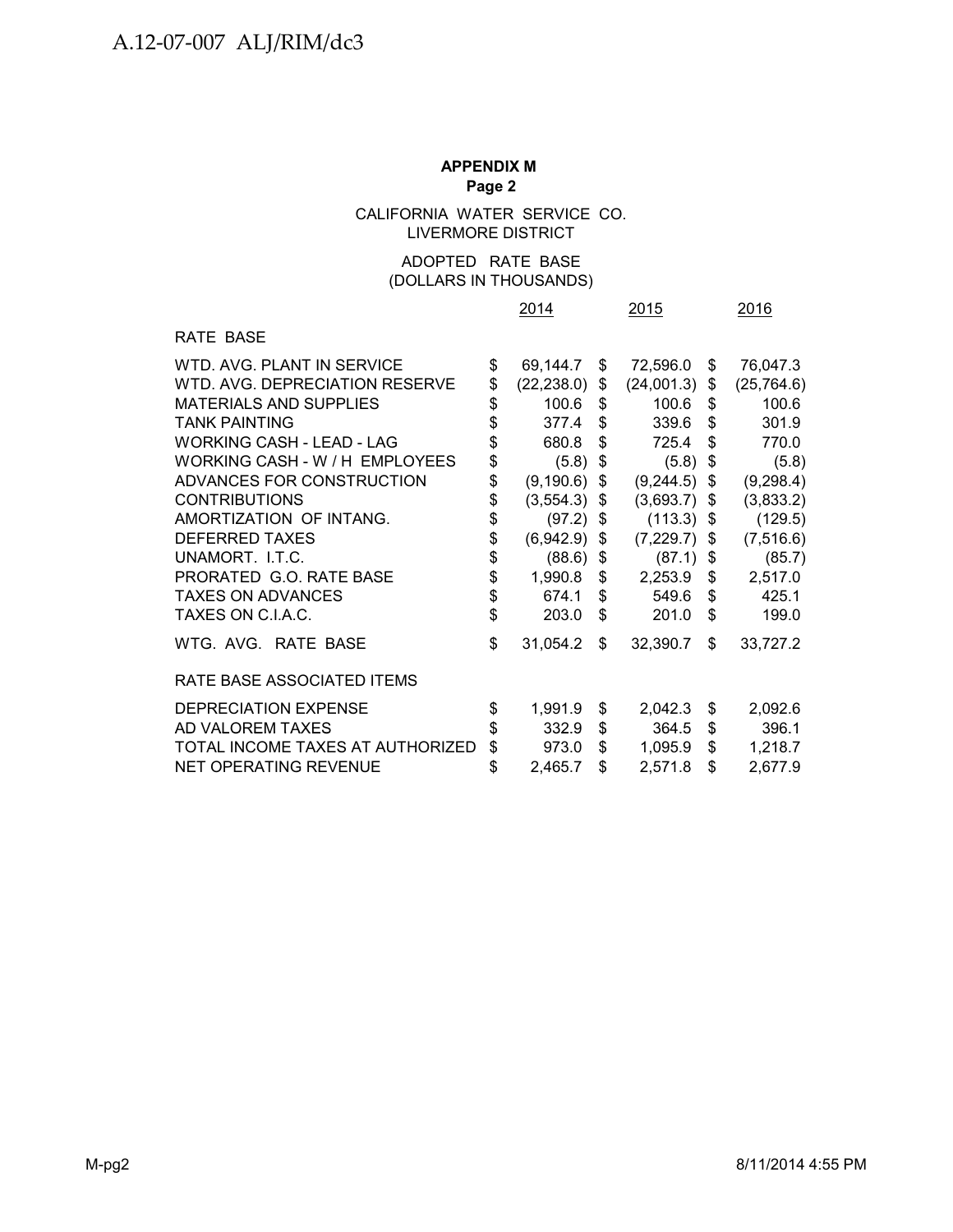## **APPENDIX M**

**Page 3**

CALIFORNIA WATER SERVICE CO. LIVERMORE DISTRICT

#### **Rate Base Offset**

| <b>District</b> | PID# | <b>Description</b>                                  | Amount  | <b>Expected</b><br><b>Filing Year</b> | <b>Authority</b> | Expected<br>Revenue<br>Requirement |
|-----------------|------|-----------------------------------------------------|---------|---------------------------------------|------------------|------------------------------------|
| Livermore       |      | 00079953 Cal Water RAMCAP Vulnerability Assessments | 105.713 | 2015                                  | 2012 GRC         | 16.320                             |
|                 |      |                                                     | 105,713 |                                       |                  | 16.320                             |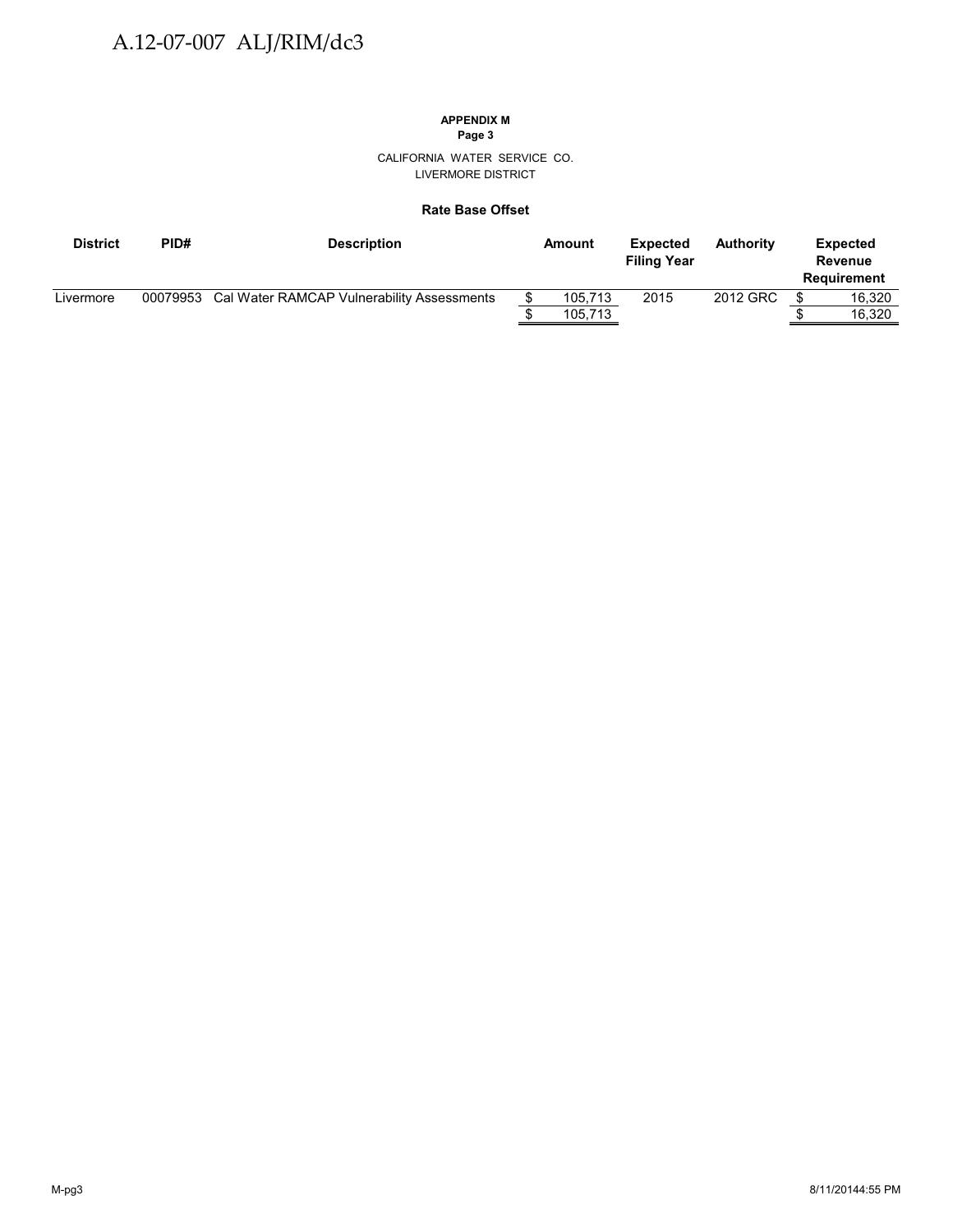CALIFORNIA WATER SERVICE CO. LIVERMORE DISTRICT

## (DOLLARS IN THOUSANDS) INCOME TAX CALCULATION

|                                           |                      | <b>PRESENT</b><br><b>RATES</b><br>2014 |                           | <b>PROPOSED</b><br><b>RATES</b><br>2014 |
|-------------------------------------------|----------------------|----------------------------------------|---------------------------|-----------------------------------------|
| OPERATING REVENUE                         | \$                   | 18,275.5 \$                            |                           | 19,491.3                                |
| <b>EXPENSES</b><br><b>PURCHASED WATER</b> | \$                   | 7,109.7 \$                             |                           | 7,109.7                                 |
| PURCHASED POWER                           | \$                   | 555.6                                  | \$                        | 555.6                                   |
| <b>PUMP TAXES</b>                         |                      | $\sim$                                 | \$                        | $\blacksquare$                          |
| <b>CHEMICALS</b>                          |                      | 94.9                                   | \$                        | 94.9                                    |
| <b>PAYROLL</b>                            |                      | 1,155.1                                | $\,$                      | 1,155.1                                 |
| OTHER O & M<br>OTHER A & G                | \$\$\$\$\$\$\$\$\$\$ | 1,413.7<br>750.6                       | \$<br>\$                  | 1,413.7<br>750.6                        |
| G.O. PRORATIONS                           |                      | 2,116.9                                | \$                        | 2,116.9                                 |
| PAYROLL TAXES                             |                      | 88.4                                   | \$                        | 88.4                                    |
| AD VALOREM TAXES                          |                      | 332.9                                  | \$                        | 332.9                                   |
| <b>UNCOLLECTIBLES</b>                     |                      | 32.8                                   | \$                        | 35.0                                    |
| FRANCHISE TAX & BUS LIC. FEES             | \$                   | 171.0                                  | \$                        | 182.4                                   |
| TRANSPORTATION DEPRECIATION ADJUSTMENT    | \$                   | (47.7)                                 | \$                        | (47.7)                                  |
| <b>INTEREST EXPENSE</b>                   | \$                   | 869.5                                  | \$                        | 869.5                                   |
| TOTAL DEDUCTIONS                          | \$                   | 14,643.4                               | $\mathfrak{S}$            | 14,657.0                                |
| <b>STATE INCOME TAX</b>                   |                      |                                        |                           |                                         |
| STATE TAX DEPRECIATION                    | \$                   | $3,747.0$ \$                           |                           | 3,747.0                                 |
| NET STATE TAXABLE INCOME                  | $\mathfrak{S}$       | $(114.9)$ \$                           |                           | 1,087.2                                 |
| STATE CORP. FRANCHISE TAX @ 8.84%         | \$                   | $(10.2)$ \$                            |                           | 96.1                                    |
| <b>FEDERAL INCOME TAX</b>                 |                      |                                        |                           |                                         |
| FEDERAL TAX DEPRECIATION                  | \$                   | $2,143.4$ \$                           |                           | 2,143.4                                 |
| STATE INCOME TAX                          | \$                   | $(10.2)$ \$                            |                           | 96.1                                    |
| LESS AMERICAN JOBS CREATION ACT DEDUCTION | \$<br>\$             | $(0.0)$ \$                             |                           | 2.9                                     |
| NET FEDERAL TAXABLE INCOME                |                      | 1,498.9                                | \$                        | 2,591.8                                 |
| FEDERAL INCOME TAX @ 35.00%               | \$                   | 524.6                                  | $\boldsymbol{\mathsf{S}}$ | 907.1                                   |
| TOTAL FEDERAL INCOME TAX                  | \$                   | 524.6                                  | \$                        | 907.1                                   |
| ADJUSTMENT FOR REGULATORY LIABILITY       | \$                   | (30.2)                                 | \$                        | (30.2)                                  |
| TOTAL INCOME TAXES                        | \$                   | 484.2                                  | \$                        | 973.0                                   |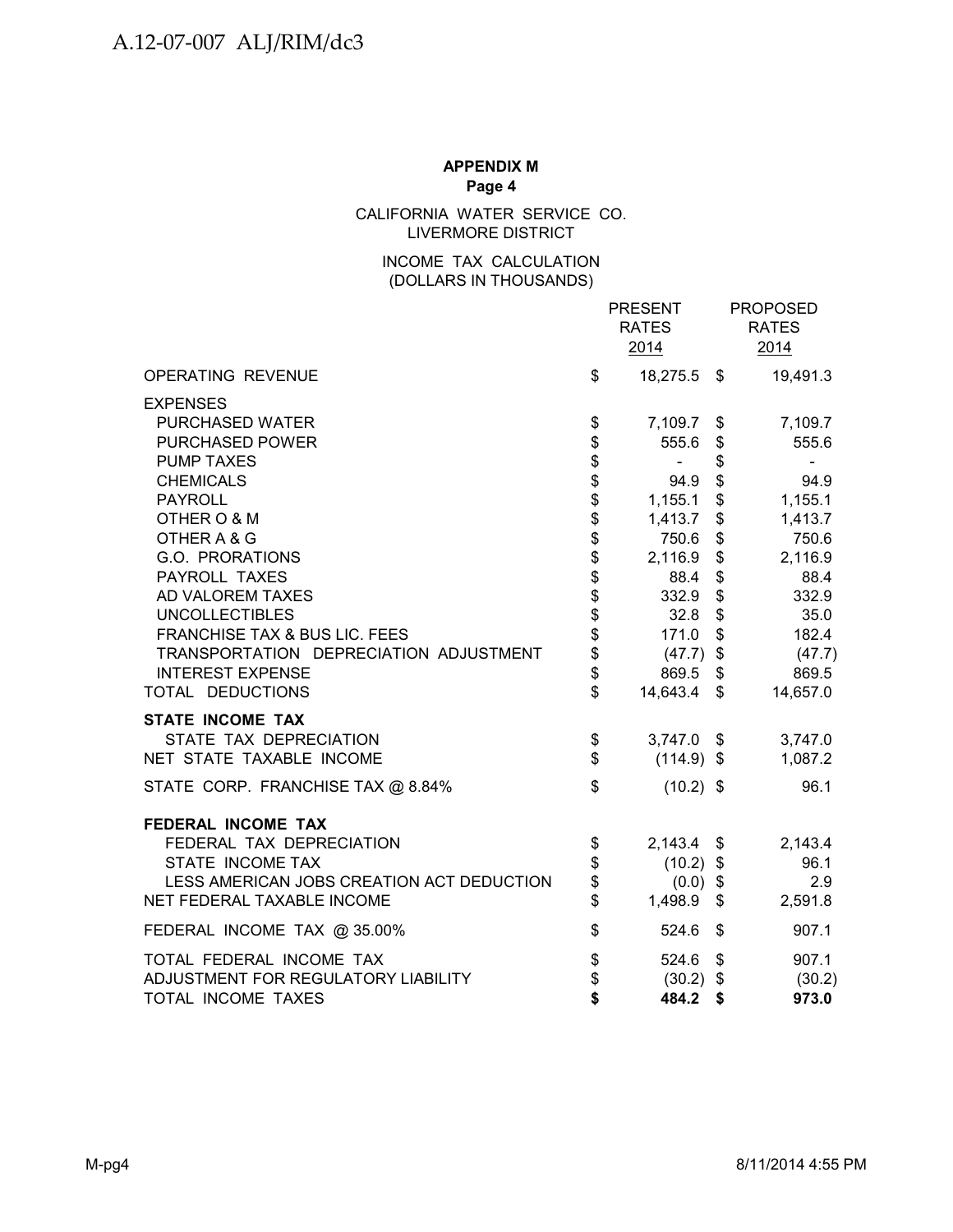## CALIFORNIA WATER SERVICE CO. LIVERMORE DISTRICT

## Adopted Quantities

|                                                           |       |                                                                                                                    | 2014                                                                                 | 2015                                                                       |                         |                      |                         |
|-----------------------------------------------------------|-------|--------------------------------------------------------------------------------------------------------------------|--------------------------------------------------------------------------------------|----------------------------------------------------------------------------|-------------------------|----------------------|-------------------------|
| Number of Services by meter size                          |       | $5/8 \times 3/4$<br>3/4<br>1<br>11/2<br>$\overline{2}$<br>3<br>$\overline{\mathbf{4}}$<br>6<br>8<br>10<br>12<br>14 | 12,760<br>16<br>2,740<br>2,245<br>206<br>47<br>14<br>4<br>1<br>0<br>$\mathbf 0$<br>0 | 12,783<br>16<br>2,749<br>2,246<br>206<br>47<br>14<br>4<br>1<br>0<br>0<br>0 |                         |                      |                         |
|                                                           |       | <b>TOTAL</b>                                                                                                       | 18,033                                                                               | 18,065                                                                     |                         |                      |                         |
| Metered Sales, KCcf<br>All Water                          |       |                                                                                                                    | 4,359.9                                                                              | 4,371.7                                                                    |                         |                      |                         |
|                                                           |       |                                                                                                                    |                                                                                      |                                                                            |                         |                      |                         |
| Number of Services and Use:                               |       | Avg Services                                                                                                       |                                                                                      | Use, KCcf                                                                  |                         | Avg Use, Ccf/Sv/Mo   |                         |
|                                                           |       | 2014                                                                                                               | 2015                                                                                 | 2014                                                                       | 2015                    | 2014                 | 2015                    |
|                                                           |       |                                                                                                                    |                                                                                      |                                                                            |                         |                      |                         |
|                                                           |       |                                                                                                                    |                                                                                      |                                                                            |                         |                      |                         |
| <b>RESIDENTIAL</b>                                        |       | 16,679                                                                                                             | 16,710                                                                               | 3,057.3                                                                    | 3,062.9                 | 15.3                 | 15.3                    |
| <b>BUSINESS</b>                                           |       | 1,021<br>87                                                                                                        | 1,021<br>89                                                                          | 631.9<br>266.7                                                             | 631.9                   | 51.6                 | 51.6                    |
| MULTIPLE FAMILY<br><b>INDUSTRIAL</b>                      |       |                                                                                                                    |                                                                                      |                                                                            | 272.8<br>$\blacksquare$ | 255.5<br>$\mathbf 0$ | 255.5<br>$\overline{0}$ |
| PUBLIC AUTHORITY                                          |       | 236                                                                                                                | 237                                                                                  | 400.1                                                                      | 400.1                   | 141.3                | 140.7                   |
| <b>OTHER</b>                                              |       | 10                                                                                                                 | 8                                                                                    | 3.9                                                                        | 3.9                     | 33                   | 41                      |
| <b>IRRIGATION</b>                                         |       |                                                                                                                    |                                                                                      |                                                                            |                         | $\pmb{0}$            | $\mathbf 0$             |
| <b>RECLAIMED</b>                                          |       |                                                                                                                    |                                                                                      |                                                                            |                         | 0                    | $\mathbf 0$             |
| <b>SUBTOTAL</b>                                           |       | 18,033                                                                                                             | 18,065                                                                               | 4,359.9                                                                    | 4,371.7                 |                      |                         |
| RESIDENTIAL FLAT<br>PRIVATE FIRE PROT<br>PUBLIC FIRE PROT |       | 359<br>42                                                                                                          | $\overline{\phantom{a}}$<br>363<br>42                                                |                                                                            |                         |                      |                         |
| <b>TOTAL</b><br>Unaccounted-for water                     | 4.67% | 18,434                                                                                                             | 18,470                                                                               | 4,359.9<br>213.6                                                           | 4,371.7<br>214.2        |                      |                         |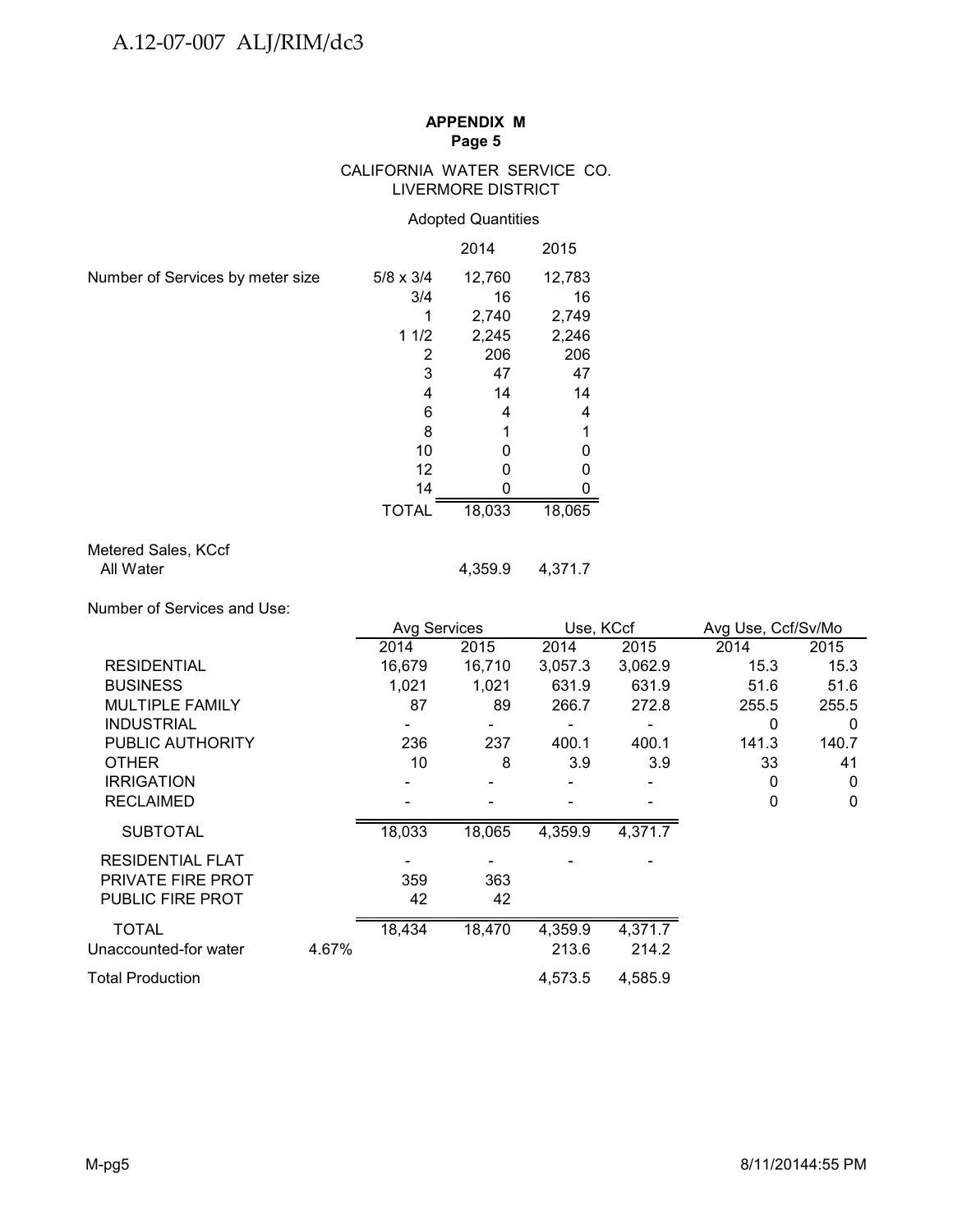#### CALIFORNIA WATER SERVICE CO. LIVERMORE DISTRICT

## Adopted Quantities

#### **2014 Calendar Year**

|                      |             | LV IT VAIVIIVAI TVAI |                     |                   |                  |              |              |  |  |  |  |
|----------------------|-------------|----------------------|---------------------|-------------------|------------------|--------------|--------------|--|--|--|--|
| <b>Metered Sales</b> |             |                      |                     |                   | <b>Public</b>    |              |              |  |  |  |  |
| (Kccf)               | Residential | <b>Business</b>      | <b>Multi-Family</b> | <b>Industrial</b> | <b>Authority</b> | <b>Other</b> | <b>Total</b> |  |  |  |  |
| Month                |             |                      |                     |                   |                  |              |              |  |  |  |  |
| January              | 138.2       | 29.6                 | 16.3                | 0.0               | 7.0              | 0.2          | 191.3        |  |  |  |  |
| February             | 131.0       | 29.9                 | 16.5                | 0.0               | 6.2              | 0.2          | 183.8        |  |  |  |  |
| March                | 121.9       | 29.5                 | 16.0                | 0.0               | 7.5              | 0.2          | 175.1        |  |  |  |  |
| April                | 169.7       | 37.3                 | 17.5                | 0.0               | 12.5             | 0.2          | 237.2        |  |  |  |  |
| May                  | 259.7       | 53.7                 | 21.6                | 0.0               | 23.3             | 0.3          | 358.7        |  |  |  |  |
| June                 | 315.0       | 62.7                 | 23.4                | 0.0               | 66.8             | 0.4          | 468.3        |  |  |  |  |
| July                 | 413.3       | 77.2                 | 27.2                | 0.0               | 56.3             | 0.5          | 574.5        |  |  |  |  |
| August               | 400.1       | 78.9                 | 28.8                | 0.0               | 77.7             | 0.5          | 586.0        |  |  |  |  |
| September            | 390.0       | 76.0                 | 28.6                | 0.0               | 60.2             | 0.5          | 555.3        |  |  |  |  |
| October              | 322.3       | 67.0                 | 26.1                | 0.0               | 45.3             | 0.4          | 461.3        |  |  |  |  |
| November             | 229.6       | 51.3                 | 24.0                | 0.0               | 27.2             | 0.3          | 332.4        |  |  |  |  |
| December             | 166.3       | 38.7                 | 20.7                | 0.0               | 10.0             | 0.2          | 236.0        |  |  |  |  |
|                      | 3.057.3     | 631.9                | 266.7               | 0.0               | 400.1            | 3.9          | 4,359.9      |  |  |  |  |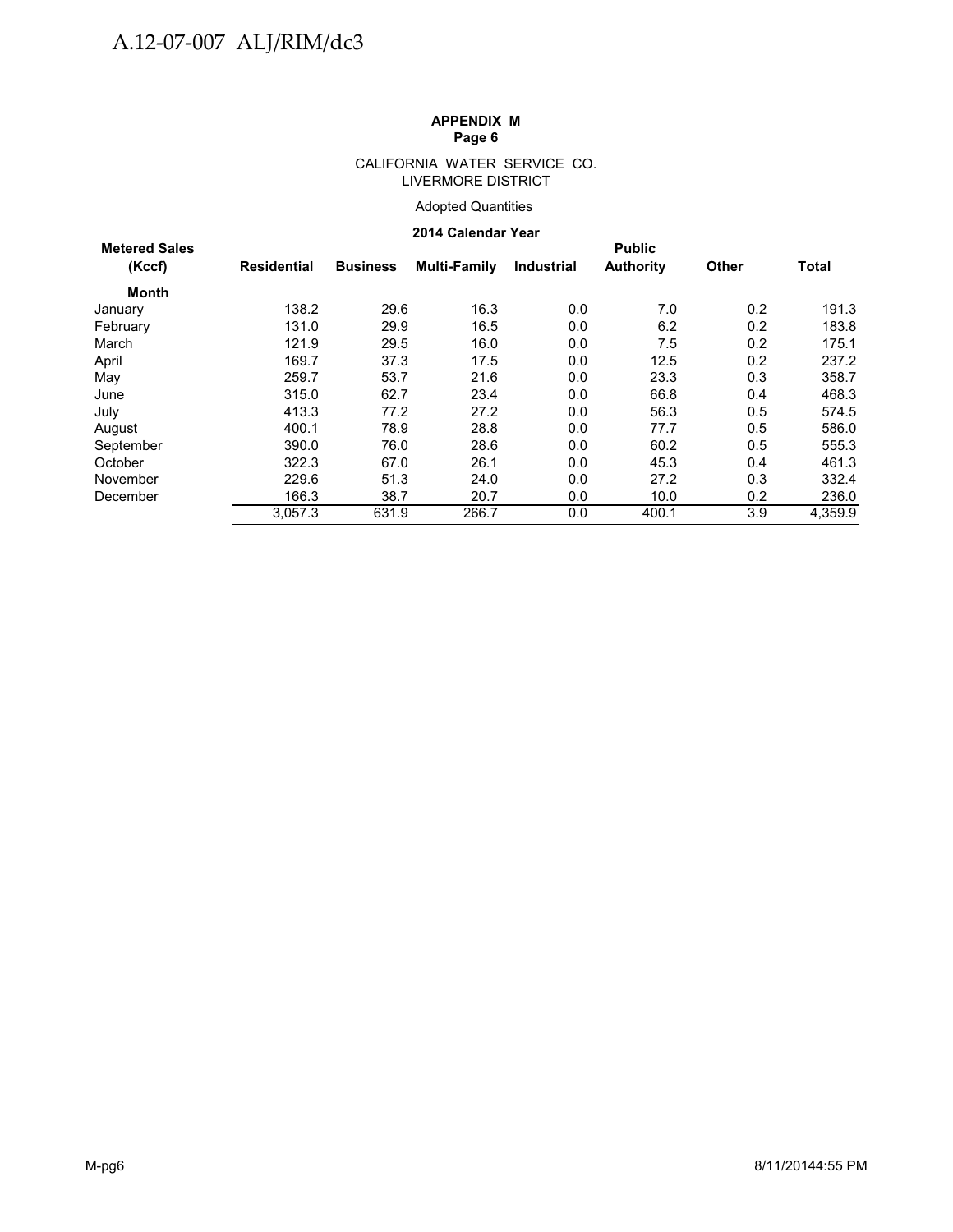## CALIFORNIA WATER SERVICE CO. LIVERMORE DISTRICT

## Adopted Quantities

## **2014 Calendar Year**

|                   |                     |                  |                     |       | <b>Purchased</b> | <b>Purchased</b>                   |         |       |
|-------------------|---------------------|------------------|---------------------|-------|------------------|------------------------------------|---------|-------|
|                   | Company             | <b>Purchases</b> |                     | Water | (In              | <b>Pump Taxes Power</b>            |         | (In   |
| <b>Production</b> | <b>Wells (Kccf)</b> | (Kccf)           | <b>Total (Kccf)</b> |       | \$1,000          | (ln \$1,000)                       | \$1,000 |       |
| <b>Month</b>      |                     |                  |                     |       |                  |                                    |         |       |
| January           | 50.6                | 158.4            | 209.0               | \$    | 345.7            | S<br>$\overline{\phantom{0}}$      | \$      | 25.4  |
| February          | 41.3                | 144.6            | 185.9               | \$    | 315.7            | \$                                 | \$      | 22.6  |
| March             | 65.6                | 156.1            | 221.6               | \$    | 340.6            | S                                  | \$      | 26.9  |
| April             | 88.4                | 219.1            | 307.5               | \$    | 478.2            | \$.                                | \$      | 37.4  |
| May               | 151.3               | 302.9            | 454.2               | \$    | 661.2            | \$.                                | \$      | 55.2  |
| June              | 155.1               | 362.6            | 517.6               | \$    | 791.3            | \$                                 | \$      | 62.9  |
| July              | 195.3               | 427.9            | 623.2               | \$    | 933.9            | \$                                 | \$      | 75.7  |
| August            | 187.9               | 427.8            | 615.7               | \$    | 933.7            | \$.<br>$\blacksquare$              | \$      | 74.8  |
| September         | 148.7               | 403.6            | 552.3               | \$    | 880.9            | S<br>$\blacksquare$                | \$      | 67.1  |
| October           | 102.6               | 285.8            | 388.4               | \$    | 623.8            | \$<br>$\qquad \qquad \blacksquare$ | \$      | 47.2  |
| November          | 78.2                | 193.6            | 271.9               | \$    | 422.6            | \$                                 | \$      | 33.0  |
| December          | 51.0                | 175.1            | 226.1               | \$    | 382.2            | \$                                 | S       | 27.5  |
|                   | 1,316.0             | 3,257.5          | 4,573.5             | \$    | 7,109.7          | \$                                 | \$      | 555.6 |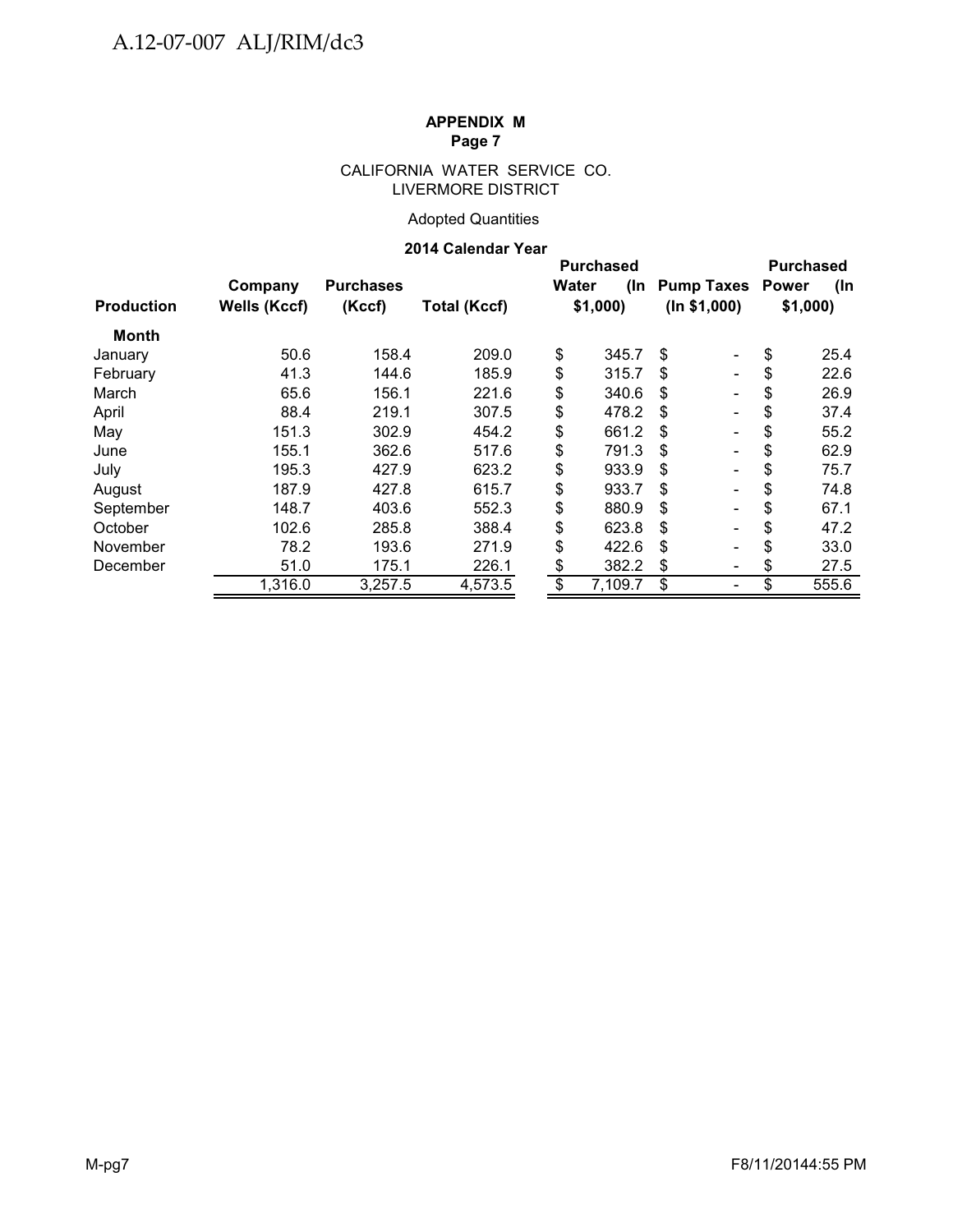## **APPENDIX M**

### **Page 8**

### LIVERMORE DISTRICT Monthly Revenue Summary (In \$1,000) CALIFORNIA WATER SERVICE CO. 2014

## TEST-YEAR ADOPTED REVENUE AT PRESENT RATES

|           | <b>WRAM</b>    |    | NON-WRAM | TOTAL          |
|-----------|----------------|----|----------|----------------|
| January   | \$<br>622.9    | \$ | 293.6    | \$<br>916.5    |
| February  | \$<br>598.3    | \$ | 293.6    | \$<br>891.9    |
| March     | \$<br>570.4    | \$ | 293.6    | \$<br>864.0    |
| April     | \$<br>781.4    | \$ | 293.6    | \$<br>1,075.1  |
| May       | \$<br>1,204.0  | \$ | 293.6    | \$<br>1,497.6  |
| June      | \$<br>1,594.6  | \$ | 293.6    | \$<br>1,888.3  |
| July      | \$<br>1,984.6  | \$ | 293.6    | \$<br>2,278.2  |
| August    | \$<br>2,023.1  | \$ | 293.6    | \$<br>2,316.7  |
| September | \$<br>1,913.4  | \$ | 293.6    | \$<br>2,207.1  |
| October   | \$<br>1,570.2  | S  | 293.6    | \$<br>1,863.9  |
| November  | \$<br>1,109.4  | \$ | 293.6    | \$<br>1,403.1  |
| December  | \$<br>779.7    | \$ | 293.6    | \$<br>1,073.3  |
| TOTAL     | \$<br>14,752.1 | \$ | 3,523.5  | \$<br>18,275.5 |

### TEST-YEAR ADOPTED REVENUE AT PROPOSED RATES

|           |     | <b>WRAM</b> | NON-WRAM      | TOTAL          |
|-----------|-----|-------------|---------------|----------------|
| January   | \$  | 618.1       | \$<br>501.8   | \$<br>1,119.8  |
| February  | \$  | 557.2       | \$<br>501.8   | \$<br>1,059.0  |
| March     | \$  | 662.5       | \$<br>501.8   | \$<br>1,164.2  |
| April     | \$  | 749.9       | \$<br>501.8   | \$<br>1,251.7  |
| May       | \$  | 1,016.6     | \$<br>426.3   | \$<br>1,442.9  |
| June      | \$  | 1,620.4     | \$<br>501.8   | \$<br>2,122.2  |
| July      | \$  | 1,791.1     | \$<br>501.8   | \$<br>2,292.9  |
| August    | \$  | 1.681.4     | \$<br>501.8   | \$<br>2,183.1  |
| September | \$  | 1,820.3     | \$<br>501.8   | \$<br>2,322.1  |
| October   | \$  | 1,281.7     | \$<br>501.8   | \$<br>1,783.5  |
| November  | \$  | 989.1       | \$<br>501.8   | \$<br>1,490.8  |
| December  | \$  | 757.0       | \$<br>501.8   | \$<br>1,258.8  |
| TOTAL     | \$. | 13,545.1    | \$<br>5,945.8 | \$<br>19,491.0 |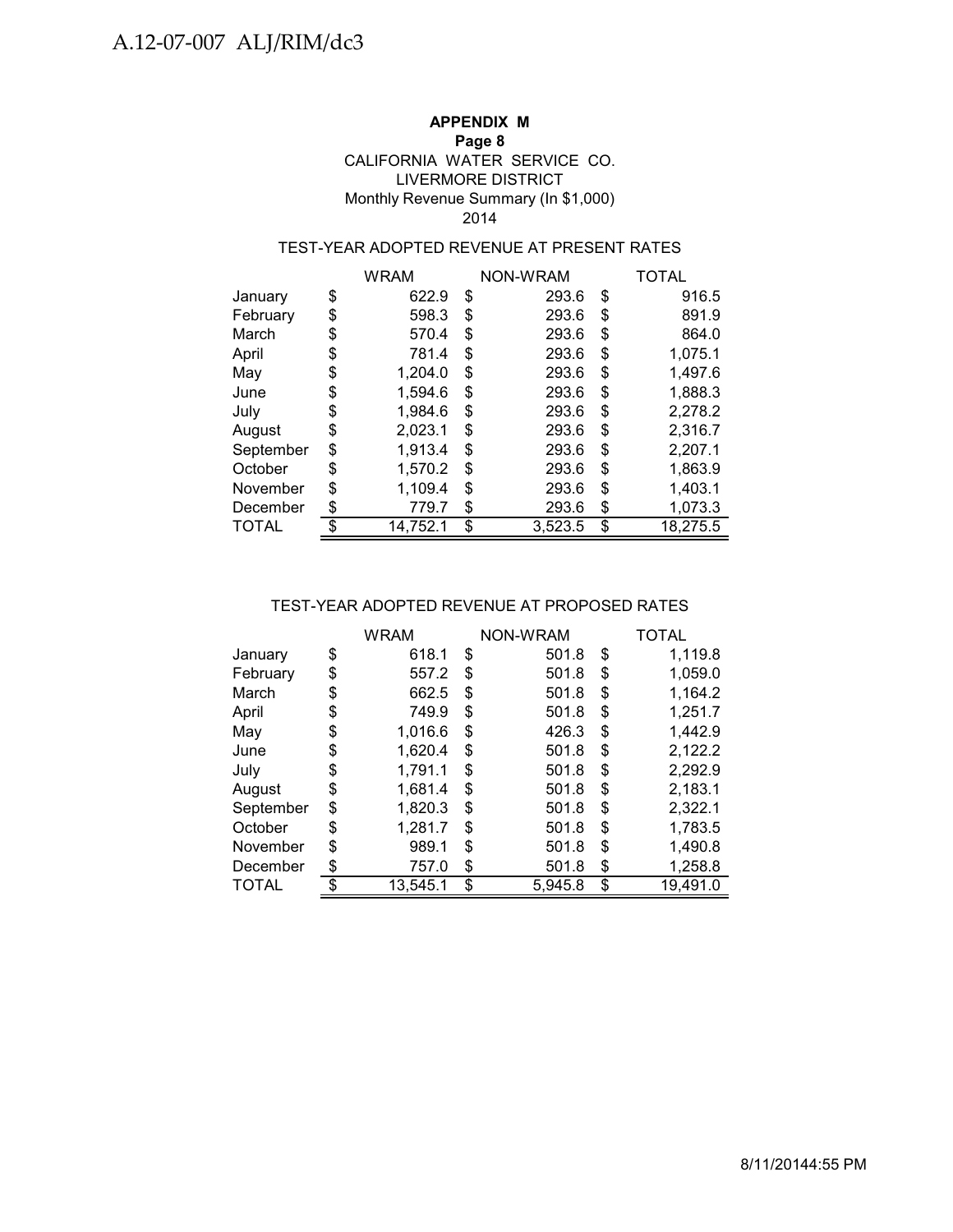### LIVERMORE DISTRICT CALIFORNIA WATER SERVICE CO.

### Adopted Quantities

| PURCHASED POWER                                                                                                                                                                                                        |            |                                                        |
|------------------------------------------------------------------------------------------------------------------------------------------------------------------------------------------------------------------------|------------|--------------------------------------------------------|
| Total Production (kccf)<br>Kwh / ccf<br><b>Total calculated KWH</b><br><b>Unit Cost</b><br><b>Power Cost</b>                                                                                                           | \$<br>\$   | 4,573.5<br>various<br>3,471,149<br>0.1601<br>555,585.4 |
| TOTAL PURCHASED POWER (In \$1,000)                                                                                                                                                                                     | \$         | 555.6                                                  |
| PURCHASED WATER<br>ANNUAL ENTITLEMENT OF PURCHASED WATER (KCcf)<br>Quantities By Rate Blocks - CCF<br>1st 33 CCF x 12 months<br>Next 300 CCF x 12 months<br>Next 3000 CCF x 12 months<br>Excess Over 3333 CCF Annually |            | 3,257<br>0<br>4<br>36<br>3,217                         |
| Cost per tier block                                                                                                                                                                                                    | \$<br>\$\$ | 3.9<br>3.1<br>2.5<br>2.2                               |
| <b>Purchase water Cost</b>                                                                                                                                                                                             | \$\$<br>\$ | 1.5<br>11.2<br>89.0<br>6,978.8                         |
| Service Charges - 9 Connections @ \$136 per Month                                                                                                                                                                      | \$         | 14.7                                                   |
| Mingolia Lease                                                                                                                                                                                                         | \$         | 89<br>160<br>14.6                                      |
| BASIC COST \$ - THOUSANDS                                                                                                                                                                                              | \$         | 7,109.7                                                |
| TOTAL PURCHASED WATER COST (In \$1,000)                                                                                                                                                                                | \$         | 7,109.7                                                |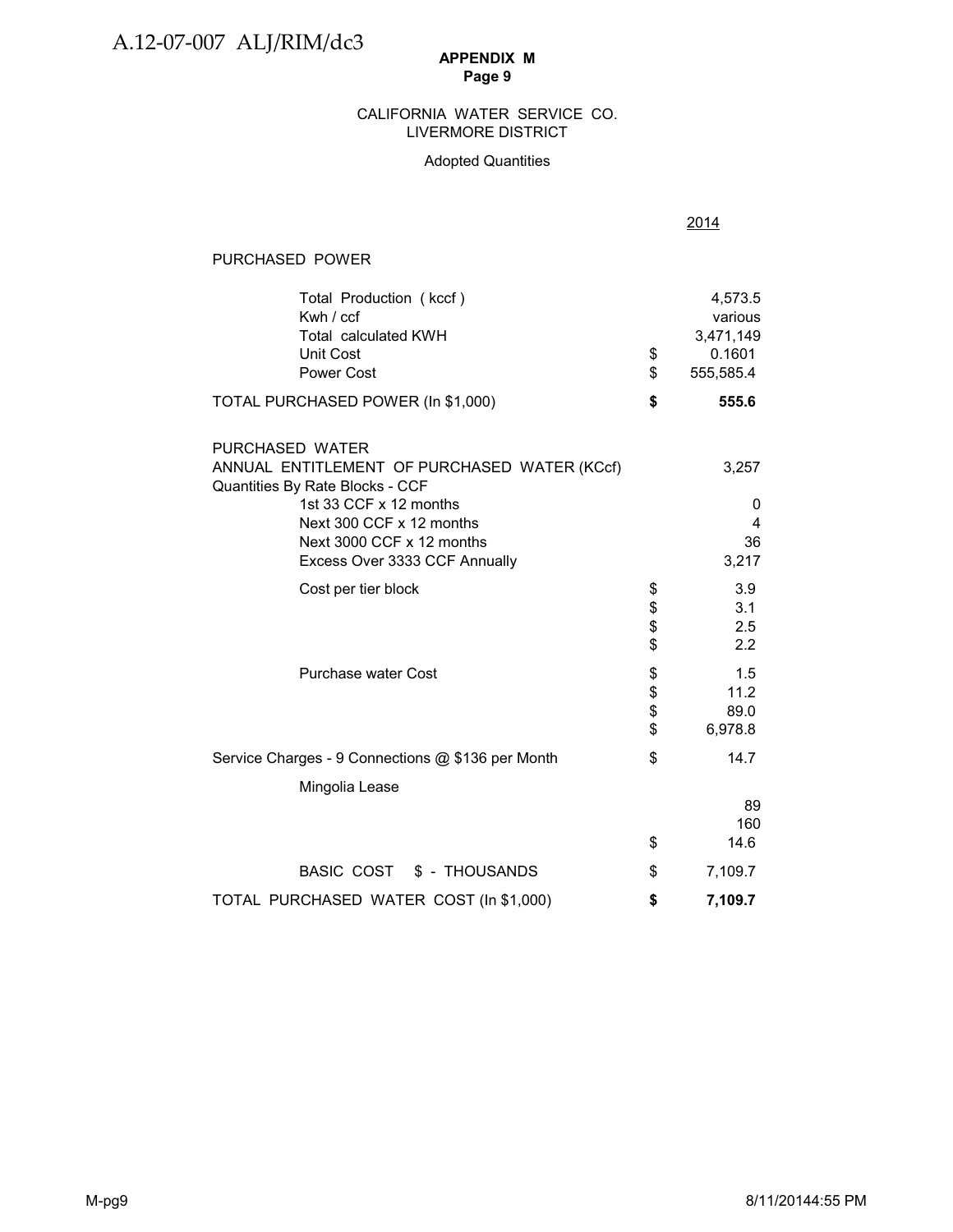## CALIFORNIA WATER SERVICE CO. LIVERMORE DISTRICT

## Adopted Quantities

| <b>CHEMICALS</b>                                  |          |           |
|---------------------------------------------------|----------|-----------|
| Total Production (kccf)                           |          | 1,316     |
| ADOPTED CHEMICAL DOLLARS (adjusted for CBK share) | \$       | 94.9      |
| ADOPTED \$ per KCCF                               | \$       | 0.0721392 |
| PUMP TAXES (WATER REPLENISHMENT DISTRICT)         |          |           |
| WELL WATER PRODUCTION - ACRE FEET                 |          | 0.0       |
| UNIT COST - ACRE FEET                             | \$       |           |
| <b>TOTAL GROUNDWATER CHARGES</b>                  | \$<br>\$ |           |
| ANNUAL WATERMASTER SERVICE                        |          |           |
| TOTAL PUMP TAX EXPENSE                            | \$       |           |
| UNCOLLECTIBLES RATE                               |          | 0.18%     |
| <b>FRANCHISE TAX RATE</b>                         |          | 0.00%     |
| <b>BUSINESS LICENSE FEE</b>                       |          | \$182.38  |
| FEDERAL TAX RATE                                  |          | 35.00%    |
| STATE CORP. FRANCHISE TAX                         |          | 8.84%     |
| NET TO GROSS MULTIPLIER                           |          | 1.70445   |

2014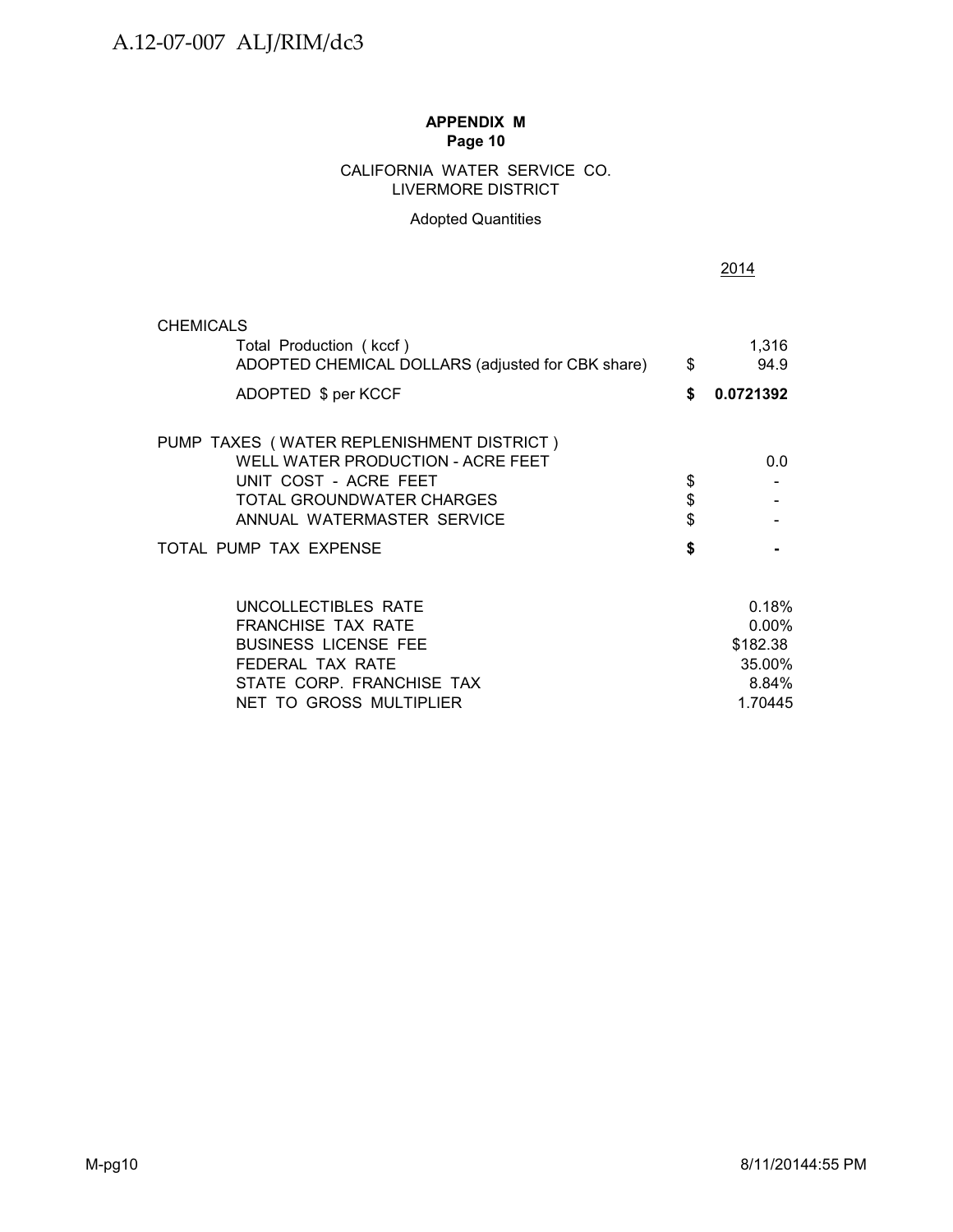## CALIFORNIA WATER SERVICE CO. LIVERMORE DISTRICT

## NET TO GROSS MULTIPLIER ( NEW CPUC STAFF APPROVED METHOD )

2014

**WP7-C16**

|                |                                             |           | <b>NORMAL</b><br>W/0 INCOME<br><b>TAXES</b> |
|----------------|---------------------------------------------|-----------|---------------------------------------------|
| $\mathbf{1}$   | <b>UNCOLLECTIBLES</b>                       | 0.17974%  | 0.17974%                                    |
| $\overline{2}$ | 1 - UNCOLLECTIBES (100% - LINE 1)           | 99.82026% | 99.82026%                                   |
|                | <b>FRANCHISE TAX RATE</b>                   | 0.00000%  | 0.00000%                                    |
| 3              | LOCAL FRANCHISE (% * LINE 2)                | 0.00000%  | 0.00000%                                    |
| 4              | <b>BUSINESS LICENSE RATE</b>                | 0.93573%  | 0.93573%                                    |
|                | BUSINESS LICENSE (% * LINE 2)               | 0.93404%  | 0.93404%                                    |
| 5              | SUBTOTAL (LINE 1 + LINE 3 + LINE 4)         | 1.11378%  | 1.11378%                                    |
| 6              | 1 - SUBTOTAL (100% - LINE 5)                | 98.88622% | 98.88622%                                   |
| $\overline{7}$ | CCFT (LINE 6 * 8.84%)                       | 8.74154%  |                                             |
| 8              | AMERICAN JOB CREATION ACT (LINE 6 * 9%)     | 0.21671%  |                                             |
| 9              | FIT (LINE 6 * 35 %)                         | 31.47479% |                                             |
| 10             | TOTAL TAXES PAID (LINE 5 + LINE 7 + LINE 8) | 41.33011% | 1.11378%                                    |
| 11             | NET AFTER TAXES (1-LINE 9)                  | 58.66989% | 98.88622%                                   |
|                |                                             |           |                                             |

# **NET-TO-GROSS MULTIPLIER ( 1 / LINE 10 ) 1.70445 1.01126**

| <b>ADOPTED</b> |  |
|----------------|--|
| RATIO'S        |  |

| <b>DEBT</b> | 46.60%  | Without income Taxes 1.01126 |         |                   | 0.47125 |
|-------------|---------|------------------------------|---------|-------------------|---------|
| EQUITY      | 53.40%  | With income Taxes            | 1 70445 |                   | 0.91018 |
| TOTAL       | 100.00% |                              |         | Adj. Net to Gros: | 1.38143 |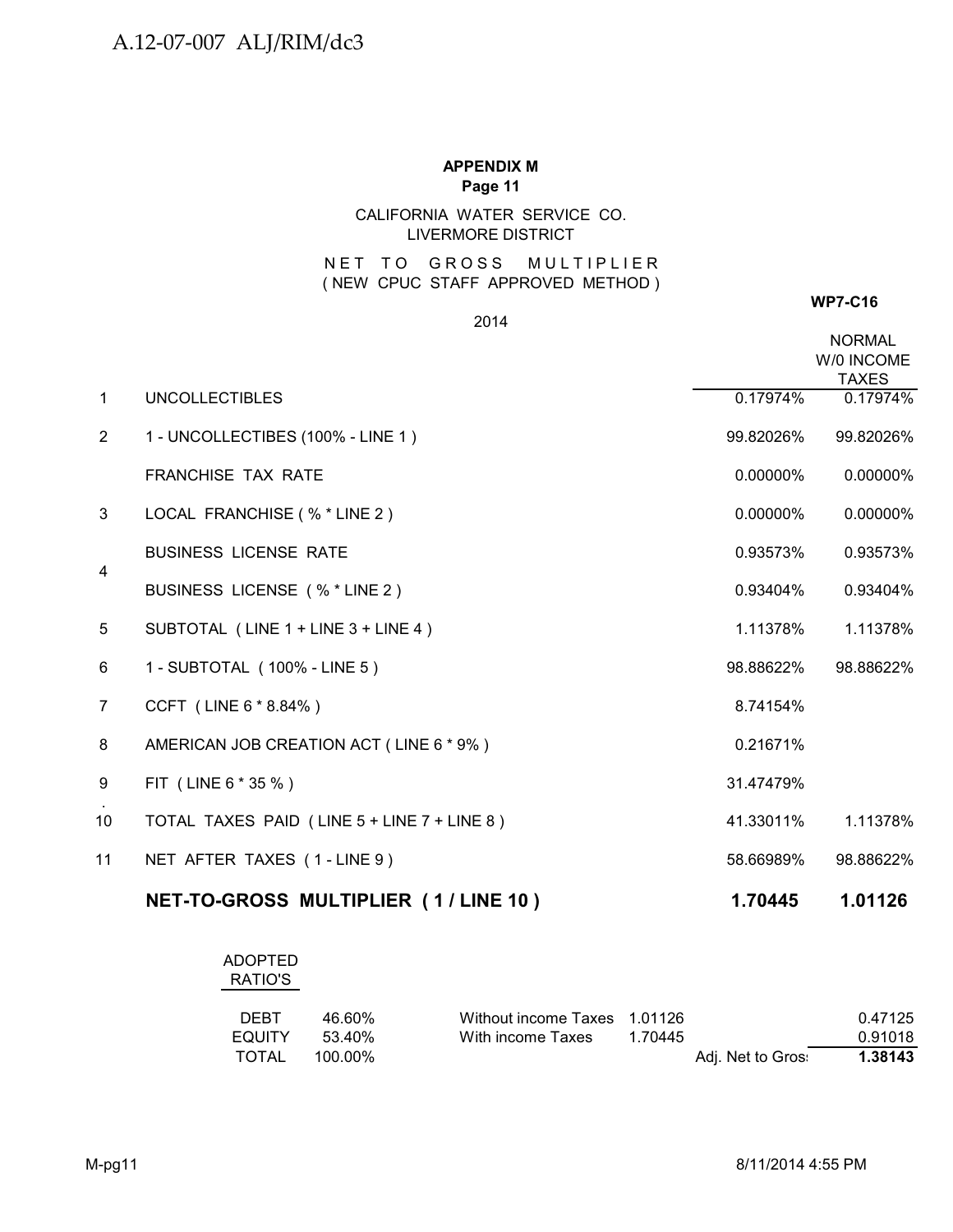## **APPENDIX M Page 12** California Water Service Company Livermore District Bill Comparison

| Typical Monthly Residential Bill for Metered Customers for 2014 |    |                     |    |                  |    |         |                   |                     |  |
|-----------------------------------------------------------------|----|---------------------|----|------------------|----|---------|-------------------|---------------------|--|
| Usage:<br>Ccf                                                   |    | <b>Present Bill</b> |    | Proposed<br>Bill |    | Change  | Percent<br>Change | <b>Notes</b><br>(1) |  |
| 0                                                               | \$ | 11.76               | \$ | 17.52            | \$ | 5.76    | 49.00%            |                     |  |
| 5                                                               | \$ | 27.38               | \$ | 31.86            | \$ | 4.48    | 16.38%            |                     |  |
| 10                                                              | \$ | 43.19               | \$ | 46.38            | \$ | 3.19    | 7.39%             |                     |  |
| 11                                                              | \$ | 46.52               | \$ | 49.44            | \$ | 2.92    | 6.27%             | (2)                 |  |
| 15                                                              | \$ | 59.81               | \$ | 61.64            | \$ | 1.83    | 3.06%             | (3)                 |  |
| 20                                                              | \$ | 76.42               | \$ | 76.89            | \$ | 0.47    | 0.62%             |                     |  |
| 24                                                              | \$ | 90.38               | \$ | 89.71            | \$ | $-0.67$ | $-0.74%$          | (4)                 |  |
| 25                                                              | \$ | 94.37               | \$ | 93.37            | \$ | $-1.00$ | $-1.06%$          |                     |  |
| 30                                                              | \$ | 114.30              | \$ | 111.67           | \$ | $-2.63$ | $-2.30%$          |                     |  |
| 35                                                              | \$ | 134.24              | \$ | 129.98           | \$ | $-4.26$ | $-3.17%$          |                     |  |
| 40                                                              | \$ | 154.17              | \$ | 148.28           | \$ | $-5.89$ | $-3.82%$          |                     |  |
| <b>Metered Quantity Rates:</b>                                  |    |                     |    |                  |    |         |                   | (5)(6)              |  |
| Tier 1                                                          | \$ | 3.1235              | \$ | 2.8679           | \$ | $-0.26$ | $-8.18%$          |                     |  |
| Tier <sub>2</sub>                                               | \$ | 3.3228              | \$ | 3.0510           | \$ | $-0.27$ | $-8.18%$          |                     |  |
| Tier 3                                                          | \$ | 3.9872              | \$ | 3.6610           | \$ | $-0.33$ | $-8.18%$          |                     |  |
| <b>Service Charge:</b>                                          | \$ | 11.76               | \$ | 17.52            | \$ | 5.76    | 49.00%            | (5)(6)              |  |

#### **Notes:**

(1) 1 Ccf or 100 cubic feet of water is equal to 748 gallons of water

(2) Typical winter monthly average usage of 11 Ccf

(3) Monthly average usage of 15 Ccf

(4) Typical summer monthly average usage of 24 Ccf

(5) Metered comparison based on 5/8 x 3/4 inch service

(6) Rates do not include CPUC fees or other surcharges that may appear on customers bills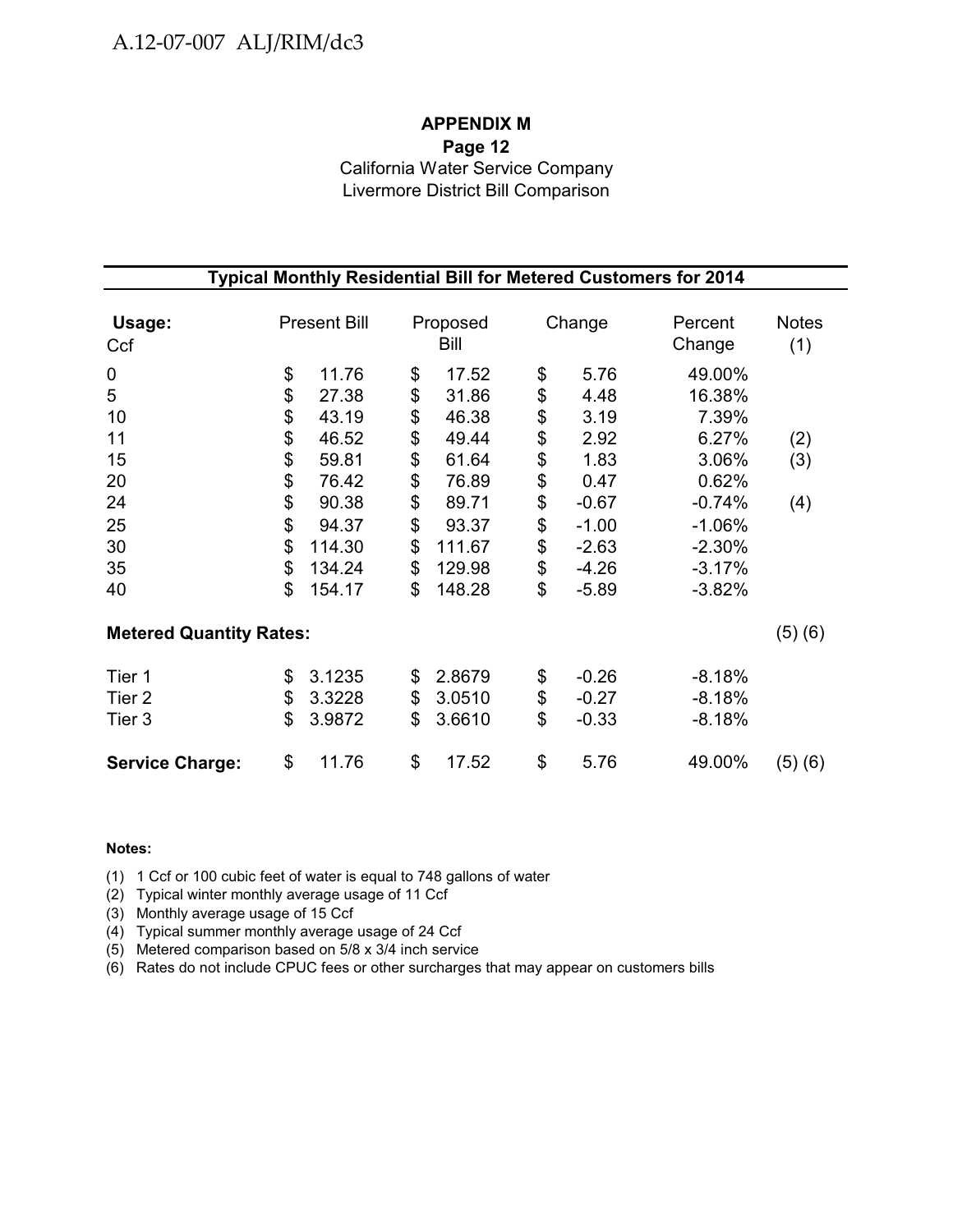## **APPENDIX N**

**Page 1**

#### LOS ALTOS DISTRICT CALIFORNIA WATER SERVICE CO.

#### (DOLLARS IN THOUSANDS) SUMMARY OF EARNINGS AND RATE OF RETURN

|                                          | <b>PRESENT</b> | <b>PROPOSED</b> |              | <b>ESTIMATED ESTIMATED</b> |
|------------------------------------------|----------------|-----------------|--------------|----------------------------|
|                                          | <b>RATES</b>   | <b>RATES</b>    | <b>RATES</b> | <b>RATES</b>               |
|                                          | 2014           | 2014            | 2015         | 2016                       |
| OPERATING<br><b>REVENUES</b>             | \$<br>24,668.4 | \$26,203.4      | \$26,765.3   | \$27,326.2                 |
| % Increase<br>OPERATING EXPENSES         |                | 6.2%            | 2.1%         | 2.1%                       |
| PURCHASED WATER                          | \$6,570.8      | \$6,570.8       | \$6,583.8    | \$6,596.8                  |
| <b>GROUNDWATER EXTRACTION CHARGES</b>    | \$3,578.4      | \$3,578.4       | \$3,585.4    | \$3,592.5                  |
| PURCHASED POWER                          | \$1,133.1      | \$1,133.1       | \$1,135.4    | \$1,137.6                  |
| PURCHASED CHEMICALS                      | \$65.4         | \$65.4          | \$66.2       | \$67.1                     |
| PAYROLL -- DISTRICT                      | \$1,684.3      | \$1,684.3       | \$1,704.8    | \$1,725.5                  |
| <b>UNCOLLECTIBLES</b>                    | \$16.3         | \$17.3          | \$17.6       | \$17.7                     |
| <b>CONSERVATION</b>                      | \$246.9        | \$246.9         | \$246.9      | \$246.9                    |
| OTHER OPERATION AND MAINTENANCE          | \$1,727.8      | \$1,727.8       | \$1,748.9    | \$1,770.3                  |
| <b>BENEFITS</b>                          | \$1,043.8      | \$1,043.8       | \$1,056.5    | \$1,067.2                  |
| OTHER ADMIN AND GEN. EXP.                | \$92.2         | \$92.2          | \$93.3       | \$94.4                     |
| TOTAL O. & M., A. & G., & MISC. EXP.     | \$16,159.0     | \$16,160.1      | \$16,238.7   | \$16,316.0                 |
| TAXES OTHER THAN INCOME                  |                |                 |              |                            |
| AD VALOREM TAXES                         | \$441.7        | \$441.7         | \$476.2      | \$510.8                    |
| <b>BUSINESS LICENSE FEES</b>             | \$0.3          | \$0.3           | \$0.3        | \$0.3                      |
| LOCAL FRANCHISE TAXES                    | \$360.7        | \$383.2         | \$383.9      | \$384.7                    |
| PAYROLL TAXES                            | \$127.1        | \$127.1         | \$128.6      | \$130.2                    |
| TOTAL GENERAL TAXES                      | 929.8          | \$952.2         | \$989.1      | \$1,025.9                  |
| <b>DEPRECIATION</b>                      | \$1,942.4      | \$1,942.4       | \$2,059.7    | \$2,176.9                  |
| G.O. PRORATED EXPENSES:                  |                |                 |              |                            |
| PAYROLL AND BENEFITS                     | \$1,606.4      | \$1,606.4       | \$1,625.9    | \$1,645.7                  |
| AD VALOREM, BUSINESS LICENSE, FRANCHISES | \$28.8         | \$28.8          | \$28.9       | \$28.9                     |
| PAYROLL TAXES                            | \$99.4         | \$99.4          | \$100.6      | \$101.8                    |
| OTHER PRORATED EXPENSES                  | \$1,074.9      | \$1,074.9       | \$1,088.0    | \$1,101.3                  |
| TOTAL G.O. PRORATED EXPENSES             | \$2,809.5      | \$2,809.5       | \$2,843.4    | \$2,877.7                  |
| SUB -- TOTAL -- OPERATING EXPENSES       | \$21,840.7     | \$21,864.1      | \$22,130.8   | \$22,396.6                 |
| TOTAL INCOME TAXES:                      | \$680.4        | \$1,279.3       | \$1,373.9    | \$1,468.5                  |
| TOTAL OPERATING EXPENSES                 | \$22,521.0     | \$23,143.5      | \$23,504.7   | \$23,865.0                 |
| NET OPERATING REVENUE                    | \$2,147.3      | \$3,059.9       | \$3,260.6    | \$3,461.2                  |
| DEPRECIATED RATE BASE                    | \$38,537.8     | \$38,537.8      | \$41,064.9   | \$43,592.0                 |
| RATE OF RETURN                           | 5.57%          | 7.94%           | 7.94%        | 7.94%                      |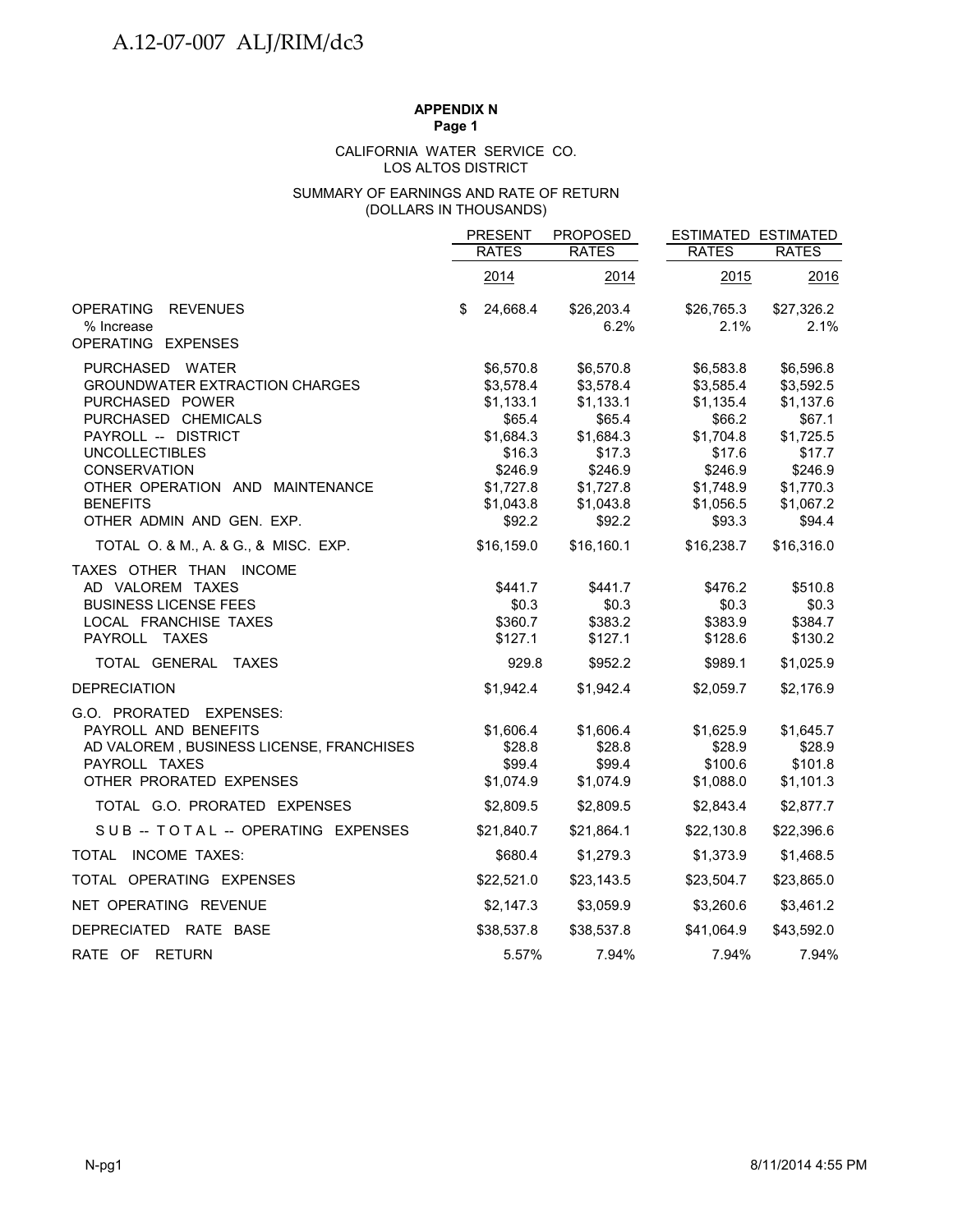## CALIFORNIA WATER SERVICE CO. LOS ALTOS DISTRICT

## (DOLLARS IN THOUSANDS) ADOPTED RATE BASE

|                                  | 2014        | 2015        | 2016         |
|----------------------------------|-------------|-------------|--------------|
| RATE BASE                        |             |             |              |
| WTD. AVG. PLANT IN SERVICE       | \$77,436.6  | \$81,211.3  | \$84,986.0   |
| WTD, AVG, DEPRECIATION RESERVE   | (25, 524.3) | (27, 299.7) | (\$29,075.1) |
| <b>MATERIALS AND SUPPLIES</b>    | 284.0       | 284.0       | \$284.0      |
| <b>TANK PAINTING</b>             | 0.0         | 517.1       | \$1,034.1    |
| WORKING CASH - LEAD - LAG        | 415.9       | 441.7       | \$467.5      |
| WORKING CASH - W / H EMPLOYEES   | (7.0)       | (7.0)       | (\$7.0)      |
| ADVANCES FOR CONSTRUCTION        | (1,768.9)   | (1,754.2)   | (\$1,739.4)  |
| <b>CONTRIBUTIONS</b>             | (7,378.1)   | (7,390.4)   | (\$7,402.6)  |
| AMORTIZATION OF INTANG.          | (187.0)     | (190.3)     | (\$193.5)    |
| <b>DEFERRED TAXES</b>            | (7,479.1)   | (7,788.3)   | (\$8,097.5)  |
| UNAMORT. I.T.C.                  | (81.8)      | (77.6)      | (\$73.4)     |
| PRORATED G.O. RATE BASE          | 2,387.8     | 2,703.3     | \$3,018.8    |
| <b>TAXES ON ADVANCES</b>         | 190.7       | 169.9       | \$149.0      |
| TAXES ON C.I.A.C.                | 249.1       | 245.1       | \$241.0      |
| WTG. AVG. RATE BASE              | \$38,537.8  | \$41,064.9  | \$43,592.0   |
| RATE BASE ASSOCIATED ITEMS       |             |             |              |
| DEPRECIATION EXPENSE             | \$1,942.4   | \$2,059.7   | \$2,176.9    |
| AD VALOREM TAXES                 | \$441.7     | \$476.2     | \$510.8      |
| TOTAL INCOME TAXES AT AUTHORIZED | \$1,279.3   | \$1,373.9   | \$1,468.5    |
| NET OPERATING REVENUE            | \$3,059.9   | \$3,260.6   | \$3,461.2    |
|                                  |             |             |              |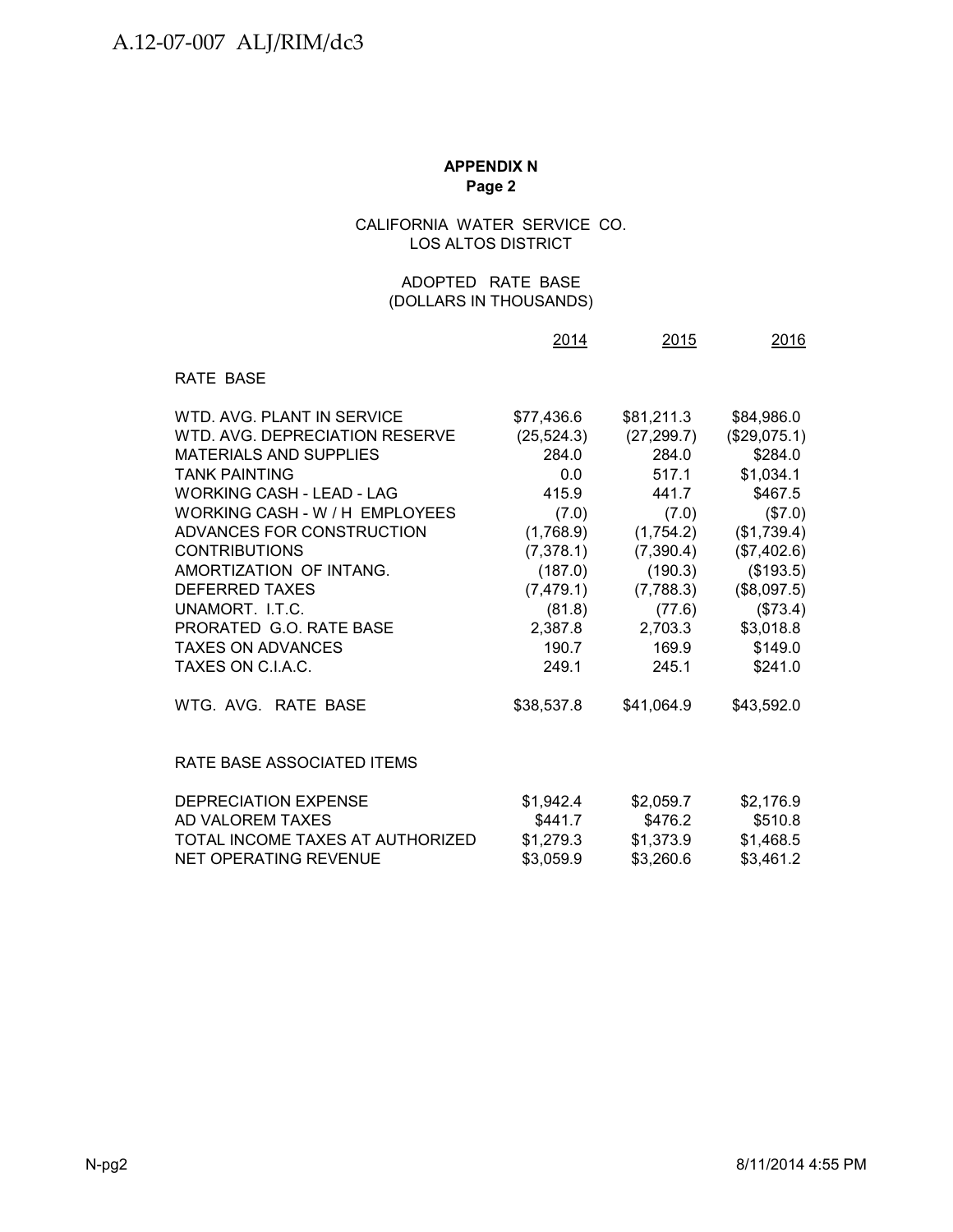## **APPENDIX L**

**Page 3**

#### CALIFORNIA WATER SERVICE CO. LOS ALTOS DISTRICT

#### **Rate Base Offset**

| <b>District</b> | PID#     | <b>Description</b>                                       |    | Amount    | <b>Expected</b><br><b>Filing Year</b> | <b>Authority</b> |    | <b>Expected</b><br>Revenue<br><b>Requirement</b> |
|-----------------|----------|----------------------------------------------------------|----|-----------|---------------------------------------|------------------|----|--------------------------------------------------|
| Los Altos       | 00060893 | Mitigate Settlement of 1MG Welded Steel Tank -<br>Sta. 9 | S  | 733.282   | 2014                                  | 2012 GRC         | S  | 112.310                                          |
|                 | 00062077 | Replace 100K Gallon Redwood Tank - Sta. 8<br>Loyola Tank | \$ | 312.308   | 2015                                  | 2012 GRC         | \$ | 47,833                                           |
|                 |          | 00079954 Cal Water RAMCAP Vulnerability Assessments      |    | 144,305   | 2015                                  | 2012 GRC         | \$ | 22,102                                           |
|                 |          |                                                          |    | 1,189,895 |                                       |                  |    | 182,245                                          |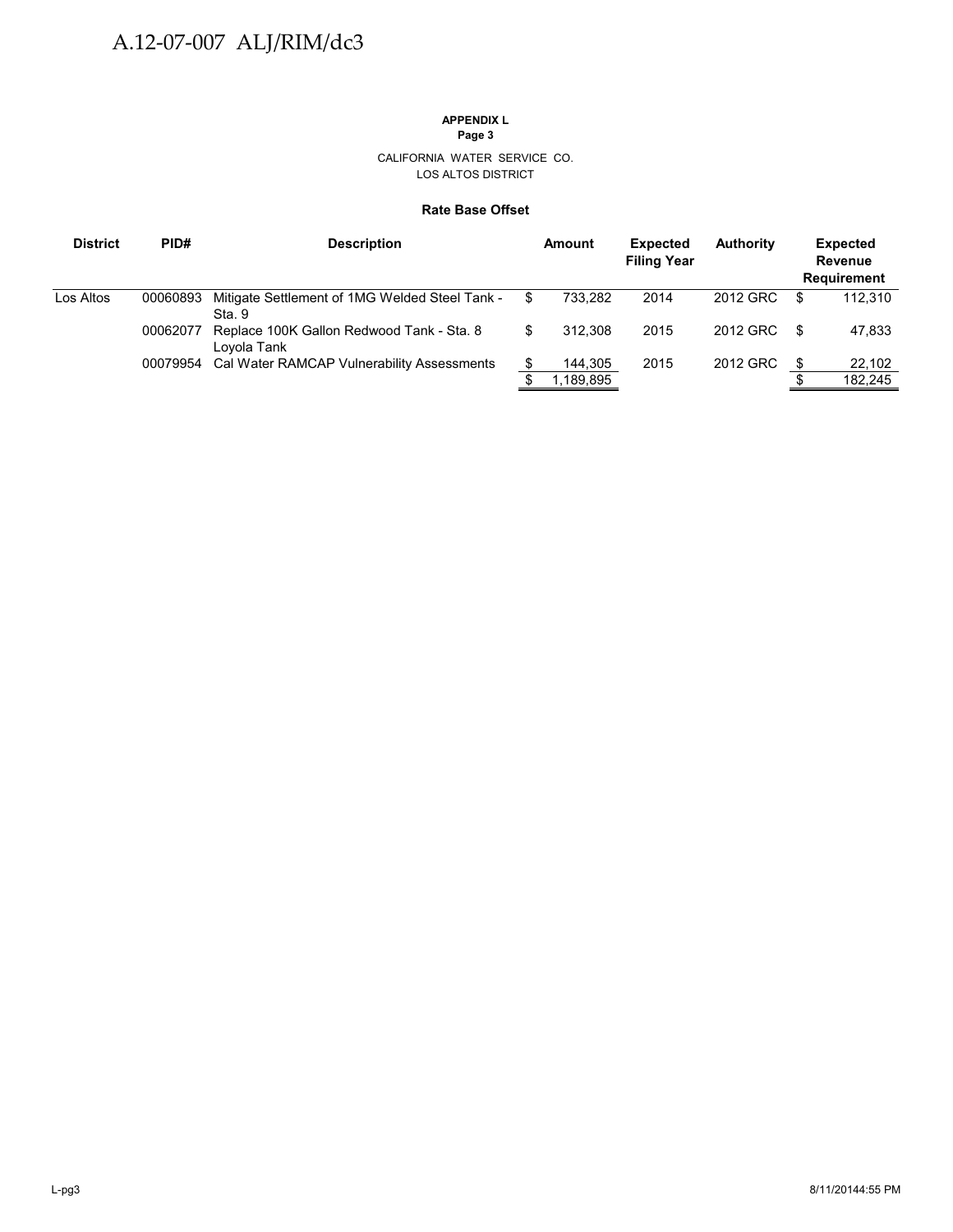## **ATTACHMENT N PAGE 4**

## CALIFORNIA WATER SERVICE CO. LOS ALTOS DISTRICT

## INCOME TAX CALCULATION (DOLLARS IN THOUSANDS)

|                                           | PRESENT RATES<br>2014 | PROPOSED RATES<br>2014 |
|-------------------------------------------|-----------------------|------------------------|
| OPERATING REVENUE (PRESENT RATES)         | \$24,668.4            | \$26,203.4             |
| <b>EXPENSES</b>                           |                       |                        |
| PURCHASED WATER                           | \$6,570.8             | \$6,570.8              |
| <b>PURCHASED POWER</b>                    | \$1,133.1             | \$1,133.1              |
| <b>PUMP TAXES</b>                         | \$3,578.4             | \$3,578.4              |
| <b>CHEMICALS</b>                          | \$65.4                | \$65.4                 |
| <b>PAYROLL</b>                            | \$1,684.3             | \$1,684.3              |
| OTHER O & M                               | \$1,974.7             | \$1,974.7              |
| OTHER A & G                               | \$1,135.9             | \$1,135.9              |
| G.O. PRORATIONS                           | \$2,539.2             | \$2,539.2              |
| PAYROLL TAXES                             | \$127.1               | \$127.1                |
| AD VALOREM TAXES                          | \$441.7               | \$441.7                |
| <b>UNCOLLECTIBLES</b>                     | \$16.3                | \$17.3                 |
| FRANCHISE TAX & BUS LIC. FEES             | \$361.0               | \$383.5                |
| TRANSPORTATION DEPRECIATION ADJUSTMENT    | (\$103.8)             | (\$103.8)              |
| <b>INTEREST EXPENSE</b>                   | \$1,100.5             | \$1,100.5              |
| TOTAL DEDUCTIONS                          | \$20,624.7            | \$20,648.1             |
| <b>STATE INCOME TAX</b>                   |                       |                        |
| STATE TAX DEPRECIATION                    | \$3,366.0             | \$3,366.0              |
| NET STATE TAXABLE INCOME                  | \$677.8               | \$2,189.3              |
| STATE CORP. FRANCHISE TAX @ 8.84%         | \$59.9                | \$193.5                |
| FEDERAL INCOME TAX                        |                       |                        |
| FEDERAL TAX DEPRECIATION                  | \$2,039.3             | \$2,039.3              |
| STATE INCOME TAX                          | \$59.9                | \$193.5                |
| LESS AMERICAN JOBS CREATION ACT DEDUCTION | \$68.3                | \$116.6                |
| NET FEDERAL TAXABLE INCOME                | \$1,876.3             | \$3,205.8              |
| FEDERAL INCOME TAX @ 35.00%               | \$656.7               | \$1,122.0              |
| TOTAL FEDERAL INCOME TAX                  | \$656.7               | \$1,122.0              |
| ADJUSTMENT FOR REGULATORY LIABILITY       | (\$36.2)              | (\$36.2)               |
| TOTAL INCOME TAXES                        | \$680.4               | \$1,279.3              |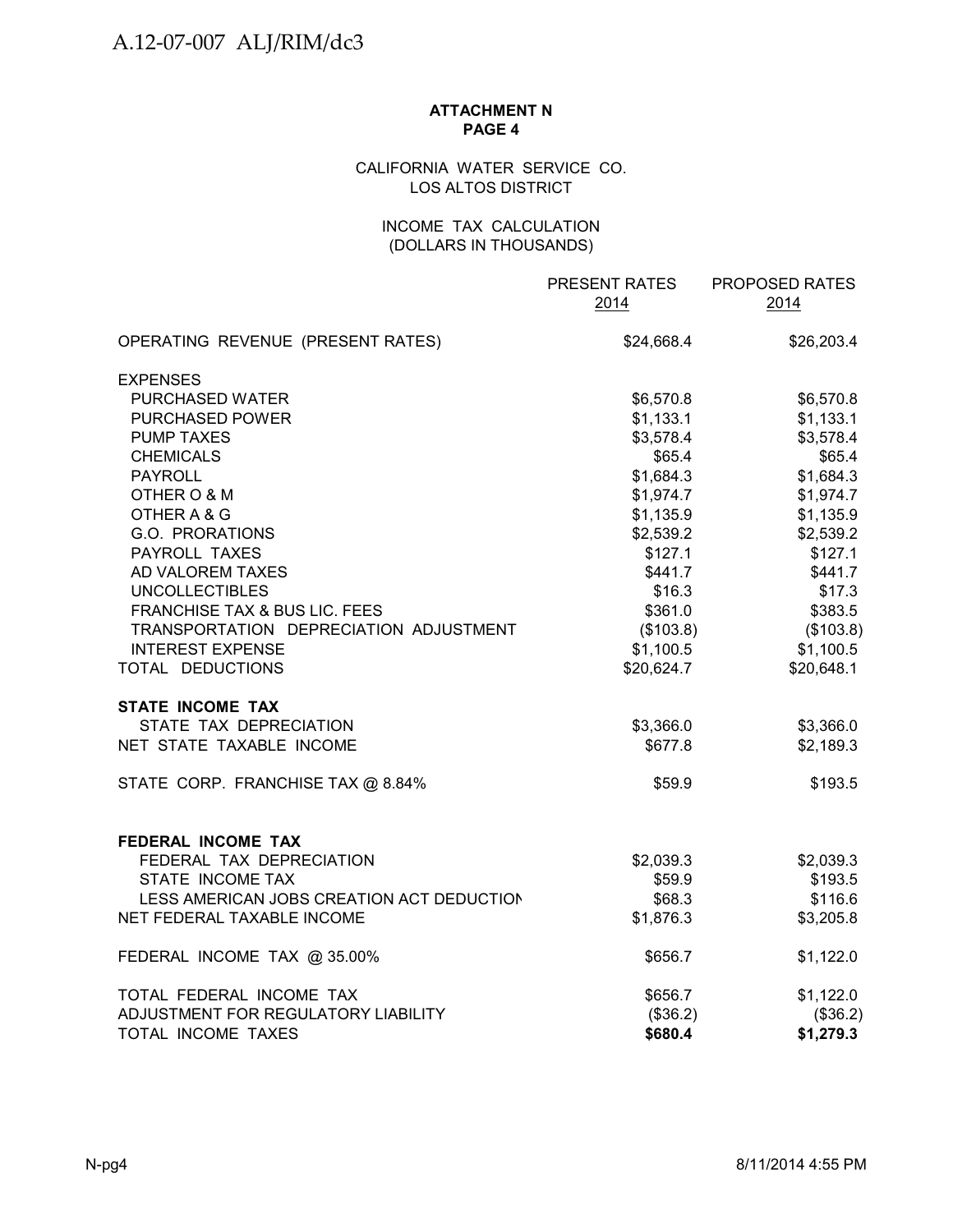### CALIFORNIA WATER SERVICE CO. LOS ALTOS-SUBURBAN DISTRICT

### Adopted Quantities

|                                  |                  | 2014   | 2015   |
|----------------------------------|------------------|--------|--------|
| Number of Services by meter size | $5/8 \times 3/4$ | 13,437 | 13,452 |
|                                  |                  |        |        |
|                                  | 11/2             | 3,806  | 3,812  |
|                                  | 2                | 193    | 516    |
|                                  | 3                | 528    | 531    |
|                                  | 4                | 123    | 124    |
|                                  | 6                | 28     | 28     |
|                                  | 8                | 4      | 4      |
|                                  | 10               |        | 0      |
|                                  | 12               |        |        |
|                                  | 14               |        |        |
|                                  | TOTAL            | 18,121 | 18,470 |

| Metered Sales, KCcf |  |
|---------------------|--|
| All Water           |  |

Number of Services and Use:

|                         |       | Avg Services |        | Use, KCcf |         | Avg Use, Ccf/Sv/Mo |              |
|-------------------------|-------|--------------|--------|-----------|---------|--------------------|--------------|
|                         |       | 2014         | 2015   | 2014      | 2015    | 2014               | 2015         |
| <b>RESIDENTIAL</b>      |       | 16,875       | 16,889 | 3,913.3   | 3,916.6 | 19.3               | 19.3         |
| <b>BUSINESS</b>         |       | 1,180        | 1,191  | 1,075.7   | 1,085.7 | 76.0               | 76.0         |
| MULTIPLE FAMILY         |       | 166          | 172    | 387.5     | 401.5   | 194.5              | 194.5        |
| <b>INDUSTRIAL</b>       |       | 2            | 1      | 9.1       | 9.1     | 379.0              | 758.1        |
| PUBLIC AUTHORITY        |       | 195          | 192    | 238.6     | 238.6   | 102.0              | 103.6        |
| <b>OTHER</b>            |       | 24           | 25     | 5.7       | 5.7     | 20                 | 19           |
| <b>IRRIGATION</b>       |       |              |        |           |         | 0                  | 0            |
| <b>RECLAIMED</b>        |       |              |        |           |         | 0                  | $\mathbf{0}$ |
| <b>SUBTOTAL</b>         |       | 18,442       | 18,470 | 5,629.9   | 5,657.2 |                    |              |
| <b>RESIDENTIAL FLAT</b> |       |              |        |           |         |                    |              |
| PRIVATE FIRE PROT       |       | 390          | 393    |           |         |                    |              |
| <b>PUBLIC FIRE PROT</b> |       | 7            | 7      |           |         |                    |              |
| <b>TOTAL</b>            |       | 18,839       | 18,870 | 5,629.9   | 5,657.2 |                    |              |
| Unaccounted-for water   | 5.02% |              |        | 297.3     | 298.7   |                    |              |
|                         |       |              |        |           |         |                    |              |
| Total Production        |       |              |        | 5,927.1   | 5,955.9 |                    |              |

5,629.9 5,657.2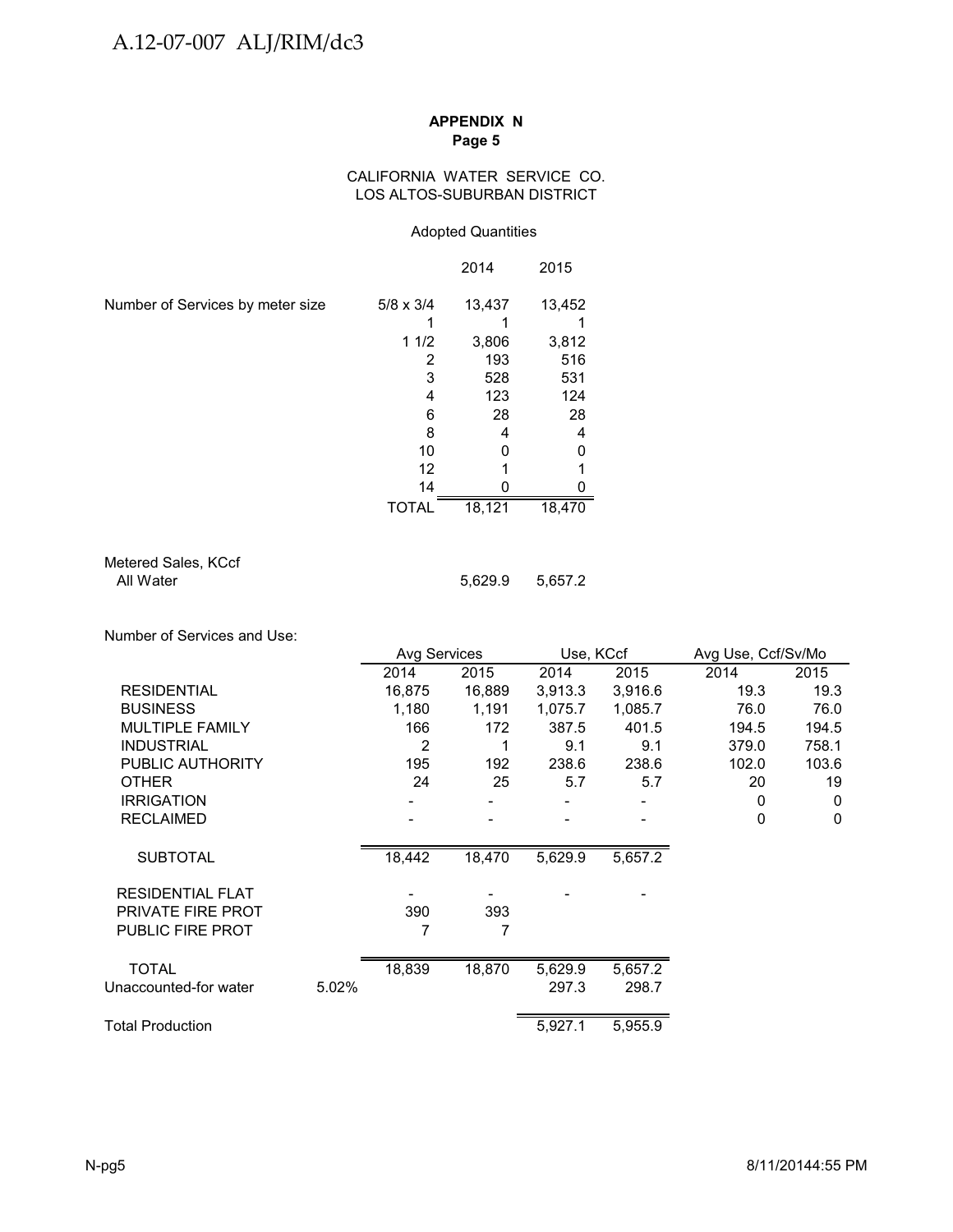### CALIFORNIA WATER SERVICE CO. LOS ALTOS-SUBURBAN DISTRICT

### Adopted Quantities

### **2014 Test Year**

| <b>Metered Sales</b> |             |                 |                     |                   | <b>Public</b>    |              |              |
|----------------------|-------------|-----------------|---------------------|-------------------|------------------|--------------|--------------|
| (Kccf)               | Residential | <b>Business</b> | <b>Multi-Family</b> | <b>Industrial</b> | <b>Authority</b> | <b>Other</b> | <b>Total</b> |
| <b>Month</b>         |             |                 |                     |                   |                  |              |              |
| January              | 168.4       | 59.9            | 26.5                | 0.5               | 6.9              | 0.3          | 262.5        |
| February             | 157.1       | 59.3            | 25.6                | 0.5               | 5.8              | 0.3          | 248.6        |
| March                | 145.7       | 57.6            | 23.8                | 0.4               | 6.2              | 0.3          | 234.1        |
| April                | 212.9       | 72.7            | 28.0                | 0.5               | 12.6             | 0.4          | 327.1        |
| May                  | 323.9       | 92.8            | 32.8                | 0.9               | 20.6             | 0.5          | 471.5        |
| June                 | 424.3       | 103.2           | 36.3                | 0.8               | 33.7             | 0.5          | 598.9        |
| July                 | 498.2       | 124.4           | 41.8                | 1.3               | 39.0             | 0.7          | 705.3        |
| August               | 492.5       | 119.2           | 38.9                | 1.0               | 36.1             | 0.6          | 688.4        |
| September            | 514.5       | 123.9           | 40.3                | 0.9               | 35.3             | 0.7          | 715.5        |
| October              | 438.5       | 107.4           | 35.4                | 0.9               | 22.4             | 0.6          | 605.2        |
| November             | 310.6       | 86.9            | 31.4                | 0.9               | 11.6             | 0.5          | 441.8        |
| December             | 226.7       | 68.4            | 26.7                | 0.6               | 8.3              | 0.4          | 331.0        |
|                      | 3,913.3     | 1.075.7         | 387.5               | 9.1               | 238.6            | 5.7          | 5,629.9      |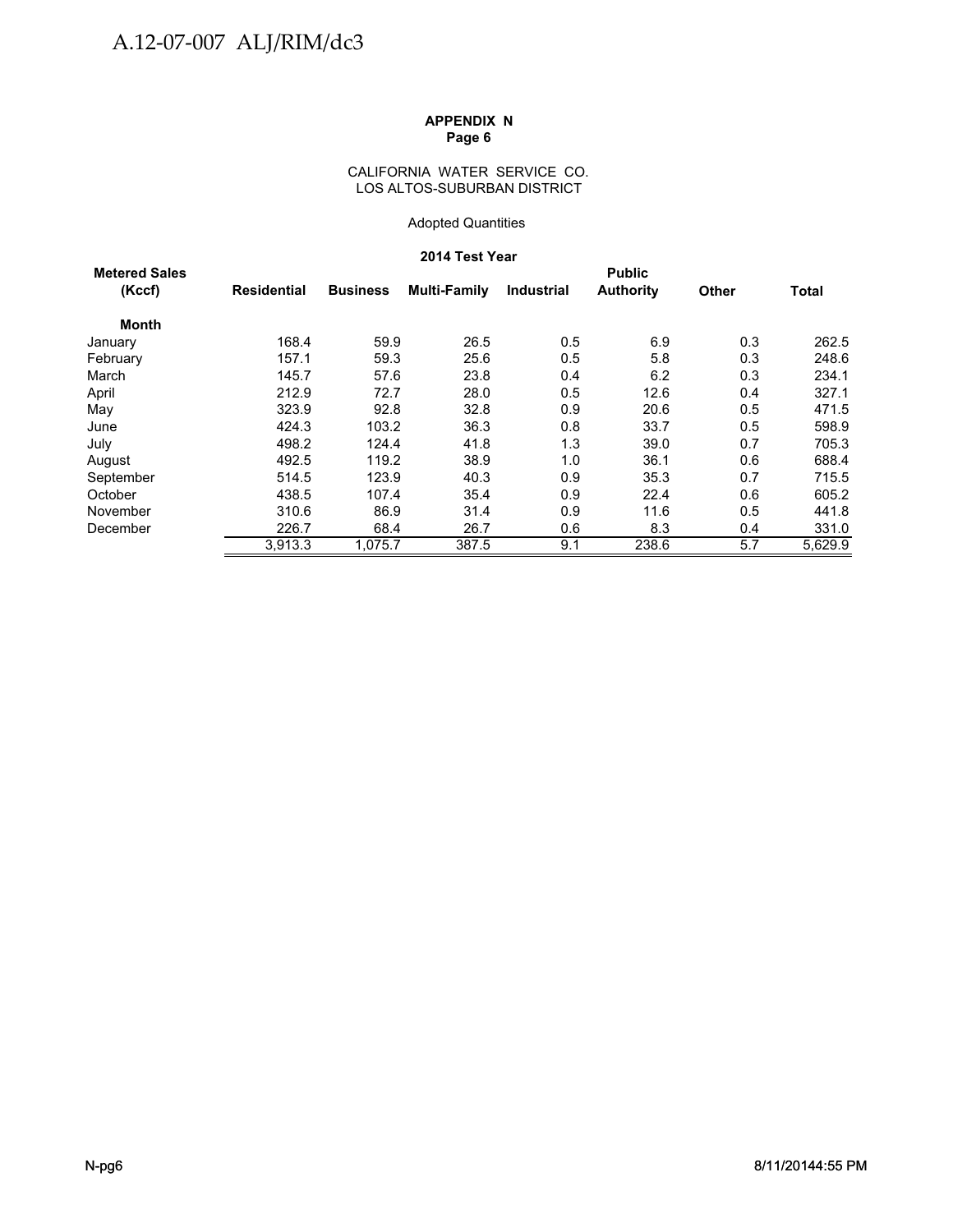## CALIFORNIA WATER SERVICE CO. LOS ALTOS-SUBURBAN DISTRICT

## Adopted Quantities

## **2014 Test Year**

|                   |                     |                  |                     | <b>Purchased</b> |         |    |                         |     | <b>Purchased</b> |
|-------------------|---------------------|------------------|---------------------|------------------|---------|----|-------------------------|-----|------------------|
|                   | Company             | <b>Purchases</b> |                     | Water            | (In     |    | <b>Pump Taxes Power</b> |     | (In              |
| <b>Production</b> | <b>Wells (Kccf)</b> | (Kccf)           | <b>Total (Kccf)</b> |                  | \$1,000 |    | (ln \$1,000)            |     | \$1,000          |
| Month             |                     |                  |                     |                  |         |    |                         |     |                  |
| January           | 69.0                | 202.1            | 271.1               | \$               | 365.3   | S  | 107.7                   | \$  | 51.8             |
| February          | 38.1                | 184.8            | 222.9               | \$               | 334.1   | S  | 59.5                    | \$. | 42.6             |
| March             | 22.9                | 248.7            | 271.6               | \$               | 449.6   | \$ | 35.8                    | S   | 51.9             |
| April             | 83.5                | 325.9            | 409.4               | \$               | 589.1   | S  | 130.4                   | \$  | 78.3             |
| May               | 238.7               | 402.6            | 641.3               | \$               | 727.8   | \$ | 372.7                   | \$  | 122.6            |
| June              | 276.8               | 386.4            | 663.2               | \$               | 698.5   | S  | 432.1                   | \$  | 126.8            |
| July              | 377.2               | 399.0            | 776.2               | \$               | 721.2   | S  | 588.9                   | \$  | 148.4            |
| August            | 358.3               | 405.2            | 763.5               | \$               | 732.5   | S  | 559.3                   | \$. | 146.0            |
| September         | 287.7               | 401.8            | 689.5               | \$               | 726.3   | \$ | 449.2                   | \$  | 131.8            |
| October           | 165.4               | 335.1            | 500.5               | \$               | 605.7   | \$ | 258.2                   | \$  | 95.7             |
| November          | 176.7               | 200.4            | 377.1               | \$               | 362.2   | S  | 275.8                   | \$  | 72.1             |
| December          | 197.8               | 143.1            | 340.8               | \$               | 258.6   | \$ | 308.8                   | \$  | 65.2             |
|                   | 2,292.2             | 3,635.0          | 5,927.2             | \$               | 6,570.8 | \$ | 3,578.4                 | \$  | 1,133.1          |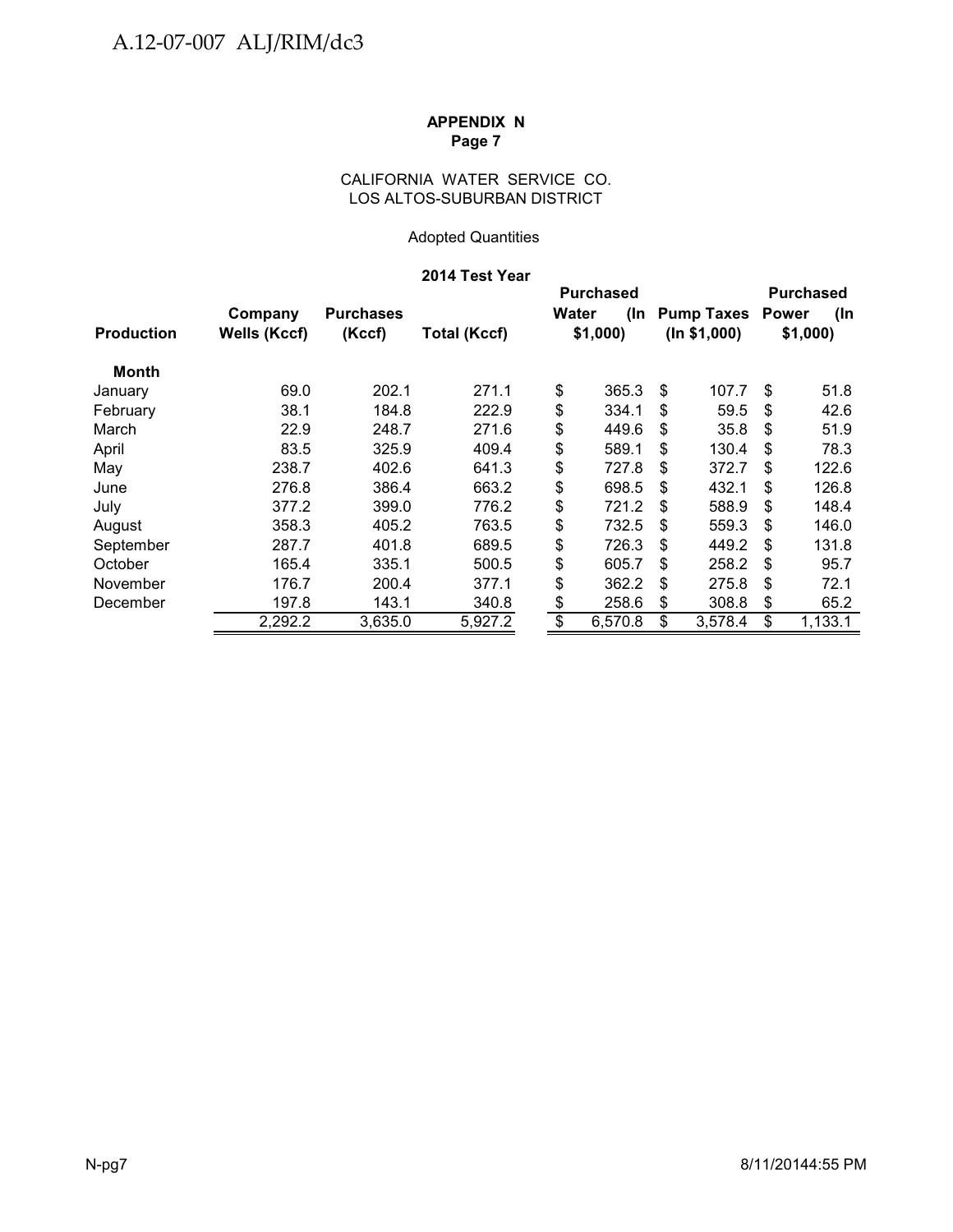## **APPENDIX N Page 8** LOS ALTOS-SUBURBAN DISTRICT Monthly Revenue Summary (In \$1,000) CALIFORNIA WATER SERVICE CO. 2014

## TEST-YEAR ADOPTED REVENUE AT PRESENT RATES

|           | <b>WRAM</b>    |    | NON-WRAM | TOTAL          |
|-----------|----------------|----|----------|----------------|
| January   | \$<br>899.5    | \$ | 387.9    | \$<br>1,287.4  |
| February  | \$<br>850.3    | \$ | 387.9    | \$<br>1,238.2  |
| March     | \$<br>799.4    | \$ | 387.9    | \$<br>1,187.3  |
| April     | \$<br>1,131.5  | \$ | 387.9    | \$<br>1,519.4  |
| May       | \$<br>1,664.6  | S  | 387.9    | \$<br>2,052.5  |
| June      | \$<br>2,145.0  | \$ | 387.9    | \$<br>2,532.9  |
| July      | \$<br>2,556.0  | S  | 387.9    | \$<br>2,943.9  |
| August    | \$<br>2,490.8  | \$ | 387.9    | \$<br>2,878.7  |
| September | \$<br>2,597.1  | \$ | 387.9    | \$<br>2,985.0  |
| October   | \$<br>2,176.9  | \$ | 387.9    | \$<br>2,564.8  |
| November  | \$<br>1,553.2  | \$ | 387.9    | \$<br>1,941.1  |
| December  | \$<br>1,149.3  | \$ | 387.9    | \$<br>1,537.2  |
| TOTAL     | \$<br>20,013.4 | \$ | 4,655.0  | \$<br>24,668.4 |

### TEST-YEAR ADOPTED REVENUE AT PROPOSED RATES

|           |    | <b>WRAM</b> |    | NON-WRAM | TOTAL          |
|-----------|----|-------------|----|----------|----------------|
| January   | \$ | 957.4       | \$ | 556.9    | \$<br>1.514.3  |
| February  | \$ | 832.5       | \$ | 556.9    | \$<br>1,389.3  |
| March     | S  | 953.5       | \$ | 556.9    | \$<br>1,510.4  |
| April     | \$ | 1,123.7     | S  | 556.9    | \$<br>1,680.6  |
| May       | \$ | 1,452.0     | \$ | 460.6    | \$<br>1,912.6  |
| June      | \$ | 2,226.8     | \$ | 556.9    | \$<br>2,783.7  |
| July      | \$ | 2,481.4     | \$ | 556.9    | \$<br>3,038.2  |
| August    | \$ | 2,360.7     | \$ | 556.9    | \$<br>2,917.6  |
| September | \$ | 2,510.3     | S  | 556.9    | \$<br>3,067.1  |
| October   | \$ | 1,972.8     | \$ | 556.9    | \$<br>2,529.6  |
| November  | \$ | 1,554.8     | \$ | 556.9    | \$<br>2,111.7  |
| December  | \$ | 1,191.2     | \$ | 556.9    | \$<br>1,748.1  |
| TOTAL     |    | 19.617.1    | \$ | 6,586.2  | \$<br>26,203.4 |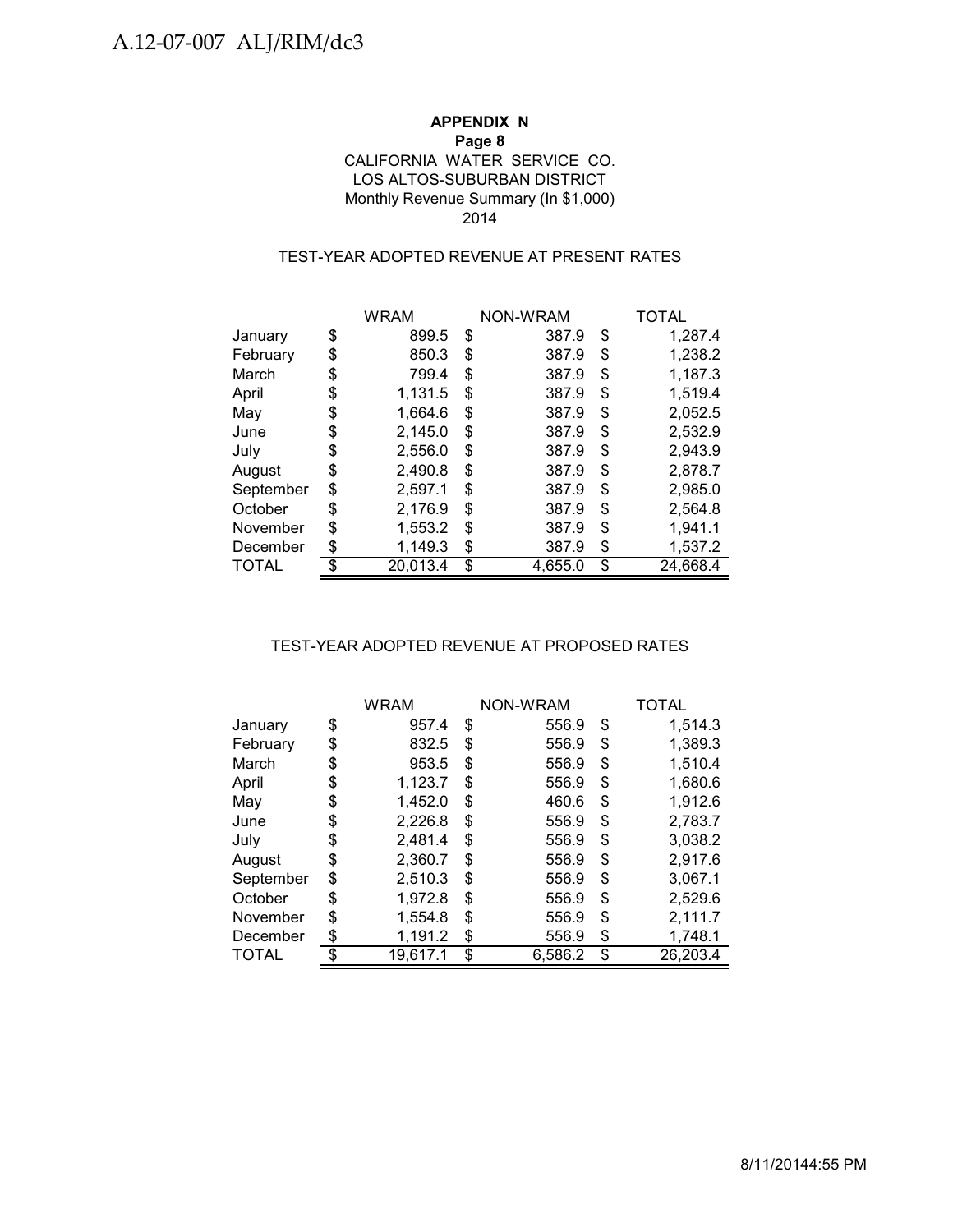#### LOS ALTOS-SUBURBAN DISTRICT CALIFORNIA WATER SERVICE CO.

### Adopted Quantities

|                                                                                                                                        | 2014                                                       |
|----------------------------------------------------------------------------------------------------------------------------------------|------------------------------------------------------------|
| PURCHASED POWER                                                                                                                        |                                                            |
| Total Production (kccf)<br>Kwh / ccf<br>Total calculated KWH<br>Unit Cost<br>Power Cost                                                | 5,927.2<br>various<br>5,739,351<br>\$0.1974<br>\$1,133,120 |
| TOTAL PURCHASED POWER (In \$1,000)                                                                                                     | \$1,133.1                                                  |
| PURCHASED WATER<br>S.C.V.W.D. - CONTRACT A.F.<br>S.C.V.W.D. - NON-CONTRACT A.F.<br>SAN JOSE WATER - KCCF                               | 8,230<br>0<br>50                                           |
| S.C.V.W.D. - CONTRACT A.F. (WP5B10)<br>S.C.V.W.D. - NON-CONTRACT A.F. (WP5B10)<br>SAN JOSE WATER - KCCF (WP5B10)                       | \$780<br>\$755<br>\$3                                      |
| S.C.V.W.D. - CONTRACT A.F. (In \$1,000)<br>S.C.V.W.D. - NON-CONTRACT A.F.<br>SAN JOSE WATER - KCCF<br>SAN JOSE WATER - SERVICE CHARGES | \$6,419<br>\$0<br>\$135<br>\$16                            |
| TOTAL PURCHASED WATER COST (In \$1,000)                                                                                                | \$6,570.8                                                  |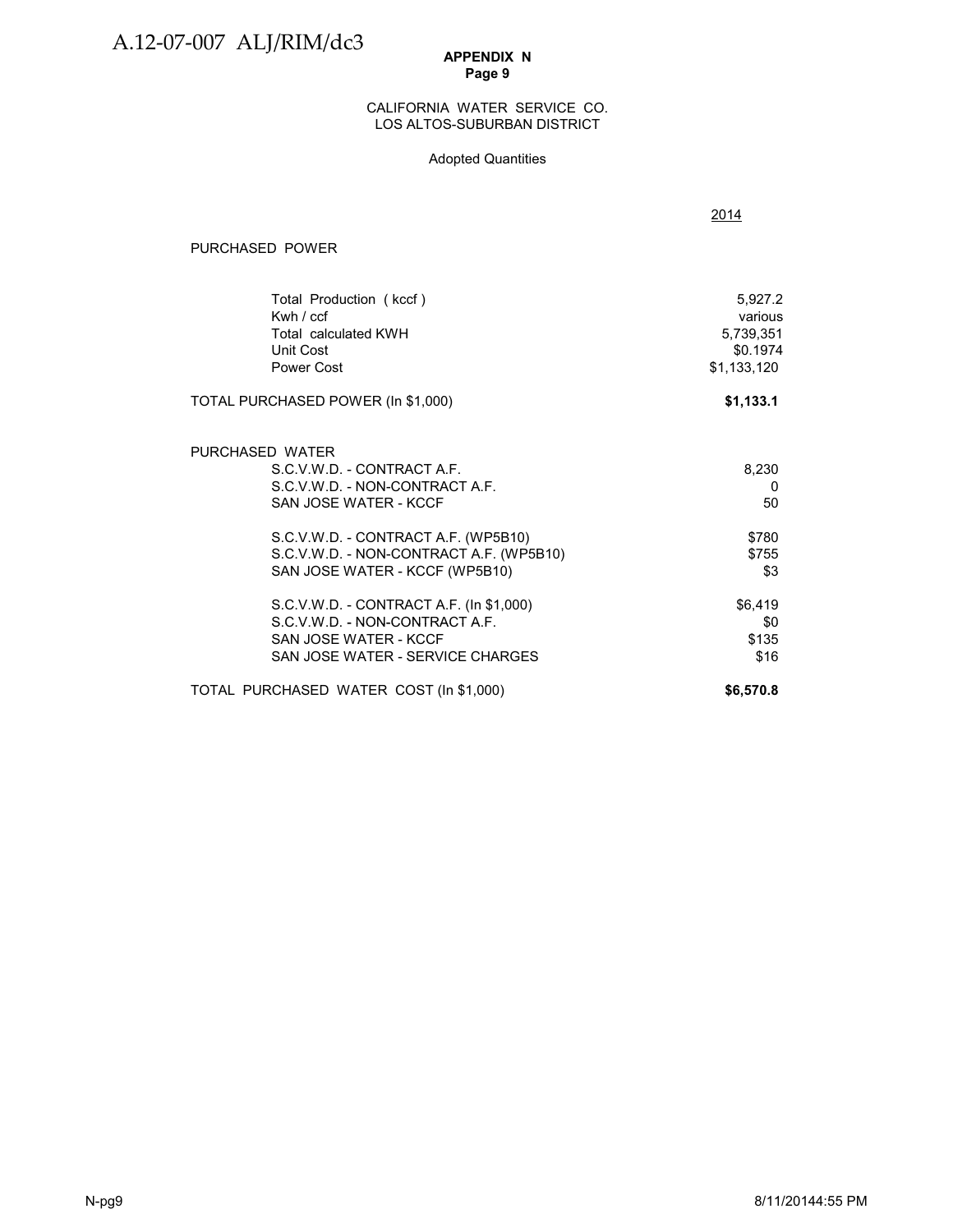#### CALIFORNIA WATER SERVICE CO. LOS ALTOS-SUBURBAN DISTRICT

#### Adopted Quantities

| 2014             |
|------------------|
|                  |
| 2,342<br>\$65.4  |
| \$0.027943       |
|                  |
| 5,262.3<br>\$680 |
| \$3,578,375      |
| \$3,578.4        |
| 0.07%            |
| 1.46%            |
| \$0.30<br>35.00% |
| 8.84%            |
| 1.68204          |
|                  |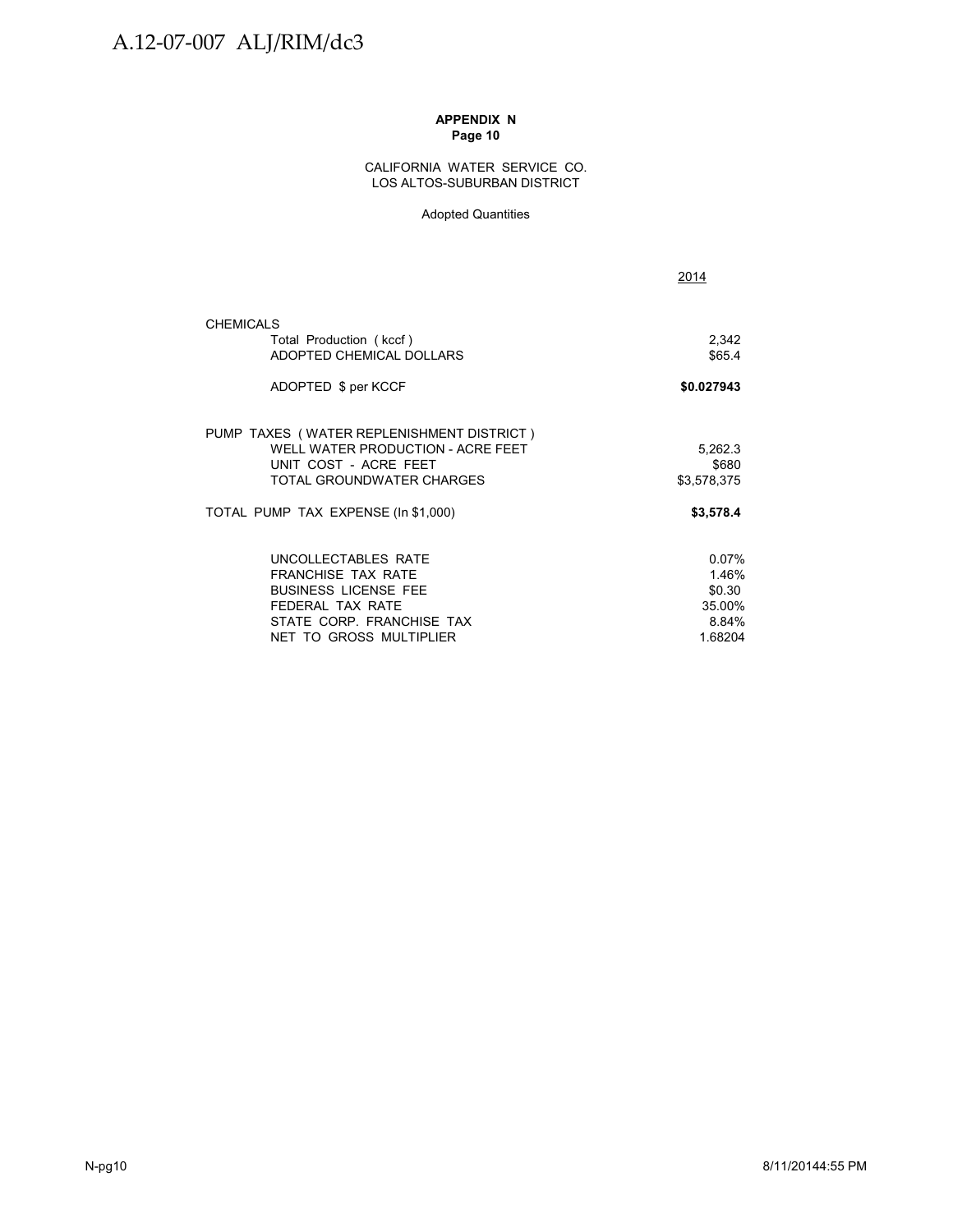## CALIFORNIA WATER SERVICE CO. LOS ALTOS DISTRICT

## ( NEW CPUC STAFF APPROVED METHOD ) NET TO GROSS MULTIPLIER

#### 2014

|                |                                             |             | <b>NORMAL</b><br>W/0 INCOME<br><b>TAXES</b> |
|----------------|---------------------------------------------|-------------|---------------------------------------------|
| $\mathbf{1}$   | <b>UNCOLLECTIBLES</b>                       | 0.06618%    | 0.06618%                                    |
| $\overline{2}$ | 1 - UNCOLLECTIBES (100% - LINE 1)           | 99.93382%   | 99.93382%                                   |
|                | <b>FRANCHISE TAX RATE</b>                   | 1.46229%    | 1.46229%                                    |
| 3              | LOCAL FRANCHISE (% * LINE 2)                | 1.46133%    | 1.46133%                                    |
| 4              | <b>BUSINESS LICENSE RATE</b>                | $0.00000\%$ | 0.00000%                                    |
|                | BUSINESS LICENSE (% * LINE 2)               | $0.00000\%$ | 0.00000%                                    |
| 5              | SUBTOTAL (LINE 1 + LINE 3 + LINE 4)         | 1.52751%    | 1.52751%                                    |
| 6              | 1 - SUBTOTAL (100% - LINE 5)                | 98.47249%   | 98.47249%                                   |
| $\overline{7}$ | CCFT (LINE 6 * 8.84%)                       | 8.70497%    |                                             |
| 8              | AMERICAN JOB CREATION ACT (LINE 6 * 9%)     | 3.15095%    |                                             |
| 9              | FIT (LINE 6 * 35 %)                         | 30.31580%   |                                             |
| 10             | TOTAL TAXES PAID (LINE 5 + LINE 7 + LINE 8) | 40.54828%   | 1.52751%                                    |
| 11             | NET AFTER TAXES (1-LINE 9)                  | 59.45172%   | 98.47249%                                   |
|                | NET-TO-GROSS MULTIPLIER (1/LINE 10)         | 1.68204     | 1.01551                                     |

## ADOPTED RATIO'S

| <b>DEBT</b> | 46.60%  | Without income Taxes 1.01551 |         |                   | 0.47323 |
|-------------|---------|------------------------------|---------|-------------------|---------|
| EQUITY      | 53.40%  | With income Taxes            | 1.68204 |                   | 0.89821 |
| TOTAL       | 100.00% |                              |         | Adi. Net to Gros: | 1.37144 |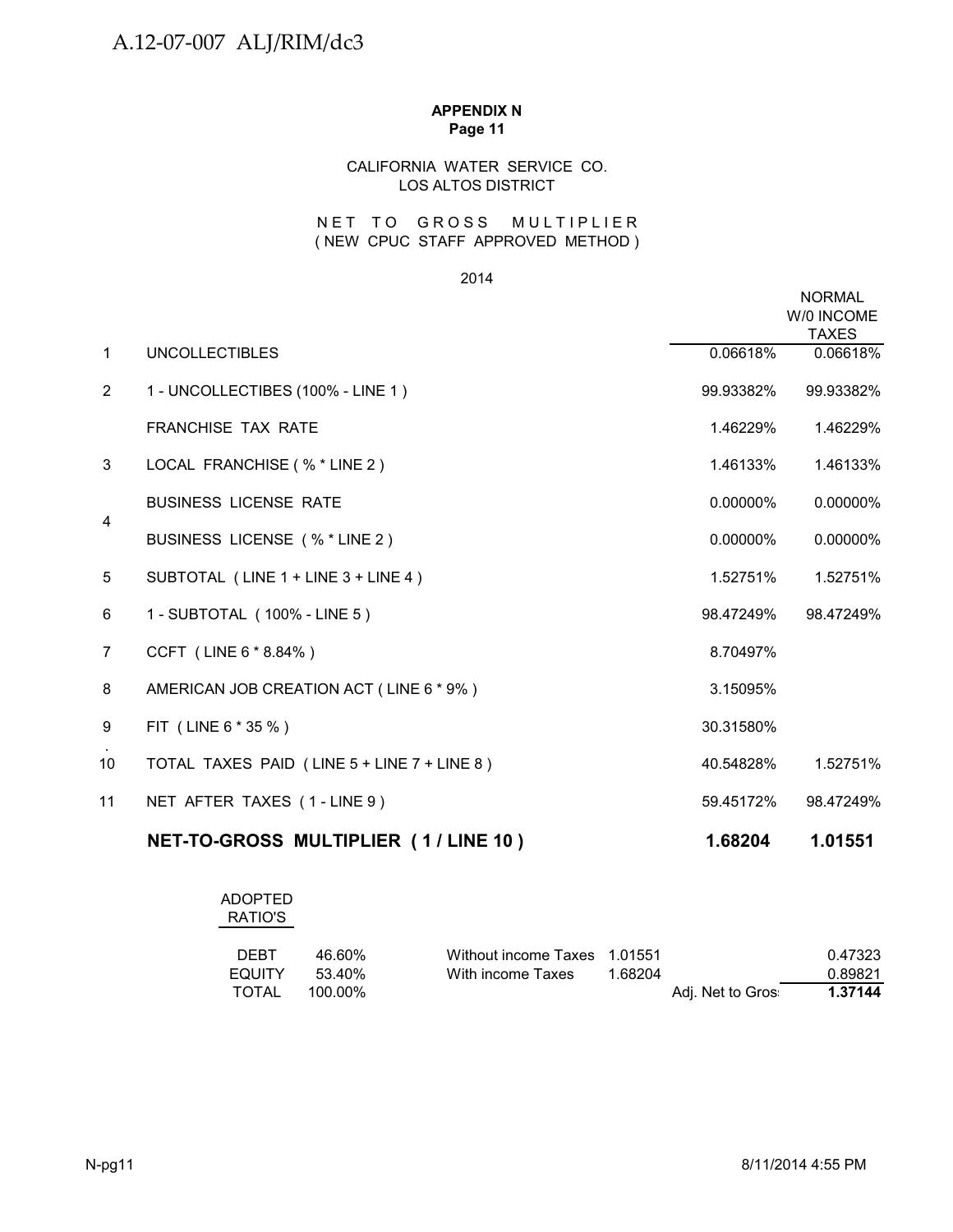# A.12-07-007 ALJ/RIM/dc3

#### APPENDIX N Page 12 California Water Service Company Los Altos Suburban District Bill Comparison

| Typical Monthly Residential Bill for Metered Customers for 2014 |    |                     |    |                  |        |         |                   |              |  |
|-----------------------------------------------------------------|----|---------------------|----|------------------|--------|---------|-------------------|--------------|--|
| Usage:<br>Ccf                                                   |    | <b>Present Bill</b> |    | Proposed<br>Bill | Change |         | Percent<br>Change | Notes<br>(1) |  |
| 0                                                               | \$ | 13.44               | \$ | 17.34            | \$     | 3.90    | 29.00%            |              |  |
| 5                                                               | \$ | 29.74               | \$ | 33.32            | \$     | 3.57    | 12.02%            |              |  |
| 10                                                              | \$ | 46.05               | \$ | 49.30            | \$     | 3.25    | 7.06%             |              |  |
| 15                                                              | \$ | 63.39               | \$ | 66.30            | \$     | 2.91    | 4.59%             | (2)          |  |
| 19                                                              | \$ | 77.27               | \$ | 79.90            | \$     | 2.63    | 3.41%             | (3)          |  |
| 20                                                              | \$ | 80.74               | \$ | 83.30            | \$     | 2.56    | 3.18%             |              |  |
| 25                                                              | \$ | 98.08               | \$ | 100.30           | \$     | 2.22    | 2.26%             |              |  |
| 29                                                              | \$ | 113.34              | \$ | 115.26           | \$     | 1.92    | 1.69%             | (4)          |  |
| 30                                                              | \$ | 117.51              | \$ | 119.34           | \$     | 1.84    | 1.56%             |              |  |
| 35                                                              | \$ | 138.32              | \$ | 139.75           | \$     | 1.42    | 1.03%             |              |  |
| 40                                                              | \$ | 159.14              | \$ | 160.15           | \$     | 1.01    | 0.64%             |              |  |
| <b>Metered Quantity Rates:</b>                                  |    |                     |    |                  |        |         |                   | (5)(6)       |  |
| Tier 1                                                          | \$ | 3.2608              | \$ | 3.1962           | \$     | $-0.06$ | $-1.98%$          |              |  |
| Tier 2                                                          | \$ | 3.4690              | \$ | 3.4003           | \$     | $-0.07$ | $-1.98%$          |              |  |
| Tier 3                                                          | \$ | 4.1628              | \$ | 4.0804           | \$     | $-0.08$ | $-1.98%$          |              |  |
| <b>Service Charge:</b>                                          | \$ | 13.44               | \$ | 17.34            | \$     | 3.90    | 29.00%            | (5)(6)       |  |

#### **Notes:**

(1) 1 Ccf or 100 cubic feet of water is equal to 748 gallons of water

(2) Typical winter monthly average usage of 15 Ccf

(3) Monthly average usage of 19 Ccf

(4) Typical summer monthly average usage of 29 Ccf

(5) Metered comparison based on 5/8 x 3/4 inch service

(6) Rates do not include CPUC fees or other surcharges that may appear on customers bills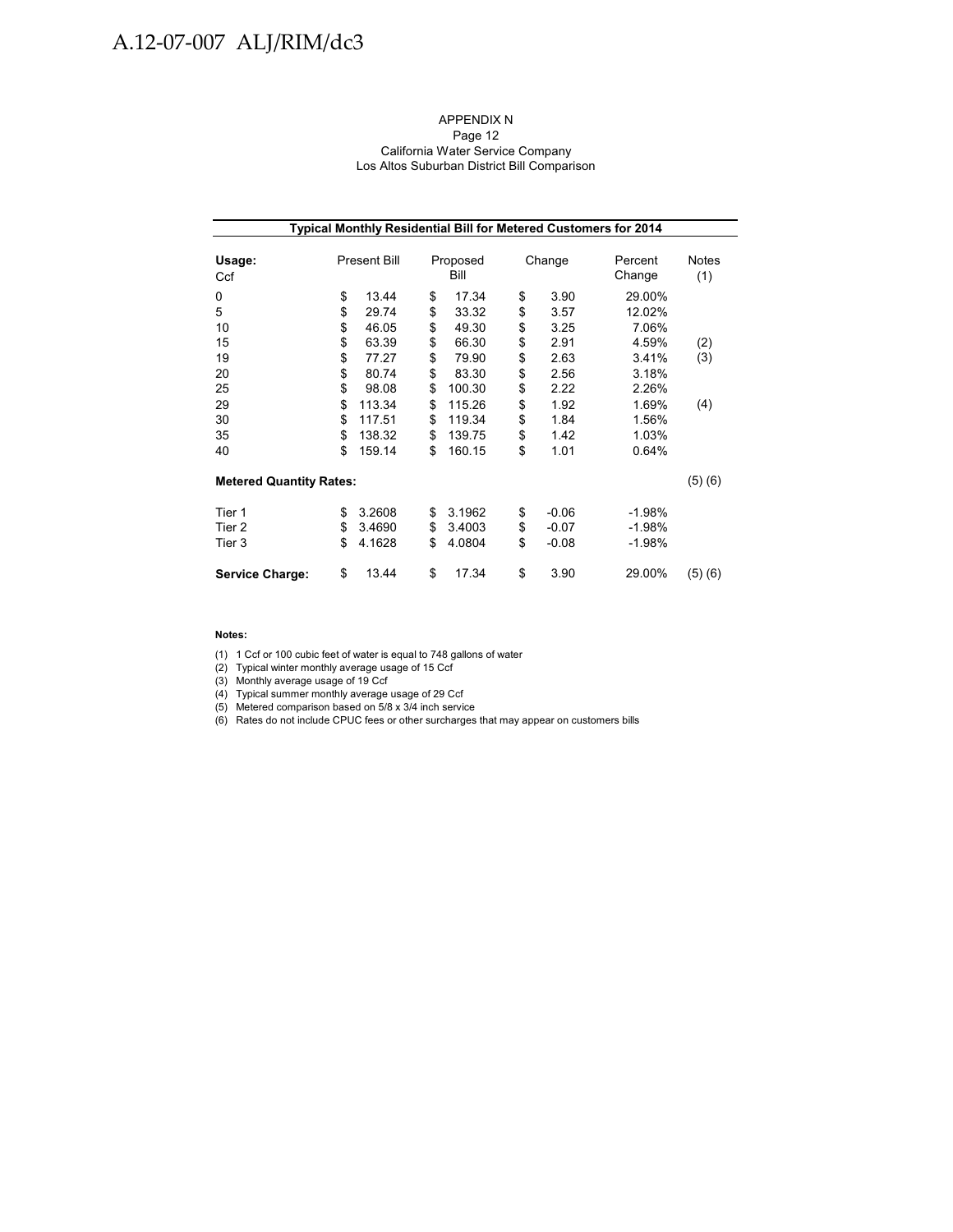#### MARYSVILLE DISTRICT CALIFORNIA WATER SERVICE CO.

### (DOLLARS IN THOUSANDS) SUMMARY OF EARNINGS AND RATE OF RETURN

|                                                                                                                                                                                                                                                                                                      |                                                                | <b>PRESENT</b>                                                             |                                                                | <b>PROPOSED</b>                                                            |                                                                |                                                                                              |                                                                | ESTIMATED ESTIMATED                                                        |
|------------------------------------------------------------------------------------------------------------------------------------------------------------------------------------------------------------------------------------------------------------------------------------------------------|----------------------------------------------------------------|----------------------------------------------------------------------------|----------------------------------------------------------------|----------------------------------------------------------------------------|----------------------------------------------------------------|----------------------------------------------------------------------------------------------|----------------------------------------------------------------|----------------------------------------------------------------------------|
|                                                                                                                                                                                                                                                                                                      |                                                                | <b>RATES</b>                                                               |                                                                | <b>RATES</b>                                                               |                                                                | <b>RATES</b>                                                                                 |                                                                | <b>RATES</b>                                                               |
|                                                                                                                                                                                                                                                                                                      |                                                                |                                                                            |                                                                |                                                                            |                                                                |                                                                                              |                                                                |                                                                            |
|                                                                                                                                                                                                                                                                                                      |                                                                | 2014                                                                       |                                                                | 2014                                                                       |                                                                | 2015                                                                                         |                                                                | 2016                                                                       |
| <b>OPERATING</b><br><b>REVENUES</b><br>% Increase<br>OPERATING EXPENSES                                                                                                                                                                                                                              | \$                                                             | 3,211.6                                                                    |                                                                | \$3,538.1<br>10.2%                                                         |                                                                | \$3,538.7<br>0.0%                                                                            |                                                                | \$3,539.5<br>0.0%                                                          |
| PURCHASED WATER<br><b>GROUNDWATER EXTRACTION CHARGES</b><br>PURCHASED POWER<br>PURCHASED CHEMICALS<br>PAYROLL -- DISTRICT<br><b>UNCOLLECTIBLES</b><br><b>CONSERVATION</b><br>OTHER OPERATION AND MAINTENANCE<br><b>BENEFITS</b><br>OTHER ADMIN AND GEN. EXP.<br>TOTAL O. & M., A. & G., & MISC. EXP. | \$<br>\$<br>\$<br>\$<br>\$<br>\$<br>\$<br>\$<br>\$<br>\$<br>\$ | 154.7<br>17.1<br>514.5<br>14.0<br>8.5<br>302.0<br>362.6<br>43.4<br>1,416.9 | \$<br>\$<br>\$<br>\$<br>\$<br>\$<br>\$<br>\$<br>\$<br>\$<br>\$ | 154.7<br>17.1<br>514.5<br>15.5<br>8.5<br>302.0<br>362.6<br>43.4<br>1,418.4 | \$<br>\$<br>\$<br>\$<br>\$<br>\$<br>\$<br>\$<br>\$<br>\$<br>\$ | $\overline{a}$<br>154.7<br>17.3<br>519.7<br>15.6<br>8.5<br>305.1<br>366.3<br>43.8<br>1,431.1 | \$<br>\$<br>\$<br>\$<br>\$<br>\$<br>\$<br>\$<br>\$<br>\$<br>\$ | 154.7<br>17.5<br>525.0<br>15.8<br>8.5<br>308.2<br>370.0<br>44.3<br>1,444.0 |
| TAXES OTHER THAN INCOME<br>AD VALOREM TAXES<br><b>BUSINESS LICENSE FEES</b><br>LOCAL FRANCHISE TAXES<br><b>TAXES</b><br><b>PAYROLL</b>                                                                                                                                                               | \$<br>\$<br>\$<br>\$                                           | 111.6<br>0.6<br>$\overline{\phantom{a}}$<br>38.5                           | \$<br>\$<br>\$<br>\$                                           | 111.6<br>0.6<br>$\overline{\phantom{a}}$<br>38.5                           | \$<br>\$<br>\$<br>\$                                           | 115.5<br>0.6<br>$\overline{\phantom{a}}$<br>38.9                                             | \$<br>\$<br>\$<br>\$                                           | 119.5<br>0.6<br>$\sim$<br>39.3                                             |
| TOTAL GENERAL<br><b>TAXES</b>                                                                                                                                                                                                                                                                        | \$                                                             | 150.6                                                                      | \$                                                             | 150.6                                                                      | \$                                                             | 155.0                                                                                        | \$                                                             | 159.3                                                                      |
| <b>DEPRECIATION</b>                                                                                                                                                                                                                                                                                  | \$                                                             | 292.0                                                                      | \$                                                             | 292.0                                                                      | \$                                                             | 252.7                                                                                        | \$                                                             | 213.3                                                                      |
| G.O. PRORATED EXPENSES:<br>PAYROLL AND BENEFITS<br>AD VALOREM, BUSINESS LICENSE, FRANCHISES<br>PAYROLL TAXES<br>OTHER PRORATED EXPENSES                                                                                                                                                              | \$<br>\$<br>\$<br>\$                                           | 297.6<br>5.3<br>18.4<br>199.2                                              | \$<br>\$<br>\$<br>\$                                           | 297.6<br>5.3<br>18.4<br>199.2                                              | \$<br>\$<br>\$<br>\$                                           | 300.6<br>5.3<br>18.6<br>201.2                                                                | \$<br>\$<br>\$<br>\$                                           | 303.7<br>5.3<br>18.8<br>203.3                                              |
| TOTAL G.O. PRORATED EXPENSES                                                                                                                                                                                                                                                                         | \$                                                             | 520.5                                                                      | \$                                                             | 520.5                                                                      | \$                                                             | 525.7                                                                                        | \$                                                             | 531.0                                                                      |
| SUB -- TOTAL -- OPERATING EXPENSES                                                                                                                                                                                                                                                                   | \$                                                             | 2,380.1                                                                    | \$                                                             | 2,381.6                                                                    | \$                                                             | 2,364.5                                                                                      | \$                                                             | 2,347.7                                                                    |
| TOTAL INCOME TAXES:                                                                                                                                                                                                                                                                                  | \$                                                             | 375.0                                                                      | \$                                                             | 498.1                                                                      | \$                                                             | 520.2                                                                                        | \$                                                             | 542.4                                                                      |
| TOTAL OPERATING EXPENSES                                                                                                                                                                                                                                                                             | \$                                                             | 2,755.1                                                                    | \$                                                             | 2,879.6                                                                    | \$                                                             | 2,884.8                                                                                      | S                                                              | 2,890.1                                                                    |
| NET OPERATING REVENUE                                                                                                                                                                                                                                                                                | \$                                                             | 456.6                                                                      | \$                                                             | 658.4                                                                      | \$                                                             | 653.9                                                                                        | \$                                                             | 649.3                                                                      |
| DEPRECIATED RATE BASE                                                                                                                                                                                                                                                                                | \$                                                             | 8,292.8                                                                    | \$                                                             | 8,292.8                                                                    | \$                                                             | 8,235.4                                                                                      | \$                                                             | 8,177.9                                                                    |
| RATE OF RETURN                                                                                                                                                                                                                                                                                       |                                                                | 5.51%                                                                      |                                                                | 7.94%                                                                      |                                                                | 7.94%                                                                                        |                                                                | 7.94%                                                                      |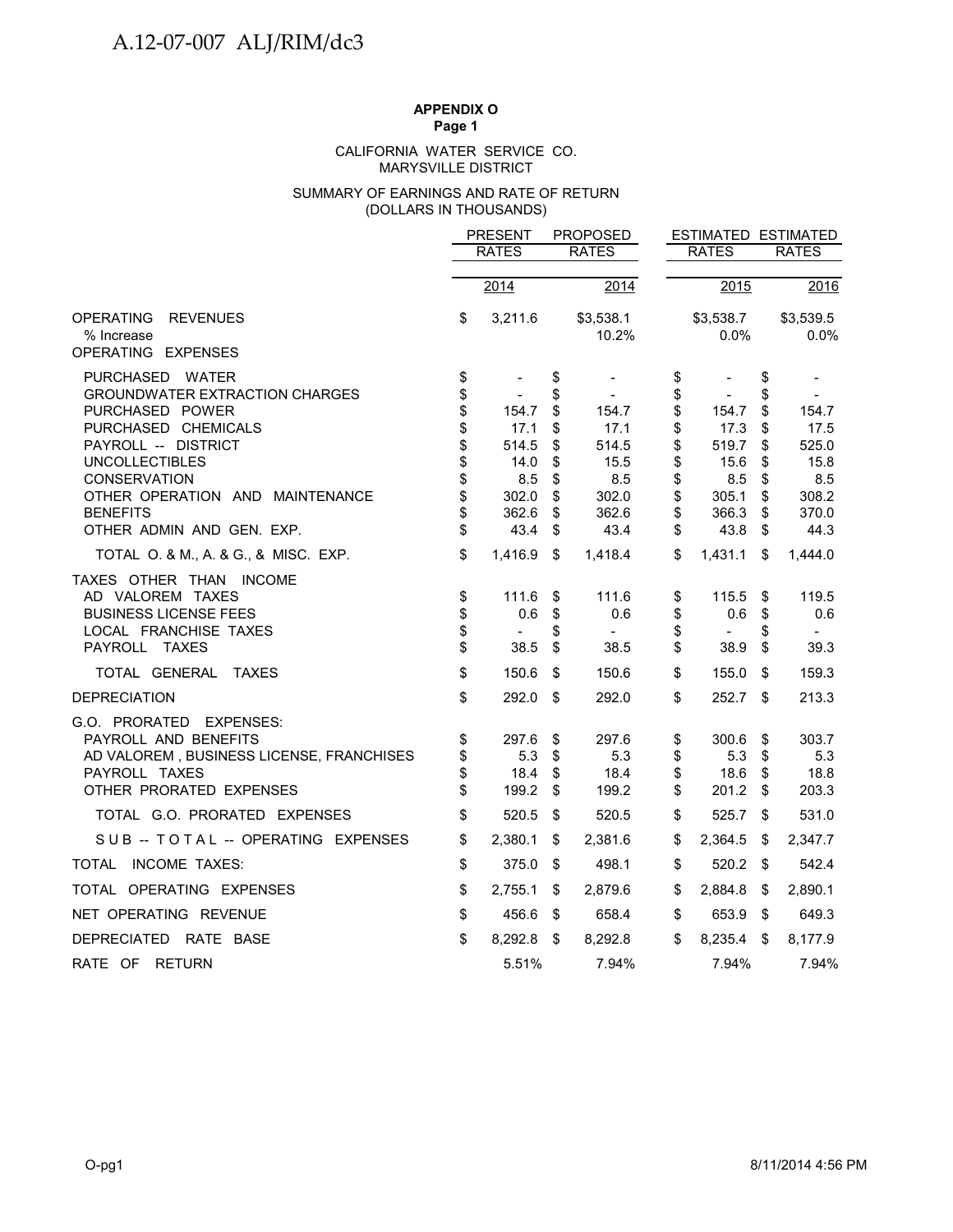CALIFORNIA WATER SERVICE CO. MARYSVILLE DISTRICT

## (DOLLARS IN THOUSANDS) ADOPTED RATE BASE

|                                  |             | 2014      | 2015                   |    | 2016      |
|----------------------------------|-------------|-----------|------------------------|----|-----------|
| RATE BASE                        |             |           |                        |    |           |
| WTD. AVG. PLANT IN SERVICE       | \$          | 15,684.9  | \$<br>15,890.4         | S. | 16,096.0  |
| WTD, AVG, DEPRECIATION RESERVE   | \$          | (5,428.8) | \$<br>$(5,679.3)$ \$   |    | (5,929.7) |
| <b>MATERIALS AND SUPPLIES</b>    | \$          | 77.8      | \$<br>77.8             | \$ | 77.8      |
| <b>TANK PAINTING</b>             | \$          |           | \$                     | \$ |           |
| <b>WORKING CASH - LEAD - LAG</b> | \$          | (50.0)    | \$<br>(55.4)           | \$ | (60.8)    |
| WORKING CASH - W / H EMPLOYEES   | \$          | (1.3)     | \$<br>(1.3)            | \$ | (1.3)     |
| ADVANCES FOR CONSTRUCTION        | \$          | (156.3)   | \$<br>(141.4)          | \$ | (126.6)   |
| <b>CONTRIBUTIONS</b>             | \$\$        | (576.2)   | \$<br>(582.3)          | \$ | (588.5)   |
| AMORTIZATION OF INTANG.          |             | (103.8)   | \$<br>(117.1)          | \$ | (130.3)   |
| <b>DEFERRED TAXES</b>            |             | (1,617.9) | \$<br>(1,661.1)        | \$ | (1,704.4) |
| UNAMORT. LT.C.                   | \$          | (15.1)    | \$<br>(14.2)           | \$ | (13.3)    |
| PRORATED G.O. RATE BASE          | \$          | 442.4     | \$<br>500.8            | \$ | 559.2     |
| <b>TAXES ON ADVANCES</b>         | $\ddot{\$}$ | 14.9      | \$<br>1.8 <sup>1</sup> | \$ | (11.2)    |
| TAXES ON C.I.A.C.                | \$          | 22.2      | \$<br>16.7             | \$ | 11.2      |
| WTG. AVG. RATE BASE              | \$          | 8,292.8   | \$<br>8,235.4          | \$ | 8,177.9   |
| RATE BASE ASSOCIATED ITEMS       |             |           |                        |    |           |
| DEPRECIATION EXPENSE             | \$          | 292.0     | \$<br>252.7            | \$ | 213.3     |
| AD VALOREM TAXES                 | \$          | 111.6     | \$<br>115.5            | \$ | 119.5     |
| TOTAL INCOME TAXES AT AUTHORIZED | \$          | 498.1     | \$<br>520.2            | \$ | 542.4     |
| NET OPERATING REVENUE            | \$          | 658.4     | \$<br>653.9            | \$ | 649.3     |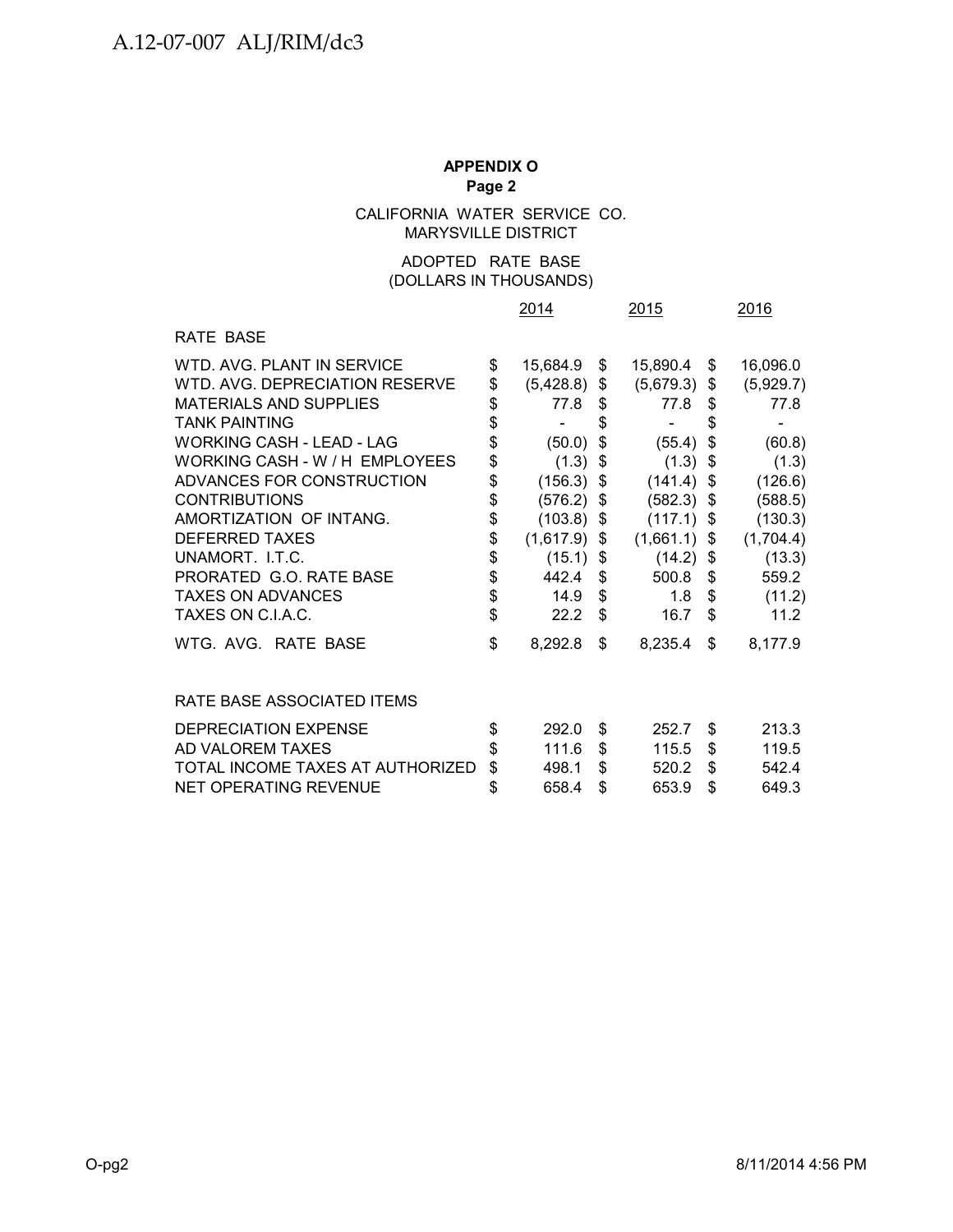## **APPENDIX O**

**Page 3**

CALIFORNIA WATER SERVICE CO. MARYSVILLE DISTRICT

#### **Rate Base Offset**

| <b>District</b> | PID# | <b>Description</b>                                  | Amount | <b>Expected</b><br><b>Filing Year</b> | <b>Authority</b> | <b>Expected</b><br>Revenue<br>Requirement |
|-----------------|------|-----------------------------------------------------|--------|---------------------------------------|------------------|-------------------------------------------|
| Marvsville      |      | 00079975 Cal Water RAMCAP Vulnerability Assessments | 55.590 | 2015                                  | 2012 GRC         | 7.957                                     |
|                 |      |                                                     | 55,590 |                                       |                  | 7.957                                     |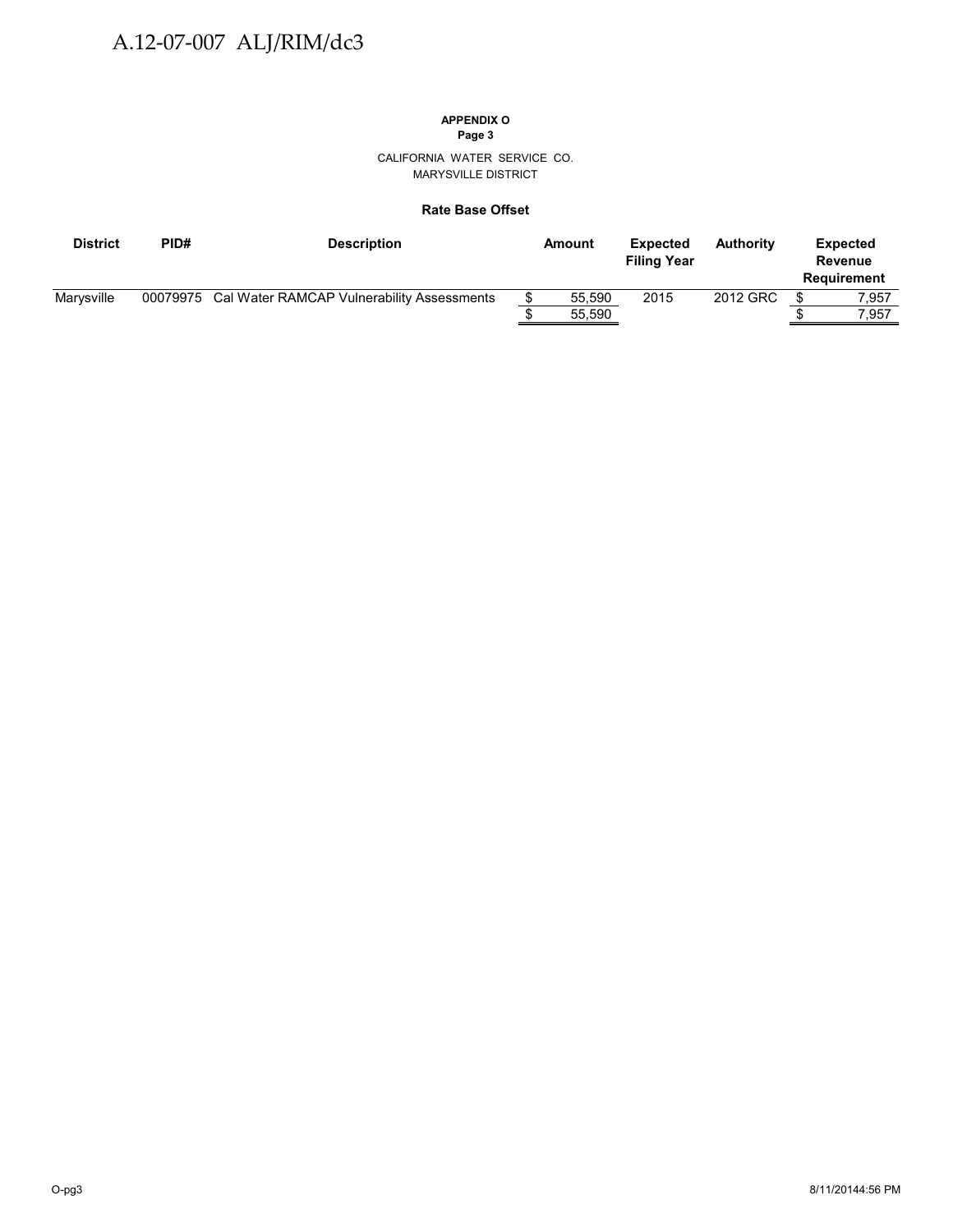CALIFORNIA WATER SERVICE CO. MARYSVILLE DISTRICT

## (DOLLARS IN THOUSANDS) INCOME TAX CALCULATION

|                                           |                            | <b>PRESENT</b><br><b>RATES</b><br>2014 | <b>PROPOSED</b><br><b>RATES</b><br>2014 |
|-------------------------------------------|----------------------------|----------------------------------------|-----------------------------------------|
| OPERATING REVENUE (PRESENT RATES)         | \$                         | $3,211.6$ \$                           | 3,538.1                                 |
| <b>EXPENSES</b>                           |                            |                                        |                                         |
| PURCHASED WATER                           | \$                         |                                        | \$                                      |
| <b>PURCHASED POWER</b>                    | \$                         | 154.7                                  | \$<br>154.7                             |
| <b>PUMP TAXES</b>                         |                            | $\sim 100$                             | \$                                      |
| <b>CHEMICALS</b>                          | <b>a a a a a a a a a a</b> | 17.1                                   | \$<br>17.1                              |
| <b>PAYROLL</b>                            |                            | 514.5                                  | \$<br>514.5                             |
| OTHER O & M                               |                            | 310.6                                  | \$<br>310.6                             |
| OTHER A & G                               |                            | 406.0                                  | \$<br>406.0                             |
| G.O. PRORATIONS                           |                            | 78.1                                   | \$<br>78.1                              |
| PAYROLL TAXES                             |                            | 38.5                                   | \$<br>38.5                              |
| AD VALOREM TAXES                          |                            | 111.6                                  | \$<br>111.6                             |
| <b>UNCOLLECTIBLES</b>                     |                            | 14.0                                   | \$<br>15.5                              |
| FRANCHISE TAX & BUS LIC. FEES             |                            | 0.6                                    | \$<br>0.6                               |
| TRANSPORTATION DEPRECIATION ADJUSTMENT    | \$                         | $(18.3)$ \$                            | (18.3)                                  |
| <b>INTEREST EXPENSE</b>                   | \$                         | 240.4                                  | \$<br>240.4                             |
| TOTAL DEDUCTIONS                          | \$                         | 1,867.7 \$                             | 1,869.2                                 |
| <b>STATE INCOME TAX</b>                   |                            |                                        |                                         |
| STATE TAX DEPRECIATION                    | \$                         | 524.6 \$                               | 524.6                                   |
| NET STATE TAXABLE INCOME                  | $\mathfrak{S}$             | 819.3 \$                               | 1,144.3                                 |
| STATE CORP. FRANCHISE TAX @ 8.84%         | $\mathbb{S}$               | 72.4                                   | \$<br>101.2                             |
| FEDERAL INCOME TAX                        |                            |                                        |                                         |
| FEDERAL TAX DEPRECIATION                  | \$                         | $316.0$ \$                             | 316.0                                   |
| STATE INCOME TAX                          | \$                         | 72.4                                   | \$<br>101.2                             |
| LESS AMERICAN JOBS CREATION ACT DEDUCTION | \$                         | 71.8                                   | \$<br>98.5                              |
| NET FEDERAL TAXABLE INCOME                | \$                         | 883.6                                  | \$<br>1,153.2                           |
| FEDERAL INCOME TAX @ 35.00%               | \$                         | 309.3                                  | \$<br>403.6                             |
| TOTAL FEDERAL INCOME TAX                  | \$                         | 309.3                                  | \$<br>403.6                             |
| ADJUSTMENT FOR REGULATORY LIABILITY       | \$                         | $(6.7)$ \$                             | (6.7)                                   |
| <b>TOTAL INCOME TAXES</b>                 | \$                         | 375.0                                  | \$<br>498.1                             |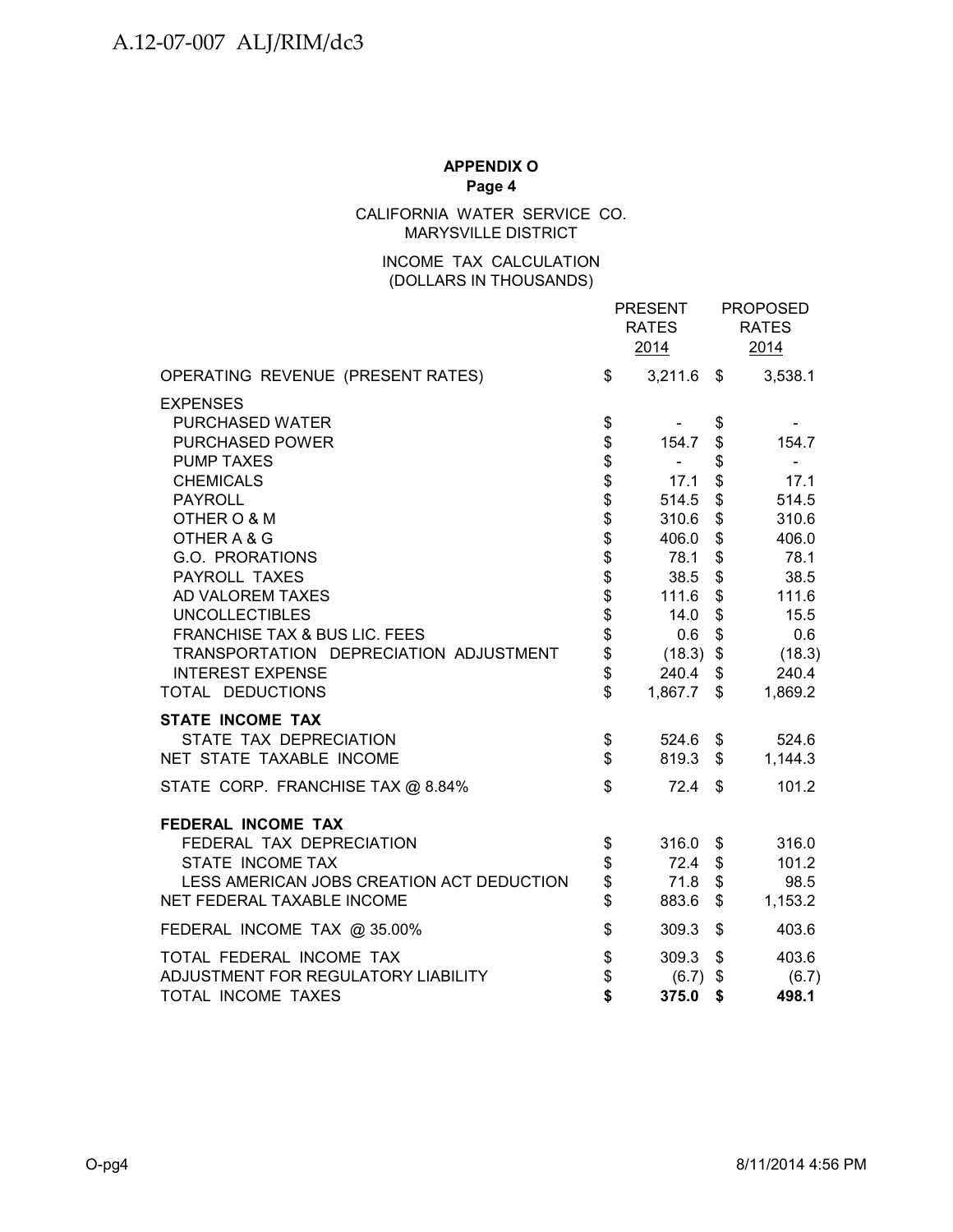## CALIFORNIA WATER SERVICE CO. MARYSVILLE DISTRICT

### Adopted Quantities

|                                  |                  | 2014  | 2015  |
|----------------------------------|------------------|-------|-------|
| Number of Services by meter size | $5/8 \times 3/4$ | 2,152 | 2,207 |
|                                  | 3/4              |       |       |
|                                  |                  | 231   | 230   |
|                                  | 11/2             | 60    | 59    |
|                                  | 2                | 109   | 107   |
|                                  | 3                | 14    | 13    |
|                                  | 4                | 5     | 5     |
|                                  | 6                |       |       |
|                                  | 8                |       |       |
|                                  | 10               |       |       |
|                                  | 12               |       |       |
|                                  | 14               |       |       |
|                                  | <b>TOTAL</b>     | 2,571 | 2,621 |

### Metered Sales, KCcf All Water 712.7 709.4

Number of Services and Use:

|                          |       | <b>Avg Services</b> |       | Use, KCcf |         | Avg Use, Ccf/Sv/Mo |              |
|--------------------------|-------|---------------------|-------|-----------|---------|--------------------|--------------|
|                          |       | 2014                | 2015  | 2014      | 2015    | 2014               | 2015         |
| <b>RESIDENTIAL</b>       |       | 1,936               | 1,998 | 291.0     | 300.3   | 12.5               | 12.5         |
| <b>BUSINESS</b>          |       | 465                 | 457   | 156.2     | 153.5   | 28.0               | 28.0         |
| <b>MULTIPLE FAMILY</b>   |       | 132                 | 133   | 132.1     | 133.1   | 83.4               | 83.4         |
| <b>INDUSTRIAL</b>        |       | 1                   | 1     | 1.5       | 1.5     | 127.8              | 127.8        |
| PUBLIC AUTHORITY         |       | 33                  | 28    | 130.8     | 119.9   | 330.3              | 356.8        |
| <b>OTHER</b>             |       | $\overline{4}$      | 4     | 1.0       | 1.0     | 21                 | 21           |
| <b>IRRIGATION</b>        |       |                     |       |           |         | 0                  | 0            |
| <b>RECLAIMED</b>         |       |                     |       |           |         | 0                  | $\mathbf{0}$ |
| <b>SUBTOTAL</b>          |       | 2,571               | 2,621 | 712.7     | 709.4   |                    |              |
| <b>RESIDENTIAL FLAT</b>  |       | 1,240               | 1,178 | 256.1     | 243.3   |                    |              |
| <b>PRIVATE FIRE PROT</b> |       | 56                  | 57    |           |         |                    |              |
| <b>PUBLIC FIRE PROT</b>  |       | 11                  | 12    |           |         |                    |              |
| <b>TOTAL</b>             |       | 3,878               | 3,868 | 968.8     | 952.7   |                    |              |
| Unaccounted-for water    | 7.00% |                     |       | 72.9      | 71.7    |                    |              |
| <b>Total Production</b>  |       |                     |       | 1,041.7   | 1,024.4 |                    |              |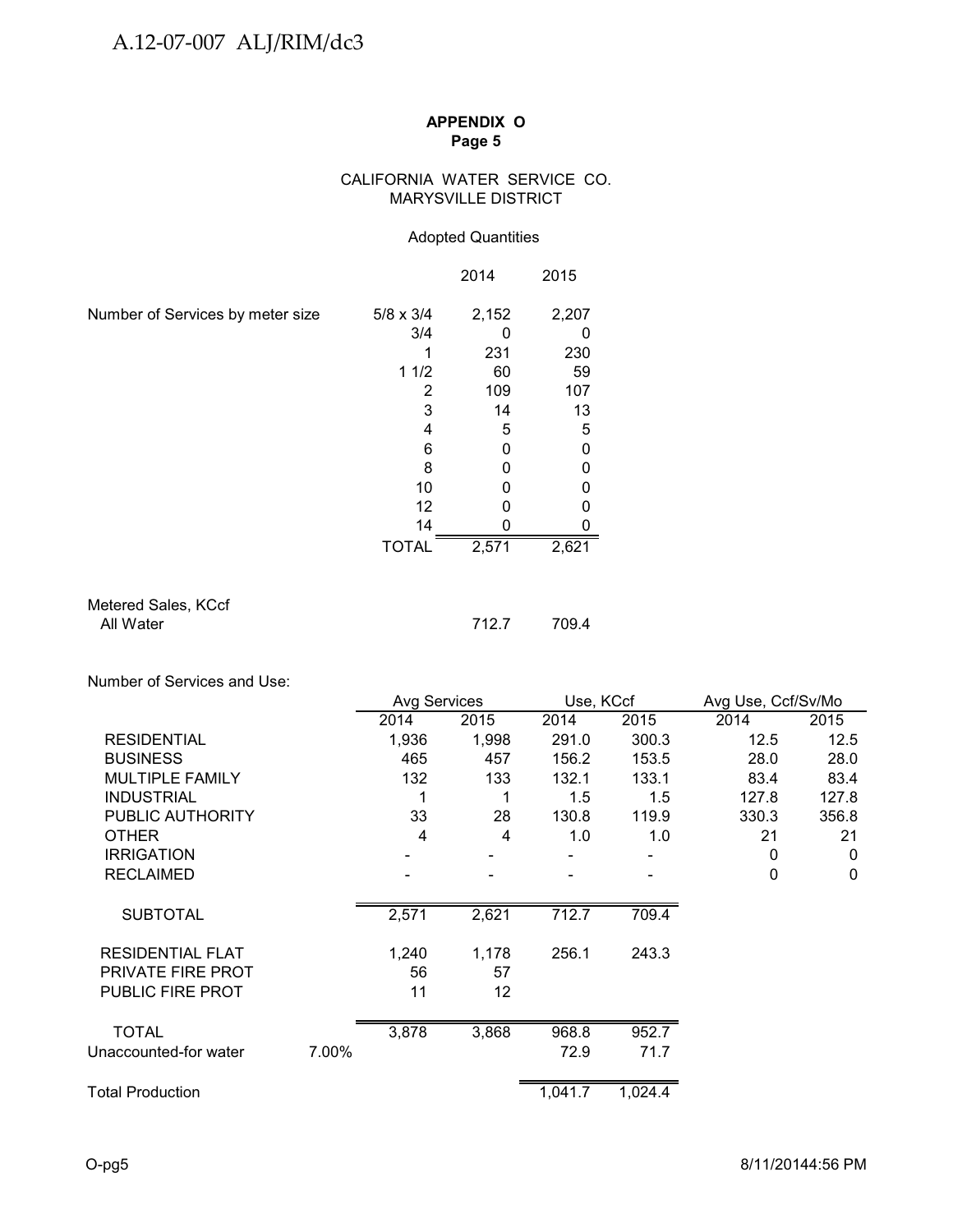#### CALIFORNIA WATER SERVICE CO. MARYSVILLE DISTRICT

## Adopted Quantities

#### **2014 Test Year**

|                      |             |                 | 671 - 177 - 178 |                   |                  |              |              |
|----------------------|-------------|-----------------|-----------------|-------------------|------------------|--------------|--------------|
| <b>Metered Sales</b> |             |                 |                 |                   | <b>Public</b>    |              |              |
| (Kccf)               | Residential | <b>Business</b> | Multi-Family    | <b>Industrial</b> | <b>Authority</b> | <b>Other</b> | <b>Total</b> |
| <b>Month</b>         |             |                 |                 |                   |                  |              |              |
| January              | 14.0        | 9.8             | 9.0             | 0.1               | 7.2              | 0.1          | 40.1         |
| February             | 12.0        | 8.6             | 7.6             | 0.0               | 6.7              | 0.1          | 35.0         |
| March                | 12.2        | 8.5             | 8.3             | 0.0               | 7.1              | 0.1          | 36.2         |
| April                | 14.6        | 9.3             | 8.9             | 0.0               | 8.6              | 0.1          | 41.5         |
| May                  | 19.2        | 11.0            | 10.0            | 0.0               | 7.8              | 0.1          | 48.1         |
| June                 | 24.4        | 13.7            | 11.5            | 0.0               | 11.2             | 0.1          | 61.0         |
| July                 | 36.5        | 17.9            | 14.0            | 0.3               | 15.9             | 0.1          | 84.7         |
| August               | 40.7        | 19.4            | 14.0            | 0.3               | 18.0             | 0.1          | 92.5         |
| September            | 42.8        | 19.2            | 16.0            | 0.3               | 15.9             | 0.1          | 94.4         |
| October              | 33.8        | 17.1            | 12.9            | 0.2               | 16.1             | 0.1          | 80.3         |
| November             | 22.0        | 12.4            | 10.4            | 0.0               | 9.0              | 0.1          | 53.9         |
| December             | 18.6        | 9.2             | 9.6             | 0.0               | 7.3              | 0.1          | 44.9         |
|                      | 291.0       | 156.2           | 132.1           | 1.5               | 130.8            | 1.0          | 712.7        |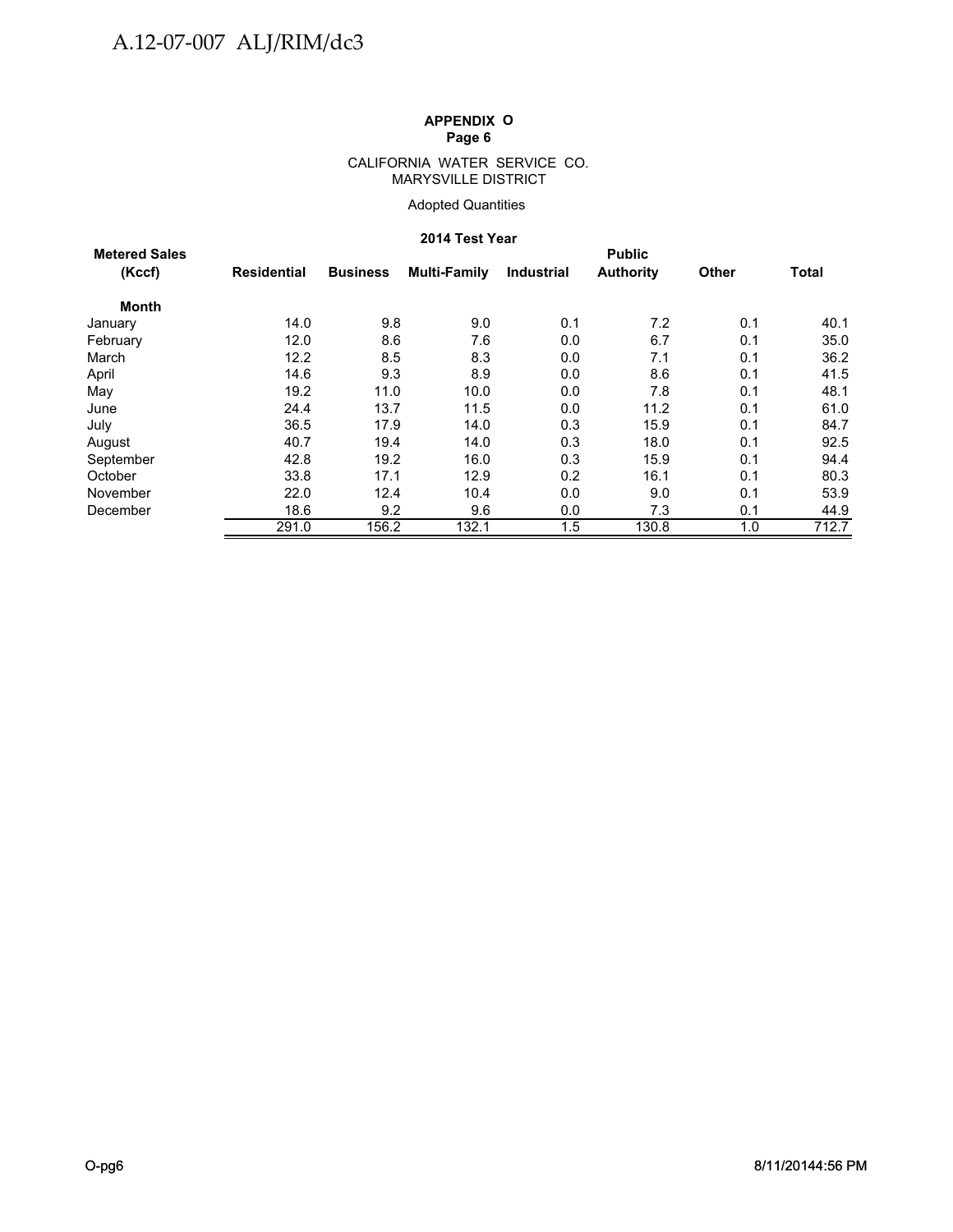## CALIFORNIA WATER SERVICE CO. MARYSVILLE DISTRICT

## Adopted Quantities

## **2014 Test Year**

|                   |                                                      |                  | <b>Purchased</b> |       |                              |                      |         |       |  |
|-------------------|------------------------------------------------------|------------------|------------------|-------|------------------------------|----------------------|---------|-------|--|
|                   | Company                                              | <b>Purchases</b> |                  | Water |                              | (In Pump Taxes Power |         | (In   |  |
| <b>Production</b> | <b>Wells (Kccf)</b><br>(Kccf)<br><b>Total (Kccf)</b> |                  | \$1,000          |       | (ln \$1,000)                 |                      | \$1,000 |       |  |
| Month             |                                                      |                  |                  |       |                              |                      |         |       |  |
| January           | 56.3                                                 | 0.0              | 56.3             | \$    | $\overline{\phantom{0}}$     | \$                   | \$      | 8.4   |  |
| February          | 50.1                                                 | 0.0              | 50.1             | \$    | $\qquad \qquad \blacksquare$ |                      | \$      | 7.4   |  |
| March             | 58.3                                                 | 0.0              | 58.3             | \$    | $\overline{\phantom{0}}$     |                      | \$      | 8.7   |  |
| April             | 69.5                                                 | 0.0              | 69.5             | \$    | $\qquad \qquad \blacksquare$ |                      | \$      | 10.3  |  |
| May               | 94.2                                                 | 0.0              | 94.2             | \$    | $\blacksquare$               |                      | \$      | 14.0  |  |
| June              | 115.9                                                | 0.0              | 115.9            | \$    | $\blacksquare$               |                      | \$      | 17.2  |  |
| July              | 143.1                                                | 0.0              | 143.1            | \$    | $\blacksquare$               |                      | \$      | 21.3  |  |
| August            | 140.9                                                | 0.0              | 140.9            | \$    | $\blacksquare$               |                      | \$      | 20.9  |  |
| September         | 118.1                                                | 0.0              | 118.1            | \$    | $\blacksquare$               |                      | \$      | 17.5  |  |
| October           | 80.9                                                 | 0.0              | 80.9             | \$    |                              |                      | \$      | 12.0  |  |
| November          | 59.2                                                 | 0.0              | 59.2             | \$    | $\blacksquare$               |                      | \$      | 8.8   |  |
| December          | 55.2                                                 | 0.0              | 55.2             | \$    |                              |                      | \$      | 8.2   |  |
|                   | 1,041.7                                              | 0.0              | 1,041.7          | \$    |                              | \$                   |         | 154.7 |  |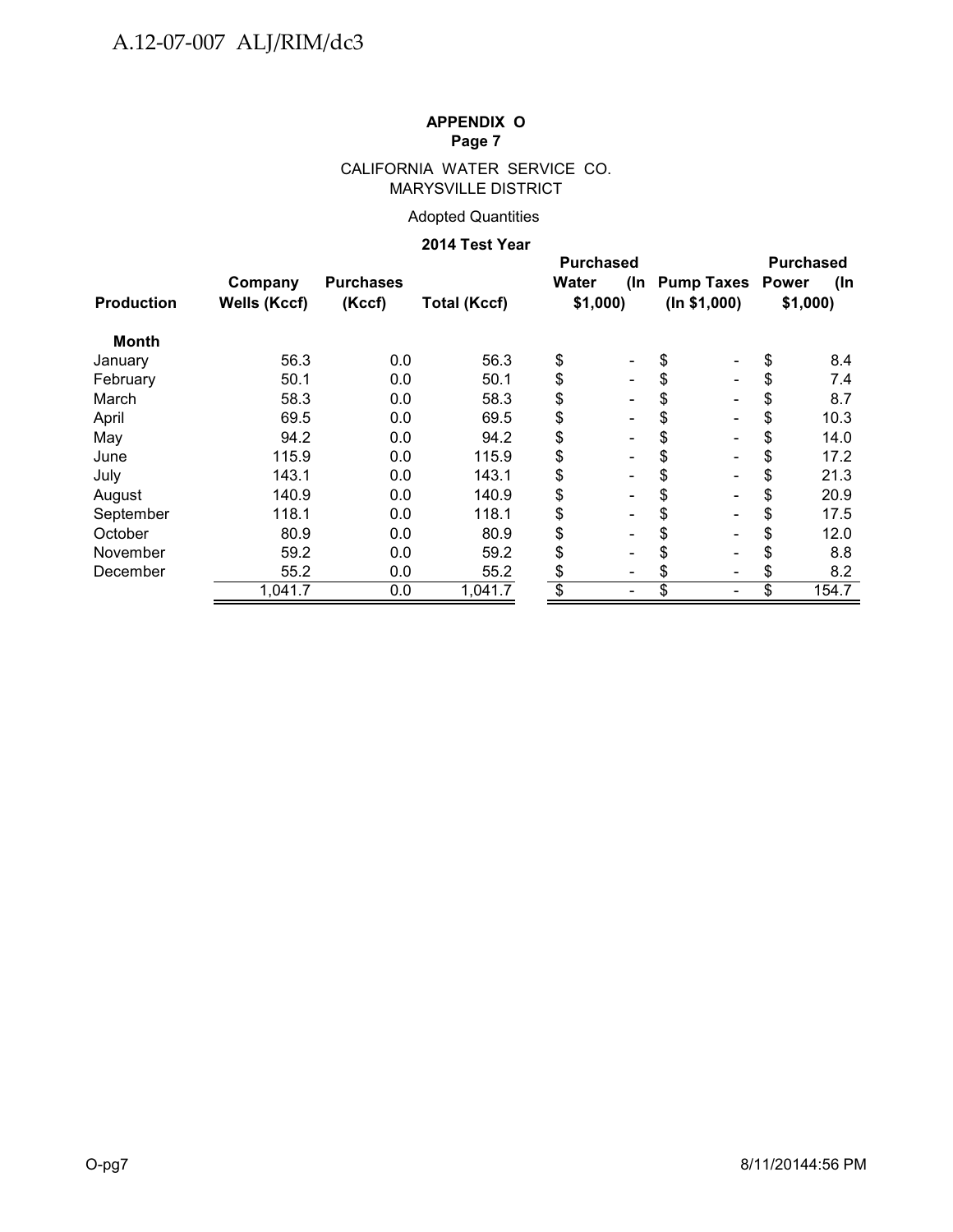## **APPENDIX O Page 8** MARYSVILLE DISTRICT Monthly Revenue Summary (In \$1,000) CALIFORNIA WATER SERVICE CO. 2014

## TEST-YEAR ADOPTED REVENUE AT PRESENT RATES

|              | <b>WRAM</b> |         |    | NON-WRAM | TOTAL |         |  |
|--------------|-------------|---------|----|----------|-------|---------|--|
| January      | \$          | 65.9    | \$ | 170.1    | \$    | 236.0   |  |
| February     | \$          | 57.3    | \$ | 170.1    | \$    | 227.3   |  |
| March        | \$          | 59.3    | \$ | 170.1    | \$    | 229.4   |  |
| April        | \$          | 67.8    | S  | 170.1    | \$    | 237.9   |  |
| May          | \$          | 78.8    | \$ | 170.1    | \$    | 248.9   |  |
| June         | \$          | 100.0   | S  | 170.1    | \$    | 270.1   |  |
| July         | \$          | 139.8   | \$ | 170.1    | \$    | 309.9   |  |
| August       | \$          | 153.1   | \$ | 170.1    | \$    | 323.2   |  |
| September    | \$          | 156.2   | \$ | 170.1    | \$    | 326.3   |  |
| October      | \$          | 131.5   | S  | 170.1    | \$    | 301.6   |  |
| November     | \$          | 87.9    | \$ | 170.1    | \$    | 258.0   |  |
| December     | \$          | 73.0    | \$ | 170.1    | \$    | 243.1   |  |
| <b>TOTAL</b> | \$          | 1.170.7 | \$ | 2.040.9  | \$    | 3.211.6 |  |

### TEST-YEAR ADOPTED REVENUE AT PROPOSED RATES

|              | <b>WRAM</b>   | NON-WRAM      | TOTAL |         |  |
|--------------|---------------|---------------|-------|---------|--|
| January      | \$<br>80.6    | \$<br>174.1   | \$    | 254.8   |  |
| February     | \$<br>78.9    | \$<br>174.1   | \$    | 253.0   |  |
| March        | \$<br>77.8    | \$<br>174.1   | \$    | 251.9   |  |
| April        | \$<br>85.9    | \$<br>174.1   | \$    | 260.0   |  |
| May          | \$<br>103.9   | \$<br>164.7   | \$    | 268.6   |  |
| June         | \$<br>155.1   | \$<br>174.1   | \$    | 329.3   |  |
| July         | \$<br>174.2   | \$<br>174.1   | \$    | 348.3   |  |
| August       | \$<br>172.8   | \$<br>174.1   | \$    | 347.0   |  |
| September    | \$<br>189.7   | \$<br>174.1   | \$    | 363.8   |  |
| October      | \$<br>131.9   | \$<br>174.1   | \$    | 306.0   |  |
| November     | \$<br>111.3   | \$<br>174.1   | \$    | 285.4   |  |
| December     | \$<br>95.8    | \$<br>174.1   | \$    | 269.9   |  |
| <b>TOTAL</b> | \$<br>1,457.8 | \$<br>2.080.2 | \$    | 3,538.1 |  |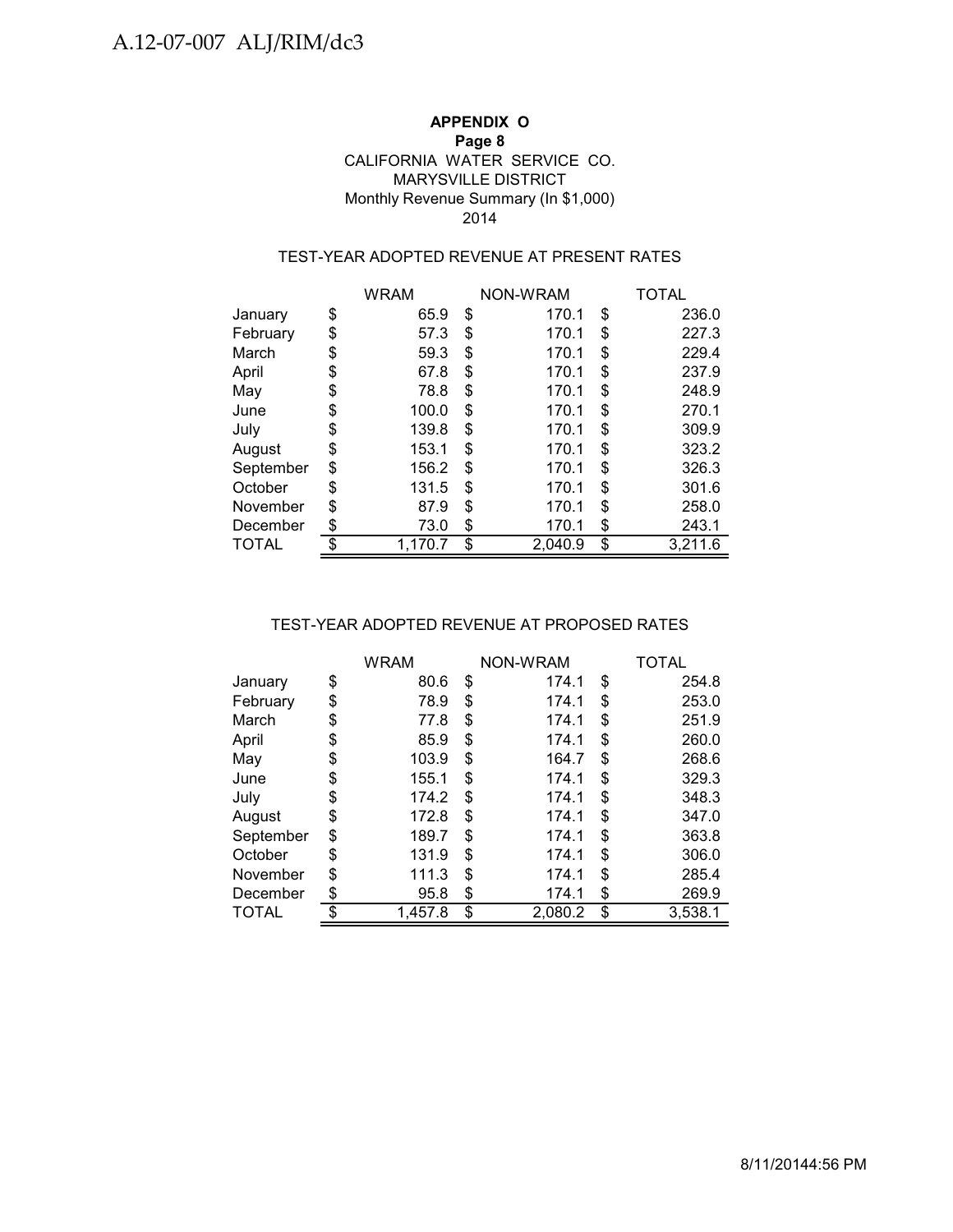## MARYSVILLE DISTRICT CALIFORNIA WATER SERVICE CO.

## Adopted Quantities

## PURCHASED POWER

| Total Production (kccf)<br>Kwh $/$ ccf<br>Total calculated KWH |    | 1,041.7<br>877.1<br>913,705.0 |
|----------------------------------------------------------------|----|-------------------------------|
| Unit Cost<br>Power Cost                                        | \$ | \$0.2<br>154,706.4            |
| TOTAL PURCHASED POWER (In \$1,000)                             | S  | 154.7                         |
| PURCHASED WATER                                                | S  |                               |
| TOTAL PURCHASED WATER COST                                     | S  |                               |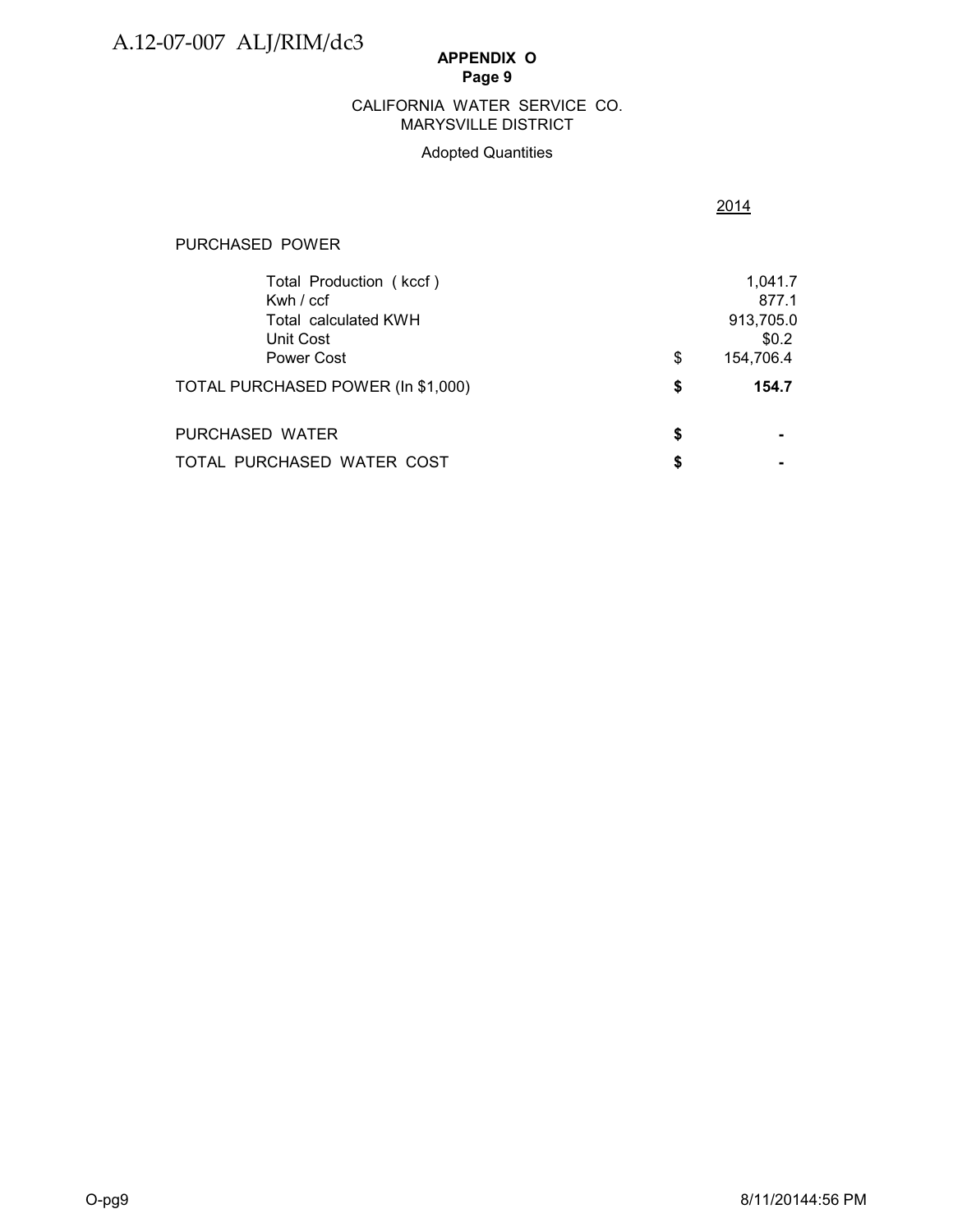# A.12-07-007 ALJ/RIM/dc3

#### **APPENDIX O Page 10**

#### CALIFORNIA WATER SERVICE CO. MARYSVILLE DISTRICT

Adopted Quantities

2014

| <b>CHEMICALS</b><br>Total Production (kccf)<br>ADOPTED CHEMICAL DOLLARS                                                                                        | \$       | 1,042<br>17.1                                             |
|----------------------------------------------------------------------------------------------------------------------------------------------------------------|----------|-----------------------------------------------------------|
| ADOPTED \$ per KCCF                                                                                                                                            |          | \$0.016452                                                |
| PUMP TAXES (WATER REPLENISHMENT DISTRICT)<br>WELL WATER PRODUCTION - ACRE FEET<br>UNIT COST - ACRE FEET<br>TOTAL GROUNDWATER CHARGES<br>TOTAL PUMP TAX EXPENSE | \$<br>\$ | 0.0                                                       |
| UNCOLLECTABLES RATE<br><b>FRANCHISE TAX RATE</b><br><b>BUSINESS LICENSE FEE</b><br>FEDERAL TAX RATE<br>STATE CORP. FRANCHISE TAX<br>NET TO GROSS MULTIPLIER    |          | 0.44%<br>$0.00\%$<br>\$0.60<br>35.00%<br>8.84%<br>1.61671 |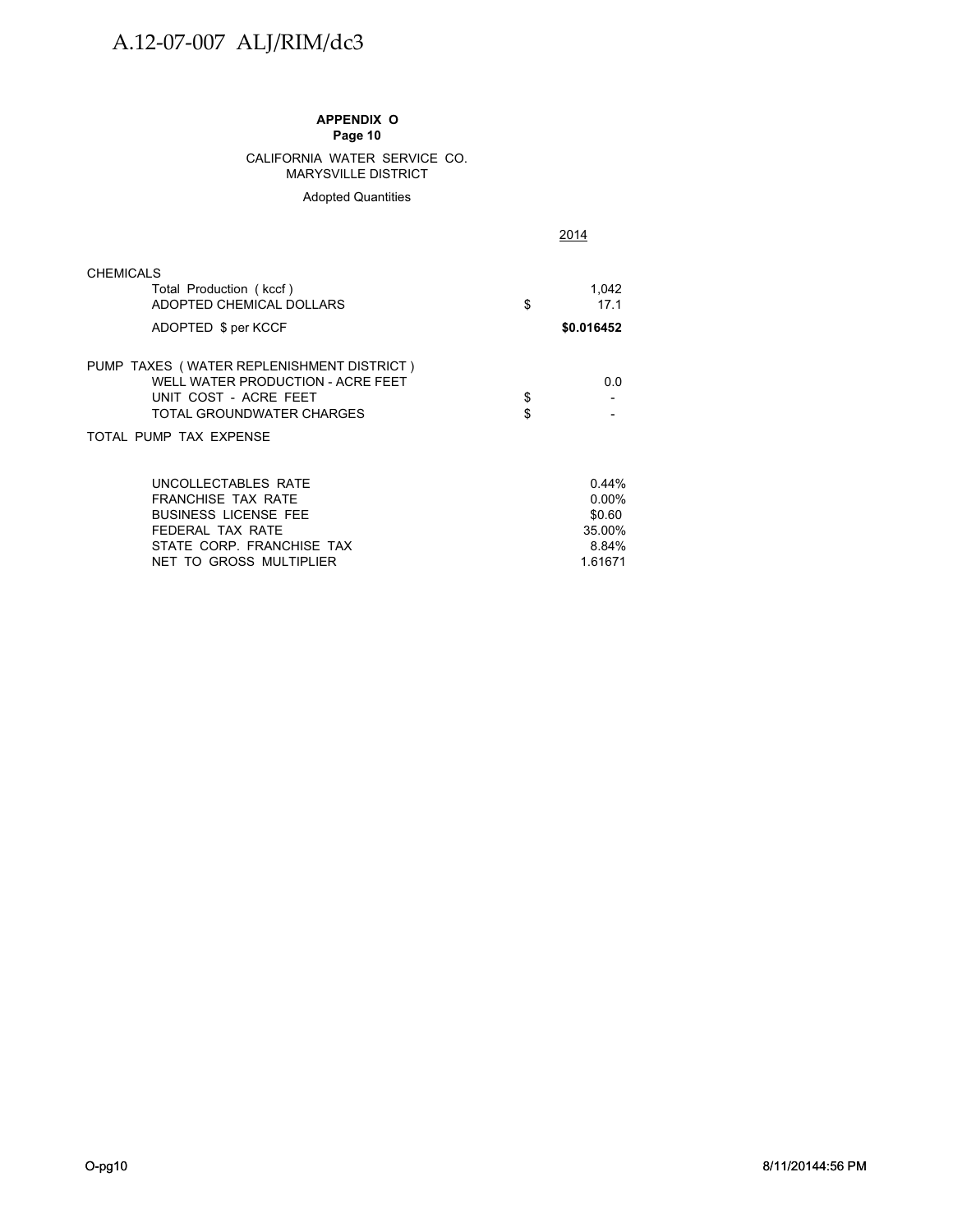## CALIFORNIA WATER SERVICE CO. MARYSVILLE DISTRICT

## NET TO GROSS MULTIPLIER ( NEW CPUC STAFF APPROVED METHOD )

#### 2014

#### **WP7-C16**

|                |                                             |           | <b>NORMAL</b><br>W/0 INCOME<br><b>TAXES</b> |
|----------------|---------------------------------------------|-----------|---------------------------------------------|
| $\mathbf{1}$   | <b>UNCOLLECTIBLES</b>                       | 0.43707%  | 0.43707%                                    |
| $\overline{2}$ | 1 - UNCOLLECTIBES (100% - LINE 1)           | 99.56293% | 99.56293%                                   |
|                | <b>FRANCHISE TAX RATE</b>                   | 0.00000%  | 0.00000%                                    |
| 3              | LOCAL FRANCHISE (% * LINE 2)                | 0.00000%  | 0.00000%                                    |
| $\overline{4}$ | <b>BUSINESS LICENSE RATE</b>                | 0.00000%  | 0.00000%                                    |
|                | BUSINESS LICENSE (% * LINE 2)               | 0.00000%  | 0.00000%                                    |
| 5              | SUBTOTAL (LINE 1 + LINE 3 + LINE 4)         | 0.43707%  | 0.43707%                                    |
| 6              | 1 - SUBTOTAL (100% - LINE 5)                | 99.56293% | 99.56293%                                   |
| 7              | CCFT (LINE 6 * 8.84%)                       | 8.80136%  |                                             |
| 8              | AMERICAN JOB CREATION ACT (LINE 6 * 9%)     | 8.16854%  |                                             |
| 9              | FIT (LINE 6 * 35 %)                         | 28.90756% |                                             |
| 10             | TOTAL TAXES PAID (LINE 5 + LINE 7 + LINE 8) | 38.14599% | 0.43707%                                    |
| 11             | NET AFTER TAXES (1-LINE 9)                  | 61.85401% | 99.56293%                                   |
|                | NET-TO-GROSS MULTIPLIER (1/LINE 10)         | 1.61671   | 1.00439                                     |

## ADOPTED RATIO'S

| <b>DEBT</b> | 46.60%  | Without income Taxes 1.00439 |         |                   | 0.46805 |
|-------------|---------|------------------------------|---------|-------------------|---------|
| EQUITY      | 53.40%  | With income Taxes            | 1 61671 |                   | 0.86332 |
| TOTAL       | 100.00% |                              |         | Adj. Net to Gros: | 1.33137 |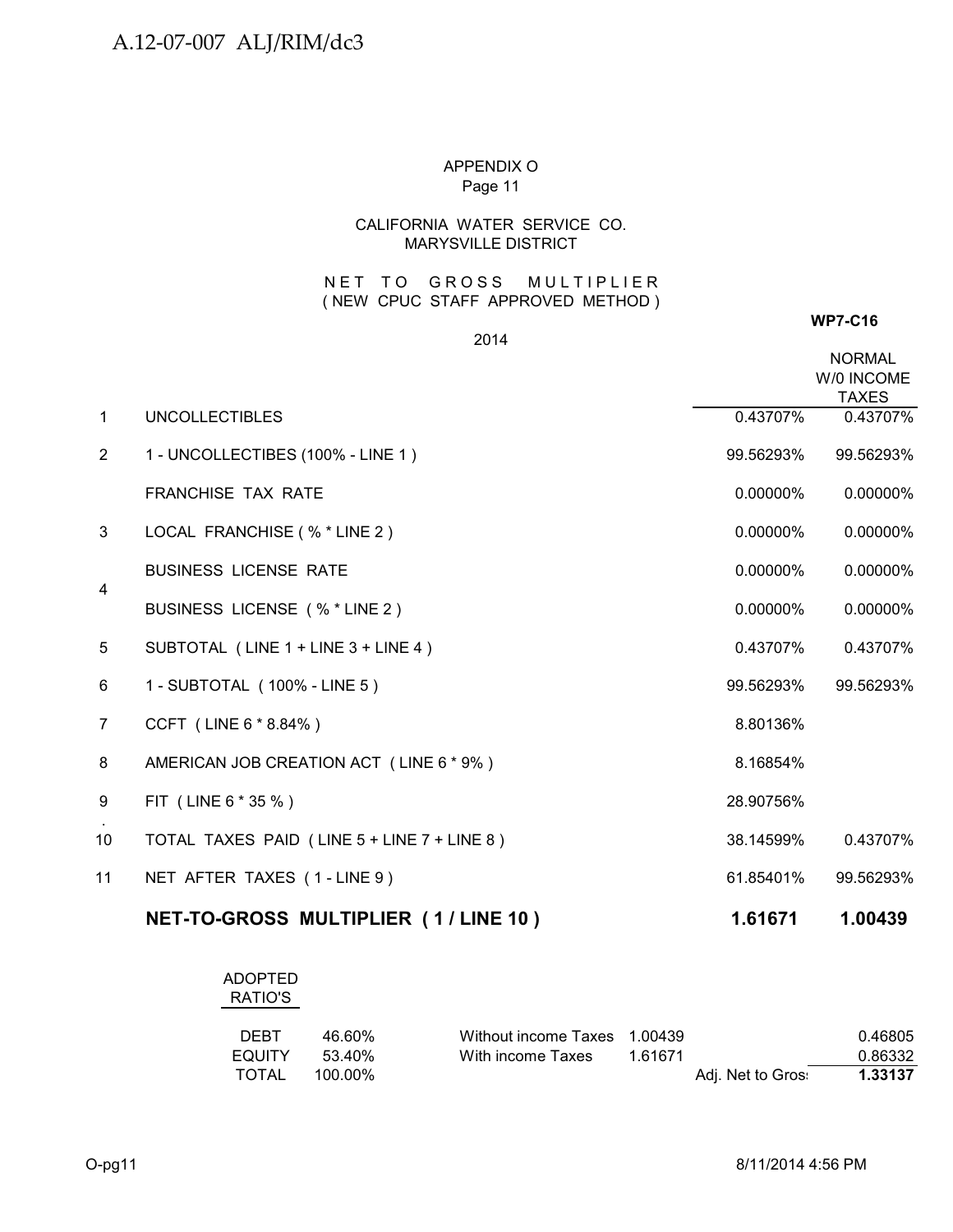# A.12-07-007 ALJ/RIM/dc3

#### APPENDIX O Page 12 California Water Service Company

Marysville District Bill Comparison

| Typical Monthly Residential Bill for Metered Customers for 2014 |    |                 |    |                  |        |         |                   |                     |  |  |  |  |
|-----------------------------------------------------------------|----|-----------------|----|------------------|--------|---------|-------------------|---------------------|--|--|--|--|
| Usage:<br>Ccf                                                   |    | Present<br>Bill |    | Proposed<br>Bill | Change |         | Percent<br>Change | <b>Notes</b><br>(1) |  |  |  |  |
| 0                                                               | \$ | 19.93           | \$ | 19.45            | \$     | $-0.48$ | $-2.40%$          |                     |  |  |  |  |
| 5                                                               | \$ | 27.21           | \$ | 28.52            | \$     | 1.31    | 4.80%             |                     |  |  |  |  |
| 7                                                               | \$ | 30.12           | \$ | 32.14            | \$     | 2.02    | 6.71%             | (2)                 |  |  |  |  |
| 10                                                              | \$ | 34.62           | \$ | 37.74            | \$     | 3.12    | 9.02%             |                     |  |  |  |  |
| 13                                                              | \$ | 39.36           | \$ | 43.65            | \$     | 4.29    | 10.89%            | (3)                 |  |  |  |  |
| 15                                                              | \$ | 42.53           | \$ | 47.59            | \$     | 5.06    | 11.91%            |                     |  |  |  |  |
| 17                                                              | \$ | 45.69           | \$ | 51.54            | \$     | 5.84    | 12.78%            | (4)                 |  |  |  |  |
| 20                                                              | \$ | 50.44           | \$ | 57.45            | \$     | 7.01    | 13.89%            |                     |  |  |  |  |
| 25                                                              | \$ | 59.30           | \$ | 68.48            | \$     | 9.18    | 15.48%            |                     |  |  |  |  |
| 30                                                              | \$ | 68.40           | \$ | 79.82            | \$     | 11.41   | 16.68%            |                     |  |  |  |  |
| 35                                                              | \$ | 77.50           | \$ | 91.15            | \$     | 13.64   | 17.60%            |                     |  |  |  |  |
| <b>Metered Quantity Rates:</b>                                  |    |                 |    |                  |        |         |                   | (5)(6)              |  |  |  |  |
| Tier 1                                                          | \$ | 1.4560          | \$ | 1.8131           | \$     | 0.36    | 24.53%            |                     |  |  |  |  |
| Tier <sub>2</sub>                                               | \$ | 1.5827          | \$ | 1.9708           | \$     | 0.39    | 24.53%            |                     |  |  |  |  |
| Tier 3                                                          | \$ | 1.8199          | \$ | 2.2663           | \$     | 0.45    | 24.53%            |                     |  |  |  |  |
| <b>Service Charge:</b>                                          | \$ | 19.93           | \$ | 19.45            | \$     | $-0.48$ | $-2.40%$          | (5)(6)              |  |  |  |  |

| Monthly Residential Bill for Flat-rate Customers for 2014 |    |       |    |         |  |      |          |  |  |  |  |
|-----------------------------------------------------------|----|-------|----|---------|--|------|----------|--|--|--|--|
|                                                           |    |       |    |         |  |      |          |  |  |  |  |
| Lot size:                                                 |    |       |    |         |  |      |          |  |  |  |  |
| $6,000$ sq. ft. or less $$$                               |    | 60.78 | S. | 64.44   |  | 3.67 | $6.04\%$ |  |  |  |  |
| 6,001-10,000 sq. ft.                                      | S. | 73.34 |    | \$77.77 |  | 4.43 | 6.04%    |  |  |  |  |

#### **Notes:**

(1) 1 Ccf or 100 cubic feet of water is equal to 748 gallons of water

(2) Typical winter monthly average usage of 7 Ccf

(3) Monthly average usage of 13 Ccf

(4) Typical summer monthly average usage of 17 Ccf

(5) Metered comparison based on 5/8 x 3/4 inch service

(6) Rates do not include CPUC fees or other surcharges that may appear on customers bills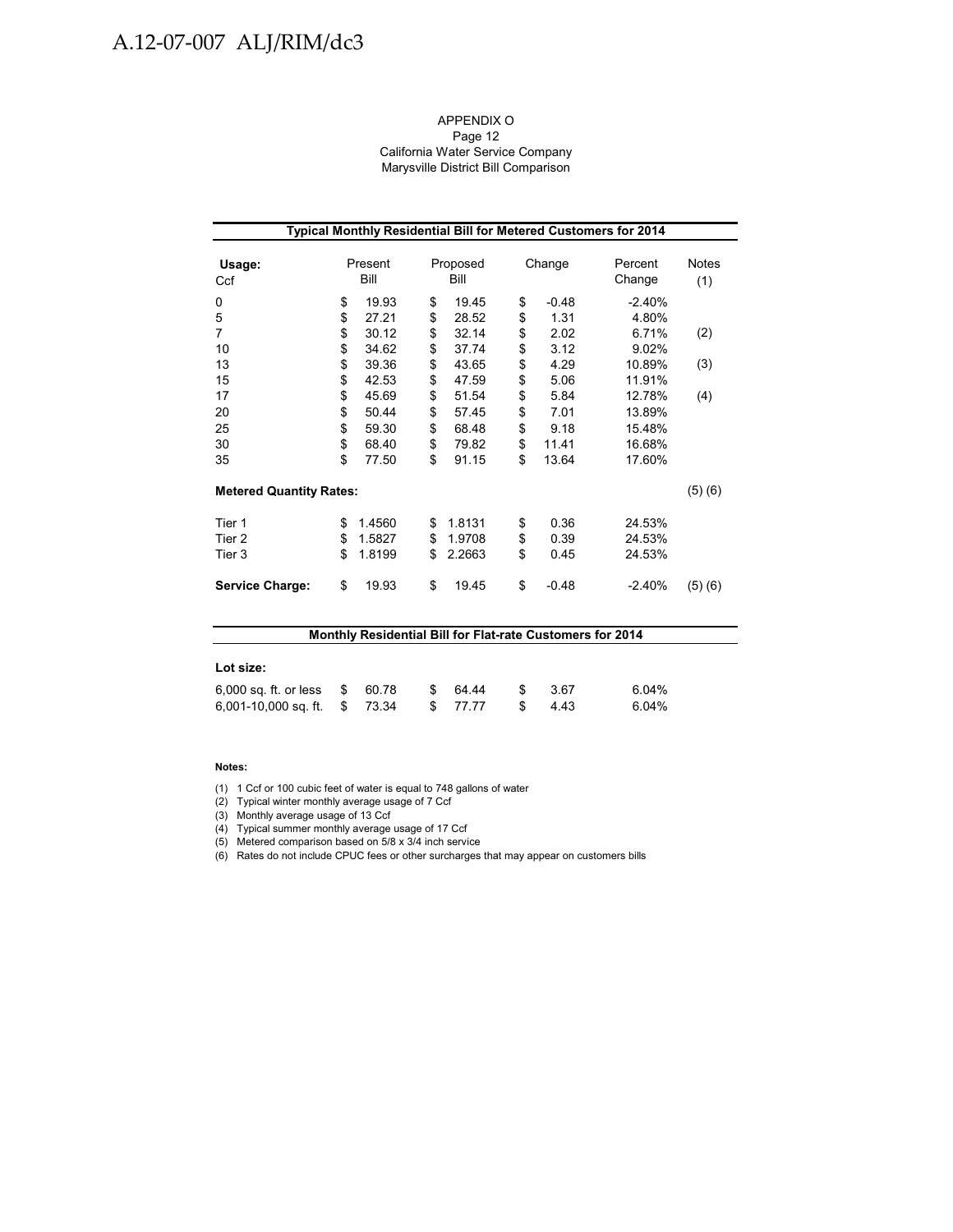# **APPENDIX P**

**Page 1**

#### OROVILLE DISTRICT CALIFORNIA WATER SERVICE CO.

#### (DOLLARS IN THOUSANDS) SUMMARY OF EARNINGS AND RATE OF RETURN

|                                                           |          | <b>PRESENT</b>           |          | <b>PROPOSED</b>                            |          |                          | ESTIMATED ESTIMATED |                 |
|-----------------------------------------------------------|----------|--------------------------|----------|--------------------------------------------|----------|--------------------------|---------------------|-----------------|
|                                                           |          | <b>RATES</b>             |          | <b>RATES</b>                               |          | <b>RATES</b>             |                     | <b>RATES</b>    |
|                                                           |          | 2014                     |          | 2014                                       |          | 2015                     |                     | 2016            |
|                                                           |          |                          |          |                                            |          |                          |                     |                 |
| OPERATING<br><b>REVENUES</b><br>% Increase                | \$       | 3,693.1                  | \$       | 4,522.8<br>22.5%                           | \$       | 4,536.7<br>0.3%          | \$                  | 4,550.7<br>0.3% |
| OPERATING EXPENSES                                        |          |                          |          |                                            |          |                          |                     |                 |
| PURCHASED WATER                                           | \$       | 271.3                    | \$       | 271.3                                      | \$       | 271.4                    | \$                  | 271.6           |
| <b>GROUNDWATER EXTRACTION CHARGES</b>                     | \$       | $\overline{\phantom{a}}$ | \$       | $\blacksquare$                             | \$       | $\overline{a}$           | \$                  |                 |
| PURCHASED POWER                                           | \$       | 230.0                    | \$       | 230.0                                      | \$       | 230.1                    | \$                  | 230.3           |
| PURCHASED CHEMICALS<br>PAYROLL -- DISTRICT                | \$<br>\$ | 52.0<br>677.5            | \$<br>\$ | 52.0<br>677.5                              | \$<br>\$ | 52.5<br>684.8            | \$<br>\$            | 53.1<br>692.2   |
| <b>UNCOLLECTIBLES</b>                                     | \$       | 21.7                     | \$       | 26.5                                       | \$       | 26.8                     | \$                  | 27.1            |
| <b>CONSERVATION</b>                                       | \$       | 15.5                     | \$       | 15.5                                       | \$       | 15.5                     | \$                  | 15.5            |
| OTHER OPERATION AND MAINTENANCE                           | \$       | 383.4                    | \$       | 383.4                                      | \$       | 387.6                    | \$                  | 391.8           |
| <b>BENEFITS</b>                                           | \$       | 449.7                    | \$       | 449.7                                      | \$       | 454.6                    | \$                  | 459.2           |
| OTHER ADMIN AND GEN. EXP.                                 | \$       | 106.4                    | \$       | 106.4                                      | \$       | 107.5                    | \$                  | 108.7           |
| TOTAL O. & M., A. & G., & MISC. EXP.                      | \$       | 2,207.5                  | \$       | 2,212.3                                    | \$       | 2,230.9                  | \$                  | 2,249.4         |
| TAXES OTHER THAN INCOME                                   |          |                          |          |                                            |          |                          |                     |                 |
| AD VALOREM TAXES                                          | \$       | 91.2                     | \$       | 91.2                                       | \$       | 91.9                     | \$                  | 92.6            |
| <b>BUSINESS LICENSE FEES</b><br>LOCAL FRANCHISE TAXES     | \$<br>\$ | $\blacksquare$           | \$<br>\$ | $\overline{\phantom{a}}$<br>$\blacksquare$ | \$<br>\$ | $\overline{\phantom{0}}$ | \$<br>\$            | $\sim$          |
| PAYROLL TAXES                                             | \$       | 51.4                     | \$       | 51.4                                       | \$       | 51.9                     | \$                  | 52.5            |
|                                                           |          |                          |          |                                            |          |                          |                     |                 |
| TOTAL GENERAL<br><b>TAXES</b>                             | \$       | 142.6                    | \$       | 142.6                                      | \$       | 143.8                    | \$                  | 145.1           |
| <b>DEPRECIATION</b>                                       | \$       | 412.7                    | \$       | 412.7                                      | \$       | 416.9                    | \$                  | 421.2           |
| G.O. PRORATED EXPENSES:                                   |          |                          |          |                                            |          |                          |                     |                 |
| PAYROLL AND BENEFITS                                      | \$<br>\$ | 393.0                    | \$       | 393.0                                      | \$<br>\$ | 397.2                    | \$                  | 401.5           |
| AD VALOREM, BUSINESS LICENSE, FRANCHISES<br>PAYROLL TAXES | \$       | 7.1<br>24.3              | \$<br>\$ | 7.1<br>24.3                                | \$       | 7.1<br>24.6              | \$<br>\$            | 7.1<br>24.8     |
| OTHER PRORATED EXPENSES                                   | \$       | 262.9                    | \$       | 262.9                                      | \$       | 265.8                    | \$                  | 268.6           |
| TOTAL G.O. PRORATED EXPENSES                              | \$       | 687.3                    | \$       | 687.3                                      | \$       | 694.7                    | \$                  | 702.1           |
| SUB-TOTAL-OPERATING EXPENSES                              | \$       | 3,450.0                  | \$       | 3,454.8                                    | \$       | 3,486.3                  | \$                  | 3,517.8         |
| TOTAL INCOME TAXES:                                       | \$       | 8.9                      | \$       | 331.4                                      | \$       | 317.9                    | \$                  | 304.5           |
| TOTAL OPERATING EXPENSES                                  | \$       | 3,459.0                  | \$       | 3,786.3                                    | \$       | 3,804.3                  | \$                  | 3,822.3         |
| NET OPERATING REVENUE                                     | \$       | 234.1                    | \$       | 736.5                                      | \$       | 732.5                    | \$                  | 728.4           |
| DEPRECIATED RATE BASE                                     | \$       | 9,276.1                  | \$       | 9,276.1                                    | \$       | 9,225.0                  | \$                  | 9,174.0         |
| RATE OF RETURN                                            |          | 2.52%                    |          | 7.94%                                      |          | 7.94%                    |                     | 7.94%           |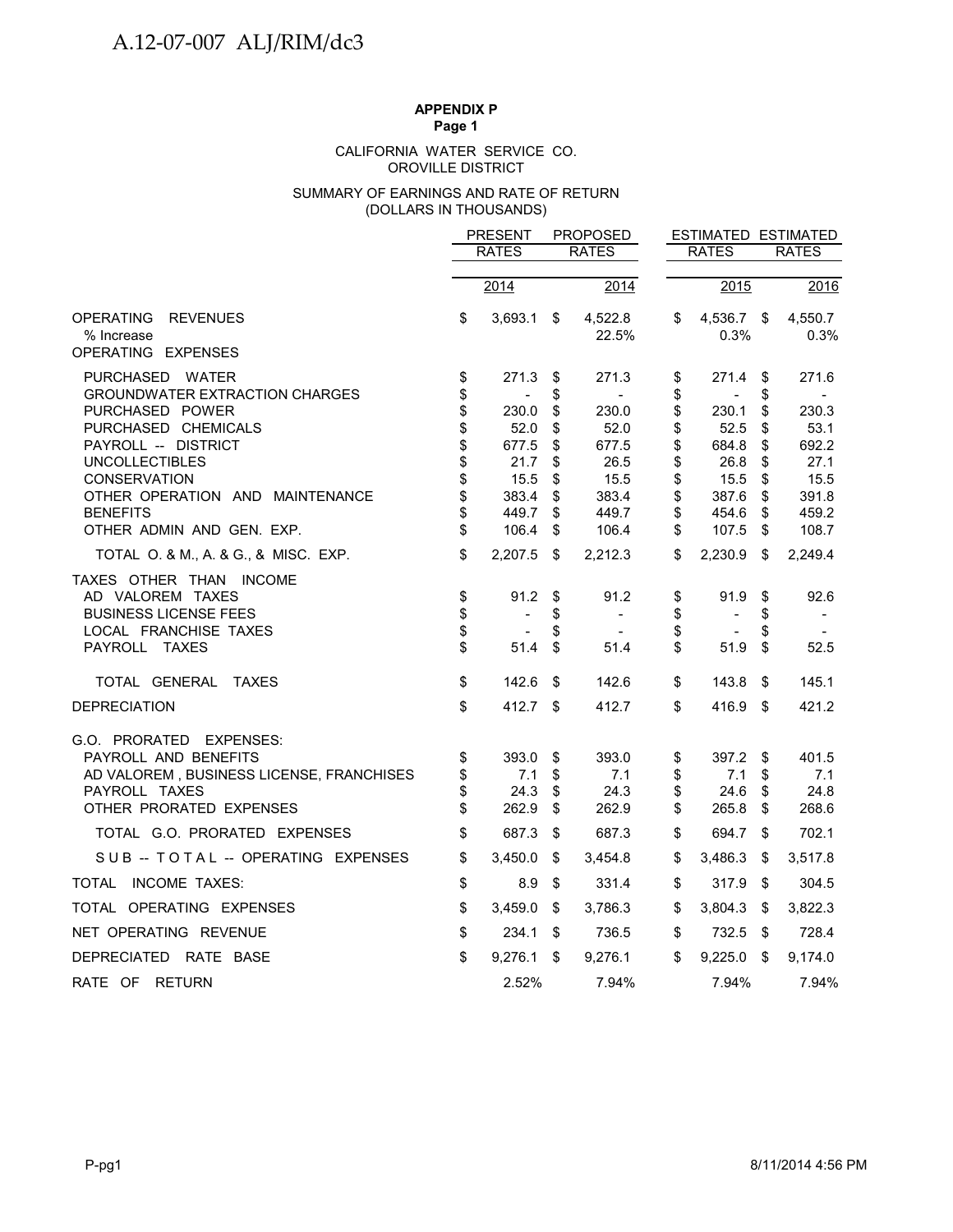CALIFORNIA WATER SERVICE CO. OROVILLE DISTRICT

## (DOLLARS IN THOUSANDS) ADOPTED RATE BASE

|                                                 | 2014               |     | 2015            | 2016          |
|-------------------------------------------------|--------------------|-----|-----------------|---------------|
| <b>RATE BASE</b>                                |                    |     |                 |               |
| WTD. AVG. PLANT IN SERVICE                      | \$<br>18,961.2     | \$  | 19,374.9 \$     | 19,788.7      |
| WTD. AVG. DEPRECIATION RESERVE                  | \$<br>(7, 450.2)   | \$  | $(7,816.0)$ \$  | (8, 181.8)    |
| <b>MATERIALS AND SUPPLIES</b>                   | \$<br>91.3         | \$  | $91.3$ \$       | 91.3          |
| <b>TANK PAINTING</b>                            | \$<br>212.2        | \$. | 188.6           | \$<br>165.1   |
| <b>WORKING CASH - LEAD - LAG</b>                | \$<br>239.1        |     | 248.9           | \$<br>258.8   |
| WORKING CASH - W / H EMPLOYEES                  | \$<br>(1.7)        | \$  | $(1.7)$ \$      | (1.7)         |
| ADVANCES FOR CONSTRUCTION                       | \$<br>$(182.8)$ \$ |     | $(188.6)$ \$    | (194.5)       |
| <b>CONTRIBUTIONS</b>                            | \$<br>$(899.2)$ \$ |     | $(927.4)$ \$    | (955.5)       |
| AMORTIZATION OF INTANG.                         | \$<br>$(210.6)$ \$ |     | $(239.7)$ \$    | (268.7)       |
| DEFERRED TAXES                                  | \$<br>(2,095.1)    | \$  | $(2, 196.8)$ \$ | (2, 298.4)    |
| UNAMORT. I.T.C.                                 | \$<br>(22.1)       | \$  | $(21.2)$ \$     | (20.2)        |
| PRORATED G.O. RATE BASE                         | \$<br>584.2        | \$  | 661.4 \$        | 738.6         |
| <b>TAXES ON ADVANCES</b>                        | \$<br>22.2         | -S  | 22.6            | \$<br>23.0    |
| TAXES ON C.I.A.C.                               | \$<br>27.6         | \$. | 28.5            | \$<br>29.5    |
| WTG. AVG. RATE BASE                             | \$<br>9,276.1      | \$  | 9,225.0         | \$<br>9,174.0 |
| RATE BASE ASSOCIATED ITEMS                      |                    |     |                 |               |
| DEPRECIATION EXPENSE                            | \$<br>412.7        | \$. | 416.9           | \$<br>421.2   |
| AD VALOREM TAXES                                | \$<br>91.2         | \$  | 91.9            | \$<br>92.6    |
| TOTAL INCOME TAXES AT AUTHORIZED RATE OF RETURN | \$<br>331.4        | \$  | 317.9           | \$<br>304.5   |
| NET OPERATING REVENUE                           | \$<br>736.5        | \$  | 732.5           | \$<br>728.4   |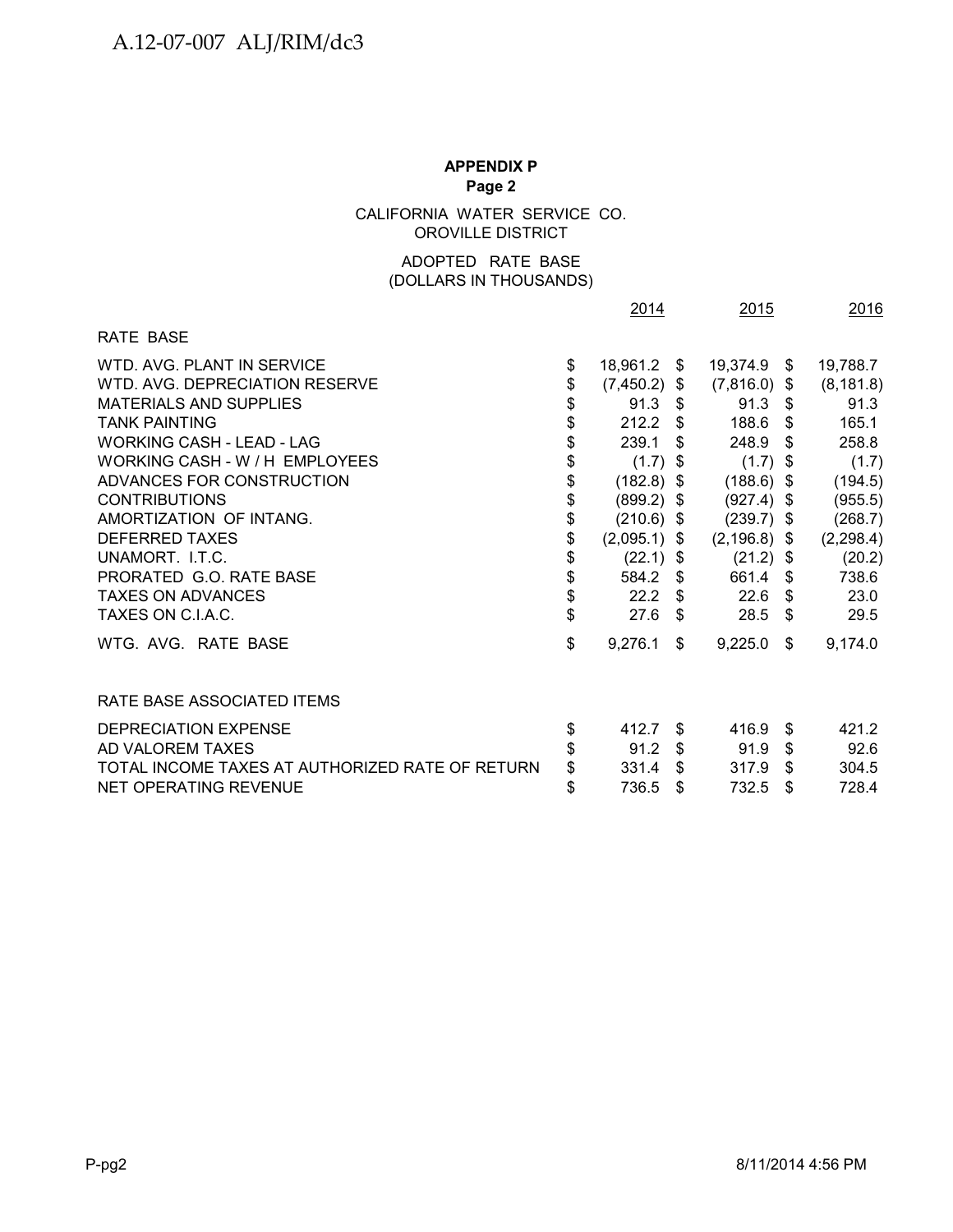# **APPENDIX P**

**Page 3**

CALIFORNIA WATER SERVICE CO. OROVILLE DISTRICT

#### **Rate Base Offset**

| <b>District</b> | PID#     | <b>Description</b>                         | Amount | <b>Expected</b><br><b>Filing Year</b> | <b>Authority</b> | <b>Expected</b><br>Revenue<br>Requirement |
|-----------------|----------|--------------------------------------------|--------|---------------------------------------|------------------|-------------------------------------------|
| Oroville        | 00079997 | Cal Water RAMCAP Vulnerability Assessments | 55.590 | 2015                                  | 2012 GRC         | 8.001                                     |
|                 |          |                                            | 55,590 |                                       |                  | 8.001                                     |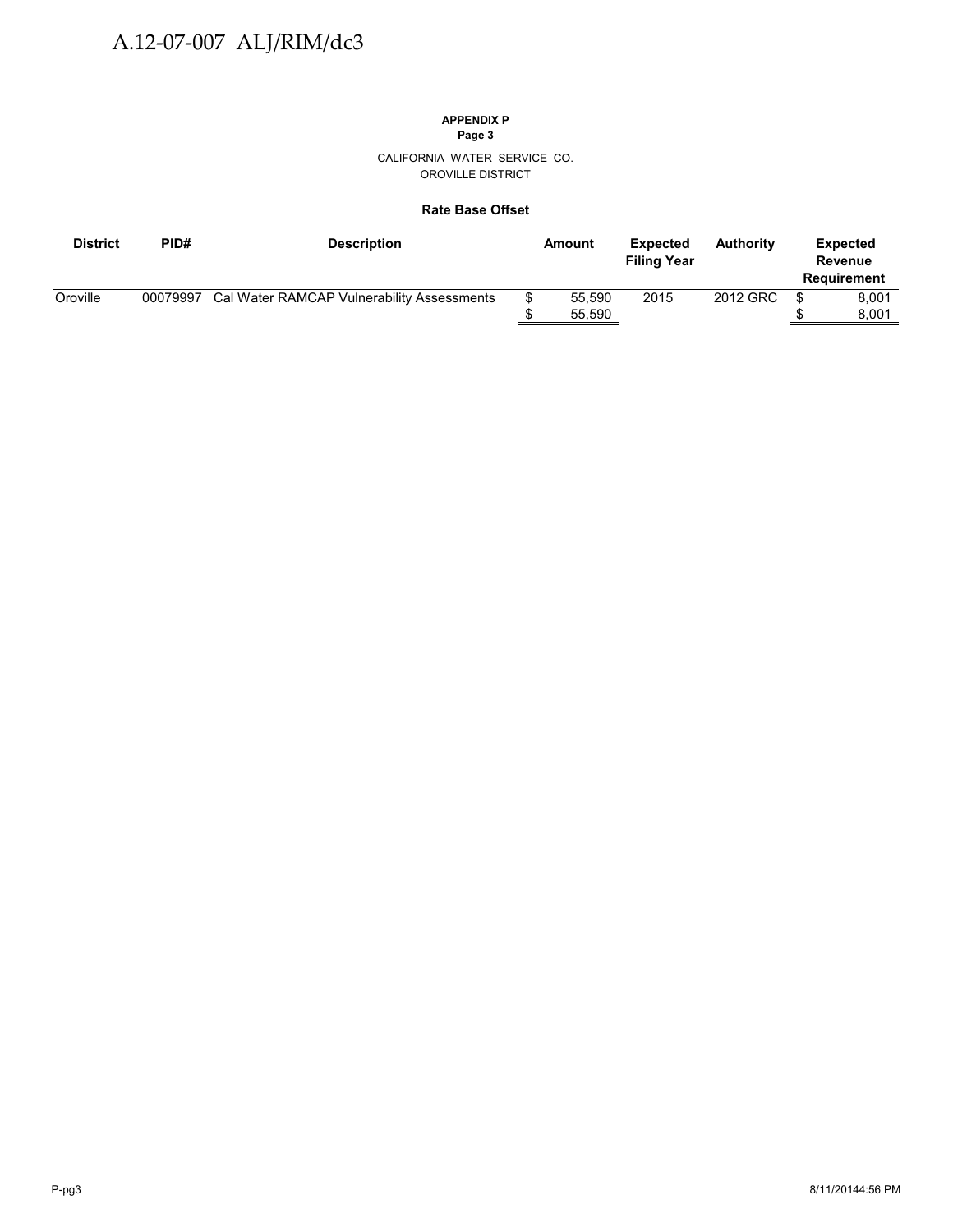## CALIFORNIA WATER SERVICE CO. OROVILLE DISTRICT

## INCOME TAX CALCULATION (DOLLARS IN THOUSANDS)

|                                           |                                    | <b>PRESENT</b><br><b>RATES</b><br>2014 | <b>PROPOSED</b><br><b>RATES</b><br>2014 |
|-------------------------------------------|------------------------------------|----------------------------------------|-----------------------------------------|
| OPERATING REVENUE (PRESENT RATES)         | \$                                 | 3,693.1                                | \$<br>4,522.8                           |
| <b>EXPENSES</b>                           |                                    |                                        |                                         |
| PURCHASED WATER                           |                                    | 271.3                                  | \$<br>271.3                             |
| PURCHASED POWER                           | \$\$\$\$\$\$\$\$\$\$\$\$\$\$\$\$\$ | 230.0                                  | \$<br>230.0                             |
| <b>PUMP TAXES</b>                         |                                    | $\blacksquare$                         | \$                                      |
| <b>CHEMICALS</b>                          |                                    | 52.0                                   | \$<br>52.0                              |
| <b>PAYROLL</b>                            |                                    | 677.5                                  | \$<br>677.5                             |
| OTHER O & M                               |                                    | 398.9                                  | \$<br>398.9                             |
| OTHER A & G                               |                                    | 556.1                                  | \$<br>556.1                             |
| G.O. PRORATIONS                           |                                    | 621.2                                  | \$<br>621.2                             |
| PAYROLL TAXES                             |                                    | 51.4                                   | \$<br>51.4                              |
| AD VALOREM TAXES                          |                                    | 91.2                                   | \$<br>91.2                              |
| <b>UNCOLLECTIBLES</b>                     |                                    | 21.7                                   | \$<br>26.5                              |
| FRANCHISE TAX & BUS LIC. FEES             |                                    | $\overline{\phantom{0}}$               | \$                                      |
| TRANSPORTATION DEPRECIATION ADJUSTMENT    |                                    | $(34.7)$ \$                            | (34.7)                                  |
| <b>INTEREST EXPENSE</b>                   |                                    | 254.0                                  | \$<br>254.0                             |
| TOTAL DEDUCTIONS                          | \$                                 | 3,190.5                                | \$<br>3,195.4                           |
| <b>STATE INCOME TAX</b>                   |                                    |                                        |                                         |
| STATE TAX DEPRECIATION                    | \$                                 | 819.9 \$                               | 819.9                                   |
| NET STATE TAXABLE INCOME                  | \$                                 | $(317.4)$ \$                           | 507.5                                   |
| STATE CORP. FRANCHISE TAX @ 8.84%         | \$                                 | $(28.1)$ \$                            | 44.9                                    |
| FEDERAL INCOME TAX                        |                                    |                                        |                                         |
| FEDERAL TAX DEPRECIATION                  | \$                                 | 407.1                                  | \$<br>407.1                             |
| STATE INCOME TAX                          | \$                                 | $(28.1)$ \$                            | 44.9                                    |
| LESS AMERICAN JOBS CREATION ACT DEDUCTION |                                    | $(7.5)$ \$                             | 31.4                                    |
| NET FEDERAL TAXABLE INCOME                | \$<br>\$                           | 131.0                                  | \$<br>844.1                             |
| FEDERAL INCOME TAX @ 35.00%               | \$                                 | 45.9                                   | \$<br>295.4                             |
| TOTAL FEDERAL INCOME TAX                  |                                    | 45.9                                   | \$<br>295.4                             |
| ADJUSTMENT FOR REGULATORY LIABILITY       |                                    | $(8.9)$ \$                             | (8.9)                                   |
| TOTAL INCOME TAXES                        | \$\$\$                             | 8.9                                    | \$<br>331.4                             |
|                                           |                                    |                                        |                                         |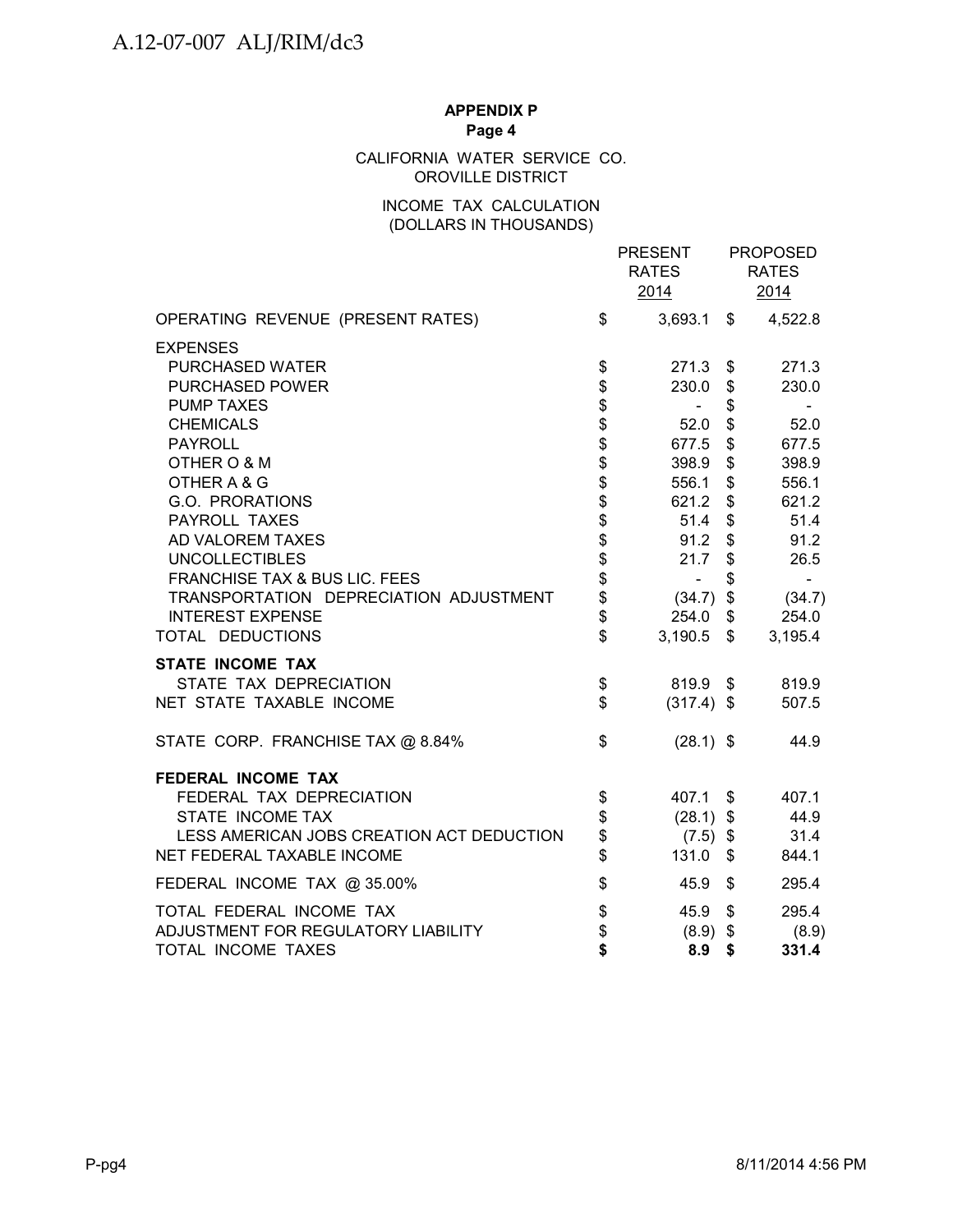## CALIFORNIA WATER SERVICE CO. OROVILLE DISTRICT

## Adopted Quantities

|                                  |                  | 2014  | 2015  |
|----------------------------------|------------------|-------|-------|
| Number of Services by meter size | $5/8 \times 3/4$ | 3,162 | 3,211 |
|                                  | 3/4              |       |       |
|                                  |                  | 205   | 206   |
|                                  | 11/2             | 40    | 41    |
|                                  | 2                | 100   | 101   |
|                                  | 3                | 19    | 19    |
|                                  | 4                | 8     | 9     |
|                                  | 6                | 4     | 4     |
|                                  | 8                |       |       |
|                                  | 10               |       |       |
|                                  | 12               |       |       |
|                                  | 14               |       |       |
|                                  | <b>TOTAL</b>     | 3,539 | 3,593 |

## Metered Sales, KCcf All Water 1,150.3 1,168.8

Number of Services and Use:

|                         |       | Avg Services |       | Use, KCcf |         | Avg Use, Ccf/Sv/Mo |       |  |
|-------------------------|-------|--------------|-------|-----------|---------|--------------------|-------|--|
|                         |       | 2014         | 2015  | 2014      | 2015    | 2014               | 2015  |  |
| <b>RESIDENTIAL</b>      |       | 2,659        | 2,707 | 381.8     | 388.7   | 12.0               | 12.0  |  |
| <b>BUSINESS</b>         |       | 678          | 676   | 286.0     | 285.1   | 35.2               | 35.2  |  |
| <b>MULTIPLE FAMILY</b>  |       | 66           | 73    | 117.1     | 129.5   | 147.8              | 147.8 |  |
| <b>INDUSTRIAL</b>       |       | 18           | 18    | 190.1     | 190.1   | 880.2              | 880.2 |  |
| PUBLIC AUTHORITY        |       | 112          | 113   | 126.3     | 126.3   | 93.9               | 93.1  |  |
| <b>OTHER</b>            |       | 6            | 6     | 3.9       | 3.9     | 53.9               | 53.9  |  |
| <b>IRRIGATION</b>       |       | 10           | 10    | 45.2      | 45.2    | 376.7              | 376.7 |  |
| <b>RECLAIMED</b>        |       |              |       |           |         | 0                  | 0     |  |
| <b>SUBTOTAL</b>         |       | 3,549        | 3,603 | 1,150.3   | 1,168.8 |                    |       |  |
| <b>RESIDENTIAL FLAT</b> |       | 29           |       | 10.3      |         |                    |       |  |
| PRIVATE FIRE PROT       |       | 96           | 98    |           |         |                    |       |  |
| <b>PUBLIC FIRE PROT</b> |       | 9            | 9     |           |         |                    |       |  |
| <b>TOTAL</b>            |       | 3,683        | 3,710 | 1,160.7   | 1,168.8 |                    |       |  |
|                         |       |              |       |           |         |                    |       |  |
| Unaccounted-for water   | 7.00% |              |       | 81.2      | 81.8    |                    |       |  |
| <b>Total Production</b> |       |              |       | 1,248.0   | 1,256.8 |                    |       |  |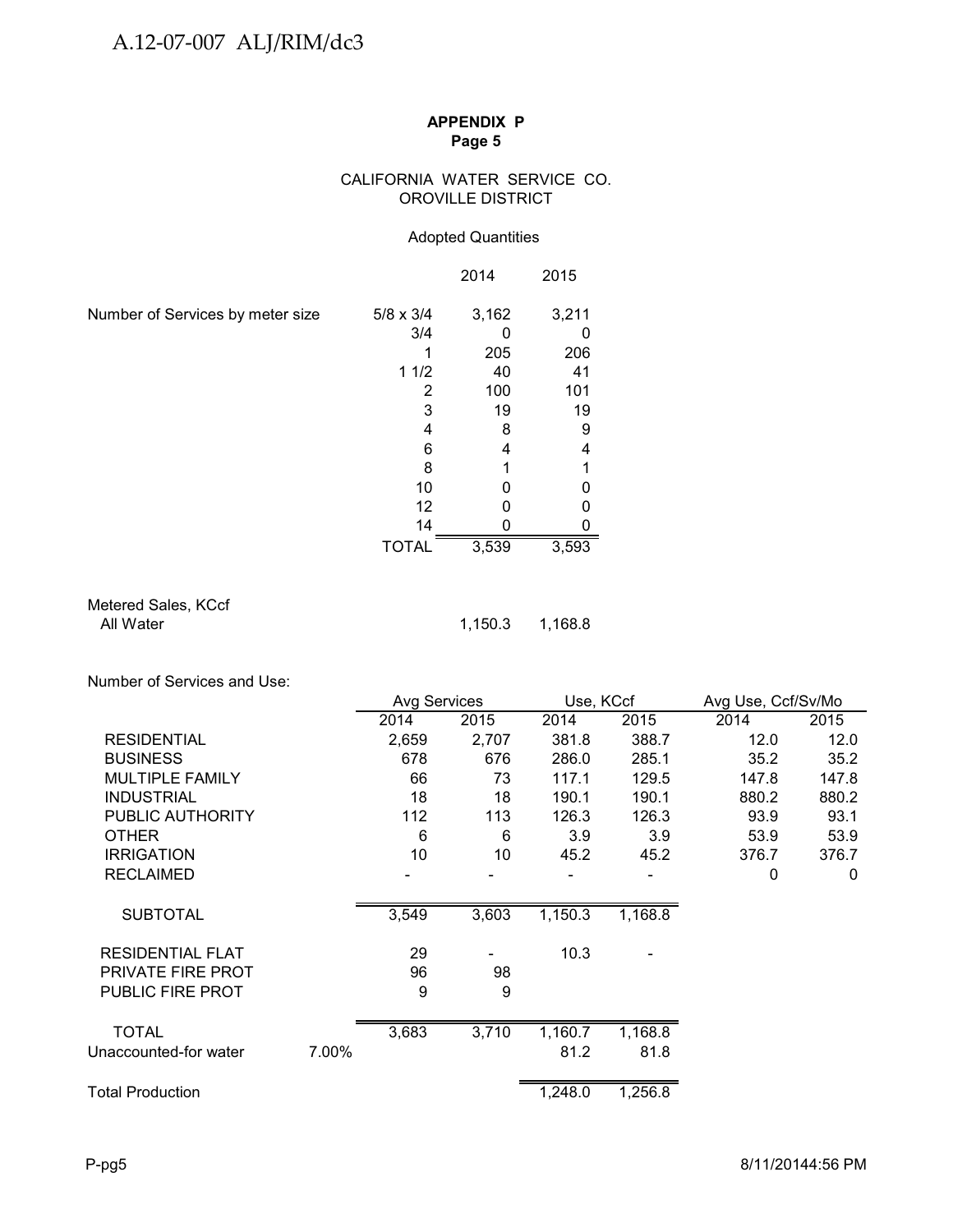#### CALIFORNIA WATER SERVICE CO. OROVILLE DISTRICT

#### Adopted Quantities

#### **2014 Test Year**

|                      |                    |                 |              | z∪ ï 4 ïest rear |           |       |                   |         |  |  |  |  |
|----------------------|--------------------|-----------------|--------------|------------------|-----------|-------|-------------------|---------|--|--|--|--|
| <b>Metered Sales</b> | <b>Public</b>      |                 |              |                  |           |       |                   |         |  |  |  |  |
| (Kccf)               | <b>Residential</b> | <b>Business</b> | Multi-Family | Industrial       | Authority | Other | <b>Irrigation</b> | Total   |  |  |  |  |
| Month                |                    |                 |              |                  |           |       |                   |         |  |  |  |  |
| January              | 21.1               | 16.9            | 7.0          | 1.8              | 2.0       | 0.2   | 2.7               | 51.8    |  |  |  |  |
| February             | 19.3               | 15.1            | 6.9          | 2.5              | 1.8       | 0.2   | 2.4               | 48.1    |  |  |  |  |
| March                | 18.5               | 14.2            | 7.2          | 3.0              | 2.3       | 0.2   | 2.3               | 47.7    |  |  |  |  |
| April                | 22.4               | 17.6            | 8.8          | 3.6              | 3.8       | 0.2   | 2.8               | 59.3    |  |  |  |  |
| May                  | 27.2               | 21.0            | 9.5          | 2.1              | 7.9       | 0.3   | 3.3               | 71.3    |  |  |  |  |
| June                 | 31.9               | 26.2            | 10.1         | 2.8              | 13.0      | 0.4   | 4.1               | 88.5    |  |  |  |  |
| July                 | 50.6               | 32.7            | 11.7         | 6.2              | 21.6      | 0.4   | 5.2               | 128.5   |  |  |  |  |
| August               | 51.5               | 34.3            | 14.3         | 29.9             | 21.3      | 0.5   | 5.4               | 157.2   |  |  |  |  |
| September            | 52.5               | 37.4            | 13.5         | 87.8             | 24.6      | 0.5   | 6.0               | 222.3   |  |  |  |  |
| October              | 40.6               | 32.1            | 11.8         | 40.1             | 15.9      | 0.4   | 5.1               | 146.1   |  |  |  |  |
| November             | 25.2               | 22.1            | 8.6          | 7.5              | 8.4       | 0.3   | 3.5               | 75.5    |  |  |  |  |
| December             | 21.2               | 16.2            | 7.5          | 2.8              | 3.5       | 0.2   | 2.6               | 54.0    |  |  |  |  |
|                      | 381.8              | 286.0           | 117.1        | 190.1            | 126.3     | 3.9   | 45.2              | 1,150.3 |  |  |  |  |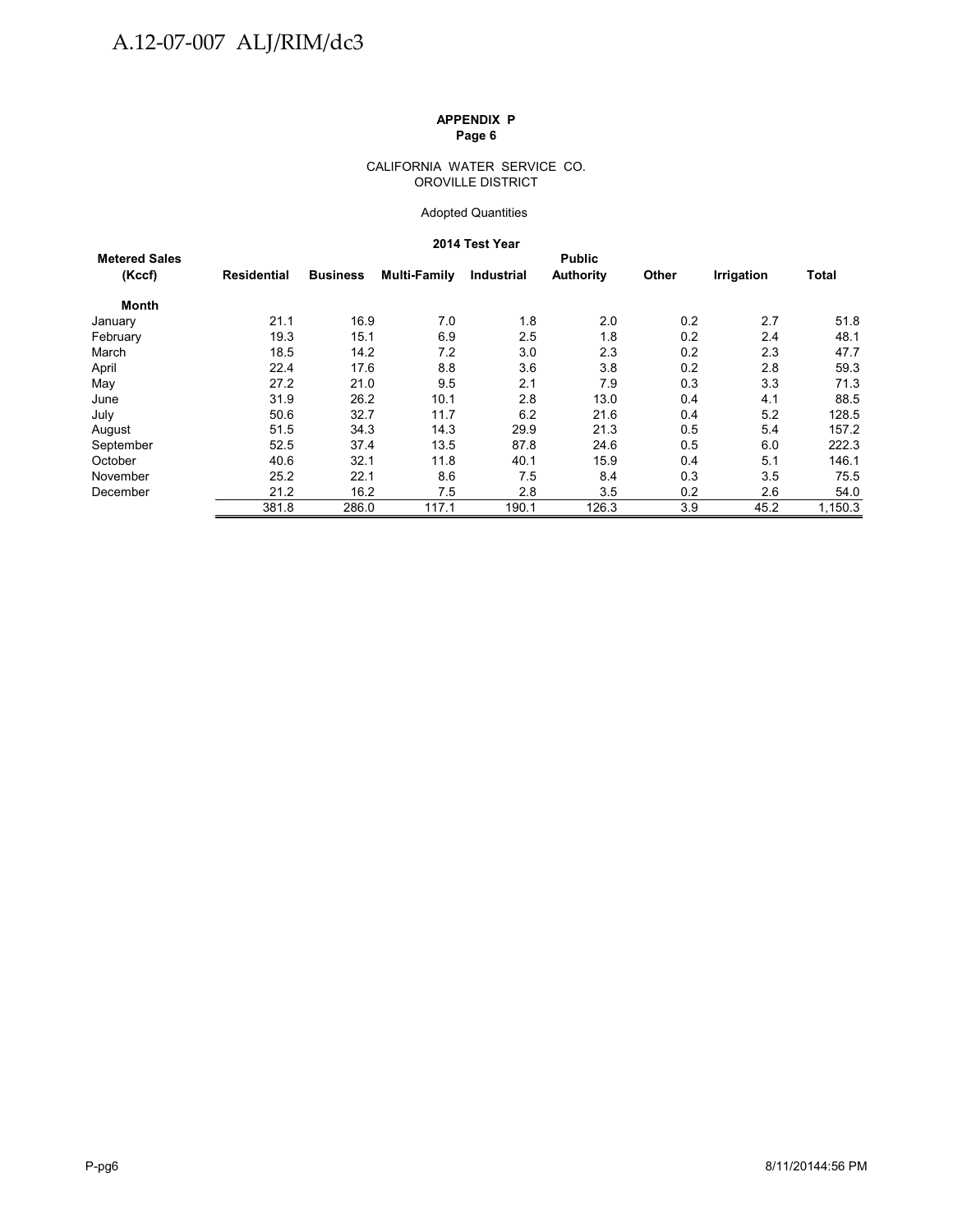## CALIFORNIA WATER SERVICE CO. OROVILLE DISTRICT

# Adopted Quantities

# **2014 Test Year**

| <b>Production</b> | Company<br>Wells (Kccf) | <b>Purchases</b><br>(Kccf) | <b>Total (Kccf)</b> |                 | <b>Purchased</b><br>Water<br>(ln \$1,000) | <b>Pump Taxes</b><br>(ln \$1,000) |                          | <b>Purchased</b><br><b>Power</b><br>(ln \$1,000) |       |
|-------------------|-------------------------|----------------------------|---------------------|-----------------|-------------------------------------------|-----------------------------------|--------------------------|--------------------------------------------------|-------|
| <b>Month</b>      |                         |                            |                     |                 |                                           |                                   |                          |                                                  |       |
| January           | 20.9                    | 37.5                       | 58.4                | \$              | 11.4                                      | \$                                | $\blacksquare$           | \$                                               | 10.8  |
| February          | 31.5                    | 21.5                       | 53.1                | \$              | 6.6                                       | S                                 | $\blacksquare$           | \$                                               | 9.8   |
| March             | 55.6                    | 10.2                       | 65.8                | \$              | 3.1                                       | \$                                | $\blacksquare$           | \$                                               | 12.1  |
| April             | 38.0                    | 37.5                       | 75.5                | \$              | 11.4                                      | S                                 | $\overline{\phantom{a}}$ | \$                                               | 13.9  |
| May               | 15.2                    | 82.9                       | 98.1                | \$              | 25.3                                      | S                                 | $\blacksquare$           | \$                                               | 18.1  |
| June              | 4.5                     | 114.0                      | 118.5               | \$              | 34.7                                      | S                                 | $\overline{\phantom{a}}$ | \$                                               | 21.8  |
| July              | 17.4                    | 153.3                      | 170.8               | \$              | 46.7                                      | \$.                               | $\blacksquare$           | \$                                               | 31.5  |
| August            | 45.0                    | 163.0                      | 208.0               | \$              | 49.7                                      | S                                 | $\overline{\phantom{a}}$ | \$                                               | 38.3  |
| September         | 35.7                    | 136.0                      | 171.7               | \$              | 41.5                                      | \$                                | $\overline{\phantom{a}}$ | \$                                               | 31.6  |
| October           | 12.8                    | 85.2                       | 98.0                | \$              | 26.0                                      | S                                 | $\blacksquare$           | \$                                               | 18.1  |
| November          | 46.1                    | 22.6                       | 68.7                | \$              | 6.9                                       | S                                 | $\overline{\phantom{a}}$ | S                                                | 12.7  |
| December          | 35.2                    | 26.1                       | 61.3                | \$              | 8.0                                       | \$                                | $\overline{\phantom{a}}$ | \$                                               | 11.3  |
|                   | 358.1                   | 889.9                      | 1,248.0             | $\overline{\$}$ | 271.3                                     | \$                                | $\blacksquare$           | \$                                               | 230.0 |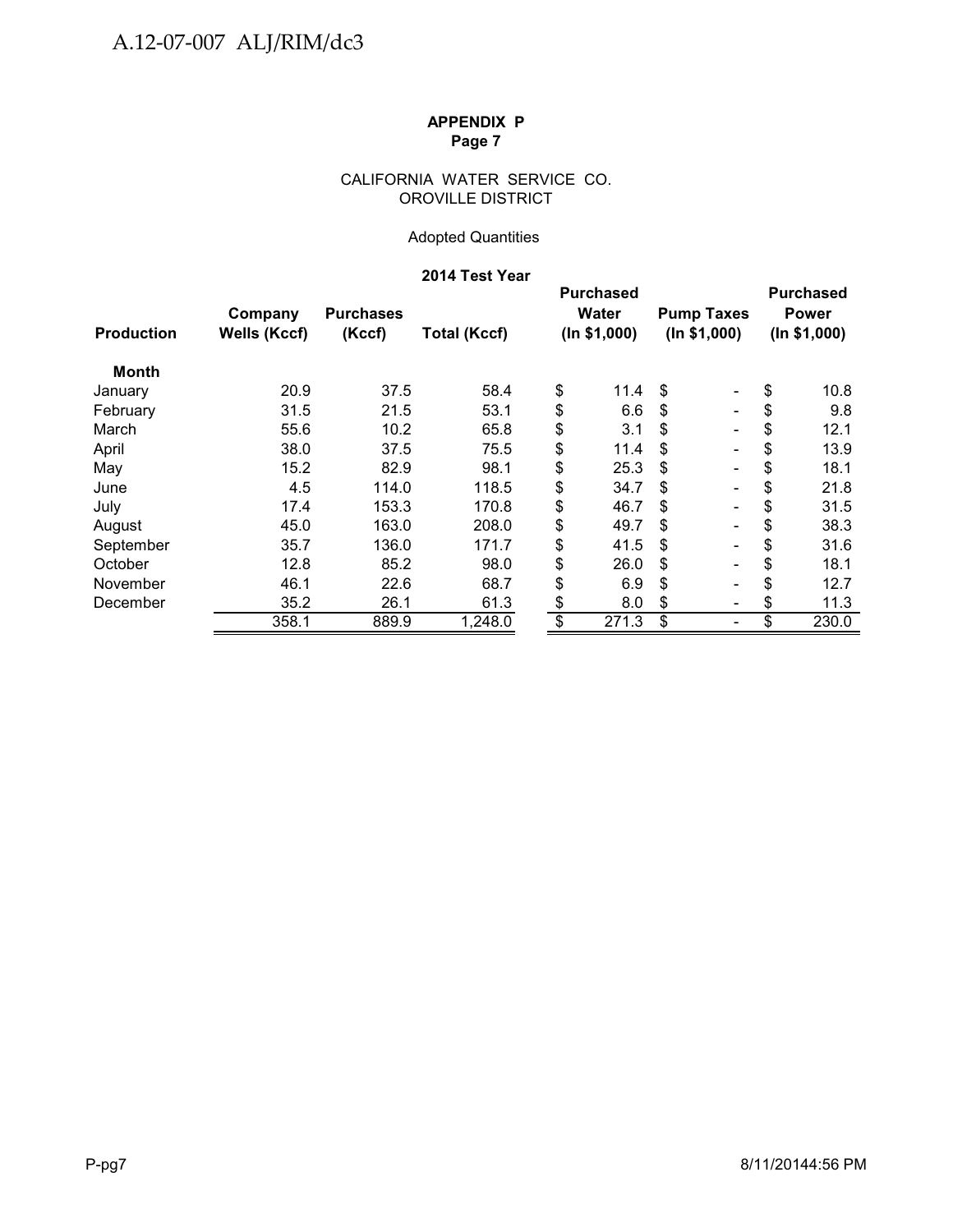## OROVILLE DISTRICT Monthly Revenue Summary (In \$1,000) CALIFORNIA WATER SERVICE CO. 2014

## TEST-YEAR ADOPTED REVENUE AT PRESENT RATES

|              | <b>WRAM</b>   |    | NON-WRAM | TOTAL         |
|--------------|---------------|----|----------|---------------|
| January      | \$<br>86.2    | \$ | 143.9    | \$<br>230.1   |
| February     | \$<br>79.9    | \$ | 143.9    | \$<br>223.8   |
| March        | \$<br>78.6    | \$ | 143.9    | \$<br>222.4   |
| April        | \$<br>97.7    | S  | 143.9    | \$<br>241.6   |
| May          | \$<br>118.5   | \$ | 143.9    | \$<br>262.3   |
| June         | \$<br>148.3   | \$ | 143.9    | \$<br>292.2   |
| July         | \$<br>220.7   | \$ | 143.9    | \$<br>364.6   |
| August       | \$<br>271.1   | \$ | 143.9    | \$<br>414.9   |
| September    | \$<br>394.7   | \$ | 143.9    | \$<br>538.6   |
| October      | \$<br>253.5   | \$ | 143.9    | \$<br>397.4   |
| November     | \$<br>127.3   | \$ | 143.9    | \$<br>271.1   |
| December     | \$<br>89.9    | \$ | 143.9    | \$<br>233.8   |
| <b>TOTAL</b> | \$<br>1,966.4 | \$ | 1,726.6  | \$<br>3,693.1 |

### TEST-YEAR ADOPTED REVENUE AT PROPOSED RATES

|           | <b>WRAM</b>   | NON-WRAM      | TOTAL         |
|-----------|---------------|---------------|---------------|
| January   | \$<br>140.4   | \$<br>144.7   | \$<br>285.1   |
| February  | \$<br>127.9   | \$<br>144.7   | \$<br>272.6   |
| March     | \$<br>130.6   | \$<br>144.7   | \$<br>275.3   |
| April     | \$<br>150.7   | \$<br>144.7   | \$<br>295.4   |
| May       | \$<br>180.3   | \$<br>103.8   | \$<br>284.1   |
| June      | \$<br>247.6   | \$<br>144.7   | \$<br>392.3   |
| July      | \$<br>314.2   | \$<br>144.7   | \$<br>458.9   |
| August    | \$<br>419.1   | \$<br>144.7   | \$<br>563.8   |
| September | \$<br>463.7   | \$<br>144.7   | \$<br>608.4   |
| October   | \$<br>310.9   | \$<br>144.7   | \$<br>455.6   |
| November  | \$<br>203.6   | \$<br>144.7   | \$<br>348.3   |
| December  | \$<br>138.3   | \$<br>144.7   | \$<br>283.0   |
| TOTAL     | \$<br>2,827.3 | \$<br>1.695.4 | \$<br>4.522.8 |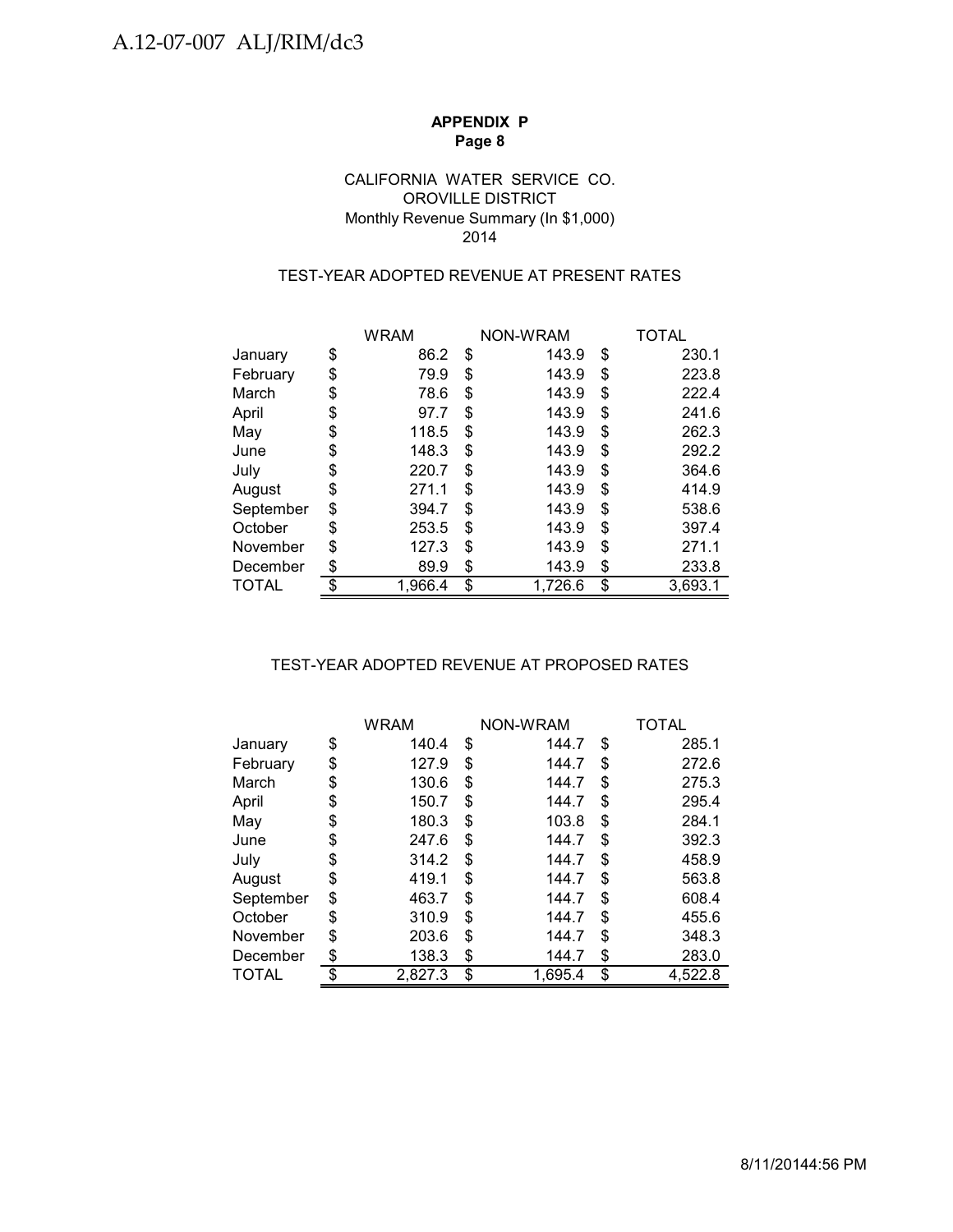#### OROVILLE DISTRICT CALIFORNIA WATER SERVICE CO.

#### Adopted Quantities

2014

#### PURCHASED POWER

| Total Production (kccf)<br>Kwh $/$ ccf<br>Total calculated KWH<br>Unit Cost<br>Power Cost | \$<br>1,261.6<br>various<br>1,389,275<br>\$0.1656<br>229,999.3 |
|-------------------------------------------------------------------------------------------|----------------------------------------------------------------|
| TOTAL PURCHASED POWER (In \$1,000)                                                        | \$<br>230.0                                                    |
| PURCHASED WATER                                                                           |                                                                |
| CONTRACTED QUANTITIES -- ACRE FEET<br>(WP5B10)                                            | 2,000.0                                                        |
| Cost per Acre Foot                                                                        | 43.4                                                           |
| <b>COMPUTED WATER CHARGES</b>                                                             | \$<br>86,860.0                                                 |
| <b>SERVICE CHARGES</b>                                                                    | \$<br>32,000.0                                                 |
| TOTAL COUNTY OF BUTTE CHARGES                                                             | \$<br>118,860.0                                                |
| PG&E (Canal Water)                                                                        | \$<br>152,400.0                                                |
| UNION PACIFIC LEASED WELL (\$350.00 per month)                                            | \$<br>4,200.0                                                  |
| First Amendment Agreement (WP5B10)                                                        | \$<br>152,400.0                                                |
| TOTAL PURCHASED WATER COST (In \$1,000)                                                   | \$<br>271.3                                                    |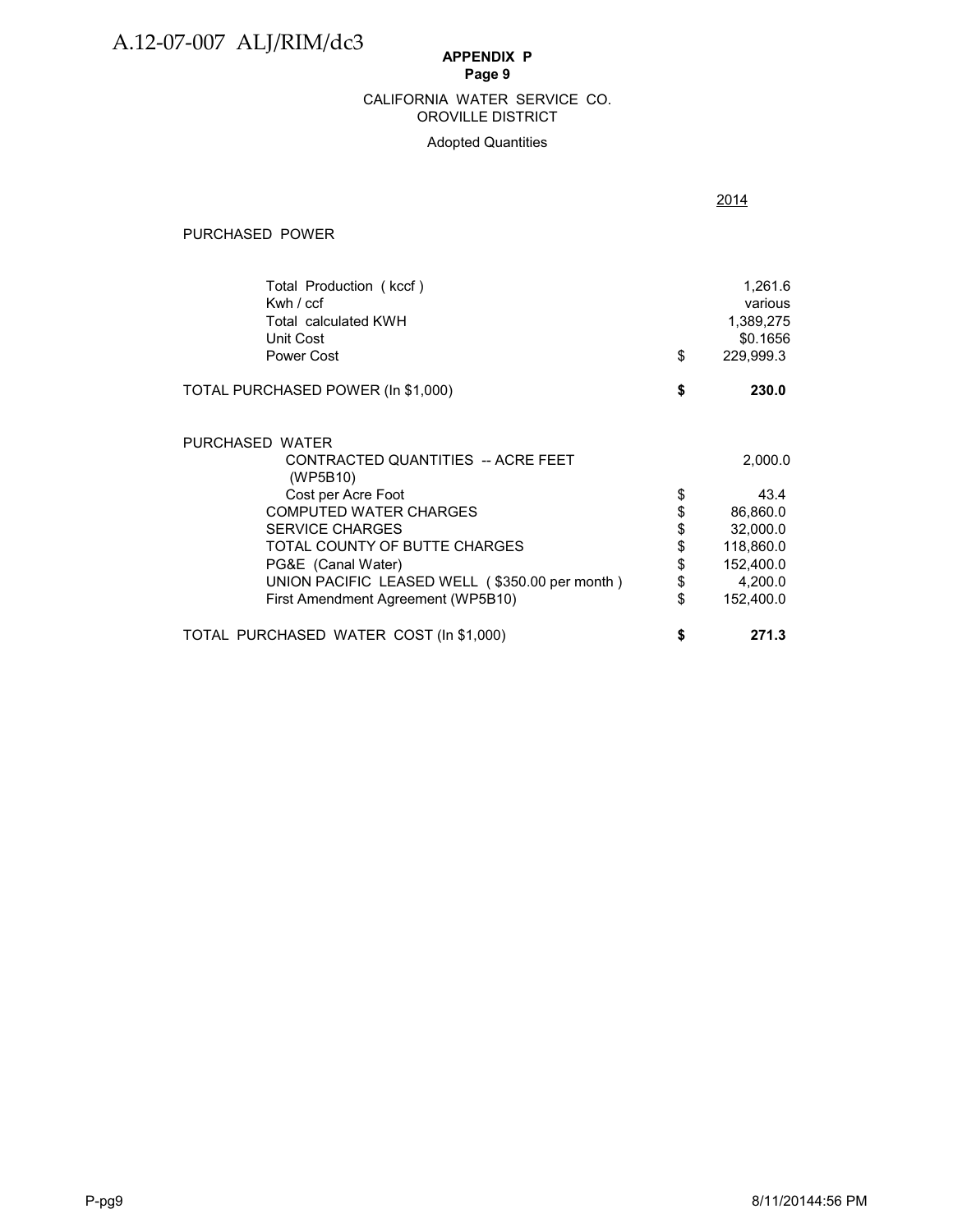# CALIFORNIA WATER SERVICE CO. OROVILLE DISTRICT

# Adopted Quantities

|                                                                                                                                                      |          | 2014                                                   |  |
|------------------------------------------------------------------------------------------------------------------------------------------------------|----------|--------------------------------------------------------|--|
| <b>CHEMICALS</b>                                                                                                                                     |          |                                                        |  |
| Total Production (kccf)<br>ADOPTED CHEMICAL DOLLARS (adjusted for CBK share)                                                                         | \$       | 362<br>52.0                                            |  |
| ADOPTED \$ per KCCF                                                                                                                                  |          | \$0.143586                                             |  |
| PUMP TAXES (WATER REPLENISHMENT DISTRICT)<br>WELL WATER PRODUCTION - ACRE FEET<br>UNIT COST - ACRE FEET<br>TOTAL GROUNDWATER CHARGES                 | \$<br>\$ | 0.0                                                    |  |
| ANNUAL WATERMASTER SERVICE                                                                                                                           |          |                                                        |  |
| TOTAL PUMP TAX EXPENSE                                                                                                                               | \$       |                                                        |  |
| UNCOLLECTABLES RATE<br>FRANCHISE TAX RATE<br><b>BUSINESS LICENSE FEE</b><br>FEDERAL TAX RATE<br>STATE CORP. FRANCHISE TAX<br>NET TO GROSS MULTIPLIER |          | 0.59%<br>0.00%<br>\$0.00<br>35.00%<br>8.84%<br>1.65159 |  |
|                                                                                                                                                      |          |                                                        |  |
|                                                                                                                                                      |          |                                                        |  |
|                                                                                                                                                      |          |                                                        |  |
|                                                                                                                                                      |          |                                                        |  |
|                                                                                                                                                      |          |                                                        |  |
| P-pg10                                                                                                                                               |          | 8/11/20144:56 PM                                       |  |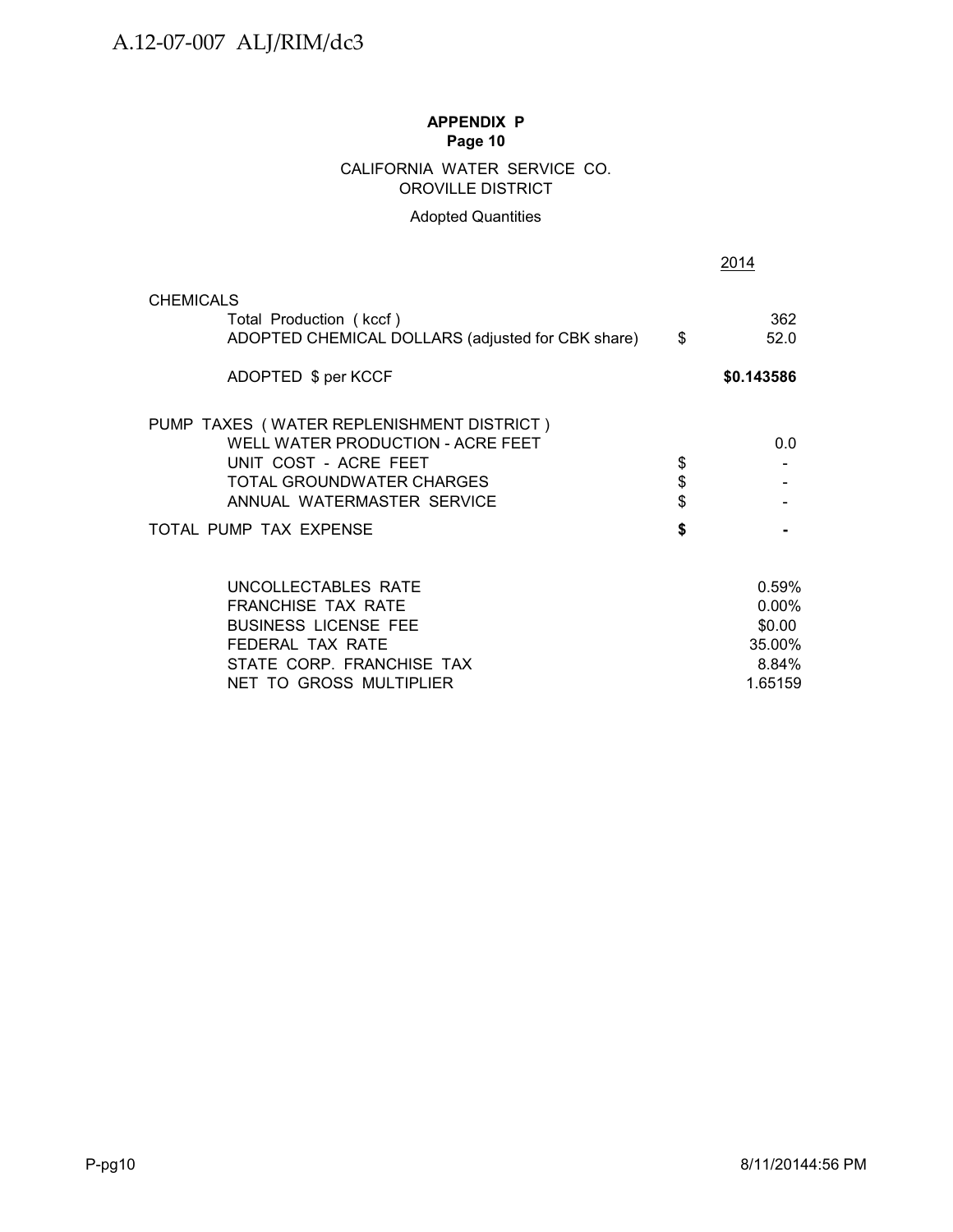# CALIFORNIA WATER SERVICE CO. OROVILLE DISTRICT

## NET TO GROSS MULTIPLIER ( NEW CPUC STAFF APPROVED METHOD )

### 2014

|                |                                             |             | <b>NORMAL</b><br>W/0 INCOME<br><b>TAXES</b> |
|----------------|---------------------------------------------|-------------|---------------------------------------------|
| $\mathbf{1}$   | <b>UNCOLLECTIBLES</b>                       | 0.58633%    | 0.58633%                                    |
| $\overline{2}$ | 1 - UNCOLLECTIBES (100% - LINE 1)           | 99.41367%   | 99.41367%                                   |
|                | <b>FRANCHISE TAX RATE</b>                   | $0.00000\%$ | 0.00000%                                    |
| 3              | LOCAL FRANCHISE (% * LINE 2)                | 0.00000%    | 0.00000%                                    |
|                | <b>BUSINESS LICENSE RATE</b>                | 0.00000%    | 0.00000%                                    |
| $\overline{4}$ | BUSINESS LICENSE (% * LINE 2)               | 0.00000%    | 0.00000%                                    |
| 5              | SUBTOTAL (LINE 1 + LINE 3 + LINE 4)         | 0.58633%    | 0.58633%                                    |
| 6              | 1 - SUBTOTAL (100% - LINE 5)                | 99.41367%   | 99.41367%                                   |
| 7              | CCFT (LINE 6 * 8.84%)                       | 8.78817%    |                                             |
| 8              | AMERICAN JOB CREATION ACT (LINE 6 * 9%)     | 4.68873%    |                                             |
| 9              | FIT (LINE 6 * 35 %)                         | 30.07787%   |                                             |
| 10             | TOTAL TAXES PAID (LINE 5 + LINE 7 + LINE 8) | 39.45237%   | 0.58633%                                    |
| 11             | NET AFTER TAXES (1-LINE 9)                  | 60.54763%   | 99.41367%                                   |
|                | NET-TO-GROSS MULTIPLIER (1/LINE 10)         | 1.65159     | 1.00590                                     |

# ADOPTED RATIO'S

| <b>DEBT</b> | 46.60%  | Without income Taxes 1.00590 |         |                   | 0.46875 |
|-------------|---------|------------------------------|---------|-------------------|---------|
| EQUITY      | 53 40%  | With income Taxes            | 1.65159 |                   | 0.88195 |
| TOTAL       | 100.00% |                              |         | Adj. Net to Gros: | 1.35070 |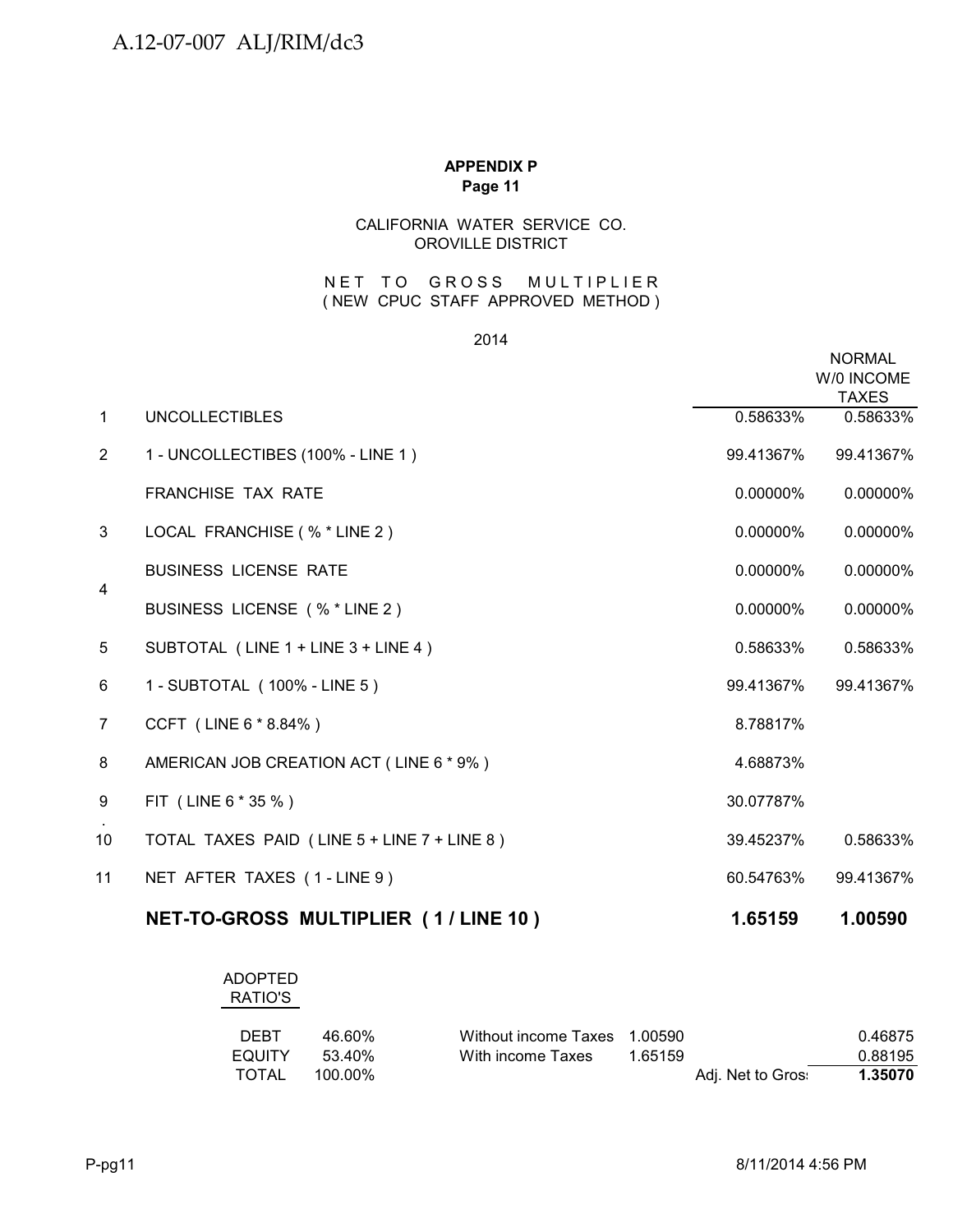# A.12-07-007 ALJ/RIM/dc3

#### APPENDIX P Page 12 California Water Service Company Oroville District Bill Comparison

| Typical Monthly Residential Bill for Metered Customers for 2014 |    |                     |    |                  |    |         |                   |                     |  |  |  |
|-----------------------------------------------------------------|----|---------------------|----|------------------|----|---------|-------------------|---------------------|--|--|--|
| Usage:<br>Ccf                                                   |    | <b>Present Bill</b> |    | Proposed<br>Bill |    | Change  | Percent<br>Change | <b>Notes</b><br>(1) |  |  |  |
| 0                                                               | \$ | 31.48               | \$ | 30.82            | \$ | $-0.66$ | $-2.10%$          |                     |  |  |  |
| 5                                                               | \$ | 39.89               | \$ | 42.91            | \$ | 3.02    | 7.57%             |                     |  |  |  |
| 9                                                               | \$ | 46.74               | \$ | 52.76            | \$ | 6.02    | 12.88%            | (2)                 |  |  |  |
| 10                                                              | \$ | 48.55               | \$ | 55.36            | \$ | 6.81    | 14.03%            |                     |  |  |  |
| 12                                                              | \$ | 52.16               | \$ | 60.55            | \$ | 8.39    | 16.09%            | (3)                 |  |  |  |
| 15                                                              | \$ | 57.58               | \$ | 68.34            | \$ | 10.76   | 18.70%            |                     |  |  |  |
| 19                                                              | \$ | 64.80               | \$ | 78.73            | \$ | 13.93   | 21.49%            | (4)                 |  |  |  |
| 20                                                              | \$ | 66.61               | \$ | 81.33            | \$ | 14.72   | 22.10%            |                     |  |  |  |
| 25                                                              | \$ | 76.59               | \$ | 95.68            | \$ | 19.09   | 24.92%            |                     |  |  |  |
| 30                                                              | \$ | 87.22               | \$ | 110.96           | \$ | 23.74   | 27.22%            |                     |  |  |  |
| 35                                                              | \$ | 97.84               | \$ | 126.23           | \$ | 28.39   | 29.02%            |                     |  |  |  |
| <b>Metered Quantity Rates:</b>                                  |    |                     |    |                  |    |         |                   | (5)(6)              |  |  |  |
| Tier 1                                                          | \$ | 1.6821              | \$ | 2.4185           | \$ | 0.74    | 43.78%            |                     |  |  |  |
| Tier 2                                                          | \$ | 1.8060              | \$ | 2.5967           | \$ | 0.79    | 43.78%            |                     |  |  |  |
| Tier 3                                                          | \$ | 2.1248              | \$ | 3.0550           | \$ | 0.93    | 43.78%            |                     |  |  |  |
| <b>Service Charge:</b>                                          | \$ | 31.48               | \$ | 30.82            | \$ | $-0.66$ | $-2.10%$          | (5)(6)              |  |  |  |

| <b>Monthly Residential Bill for Flat-rate Customers for 2014</b> |     |       |    |          |    |       |        |  |  |  |
|------------------------------------------------------------------|-----|-------|----|----------|----|-------|--------|--|--|--|
|                                                                  |     |       |    |          |    |       |        |  |  |  |
| Lot size:                                                        |     |       |    |          |    |       |        |  |  |  |
| $6,000$ sq. ft. or less                                          | -SS | 72.90 | S. | 89.28    | .S | 16.38 | 22.47% |  |  |  |
| $6,001-10,000$ sq. ft.                                           | S   | 86.06 |    | \$105.40 | £. | 19.33 | 22.47% |  |  |  |

#### **Notes:**

- (1) 1 Ccf or 100 cubic feet of water is equal to 748 gallons of water
- (2) Typical winter monthly average usage of 9 Ccf

(3) Monthly average usage of 12 Ccf

(4) Typical summer monthly average usage of 19 Ccf

(5) Metered comparison based on 5/8 x 3/4 inch service

(6) Rates do not include CPUC fees or other surcharges that may appear on customers bills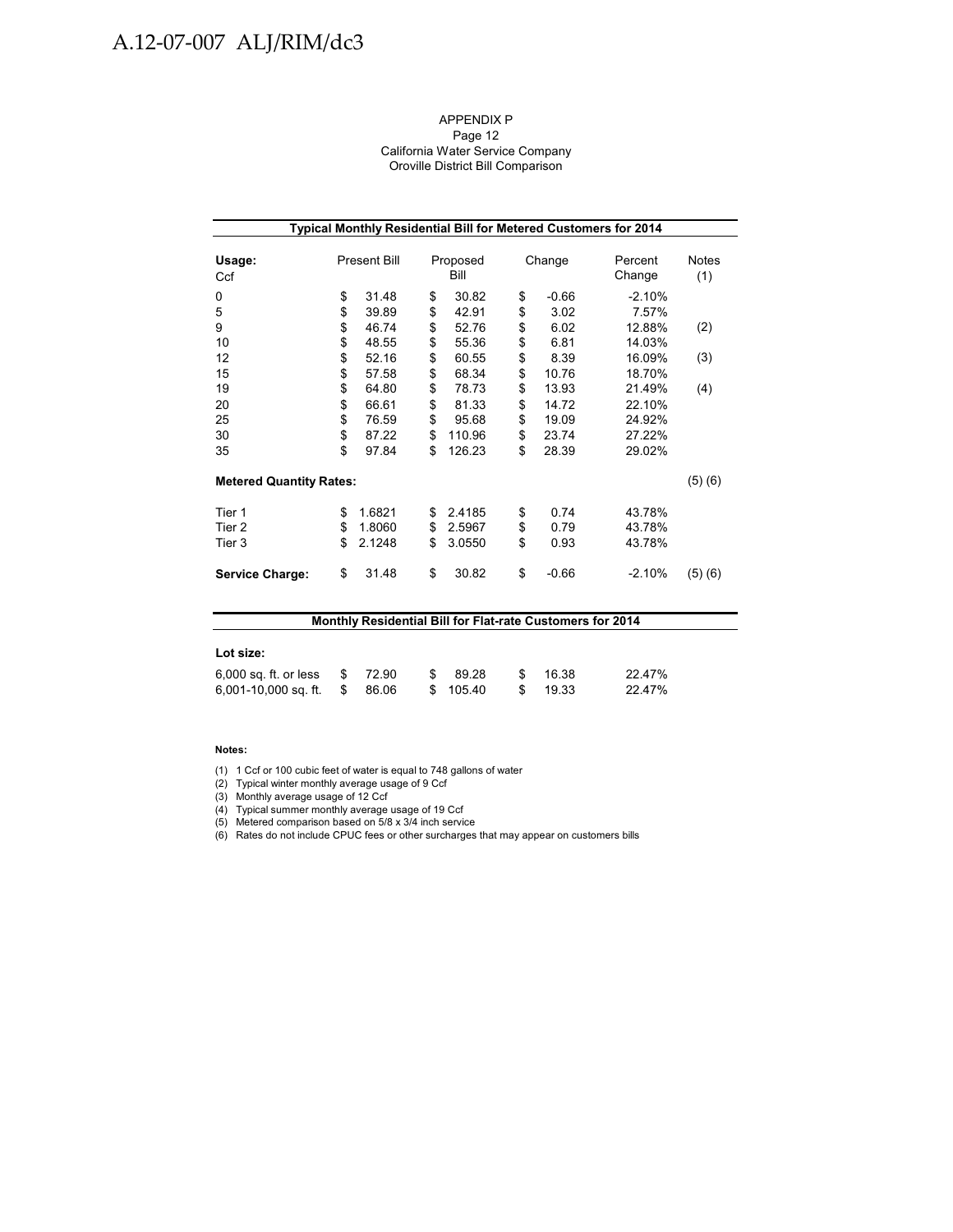## **APPENDIX Q**

#### **Page 1**

PALOS VERDES DISTRICT CALIFORNIA WATER SERVICE CO.

#### (DOLLARS IN THOUSANDS) SUMMARY OF EARNINGS AND RATE OF RETURN

|                                                                                                                                         | <b>PROPOSED</b><br><b>PRESENT</b> |                                     |                         | <b>ESTIMATED</b>                      |                      | <b>ESTIMATED</b>                    |                      |                                     |
|-----------------------------------------------------------------------------------------------------------------------------------------|-----------------------------------|-------------------------------------|-------------------------|---------------------------------------|----------------------|-------------------------------------|----------------------|-------------------------------------|
|                                                                                                                                         |                                   | <b>RATES</b>                        |                         | <b>RATES</b>                          |                      | <b>RATES</b>                        |                      | <b>RATES</b>                        |
|                                                                                                                                         |                                   | 2014                                |                         | 2014                                  |                      | 2015                                |                      | 2016                                |
| OPERATING REVENUES<br>% Increase                                                                                                        | \$                                | 38,366.0                            | \$                      | 41,233.5<br>7.5%                      | \$                   | 41,636.4 \$<br>1.0%                 |                      | 42,039.1<br>1.0%                    |
| OPERATING EXPENSES                                                                                                                      |                                   |                                     |                         |                                       |                      |                                     |                      |                                     |
| PURCHASED WATER<br><b>GROUNDWATER EXTRACTION CHARGES</b><br>PURCHASED POWER                                                             | \$<br>\$<br>\$                    | 22,459.3<br>2,728.8                 | \$<br>\$<br>\$          | 22,459.3<br>$\blacksquare$<br>2,728.8 | \$<br>\$<br>\$       | 22,483.0<br>2,731.7                 | \$<br>\$<br>\$       | 22,506.8<br>2,734.6                 |
| PURCHASED CHEMICALS<br>PAYROLL -- DISTRICT                                                                                              | \$<br>\$                          | 2,441.3                             | \$<br>\$                | $\sim$<br>2,441.3                     | \$<br>\$             | 2,468.7                             | \$                   | 2,496.4                             |
| <b>UNCOLLECTIBLES</b><br><b>CONSERVATION</b><br>OTHER OPERATION AND MAINTENANCE                                                         | \$<br>\$<br>\$                    | 25.7<br>538.8<br>1,506.4            | \$<br>\$<br>\$          | 27.7<br>538.8<br>1,506.4              | \$<br>\$<br>\$       | 28.0<br>539.3<br>1,523.4            | \$<br>\$<br>\$       | 28.3<br>539.9<br>1,540.6            |
| <b>BENEFITS</b><br>OTHER ADMIN AND GEN. EXP.                                                                                            | \$<br>\$                          | 1,453.6<br>166.2                    | \$<br>\$                | 1,453.6<br>166.2                      | \$<br>\$             | 1,469.9<br>168.1                    | \$<br>\$             | 1,484.8<br>170.0                    |
| TOTAL O. & M., A. & G., & MISC. EXP.                                                                                                    | \$                                | 31,320.1                            | \$                      | 31,322.1                              | \$                   | 31,412.2                            | -S                   | 31,501.4                            |
| TAXES OTHER THAN INCOME<br>AD VALOREM TAXES<br><b>BUSINESS LICENSE FEES</b><br>LOCAL FRANCHISE TAXES<br>PAYROLL TAXES                   | \$<br>\$<br>\$<br>\$              | 322.8<br>7.4<br>381.5<br>169.4      | \$<br>\$<br>\$<br>\$    | 322.8<br>7.4<br>410.0<br>169.4        | \$<br>\$<br>\$<br>\$ | 341.2<br>7.4<br>410.4<br>171.3      | \$<br>\$<br>\$<br>\$ | 359.6<br>7.4<br>410.8<br>173.2      |
| TOTAL GENERAL TAXES                                                                                                                     | \$                                | 881.0                               | \$                      | 909.5                                 | \$                   | 930.3                               | \$                   | 951.0                               |
| <b>DEPRECIATION</b>                                                                                                                     | \$                                | 1,582.4 \$                          |                         | 1,582.4                               | \$                   | 1,655.2 \$                          |                      | 1,727.9                             |
| G.O. PRORATED EXPENSES:<br>PAYROLL AND BENEFITS<br>AD VALOREM, BUSINESS LICENSE, FRANCHISES<br>PAYROLL TAXES<br>OTHER PRORATED EXPENSES | \$<br>\$<br>\$<br>\$              | 2,281.7<br>41.0<br>141.1<br>1,526.9 | \$<br>\$<br>\$<br>\$    | 2,281.7<br>41.0<br>141.1<br>1,526.9   | \$<br>\$<br>\$<br>\$ | 2,307.3<br>41.0<br>142.7<br>1,544.1 | \$<br>\$<br>\$<br>\$ | 2,333.2<br>41.1<br>144.3<br>1,561.6 |
| TOTAL G.O. PRORATED EXPENSES                                                                                                            | \$                                | 3,990.7                             | $\sqrt[6]{\frac{1}{2}}$ | 3,990.7                               | \$                   | 4,035.2                             | \$                   | 4,080.1                             |
| SUB -- TOTAL -- OPERATING EXPENSES                                                                                                      | \$                                | 37,774.3                            | - \$                    | 37,804.7                              | \$                   | 38,032.7                            | \$                   | 38,260.4                            |
| TOTAL INCOME TAXES:                                                                                                                     | \$                                | $(219.6)$ \$                        |                         | 936.4                                 | \$                   | 924.1                               | \$                   | 911.9                               |
| TOTAL OPERATING EXPENSES                                                                                                                | \$                                | 37,554.7 \$                         |                         | 38,741.1                              | \$                   | 38,956.9                            | \$                   | 39,172.3                            |
| NET OPERATING REVENUE                                                                                                                   | \$                                | 811.3 \$                            |                         | 2,492.3                               | \$                   | 2,679.6                             | - \$                 | 2,866.8                             |
| DEPRECIATED RATE BASE                                                                                                                   | \$                                | 31,389.7                            | \$                      | 31,389.7                              | \$                   | 33,747.7                            | \$                   | 36,105.7                            |
| RATE OF RETURN                                                                                                                          |                                   | 2.58%                               |                         | 7.94%                                 |                      | 7.94%                               |                      | 7.94%                               |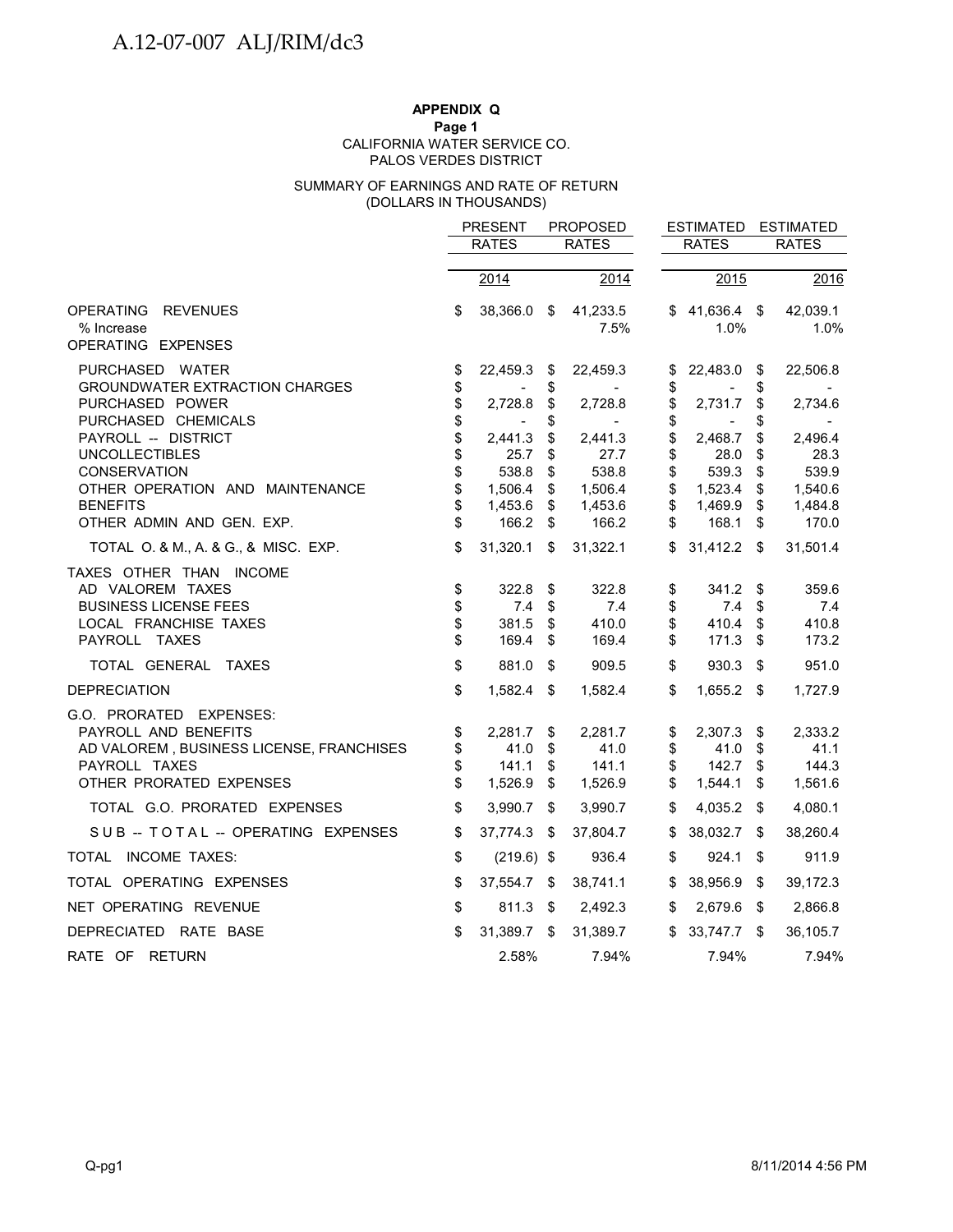CALIFORNIA WATER SERVICE CO. PALOS VERDES DISTRICT

## (DOLLARS IN THOUSANDS) ADOPTED RATE BASE

|                                            |                      | 2015           |                  | 2016       |             |
|--------------------------------------------|----------------------|----------------|------------------|------------|-------------|
| RATE BASE                                  |                      |                |                  |            |             |
| WTD. AVG. PLANT IN SERVICE                 | \$<br>72,819.3 \$    |                | 77,031.2 \$      |            | 81,243.0    |
| WTD, AVG, DEPRECIATION RESERVE             | \$<br>(34, 361.2)    | $\mathsf{\$}$  | $(35, 433.1)$ \$ |            | (36, 505.0) |
| <b>MATERIALS AND SUPPLIES</b>              | \$<br>$539.8$ \$     |                | 539.8 \$         |            | 539.8       |
| <b>TANK PAINTING</b>                       | \$<br>613.5 \$       |                | 552.1            | \$         | 490.8       |
| WORKING CASH - LEAD - LAG                  | \$<br>$(201.3)$ \$   |                | $(232.7)$ \$     |            | (264.2)     |
| WORKING CASH - W / H EMPLOYEES             | \$<br>$(9.9)$ \$     |                | $(9.9)$ \$       |            | (9.9)       |
| ADVANCES FOR CONSTRUCTION                  | \$<br>$(1,679.6)$ \$ |                | $(1,608.9)$ \$   |            | (1,538.2)   |
| <b>CONTRIBUTIONS</b>                       | \$<br>$(1,991.8)$ \$ |                | $(2,071.5)$ \$   |            | (2, 151.1)  |
| AMORTIZATION OF INTANG.                    | \$<br>$(181.9)$ \$   |                | $(225.1)$ \$     |            | (268.3)     |
| <b>DEFERRED TAXES</b>                      | \$<br>$(7,939.0)$ \$ |                | $(8,831.2)$ \$   |            | (9,723.4)   |
| UNAMORT. I.T.C.                            | \$<br>$(133.7)$ \$   |                | $(125.1)$ \$     |            | (116.6)     |
| PRORATED G.O. RATE BASE                    | \$<br>3,391.7        | \$             | $3,839.8$ \$     |            | 4,287.9     |
| PRORATED RANCHO DOMINGUEZ RATE BASE        | \$<br>$292.0$ \$     |                | 175.1            | \$         | 58.3        |
| <b>TAXES ON ADVANCES</b>                   | \$<br>$125.5$ \$     |                | 43.7 $$$         |            | (38.2)      |
| TAXES ON C.I.A.C.                          | \$<br>106.4          | \$             | 103.6            | - \$       | 100.8       |
| WTG. AVG. RATE BASE                        | \$<br>31,389.7       | \$             | 33,747.7         | \$         | 36,105.7    |
| RATE BASE ASSOCIATED ITEMS                 |                      |                |                  |            |             |
| DEPRECIATION EXPENSE                       | \$<br>1,582.4        | \$             | 1,655.2          | \$         | 1,727.9     |
| AD VALOREM TAXES                           | \$<br>$322.8$ \$     |                | 341.2            | $\sqrt{3}$ | 359.6       |
| TOTAL INCOME TAXES AT AUTHORIZED RATE OF I | \$<br>936.4          | $\mathfrak{S}$ | 924.1            | \$         | 911.9       |
| NET OPERATING REVENUE                      | \$<br>2,492.3        | \$             | 2,679.6          | \$         | 2,866.8     |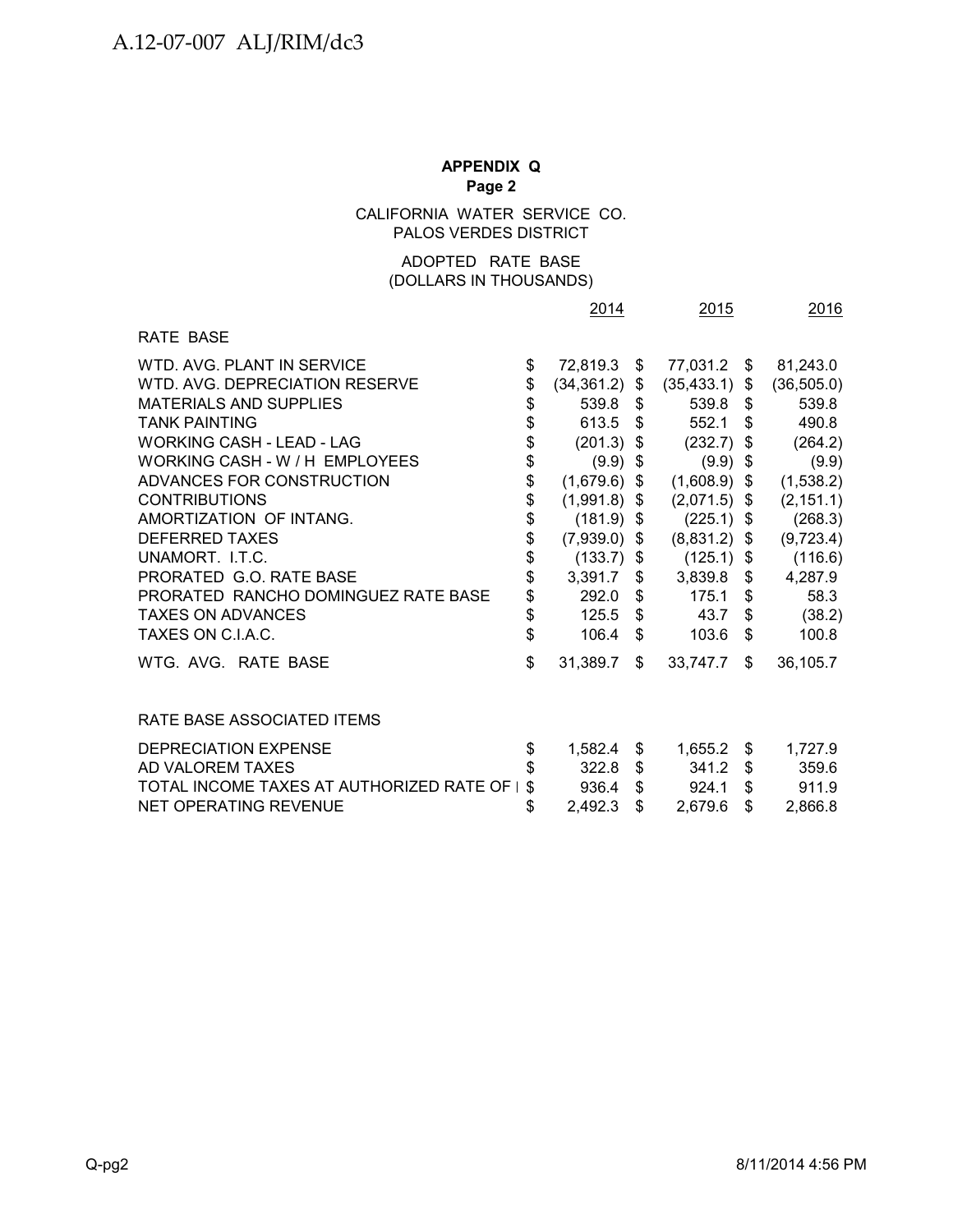# **APPENDIX Q**

**Page 3**

CALIFORNIA WATER SERVICE CO. PALOS VERDES DISTRICT

#### **Rate Base Offset**

| <b>District</b>       | PID#     | <b>Description</b>                                     |    | Amount    | <b>Expected</b><br><b>Filing Year</b> | <b>Authority</b> |     | <b>Expected</b><br>Revenue<br><b>Requirement</b> |
|-----------------------|----------|--------------------------------------------------------|----|-----------|---------------------------------------|------------------|-----|--------------------------------------------------|
| Palos Verdes 00017331 |          | Replace Panelboard - Sta. 22                           | D  | 620.000   | 2013                                  | 2009 GRC         | S   | 88,123                                           |
|                       |          | 00019668 Power Recovery Turbine                        | \$ | 217.200   | 2013                                  | 2009 GRC         | \$. | 30,872                                           |
|                       |          | 00020510 Power Recovery Turbine - Phase 2 - Sta. 37    | \$ | 849.200   | 2013                                  | 2009 GRC         | S   | 120,701                                          |
|                       | 00026747 | New Panelboard for Boosters - Sta. 22 A-D<br>(Phase 2) | \$ | 576.900   | 2013                                  | 2009 GRC         | S   | 81,997                                           |
|                       |          | 00076174 Purchase Property - PV Pipeline Project       | S  | 5.814.595 | 2013                                  | 2012 GRC         | \$  | 826,455                                          |
|                       | 00079993 | Cal Water RAMCAP Vulnerability Assessments             |    | 88,321    | 2015                                  | 2012 GRC         | S   | 12,554                                           |
|                       |          |                                                        |    | 8,166,217 |                                       |                  |     | 1,160,702                                        |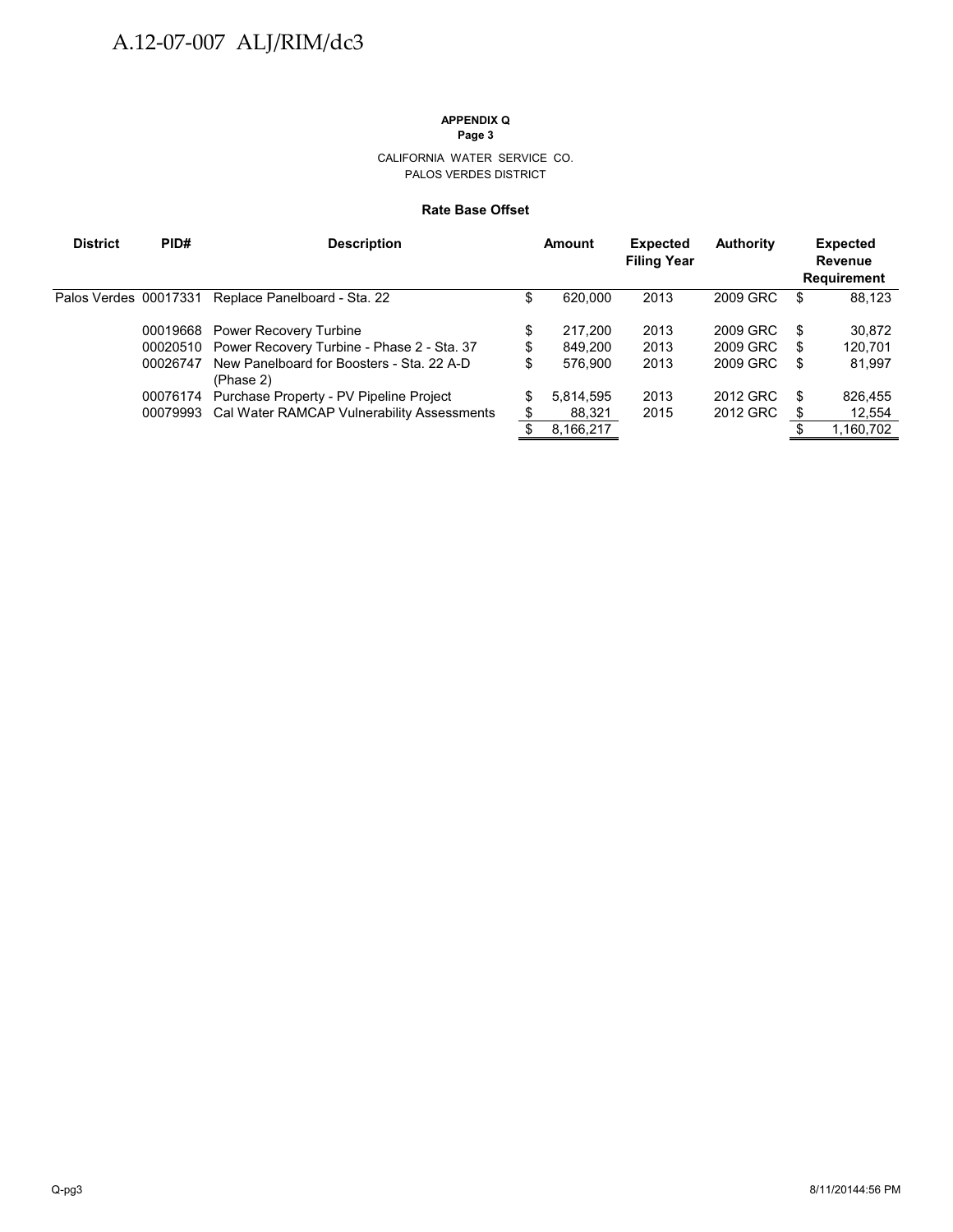## CALIFORNIA WATER SERVICE CO. PALOS VERDES DISTRICT

## INCOME TAX CALCULATION (DOLLARS IN THOUSANDS)

|                                              |                   | <b>PRESENT</b><br><b>RATES</b><br>2014 |          | <b>PROPOSED</b><br><b>RATES</b><br>2014 |
|----------------------------------------------|-------------------|----------------------------------------|----------|-----------------------------------------|
| OPERATING REVENUE (PRESENT RATES)            | \$                | 38,366.0                               | \$       | 41,233.5                                |
| <b>EXPENSES</b>                              |                   |                                        |          |                                         |
| PURCHASED WATER                              | \$                | 22,459.3 \$                            |          | 22,459.3                                |
| PURCHASED POWER                              | \$                | 2,728.8                                | \$       | 2,728.8                                 |
| <b>PUMP TAXES</b>                            |                   |                                        | \$       |                                         |
| <b>CHEMICALS</b>                             |                   |                                        | \$       |                                         |
| <b>PAYROLL</b>                               |                   | 2,441.3                                | $\,$     | 2,441.3                                 |
| OTHER O & M<br>OTHER A & G                   | <b>8888888888</b> | 2,045.2<br>1,619.8                     | \$<br>\$ | 2,045.2<br>1,619.8                      |
| G.O. PRORATIONS                              |                   | 3,606.7                                | \$       | 3,606.7                                 |
| PAYROLL TAXES                                |                   | 169.4                                  | \$       | 169.4                                   |
| AD VALOREM TAXES                             |                   | 322.8                                  | \$       | 322.8                                   |
| <b>UNCOLLECTIBLES</b>                        |                   | 25.7                                   | \$       | 27.7                                    |
| <b>FRANCHISE TAX &amp; BUS LIC. FEES</b>     |                   | 388.9                                  | \$       | 417.4                                   |
| TRANSPORTATION DEPRECIATION ADJUSTMENT       | \$                | 206.3                                  | \$       | 206.3                                   |
| <b>INTEREST EXPENSE</b>                      | \$                | 885.4                                  | \$       | 885.4                                   |
| TOTAL DEDUCTIONS                             | \$                | 36,899.4                               | \$       | 36,929.9                                |
| <b>STATE INCOME TAX</b>                      |                   |                                        |          |                                         |
| STATE TAX DEPRECIATION                       | \$                | 4,107.3 \$                             |          | 4,107.3                                 |
| NET STATE TAXABLE INCOME                     | \$                | $(2,640.8)$ \$                         |          | 196.3                                   |
| STATE CORP. FRANCHISE TAX @ 8.84%            | \$                | $(233.4)$ \$                           |          | 17.4                                    |
| FEDERAL INCOME TAX                           |                   |                                        |          |                                         |
| FEDERAL TAX DEPRECIATION                     | \$                | $1,513.3$ \$                           |          | 1,513.3                                 |
| STATE INCOME TAX                             | \$                | $(233.4)$ \$                           |          | 17.4                                    |
| LESS AMERICAN JOBS CREATION ACT DEDUCTION \$ |                   |                                        | \$       |                                         |
| NET FEDERAL TAXABLE INCOME                   | \$                | 186.7                                  | \$       | 2,772.9                                 |
| FEDERAL INCOME TAX @ 35.00%                  | \$                | 65.3                                   | \$       | 970.5                                   |
| TOTAL FEDERAL INCOME TAX                     | \$                | 65.3                                   | \$       | 970.5                                   |
| ADJUSTMENT FOR REGULATORY LIABILITY          | \$                | $(51.5)$ \$                            |          | (51.5)                                  |
| TOTAL INCOME TAXES                           | \$                | $(219.6)$ \$                           |          | 936.4                                   |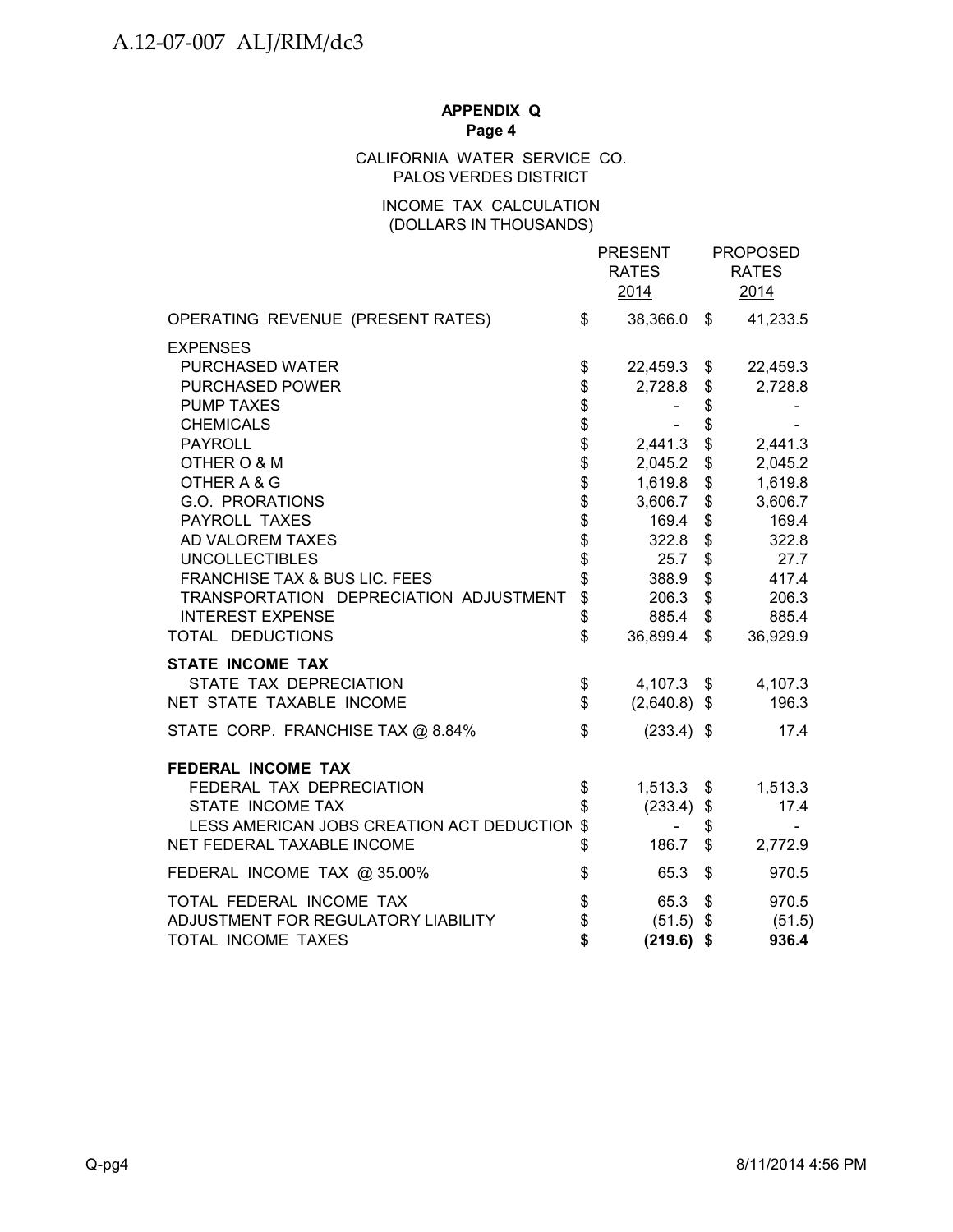### CALIFORNIA WATER SERVICE CO. PALOS VERDES DISTRICT

### Adopted Quantities

|                                  |                  | 2014   | 2015   |
|----------------------------------|------------------|--------|--------|
| Number of Services by meter size | $5/8 \times 3/4$ | 18,134 | 18,148 |
|                                  | 3/4              | 2      | 2      |
|                                  |                  | 3,898  | 3,901  |
|                                  | 11/2             | 1,214  | 1,215  |
|                                  | 2                | 644    | 645    |
|                                  | 3                | 58     | 56     |
|                                  | 4                | 23     | 23     |
|                                  | 6                | 13     | 13     |
|                                  | 8                | 5      | 5      |
|                                  | 10               | 0      | O      |
|                                  | 12               | 0      | O      |
|                                  | 14               |        | n      |
|                                  | <b>TOTAL</b>     | 23,989 | 24,009 |

Metered Sales, KCcf<br>All Water

8,352.4 8,363.3

Number of Services and Use:

|                          |       | Avg Services |                          | Use, KCcf |         | Avg Use, Ccf/Sv/Mo |              |
|--------------------------|-------|--------------|--------------------------|-----------|---------|--------------------|--------------|
|                          |       | 2014         | 2015                     | 2014      | 2015    | 2014               | 2015         |
| <b>RESIDENTIAL</b>       |       | 22,805       | 22,822                   | 6,613.5   | 6,618.4 | 24.2               | 24.2         |
| <b>BUSINESS</b>          |       | 682          | 685                      | 1,063.9   | 1,068.6 | 130.0              | 130.0        |
| <b>MULTIPLE FAMILY</b>   |       | 221          | 222                      | 291.1     | 292.4   | 109.8              | 109.8        |
| <b>INDUSTRIAL</b>        |       |              | $\overline{\phantom{0}}$ |           |         | 0                  | $\mathbf{0}$ |
| PUBLIC AUTHORITY         |       | 271          | 273                      | 378.7     | 378.7   | 116.5              | 115.6        |
| <b>OTHER</b>             |       | 10           |                          | 5.3       | 5.3     | 44                 | 63           |
| <b>IRRIGATION</b>        |       | -            | -                        | -         | -       | 0                  | $\mathbf{0}$ |
| <b>RECLAIMED</b>         |       |              |                          |           |         | 0                  | $\mathbf{0}$ |
| <b>SUBTOTAL</b>          |       | 23,989       | 24,009                   | 8,352.4   | 8,363.3 |                    |              |
| <b>RESIDENTIAL FLAT</b>  |       |              |                          |           |         |                    |              |
| <b>PRIVATE FIRE PROT</b> |       | 176          | 181                      |           |         |                    |              |
| PUBLIC FIRE PROT         |       | 7            | 7                        |           |         |                    |              |
| <b>TOTAL</b>             |       | 24,172       | 24,197                   | 8,352.4   | 8,363.3 |                    |              |
| Unaccounted-for water    | 4.65% |              |                          | 407.0     | 407.5   |                    |              |
| <b>Total Production</b>  |       |              |                          | 8,759.4   | 8,770.8 |                    |              |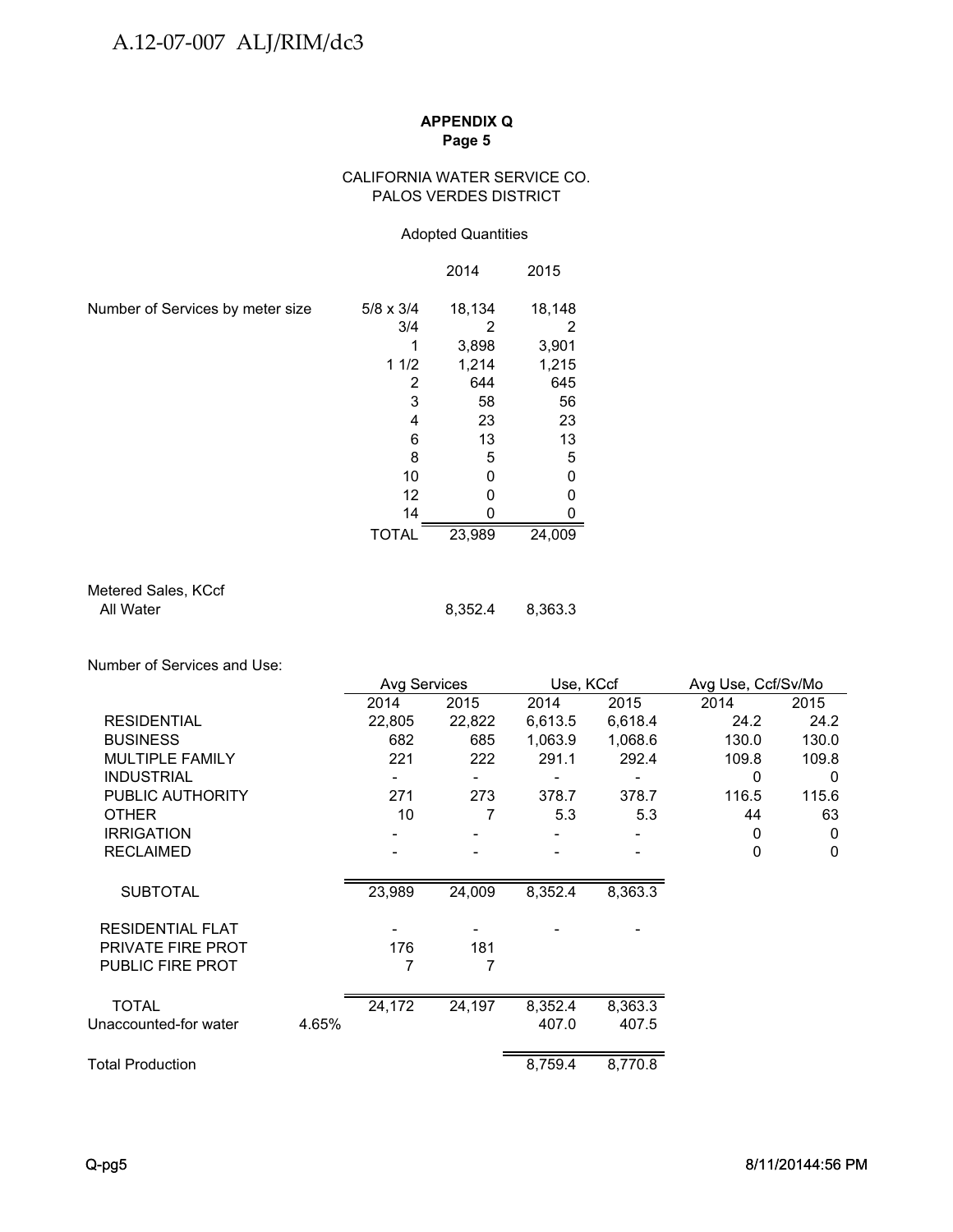#### CALIFORNIA WATER SERVICE CO. PALOS VERDES DISTRICT

## Adopted Quantities

## **2014 Test Year**

| <b>Metered Sales</b> |                    | <b>Public</b>   |              |                   |                  |              |              |  |  |  |  |  |
|----------------------|--------------------|-----------------|--------------|-------------------|------------------|--------------|--------------|--|--|--|--|--|
| (Kccf)               | <b>Residential</b> | <b>Business</b> | Multi-Family | <b>Industrial</b> | <b>Authority</b> | <b>Other</b> | <b>Total</b> |  |  |  |  |  |
| <b>Month</b>         |                    |                 |              |                   |                  |              |              |  |  |  |  |  |
| January              | 407.3              | 46.9            | 23.2         | 0.0               | 16.8             | 0.2          | 494.4        |  |  |  |  |  |
| February             | 385.9              | 49.3            | 22.3         | 0.0               | 13.8             | 0.2          | 471.6        |  |  |  |  |  |
| March                | 371.1              | 43.2            | 20.7         | 0.0               | 14.7             | 0.2          | 449.9        |  |  |  |  |  |
| April                | 500.4              | 78.1            | 23.4         | 0.0               | 25.2             | 0.4          | 627.4        |  |  |  |  |  |
| May                  | 606.1              | 107.9           | 25.0         | 0.0               | 28.4             | 0.5          | 768.0        |  |  |  |  |  |
| June                 | 616.5              | 106.8           | 24.8         | 0.0               | 43.5             | 0.5          | 792.0        |  |  |  |  |  |
| July                 | 709.7              | 126.5           | 26.3         | 0.0               | 42.1             | 0.6          | 905.2        |  |  |  |  |  |
| August               | 687.8              | 129.5           | 25.4         | 0.0               | 50.4             | 0.6          | 893.7        |  |  |  |  |  |
| September            | 742.5              | 129.9           | 27.2         | 0.0               | 52.5             | 0.6          | 952.6        |  |  |  |  |  |
| October              | 611.0              | 95.2            | 25.4         | 0.0               | 40.6             | 0.5          | 772.6        |  |  |  |  |  |
| November             | 518.7              | 67.0            | 23.9         | 0.0               | 25.4             | 0.3          | 635.4        |  |  |  |  |  |
| December             | 456.6              | 83.6            | 23.6         | 0.0               | 25.3             | 0.4          | 589.5        |  |  |  |  |  |
|                      | 6.613.5            | 1.063.9         | 291.1        | 0.0               | 378.7            | 5.3          | 8,352.4      |  |  |  |  |  |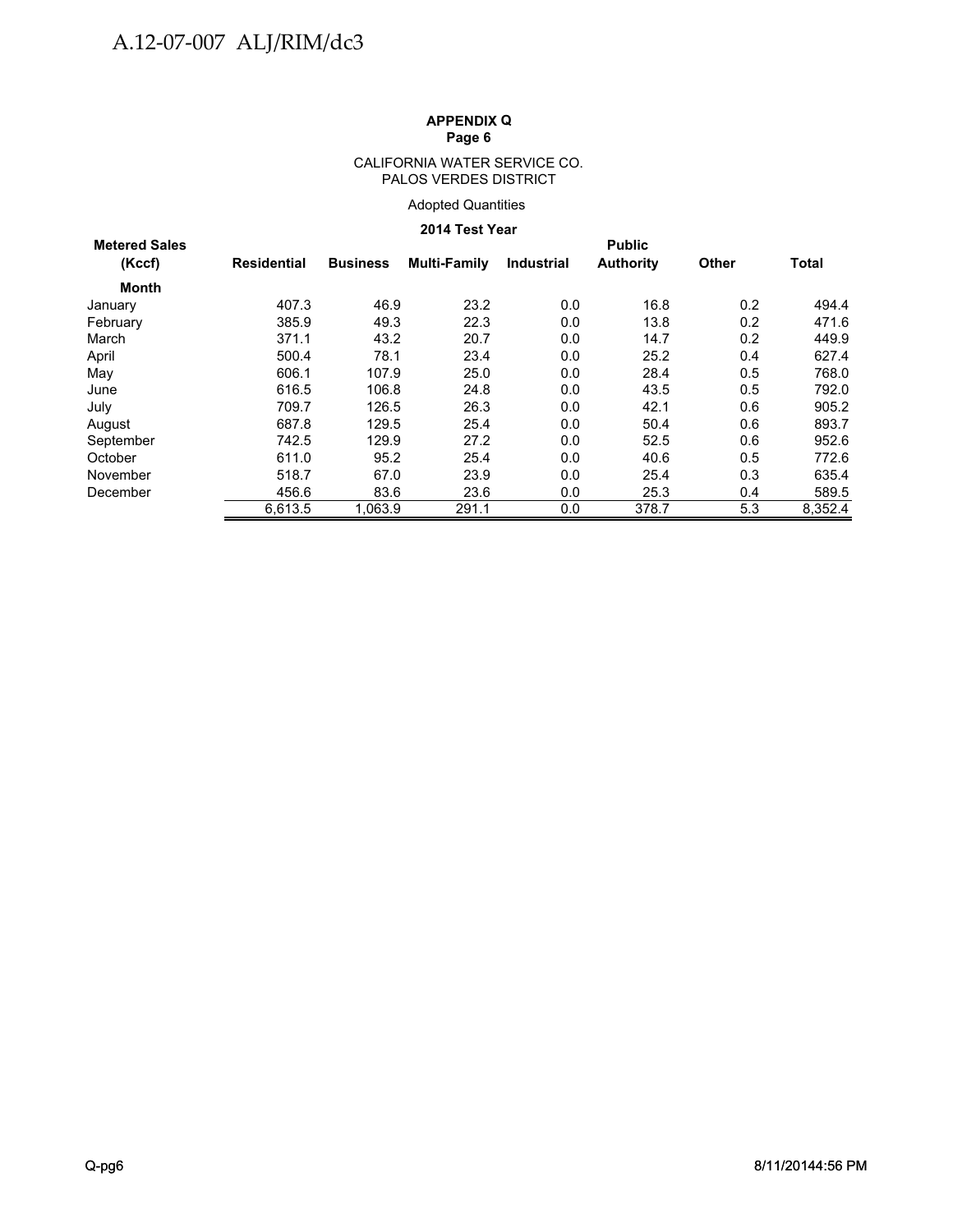# CALIFORNIA WATER SERVICE CO. PALOS VERDES DISTRICT

# Adopted Quantities

## **2014 Test Year**

|                   |                     |                  |                     | <b>Purchased</b> |              |                                 |               |  |
|-------------------|---------------------|------------------|---------------------|------------------|--------------|---------------------------------|---------------|--|
|                   | Company             | <b>Purchases</b> |                     |                  | Water<br>(In | <b>Pump Taxes Power</b>         | (In           |  |
| <b>Production</b> | <b>Wells (Kccf)</b> | (Kccf)           | <b>Total (Kccf)</b> |                  | \$1,000      | (ln \$1,000)                    | \$1,000       |  |
| Month             |                     |                  |                     |                  |              |                                 |               |  |
| January           | 0.0                 | 564.2            | 564.2               | \$               | 1,446.7      | \$.<br>$\overline{\phantom{a}}$ | \$<br>175.8   |  |
| February          | 0.0                 | 431.1            | 431.1               | \$               | 1,105.5      | \$<br>$\overline{\phantom{0}}$  | \$<br>134.3   |  |
| March             | 0.0                 | 613.3            | 613.3               | \$               | 1,572.4      | \$.                             | \$<br>191.1   |  |
| April             | 0.0                 | 727.2            | 727.2               | \$               | 1,864.6      | \$<br>$\overline{\phantom{a}}$  | \$<br>226.5   |  |
| May               | 0.0                 | 866.6            | 866.6               | \$               | 2,222.0      | \$                              | \$<br>270.0   |  |
| June              | 0.0                 | 844.8            | 844.8               | \$               | 2,166.2      | \$                              | \$<br>263.2   |  |
| July              | 0.0                 | 958.9            | 958.9               | \$               | 2,458.6      | \$                              | \$<br>298.7   |  |
| August            | 0.0                 | 980.6            | 980.6               | \$               | 2,514.3      | \$                              | \$<br>305.5   |  |
| September         | 0.0                 | 904.0            | 904.0               | \$               | 2,317.9      | \$                              | \$<br>281.6   |  |
| October           | 0.0                 | 713.7            | 713.7               | \$               | 1,829.9      | \$                              | \$<br>222.3   |  |
| November          | 0.0                 | 633.0            | 633.0               | \$               | 1,623.1      | \$<br>$\overline{\phantom{a}}$  | \$<br>197.2   |  |
| December          | 0.0                 | 521.9            | 521.9               | \$               | 1,338.1      | \$<br>$\overline{\phantom{a}}$  | 162.6<br>\$   |  |
|                   | 0.0                 | 8,759.4          | 8,759.4             | \$               | 22,459.3     | \$<br>$\overline{\phantom{a}}$  | \$<br>2,728.8 |  |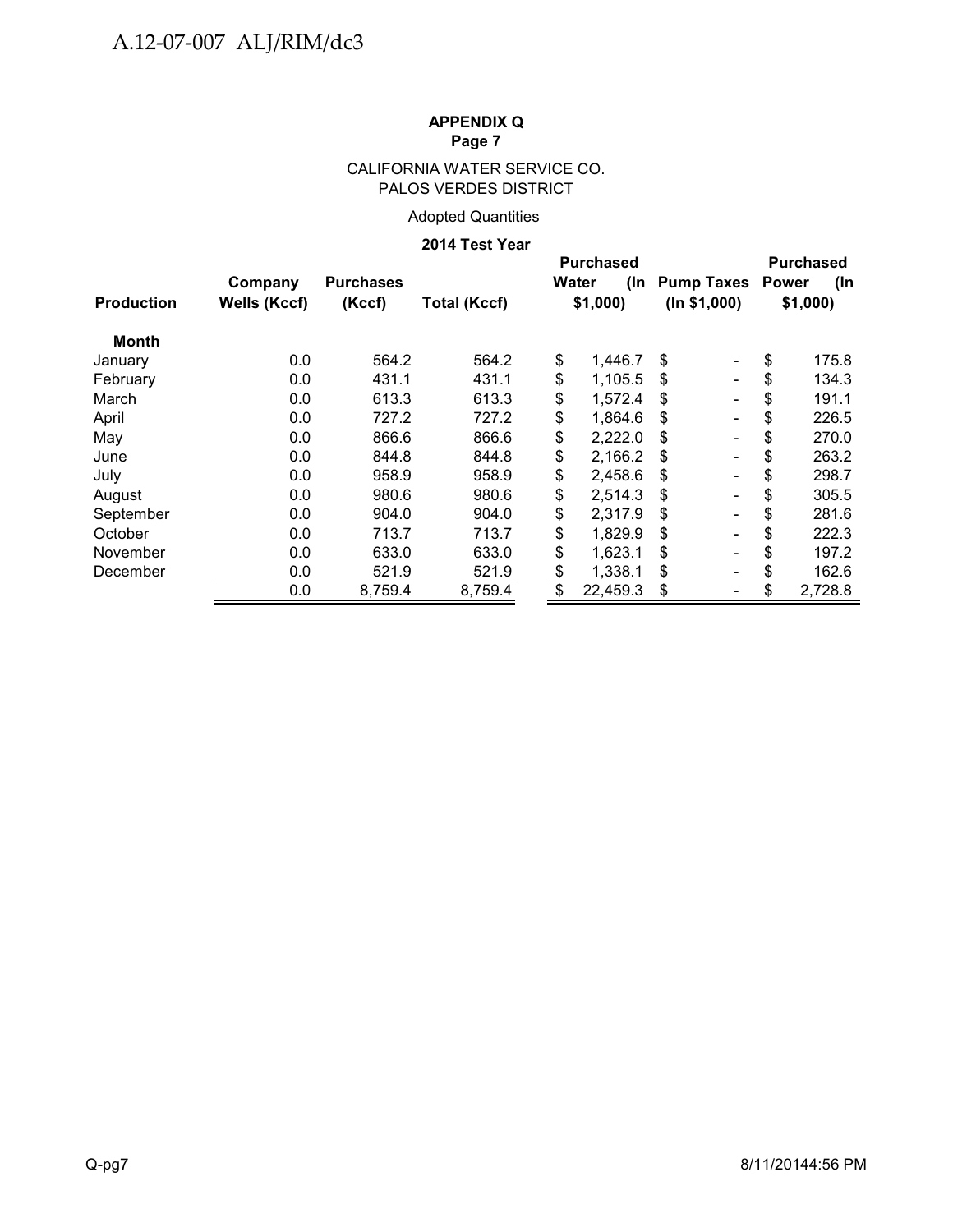## PALOS VERDES DISTRICT CALIFORNIA WATER SERVICE CO.

#### **Monthly Revenue Summary (In \$1,000) Monthly Revenue Summary (In \$1,000)** 2014

## TEST YEAR ADOPTED REVENUE AT PRESENT RATES

|           | <b>WRAM</b>    | NON-WRAM |         | TOTAL          |
|-----------|----------------|----------|---------|----------------|
| January   | \$<br>1,913.9  | \$       | 448.0   | \$<br>2,361.9  |
| February  | \$<br>1,821.4  | \$       | 448.0   | \$<br>2,269.4  |
| March     | \$<br>1,737.0  | \$       | 448.0   | \$<br>2,184.9  |
| April     | \$<br>2,460.1  | \$       | 448.0   | \$<br>2,908.1  |
| May       | \$<br>3,043.9  | S        | 448.0   | \$<br>3,491.9  |
| June      | \$<br>3,143.1  | \$       | 448.0   | \$<br>3,591.0  |
| July      | \$<br>3,621.9  | \$       | 448.0   | \$<br>4,069.9  |
| August    | \$<br>3,572.6  | \$       | 448.0   | \$<br>4,020.6  |
| September | \$<br>3.822.9  | \$       | 448.0   | \$<br>4,270.9  |
| October   | \$<br>3,060.8  | \$       | 448.0   | \$<br>3,508.8  |
| November  | \$<br>2,497.3  | \$       | 448.0   | \$<br>2,945.3  |
| December  | \$<br>2,295.2  | \$       | 448.0   | \$<br>2,743.1  |
| TOTAL     | \$<br>32.990.1 | \$       | 5,375.8 | \$<br>38,366.0 |

# TEST YEAR ADOPTED REVENUE AT PROPOSED RATES

|              | <b>WRAM</b>   |    | NON-WRAM | TOTAL |          |  |
|--------------|---------------|----|----------|-------|----------|--|
| January      | \$<br>2,088.8 | \$ | 766.6    | \$    | 2,855.4  |  |
| February     | \$<br>1,805.1 | \$ | 766.6    | \$    | 2,571.7  |  |
| March        | \$<br>1,990.8 | \$ | 766.6    | \$    | 2.757.4  |  |
| April        | \$<br>2,048.2 | S  | 766.6    | \$    | 2,814.7  |  |
| May          | \$<br>2,406.0 | \$ | 691.9    | \$    | 3,097.9  |  |
| June         | \$<br>3,096.8 | \$ | 766.6    | \$    | 3,863.3  |  |
| July         | \$<br>3,487.1 | \$ | 766.6    | \$    | 4,253.6  |  |
| August       | \$<br>3,416.9 | \$ | 766.6    | \$    | 4,183.5  |  |
| September    | \$<br>3,639.2 | \$ | 766.6    | \$    | 4,405.7  |  |
| October      | \$<br>3,112.7 | S  | 766.6    | \$    | 3,879.2  |  |
| November     | \$<br>2,663.8 | \$ | 766.6    | \$    | 3,430.3  |  |
| December     | \$<br>2,354.2 | \$ | 766.6    | \$    | 3,120.7  |  |
| <b>TOTAL</b> | 32,109.5      | \$ | 9.124.0  | \$    | 41,233.5 |  |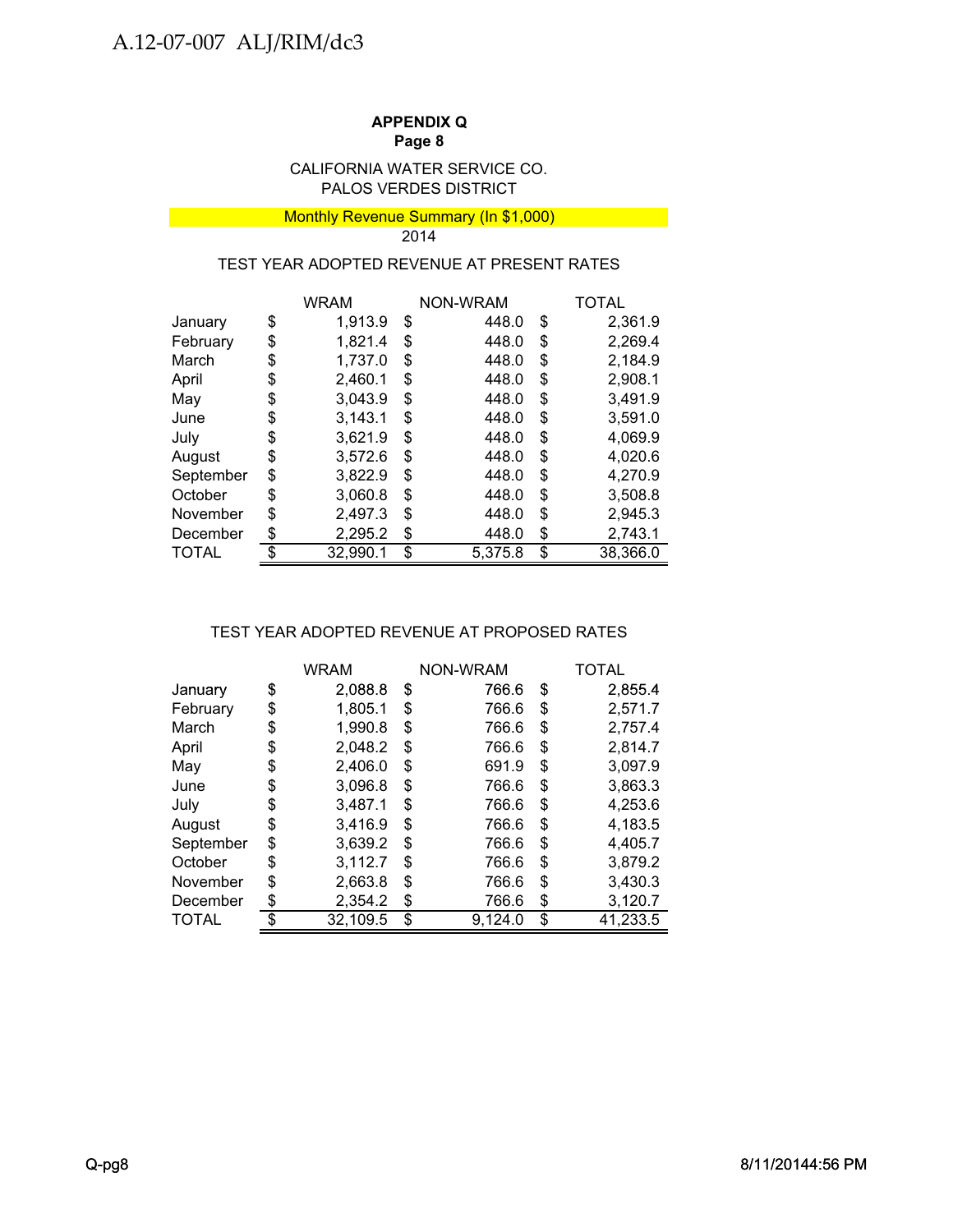# **APPENDIX Q**

# **Page 9**

## PALOS VERDES DISTRICT CALIFORNIA WATER SERVICE CO.

## Adopted Quantities

|                                                                                                                             |           |                            |              | 2014                                                        |
|-----------------------------------------------------------------------------------------------------------------------------|-----------|----------------------------|--------------|-------------------------------------------------------------|
| PURCHASED POWER                                                                                                             |           |                            |              |                                                             |
| Total Production (kccf)<br>Kwh $/$ ccf<br><b>Total calculated KWH</b><br>Unit Cost<br>Power Cost                            |           |                            | \$<br>\$     | 8,759.4<br>5,376.9<br>47,098,169.7<br>0.0579<br>2,728,849.6 |
| TOTAL PURCHASED POWER (In \$1,000)                                                                                          |           |                            | \$           | 2,728.8                                                     |
| PURCHASED WATER<br>West Basin - Tier 1 (KCcf.)<br>West Basin - Tier 2 (KCcf.)<br>West Basin - Tier 1<br>West Basin - Tier 2 |           | $$1,106.0$ \$<br>\$1,256.0 | - \$         | 20,109<br><sup>0</sup><br>22,240,475.5                      |
| West Basin Capacity Charges @ \$6,000/cfs<br>West Basin Water Service Charge                                                | 53<br>115 | \$5,500.0<br>46.0<br>\$    | - \$<br>- \$ | 289,850.0<br>63,480.0                                       |
| Credit for Transfer of Water Rights From P.V. to H.R.                                                                       | 999       | (\$135)                    |              | (\$134,525)                                                 |
| <b>TOTAL PURCHASED WATER COST (In \$1,000)</b>                                                                              |           |                            |              | \$22,459.3                                                  |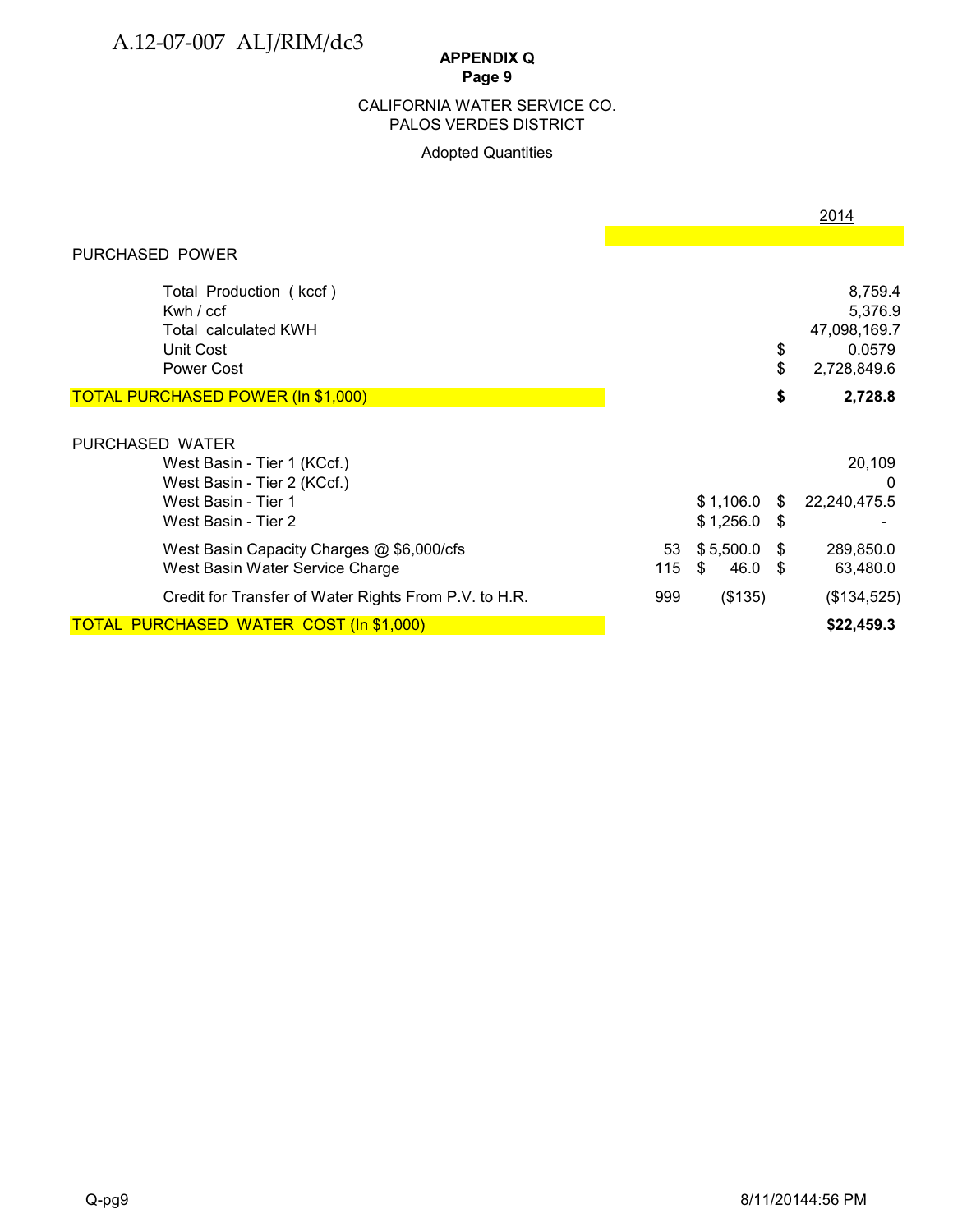#### CALIFORNIA WATER SERVICE CO. PALOS VERDES DISTRICT

#### Adopted Quantities

|                                           | 2014    |
|-------------------------------------------|---------|
|                                           |         |
| <b>CHEMICALS</b>                          |         |
| Total Production (kccf)                   | O       |
| ADOPTED CHEMICAL DOLLARS                  | \$      |
| ADOPTED \$ per KCCF                       | \$      |
| PUMP TAXES (WATER REPLENISHMENT DISTRICT) |         |
| WELL WATER PRODUCTION - ACRE FEET         | 0.0     |
| UNIT COST - ACRE FEET                     | \$      |
| TOTAL GROUNDWATER CHARGES                 | \$      |
| ANNUAL WATERMASTER SERVICE                | \$      |
| TOTAL PUMP TAX EXPENSE                    | \$      |
| UNCOLLECTIBLES RATE                       | 0.07%   |
| <b>FRANCHISE TAX RATE</b>                 | 0.99%   |
| <b>BUSINESS LICENSE FEE</b>               | \$7.40  |
| FEDERAL TAX RATE                          | 35.00%  |
| STATE CORP. FRANCHISE TAX                 | 8.84%   |
| NET TO GROSS MULTIPLIER                   | 1.70574 |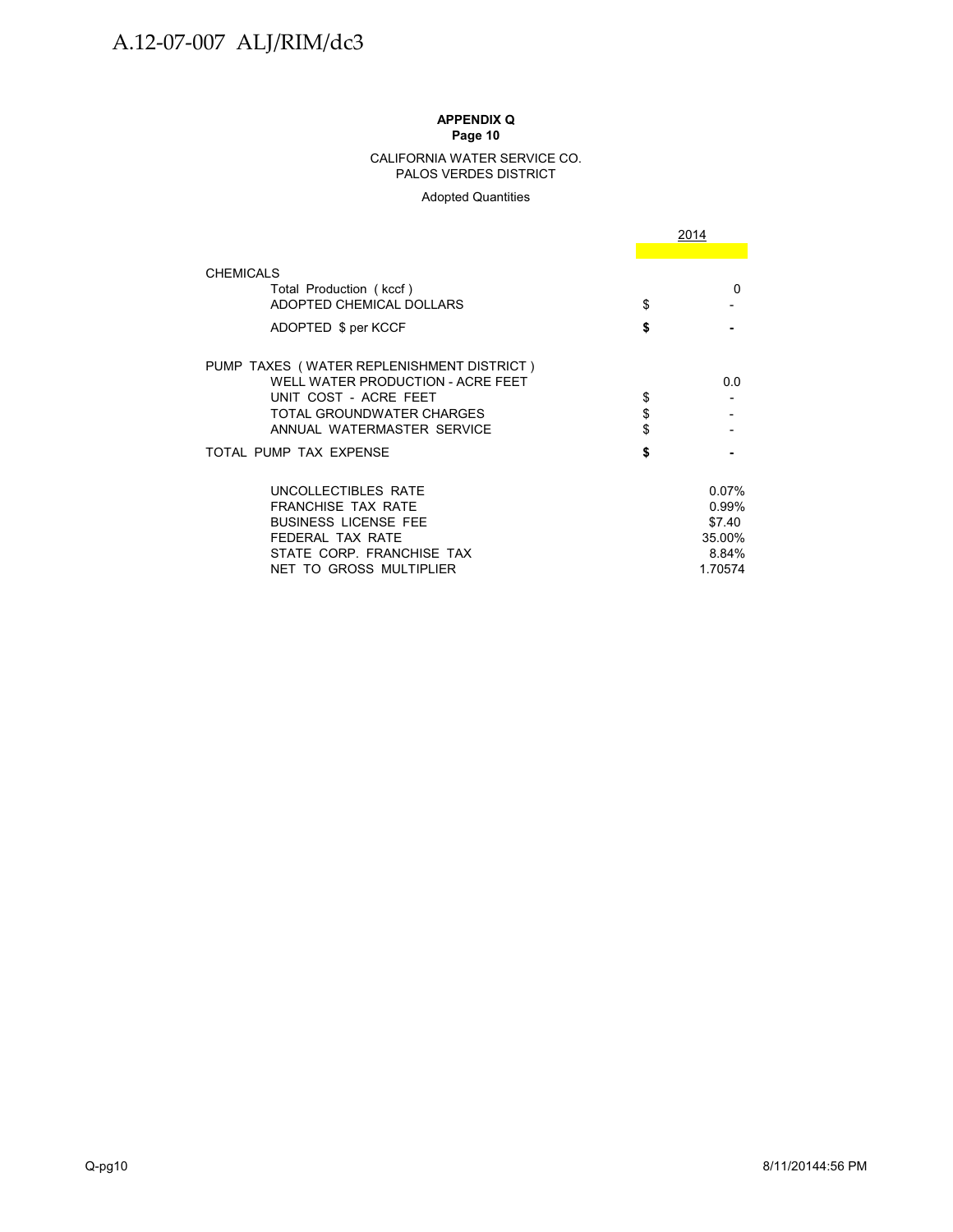## CALIFORNIA WATER SERVICE CO. PALOS VERDES DISTRICT

## **NET TO GROSS MULTIPLIER ( NEW CPUC STAFF APPROVED METHOD )**

### **2014**

|                |                                             |           | <b>NORMAL</b><br>W/0 INCOME<br><b>TAXES</b> |
|----------------|---------------------------------------------|-----------|---------------------------------------------|
| $\mathbf{1}$   | <b>UNCOLLECTIBLES</b>                       | 0.06708%  | 0.06708%                                    |
| $\overline{2}$ | 1 - UNCOLLECTIBES (100% - LINE 1)           | 99.93292% | 99.93292%                                   |
|                | <b>FRANCHISE TAX RATE</b>                   | 0.99428%  | 0.99428%                                    |
| 3              | LOCAL FRANCHISE (% * LINE 2)                | 0.99361%  | 0.99361%                                    |
| $\overline{4}$ | <b>BUSINESS LICENSE RATE</b>                | 0.00000%  | 0.00000%                                    |
|                | BUSINESS LICENSE (% * LINE 2)               | 0.00000%  | 0.00000%                                    |
| 5              | SUBTOTAL (LINE 1 + LINE 3 + LINE 4)         | 1.06069%  | 1.06069%                                    |
| 6              | 1 - SUBTOTAL (100% - LINE 5)                | 98.93931% | 98.93931%                                   |
| 7              | CCFT (LINE 6 * 8.84%)                       | 8.74623%  |                                             |
| 8              | AMERICAN JOB CREATION ACT (LINE 6 * 9%)     | 0.00000%  |                                             |
| 9              | FIT (LINE 6 * 35 %)                         | 31.56758% |                                             |
| 10             | TOTAL TAXES PAID (LINE 5 + LINE 7 + LINE 8) | 41.37450% | 1.06069%                                    |
| 11             | NET AFTER TAXES (1-LINE 9)                  | 58.62550% | 98.93931%                                   |
|                | NET-TO-GROSS MULTIPLIER (1/LINE 10)         | 1.70574   | 1.01072                                     |

# ADOPTED RATIO'S

| <b>DEBT</b> | 46.60%  | Without income Taxes 1.01072 |         |                   | 0.47100 |
|-------------|---------|------------------------------|---------|-------------------|---------|
| EQUITY      | .53.40% | With income Taxes            | 1 70574 |                   | 0.91087 |
| TOTAL       | 100.00% |                              |         | Adj. Net to Gros: | 1.38186 |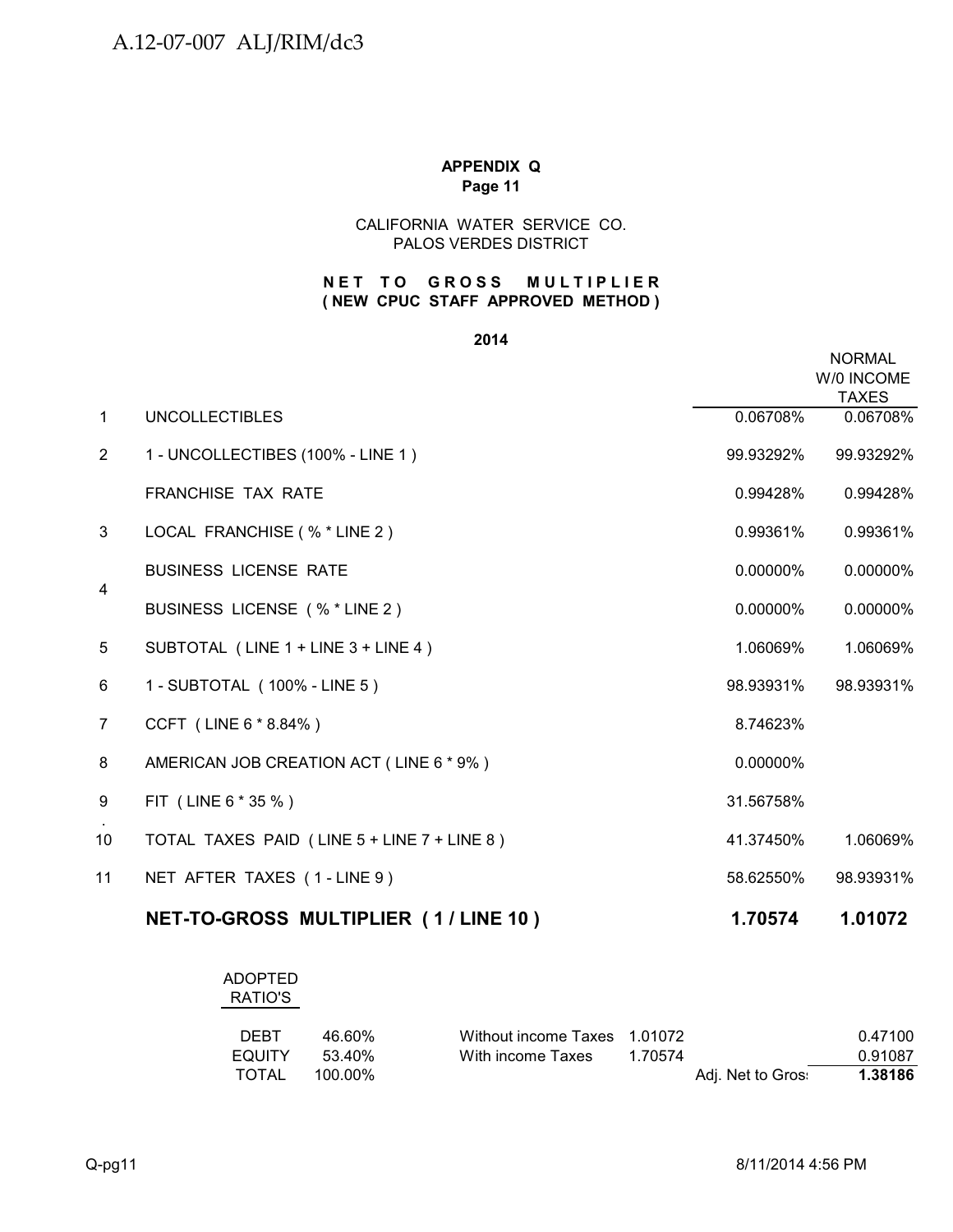# CALIFORNIA WATER SERVICE CO. Palos Verdes District Bill Comparison

|                                       |                                  |                                                     |                                  | Typical Monthly Residential Bill for Metered Customers for 2014 |                                  |                                              |                                                       |                     |
|---------------------------------------|----------------------------------|-----------------------------------------------------|----------------------------------|-----------------------------------------------------------------|----------------------------------|----------------------------------------------|-------------------------------------------------------|---------------------|
| Usage:<br>Ccf                         |                                  | Present<br>Bill                                     |                                  | <b>Proposed Bill</b>                                            |                                  | Change                                       | Percent<br>Change                                     | <b>Notes</b><br>(1) |
| $\mathbf 0$<br>5<br>10<br>15<br>20    | \$<br>\$<br>\$<br>\$<br>\$<br>\$ | 12.16<br>30.47<br>48.79<br>67.10<br>86.69<br>102.36 | \$<br>\$<br>\$<br>\$             | 18.30<br>36.13<br>53.95<br>71.78<br>90.84<br>106.10             | \$<br>\$<br>\$<br>\$<br>\$       | 6.14<br>5.65<br>5.16<br>4.67<br>4.15<br>3.73 | 50.50%<br>18.54%<br>10.58%<br>6.96%<br>4.79%<br>3.65% | (2)                 |
| 24<br>25<br>30<br>35<br>40<br>45      | \$<br>\$<br>\$<br>\$<br>\$       | 106.28<br>125.87<br>145.46<br>168.97<br>192.47      | \$<br>\$<br>\$<br>\$<br>\$<br>\$ | 109.91<br>128.98<br>148.04<br>170.92<br>193.80                  | \$<br>\$<br>\$<br>\$<br>\$<br>\$ | 3.63<br>3.10<br>2.58<br>1.95<br>1.33         | 3.41%<br>2.47%<br>1.77%<br>1.16%<br>0.69%             | (3)<br>(4)          |
| <b>Metered Quantity Rates:</b>        |                                  |                                                     |                                  |                                                                 |                                  |                                              |                                                       | (5)(6)              |
| Tier 1<br>Tier <sub>2</sub><br>Tier 3 | \$<br>\$<br>\$                   | 3.6631<br>3.9177<br>4.7013                          | \$<br>\$<br>\$                   | 3.5653<br>3.8131<br>4.5758                                      | \$<br>\$<br>\$                   | $-0.10$<br>$-0.10$<br>$-0.13$                | $-2.67%$<br>$-2.67%$<br>$-2.67%$                      |                     |
| <b>Service Charge:</b>                | \$                               | 12.16                                               | \$                               | 18.30                                                           | \$                               | 6.14                                         | 50.50%                                                | (5)(6)              |

## **Notes:**

(1) 1 Ccf or 100 cubic feet of water is equal to 748 gallons of water

(2) Typical winter monthly average usage of 20 Ccf

(3) Monthly average usage of 24 Ccf

(4) Typical summer monthly average usage of 30 Ccf

(5) Metered comparison based on 5/8 x 3/4 inch service

(6) Rates do not include CPUC fees or other surcharges that may appear on customers bills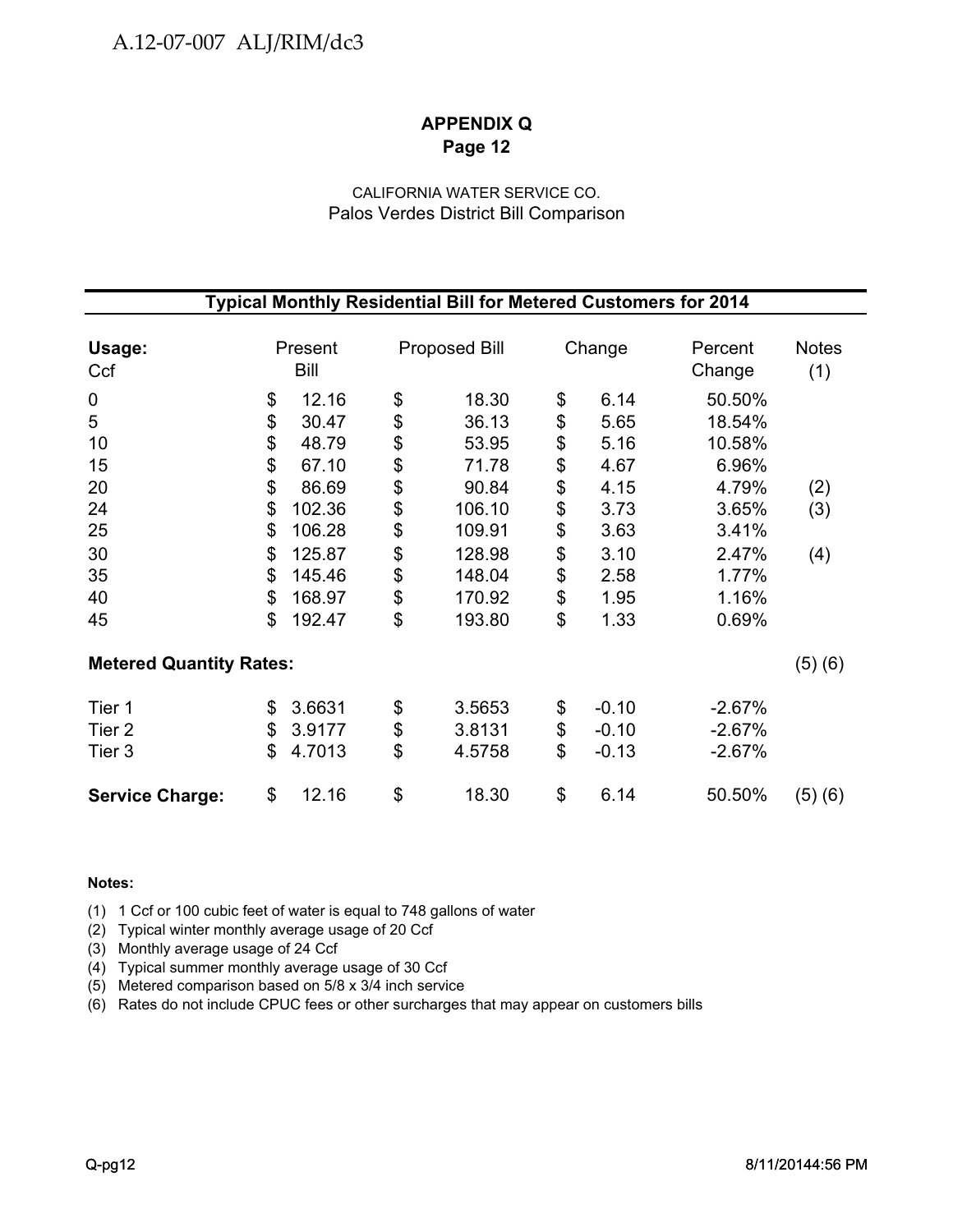#### REDWOOD - COAST SPRINGS DISTRICT CALIFORNIA WATER SERVICE CO.

#### (DOLLARS IN THOUSANDS) SUMMARY OF EARNINGS AND RATE OF RETURN

|                                                    | <b>PRESENT</b>   | <b>PROPOSED</b>  | <b>ESTIMATED</b>   | <b>ESTIMATED</b>   |
|----------------------------------------------------|------------------|------------------|--------------------|--------------------|
|                                                    | <b>RATES</b>     | <b>RATES</b>     | <b>RATES</b>       | <b>RATES</b>       |
|                                                    | 2014             | 2014             | 2015               | 2016               |
| <b>OPERATING</b><br><b>REVENUES</b><br>% Increase  | \$414.2          | \$513.7<br>24.0% | \$512.0<br>$-0.3%$ | \$510.2<br>$-0.3%$ |
| OPERATING EXPENSES                                 |                  |                  |                    |                    |
| PURCHASED WATER                                    | \$0.0            | \$0.0            | \$0.0              | \$0.0              |
| <b>GROUNDWATER EXTRACTION CHARGES</b>              | \$0.0            | \$0.0            | \$0.0              | \$0.0              |
| PURCHASED POWER                                    | \$11.0           | \$11.0           | \$11.0             | \$11.0             |
| PURCHASED CHEMICALS                                | \$3.0            | \$3.0            | \$3.0              | \$3.0              |
| PAYROLL -- DISTRICT                                | \$39.9           | \$39.9           | \$40.3             | \$40.8             |
| <b>UNCOLLECTIBLES</b>                              | \$0.2            | \$0.3            | \$0.3              | \$0.3              |
| <b>CONSERVATION</b>                                | \$1.5            | \$1.5            | \$1.5              | \$1.5              |
| OTHER OPERATION AND MAINTENANCE<br><b>BENEFITS</b> | \$101.9          | \$101.9          | \$103.0            | \$104.2            |
| OTHER ADMIN AND GEN. EXP.                          | \$41.3<br>\$14.0 | \$41.3<br>\$14.0 | \$41.8<br>\$14.2   | \$42.2<br>\$14.4   |
| TOTAL O. & M., A. & G., & MISC. EXP.               | \$212.8          | \$212.9          | \$215.1            | \$217.3            |
|                                                    |                  |                  |                    |                    |
| TAXES OTHER THAN INCOME<br>AD VALOREM TAXES        | \$7.3            | \$7.3            | \$7.3              | \$7.3              |
| <b>BUSINESS LICENSE FEES</b>                       | \$0.0            | \$0.0            | \$0.0              | \$0.0\$            |
| LOCAL FRANCHISE TAXES                              | \$0.0            | \$0.0            | \$0.0              | \$0.0              |
| PAYROLL TAXES                                      | \$4.4            | \$4.4            | \$4.5              | \$4.5              |
| TOTAL GENERAL TAXES                                | 11.8             | \$11.8           | \$11.8             | \$11.9             |
|                                                    |                  |                  |                    |                    |
| <b>DEPRECIATION</b>                                | \$73.9           | \$73.9           | \$73.3             | \$72.8             |
| G.O. PRORATED EXPENSES:<br>PAYROLL AND BENEFITS    | \$38.1           | \$38.1           | \$38.5             | \$38.9             |
| AD VALOREM, BUSINESS LICENSE, FRANCHISES           | \$0.7            | \$0.7            | \$0.7              | \$0.7              |
| PAYROLL TAXES                                      | \$2.4            | \$2.4            | \$2.4              | \$2.5              |
| OTHER PRORATED EXPENSES                            | \$25.5           | \$25.5           | \$25.8             | \$26.1             |
| TOTAL G.O. PRORATED EXPENSES                       | \$66.7           | \$66.7           | \$67.4             | \$68.2             |
| SUB -- TOTAL -- OPERATING EXPENSES                 | \$365.2          | \$365.3          | \$367.7            | \$370.1            |
| TOTAL INCOME TAXES:                                | \$3.8            | \$41.4           | \$40.5             | \$39.6             |
| TOTAL OPERATING EXPENSES                           | \$369.0          | \$406.7          | \$408.2            | \$409.7            |
| NET OPERATING REVENUE                              | \$45.2           | \$107.0          | \$103.7            | \$100.5            |
| DEPRECIATED RATE BASE                              | \$1,347.5        | \$1,347.5        | \$1,306.6          | \$1,265.7          |
| RATE OF RETURN                                     | 3.36%            | 7.94%            | 7.94%              | 7.94%              |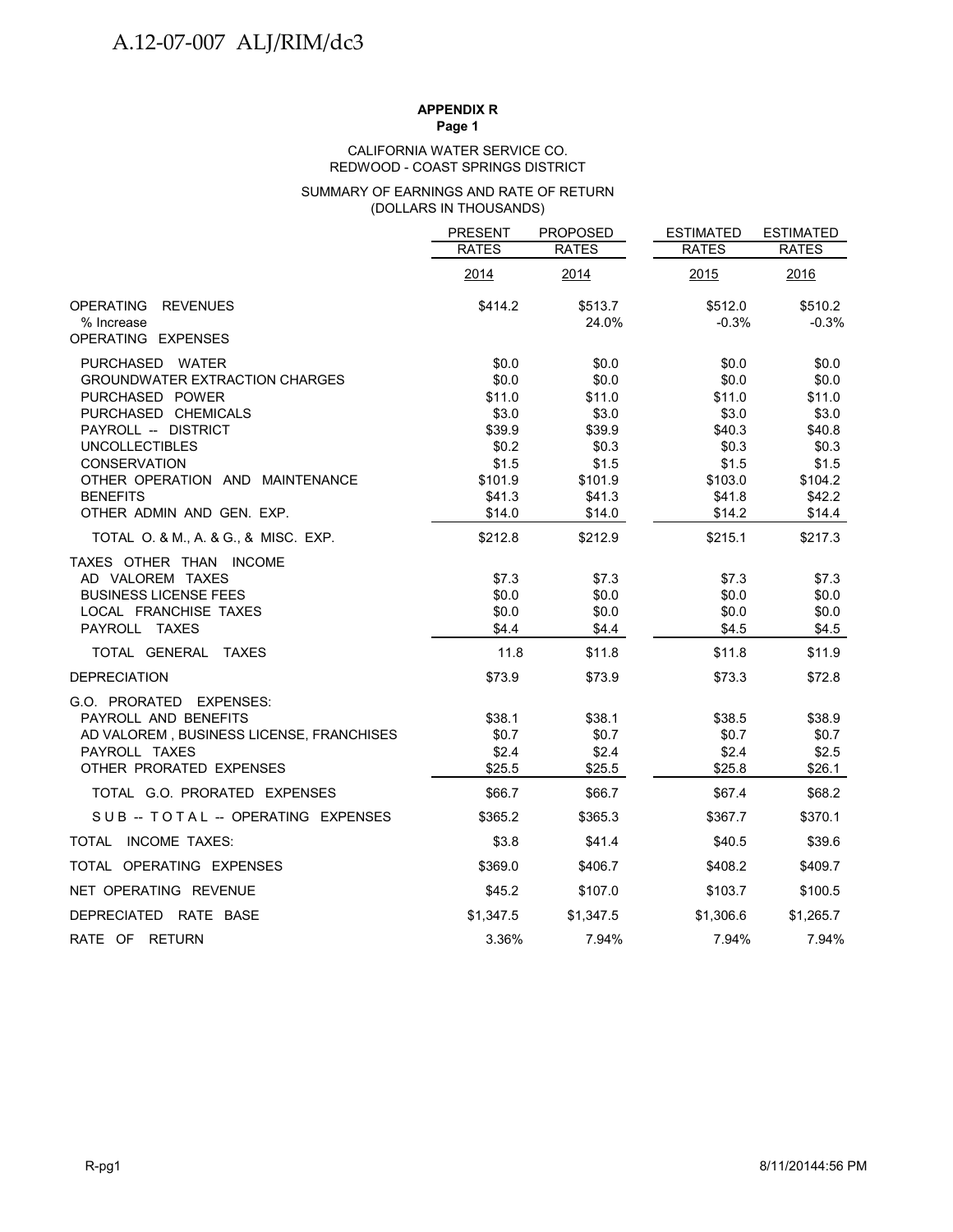## CALIFORNIA WATER SERVICE CO. REDWOOD - COAST SPRINGS DISTRICT

## (DOLLARS IN THOUSANDS) ADOPTED RATE BASE

|                                                 | 2014      | 2015      | 2016      |
|-------------------------------------------------|-----------|-----------|-----------|
| <b>RATE BASE</b>                                |           |           |           |
| WTD. AVG. PLANT IN SERVICE                      | \$2,090.8 | \$2,077.1 | \$2,063.4 |
| WTD, AVG, DEPRECIATION RESERVE                  | (603.9)   | (657.4)   | (\$710.8) |
| <b>MATERIALS AND SUPPLIES</b>                   | 0.0       | 0.0       | \$0.0     |
| <b>TANK PAINTING</b>                            | 0.0       | 0.0       | \$0.0\$   |
| <b>WORKING CASH - LEAD - LAG</b>                | 27.0      | 27.4      | \$27.8    |
| WORKING CASH - W / H EMPLOYEES                  | (0.2)     | (0.2)     | (\$0.2)   |
| ADVANCES FOR CONSTRUCTION                       | 0.0       | 0.0       | \$0.0\$   |
| <b>CONTRIBUTIONS</b>                            | (109.6)   | (105.8)   | (\$102.0) |
| AMORTIZATION OF INTANG.                         | (68.2)    | (77.3)    | (\$86.5)  |
| <b>DEFERRED TAXES</b>                           | (135.0)   | (140.1)   | (\$145.2) |
| UNAMORT. I.T.C.                                 | 0.0       | 0.0       | \$0.0\$   |
| PRORATED G.O. RATE BASE                         | 56.7      | 64.2      | \$71.7    |
| PRORATED REDWOOD VALLEY RATE BASE               | 90.0      | 118.8     | \$147.5   |
| <b>TAXES ON ADVANCES</b>                        | 0.0       | 0.0       | \$0.0     |
| TAXES ON C.LA.C.                                | 0.0       | 0.0       | \$0.0\$   |
| WTG. AVG. RATE BASE                             | \$1,347.5 | \$1,306.6 | \$1,265.7 |
| RATE BASE ASSOCIATED ITEMS                      |           |           |           |
| DEPRECIATION EXPENSE                            | \$73.9    | \$73.3    | \$72.8    |
| AD VALOREM TAXES                                | \$7.3     | \$7.3     | \$7.3     |
| TOTAL INCOME TAXES AT AUTHORIZED RATE OF RETURN | \$41.4    | \$40.5    | \$39.6    |
| <b>NET OPERATING REVENUE</b>                    | \$107.0   | \$103.7   | \$100.5   |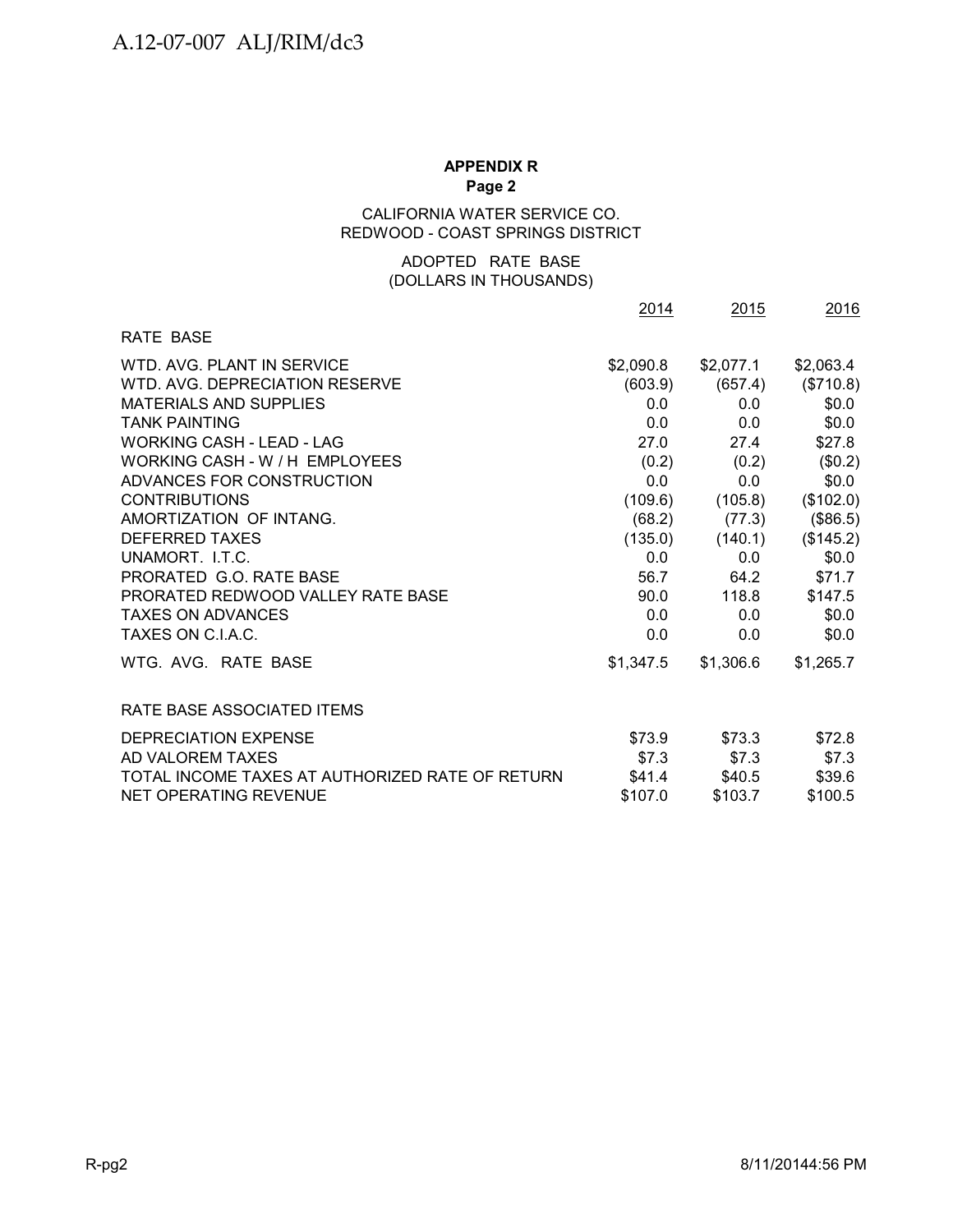CALIFORNIA WATER SERVICE CO. REDWOOD VALLEY DISTRICT (UMBRELLA)

#### **Rate Base Offset**

| <b>District</b>   | PID#     | <b>Description</b>                         |   | Amount | <b>Expected</b><br><b>Filing Year</b> | <b>Authority</b> |      | <b>Expected</b><br><b>Revenue</b><br><b>Requirement</b> |
|-------------------|----------|--------------------------------------------|---|--------|---------------------------------------|------------------|------|---------------------------------------------------------|
| Redwood<br>Valley | 00079998 | Cal Water RAMCAP Vulnerability Assessments | S | 69.298 | 2015                                  | 2012 GRC         | - \$ | 10.766                                                  |
|                   |          |                                            |   | 69,298 |                                       |                  |      | 10,766                                                  |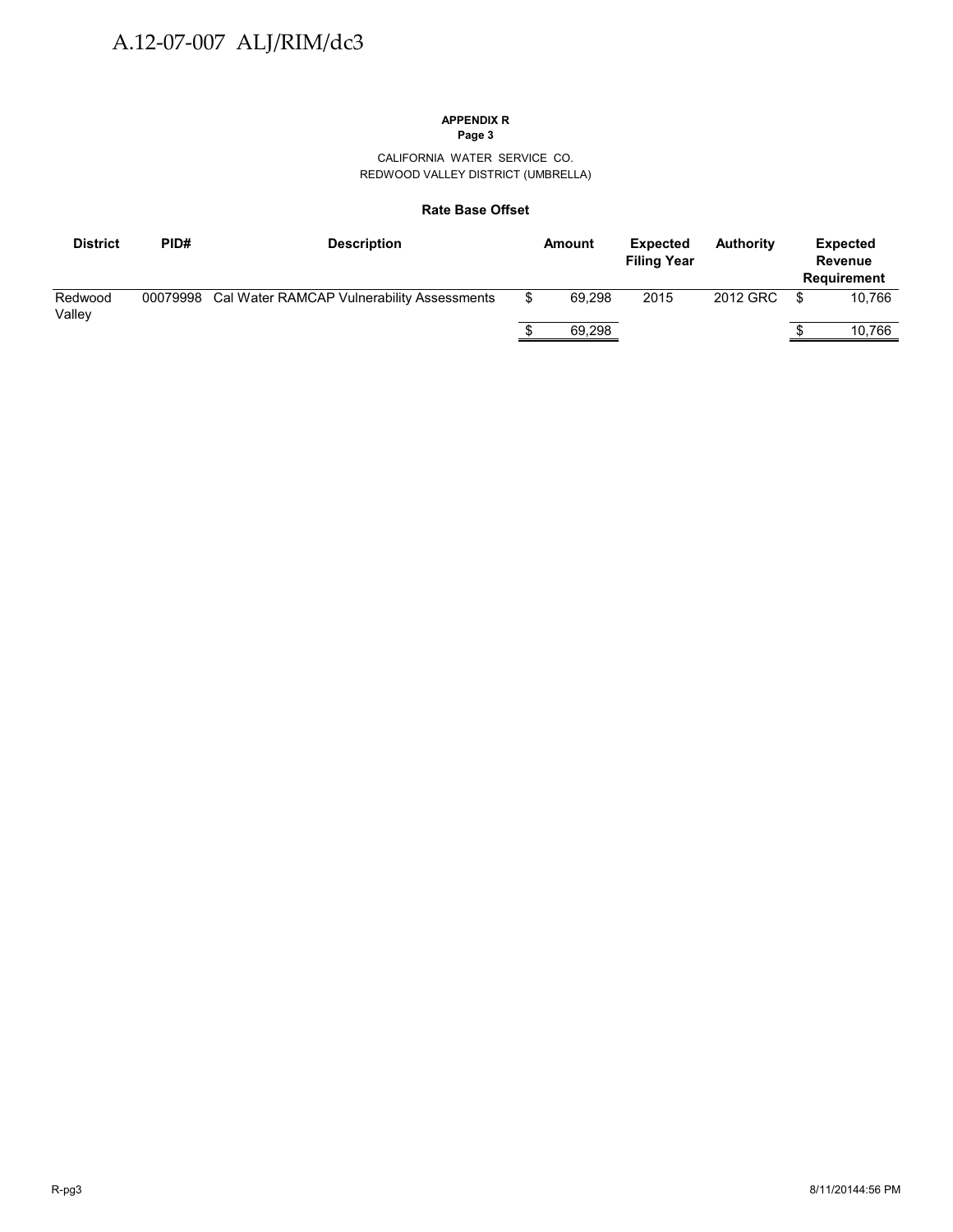#### **Appendix R Page 4**

## CALIFORNIA WATER SERVICE CO. REDWOOD - COAST SPRINGS DISTRICT

## INCOME TAX CALCULATION (DOLLARS IN THOUSANDS)

|                                           | <b>PRESENT</b><br>RATES<br>2014 | <b>PROPOSED</b><br><b>RATES</b><br>2014 |
|-------------------------------------------|---------------------------------|-----------------------------------------|
| OPERATING REVENUE (PRESENT RATES)         | \$414.2                         | \$513.7                                 |
| <b>EXPENSES</b>                           |                                 |                                         |
| <b>PURCHASED WATER</b>                    | \$0.0                           | \$0.0                                   |
| <b>PURCHASED POWER</b>                    | \$11.0                          | \$11.0                                  |
| <b>PUMP TAXES</b>                         | \$0.0                           | \$0.0                                   |
| <b>CHEMICALS</b>                          | \$3.0                           | \$3.0                                   |
| <b>PAYROLL</b>                            | \$39.9                          | \$39.9                                  |
| OTHER O & M                               | \$103.4                         | \$103.4                                 |
| OTHER A & G                               | \$55.4                          | \$55.4                                  |
| G.O. PRORATIONS                           | \$60.3                          | \$60.3                                  |
| <b>PAYROLL TAXES</b>                      | \$4.4                           | \$4.4                                   |
| AD VALOREM TAXES                          | \$7.3                           | \$7.3                                   |
| <b>UNCOLLECTIBLES</b>                     | \$0.2\$                         | \$0.3                                   |
| <b>FRANCHISE TAX &amp; BUS LIC. FEES</b>  | \$0.0\$                         | \$0.0                                   |
| TRANSPORTATION DEPRECIATION ADJUSTMENT    | $(\$0.2)$                       | (\$0.2)                                 |
| <b>INTEREST EXPENSE</b>                   | \$38.4                          | \$38.4                                  |
| TOTAL DEDUCTIONS                          | \$323.1                         | \$323.1                                 |
| <b>STATE INCOME TAX</b>                   |                                 |                                         |
| STATE TAX DEPRECIATION                    | \$101.2                         | \$101.2                                 |
| NET STATE TAXABLE INCOME                  | (\$10.0)                        | \$89.4                                  |
| STATE CORP. FRANCHISE TAX @ 8.84%         | (\$0.9)                         | \$7.9                                   |
| FEDERAL INCOME TAX                        |                                 |                                         |
| FEDERAL TAX DEPRECIATION                  | \$78.8                          | \$78.8                                  |
| STATE INCOME TAX                          | (\$0.9)                         | \$7.9                                   |
| LESS AMERICAN JOBS CREATION ACT DEDUCTION | (\$0.1)                         | \$8.0                                   |
| NET FEDERAL TAXABLE INCOME                | \$13.4                          | \$95.8                                  |
| FEDERAL INCOME TAX @ 35.00%               | \$4.7                           | \$33.5                                  |
| <b>INVESTMENT TAX CREDIT</b>              | \$0.0\$                         | \$0.0                                   |
| TOTAL FEDERAL INCOME TAX                  | \$4.7                           | \$33.5                                  |
| TOTAL INCOME TAXES                        | \$3.8                           | \$41.4                                  |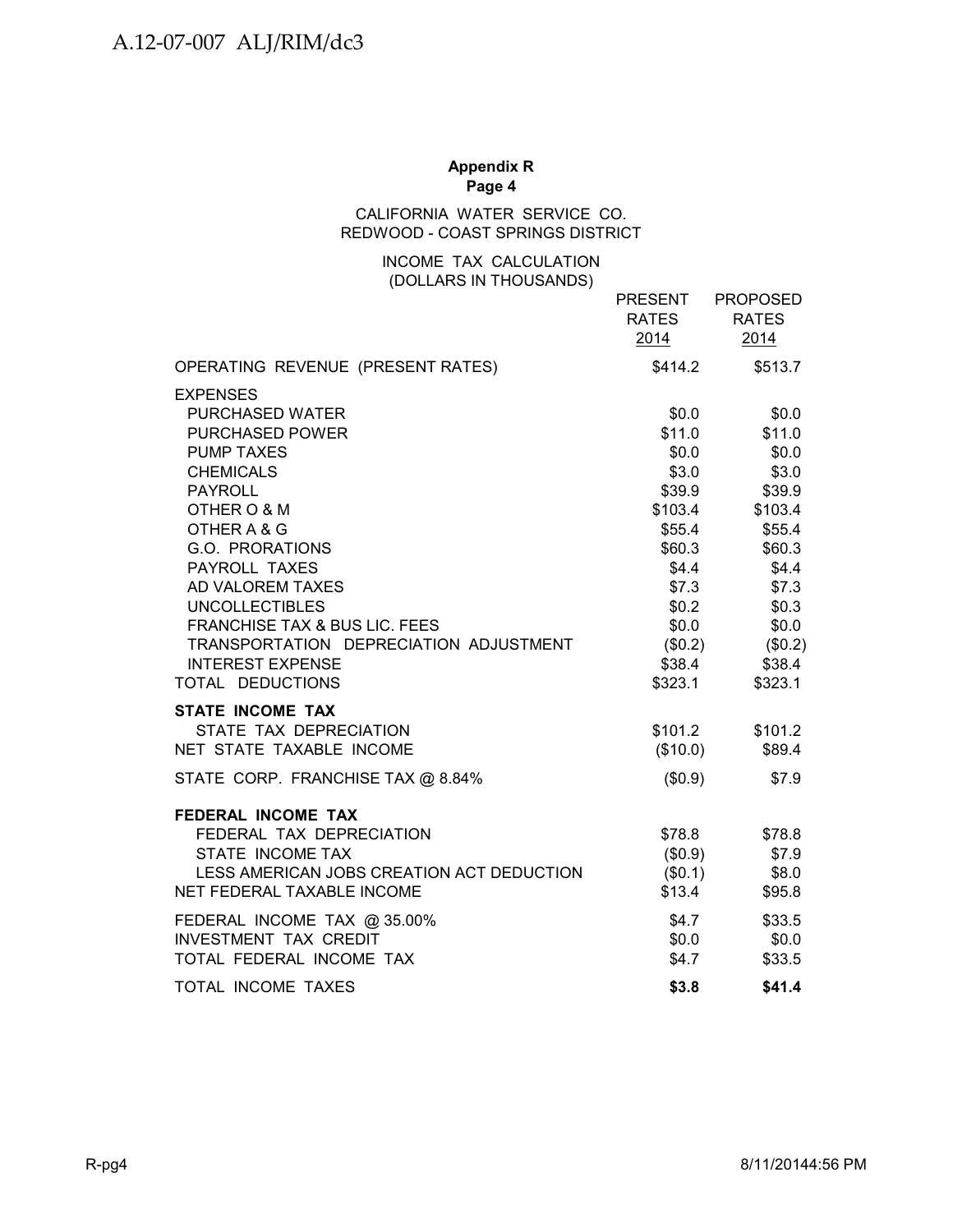## CALIFORNIA WATER SERVICE CO. REDWOOD - COAST SPRINGS DISTRICT

# Adopted Quantities

|                                  |                  | 2014 | 2015 |
|----------------------------------|------------------|------|------|
| Number of Services by meter size | $5/8 \times 3/4$ | 238  | 239  |
|                                  | 3/4              |      |      |
|                                  |                  | 13   | 13   |
|                                  | 11/2             |      |      |
|                                  | 2                |      | 0    |
|                                  | 3                |      | O    |
|                                  | 4                |      | O    |
|                                  | 6                |      | O    |
|                                  | 8                |      | O    |
|                                  | 10               |      |      |
|                                  | 12               |      |      |
|                                  | 14               |      |      |
|                                  | <b>TOTAL</b>     | 253  | 254  |
| Metered Sales, KCcf              |                  |      |      |

## Metered Sales, KCcf All Water 7.6 7.6 7.6

Number of Services and Use:

|                         |        | Avg Services |      | Use, KCcf |      | Avg Use, Ccf/Sv/Mo |      |
|-------------------------|--------|--------------|------|-----------|------|--------------------|------|
|                         |        | 2014         | 2015 | 2014      | 2015 | 2014               | 2015 |
| <b>RESIDENTIAL</b>      |        | 246          | 247  | 6.9       | 6.9  | 2.3                | 2.3  |
| <b>BUSINESS</b>         |        | 5            | 5    | 0.7       | 0.7  | 11.0               | 11.0 |
| <b>MULTIPLE FAMILY</b>  |        |              |      |           |      |                    |      |
| <b>INDUSTRIAL</b>       |        |              |      |           |      |                    |      |
| PUBLIC AUTHORITY        |        | 2            | 2    | 0.0       | 0.0  | 0.8                | 0.8  |
| <b>OTHER</b>            |        |              |      |           |      |                    |      |
| <b>IRRIGATION</b>       |        |              |      |           |      |                    |      |
| <b>RECLAIMED</b>        |        |              |      |           |      |                    |      |
| <b>SUBTOTAL</b>         |        | 253          | 254  | 7.6       | 7.6  |                    |      |
| RESIDENTIAL FLAT        |        |              |      |           |      |                    |      |
| PRIVATE FIRE PROT       |        |              |      |           |      |                    |      |
| <b>PUBLIC FIRE PROT</b> |        |              |      |           |      |                    |      |
| <b>TOTAL</b>            |        | 253          | 254  | 7.6       | 7.6  |                    |      |
| Unaccounted-for water   | 26.00% |              |      | 2.7       | 2.7  |                    |      |
| <b>Total Production</b> |        |              |      | 10.2      | 10.3 |                    |      |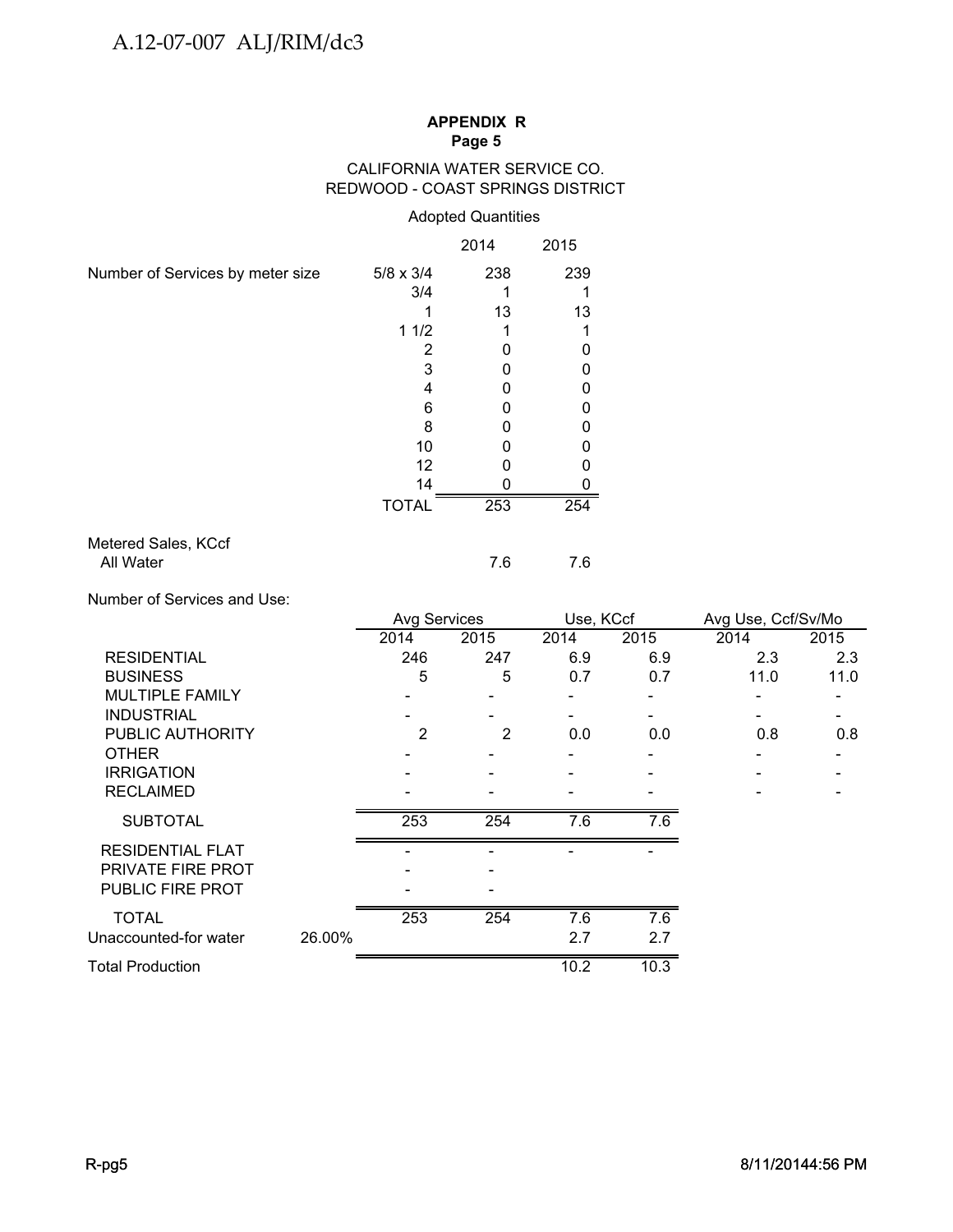#### CALIFORNIA WATER SERVICE CO. REDWOOD - COAST SPRINGS DISTRICT

## Adopted Quantities

## **2014 Test Year**

| <b>Metered Sales</b> |             |                 |                     |                   | <b>Public</b>    |              |              |
|----------------------|-------------|-----------------|---------------------|-------------------|------------------|--------------|--------------|
| (Kccf)               | Residential | <b>Business</b> | <b>Multi-Family</b> | <b>Industrial</b> | <b>Authority</b> | <b>Other</b> | <b>Total</b> |
| Month                |             |                 |                     |                   |                  |              |              |
| January              | 1.0         | 0.1             | 0.0                 | 0.0               | 0.0              | 0.0          | 1.1          |
| February             | 0.0         | 0.1             | 0.0                 | 0.0               | 0.0              | 0.0          | 0.1          |
| March                | 0.9         | 0.0             | 0.0                 | 0.0               | 0.0              | 0.0          | 1.0          |
| April                | 0.0         | 0.0             | 0.0                 | 0.0               | 0.0              | 0.0          | 0.0          |
| May                  | 1.0         | 0.1             | 0.0                 | 0.0               | 0.0              | 0.0          | 1.2          |
| June                 | 0.0         | 0.0             | 0.0                 | 0.0               | 0.0              | 0.0          | 0.0          |
| July                 | 1.1         | 0.1             | 0.0                 | 0.0               | 0.0              | 0.0          | 1.2          |
| August               | 0.0         | 0.0             | 0.0                 | 0.0               | 0.0              | 0.0          | 0.0          |
| September            | 1.7         | 0.2             | 0.0                 | 0.0               | 0.0              | 0.0          | 1.8          |
| October              | 0.0         | 0.0             | 0.0                 | 0.0               | 0.0              | 0.0          | 0.0          |
| November             | 1.1         | 0.1             | 0.0                 | 0.0               | 0.0              | 0.0          | 1.2          |
| December             | 0.0         | 0.0             | 0.0                 | 0.0               | 0.0              | 0.0          | 0.0          |
|                      | 6.9         | 0.7             | 0.0                 | 0.0               | 0.0              | 0.0          | 7.6          |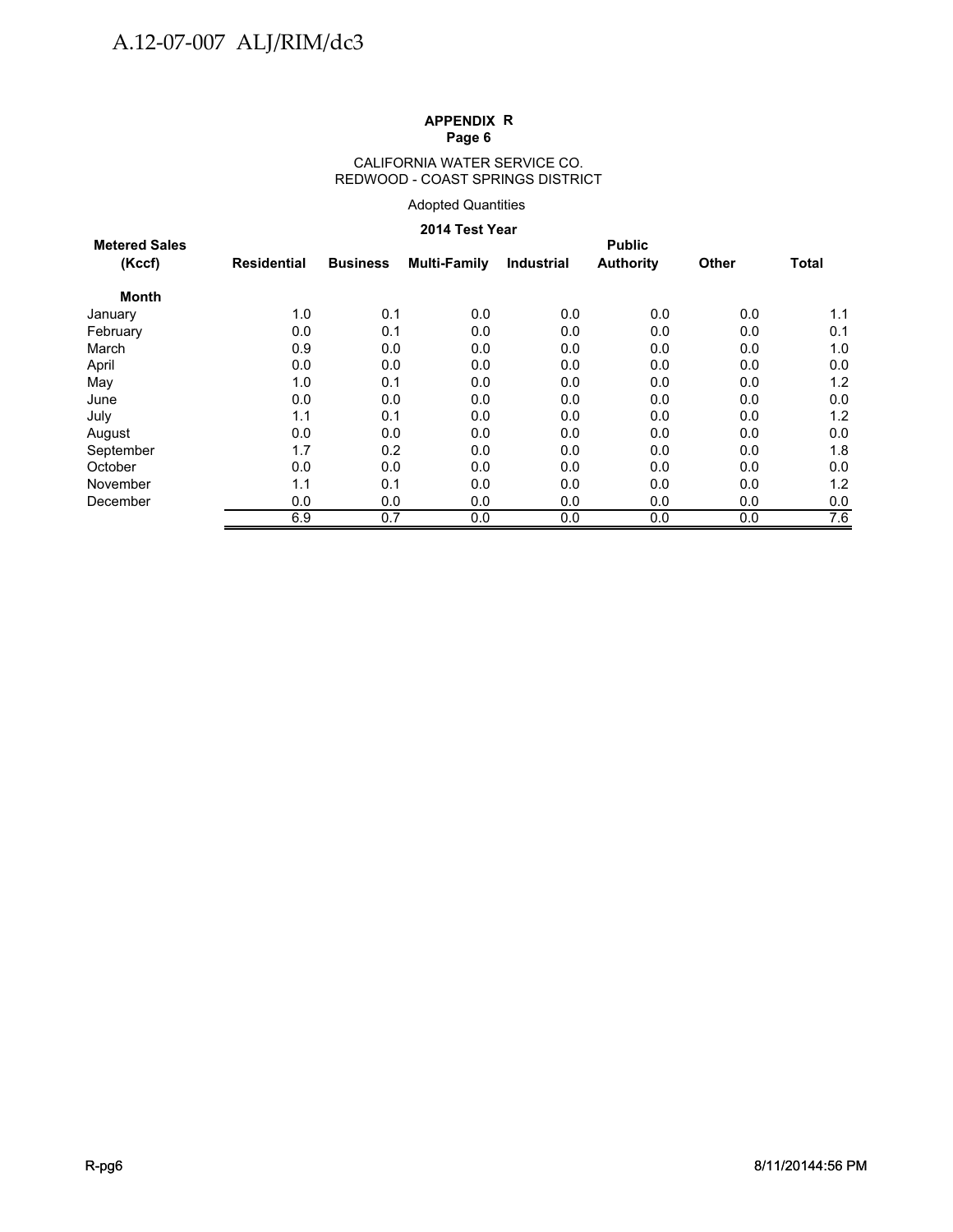## CALIFORNIA WATER SERVICE CO. REDWOOD - COAST SPRINGS DISTRICT

## Adopted Quantities

## **2014 Test Year**

| <b>Production</b> | Company<br><b>Wells (Kccf)</b> | <b>Purchases</b><br>(Kccf) | <b>Total (Kccf)</b> | <b>Purchased</b><br>Water<br>(ln \$1,000) | <b>Pump Taxes</b><br>(ln \$1,000) | <b>Purchased</b><br><b>Power</b><br>(ln \$1,000) |
|-------------------|--------------------------------|----------------------------|---------------------|-------------------------------------------|-----------------------------------|--------------------------------------------------|
| <b>Month</b>      |                                |                            |                     |                                           |                                   |                                                  |
| January           | 0.7                            | 0.0                        | 0.7                 | \$<br>$\overline{\phantom{a}}$            | \$                                | \$<br>0.7                                        |
| February          | 0.6                            | 0.0                        | 0.6                 | \$<br>$\overline{\phantom{a}}$            | \$<br>$\blacksquare$              | \$<br>0.7                                        |
| March             | 0.8                            | 0.0                        | 0.8                 | \$<br>$\blacksquare$                      | \$<br>۰                           | \$<br>0.8                                        |
| April             | 0.9                            | 0.0                        | 0.9                 | \$<br>Ξ.                                  | \$                                | \$<br>0.9                                        |
| May               | 0.9                            | 0.0                        | 0.9                 | \$<br>Ξ.                                  | \$                                | \$<br>1.0                                        |
| June              | 1.0                            | 0.0                        | 1.0                 | \$<br>$\blacksquare$                      | \$<br>۰                           | \$<br>1.0                                        |
| July              | 1.1                            | 0.0                        | 1.1                 | \$<br>$\blacksquare$                      | \$<br>۰                           | \$<br>1.2                                        |
| August            | 1.1                            | 0.0                        | 1.1                 | \$<br>$\overline{\phantom{a}}$            | \$<br>۰                           | \$<br>1.1                                        |
| September         | 0.8                            | 0.0                        | 0.8                 | \$<br>Ξ.                                  | \$<br>۰                           | \$<br>0.9                                        |
| October           | 0.8                            | 0.0                        | 0.8                 | \$<br>Ξ.                                  | \$                                | \$<br>0.9                                        |
| November          | 0.8                            | 0.0                        | 0.8                 | \$                                        | \$                                | \$<br>0.9                                        |
| December          | 0.8                            | 0.0                        | 0.8                 | \$                                        | \$                                | \$<br>0.8                                        |
|                   | 10.3                           | 0.0                        | 10.3                | \$                                        | \$                                | \$<br>11.0                                       |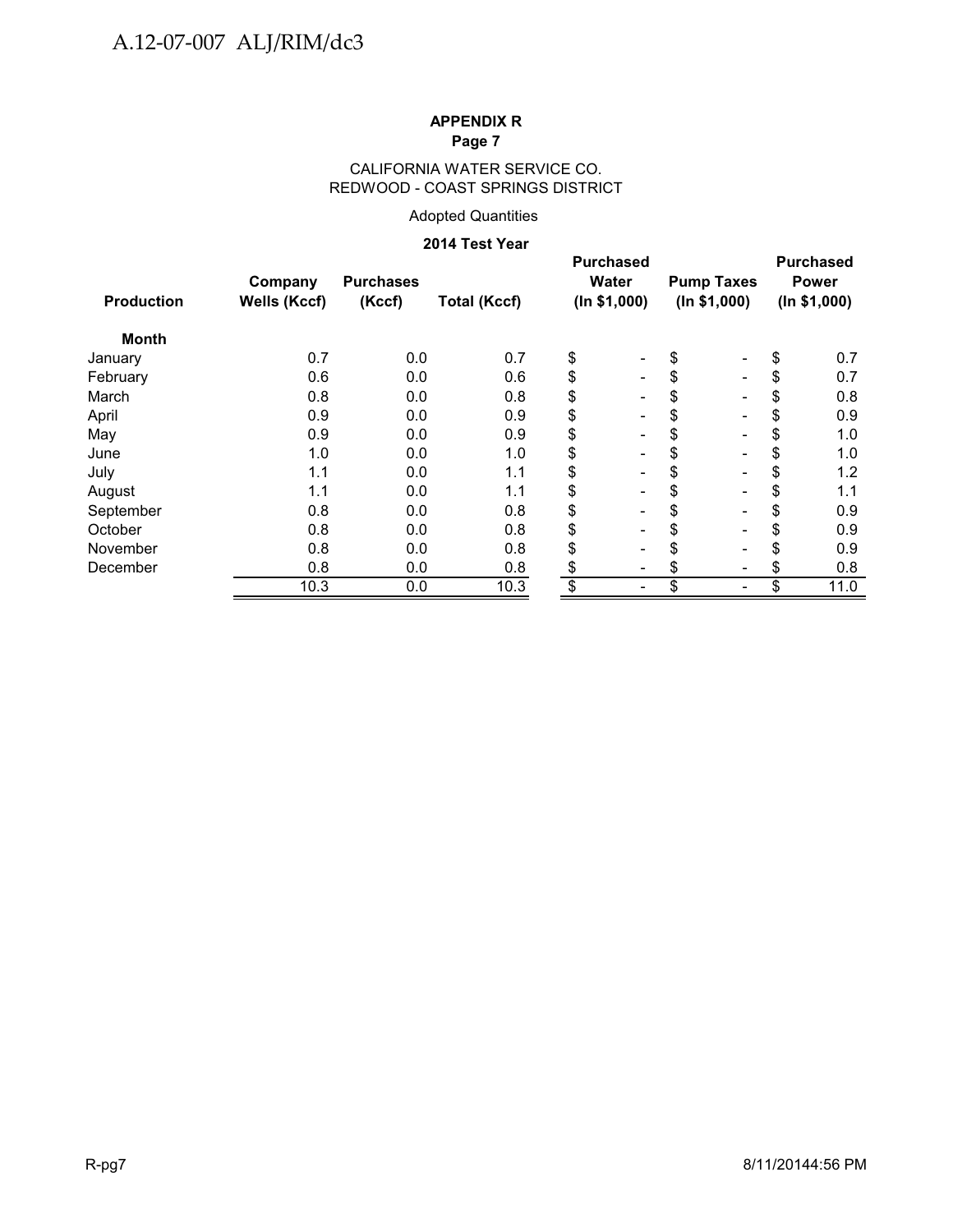## CALIFORNIA WATER SERVICE CO. REDWOOD - COAST SPRINGS DISTRICT

#### Monthly Revenue Summary (In \$1,000) 2014

## TEST YEAR ADOPTED REVENUE AT PRESENT RATES

|           | <b>WRAM</b> |       |    | NON-WRAM |    | TOTAL |
|-----------|-------------|-------|----|----------|----|-------|
| January   | \$          | 32.5  | \$ | 16.1     | \$ | 48.6  |
| February  | \$          | 1.6   | \$ | 16.1     | \$ | 17.7  |
| March     | \$          | 29.3  | \$ | 16.1     | \$ | 45.4  |
| April     | \$          | (0.0) | \$ | 16.1     | \$ | 16.1  |
| May       | \$          | 33.3  | \$ | 16.1     | \$ | 49.4  |
| June      | \$          | 0.0   | \$ | 16.1     | \$ | 16.1  |
| July      | \$          | 35.4  | \$ | 16.1     | \$ | 51.5  |
| August    | \$          | (0.0) | \$ | 16.1     | \$ | 16.1  |
| September | \$          | 53.2  | S  | 16.1     | \$ | 69.3  |
| October   | \$          | 0.1   | \$ | 16.1     | \$ | 16.2  |
| November  | \$          | 35.3  | \$ | 16.1     | \$ | 51.4  |
| December  | \$          | 0.0   | \$ | 16.1     | \$ | 16.2  |
| TOTAL     | \$          | 220.6 | \$ | 193.6    | \$ | 414.2 |

## TEST YEAR ADOPTED REVENUE AT PROPOSED RATES

|              | <b>WRAM</b> | NON-WRAM    | TOTAL       |
|--------------|-------------|-------------|-------------|
| January      | \$<br>20.2  | \$<br>18.4  | \$<br>38.6  |
| February     | \$<br>12.8  | \$<br>18.4  | \$<br>31.2  |
| March        | \$<br>19.1  | \$<br>18.4  | \$<br>37.5  |
| April        | \$<br>14.9  | \$<br>18.4  | \$<br>33.3  |
| May          | \$<br>25.3  | \$<br>19.3  | \$<br>44.6  |
| June         | \$<br>25.3  | \$<br>18.4  | \$<br>43.7  |
| July         | \$<br>37.6  | \$<br>18.4  | \$<br>56.0  |
| August       | \$<br>29.5  | \$<br>18.4  | \$<br>47.9  |
| September    | \$<br>42.5  | \$<br>18.4  | \$<br>60.9  |
| October      | \$<br>23.1  | \$<br>18.4  | \$<br>41.5  |
| November     | \$<br>26.7  | \$<br>18.4  | \$<br>45.2  |
| December     | \$<br>14.9  | \$<br>18.4  | \$<br>33.3  |
| <b>TOTAL</b> | \$<br>291.8 | \$<br>221.8 | \$<br>513.7 |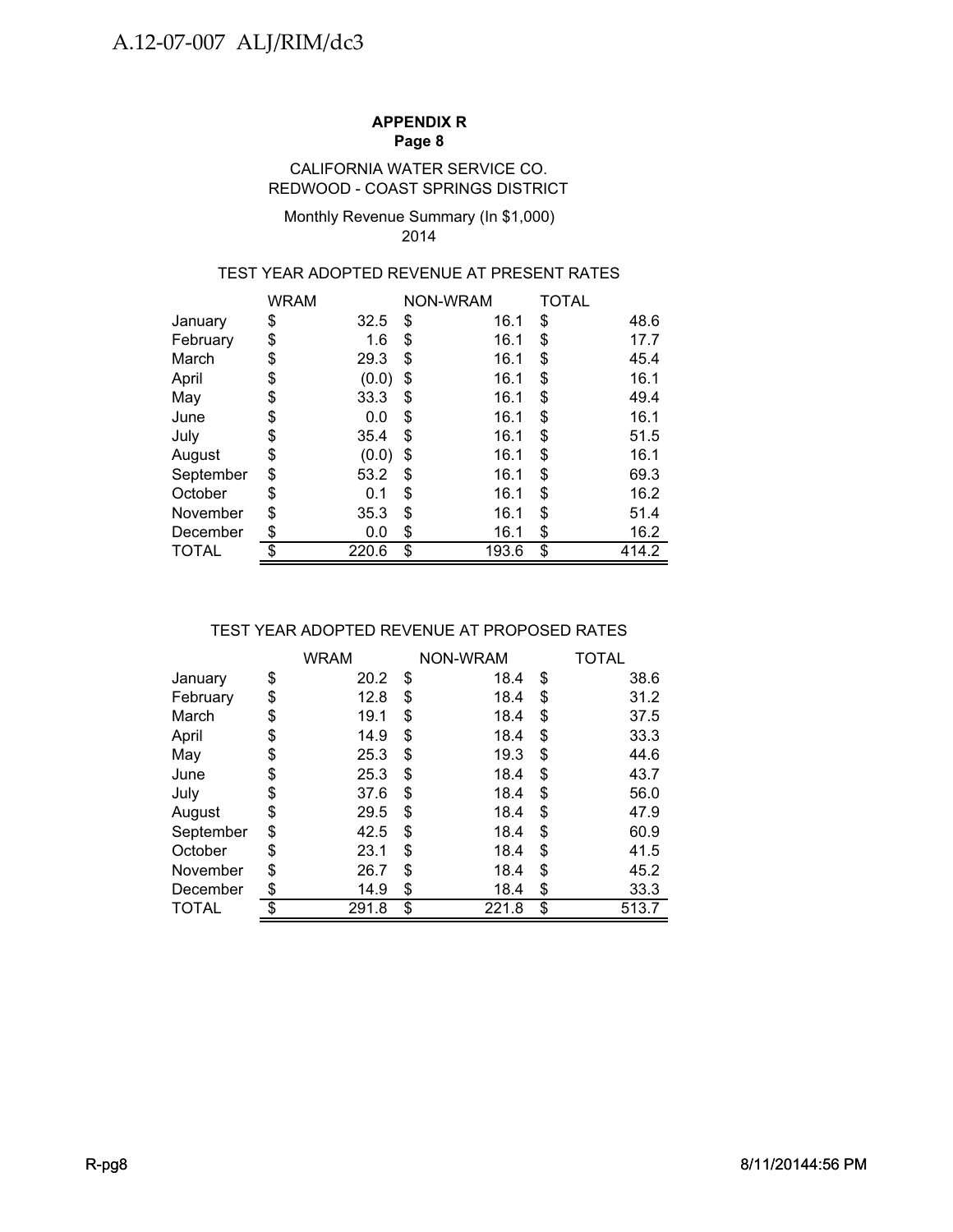## CALIFORNIA WATER SERVICE CO. REDWOOD - COAST SPRINGS DISTRICT

## Adopted Quantities

2014

# PURCHASED POWER

| Total Production (kccf)            | 10.3     |
|------------------------------------|----------|
| Kwh / ccf                          | 5,775.0  |
| Total calculated KWH               | 59,311.0 |
| Unit Cost                          | \$0.1847 |
| Power Cost                         | \$10,956 |
| TOTAL PURCHASED POWER (In \$1,000) | \$11.0   |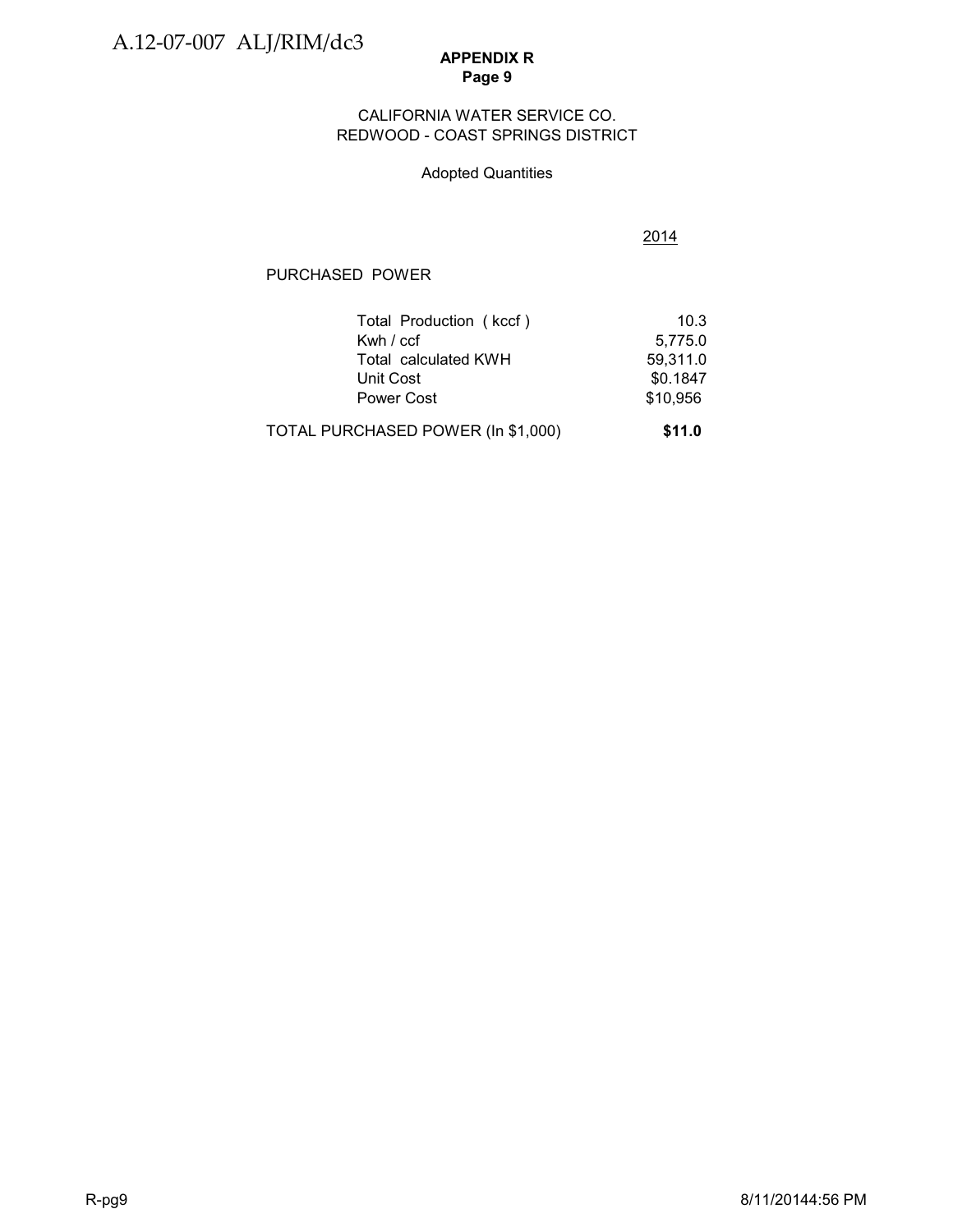#### CALIFORNIA WATER SERVICE CO. REDWOOD - COAST SPRINGS DISTRICT

Adopted Quantities

|                                                                                                                                                                    |                | 2014                                           |
|--------------------------------------------------------------------------------------------------------------------------------------------------------------------|----------------|------------------------------------------------|
| <b>CHEMICALS</b>                                                                                                                                                   |                |                                                |
| Total Production (kccf)<br>ADOPTED CHEMICAL DOLLARS                                                                                                                | \$             | 10<br>3.0                                      |
| ADOPTED \$ per KCCF                                                                                                                                                |                | \$0.288753                                     |
| PUMP TAXES (WATER REPLENISHMENT DISTRICT)<br>WELL WATER PRODUCTION - ACRE FEET<br>UNIT COST - ACRE FEET<br>TOTAL GROUNDWATER CHARGES<br>ANNUAL WATERMASTER SERVICE | \$<br>\$<br>\$ | 0.0                                            |
| TOTAL PUMP TAX EXPENSE                                                                                                                                             | \$             |                                                |
| UNCOLLECTIBLES RATE<br><b>FRANCHISE TAX RATE</b><br><b>BUSINESS LICENSE FEE</b><br>FEDERAL TAX RATE<br>STATE CORP. FRANCHISE TAX                                   |                | 0.05%<br>$0.00\%$<br>\$0.00<br>35.00%<br>8.84% |
| NET TO GROSS MULTIPLIER                                                                                                                                            |                | 1.61052                                        |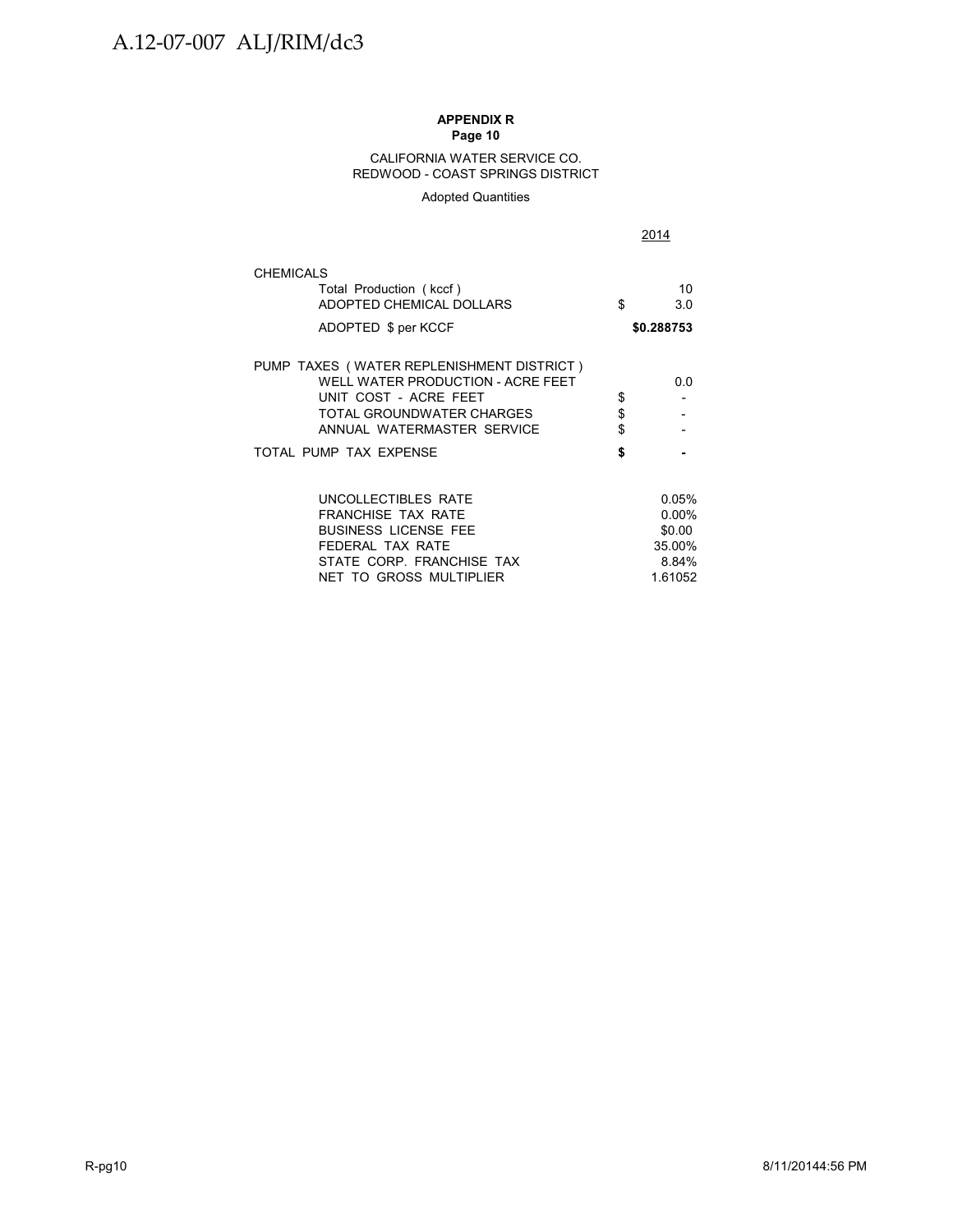## **Page 11 APPENDIX R**

## REDWOOD - COAST SPRINGS DISTRICT CALIFORNIA WATER SERVICE CO.

## **NET TO GROSS MULTIPLIER ( NEW CPUC STAFF APPROVED METHOD )**

#### **2014**

|                      |                                             |             | <b>NORMAL</b><br>W/0 INCOME<br><b>TAXES</b> |
|----------------------|---------------------------------------------|-------------|---------------------------------------------|
| $\mathbf{1}$         | <b>UNCOLLECTIBLES</b>                       | 0.05427%    | 0.05427%                                    |
| $\mathbf{2}^{\circ}$ | 1 - UNCOLLECTIBES (100% - LINE 1)           | 99.94573%   | 99.94573%                                   |
|                      | <b>FRANCHISE TAX RATE</b>                   | $0.00000\%$ | 0.00000%                                    |
| 3                    | LOCAL FRANCHISE (% * LINE 2)                | $0.00000\%$ | 0.00000%                                    |
|                      | <b>BUSINESS LICENSE RATE</b>                | 0.00000%    | 0.00000%                                    |
| $\overline{4}$       | BUSINESS LICENSE (% * LINE 2)               | 0.00000%    | 0.00000%                                    |
| 5                    | SUBTOTAL (LINE 1 + LINE 3 + LINE 4)         | 0.05427%    | 0.05427%                                    |
| 6                    | 1 - SUBTOTAL (100% - LINE 5)                | 99.94573%   | 99.94573%                                   |
| $\overline{7}$       | CCFT (LINE 6 * 8.84%)                       | 8.83520%    |                                             |
| 8                    | AMERICAN JOB CREATION ACT (LINE 6 * 9%)     | 8.19995%    |                                             |
| 9                    | FIT (LINE 6 * 35 %)                         | 29.01870%   |                                             |
| 10                   | TOTAL TAXES PAID (LINE 5 + LINE 7 + LINE 8) | 37.90818%   | 0.05427%                                    |
| 11                   | NET AFTER TAXES (1-LINE 9)                  | 62.09182%   | 99.94573%                                   |
|                      | NET-TO-GROSS MULTIPLIER (1/LINE 10)         | 1.61052     | 1.00054                                     |

## ADOPTED RATIO'S

| <b>DEBT</b>   | 46.60%  | Without income Taxes 1.00054 |         |                   | 0.46625 |
|---------------|---------|------------------------------|---------|-------------------|---------|
| <b>EQUITY</b> | .53.40% | With income Taxes            | 1 61052 |                   | 0.86002 |
| TOTAL         | 100.00% |                              |         | Adj. Net to Gros: | 1.32627 |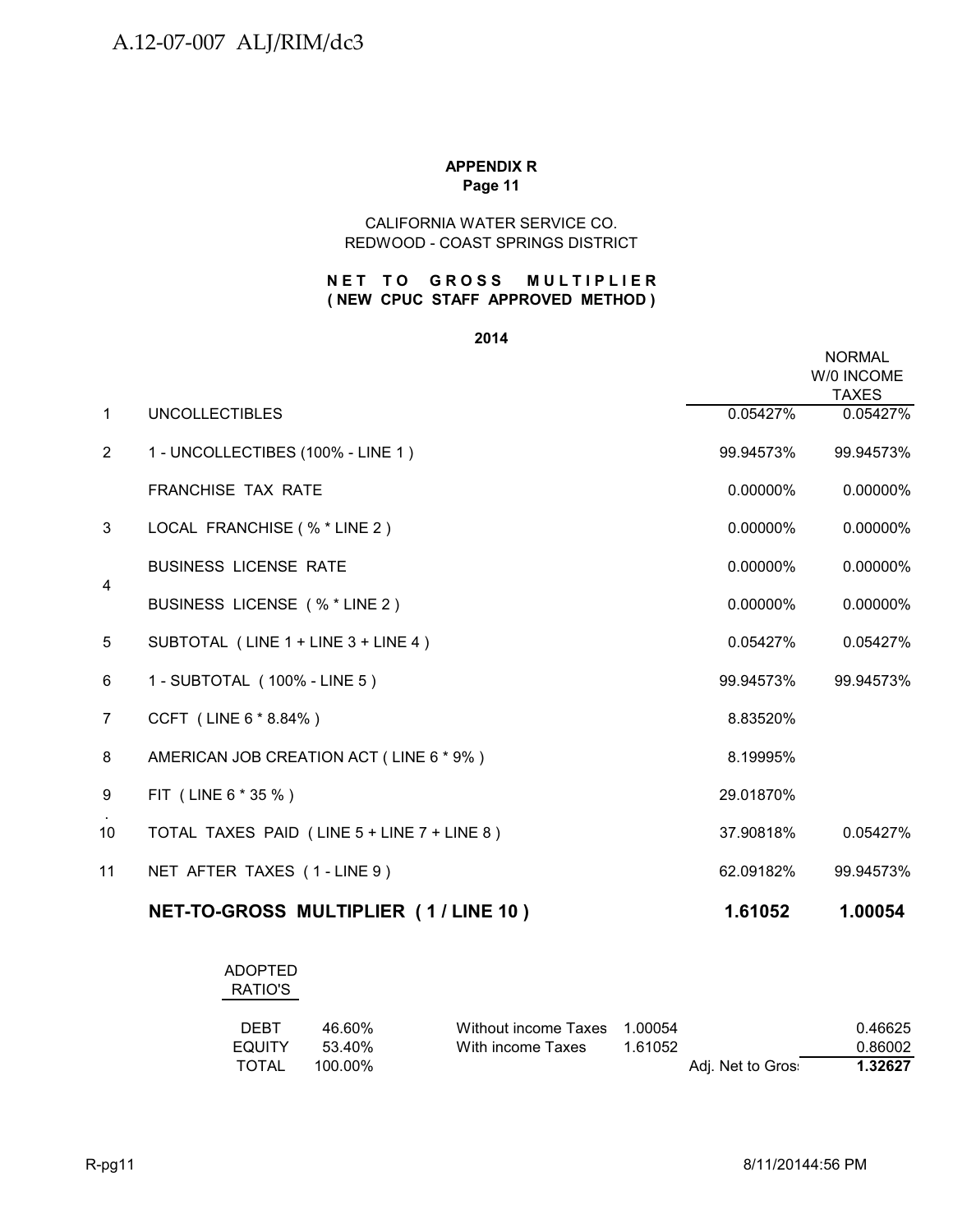# CALIFORNIA WATER SERVICE CO. Redwood - Coast Springs District Bill Comparison w/ Applicable RSF Discounts

|                                | Typical Monthly Residential Bill for Metered Customers for 2014 |                     |    |                      |    |          |                   |                     |  |
|--------------------------------|-----------------------------------------------------------------|---------------------|----|----------------------|----|----------|-------------------|---------------------|--|
| Usage:<br>Ccf                  |                                                                 | <b>Present Bill</b> |    | <b>Proposed Bill</b> |    | Change   | Percent<br>Change | <b>Notes</b><br>(1) |  |
| $\mathbf 0$                    | \$                                                              | 58.22               | \$ | 66.73                | \$ | 8.50     | 14.60%            | (7)(8)              |  |
| 1.91                           | \$                                                              | 94.12               | \$ | 75.36                | \$ | $-18.76$ | $-19.93%$         | $(2)$ $(7)$ $(8)$   |  |
| 2.33                           | \$                                                              | 102.01              | \$ | 77.26                | \$ | $-24.75$ | $-24.26%$         | $(3)$ $(7)$ $(8)$   |  |
| 2.36                           | \$                                                              | 102.57              | \$ | 77.39                | \$ | $-25.18$ | $-24.55%$         | $(4)$ $(7)$ $(8)$   |  |
| $5\phantom{.0}$                | \$                                                              | 152.18              | \$ | 259.59               | \$ | 107.41   | 70.58%            | (7)                 |  |
| 10                             | \$                                                              | 246.13              |    | 452.45               | \$ | 206.32   | 83.83%            | (7)                 |  |
| 15                             | \$                                                              | 340.09              | \$ | 645.32               | \$ | 305.23   | 89.75%            | (7)                 |  |
| 20                             | \$                                                              | 434.04              | \$ | 838.18               | \$ | 404.14   | 93.11%            | (7)                 |  |
| 25                             | \$                                                              | 527.99              | \$ | 1,031.05             | \$ | 503.05   | 95.28%            | (7)                 |  |
| 30                             | \$                                                              | 621.95              | \$ | 1,223.91             | \$ | 601.97   | 96.79%            | (7)                 |  |
| 35                             | \$                                                              | 715.90              | \$ | 1,416.78             | \$ | 700.88   | 97.90%            | (7)                 |  |
| <b>Metered Quantity Rates:</b> |                                                                 |                     |    |                      |    |          |                   | (5)(6)              |  |
| Tier 1                         | \$                                                              | 29.1607             | \$ | 38.5729              | \$ | 9.41     | 32.28%            |                     |  |
| Tier 2                         | \$                                                              | 29.1607             | \$ | 38.5729              | \$ | 9.41     | 32.28%            |                     |  |
| Tier 3                         | \$                                                              | 29.1607             | \$ | 38.5729              | \$ | 9.41     | 32.28%            |                     |  |
| <b>Service Charge:</b>         | \$                                                              | 58.22               | \$ | 66.73                | \$ | 8.50     | 14.60%            | (5) (6)             |  |

#### **Notes:**

(1) 1 Ccf or 100 cubic feet of water is equal to 748 gallons of water

(2) Typical winter monthly average usage of 1.91 Ccf

(3) Monthly average usage of 2.33 Ccf

(4) Typical summer monthly average usage of 2.36 Ccf

(5) Metered comparison based on 5/8 x 3/4 inch service

(6) Rates do not include CPUC fees or other surcharges that may appear on customers bills

(7) RSF discount (\$10.37/Ccf) reflected in present bill amount

(8) Proposed bills reflect quantity rates having been reduced to \$4.52/Ccf (up to 4 Ccf) on account of RSF discounts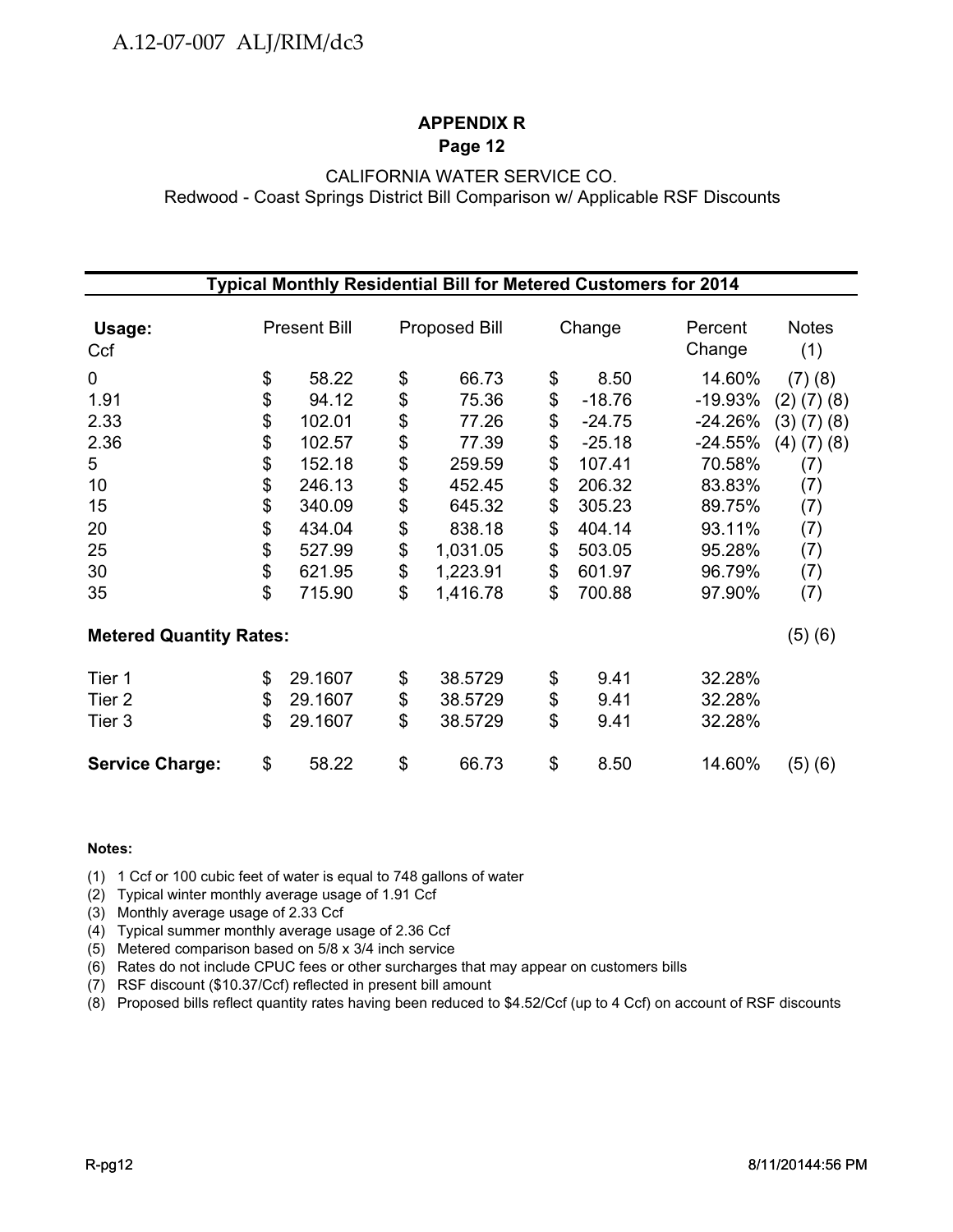## **APPENDIX S**

**Page 1**

## REDWOOD - LUCERNE DISTRICT CALIFORNIA WATER SERVICE CO.

## (DOLLARS IN THOUSANDS) SUMMARY OF EARNINGS AND RATE OF RETURN

|                                                        | <b>PRESENT</b>     | <b>PROPOSED</b>    | <b>ESTIMATED ESTIMATED</b> |                    |
|--------------------------------------------------------|--------------------|--------------------|----------------------------|--------------------|
|                                                        | <b>RATES</b>       | <b>RATES</b>       | <b>RATES</b>               | <b>RATES</b>       |
|                                                        | 2014               | 2014               | 2015                       | 2016               |
| <b>OPERATING</b><br><b>REVENUES</b>                    | \$1,438.0          | \$2,170.9          | \$2,161.1                  | \$2,151.6          |
| % Increase<br>OPERATING EXPENSES                       |                    | 51.0%              | $-0.4%$                    | $-0.4%$            |
| PURCHASED WATER                                        | \$14.7             | \$14.7             | \$14.7                     | \$14.7             |
| <b>GROUNDWATER EXTRACTION CHARGES</b>                  | \$0.0              | \$0.0              | \$0.0                      | \$0.0              |
| PURCHASED POWER                                        | \$99.2             | \$99.2             | \$99.2                     | \$99.2             |
| PURCHASED CHEMICALS                                    | \$24.5             | \$24.5             | \$24.7                     | \$25.0             |
| PAYROLL -- DISTRICT                                    | \$398.2            | \$398.2            | \$402.2                    | \$406.3            |
| <b>UNCOLLECTIBLES</b>                                  | \$11.0             | \$16.6             | \$16.8                     | \$17.0             |
| <b>CONSERVATION</b><br>OTHER OPERATION AND MAINTENANCE | \$6.4              | \$6.4              | \$6.4                      | \$6.4              |
| <b>BENEFITS</b>                                        | \$293.1<br>\$206.1 | \$293.1<br>\$206.1 | \$296.1<br>\$208.2         | \$299.1<br>\$210.3 |
| OTHER ADMIN AND GEN. EXP.                              | \$54.5             | \$54.5             | \$55.1                     | \$55.6             |
| TOTAL O. & M., A. & G., & MISC. EXP.                   | \$1,107.8          | \$1,113.4          | \$1,123.5                  | \$1,133.7          |
| TAXES OTHER THAN INCOME                                |                    |                    |                            |                    |
| AD VALOREM TAXES                                       | \$41.3             | \$41.3             | \$39.1                     | \$36.9             |
| <b>BUSINESS LICENSE FEES</b>                           | \$0.0              | \$0.0              | \$0.0                      | \$0.0              |
| LOCAL FRANCHISE TAXES                                  | \$0.0              | \$0.0              | \$0.0                      | \$0.0              |
| PAYROLL TAXES                                          | \$21.8             | \$21.8             | \$22.0                     | \$22.2             |
| TOTAL GENERAL TAXES                                    | 63.1               | \$63.1             | \$61.2                     | \$59.2             |
| <b>DEPRECIATION</b>                                    | \$193.6            | \$193.6            | \$193.3                    | \$192.9            |
| G.O. PRORATED EXPENSES:                                |                    |                    |                            |                    |
| PAYROLL AND BENEFITS                                   | \$164.1            | \$164.1            | \$165.8                    | \$167.4            |
| AD VALOREM, BUSINESS LICENSE, FRANCHISI                | \$2.9              | \$2.9              | \$2.9                      | \$2.9              |
| PAYROLL TAXES                                          | \$10.1             | \$10.1             | \$10.2                     | \$10.3             |
| OTHER PRORATED EXPENSES                                | \$109.8            | \$109.8            | \$110.9                    | \$112.1            |
| TOTAL G.O. PRORATED EXPENSES                           | \$286.9            | \$286.9            | \$289.8                    | \$292.7            |
| SUB -- TOTAL -- OPERATING EXPENSE                      | \$1,651.5          | \$1,657.1          | \$1,667.8                  | \$1,678.5          |
| TOTAL INCOME TAXES:                                    | (\$137.7)          | \$158.7            | \$141.5                    | \$124.4            |
| TOTAL OPERATING EXPENSES                               | \$1,513.8          | \$1,815.7          | \$1,809.3                  | \$1,803.0          |
| NET OPERATING REVENUE                                  | (\$75.8)           | \$355.1            | \$351.9                    | \$348.6            |
| DEPRECIATED RATE BASE                                  | \$4,472.4          | \$4,472.4          | \$4,431.5                  | \$4,390.5          |
| RATE OF<br>RETURN                                      | $-1.69%$           | 7.94%              | 7.94%                      | 7.94%              |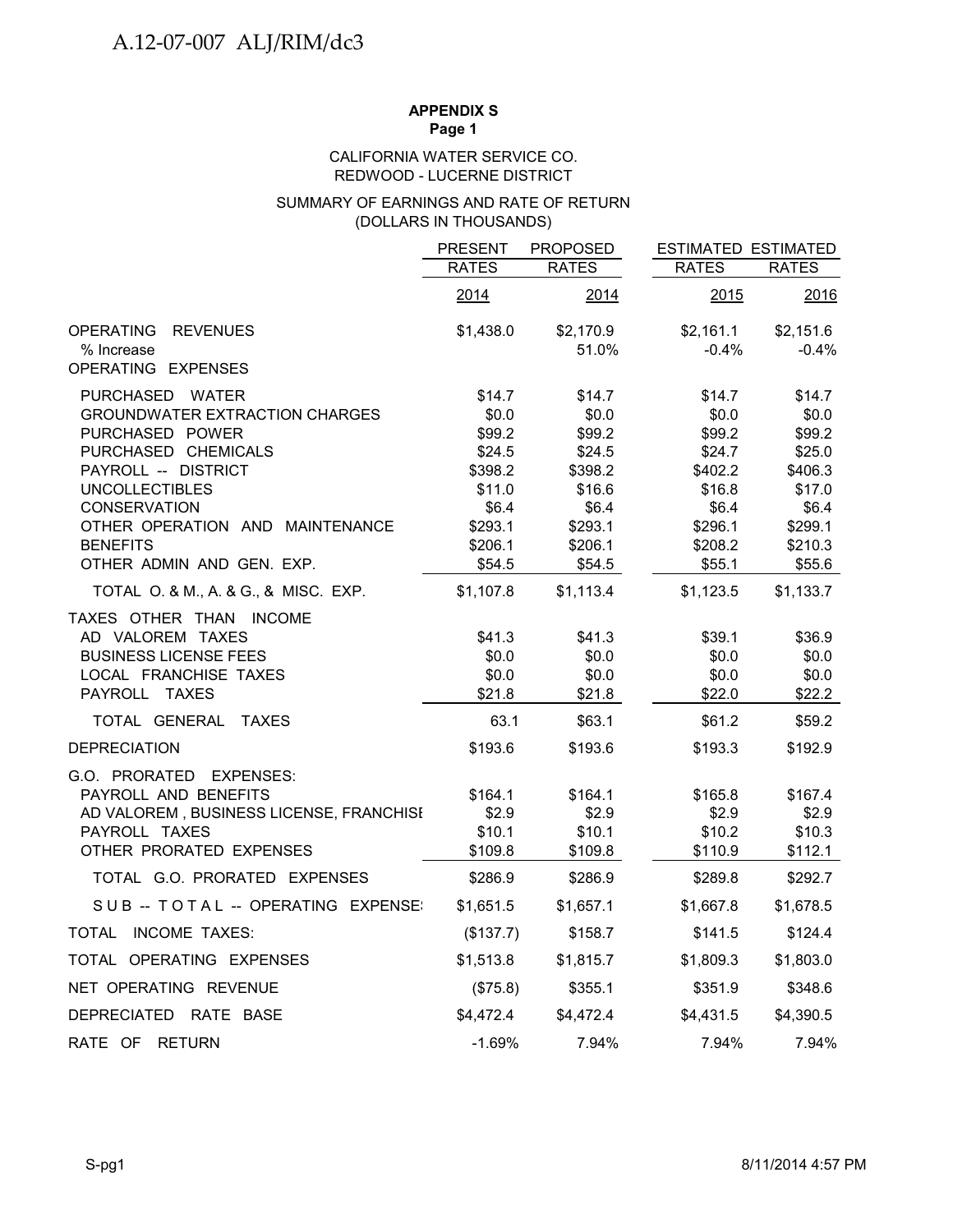### CALIFORNIA WATER SERVICE CO. REDWOOD - LUCERNE DISTRICT

### (DOLLARS IN THOUSANDS) ADOPTED RATE BASE

|                                       | 2014      | 2015      | 2016        |
|---------------------------------------|-----------|-----------|-------------|
| RATE BASE                             |           |           |             |
| WTD, AVG, PLANT IN SERVICE            | \$6,200.5 | \$6,280.8 | \$6,361.2   |
| WTD, AVG, DEPRECIATION RESERVE        | (1,861.8) | (2,036.2) | (\$2,210.7) |
| <b>MATERIALS AND SUPPLIES</b>         | 9.1       | 9.1       | \$9.1       |
| <b>TANK PAINTING</b>                  | 0.0       | 0.0       | \$0.0\$     |
| <b>WORKING CASH - LEAD - LAG</b>      | 260.5     | 244.1     | \$227.6     |
| WORKING CASH - W / H EMPLOYEES        | (0.7)     | (0.7)     | (\$0.7)     |
| ADVANCES FOR CONSTRUCTION             | 0.0       | 0.0       | \$0.0\$     |
| <b>CONTRIBUTIONS</b>                  | (143.7)   | (156.3)   | (\$168.9)   |
| AMORTIZATION OF INTANG.               | (0.5)     | (0.5)     | (\$0.5)     |
| <b>DEFERRED TAXES</b>                 | (640.4)   | (713.9)   | (\$787.3)   |
| UNAMORT, LT.C.                        | 0.0       | 0.0       | \$0.0\$     |
| PRORATED G.O. RATE BASE               | 243.9     | 276.1     | \$308.3     |
| PRORATED REDWOOD VALLEY RATE BASE     | 386.9     | 510.7     | \$634.4     |
| <b>TAXES ON ADVANCES</b>              | 0.0       | 0.0       | \$0.0\$     |
| TAXES ON C.I.A.C.                     | 18.7      | 18.4      | \$18.1      |
| WTG. AVG. RATE BASE                   | \$4,472.4 | \$4,431.5 | \$4,390.5   |
| RATE BASE ASSOCIATED ITEMS            |           |           |             |
| DEPRECIATION EXPENSE                  | \$193.6   | \$193.3   | \$192.9     |
| AD VALOREM TAXES                      | \$41.3    | \$39.1    | \$36.9      |
| TOTAL INCOME TAXES AT AUTHORIZED RATE | \$158.7   | \$141.5   | \$124.4     |
| <b>NET OPERATING REVENUE</b>          | \$355.1   | \$351.9   | \$348.6     |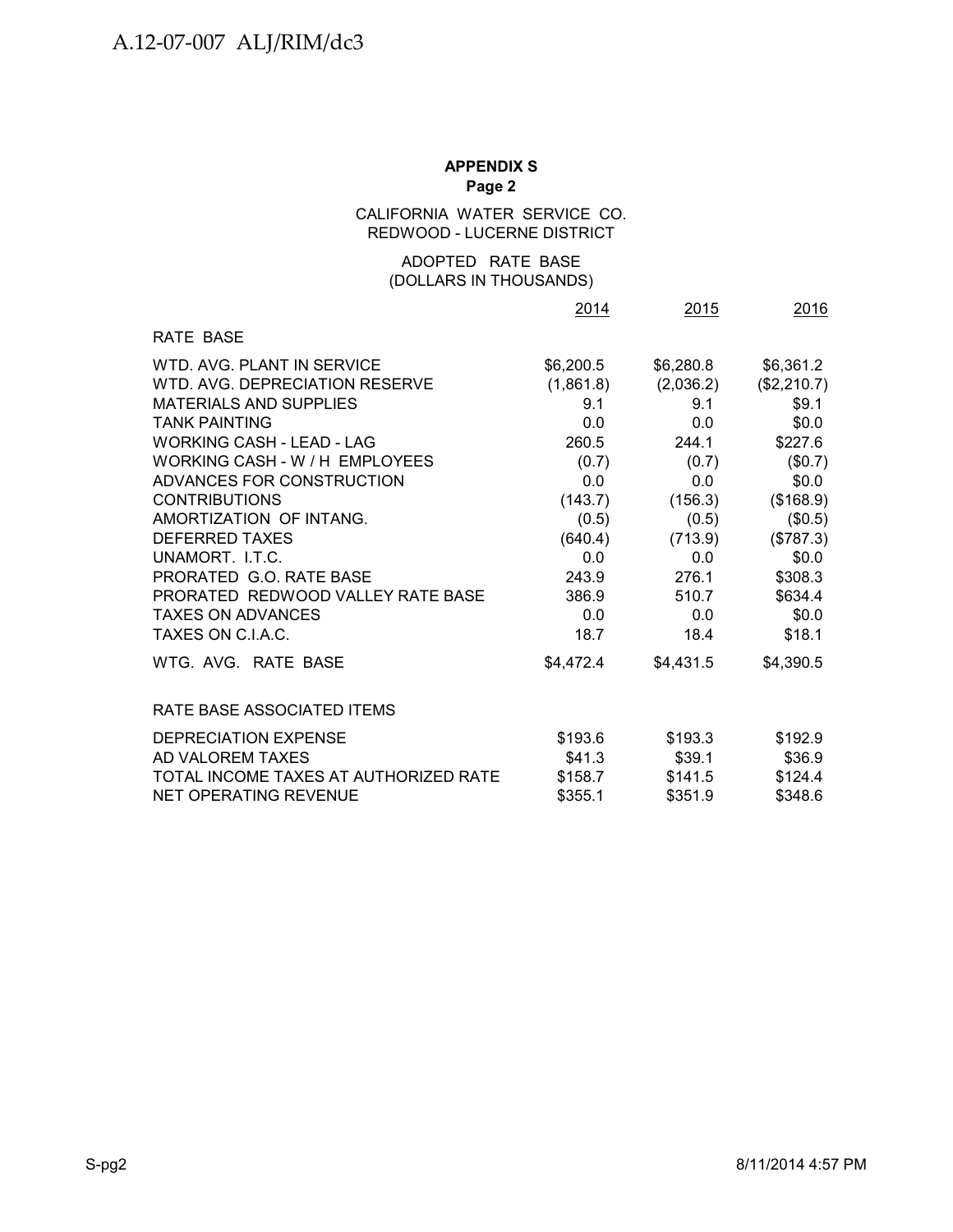CALIFORNIA WATER SERVICE CO. REDWOOD VALLEY DISTRICT (UMBRELLA)

#### **Rate Base Offset**

| <b>District</b>   | PID#     | <b>Description</b>                         | Amount | <b>Expected</b><br><b>Filing Year</b> | <b>Authority</b> |    | Expected<br><b>Revenue</b><br>Requirement |
|-------------------|----------|--------------------------------------------|--------|---------------------------------------|------------------|----|-------------------------------------------|
| Redwood<br>Valley | 00079998 | Cal Water RAMCAP Vulnerability Assessments | 69.298 | 2015                                  | 2012 GRC         | -S | 10.766                                    |
|                   |          |                                            | 69,298 |                                       |                  |    | 10.766                                    |

Note: This will be allocated between Coast Springs, Lucerne, and Unified Area based on adopted four-factor.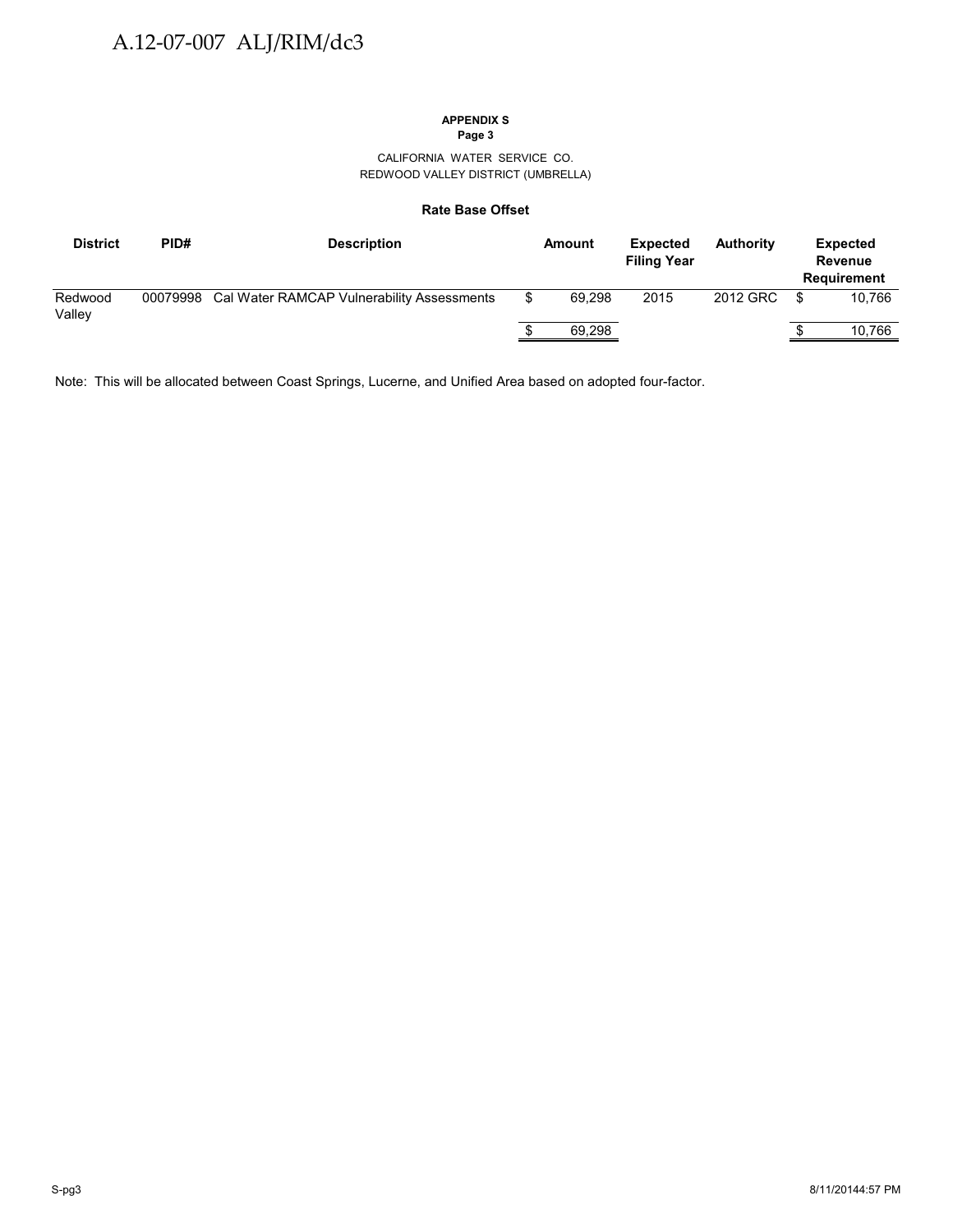### CALIFORNIA WATER SERVICE CO. REDWOOD - LUCERNE DISTRICT

### INCOME TAX CALCULATION (DOLLARS IN THOUSANDS)

|                                           | PRESENT RATE ROPOSED RATE |           |
|-------------------------------------------|---------------------------|-----------|
|                                           | 2014                      | 2014      |
| OPERATING REVENUE (PRESENT RATES)         | \$1,438.0                 | \$2,170.9 |
| <b>EXPENSES</b>                           |                           |           |
| <b>PURCHASED WATER</b>                    | \$14.7                    | \$14.7    |
| PURCHASED POWER                           | \$99.2                    | \$99.2    |
| <b>PUMP TAXES</b>                         | \$0.0\$                   | \$0.0     |
| <b>CHEMICALS</b>                          | \$24.5                    | \$24.5    |
| <b>PAYROLL</b>                            | \$398.2                   | \$398.2   |
| OTHER O & M                               | \$299.5                   | \$299.5   |
| OTHER A & G                               | \$260.6                   | \$260.6   |
| G.O. PRORATIONS                           | \$259.3                   | \$259.3   |
| PAYROLL TAXES                             | \$21.8                    | \$21.8    |
| AD VALOREM TAXES                          | \$41.3                    | \$41.3    |
| <b>UNCOLLECTIBLES</b>                     | \$11.0                    | \$16.6    |
| <b>FRANCHISE TAX &amp; BUS LIC. FEES</b>  | \$0.0                     | \$0.0     |
| TRANSPORTATION DEPRECIATION ADJUSTMENT    | $(\$0.9)$                 | (\$0.9)   |
| <b>INTEREST EXPENSE</b>                   | \$122.2                   | \$122.2   |
| TOTAL DEDUCTIONS                          | \$1,551.6                 | \$1,557.2 |
| <b>STATE INCOME TAX</b>                   |                           |           |
| STATE TAX DEPRECIATION                    | \$251.3                   | \$251.3   |
| NET STATE TAXABLE INCOME                  | $(\$364.9)$               | \$362.3   |
| STATE CORP. FRANCHISE TAX @ 8.84%         | $(\$32.3)$                | \$32.0    |
| FEDERAL INCOME TAX                        |                           |           |
| FEDERAL TAX DEPRECIATION                  | \$219.8                   | \$219.8   |
| STATE INCOME TAX                          | $(\$32.3)$                | \$32.0    |
| LESS AMERICAN JOBS CREATION ACT DEDUCTION | \$0.0\$                   | \$0.0     |
| NET FEDERAL TAXABLE INCOME                | (\$301.2)                 | \$361.8   |
| FEDERAL INCOME TAX @ 35.00%               | $(\$105.4)$               | \$126.6   |
| <b>INVESTMENT TAX CREDIT</b>              | \$0.0                     | \$0.0     |
| TOTAL FEDERAL INCOME TAX                  | (\$105.4)                 | \$126.6   |
| TOTAL INCOME TAXES                        | (\$137.7)                 | \$158.7   |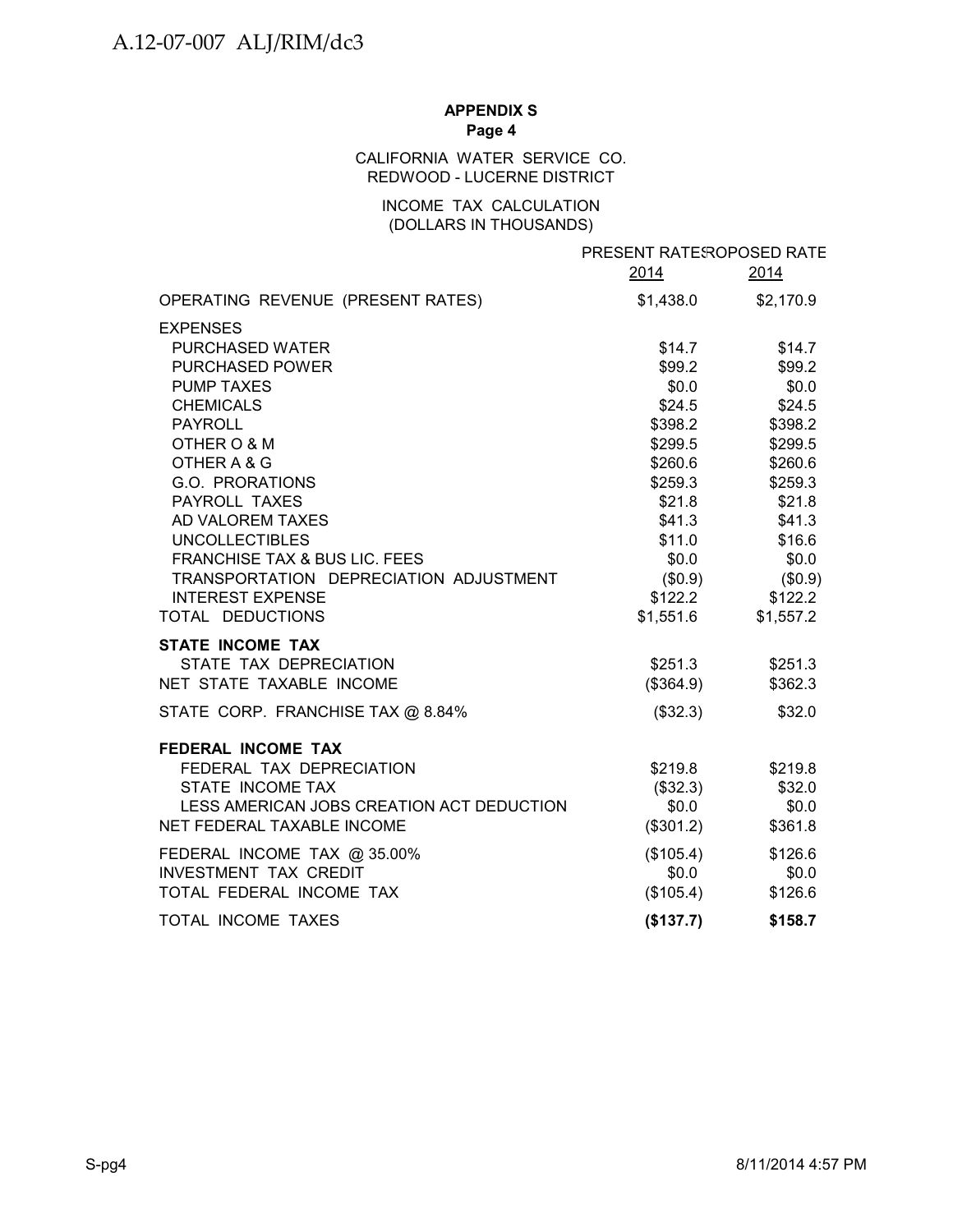### CALIFORNIA WATER SERVICE CO. REDWOOD - LUCERNE DISTRICT

### Adopted Quantities

|                                  |                  | 2014  | 2015  |
|----------------------------------|------------------|-------|-------|
| Number of Services by meter size | $5/8 \times 3/4$ | 1,193 | 1,180 |
|                                  | 3/4              |       |       |
|                                  |                  |       |       |
|                                  | 11/2             | 2     | 2     |
|                                  | 2                | 2     | 2     |
|                                  | 3                |       |       |
|                                  | 4                |       | ი     |
|                                  | 6                |       | 0     |
|                                  | 8                |       | 0     |
|                                  | 10               |       | U     |
|                                  | 12               |       | O     |
|                                  | 14               |       |       |
|                                  | <b>TOTAL</b>     | 1,206 | 1,193 |
| Metered Sales, KCcf              |                  |       |       |
| All Water                        |                  | 96.5  | 95.6  |

Number of Services and Use:

|                          |        | Avg Services |       | Use, KCcf |       | Avg Use, Ccf/Sv/Mo |       |
|--------------------------|--------|--------------|-------|-----------|-------|--------------------|-------|
|                          |        | 2014         | 2015  | 2014      | 2015  | 2014               | 2015  |
| <b>RESIDENTIAL</b>       |        | 1,141        | 1,129 | 71.9      | 71.1  | 5.3                | 5.3   |
| <b>BUSINESS</b>          |        | 43           | 42    | 6.7       | 6.5   | 12.9               | 12.9  |
| <b>MULTIPLE FAMILY</b>   |        | 13           | 13    | 16.5      | 16.5  | 105.8              | 105.8 |
| <b>INDUSTRIAL</b>        |        |              |       |           |       | 0                  | 0     |
| PUBLIC AUTHORITY         |        | 9            | 9     | 1.5       | 1.5   | 13.6               | 13.6  |
| <b>OTHER</b>             |        |              |       |           |       | 0                  | 0     |
| <b>IRRIGATION</b>        |        |              |       |           |       | 0                  | 0     |
| <b>RECLAIMED</b>         |        |              |       |           |       | $\mathbf 0$        | 0     |
| <b>SUBTOTAL</b>          |        | 1,206        | 1,193 | 96.5      | 95.6  |                    |       |
| <b>RESIDENTIAL FLAT</b>  |        |              |       |           |       |                    |       |
| <b>PRIVATE FIRE PROT</b> |        | 5            | 5     |           |       |                    |       |
| <b>PUBLIC FIRE PROT</b>  |        |              |       |           |       |                    |       |
| <b>TOTAL</b>             |        | 1,211        | 1,198 | 96.5      | 95.6  |                    |       |
| Unaccounted-for water    | 20.70% |              |       | 25.2      | 25.0  |                    |       |
| <b>Total Production</b>  |        |              |       | 121.7     | 120.6 |                    |       |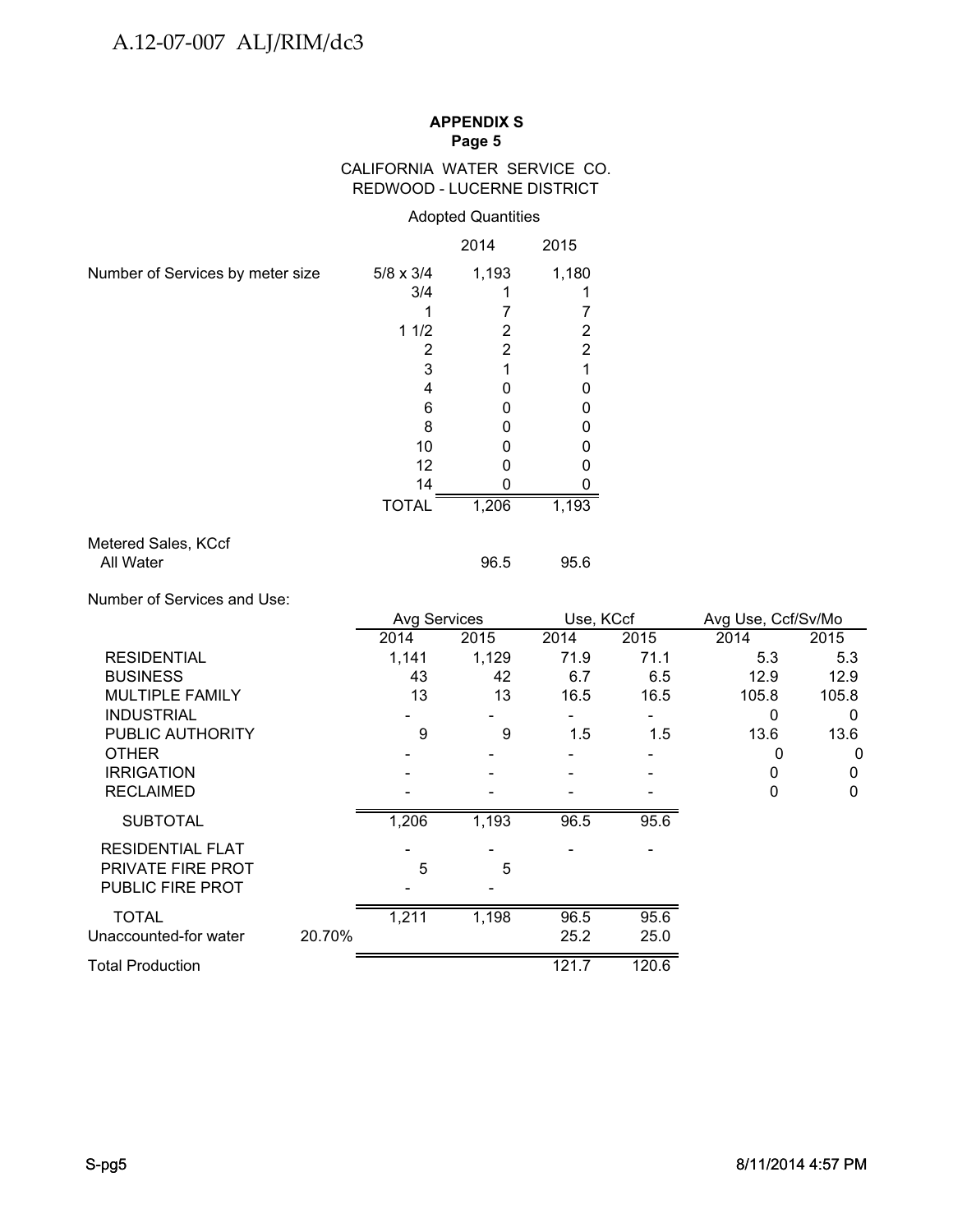#### CALIFORNIA WATER SERVICE CO. REDWOOD - LUCERNE DISTRICT

#### Adopted Quantities

#### **2014 Test Year**

| <b>Metered Sales</b> |             |                 |                     |                   | <b>Public</b>    |              |              |
|----------------------|-------------|-----------------|---------------------|-------------------|------------------|--------------|--------------|
| (Kccf)               | Residential | <b>Business</b> | <b>Multi-Family</b> | <b>Industrial</b> | <b>Authority</b> | <b>Other</b> | <b>Total</b> |
| <b>Month</b>         |             |                 |                     |                   |                  |              |              |
| January              | 4.3         | 0.8             | 1.0                 | 0.0               | 0.0              | 0.0          | 6.1          |
| February             | 5.7         | 0.3             | 1.2                 | 0.0               | 0.1              | 0.0          | 7.3          |
| March                | 3.8         | 0.6             | 0.9                 | 0.0               | 0.1              | 0.0          | 5.4          |
| April                | 5.1         | 0.2             | 1.7                 | 0.0               | 0.1              | 0.0          | 7.1          |
| May                  | 4.4         | 0.7             | 0.9                 | 0.0               | 0.2              | 0.0          | 6.3          |
| June                 | 6.8         | 0.2             | 1.6                 | 0.0               | 0.1              | 0.0          | 8.6          |
| July                 | 6.9         | 1.1             | 1.4                 | 0.0               | 0.3              | 0.0          | 9.8          |
| August               | 9.8         | 0.3             | 2.3                 | 0.0               | 0.1              | 0.0          | 12.5         |
| September            | 6.9         | 1.1             | 1.3                 | 0.0               | 0.3              | 0.0          | 9.7          |
| October              | 8.1         | 0.3             | 2.0                 | 0.0               | 0.1              | 0.0          | 10.6         |
| November             | 4.9         | 0.8             | 0.9                 | 0.0               | 0.1              | 0.0          | 6.7          |
| December             | 5.1         | 0.2             | 1.2                 | 0.0               | 0.1              | 0.0          | 6.6          |
|                      | 71.9        | 6.7             | 16.5                | 0.0               | 1.5              | 0.0          | 96.5         |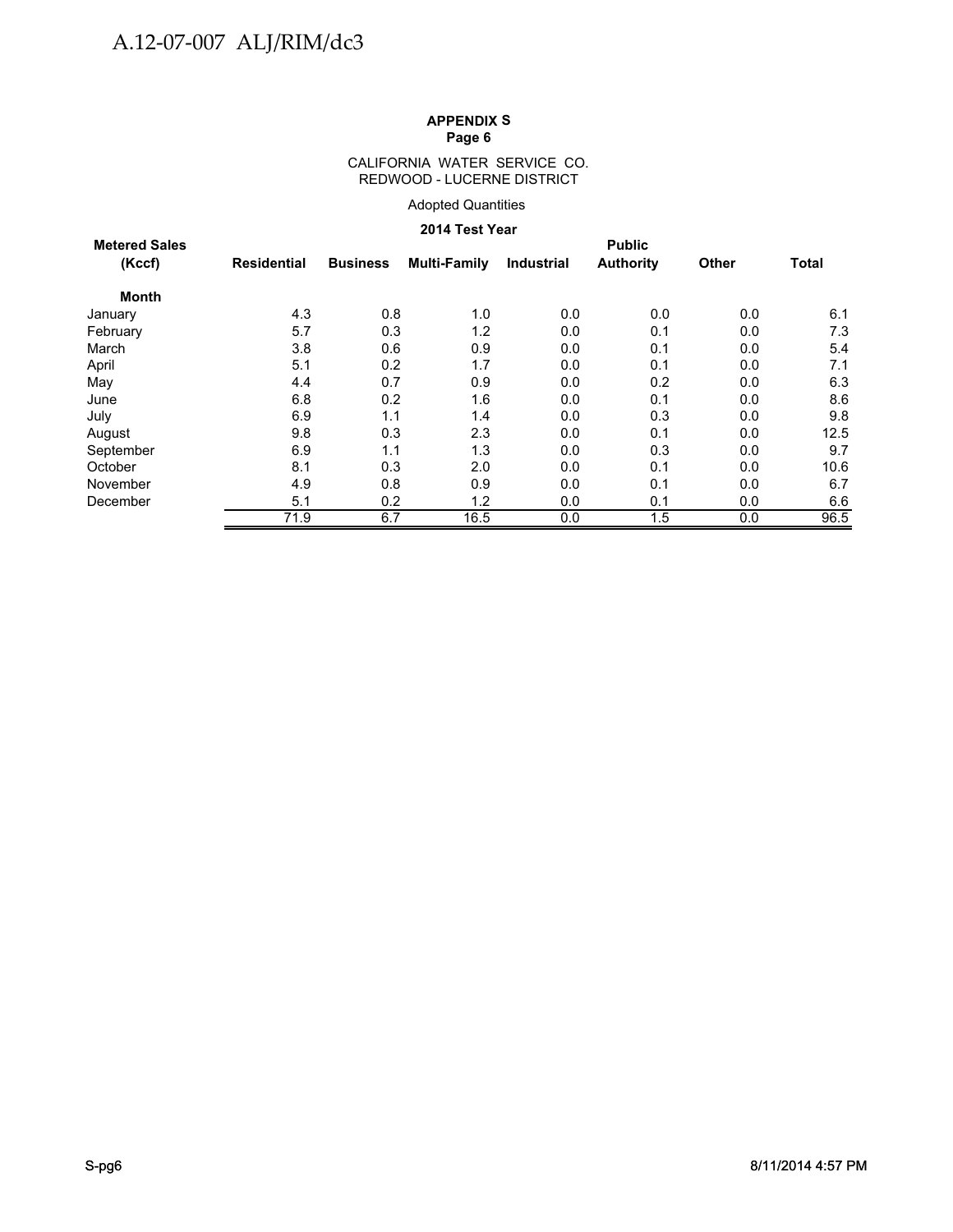### CALIFORNIA WATER SERVICE CO. REDWOOD - LUCERNE DISTRICT

### Adopted Quantities

#### **2014 Test Year**

|                   |                     |                  |                     | <b>Purchased</b> |              |                          |              | <b>Purchased</b> |
|-------------------|---------------------|------------------|---------------------|------------------|--------------|--------------------------|--------------|------------------|
|                   | Company             | <b>Purchases</b> |                     | <b>Water</b>     |              | <b>Pump Taxes</b>        |              | <b>Power</b>     |
| <b>Production</b> | <b>Wells (Kccf)</b> | (Kccf)           | <b>Total (Kccf)</b> | (ln \$1,000)     | (ln \$1,000) |                          | (ln \$1,000) |                  |
| Month             |                     |                  |                     |                  |              |                          |              |                  |
| January           | 0.0                 | 9.1              | 9.1                 | \$<br>1.1        | \$           |                          | \$           | 7.4              |
| February          | 0.0                 | 8.2              | 8.2                 | \$<br>1.0        | S            |                          | \$           | 6.7              |
| March             | 0.0                 | 9.2              | 9.2                 | \$<br>1.1        | \$           |                          | \$           | 7.5              |
| April             | 0.0                 | 8.6              | 8.6                 | \$<br>1.0        | \$           | $\overline{\phantom{0}}$ | \$           | 7.0              |
| May               | 0.0                 | 10.0             | 10.0                | \$<br>1.2        | \$           | $\blacksquare$           | \$           | 8.2              |
| June              | 0.0                 | 11.0             | 11.0                | \$<br>1.3        | \$           | $\overline{\phantom{0}}$ | \$           | 9.0              |
| July              | 0.0                 | 13.7             | 13.7                | \$<br>1.7        | \$           |                          | \$           | 11.1             |
| August            | 0.0                 | 12.9             | 12.9                | \$<br>1.6        | \$           | $\overline{\phantom{0}}$ | \$           | 10.5             |
| September         | 0.0                 | 11.7             | 11.7                | \$<br>1.4        | \$           | $\overline{\phantom{0}}$ | \$           | 9.5              |
| October           | 0.0                 | 9.6              | 9.6                 | \$<br>1.2        | \$           |                          | \$           | 7.8              |
| November          | 0.0                 | 8.7              | 8.7                 | \$<br>1.1        | S            |                          | \$           | 7.1              |
| December          | 0.0                 | 9.1              | 9.1                 | \$<br>1.1        | \$           | $\overline{\phantom{a}}$ | \$           | 7.4              |
|                   | 0.0                 | 121.7            | 121.7               | \$<br>14.7       | \$           |                          | \$           | 99.2             |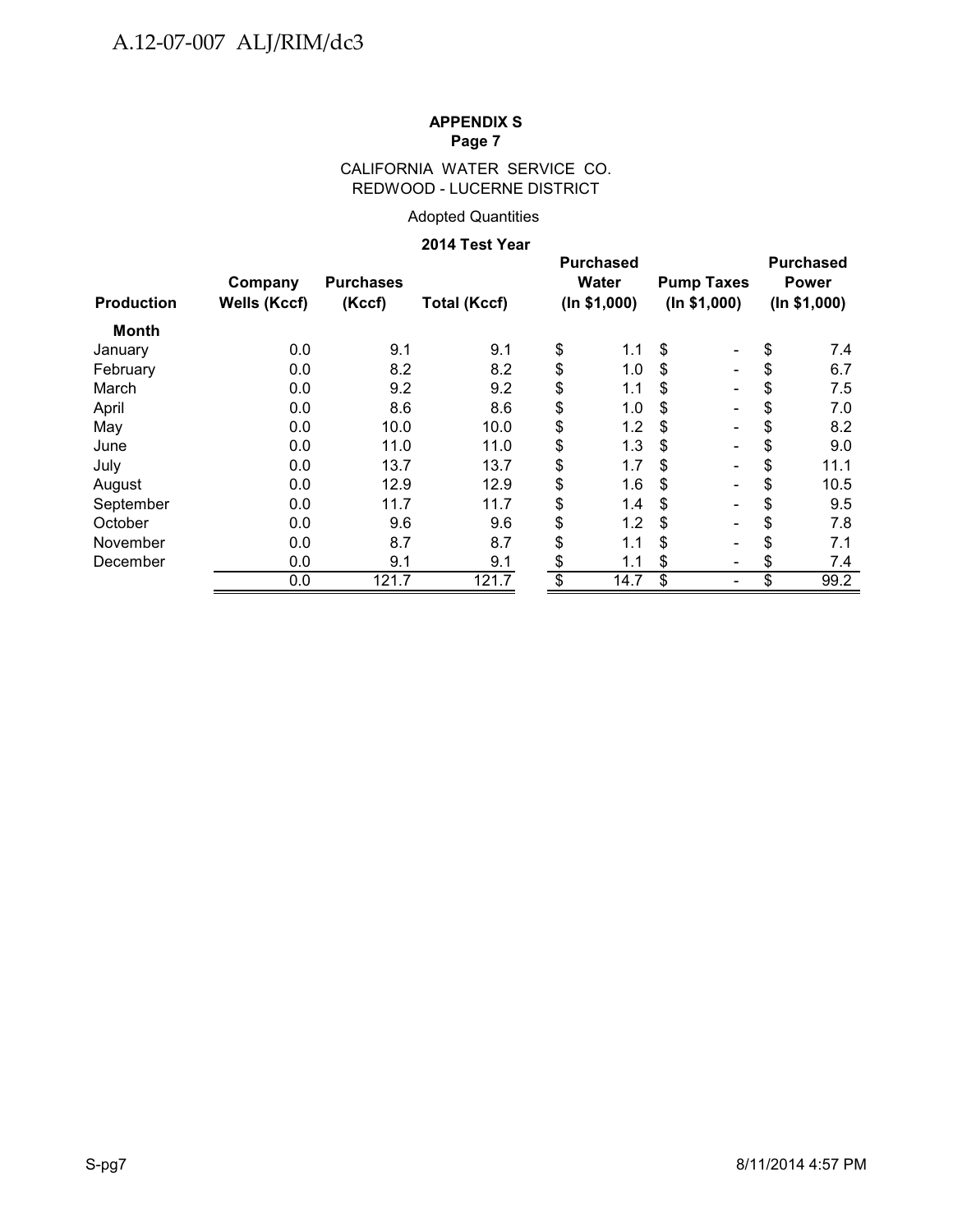#### REDWOOD - LUCERNE DISTRICT CALIFORNIA WATER SERVICE CO.

#### Monthly Revenue Summary (In \$1,000) 2014

### TEST YEAR ADOPTED REVENUE AT PRESENT RATES

|           |    | <b>WRAM</b> |    | NON-WRAM | TOTAL         |
|-----------|----|-------------|----|----------|---------------|
| January   | \$ | 47.2        | \$ | 57.8     | \$<br>105.0   |
| February  | \$ | 56.0        | S  | 57.8     | \$<br>113.9   |
| March     | \$ | 41.3        | \$ | 57.8     | \$<br>99.2    |
| April     | \$ | 54.7        | S  | 57.8     | \$<br>112.5   |
| May       | \$ | 48.1        | \$ | 57.8     | \$<br>106.0   |
| June      | \$ | 66.6        | \$ | 57.8     | \$<br>124.5   |
| July      | \$ | 75.1        | S  | 57.8     | \$<br>132.9   |
| August    | \$ | 96.1        | \$ | 57.8     | \$<br>154.0   |
| September | \$ | 74.9        | \$ | 57.8     | \$<br>132.7   |
| October   | S  | 81.5        | S  | 57.8     | \$<br>139.3   |
| November  | \$ | 51.6        | \$ | 57.8     | \$<br>109.4   |
| December  | \$ | 50.7        | \$ | 57.8     | \$<br>108.5   |
| TOTAL     | \$ | 743.8       | \$ | 694.2    | \$<br>1,438.0 |

### TEST YEAR ADOPTED REVENUE AT PROPOSED RATES

|              | WRAM          | NON-WRAM    | TOTAL         |
|--------------|---------------|-------------|---------------|
| January      | \$<br>74.8    | \$<br>62.6  | \$<br>137.4   |
| February     | \$<br>80.7    | \$<br>62.6  | \$<br>143.3   |
| March        | \$<br>70.3    | \$<br>62.6  | \$<br>132.9   |
| April        | \$<br>88.2    | \$<br>62.6  | \$<br>150.8   |
| May          | \$<br>98.1    | \$<br>67.9  | \$<br>166.0   |
| June         | \$<br>144.9   | \$<br>62.6  | \$<br>207.5   |
| July         | \$<br>169.4   | \$<br>62.6  | \$<br>232.0   |
| August       | \$<br>181.0   | \$<br>62.6  | \$<br>243.6   |
| September    | \$<br>173.6   | \$<br>62.6  | \$<br>236.2   |
| October      | \$<br>142.3   | \$<br>62.6  | \$<br>204.9   |
| November     | \$<br>104.1   | \$<br>62.6  | \$<br>166.7   |
| December     | \$<br>87.1    | \$<br>62.6  | \$<br>149.7   |
| <b>TOTAL</b> | \$<br>1.414.3 | \$<br>756.5 | \$<br>2,170.9 |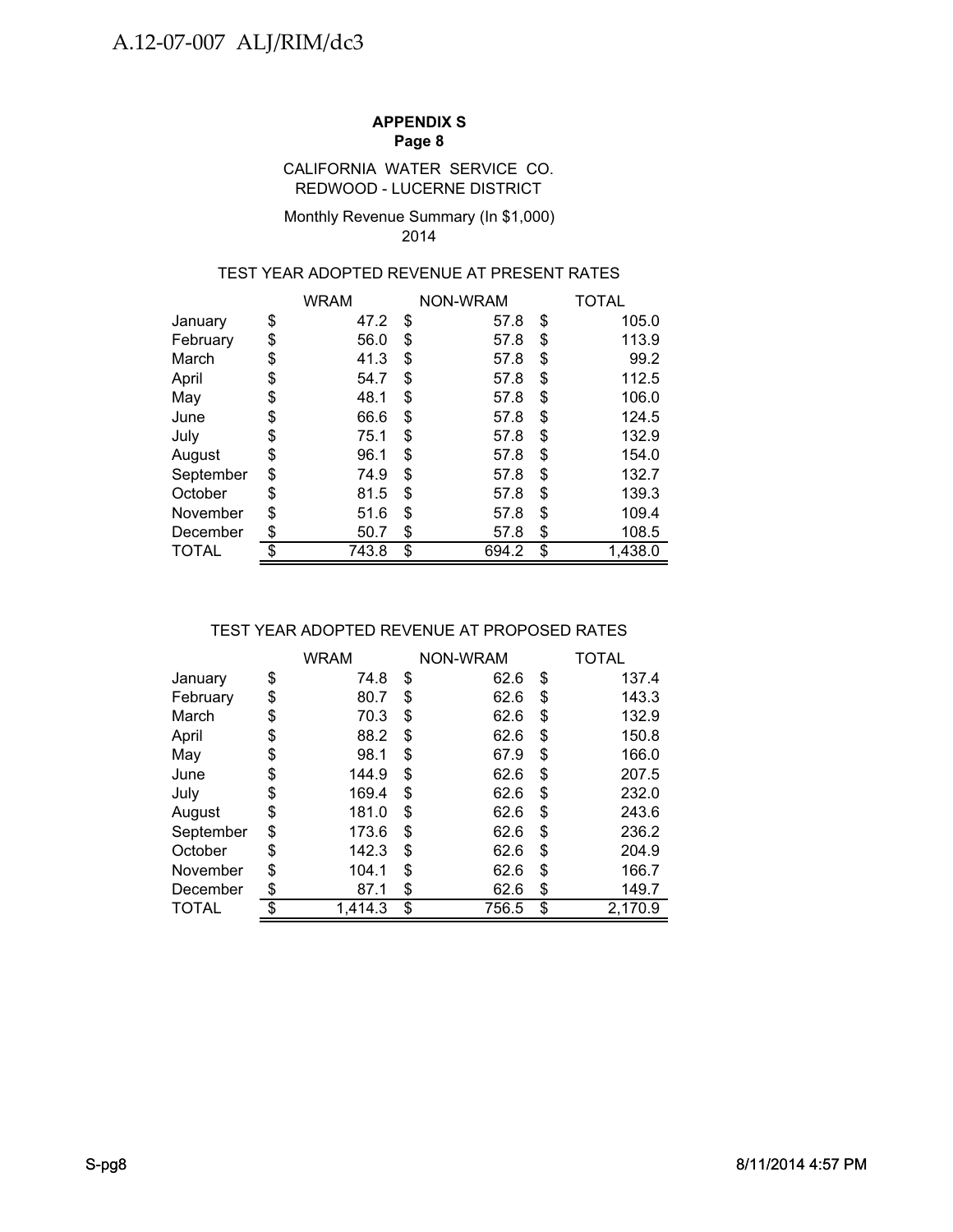### REDWOOD - LUCERNE DISTRICT CALIFORNIA WATER SERVICE CO.

#### Adopted Quantities

2014

#### PURCHASED POWER

| Total Production (kccf)            |   | 121.7     |
|------------------------------------|---|-----------|
| Kwh / ccf                          |   | 4.499.1   |
| Total calculated KWH               |   | 547.544.5 |
| Unit Cost                          |   | \$0.1812  |
| Power Cost                         | S | 99,240.1  |
| TOTAL PURCHASED POWER (In \$1,000) | S | 99.2      |

# PURCHASED WATER YOLO COUNTY FLOOD CONTROL & WATER CONSERVATI PURCHASES - KCCF (TABLE 4-D) 121.7 - ACRE FEET (KCCF x 2.2957) 279.4 UNIT COST per ACRE FOOT  $$$  52.5 QUANTITY CHARGES \$ 14,669.0 TOTAL PURCHASED WATER COST (In \$1,000) **\$ 14.7**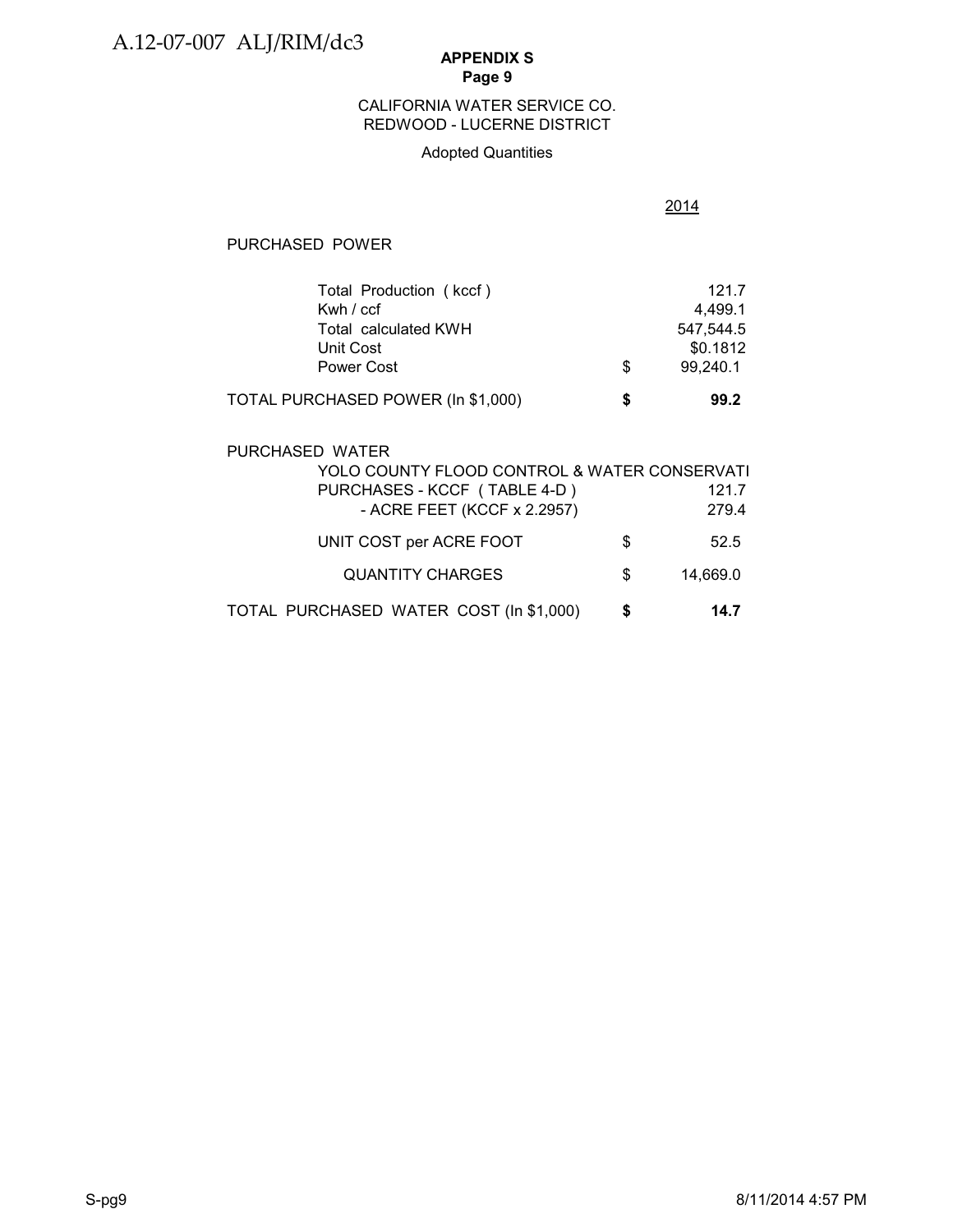#### CALIFORNIA WATER SERVICE CO. REDWOOD - LUCERNE DISTRICT

#### Adopted Quantities

|                                                                                                                                                                    |                | 2014                                                      |
|--------------------------------------------------------------------------------------------------------------------------------------------------------------------|----------------|-----------------------------------------------------------|
| <b>CHEMICALS</b><br>Total Production (kccf)<br>ADOPTED CHEMICAL DOLLARS<br>ADOPTED \$ per KCCF                                                                     | \$             | 122<br>24.5<br>\$0.201230                                 |
| PUMP TAXES (WATER REPLENISHMENT DISTRICT)<br>WELL WATER PRODUCTION - ACRE FEET<br>UNIT COST - ACRE FEET<br>TOTAL GROUNDWATER CHARGES<br>ANNUAL WATERMASTER SERVICE | \$<br>\$<br>\$ | 0.0                                                       |
| TOTAL PUMP TAX EXPENSE                                                                                                                                             | \$             |                                                           |
| UNCOLLECTIBLES RATE<br><b>FRANCHISE TAX RATE</b><br><b>BUSINESS LICENSE FEE</b><br>FEDERAL TAX RATE<br>STATE CORP. FRANCHISE TAX<br>NET TO GROSS MULTIPLIER        |                | 0.77%<br>$0.00\%$<br>\$0.00<br>35.00%<br>8.84%<br>1.70067 |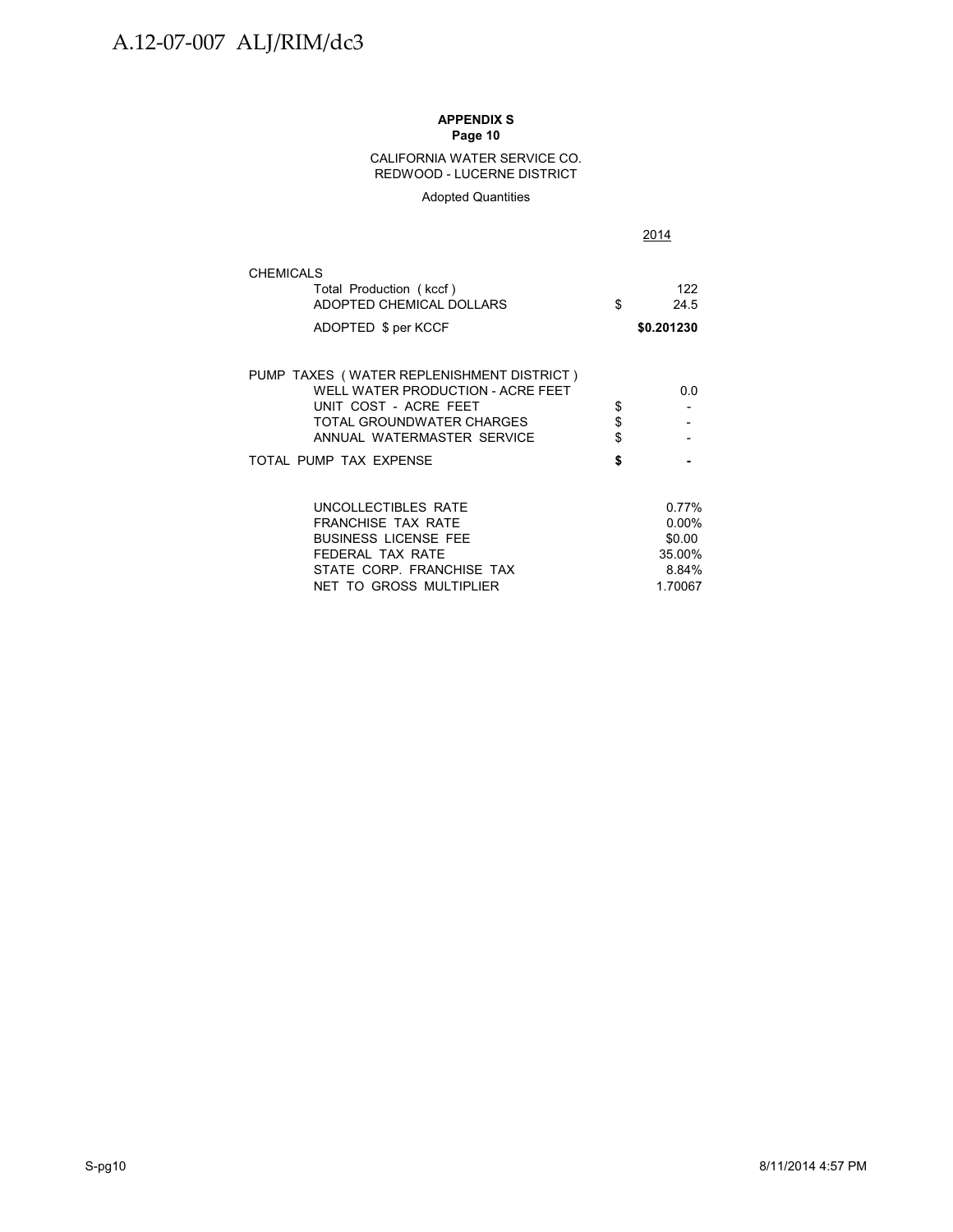#### **Page 11 APPENDIX S**

#### CALIFORNIA WATER SERVICE CO. REDWOOD - LUCERNE DISTRICT

#### **NET TO GROSS MULTIPLIER ( NEW CPUC STAFF APPROVED METHOD )**

#### **2014**

|                |                                             |           | <b>NORMAL</b><br>W/0 INCOME<br><b>TAXES</b> |
|----------------|---------------------------------------------|-----------|---------------------------------------------|
| $\mathbf{1}$   | <b>UNCOLLECTIBLES</b>                       | 0.76587%  | 0.76587%                                    |
| 2              | 1 - UNCOLLECTIBES (100% - LINE 1)           | 99.23413% | 99.23413%                                   |
|                | <b>FRANCHISE TAX RATE</b>                   | 0.00000%  | 0.00000%                                    |
| 3              | LOCAL FRANCHISE (% * LINE 2)                | 0.00000%  | 0.00000%                                    |
|                | <b>BUSINESS LICENSE RATE</b>                | 0.00000%  | 0.00000%                                    |
| 4              | BUSINESS LICENSE (% * LINE 2)               | 0.00000%  | 0.00000%                                    |
| 5              | SUBTOTAL (LINE 1 + LINE 3 + LINE 4)         | 0.76587%  | 0.76587%                                    |
| 6              | 1 - SUBTOTAL (100% - LINE 5)                | 99.23413% | 99.23413%                                   |
| $\overline{7}$ | CCFT (LINE 6 * 8.84%)                       | 8.77230%  |                                             |
| 8              | AMERICAN JOB CREATION ACT (LINE 6 * 9%)     | 0.00000%  |                                             |
| 9              | FIT (LINE 6 * 35 %)                         | 31.66164% |                                             |
| 10             | TOTAL TAXES PAID (LINE 5 + LINE 7 + LINE 8) | 41.19981% | 0.76587%                                    |
| 11             | NET AFTER TAXES (1-LINE 9)                  | 58.80019% | 99.23413%                                   |
|                | NET-TO-GROSS MULTIPLIER (1/LINE 10)         | 1.70067   | 1.00772                                     |

# ADOPTED

### RATIO'S

| <b>DEBT</b>   | 46.60%  | Without income Taxes | 1.00772           | 0.46960 |
|---------------|---------|----------------------|-------------------|---------|
| <b>EQUITY</b> | 53.40%  | With income Taxes    | 1.70067           | 0.90816 |
| TOTAL         | 100.00% |                      | Adi. Net to Gross | 1.37776 |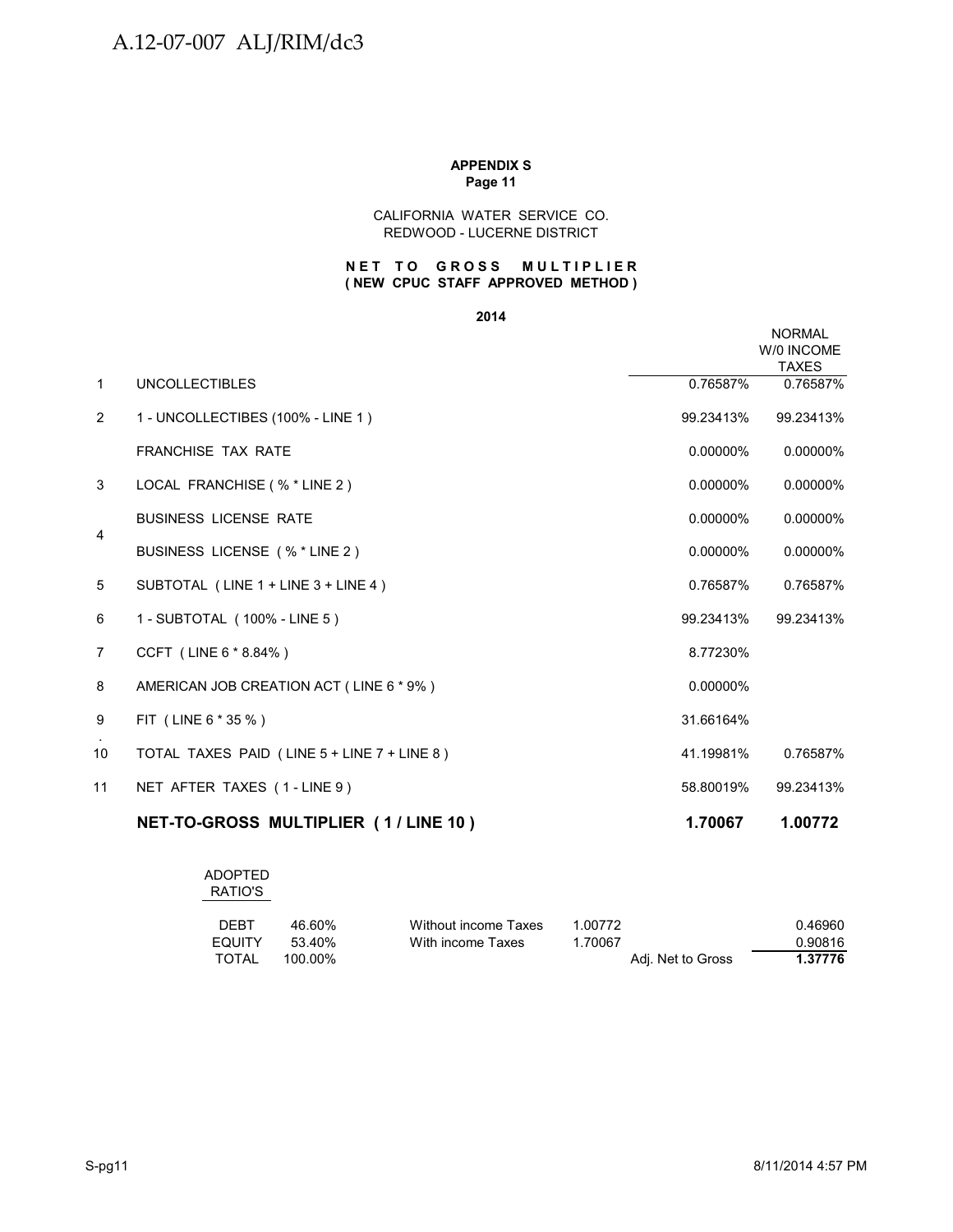### CALIFORNIA WATER SERVICE CO. Redwood - Lucerne District Bill Comparison w/ Applicable RSF Discounts

| Typical Monthly Residential Bill for Metered Customers for 2014 |    |         |    |                      |    |         |          |                   |  |
|-----------------------------------------------------------------|----|---------|----|----------------------|----|---------|----------|-------------------|--|
|                                                                 |    |         |    |                      |    |         |          |                   |  |
| Usage:                                                          |    | Present |    | <b>Proposed Bill</b> |    | Change  | Percent  | <b>Notes</b>      |  |
| Ccf                                                             |    | Bill    |    |                      |    |         | Change   | (1)               |  |
| $\mathbf 0$                                                     | \$ | 22.11   | \$ | 50.26                | \$ | 28.15   | 127.32%  | (7)(8)            |  |
| $\ensuremath{\mathsf{3}}$                                       | \$ | 45.23   | \$ | 63.82                | \$ | 18.59   | 41.11%   | $(2)$ $(7)$ $(8)$ |  |
| 5                                                               | \$ | 60.64   | \$ | 72.86                | \$ | 12.22   | 20.15%   | (3)(7)(8)         |  |
| 6                                                               | \$ | 68.35   | \$ | 77.38                | \$ | 9.03    | 13.22%   | $(4)$ $(7)$ $(8)$ |  |
| 10                                                              | \$ | 99.17   | \$ | 95.46                | \$ | $-3.71$ | $-3.74%$ | (7)(8)            |  |
| 15                                                              | \$ | 137.70  | \$ | 270.05               | \$ | 132.35  | 96.11%   | (7)               |  |
| 20                                                              | \$ | 176.23  | \$ | 343.31               | \$ | 167.08  | 94.80%   | (7)               |  |
| 25                                                              | \$ | 214.76  | \$ | 416.57               | \$ | 201.81  | 93.97%   | (7)               |  |
| 30                                                              | \$ | 253.29  | \$ | 489.84               | \$ | 236.54  | 93.39%   | (7)               |  |
| 35                                                              | \$ | 291.83  | \$ | 563.10               | \$ | 271.27  | 92.96%   | (7)               |  |
| 40                                                              | \$ | 330.36  | \$ | 636.36               | \$ | 306.00  | 92.63%   | (7)               |  |
| <b>Metered Quantity Rates:</b>                                  |    |         |    |                      |    |         |          | (5)(6)            |  |
| Tier 1                                                          | \$ | 7.7062  | \$ | 14.6525              | \$ | 6.95    | 90.14%   |                   |  |
| Tier <sub>2</sub>                                               | \$ | 7.7062  | \$ | 14.6525              | \$ | 6.95    | 90.14%   |                   |  |
| Tier 3                                                          | \$ | 7.7062  | \$ | 14.6525              | \$ | 6.95    | 90.14%   |                   |  |
| <b>Service Charge:</b>                                          | \$ | 46.11   | \$ | 50.26                | \$ | 4.15    | 9.00%    | (5)(6)            |  |

#### **Notes:**

(1) 1 Ccf or 100 cubic feet of water is equal to 748 gallons of water

- (2) Typical winter monthly average usage of 3 Ccf
- (3) Monthly average usage of 5 Ccf
- (4) Typical summer monthly average usage of 6 Ccf
- (5) Metered comparison based on 5/8 x 3/4 inch service
- (6) Rates do not include CPUC fees or other surcharges that may appear on customers bills
- (7) RSF discount (\$24.00/month) reflected in present bill amount
- (8) Proposed bills reflect quantity rates having been reduced to \$4.52/Ccf (up to 10 Ccf) on account of RSF discoun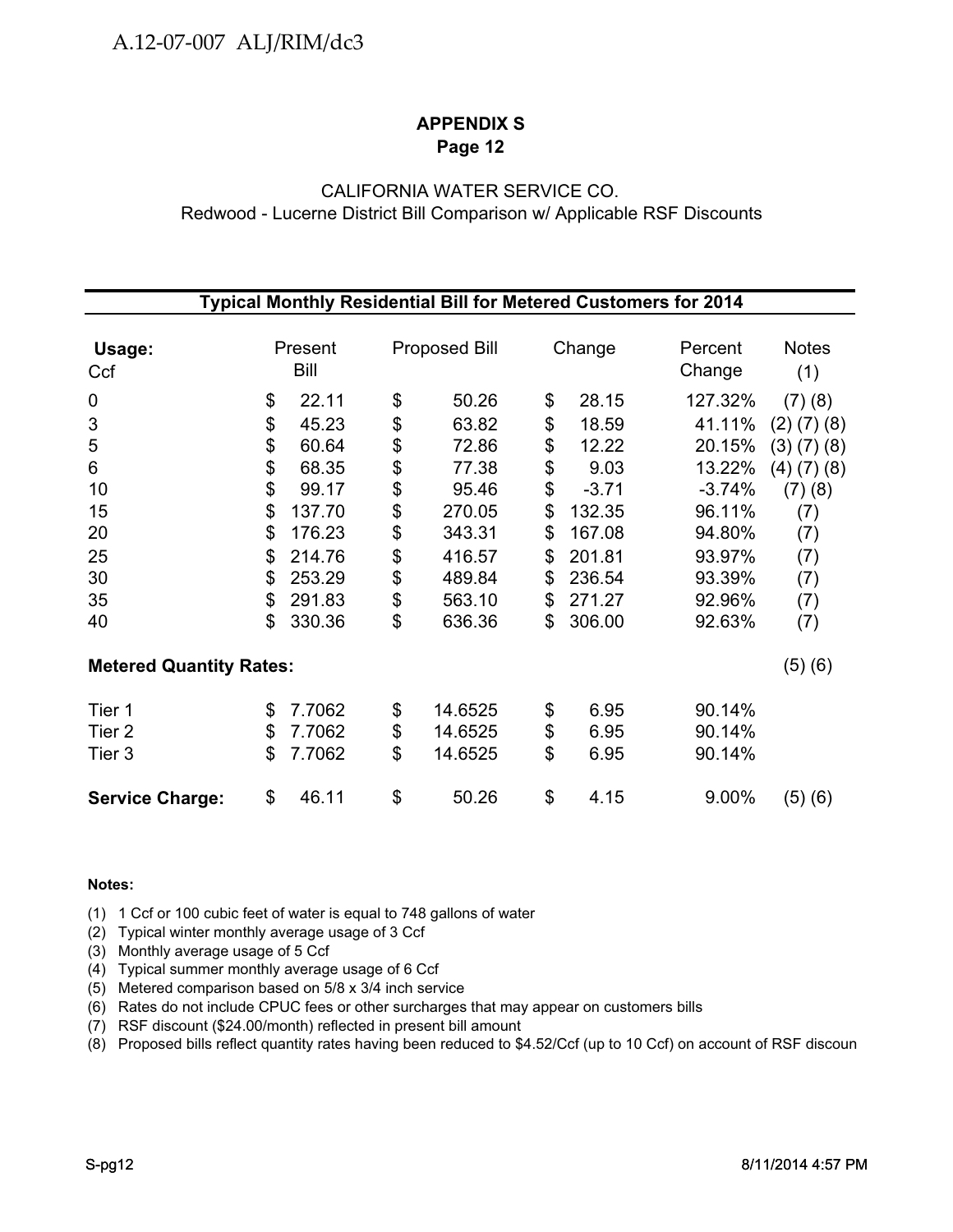## **APPENDIX T**

**Page 1**

#### REDWOOD - UNIFIED DISTRICT CALIFORNIA WATER SERVICE CO.

#### (DOLLARS IN THOUSANDS) SUMMARY OF EARNINGS AND RATE OF RETURN

|                                                 | <b>PRESENT</b>  | <b>PROPOSED</b> | <b>ESTIMATED ESTIMATED</b> |              |
|-------------------------------------------------|-----------------|-----------------|----------------------------|--------------|
|                                                 | <b>RATES</b>    | <b>RATES</b>    | <b>RATES</b>               | <b>RATES</b> |
|                                                 | 2014            | 2014            | 2015                       | 2016         |
| <b>OPERATING</b><br><b>REVENUES</b>             | \$561.7         | \$802.4         | \$797.5                    | \$792.6      |
| % Increase<br>OPERATING EXPENSES                |                 | 42.9%           | $-0.6%$                    | $-0.6%$      |
| PURCHASED WATER                                 | \$15.2          | \$15.2          | \$15.2                     | \$15.2       |
| <b>GROUNDWATER EXTRACTION CHARGES</b>           | \$0.0           | \$0.0           | \$0.0                      | \$0.0        |
| PURCHASED POWER                                 | \$16.4          | \$16.4          | \$16.4                     | \$16.4       |
| PURCHASED CHEMICALS                             | \$1.7           | \$1.7           | \$1.7                      | \$1.7        |
| PAYROLL -- DISTRICT                             | \$137.2         | \$137.2         | \$138.6                    | \$140.0      |
| <b>UNCOLLECTIBLES</b>                           | \$4.0           | \$5.8           | \$5.8                      | \$5.9        |
| <b>CONSERVATION</b>                             | \$2.1           | \$2.1           | \$2.1                      | \$2.1        |
| OTHER OPERATION AND MAINTENANCE                 | \$82.7          | \$82.7          | \$83.6                     | \$84.4       |
| <b>BENEFITS</b>                                 | \$71.8          | \$71.8          | \$72.6                     | \$73.3       |
| OTHER ADMIN AND GEN. EXP.                       | \$25.3          | \$25.3          | \$25.6                     | \$25.9       |
| TOTAL O. & M., A. & G., & MISC. EXP.            | \$356.5         | \$358.2         | \$361.5                    | \$364.8      |
| TAXES OTHER THAN INCOME                         |                 |                 |                            |              |
| AD VALOREM TAXES                                | \$10.5          | \$10.5          | \$10.0                     | \$9.4        |
| <b>BUSINESS LICENSE FEES</b>                    | \$0.0           | \$0.0           | \$0.0                      | \$0.0        |
| LOCAL FRANCHISE TAXES                           | \$0.0           | \$0.0           | \$0.0                      | \$0.0        |
| PAYROLL TAXES                                   | \$9.4           | \$9.4           | \$9.5                      | \$9.6        |
| TOTAL GENERAL TAXES                             | 20.0            | \$20.0          | \$19.5                     | \$19.1       |
| <b>DEPRECIATION</b>                             | \$106.2         | \$106.2         | \$105.2                    | \$104.1      |
| G.O. PRORATED EXPENSES:<br>PAYROLL AND BENEFITS |                 | \$53.4          | \$53.9                     | \$54.5       |
| AD VALOREM, BUSINESS LICENSE, FRANCHISES        | \$53.4<br>\$1.0 | \$1.0           | \$1.0                      | \$1.0        |
| PAYROLL TAXES                                   | \$3.3           | \$3.3           | \$3.3                      | \$3.4        |
| OTHER PRORATED EXPENSES                         | \$35.8          | \$35.8          | \$36.2                     | \$36.5       |
| TOTAL G.O. PRORATED EXPENSES                    | \$93.5          | \$93.5          | \$94.4                     | \$95.4       |
| SUB -- TOTAL -- OPERATING EXPENSES              | \$576.1         | \$577.9         | \$580.6                    | \$583.4      |
| TOTAL INCOME TAXES:                             | (\$27.4)        | \$64.1          | \$57.5                     | \$51.0       |
| TOTAL OPERATING EXPENSES                        | \$548.7         | \$641.9         | \$638.2                    | \$634.4      |
| NET OPERATING REVENUE                           | \$12.9          | \$160.5         | \$159.3                    | \$158.2      |
| <b>DEPRECIATED</b><br>RATE BASE                 | \$2,021.1       | \$2,021.1       | \$2,006.6                  | \$1,992.0    |
| RATE OF RETURN                                  | 0.64%           | 7.94%           | 7.94%                      | 7.94%        |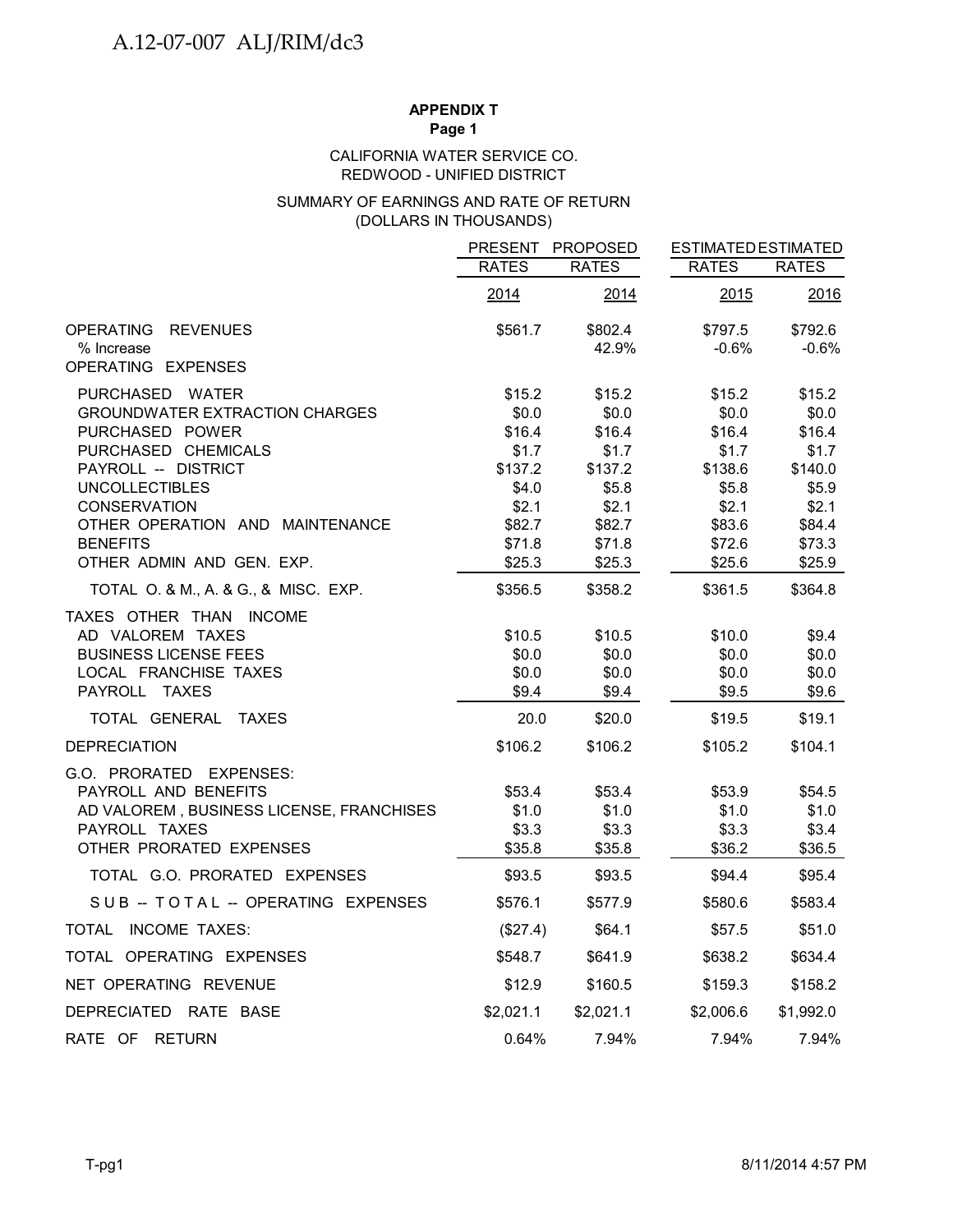#### CALIFORNIA WATER SERVICE CO. REDWOOD - UNIFIED DISTRICT

### (DOLLARS IN THOUSANDS) ADOPTED RATE BASE

|                                       | 2014      | 2015      | 2016      |
|---------------------------------------|-----------|-----------|-----------|
| <b>RATE BASE</b>                      |           |           |           |
| WTD, AVG, PLANT IN SERVICE            | \$2,489.8 | \$2,523.7 | \$2,557.7 |
| WTD, AVG, DEPRECIATION RESERVE        | (723.9)   | (806.7)   | (\$889.5) |
| <b>MATERIALS AND SUPPLIES</b>         | 0.0       | 0.0       | \$0.0\$   |
| <b>TANK PAINTING</b>                  | 0.0       | 0.0       | \$0.0\$   |
| <b>WORKING CASH - LEAD - LAG</b>      | 95.7      | 94.7      | \$93.7    |
| WORKING CASH - W / H EMPLOYEES        | (0.2)     | (0.2)     | (\$0.2)   |
| ADVANCES FOR CONSTRUCTION             | 0.0       | 0.0       | \$0.0\$   |
| <b>CONTRIBUTIONS</b>                  | (37.3)    | (40.1)    | (\$42.8)  |
| AMORTIZATION OF INTANG.               | (12.0)    | (12.0)    | (\$12.0)  |
| <b>DEFERRED TAXES</b>                 | (0.8)     | (13.6)    | (\$26.4)  |
| UNAMORT. I.T.C.                       | 0.0       | 0.0       | \$0.0     |
| PRORATED G.O. RATE BASE               | 79.3      | 89.9      | \$100.5   |
| PRORATED REDWOOD VALLEY RATE BASE     | 126.0     | 166.3     | \$206.6   |
| <b>TAXES ON ADVANCES</b>              | 0.0       | 0.0       | \$0.0\$   |
| TAXES ON C.I.A.C.                     | 4.8       | 4.7       | \$4.5     |
| WTG, AVG, RATE BASE                   | \$2,021.1 | \$2,006.6 | \$1,992.0 |
| RATE BASE ASSOCIATED ITEMS            |           |           |           |
| <b>DEPRECIATION EXPENSE</b>           | \$106.2   | \$105.2   | \$104.1   |
| AD VALOREM TAXES                      | \$10.5    | \$10.0    | \$9.4     |
| TOTAL INCOME TAXES AT AUTHORIZED RATE | \$64.1    | \$57.5    | \$51.0    |
| <b>NET OPERATING REVENUE</b>          | \$160.5   | \$159.3   | \$158.2   |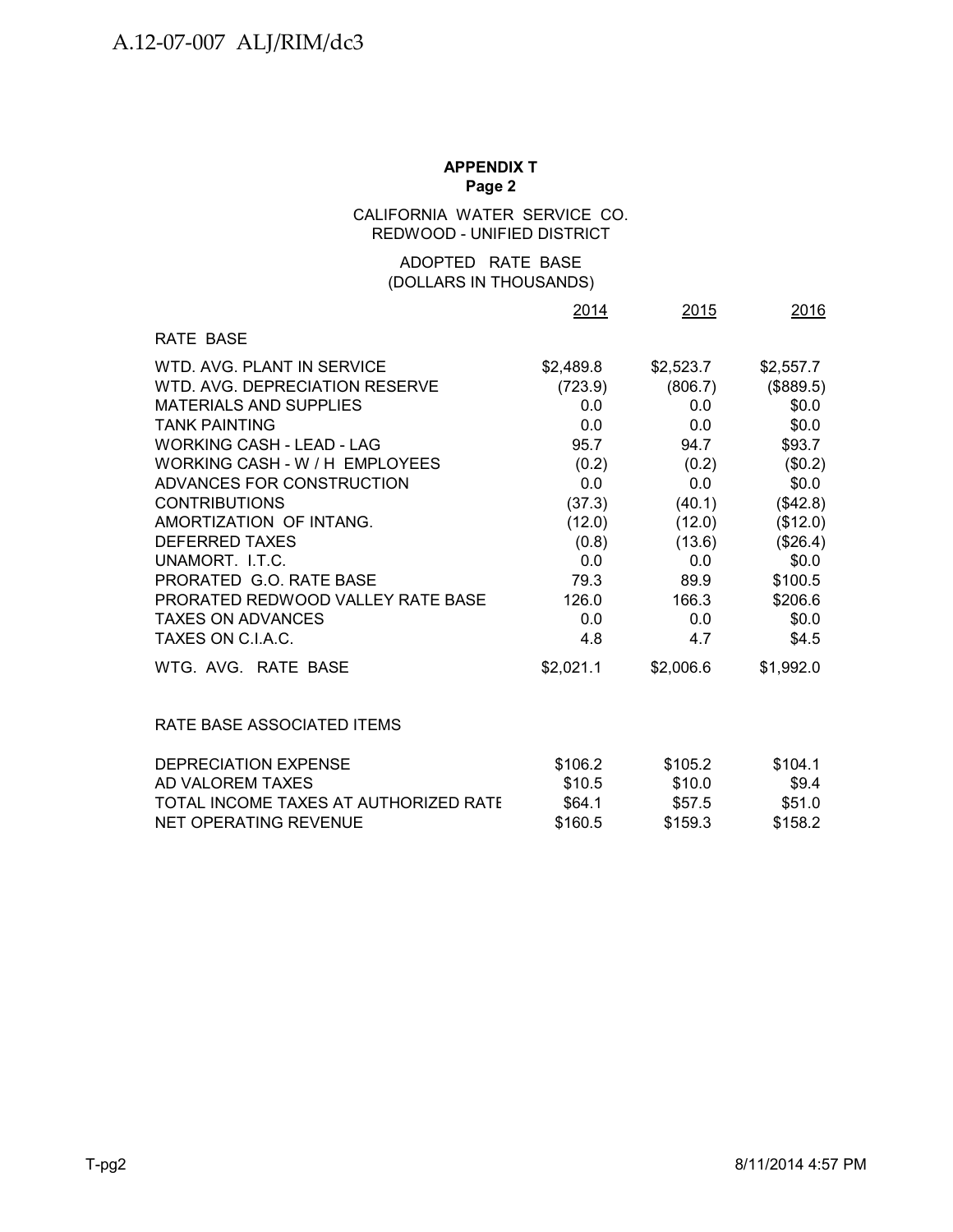#### CALIFORNIA WATER SERVICE CO. REDWOOD VALLEY DISTRICT (UMBRELLA)

#### **Rate Base Offset**

| <b>District</b>   | PID#     | <b>Description</b>                         | Amount | <b>Expected</b><br><b>Filing Year</b> | <b>Authority</b> |     | Expected<br>Revenue<br><b>Requirement</b> |
|-------------------|----------|--------------------------------------------|--------|---------------------------------------|------------------|-----|-------------------------------------------|
| Redwood<br>Valley | 00079998 | Cal Water RAMCAP Vulnerability Assessments | 69.298 | 2015                                  | 2012 GRC         | \$. | 10.766                                    |
|                   |          |                                            | 69,298 |                                       |                  |     | 10.766                                    |

Note: This will be allocated between Coast Springs, Lucerne, and Unified Area based on adopted four-factor.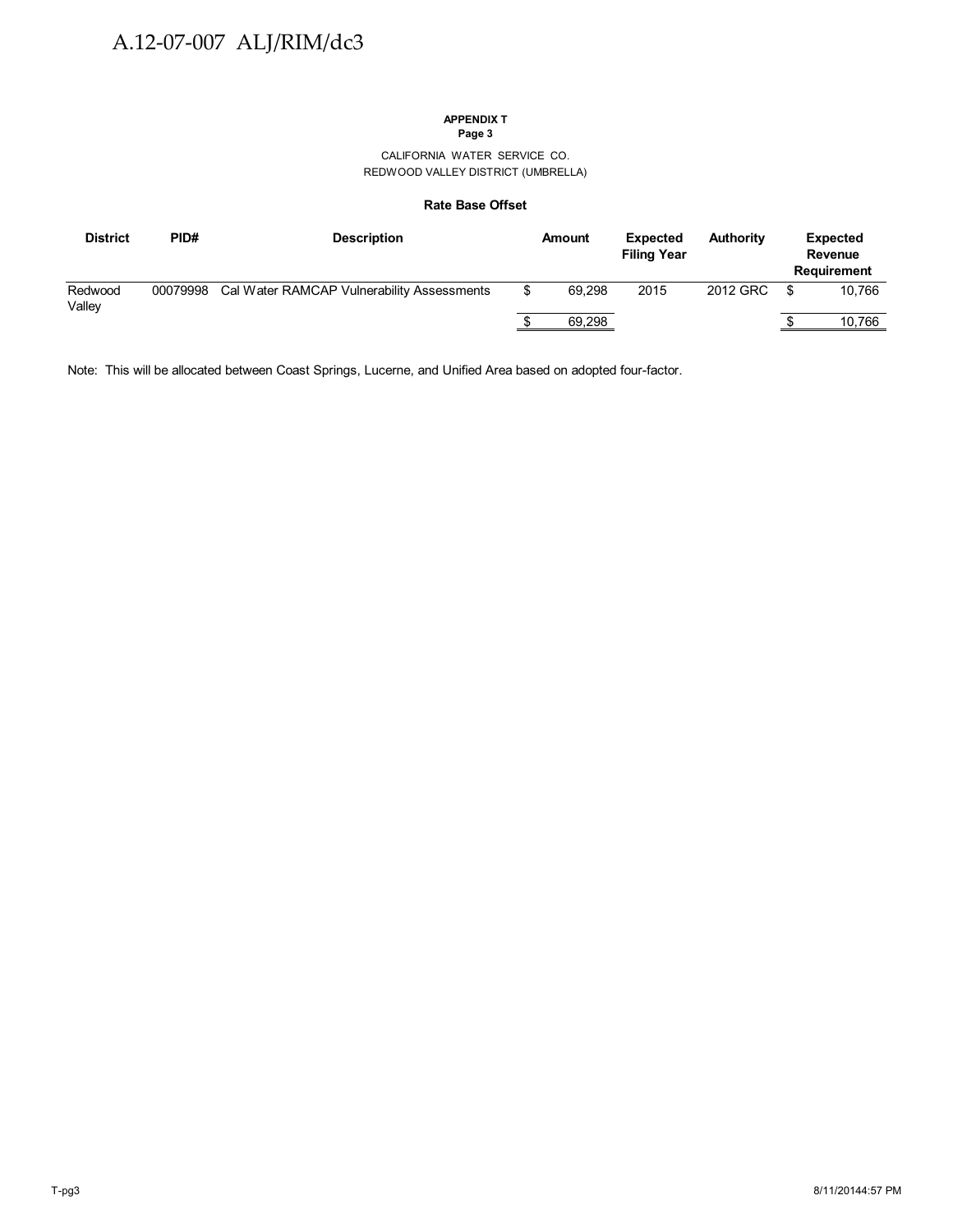### CALIFORNIA WATER SERVICE CO. REDWOOD - UNIFIED DISTRICT

### INCOME TAX CALCULATION (DOLLARS IN THOUSANDS)

|                                                                                                                                                                                                                | 2014                                                                        | PRESENT RATES PROPOSED RATES<br>2014                                        |
|----------------------------------------------------------------------------------------------------------------------------------------------------------------------------------------------------------------|-----------------------------------------------------------------------------|-----------------------------------------------------------------------------|
| OPERATING REVENUE (PRESENT RATES)                                                                                                                                                                              | \$561.7                                                                     | \$802.4                                                                     |
| <b>EXPENSES</b><br>PURCHASED WATER<br><b>PURCHASED POWER</b><br><b>PUMP TAXES</b><br><b>CHEMICALS</b><br><b>PAYROLL</b><br>OTHER O & M<br>OTHER A & G                                                          | \$15.2<br>\$16.4<br>\$0.0<br>\$1.7<br>\$137.2<br>\$84.8<br>\$97.2           | \$15.2<br>\$16.4<br>\$0.0<br>\$1.7<br>\$137.2<br>\$84.8<br>\$97.2           |
| G.O. PRORATIONS<br><b>PAYROLL TAXES</b><br>AD VALOREM TAXES<br><b>UNCOLLECTIBLES</b><br>FRANCHISE TAX & BUS LIC. FEES<br>TRANSPORTATION DEPRECIATION ADJUSTMENT<br><b>INTEREST EXPENSE</b><br>TOTAL DEDUCTIONS | \$84.5<br>\$9.4<br>\$10.5<br>\$4.0<br>\$0.0<br>(\$0.3)<br>\$56.0<br>\$516.6 | \$84.5<br>\$9.4<br>\$10.5<br>\$5.8<br>\$0.0<br>(\$0.3)<br>\$56.0<br>\$518.4 |
| <b>STATE INCOME TAX</b><br>STATE TAX DEPRECIATION<br>NET STATE TAXABLE INCOME                                                                                                                                  | \$73.3<br>(\$28.3)                                                          | \$73.3<br>\$210.7                                                           |
| STATE CORP. FRANCHISE TAX @ 8.84%                                                                                                                                                                              | (\$2.5)                                                                     | \$18.6                                                                      |
| <b>FEDERAL INCOME TAX</b><br>FEDERAL TAX DEPRECIATION<br>STATE INCOME TAX<br>LESS AMERICAN JOBS CREATION ACT DEDUCTION<br>NET FEDERAL TAXABLE INCOME                                                           | \$121.4<br>(\$2.5)<br>(\$2.8)<br>(\$71.1)                                   | \$121.4<br>\$18.6<br>\$14.1<br>\$129.9                                      |
| FEDERAL INCOME TAX @ 35.00%<br><b>INVESTMENT TAX CREDIT</b><br>TOTAL FEDERAL INCOME TAX                                                                                                                        | (\$24.9)<br>\$0.0\$<br>(\$24.9)                                             | \$45.5<br>\$0.0<br>\$45.5                                                   |
| <b>TOTAL INCOME TAXES</b>                                                                                                                                                                                      | (\$27.4)                                                                    | \$64.1                                                                      |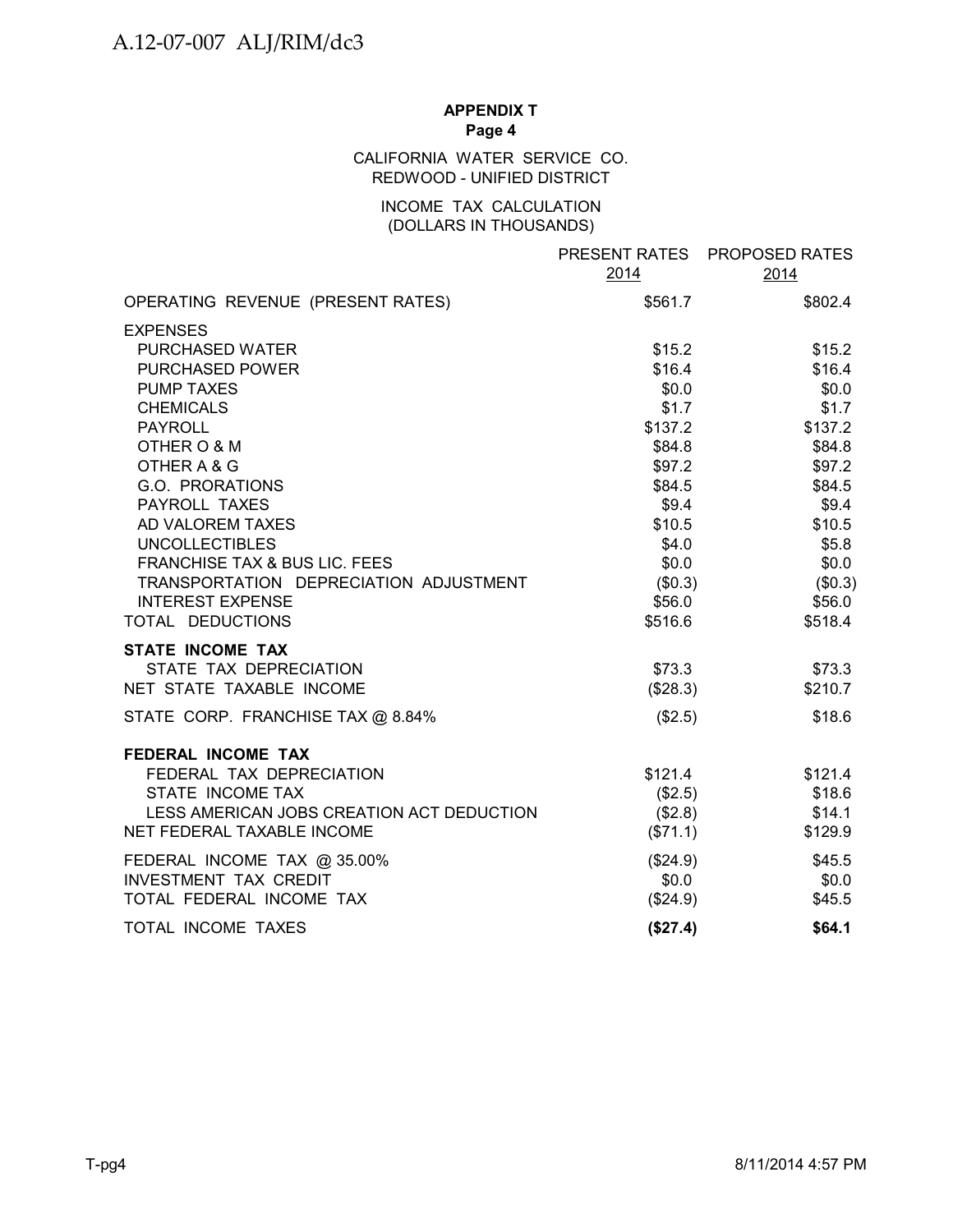### CALIFORNIA WATER SERVICE CO. REDWOOD - UNIFIED DISTRICT

### Adopted Quantities

|                                  |                  | 2014 | 2015 |
|----------------------------------|------------------|------|------|
| Number of Services by meter size | $5/8 \times 3/4$ | 420  | 421  |
|                                  | 3/4              | 2    | 2    |
|                                  |                  | 6    | 6    |
|                                  | 11/2             | O    | n    |
|                                  | 2                |      | ი    |
|                                  | 3                |      |      |
|                                  | 4                |      |      |
|                                  | 6                |      |      |
|                                  | 8                | ი    | 0    |
|                                  | 10               |      | n    |
|                                  | 12               |      |      |
|                                  | 14               |      |      |
|                                  | <b>TOTAL</b>     | 429  | 430  |
| Metered Sales, KCcf              |                  |      |      |
| All Water                        |                  | 32.3 | 31.9 |

Number of Services and Use:

|                         |        | <b>Avg Services</b> |                | Use, KCcf |      | Avg Use, Ccf/Sv/Mo |             |
|-------------------------|--------|---------------------|----------------|-----------|------|--------------------|-------------|
|                         |        | 2014                | 2015           | 2014      | 2015 | 2014               | 2015        |
| <b>RESIDENTIAL</b>      |        | 417                 | 418            | 27.9      | 27.6 | 5.6                | 5.5         |
| <b>BUSINESS</b>         |        | 6                   | 6              | 1.4       | 1.4  | 18.9               | 18.9        |
| <b>MULTIPLE FAMILY</b>  |        | 3                   | 3              | 2.5       | 2.4  | 69.1               | 68.0        |
| <b>INDUSTRIAL</b>       |        |                     |                |           |      | 0                  | $\Omega$    |
| PUBLIC AUTHORITY        |        | 3                   | 3              | 0.5       | 0.5  | 12.9               | 12.9        |
| <b>OTHER</b>            |        |                     |                |           |      | 0                  | $\mathbf 0$ |
| <b>IRRIGATION</b>       |        |                     |                |           |      | 0                  | 0           |
| <b>RECLAIMED</b>        |        |                     |                |           |      | 0                  | $\mathbf 0$ |
| <b>SUBTOTAL</b>         |        | 429                 | 430            | 32.3      | 31.9 |                    |             |
| <b>RESIDENTIAL FLAT</b> |        |                     |                |           |      |                    |             |
| PRIVATE FIRE PROT       |        |                     |                |           |      |                    |             |
| <b>PUBLIC FIRE PROT</b> |        |                     | $\overline{ }$ |           |      |                    |             |
| <b>TOTAL</b>            |        | 429                 | 430            | 32.3      | 31.9 |                    |             |
| Unaccounted-for water   | 15.80% |                     |                | 6.1       | 6.0  |                    |             |
| <b>Total Production</b> |        |                     |                | 38.3      | 37.8 |                    |             |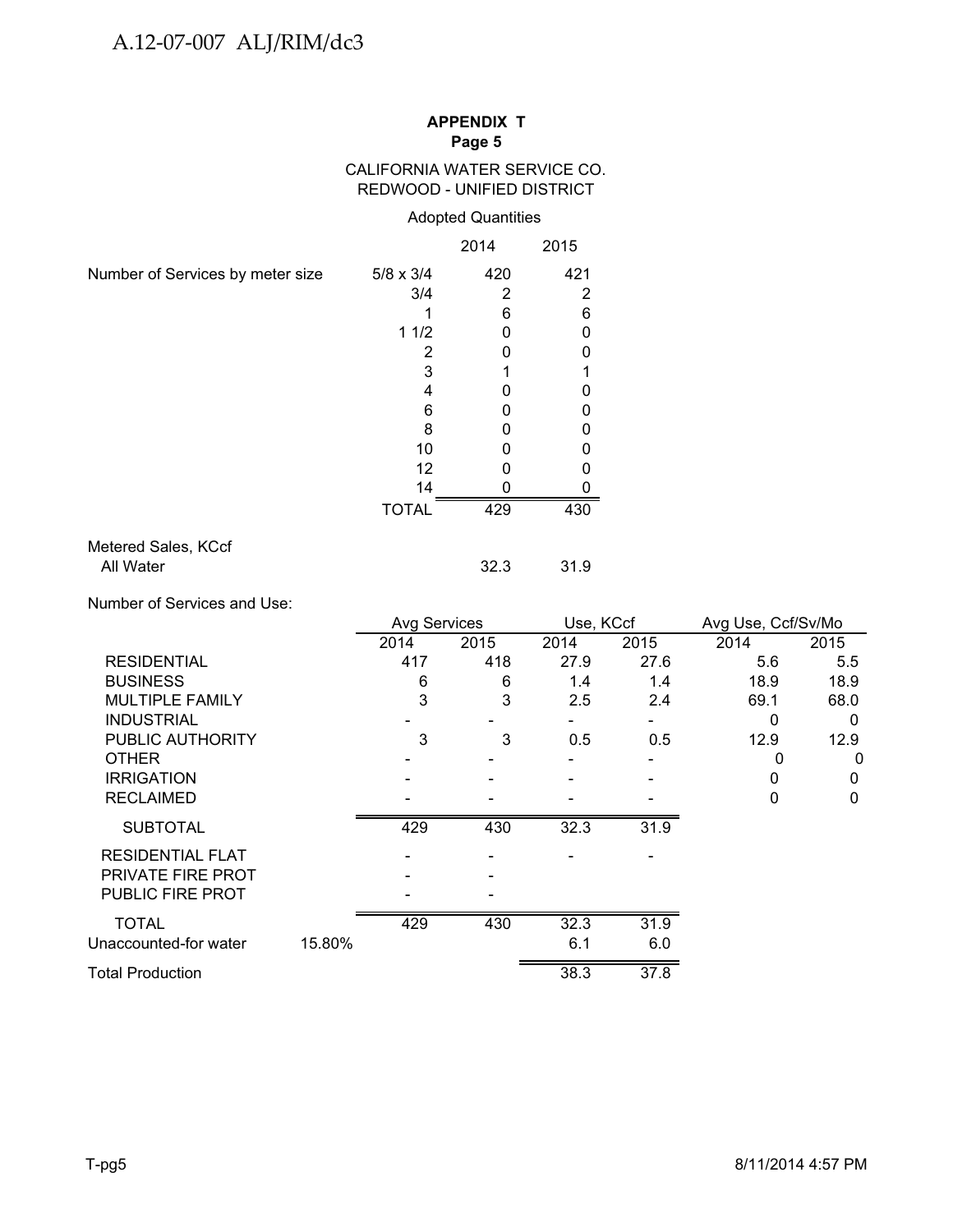#### CALIFORNIA WATER SERVICE CO. REDWOOD - UNIFIED DISTRICT

#### Adopted Quantities

#### **2014 Test Year**

|                                |             |                 | LVIT I VOL I VUI    |            |                                   |              |       |
|--------------------------------|-------------|-----------------|---------------------|------------|-----------------------------------|--------------|-------|
| <b>Metered Sales</b><br>(Kccf) | Residential | <b>Business</b> | <b>Multi-Family</b> | Industrial | <b>Public</b><br><b>Authority</b> | <b>Other</b> | Total |
| <b>Month</b>                   |             |                 |                     |            |                                   |              |       |
| January                        | 3.5         | 0.2             | 0.5                 | 0.0        | 0.0                               | 0.0          | 4.3   |
| February                       | 0.2         | 0.0             | 0.0                 | 0.0        | 0.0                               | 0.0          | 0.3   |
| March                          | 3.1         | 0.1             | 0.4                 | 0.0        | 0.1                               | 0.0          | 3.7   |
| April                          | 0.3         | 0.0             | 0.0                 | 0.0        | 0.0                               | 0.0          | 0.3   |
| May                            | 3.4         | 0.2             | 0.3                 | 0.0        | 0.1                               | 0.0          | 3.9   |
| June                           | 0.3         | 0.0             | 0.0                 | 0.0        | 0.0                               | 0.0          | 0.4   |
| July                           | 5.0         | 0.3             | 0.5                 | 0.0        | 0.1                               | 0.0          | 5.8   |
| August                         | 0.5         | 0.0             | 0.0                 | 0.0        | 0.0                               | 0.0          | 0.5   |
| September                      | 6.2         | 0.3             | 0.5                 | 0.0        | 0.1                               | 0.0          | 7.0   |
| October                        | 0.4         | 0.0             | 0.0                 | 0.0        | 0.0                               | 0.0          | 0.4   |
| November                       | 4.7         | 0.3             | 0.3                 | 0.0        | 0.0                               | 0.0          | 5.4   |
| December                       | 0.3         | 0.0             | 0.0                 | 0.0        | 0.0                               | 0.0          | 0.3   |
|                                | 27.9        | 1.4             | 2.5                 | 0.0        | 0.5                               | 0.0          | 32.3  |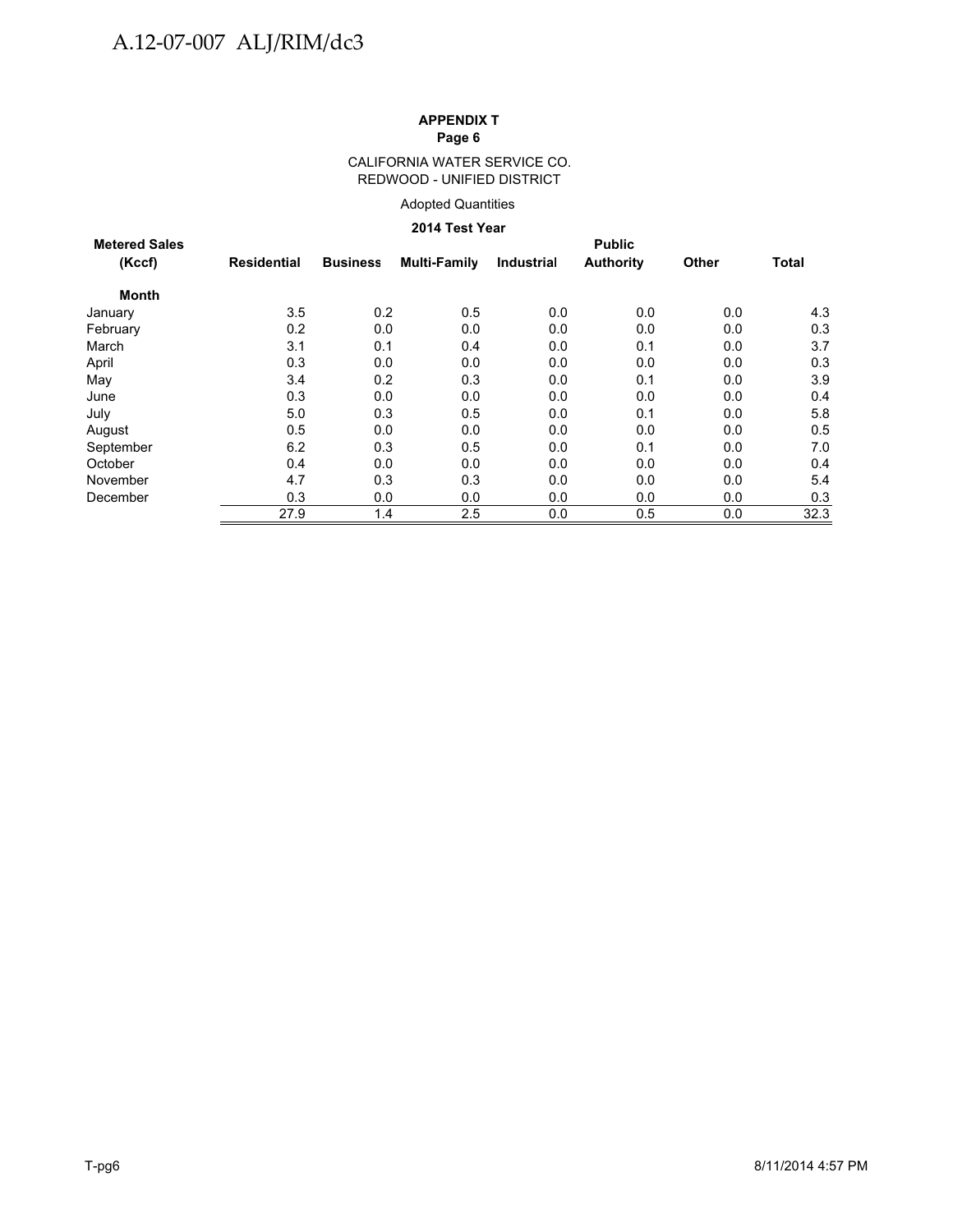### CALIFORNIA WATER SERVICE CO. REDWOOD - UNIFIED DISTRICT

### Adopted Quantities

#### **2014 Test Year**

| <b>Production</b> | Company<br><b>Wells (Kccf)</b> | <b>Purchases</b><br>(Kccf) | <b>Total (Kccf)</b> |                          | <b>Purchased</b><br>Water<br>(ln \$1,000) |     | <b>Pump Taxes</b><br>(ln \$1,000) | <b>Purchased</b><br><b>Power</b><br>(ln \$1,000) |
|-------------------|--------------------------------|----------------------------|---------------------|--------------------------|-------------------------------------------|-----|-----------------------------------|--------------------------------------------------|
| <b>Month</b>      |                                |                            |                     |                          |                                           |     |                                   |                                                  |
| January           | 2.4                            | 0.2                        | 2.6                 | \$                       | 1.0                                       | \$  | -                                 | \$<br>1.1                                        |
| February          | 2.1                            | 0.1                        | 2.3                 | \$                       | 0.8                                       | \$  | $\overline{\phantom{0}}$          | \$<br>1.0                                        |
| March             | 2.5                            | 0.2                        | 2.6                 | \$                       | 1.0                                       | S   | -                                 | \$<br>1.1                                        |
| April             | 2.6                            | 0.2                        | 2.7                 | \$                       | 1.0                                       | S   | $\overline{\phantom{0}}$          | \$<br>1.2                                        |
| May               | 3.0                            | 0.2                        | 3.2                 | \$                       | 1.0                                       | \$. |                                   | \$<br>1.4                                        |
| June              | 3.6                            | 0.3                        | 3.8                 | \$                       | 1.4                                       | \$  |                                   | \$<br>1.6                                        |
| July              | 4.2                            | 0.3                        | 4.6                 | \$                       | 1.9                                       | \$  |                                   | \$<br>1.9                                        |
| August            | 4.1                            | 0.4                        | 4.5                 | \$                       | 2.3                                       | \$  |                                   | \$<br>1.9                                        |
| September         | 3.6                            | 0.3                        | 3.9                 | \$                       | 1.6                                       | \$  |                                   | \$<br>1.6                                        |
| October           | 2.9                            | 0.2                        | 3.2                 | \$                       | 1.2                                       | \$  |                                   | \$<br>1.3                                        |
| November          | 2.4                            | 0.2                        | 2.6                 | \$                       | 1.1                                       | \$  | -                                 | \$<br>1.1                                        |
| December          | 2.3                            | 0.2                        | 2.5                 | \$                       | 0.9                                       | \$  | -                                 | \$<br>1.1                                        |
|                   | 35.7                           | 2.7                        | 38.4                | $\overline{\mathcal{S}}$ | 15.2                                      | \$  |                                   | \$<br>16.4                                       |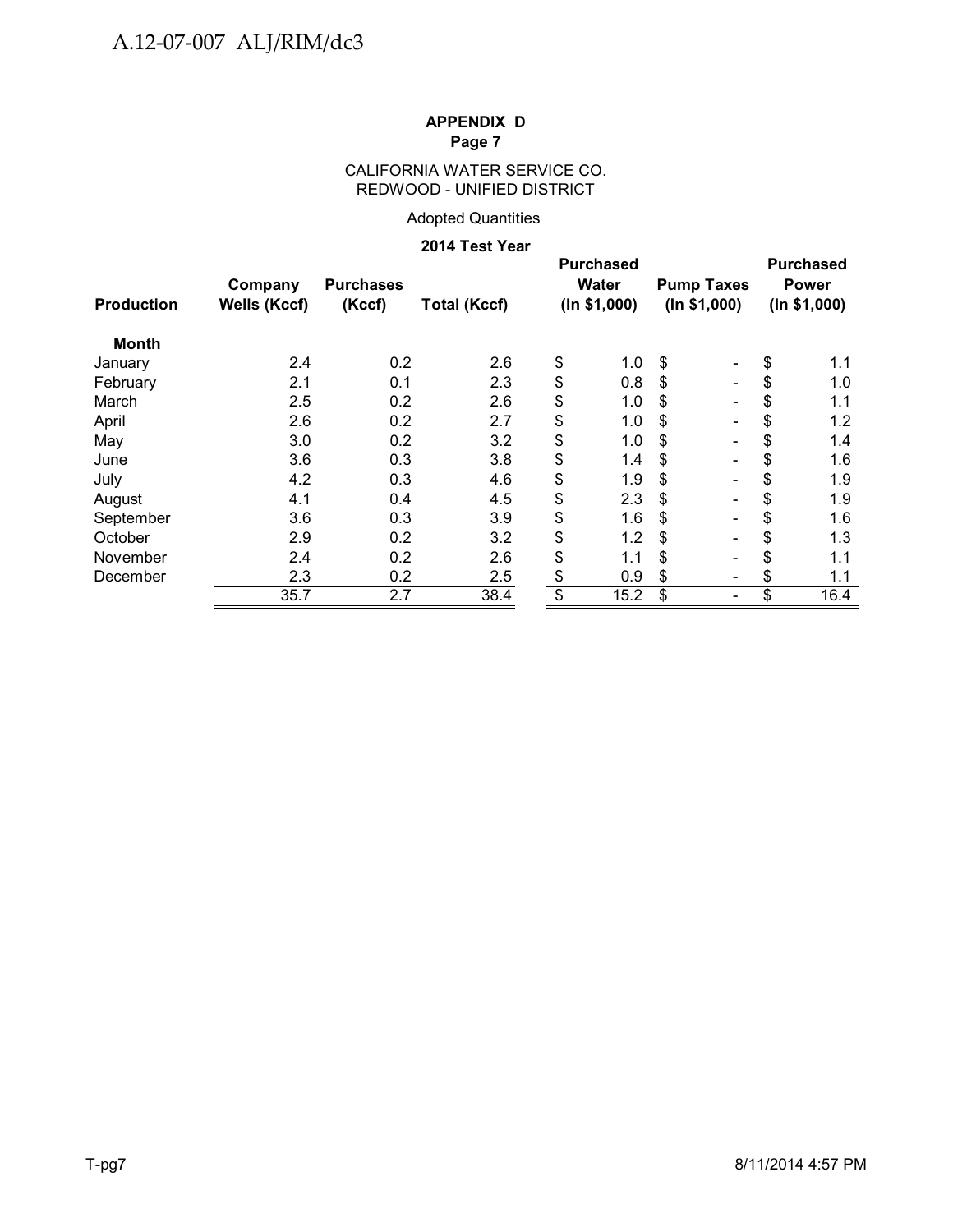### Monthly Revenue Summary (In \$1,000) 2014 CALIFORNIA WATER SERVICE CO. REDWOOD - UNIFIED DISTRICT

### TEST YEAR ADOPTED REVENUE AT PRESENT RATES

|              | <b>WRAM</b> |    | NON-WRAM | TOTAL       |
|--------------|-------------|----|----------|-------------|
| January      | \$<br>34.8  | \$ | 24.7     | \$<br>59.5  |
| February     | \$<br>2.2   | \$ | 24.7     | \$<br>27.0  |
| March        | \$<br>30.1  | \$ | 24.7     | \$<br>54.8  |
| April        | \$<br>2.4   | \$ | 24.7     | \$<br>27.1  |
| May          | \$<br>32.3  | \$ | 24.7     | \$<br>57.1  |
| June         | \$<br>3.3   | \$ | 24.7     | \$<br>28.0  |
| July         | \$<br>47.5  | \$ | 24.7     | \$<br>72.2  |
| August       | \$<br>4.1   | \$ | 24.7     | \$<br>28.9  |
| September    | \$<br>57.9  | \$ | 24.7     | \$<br>82.6  |
| October      | \$<br>3.7   | S  | 24.7     | \$<br>28.5  |
| November     | \$<br>44.0  | \$ | 24.7     | \$<br>68.8  |
| December     | \$<br>2.4   | \$ | 24.7     | \$<br>27.1  |
| <b>TOTAL</b> | \$<br>264.7 | \$ | 296.9    | \$<br>561.7 |

### TEST YEAR ADOPTED REVENUE AT PROPOSED RATES

|              | <b>WRAM</b> | NON-WRAM    | TOTAL       |
|--------------|-------------|-------------|-------------|
| January      | \$<br>29.4  | \$<br>30.2  | \$<br>59.6  |
| February     | \$<br>13.9  | \$<br>30.2  | \$<br>44.1  |
| March        | \$<br>26.4  | \$<br>30.2  | \$<br>56.6  |
| April        | \$<br>16.6  | \$<br>30.2  | \$<br>46.8  |
| May          | \$<br>36.2  | \$<br>32.4  | \$<br>68.6  |
| June         | \$<br>36.7  | \$<br>30.2  | \$<br>66.9  |
| July         | \$<br>66.4  | \$<br>30.2  | \$<br>96.6  |
| August       | \$<br>46.4  | \$<br>30.2  | \$<br>76.6  |
| September    | \$<br>72.9  | \$<br>30.2  | \$<br>103.1 |
| October      | \$<br>32.8  | \$<br>30.2  | \$<br>62.9  |
| November     | \$<br>43.4  | \$<br>30.2  | \$<br>73.6  |
| December     | \$<br>17.0  | \$<br>30.2  | \$<br>47.2  |
| <b>TOTAL</b> | \$<br>438.1 | \$<br>364.3 | \$<br>802.4 |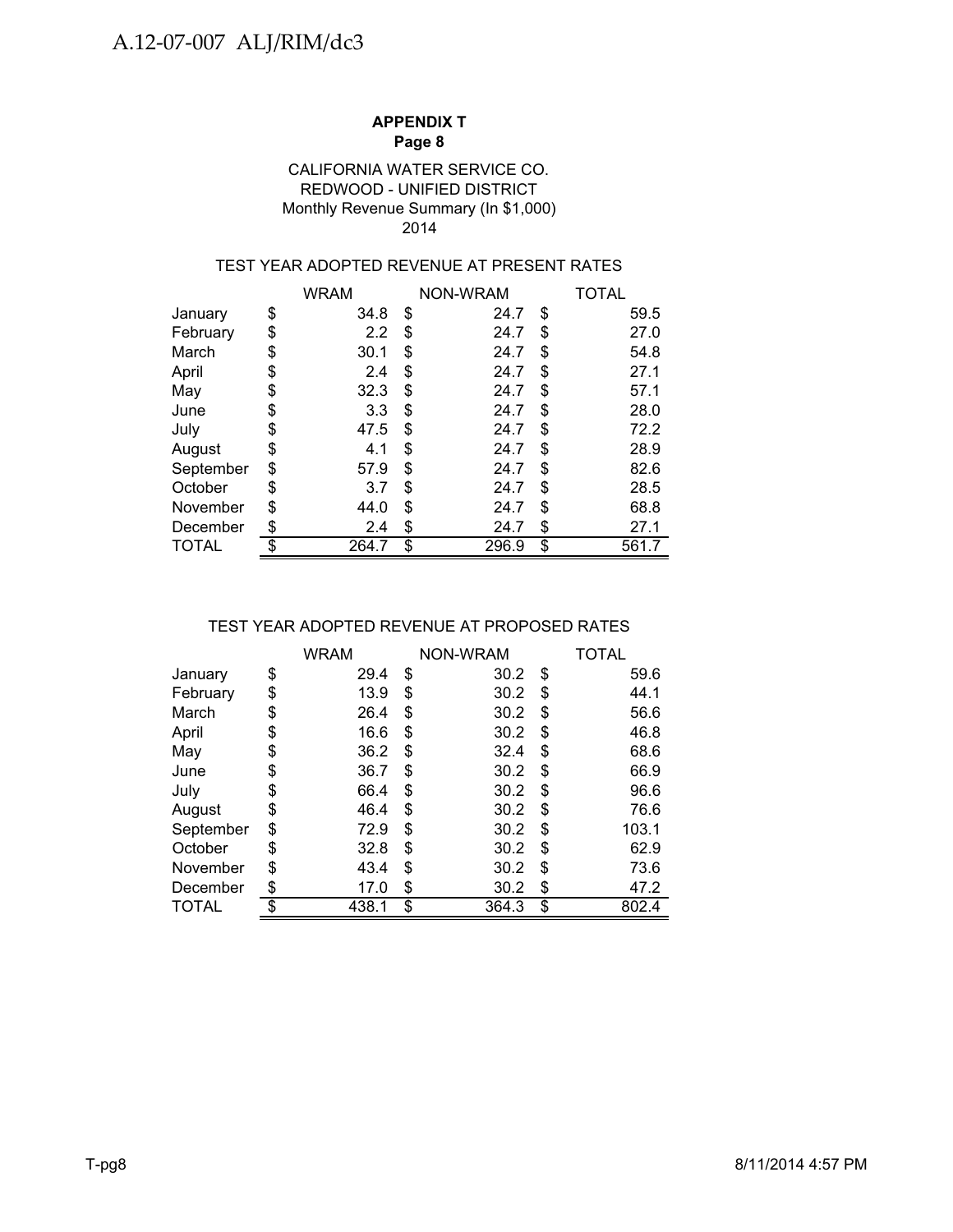#### CALIFORNIA WATER SERVICE CO. REDWOOD - UNIFIED DISTRICT

#### Adopted Quantities

2014

| PURCHASED POWER                                                                           |          |                                                     |
|-------------------------------------------------------------------------------------------|----------|-----------------------------------------------------|
| Total Production (kccf)<br>Kwh $/$ ccf<br>Total calculated KWH<br>Unit Cost<br>Power Cost | \$       | 38.4<br>2,316.2<br>88,941.0<br>\$0.1842<br>16,383.7 |
| TOTAL PURCHASED POWER (In \$1,000)                                                        | \$       | 16.4                                                |
| PURCHASED WATER                                                                           |          |                                                     |
| Total water usage (KCcf.)<br>Base Rate (Service Charge)*<br>Usage Rate                    | \$<br>\$ | 2.7<br>1,650.0<br>5.0                               |
| TOTAL PURCHASED WATER COST (In \$1,000)                                                   | \$       | 15.2                                                |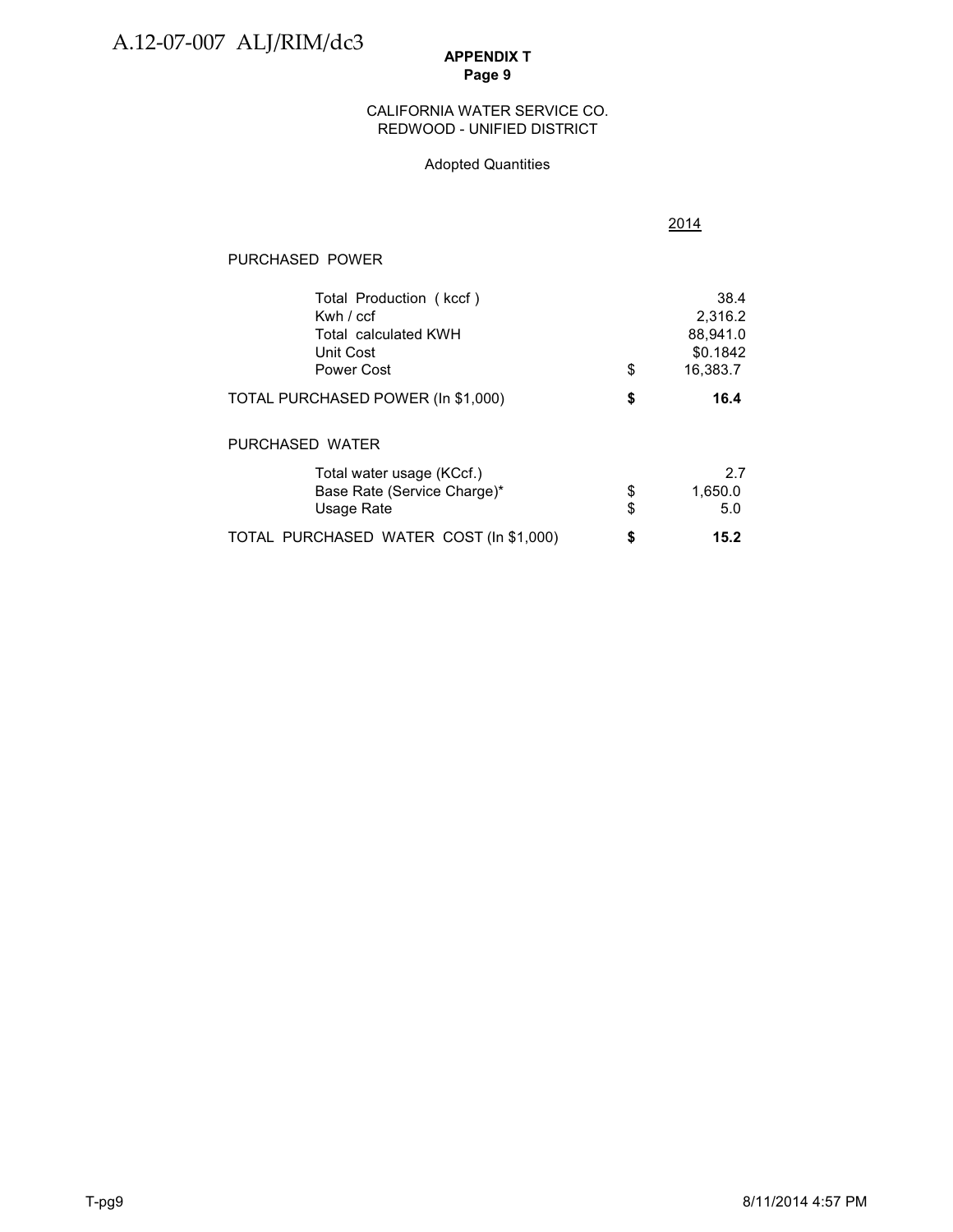#### CALIFORNIA WATER SERVICE CO. REDWOOD - UNIFIED DISTRICT

#### Adopted Quantities

2014

| <b>CHEMICALS</b>                                                 |                 |
|------------------------------------------------------------------|-----------------|
| Total Production (kccf)<br>ADOPTED CHEMICAL DOLLARS (in \$1,000) | \$<br>38<br>1.7 |
| ADOPTED \$ per KCCF                                              | \$0.044355      |
| PUMP TAXES (WATER REPLENISHMENT DISTRICT)                        |                 |
| WELL WATER PRODUCTION - ACRE FEET<br>UNIT COST - ACRE FEET       | 0.0<br>\$0      |
| TOTAL GROUNDWATER CHARGES                                        | \$0             |
| ANNUAL WATERMASTER SERVICE                                       | \$0             |
| TOTAL PUMP TAX EXPENSE                                           | \$0.0           |
|                                                                  |                 |
| UNCOLLECTIBLES RATE                                              | 0.717%          |
| <b>FRANCHISE TAX RATE</b>                                        | $0.00\%$        |
| <b>BUSINESS LICENSE FEE</b>                                      | \$0.00          |
| FEDERAL TAX RATE                                                 | 35.00%          |
| STATE CORP. FRANCHISE TAX                                        | 8.84%           |
| NET TO GROSS MULTIPLIER                                          | 1.62657         |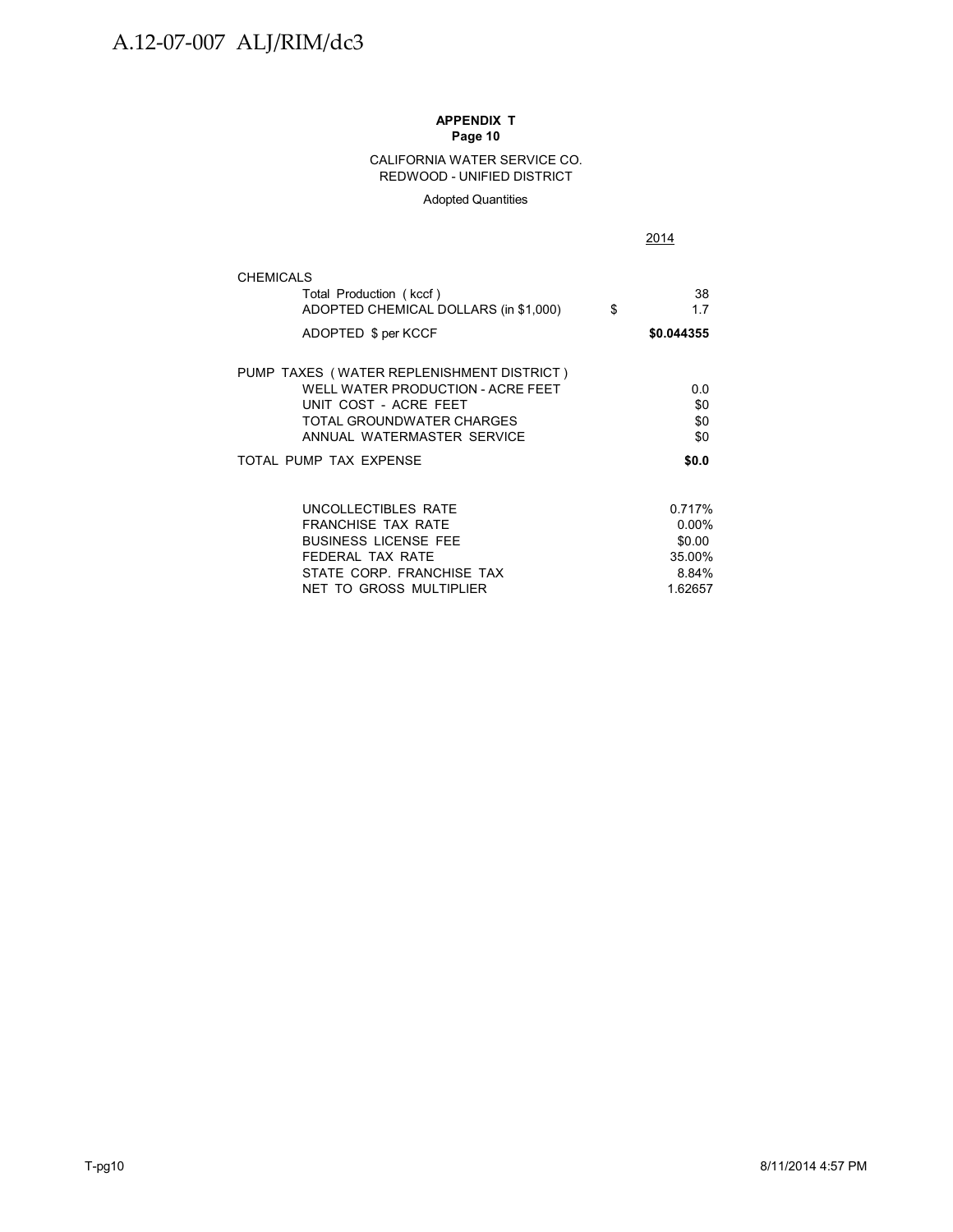#### **NET TO GROSS MULTIPLIER ( NEW CPUC STAFF APPROVED METHOD )**

#### **2014**

|                |                                             |             | <b>NORMAL</b><br>W/0 INCOME<br><b>TAXES</b> |
|----------------|---------------------------------------------|-------------|---------------------------------------------|
| $\mathbf{1}$   | <b>UNCOLLECTIBLES</b>                       | 0.71700%    | 0.71700%                                    |
| $\overline{2}$ | 1 - UNCOLLECTIBES (100% - LINE 1)           | 99.28300%   | 99.28300%                                   |
|                | <b>FRANCHISE TAX RATE</b>                   | 0.00000%    | 0.00000%                                    |
| 3              | LOCAL FRANCHISE (% * LINE 2)                | 0.00000%    | 0.00000%                                    |
| 4              | <b>BUSINESS LICENSE RATE</b>                | $0.00000\%$ | 0.00000%                                    |
|                | BUSINESS LICENSE (% * LINE 2)               | 0.00000%    | 0.00000%                                    |
| 5              | SUBTOTAL (LINE 1 + LINE 3 + LINE 4)         | 0.71700%    | 0.71700%                                    |
| 6              | 1 - SUBTOTAL (100% - LINE 5)                | 99.28300%   | 99.28300%                                   |
| $\overline{7}$ | CCFT (LINE 6 * 8.84%)                       | 8.77662%    |                                             |
| 8              | AMERICAN JOB CREATION ACT (LINE 6 * 9%)     | 7.57149%    |                                             |
| 9              | FIT (LINE 6 * 35 %)                         | 29.02721%   |                                             |
| 10             | TOTAL TAXES PAID (LINE 5 + LINE 7 + LINE 8) | 38.52083%   | 0.71700%                                    |
| 11             | NET AFTER TAXES (1-LINE 9)                  | 61.47917%   | 99.28300%                                   |
|                | NET-TO-GROSS MULTIPLIER (1/LINE 10)         | 1.62657     | 1.00722                                     |

| <b>ADOPTED</b><br>RATIO'S |        |                      |                   |         |
|---------------------------|--------|----------------------|-------------------|---------|
| DEBT                      | 46.6%  | Without income Taxes | 1.00722           | 0.46937 |
| <b>EQUITY</b>             | 53.4%  | With income Taxes    | 1.62657           | 0.86859 |
| <b>TOTAL</b>              | 100.0% |                      | Adj. Net to Gross | 1.33795 |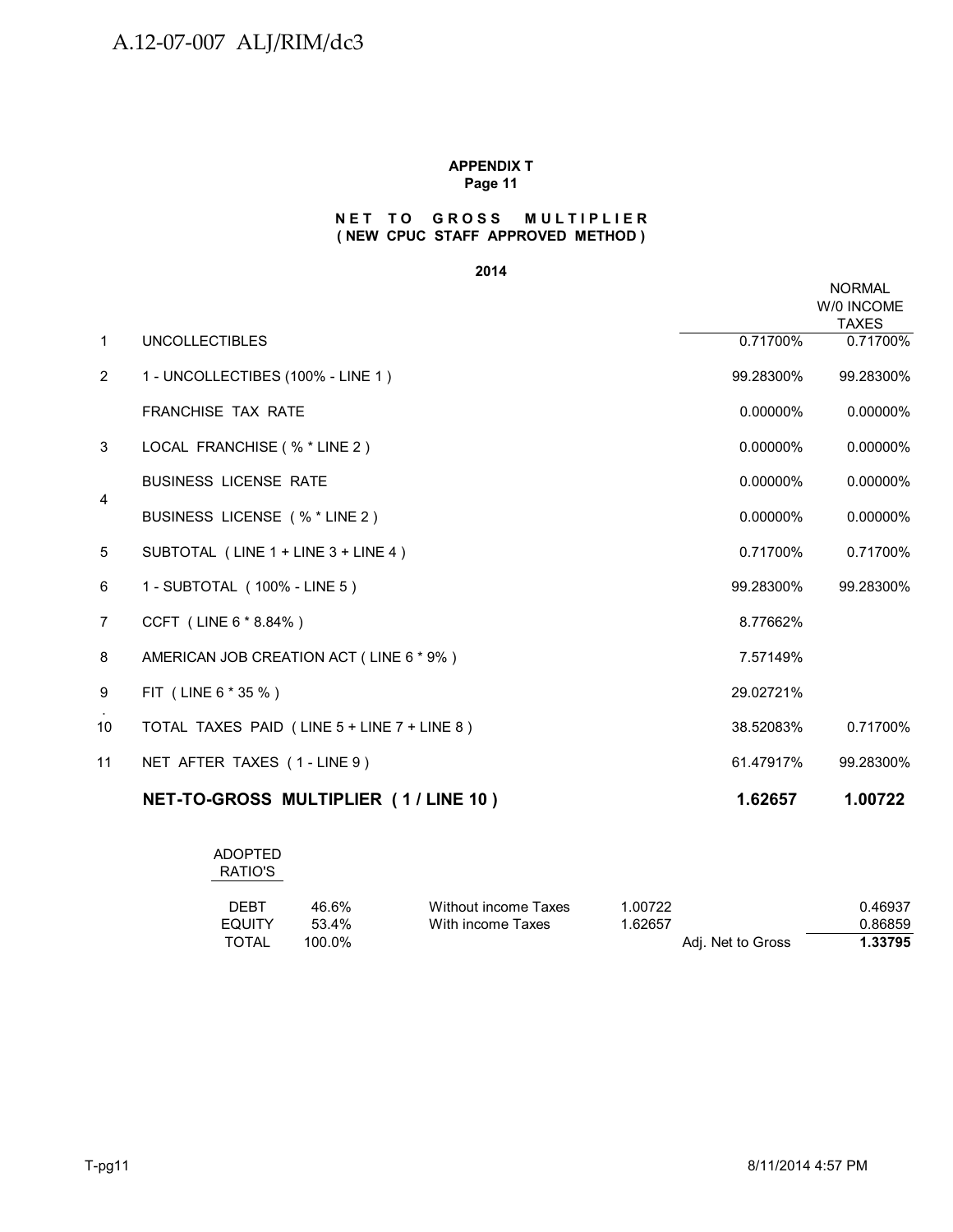### CALIFORNIA WATER SERVICE CO. Redwood - Unified District Bill Comparison w/ Applicable RSF Discounts

| Typical Monthly Residential Bill for Metered Customers for 2014 |    |                     |    |                      |    |         |          |                   |
|-----------------------------------------------------------------|----|---------------------|----|----------------------|----|---------|----------|-------------------|
|                                                                 |    |                     |    |                      |    |         |          |                   |
| Usage:                                                          |    | <b>Present Bill</b> |    | <b>Proposed Bill</b> |    | Change  | Percent  | <b>Notes</b>      |
| Ccf                                                             |    |                     |    |                      |    |         | Change   | (1)               |
| $\mathbf 0$                                                     | \$ | 54.58               | \$ | 66.97                | \$ | 12.39   | 22.70%   | (7)(8)            |
| 4                                                               | \$ | 78.16               | \$ | 85.05                | \$ | 6.89    | 8.81%    | $(2)$ $(7)$ $(8)$ |
| 5                                                               | \$ | 84.06               | \$ | 89.57                | \$ | 5.51    | 6.55%    | (7)(8)            |
| 6                                                               | \$ | 89.96               | \$ | 94.09                | \$ | 4.13    | 4.60%    | (3)(7)(8)         |
| 7                                                               | \$ | 95.85               | \$ | 98.61                | \$ | 2.76    | 2.88%    | $(4)$ $(7)$ $(8)$ |
| 10                                                              | \$ | 113.54              | \$ | 112.17               | \$ | $-1.37$ | $-1.21%$ | (7)(8)            |
| 15                                                              | \$ | 143.02              | \$ | 270.73               | \$ | 127.71  | 89.29%   | (7)               |
| 20                                                              | \$ | 172.50              | \$ | 338.65               | \$ | 166.15  | 96.32%   | (7)               |
| 25                                                              | \$ | 201.98              | \$ | 406.56               | \$ | 204.58  | 101.29%  | (7)               |
| 30                                                              | \$ | 231.46              | \$ | 474.48               | \$ | 243.02  | 105.00%  | (7)               |
| 35                                                              | \$ | 260.94              | \$ | 542.40               | \$ | 281.46  | 107.87%  | (7)               |
| <b>Metered Quantity Rates:</b>                                  |    |                     |    |                      |    |         |          | (5) (6)           |
| Tier 1                                                          | \$ | 8.2059              | \$ | 13.5837              | \$ | 5.38    | 65.54%   |                   |
| Tier <sub>2</sub>                                               | \$ | 8.2059              | \$ | 13.5837              | \$ | 5.38    | 65.54%   |                   |
| Tier 3                                                          | \$ | 8.2059              | \$ | 13.5837              | \$ | 5.38    | 65.54%   |                   |
| <b>Service Charge:</b>                                          | \$ | 54.58               | \$ | 66.97                | \$ | 12.39   | 22.70%   | (5)(6)            |

#### **Notes:**

(1) 1 Ccf or 100 cubic feet of water is equal to 748 gallons of water

(2) Typical winter monthly average usage of 4 Ccf

(3) Monthly average usage of 6 Ccf

(4) Typical summer monthly average usage of 7 Ccf

(5) Metered comparison based on 5/8 x 3/4 inch service

(6) Rates do not include CPUC fees or other surcharges that may appear on customers bills

(7) RSF discount (\$2.31/Ccf) reflected in present bill amount

(8) Proposed bills reflect quantity rates having been reduced to \$4.52/Ccf (up to 10 Ccf) on account of RSF discounts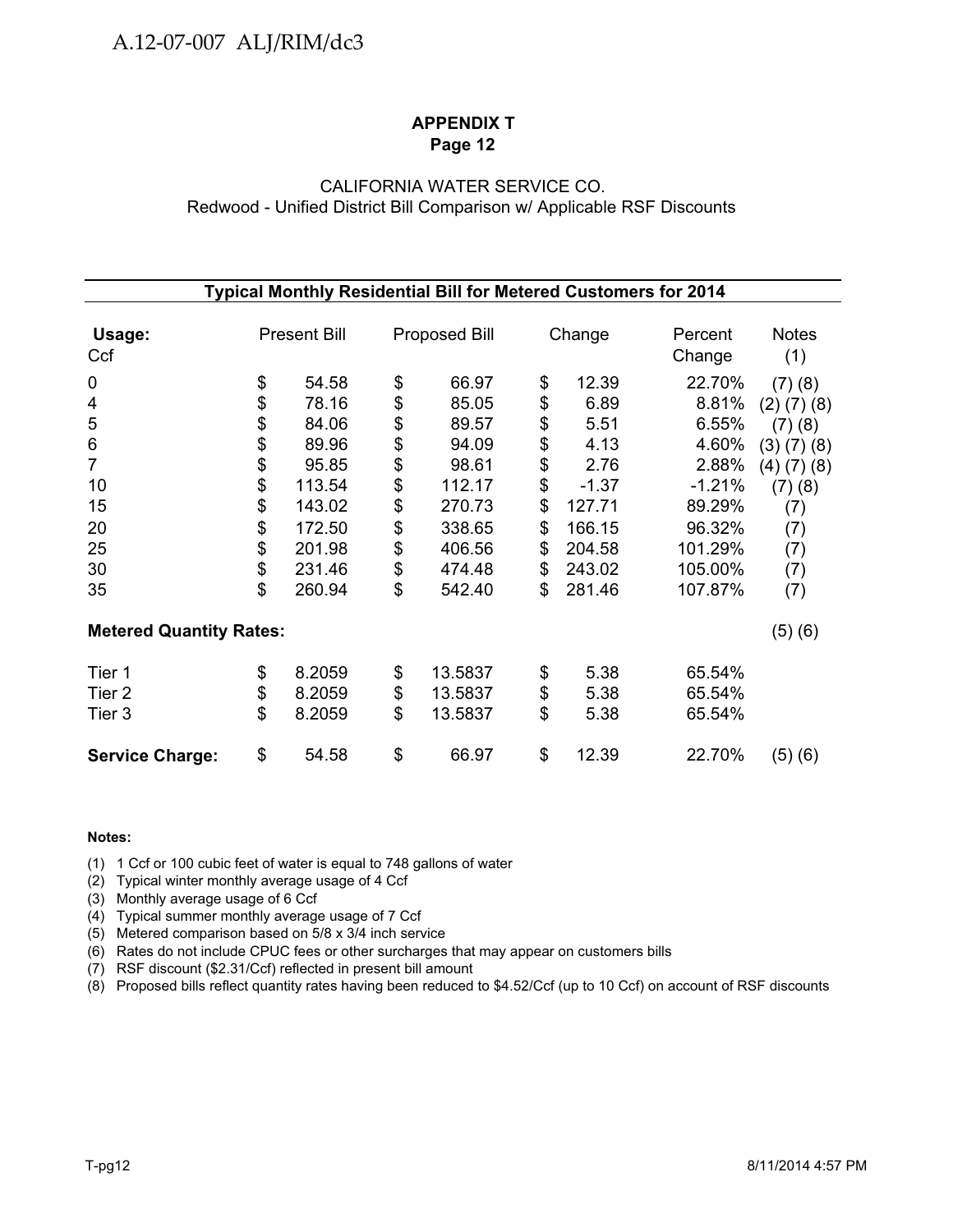#### SALINAS DISTRICT CALIFORNIA WATER SERVICE CO.

#### (DOLLARS IN THOUSANDS) SUMMARY OF EARNINGS AND RATE OF RETURN

|                                          | <b>PRESENT</b> | <b>PROPOSED</b> | <b>ESTIMATED ESTIMATED</b> |              |
|------------------------------------------|----------------|-----------------|----------------------------|--------------|
|                                          | <b>RATES</b>   | <b>RATES</b>    | <b>RATES</b>               | <b>RATES</b> |
|                                          | 2014           | 2014            | 2015                       | 2016         |
|                                          |                |                 |                            |              |
| <b>OPERATING</b><br><b>REVENUES</b>      | \$24,419.2     | \$27,049.0      | \$27,863.5                 | \$28,674.8   |
| % Increase                               |                | 10.8%           | 3.0%                       | 2.9%         |
| OPERATING EXPENSES                       |                |                 |                            |              |
| PURCHASED WATER                          | \$0.0          | \$0.0           | \$0.0                      | \$0.0        |
| <b>GROUNDWATER EXTRACTION CHARGES</b>    | \$42.0         | \$42.0          | \$42.1                     | \$42.2       |
| PURCHASED POWER                          | \$1,575.8      | \$1,575.8       | \$1,579.9                  | \$1,584.0    |
| PURCHASED CHEMICALS                      | \$229.3        | \$229.3         | \$232.3                    | \$235.3      |
| PAYROLL -- DISTRICT                      | \$2,938.7      | \$2,938.7       | \$2,976.3                  | \$3,014.4    |
| <b>UNCOLLECTIBLES</b>                    | \$98.7         | \$109.3         | \$110.7                    | \$111.8      |
| <b>CONSERVATION</b>                      | \$535.1        | \$535.1         | \$536.5                    | \$537.9      |
| OTHER OPERATION AND MAINTENANCE          | \$3,714.4      | \$3,714.4       | \$3,762.2                  | \$3,810.7    |
| <b>BENEFITS</b>                          | \$1,945.2      | \$1,945.2       | \$1,970.1                  | \$1,990.1    |
| OTHER ADMIN AND GEN. EXP.                | \$363.2        | \$363.2         | \$367.9                    | \$372.7      |
| TOTAL O. & M., A. & G., & MISC. EXP.     | \$11,442.4     | \$11,453.0      | \$11,578.0                 | \$11,699.0   |
| TAXES OTHER THAN INCOME                  |                |                 |                            |              |
| AD VALOREM TAXES                         | \$766.2        | \$766.2         | \$833.8                    | \$901.4      |
| <b>BUSINESS LICENSE FEES</b>             | \$597.1        | \$661.4         | \$663.2                    | \$664.9      |
| LOCAL FRANCHISE TAXES                    | \$71.4         | \$79.1          | \$79.3                     | \$79.5       |
| PAYROLL TAXES                            | \$217.7        | \$217.7         | \$220.5                    | \$223.3      |
| TOTAL GENERAL TAXES                      | 1,652.4        | \$1,724.4       | \$1,796.8                  | \$1,869.1    |
| <b>DEPRECIATION</b>                      | \$2,734.9      | \$2,734.9       | \$2,898.0                  | \$3,061.2    |
| G.O. PRORATED EXPENSES:                  |                |                 |                            |              |
| PAYROLL AND BENEFITS                     | \$2,312.2      | \$2,312.2       | \$2,341.8                  | \$2,371.8    |
| AD VALOREM, BUSINESS LICENSE, FRANCHISES | \$41.5         | \$41.5          | \$41.6                     | \$41.7       |
| PAYROLL TAXES                            | \$143.0        | \$143.0         | \$144.8                    | \$146.7      |
| OTHER PRORATED EXPENSES                  | \$1,547.2      | \$1,547.2       | \$1,567.1                  | \$1,587.3    |
| TOTAL G.O. PRORATED EXPENSES             | \$4,043.9      | \$4,043.9       | \$4,095.4                  | \$4,147.5    |
| SUB-TOTAL-OPERATING EXPENSES             | \$19,873.6     | \$19,956.2      | \$20,368.1                 | \$20,776.8   |
| TOTAL INCOME TAXES:                      | \$961.4        | \$1,926.2       | \$1,979.0                  | \$2,031.8    |
| TOTAL OPERATING EXPENSES                 | \$20,835.0     | \$21,882.4      | \$22,347.1                 | \$22,808.6   |
| NET OPERATING REVENUE                    | \$3,584.2      | \$5,166.6       | \$5,516.4                  | \$5,866.2    |
| DEPRECIATED RATE BASE                    | \$65,071.1     | \$65,071.1      | \$69,476.2                 | \$73,881.4   |
| RATE OF RETURN                           | 5.51%          | 7.94%           | 7.94%                      | 7.94%        |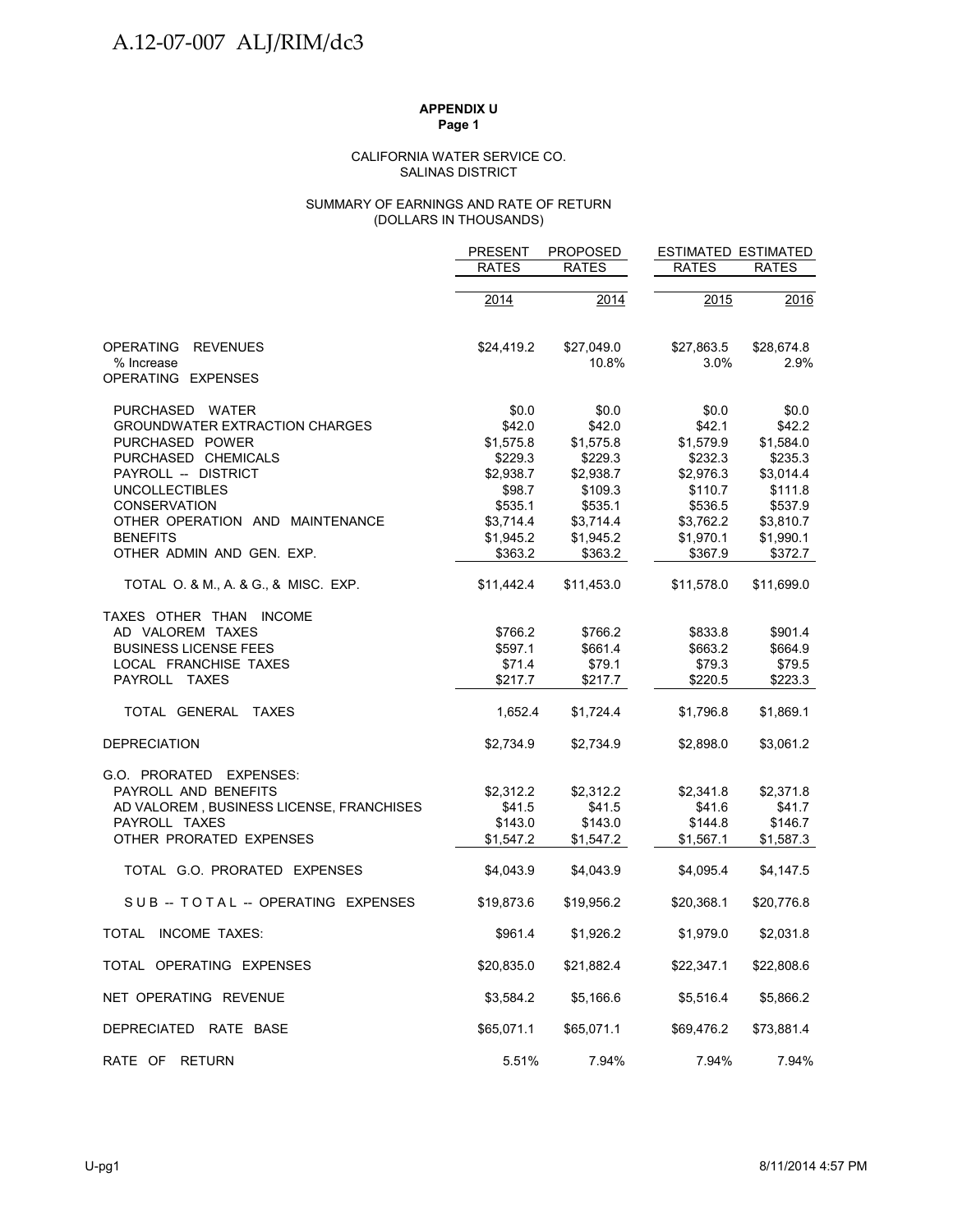### CALIFORNIA WATER SERVICE CO. SALINAS DISTRICT

### (DOLLARS IN THOUSANDS) ADOPTED RATE BASE

|                                  | 2014        | 2015        | 2016         |
|----------------------------------|-------------|-------------|--------------|
| RATE BASE                        |             |             |              |
| WTD. AVG. PLANT IN SERVICE       | \$138,430.4 | \$144,863.5 | \$151,296.5  |
| WTD, AVG, DEPRECIATION RESERVE   | (40,087.2)  | (42, 230.0) | (\$44,372.8) |
| <b>MATERIALS AND SUPPLIES</b>    | 488.0       | 488.0       | \$488.0      |
| <b>TANK PAINTING</b>             | 124.1       | 111.7       | \$99.3       |
| WORKING CASH - LEAD - LAG        | 1,359.2     | 1,355.3     | \$1,351.4    |
| WORKING CASH - W / H EMPLOYEES   | (10.1)      | (10.1)      | (\$10.1)     |
| ADVANCES FOR CONSTRUCTION        | (11, 877.3) | (11, 433.4) | (\$10,989.4) |
| <b>CONTRIBUTIONS</b>             | (13, 441.3) | (13, 272.9) | (\$13,104.6) |
| AMORTIZATION OF INTANG.          | (641.7)     | (747.6)     | (\$853.5)    |
| <b>DEFERRED TAXES</b>            | (13, 732.7) | (14, 469.9) | (\$15,207.0) |
| UNAMORT. I.T.C.                  | (113.9)     | (110.8)     | (\$107.6)    |
| PRORATED G.O. RATE BASE          | 3,437.1     | 3,891.2     | \$4,345.3    |
| <b>TAXES ON ADVANCES</b>         | 861.9       | 797.2       | \$732.5      |
| TAXES ON C.I.A.C.                | 274.5       | 243.9       | \$213.4      |
| WTG. AVG. RATE BASE              | \$65,071.1  | \$69,476.2  | \$73,881.4   |
| RATE BASE ASSOCIATED ITEMS       |             |             |              |
| DEPRECIATION EXPENSE             | \$2,734.9   | \$2,898.0   | \$3,061.2    |
| AD VALOREM TAXES                 | \$766.2     | \$833.8     | \$901.4      |
| TOTAL INCOME TAXES AT AUTHORIZED | \$1,926.2   | \$1,979.0   | \$2,031.8    |
| NET OPERATING REVENUE            | \$5,166.6   | \$5,516.4   | \$5,866.2    |
|                                  |             |             |              |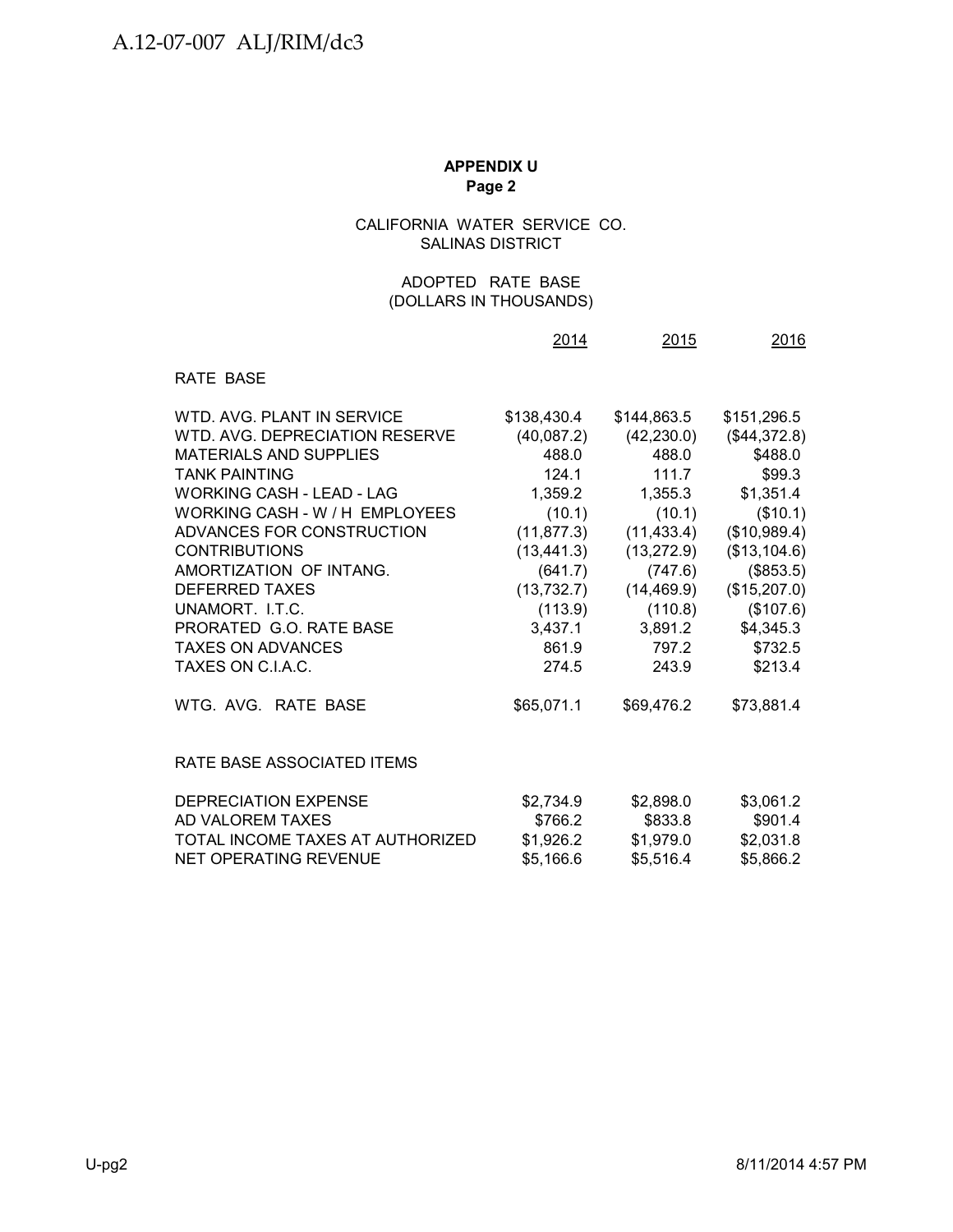# **APPENDIX U**

**Page 3**

#### CALIFORNIA WATER SERVICE CO. SALINAS DISTRICT

#### **Rate Base Offset**

| <b>District</b> | PID#     | <b>Description</b>                                  |  | Amount    | <b>Expected</b><br><b>Filing Year</b> | <b>Authority</b> |     | <b>Expected</b><br><b>Revenue</b><br><b>Requirement</b> |
|-----------------|----------|-----------------------------------------------------|--|-----------|---------------------------------------|------------------|-----|---------------------------------------------------------|
| Salinas         | 00023267 | New 150K Gallon Storage Tank - Buena Vista          |  | .349.215  | 2014                                  | 2009 GRC         | S   | 194.784                                                 |
|                 | 00069429 | Sta. 70 - Tank 4                                    |  | 510.000   | 2014                                  | 2009 GRC         | \$  | 73.628                                                  |
|                 |          | 00080000 Cal Water RAMCAP Vulnerability Assessments |  | 168,595   | 2015                                  | 2012 GRC         | \$. | 24,340                                                  |
|                 |          |                                                     |  | 2,027,810 |                                       |                  |     | 292,751                                                 |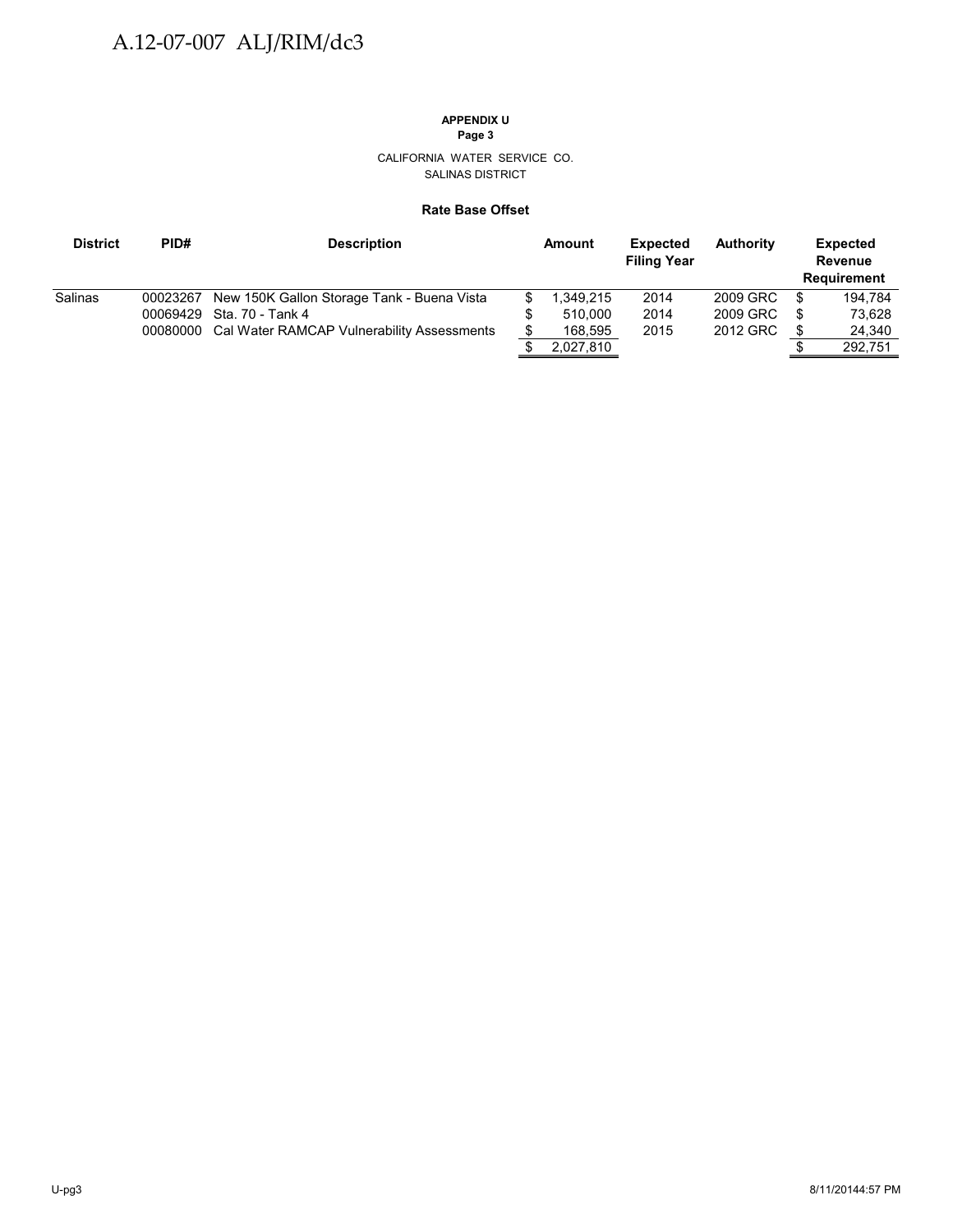### CALIFORNIA WATER SERVICE CO. SALINAS DISTRICT

### INCOME TAX CALCULATION (DOLLARS IN THOUSANDS)

|                                           | <b>PRESENT</b><br><b>RATES</b><br>2014 | <b>PROPOSED</b><br><b>RATES</b><br>2014 |
|-------------------------------------------|----------------------------------------|-----------------------------------------|
| OPERATING REVENUE (PRESENT RATES)         | \$24,419.2                             | \$27,049.0                              |
| <b>EXPENSES</b>                           |                                        |                                         |
| PURCHASED WATER                           | \$0.0                                  | \$0.0                                   |
| <b>PURCHASED POWER</b>                    | \$1,575.8                              | \$1,575.8                               |
| <b>PUMP TAXES</b>                         | \$42.0                                 | \$42.0                                  |
| <b>CHEMICALS</b>                          | \$229.3                                | \$229.3                                 |
| <b>PAYROLL</b>                            | \$2,938.7                              | \$2,938.7                               |
| OTHER O & M                               | \$4,249.5                              | \$4,249.5                               |
| OTHER A & G                               | \$2,308.4                              | \$2,308.4                               |
| G.O. PRORATIONS                           | \$3,654.8                              | \$3,654.8                               |
| PAYROLL TAXES                             | \$217.7                                | \$217.7                                 |
| AD VALOREM TAXES                          | \$766.2                                | \$766.2                                 |
| <b>UNCOLLECTIBLES</b>                     | \$98.7                                 | \$109.3                                 |
| FRANCHISE TAX & BUS LIC. FEES             | \$668.5                                | \$740.5                                 |
| TRANSPORTATION DEPRECIATION ADJUSTMENT    | (\$83.7)                               | (\$83.7)                                |
| <b>INTEREST EXPENSE</b>                   | \$1,835.1                              | \$1,835.1                               |
| TOTAL DEDUCTIONS                          | \$18,501.1                             | \$18,583.7                              |
| <b>STATE INCOME TAX</b>                   |                                        |                                         |
| STATE TAX DEPRECIATION                    | \$4,910.6                              | \$4,910.6                               |
| NET STATE TAXABLE INCOME                  | \$1,007.5                              | \$3,554.7                               |
| STATE CORP. FRANCHISE TAX @ 8.84%         | \$89.1                                 | \$314.2                                 |
| FEDERAL INCOME TAX                        |                                        |                                         |
| FEDERAL TAX DEPRECIATION                  | \$3,067.9                              | \$3,067.9                               |
| STATE INCOME TAX                          | \$89.1                                 | \$314.2                                 |
| LESS AMERICAN JOBS CREATION ACT DEDUCTION | \$119.6                                | \$328.6                                 |
| NET FEDERAL TAXABLE INCOME                | \$2,641.5                              | \$4,754.6                               |
| FEDERAL INCOME TAX @ 35.00%               | \$924.5                                | \$1,664.1                               |
| <b>INVESTMENT TAX CREDIT</b>              | \$52.2                                 | \$52.2                                  |
| TOTAL FEDERAL INCOME TAX                  | \$872.4                                | \$1,612.0                               |
| TOTAL INCOME TAXES                        | \$961.4                                | \$1,926.2                               |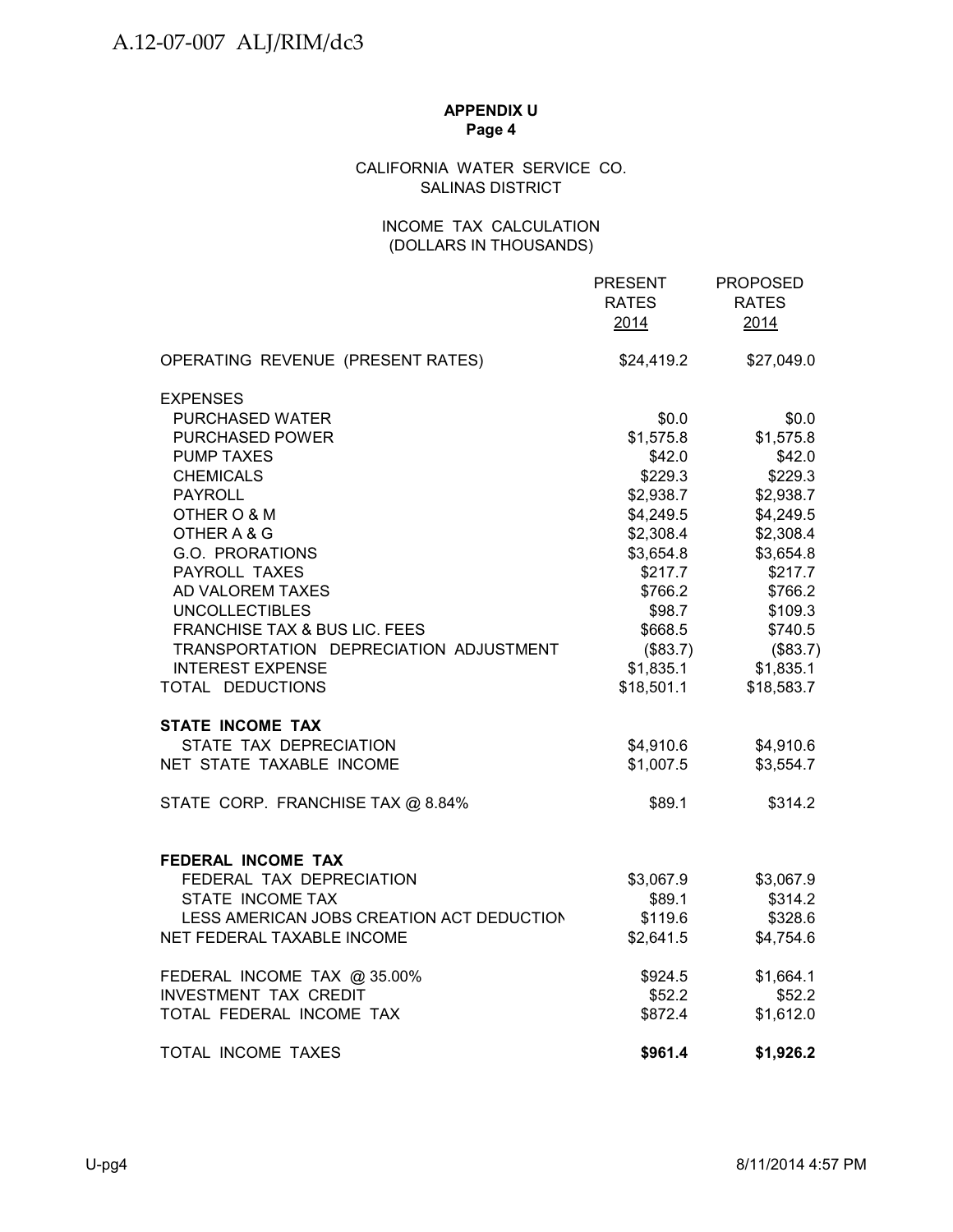#### CALIFORNIA WATER SERVICE CO. SALINAS DISTRICT

#### Adopted Quantities

|                                  |                  | 2014   | 2015   |
|----------------------------------|------------------|--------|--------|
| Number of Services by meter size | $5/8 \times 3/4$ | 15,833 | 15,865 |
|                                  | 3/4              | 26     | 26     |
|                                  |                  | 10,115 | 10,136 |
|                                  | 11/2             | 566    | 569    |
|                                  | 2                | 901    | 904    |
|                                  | 3                | 138    | 139    |
|                                  | 4                | 57     | 58     |
|                                  | 6                | 22     | 22     |
|                                  | 8                |        | 1      |
|                                  | 10               |        |        |
|                                  | 12               | O      | 0      |
|                                  | 14               |        | 0      |
|                                  | <b>TOTAL</b>     | 27,660 | 27,721 |

| Metered Sales, KCcf |         |
|---------------------|---------|
| All Water           | 6.604.6 |

Number of Services and Use:

|                          |        | <b>Avg Services</b> |        | Use, KCcf |         | Avg Use, Ccf/Sv/Mo |         |
|--------------------------|--------|---------------------|--------|-----------|---------|--------------------|---------|
|                          |        | 2014                | 2015   | 2014      | 2015    | 2014               | 2015    |
| <b>RESIDENTIAL</b>       |        | 24,363              | 24,419 | 3,289.0   | 3,296.6 | 11.3               | 11.3    |
| <b>BUSINESS</b>          |        | 2,518               | 2,510  | 1,777.7   | 1,772.1 | 58.8               | 58.8    |
| <b>MULTIPLE FAMILY</b>   |        | 428                 | 442    | 657.4     | 678.9   | 128.0              | 128.0   |
| <b>INDUSTRIAL</b>        |        | 32                  | 32     | 532.9     | 532.9   | 1,387.8            | 1,387.8 |
| PUBLIC AUTHORITY         |        | 311                 | 312    | 339.5     | 339.5   | 91.0               | 90.7    |
| <b>OTHER</b>             |        | 8                   | 6      | 8.1       | 8.1     | 84                 | 112     |
| <b>IRRIGATION</b>        |        |                     |        |           |         | 0                  | 0       |
| <b>RECLAIMED</b>         |        |                     |        |           |         | 0                  | 0       |
| <b>SUBTOTAL</b>          |        | 27,660              | 27,721 | 6,604.6   | 6,628.0 |                    |         |
| <b>RESIDENTIAL FLAT</b>  |        |                     |        |           |         |                    |         |
| <b>PRIVATE FIRE PROT</b> |        | 709                 | 717    |           |         |                    |         |
| <b>PUBLIC FIRE PROT</b>  |        | 47                  | 50     |           |         |                    |         |
| <b>TOTAL</b>             |        | 28,416              | 28,488 | 6,604.6   | 6,628.0 |                    |         |
| Unaccounted-for water    | 12.66% |                     |        | 957.5     | 960.9   |                    |         |
|                          |        |                     |        |           |         |                    |         |
| <b>Total Production</b>  |        |                     |        | 7,562.1   | 7,588.9 |                    |         |

6,628.0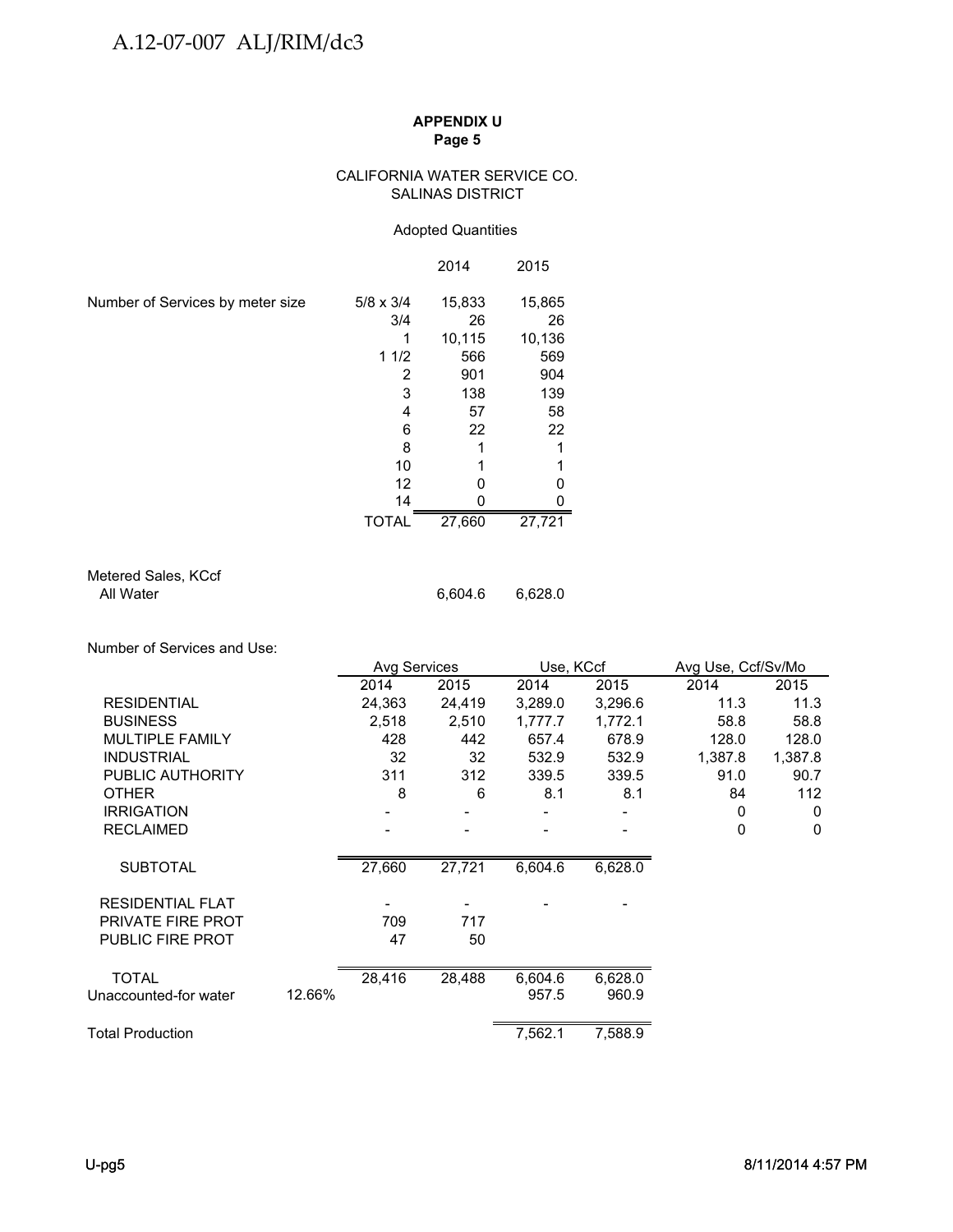#### CALIFORNIA WATER SERVICE CO. SALINAS DISTRICT

#### Adopted Quantities

#### **Test Year**

| <b>Metered Sales</b> |             |                 |                     |                   | <b>Public</b>    |              |              |
|----------------------|-------------|-----------------|---------------------|-------------------|------------------|--------------|--------------|
| (Kccf)               | Residential | <b>Business</b> | <b>Multi-Family</b> | <b>Industrial</b> | <b>Authority</b> | <b>Other</b> | <b>Total</b> |
| <b>Month</b>         |             |                 |                     |                   |                  |              |              |
| January              | 205.9       | 94.9            | 47.8                | 26.9              | 11.1             | 0.4          | 387.1        |
| February             | 195.0       | 89.9            | 44.0                | 25.3              | 11.0             | 0.4          | 365.6        |
| March                | 185.5       | 86.9            | 42.9                | 26.1              | 9.6              | 0.4          | 351.3        |
| April                | 215.8       | 100.0           | 48.7                | 28.2              | 15.2             | 0.5          | 408.4        |
| May                  | 278.4       | 148.2           | 56.0                | 52.2              | 26.1             | 0.7          | 561.5        |
| June                 | 312.3       | 189.8           | 57.0                | 56.6              | 41.3             | 0.9          | 657.8        |
| July                 | 372.3       | 187.3           | 63.6                | 52.1              | 47.5             | 0.8          | 723.6        |
| August               | 354.9       | 197.6           | 65.6                | 59.7              | 52.6             | 0.9          | 731.4        |
| September            | 361.8       | 195.8           | 65.6                | 53.0              | 48.9             | 0.9          | 725.9        |
| October              | 325.3       | 191.7           | 62.4                | 53.7              | 38.9             | 0.9          | 672.8        |
| November             | 253.8       | 160.3           | 53.4                | 53.2              | 22.7             | 0.7          | 544.1        |
| December             | 227.9       | 135.3           | 50.5                | 46.0              | 14.7             | 0.6          | 475.0        |
|                      | 3,289.0     | 1.777.7         | 657.4               | 532.9             | 339.5            | 8.1          | 6,604.6      |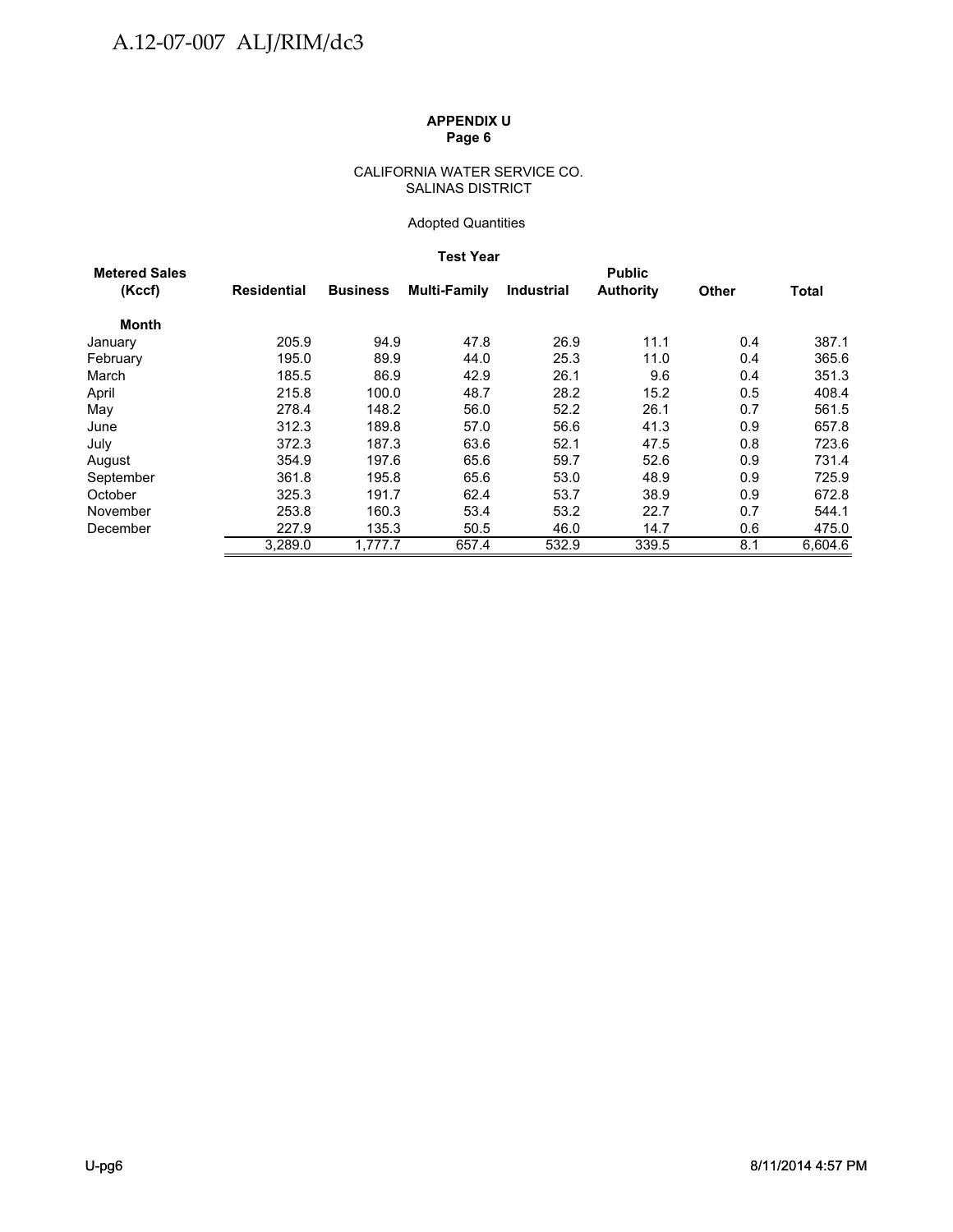### CALIFORNIA WATER SERVICE CO. SALINAS DISTRICT

### Adopted Quantities

### **Test Year**

|                   |                     |                  |                     |                 | <b>Purchased</b>             |    |                   |     | <b>Purchased</b> |  |
|-------------------|---------------------|------------------|---------------------|-----------------|------------------------------|----|-------------------|-----|------------------|--|
|                   | Company             | <b>Purchases</b> |                     |                 | <b>Water</b>                 |    | <b>Pump Taxes</b> |     | <b>Power</b>     |  |
| <b>Production</b> | <b>Wells (Kccf)</b> | (Kccf)           | <b>Total (Kccf)</b> |                 | (ln \$1,000)                 |    | (ln \$1,000)      |     | (ln \$1,000)     |  |
| Month             |                     |                  |                     |                 |                              |    |                   |     |                  |  |
| January           | 456.1               | 0.0              | 456.1               | \$              | $\qquad \qquad \blacksquare$ | \$ | 2.5               | \$  | 95.0             |  |
| February          | 390.9               | 0.0              | 390.9               | \$              | $\qquad \qquad \blacksquare$ | \$ | 2.2               | S   | 81.5             |  |
| March             | 454.9               | 0.0              | 454.9               | \$              | $\qquad \qquad \blacksquare$ | \$ | 2.5               | S   | 94.8             |  |
| April             | 614.5               | 0.0              | 614.5               | \$              | $\qquad \qquad \blacksquare$ | \$ | 3.4               | \$  | 128.0            |  |
| May               | 732.4               | 0.0              | 732.4               | \$              | Ξ.                           | \$ | 4.1               | \$  | 152.6            |  |
| June              | 775.2               | 0.0              | 775.2               | \$              | $\overline{\phantom{0}}$     | \$ | 4.3               | S   | 161.5            |  |
| July              | 824.7               | 0.0              | 824.7               | \$              | $\qquad \qquad \blacksquare$ | \$ | 4.6               | \$. | 171.8            |  |
| August            | 827.0               | 0.0              | 827.0               | \$              |                              | \$ | 4.6               | S   | 172.3            |  |
| September         | 786.7               | 0.0              | 786.7               | \$              |                              | \$ | 4.4               | S   | 163.9            |  |
| October           | 683.3               | 0.0              | 683.3               | \$              | $\qquad \qquad \blacksquare$ | \$ | 3.8               | \$  | 142.4            |  |
| November          | 549.3               | 0.0              | 549.3               | \$              | -                            | \$ | 3.1               | \$  | 114.5            |  |
| December          | 467.1               | 0.0              | 467.1               | \$              | $\overline{\phantom{a}}$     | \$ | 2.6               | \$  | 97.3             |  |
|                   | 7,562.1             | 0.0              | 7,562.1             | $\overline{\$}$ | $\qquad \qquad \blacksquare$ | \$ | 42.0              | \$  | 1,575.8          |  |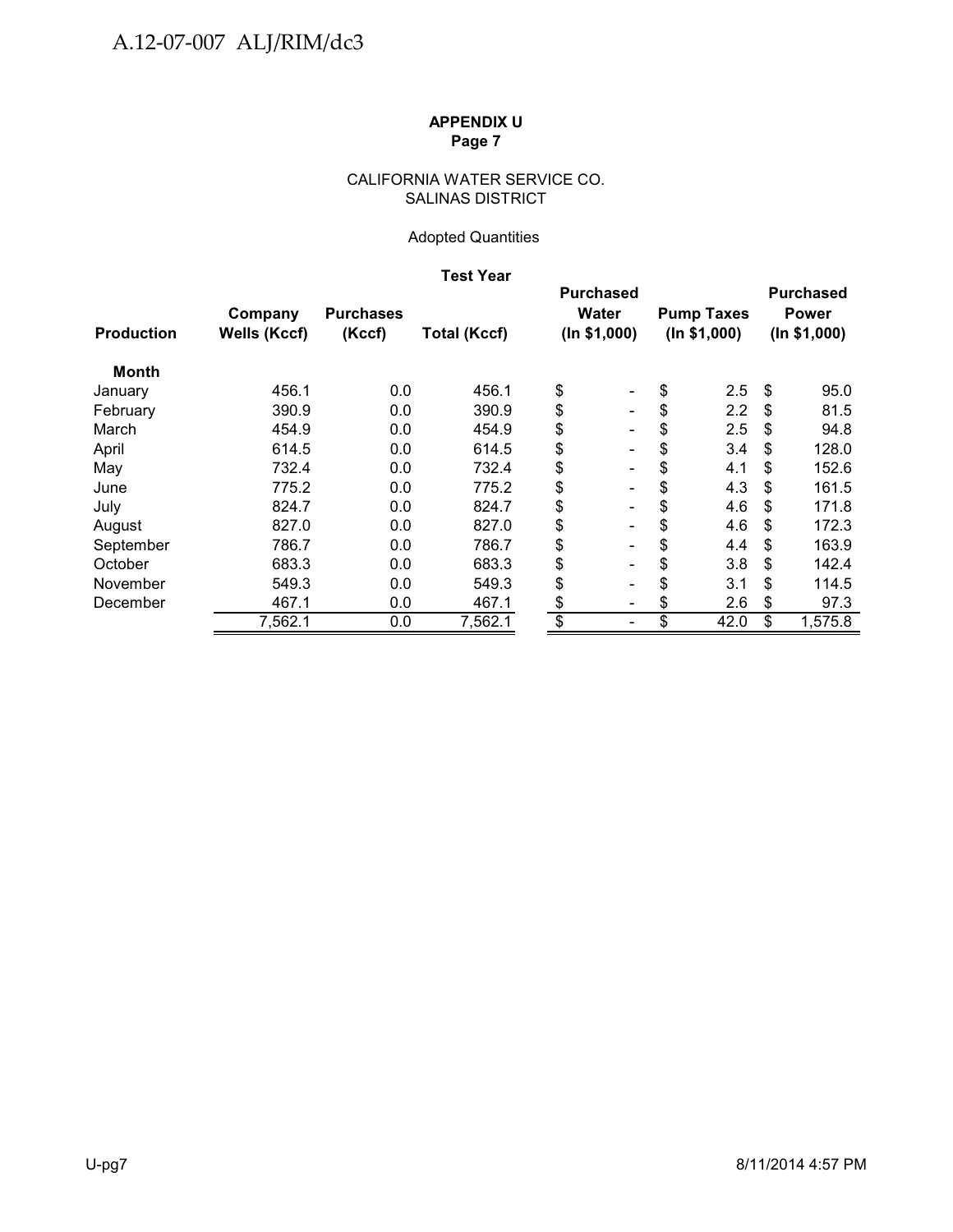### CALIFORNIA WATER SERVICE CO. SALINAS DISTRICT Monthly Revenue Summary 2014

### TEST YEAR ADOPTED REVENUE AT PRESENT RATES

|              |    | <b>WRAM</b> | NON-WRAM       | TOTAL          |
|--------------|----|-------------|----------------|----------------|
| January      | \$ | 773.0       | \$<br>925.3    | \$<br>1,698.3  |
| February     | \$ | 729.4       | \$<br>925.3    | \$<br>1,654.7  |
| March        | \$ | 700.4       | \$<br>925.3    | \$<br>1,625.7  |
| April        | \$ | 817.2       | \$<br>925.3    | \$<br>1,742.5  |
| May          | \$ | 1,129.3     | \$<br>925.3    | \$<br>2,054.5  |
| June         | S  | 1,329.7     | \$<br>925.3    | \$<br>2,254.9  |
| July         | \$ | 1,471.6     | \$<br>925.3    | \$<br>2,396.8  |
| August       | \$ | 1.484.9     | \$<br>925.3    | \$<br>2,410.2  |
| September    | \$ | 1,473.9     | \$<br>925.3    | \$<br>2,399.2  |
| October      | \$ | 1,363.1     | \$<br>925.3    | \$<br>2,288.4  |
| November     | \$ | 1,093.2     | \$<br>925.3    | \$<br>2,018.5  |
| December     | \$ | 950.3       | \$<br>925.3    | \$<br>1,875.6  |
| <b>TOTAL</b> | ጥ  | 13,316.0    | \$<br>11,103.2 | \$<br>24,419.2 |

### TEST YEAR ADOPTED REVENUE AT PROPOSED RATES TEST YEAR ADOPTED REVENUE AT PROPOSED

|              |    | <b>WRAM</b> |    | NON-WRAM | TOTAL          |
|--------------|----|-------------|----|----------|----------------|
| January      | \$ | 1,037.0     | \$ | 851.5    | \$<br>1,888.4  |
| February     | \$ | 953.8       | \$ | 851.5    | \$<br>1,805.3  |
| March        | \$ | 947.9       | S  | 851.5    | \$<br>1,799.4  |
| April        | \$ | 1,045.7     | \$ | 851.5    | \$<br>1,897.2  |
| May          | \$ | 1,312.2     | S  | 661.6    | \$<br>1,973.8  |
| June         | \$ | 1,798.0     | S  | 851.5    | \$<br>2,649.5  |
| July         | \$ | 1,914.2     | S  | 851.5    | \$<br>2,765.7  |
| August       | \$ | 1.800.9     | \$ | 851.5    | \$<br>2,652.4  |
| September    | \$ | 1,949.2     | S  | 851.5    | \$<br>2,800.7  |
| October      | \$ | 1,611.0     | \$ | 851.5    | \$<br>2,462.5  |
| November     | \$ | 1,416.2     | \$ | 851.5    | \$<br>2,267.7  |
| December     | S  | 1,234.9     | \$ | 851.5    | \$<br>2,086.4  |
| <b>TOTAL</b> |    | 17,021.0    | \$ | 10,028.0 | \$<br>27,049.0 |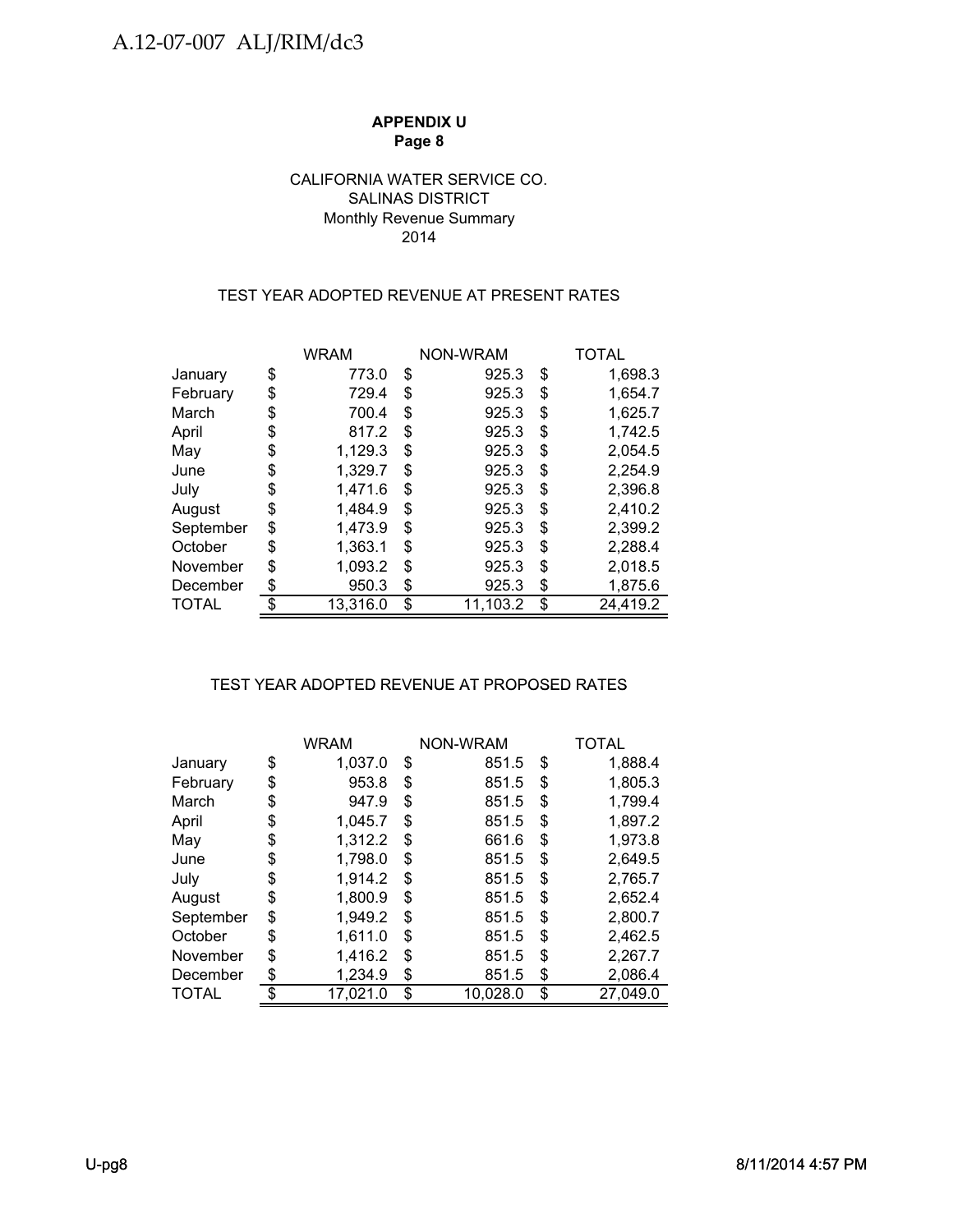#### SALINAS DISTRICT CALIFORNIA WATER SERVICE CO.

#### Adopted Quantities

2014

| TOTAL PURCHASED POWER (In \$1,000) |   | 1,575.8     |
|------------------------------------|---|-------------|
| Power Cost                         |   | 1,575,762.5 |
| Unit Cost per KWH                  | S | 0.2         |
| Total calculated KWH               |   | 9,684,517.0 |
| Kwh / ccf                          |   | 1.280.7     |
| Total Production (kccf)            |   | 7.562.1     |
|                                    |   |             |

#### PURCHASED WATER

TOTAL PURCHASED WATER COST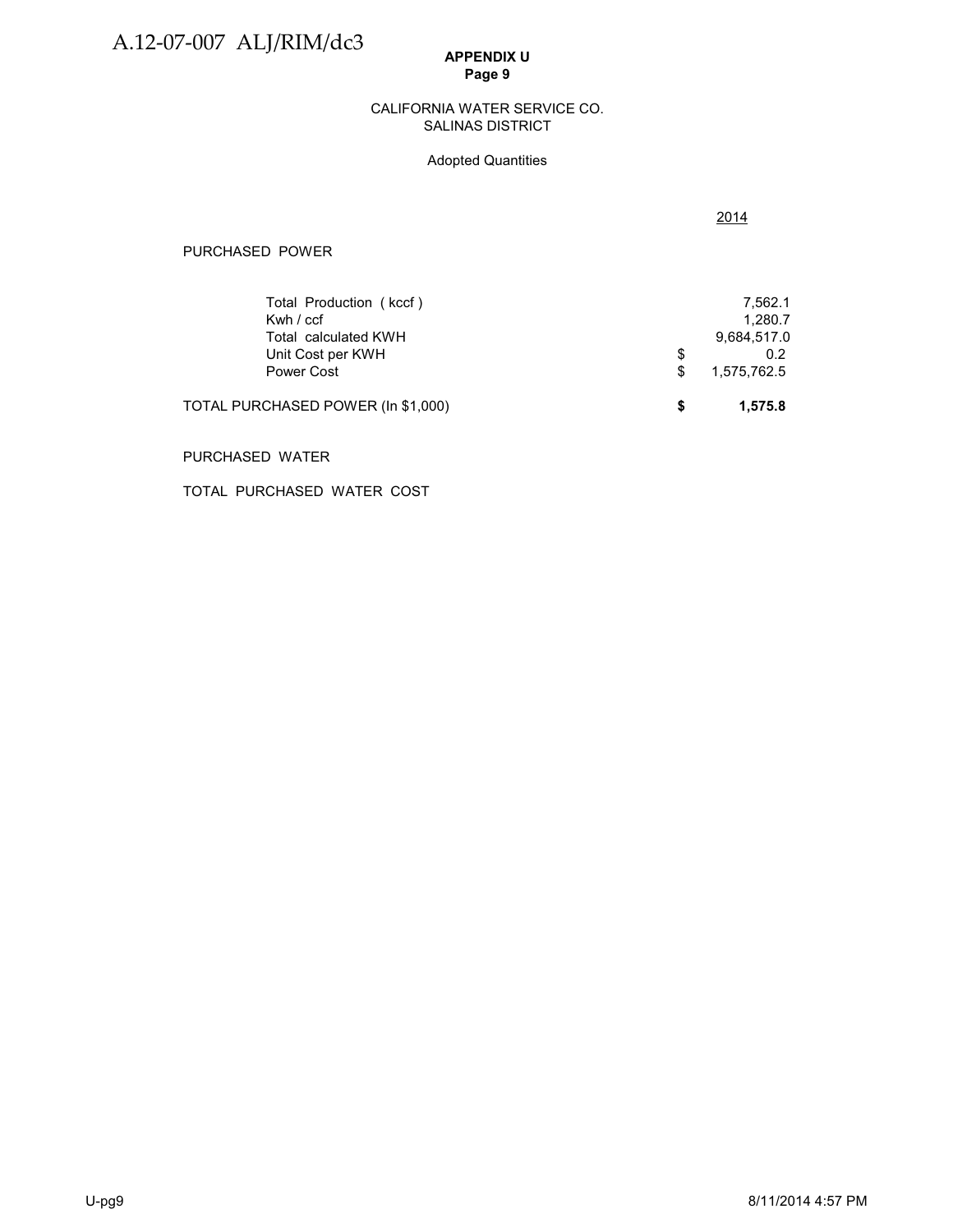#### CALIFORNIA WATER SERVICE CO. SALINAS DISTRICT

#### Adopted Quantities

|                                                                 |          | 2014              |
|-----------------------------------------------------------------|----------|-------------------|
| <b>CHEMICALS</b>                                                |          |                   |
| Total Production (kccf)<br>ADOPTED CHEMICAL DOLLARS (in \$1000) | \$       | 7,562<br>229.3    |
| ADOPTED \$ per KCCF                                             |          | \$0.030327        |
| PUMP TAXES (WATER REPLENISHMENT DISTRICT)                       |          |                   |
| WELL WATER PRODUCTION - ACRE FEET                               |          | 350.0             |
| UNIT COST - ACRE FEET<br>TOTAL GROUNDWATER CHARGES              | \$<br>\$ | 120.0<br>42,000.0 |
| TOTAL PUMP TAX EXPENSE (In \$1,000)                             | \$       | 42.0              |
| UNCOLLECTIBLES RATE                                             |          | 0.40%             |
| <b>FRANCHISE TAX RATE</b>                                       |          | 0.29%             |
| BUSINESS LICENSE FEE (in \$1,000)                               |          | \$26.44           |
| FFDFRAI TAX RATF                                                |          | 35.00%            |
| STATE CORP. FRANCHISE TAX<br>NET TO GROSS MULTIPLIER            |          | 8.84%<br>1.66167  |
|                                                                 |          |                   |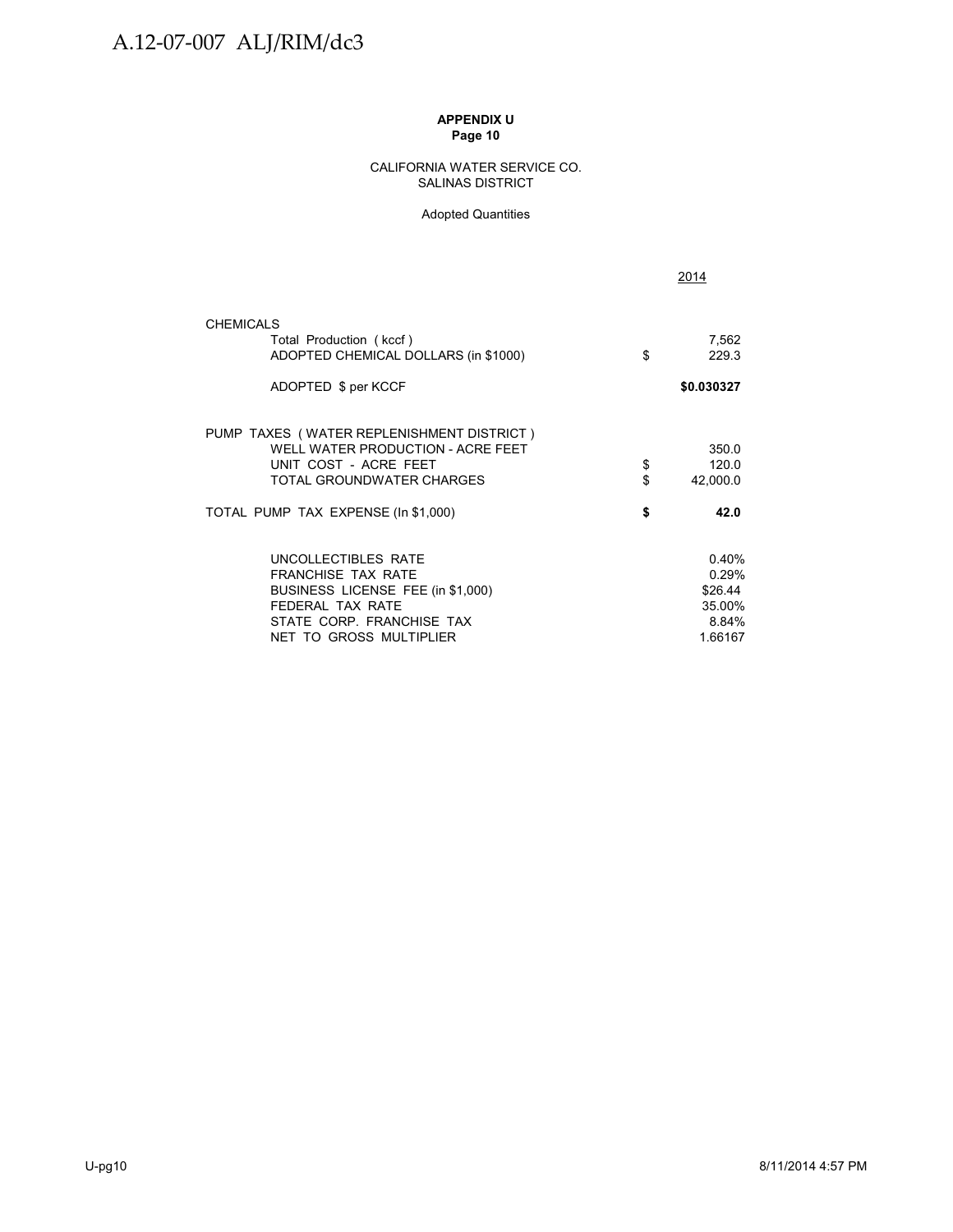### **( NEW CPUC STAFF APPROVED METHOD ) NET TO GROSS MULTIPLIER**

**2014**

|                |                                             |           | <b>NORMAL</b><br>W/0 INCOME<br><b>TAXES</b> |
|----------------|---------------------------------------------|-----------|---------------------------------------------|
| $\mathbf{1}$   | <b>UNCOLLECTIBLES</b>                       | 0.40402%  | 0.40402%                                    |
| 2              | 1 - UNCOLLECTIBES (100% - LINE 1)           | 99.59598% | 99.59598%                                   |
|                | <b>FRANCHISE TAX RATE</b>                   | 0.29255%  | 0.29255%                                    |
| 3              | LOCAL FRANCHISE (% * LINE 2)                | 0.29137%  | 0.29137%                                    |
|                | <b>BUSINESS LICENSE RATE</b>                | 2.44525%  | 2.44525%                                    |
| $\overline{4}$ | BUSINESS LICENSE (% * LINE 2)               | 2.43537%  | 2.43537%                                    |
| 5              | SUBTOTAL (LINE 1 + LINE 3 + LINE 4)         | 3.13076%  | 3.13076%                                    |
| 6              | 1 - SUBTOTAL (100% - LINE 5)                | 96.86924% | 96.86924%                                   |
| $\overline{7}$ | CCFT (LINE 6 * 8.84%)                       | 8.56324%  |                                             |
| 8              | AMERICAN JOB CREATION ACT (LINE 6 * 9%)     | 7.94754%  |                                             |
| 9              | FIT (LINE 6 * 35 %)                         | 28.12546% |                                             |
| 10             | TOTAL TAXES PAID (LINE 5 + LINE 7 + LINE 8) | 39.81946% | 3.13076%                                    |
| 11             | NET AFTER TAXES (1-LINE 9)                  | 60.18054% | 96.86924%                                   |
|                | NET-TO-GROSS MULTIPLIER (1/LINE 10)         | 1.66167   | 1.03232                                     |

#### ADOPTED RATIO'S

| <b>DEBT</b>   | 46.60%  | Without income Taxes 1.03232 |         |                   | 0.48106 |
|---------------|---------|------------------------------|---------|-------------------|---------|
| <b>EQUITY</b> | .53.40% | With income Taxes            | 1.66167 |                   | 0.88733 |
| TOTAL         | 100.00% |                              |         | Adj. Net to Gros: | 1.36839 |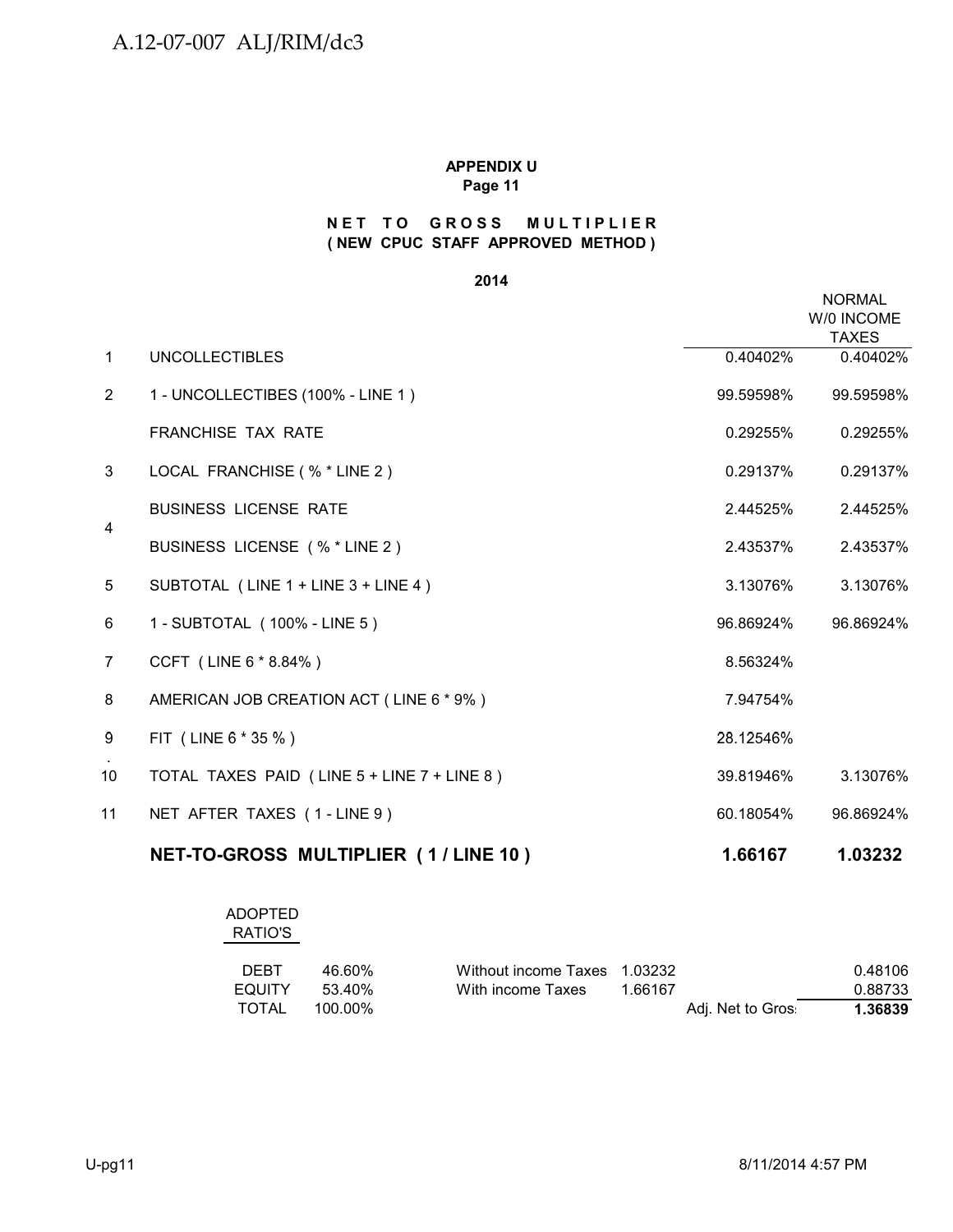# A.12-07-007 ALJ/RIM/dc3

#### **APPENDIX U Page 12**

#### CALIFORNIA WATER SERVICE CO. Salinas District Bill Comparison

|                                | <b>Typical Monthly Residential Bill for Metered Customers for 2014</b> |                     |    |               |    |         |                   |                     |  |
|--------------------------------|------------------------------------------------------------------------|---------------------|----|---------------|----|---------|-------------------|---------------------|--|
| Usage:<br>Ccf                  |                                                                        | <b>Present Bill</b> |    | Proposed Bill |    | Change  | Percent<br>Change | <b>Notes</b><br>(1) |  |
| 0                              | \$                                                                     | 16.52               | \$ | 14.89         | \$ | $-1.64$ | $-9.90%$          |                     |  |
| 5                              | \$                                                                     | 26.17               | \$ | 27.22         | \$ | 1.05    | 4.01%             |                     |  |
| 10                             | \$                                                                     | 36.23               | \$ | 40.08         | \$ | 3.85    | 10.62%            | (2)                 |  |
| 11                             | \$                                                                     | 38.26               | \$ | 42.67         | \$ | 4.41    | 11.53%            | (3)                 |  |
| 15                             | \$                                                                     | 46.39               | \$ | 53.06         | \$ | 6.67    | 14.39%            |                     |  |
| 16                             | \$                                                                     | 48.42               | \$ | 55.66         | \$ | 7.24    | 14.95%            | (4)                 |  |
| 20                             | \$                                                                     | 57.27               | \$ | 66.98         | \$ | 9.70    | 16.94%            |                     |  |
| 25                             | \$                                                                     | 68.65               | \$ | 81.52         | \$ | 12.87   | 18.74%            |                     |  |
| 30                             | \$                                                                     | 80.03               | \$ | 96.06         | \$ | 16.03   | 20.03%            |                     |  |
| 35                             | \$                                                                     | 91.40               | \$ | 110.60        | \$ | 19.20   | 21.00%            |                     |  |
| 40                             | \$                                                                     | 102.78              | \$ | 125.14        | \$ | 22.36   | 21.76%            |                     |  |
| <b>Metered Quantity Rates:</b> |                                                                        |                     |    |               |    |         |                   | (5)(6)              |  |
| Tier 1                         | \$                                                                     | 1.9298              | \$ | 2.4668        | \$ | 0.54    | 27.82%            |                     |  |
| Tier 2                         | \$                                                                     | 2.0314              | \$ | 2.5966        | \$ | 0.57    | 27.82%            |                     |  |
| Tier 3                         | \$                                                                     | 2.2752              | \$ | 2.9083        | \$ | 0.63    | 27.82%            |                     |  |
| <b>Service Charge:</b>         | \$                                                                     | 16.52               | \$ | 14.89         | \$ | $-1.64$ | $-9.90%$          | (5)(6)              |  |

#### **Notes:**

(1) 1 Ccf or 100 cubic feet of water is equal to 748 gallons of water

(2) Typical winter monthly average usage of 10 Ccf

(3) Monthly average usage of 11 Ccf

(4) Typical summer monthly average usage of 16 Ccf

(5) Metered comparison based on 5/8 x 3/4 inch service

(6) Rates do not include CPUC fees or other surcharges that may appear on customers bills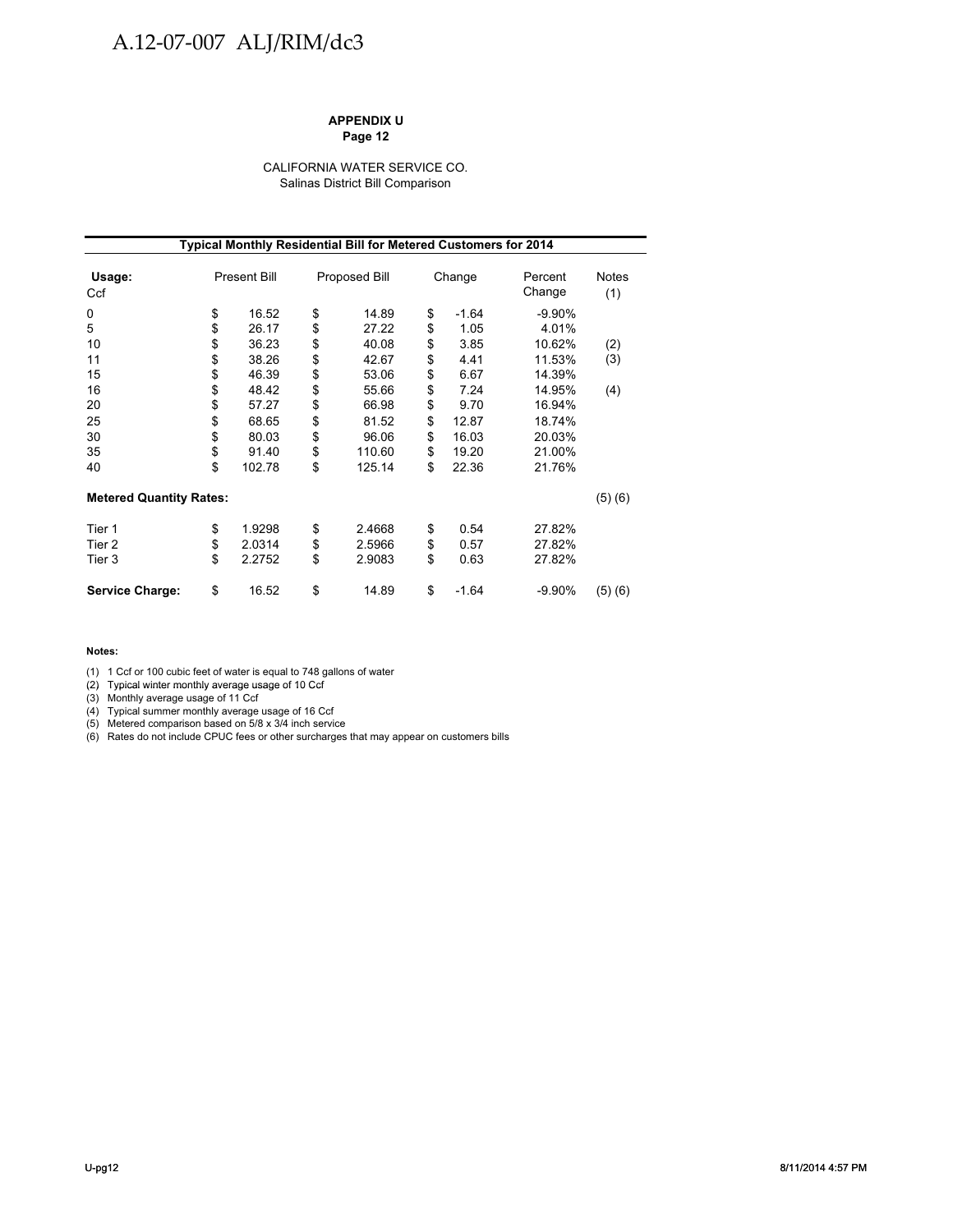#### SELMA DISTRICT CALIFORNIA WATER SERVICE CO.

#### (DOLLARS IN THOUSANDS) SUMMARY OF EARNINGS AND RATE OF RETURN

|                                                           | <b>PRESENT</b>    | <b>PROPOSED</b>    | <b>ESTIMATED ESTIMATED</b> |                   |
|-----------------------------------------------------------|-------------------|--------------------|----------------------------|-------------------|
|                                                           | <b>RATES</b>      | <b>RATES</b>       | <b>RATES</b>               | <b>RATES</b>      |
|                                                           |                   |                    |                            |                   |
|                                                           | 2014              | 2014               | 2015                       | 2016              |
| <b>OPERATING</b><br><b>REVENUES</b><br>% Increase         | \$4,165.9         | \$4,985.7<br>19.7% | \$5,027.6<br>0.8%          | \$5,068.9<br>0.8% |
| OPERATING EXPENSES                                        |                   |                    |                            |                   |
| PURCHASED WATER<br><b>GROUNDWATER EXTRACTION CHARGES</b>  | \$0.0<br>\$0.0    | \$0.0<br>\$0.0     | \$0.0<br>\$0.0             | \$0.0<br>\$0.0    |
| PURCHASED POWER<br>PURCHASED CHEMICALS                    | \$347.8<br>\$21.3 | \$347.8<br>\$21.3  | \$348.5<br>\$21.6          | \$349.2<br>\$21.8 |
| PAYROLL -- DISTRICT                                       | \$522.7           | \$522.7            | \$529.1                    | \$535.6           |
| <b>UNCOLLECTIBLES</b>                                     | \$16.7            | \$20.0             | \$20.3                     | \$20.5            |
| CONSERVATION                                              | \$28.6            | \$28.6             | \$28.7                     | \$28.8            |
| OTHER OPERATION AND MAINTENANCE                           | \$381.7           | \$381.7            | \$386.3                    | \$391.1           |
| <b>BENEFITS</b>                                           | \$383.5           | \$383.5            | \$388.2                    | \$392.1           |
| OTHER ADMIN AND GEN. EXP.                                 | \$129.5           | \$129.5            | \$131.0                    | \$132.7           |
| TOTAL 0. & M., A. & G., & MISC. EXP.                      | \$1,831.7         | \$1,835.0          | \$1,853.7                  | \$1,871.7         |
| TAXES OTHER THAN INCOME                                   |                   |                    |                            |                   |
| AD VALOREM TAXES                                          | \$130.9           | \$130.9            | \$132.7                    | \$134.6           |
| <b>BUSINESS LICENSE FEES</b>                              | \$0.7             | \$0.7              | \$0.7                      | \$0.7             |
| LOCAL FRANCHISE TAXES                                     | \$83.0            | \$99.3             | \$99.5                     | \$99.7            |
| PAYROLL TAXES                                             | \$39.0            | \$39.0             | \$39.5                     | \$40.0            |
| TOTAL GENERAL TAXES                                       | 253.6             | \$269.9            | \$272.4                    | \$275.0           |
| <b>DEPRECIATION</b>                                       | \$752.0           | \$752.0            | \$768.7                    | \$785.4           |
| G.O. PRORATED EXPENSES:                                   |                   |                    |                            |                   |
| PAYROLL AND BENEFITS                                      | \$446.5           | \$446.5            | \$452.0                    | \$457.5           |
| AD VALOREM, BUSINESS LICENSE, FRANCHISES<br>PAYROLL TAXES | \$8.0<br>\$27.6   | \$8.0<br>\$27.6    | \$8.0                      | \$8.0             |
| OTHER PRORATED EXPENSES                                   | \$298.7           | \$298.7            | \$27.9<br>\$302.4          | \$28.3<br>\$306.1 |
|                                                           |                   |                    |                            |                   |
| TOTAL G.O. PRORATED EXPENSES                              | \$780.8           | \$780.8            | \$790.3                    | \$799.9           |
| SUB-TOTAL-OPERATING EXPENSES                              | \$3,618.0         | \$3,637.7          | \$3,685.0                  | \$3,731.8         |
| TOTAL INCOME TAXES:                                       | \$73.4            | \$376.4            | \$381.1                    | \$385.9           |
| TOTAL OPERATING EXPENSES                                  | \$3,691.4         | \$4,014.1          | \$4,066.2                  | \$4,117.7         |
| NET OPERATING REVENUE                                     | \$474.5           | \$971.6            | \$961.4                    | \$951.2           |
| DEPRECIATED RATE BASE                                     | \$12,236.7        | \$12,236.7         | \$12,108.1                 | \$11,979.5        |
| RATE OF RETURN                                            | 3.88%             | 7.94%              | 7.94%                      | 7.94%             |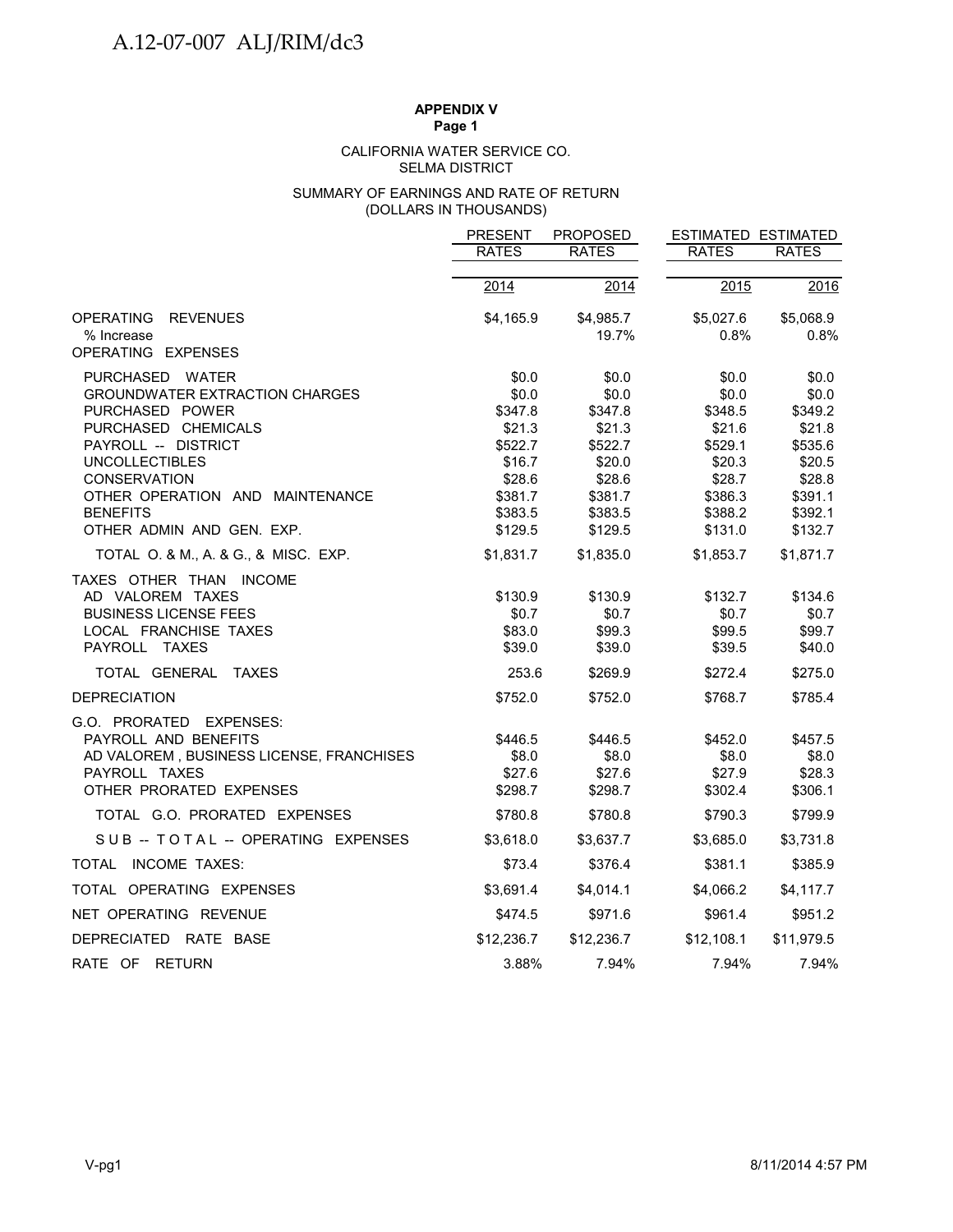CALIFORNIA WATER SERVICE CO. SELMA DISTRICT

## (DOLLARS IN THOUSANDS) ADOPTED RATE BASE

|                                                                                                                                                                                                                                                                                                                                                                                                            | 2014                                                                                                                                                           | 2015                                                                                                                                                           | 2016                                                                                                                                                                                  |
|------------------------------------------------------------------------------------------------------------------------------------------------------------------------------------------------------------------------------------------------------------------------------------------------------------------------------------------------------------------------------------------------------------|----------------------------------------------------------------------------------------------------------------------------------------------------------------|----------------------------------------------------------------------------------------------------------------------------------------------------------------|---------------------------------------------------------------------------------------------------------------------------------------------------------------------------------------|
| RATE BASE                                                                                                                                                                                                                                                                                                                                                                                                  |                                                                                                                                                                |                                                                                                                                                                |                                                                                                                                                                                       |
| WTD, AVG, PLANT IN SERVICE<br>WTD, AVG, DEPRECIATION RESERVE<br><b>MATERIALS AND SUPPLIES</b><br><b>TANK PAINTING</b><br>WORKING CASH - LEAD - LAG<br>WORKING CASH - W / H EMPLOYEES<br>ADVANCES FOR CONSTRUCTION<br><b>CONTRIBUTIONS</b><br>AMORTIZATION OF INTANG.<br>DEFERRED TAXES<br>UNAMORT. LT.C.<br>PRORATED G.O. RATE BASE<br><b>TAXES ON ADVANCES</b><br>TAXES ON C.LA.C.<br>WTG. AVG. RATE BASE | \$26,975.4<br>(7,580.3)<br>142.3<br>0.0<br>101.5<br>(1.9)<br>(4,059.6)<br>(1,997.9)<br>(165.6)<br>(2, 104.6)<br>(21.4)<br>663.6<br>223.4<br>61.9<br>\$12,236.7 | \$27,632.8<br>(8, 275.7)<br>142.3<br>0.0<br>96.6<br>(1.9)<br>(4,005.7)<br>(2,086.8)<br>(196.6)<br>(2, 105.8)<br>(21.0)<br>751.3<br>117.9<br>60.8<br>\$12,108.1 | \$28,290.2<br>(\$8,971.1)<br>\$142.3<br>\$0.0<br>\$91.7<br>(\$1.9)<br>(\$3,951.9)<br>(\$2,175.7)<br>(\$227.6)<br>(\$2,107.0)<br>(\$20.6)<br>\$839.0<br>\$12.4<br>\$59.6<br>\$11,979.5 |
| RATE BASE ASSOCIATED ITEMS                                                                                                                                                                                                                                                                                                                                                                                 |                                                                                                                                                                |                                                                                                                                                                |                                                                                                                                                                                       |
| DEPRECIATION EXPENSE<br>AD VALOREM TAXES<br>TOTAL INCOME TAXES AT AUTHORIZED<br><b>NET OPERATING REVENUE</b>                                                                                                                                                                                                                                                                                               | \$752.0<br>\$130.9<br>\$376.4<br>\$971.6                                                                                                                       | \$768.7<br>\$132.7<br>\$381.1<br>\$961.4                                                                                                                       | \$785.4<br>\$134.6<br>\$385.9<br>\$951.2                                                                                                                                              |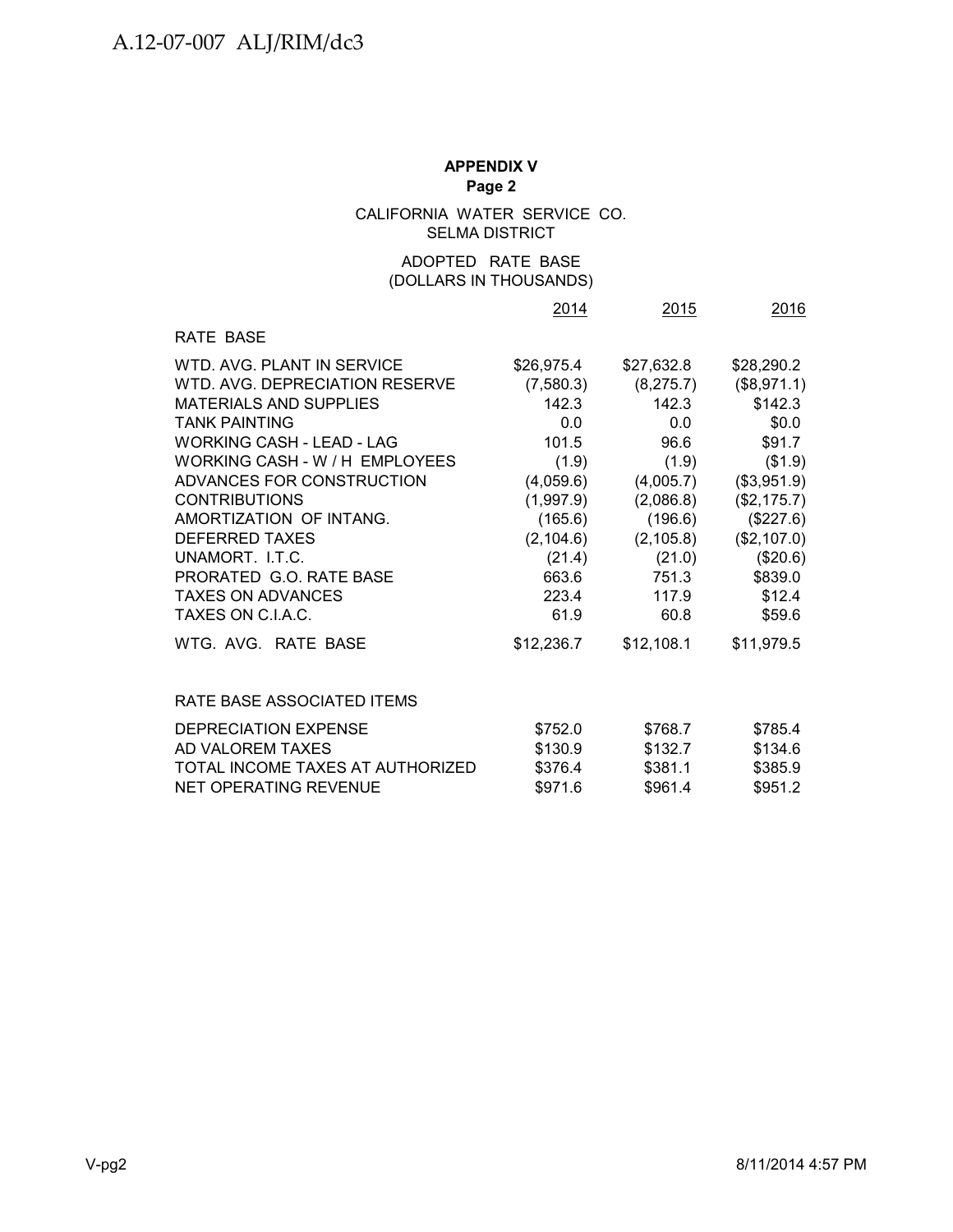# **APPENDIX V**

**Page 3**

CALIFORNIA WATER SERVICE CO. SELMA DISTRICT

#### **Rate Base Offset**

| <b>District</b> | PID#     | <b>Description</b>                         | Amount | <b>Expected</b><br><b>Filing Year</b> | <b>Authority</b> | <b>Expected</b><br>Revenue<br><b>Requirement</b> |
|-----------------|----------|--------------------------------------------|--------|---------------------------------------|------------------|--------------------------------------------------|
| Selma           | 00080001 | Cal Water RAMCAP Vulnerability Assessments | 78,152 | 2015                                  | 2012 GRC         | 11.742                                           |
|                 |          |                                            | 78.152 |                                       |                  | 11.742                                           |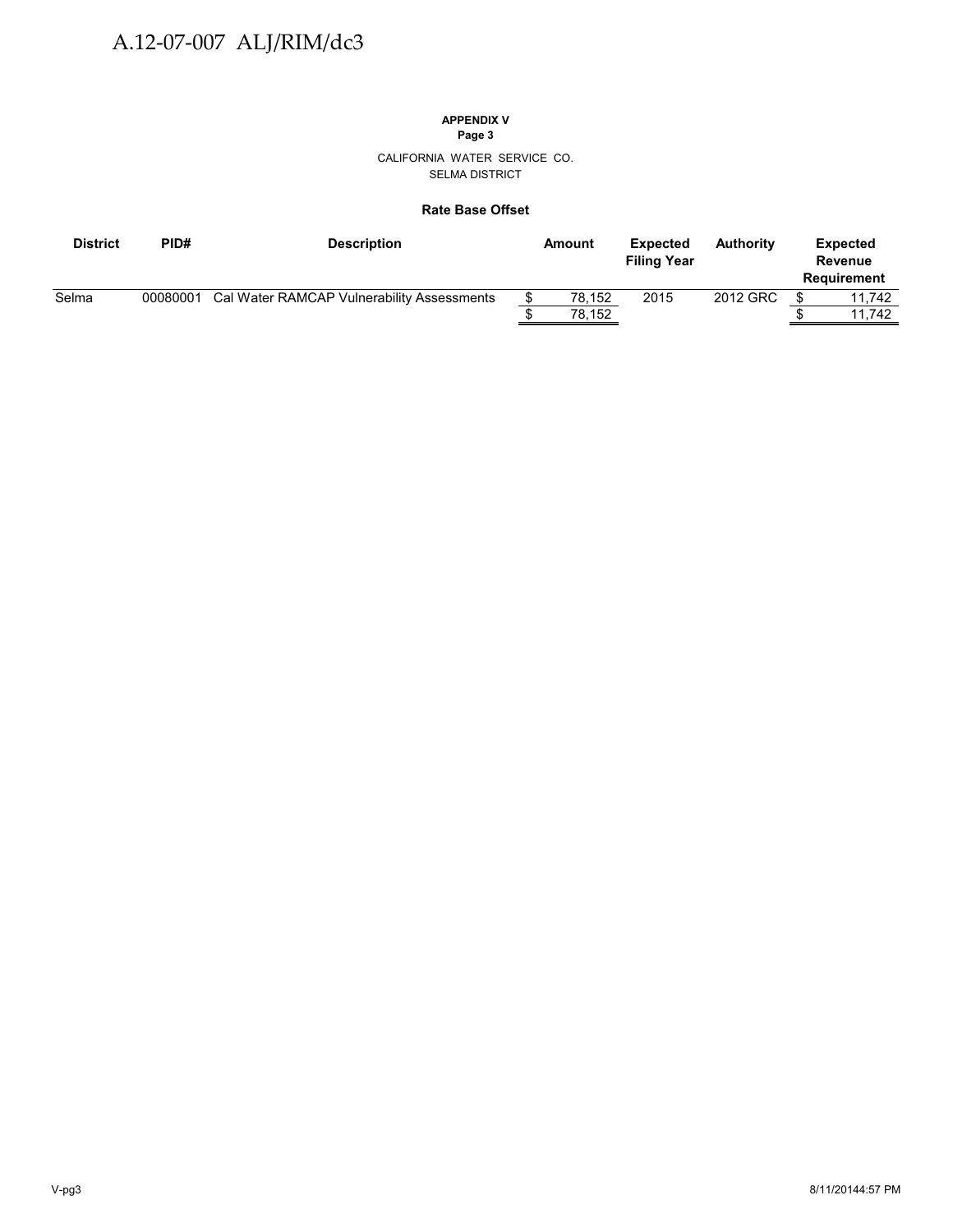## CALIFORNIA WATER SERVICE CO. SELMA DISTRICT

## INCOME TAX CALCULATION (DOLLARS IN THOUSANDS)

|                                           | PRESENT RATES<br>2014 | PROPOSED RATES<br>2014 |
|-------------------------------------------|-----------------------|------------------------|
| OPERATING REVENUE (PRESENT RATES)         | \$4,165.9             | \$4,985.7              |
| <b>EXPENSES</b>                           |                       |                        |
| PURCHASED WATER                           | \$0.0                 | \$0.0\$                |
| <b>PURCHASED POWER</b>                    | \$347.8               | \$347.8                |
| <b>PUMP TAXES</b>                         | \$0.0                 | \$0.0                  |
| <b>CHEMICALS</b>                          | \$21.3                | \$21.3                 |
| <b>PAYROLL</b><br>OTHER O & M             | \$522.7<br>\$410.3    | \$522.7<br>\$410.3     |
| OTHER A & G                               | \$512.9               | \$512.9                |
| G.O. PRORATIONS                           | \$705.7               | \$705.7                |
| PAYROLL TAXES                             | \$39.0                | \$39.0                 |
| AD VALOREM TAXES                          | \$130.9               | \$130.9                |
| <b>UNCOLLECTIBLES</b>                     | \$16.7                | \$20.0                 |
| FRANCHISE TAX & BUS LIC. FEES             | \$83.7                | \$100.0                |
| TRANSPORTATION DEPRECIATION ADJUSTMENT    | (\$24.6)              | (\$24.6)               |
| <b>INTEREST EXPENSE</b>                   | \$348.8               | \$348.8                |
| TOTAL DEDUCTIONS                          | \$3,115.2             | \$3,134.8              |
| <b>STATE INCOME TAX</b>                   |                       |                        |
| STATE TAX DEPRECIATION                    | \$956.7               | \$956.7                |
| NET STATE TAXABLE INCOME                  | \$94.0                | \$894.2                |
| STATE CORP. FRANCHISE TAX @ 8.84%         | \$8.3                 | \$79.0                 |
| <b>FEDERAL INCOME TAX</b>                 |                       |                        |
| FEDERAL TAX DEPRECIATION                  | \$813.4               | \$813.4                |
| STATE INCOME TAX                          | \$8.3                 | \$79.0                 |
| LESS AMERICAN JOBS CREATION ACT DEDUCTION | \$14.3                | \$80.0                 |
| NET FEDERAL TAXABLE INCOME                | \$214.7               | \$878.5                |
| FEDERAL INCOME TAX @ 35.00%               | \$75.1                | \$307.5                |
| <b>INVESTMENT TAX CREDIT</b>              | \$10.1                | \$10.1                 |
| TOTAL FEDERAL INCOME TAX                  | \$65.1                | \$297.4                |
| TOTAL INCOME TAXES                        | \$73.4                | \$376.4                |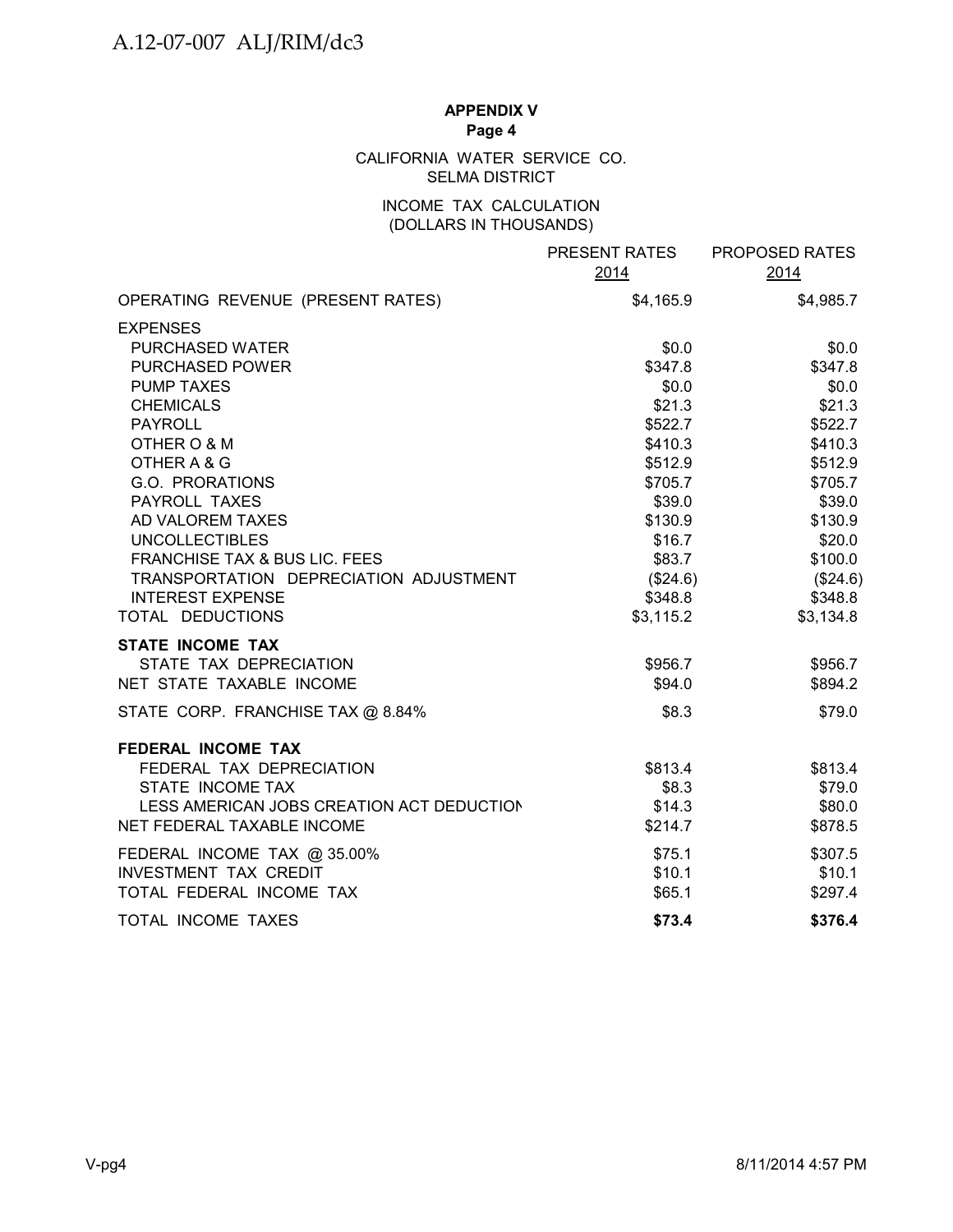## CALIFORNIA WATER SERVICE CO. SELMA DISTRICT

## Adopted Quantities

|                                  |                  | 2014  | 2015  |
|----------------------------------|------------------|-------|-------|
| Number of Services by meter size | $5/8 \times 3/4$ | 4,126 | 4,406 |
|                                  | 3/4              |       |       |
|                                  |                  | 365   | 380   |
|                                  | 11/2             | 69    | 70    |
|                                  | 2                | 167   | 169   |
|                                  | 3                | 26    | 25    |
|                                  | 4                | 12    | 12    |
|                                  | 6                | 3     | 3     |
|                                  | 8                |       |       |
|                                  | 10               |       |       |
|                                  | 12               |       |       |
|                                  | 14               |       |       |
|                                  | TOTAL            | 4,767 | 5,065 |

Metered Sales, KCcf<br>All Water

1,744.1 1,830.8

Number of Services and Use:

|                         |       | Avg Services |       | Use, KCcf |         | Avg Use, Ccf/Sv/Mo |       |  |
|-------------------------|-------|--------------|-------|-----------|---------|--------------------|-------|--|
|                         |       | 2014         | 2015  | 2014      | 2015    | 2014               | 2015  |  |
| <b>RESIDENTIAL</b>      |       | 4,138        | 4,438 | 1,158.6   | 1,242.6 | 23.3               | 23.3  |  |
| <b>BUSINESS</b>         |       | 418          | 411   | 264.6     | 260.2   | 52.8               | 52.8  |  |
| <b>MULTIPLE FAMILY</b>  |       | 64           | 67    | 152.7     | 159.9   | 198.8              | 198.8 |  |
| <b>INDUSTRIAL</b>       |       | 23           | 24    | 33.4      | 33.4    | 121.2              | 116.1 |  |
| PUBLIC AUTHORITY        |       | 120          | 122   | 128.7     | 128.7   | 89.4               | 87.9  |  |
| <b>OTHER</b>            |       | 4            | 3     | 6.0       | 6.0     | 124                | 166   |  |
| <b>IRRIGATION</b>       |       |              |       |           |         |                    |       |  |
| <b>RECLAIMED</b>        |       |              |       |           |         |                    |       |  |
| <b>SUBTOTAL</b>         |       | 4,767        | 5,065 | 1,744.1   | 1,830.8 |                    |       |  |
| <b>RESIDENTIAL FLAT</b> |       | 1,610        | 1,387 | 714.5     | 615.5   |                    |       |  |
| PRIVATE FIRE PROT       |       | 77           | 78    |           |         |                    |       |  |
| PUBLIC FIRE PROT        |       | 16           | 17    |           |         |                    |       |  |
| <b>TOTAL</b>            |       | 6,470        | 6,547 | 2,458.5   | 2,446.3 |                    |       |  |
| Unaccounted-for water   | 7.00% |              |       | 185.0     | 184.1   |                    |       |  |
| <b>Total Production</b> |       |              |       | 2,643.6   | 2,630.4 |                    |       |  |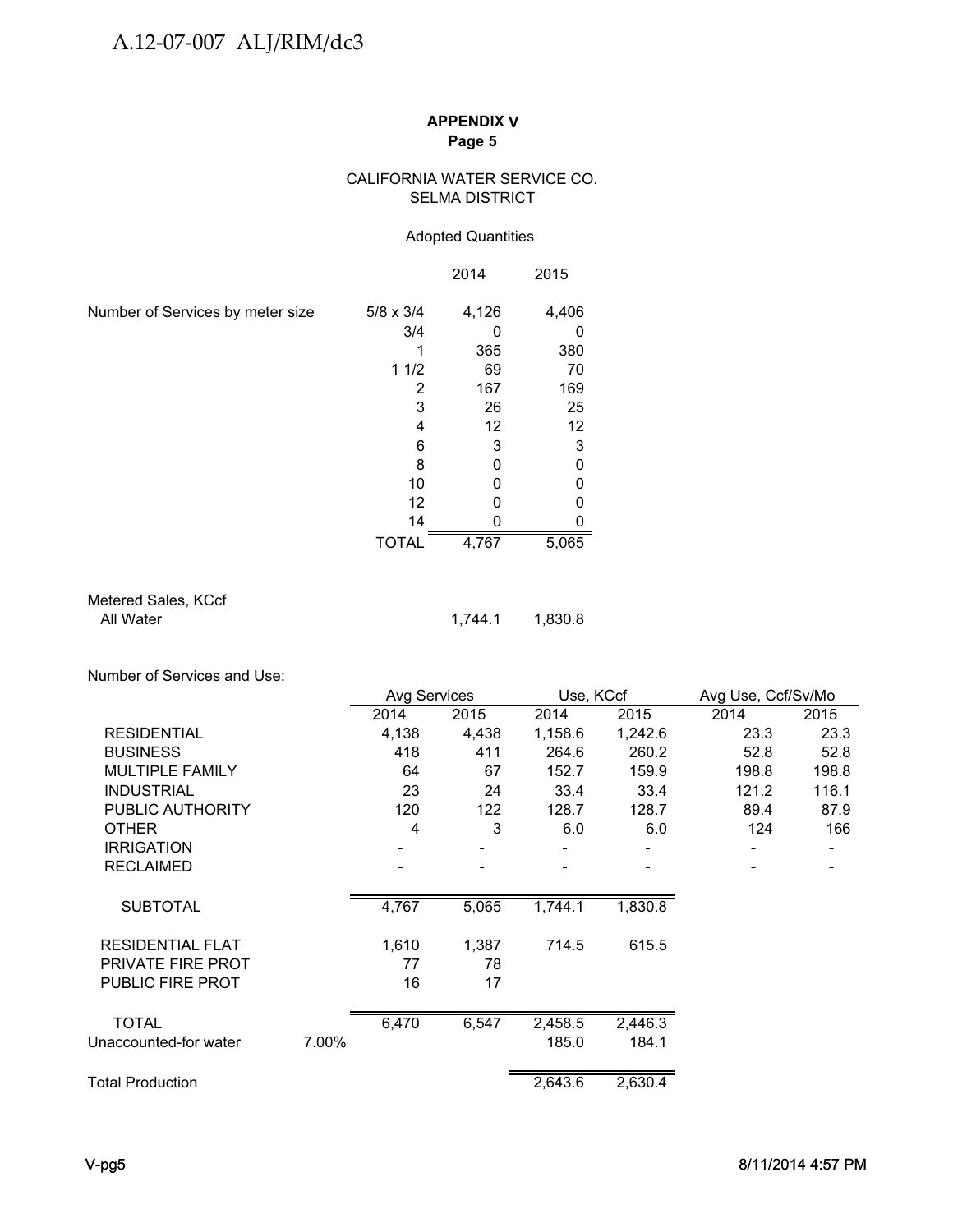#### CALIFORNIA WATER SERVICE CO. SELMA DISTRICT

## Adopted Quantities

## **2014 Test Year**

| <b>Metered Sales</b> |             |                 |                     |                   | <b>Public</b>    |              |              |
|----------------------|-------------|-----------------|---------------------|-------------------|------------------|--------------|--------------|
| (Kccf)               | Residential | <b>Business</b> | <b>Multi-Family</b> | <b>Industrial</b> | <b>Authority</b> | <b>Other</b> | <b>Total</b> |
| <b>Month</b>         |             |                 |                     |                   |                  |              |              |
| January              | 50.5        | 13.7            | 10.1                | 1.4               | 2.9              | 0.3          | 78.9         |
| February             | 47.5        | 14.0            | 9.6                 | 1.4               | 2.5              | 0.3          | 75.3         |
| March                | 50.6        | 13.2            | 8.8                 | 1.4               | 5.1              | 0.3          | 79.4         |
| April                | 88.0        | 17.0            | 10.7                | 2.0               | 4.7              | 0.4          | 122.7        |
| May                  | 96.5        | 22.5            | 12.7                | 3.0               | 10.1             | 0.5          | 145.3        |
| June                 | 122.1       | 27.0            | 14.7                | 3.9               | 14.0             | 0.6          | 182.4        |
| July                 | 154.2       | 32.3            | 16.7                | 4.4               | 17.5             | 0.7          | 225.9        |
| August               | 146.2       | 31.3            | 15.9                | 3.6               | 19.0             | 0.7          | 216.7        |
| September            | 143.5       | 32.8            | 16.9                | 3.7               | 19.2             | 0.7          | 217.0        |
| October              | 111.8       | 25.9            | 14.5                | 4.3               | 16.6             | 0.6          | 173.6        |
| November             | 84.7        | 19.4            | 11.9                | 2.5               | 11.5             | 0.4          | 130.3        |
| December             | 63.0        | 15.7            | 10.2                | 1.8               | 5.6              | 0.4          | 96.6         |
|                      | 1.158.6     | 264.6           | 152.7               | 33.4              | 128.7            | 6.0          | 1.744.1      |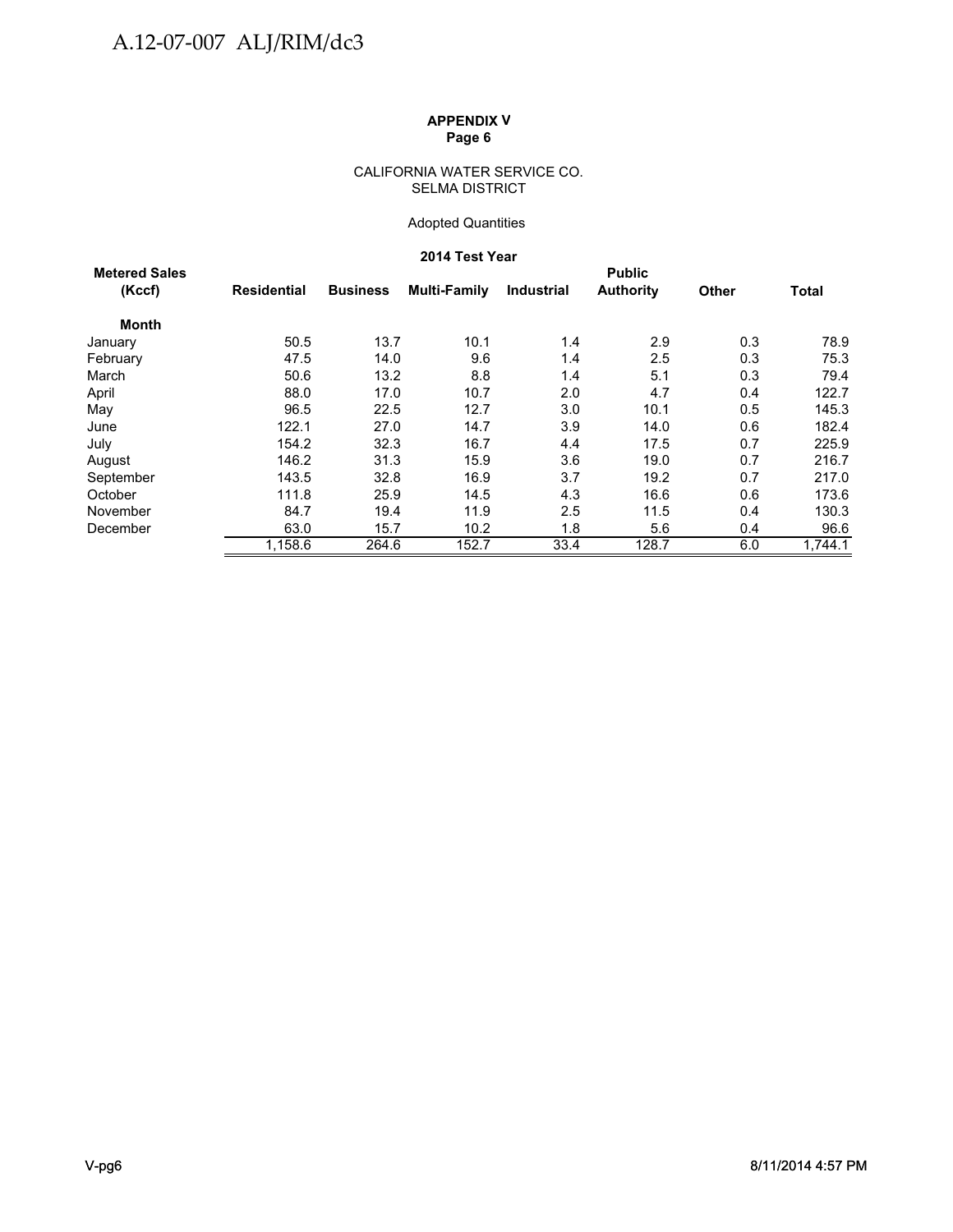## CALIFORNIA WATER SERVICE CO. SELMA DISTRICT

# Adopted Quantities

# **2014 Test Year**

|                   | Company             | <b>Purchases</b> |                     |              | <b>Purchased</b><br>Water    |              | <b>Pump Taxes</b>            |              | <b>Purchased</b><br><b>Power</b> |
|-------------------|---------------------|------------------|---------------------|--------------|------------------------------|--------------|------------------------------|--------------|----------------------------------|
| <b>Production</b> | <b>Wells (Kccf)</b> | (Kccf)           | <b>Total (Kccf)</b> | (ln \$1,000) |                              | (ln \$1,000) |                              | (ln \$1,000) |                                  |
| <b>Month</b>      |                     |                  |                     |              |                              |              |                              |              |                                  |
| January           | 118.7               | 0.0              | 118.7               | \$           | -                            | \$           | $\blacksquare$               | \$           | 15.6                             |
| February          | 108.3               | 0.0              | 108.3               | \$           |                              | \$           | $\overline{\phantom{a}}$     | \$           | 14.2                             |
| March             | 154.6               | 0.0              | 154.6               | \$           |                              | \$           | $\overline{\phantom{a}}$     |              | 20.3                             |
| April             | 199.7               | 0.0              | 199.7               | \$           | $\overline{\phantom{0}}$     | \$           | $\blacksquare$               |              | 26.3                             |
| May               | 272.0               | 0.0              | 272.0               | \$           | $\qquad \qquad \blacksquare$ | \$           | $\blacksquare$               |              | 35.8                             |
| June              | 309.1               | 0.0              | 309.1               | \$           | $\qquad \qquad \blacksquare$ | \$           | $\overline{\phantom{a}}$     | \$           | 40.7                             |
| July              | 363.2               | 0.0              | 363.2               | \$           | $\overline{\phantom{0}}$     | \$           | $\blacksquare$               | S            | 47.8                             |
| August            | 340.8               | 0.0              | 340.8               | \$           |                              | \$           | $\qquad \qquad \blacksquare$ | \$           | 44.8                             |
| September         | 292.0               | 0.0              | 292.0               | \$           |                              | \$           | $\blacksquare$               | \$           | 38.4                             |
| October           | 210.4               | 0.0              | 210.4               | \$           |                              | \$           | $\blacksquare$               |              | 27.7                             |
| November          | 148.7               | 0.0              | 148.7               | \$           | $\qquad \qquad \blacksquare$ | \$           | $\overline{\phantom{a}}$     |              | 19.6                             |
| December          | 126.1               | 0.0              | 126.1               | \$           | -                            | \$           | $\overline{\phantom{a}}$     |              | 16.6                             |
|                   | 2,643.6             | 0.0              | 2,643.6             | \$           | -                            | \$           | $\overline{\phantom{a}}$     | \$           | 347.8                            |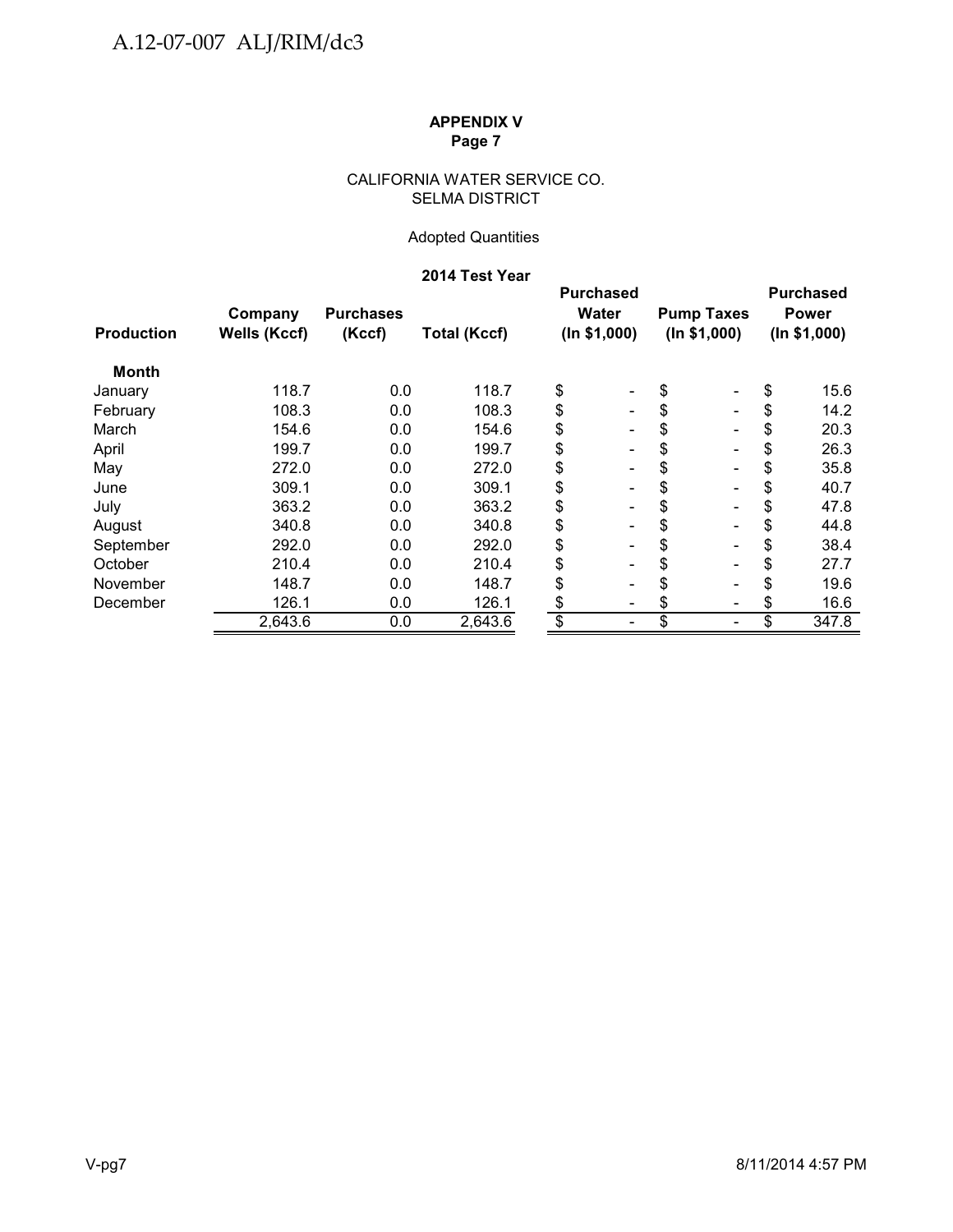## SELMA DISTRICT CALIFORNIA WATER SERVICE CO.

# Monthly Revenue Summary (In \$1,000) 2014

## TEST YEAR ADOPTED REVENUE AT PRESENT RATES

|           |    | <b>WRAM</b> | NON-WRAM      | TOTAL         |
|-----------|----|-------------|---------------|---------------|
| January   | \$ | 77.6        | \$<br>203.4   | \$<br>281.0   |
| February  | \$ | 73.8        | \$<br>203.4   | \$<br>277.2   |
| March     | \$ | 78.1        | \$<br>203.4   | \$<br>281.4   |
| April     | S  | 120.1       | \$<br>203.4   | \$<br>323.4   |
| May       | \$ | 143.8       | \$<br>203.4   | \$<br>347.2   |
| June      | \$ | 180.7       | \$<br>203.4   | \$<br>384.1   |
| July      | S  | 224.4       | \$<br>203.4   | \$<br>427.8   |
| August    | \$ | 215.6       | \$<br>203.4   | \$<br>419.0   |
| September | \$ | 215.9       | \$<br>203.4   | \$<br>419.3   |
| October   | \$ | 172.0       | \$<br>203.4   | \$<br>375.4   |
| November  | S  | 128.5       | \$<br>203.4   | \$<br>331.9   |
| December  |    | 94.7        | \$<br>203.4   | \$<br>298.1   |
| TOTAL     |    | 1,725.3     | \$<br>2,440.6 | \$<br>4,165.9 |

# TEST YEAR ADOPTED REVENUE AT PROPOSED RATES

|              | <b>WRAM</b>   |    | NON-WRAM | TOTAL         |
|--------------|---------------|----|----------|---------------|
| January      | \$<br>252.1   | \$ | 223.5    | \$<br>475.6   |
| February     | \$<br>248.7   | \$ | 223.5    | \$<br>472.3   |
| March        | \$<br>256.9   | S  | 223.5    | \$<br>480.4   |
| April        | \$<br>219.0   | \$ | 223.5    | \$<br>442.6   |
| May          | \$<br>184.4   | \$ | 223.5    | \$<br>407.9   |
| June         | \$<br>168.0   | \$ | 223.5    | \$<br>391.5   |
| July         | \$<br>156.3   | \$ | 223.5    | \$<br>379.8   |
| August       | \$<br>144.7   | S  | 223.5    | \$<br>368.3   |
| September    | \$<br>147.8   | \$ | 223.5    | \$<br>371.4   |
| October      | \$<br>153.0   | \$ | 223.5    | \$<br>376.5   |
| November     | \$<br>173.7   | \$ | 198.8    | \$<br>372.5   |
| December     | \$<br>223.4   | \$ | 223.5    | \$<br>446.9   |
| <b>TOTAL</b> | \$<br>2,327.9 | \$ | 2,657.8  | \$<br>4,985.7 |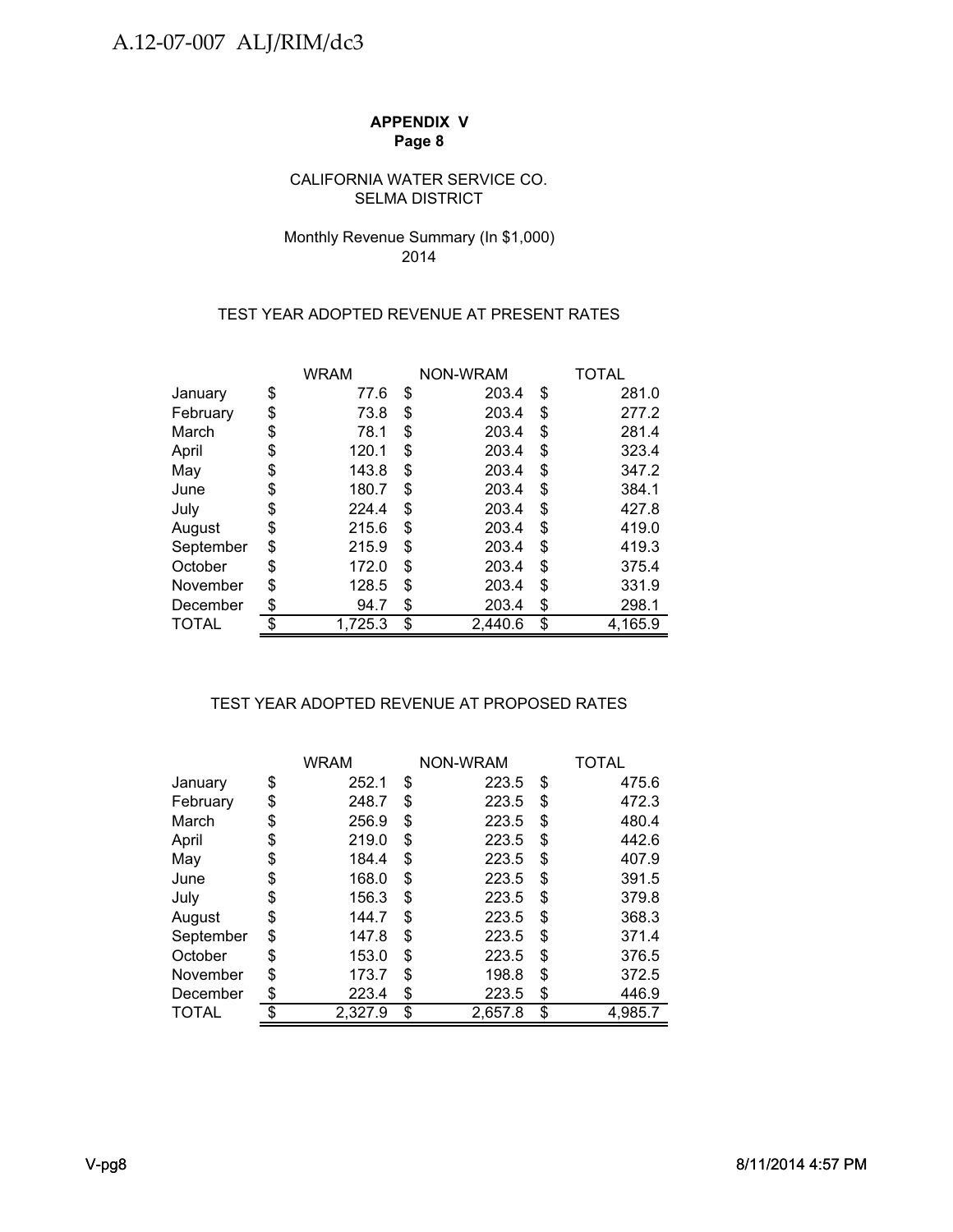#### SELMA DISTRICT CALIFORNIA WATER SERVICE CO.

## Adopted Quantities

2014

#### PURCHASED POWER

| Total Production (kccf)            | 2.643.6     |
|------------------------------------|-------------|
| Kwh / ccf                          | 838.0       |
| Total calculated KWH               | 2,215,467.2 |
| Unit Cost per KWH                  | 0 2         |
| Power Cost                         | \$347.756   |
| TOTAL PURCHASED POWER (In \$1,000) | \$347.8     |

#### PURCHASED WATER

TOTAL PURCHASED WATER COST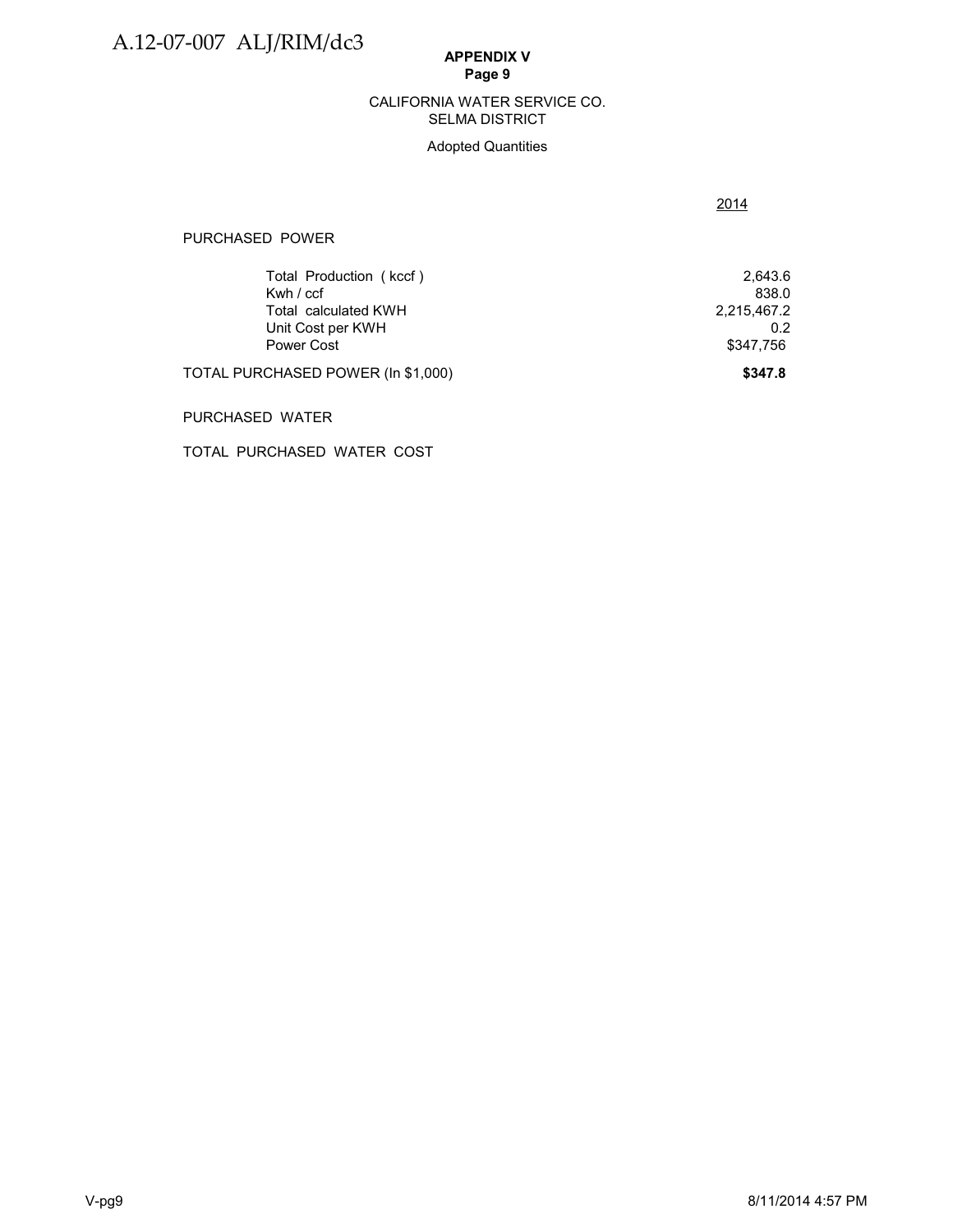#### CALIFORNIA WATER SERVICE CO. SELMA DISTRICT

#### Adopted Quantities

2014

| <b>CHEMICALS</b><br>Total Production (kccf)<br>ADOPTED CHEMICAL DOLLARS (in \$1,000)<br>ADOPTED \$ per KCCF                                                        | 2,644<br>\$21.3<br>\$0.008062                          |
|--------------------------------------------------------------------------------------------------------------------------------------------------------------------|--------------------------------------------------------|
| PUMP TAXES (WATER REPLENISHMENT DISTRICT)<br>WELL WATER PRODUCTION - ACRE FEET<br>UNIT COST - ACRE FEET<br>TOTAL GROUNDWATER CHARGES<br>ANNUAL WATERMASTER SERVICE | 0.0<br>\$0<br>\$0<br>\$0                               |
| TOTAL PUMP TAX EXPENSE                                                                                                                                             | \$0.0                                                  |
| UNCOLLECTIBLES RATE<br><b>FRANCHISE TAX RATE</b><br>BUSINESS LICENSE FEE (in \$1,000)<br>FFDFRAI TAX RATF<br>STATE CORP. FRANCHISE TAX<br>NET TO GROSS MULTIPLIER  | 0.40%<br>2.00%<br>\$0.72<br>35.00%<br>8.84%<br>1.61614 |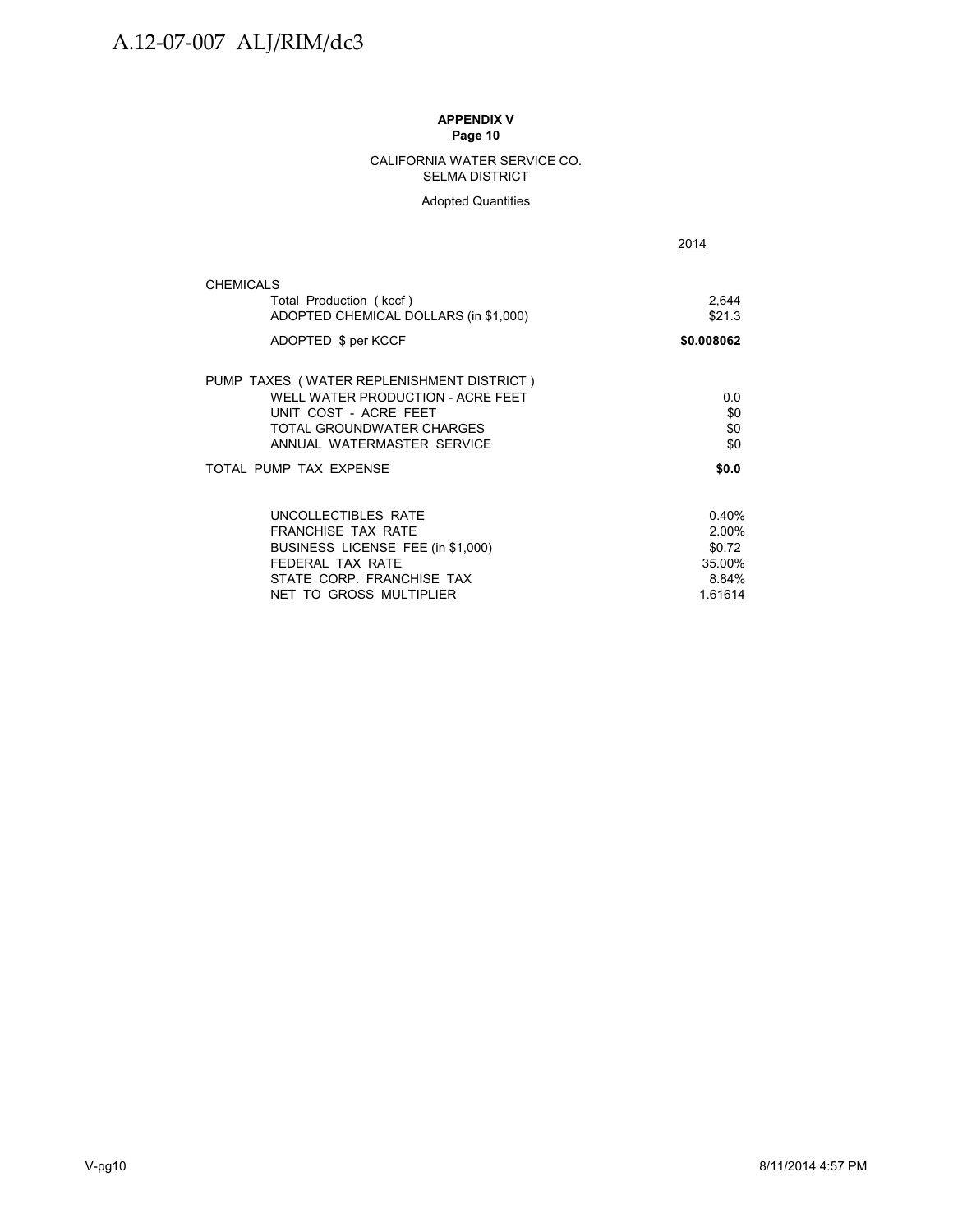## CALIFORNIA WATER SERVICE CO. SELMA DISTRICT

## **NET TO GROSS MULTIPLIER ( NEW CPUC STAFF APPROVED METHOD )**

#### **2014**

|                |                                             |             | <b>NORMAL</b><br>W/0 INCOME<br><b>TAXES</b> |
|----------------|---------------------------------------------|-------------|---------------------------------------------|
| $\mathbf{1}$   | <b>UNCOLLECTIBLES</b>                       | 0.40187%    | 0.40187%                                    |
| 2              | 1 - UNCOLLECTIBES (100% - LINE 1)           | 99.59813%   | 99.59813%                                   |
|                | <b>FRANCHISE TAX RATE</b>                   | $0.00000\%$ | 0.00000%                                    |
| 3              | LOCAL FRANCHISE (% * LINE 2)                | $0.00000\%$ | 0.00000%                                    |
|                | <b>BUSINESS LICENSE RATE</b>                | 0.00000%    | 0.00000%                                    |
| 4              | BUSINESS LICENSE (% * LINE 2)               | 0.00000%    | 0.00000%                                    |
| 5              | SUBTOTAL (LINE 1 + LINE 3 + LINE 4)         | 0.40187%    | 0.40187%                                    |
| 6              | 1 - SUBTOTAL (100% - LINE 5)                | 99.59813%   | 99.59813%                                   |
| $\overline{7}$ | CCFT (LINE 6 * 8.84%)                       | 8.80447%    |                                             |
| 8              | AMERICAN JOB CREATION ACT (LINE 6 * 9%)     | 8.17143%    |                                             |
| 9              | FIT (LINE 6 * 35 %)                         | 28.91778%   |                                             |
| 10             | TOTAL TAXES PAID (LINE 5 + LINE 7 + LINE 8) | 38.12412%   | 0.40187%                                    |
| 11             | NET AFTER TAXES (1-LINE 9)                  | 61.87588%   | 99.59813%                                   |
|                | NET-TO-GROSS MULTIPLIER (1/LINE 10)         | 1.61614     | 1.00403                                     |

## ADOPTED RATIO'S

| <b>DEBT</b> | 46.60%  | Without income Taxes 1.00403 |             | 0.46788 |
|-------------|---------|------------------------------|-------------|---------|
| EQUITY      | 53.40%  | With income Taxes            | 1.61614     | 0.86302 |
| TOTAL       | 100.00% |                              | Adj. Net to | 1.33090 |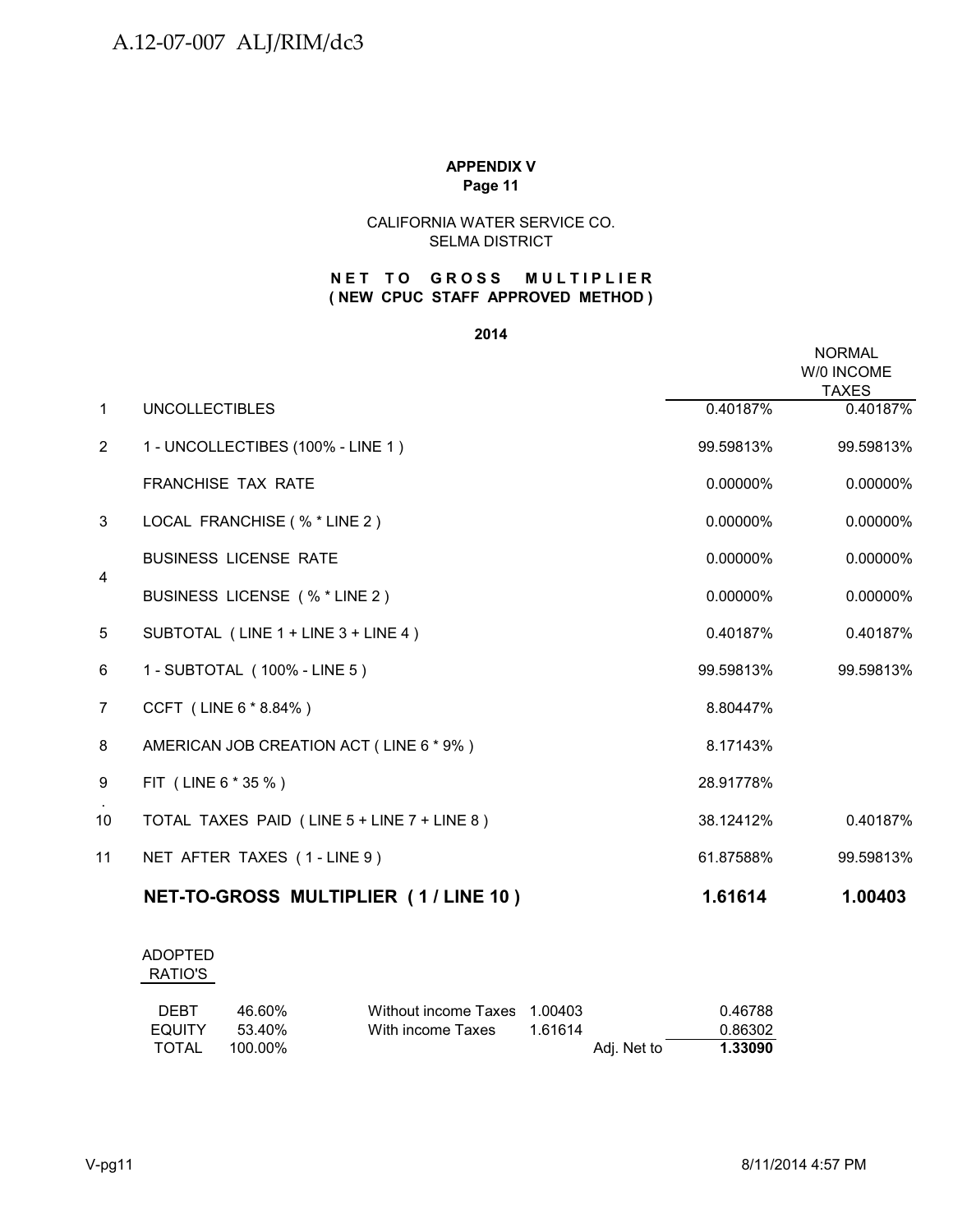# CALIFORNIA WATER SERVICE CO. Selma District Bill Comparison

| Typical Monthly Residential Bill for Metered Customers for 2014 |    |                     |    |                  |    |        |                   |                     |  |
|-----------------------------------------------------------------|----|---------------------|----|------------------|----|--------|-------------------|---------------------|--|
| Usage:<br>Ccf                                                   |    | <b>Present Bill</b> |    | Proposed<br>Bill |    | Change | Percent<br>Change | <b>Notes</b><br>(1) |  |
| $\pmb{0}$                                                       | \$ | 18.76               | \$ | 18.86            | \$ | 0.09   | 0.50%             |                     |  |
| 5                                                               | \$ | 23.46               | \$ | 25.20            | \$ | 1.74   | 7.40%             |                     |  |
| 10                                                              |    | 28.17               | \$ | 31.55            | \$ | 3.38   | 12.00%            |                     |  |
| 13                                                              | \$ | 31.01               | \$ | 35.38            | \$ | 4.37   | 14.10%            | (2)                 |  |
| 15                                                              | \$ | 32.93               | \$ | 37.97            | \$ | 5.04   | 15.31%            |                     |  |
| 20                                                              | \$ | 37.72               | \$ | 44.44            | \$ | 6.72   | 17.81%            |                     |  |
| 23                                                              |    | 40.60               | \$ | 48.33            | \$ | 7.72   | 19.02%            | (3)                 |  |
| 25                                                              | \$ | 42.52               | \$ | 50.92            | \$ | 8.39   | 19.74%            |                     |  |
| 30                                                              | \$ | 47.32               | \$ | 57.39            | \$ | 10.07  | 21.28%            |                     |  |
| 35                                                              | \$ | 52.19               | \$ | 63.96            | \$ | 11.77  | 22.55%            | (4)                 |  |
| 40                                                              | \$ | 57.34               | \$ | 70.91            | \$ | 13.57  | 23.67%            |                     |  |
| <b>Metered Quantity Rates:</b>                                  |    |                     |    |                  |    |        |                   | (5)(6)              |  |
| Tier 1                                                          | \$ | 0.9405              | \$ | 1.2690           | \$ | 0.33   | 34.93%            |                     |  |
| Tier <sub>2</sub>                                               | \$ | 0.9597              | \$ | 1.2949           | \$ | 0.34   | 34.93%            |                     |  |
| Tier 3                                                          | \$ | 1.0298              | \$ | 1.3896           | \$ | 0.36   | 34.93%            |                     |  |
| <b>Service Charge:</b>                                          | \$ | 18.76               | \$ | 18.86            | \$ | 0.09   | 0.50%             | (5)(6)              |  |

## **Monthly Residential Bill for Flat-rate Customers for 2014**

| Lot size:                                                     |       |                     |                      |                  |
|---------------------------------------------------------------|-------|---------------------|----------------------|------------------|
| $6,000$ sq. ft. or less $$$<br>6,001-10,000 sq. ft. $$$ 53.02 | 43.20 | \$54.53<br>\$ 66.28 | \$ 11.33<br>\$ 13.26 | 26.22%<br>25.01% |

#### **Notes:**

(1) 1 Ccf or 100 cubic feet of water is equal to 748 gallons of water

(2) Typical winter monthly average usage of 13 Ccf

(3) Monthly average usage of 23 Ccf

(4) Typical summer monthly average usage of 35 Ccf

(5) Metered comparison based on 5/8 x 3/4 inch service

(6) Rates do not include CPUC fees or other surcharges that may appear on customers bills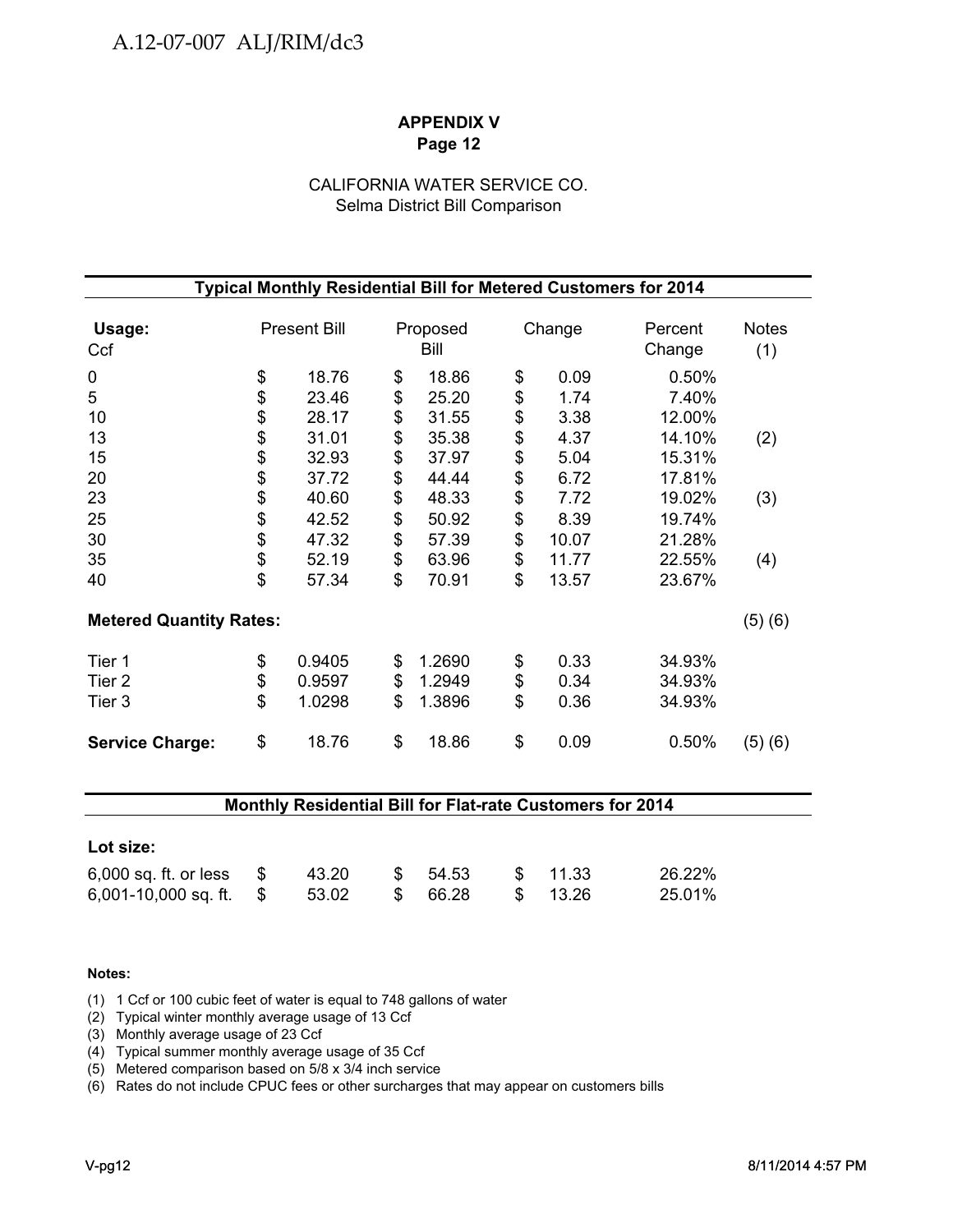#### STOCKTON DISTRICT CALIFORNIA WATER SERVICE CO.

#### (DOLLARS IN THOUSANDS) SUMMARY OF EARNINGS AND RATE OF RETURN

|                                          | <b>PRESENT</b> | <b>PROPOSED</b> | <b>ESTIMATED ESTIMATED</b> |              |
|------------------------------------------|----------------|-----------------|----------------------------|--------------|
|                                          | <b>RATES</b>   | <b>RATES</b>    | <b>RATES</b>               | <b>RATES</b> |
|                                          | 2014           | 2014            | 2015                       | 2016         |
|                                          |                |                 |                            |              |
| <b>OPERATING</b><br><b>REVENUES</b>      | \$31,630.8     | \$35,576.3      | \$36,175.4                 | \$36,768.4   |
| % Increase<br>OPERATING EXPENSES         |                | 12.5%           | 1.7%                       | 1.6%         |
| PURCHASED WATER                          | \$8,668.9      | \$8,668.9       | \$8,694.3                  | \$8,719.9    |
| <b>GROUNDWATER EXTRACTION CHARGES</b>    | \$1,054.1      | \$1,054.1       | \$1,057.2                  | \$1,060.3    |
| PURCHASED POWER                          | \$538.5        | \$538.5         | \$540.1                    | \$541.7      |
| PURCHASED CHEMICALS                      | \$55.3         | \$55.3          | \$56.1                     | \$56.8       |
| PAYROLL -- DISTRICT                      | \$3,811.4      | \$3,811.4       | \$3,861.4                  | \$3,912.0    |
| <b>UNCOLLECTIBLES</b>                    | \$395.4        | \$444.7         | \$450.6                    | \$455.2      |
| <b>CONSERVATION</b>                      | \$220.5        | \$220.5         | \$221.1                    | \$221.8      |
| OTHER OPERATION AND MAINTENANCE          | \$2,211.1      | \$2,211.1       | \$2,240.2                  | \$2,269.8    |
| <b>BENEFITS</b>                          | \$2,447.1      | \$2,447.1       | \$2,479.2                  | \$2,504.4    |
| OTHER ADMIN AND GEN. EXP.                | \$343.1        | \$343.1         | \$347.7                    | \$352.3      |
| TOTAL O. & M., A. & G., & MISC. EXP.     | \$19,745.4     | \$19,794.7      | \$19,947.9                 | \$20,094.1   |
| TAXES OTHER THAN INCOME                  |                |                 |                            |              |
| AD VALOREM TAXES                         | \$702.9        | \$702.9         | \$735.6                    | \$768.3      |
| <b>BUSINESS LICENSE FEES</b>             | \$5.0          | \$5.6           | \$5.6                      | \$5.6        |
| LOCAL FRANCHISE TAXES                    | \$153.7        | \$172.8         | \$173.4                    | \$173.9      |
| PAYROLL TAXES                            | \$283.2        | \$283.2         | \$286.9                    | \$290.6      |
| TOTAL GENERAL TAXES                      | 1,144.8        | \$1,164.5       | \$1,201.5                  | \$1,238.5    |
| <b>DEPRECIATION</b>                      | \$2,472.0      | \$2,472.0       | \$2,561.7                  | \$2,651.3    |
| G.O. PRORATED EXPENSES:                  |                |                 |                            |              |
| PAYROLL AND BENEFITS                     | \$2,987.6      | \$2,987.6       | \$3,026.8                  | \$3,066.5    |
| AD VALOREM, BUSINESS LICENSE, FRANCHISES | \$53.6         | \$53.6          | \$53.8                     | \$53.9       |
| PAYROLL TAXES                            | \$184.8        | \$184.8         | \$187.2                    | \$189.7      |
| OTHER PRORATED EXPENSES                  | \$1,999.1      | \$1,999.1       | \$2,025.5                  | \$2,052.2    |
| TOTAL G.O. PRORATED EXPENSES             | \$5,225.1      | \$5,225.1       | \$5,293.2                  | \$5,362.3    |
| SUB-TOTAL-OPERATING EXPENSES             | \$28,587.3     | \$28,656.4      | \$29,004.3                 | \$29,346.1   |
| TOTAL INCOME TAXES:                      | \$420.0        | \$1,971.5       | \$2,064.7                  | \$2,158.0    |
| TOTAL OPERATING EXPENSES                 | \$29,007.4     | \$30,627.9      | \$31,069.0                 | \$31,504.1   |
| NET OPERATING REVENUE                    | \$2,623.4      | \$4,948.4       | \$5,106.4                  | \$5,264.3    |
| DEPRECIATED RATE BASE                    | \$62,322.9     | \$62,322.9      | \$64,312.0                 | \$66,301.2   |
| RATE OF RETURN                           | 4.21%          | 7.94%           | 7.94%                      | 7.94%        |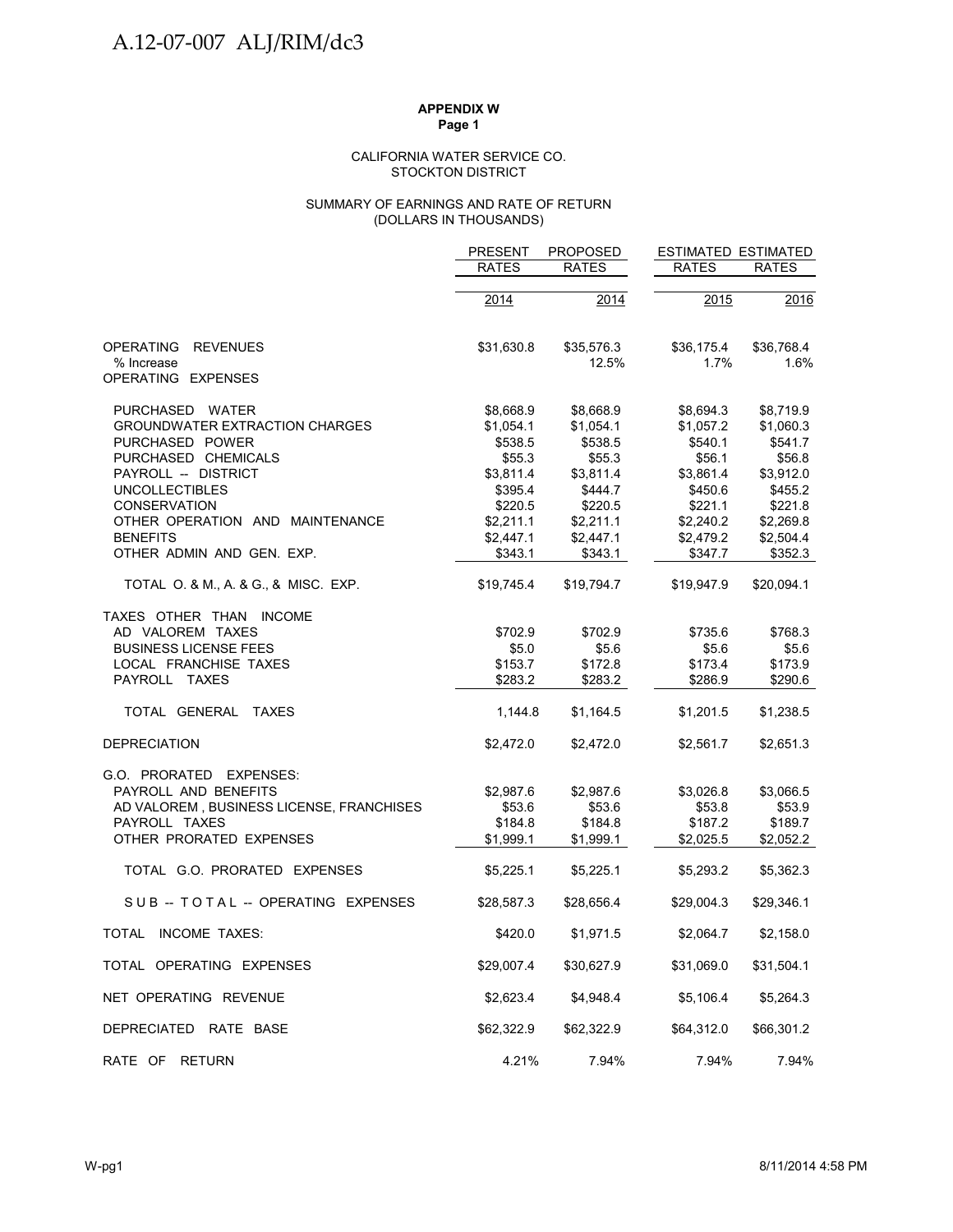# CALIFORNIA WATER SERVICE CO. STOCKTON DISTRICT

## (DOLLARS IN THOUSANDS) ADOPTED RATE BASE

|                                  | 2014        | 2015        | 2016         |
|----------------------------------|-------------|-------------|--------------|
| RATE BASE                        |             |             |              |
| WTD. AVG. PLANT IN SERVICE       | \$125,353.1 | \$130,089.2 | \$134,825.2  |
| WTD, AVG, DEPRECIATION RESERVE   | (47,040.2)  | (49, 322.2) | (\$51,604.2) |
| <b>MATERIALS AND SUPPLIES</b>    | 491.9       | 491.9       | \$491.9      |
| <b>TANK PAINTING</b>             | 1,099.3     | 1,172.0     | \$1,244.7    |
| <b>WORKING CASH - LEAD - LAG</b> | 1,541.2     | 1,651.5     | \$1,761.8    |
| WORKING CASH - W / H EMPLOYEES   | (13.0)      | (13.0)      | (\$13.0)     |
| ADVANCES FOR CONSTRUCTION        | (6,008.6)   | (5,891.8)   | (\$5,775.0)  |
| <b>CONTRIBUTIONS</b>             | (4,819.0)   | (4,979.3)   | (\$5,139.5)  |
| AMORTIZATION OF INTANG.          | (330.1)     | (401.1)     | (\$472.2)    |
| <b>DEFERRED TAXES</b>            | (12,756.9)  | (13, 834.3) | (\$14,911.7) |
| UNAMORT. I.T.C.                  | (108.4)     | (103.0)     | (\$97.6)     |
| PRORATED G.O. RATE BASE          | 4,440.8     | 5,027.7     | \$5,614.6    |
| <b>TAXES ON ADVANCES</b>         | 263.3       | 213.2       | \$163.2      |
| TAXES ON C.I.A.C.                | 209.3       | 211.2       | \$213.0      |
| WTG. AVG. RATE BASE              | \$62,322.9  | \$64,312.0  | \$66,301.2   |
| RATE BASE ASSOCIATED ITEMS       |             |             |              |
| DEPRECIATION EXPENSE             | \$2,472.0   | \$2,561.7   | \$2,651.3    |
| AD VALOREM TAXES                 | \$702.9     | \$735.6     | \$768.3      |
| TOTAL INCOME TAXES AT AUTHORIZED | \$1,971.5   | \$2,064.7   | \$2,158.0    |
| NET OPERATING REVENUE            | \$4,948.4   | \$5,106.4   | \$5,264.3    |
|                                  |             |             |              |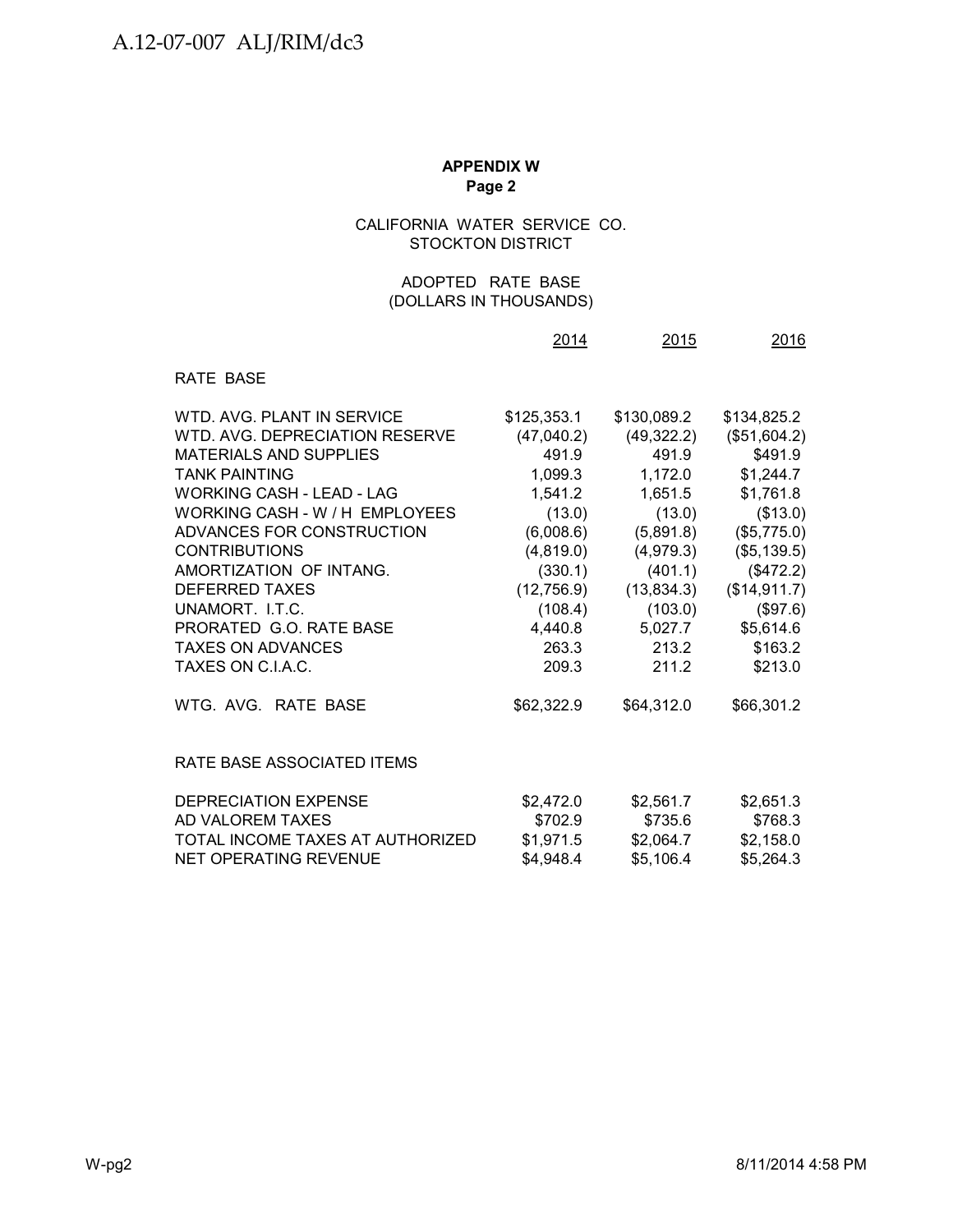#### CALIFORNIA WATER SERVICE CO. STOCKTON DISTRICT

#### **Rate Base Offset**

| <b>District</b> | PID#     | <b>Description</b>                                                  | Amount          | <b>Expected</b><br><b>Filing Year</b> | <b>Authority</b> |    | <b>Expected</b><br><b>Revenue</b><br><b>Requirement</b> |
|-----------------|----------|---------------------------------------------------------------------|-----------------|---------------------------------------|------------------|----|---------------------------------------------------------|
| Stockton        | 00016025 | New Customer Service Center                                         | \$<br>1.215.000 | 2014                                  | 2007 GRC         | S  | 175,554                                                 |
|                 | 00020204 | Drill, Develop and Equip New Well                                   | \$<br>2.121.100 | 2014                                  | 2009 GRC         | S  | 306,475                                                 |
|                 | 00079414 | Modify/replace Steel Members of Elevated Tank<br>support Structures | \$<br>1.039.200 | 2014                                  | 2012 GRC         | S  | 150,153                                                 |
|                 | 00079416 | Modify/replace Steel Members of Elevated Tank<br>support Structures | \$<br>989.400   | 2014                                  | 2012 GRC         | \$ | 142,957                                                 |
|                 | 00079963 | Cal Water RAMCAP Vulnerability Assessments                          | 196,012         | 2015                                  | 2012 GRC         | S  | 28,322                                                  |
|                 |          |                                                                     | 5,560,712       |                                       |                  |    | 803,461                                                 |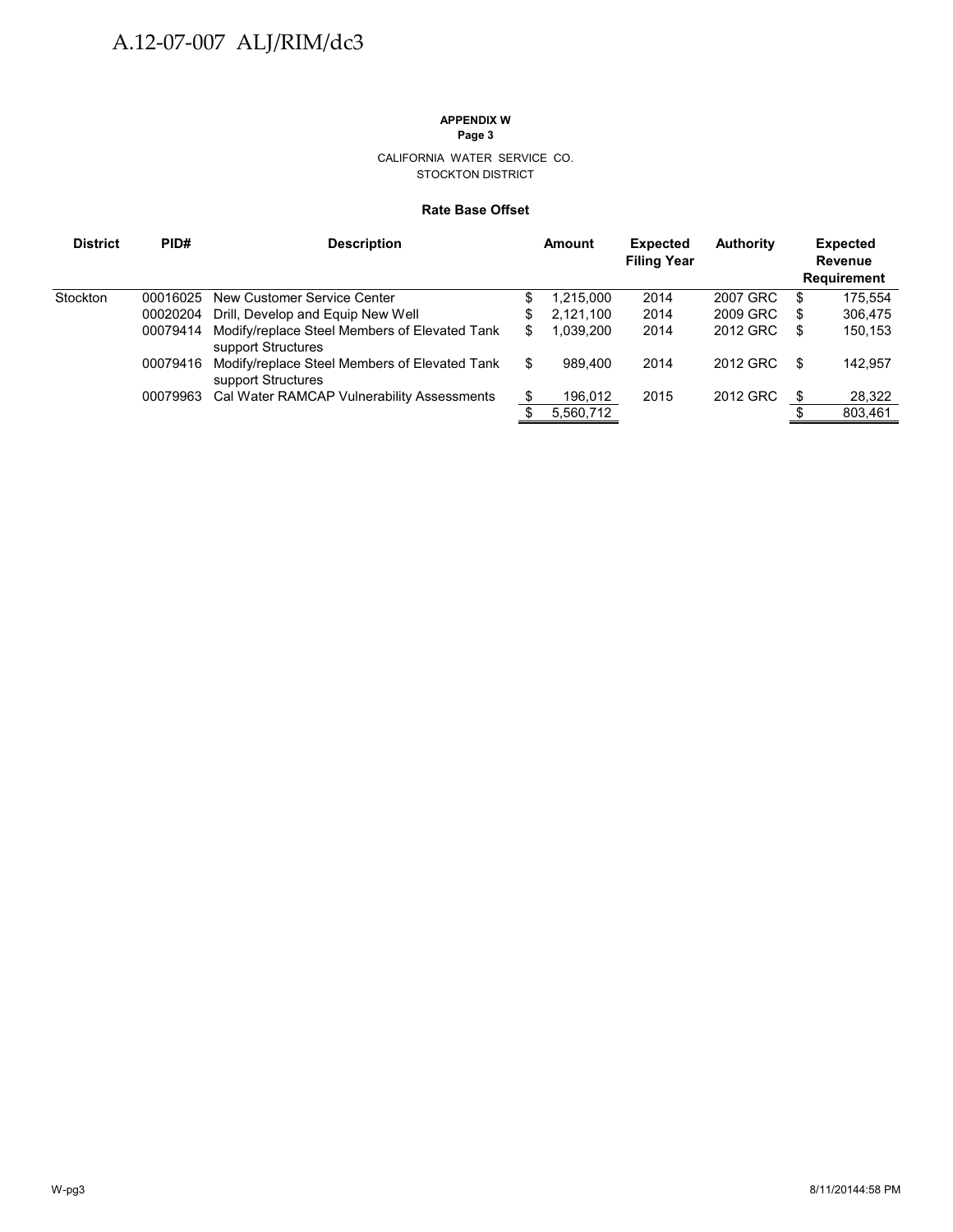# CALIFORNIA WATER SERVICE CO. STOCKTON DISTRICT

## INCOME TAX CALCULATION (DOLLARS IN THOUSANDS)

|                                             | PRESENT RATES<br>2014   | PROPOSED RATES<br>2014  |
|---------------------------------------------|-------------------------|-------------------------|
| OPERATING REVENUE (PRESENT RATES)           | \$31,630.8              | \$35,576.3              |
| <b>EXPENSES</b>                             |                         |                         |
| PURCHASED WATER                             | \$8,668.9               | \$8,668.9               |
| <b>PURCHASED POWER</b>                      | \$538.5                 | \$538.5                 |
| <b>PUMP TAXES</b>                           | \$1,054.1               | \$1,054.1               |
| <b>CHEMICALS</b>                            | \$55.3                  | \$55.3                  |
| <b>PAYROLL</b>                              | \$3,811.4               | \$3,811.4               |
| OTHER O & M                                 | \$2,431.6               | \$2,431.6               |
| OTHER A & G                                 | \$2,790.2               | \$2,790.2               |
| G.O. PRORATIONS                             | \$4,722.4               | \$4,722.4               |
| PAYROLL TAXES                               | \$283.2                 | \$283.2                 |
| AD VALOREM TAXES                            | \$702.9                 | \$702.9                 |
| <b>UNCOLLECTIBLES</b>                       | \$395.4                 | \$444.7                 |
| FRANCHISE TAX & BUS LIC. FEES               | \$158.7                 | \$178.4                 |
| TRANSPORTATION DEPRECIATION ADJUSTMENT      | (\$134.9)               | (\$134.9)               |
| <b>INTEREST EXPENSE</b><br>TOTAL DEDUCTIONS | \$1,721.5<br>\$27,199.2 | \$1,721.5<br>\$27,268.3 |
| <b>STATE INCOME TAX</b>                     |                         |                         |
| STATE TAX DEPRECIATION                      | \$6,868.5               | \$6,868.5               |
| NET STATE TAXABLE INCOME                    | (\$2,436.9)             | \$1,439.6               |
| STATE CORP. FRANCHISE TAX @ 8.84%           | (\$215.4)               | \$127.3                 |
| FEDERAL INCOME TAX                          |                         |                         |
| FEDERAL TAX DEPRECIATION                    | \$2,674.0               | \$2,674.0               |
| STATE INCOME TAX                            | (\$215.4)               | \$127.3                 |
| LESS AMERICAN JOBS CREATION ACT DEDUCTION   | (\$35.1)                | \$45.0                  |
| NET FEDERAL TAXABLE INCOME                  | \$2,008.1               | \$5,461.8               |
| FEDERAL INCOME TAX @ 35.00%                 | \$702.8                 | \$1,911.6               |
| <b>INVESTMENT TAX CREDIT</b>                | \$67.4                  | \$67.4                  |
| TOTAL FEDERAL INCOME TAX                    | \$635.4                 | \$1,844.2               |
| TOTAL INCOME TAXES                          | \$420.0                 | \$1,971.5               |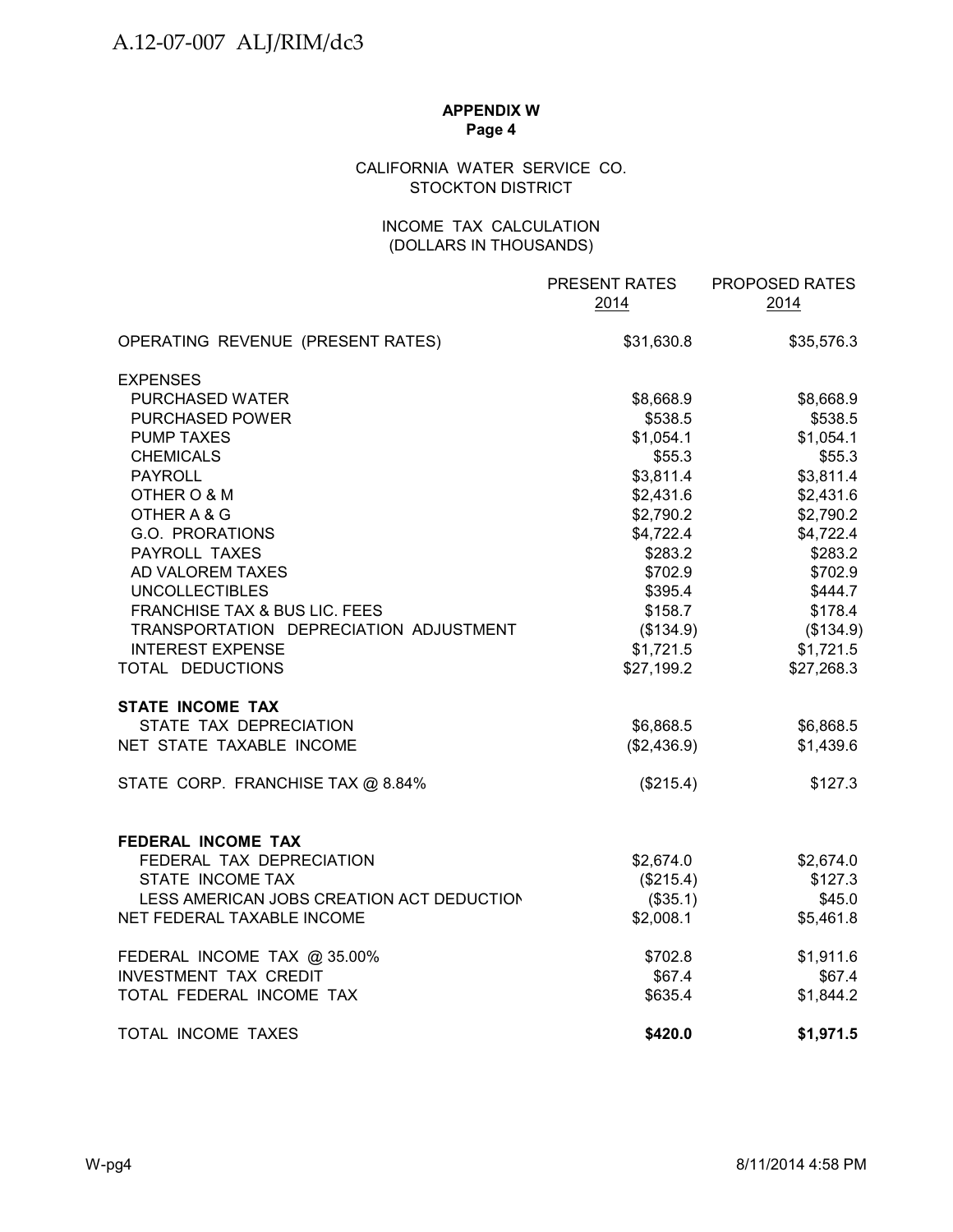#### CALIFORNIA WATER SERVICE CO. STOCKTON DISTRICT

## Adopted Quantities

|                                  |                  | 2014   | 2015   |
|----------------------------------|------------------|--------|--------|
| Number of Services by meter size | $5/8 \times 3/4$ | 37,121 | 37,230 |
|                                  | 3/4              | 37     | 37     |
|                                  |                  | 3,374  | 3,377  |
|                                  | 11/2             | 536    | 540    |
|                                  | 2                | 910    | 915    |
|                                  | 3                | 185    | 186    |
|                                  | 4                | 78     | 79     |
|                                  | 6                | 34     | 34     |
|                                  | 8                | 4      | 4      |
|                                  | 10               | 0      |        |
|                                  | 12               | 0      |        |
|                                  | 14               |        |        |
|                                  | <b>TOTAL</b>     | 42,280 | 42,403 |

Metered Sales, KCcf<br>All Water

10,756.7 10,789.0

Number of Services and Use:

|                         |       | Avg Services |        | Use, KCcf |                       | Avg Use, Ccf/Sv/Mo |          |
|-------------------------|-------|--------------|--------|-----------|-----------------------|--------------------|----------|
|                         |       | 2014         | 2015   | 2014      | 2015                  | 2014               | 2015     |
| <b>RESIDENTIAL</b>      |       | 37,598       | 37,725 | 5,583.3   | 5,602.2               | 12.4               | 12.4     |
| <b>BUSINESS</b>         |       | 3,792        | 3,769  | 2,527.4   | 2,512.0               | 55.5               | 55.5     |
| <b>MULTIPLE FAMILY</b>  |       | 452          | 470    | 723.0     | 751.8                 | 133.3              | 133.3    |
| <b>INDUSTRIAL</b>       |       | 81           | 80     | 913.8     | 913.8                 | 940.2              | 951.9    |
| PUBLIC AUTHORITY        |       | 327          | 327    | 995.3     | 995.3                 | 253.6              | 253.6    |
| <b>OTHER</b>            |       | 30           | 32     | 13.9      | 13.9                  | 38                 | 36       |
| <b>IRRIGATION</b>       |       |              |        |           |                       | 0                  | 0        |
| <b>RECLAIMED</b>        |       |              |        |           |                       | $\mathbf{0}$       | $\Omega$ |
|                         |       |              |        |           |                       |                    |          |
| <b>SUBTOTAL</b>         |       | 42,280       | 42,403 | 10,756.7  | 10,789.0              |                    |          |
| <b>RESIDENTIAL FLAT</b> |       |              |        |           |                       |                    |          |
| PRIVATE FIRE PROT       |       | 805          | 821    |           |                       |                    |          |
| <b>PUBLIC FIRE PROT</b> |       | 39           | 38     |           |                       |                    |          |
|                         |       |              |        |           |                       |                    |          |
| <b>TOTAL</b>            |       | 43,124       | 43,262 | 10,756.7  | 10,789.0              |                    |          |
| Unaccounted-for water   | 6.16% |              |        | 706.6     | 708.8                 |                    |          |
| <b>Total Production</b> |       |              |        | 11,463.3  | $11,497.\overline{7}$ |                    |          |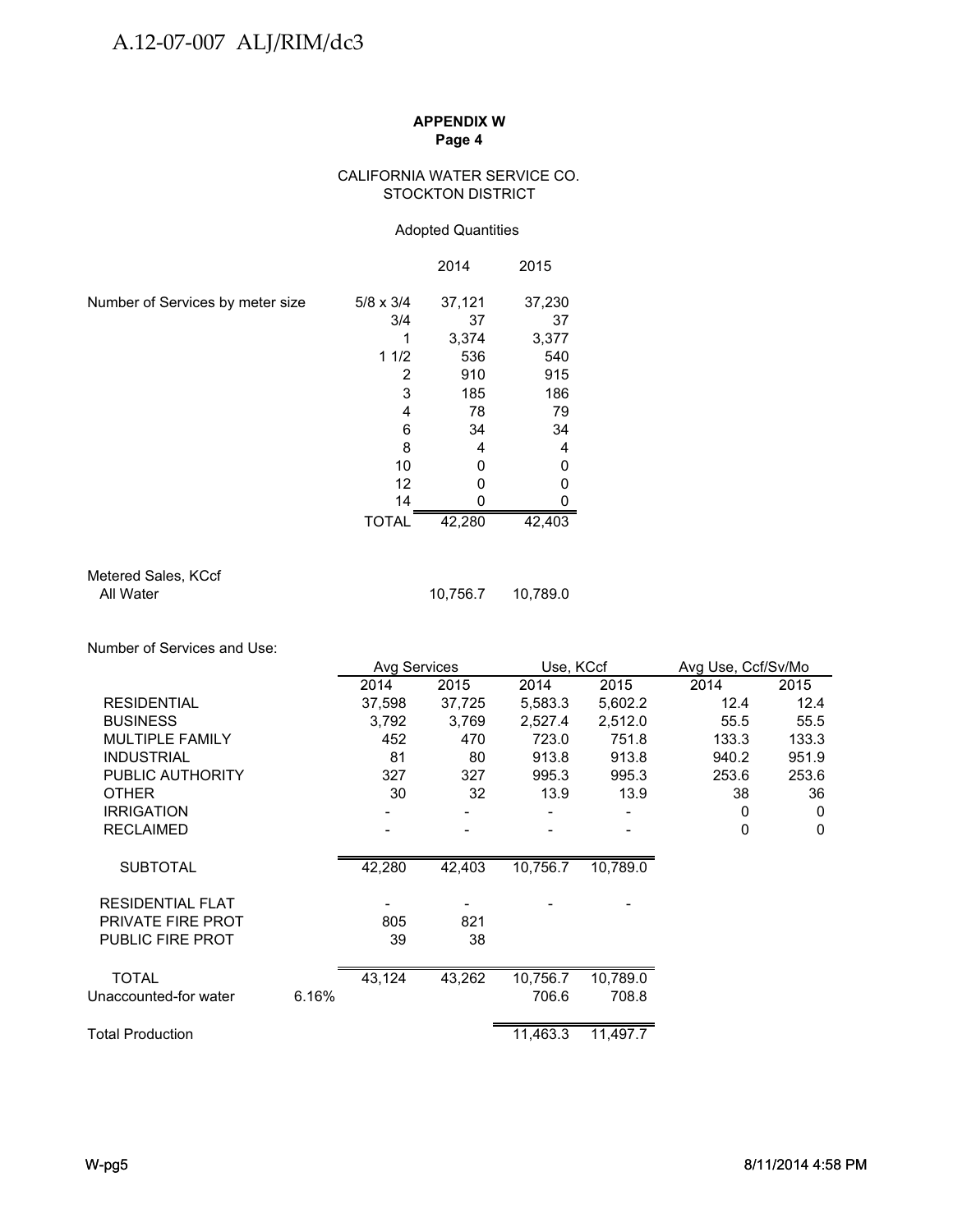#### CALIFORNIA WATER SERVICE CO. STOCKTON DISTRICT

## Adopted Quantities

# **2014 Test Year**

| <b>Metered Sales</b> |             |                 |              |                   | <b>Public</b>    |              |              |
|----------------------|-------------|-----------------|--------------|-------------------|------------------|--------------|--------------|
| (Kccf)               | Residential | <b>Business</b> | Multi-Family | <b>Industrial</b> | <b>Authority</b> | <b>Other</b> | <b>Total</b> |
| <b>Month</b>         |             |                 |              |                   |                  |              |              |
| January              | 297.0       | 272.3           | 74.5         | 88.1              | 156.8            | 3.0          | 891.7        |
| February             | 270.1       | 268.9           | 70.9         | 105.4             | 141.6            | 2.4          | 859.4        |
| March                | 299.4       | 274.3           | 68.0         | 97.0              | 136.7            | 1.2          | 876.6        |
| April                | 353.1       | 257.5           | 70.7         | 87.1              | 94.0             | $1.5\,$      | 863.9        |
| May                  | 478.8       | 183.2           | 48.9         | 73.0              | 59.2             | 0.8          | 844.0        |
| June                 | 645.4       | 173.7           | 55.4         | 54.8              | 36.7             | 0.7          | 966.6        |
| July                 | 729.5       | 161.5           | 51.4         | 65.8              | 32.4             | 0.4          | 1,041.0      |
| August               | 672.4       | 140.4           | 40.8         | 64.7              | 31.5             | 0.2          | 949.9        |
| September            | 673.5       | 160.0           | 56.7         | 66.6              | 35.4             | 0.1          | 992.4        |
| October              | 493.8       | 178.2           | 53.5         | 65.6              | 52.4             | 0.5          | 844.0        |
| November             | 360.0       | 204.9           | 60.5         | 62.4              | 86.4             | 0.8          | 774.9        |
| December             | 310.4       | 252.6           | 71.7         | 83.2              | 132.2            | 2.1          | 852.1        |
|                      | 5,583.3     | 2,527.4         | 723.0        | 913.8             | 995.3            | 13.9         | 10.756.7     |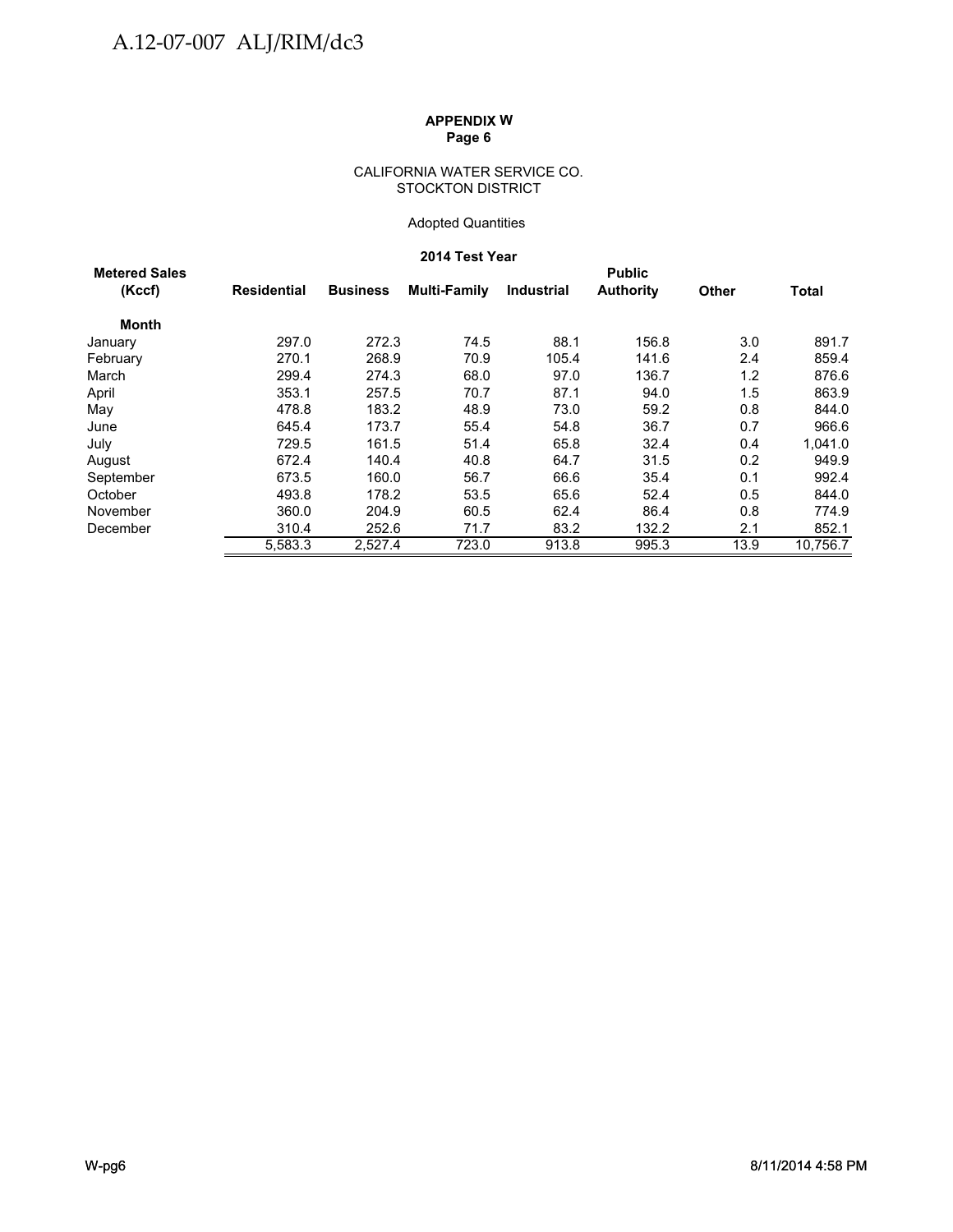## CALIFORNIA WATER SERVICE CO. STOCKTON DISTRICT

# Adopted Quantities

# **2014 Test Year**

|                   |                     |                  |                     | <b>Purchased</b> |    |                   |              | <b>Purchased</b> |
|-------------------|---------------------|------------------|---------------------|------------------|----|-------------------|--------------|------------------|
|                   | Company             | <b>Purchases</b> |                     | <b>Water</b>     |    | <b>Pump Taxes</b> |              | <b>Power</b>     |
| <b>Production</b> | <b>Wells (Kccf)</b> | (Kccf)           | <b>Total (Kccf)</b> | (ln \$1,000)     |    | (ln \$1,000)      | (ln \$1,000) |                  |
| Month             |                     |                  |                     |                  |    |                   |              |                  |
| January           | 274.6               | 327.1            | 601.6               | \$<br>722.4      | \$ | 125.5             | \$           | 28.3             |
| February          | 172.9               | 400.3            | 573.3               | \$<br>722.4      | \$ | 79.0              | S            | 26.9             |
| March             | 178.4               | 506.5            | 684.9               | \$<br>722.4      | \$ | 81.5              | \$           | 32.2             |
| April             | 159.5               | 672.8            | 832.3               | \$<br>722.4      | \$ | 72.9              | \$           | 39.1             |
| May               | 179.5               | 884.9            | 1,064.4             | \$<br>722.4      | S  | 82.0              | S            | 50.0             |
| June              | 250.5               | 991.5            | 1,242.0             | \$<br>722.4      | S  | 114.5             | \$.          | 58.3             |
| July              | 316.7               | 1,080.6          | 1,397.4             | \$<br>722.4      | \$ | 144.7             | \$.          | 65.6             |
| August            | 283.1               | 1,080.8          | 1,363.9             | \$<br>722.4      | \$ | 129.3             | \$           | 64.1             |
| September         | 207.0               | 1,052.3          | 1,259.3             | \$<br>722.4      | \$ | 94.6              | \$           | 59.2             |
| October           | 113.5               | 878.1            | 991.6               | \$<br>722.4      | S  | 51.9              | \$.          | 46.6             |
| November          | 83.3                | 680.7            | 764.1               | \$<br>722.4      | \$ | 38.1              | \$           | 35.9             |
| December          | 87.9                | 600.8            | 688.7               | \$<br>722.4      | \$ | 40.2              | \$           | 32.4             |
|                   | 2,306.9             | 9,156.4          | 11,463.3            | \$<br>8,668.9    | \$ | 1,054.1           | \$           | 538.5            |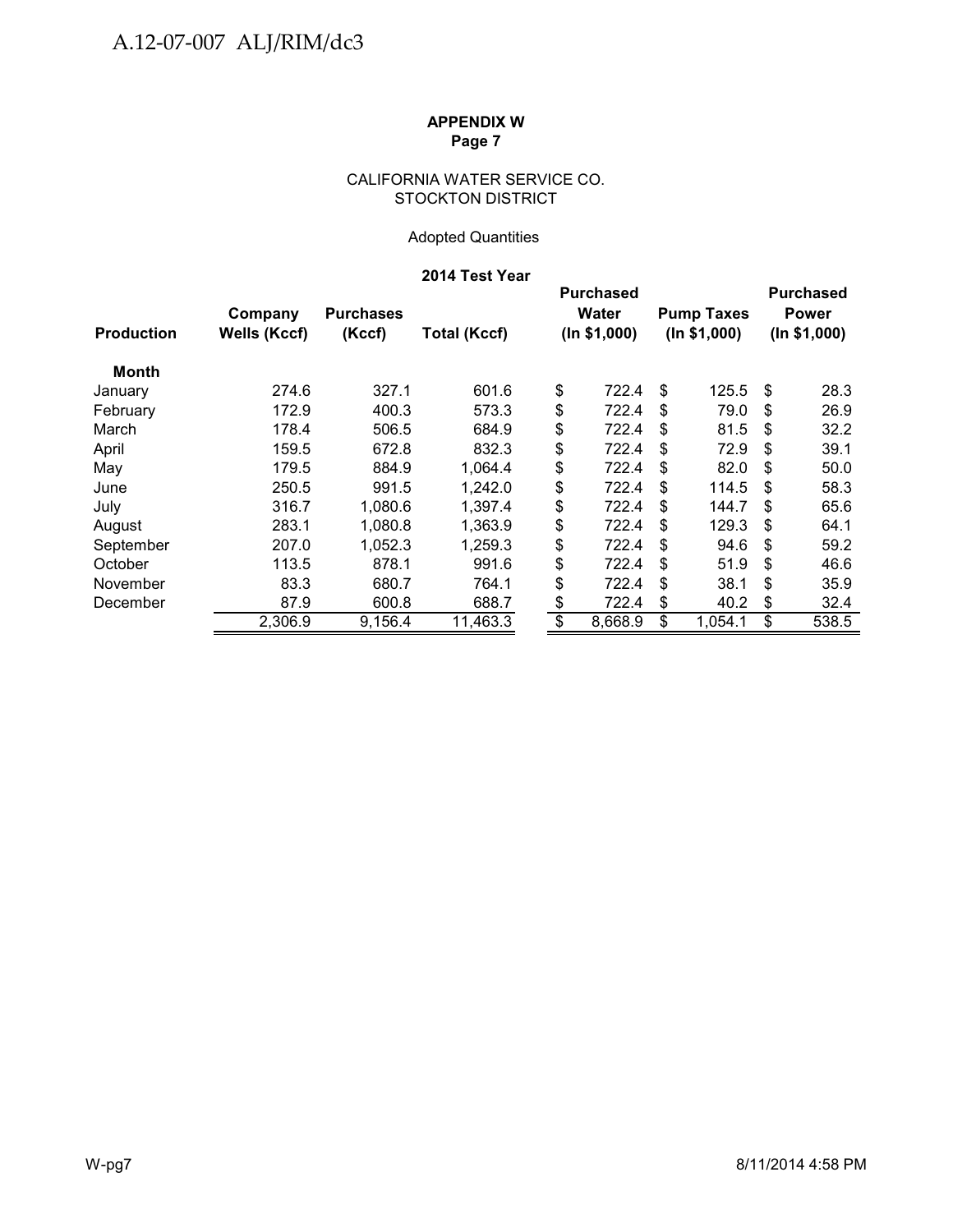## CALIFORNIA WATER SERVICE CO. STOCKTON DISTRICT

# Monthly Revenue Summary (In \$1,000) 2014

## TEST YEAR ADOPTED REVENUE AT PRESENT RATES

|           |    | <b>WRAM</b> | NON-WRAM |         | TOTAL          |
|-----------|----|-------------|----------|---------|----------------|
| January   | \$ | 1,786.8     | \$       | 792.3   | \$<br>2,579.0  |
| February  | \$ | 1,718.0     | \$       | 792.3   | \$<br>2,510.3  |
| March     | \$ | 1,756.1     | \$       | 792.3   | \$<br>2,548.4  |
| April     | S  | 1,744.4     | \$       | 792.3   | \$<br>2,536.7  |
| May       | \$ | 1,736.0     | \$       | 792.3   | \$<br>2,528.3  |
| June      | \$ | 2,034.6     | \$       | 792.3   | \$<br>2,826.9  |
| July      | \$ | 2,212.2     | S        | 792.3   | \$<br>3,004.5  |
| August    | \$ | 2,008.4     | \$       | 792.3   | \$<br>2,800.7  |
| September | \$ | 2,096.3     | \$       | 792.3   | \$<br>2,888.6  |
| October   | \$ | 1,742.7     | \$       | 792.3   | \$<br>2,535.0  |
| November  | \$ | 1,573.7     | \$       | 792.3   | \$<br>2,366.0  |
| December  | \$ | 1,714.2     | S        | 792.3   | \$<br>2,506.5  |
| TOTAL     |    | 22,123.5    | \$       | 9,507.3 | \$<br>31,630.8 |

# TEST YEAR ADOPTED REVENUE AT PROPOSED RATES

|           | <b>WRAM</b>    |    | <b>NON-WRAM</b> | TOTAL          |
|-----------|----------------|----|-----------------|----------------|
| January   | \$<br>1,324.5  | \$ | 957.4           | \$<br>2,281.9  |
| February  | \$<br>1,177.0  | \$ | 957.4           | \$<br>2,134.4  |
| March     | \$<br>1,374.5  | \$ | 957.4           | \$<br>2,331.9  |
| April     | \$<br>1,462.6  | \$ | 957.4           | \$<br>2,420.0  |
| May       | \$<br>1,852.1  | \$ | 771.1           | \$<br>2,623.2  |
| June      | \$<br>2,684.9  | \$ | 957.4           | \$<br>3,642.3  |
| July      | \$<br>3,113.5  | \$ | 957.4           | \$<br>4,070.9  |
| August    | \$<br>2,910.1  | \$ | 957.4           | \$<br>3,867.5  |
| September | \$<br>2,970.8  | \$ | 957.4           | \$<br>3,928.2  |
| October   | \$<br>2,269.2  | S  | 957.4           | \$<br>3,226.6  |
| November  | \$<br>1,721.7  | S  | 957.4           | \$<br>2,679.1  |
| December  | \$<br>1,412.8  | \$ | 957.4           | \$<br>2,370.2  |
| TOTAL     | \$<br>24,273.8 | \$ | 11,302.6        | \$<br>35,576.3 |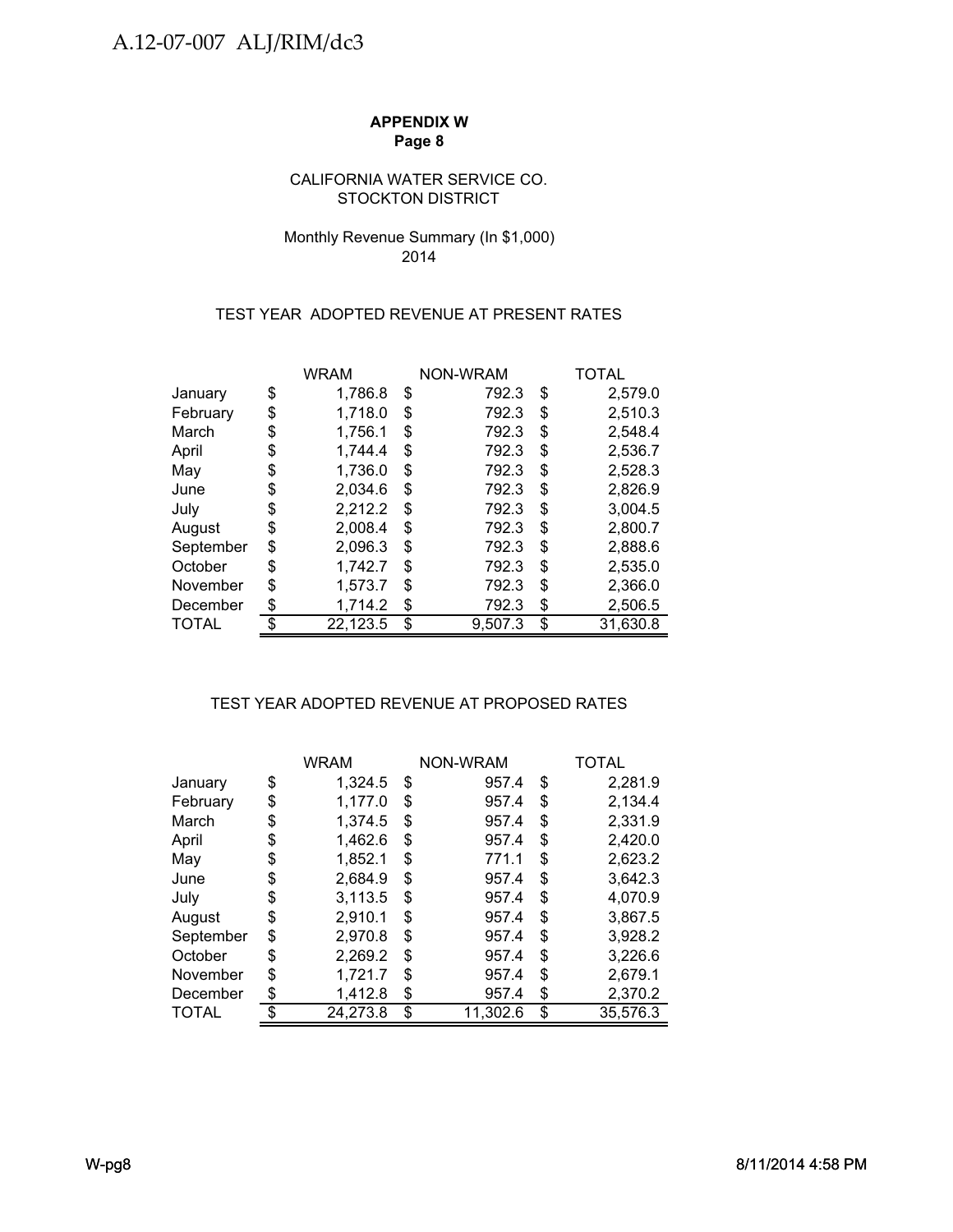PURCHASED POWER

## **APPENDIX W Page 9**

#### STOCKTON DISTRICT CALIFORNIA WATER SERVICE CO.

## Adopted Quantities

| ) POWER                 |          |
|-------------------------|----------|
| Total Production (kccf) | 11,463.3 |
| Kwh / ccf               | various  |

2014

| Kwh $/$ ccf                             | various     |
|-----------------------------------------|-------------|
| Total calculated KWH                    | 2,876,623.6 |
| Unit Cost                               | 0.2         |
| <b>Power Cost</b>                       | \$538,522   |
| TOTAL PURCHASED POWER (In \$1,000)      | \$538.5     |
| PURCHASED WATER                         |             |
| 2012/13 RATES (monthly)                 | \$722.41    |
| TOTAL PURCHASED WATER COST (In \$1,000) | \$8,668.9   |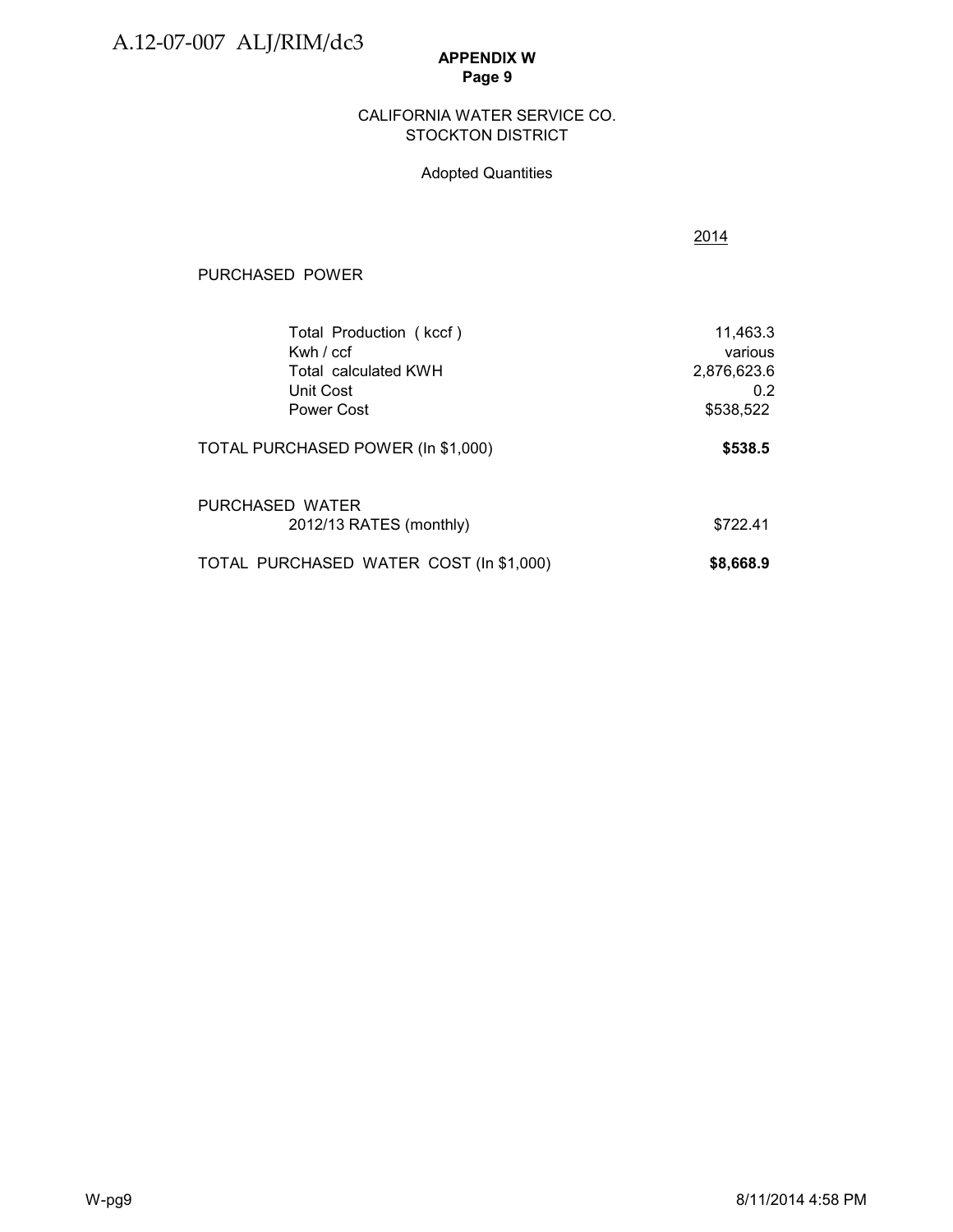#### CALIFORNIA WATER SERVICE CO. STOCKTON DISTRICT

#### Adopted Quantities

|                                                                                                         | 2014               |
|---------------------------------------------------------------------------------------------------------|--------------------|
| <b>CHEMICALS</b>                                                                                        |                    |
| Total Production (kccf)<br>ADOPTED CHEMICAL DOLLARS (in \$1,000)                                        | 2,307<br>\$55.3    |
| ADOPTED \$ per KCCF                                                                                     | \$0.023989         |
| PUMP TAXES (WATER REPLENISHMENT DISTRICT)<br>WELL WATER PRODUCTION - ACRE FEET<br>UNIT COST - ACRE FEET | 5,296.0<br>199.0   |
| TOTAL GROUNDWATER CHARGES<br>ANNUAL WATERMASTER SERVICE                                                 | \$1,054,067<br>\$0 |
| TOTAL PUMP TAX EXPENSE (In \$1,000)                                                                     | \$1,054.1          |
| UNCOLLECTIBLES RATE                                                                                     | 1.25%              |
| <b>FRANCHISE TAX RATE</b>                                                                               | 0.49%              |
| BUSINESS LICENSE FEE (in \$1,000)<br>FFDFRAI TAX RATF                                                   | \$5.60<br>35.00%   |
| STATE CORP. FRANCHISE TAX                                                                               | 8.84%              |
| NET TO GROSS MULTIPLIER                                                                                 | 1.69691            |
|                                                                                                         |                    |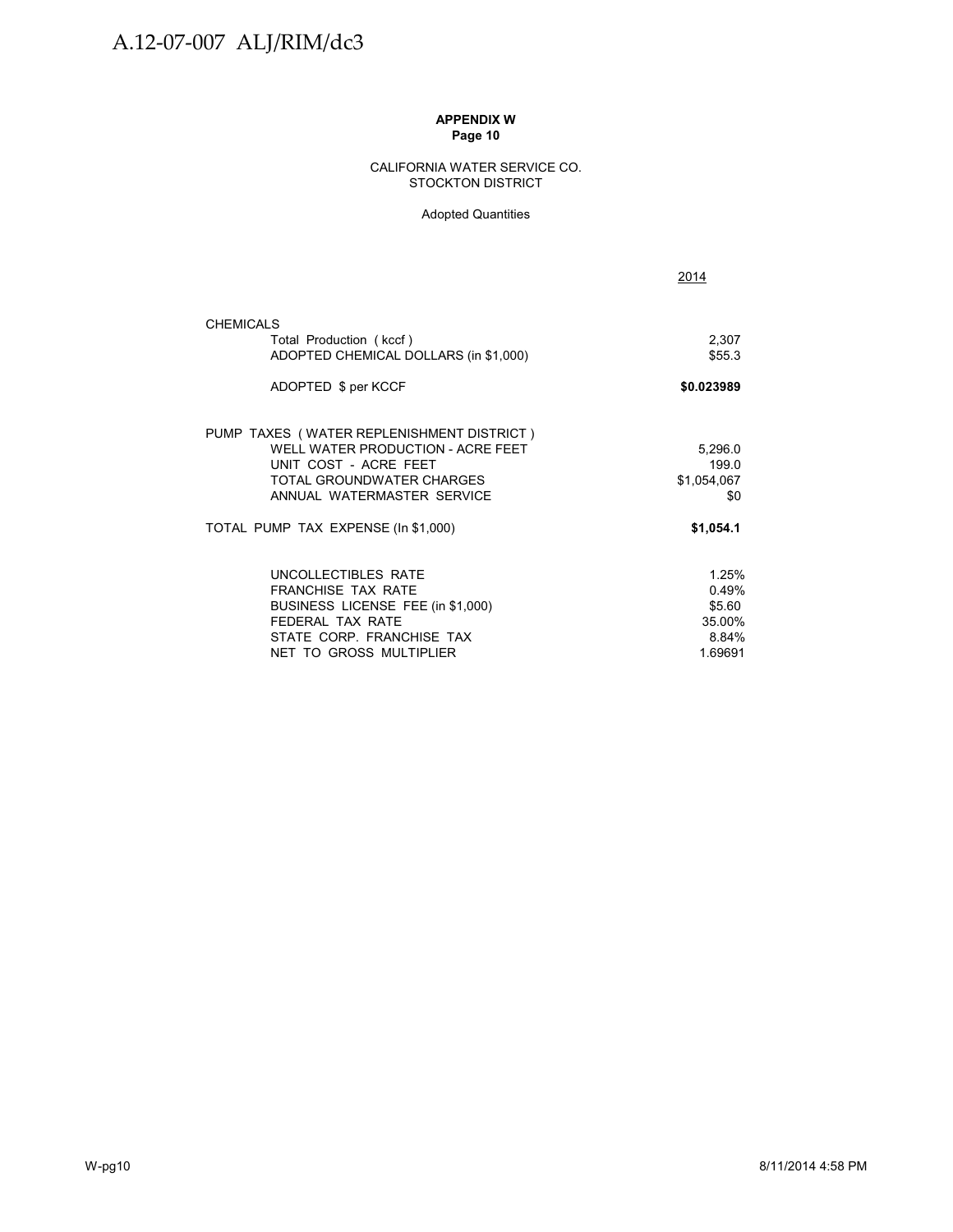# CALIFORNIA WATER SERVICE CO. STOCKTON DISTRICT

# **( NEW CPUC STAFF APPROVED METHOD ) NET TO GROSS MULTIPLIER**

#### **2014**

|                |                                             |           | <b>NORMAL</b><br>W/0 INCOME<br><b>TAXES</b> |
|----------------|---------------------------------------------|-----------|---------------------------------------------|
| $\mathbf{1}$   | <b>UNCOLLECTIBLES</b>                       | 1.24997%  | 1.24997%                                    |
| $\overline{2}$ | 1 - UNCOLLECTIBES (100% - LINE 1)           | 98.75003% | 98.75003%                                   |
|                | <b>FRANCHISE TAX RATE</b>                   | 0.48584%  | 0.48584%                                    |
| 3              | LOCAL FRANCHISE (% * LINE 2)                | 0.47976%  | 0.47976%                                    |
| 4              | <b>BUSINESS LICENSE RATE</b>                | 0.01578%  | 0.01578%                                    |
|                | BUSINESS LICENSE (% * LINE 2)               | 0.01559%  | 0.01559%                                    |
| 5              | SUBTOTAL (LINE 1 + LINE 3 + LINE 4)         | 1.74532%  | 1.74532%                                    |
| 6              | 1 - SUBTOTAL (100% - LINE 5)                | 98.25468% | 98.25468%                                   |
| 7              | CCFT (LINE 6 * 8.84%)                       | 8.68571%  |                                             |
| 8              | AMERICAN JOB CREATION ACT (LINE 6 *9%)      | 2.03100%  |                                             |
| 9              | FIT (LINE 6 * 35 %)                         | 30.63829% |                                             |
| 10             | TOTAL TAXES PAID (LINE 5 + LINE 7 + LINE 8) | 41.06932% | 1.74532%                                    |
| 11             | NET AFTER TAXES (1-LINE 9)                  | 58.93068% | 98.25468%                                   |
|                | NET-TO-GROSS MULTIPLIER (1/LINE 10)         | 1.69691   | 1.01776                                     |

# ADOPTED RATIO'S

| <b>DEBT</b> | 46.60%  | Without income Taxes 1.01776 |         |                   | 0.47428 |
|-------------|---------|------------------------------|---------|-------------------|---------|
| EQUITY      | 53.40%  | With income Taxes            | 1.69691 |                   | 0.90615 |
| TOTAL       | 100.00% |                              |         | Adj. Net to Gros: | 1.38043 |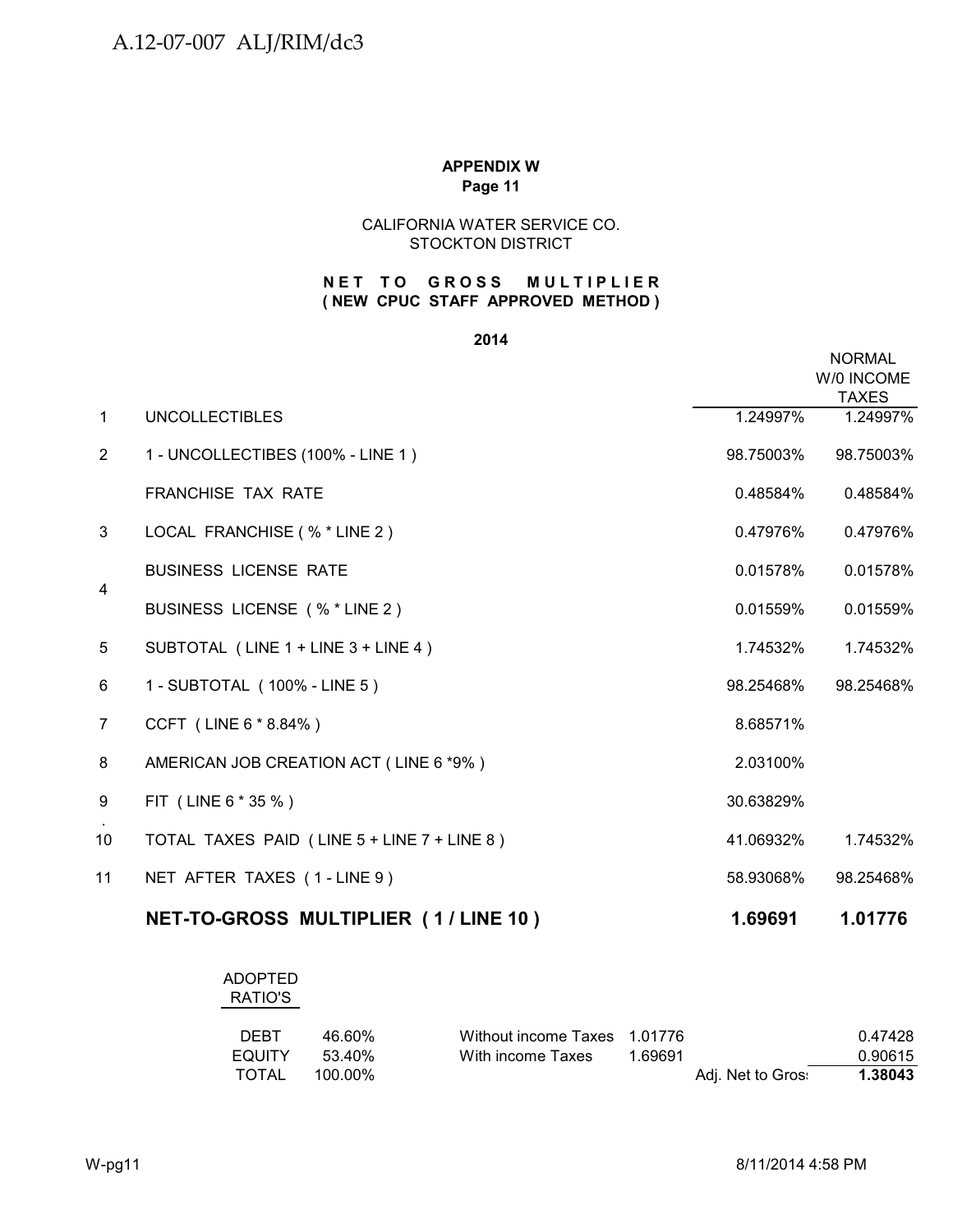# A.12-07-007 ALJ/RIM/dc3

#### **APPENDIX W Page 12**

#### CALIFORNIA WATER SERVICE CO. Stockton District Bill Comparison

|                                | Typical Monthly Residential Bill for Metered Customers for 2014 |                     |    |               |    |        |                   |                     |
|--------------------------------|-----------------------------------------------------------------|---------------------|----|---------------|----|--------|-------------------|---------------------|
| Usage:<br>Ccf                  |                                                                 | <b>Present Bill</b> |    | Proposed Bill |    | Change | Percent<br>Change | <b>Notes</b><br>(1) |
| 0                              | \$                                                              | 13.05               | \$ | 15.52         | \$ | 2.47   | 18.90%            |                     |
| 5                              | \$                                                              | 22.76               | \$ | 26.17         | \$ | 3.41   | 14.98%            |                     |
| 9                              | \$                                                              | 30.53               | \$ | 34.69         | \$ | 4.17   | 13.64%            | (2)                 |
| 10                             | \$                                                              | 32.64               | \$ | 37.01         | \$ | 4.37   | 13.39%            |                     |
| 12                             | \$                                                              | 36.85               | \$ | 41.63         | \$ | 4.78   | 12.97%            | (3)                 |
| 15                             | \$                                                              | 43.17               | \$ | 48.57         | \$ | 5.39   | 12.49%            |                     |
| 20                             | \$                                                              | 53.71               | \$ | 60.13         | \$ | 6.42   | 11.95%            | (4)                 |
| 25                             | \$                                                              | 66.11               | \$ | 73.73         | \$ | 7.62   | 11.53%            |                     |
| 30                             | \$                                                              | 78.50               | \$ | 87.33         | \$ | 8.83   | 11.25%            |                     |
| 35                             | \$                                                              | 90.90               | \$ | 100.93        | \$ | 10.03  | 11.04%            |                     |
| 40                             | \$                                                              | 103.30              | \$ | 114.54        | \$ | 11.24  | 10.88%            |                     |
| <b>Metered Quantity Rates:</b> |                                                                 |                     |    |               |    |        |                   | (5)(6)              |
| Tier 1                         | \$                                                              | 1.9420              | \$ | 2.1307        | \$ | 0.19   | 9.72%             |                     |
| Tier 2                         | \$                                                              | 2.1074              | \$ | 2.3122        | \$ | 0.20   | 9.72%             |                     |
| Tier 3                         | \$                                                              | 2.4794              | \$ | 2.7204        | \$ | 0.24   | 9.72%             |                     |
| <b>Service Charge:</b>         | \$                                                              | 13.05               | \$ | 15.52         | \$ | 2.47   | 18.90%            | (5)(6)              |

#### **Notes:**

(1) 1 Ccf or 100 cubic feet of water is equal to 748 gallons of water

(2) Typical winter monthly average usage of 9 Ccf Typical winter monthly average usage of 9

(3) Monthly average usage of 12 Ccf

(4) Typical summer monthly average usage of 20 Ccf

(5) Metered comparison based on 5/8 x 3/4 inch service

(6) Rates do not include CPUC fees or other surcharges that may appear on customers bills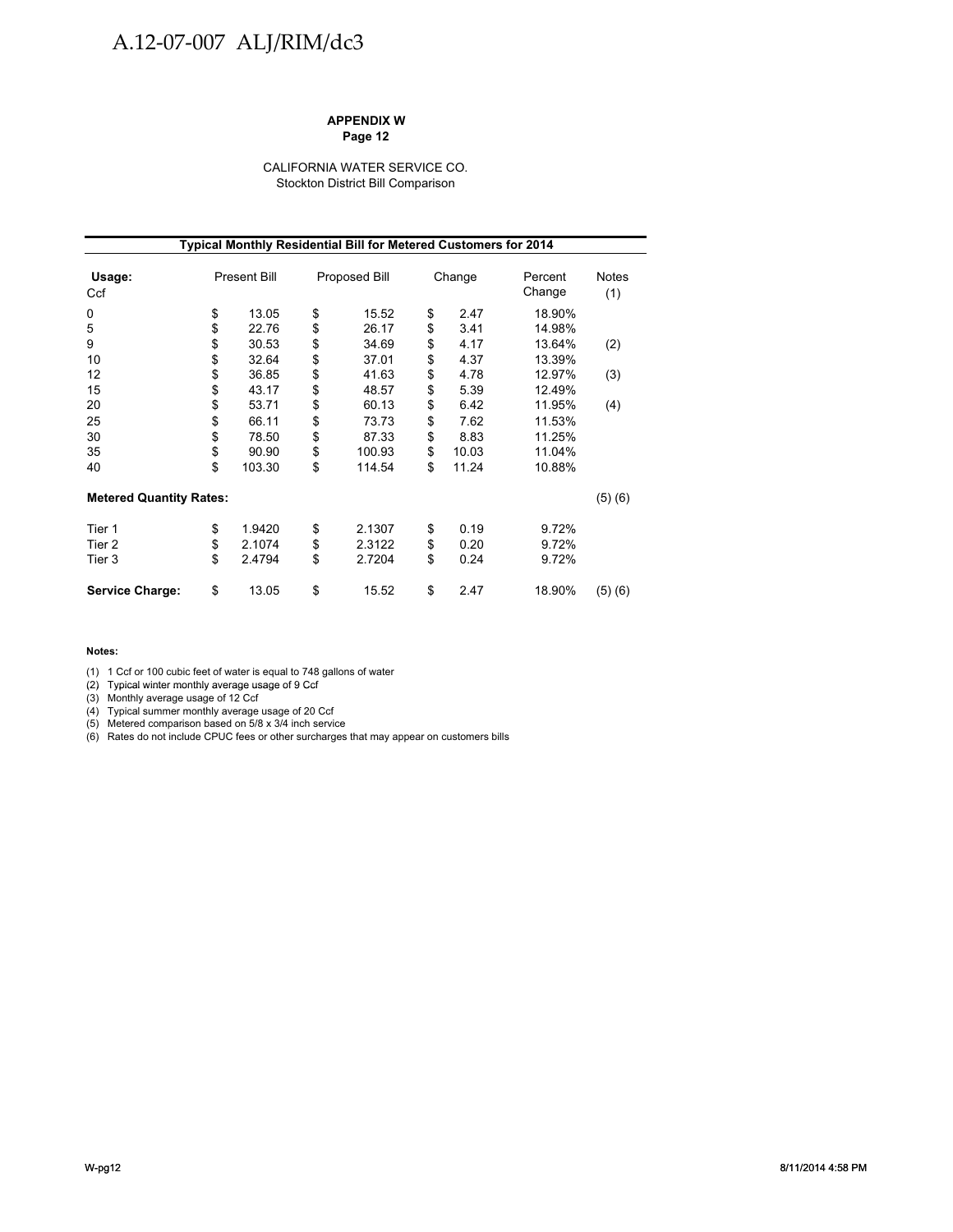#### VISALIA DISTRICT CALIFORNIA WATER SERVICE CO.

#### (DOLLARS IN THOUSANDS) SUMMARY OF EARNINGS AND RATE OF RETURN

|                                          | <b>PRESENT</b> | <b>PROPOSED</b> | <b>ESTIMATED ESTIMATED</b> |              |
|------------------------------------------|----------------|-----------------|----------------------------|--------------|
|                                          | <b>RATES</b>   | <b>RATES</b>    | <b>RATES</b>               | <b>RATES</b> |
|                                          | 2014           | 2014            | 2015                       | 2016         |
|                                          |                |                 |                            |              |
| <b>OPERATING</b><br><b>REVENUES</b>      | \$23,244.7     | \$26,865.1      | \$27,825.8                 | \$28,799.3   |
| % Increase<br>OPERATING EXPENSES         |                | 15.6%           | 3.6%                       | 3.5%         |
| PURCHASED WATER                          | \$0.0          | \$0.0           | \$0.0                      | \$0.0        |
| <b>GROUNDWATER EXTRACTION CHARGES</b>    | \$463.0        | \$463.0         | \$472.0                    | \$481.2      |
| PURCHASED POWER                          | \$1,582.1      | \$1,582.1       | \$1,612.9                  | \$1,644.3    |
| PURCHASED CHEMICALS                      | \$162.2        | \$162.2         | \$167.0                    | \$172.0      |
| PAYROLL -- DISTRICT                      | \$3,169.1      | \$3,169.1       | \$3,263.6                  | \$3,360.8    |
| <b>UNCOLLECTIBLES</b>                    | \$103.7        | \$119.9         | \$123.5                    | \$127.2      |
| <b>CONSERVATION</b>                      | \$378.3        | \$378.3         | \$385.7                    | \$393.2      |
| OTHER OPERATION AND MAINTENANCE          | \$2,223.0      | \$2,223.0       | \$2,289.4                  | \$2,357.8    |
| <b>BENEFITS</b>                          | \$2,348.9      | \$2,348.9       | \$2,419.0                  | \$2,491.2    |
| OTHER ADMIN AND GEN. EXP.                | \$166.7        | \$166.7         | \$171.7                    | \$176.9      |
| TOTAL O. & M., A. & G., & MISC. EXP.     | \$10,597.1     | \$10,613.3      | \$10,904.8                 | \$11,204.7   |
| TAXES OTHER THAN INCOME                  |                |                 |                            |              |
| AD VALOREM TAXES                         | \$676.2        | \$676.2         | \$689.9                    | \$703.7      |
| <b>BUSINESS LICENSE FEES</b>             | \$0.8          | \$0.8           | \$0.8                      | \$0.8        |
| LOCAL FRANCHISE TAXES                    | \$0.0          | \$0.0           | \$0.0                      | \$0.0        |
| PAYROLL TAXES                            | \$254.2        | \$254.2         | \$261.8                    | \$269.6      |
| TOTAL GENERAL TAXES                      | 931.2          | \$931.2         | \$952.5                    | \$974.1      |
| <b>DEPRECIATION</b>                      | \$4,471.0      | \$4,471.0       | \$4,713.0                  | \$4,955.0    |
| G.O. PRORATED EXPENSES:                  |                |                 |                            |              |
| PAYROLL AND BENEFITS                     | \$2,659.4      | \$2,659.4       | \$2,738.7                  | \$2,820.3    |
| AD VALOREM, BUSINESS LICENSE, FRANCHISES | \$47.7         | \$47.7          | \$48.6                     | \$49.6       |
| PAYROLL TAXES                            | \$164.5        | \$164.5         | \$169.4                    | \$174.5      |
| OTHER PRORATED EXPENSES                  | \$1,779.6      | \$1,779.6       | \$1,832.8                  | \$1,887.5    |
| TOTAL G.O. PRORATED EXPENSES             | \$4,651.2      | \$4,651.2       | \$4,789.5                  | \$4,931.9    |
| SUB-TOTAL-OPERATING EXPENSES             | \$20,650.5     | \$20,666.7      | \$21,359.8                 | \$22,065.7   |
| TOTAL INCOME TAXES:                      | \$338.6        | \$1,703.6       | \$1,813.3                  | \$1,923.1    |
| TOTAL OPERATING EXPENSES                 | \$20,989.1     | \$22,370.3      | \$23,173.2                 | \$23,988.8   |
| NET OPERATING REVENUE                    | \$2,255.7      | \$4,494.8       | \$4,652.7                  | \$4,810.6    |
| DEPRECIATED RATE BASE                    | \$56,609.1     | \$56,609.1      | \$58,597.7                 | \$60,586.3   |
| RATE OF RETURN                           | 3.98%          | 7.94%           | 7.94%                      | 7.94%        |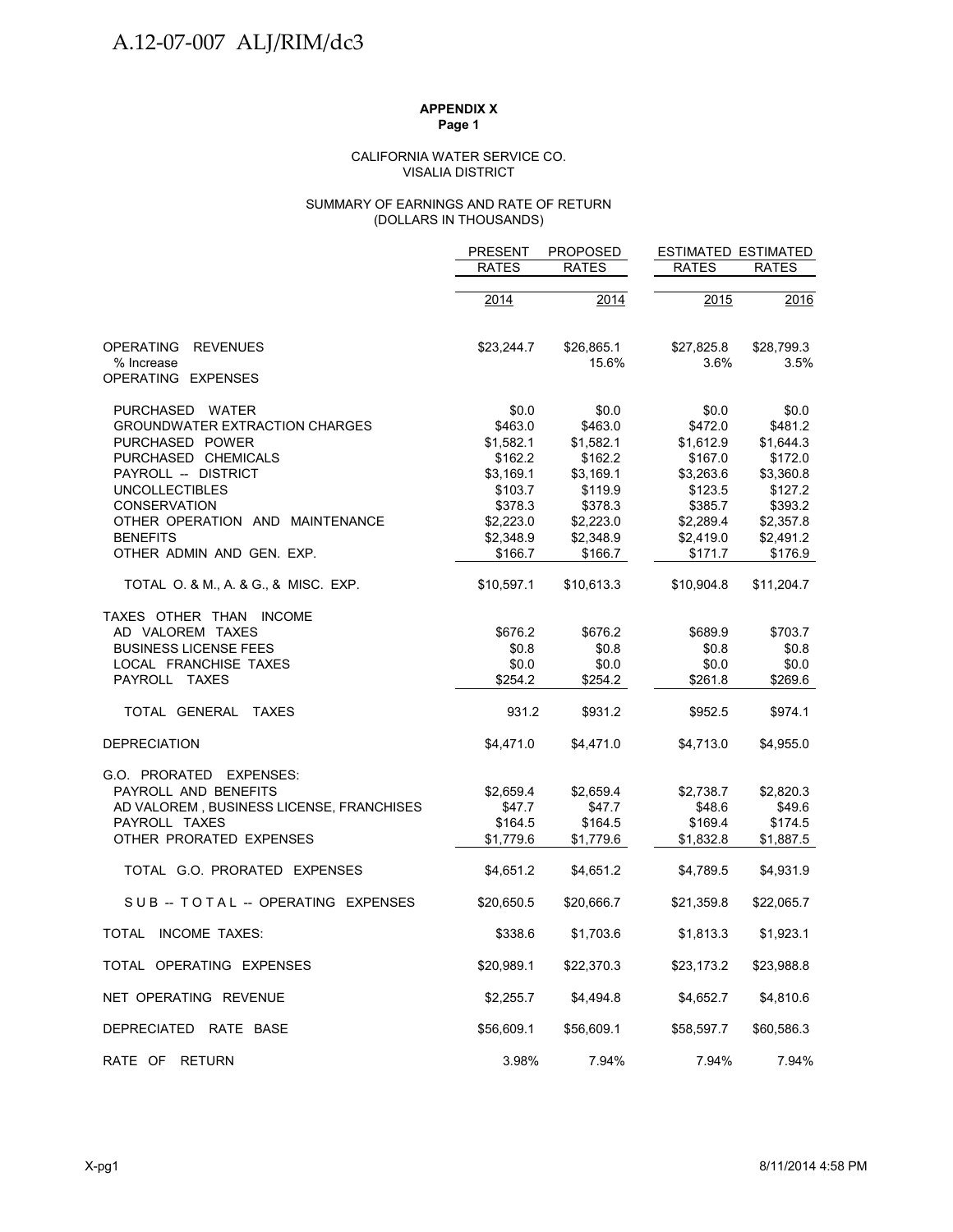# CALIFORNIA WATER SERVICE CO. VISALIA DISTRICT

## (DOLLARS IN THOUSANDS) ADOPTED RATE BASE

|                                                 | 2014        | 2015        | 2016         |
|-------------------------------------------------|-------------|-------------|--------------|
| <b>RATE BASE</b>                                |             |             |              |
| WTD, AVG, PLANT IN SERVICE                      | \$164,629.4 | \$173,582.8 | \$182,536.3  |
| WTD, AVG, DEPRECIATION RESERVE                  | (43,940.3)  | (48, 297.9) | (\$52,655.6) |
| <b>MATERIALS AND SUPPLIES</b>                   | 402.4       | 402.4       | \$402.4      |
| <b>TANK PAINTING</b>                            | 130.4       | 117.3       | \$104.3      |
| WORKING CASH - LEAD - LAG                       | 457.6       | 655.1       | \$852.7      |
| WORKING CASH - W / H EMPLOYEES                  | (11.6)      | (11.6)      | (\$11.6)     |
| ADVANCES FOR CONSTRUCTION                       | (46, 781.1) | (48,699.0)  | (\$50,616.9) |
| <b>CONTRIBUTIONS</b>                            | (13,078.4)  | (13, 979.3) | (\$14,880.3) |
| AMORTIZATION OF INTANG.                         | (228.1)     | (260.3)     | (\$292.6)    |
| <b>DEFERRED TAXES</b>                           | (11,682.7)  | (12,031.4)  | (\$12,380.1) |
| UNAMORT. I.T.C.                                 | (93.4)      | (92.0)      | (\$90.7)     |
| PRORATED G.O. RATE BASE                         | 3,953.2     | 4,475.4     | \$4,997.6    |
| <b>TAXES ON ADVANCES</b>                        | 2,025.9     | 1,859.5     | \$1,693.1    |
| TAXES ON C.I.A.C.                               | 825.9       | 876.7       | \$927.6      |
| WTG, AVG, RATE BASE                             | \$56,609.1  | \$58,597.7  | \$60,586.3   |
| RATE BASE ASSOCIATED ITEMS                      |             |             |              |
| <b>DEPRECIATION EXPENSE</b>                     | \$4,471.0   | \$4,713.0   | \$4,955.0    |
| AD VALOREM TAXES                                | \$676.2     | \$689.9     | \$703.7      |
| TOTAL INCOME TAXES AT AUTHORIZED RATE OF RETURN | \$1,703.6   | \$1,813.3   | \$1,923.1    |
| NET OPERATING REVENUE                           | \$4,494.8   | \$4,652.7   | \$4,810.5    |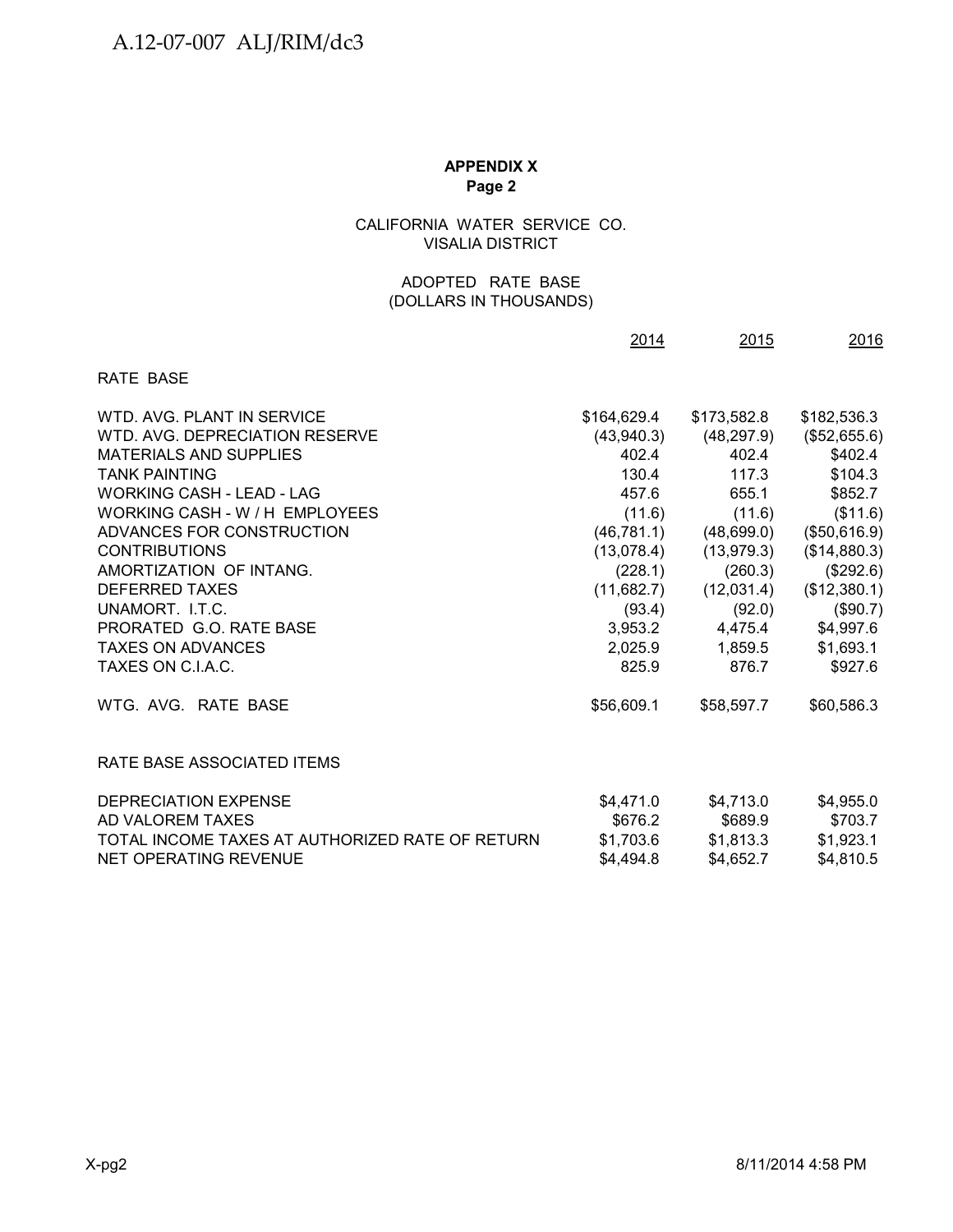# **APPENDIX X**

**Page 3**

CALIFORNIA WATER SERVICE CO. VISALIA DISTRICT

#### **Rate Base Offset**

| <b>District</b> | PID#     | <b>Description</b>                                                                                                                                                                                     |               | Amount                        | <b>Expected</b><br><b>Filing Year</b> | <b>Authority</b>                       |             | <b>Expected</b><br>Revenue<br>Requirement |
|-----------------|----------|--------------------------------------------------------------------------------------------------------------------------------------------------------------------------------------------------------|---------------|-------------------------------|---------------------------------------|----------------------------------------|-------------|-------------------------------------------|
| Visalia         | 00028649 | 00016782 Drill, Develop & Equipo New Well - Mill Creek<br>00079994 Cal Water RAMCAP Vulnerability Assessments<br>Install variable frequency drive, well level<br>transducer and power meter at Sta. 74 | S.<br>\$<br>S | .687,313<br>236,331<br>82.695 | 2014<br>2015<br>2014                  | 2009 GRC<br>2012 GRC<br><b>OEEP MA</b> | S<br>S<br>S | 251.620<br>35,243<br>12,332               |
|                 |          |                                                                                                                                                                                                        |               | 2,006,340                     |                                       |                                        |             | 299,194                                   |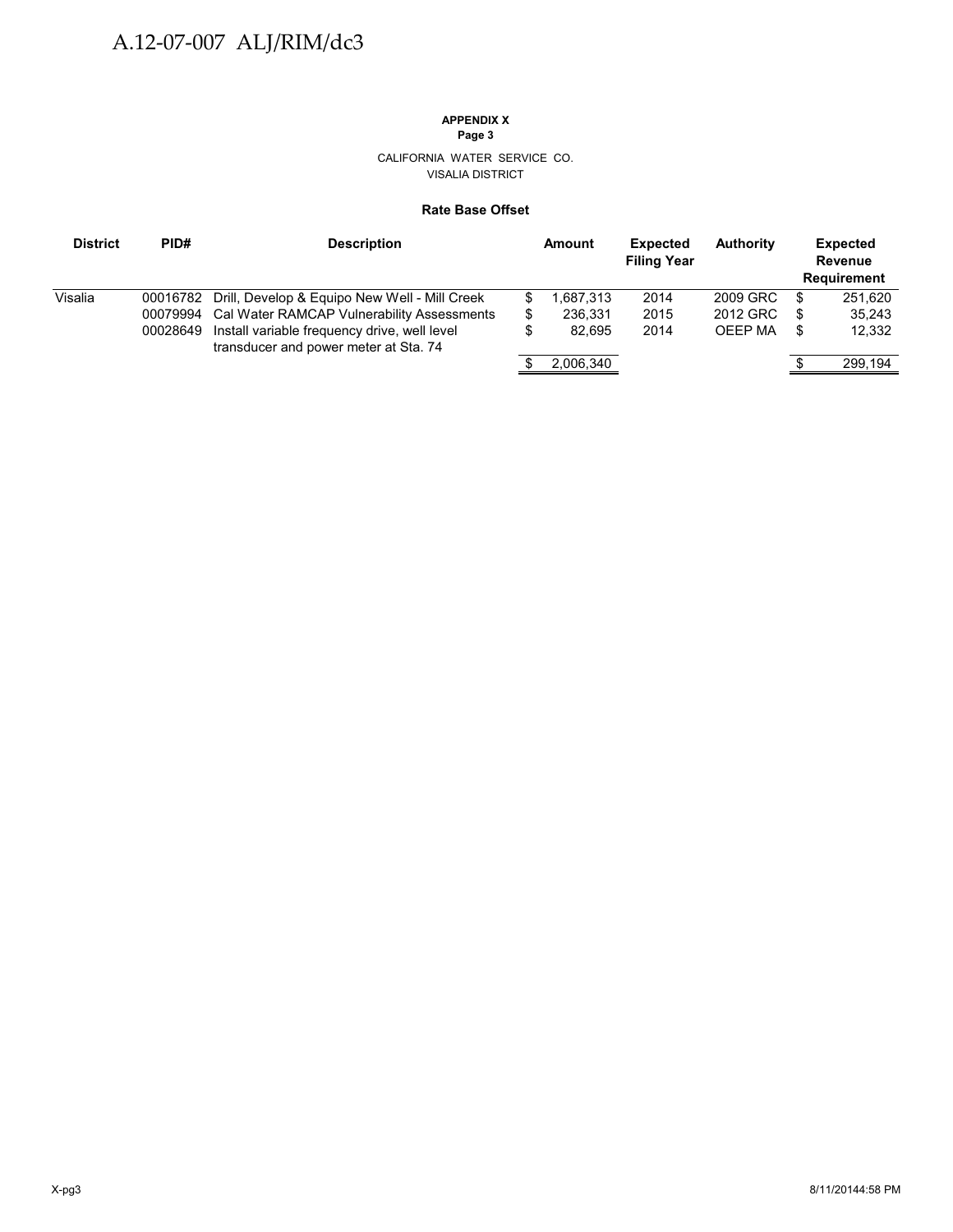# CALIFORNIA WATER SERVICE CO. VISALIA DISTRICT

## INCOME TAX CALCULATION (DOLLARS IN THOUSANDS)

|                                           | PRESENT RATES<br>2014 | PROPOSED RATES<br>2014 |
|-------------------------------------------|-----------------------|------------------------|
| OPERATING REVENUE (PRESENT RATES)         | \$23,244.7            | \$26,865.1             |
| <b>EXPENSES</b>                           |                       |                        |
| PURCHASED WATER                           | \$0.0                 | \$0.0                  |
| <b>PURCHASED POWER</b>                    | \$1,582.1             | \$1,582.1              |
| <b>PUMP TAXES</b>                         | \$463.0               | \$463.0                |
| <b>CHEMICALS</b>                          | \$162.2               | \$162.2                |
| <b>PAYROLL</b>                            | \$3,169.1             | \$3,169.1              |
| OTHER O & M                               | \$2,601.3             | \$2,601.3              |
| OTHER A & G                               | \$2,515.7             | \$2,515.7              |
| G.O. PRORATIONS                           | \$4,203.7             | \$4,203.7              |
| PAYROLL TAXES                             | \$254.2               | \$254.2                |
| AD VALOREM TAXES                          | \$676.2               | \$676.2                |
| <b>UNCOLLECTIBLES</b>                     | \$103.7               | \$119.9                |
| FRANCHISE TAX & BUS LIC. FEES             | \$0.8                 | \$0.8                  |
| TRANSPORTATION DEPRECIATION ADJUSTMENT    | (\$138.3)             | (\$138.3)              |
| <b>INTEREST EXPENSE</b>                   | \$1,617.6             | \$1,617.6              |
| TOTAL DEDUCTIONS                          | \$17,211.3            | \$17,227.5             |
| <b>STATE INCOME TAX</b>                   |                       |                        |
| STATE TAX DEPRECIATION                    | \$5,987.5             | \$5,987.5              |
| NET STATE TAXABLE INCOME                  | \$45.9                | \$3,650.1              |
| STATE CORP. FRANCHISE TAX @ 8.84%         | \$4.1                 | \$322.7                |
| <b>FEDERAL INCOME TAX</b>                 |                       |                        |
| FEDERAL TAX DEPRECIATION                  | \$4,790.7             | \$4,790.7              |
| STATE INCOME TAX                          | \$4.1                 | \$322.7                |
| LESS AMERICAN JOBS CREATION ACT DEDUCTION | \$111.5               | \$407.2                |
| NET FEDERAL TAXABLE INCOME                | \$1,127.1             | \$4,117.0              |
| FEDERAL INCOME TAX @ 35.00%               | \$394.5               | \$1,440.9              |
| <b>INVESTMENT TAX CREDIT</b>              | \$60.0                | \$60.0                 |
| TOTAL FEDERAL INCOME TAX                  | \$334.5               | \$1,381.0              |
| TOTAL INCOME TAXES                        | \$338.6               | \$1,703.6              |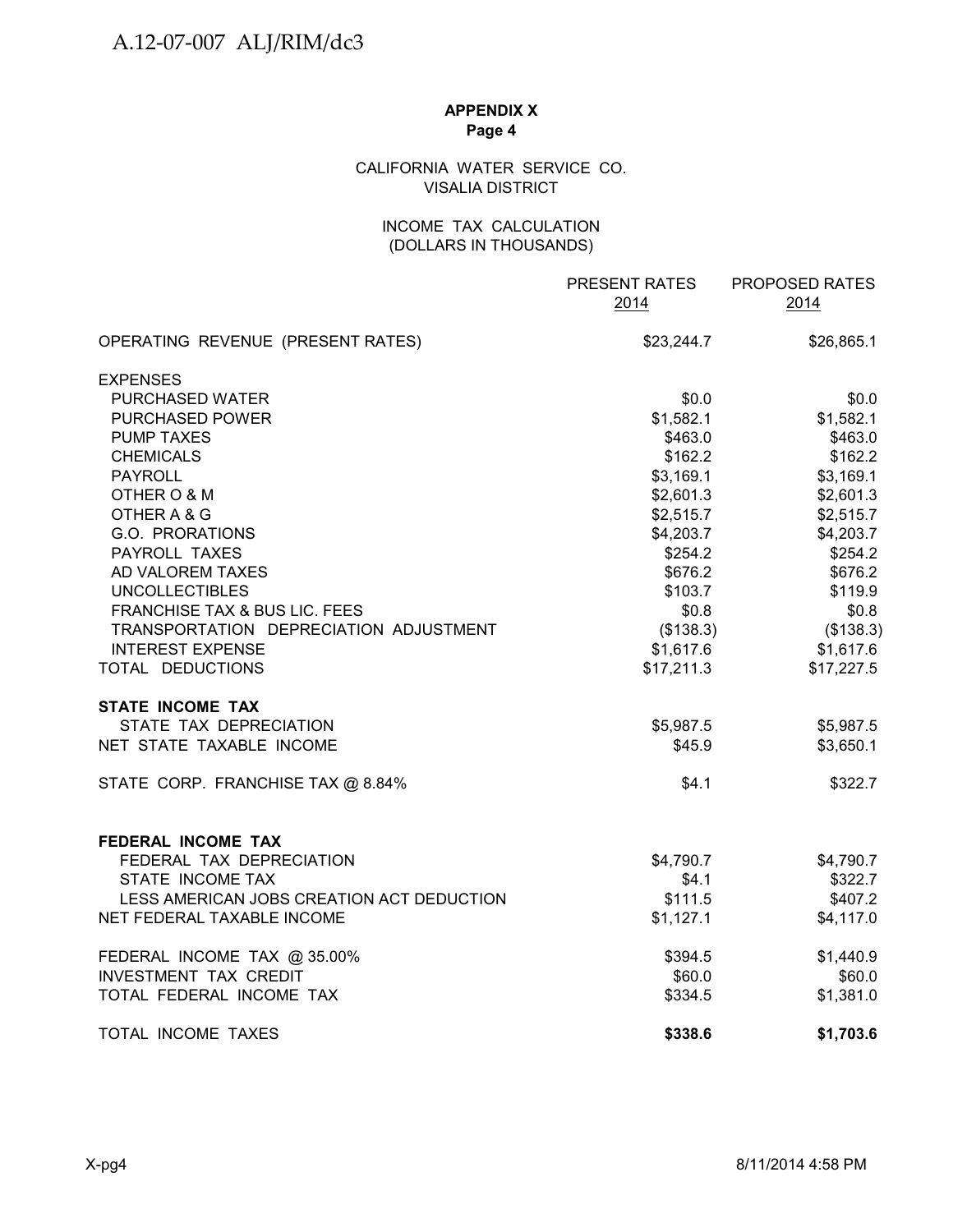## CALIFORNIA WATER SERVICE CO. VISALIA DISTRICT

## Adopted Quantities

|                                  |                  | 2014   | 2015   |
|----------------------------------|------------------|--------|--------|
| Number of Services by meter size | $5/8 \times 3/4$ | 30,703 | 31,116 |
|                                  | 3/4              |        |        |
|                                  |                  | 7,824  | 7,944  |
|                                  | 11/2             | 508    | 524    |
|                                  | 2                | 1,462  | 1,498  |
|                                  | 3                | 159    | 165    |
|                                  | 4                | 47     | 48     |
|                                  | 6                | 18     | 18     |
|                                  | 8                |        |        |
|                                  | 10               |        |        |
|                                  | 12               | U      |        |
|                                  | 14               |        |        |
|                                  | <b>TOTAL</b>     | 40,728 | 41,321 |

Metered Sales, KCcf<br>All Water

13,396.4 13,580.7

Number of Services and Use:

|                          |       | Avg Services |        | Use, KCcf |          | Avg Use, Ccf/Sv/Mo |       |  |
|--------------------------|-------|--------------|--------|-----------|----------|--------------------|-------|--|
|                          |       | 2014         | 2015   | 2014      | 2015     | 2014               | 2015  |  |
| <b>RESIDENTIAL</b>       |       | 35,782       | 36,274 | 8,802.4   | 8,923.4  | 20.5               | 20.5  |  |
| <b>BUSINESS</b>          |       | 2,855        | 2,831  | 2,175.5   | 2,157.2  | 63.5               | 63.5  |  |
| MULTIPLE FAMILY          |       | 1,099        | 1,174  | 1,196.0   | 1,277.7  | 90.7               | 90.7  |  |
| <b>INDUSTRIAL</b>        |       | 63           | 62     | 127.0     | 127.0    | 168.0              | 170.7 |  |
| PUBLIC AUTHORITY         |       | 892          | 943    | 1,074.3   | 1,074.3  | 100.4              | 94.9  |  |
| <b>OTHER</b>             |       | 37           | 37     | 21.1      | 21.1     | 48                 | 48    |  |
| <b>IRRIGATION</b>        |       |              |        |           |          |                    |       |  |
| <b>RECLAIMED</b>         |       |              |        |           |          |                    |       |  |
| <b>SUBTOTAL</b>          |       | 40,728       | 41,321 | 13,396.4  | 13,580.7 |                    |       |  |
| <b>RESIDENTIAL FLAT</b>  |       |              |        |           |          |                    |       |  |
| <b>PRIVATE FIRE PROT</b> |       | 705          | 731    |           |          |                    |       |  |
| PUBLIC FIRE PROT         |       | 80           | 83     |           |          |                    |       |  |
| <b>TOTAL</b>             |       | 41,513       | 42,135 | 13,396.4  | 13,580.7 |                    |       |  |
| Unaccounted-for water    | 7.00% |              |        | 1,008.3   | 1,022.2  |                    |       |  |
| <b>Total Production</b>  |       |              |        | 14,404.7  | 14,602.9 |                    |       |  |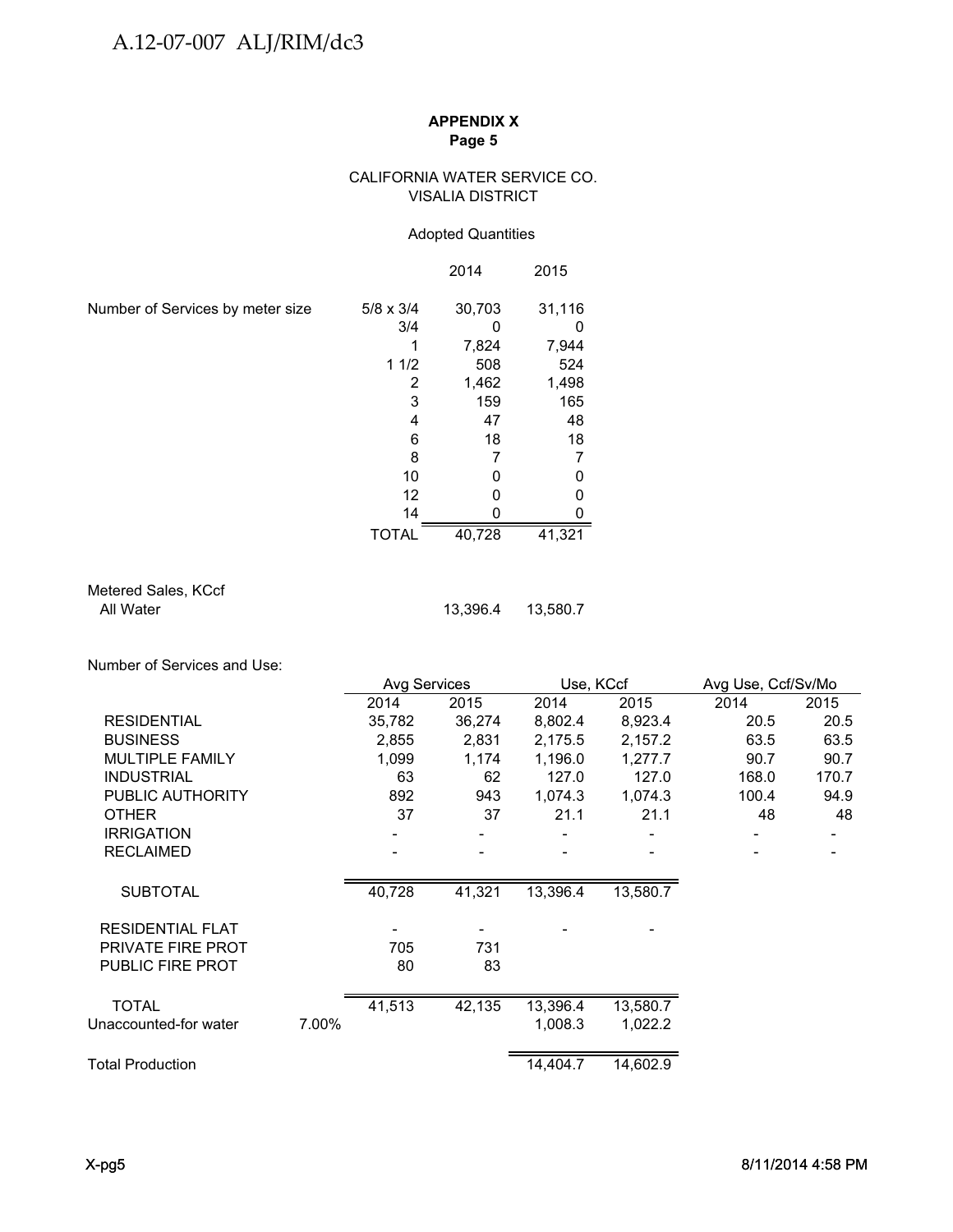#### CALIFORNIA WATER SERVICE CO. VISALIA DISTRICT

## Adopted Quantities

## **2014 Test Year**

| <b>Metered Sales</b> |             |                 |              |                   | <b>Public</b>    |                  |              |
|----------------------|-------------|-----------------|--------------|-------------------|------------------|------------------|--------------|
| (Kccf)               | Residential | <b>Business</b> | Multi-Family | <b>Industrial</b> | <b>Authority</b> | <b>Other</b>     | <b>Total</b> |
| <b>Month</b>         |             |                 |              |                   |                  |                  |              |
| January              | 347.6       | 124.1           | 65.3         | 6.8               | 26.9             | 1.2              | 572.0        |
| February             | 319.8       | 110.5           | 61.1         | 6.6               | 21.4             | 1.1              | 520.4        |
| March                | 333.2       | 114.2           | 63.8         | 6.2               | 26.1             | 1.1              | 544.5        |
| April                | 516.6       | 144.7           | 78.6         | 7.5               | 56.6             | 1.4              | 805.4        |
| May                  | 690.8       | 169.9           | 90.5         | 8.3               | 88.0             | 1.7              | 1,049.1      |
| June                 | 909.0       | 211.3           | 112.9        | 11.3              | 128.3            | 2.1              | 1,374.7      |
| July                 | 1,210.1     | 255.6           | 133.7        | 14.4              | 153.7            | 2.5              | 1,769.9      |
| August               | 1.138.7     | 255.5           | 139.3        | 15.5              | 161.3            | 2.5              | 1.712.8      |
| September            | 1.186.8     | 249.5           | 140.6        | 15.2              | 159.7            | 2.4              | 1,754.3      |
| October              | 909.4       | 227.6           | 125.4        | 15.0              | 139.3            | $2.2\phantom{0}$ | 1,418.9      |
| November             | 701.4       | 170.8           | 97.3         | 10.9              | 78.4             | 1.7              | 1,060.4      |
| December             | 539.1       | 141.9           | 87.5         | 9.4               | 34.6             | 1.4              | 814.0        |
|                      | 8,802.4     | 2,175.5         | 1,196.0      | 127.0             | 1,074.3          | 21.1             | 13,396.4     |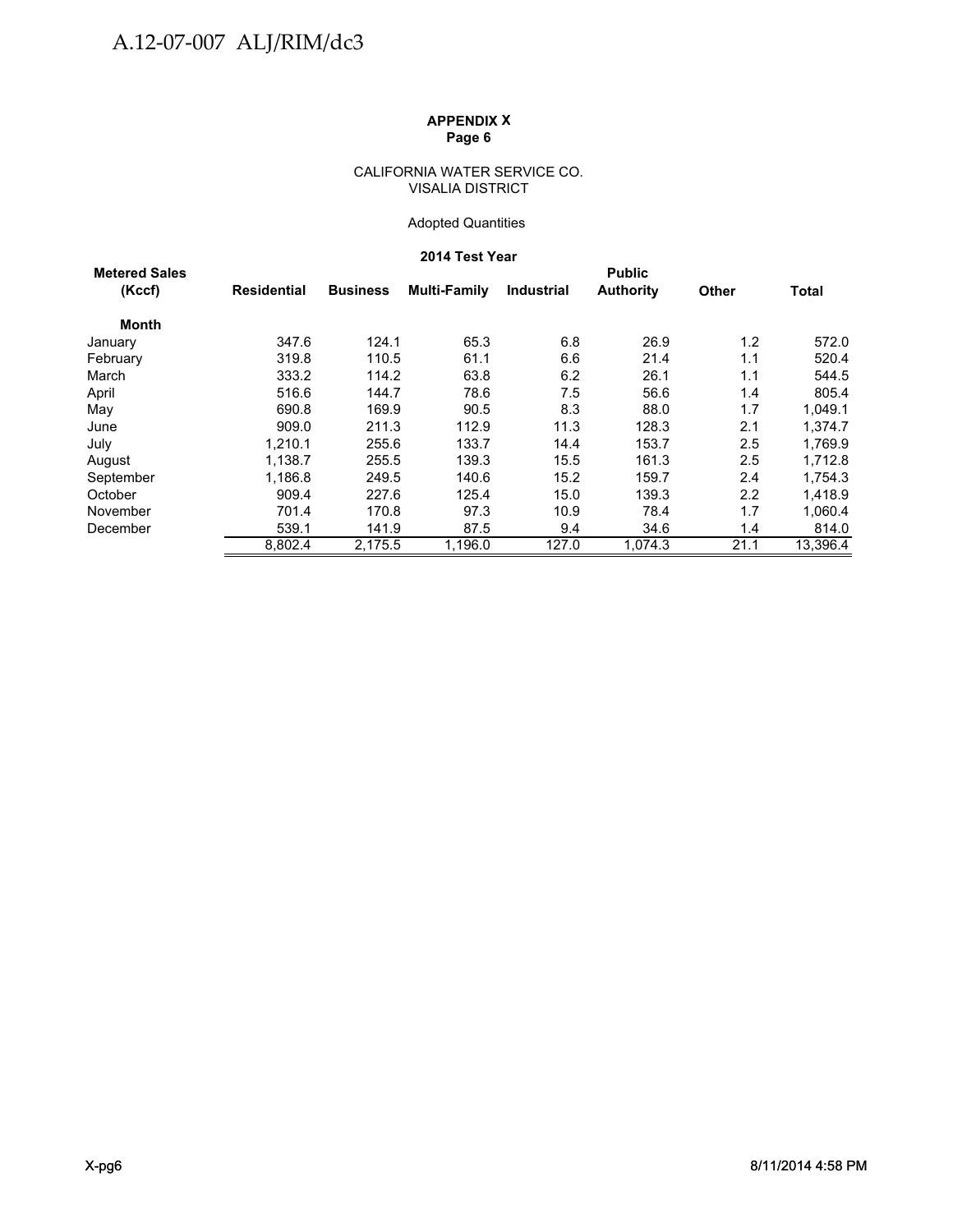## CALIFORNIA WATER SERVICE CO. VISALIA DISTRICT

# Adopted Quantities

# **2014 Test Year**

|                   |              |                  |                     |                 | <b>Purchased</b>             |              |                   |              | <b>Purchased</b> |
|-------------------|--------------|------------------|---------------------|-----------------|------------------------------|--------------|-------------------|--------------|------------------|
|                   | Company      | <b>Purchases</b> |                     |                 | <b>Water</b>                 |              | <b>Pump Taxes</b> |              | <b>Power</b>     |
| <b>Production</b> | Wells (Kccf) | (Kccf)           | <b>Total (Kccf)</b> | (ln \$1,000)    |                              | (ln \$1,000) |                   | (ln \$1,000) |                  |
| Month             |              |                  |                     |                 |                              |              |                   |              |                  |
| January           | 655.0        | 0.0              | 655.0               | \$              | $\qquad \qquad \blacksquare$ | \$           | 21.1              | \$           | 71.9             |
| February          | 596.8        | 0.0              | 596.8               | \$              |                              | \$           | 19.2              | S            | 65.5             |
| March             | 809.0        | 0.0              | 809.0               | \$              | $\qquad \qquad \blacksquare$ | \$           | 26.0              | S            | 88.9             |
| April             | 1,044.4      | 0.0              | 1,044.4             | \$              | $\qquad \qquad \blacksquare$ | \$           | 33.6              | S            | 114.7            |
| May               | 1,434.0      | 0.0              | 1,434.0             | \$              | $\qquad \qquad \blacksquare$ | \$           | 46.1              | S            | 157.5            |
| June              | 1,656.8      | 0.0              | 1,656.8             | \$              | $\overline{\phantom{0}}$     | \$           | 53.3              | S            | 182.0            |
| July              | 1,929.1      | 0.0              | 1,929.1             | \$              |                              | \$           | 62.0              | S            | 211.9            |
| August            | 1,851.8      | 0.0              | 1,851.8             | \$              | $\qquad \qquad \blacksquare$ | \$           | 59.5              | S            | 203.4            |
| September         | 1,623.6      | 0.0              | 1,623.6             | \$              | $\qquad \qquad \blacksquare$ | \$           | 52.2              | S            | 178.3            |
| October           | 1,231.9      | 0.0              | 1,231.9             | \$              | $\overline{\phantom{0}}$     | \$           | 39.6              | S            | 135.3            |
| November          | 869.5        | 0.0              | 869.5               | \$              | -                            | \$           | 27.9              | S            | 95.5             |
| December          | 702.7        | 0.0              | 702.7               | \$              | $\qquad \qquad \blacksquare$ | \$           | 22.6              | S            | 77.2             |
|                   | 14,404.7     | 0.0              | 14,404.7            | $\overline{\$}$ | $\qquad \qquad \blacksquare$ | \$           | 463.0             | \$           | 1,582.1          |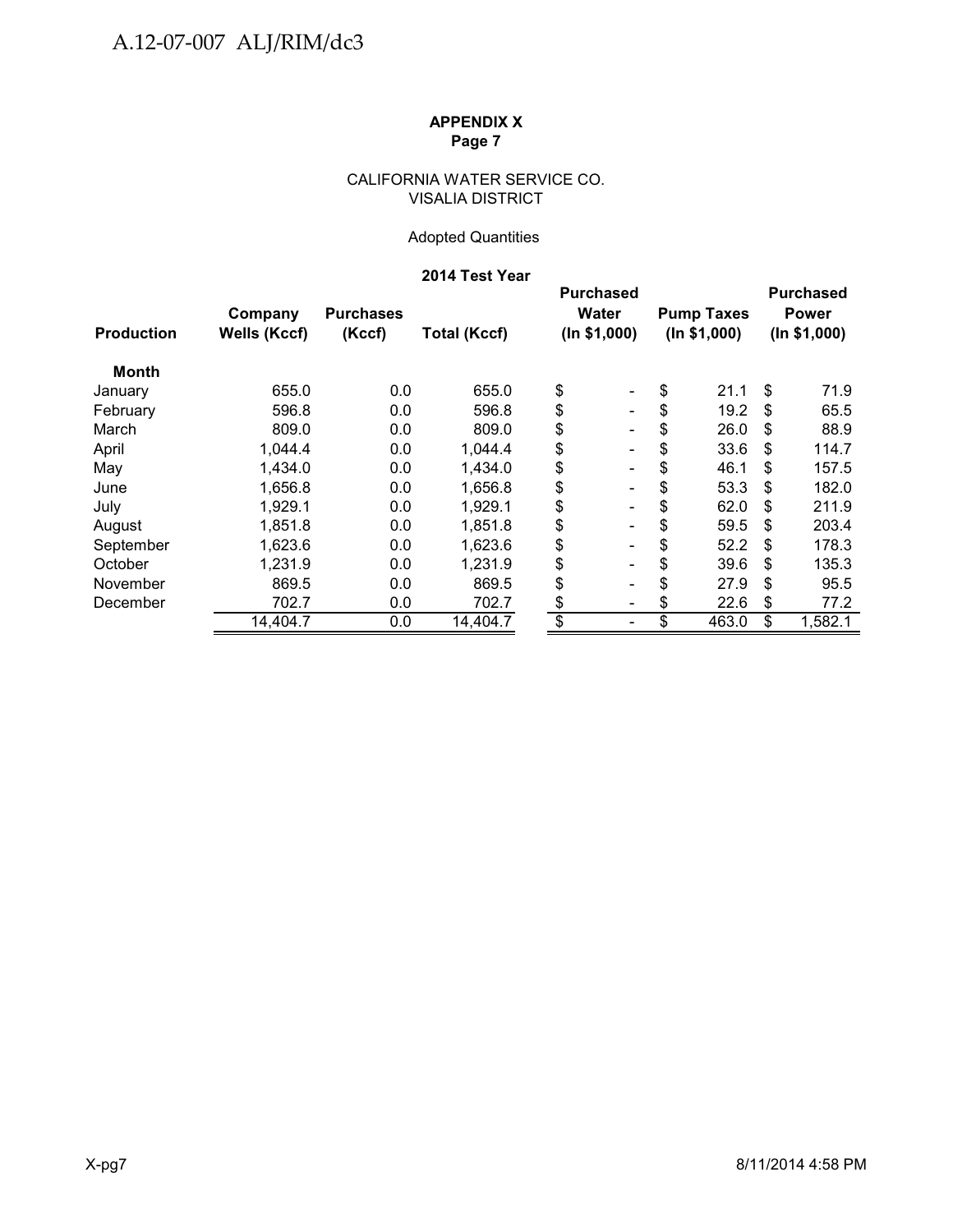## VISALIA DISTRICT Monthly Revenue Summary (In \$1,000) 2014 CALIFORNIA WATER SERVICE CO.

# TEST YEAR ADOPTED REVENUE AT PRESENT RATES

|           | <b>WRAM</b>   |    | NON-WRAM | TOTAL |          |  |
|-----------|---------------|----|----------|-------|----------|--|
| January   | \$<br>572.5   | \$ | 809.1    | \$    | 1,381.6  |  |
| February  | \$<br>517.7   | \$ | 809.1    | \$    | 1,326.8  |  |
| March     | \$<br>542.5   | S  | 809.1    | \$    | 1,351.7  |  |
| April     | \$<br>805.5   | \$ | 809.1    | \$    | 1,614.7  |  |
| May       | \$<br>1.055.6 | \$ | 809.1    | \$    | 1.864.8  |  |
| June      | \$<br>1,392.7 | \$ | 809.1    | \$    | 2,201.8  |  |
| July      | \$<br>1,807.0 | \$ | 809.1    | \$    | 2,616.1  |  |
| August    | \$<br>1,745.3 | \$ | 809.1    | \$    | 2,554.4  |  |
| September | \$<br>1,785.9 | \$ | 809.1    | \$    | 2,595.0  |  |
| October   | \$<br>1,438.9 | \$ | 809.1    | \$    | 2,248.0  |  |
| November  | \$<br>1,063.3 | \$ | 809.1    | \$    | 1,872.5  |  |
| December  | 808.2         | \$ | 809.1    | \$    | 1,617.4  |  |
| TOTAL     | 13,535.1      | \$ | 9,709.6  | \$    | 23,244.7 |  |

# TEST YEAR ADOPTED REVENUE AT PROPOSED RATES TEST YEAR ADOPTED REVENUE AT PROPOSED

|              | <b>WRAM</b>   |    | NON-WRAM | TOTAL |          |  |
|--------------|---------------|----|----------|-------|----------|--|
| January      | \$<br>882.0   | \$ | 712.1    | \$    | 1,594.1  |  |
| February     | \$<br>790.3   | \$ | 712.1    | \$    | 1,502.4  |  |
| March        | \$<br>897.4   | S  | 712.1    | \$    | 1,609.5  |  |
| April        | \$<br>1,067.5 | \$ | 712.1    | \$    | 1,779.6  |  |
| May          | \$<br>1,401.8 | \$ | 579.5    | \$    | 1,981.4  |  |
| June         | \$<br>2,014.8 | \$ | 712.1    | \$    | 2,726.9  |  |
| July         | \$<br>2,311.5 | \$ | 712.1    | \$    | 3,023.6  |  |
| August       | \$<br>2,284.6 | \$ | 712.1    | \$    | 2,996.8  |  |
| September    | \$<br>2,307.3 | \$ | 712.1    | \$    | 3,019.5  |  |
| October      | \$<br>1,835.8 | \$ | 712.1    | \$    | 2,547.9  |  |
| November     | \$<br>1,474.4 | \$ | 712.1    | \$    | 2,186.6  |  |
| December     | 1,184.7       | S  | 712.1    | \$    | 1,896.9  |  |
| <b>TOTAL</b> | 18,452.0      | \$ | 8,413.1  | \$    | 26,865.1 |  |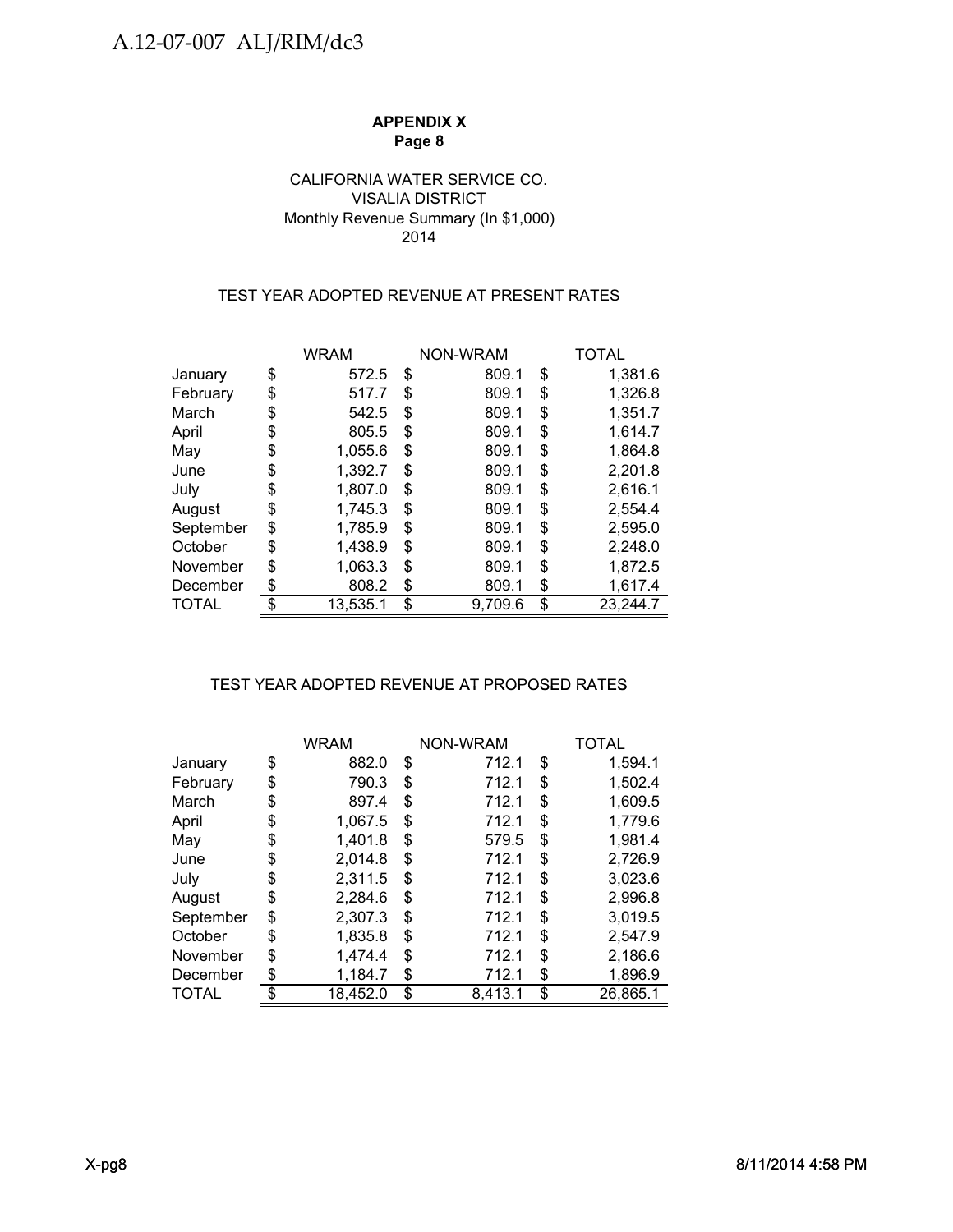A.12-07-007 ALJ/RIM/dc3

## **APPENDIX X Page 9**

## VISALIA DISTRICT CALIFORNIA WATER SERVICE CO.

# Adopted Quantities

| PURCHASED POWER                    |              |
|------------------------------------|--------------|
| Total Production (kccf)            | 14,404.7     |
| Kwh $/$ ccf                        | 2,095.0      |
| Total calculated KWH               | 30,177,539.0 |
| Unit Cost                          | 0.1          |
| Power Cost                         | \$1,582,097  |
| TOTAL PURCHASED POWER (In \$1,000) | \$1,582.1    |
| PURCHASED WATER                    |              |

TOTAL PURCHASED WATER COST **\$0** 

2014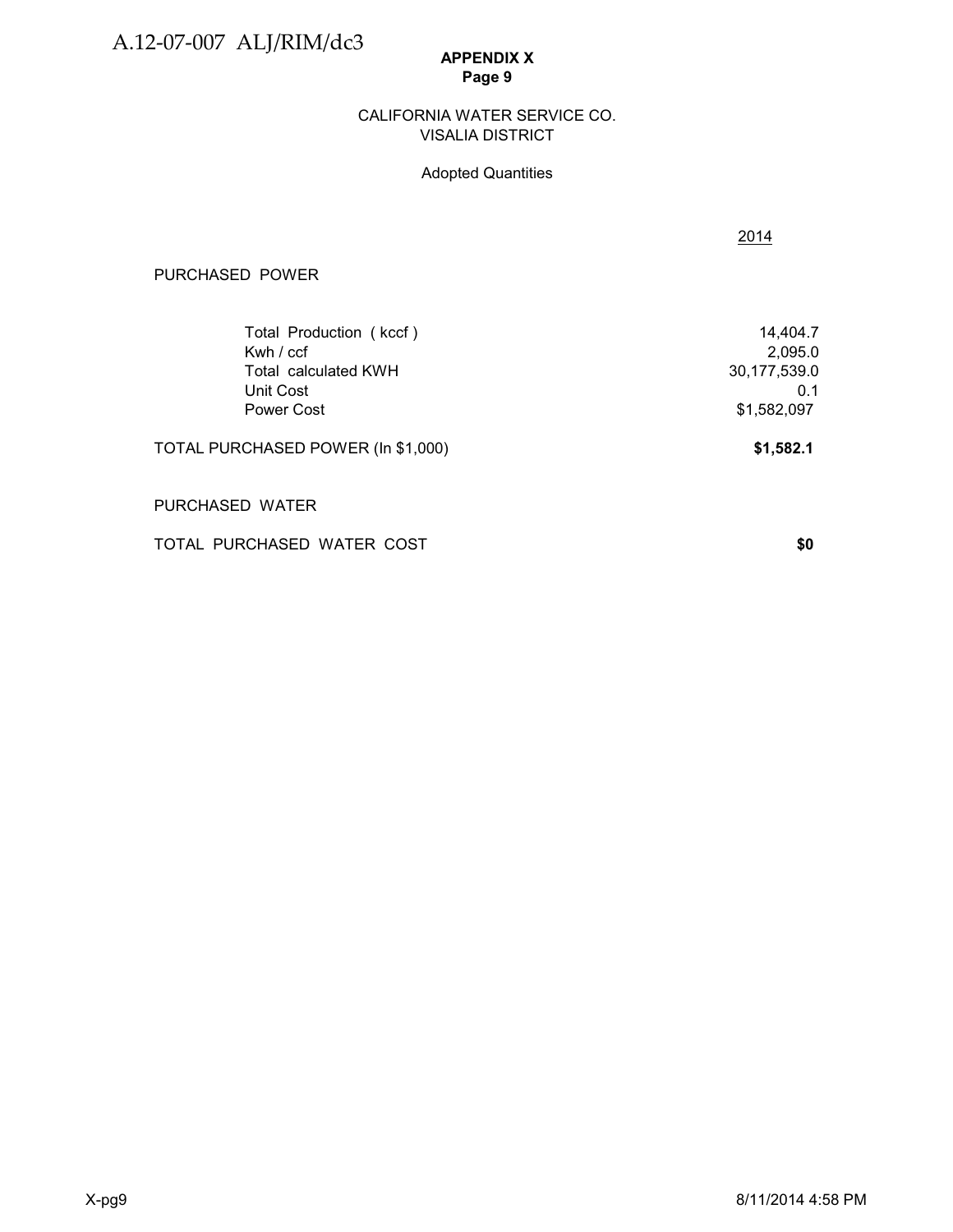#### CALIFORNIA WATER SERVICE CO. VISALIA DISTRICT

#### Adopted Quantities

|                                                                                                                                                                   | 2014                                                      |
|-------------------------------------------------------------------------------------------------------------------------------------------------------------------|-----------------------------------------------------------|
| <b>CHEMICALS</b>                                                                                                                                                  |                                                           |
| Total Production (kccf)<br>ADOPTED CHEMICAL DOLLARS (in \$1,000)                                                                                                  | 14,074<br>\$162.2                                         |
| ADOPTED \$ per KCCF                                                                                                                                               | \$0.011525                                                |
| PUMP TAXES (WATER REPLENISHMENT DISTRICT)<br>WELL WATER PRODUCTION - ACRE FEET<br>UNIT COST - ACRE FEET<br>TOTAL GROUNDWATER CHARGES                              | 33,068.7<br>14.0<br>\$462,962.0                           |
| TOTAL PUMP TAX EXPENSE (In \$1,000)                                                                                                                               | \$463.0                                                   |
| UNCOLLECTIBLES RATE<br><b>FRANCHISE TAX RATE</b><br>BUSINESS LICENSE FEE (in \$1,000)<br>FEDERAL TAX RATE<br>STATE CORP. FRANCHISE TAX<br>NET TO GROSS MULTIPLIER | 0.45%<br>$0.00\%$<br>\$0.80<br>35.00%<br>8.84%<br>1.61861 |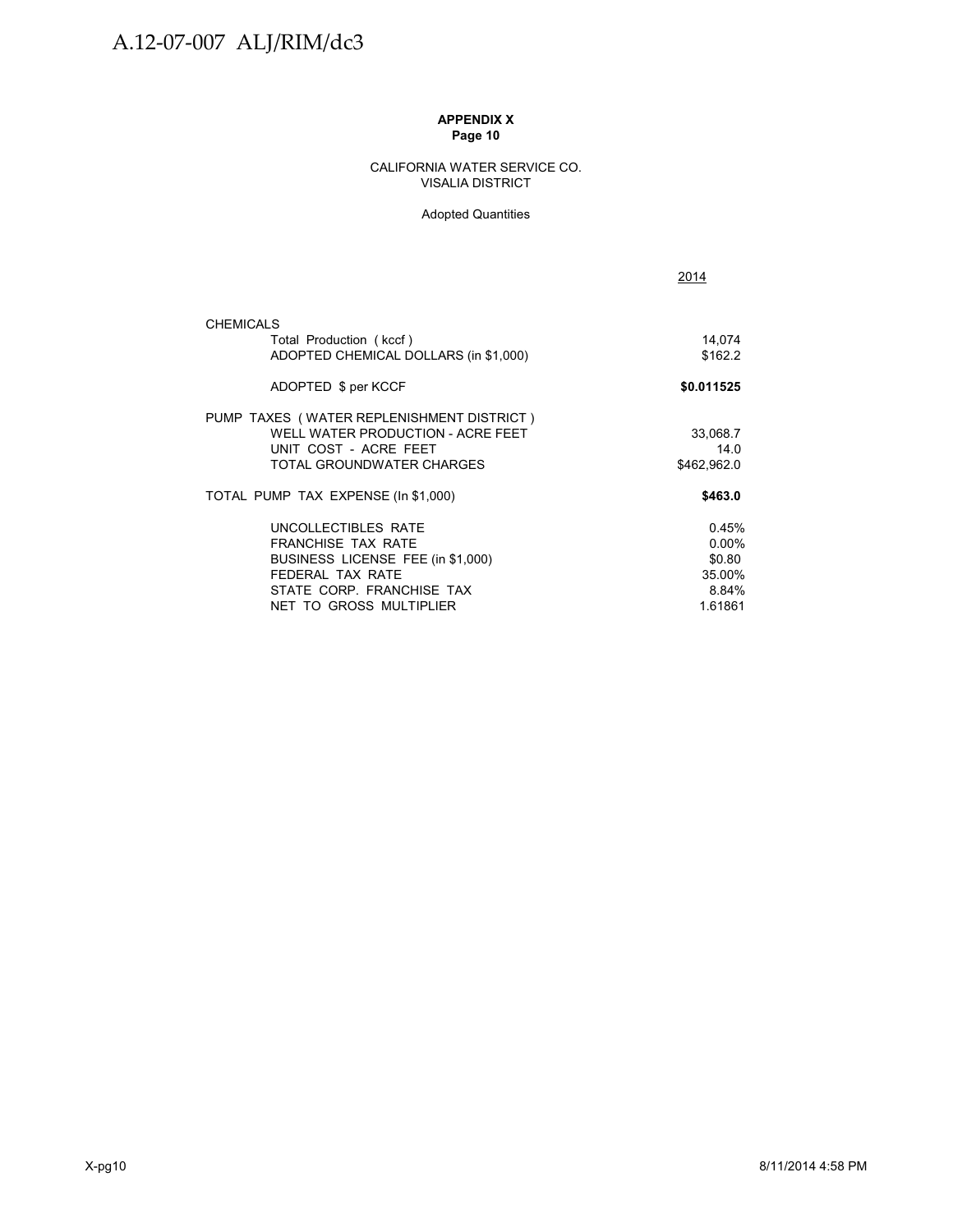#### CALIFORNIA WATER SERVICE CO. VISALIA DISTRICT

## **( NEW CPUC STAFF APPROVED METHOD ) NET TO GROSS MULTIPLIER**

**2014**

|                |                                             |           | <b>NORMAL</b><br>W/0 INCOME<br><b>TAXES</b> |
|----------------|---------------------------------------------|-----------|---------------------------------------------|
| $\mathbf{1}$   | <b>UNCOLLECTIBLES</b>                       | 0.44632%  | 0.44632%                                    |
| $\overline{2}$ | 1 - UNCOLLECTIBES (100% - LINE 1)           | 99.55368% | 99.55368%                                   |
|                | <b>FRANCHISE TAX RATE</b>                   | 0.00000%  | 0.00000%                                    |
| 3              | LOCAL FRANCHISE (% * LINE 2)                | 0.00000%  | 0.00000%                                    |
|                | <b>BUSINESS LICENSE RATE</b>                | 0.00000%  | 0.00000%                                    |
| 4              | BUSINESS LICENSE (% * LINE 2)               | 0.00000%  | 0.00000%                                    |
| 5              | SUBTOTAL (LINE 1 + LINE 3 + LINE 4)         | 0.44632%  | 0.44632%                                    |
| 6              | 1 - SUBTOTAL (100% - LINE 5)                | 99.55368% | 99.55368%                                   |
| $\overline{7}$ | CCFT (LINE 6 * 8.84%)                       | 8.80055%  |                                             |
| 8              | AMERICAN JOB CREATION ACT (LINE 6 * 9%)     | 7.97641%  |                                             |
| 9              | FIT (LINE 6 * 35 %)                         | 28.97185% |                                             |
| 10             | TOTAL TAXES PAID (LINE 5 + LINE 7 + LINE 8) | 38.21872% | 0.44632%                                    |
| 11             | NET AFTER TAXES (1-LINE 9)                  | 61.78128% | 99.55368%                                   |
|                | NET-TO-GROSS MULTIPLIER (1/LINE 10)         | 1.61861   | 1.00448                                     |

| ADOPTED<br>RATIO'S |         |                      |         |                   |         |
|--------------------|---------|----------------------|---------|-------------------|---------|
| <b>DEBT</b>        | 46.60%  | Without income Taxes | 1.00448 |                   | 0.46809 |
| EQUITY             | 53.40%  | With income Taxes    | 1.61861 |                   | 0.86434 |
| <b>TOTAL</b>       | 100.00% |                      |         | Adj. Net to Gross | 1.33243 |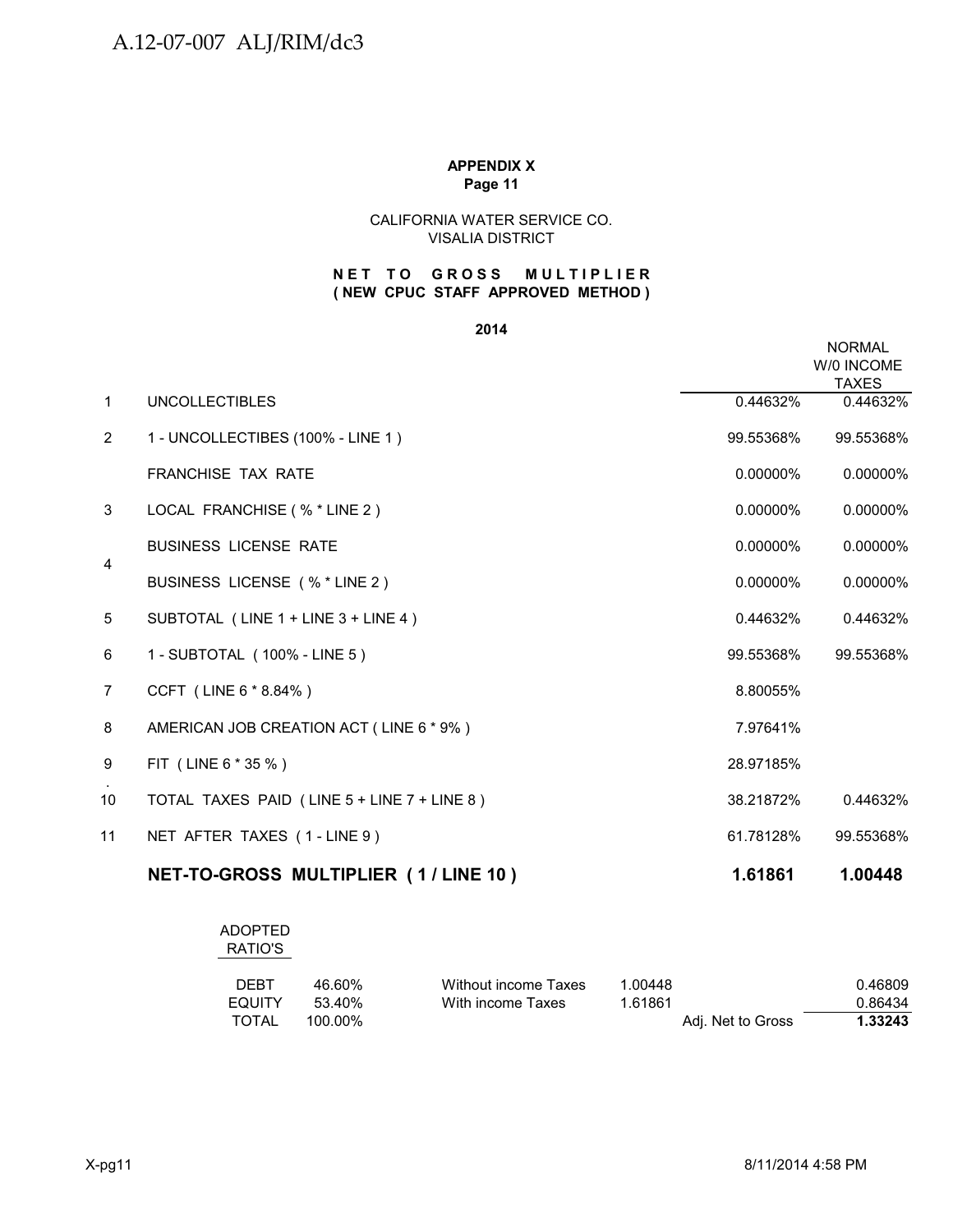# A.12-07-007 ALJ/RIM/dc3

#### **APPENDIX X Page 12**

#### CALIFORNIA WATER SERVICE CO. Visalia District Bill Comparison

| Typical Monthly Residential Bill for Metered Customers for 2014 |    |                     |    |                  |    |         |                   |              |
|-----------------------------------------------------------------|----|---------------------|----|------------------|----|---------|-------------------|--------------|
| Usage:<br>Ccf                                                   |    | <b>Present Bill</b> |    | Proposed<br>Bill |    | Change  | Percent<br>Change | Notes<br>(1) |
| 0                                                               | \$ | 11.75               | \$ | 10.13            | \$ | $-1.62$ | $-13.80%$         |              |
| 5                                                               | \$ | 16.53               | \$ | 16.65            | \$ | 0.12    | 0.70%             |              |
| 10                                                              | \$ | 21.31               | \$ | 23.16            | \$ | 1.85    | 8.69%             |              |
| 12                                                              | \$ | 23.24               | \$ | 25.80            | \$ | 2.55    | 10.99%            | (2)          |
| 21                                                              | \$ | 32.03               | \$ | 37.77            | \$ | 5.74    | 17.93%            | (3)          |
| 25                                                              | \$ | 35.93               | \$ | 43.09            | \$ | 7.16    | 19.93%            |              |
| 30                                                              | \$ | 40.92               | \$ | 49.90            | \$ | 8.98    | 21.93%            |              |
| 31                                                              | \$ | 42.02               | \$ | 51.39            | \$ | 9.37    | 22.31%            | (4)          |
| 35                                                              | \$ | 46.39               | \$ | 57.35            | \$ | 10.96   | 23.63%            |              |
| 40                                                              | \$ | 51.85               | \$ | 64.80            | \$ | 12.95   | 24.97%            |              |
| 45                                                              | \$ | 57.32               | \$ | 72.25            | \$ | 14.93   | 26.05%            |              |
| <b>Metered Quantity Rates:</b>                                  |    |                     |    |                  |    |         |                   | (5)(6)       |
| Tier 1                                                          | \$ | 0.9562              | \$ | 1.3035           | \$ | 0.35    | 36.33%            |              |
| Tier 2                                                          | \$ | 0.9757              | \$ | 1.3301           | \$ | 0.35    | 36.33%            |              |
| Tier 3                                                          | \$ | 1.0928              | \$ | 1.4898           | \$ | 0.40    | 36.33%            |              |
| <b>Service Charge:</b>                                          | \$ | 11.75               | \$ | 10.13            | \$ | $-1.62$ | $-13.80%$         | (5)(6)       |

| <b>Monthly Residential Bill for Flat-rate Customers for 2014</b> |    |        |  |       |  |                          |          |
|------------------------------------------------------------------|----|--------|--|-------|--|--------------------------|----------|
|                                                                  |    |        |  |       |  |                          |          |
| Lot size:                                                        |    |        |  |       |  |                          |          |
| 6,000 sq. ft. or less                                            | S. | -33.94 |  | 33.94 |  | $\overline{a}$           | $0.00\%$ |
| 6,001-10,000 sq. ft.                                             | \$ | 46.35  |  | 46.35 |  | $\overline{\phantom{a}}$ | $0.00\%$ |

#### **Notes:**

(1) 1 Ccf or 100 cubic feet of water is equal to 748 gallons of water

(2) Typical winter monthly average usage of 12 Ccf

(3) Monthly average usage of 21 Ccf

(4) Typical summer monthly average usage of 31 Ccf

(5) Metered comparison based on 5/8 x 3/4 inch service

(6) Rates do not include CPUC fees or other surcharges that may appear on customers bills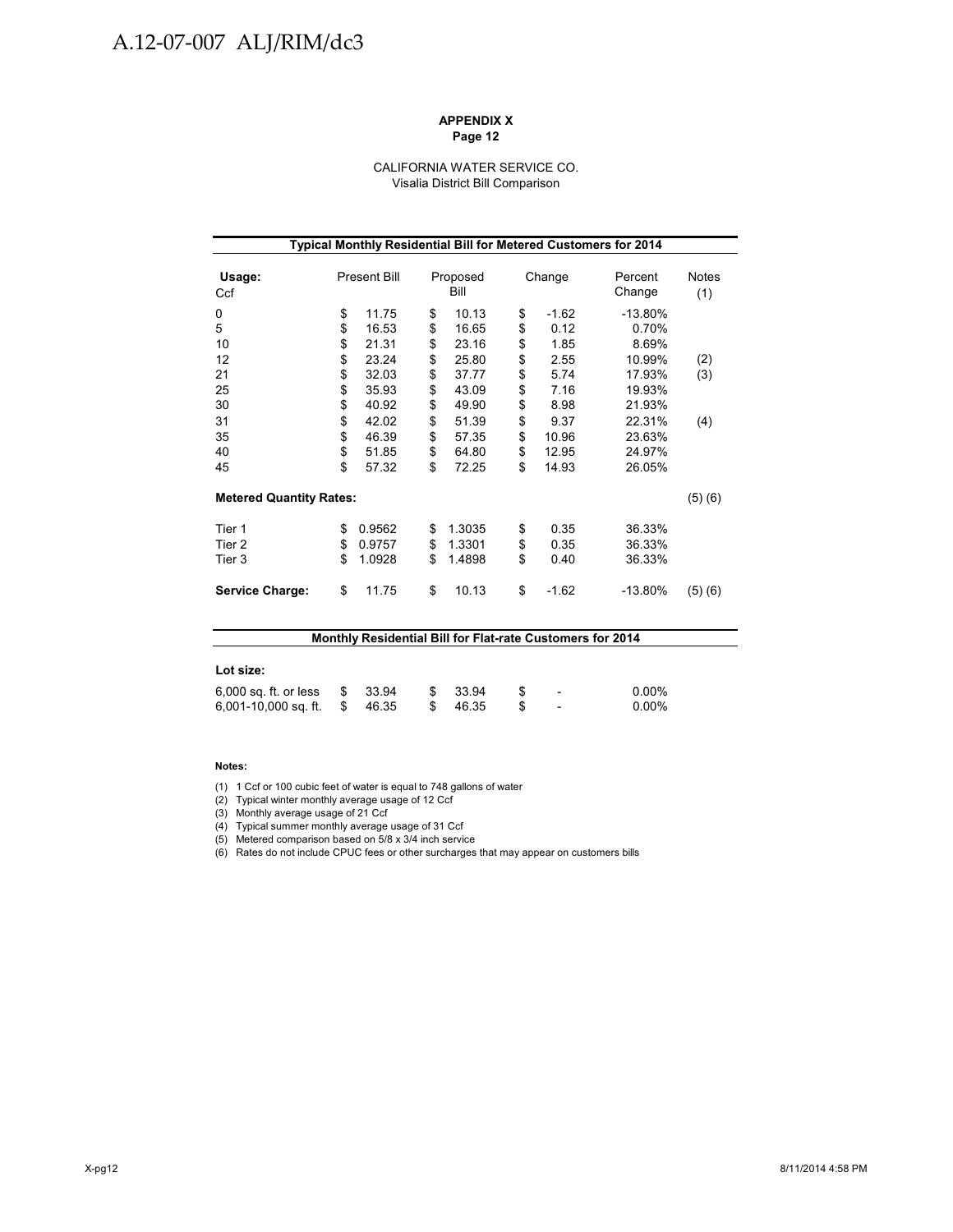#### WESTLAKE DISTRICT CALIFORNIA WATER SERVICE CO.

#### (DOLLARS IN THOUSANDS) SUMMARY OF EARNINGS AND RATE OF RETURN

|                                          | <b>PRESENT</b> | <b>PROPOSED</b> | <b>ESTIMATED ESTIMATED</b> |              |
|------------------------------------------|----------------|-----------------|----------------------------|--------------|
|                                          | <b>RATES</b>   | <b>RATES</b>    | <b>RATES</b>               | <b>RATES</b> |
|                                          | 2014           | 2014            | 2015                       | 2016         |
| <b>OPERATING</b><br><b>REVENUES</b>      | \$15,100.2     | \$17,046.5      | \$17,196.6                 | \$17,346.9   |
| % Increase                               |                | 12.9%           | 0.9%                       | 0.9%         |
| OPERATING EXPENSES                       |                |                 |                            |              |
| PURCHASED WATER                          | \$9,791.6      | \$9,791.6       | \$9.793.5                  | \$9,795.5    |
| <b>GROUNDWATER EXTRACTION CHARGES</b>    | \$0.0          | \$0.0\$         | \$0.0                      | \$0.0        |
| PURCHASED POWER                          | \$256.3        | \$256.3         | \$256.4                    | \$256.4      |
| PURCHASED CHEMICALS                      | \$0.0          | \$0.0           | \$0.0                      | \$0.0        |
| PAYROLL -- DISTRICT                      | \$723.2        | \$723.2         | \$730.7                    | \$738.2      |
| <b>UNCOLLECTIBLES</b>                    | \$14.4         | \$16.3          | \$16.5                     | \$16.7       |
| <b>CONSERVATION</b>                      | \$393.5        | \$393.5         | \$393.6                    | \$393.7      |
| OTHER OPERATION AND MAINTENANCE          | \$581.2        | \$581.2         | \$587.3                    | \$593.4      |
| <b>BENEFITS</b>                          | \$409.9        | \$409.9         | \$414.2                    | \$418.4      |
| OTHER ADMIN AND GEN. EXP.                | \$135.5        | \$135.5         | \$136.9                    | \$138.3      |
| TOTAL O. & M., A. & G., & MISC. EXP.     | \$12,305.7     | \$12,307.6      | \$12,329.0                 | \$12,350.6   |
| TAXES OTHER THAN INCOME                  |                |                 |                            |              |
| AD VALOREM TAXES                         | \$167.0        | \$167.0         | \$166.3                    | \$165.6      |
| <b>BUSINESS LICENSE FEES</b>             | \$0.0          | \$0.0           | \$0.0                      | \$0.0        |
| LOCAL FRANCHISE TAXES                    | \$163.7        | \$184.8         | \$184.9                    | \$184.9      |
| PAYROLL TAXES                            | \$52.3         | \$52.3          | \$52.9                     | \$53.4       |
| TOTAL GENERAL TAXES                      | 383.1          | \$404.2         | \$404.1                    | \$404.0      |
| <b>DEPRECIATION</b>                      | \$819.2        | \$819.2         | \$832.0                    | \$844.9      |
| G.O. PRORATED EXPENSES:                  |                |                 |                            |              |
| PAYROLL AND BENEFITS                     | \$904.2        | \$904.2         | \$913.6                    | \$923.0      |
| AD VALOREM, BUSINESS LICENSE, FRANCHISES | \$16.2         | \$16.2          | \$16.2                     | \$16.2       |
| PAYROLL TAXES                            | \$55.9         | \$55.9          | \$56.5                     | \$57.1       |
| OTHER PRORATED EXPENSES                  | \$605.1        | \$605.1         | \$611.4                    | \$617.8      |
| TOTAL G.O. PRORATED EXPENSES             | \$1,581.4      | \$1,581.4       | \$1,597.6                  | \$1,614.1    |
| SUB-TOTAL-OPERATING EXPENSES             | \$15,089.4     | \$15,112.4      | \$15,162.8                 | \$15,213.5   |
| TOTAL INCOME TAXES:                      | (\$260.9)      | \$522.8         | \$584.2                    | \$645.6      |
| TOTAL OPERATING EXPENSES                 | \$14,828.5     | \$15,635.2      | \$15,747.0                 | \$15,859.1   |
| NET OPERATING REVENUE                    | \$271.7        | \$1,411.4       | \$1,449.6                  | \$1,487.8    |
| DEPRECIATED RATE BASE                    | \$17,775.6     | \$17,775.6      | \$18,257.0                 | \$18,738.3   |
| RATE OF RETURN                           | 1.53%          | 7.94%           | 7.94%                      | 7.94%        |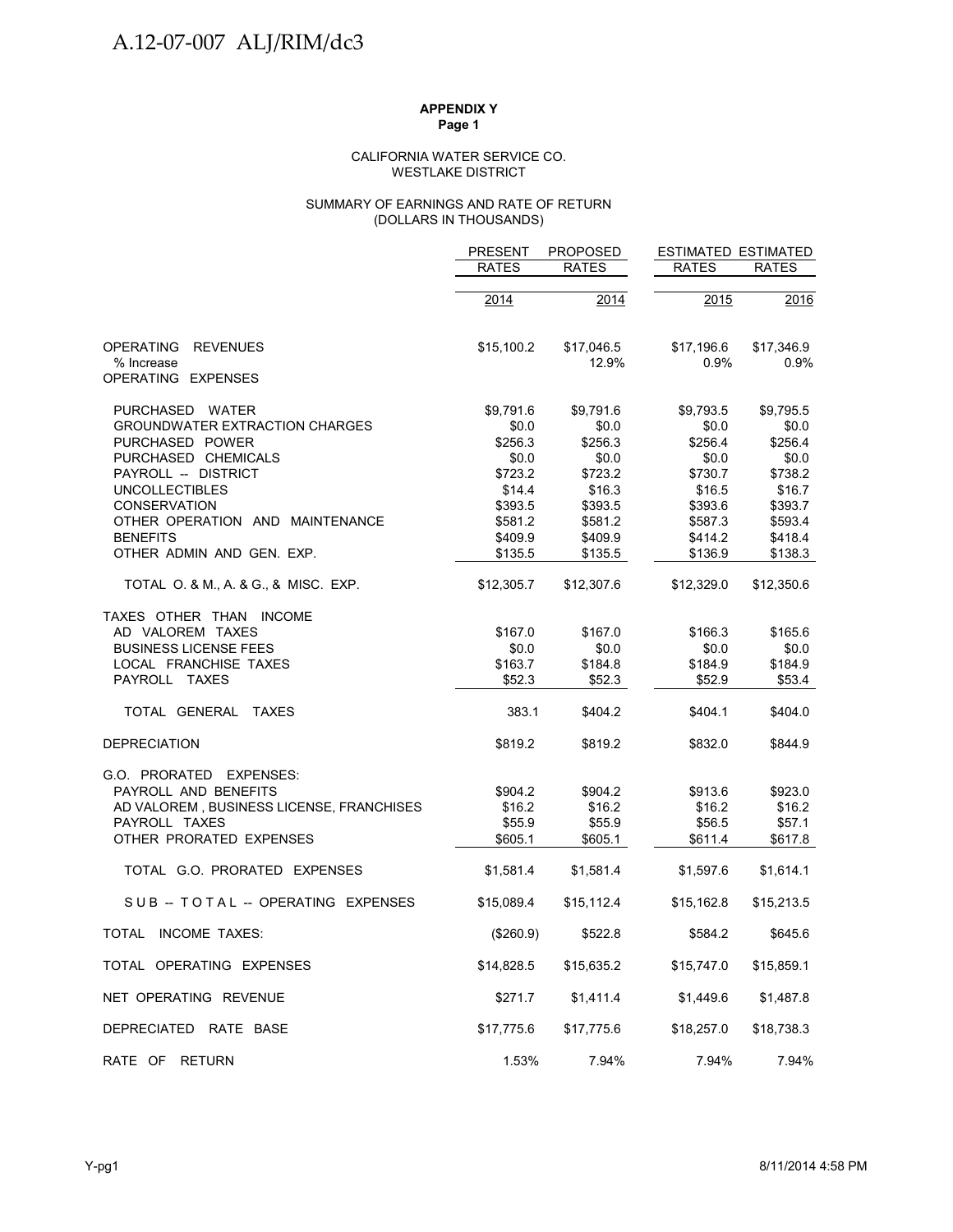## CALIFORNIA WATER SERVICE CO. WESTLAKE DISTRICT

## (DOLLARS IN THOUSANDS) ADOPTED RATE BASE

|                                  | 2014        | 2015        | 2016         |
|----------------------------------|-------------|-------------|--------------|
| RATE BASE                        |             |             |              |
| WTD, AVG, PLANT IN SERVICE       | \$38,830.4  | \$39,442.8  | \$40,055.3   |
| WTD, AVG, DEPRECIATION RESERVE   | (12, 542.2) | (13, 267.7) | (\$13,993.2) |
| <b>MATERIALS AND SUPPLIES</b>    | 183.0       | 183.0       | \$183.0      |
| <b>TANK PAINTING</b>             | 0.0         | 235.9       | \$471.8      |
| <b>WORKING CASH - LEAD - LAG</b> | 125.5       | 123.4       | \$121.2      |
| WORKING CASH - W / H EMPLOYEES   | (3.9)       | (3.9)       | (\$3.9)      |
| ADVANCES FOR CONSTRUCTION        | (2,526.9)   | (2,389.4)   | (\$2,251.9)  |
| <b>CONTRIBUTIONS</b>             | (3,034.9)   | (2,931.0)   | (\$2,827.2)  |
| AMORTIZATION OF INTANG.          | (140.9)     | (174.6)     | (\$208.3)    |
| <b>DEFERRED TAXES</b>            | (4, 443.6)  | (4,465.4)   | (\$4,487.3)  |
| UNAMORT. I.T.C.                  | (50.6)      | (51.6)      | (\$52.6)     |
| PRORATED G.O. RATE BASE          | 1,344.2     | 1,521.8     | \$1,699.4    |
| <b>TAXES ON ADVANCES</b>         | 17.1        | 17.4        | \$17.8       |
| TAXES ON C.I.A.C.                | 18.5        | 16.3        | \$14.1       |
| WTG. AVG. RATE BASE              | \$17,775.6  | \$18,257.0  | \$18,738.3   |
| RATE BASE ASSOCIATED ITEMS       |             |             |              |
| DEPRECIATION EXPENSE             | \$819.2     | \$832.0     | \$844.9      |
| AD VALOREM TAXES                 | \$167.0     | \$166.3     | \$165.6      |
| TOTAL INCOME TAXES AT AUTHORIZED | \$522.8     | \$584.2     | \$645.6      |
| <b>NET OPERATING REVENUE</b>     | \$1,411.4   | \$1,449.6   | \$1,487.8    |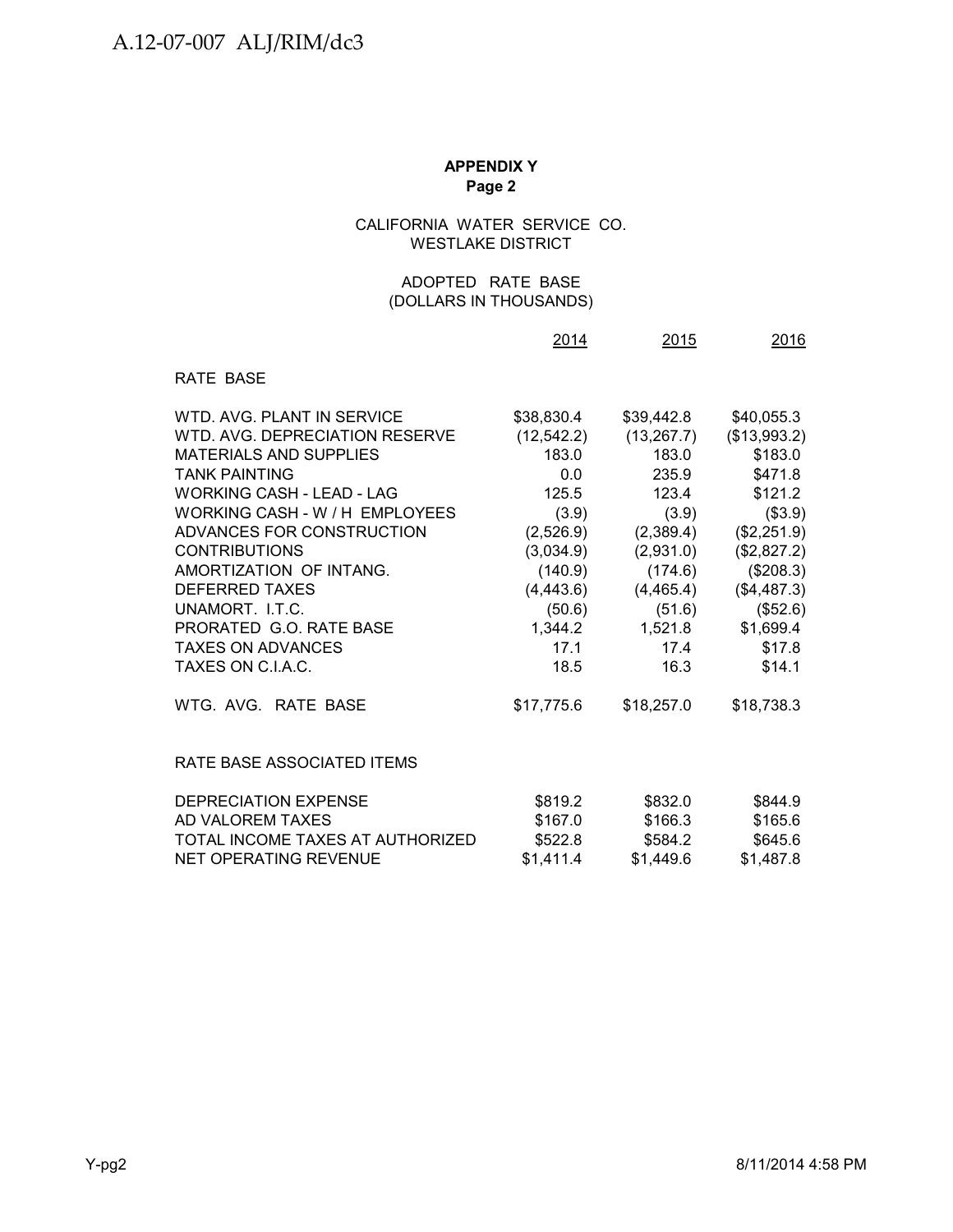# **APPENDIX Y**

**Page 3**

CALIFORNIA WATER SERVICE CO. WESTLAKE DISTRICT

### **Rate Base Offset**

| <b>District</b> | PID#     | <b>Description</b>                                        | Amount    | <b>Expected</b><br><b>Filing Year</b> | <b>Authority</b> | <b>Expected</b><br><b>Revenue</b><br><b>Requirement</b> |
|-----------------|----------|-----------------------------------------------------------|-----------|---------------------------------------|------------------|---------------------------------------------------------|
| Westlake        |          | 00064175 Duesenberg Dr. Thousand Oaks Main<br>Replacement | 2.886.247 | 2015                                  | 2012 GRC         | 420.619                                                 |
|                 | 00079967 | Cal Water RAMCAP Vulnerability Assessments                | 69,151    | 2015                                  | 2012 GRC         | 10,078                                                  |
|                 |          |                                                           | 2,955,399 |                                       |                  | 430.697                                                 |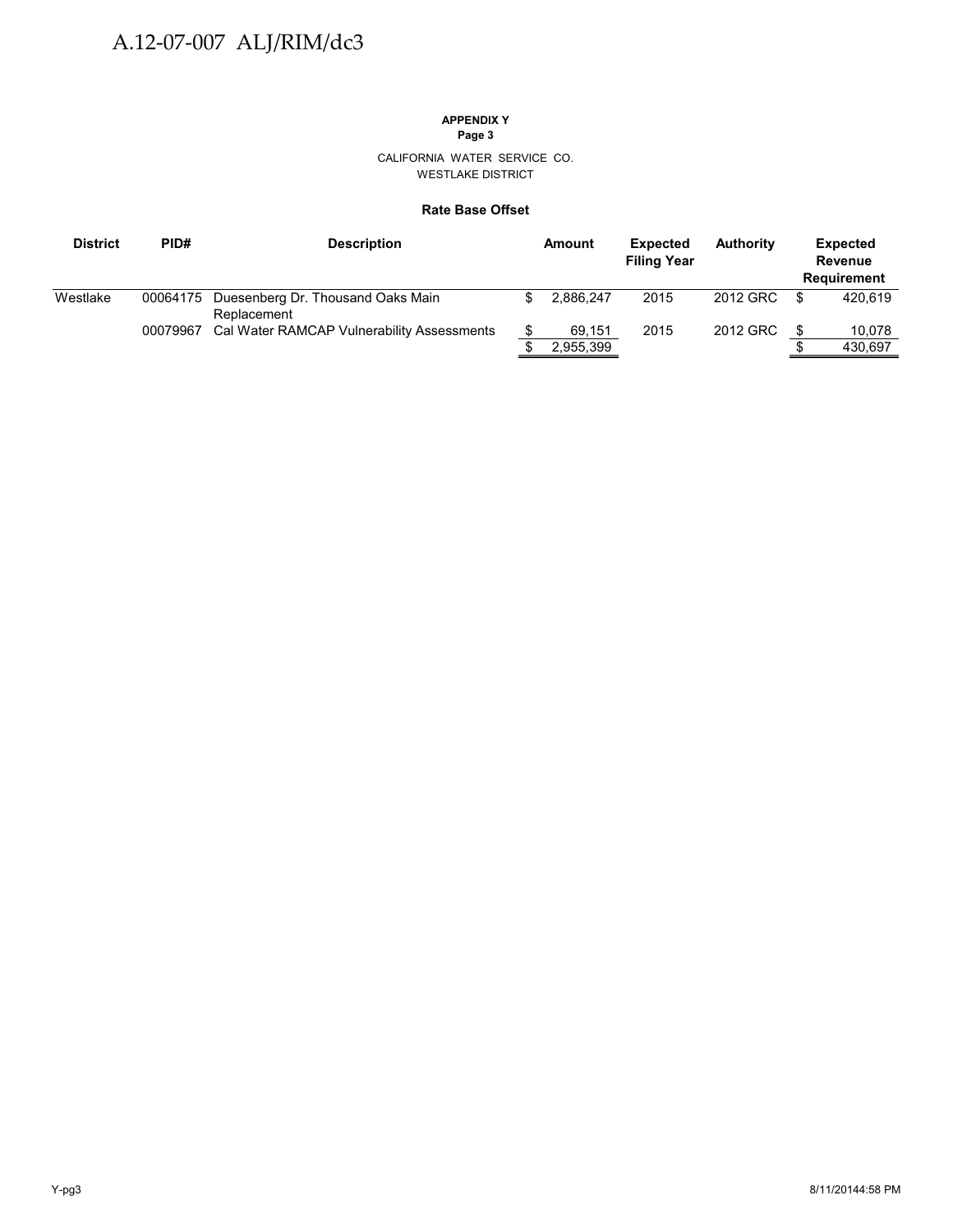## CALIFORNIA WATER SERVICE CO. WESTLAKE DISTRICT

## INCOME TAX CALCULATION (DOLLARS IN THOUSANDS)

|                                           | <b>PRESENT</b><br><b>RATES</b><br>2014 | <b>PROPOSED</b><br><b>RATES</b><br>2014 |
|-------------------------------------------|----------------------------------------|-----------------------------------------|
| OPERATING REVENUE (PRESENT RATES)         | \$15,100.2                             | \$17,046.5                              |
| <b>EXPENSES</b>                           |                                        |                                         |
| PURCHASED WATER                           | \$9,791.6                              | \$9,791.6                               |
| <b>PURCHASED POWER</b>                    | \$256.3                                | \$256.3                                 |
| <b>PUMP TAXES</b>                         | \$0.0\$                                | \$0.0                                   |
| <b>CHEMICALS</b>                          | \$0.0                                  | \$0.0                                   |
| <b>PAYROLL</b>                            | \$723.2                                | \$723.2                                 |
| OTHER O & M                               | \$974.7                                | \$974.7                                 |
| OTHER A & G                               | \$545.4                                | \$545.4                                 |
| G.O. PRORATIONS                           | \$1,429.2                              | \$1,429.2                               |
| PAYROLL TAXES                             | \$52.3                                 | \$52.3                                  |
| AD VALOREM TAXES                          | \$167.0                                | \$167.0                                 |
| <b>UNCOLLECTIBLES</b>                     | \$14.4                                 | \$16.3                                  |
| <b>FRANCHISE TAX &amp; BUS LIC. FEES</b>  | \$163.7                                | \$184.8                                 |
| TRANSPORTATION DEPRECIATION ADJUSTMENT    | (\$19.0)                               | (\$19.0)                                |
| <b>INTEREST EXPENSE</b>                   | \$508.0                                | \$508.0                                 |
| TOTAL DEDUCTIONS                          | \$14,607.0                             | \$14,630.1                              |
| <b>STATE INCOME TAX</b>                   |                                        |                                         |
| STATE TAX DEPRECIATION                    | \$1,794.9                              | \$1,794.9                               |
| NET STATE TAXABLE INCOME                  | (\$1,301.8)                            | \$621.6                                 |
| STATE CORP. FRANCHISE TAX @ 8.84%         | (\$115.1)                              | \$54.9                                  |
| FEDERAL INCOME TAX                        |                                        |                                         |
| FEDERAL TAX DEPRECIATION                  | \$966.6                                | \$966.6                                 |
| STATE INCOME TAX                          | (\$115.1)                              | \$54.9                                  |
| LESS AMERICAN JOBS CREATION ACT DEDUCTION | \$0.0                                  | \$0.0\$                                 |
| NET FEDERAL TAXABLE INCOME                | (\$358.4)                              | \$1,394.9                               |
| FEDERAL INCOME TAX @ 35.00%               | (\$125.4)                              | \$488.2                                 |
| <b>INVESTMENT TAX CREDIT</b>              | \$20.4                                 | \$20.4\$                                |
| TOTAL FEDERAL INCOME TAX                  | (\$145.8)                              | \$467.8                                 |
| TOTAL INCOME TAXES                        | (\$260.9)                              | \$522.8                                 |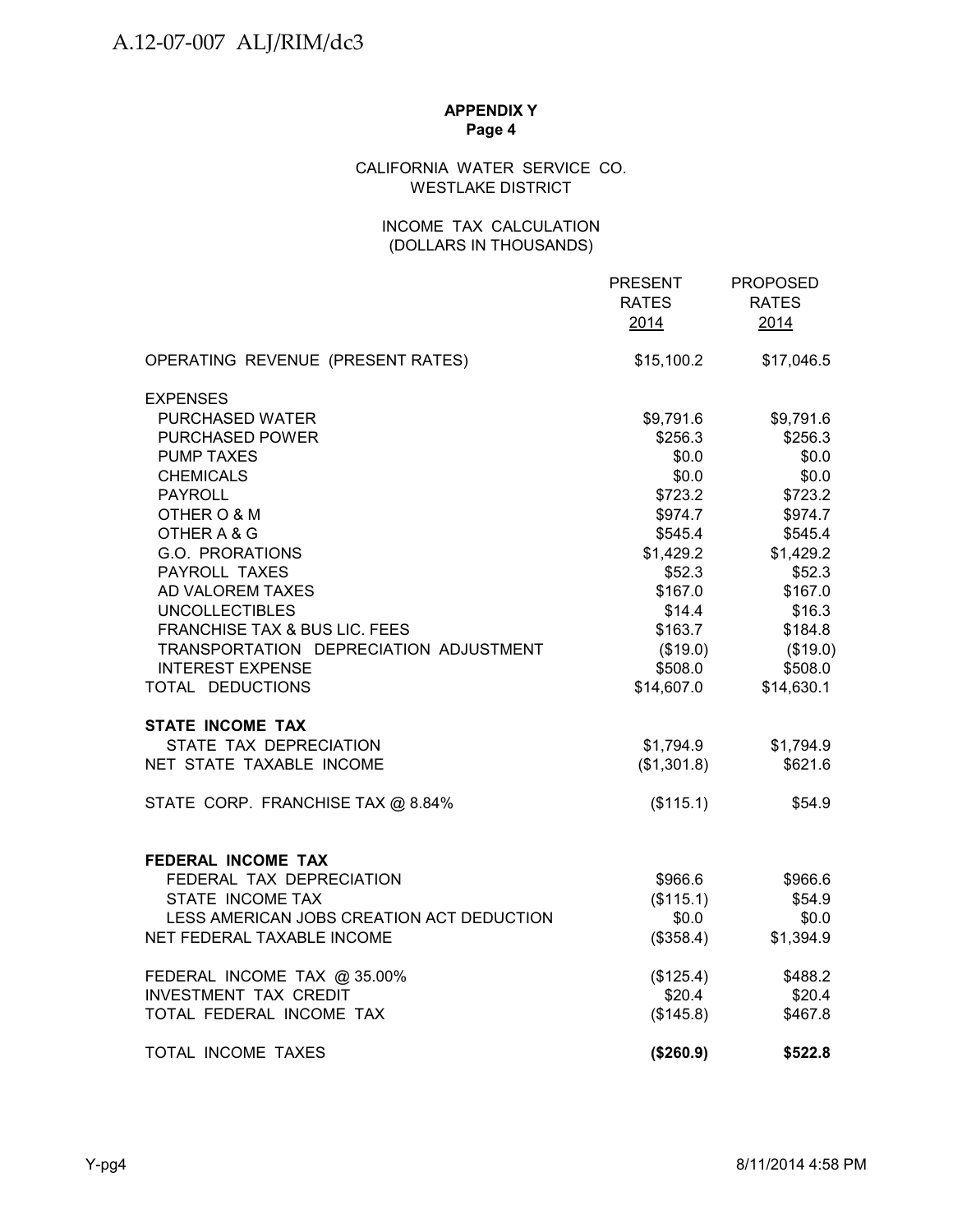## CALIFORNIA WATER SERVICE CO. WESTLAKE DISTRICT

## Adopted Quantities

|                                  |                  | 2014  | 2015  |
|----------------------------------|------------------|-------|-------|
| Number of Services by meter size | $5/8 \times 3/4$ | 4,993 | 4,990 |
|                                  | 3/4              |       | 0     |
|                                  |                  | 936   | 934   |
|                                  | 11/2             | 326   | 323   |
|                                  | 2                | 601   | 597   |
|                                  | 3                | 19    | 19    |
|                                  |                  | 15    | 14    |
|                                  | 6                | 4     | 4     |
|                                  | 8                |       | 0     |
|                                  | 10               |       | 0     |
|                                  | 12               |       | 0     |
|                                  | 14               |       | 0     |
|                                  | TOTAL            | 6,893 | 6,882 |

Metered Sales, KCcf<br>All Water

3,330.8 3,316.3

Number of Services and Use:

|       | Avg Services |         |                    | Avg Use, Ccf/Sv/Mo              |       |  |
|-------|--------------|---------|--------------------|---------------------------------|-------|--|
| 2014  | 2015         | 2014    | 2015               | 2014                            | 2015  |  |
| 6,148 | 6,147        | 2,256.3 | 2,255.9            | 30.6                            | 30.6  |  |
| 504   | 494          | 711.1   | 697.0              | 117.6                           | 117.6 |  |
| 125   | 125          | 95.9    | 95.9               | 63.9                            | 63.9  |  |
|       | ۰            |         |                    |                                 |       |  |
| 89    | 89           | 95.7    | 95.7               | 89.6                            | 89.6  |  |
| 11    | 11           | 2.8     | 2.8                | 21                              | 21    |  |
|       |              |         |                    |                                 |       |  |
| 16    | 16           | 168.9   | 168.9              | 880                             | 880   |  |
| 6,893 | 6,882        | 3,330.8 | 3,316.3            |                                 |       |  |
|       |              |         |                    |                                 |       |  |
| 135   | 136          |         |                    |                                 |       |  |
| 9     | 9            |         |                    |                                 |       |  |
|       |              |         |                    |                                 |       |  |
| 4.66% |              | 162.9   | 162.2              |                                 |       |  |
|       |              |         |                    |                                 |       |  |
|       | 7,037        | 7,027   | 3,330.8<br>3,493.7 | Use, KCcf<br>3,316.3<br>3,478.5 |       |  |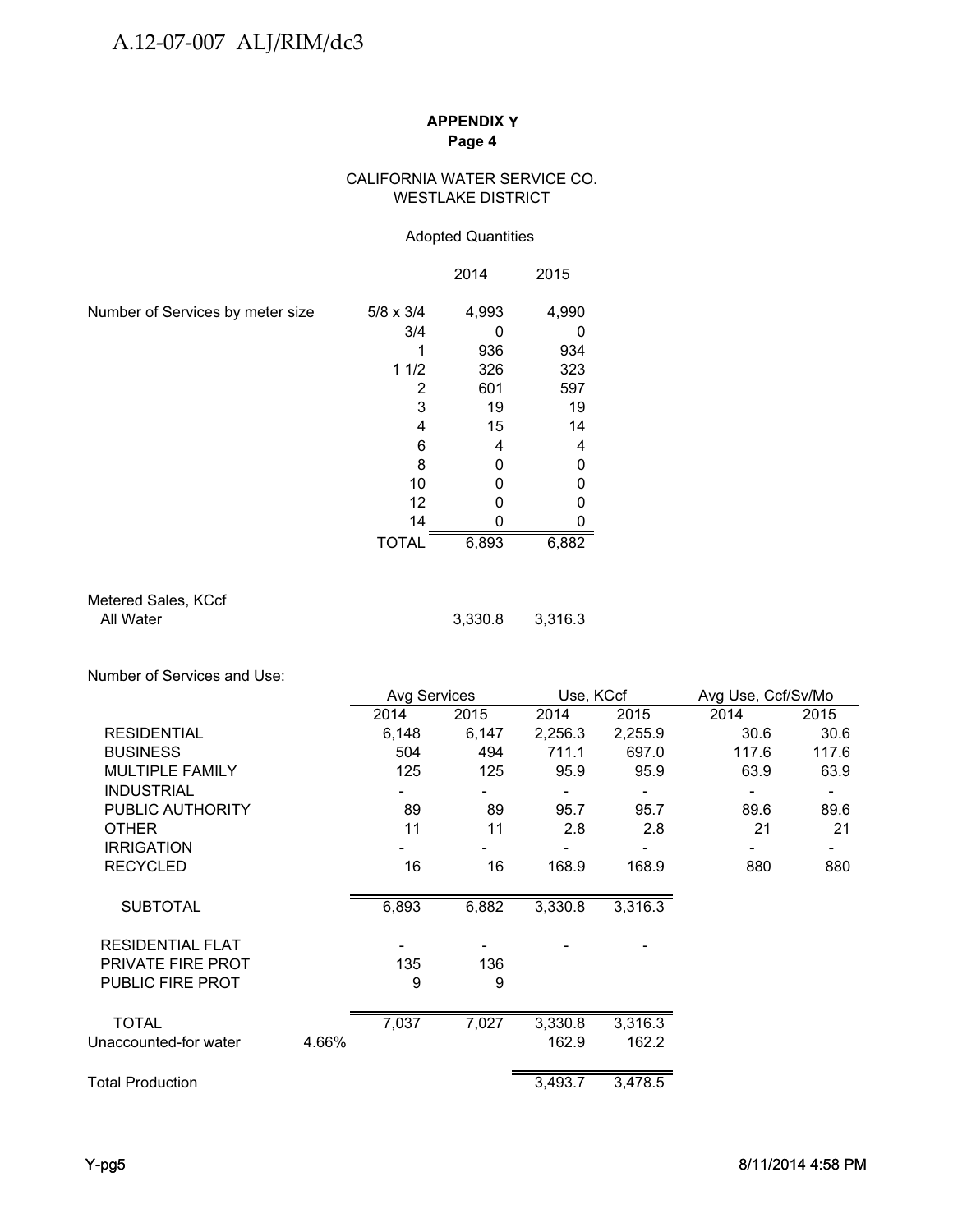### CALIFORNIA WATER SERVICE CO. WESTLAKE DISTRICT

### Adopted Quantities

### **2014 Test Year**

|                      |                    |                 |              | <b>ZU14 Test rear</b> |                  |       |          |         |  |  |  |
|----------------------|--------------------|-----------------|--------------|-----------------------|------------------|-------|----------|---------|--|--|--|
| <b>Metered Sales</b> | <b>Public</b>      |                 |              |                       |                  |       |          |         |  |  |  |
| (Kccf)               | <b>Residential</b> | <b>Business</b> | Multi-Family | Industrial            | <b>Authority</b> | Other | Recycled | Total   |  |  |  |
| Month                |                    |                 |              |                       |                  |       |          |         |  |  |  |
| January              | 122.2              | 35.3            | 7.2          | 0.0                   | 1.8              | 0.1   | 2.9      | 169.6   |  |  |  |
| February             | 122.8              | 36.4            | 6.4          | 0.0                   | 2.5              | 0.1   | 5.5      | 173.9   |  |  |  |
| March                | 103.4              | 30.9            | 6.2          | 0.0                   | 2.3              | 0.1   | 1.5      | 144.3   |  |  |  |
| April                | 160.3              | 48.2            | 7.8          | 0.0                   | 4.1              | 0.2   | 5.3      | 225.8   |  |  |  |
| May                  | 201.9              | 67.0            | 8.4          | 0.0                   | 8.7              | 0.3   | 12.8     | 299.1   |  |  |  |
| June                 | 216.4              | 75.6            | 8.5          | 0.0                   | 11.6             | 0.3   | 14.1     | 326.5   |  |  |  |
| July                 | 253.2              | 79.7            | 7.8          | 0.0                   | 13.1             | 0.3   | 20.0     | 374.2   |  |  |  |
| August               | 255.4              | 84.0            | 10.9         | 0.0                   | 13.6             | 0.3   | 30.1     | 394.4   |  |  |  |
| September            | 279.0              | 84.8            | 9.3          | 0.0                   | 15.1             | 0.3   | 29.0     | 417.6   |  |  |  |
| October              | 223.2              | 73.1            | 8.5          | 0.0                   | 10.9             | 0.3   | 25.8     | 341.8   |  |  |  |
| November             | 172.5              | 54.4            | 7.7          | 0.0                   | 7.3              | 0.2   | 15.0     | 257.1   |  |  |  |
| December             | 146.0              | 41.8            | 7.0          | 0.0                   | 4.7              | 0.2   | 7.0      | 206.7   |  |  |  |
|                      | 2.256.3            | 711.1           | 95.9         | 0.0                   | 95.7             | 2.8   | 168.9    | 3,330.8 |  |  |  |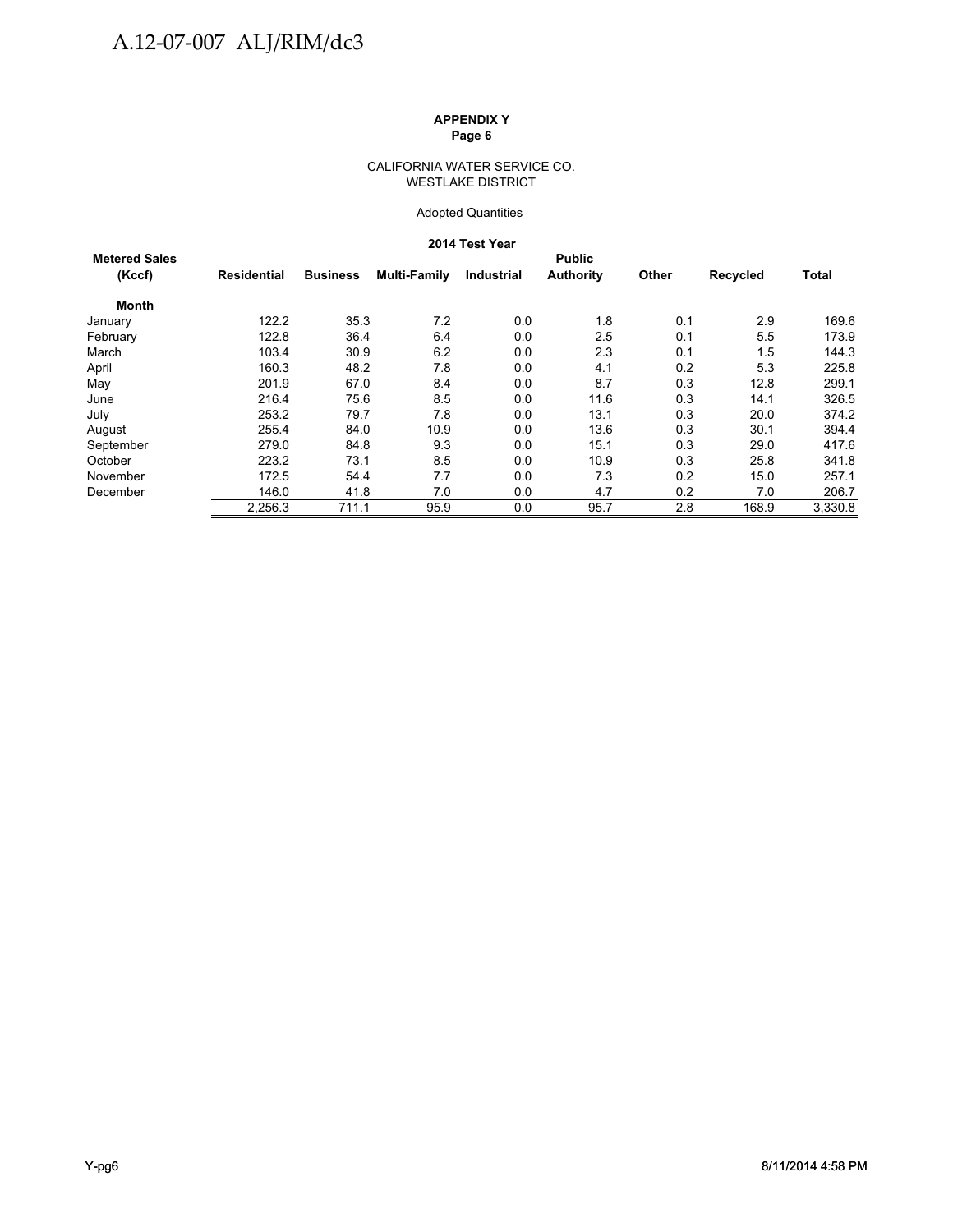## CALIFORNIA WATER SERVICE CO. WESTLAKE DISTRICT

## Adopted Quantities

## **2014 Test Year**

|                   | Company             | <b>Purchases</b> |                     |                 | <b>Purchased</b><br><b>Water</b> |    |                                   |    | <b>Purchased</b><br><b>Power</b> |
|-------------------|---------------------|------------------|---------------------|-----------------|----------------------------------|----|-----------------------------------|----|----------------------------------|
| <b>Production</b> | <b>Wells (Kccf)</b> | (Kccf)           | <b>Total (Kccf)</b> |                 | (ln \$1,000)                     |    | <b>Pump Taxes</b><br>(ln \$1,000) |    | (ln \$1,000)                     |
| Month             |                     |                  |                     |                 |                                  |    |                                   |    |                                  |
| January           | 0.0                 | 198.1            | 198.1               | \$              | 555.2                            | \$ | $\blacksquare$                    | \$ | 14.5                             |
| February          | 0.0                 | 144.2            | 144.2               | \$              | 404.2                            | \$ | $\blacksquare$                    | \$ | 10.6                             |
| March             | 0.0                 | 199.9            | 199.9               | \$              | 560.2                            | S  | $\blacksquare$                    | \$ | 14.7                             |
| April             | 0.0                 | 270.2            | 270.2               | \$              | 757.3                            | S  | $\blacksquare$                    | \$ | 19.8                             |
| May               | 0.0                 | 368.4            | 368.4               | \$              | 1,032.5                          | S  | $\overline{\phantom{a}}$          | \$ | 27.0                             |
| June              | 0.0                 | 349.6            | 349.6               | \$              | 979.8                            | S  | $\blacksquare$                    | \$ | 25.6                             |
| July              | 0.0                 | 400.7            | 400.7               | \$              | 1,123.0                          | S  | $\blacksquare$                    | \$ | 29.4                             |
| August            | 0.0                 | 416.4            | 416.4               | \$              | 1,167.1                          | \$ | $\overline{\phantom{a}}$          | \$ | 30.6                             |
| September         | 0.0                 | 396.3            | 396.3               | \$              | 1,110.5                          | S  | $\overline{\phantom{a}}$          | \$ | 29.1                             |
| October           | 0.0                 | 313.1            | 313.1               | \$              | 877.5                            | \$ | $\overline{\phantom{a}}$          | S  | 23.0                             |
| November          | 0.0                 | 239.8            | 239.8               | \$              | 672.1                            | S  | $\overline{\phantom{a}}$          | S  | 17.6                             |
| December          | 0.0                 | 197.0            | 197.0               | \$              | 552.0                            | \$ | $\overline{\phantom{a}}$          | \$ | 14.5                             |
|                   | 0.0                 | 3,493.7          | 3,493.7             | $\overline{\$}$ | 9,791.6                          | \$ | $\blacksquare$                    | \$ | 256.3                            |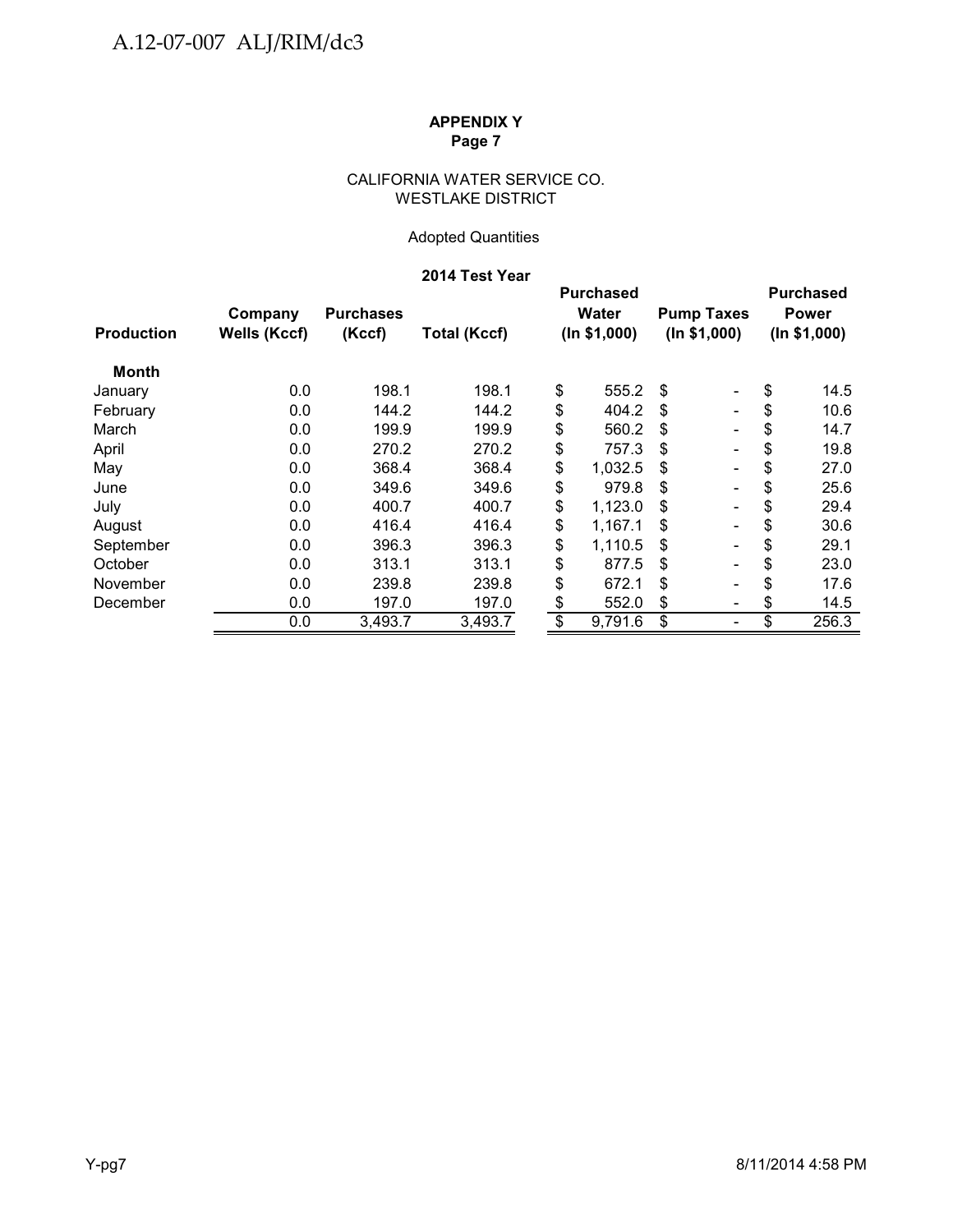## CALIFORNIA WATER SERVICE CO. WESTLAKE DISTRICT Monthly Revenue Summary (In \$1,000) 2014

## TEST YEAR ADOPTED REVENUE AT PRESENT RATES

|           |    | <b>WRAM</b> |    | <b>NON-WRAM</b> | TOTAL          |
|-----------|----|-------------|----|-----------------|----------------|
| January   | \$ | 626.3       | \$ | 237.8           | \$<br>864.2    |
| February  | \$ | 637.0       | \$ | 237.8           | \$<br>874.9    |
| March     | S  | 531.2       | S  | 237.8           | \$<br>769.0    |
| April     | \$ | 845.0       | \$ | 237.8           | \$<br>1,082.8  |
| May       | \$ | 1,108.2     | \$ | 237.8           | \$<br>1,346.1  |
| June      | S  | 1,213.4     | \$ | 237.8           | \$<br>1,451.2  |
| July      | \$ | 1,391.4     | \$ | 237.8           | \$<br>1,629.3  |
| August    | \$ | 1,429.1     | \$ | 237.8           | \$<br>1,666.9  |
| September | \$ | 1,537.5     | \$ | 237.8           | \$<br>1,775.3  |
| October   | \$ | 1,233.3     | \$ | 237.8           | \$<br>1,471.1  |
| November  | \$ | 930.9       | \$ | 237.8           | \$<br>1,168.7  |
| December  |    | 762.9       | \$ | 237.8           | \$<br>1,000.8  |
| TOTAL     |    | 12,246.2    | \$ | 2,854.0         | \$<br>15,100.2 |

## TEST YEAR ADOPTED REVENUE AT PROPOSED RATES

|           | <b>WRAM</b>   |    | NON-WRAM |    | TOTAL    |
|-----------|---------------|----|----------|----|----------|
| January   | \$<br>784.9   | \$ | 324.4    | \$ | 1,109.2  |
| February  | \$<br>650.5   | \$ | 324.4    | \$ | 974.8    |
| March     | \$<br>707.2   | S  | 324.4    | \$ | 1,031.6  |
| April     | \$<br>737.2   | S  | 324.4    | \$ | 1,061.6  |
| May       | \$<br>902.4   | S  | 265.0    | \$ | 1,167.5  |
| June      | \$<br>1,292.3 | \$ | 324.4    | \$ | 1,616.7  |
| July      | \$<br>1,584.6 | \$ | 324.4    | \$ | 1.908.9  |
| August    | \$<br>1,528.4 | \$ | 324.4    | \$ | 1,852.7  |
| September | \$<br>1.650.5 | S  | 324.4    | \$ | 1,974.9  |
| October   | \$<br>1,308.7 | \$ | 324.4    | \$ | 1.633.0  |
| November  | \$<br>1,075.4 | S  | 324.4    | S  | 1,399.7  |
| December  | \$<br>991.6   | \$ | 324.4    | \$ | 1,315.9  |
| TOTAL     | 13,213.6      | \$ | 3,832.9  | \$ | 17,046.5 |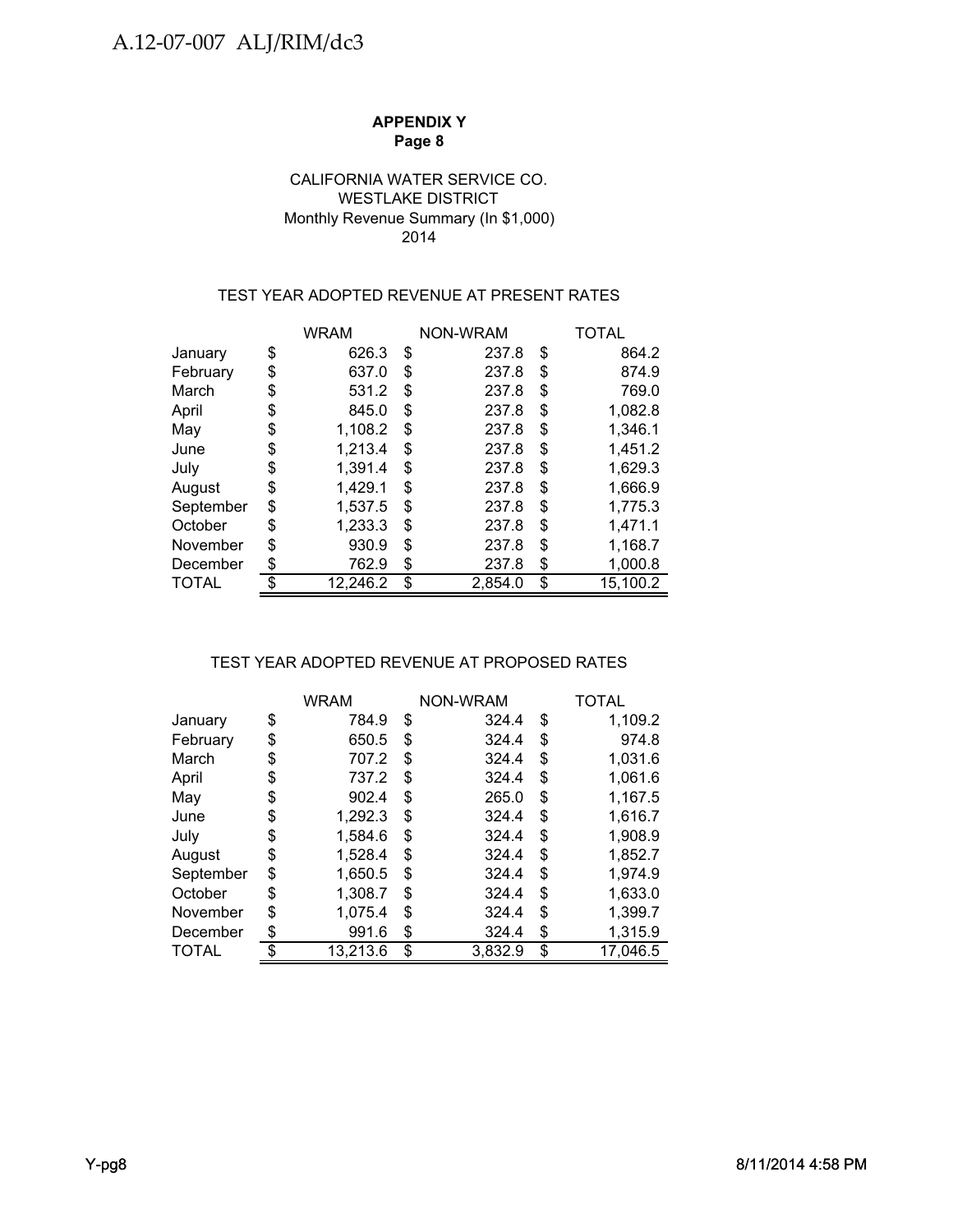### WESTLAKE DISTRICT CALIFORNIA WATER SERVICE CO.

## Adopted Quantities

|                                                                                                                                                                                                                                      | 2014                                                       |
|--------------------------------------------------------------------------------------------------------------------------------------------------------------------------------------------------------------------------------------|------------------------------------------------------------|
| PURCHASED POWER                                                                                                                                                                                                                      |                                                            |
| Total Production (kccf)<br>Kwh $/$ ccf<br><b>Total calculated KWH</b><br>Unit Cost per KWH<br>Power Cost                                                                                                                             | 3,493.7<br>1,187.9<br>4,150,132.4<br>\$0.06<br>\$256.315   |
| TOTAL PURCHASED POWER (In \$1,000)                                                                                                                                                                                                   | \$256.3                                                    |
| PURCHASED WATER<br>ANNUAL ENTITLEMENT OF PURCHASED WATER (AF)<br>Tier 1<br>Tier 2<br>Recycled<br>Tier 1 UNIT COST / A.F. (WP 5-B10)<br>Tier 2 UNIT COST / A.F. (WP 5-B10)<br>Recycled UNIT COST / A.F. (WP 5-B10)                    | 7,627<br>7,490<br>$\Omega$<br>171<br>1,119<br>1,269<br>895 |
| BASIC COST \$ - THOUSANDS                                                                                                                                                                                                            | \$8,535.1                                                  |
| CAPACITY RESERVATION CHARGE - 1-1-2009 ANNUAL RATE<br>PUMPING CHARGE* Potable - Based on 2008 \$/af x Adopted AF<br>PUMPING CHARGE* Reclaimed - Based on 2008 \$/af x Adopted AF<br>READINESS TO SERVE CHARGE - 1-1-2009 ANNUAL RATE | \$348.7<br>\$371.8<br>\$49.4<br>\$486.5                    |
| TOTAL PURCHASED WATER COST (In \$1,000)                                                                                                                                                                                              | \$9,791.6                                                  |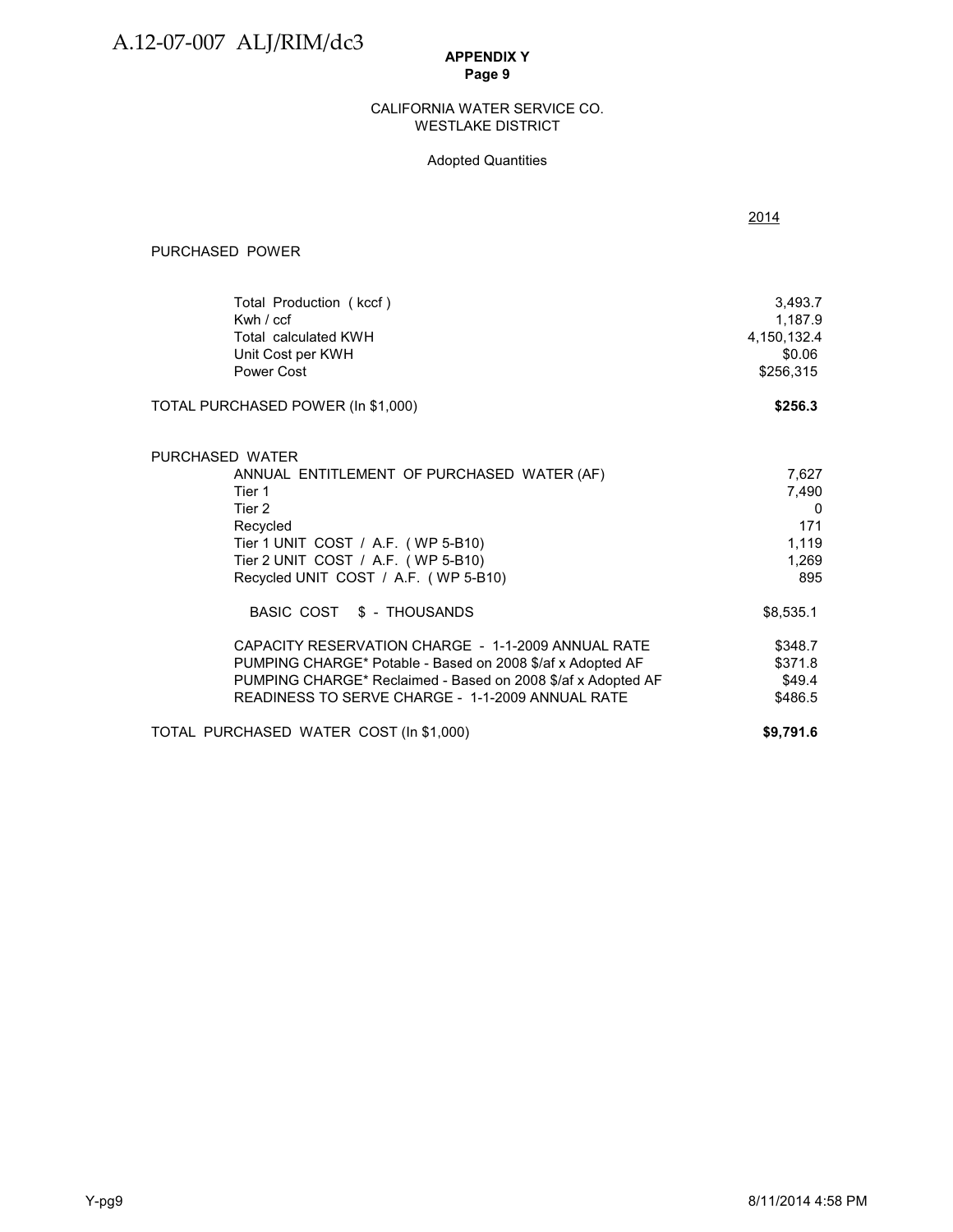### CALIFORNIA WATER SERVICE CO. WESTLAKE DISTRICT

### Adopted Quantities

2014

| <b>CHEMICALS</b>                                                                                                                                                   |                                                        |
|--------------------------------------------------------------------------------------------------------------------------------------------------------------------|--------------------------------------------------------|
| Total Production (kccf)<br>ADOPTED CHEMICAL DOLLARS                                                                                                                | 171<br>\$0.0                                           |
| ADOPTED \$ per KCCF                                                                                                                                                | \$0.000000                                             |
| PUMP TAXES (WATER REPLENISHMENT DISTRICT)<br>WELL WATER PRODUCTION - ACRE FEET<br>UNIT COST - ACRE FEET<br>TOTAL GROUNDWATER CHARGES<br>ANNUAL WATERMASTER SERVICE | 0.0<br>\$0<br>\$0<br>\$0                               |
| TOTAL PUMP TAX EXPENSE                                                                                                                                             | \$0.0                                                  |
| UNCOLLECTIBLES RATE<br><b>FRANCHISE TAX RATE</b><br><b>BUSINESS LICENSE FEE</b><br>FEDERAL TAX RATE<br>STATE CORP. FRANCHISE TAX<br>NET TO GROSS MULTIPLIER        | 0.10%<br>1.08%<br>\$0.00<br>35.00%<br>8.84%<br>1.70778 |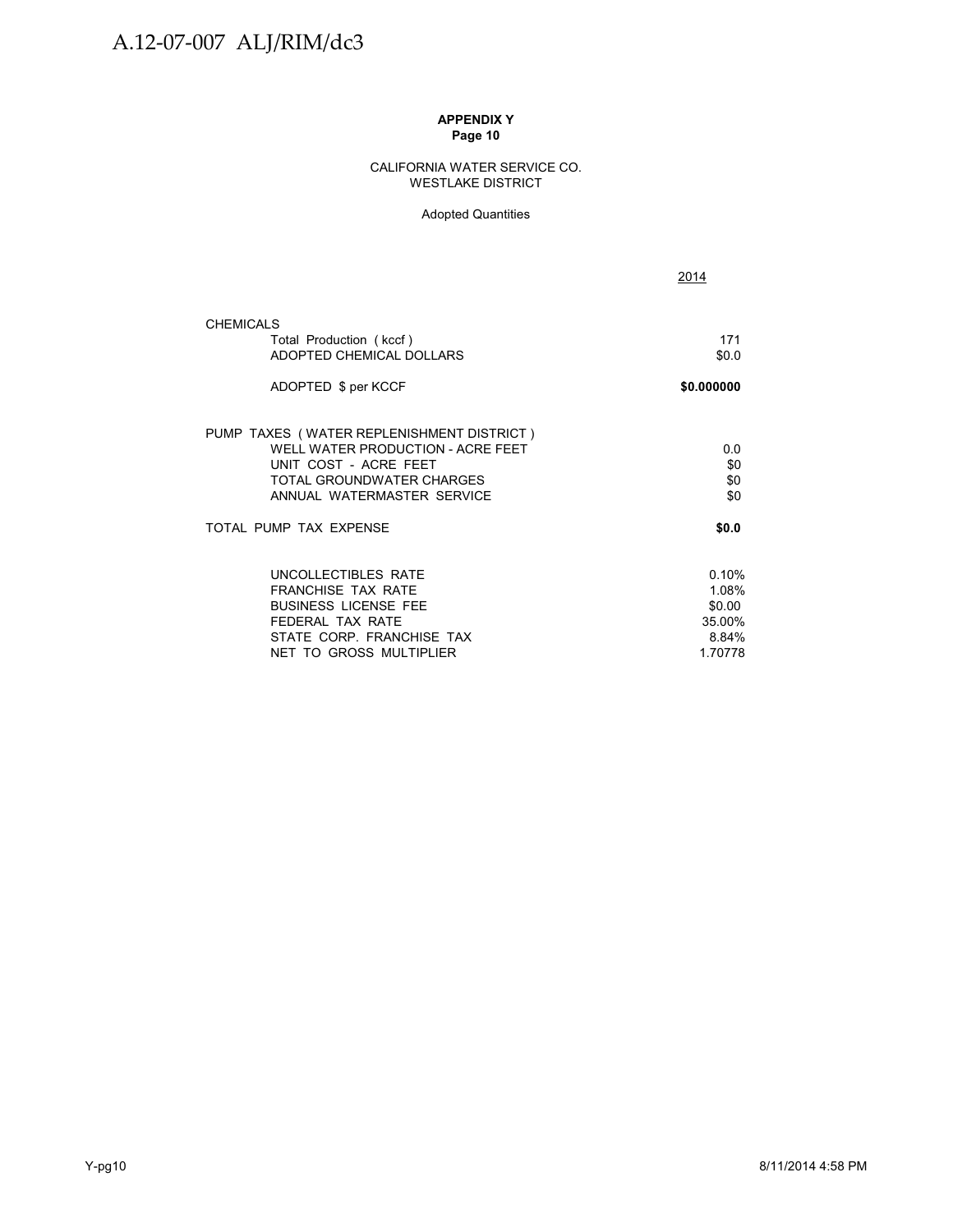## CALIFORNIA WATER SERVICE CO. WESTLAKE DISTRICT

## **( NEW CPUC STAFF APPROVED METHOD ) NET TO GROSS MULTIPLIER**

### **2014**

|                |                                             |           | <b>NORMAL</b><br>W/0 INCOME<br><b>TAXES</b> |
|----------------|---------------------------------------------|-----------|---------------------------------------------|
| $\mathbf{1}$   | <b>UNCOLLECTIBLES</b>                       | 0.09569%  | 0.09569%                                    |
| $\overline{2}$ | 1 - UNCOLLECTIBES (100% - LINE 1)           | 99.90431% | 99.90431%                                   |
|                | <b>FRANCHISE TAX RATE</b>                   | 1.08436%  | 1.08436%                                    |
| 3              | LOCAL FRANCHISE (% * LINE 2)                | 1.08332%  | 1.08332%                                    |
|                | <b>BUSINESS LICENSE RATE</b>                | 0.00000%  | 0.00000%                                    |
| $\overline{4}$ | BUSINESS LICENSE (% * LINE 2)               | 0.00000%  | 0.00000%                                    |
| 5              | SUBTOTAL (LINE 1 + LINE 3 + LINE 4)         | 1.17901%  | 1.17901%                                    |
| 6              | 1 - SUBTOTAL (100% - LINE 5)                | 98.82099% | 98.82099%                                   |
| 7              | CCFT (LINE 6 * 8.84%)                       | 8.73578%  |                                             |
| 8              | AMERICAN JOB CREATION ACT (LINE 6 * 9%)     | 0.00000%  |                                             |
| 8              | FIT (LINE 6 * 35 %)                         | 31.52982% |                                             |
| 10             | TOTAL TAXES PAID (LINE 5 + LINE 7 + LINE 8) | 41.44461% | 1.17901%                                    |
| 11             | NET AFTER TAXES (1-LINE 9)                  | 58.55539% | 98.82099%                                   |
|                | NET-TO-GROSS MULTIPLIER (1/LINE 10)         | 1.70778   | 1.01193                                     |

| <b>ADOPTED</b> |
|----------------|
| RATIO'S        |
|                |

| <b>DEBT</b> | 46.6%     | Without income Taxes 1.01193 |         |                   | 0.47156 |
|-------------|-----------|------------------------------|---------|-------------------|---------|
| EQUITY      | 53.4%     | With income Taxes            | 1.70778 |                   | 0.91196 |
| TOTAL       | $100.0\%$ |                              |         | Adj. Net to Gross | 1.38352 |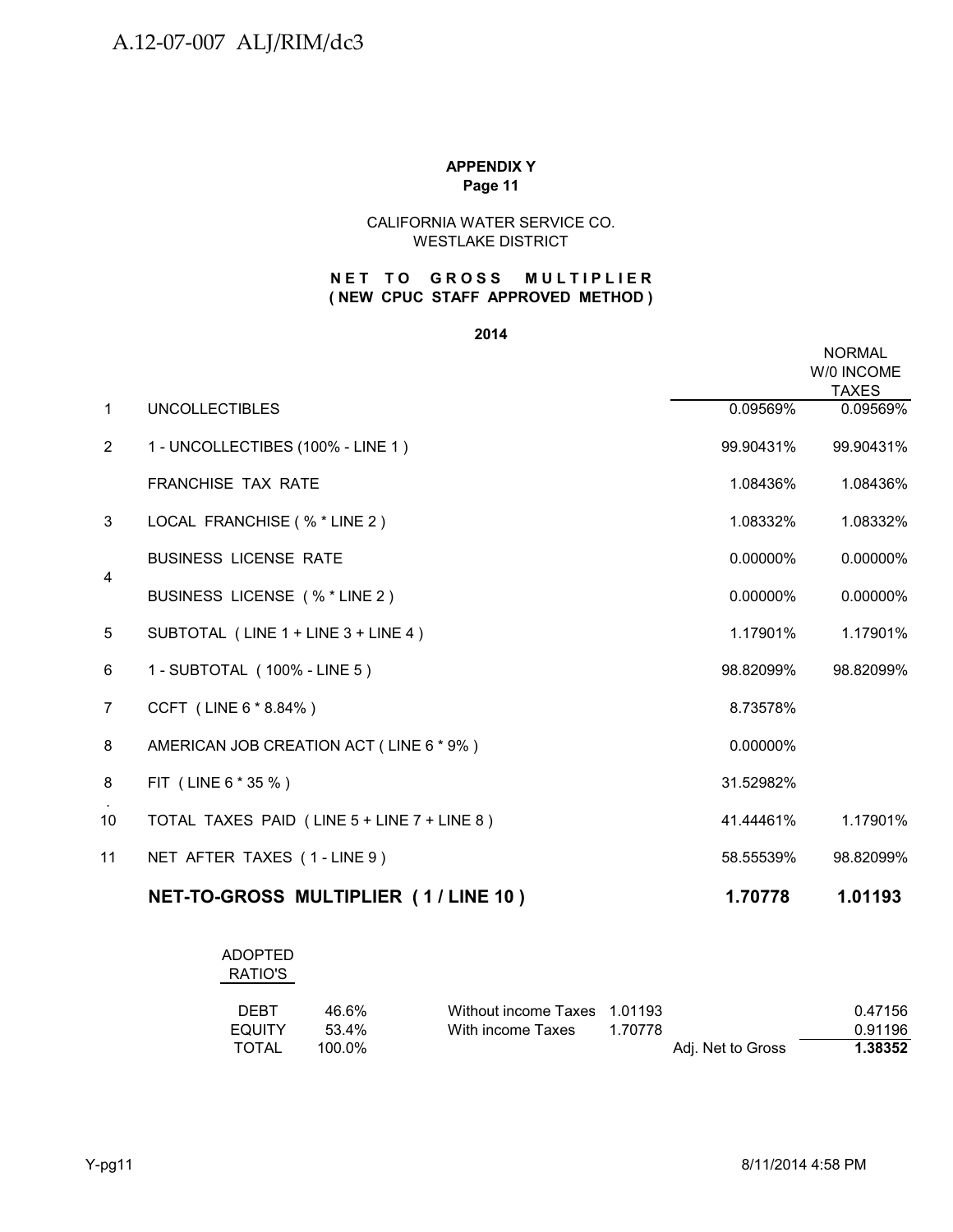# A.12-07-007 ALJ/RIM/dc3

### **APPENDIX Y Page 12**

#### CALIFORNIA WATER SERVICE CO. Westlake District Bill Comparison

| Typical Monthly Residential Bill for Metered Customers for 2014 |    |                     |    |               |    |        |                   |              |  |
|-----------------------------------------------------------------|----|---------------------|----|---------------|----|--------|-------------------|--------------|--|
| Usage:<br>Ccf                                                   |    | <b>Present Bill</b> |    | Proposed Bill |    | Change | Percent<br>Change | Notes<br>(1) |  |
| 0                                                               | \$ | 19.77               | \$ | 26.22         | \$ | 6.45   | 32.60%            |              |  |
| 5                                                               | \$ | 37.33               | \$ | 44.43         | \$ | 7.10   | 19.01%            |              |  |
| 10                                                              | \$ | 54.89               | \$ | 62.64         | \$ | 7.75   | 14.12%            |              |  |
| 15                                                              | \$ | 73.69               | \$ | 82.14         | \$ | 8.45   | 11.46%            |              |  |
| 20                                                              | \$ | 94.35               | \$ | 103.57        | \$ | 9.22   | 9.77%             |              |  |
| 25                                                              | \$ | 115.01              | \$ | 124.99        | \$ | 9.98   | 8.68%             | (2)          |  |
| 31                                                              | \$ | 139.80              | \$ | 150.71        | \$ | 10.90  | 7.80%             | (3)          |  |
| 35                                                              | \$ | 156.33              | \$ | 167.85        | \$ | 11.52  | 7.37%             |              |  |
| 40                                                              | \$ | 176.99              | \$ | 189.28        | \$ | 12.29  | 6.94%             |              |  |
| 41                                                              | \$ | 181.12              | \$ | 193.56        | \$ | 12.44  | 6.87%             | (4)          |  |
| 45                                                              | \$ | 198.07              | \$ | 211.14        | \$ | 13.07  | 6.60%             |              |  |
| <b>Metered Quantity Rates:</b>                                  |    |                     |    |               |    |        |                   | (5)(6)       |  |
| Tier 1                                                          | \$ | 3.5121              | \$ | 3.6426        | \$ | 0.13   | 3.72%             |              |  |
| Tier 2                                                          | \$ | 4.1319              | \$ | 4.2855        | \$ | 0.15   | 3.72%             |              |  |
| Tier 3                                                          | \$ | 4.5490              | \$ | 4.7180        | \$ | 0.17   | 3.72%             |              |  |
| <b>Service Charge:</b>                                          | \$ | 19.77               | \$ | 26.22         | \$ | 6.45   | 32.60%            | (5)(6)       |  |

#### **Notes:**

(1) 1 Ccf or 100 cubic feet of water is equal to 748 gallons of water

(2) Typical winter monthly average usage of 25 Ccf<br>(3) Monthly average usage of 31 Ccf

(4) Typical summer monthly average usage of 41 Ccf

(5) Metered comparison based on 5/8 x 3/4 inch service

(6) Rates do not include CPUC fees or other surcharges that may appear on customers bills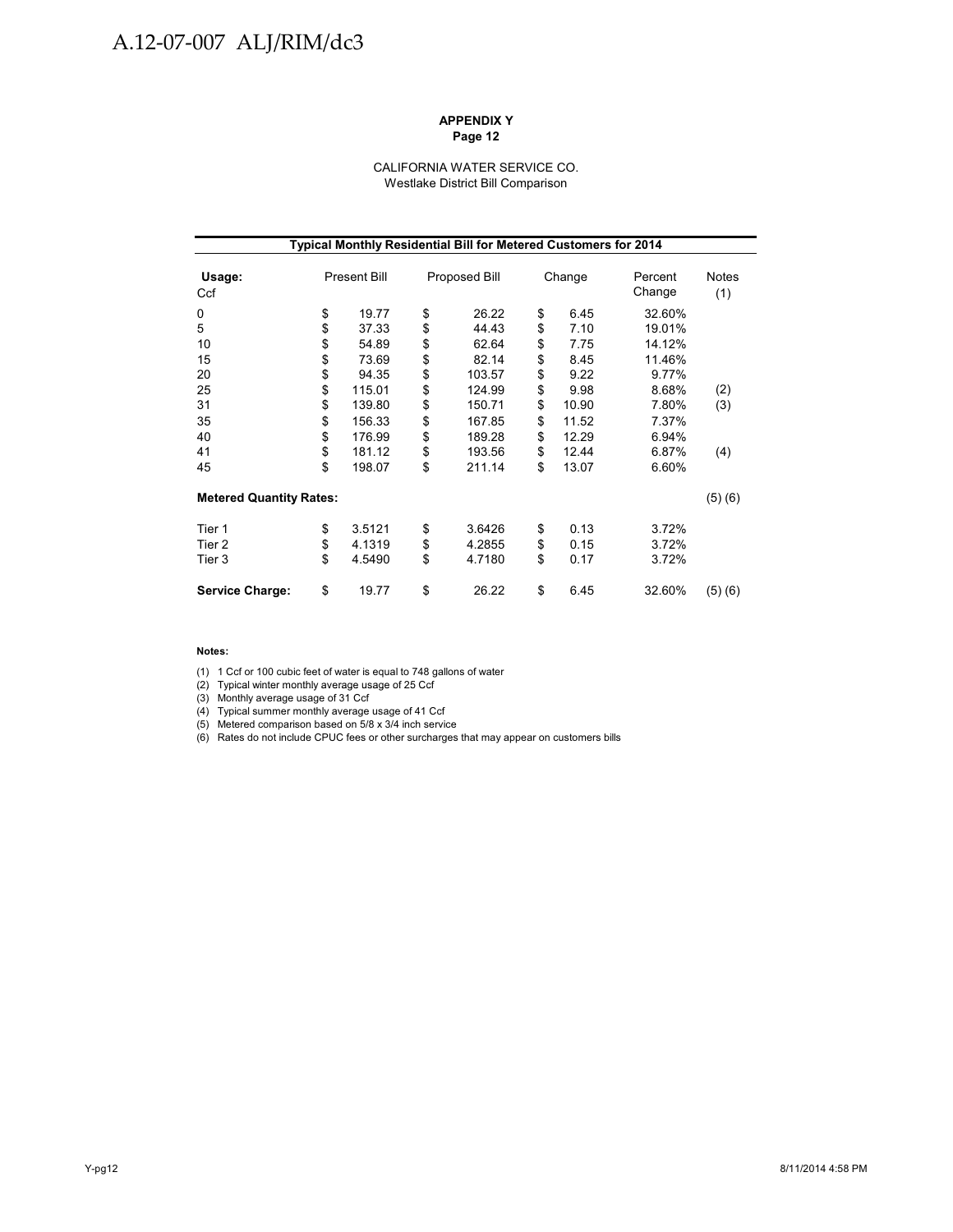#### WILLOWS DISTRICT CALIFORNIA WATER SERVICE CO.

### (DOLLARS IN THOUSANDS) SUMMARY OF EARNINGS AND RATE OF RETURN

|                                                                                                                                         | <b>PRESENT</b>                               | <b>PROPOSED</b>                              | <b>ESTIMATED ESTIMATED</b>                   |                                              |  |
|-----------------------------------------------------------------------------------------------------------------------------------------|----------------------------------------------|----------------------------------------------|----------------------------------------------|----------------------------------------------|--|
|                                                                                                                                         | RATES                                        | <b>RATES</b>                                 | <b>RATES</b>                                 | <b>RATES</b>                                 |  |
|                                                                                                                                         | 2014                                         | 2014                                         | 2015                                         | 2016                                         |  |
| <b>OPERATING</b><br><b>REVENUES</b><br>% Increase<br>OPERATING EXPENSES                                                                 | \$2,012.6                                    | \$2,349.7<br>16.8%                           | \$2,406.7<br>2.4%                            | \$2,463.4<br>2.4%                            |  |
|                                                                                                                                         |                                              |                                              |                                              |                                              |  |
| PURCHASED WATER<br><b>GROUNDWATER EXTRACTION CHARGES</b><br>PURCHASED POWER<br>PURCHASED CHEMICALS<br>PAYROLL -- DISTRICT               | \$0.0<br>\$0.0<br>\$82.1<br>\$6.7<br>\$287.4 | \$0.0<br>\$0.0<br>\$82.1<br>\$6.7<br>\$287.4 | \$0.0<br>\$0.0<br>\$82.3<br>\$6.8<br>\$291.1 | \$0.0<br>\$0.0<br>\$82.6<br>\$6.9<br>\$294.9 |  |
| <b>UNCOLLECTIBLES</b>                                                                                                                   | \$10.5                                       | \$12.3                                       | \$12.4                                       | \$12.5                                       |  |
| <b>CONSERVATION</b><br>OTHER OPERATION AND MAINTENANCE<br><b>BENEFITS</b><br>OTHER ADMIN AND GEN. EXP.                                  | \$12.7<br>\$222.3<br>\$181.3<br>\$52.8       | \$12.7<br>\$222.3<br>\$181.3<br>\$52.8       | \$12.7<br>\$225.2<br>\$183.6<br>\$53.5       | \$12.7<br>\$228.1<br>\$185.5<br>\$54.2       |  |
| TOTAL O. & M., A. & G., & MISC. EXP.                                                                                                    | \$855.8                                      | \$857.6                                      | \$867.7                                      | \$877.4                                      |  |
| TAXES OTHER THAN INCOME<br>AD VALOREM TAXES<br><b>BUSINESS LICENSE FEES</b><br>LOCAL FRANCHISE TAXES<br>PAYROLL TAXES                   | \$81.7<br>\$26.6<br>\$0.0<br>\$22.5          | \$81.7<br>\$31.0<br>\$0.0<br>\$22.5          | \$82.9<br>\$31.1<br>\$0.0<br>\$22.8          | \$84.1<br>\$31.2<br>\$0.0<br>\$23.1          |  |
| TOTAL GENERAL<br><b>TAXES</b>                                                                                                           | 130.8                                        | \$135.3                                      | \$136.8                                      | \$138.4                                      |  |
| <b>DEPRECIATION</b>                                                                                                                     | \$292.0                                      | \$292.0                                      | \$305.7                                      | \$319.4                                      |  |
| G.O. PRORATED EXPENSES:<br>PAYROLL AND BENEFITS<br>AD VALOREM, BUSINESS LICENSE, FRANCHISES<br>PAYROLL TAXES<br>OTHER PRORATED EXPENSES | \$186.9<br>\$3.4<br>\$11.6<br>\$125.1        | \$186.9<br>\$3.4<br>\$11.6<br>\$125.1        | \$189.3<br>\$3.4<br>\$11.7<br>\$126.7        | \$191.7<br>\$3.4<br>\$11.9<br>\$128.4        |  |
| TOTAL G.O. PRORATED EXPENSES                                                                                                            | \$327.0                                      | \$327.0                                      | \$331.2                                      | \$335.4                                      |  |
| SUB-TOTAL-OPERATING EXPENSES                                                                                                            | \$1,605.6                                    | \$1,611.8                                    | \$1,641.4                                    | \$1,670.6                                    |  |
| INCOME TAXES:<br><b>TOTAL</b>                                                                                                           | \$64.2                                       | \$189.5                                      | \$200.3                                      | \$211.1                                      |  |
| TOTAL OPERATING EXPENSES                                                                                                                | \$1,669.8                                    | \$1,801.4                                    | \$1,841.7                                    | \$1,881.7                                    |  |
| NET OPERATING REVENUE                                                                                                                   | \$342.8                                      | \$548.3                                      | \$565.0                                      | \$581.7                                      |  |
| DEPRECIATED RATE BASE                                                                                                                   | \$6,906.0                                    | \$6,906.0                                    | \$7,116.2                                    | \$7,326.4                                    |  |
| RATE OF<br><b>RETURN</b>                                                                                                                | 4.96%                                        | 7.94%                                        | 7.94%                                        | 7.94%                                        |  |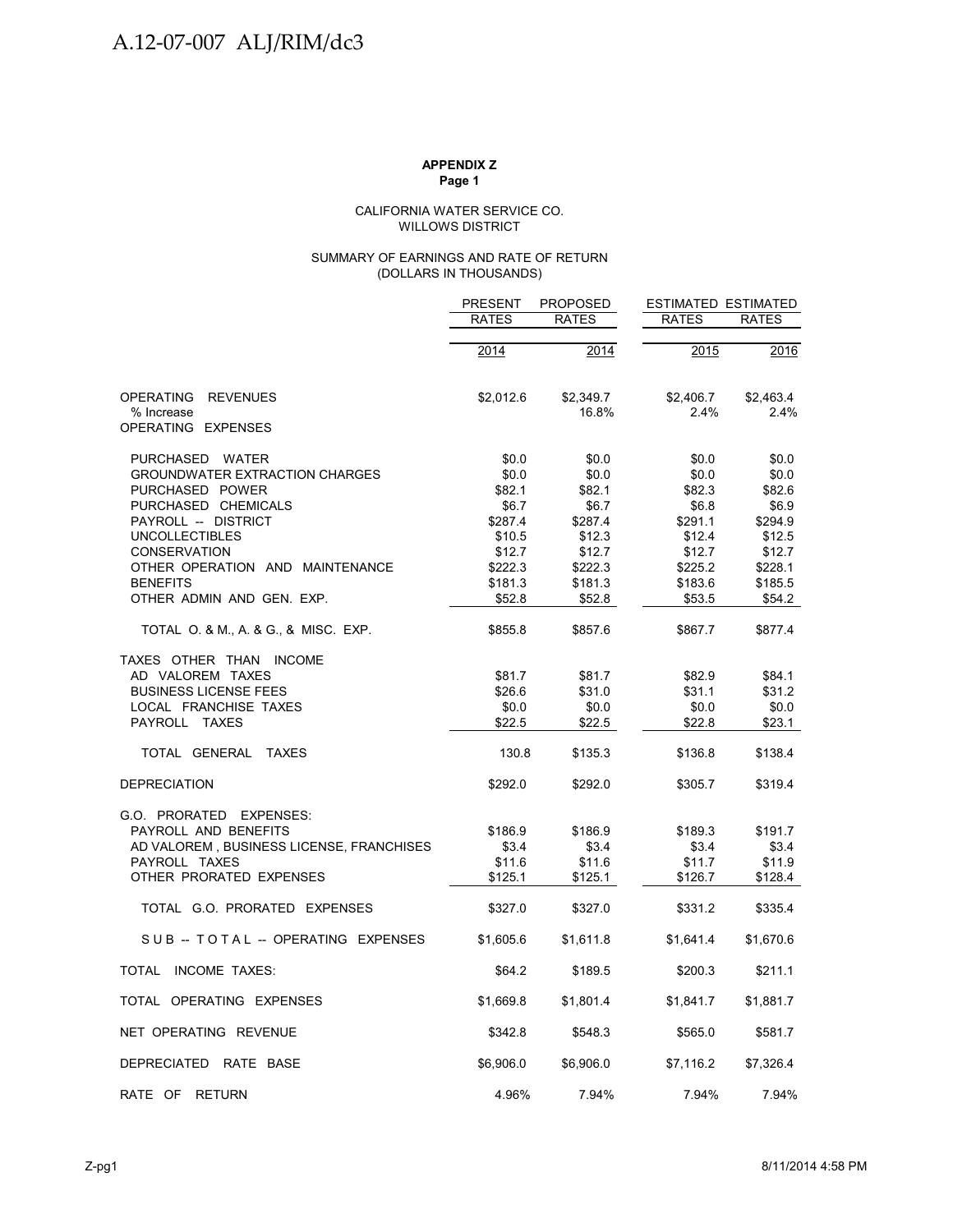## CALIFORNIA WATER SERVICE CO. WILLOWS DISTRICT

## (DOLLARS IN THOUSANDS) ADOPTED RATE BASE

|                                  | 2014       | 2015       | 2016        |
|----------------------------------|------------|------------|-------------|
| <b>RATE BASE</b>                 |            |            |             |
| WTD. AVG. PLANT IN SERVICE       | \$13,053.0 | \$13,606.9 | \$14,160.9  |
| WTD, AVG, DEPRECIATION RESERVE   | (3,381.9)  | (3,643.1)  | (\$3,904.3) |
| <b>MATERIALS AND SUPPLIES</b>    | 37.3       | 37.3       | \$37.3      |
| <b>TANK PAINTING</b>             | 0.0        | 0.0        | \$0.0       |
| <b>WORKING CASH - LEAD - LAG</b> | 41.9       | 45.5       | \$49.2      |
| WORKING CASH - W / H EMPLOYEES   | (0.8)      | (0.8)      | (\$0.8)     |
| ADVANCES FOR CONSTRUCTION        | (1,551.6)  | (1,499.8)  | (\$1,448.1) |
| <b>CONTRIBUTIONS</b>             | (340.1)    | (348.0)    | (\$355.9)   |
| AMORTIZATION OF INTANG.          | (125.8)    | (153.0)    | (\$180.2)   |
| <b>DEFERRED TAXES</b>            | (1, 144.4) | (1, 277.7) | (\$1,410.9) |
| UNAMORT. I.T.C.                  | (8.2)      | (7.9)      | (\$7.5)     |
| PRORATED G.O. RATE BASE          | 277.9      | 314.6      | \$351.3     |
| <b>TAXES ON ADVANCES</b>         | 41.2       | 34.7       | \$28.3      |
| TAXES ON C.I.A.C.                | 7.6        | 7.4        | \$7.2       |
| WTG, AVG, RATE BASE              | \$6,906.0  | \$7,116.2  | \$7,326.4   |
| RATE BASE ASSOCIATED ITEMS       |            |            |             |
| <b>DEPRECIATION EXPENSE</b>      | \$292.0    | \$305.7    | \$319.4     |
| AD VALOREM TAXES                 | \$81.7     | \$82.9     | \$84.1      |
| TOTAL INCOME TAXES AT AUTHORIZED | \$189.5    | \$200.3    | \$211.1     |
| <b>NET OPERATING REVENUE</b>     | \$548.3    | \$565.0    | \$581.7     |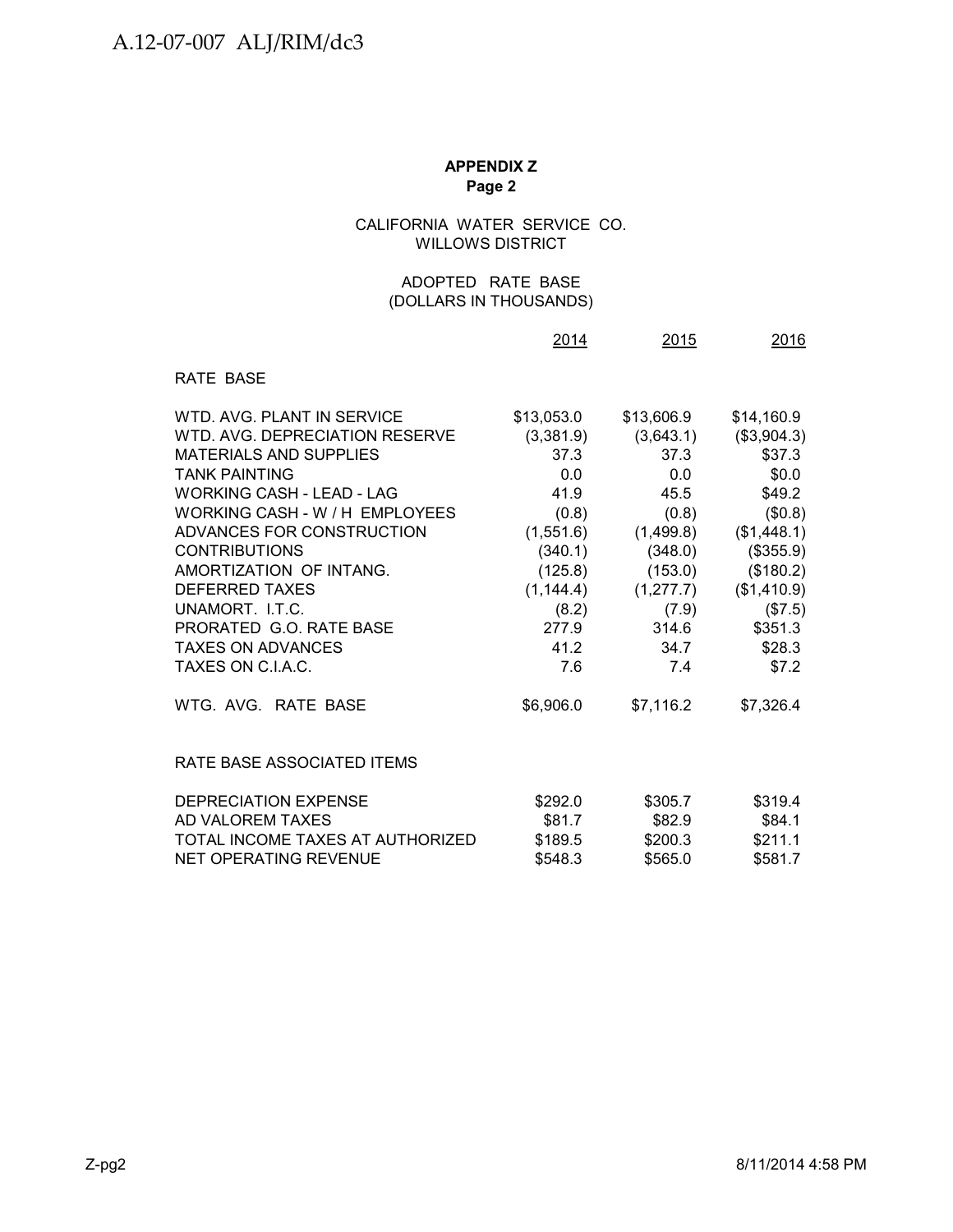# **APPENDIX Z**

**Page 3**

CALIFORNIA WATER SERVICE CO. WILLOWS DISTRICT

### **Rate Base Offset**

| <b>District</b> | PID# | <b>Description</b>                                  | Amount  | <b>Expected</b><br><b>Filing Year</b> | Authority |   | <b>Expected</b><br>Revenue<br><b>Requirement</b> |
|-----------------|------|-----------------------------------------------------|---------|---------------------------------------|-----------|---|--------------------------------------------------|
| Willows         |      | 00020953 Zone Test Repair - Sta. 6-01               | 184.794 | 2013                                  | 2009 GRC  |   | 26.116                                           |
|                 |      | 00021141 I-5 Crossing - Design and Permit           | 164.400 | 2014                                  | 2009 GRC  | S | 23.234                                           |
|                 |      | 00080003 Cal Water RAMCAP Vulnerability Assessments | 55,590  | 2015                                  | 2012 GRC  |   | 7.856                                            |
|                 |      |                                                     | 404,784 |                                       |           |   | 57.206                                           |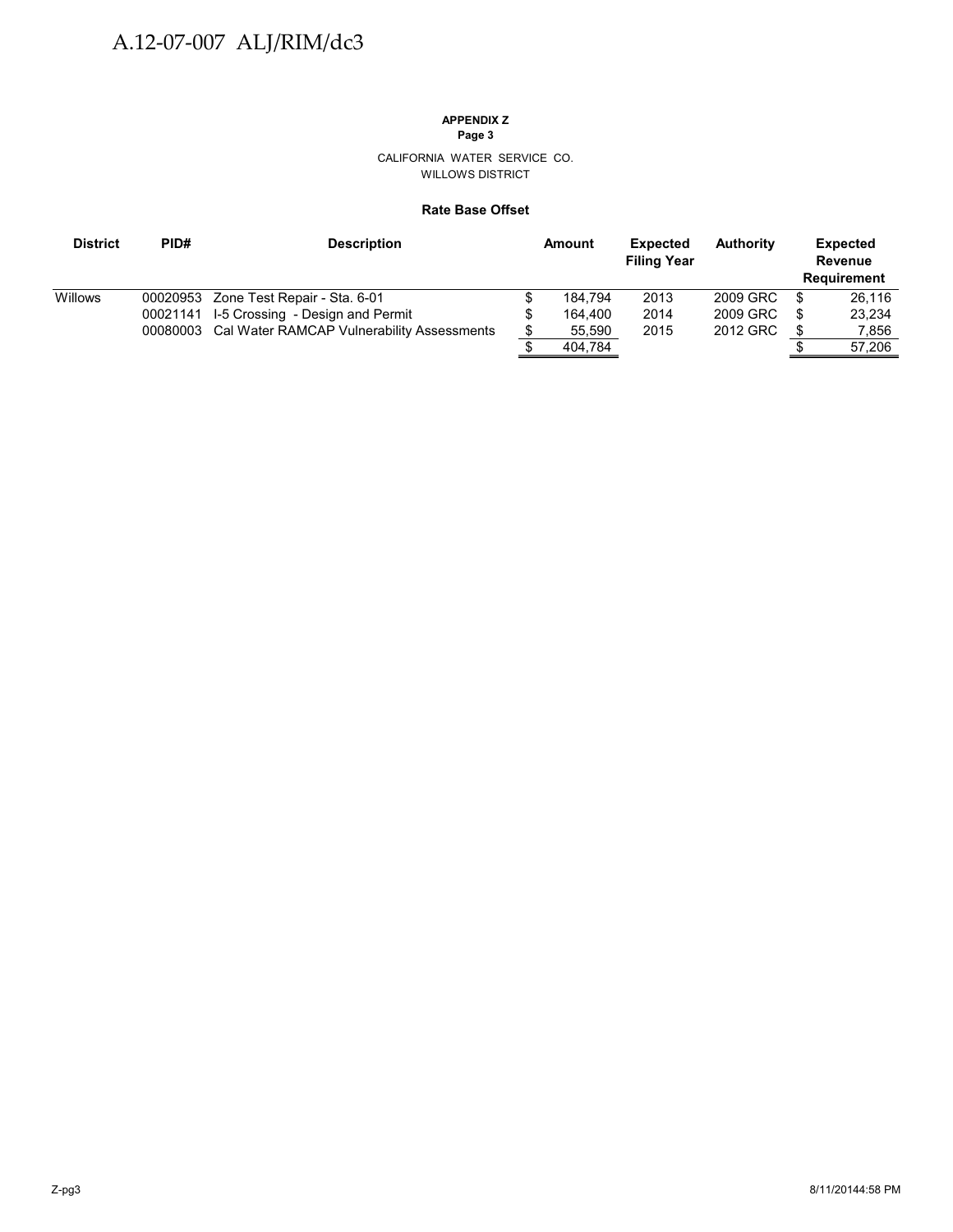#### **ATTACHMENT Z PAGE 4**

CALIFORNIA WATER SERVICE CO. WILLOWS DISTRICT

### INCOME TAX CALCULATION (DOLLARS IN THOUSANDS)

|                                                | 2014                | PRESENT RATES PROPOSED RATES<br>2014 |
|------------------------------------------------|---------------------|--------------------------------------|
| OPERATING REVENUE (PRESENT RATES)              | \$2,012.6           | \$2,349.7                            |
| <b>EXPENSES</b>                                |                     |                                      |
| <b>PURCHASED WATER</b>                         | \$0.0\$             | \$0.0                                |
| <b>PURCHASED POWER</b>                         | \$82.1              | \$82.1                               |
| <b>PUMP TAXES</b>                              | \$0.0               | \$0.0                                |
| <b>CHEMICALS</b>                               | \$6.7               | \$6.7                                |
| <b>PAYROLL</b>                                 | \$287.4             | \$287.4                              |
| OTHER O & M                                    | \$235.0             | \$235.0                              |
| OTHER A & G                                    | \$234.1             | \$234.1                              |
| G.O. PRORATIONS                                | \$295.5             | \$295.5                              |
| PAYROLL TAXES                                  | \$22.5              | \$22.5                               |
| AD VALOREM TAXES                               | \$81.7              | \$81.7                               |
| <b>UNCOLLECTIBLES</b>                          | \$10.5              | \$12.3                               |
| <b>FRANCHISE TAX &amp; BUS LIC. FEES</b>       | \$26.6              | \$31.0                               |
| TRANSPORTATION DEPRECIATION ADJUSTMENT         | \$12.0              | \$12.0                               |
| <b>INTEREST EXPENSE</b>                        | \$198.5             | \$198.5                              |
| TOTAL DEDUCTIONS                               | \$1,492.7           | \$1,498.9                            |
| <b>STATE INCOME TAX</b>                        |                     |                                      |
| STATE TAX DEPRECIATION                         | \$769.5             | \$769.5                              |
| NET STATE TAXABLE INCOME                       | (\$249.6)           | \$81.4                               |
| STATE CORP. FRANCHISE TAX @ 8.84%              | (\$22.1)            | \$7.2                                |
|                                                |                     |                                      |
| FEDERAL INCOME TAX<br>FEDERAL TAX DEPRECIATION |                     |                                      |
| STATE INCOME TAX                               | \$292.9             | \$292.9<br>\$7.2                     |
| LESS AMERICAN JOBS CREATION ACT DEDUCTION      | (\$22.1)<br>(\$9.4) | \$17.7                               |
| NET FEDERAL TAXABLE INCOME                     | \$258.5             | \$533.0                              |
|                                                |                     |                                      |
| FEDERAL INCOME TAX @ 35.00%                    | \$90.5              | \$186.5                              |
| <b>INVESTMENT TAX CREDIT</b>                   | \$4.2               | \$4.2                                |
| TOTAL FEDERAL INCOME TAX                       | \$86.2              | \$182.3                              |
| TOTAL INCOME TAXES                             | \$64.2              | \$189.5                              |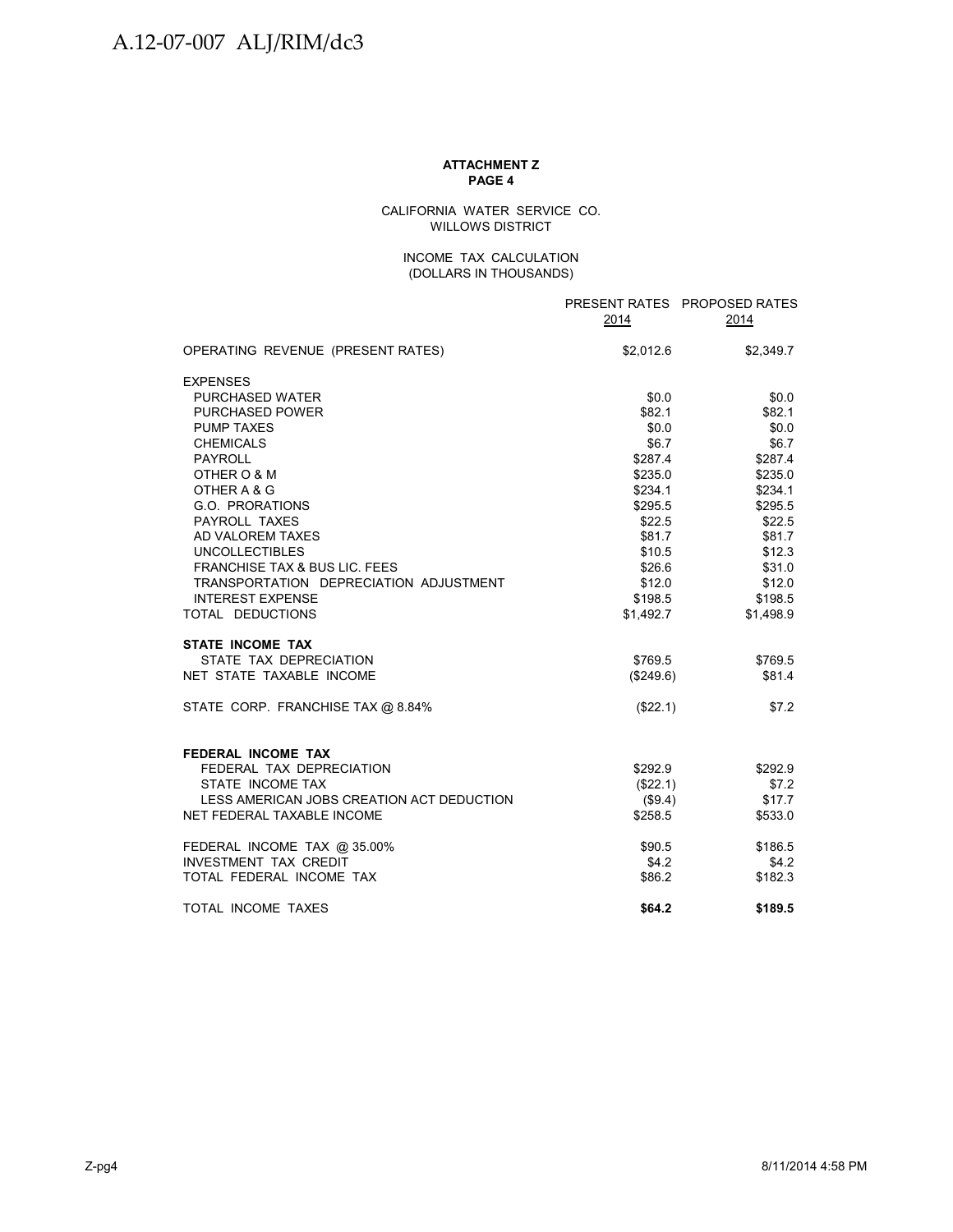## CALIFORNIA WATER SERVICE CO. WILLOWS DISTRICT

## Adopted Quantities

|                                  |                  | 2014  | 2015           |
|----------------------------------|------------------|-------|----------------|
| Number of Services by meter size | $5/8 \times 3/4$ | 2,121 | 2,204          |
|                                  | 3/4              |       |                |
|                                  |                  | 118   | 119            |
|                                  | 11/2             | 36    | 37             |
|                                  | 2                | 57    | 57             |
|                                  | 3                | 14    | 14             |
|                                  | 4                | 2     | $\overline{2}$ |
|                                  | 6                | 0     | 0              |
|                                  | 8                |       |                |
|                                  | 10               | N     |                |
|                                  | 12               |       |                |
|                                  | 14               |       |                |
|                                  | <b>TOTAL</b>     | 2,348 | 2,434          |

## Metered Sales, KCcf All Water 579.3

Number of Services and Use: Number of Services and

|                          |       | Avg Services |       | Use, KCcf |       | Avg Use, Ccf/Sv/Mo |       |
|--------------------------|-------|--------------|-------|-----------|-------|--------------------|-------|
|                          |       | 2014         | 2015  | 2014      | 2015  | 2014               | 2015  |
| <b>RESIDENTIAL</b>       |       | 1,982        | 2,067 | 365.7     | 381.4 | 15.4               | 15.4  |
| <b>BUSINESS</b>          |       | 266          | 264   | 89.0      | 88.3  | 27.9               | 27.9  |
| <b>MULTIPLE FAMILY</b>   |       | 42           | 45    | 58.2      | 62.3  | 115.5              | 115.5 |
| <b>INDUSTRIAL</b>        |       |              |       |           |       |                    |       |
| PUBLIC AUTHORITY         |       | 49           | 49    | 46.3      | 46.3  | 78.8               | 78.8  |
| <b>OTHER</b>             |       | 9            | 9     | 0.9       | 0.9   | 9                  | 9     |
| <b>IRRIGATION</b>        |       |              |       |           |       |                    |       |
| <b>RECLAIMED</b>         |       |              |       |           |       |                    |       |
| <b>SUBTOTAL</b>          |       | 2,348        | 2,434 | 560.1     | 579.3 |                    |       |
| <b>RESIDENTIAL FLAT</b>  |       | 44           |       | 13.1      |       |                    |       |
| <b>PRIVATE FIRE PROT</b> |       | 20           | 20    |           |       |                    |       |
| <b>PUBLIC FIRE PROT</b>  |       | 8            | 8     |           |       |                    |       |
| <b>TOTAL</b>             |       | 2,420        | 2,462 | 573.2     | 579.3 |                    |       |
| Unaccounted-for water    | 7.00% |              |       | 43.1      | 43.6  |                    |       |
|                          |       |              |       |           |       |                    |       |
| <b>Total Production</b>  |       |              |       | 616.4     | 622.9 |                    |       |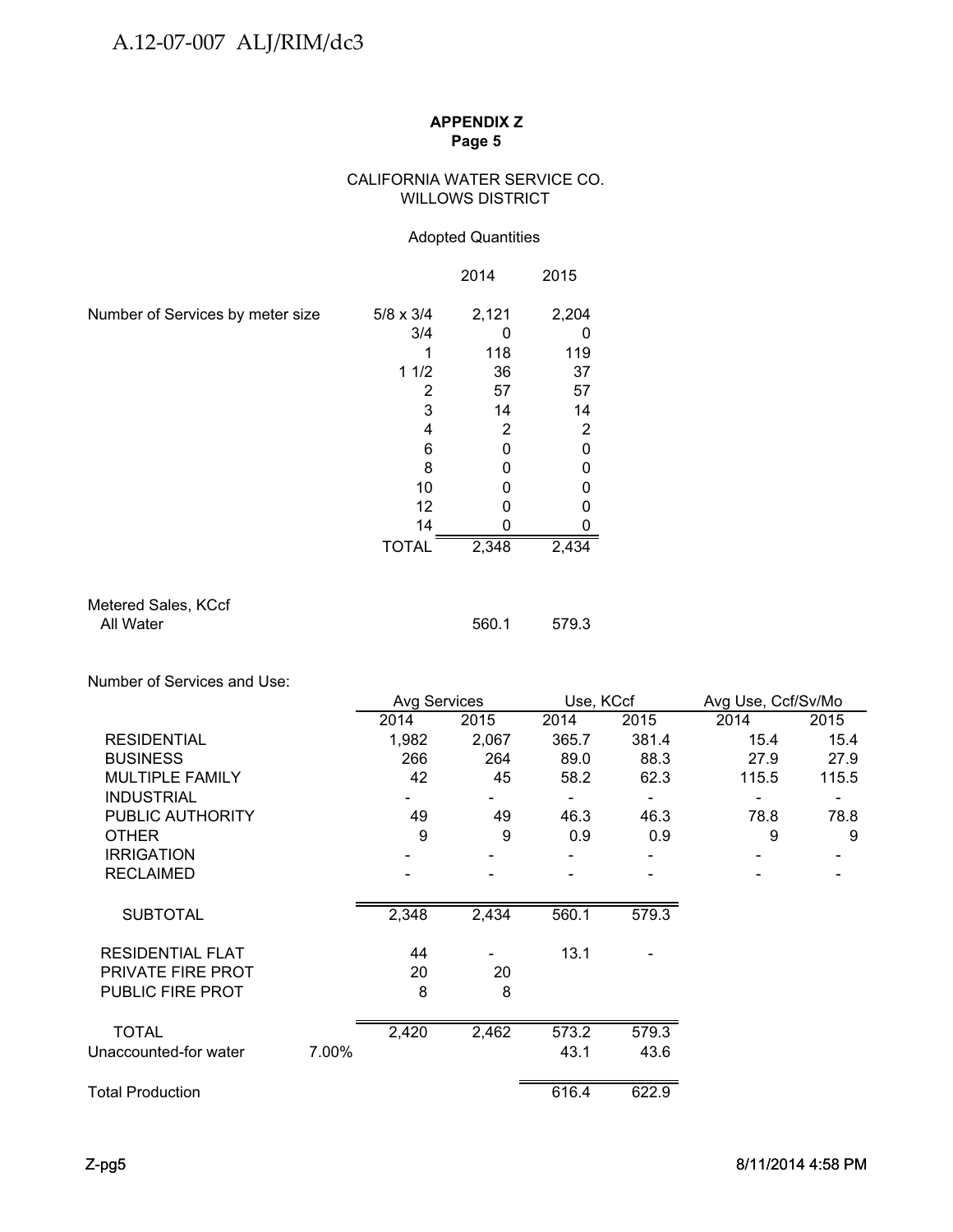### CALIFORNIA WATER SERVICE CO. WILLOWS DISTRICT

## Adopted Quantities

## **2014 Test Year**

| <b>Metered Sales</b> |             |                 |              |                   | <b>Public</b>    |              |              |
|----------------------|-------------|-----------------|--------------|-------------------|------------------|--------------|--------------|
| (Kccf)               | Residential | <b>Business</b> | Multi-Family | <b>Industrial</b> | <b>Authority</b> | <b>Other</b> | <b>Total</b> |
| <b>Month</b>         |             |                 |              |                   |                  |              |              |
| January              | 15.8        | 5.1             | 4.1          | 0.0               | 1.8              | 0.1          | 26.9         |
| February             | 14.7        | 4.7             | 4.1          | 0.0               | 1.8              | 0.0          | 25.4         |
| March                | 13.6        | 4.4             | 3.5          | 0.0               | 1.5              | 0.0          | 23.0         |
| April                | 18.8        | 5.6             | 4.1          | 0.0               | 1.8              | 0.1          | 30.3         |
| May                  | 27.5        | 6.9             | 4.4          | 0.0               | 3.3              | 0.1          | 42.1         |
| June                 | 35.4        | 8.1             | 5.2          | 0.0               | 4.8              | 0.1          | 53.6         |
| July                 | 51.3        | 10.8            | 5.9          | 0.0               | 6.3              | 0.1          | 74.4         |
| August               | 53.6        | 10.9            | 5.9          | 0.0               | 6.9              | 0.1          | 77.5         |
| September            | 52.4        | 11.4            | 6.5          | 0.0               | 7.3              | 0.1          | 77.7         |
| October              | 39.7        | 9.4             | 5.5          | 0.0               | 6.1              | 0.1          | 60.9         |
| November             | 23.7        | 6.4             | 4.4          | 0.0               | 3.0              | 0.1          | 37.5         |
| December             | 19.2        | 5.3             | 4.6          | 0.0               | 1.6              | 0.1          | 30.8         |
|                      | 365.7       | 89.0            | 58.2         | 0.0               | 46.3             | 0.9          | 560.1        |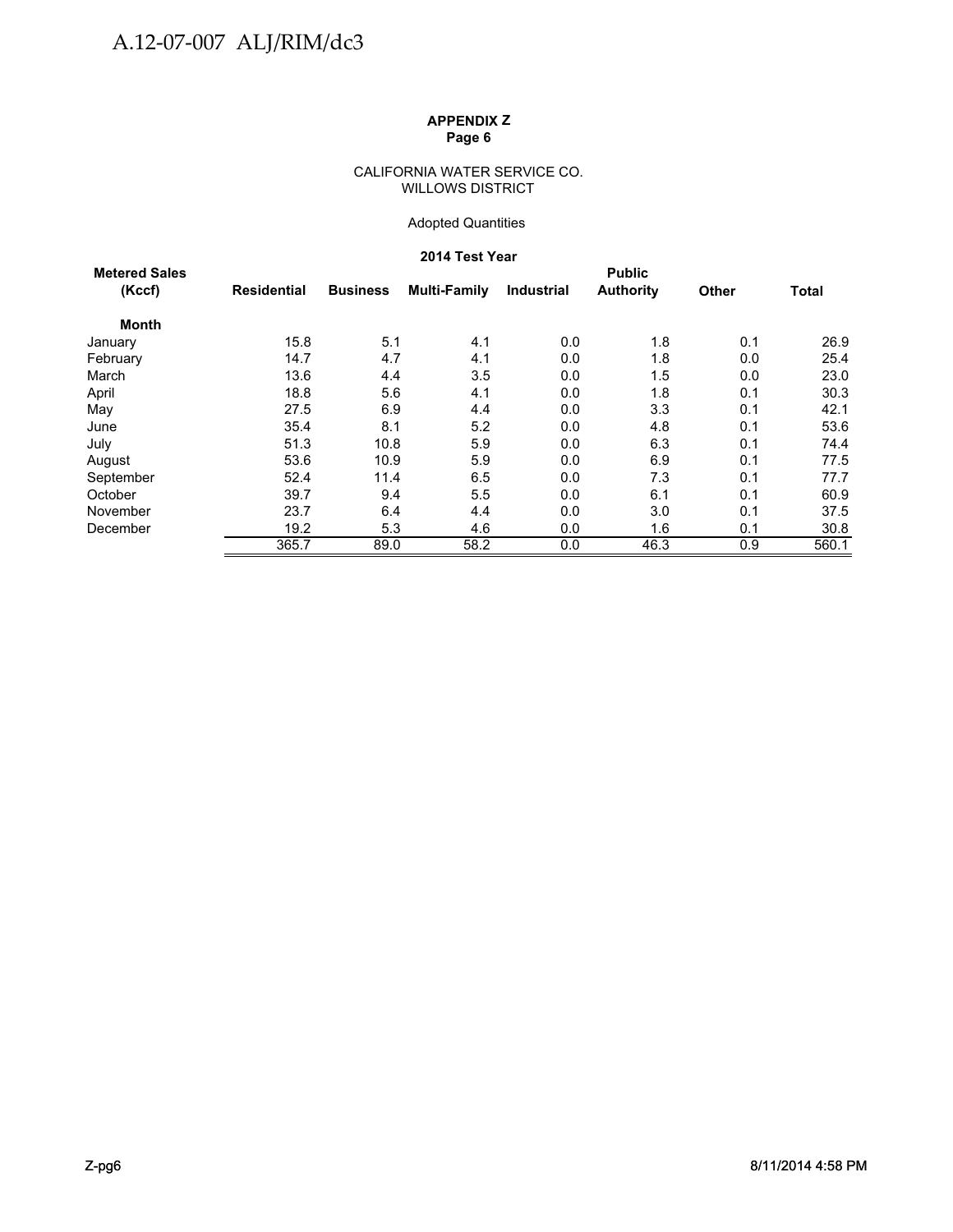## CALIFORNIA WATER SERVICE CO. WILLOWS DISTRICT

## Adopted Quantities

## **2014 Test Year**

|                   |                     |                  |                     |              | <b>Purchased</b>             |              |                          |              | <b>Purchased</b> |
|-------------------|---------------------|------------------|---------------------|--------------|------------------------------|--------------|--------------------------|--------------|------------------|
|                   | Company             | <b>Purchases</b> |                     |              | Water                        |              | <b>Pump Taxes</b>        |              | <b>Power</b>     |
| <b>Production</b> | <b>Wells (Kccf)</b> | (Kccf)           | <b>Total (Kccf)</b> | (ln \$1,000) |                              | (ln \$1,000) |                          | (ln \$1,000) |                  |
| <b>Month</b>      |                     |                  |                     |              |                              |              |                          |              |                  |
| January           | 27.4                | 0.0              | 27.4                | \$           | -                            | \$           | $\blacksquare$           | \$           | 3.6              |
| February          | 23.2                | 0.0              | 23.2                | \$           |                              | \$           | $\blacksquare$           | \$           | 3.1              |
| March             | 30.6                | 0.0              | 30.6                | \$           |                              | \$           | $\blacksquare$           | \$           | 4.1              |
| April             | 43.4                | 0.0              | 43.4                | \$           | $\qquad \qquad \blacksquare$ | \$           | $\overline{\phantom{a}}$ | \$           | 5.8              |
| May               | 61.4                | 0.0              | 61.4                | \$           | $\qquad \qquad \blacksquare$ | \$           | $\overline{\phantom{a}}$ |              | 8.2              |
| June              | 71.8                | 0.0              | 71.8                | \$           | $\qquad \qquad \blacksquare$ | \$           | $\overline{\phantom{a}}$ | \$           | 9.6              |
| July              | 89.7                | 0.0              | 89.7                | \$           | $\overline{\phantom{0}}$     | \$           | $\blacksquare$           | \$           | 11.9             |
| August            | 85.5                | 0.0              | 85.5                | \$           |                              | \$           | $\blacksquare$           | S            | 11.4             |
| September         | 71.1                | 0.0              | 71.1                | \$           |                              | \$           | $\overline{\phantom{a}}$ | S            | 9.5              |
| October           | 46.9                | 0.0              | 46.9                | \$           |                              | \$           | $\blacksquare$           | S            | 6.2              |
| November          | 35.0                | 0.0              | 35.0                | \$           | $\qquad \qquad \blacksquare$ | \$           | $\overline{\phantom{a}}$ |              | 4.7              |
| December          | 30.5                | 0.0              | 30.5                | \$           | -                            | \$           | $\overline{\phantom{a}}$ | \$           | 4.1              |
|                   | 616.4               | 0.0              | 616.4               | \$           | -                            | \$           | $\overline{\phantom{a}}$ | \$           | 82.1             |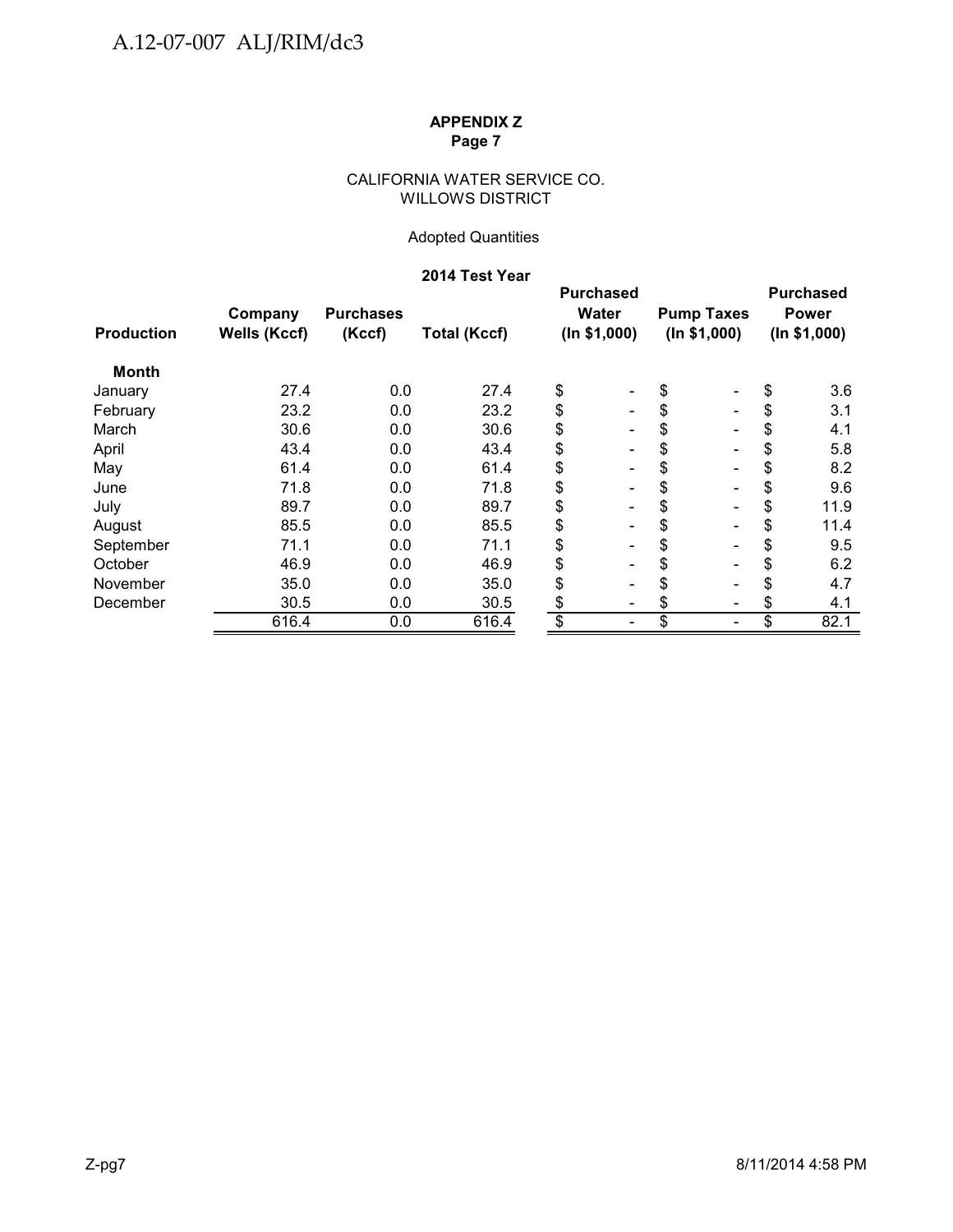## CALIFORNIA WATER SERVICE CO. WILLOWS DISTRICT

## Monthly Revenue Summary (In \$1,000) 2014

## TEST YEAR ADOPTED REVENUE AT PRESENT RATES

|           | <b>WRAM</b> |       | NON-WRAM      | TOTAL |         |  |
|-----------|-------------|-------|---------------|-------|---------|--|
| January   | \$          | 30.4  | \$<br>113.9   | \$    | 144.3   |  |
| February  | \$          | 28.6  | \$<br>113.9   | \$    | 142.5   |  |
| March     | \$          | 25.8  | \$<br>113.9   | \$    | 139.7   |  |
| April     | \$          | 34.3  | \$<br>113.9   | \$    | 148.3   |  |
| May       | \$          | 48.2  | \$<br>113.9   | \$    | 162.2   |  |
| June      | \$          | 61.7  | \$<br>113.9   | \$    | 175.7   |  |
| July      | \$          | 87.0  | \$<br>113.9   | \$    | 201.0   |  |
| August    | \$          | 90.7  | \$<br>113.9   | \$    | 204.7   |  |
| September | \$          | 90.8  | \$<br>113.9   | \$    | 204.7   |  |
| October   | \$          | 70.4  | \$<br>113.9   | \$    | 184.3   |  |
| November  | S           | 42.7  | \$<br>113.9   | \$    | 156.6   |  |
| December  | \$          | 34.6  | \$<br>113.9   | \$    | 148.6   |  |
| TOTAL     | \$          | 645.3 | \$<br>1,367.3 | \$    | 2,012.6 |  |

## TEST YEAR ADOPTED REVENUE AT PROPOSED RATES

|              | WRAM          |    | NON-WRAM | TOTAL         |
|--------------|---------------|----|----------|---------------|
| January      | \$<br>46.8    | \$ | 108.3    | \$<br>155.1   |
| February     | \$<br>47.2    | \$ | 108.3    | \$<br>155.4   |
| March        | \$<br>44.2    | S  | 108.3    | \$<br>152.5   |
| April        | \$<br>58.8    | S  | 108.3    | \$<br>167.0   |
| May          | \$<br>75.5    | \$ | 105.7    | \$<br>181.1   |
| June         | \$<br>118.7   | \$ | 108.3    | \$<br>226.9   |
| July         | \$<br>141.6   | \$ | 108.3    | \$<br>249.9   |
| August       | \$<br>139.6   | \$ | 108.3    | \$<br>247.8   |
| September    | \$<br>143.4   | \$ | 108.3    | \$<br>251.7   |
| October      | \$<br>104.7   | S  | 108.3    | \$<br>212.9   |
| November     | \$<br>75.3    | \$ | 108.3    | \$<br>183.6   |
| December     | \$<br>57.5    | \$ | 108.3    | \$<br>165.7   |
| <b>TOTAL</b> | \$<br>1,053.2 | \$ | 1,296.5  | \$<br>2,349.7 |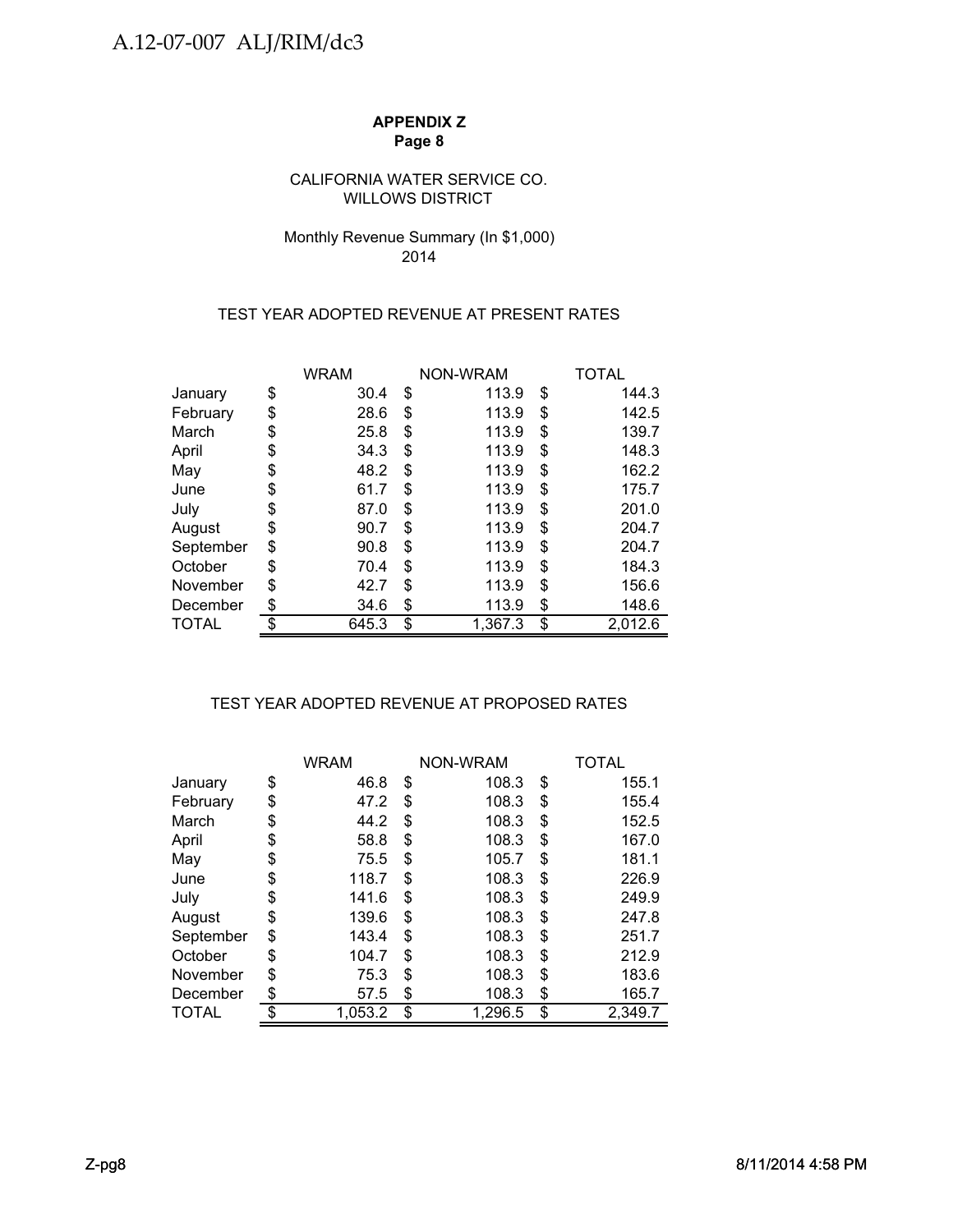A.12-07-007 ALJ/RIM/dc3

## **APPENDIX Z Page 9**

### WILLOWS DISTRICT CALIFORNIA WATER SERVICE CO.

## Adopted Quantities

| PURCHASED POWER                                                                                   |                                                   |
|---------------------------------------------------------------------------------------------------|---------------------------------------------------|
| Total Production (kccf)<br>Kwh $/$ ccf<br>Total calculated KWH<br>Unit Cost per KWH<br>Power Cost | 616.4<br>780.7<br>481,224.0<br>\$0.17<br>\$82,124 |
| TOTAL PURCHASED POWER (In \$1,000)                                                                | \$82.1                                            |
| PURCHASED WATER                                                                                   |                                                   |

TOTAL PURCHASED WATER COST \$0

2014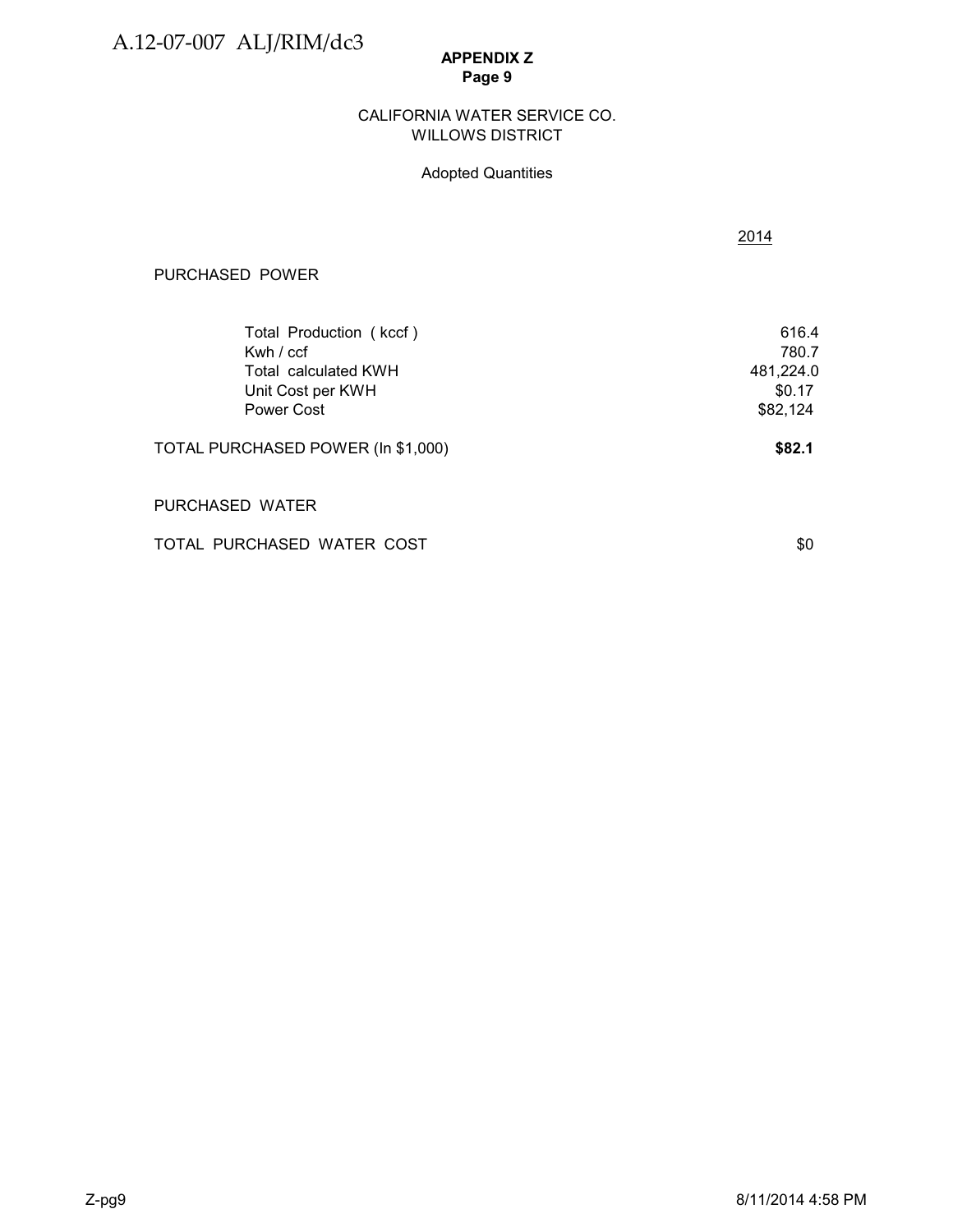### CALIFORNIA WATER SERVICE CO. WILLOWS DISTRICT

### Adopted Quantities

|                                                                  | 2014             |
|------------------------------------------------------------------|------------------|
| <b>CHEMICALS</b>                                                 |                  |
| Total Production (kccf)<br>ADOPTED CHEMICAL DOLLARS (in \$1,000) | 616.4<br>\$6.7   |
| ADOPTED \$ per KCCF                                              | \$0.010851       |
| PUMP TAXES (WATER REPLENISHMENT DISTRICT)                        |                  |
| WELL WATER PRODUCTION - ACRE FEET<br>UNIT COST - ACRE FEET       | 0.0<br>\$0       |
| TOTAL GROUNDWATER CHARGES                                        | \$0              |
| ANNUAL WATERMASTER SERVICE                                       | \$0              |
| TOTAL PUMP TAX EXPENSE                                           | \$0.0            |
| UNCOLLECTIBLES RATE                                              | 0.52%            |
| <b>FRANCHISE TAX RATE</b>                                        | $0.00\%$         |
| BUSINESS LICENSE FEE (in \$1000)                                 | \$31.04          |
| FFDFRAI TAX RATF                                                 | 35.00%           |
| STATE CORP. FRANCHISE TAX                                        | 8.84%<br>1.63974 |
| NET TO GROSS MULTIPLIER                                          |                  |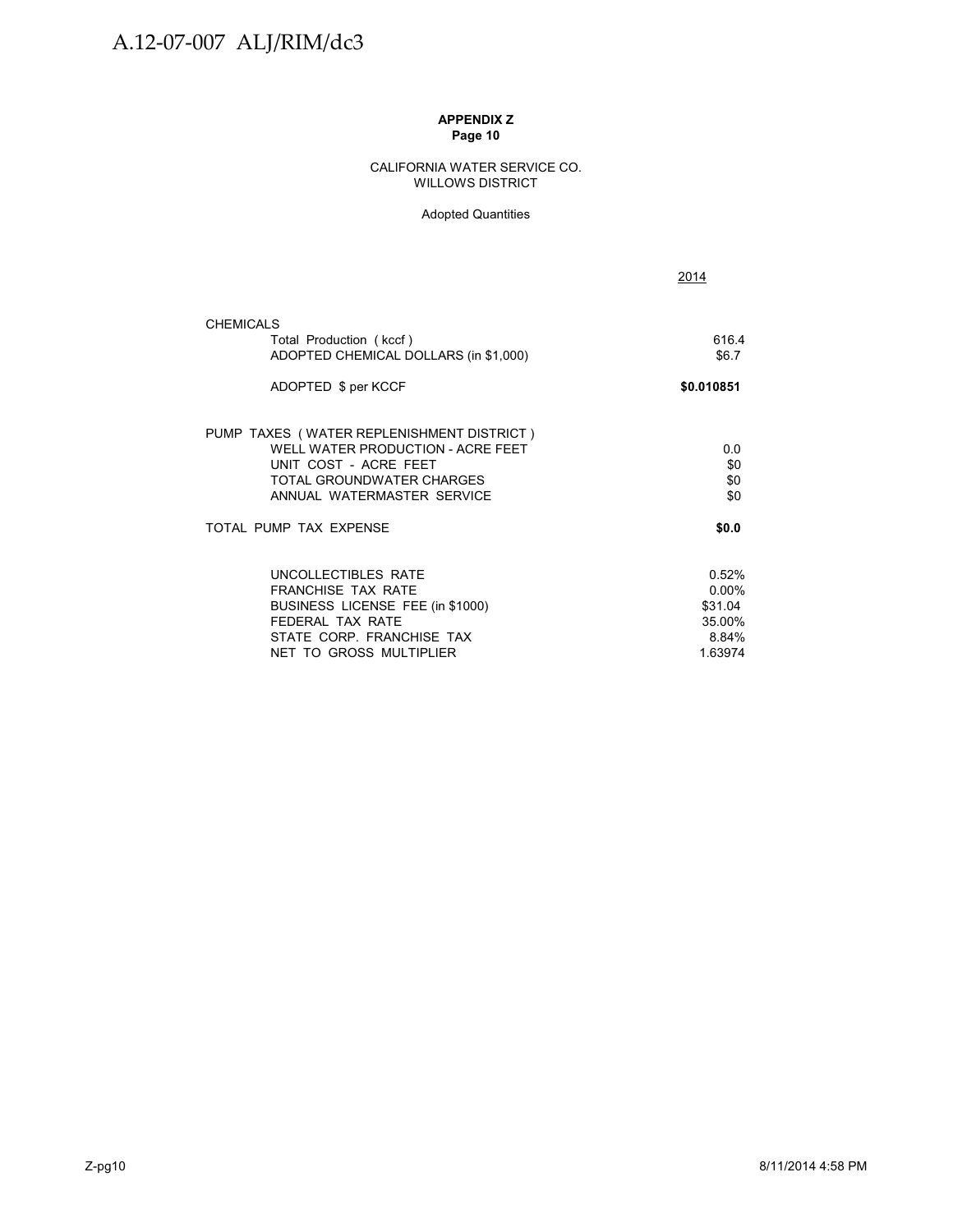## CALIFORNIA WATER SERVICE CO. WILLOWS DISTRICT

## **( NEW CPUC STAFF APPROVED METHOD ) NET TO GROSS MULTIPLIER**

### **2014**

|                |                                             |             | <b>NORMAL</b><br>W/0 INCOME<br><b>TAXES</b> |
|----------------|---------------------------------------------|-------------|---------------------------------------------|
| $\mathbf{1}$   | <b>UNCOLLECTIBLES</b>                       | 0.52136%    | 0.52136%                                    |
| 2              | 1 - UNCOLLECTIBES (100% - LINE 1)           | 99.47864%   | 99.47864%                                   |
|                | <b>FRANCHISE TAX RATE</b>                   | 0.00000%    | 0.00000%                                    |
| 3              | LOCAL FRANCHISE (% * LINE 2)                | $0.00000\%$ | 0.00000%                                    |
|                | <b>BUSINESS LICENSE RATE</b>                | 1.32120%    | 1.32120%                                    |
| $\overline{4}$ | BUSINESS LICENSE (% * LINE 2)               | 1.31431%    | 1.31431%                                    |
| 5              | SUBTOTAL (LINE 1 + LINE 3 + LINE 4)         | 1.83567%    | 1.83567%                                    |
| 6              | 1 - SUBTOTAL (100% - LINE 5)                | 98.16433%   | 98.16433%                                   |
| $\overline{7}$ | CCFT (LINE 6 * 8.84%)                       | 8.67773%    |                                             |
| 8              | AMERICAN JOBS CREATION ACT (LINE 6 * 9%)    | 8.05379%    |                                             |
| 9              | FIT (LINE 6 * 35 %)                         | 28.50148%   |                                             |
| 10             | TOTAL TAXES PAID (LINE 5 + LINE 7 + LINE 8) | 39.01488%   | 1.83567%                                    |
| 11             | NET AFTER TAXES (1-LINE 9)                  | 60.98512%   | 98.16433%                                   |
|                | NET-TO-GROSS MULTIPLIER (1/LINE 10)         | 1.63974     | 1.01870                                     |

# ADOPTED RATIO'S

| <b>DEBT</b> | 46 6%  | Without income Taxes 1.01870 |                   | 0.47471 |
|-------------|--------|------------------------------|-------------------|---------|
| EQUITY      | 53.4%  | With income Taxes            | 1 63974           | 0.87562 |
| TOTAL       | 100.0% |                              | Adj. Net to Gros: | 1.35034 |